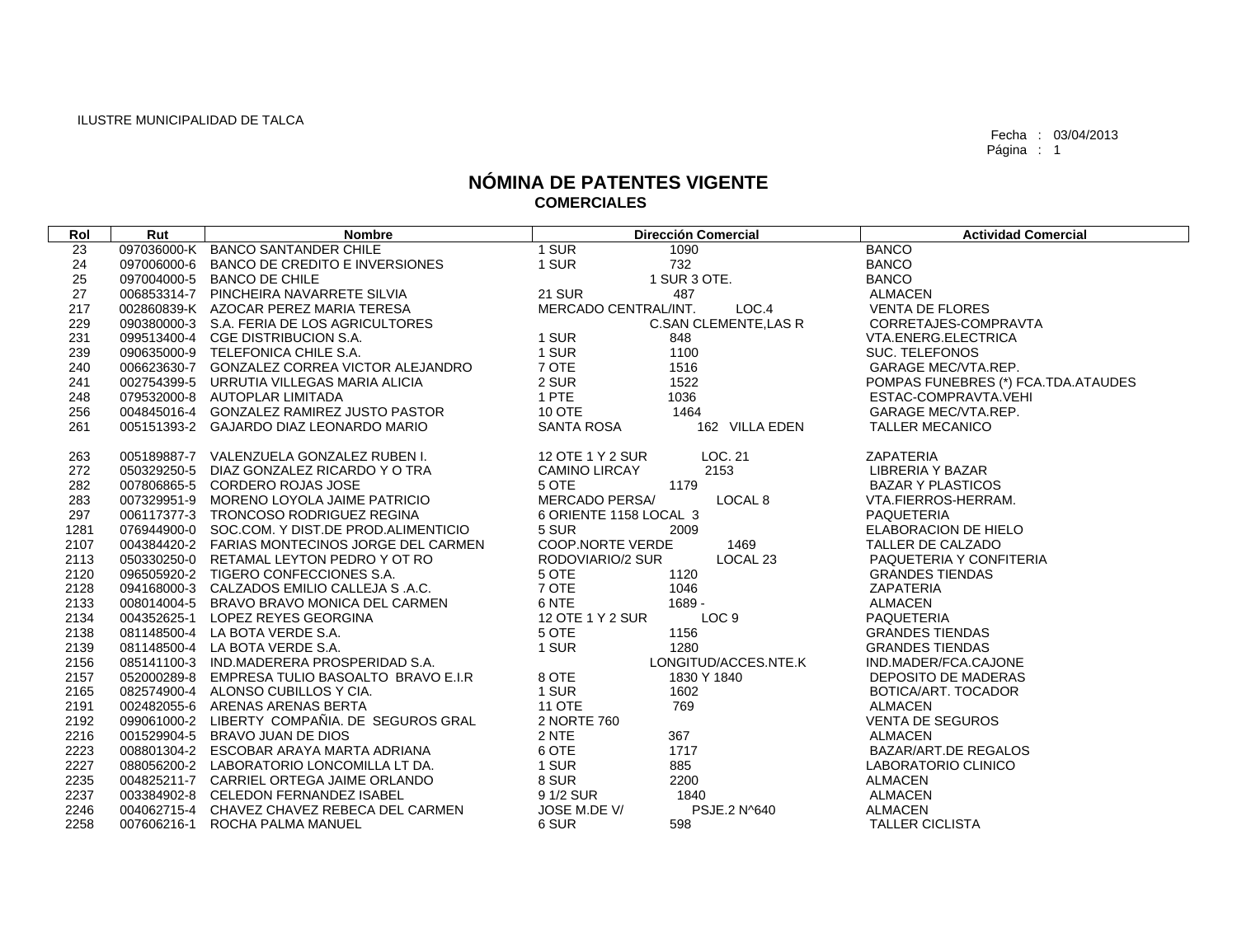| Rol  | Rut         | <b>Nombre</b>                                   | <b>Dirección Comercial</b>                 | <b>Actividad Comercial</b>               |
|------|-------------|-------------------------------------------------|--------------------------------------------|------------------------------------------|
| 2260 | 009542292-6 | FUENTES CANCINO ESTANISLAO JAIME                | 12 ORIENTE Nº 0220 14 1/2 SUR VILLA EL     | TALLER DE REPARACIONES DE EQUIPOS ELECTR |
|      |             |                                                 | SAUZAL                                     |                                          |
| 2266 | 004567487-8 | DONOSO ARAYA JOSE FILADELFIO                    | <b>SAN MIGUEL</b>                          | ALMACEN/VTA.DE GAS                       |
| 2272 |             | 008302572-7 GATICA SUAZO NANCY                  | POB. ESPERANZA<br>12                       | <b>ALMACEN</b>                           |
| 2276 |             | 005750641-5 FAUNDEZ ROJAS ANA                   | 97 VILLA LA PAZ<br><b>GABRIELA MISTRAL</b> | ALMACEN/PSTO.VARIOS                      |
| 2288 |             | 002213982-7 GUTIERREZ ANDRADES JUAN BENJAMIN    | 8 NTE<br>802                               | <b>ALMACEN</b>                           |
| 2290 | 007463929-1 | MORENO UBILLA ANA EUGENIA                       | 592<br>18 OTE                              | <b>INYECC.BOMBAS DIESEL</b>              |
| 2297 |             | 008205590-8 GARCIA GARCIA CLAUDIO MARCELO       | 7 1/2 SUR<br>1169                          | <b>ALMACEN</b>                           |
| 2316 |             | 008600099-7 ACUÑA OROSTICA MANUEL JESUS         | CAMINO SN MIGUEL/MER                       | ALMACEN DISTRIBUCION DE GAS              |
| 2321 |             | 005149360-5 HERRERA SEPULVEDA CEFERINA DEL R.   | 2 PTE<br>628                               | ALMACEN/BARATILLO                        |
| 2324 |             | 002263047-4 ESCOBAR RAMIREZ EUFEMIA ROSA        | 1888<br>9 1/2 OTE                          | <b>ALMACEN</b>                           |
| 2326 |             | 007464453-8 HERNANDEZ PINTO JUAN MANUEL         | POB.D.REBOLLEDO<br>138                     | ALMACEN/PAQUETERIA                       |
| 2328 |             | 003430655-9 HERNANDEZ HERNANDEZ RAQUEL          | <b>SECTOR S</b><br>JUAN N^0441 VILLA       | <b>ALMACEN</b>                           |
|      |             |                                                 | <b>EDEN</b>                                |                                          |
| 2336 | 007553772-7 | BRAVO MARQUEZ ELBA INES                         | 10 ORIENTE 27 13 1/2 SUR POB.DANIEL        | <b>ALMACEN</b>                           |
|      |             |                                                 | <b>REBOLLEDO</b>                           |                                          |
| 2338 |             | 004296377-1 LOPEZ ROJAS GERMAN                  | 7 OTE<br>1702                              | <b>ALMACEN</b>                           |
| 2342 |             | 004642486-7 LARA ENCINA REINALDO ALFONSO        | 497<br>PB.D.REBOLLEDO                      | <b>ALMACEN</b>                           |
| 2350 |             | 003376371-9 CASTILLO MONZALVE FRANCISCO ALONSO  | C.RAYADA/M.MONTT<br>1339                   | PSTO.VRS/CARNICERIA                      |
| 2352 |             | 006945061-K GARCIA GARCIA LUIS ALBERTO          | 8 1/2 OTE<br>289                           | ALMACEN Y ROTISERIA                      |
| 2357 |             | 009369557-7 MORALES VELASQUEZ FIDEL A.          | LOC 63<br>12 OTE 1 Y 2 SUR                 | PAQUETERIA                               |
| 2365 |             | 007133973-4 PAVEZ GONZALEZ ROSA                 | 2286<br>4 OTE                              | <b>ALMACEN</b>                           |
| 2371 |             | 009650201-K ROJAS MUNOZ MARTA VIOLETA DEL CA    | 2 NORTE 18-19 OTE.                         | <b>ALMACEN</b>                           |
| 2373 |             | 078409350-6 VETERINARIA HERRERA LTDA. -         | 4 NTE<br>1375                              | ATENCION VETERINARIA                     |
| 2374 |             | 003795746-1 NUNEZ MUNOZ OFELIA DEL CARMEN       | A.DE CHILE/O.VASQUEZ<br>345                | ALMACEN/PSTO.VARIOS                      |
| 2376 |             | 006263396-4 LEPPE ARANCIBIA MARIA               | 9 SUR<br>3067                              | <b>ALMACEN</b>                           |
| 2379 |             | 005295968-3 GONZALEZ GUERRA ILDEFONSO SEGUNDO   | 12 OTE 1 Y 2 SUR<br><b>LOC 24</b>          | ZAPATERIA/PAQUETERIA                     |
| 2383 |             | 053307962-8 SUCESION VICTOR MANUEL MEJIAS LOPEZ | 189 VILLA LA PAZ                           | ALMACEN/PAQUETERIA                       |
| 2387 |             | 005999206-6 GARCES PEREZ MIRIAM                 | 11 OTE 6 NTE<br>1706                       | SALA DE POOL (*) FRITANGAS/CONFITES JUEG |
| 2392 |             | 007502847-4 BRAVO ESPINOZA JORGE                | 31 1/2 OTE<br>443, SAN LUIS                | <b>ALMACEN</b>                           |
| 2393 | 004429975-5 | AVILA PINOCHET LUCILA                           | V.LA FLORIDA/S<br>AGUSTIN19                | ALMACEN                                  |
| 2407 |             | 003306342-3 RAMIREZ RAMIREZ INES                | 19 1/2 SUR<br>493                          | ALMACEN/BAZAR (*) PUESTO VARIOS          |
| 2410 |             | 097004000-5 BANCO DE CHILE                      | $1010 -$<br>1 SUR                          | <b>FINANCIERA</b>                        |
| 2412 |             | 008833675-5 SILVA RETAMAL RODOLFO GONZALO       | 6 SUR<br>1355                              | TALLER DE MUEBLES VENTA DE MADERAS       |
| 2431 |             | 004142276-9 SEPULVEDA MUNOZ JUAN LUIS           | <b>VILLA LIRCAY</b><br>33                  | <b>ALMACEN</b>                           |
| 2436 |             | 005643374-0 DE LA FUENTE VASCONCELLO MANUEL     | 19 1/2 OTE 9 1/2 SUR<br>11                 | <b>ALMACEN</b>                           |
| 2440 |             | 002494141-8 VERDUGO GUZMAN JOSE ANTONIO DEL C.  | 2198<br>3 1/2 SUR                          | <b>ALMACEN</b>                           |
| 2442 |             | 008130533-1 UMANZOR RETAMAL JUAN CARLOS         | 5 OTE<br>447                               | <b>ALMACEN</b>                           |
| 2443 |             | 005940460-1 RAMIREZ RAMIREZ NORMA ELENA         | <b>JAIME</b><br>423 VILLA EDEN             | <b>ALMACEN</b>                           |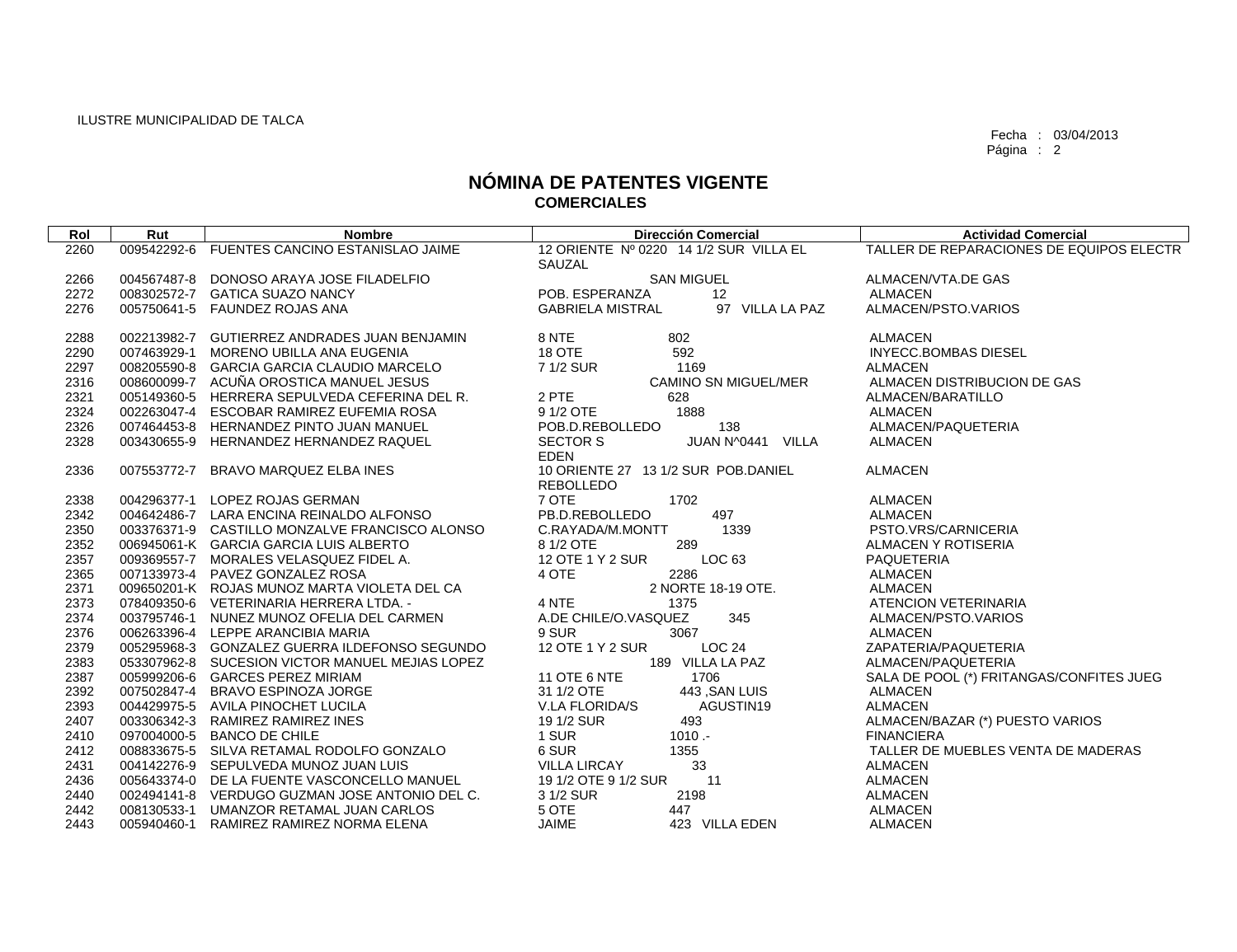| Rol  | Rut                      | <b>Nombre</b>                                    | <b>Dirección Comercial</b>                 | <b>Actividad Comercial</b>               |
|------|--------------------------|--------------------------------------------------|--------------------------------------------|------------------------------------------|
| 2447 |                          | 004295633-3 VALLADARES VALLADARES ELVIRA         | 19 1/2 ORIENTE 99 VILLA BELEN              | ALMACEN Y ROTISERIA                      |
| 2454 |                          | 007326406-5 MENDOZA VALENZUELA JUAN CARLOS       | 7 OTE<br>1246                              | FTE.SODA/SALA BAILE                      |
| 2455 |                          | 007731988-3 VALDES GONZALEZ MARIA                | 6 NTE<br>1560                              | ALMACEN                                  |
| 2458 |                          | 005018320-3 FUENTES NUNEZ OCTAVIO ENRIQUE        | AV.CARLOS SCHORR                           | <b>TALLER MECANICO</b>                   |
| 2460 |                          | 006983875-8 LETELIER FUENTES LUIS ALEJANDRO      | <b>14 OTE</b><br>1638                      | ALMACEN DISTRIBUIDOR PAQUETERIA Y PROD.  |
| 2494 |                          | 080482100-7 OXFORD S.A.                          | 1 NORTE 1688                               | SERV.TEC/VTA.REPUEST                     |
| 2497 |                          | 005232132-8 MATURANA POBLETE MARIO HUMBERTO      | V.LA FLORIDA/LLEUQUES<br>19                | <b>ALMACEN</b>                           |
| 2498 |                          | 004916075-5 ROJAS GONZALEZ JUANA                 | 12 OTE<br>1054                             | PAQU/TDA.ART.SRA-HOM JUEGOS DE AZAR      |
| 2505 |                          | 004587113-4 CORTES MIRANDA MARIA                 | COOP.LIRCAY/SN.ESTEB                       | <b>ALMACEN</b>                           |
| 2513 |                          | 005725487-4 MUÑOZ FERRADA ALFREDO                | <b>15 SUR</b><br>1735                      | CARNICERIA/PSTO.VRS.                     |
| 2516 |                          | 009821410-0 RODRIGUEZ SAAVEDRA HERNAN ENRIQUE    | LOC <sub>4</sub><br>12 OTE 1 Y 2 SUR       | <b>PAQUETERIA</b>                        |
| 2533 | 006232519-4 ZZ Eliminado |                                                  | POB.JOSE M.C/<br><b>BLOCK N-8</b>          | <b>ALMACEN</b>                           |
| 2543 |                          | 007990256-K ESCOBAR VEGA RICARDO ANTONIO         | POB.COLIN/10 OTE<br>61                     | <b>ENFIERRADOR</b>                       |
| 2545 |                          | 011321477-5 MATURANA GUAJARDO ALEJANDRA V.       | <b>12 OTE PERSA TERMINAL</b><br>LOCAL N^64 | <b>BAZAR</b>                             |
| 2551 |                          | 002328710-2 MUNOZ BERRIOS HILDA                  | AVDA, CIRCUNSVALACION 196 POB.             | BAZAR/ART.DE REGALOS                     |
|      |                          |                                                  | <b>INDEPENDENCIA</b>                       |                                          |
| 2555 |                          | 008531480-7 BRAVO CARRASCO EUSEBIA EMMITA        | <b>20 SUR</b><br>PSJE.1 OTE.N^02           | <b>ALMACEN</b>                           |
| 2574 |                          | 090380000-3 S.A. FERIA DE LOS AGRICULTORES       | SN.MIGUEL/CAM.LAS RA                       | <b>FERIA DE ANIMALES</b>                 |
| 2576 |                          | 006742456-5 ALARCON VASQUEZ GREMILDA             | 9 SUR<br>2743                              | <b>ALMACEN</b>                           |
| 2579 |                          | 053302632-K SUCESION MARGARITA JARA RAMIREZ      | EL MIRADOR/C.LARGA<br>283                  | SALA DE POOL                             |
| 2584 |                          | 096763010-1 EMP.ELEC. DE MELIPILLA, COLCHAGUA, M | 2 SUR<br>1445                              | PLANT.ELECT.DEL PAIS                     |
| 2585 |                          | 006140161-K FLORES VALDES LUIS FERNANDO          | 1 OTE<br>14                                | <b>MERCERIA</b>                          |
| 2615 |                          | 005990866-9 CONTARDO CASTRO ANGEL EULALIO        | 13 OTE<br>966                              | <b>VIDRIERIA</b>                         |
| 2655 |                          | 009163355-8 DIAZ ARRIAGADA EDUARDO ENRIQUE       | 12 OTE 1 Y 2 SUR<br>LOC <sub>1</sub>       | BAZAR/PAQUETERIA                         |
| 2656 |                          | 005991165-1 RETAMAL GOMEZ RAMON HUMBERTO         | 1 SUR<br>1852 / LOCAL 2                    | ZAPATERIA                                |
| 2662 |                          | 006794373-2 VARELA ESPINOZA MARTHA ROSA          | C.RAYADA/14 NTE<br>1425                    | PSTO.VRS/CARNICERIA                      |
| 2688 |                          | 005016966-9 CORREA SANDOVAL ANGEL AGUSTIN        | 3 NORTE 1729                               | TALLER ELECTRICO Y VENTA DE REPUESTOS AU |
| 2700 |                          | 097032000-8 BANCO BILBAO VISCAYA ARGENTARIA CHI  | 1 SUR<br>922 2 Y 3 ORIENTE                 | <b>BANCO</b>                             |
| 2711 |                          | 005821309-8 TORRES MARQUEZ INES                  | $LOC.8-9$<br>12 OTE 2-3 SUR                | VTA.DIARIO-REV/DULC.                     |
| 2725 |                          | 006758676-K ARROYO SARABIA NELBA ELENA           | AVDA.LIRCAY/12 NORTE                       | FRITANG/COMPL/CAFET.                     |
| 2745 |                          | 002743254-9 WOLLETER SILVA ISABEL CLEMENCIA      | 9 NORTE 7 ORIENTE                          | <b>BENCINERA</b>                         |
| 2746 |                          | 050017670-9 MARIA CACERES G.Y ELIANA SALAZAR     | 6 ORIENTE 1050                             | PELUQUERIA                               |
| 2755 |                          | 004962956-7 CONTRERAS SAGAL SILVIA JOVINA        | 220<br>18 SUR 2 OTE                        | BAZAR/ART.DE REGALOS                     |
| 2762 |                          | 004995288-0 ALVAREZ LEIVA PETRONILA.             | 2 SUR<br>1701                              | VTA.REPTOS.AUTOMOV.                      |
| 2764 |                          | 088502300-2 REP. UBILLA, COM. AUTOMOTRIZ LTDA.   | 2 SUR<br>1716                              | VTA.REPTOS.AUTOMOV.                      |
| 2774 |                          | 090212000-9 CLUB HIPICO DE SANTIAGO              | 4 ORIENTE 1043 - 1047                      | APUESTAS MUTUAS                          |
| 2775 |                          | 090256000-9 HIPODROMO DE CHILE                   | 4 ORIENTE 1043 - 1047                      | APUESTAS MUTUAS                          |
| 2779 |                          | 078017010-7 SOCIEDAD CHAT LIMITADA               | 1 SUR<br>962                               | <b>SALA DE BILLARES</b>                  |
| 2780 |                          | 004128970-8 CANALES SALAS MARCO AURELIO          | <b>SECTOR 4</b><br>150 INDEPENDENCIA       | <b>SALA DE BILLARES</b>                  |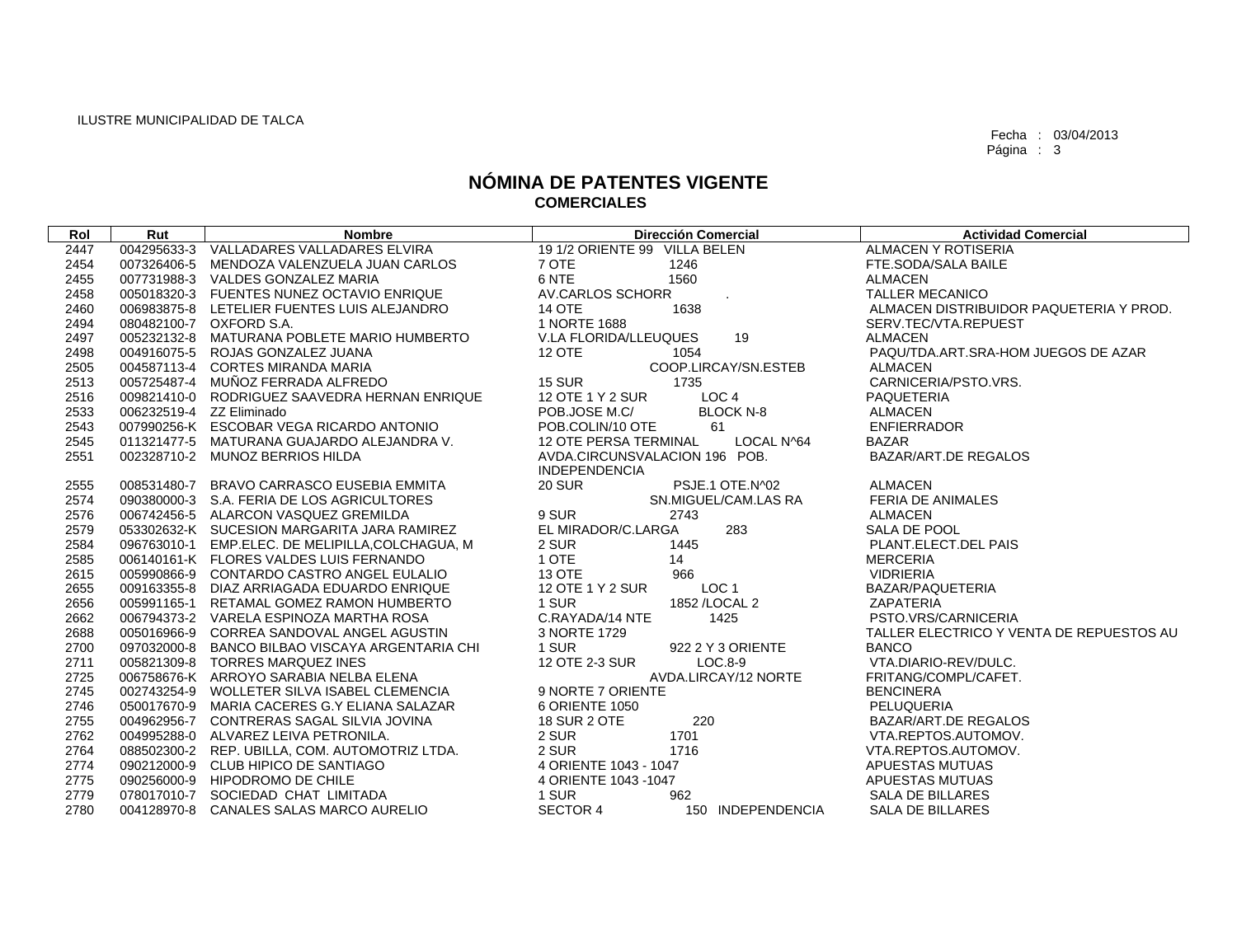| Rol   | Rut                     | <b>Nombre</b>                                   | <b>Dirección Comercial</b>                 | <b>Actividad Comercial</b>               |
|-------|-------------------------|-------------------------------------------------|--------------------------------------------|------------------------------------------|
| 2783  |                         | 086392300-K CEPIA INGENIEROS CONSULTO RES LTDA. | 1 PTE<br>1060 OFIC.16                      | PROYECTO DE INGENIER                     |
| 2803  |                         | 088502900-0 BAT CHILE S.A.                      | 18 ORIENTE 540 Y 550                       | DISTRIBUIDOR MAYORISTA DE CIGARRILLOS    |
| 2830  |                         | 006893890-2 CASTRO ROJAS VIOLETA ELVIRA         | 8 1/2 SUR<br>3161                          | <b>ALMACEN</b>                           |
| 2841  | 084356800-9 WATT'S S.A. |                                                 | 7 OTE<br>1345 TALCA                        | OFICINA ADMINIST, DISTRIBUIDORA DE PRODU |
| 2851  |                         | 082982300-4 DISTRIBUIDORA DE INDUSTRIAS NACIONA | 1 SUR<br>1424                              | <b>GRANDES TIENDAS</b>                   |
| 2863  |                         | 084790900-5 BENDICHO Y HOJAS LTDA.              | 1 SUR<br>900                               | <b>GRANDES TIENDAS</b>                   |
| 2905  |                         | 081031800-7 VILAS Y VILAS S. A.                 | 1 SUR<br>1221                              | <b>GRANDES TIENDAS</b>                   |
| 2909  |                         | 081067700-7 MIGUEL ZAROR Y CIA.LTDA.            | 1 SUR<br>1289                              | <b>GRANDES TIENDAS</b>                   |
| 2913  |                         | 004840528-2 URZUA VALENZUELA MANUEL             | 28 OTE<br>43 12 SUR SMP                    | ALMACEN/BAZAR                            |
| 2915  |                         | 005441834-5 PARDO ROJAS MANUEL                  | 1 NTE<br>1367                              | REP.AUT/CARGA BATER.                     |
| 2920  |                         | 001615288-9 ARAYA FLORES HUGO                   | 2 OTE<br>689                               | LIBRERIA/ART.REGALOS                     |
| 2921  |                         | 005288651-1 AREVALO VALENZUELA HAYDEE           | 3 OTE<br>1175                              | LIBRERIA/VTA.JUGUET* PUESTO VARIOS       |
| 2922  |                         | 003023858-3 TILLERIA ALARCON LUIS ORLANDO       | 1 OTE<br>100                               | <b>ESTRUCT, METALICAS</b>                |
| 2930  |                         | 006352439-5 GARCES GARCES MARIA ANGELICA        | 3 OTE<br>2767 15 1/2 NTE.                  | <b>ALMACEN</b>                           |
| 2939  |                         | 004183747-0 JIMENEZ GALVEZ CAROLINA             | 7 OTE 3 1/2 NTE<br>1450                    | LIBRERIA/BAZAR                           |
| 2944  |                         | 089057700-8 DOCTOR IVAN IPINZA Y COMPAÑIA LTDA. | 2 OTE<br>1150                              | <b>RADIOGRAFIAS</b>                      |
| 2945  |                         | 003098112-K ARCOS OLIVERO ANTONIO               | 7 OTE<br>1901                              | VULCANIZACION                            |
| 2954  |                         | 006432236-2 ABARCA MUÑOZ BERNARDO ATILIO        | <b>18 OTE</b><br>5 F.DE CHILE              | <b>TALLER ELECTRICIDAD</b>               |
| 2962  |                         | 005102236-K VALENZUELA BRAVO LUIS               | V.LOS TILOS/LA FLORIDA<br>16               | <b>VULCANIZACION</b>                     |
| 2965  |                         | 005685484-3 BRAVO BECERRA SEGUNDO OSVALDO       | 2826<br><b>AVDA SAN MIGUEL</b>             | <b>VULCANIZACION</b>                     |
| 2967  |                         | 094636000-7 GALILEA S.A. INGEN.Y CONSTRUCCION   | 20 SUR AVDA. COLIN                         | EMPRESA CONSTRUCTORA                     |
| 2985  |                         | 005049043-2 PACHECO ACEVEDO ORLANDO ARTURO      | 2 SUR<br>1691                              | VULCANIZACION (*) REMACHADO BALATAS.-    |
| 2994  |                         | 006397374-2 VALENZUELA JAQUE BERNARDO DE LA CRU | 1 NTE<br>1841                              | PELUQUERIA                               |
| 21002 |                         | 008195689-8 VERDUGO URBINA FERNANDO LUIS        | 2 NORTE 810 ESQ. 1 OTE.                    | PELUQUERIA                               |
| 21008 |                         | 006707643-5 CONTRERAS DURAN ROBERTO ANDRES      | 5 OTE<br>1970                              | TLLER.MECANIC/SOLDAD                     |
| 21009 |                         | 053316978-3 SUCESION JORGE MOYA RODRIGUEZ       | CAMINO<br>CAM.LONGITUD.SUR<br>LONGITUDINAL | <b>VULCANIZACION</b>                     |
| 21022 |                         | 007750365-K MIRANDA JORQUERA SERGIO EXEQUIAS    | 290<br>4 NTE                               | <b>ROTISERIA</b>                         |
| 21027 |                         | 004979218-2 RODRIGUEZ RODRIGUEZ GLADYS          | POB.COSTA AZUL<br>3                        | <b>ALMACEN</b>                           |
| 21039 |                         | 006122318-5 ESPINOZA VALENZUELA ROSA            | S/N<br><b>11 OTE 1 SUR</b>                 | VTA.DIARIOS-REVISTAS                     |
| 21047 |                         | 006327567-0 LOPEZ VELIZ LUIS FERNANDO           | 2227 15 Y 16 OTE.<br>1 SUR                 | REPUESTO AUTOMOVILES                     |
| 21050 |                         | 078323880-2 INDUSTRIA PANIFICADORA IO B LTDA.-  | 1 SUR EDIF.CARACOL<br>890                  | CONFITERIA/ROTISERIA                     |
| 21051 |                         | 007608158-1 GARRIDO CACERES MAURICIO            | 7 NTE 5 OTE<br>S/N S/N                     | VTA.DIARIOS-REVISTAS                     |
| 21052 |                         | 008978957-5 CRUZ PENALOZA ROSA BERNARDITA       | <b>11 OTE 4 NTE</b><br>S/N S/N             | VTA.DIARIOS-REVISTAS                     |
| 21053 |                         | 003545099-8 ASTUDILLO OYARCE SERGIO             | S/N S/N<br>1 SUR 9 OTE                     | VTA.DIARIOS-REVISTAS                     |
| 21054 |                         | 002059045-9 HENRIQUEZ JUAN DE LA CRUZ           | S/N S/N<br>1 SUR 4 OTE                     | VTA.DIARIOS-REVISTAS                     |
| 21056 |                         | 004267328-5 JARA ARAYA VICTOR EUGENIO           | 11 OTE 2 NTE<br>S/N S/N                    | VTA.DIARIOS-REVISTAS                     |
| 21057 |                         | 004387322-9 MARTINEZ BAHAMONDES XIMENA DEL CARM | <b>11 OTE</b><br>1269                      | <b>BAZAR/DISTR.CONFITES</b>              |
| 21059 |                         | 007188124-5 CAMPOS AVENDANO JOSE                | 1 OTE 2 SUR<br>S/N S/N                     | VTA.DIARIOS-REVISTAS                     |
| 21062 |                         | 006508604-2 ALEGRIA ARAYA PATRICIA              | <b>VILLA VAN GOGH</b><br>4                 | <b>ALMACEN</b>                           |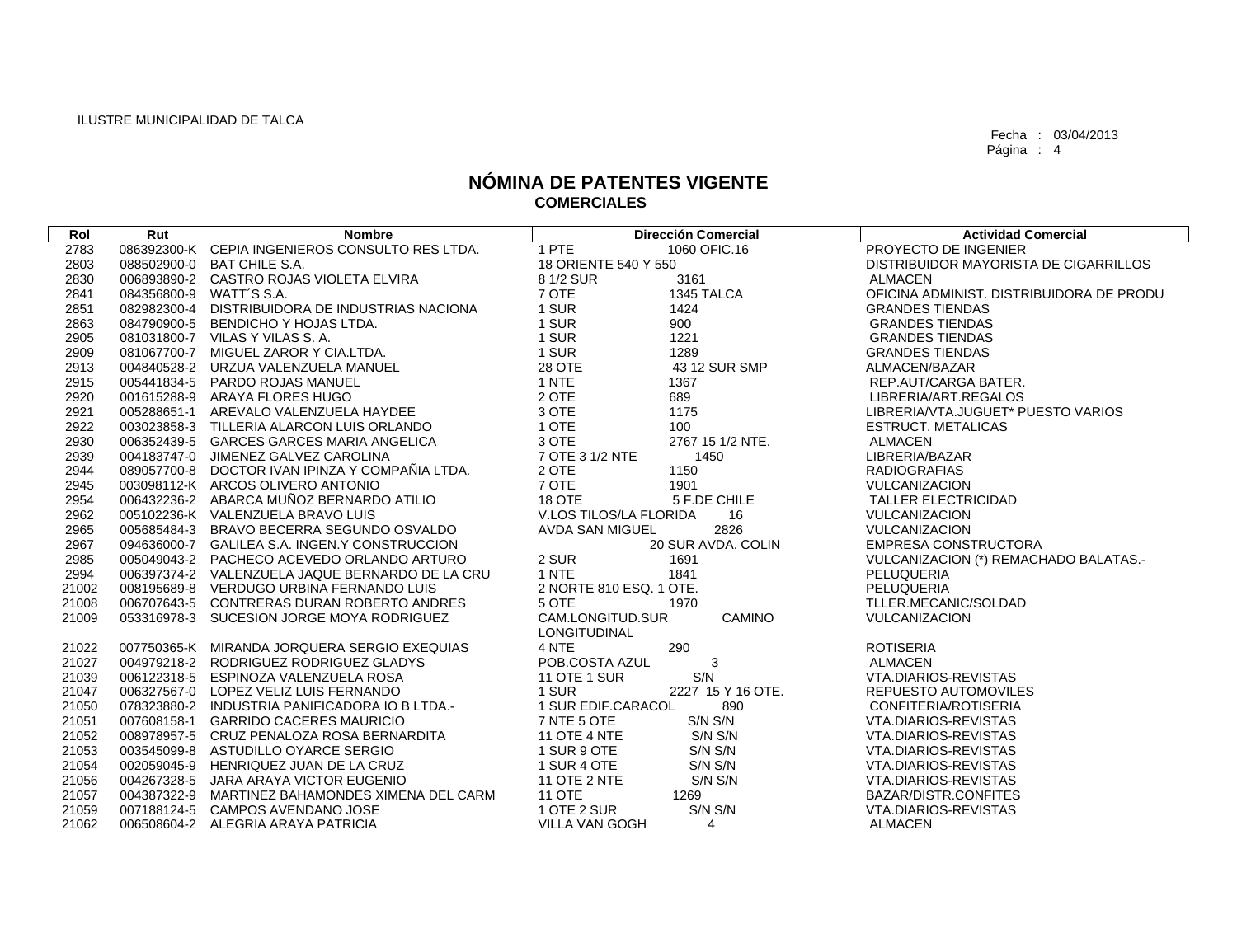| Rol   | Rut         | <b>Nombre</b>                                  | <b>Dirección Comercial</b>                             | <b>Actividad Comercial</b>              |
|-------|-------------|------------------------------------------------|--------------------------------------------------------|-----------------------------------------|
| 21064 | 005292353-0 | RAMIREZ PINOCHET ADELA                         | 5 OTE 2 SUR<br>S/N S/N                                 | <b>VTA.DIARIOS-REVISTAS</b>             |
| 21068 | 006131681-7 | SALDAÑA ROJAS RUPERTO DEL TRANSITO             | 2 OTE 1 SUR<br>S/N S/N                                 | VTA.DIARIOS-REVISTAS                    |
| 21075 |             | 006661713-0 OYARZUN MANRIQUEZ HILDA JULIA      | 14 1/2 SUR A<br>34 12 1/2 PONIENTE                     | <b>ALMACEN</b>                          |
| 21076 | 007865004-4 | AHUMADA MILLACURA GUSTAVO                      | 7 OTE<br>503                                           | TALLER ARTES.PUBLIC.                    |
| 21081 |             | 006968611-7 GONZALEZ ROJAS SILVIA DE LAS MERC. | 1 SUR<br>1669 / LOCAL N^04                             | <b>GRANDES TIENDAS</b>                  |
| 21091 | 003368880-6 | BRAVO DIAZ BENITO ENRIQUE                      | 8 OTE<br>1666                                          | <b>TALLER MECANICO</b>                  |
| 21094 |             | 003270834-K CONTRERAS PEDRO ORLANDO            | <b>14 OTE</b><br>1130                                  | <b>TALLER MECANICO</b>                  |
| 21101 |             | 005060255-9 AVILA GONZALEZ MARIA               | <b>10 NTE</b><br>1692                                  | COMPLESTO/BEB.GASEOS                    |
| 21110 | 006823461-1 | URRUTIA SANTOS JUAN CARLOS                     | 1 NTE<br>1206                                          | TIENDA DE ROPA                          |
| 21111 | 007684723-1 | ORELLANA HERNANDEZ GLADYS TRINIDAD             | JARDIN LA FLORIDA<br>56                                | DISTRIB.AMBULANTE                       |
| 21113 | 005231525-5 | <b>PARRA FORLLI RENE</b>                       | 3 SUR 16-17 OTE.                                       | <b>TALLER MECANICO</b>                  |
| 21114 | 078808900-7 | SOC. POBLETE Y UMANA LTDA.                     | <b>15 OTE</b><br>1190                                  | <b>TALLER MECANICO</b>                  |
| 21115 | 003381448-8 | RIVANO VELOZO MARCELO ANTONINO                 | 8 SUR<br>2036                                          | TALLER MECANICO (*) VTA. DE REPUESTOS   |
| 21123 |             | 079619500-2 AUTOMOTRIZ QUELLE LTDA.            | 9 NTE<br>1040                                          | GARAG.MEC/TLLER.ELEC                    |
| 21125 |             | 009844511-0 PEÑA OPAZO MIGUEL ANGEL            | 16 OTE<br>1112, 1 SUR 1 NORTE                          | TALLER MECANICO TORNO Y SOLDADURA       |
| 21131 | 006318097-1 | RUIZ HERRERA JUAN ANDRES                       | 18 OTE<br>1183                                         | ELECT.AUTOM/VTA.REPT                    |
| 21142 | 011174974-4 | RIVERA RODRIGUEZ IVAN PATRICIO                 | FRENTE AL RODOVIARIO<br>167                            | <b>PAQUETERIA</b>                       |
| 21145 | 006361803-9 | PEREDO PEREDO ADOLFO ANTONIO                   | 1 OTE<br>1120 / OFIC. N^202                            | <b>CORREDOR PROPIEDADES</b>             |
| 21148 | 003781911-5 | QUEVEDO GONZALEZ JUAN                          | POB.D.REBOLLEDO<br>337                                 | <b>MENESTRAS</b>                        |
| 21151 |             | 006752272-9 CASTILLO ROJAS MARIA MARGARITA     | 1 SUR<br>1669 / LOCAL N^10                             | <b>BOUTIQUE</b>                         |
| 21162 | 006283698-9 | REYES MOYA DELAVIA DEL CARMEN                  | 32 ORIENTE 368                                         | <b>ALMACEN Y BAZAR</b>                  |
| 21172 | 004495650-0 | BARRIOS GONZALEZ EMELINDA                      | 9 1/2 OTE<br>1695                                      | DESPACHO FRUTAS-VERD ABARROTES          |
| 21174 | 004543092-8 | LARA ENCINA ALMENIA                            | VILLA VAN GOGH<br>PJE 10 SUR #146                      | <b>DESPACHO FRUTAS-VERD</b>             |
| 21177 | 002806368-7 | MUNOZ MUNOZ DELIA                              | V.LA FLORIDA/SAUCES<br>12                              | <b>DESPACHO FRUTAS-VERD</b>             |
| 21179 | 005049336-9 | MUNOZ MONDACA DIGNA                            | <b>SECTOR 4</b><br>149 INDEPENDENCIA                   | <b>DESPACHO FRUTAS-VERD</b>             |
| 21182 | 004400286-8 | MEJIAS ARAYA MANUEL JESUS                      | <b>LOS MAITENES</b><br>52. VILLA SAN<br><b>AGUSTIN</b> | <b>DESPACHO FRUTAS-VERD</b>             |
| 21185 | 003375087-0 | NUNEZ NUNEZ DELFINA                            | ^ DE MAYO 261 VILLA LA PAZ                             | <b>DESPACHO FRUTAS-VERD</b>             |
| 21189 | 079772200-6 | SOC.EDUCACIONAL DEL MAULE LTDA.                | 4 OTE<br>1255 - 1265 - 1269 - 1279                     | INST.SUPER.EDUCACION Y N^1283.-         |
| 21191 | 007838702-5 | DIAZ BENDEZU JUAN E.                           | 1 SUR<br>1271                                          | BAZAR                                   |
| 21199 |             | 004426036-0 ROCO HERRERA FERNANDO ANTONIO      | 2 PTE<br>652                                           | DESPACHO FRUTAS Y VERDURAS- ROTISERIA.  |
| 21213 |             | 005710764-2 MUNOZ LIZANA FRANCISCO ANTONIO     | 9 OTE<br>304                                           | MENESTRAS/PAQUETERIA                    |
| 21222 |             | 079640960-6 COMERC, Y AUTOMOTRIZ CAVAL LTDA.   | 7 ORIENTE 1377                                         | VTA.REPT.NEUMAT/SERV - VENTA Y ARRIENDO |
| 21237 |             | 003541353-7 ABARCA MUNOZ LUIS ANTONIO          | 2 SUR<br>2430                                          | ELECTRIC.DE AUTOMOV.                    |
| 21250 |             | 004908739-K ALVAREZ CORTES LUIS SERGIO         | 11 OTE. 8 SUR                                          | DESAB/PINT-SOLDADURA                    |
| 21256 |             | 006358652-8 JARA ALIAGA LUIS ANTONIO           | 7 OTE<br>1903 8 NORTE                                  | DESAB/PINT-SOLDADURA                    |
| 21257 |             | 004915076-8 LEIVA POBLETE JOSE EMILIO          | 18 OTE, 2 SUR                                          | DESAB.PINT/COMPRAVTA                    |
| 21262 |             | 006880454-K ARREDONDO TOLEDO NORMA             | POB.CARLOS STRUPP<br>3528                              | <b>ALMACEN Y ABARROTES</b>              |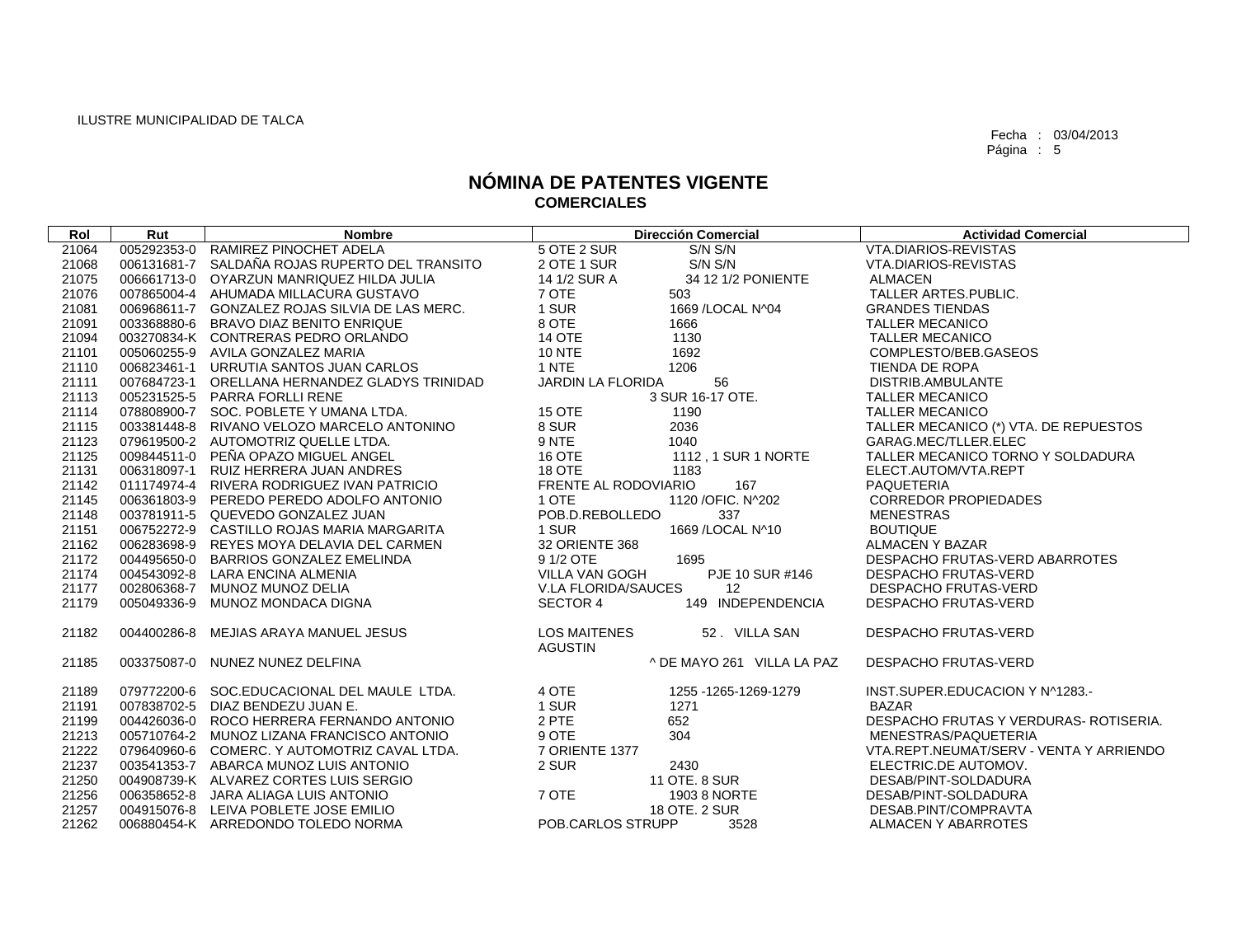| Rol   | Rut | <b>Nombre</b>                                   | <b>Dirección Comercial</b>             | <b>Actividad Comercial</b>               |
|-------|-----|-------------------------------------------------|----------------------------------------|------------------------------------------|
| 21264 |     | 005172866-1 CARVALLO LARA RAMON DEL C.          | POB.P.A.CERDA<br>2                     | <b>TALLER CERRAJERIA</b>                 |
| 21265 |     | 078867800-2 SOCIEDAD COMERCIAL ARNOLDS LIMITADA | 8 OTE<br>1068                          | ARTICULOS DEPORTIVOS                     |
| 21276 |     | 004014748-9 BRAVO LOYOLA ROLANDO HERNAN         | 1 NTE<br>1260 - A                      | <b>TALLER RELOJERO</b>                   |
| 21281 |     | 091806000-6 ABASTECEDORA DE COMBUSTIBLES S.A    | CAMINO LONGITUD.NORT                   | PLANTA ENVAS.DE GAS                      |
| 21282 |     | 092909000-4 AUTOMOTRIZ CURIFOR S.A.             | 1 NTE<br>2153                          | VTA.VEHIC/MAQU.AGRI* Y REPUESTOS         |
| 21286 |     | 005628464-8 ORTEGA SOLIS JOSE SERGIO            | 2 ORIENTE 1 SUR                        | PLASTIF-TARJETAS                         |
| 21290 |     | 005998140-4 MORENO DIAZ NELLY HORTENSIA         | 2 NORTE 3313 V.TABUNCO                 | CARNICERIA Y ROTISERIA                   |
| 21292 |     | 086635500-2 CENTRO PEDIATRICO CIA.LTD A.        | 2 OTE<br>1280                          | PRESTAC.SERV.SALUD                       |
| 21297 |     | 094954000-6 COLMENA GOLDEN CROSS S.A.           | 5 OTE<br>1447 3 Y 4 NORTE              | <b>ISAPRE</b>                            |
| 21298 |     | 090380000-3 S.A. FERIA DE LOS AGRICULTORES      | <b>C.SAN CLEMENTE LAS R</b>            | <b>REMATE PRODUCT.AGRIC</b>              |
| 21299 |     | 083906600-7 JAIME POZO MERINO S.A.              | 1 NTE<br>1887                          | VTA.NEUMAT-ACCESORIO                     |
| 21310 |     | 082878900-7 COOP.PERSONAL U.DE CHILE LTDA.      | 2 SUR<br>912                           | OFICINA COMERCIAL                        |
| 21312 |     | 007552004-2 CHERIF PEREZ CARMEN GLORIA          | 6 ORIENTE 2011 9 Y 10 NORTE            | BAZAR                                    |
| 21317 |     | 007442761-8 TOLOZA FIERRO JUDITH DEL C.         | 55<br>COOP.LIRCAY/CLAVELES             | <b>TALLER ARTESANAL</b>                  |
| 21323 |     | 006738269-2 SAN MARTIN CANCINO LIJIA            | <b>COLIN</b><br>5 /HUILLI N^0278       | <b>ALMACEN</b>                           |
| 21328 |     | 007422052-5 RODRIGUEZ GUERRERO BARTOLOME DEL CA | 2 SUR<br>498                           | TALLER ELEC/REPT.ELE                     |
| 21329 |     | 010684402-K ORELLANA MARTINEZ SANDRA            | 2683<br>4 1/2 SUR                      | <b>ALMACEN</b>                           |
| 21336 |     | 007454065-1 SEPULVEDA PINO MIGUEL ANTONIO       | 1 ORIENTE 0217 20 Y 21 SUR VILLA SANTA | CARNICERIA- ROTISERIA Y ELABORACION DE C |
|       |     |                                                 | <b>ELVIRA</b>                          |                                          |
| 21340 |     | 010435445-9 SAAVEDRA VALENZUELA VICTOR MANUEL   | RODOVIARIO/INT.LOC.<br>$33 - 34$       | ABARROTES                                |
| 21341 |     | 008463910-9 GONZALEZ ROJAS BLANCA INES          | 14 ORIENTE 2310 ESQ 12 NTE.            | BAZAR-PUESTO VARIOS- CARNICERIA- ROTISER |
| 21346 |     | 005011147-4 LEON BUSTOS SILVIA BERTA DEL C      | COOP.LIRCAY/LIRIOS<br>29               | SUPERMERCADO DE ABARROTES                |
| 21360 |     | 008022076-6 SAZO LASTRA GILBERTO ANTONIO        | 148<br>11 OTE 10 1/2 SUR               | VTA.INSUMOS AGRICOLA                     |
| 21375 |     | 004356638-5 BRAVO MUÑOZ JUAN DE DIOS            | 7 OTE<br>1171 LOCAL 01                 | PELUQUERIA                               |
| 21377 |     | 008148940-8 GONZALEZ FUENTES JUAN BAUTISTA      | 12 NTE. 1 Y 2 OTE.V.                   | VTA.COMP/FRIT/BEB.GA                     |
| 21378 |     | 008570410-9 LEON MEJIAS LUIS                    | 1 PONIENTE 7 NORTE COST. SUR PN        | VTA.DIARIOS-REVISTAS                     |
| 21389 |     | 004596091-9 ALBORNOZ CAAMANO MANUEL             | 9 1/2 OTE<br>1632                      | <b>CARNICERIA</b>                        |
| 21391 |     | 007125740-1 BRAVO MUNOZ HAYDEE                  | 6 OTE<br>1180                          | BAZAR                                    |
| 21392 |     | 079540520-8 EMP.CONSTRUCTORA MALPO LTDA         | 1 OTE<br>1069 / OFIC. N ^ 02           | OFICINA COMERCIAL                        |
| 21408 |     | 007390059-7 ALVAREZ ARENA MARISOL               | 1 NTE<br>2119                          | <b>TALLER TORNERIA</b>                   |
| 21420 |     | 003695041-2 MONROY LASTRA JUAN DE LA CRUZ       | 9<br>VILLA DGO.PORTALES                | AGENT.PUBL.PROM.PROP                     |
| 21431 |     | 001527583-9 DIAZ VERGARA ZOILA                  | PB.P.A.CERDA/PSJ.2                     | DESPAC.FRUT.VERD/VTA                     |
| 21437 |     | 008721474-5 RAMIREZ DROGUETT PATRICIO ALBERTO   | 2 PTE<br>1138                          | <b>CORREDOR PROPIEDADES</b>              |
| 21442 |     | 050750320-9 HERNAN PEREZ COLLINAO Y O TRA       | 15<br>MERC.CENTRAL/LOCAL               | VTA.DE POLLOS FAENAD                     |
| 21457 |     | 006753173-6 ABDALAH SARATE ALIME ELISA          | 1 SUR<br>1743                          | <b>GRANDES TIENDAS</b>                   |
| 21458 |     | 007059839-6 SILVA MADARIAGA GLADYS EUGENIA      | MERC.CENTRAL/LOCAL<br>14               | <b>FRUTAS Y VERDURAS</b>                 |
| 21466 |     | 088538300-9 FOTOGRAFICA DEL SUR LTDA.           | 1 SUR<br>1637 / LOC-5 Y 6              | ARTIC.FOTOGRAFICOS                       |
| 21473 |     | 096528630-6 EMP. DE CONST. Y SONDAJES S.A.      | 3 SUR<br>1792                          | EMP.CONST.Y SONDAJES                     |
| 21474 |     | 003825680-7 BRAVO FAUNDEZ FERMIN.               | 5 SUR<br>2154                          | TALLER SOLDADURAS                        |
| 21475 |     | 003741903-6 ORTEGA ACEVEDO NEMO                 | 13 OTE<br>982                          | <b>BAZAR Y ALMACEN</b>                   |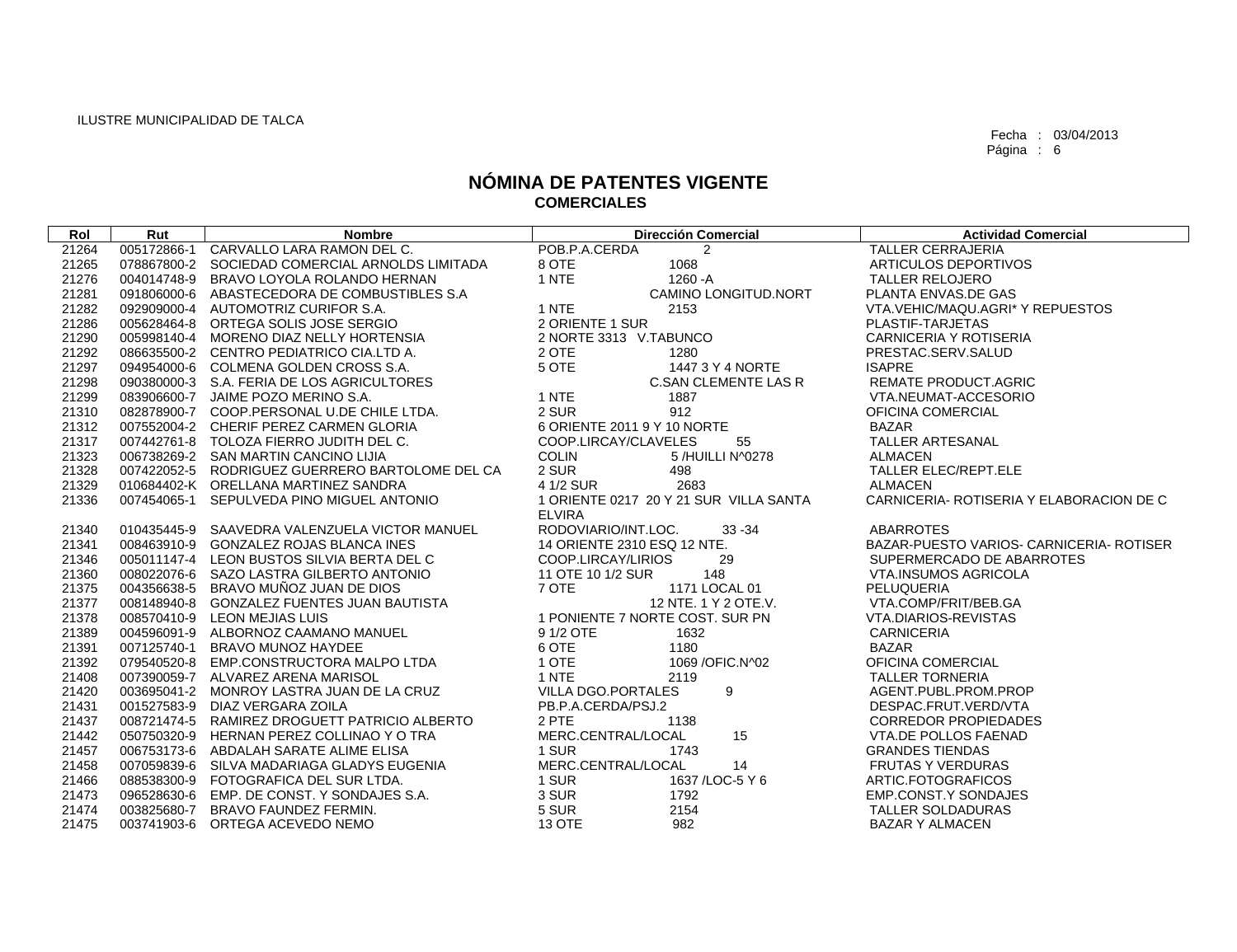| Rol            | Rut                      | <b>Nombre</b>                                   | <b>Dirección Comercial</b>                         | <b>Actividad Comercial</b>                |
|----------------|--------------------------|-------------------------------------------------|----------------------------------------------------|-------------------------------------------|
| 21479          | 005049992-8              | QUEZADA CONTRERAS MARIA IISABEL                 | I.CIENFUEG/SCHNEIDER<br>1572                       | <b>ALMACEN</b>                            |
| 21487          | 007558260-9              | NUNEZ GOMEZ PAZ VERONICA                        | 2610<br>J.M.DE VELASCO/5 SUR                       | <b>ALMACEN</b>                            |
| 21497          |                          | 050310970-0 LUIS TORRES ARAYA Y OTROS           | 1499<br>4 NTE 11 OTE                               | <b>EMPORIO</b>                            |
| 21498          |                          | 003933107-1 MUNOZ ESQUIVEL TERESA               | 2 SUR<br>516                                       | <b>ALMACEN</b>                            |
| 21508          |                          | 079626330-K SOC.RADIODIFUSORA SANTA M ARIA LTDA | EDIF.CARACOL/OFICINA<br>30                         | <b>RADIO EMISORA</b>                      |
| 21520          |                          | 008795608-3 VASQUEZ ROJAS ALFONSO MANUEL        | 260<br>AV.I.DEL SOLAR                              | FUMIGAC-DESINFECCION                      |
| 21521          |                          | 085184600-K CRUZ Y CIA LTDA.                    | 1765<br>4 NTE                                      | VTA.NEUMAT/LIBRICANT                      |
| 21523          |                          | 006884223-9 ARAVENA SOTO MARIA EUGENIA DE LA PA | 7 OTE1120<br>LOCAL 10                              | SALON DE BELLEZA VENTA DE PRODUCTOS CAP   |
| 21527          |                          | 098001200-K ADM. DE FONDOS DE PENSIONES PLANVIT | 2 SUR<br>1220                                      | ADM.FONDOS PENSIONES                      |
| 21532          |                          | 005110549-4 MUNIZAGA REYES SONIA MARGARITA      | 1 SUR<br>1621                                      | SUB-AGENCIA POLLA G.                      |
| 21552          |                          | 005361067-6 AYALA SEPULVEDA EMA                 | 2 NORTE 1345 6 Y 7 ORIENTE                         | PELUQUERIA                                |
| 21558          | 006455112-4              | BRAVO ROSSEL BELLA DEL CARMEN                   | 8 1/2 SUR 30-31 OTE. 3119 POB, CARLOS TRUPP        | ALMACEN Y ROTISERIA                       |
| 21565          |                          | 008731685-8 GUTIERREZ ROJAS JAIME               | <b>12 NTE</b><br>304                               | <b>MARMOLERIA</b>                         |
| 21568          |                          | 009097097-6 MONTERROSA ACEVEDO OMAR DEL CARMEN  | 1 NTE 11 OTE<br>LOCAL N^20                         | PELUQUERIA/ACADEMIA                       |
| 21577          |                          | 004041552-1 PARADA ATENCIO EXEQUIEL TOBIAS      | 8 NORTE 1629                                       | <b>ALMACEN</b>                            |
| 21582          |                          | 006661707-6 ESPINOZA ESPINOZA SYLVIA EUGENIA    | 9 OTE<br>1227                                      | ACADEMIA DE MODAS                         |
| 21598          |                          | 007598752-8 SALGADO DIAZ OSVALDO ALBERTO        | 990<br><b>13 OTE</b>                               | SERV.TEC/VTA.MAQ.ELE                      |
| 21607          |                          | 006227980-K MARABOLI BARRIGA VILMA NANCY        | 4 NTE<br>1246                                      | <b>JARDIN INFANTIL</b>                    |
| 21615          |                          | 004352090-3 ARENAS ROJAS REGINA DEL CARMEN      | 4 NORTE 8 PONIENTE                                 | <b>ALMACEN</b>                            |
| 21616          |                          | 005487711-0 MORENO LOYOLA WILIBALDO HUMBERTO    | 1870<br>1 SUR                                      | <b>FERRETERIA</b>                         |
| 21620          |                          | 089750500-2 CALZADOS GARDEN LTDA.               | 1 SUR<br>1354                                      | ZAPATERIA/GRANDES T.                      |
| 21637          |                          | 007556703-0 GARCIA MUNOZ MARIA ANGELICA         | 13 1/2 OTE<br>2350 VILLA LUCERO                    | ALMACEN Y BAZAR VENTA DE GAS              |
|                |                          |                                                 |                                                    |                                           |
| 21638          | 079689550-0 ADES LTDA.   |                                                 | CAM.LONGITUD.KM.255<br>5 PONIENTE 1413 3 Y 4 NORTE | <b>ESTACION DE SERVICIO</b><br>PELUQUERIA |
| 21640<br>21657 | 078187060-9 ZZ Eliminado | 010028640-8 CALDERON SAAVEDRA JOSE              | 1 OTE<br>1120 / OFIC. 201                          | <b>CORRETAJES SEGUROS</b>                 |
|                |                          | 007157716-3 LOBOS PEREZ VIOLETA DEL CARMEN      | C.RAYADA/9 OTE 2536                                | COMPLETOS/BEB/CAFE                        |
| 21659<br>21675 |                          | 006726197-6 RAMIREZ RAMIREZ JORGE HERNAN        | 252<br>AVDA. COLIN                                 | TLLER.ESTRUCT.ALUMIN                      |
| 21687          |                          | 005377196-3 CANTERO CONCHA ALADINO ENRIQUE      | <b>MERCADO PERSA/</b><br>LOCAL N^07                | <b>ALMACEN</b>                            |
| 21691          |                          | 008268335-6 MARTINEZ SANHUEZA GUSTAVO ENRIQUE   | 31 OTE<br>160                                      | <b>ALMACEN</b>                            |
| 21693          |                          | 003842880-2 URZUA POBLETE NERI BENITO           | 31<br>COOP.REMBRANDT/18 OTE                        | <b>ALMACEN</b>                            |
| 21699          |                          | 007590360-K GARRIDO CACERES LUIS                | 1 SUR 7 ORIENTE KIOSCO                             | VTA.DIARIOS-REVISTAS                      |
| 21709          |                          | 086484900-8 CENTRO MEDICO TALCA                 | 2 PTE<br>1383                                      | <b>CLINICA MEDICA</b>                     |
| 21716          |                          | 005155278-4 PETIT PETIT MARIA INES              | 158 9 PONIENTE COOP<br>3 SUR                       | <b>ROTISERIA Y ALMACEN.-</b>              |
|                |                          |                                                 | RICARDO CASTRO                                     |                                           |
| 21723          |                          | 079877690-8 SOC.CARLOS HERRERA Y CIA. LTDA.     | 14 ORIENTE 1199 CON 1 NTE.                         | FARMACIA/PERFUMERIA                       |
| 21743          |                          | 003788711-0 GUTIERREZ LARA MARIA                | PB.R.SCHNEIDER<br>1638                             | <b>ALMACEN</b>                            |
| 21746          |                          | 006849115-0 OSSES TORRES JAVIERA DE LAS M.      | <b>12 OTE</b><br>1054                              | <b>BAZAR</b>                              |
| 21757          | 070209100-4 ASISENT      |                                                 | 1 PONIENTE 1258                                    | OFICINA COMERCIAL                         |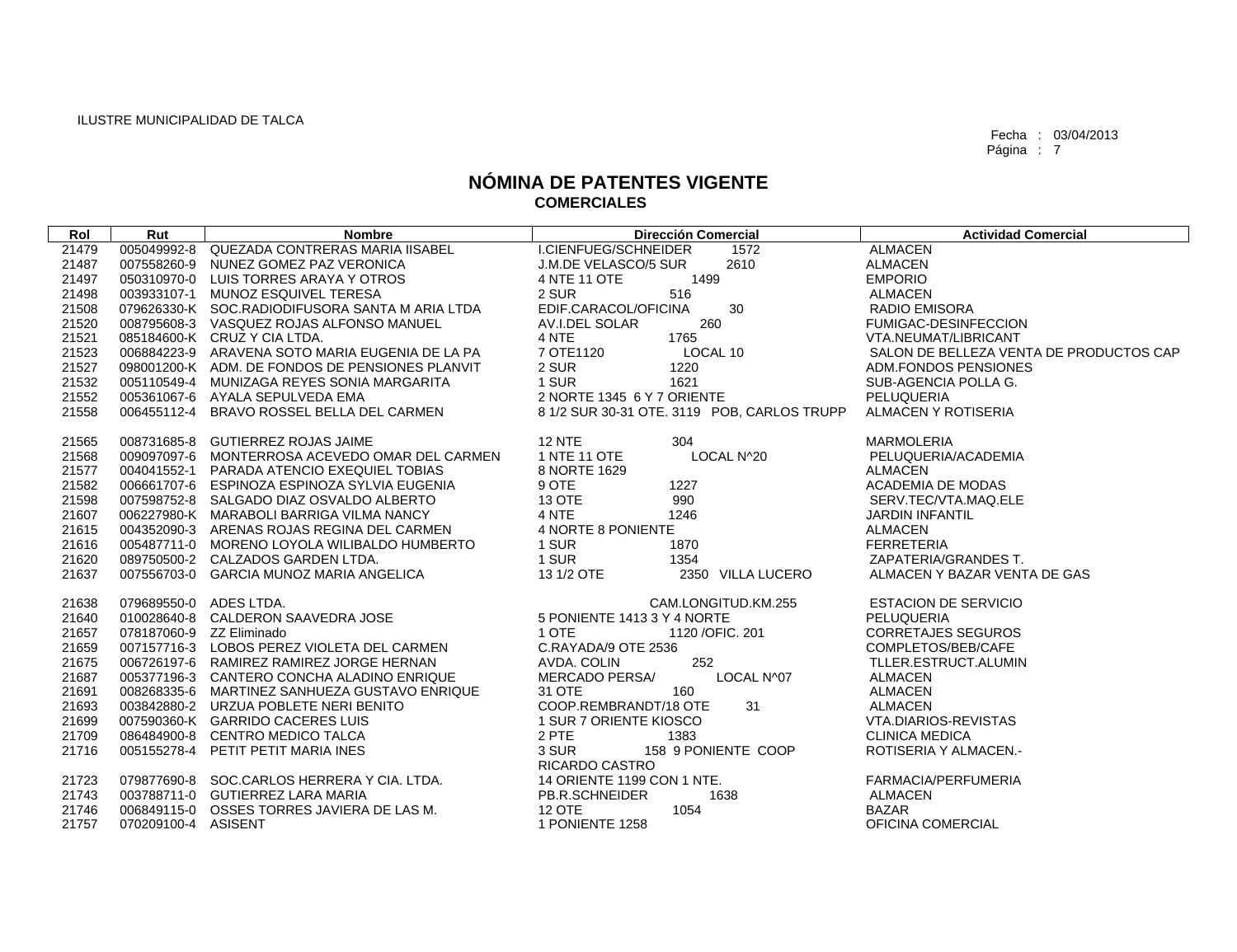| Rol   | Rut         | <b>Nombre</b>                                   | <b>Dirección Comercial</b>                                   | <b>Actividad Comercial</b>               |
|-------|-------------|-------------------------------------------------|--------------------------------------------------------------|------------------------------------------|
| 21768 | 006638237-0 | ZAROR AIACH CRISTIAN ALFONSO                    | 1 SUR 1030 LOC-4                                             | <b>AGENCIA DE VIAJES</b>                 |
| 21773 | 005178781-1 | POBLETE POBLETE HILDA                           | 8 SUR 18 OTE.                                                | FRITANGAS/CAFETERIA                      |
| 21780 | 007676893-5 | VALENZUELA HERRERA BERNARDINA DEL C             | <b>11 OTE</b><br>1718                                        | <b>BAZAR/PUESTO VARIOS</b>               |
| 21788 | 003939694-7 | RODRIGUEZ YANEZ MARIA                           | COOP.LIRCAY/LIRIOS<br>41                                     | <b>ALMACEN</b>                           |
| 21793 |             | 079808030-K AGRIC.Y COM. ALFREDO PERE Z Y CIA L | 17 OTE<br>1018                                               | VTA.PRODUCT.AGRICOLA                     |
| 21796 |             | 089921100-6 CENTRO FORM.TECN.MASSACHUSETTS LTDA | 3 SUR<br>1068                                                | <b>ACADEMIA DE ESTUDIOS</b>              |
| 21798 |             | 007352955-7 ALVAREZ RIVERA MARIO ALBERTO        | 12 OTE 1 Y 2 SUR<br><b>LOC 19</b>                            | <b>ZAPATERIA</b>                         |
| 21801 |             | 005286431-3 GUASCHINO TOBAR JUAN.               | 1 PTE<br>942                                                 | <b>ALMACEN</b>                           |
| 21808 | 007738129-5 | RODRIGUEZ PACHECO JOSE EXEQUIEL                 | 306 V.LA PAZ<br><b>12 NTE</b>                                | ALMACEN                                  |
| 21821 | 004240935-9 | AFANDI ALDUNES WASFI                            | 2 SUR<br>1208                                                | <b>VIDRIERIA</b>                         |
| 21822 | 003949463-9 | MENDOZA ROJAS ADRIANA                           | 16<br>7 OTE 9 1/2 SUR                                        | <b>ALMACEN</b>                           |
| 21827 |             | 005464216-4 VARGAS SECO JOSE ANTONIO            | LOC.22<br>RODOVIARIO/13 OTE                                  | <b>CONFITERIA</b>                        |
| 21830 |             | 053307962-8 SUCESION VICTOR MANUEL MEJIAS LOPEZ | <b>LIBERTAD</b><br>189 VILLA LA PAZ                          | <b>CARNICERIA</b>                        |
| 21851 |             | 007461862-6 ESPINOZA MARTINEZ ELIZABETH VIRGINI | RODOVIARIO/INT.LOCAL<br>6                                    | ALMACEN Y VENTA DE DIARIOS Y REVISTAS    |
| 21854 |             | 007793707-2 MARTINEZ AMIGO ANA LUISA            | POBL, MAGI, 27 SUR<br>148.                                   | ALMACEN Y VENTA DE GAS                   |
| 21863 |             | 005449420-3 ASTUDILLO GOMEZ LUIS HUMBERTO       | 1 SUR<br>1869                                                | JUEG.ENTRET/CONFITES                     |
| 21865 | 060503000-9 | EMPRESA CORREOS DE CHILE                        | 1 OTE<br>1150                                                | DIST.CORRESP-OTROS                       |
| 21870 |             | 006125458-7 VERGARA GONZALEZ ALDO               | 12 OTE PERSA TERMINAL<br>LOCAL 134                           | ZAPATERIA Y BAZAR                        |
| 21874 |             | 009633872-4 AGUILERA CARRENO JESSICA            | <b>MANTOS DEL RIO/ALMAG</b>                                  | <b>CARNICERIA</b>                        |
| 21875 |             | 004218415-2 BARROS SEPULVEDA LUIS ALFREDO.      | <b>BLOCK B</b><br>5 JOSE MIGUEL CARRERA PLASTIFIC. DOCUMENTO |                                          |
|       |             |                                                 |                                                              |                                          |
| 21887 | 003300221-1 | MACHUCA GONZALEZ JULIO CESAR                    | POB. RIO CLARO<br>22                                         | <b>ALMACEN</b>                           |
| 21893 |             | 011133811-6 VILCHES QUINTEROS LAURA ESTER       | MERCADO PERSA/<br>LOCAL N^35                                 | VTA.ART.ELECTRICOS                       |
| 21895 | 010047729-7 | BRAVO BECERRA SERGIO BAUTISTA                   | C. LAS RASTRAS SEC. SN ANTONIO S/N<br>S/N                    | TALLER DE VULCANIZAC                     |
| 21903 |             | 005251452-5 MUNOZ VEILLON JUAN LUIS GUSTAVO     | 1 NTE<br>922                                                 | <b>BAZAR Y* JOYERIA</b>                  |
| 21912 |             | 006762577-3 BUSTOS FARIAS LUCIA                 | 271/2 SUR 106,17 Y 1                                         | <b>COLEGIO</b>                           |
| 21926 |             | 004789368-2 ABURTO RAIPAN FILIDOR               | <b>11 OTE</b><br>1247 LOCAL 5                                | TALLER DE RELOJERIA Y BAZAR              |
| 21931 |             | 004678500-2 GAETE OSORIO MARIA VICTORIA         | 12 ORIENTE 644 5 Y 6 SUR                                     | ALMACEN                                  |
| 21938 |             | 007006609-2 ARCOS TORRES OSVALDINA DEL CARMEN   | 7 1/2 NTE<br>3082 NUEVA HOLANDA                              | <b>ALMACEN</b>                           |
|       |             |                                                 |                                                              |                                          |
| 21941 |             | 005516358-8 BARRIENTOS BARRIENTOS NORA          | 4 PTE<br>429 / V.ECUADOR 2                                   | <b>BAZAR Y ALMACEN</b>                   |
| 21948 |             | 006043977-K HONORATO MORALES MANUEL RENATO      | 2 SUR<br>1793                                                | REPARAC.ARTEF.ELECTR                     |
| 21950 |             | 012521441-K ORELLANA VERGARA LUISA PAOLA        | 10 OTE. 14 SUR                                               | FRITANG/COMPL/BEB.GA                     |
| 21965 |             | 007925389-8 RAMIREZ MARTINEZ PATRICIA EUGENIA   | 1 SUR<br>1699                                                | <b>GRANDES TIENDAS</b>                   |
| 21981 |             | 010234978-4 ARANEDA HERRERA SANDRA              | <b>LOS NARANJO</b><br>S/NOGALES 202                          | <b>ALMACEN</b><br>(*) SERVICIOS POSTALES |
| 21984 |             | 088673500-6 SOC. INTERBUS LTDA.                 | 836<br><b>12 OTE</b>                                         | BENCINERA-LUBRICANTES Y SERV.            |
| 21986 |             | 008477518-5 CAMPOS CACERES FIDELINA             | 2 PTE<br>2704, 15 NTE.                                       | ALMACEN                                  |
| 21992 |             | 007091827-7 RAMIREZ MOYA GABRIELA ADRIANA       | 2 SUR<br>1947 / LOCAL N^06                                   | VTA.ROPA/ART.REGALOS                     |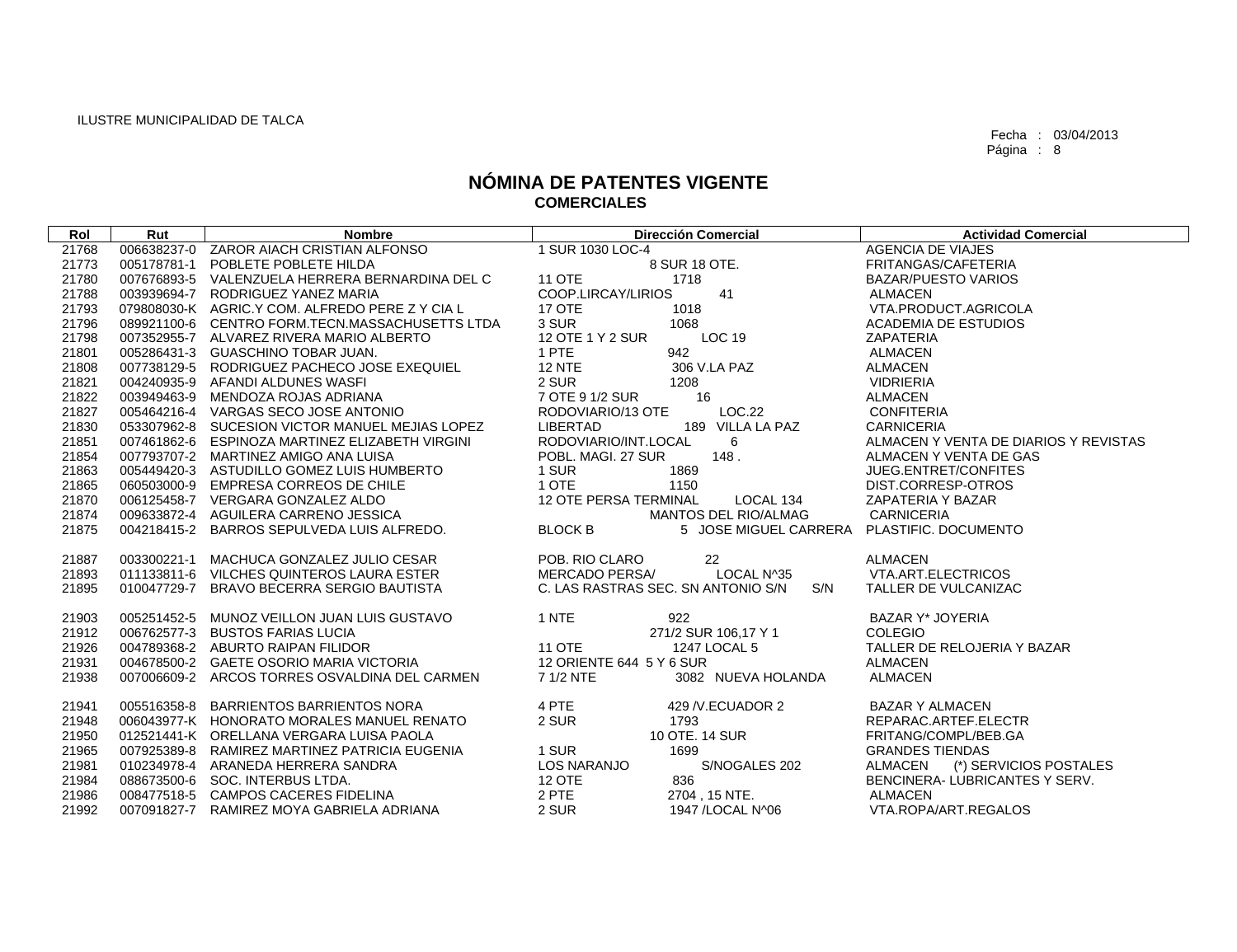| Rol   | Rut                      | <b>Nombre</b>                                   | <b>Dirección Comercial</b>                 | <b>Actividad Comercial</b>               |
|-------|--------------------------|-------------------------------------------------|--------------------------------------------|------------------------------------------|
| 21994 |                          | 007395382-0 GONZALEZ GONZALEZ FLOR              | <b>JUAN HERRERA</b><br>1663 OSCAR CRISTI   | <b>ALMACEN</b>                           |
|       |                          |                                                 | <b>GALLO</b>                               |                                          |
| 21995 |                          | 085896100-9 EQUIFAX CHILE S.A                   | 1 SUR<br>835 LOCAL 2                       | CENTRAL DOCUM-INF.CO                     |
| 22005 |                          | 099012000-5 CONSORCIO NACIONAL DE SEGUROS S.A.  | 2 SUR 1038                                 | <b>VENTA DE SEGUROS</b>                  |
| 22013 |                          | 003584208-K VELOZO RETAMAL SERGIO OSCAR H.      | <b>10 ORIENTE 959</b>                      | ARMADO DE BATERIAS                       |
| 22018 |                          | 005189507-K ROJAS ROJAS MARIA INES              | COOP.LIRCAY/SN.ESTEB                       | <b>ALMACEN</b>                           |
| 22025 |                          | 010028429-4 ESPARZA TORRES JOHANNA DEL PILAR    | RODOVIARIO/INT.KIOSKO<br>17                | VTA.DIAR-REV/DULC/CI                     |
| 22026 |                          | 006662032-8 ARAYA ARAYA FRANCISCO DEL CARMEN    | RODOVIARIO/LOCAL<br>4                      | ROTISERIA/CARNICERIA                     |
| 22028 |                          | 096445000-5 RECAUDADORA S.A.                    | 2 ORIENTE 1289                             | COBRANZAS JUDICIALES Y PREJUDICIALES     |
| 22030 |                          | 003895601-9 TORRES PEREZ RAQUEL                 | $5\phantom{.0}$<br>RODOVIARIO/LOCAL        | <b>CONFITES Y VARIOS</b>                 |
| 22031 |                          | 005919714-2 SANCHEZ MOLINA ANTONIETA DEL CARMEN | 3106<br>POB.LONCOMILLA/8 SUR               | ALMACEN - VENTA DE GAS                   |
| 22036 |                          | 079756670-5 SOC.COMERCIAL PALESTINA L TDA.      | 1 OTE<br>1052                              | <b>FUENTE DE SODA</b>                    |
| 22042 |                          | 080522900-4 E. KOVACS S.A.                      | 1 NTE<br>2183                              | COMPVTA.VEHICULOS(*) REPUESTO/SERVICIO.- |
| 22043 |                          | 007324683-0 SOTO MUÑOZ MARCELO ANGEL            | 7 OTE<br>1392                              | PELUQUERIA                               |
| 22044 |                          | 008137162-8 OPAZO ALBORNOZ ELISA.               | <b>12 NTE</b><br>. VILLA LA PAZ            | MARMOLERIA/VTA.FLORE                     |
| 22045 |                          | 008105230-1 MUNOZ VASQUEZ NOLFA                 | 6 OTE 4 NTE<br>$S/N$ .                     | COMPLETOS/BEB/CAFE                       |
| 22048 | 050470520-K ZZ Eliminado |                                                 | 6 OTE<br>425                               | <b>ALMACEN</b>                           |
| 22065 |                          | 076083880-2 SOC. COMERCIAL TAREK LTDA.          | 1 SUR<br>1717                              | <b>TIENDA Y PAQUETERIA</b>               |
| 22069 |                          | 005562820-3 CHAMORRO MORA RAMON                 | 9 NTE<br>CAMINO LIRCAY 2031                | TALLER DE SOLDADURAS                     |
| 22073 |                          | 099279000-8 CIA.SEG.DE VIDA EUROAMERICA S.A.    | 1 PTE<br>1137                              | AGENCIA DE SEGUROS                       |
| 22076 |                          | 005374134-7 GUAJARDO CORVALAN JUAN SEGUNDO.     | LOCAL N^63<br><b>12 OTE PERSA TERMINAL</b> | PSTO.VARIOS/BAZAR                        |
| 22079 |                          | 003520783-K GONZALEZ LIDIA AMANDA               | 5 1/2 SUR<br>2683 J.M.DE V.                | ALMACEN/PAQUETERIA                       |
| 22080 |                          | 079736190-9 COMERCIAL QUINANTU LTDA.            | 16 OTE<br>940                              | DISTRIB.Y FRACCIONAM                     |
| 22082 |                          | 008000886-4 OLIVARES SARRUA CRISTIAN AGAPITO    | 15 OTE<br>1128                             | ARMADO DE BATERIAS                       |
| 22083 |                          | 005051876-0 MOLINA CASTILLO LUIS FERNANDO       | 7 OTE<br>1186                              | CONFECC-VTA.ART.DEP.                     |
| 22094 |                          | 078880570-5 NEBIOLO Y LARDINOIS LTDA.           | 1 NTE<br>2271                              | <b>TALLER MECANICO</b>                   |
| 22102 |                          | 001770541-5 CEPPI ZARATE RENE.                  | 1 OTE<br>1150                              | DIARIO OFICIAL (*) LEYES.- CONFITES.-    |
| 22104 |                          | 006743388-2 CHAMORRO ARAVENA PATRICIO EDGARDO   | 11 ORIENTE 1214                            | VENTA DE ARTICULOS ELECTRONICOS Y        |
|       |                          |                                                 |                                            | <b>REPARA</b>                            |
| 22105 |                          | 006332046-3 GUTIERREZ SANCHEZ LUIS ORLANDO      | 137<br>V.LA FLORIDA/AV.COLIN               | <b>BAZAR Y LIBRERIA</b>                  |
| 22114 |                          | 094528000-K EVERCRIPS SNAK PROD. DE CHILE S.A   | 15 ORIENTE 65                              | DISTRIB-PRODUCTOS ALIMENTICIOS           |
| 22120 |                          | 005916117-2 VILLAR BUSTOS ELIECER SEGUNDO       | 15 OTE<br>831                              | <b>BAZAR</b>                             |
| 22123 |                          | 078878280-2 ARMERIA TALCA LTDA.                 | 10 OTE<br>1065                             | ARMER/VTA.ART.PESCA                      |
| 22126 |                          | 009147084-5 BRAVO BECERRA JORGE ENRIQUE         | AVDA CANCHA RAYADA<br>1569                 | TALLER DE VULCANIZACION - COMPRA Y VENTA |
| 22139 |                          | 006639811-0 CARRASCO VERGARA MARTA ALICIA       | <b>11 SUR</b><br>3534                      | <b>ALMACEN</b>                           |
| 22142 |                          | 003355834-1 MARTINEZ ROMO NORMA VIRGINIA        | LOCAL 03 3 SUR #1961<br>TERMINAL           | BAZAR/CONFITERIA                         |
| 22148 |                          | 004646176-2 GAMBOA BRAVO MARIA CRUZ ANGELA      | 12 ORIENTE 930 LOCAL 9                     | PUESTO DE PAN-ALMACEN-ROTISERIA          |
| 22154 |                          | 012015219-K VALENZUELA GALLEGOS ANA             | <b>17 SUR</b><br>656                       | <b>ALMACEN</b>                           |
| 22160 |                          | 006439249-2 MORA HOVELMEYER LEONARDO ALFONSO    | 12 SUR 10 OTE<br>$\overline{7}$            | PUESTO VARIOS                            |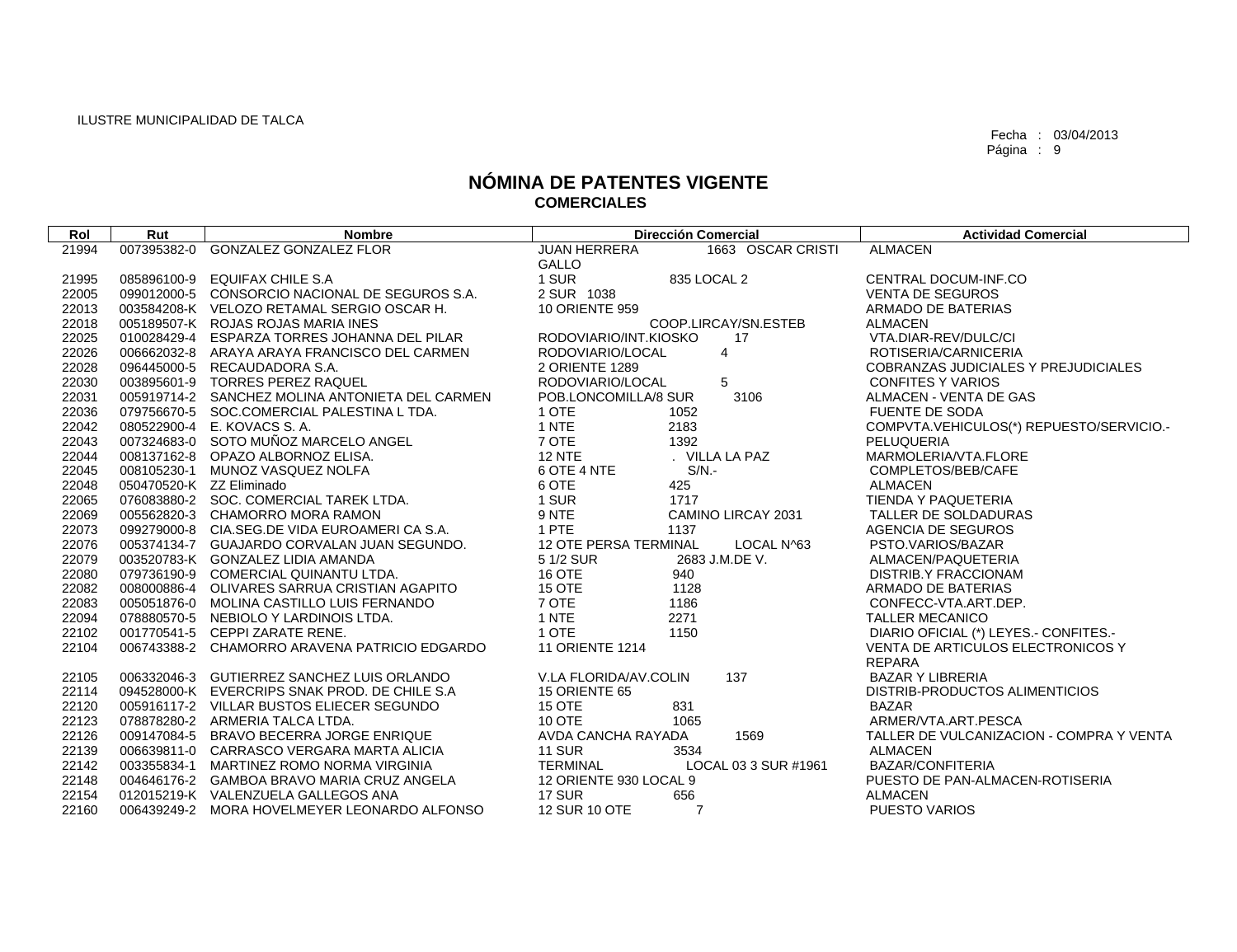| Rol   | Rut                      | <b>Nombre</b>                                   | <b>Dirección Comercial</b>                            | <b>Actividad Comercial</b>              |
|-------|--------------------------|-------------------------------------------------|-------------------------------------------------------|-----------------------------------------|
| 22161 | 007990249-7              | ROJAS GAJARDO EDUARDO ANTONIO                   | <b>CALLE SAN JUAN</b><br>VILLA EDEN OHIGGINS          | FRUTAS/VERDURAS                         |
|       |                          |                                                 |                                                       |                                         |
| 22171 |                          | 004115566-3 SANDOVAL ARAVENA ESTELA             | 221<br>COOP.LIRCAY/ROSAS                              | <b>PUESTO VARIOS</b>                    |
| 22177 |                          | 006450380-4 SILVA ABACA MARIA EUGENIA           | <b>10 SUR</b><br>3413                                 | PUESTO VARIOS (*) VENTA BEBIDAS GASEOS  |
| 22187 |                          | 005692026-9 GONZALEZ BENAVIDES ANA MARIA        | 8 SUR 9 OTE<br>400                                    | CARNICERIA/ROTISERIA                    |
| 22188 |                          | 003530481-9 CIFUENTES ALQUINTA LUIS             | 2250<br>3 1/2 SUR                                     | <b>EMPRESA CONSTRUCTORA</b>             |
| 22189 |                          | 005423086-9 MOYA CERPA LUIS ARTURO              | 17 OTE<br>1132                                        | T.MECANICO/VTA.REPTO                    |
| 22193 |                          | 002551981-7 CORDERO GONZALEZ JOSE SALVADOR      | 477 POBL.<br><b>ANDALUCIA</b><br><b>INDEPENDENCIA</b> | ART.PLASTICOS/PAQUET                    |
| 22196 |                          | 005663987-K HIDALGO BRAVO FRANCISCO JAVIER      | 97<br>POB.BRILLA EL SOL                               | <b>PUESTO VARIOS</b>                    |
| 22200 |                          | 007164135-K DE LA FUENTE CANCINO ESTELVINA      | 12<br>POB.GRAN AVENIDA                                | ALMACEN/ROTISERIA                       |
| 22210 |                          | 008631885-7 PRIETO GUAJARDO LEONCIO JESUS       | 6 SUR<br>3157 / PB.SN.LUIS 3                          | PUESTO VARIOS * ROTISERIA Y CARNICERIA  |
| 22218 |                          | 096803460-K SHERWIN WILLIAMS CHILE S.A.         | 2 SUR<br>1394                                         | DISTRIB-VTA.PINTURAS                    |
| 22223 |                          | 097036000-K BANCO SANTANDER CHILE               | 1 SUR<br>853                                          | <b>BANCO</b>                            |
| 22226 |                          | 006655556-9 VIZCARRA ESCANILLA GENNY DEL CARMEN | 5 1/2 SUR<br>3092                                     | PUESTO VRS/BAZAR                        |
| 22236 |                          | 088910000-1 DISTRIB, AGRIC, COM, BARBERIS CIA.L | AVDA. SAN MIGUEL<br>4390 LOTE 15                      | DISTRI.DE PRODUCTOS* AGRICOLAS          |
| 22237 |                          | 096516320-4 AGRICOLA Y COMERCIAL LIRCAY S.A.    | SN.MIGUEL/CAM.LAS RA                                  | <b>INSUMOS AGR.MAQ-CORR</b>             |
| 22238 |                          | 007911960-1 COLLARI SANCHEZ GUILIANO ENRIQUE A. | 18 OTE<br>580                                         | DESAB.PINT.REPT.SERV                    |
| 22240 |                          | 096508210-7 MAPFRE CIA, DE SEGUROS GRALES, DE C | 3 OTE<br>1327                                         | <b>VENTA DE SEGUROS</b>                 |
| 22243 |                          | 009205570-1 SALAZAR ECHEVERRIA WILSON DAVID     | S/N<br><b>AVDA CEMENTERIO</b>                         | VTA.LAPIDAS-FLORES                      |
|       |                          |                                                 | AVDA.CEMENTERIO                                       |                                         |
| 22250 |                          | 095439000-4 SOC. CLINICA DEL MAULE S.A.         | 4 NTE<br>1640                                         | <b>CLINICA MEDICA</b>                   |
| 22254 |                          | 079711330-1 AGROINDUSTRIA CEPIA LTDA.           | 1 PTE<br>1060 OFIC.N^16                               | OFIC, ADMINISTRATIVA                    |
| 22257 |                          | 008914621-6 VALENZUELA TRONCOSO HECTOR ALIPIO   | COOPERACION<br>131 VILLA LA PAZ                       | PUESTO VARIOS                           |
| 22258 |                          | 006353983-K ALBORNOZ TOLOZA JUAN ANTONIO        | <b>11 OTE</b><br>633                                  | VTA.CONSIGN.VEHICUL.                    |
| 22259 |                          | 005185836-0 ESPARZA MUÑOZ SALVADOR DEL CARMEN   | RODOVIARIO/12 OTE.                                    | VTA.DIARIO-REV/CONF.                    |
| 22264 |                          | 004615029-5 MORALES BRAVO TEGUALDA DEL C.       | <b>LOC 14</b><br>12 OTE 1 Y 2 SUR                     | PAQUETERIA/ZAPATERIA                    |
| 22270 |                          | 003331351-9 HERRERA HERRERA LUIS                | 48<br>1 OTE 15 1/2 SUR                                | <b>PUESTO VARIOS</b>                    |
| 22282 |                          | 004967870-3 POBLETE NOVOA FRANCISCO             | 2755<br>PANAMERIC.SUR/9 SUR                           | <b>PUESTO VARIOS</b>                    |
| 22284 |                          | 088649200-6 VERDEJO Y VEGA LTDA.                | 1 OTE, 2 SUR                                          | ESTAC.SERV/REPT.AUTO                    |
| 22286 |                          | 050675490-9 VICTOR MANUEL ROJAS BERNA L Y OTRO. | 1 NTE<br>1756.                                        | <b>BAZAR</b>                            |
| 22296 |                          | 007807847-2 MENA CARRASCO FELICINDA             | 1782<br><b>10 SUR</b>                                 | PUESTO VARIOS                           |
| 22313 |                          | 078205170-9 COLEGIO SAN FRANCISCO DE ASIS LTDA. | 6 OTE<br>944                                          | <b>COLEGIO</b>                          |
| 22314 | 005678715-1              | LUNA GARRIDO SERGIO FERNANDO                    | PB.EL ESFUERZO/PSJ.D                                  | PUESTO VARIOS                           |
| 22326 |                          | 050226290-4 MARIA TERESA CONCHA ARCE Y OTROS    | 10 OTE<br>1991                                        | ALMACEN/ROTIS/BAZAR                     |
| 22328 |                          | 004637120-8 ARRIAGADA GARCIA MIGUEL LUIS        | 1 OTE<br>1298                                         | <b>BOXES ARRIENDO</b>                   |
| 22330 | 079648260-5 ZZ Eliminado |                                                 | 2 OTE<br>1024                                         | <b>ACADEMIA DE ESTUDIOS</b>             |
| 22335 |                          | 050267260-6 CONTRERAS GONZALEZ GLADYS Y OTRO    | 2 SUR<br>1365                                         | SERVICIO TECNICO (*) VENTA DE REPUESTOS |
| 22336 |                          | 008721485-0 REYES LETELIER HECTOR ALFONSO       | RODOVIARIO/LOCAL<br>22                                | BAZAR FERRETERIA BICICLETA REPUESTOS AR |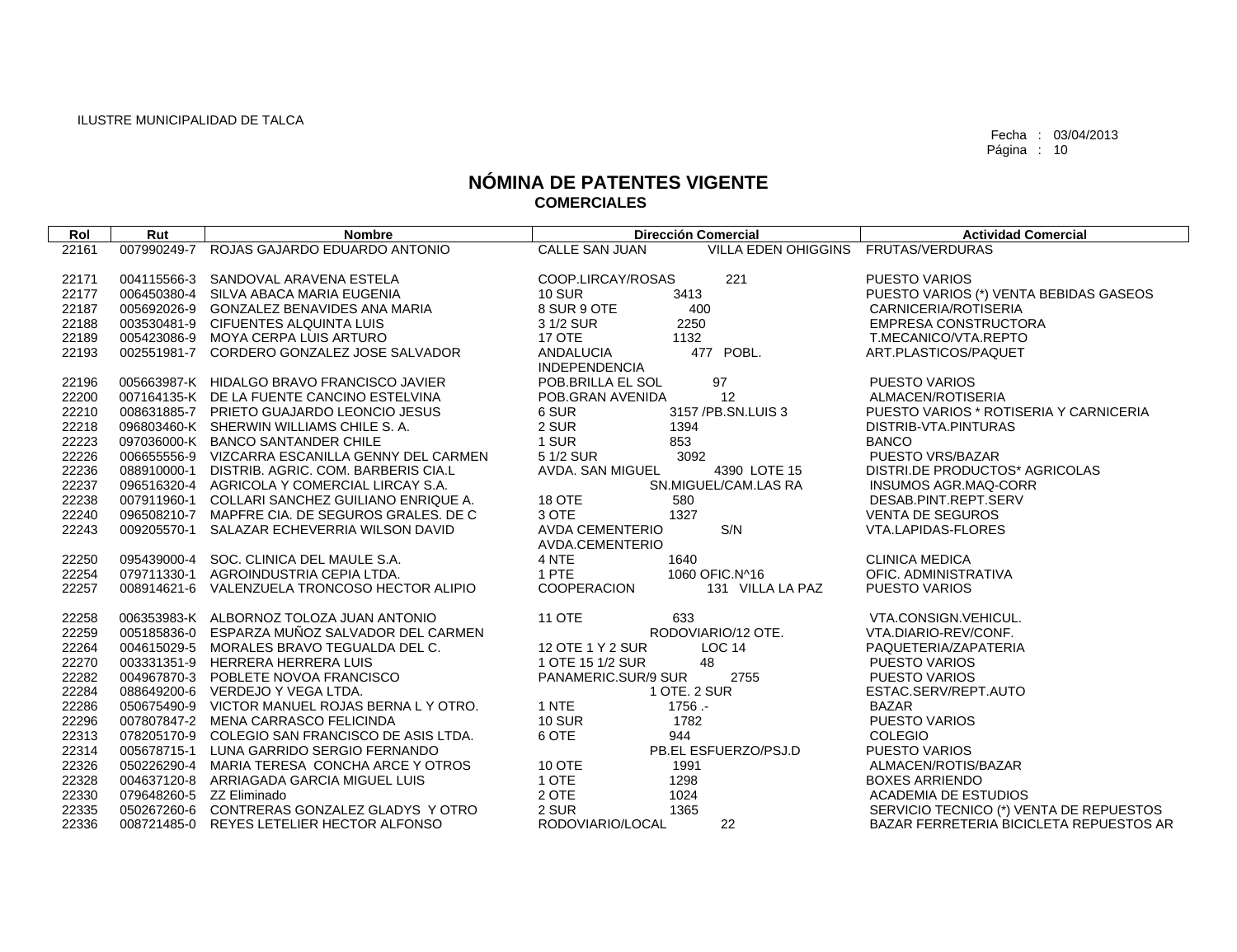| Rol   | Rut | <b>Nombre</b>                                   | <b>Dirección Comercial</b>                 | <b>Actividad Comercial</b>            |
|-------|-----|-------------------------------------------------|--------------------------------------------|---------------------------------------|
| 22339 |     | 006850953-K CONTARDO CONTARDO MARIA CONSUELO DE | 172 9 Y 10 PTE SANTA<br><b>21 SUR</b>      | <b>JARDIN INFANTIL</b>                |
|       |     |                                                 | <b>MARIA DE COLIN</b>                      |                                       |
| 22340 |     | 009268390-7 PARADA VALDES JOSE                  | RODOVIARIO/LOCAL<br>16                     | TALLER DE RELOJERIA                   |
| 22348 |     | 005738123-K PIZARRO VILCHES EDUVINA DEL C.      | LOCAL 169<br><b>12 OTE PERSA TERMINAL</b>  | <b>PAQUETERIA</b>                     |
| 22351 |     | 097011000-3 BANCO INTERNACIONAL                 | 1 SUR<br>866                               | <b>BANCO</b>                          |
| 22353 |     | 007323899-4 TORRES TRONCOSO ANA ELISABETH       | 5 OTE<br>2181                              | PELUQUERIA/BAZAR                      |
| 22355 |     | 011174490-4 INZULZA AMIGO EDILIA MAGDALENA      | PRIMAVERA<br><b>BRILA EL SOL S/N</b>       | ALMC, Y ROTISERIA                     |
| 22362 |     | 003048404-5 GONZALEZ MARCHANT JAVIER LUPERCIO U | 783<br>6 NTE                               | VTA.FLORES/FRUTAL/FE                  |
| 22372 |     | 008298468-2 VASQUEZ ROJAS RICARDO HUMBERTO      | 1135<br>18 OTE                             | TALLER REPARACIONES ELECTRICAS        |
| 22386 |     | 089105600-1 COMERCIAL TALCA LTDA.               | EDIF.PAULA/6 OTE<br>1071                   | <b>FERRETERIA</b>                     |
| 22388 |     | 002964021-1 HERNANDEZ JARA LUCIA                | 13 ORIENTE 966                             | DISTRIBUIDORA DE CONFITES Y HELADOS.  |
| 22394 |     | 005504138-5 VILLAGRA CIFUENTES GUILLERMO ALEJAN | 4 OTE<br>2265                              | POMPAS FUNEBRES                       |
| 22399 |     | 090703000-8 NESTLE CHILE S.A.                   | PANAMERICANA<br>KM 254 #3200               | DISTRIBUIDORA DE * ALIMENTOS          |
| 22400 |     | 008940533-5 ROJAS QUEZADA JUAN JAIME            | COOP.VILLA RIO                             | <b>PUESTO VARIOS</b>                  |
| 22421 |     | 079586200-5 AUTOMOTORA SANTA MARIA LTDA.        | 2 OTE<br>1759                              | ESTAC.SERV/REPT.AUTO                  |
| 22424 |     | 053127990-5 SUC.DELFIN PIZARRO ESTAY            | 1 NTE<br>1299                              | <b>ROTISERIA</b>                      |
| 22432 |     | 007557227-1 MARTINEZ GALLANS CLARA DEL CARMEN   | 2 SUR<br>1796                              | VTA.REPTOS.AUTOMOVIL                  |
| 22440 |     | 007304630-0 FUENTES MORAN TRANQUILINO           | 12 OTE 1 Y 2 SUR<br>LOC <sub>26</sub>      | PAQUETERIA/ZAPATERIA                  |
| 22446 |     | 002159861-5 TOLOZA GONZALEZ LAUREANO SEGUNDO    | S/N<br>PANAMERICANA SUR                    | COMPRAVTA.VEHICULOS* CONSIGNACIONES.- |
| 22448 |     | 088786400-4 SOPROSISCOM LTDA.                   | 2 NTE<br>841                               | PROD.DATOS/AUD.COMP.                  |
| 22457 |     | 004585615-1 ROJAS LEPPE GUIDO                   | 3 PTE<br>1009                              | TLLER.REPARC.CICLIS.                  |
| 22459 |     | 096502970-2 RADIO "EL LIBERTADOR" S.A.          | 7 1/2 OTE<br>1331                          | <b>RADIODIFUSORA</b>                  |
| 22469 |     | 006718737-7 QUINTEROS FUENTES MIREYA            | <b>VILLA MAGISTERIO</b><br>105             | PUESTO VARIOS                         |
| 22471 |     | 003098120-0 PACHECO DIAZ INES                   | <b>GABRIELA MISTRAL</b><br>98 VILLA LA PAZ | PUESTO VARIOS                         |
|       |     |                                                 |                                            |                                       |
| 22478 |     | 004586468-5 CRUCES ESPARZA HECTOR               | FLOR DE CHILE/2NTE.1                       | TLLER.MAQ.AGR-SOLDAD                  |
| 22482 |     | 005125048-6 COROMINA MASLLORENS JOSE            | 1 NTE<br>1230                              | REPARAD.DE CALZADOS                   |
| 22491 |     | 089515900-K RODAMENDEZ                          | 2 SUR<br>1544 8 Y 9 ORIENTE                | DIST.RODAMIENT-REPTO                  |
| 22492 |     | 005189305-0 MOLINA BRAVO EDOMILA DEL CARMEN     | LA FLORIDA/LLEUQUES<br>11                  | <b>PUESTO VARIOS</b>                  |
| 22507 |     | 004696919-7 ARAVENA CASTRO SAMUEL               | 1 OTE. 1 SUR 1 NTE.                        | PLAST.DOCUM/VTA.TARJ                  |
| 22513 |     | 008766546-1 ALBORNOZ PEREZ MIRTA ANGELICA       | 14 OTE 12 SUR<br>S/<br>S/N                 | <b>PUESTO VARIOS</b>                  |
| 22516 |     | 006624490-3 ESPINOZA BERNAL LEONOR              | <b>SECTOR</b><br>37 JOSE MIGUEL            | PUESTO VARIOS                         |
|       |     |                                                 | CARRERA                                    |                                       |
| 22518 |     | 006723048-5 YANEZ VALDES MARIA DEL TRANSITO     | D SANTA MARIA<br>CANCHA RAYADA             | <b>PUESTO VARIOS</b>                  |
| 22527 |     | 005735018-0 AVILA ORTIZ JORGE HERNAN            | 3 SUR 15 OTE<br>2187                       | <b>VENTA DE PASTO</b>                 |
| 22537 |     | 050438140-4 SOC.RICARDO VALENZUELA BR AVO Y OTR | <b>11 OTE</b><br>$1113 -$                  | <b>ZAPATERIA</b>                      |
| 22541 |     | 008269876-0 MEZA CONTRERAS JUAN ENRIQUE         | 18 1/2 PTE<br>936 V.J.DEL VALLE            | ALMACEN Y BAZAR                       |
| 22546 |     | 006715890-3 HERNANDEZ GARRIDO MARIA MARGARITA   | 9 SUR<br>1634                              | PELUQUERIA BAZAR                      |
| 22552 |     | 007226003-1 LUNA ESPINOZA DIONEL ANTONIO        | <b>11 OTE</b><br>970                       | COMPVTA-CONSIG.VEHIC                  |
| 22564 |     | 006534949-3 CIFUENTES GUERRERO CLARA            | 1 NTE<br>1671                              | <b>TALLER ARTES.TEJIDOS</b>           |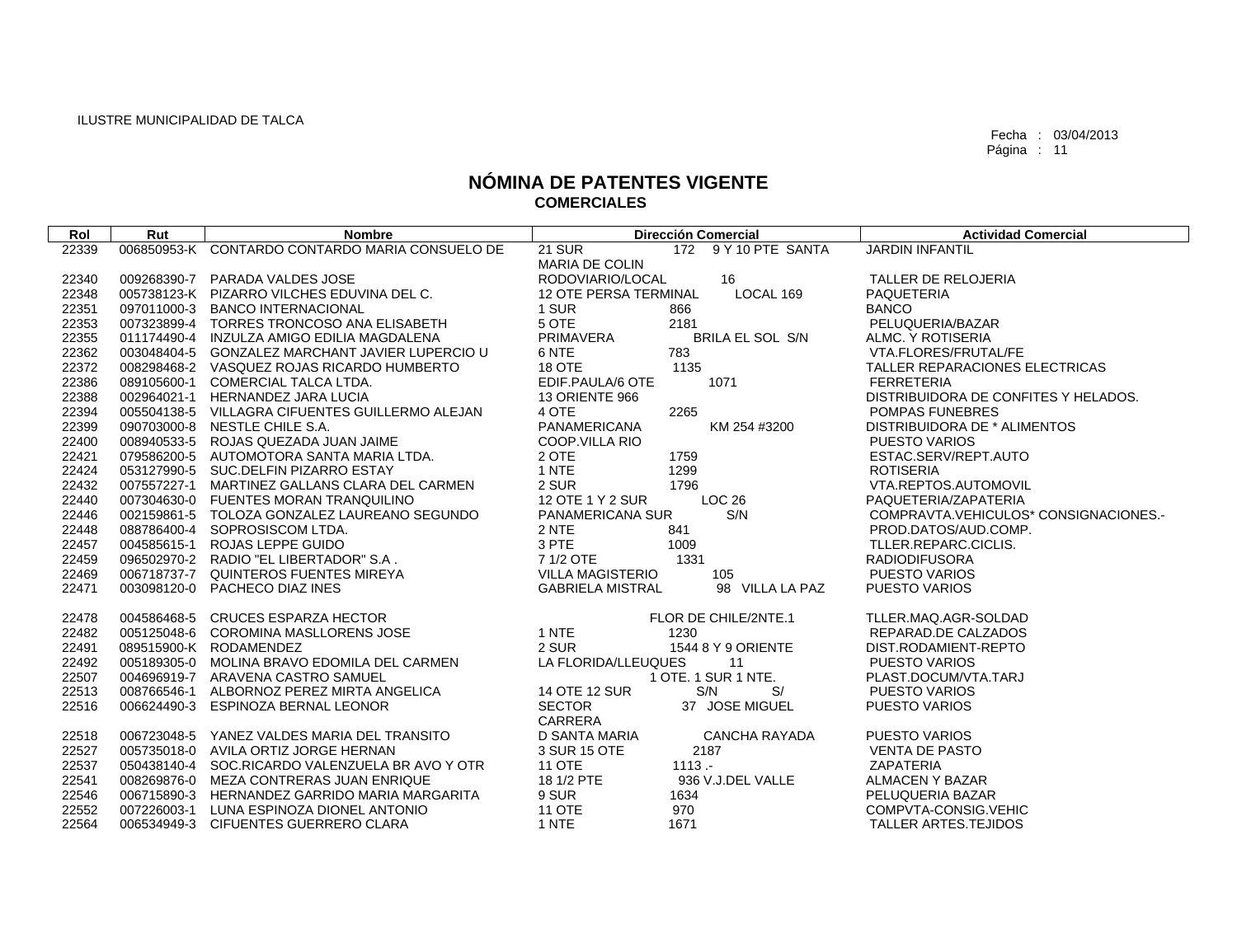| Rol   | Rut         | <b>Nombre</b>                                   | <b>Dirección Comercial</b>          | <b>Actividad Comercial</b>          |
|-------|-------------|-------------------------------------------------|-------------------------------------|-------------------------------------|
| 22567 |             | 009023481-1 PERALTA YAÑEZ VICTOR HUGO           | <b>11 OTE</b><br>863                | ARMAD.GRAL, ALUMINIO                |
| 22582 | 005239434-1 | <b>GARRIDO GARRIDO URTRADIA</b>                 | RIO ACONCAGUA<br>147 EL ESFUERZO    | <b>PUESTO VARIOS</b>                |
|       |             |                                                 |                                     |                                     |
| 22585 |             | 005377196-3 CANTERO CONCHA ALADINO ENRIQUE      | 6<br>MERC.PERSA/LOCAL               | COMPVTA.ARTIC.USADOS                |
| 22588 |             | 008288687-7 ZUNIGA NUNEZ VICTOR DOMINGO         | 1 PTE<br>1036                       | <b>ESTUDIO FOTOGRAFICO</b>          |
| 22597 |             | 004218415-2 BARROS SEPULVEDA LUIS ALFREDO.      | 1 SUR<br>1799                       | PLASTIFIC.DOCUMENTOS                |
| 22600 |             | 006912098-9 HORMAZABAL PEREZ OLGA               | NIBELUNGOS/AV.CIRCUN                | <b>CARNICERIA/ROTISERIA</b>         |
| 22601 |             | 007236593-3 ROJAS ARAYA LUIS ALFONSO            | 13 ORIENTE 940 LOCAL 6              | CARNICERIA Y ROTISERIA              |
| 22603 |             | 007927046-6 ARAYA TAPIA LUIS ERNESTO            | 10 ORIENTE<br>CALLE 12 SUR          | TALLER VULCANIZACION                |
| 22605 |             | 005129695-8 LOBOS FECCI MARGARITA               | MERC.CENTRAL/LOCAL<br>5             | <b>COCINERIA</b>                    |
| 22616 |             | 079543860-2 DISTR. VERGARA Y CIA. LTDA.         | 1 SUR<br>2079                       | VTA.REPTOS.AUTOMOVIL                |
| 22618 |             | 004741220-K LAGOS SANCHEZ VICTOR MANUEL         | 5 ORIENTE 1 NORTE                   | VTA.DIARIO-REV/CONF.                |
| 22627 | 006904685-1 | DIAZ AENAS MARIANA                              | <b>27 OTE</b><br>240                | <b>PUESTO VARIOS</b>                |
| 22633 |             | 010060099-4 BRAVO CAMPOS RONALDO ELIAS          | 12 OTE PERSA TERMINAL<br>LOCAL N^57 | <b>BAZAR</b>                        |
| 22636 |             | 006355817-6 MONSALVE MONSALVE ANA               | 202 VILLA EDEN<br>BALMACEDA         | PUESTO VARIOS                       |
|       |             |                                                 |                                     |                                     |
| 22637 |             | 089258600-4 ESTABLECIMIENTOS GERMANI S.A.       | 1 SUR<br>1442                       | <b>GRANDES TIENDAS</b>              |
| 22651 |             | 005912249-5 UMANA FUENTES MARIA                 | 203<br>COOP.LIRCAY/ROSAS            | ALMACEN/ROTISERIA                   |
| 22652 |             | 005132054-9 NAVARRO DIAZ MARIA ELIANA           | 9 SUR<br>1715                       | <b>COCINERIA</b>                    |
| 22653 |             | 007776934-K VALENZUELA MUNOZ EUGENIA DEL CARMEN | POB.R. SCHNEIDER<br>1659            | PUESTO VARIOS Y COMIDAS AL PASO     |
| 22656 |             | 003529627-1 OYARZUN OLAVE EDILIA                | 8 ORIENTE 3 Y 4 SUR                 | <b>CONFITERIA</b>                   |
| 22657 |             | 098000100-8 FONDO DE PENSIONES A.F.P. HABITAT   | 1 SUR<br>$840 -$                    | ADM.FONDOS PENSIONES                |
| 22663 |             | 005671726-9 AMARO GOMEZ SERGIO ENRIQUE          | 6 OTE 9 1/2 SUR<br>12               | <b>PUESTO VARIOS</b>                |
| 22665 |             | 007769812-4 VELIZ ARAYA LORENZO ANTONIO         | ^DE MAYO N^835 VILLA LA PAZ         | CARNICERIA/ROTISERIA                |
|       |             |                                                 |                                     |                                     |
| 22666 |             | 089375900-K COMERCIAL ROBERTO BECERRA Y CIA.    | <b>CAM.LONGITUDINAL SUR</b>         | <b>BARRACA</b>                      |
| 22670 |             | 007504064-4 MONTECINO RAMO LUIS ANTONIO         | PERSA RODOVIARIO<br>LOCAL 175       | PAQUETERIA Y ZAPATERIA              |
| 22673 |             | 003369932-8 GARRIDO CASTRO MARIA                | 12 NORTE FRENTE AL CEMENTERIO       | <b>VENTA DE FLORES</b>              |
| 22674 |             | 002409929-6 VENEGAS SANTANDER OSCAR             | 11 ORIENTE 1 SUR 1 NORTE            | VTA.DIARIOS-REVISTAS                |
| 22684 |             | 006054744-0 DIAZ MUNOZ MARIA                    | 22 1/2 SUR 4 Y 5 PTE<br>274         | ALMACEN/FRUTAS-VERD.                |
| 22686 |             | 009531864-9 ESPINOZA TORRES MARCELA DEL CARMEN  | 9 NTE<br>1693                       | CARNICERIA/ROTISERIA                |
| 22687 | 005180319-1 | BERTONI VALENZUELA SAMUEL PATRICIO              | <b>10 NTE</b><br>1256               | DESARMADURIA VEHIC.                 |
| 22691 |             | 006968857-8 ALTAMIRANO SANCHEZ ROSA ZULEMA      | <b>11 OTE</b><br>382                | ALMACEN/PSTO.VARIOS                 |
| 22693 |             | 009722106-5 ORELLANA SANDOVAL SILVIA DE LAS MER | COOP.LIRCAY/LOS LIRI                | PUESTO VARIOS (*) DISTRIB.DE HUEVOS |
| 22696 |             | 008264978-6 FUENTES SAN MARTIN SILVIA LIDIA     | POB.COLIN<br>/TTE.MERINO 12         | PUESTO VARIOS                       |
| 22710 |             | 008953008-3 NUNEZ IBANEZ ANA MARIA              | 1 SUR 9 Y 10 OTE<br>S/N S/N         | ARTESANIA/CONFITES                  |
| 22721 |             | 088283700-9 LABORATORIO CLINICO ALEXANDER FLEMI | 2 SUR 772 OF-101                    | LABORATORIO CLINICO                 |
| 22723 |             | 006420061-5 ZAROR DACCARETT OSCAR ALBERTO       | 1768<br>1 SUR                       | <b>GRANDES TIENDAS</b>              |
| 22727 |             | 009390037-5 LARA LABRANA GUIDO ROBERTO          | S/N S/N<br>AVDA.CEMENTERIO          | VTA.FLORES/BEB.GAS.                 |
| 22734 |             | 009194054-K DOMINGUEZ SEPULVEDA RENE            | MERC.PERSA/LOCAL<br>24              | <b>FERRETERIA</b>                   |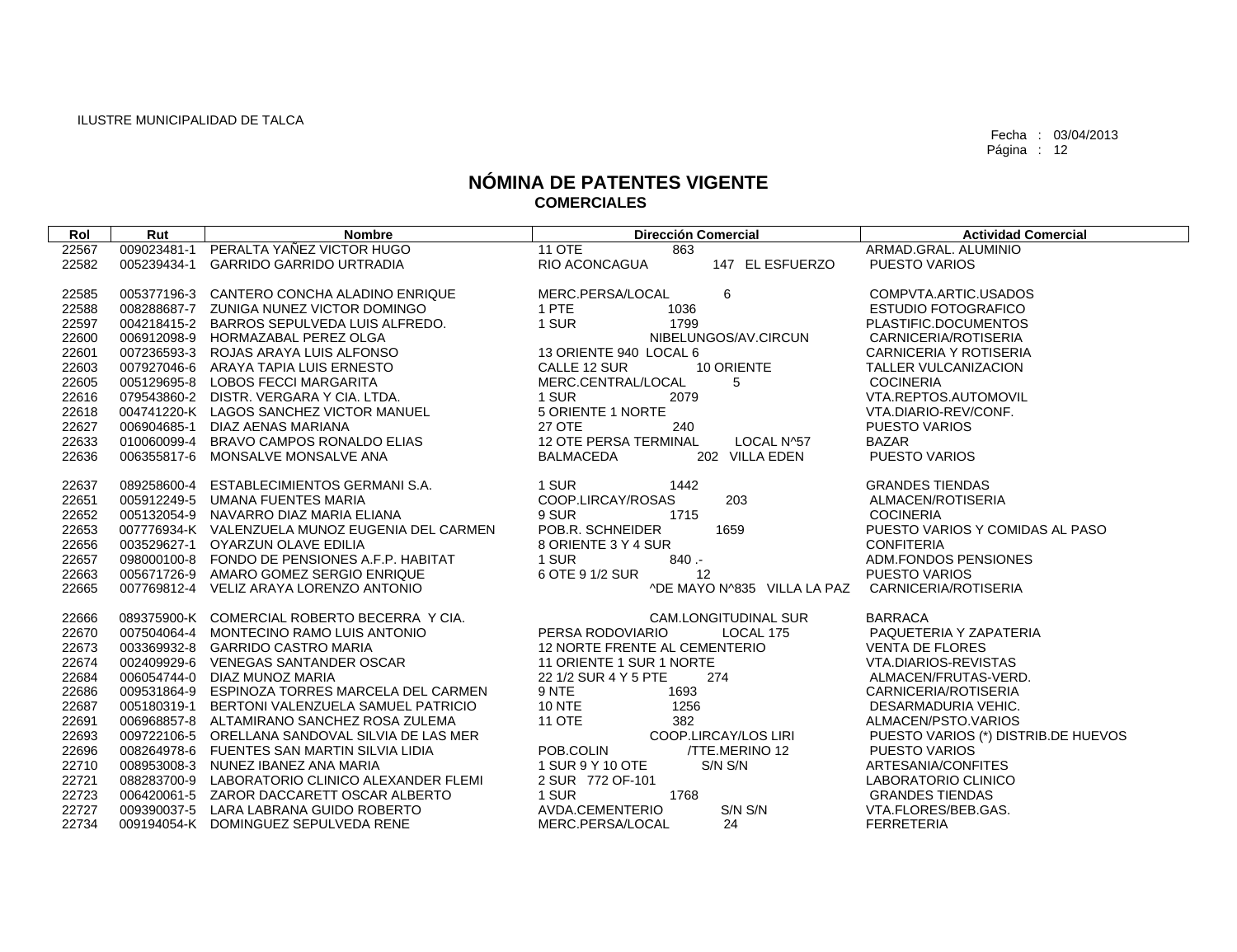| Rol   | Rut                     | <b>Nombre</b>                                   | <b>Dirección Comercial</b>           | <b>Actividad Comercial</b>              |
|-------|-------------------------|-------------------------------------------------|--------------------------------------|-----------------------------------------|
| 22744 |                         | 006538884-7 FUENTES AREVALO ROBERTO CLORINDO    | 3 PTE<br>1002                        | VTA.LUBRIC/REPT.AUTO                    |
| 22752 |                         | 007484286-0 VALENZUELA LEAL ANA LUCY            | 1 SUR 3 Y 4 OTE. LADO CEMA           | <b>CONFITES</b>                         |
| 22758 |                         | 004646903-8 ILABACA SALAS JUAN FRANCISCO        | 1650<br>2 SUR                        | COMPRAVTA.VEH/CONSIG                    |
| 22765 |                         | 008776744-2 HERRERA VALDES JOSE GUSTAVO         | PRTAS.VERDES/HUILQUI                 | TLLER.ARTES.GUANTES                     |
| 22774 |                         | 006936766-6 ALDANA GONZALEZ MARIO.              | 1 NTE<br>1473                        | VTA.ART.CUERO-SUELA                     |
| 22775 |                         | 009081151-7 VALDES VALENZUELA CLARA             | 263<br>PB.A.DE CHILE/DGO.P.          | <b>CARNICERIA</b>                       |
| 22781 |                         | 001900246-2 PALMIRA CANALES MARIA               | 46<br>POB.D.REBOLLEDO                | <b>PUESTO VARIOS</b>                    |
| 22784 |                         | 005880786-9 JAQUE ESCALONA MARIA                | 97<br>COOP.BEMMEL/M.LATORRE          | <b>PUESTO VARIOS</b>                    |
| 22795 |                         | 007173448-K ALEGRE GONZALEZ PATRICIO ANDRES     | 7 OTE<br>572                         | TLLER.MAQ.OFICINAS(* LIBRERIA/FOTOCOPIA |
| 22798 |                         | 004422031-8 VILLALOBOS SEGURA HUGO OSVALDO      | 1 PTE<br>1060                        | <b>EMPRESA CONSTRUCTORA</b>             |
| 22816 |                         | 006319170-1 RIQUELME GONZALEZ LUIS              | <b>11 OTE</b><br>1343                | PELUQUERIA                              |
| 22817 |                         | 050207040-1 MARIA VARGAS ESPINOZA Y O TROS      | 17 OTE<br>1047                       | COMPRAVTA.MATER.USAD                    |
| 22819 |                         | 005809537-0 GARRIDO QUIROZ MARCIA L.            | 12 OTE 1 Y 2 SUR<br>LOC <sub>5</sub> | <b>PAQUETERIA</b>                       |
| 22821 |                         | 006936783-6 TORRES SAN MARTIN MANUEL JESUS      | 8 SUR 7 OTE<br>1425                  | <b>TALLER MECANICO</b>                  |
| 22826 |                         | 011174599-4 JAQUES FAUNDEZ ALEJANDRO ENRIQUE    | 2 SUR<br>1673                        | REPTOS.ACCES.AUTOMOV                    |
| 22833 |                         | 079982490-6 COMERCIAL MULTICENTRO LTDA.         | 1 SUR<br>1636                        | <b>GRANDES TIENDAS</b>                  |
| 22838 |                         | 006239802-7 LEON YANEZ LIDIA DEL CARMEN         | 12 NORTE FRENTE AL CEMENTERIO        | VTA.LAPIDAS-FLORES                      |
| 22842 |                         | 006149957-1 MONCADA SEPULVEDA LUIS ALFONSO      | <b>GABRIELA MISTRAL</b><br>104       | <b>BAZAR/PUESTO VARIOS</b>              |
| 22843 |                         | 096501450-0 ISAPRE CRUZ BLANCA S.A.             | 2 PONIENTE 1380                      | INST.DE SALUD PREV.                     |
| 22850 |                         | 004822863-1 GUTIERREZ PEREZ JUAN                | 2239<br>3 1/2 SUR                    | TALLER DE TORNOS                        |
| 22852 | 084000000-1 TRICOT S.A. |                                                 | 1 SUR<br>1449                        | <b>GRANDES TIENDAS</b>                  |
| 22853 |                         | 011320269-6 ROJAS CASTILLO JIMENA DEL PILAR     | 1 OTE/INT.EDIF.CORRE                 | LIBRERIA/FOTOCOPIAS                     |
| 22856 |                         | 098000000-1 FONDO DE PENSIONES A.F.P. SANTA MAR | 2 OTE<br>1170 LOCAL 101              | ADM.FONDOS PENSIONES                    |
| 22862 |                         | 005699835-7 LARA BERRIOS JULIO CECILIO          | <b>MERCADO PERSA/</b><br>LOCAL N^19  | COMPVTA.HERR-FIERROS                    |
| 22865 |                         | 007909667-9 LOYOLA FUENTES CECILIA EUGENIA      | 9 OTE<br>277                         | <b>PUESTO VARIOS</b>                    |
| 22867 |                         | 004001193-5 BARROS MUNOZ FILOMENA DEL CARMEN    | <b>COOP.SAN MIGUEL</b><br>14         | <b>PUESTO VARIOS</b>                    |
| 22871 |                         | 004352018-0 OSSES AMARO OSCAR ARMANDO           | 3 SUR<br>1442                        | PINTURAS/DESABOLLAD.                    |
| 22872 |                         | 005566608-3 MARTINEZ VILLEGAS ALADINO GUSTAVO   | 2171<br>6 OTE                        | TALLER DE MUEBLES                       |
| 22874 |                         | 005833903-2 HERRERA TORRES JOSE SERGIO          | 6 ORIENTE 1 SUR                      | <b>TALLER ARTESANAL</b>                 |
| 22891 |                         | 003125489-2 BERNALES ARAYA AMALIA               | 52<br>MERC.CENTRAL/LOCAL             | ARTIC.DE ARTESANIA                      |
| 22896 |                         | 003663455-3 VALENZUELA RODRIGUEZ DANOR DE LA RO | 30<br>MERC.CENTRAL/LOCAL             | <b>ROTISERIA</b>                        |
| 22898 |                         | 099542980-2 FOODS COMPAÑIA DE ALIMENTOS CCU S.A | 4 OTE. 4 SUR                         | <b>VTA.DULCES POR MAYOR</b>             |
| 22899 |                         | 007442436-8 GONZALEZ BENAVIDES FERNANDO ARTURO  | SAN MIGUEL BAJO/<br>PARC.N^05        | ROTISERIA/ALMACEN                       |
| 22905 |                         | 079677450-9 MASIM LTDA.                         | 4 NTE<br>$1625 -$                    | MATER.CONSTR/VTA.GAS                    |
| 22906 |                         | 002583929-3 FLIES FUENTES JORGE HAROL           | LOCAL N^03<br>1 SUR 12 OTE           | REPTOS.BICIC-VARIOS                     |
| 22913 |                         | 096567350-4 FORMAS S.A.                         | 3 PTE<br>1130                        | <b>TALLER ARTESANAL</b>                 |
| 22928 |                         | 002602789-6 CIFUENTES CIFUENTES RUBEN           | 6 OTE<br>1014                        | COMPRAVTA. DE AUTOS                     |
| 22933 |                         | 086402800-4 EMILIO TARUD Y CIA, LTDA.           | 1755<br>1 SUR                        | <b>GRANDES TIENDAS</b>                  |
| 22942 |                         | 006726142-9 LABRANA ILLANES ARMANDO             | MERC.PERSA/LOCAL<br>21               | COMPVTA.HERRAM/FIERR                    |
| 22955 |                         | 006231868-6 SALGADO TORRES MARIA PATRICIA       | LOTEO PROSPERIDAD DESOLACION 1460    | <b>GRANDES TIENDAS</b>                  |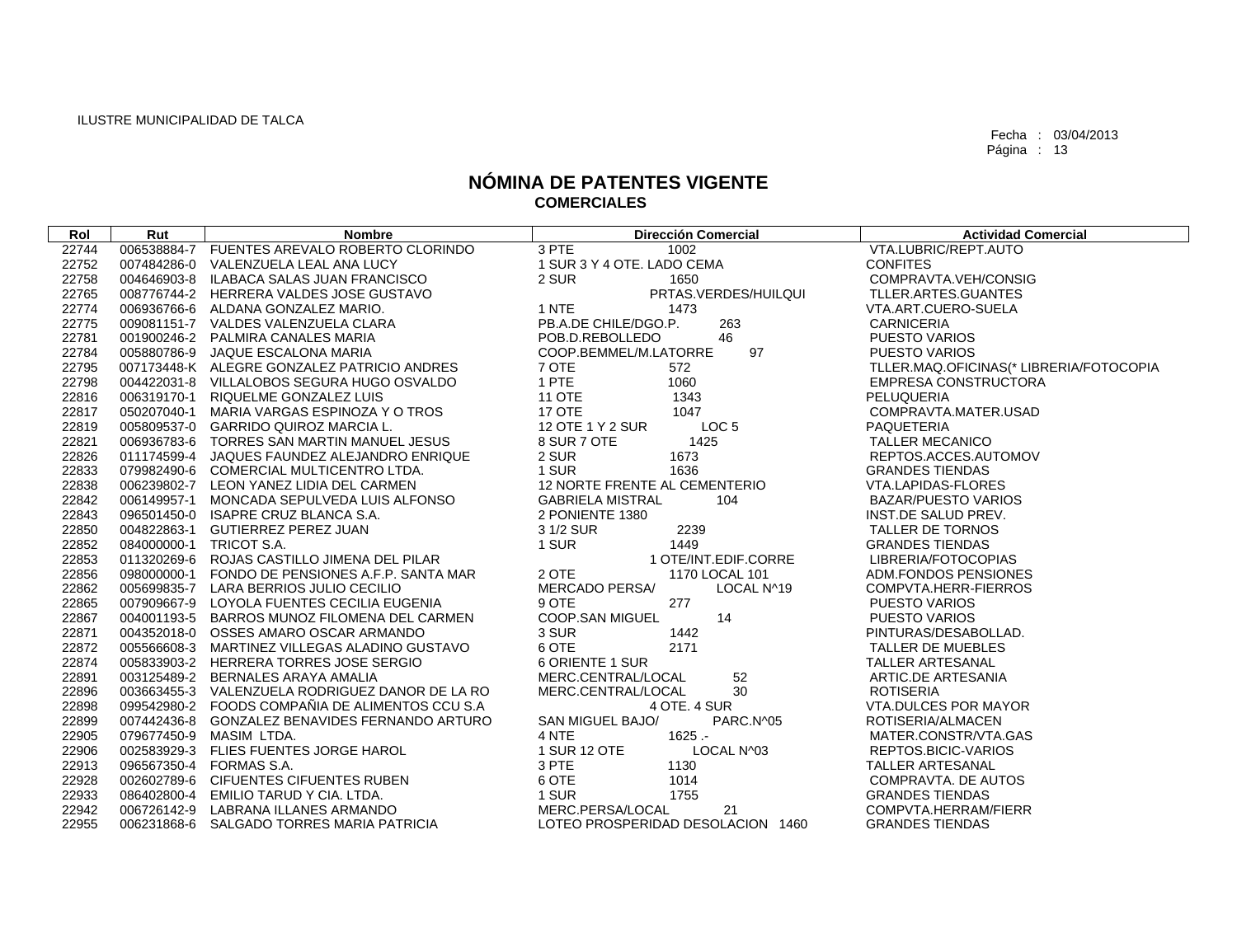| Rol            | Rut                     | <b>Nombre</b>                                                                           | <b>Dirección Comercial</b>                  | <b>Actividad Comercial</b>                   |  |
|----------------|-------------------------|-----------------------------------------------------------------------------------------|---------------------------------------------|----------------------------------------------|--|
| 22956          |                         | 006081361-2 PENA VALENZUELA JAIME ENRIQUE                                               | 4 OTE<br>2040                               | TALLER DE MUEBLES                            |  |
| 22959          |                         | 003757339-6 TOLEDO RIOS ALFONSO                                                         | 13 ORIENTE 510 7 SUR                        | <b>PUESTO VARIOS</b>                         |  |
| 22962          |                         | 050513160-6 MANUEL Y LUIS LANDEROS ROJAS                                                | D.REBOLLEDO/GUACOLDA<br>368                 | PANADERIA ALMACEN                            |  |
| 22970          | 006725935-1             | DURAN YANEZ MARIANO EMETERIO                                                            | AVDA.SAN MIGUEL<br>2810                     | TALLER DE SOLDADURAS                         |  |
| 22972          |                         | 079901930-2 SOC.INVERSIONES M.B. LTDA.                                                  | 971<br>2 SUR                                | ARRENDAMIENTO VEHIC.                         |  |
| 22974          |                         | 003527225-9 ROJAS GOAJARDO PEDRO ANTONIO                                                | 1 OTE 14 1/2 SUR<br>17                      | <b>PUESTO VARIOS</b>                         |  |
| 22978          |                         | 011133976-7 SAAVEDRA GARCIA SILVIA ANDREA                                               | 1015<br>12 1/2 SUR                          | DSPCHO/VTA.CARB-LENA                         |  |
| 22986          |                         | 004550133-7 NUNEZ URBINA PEDRO JOSE                                                     | $4-5$<br>MERC.PERSA/LOCAL                   | <b>COMPRAVENTA FIERROS</b>                   |  |
| 22988          |                         | 006434420-K LARA LEIVA MANUEL GALVARINO ANTONIO                                         | MERC.PERSA/LOCAL                            | COCINERIA/BEB. GAS.                          |  |
| 22999          |                         | 084812001-4 PONCE Y ARAYA LTDA.                                                         | 9 OTE<br>1254                               | SERV.TEC/VTA.REPTOS.                         |  |
| 23002          | 091335000-6 INDURA S.A. |                                                                                         | PARQUE INDUST/<br><b>SITIOS 9-10</b>        | <b>DIST.GASES MINERALES</b>                  |  |
| 23008          |                         | 006353329-7 INZULZA MORALES LUIS ISMAEL                                                 | MERC.PERSA/LOCAL<br>16                      | COMPVTA.HERRAM-FIERR                         |  |
| 23010          |                         | 009543952-7 GARRIDO RODRIGUEZ XIMENA                                                    | SECTOR 2<br>8 JOSE MIGUEL                   | <b>PUESTO VARIOS</b>                         |  |
|                |                         |                                                                                         | CARRERA                                     |                                              |  |
| 23016          |                         | 089264800-K SOC.COMERCIAL MC CENTER L TDA.-                                             | 1 SUR<br>1588                               | <b>GRANDES TIENDAS</b>                       |  |
| 23018          |                         | 006172974-7 DODDS TOLEDO CLAUDIO RENATO                                                 | 1 NTE<br>1441                               | TALLER MUEBLES (*) REFRIGERACION/REPTOS      |  |
| 23019          |                         | 006104151-6 PIZARRO SEPULVEDA MARIA EUGENIA                                             | MERC.ESTACION/LOCAL<br>4                    | <b>COCINERIA</b>                             |  |
| 23038          |                         | 001815016-6 DIAZ MARQUEZ GERMAN                                                         | 8<br>MERC.CENTRAL/LOCAL                     | PAQUETERIA                                   |  |
| 23039          |                         | 008832744-6 TORRES VERDUGO PATRICIO ANTONIO                                             | <b>12 OTE</b><br>1867                       | TLLER.MECANIC-ELECT.                         |  |
| 23040          |                         | 005333572-1 LEON ROJAS ROBERTO ANIBAL                                                   | MERC.PERSA/LOCAL<br>9                       | COMPRAVTA, FIERROS                           |  |
| 23047          |                         | 008677129-2 FUENTES JORQUERA CARLOS ERNESTO                                             | LOCAL N^02<br><b>MERCADO PERSA/</b>         | <b>TALLER CICLISTA</b>                       |  |
| 23050          |                         | 006264463-K GONZALEZ VEGA MARIO                                                         | 1 NTE<br>1425                               | TLLER.ARTESANAL/PINT                         |  |
| 23057          |                         | 003145618-5 ROJAS TAPIA BEATRIZ                                                         | A.DE CHILE/G.MISTRAL<br>240                 | <b>PUESTO VARIOS</b>                         |  |
| 23072          |                         | 079515520-1 SOC. CONTRERAS Y CONTRERAS LTDA.                                            | 8 OTE<br>701                                | DISTRIBUIDORA DE PRODUC, ALIMENTICIOS        |  |
| 23082          |                         | 004427387-K OTTO STAPUNG CARLOTA EDIHTA                                                 | AVDA EL ARENAL<br>603                       | <b>TINTORERIA</b>                            |  |
| 23085          |                         | 092909000-4 AUTOMOTRIZ CURIFOR S.A.                                                     | 1 NTE<br>2153                               | <b>ESTACION DE SERVICIO</b>                  |  |
| 23089          |                         | 006471846-0 GONZALEZ GABAROCHE CARLOS DEL CARME                                         | <b>12 OTE</b><br>1066                       | PELUQUERIA                                   |  |
| 23090          |                         | 084458400-8 RUSSO Y CIA. LTDA.                                                          | 2 SUR<br>1336                               | <b>DEPOSITO MERCADERIAS</b>                  |  |
| 23102          |                         | 006332423-K MERINO CASTRO DAVID EDUARDO                                                 | 5 OTE<br>628                                | TALLER DE TORNOS                             |  |
| 23103          |                         | 006792727-3 MUNOZ VALDES SANTIAGO OCTAVIO                                               | PB.CIENFUEGOS/13 SUR<br>1554                | <b>ALMACEN</b>                               |  |
| 23114          |                         | 007323270-8 JIMENEZ MARTINELLI HERNAN ENRIQUE                                           | 14 OTE. 8-9 SUR                             | PINTURAS-DESABOLLAD.                         |  |
| 23119          |                         | 005966443-3 MARTINEZ GUERRERO CECILIA                                                   | POB.LOS HOTELEROS<br>2                      | PUESTO VRS/CAFETERIA                         |  |
| 23128          |                         | 004387653-8 LABRA OSORIO RITA DE LAS MERCEDES<br>002597080-2 MUNOZ LEIVA HUGO           | 1 SUR 5 OTE<br>S/N S/N<br>657 INDEPENDENCIA | VTA.DIARIOS-REVISTAS<br>SERV.TECNICO/VTA.REP |  |
| 23132          |                         |                                                                                         | LEON                                        |                                              |  |
| 23143          |                         | 010005800-6 GONZALEZ MONTECINOS OLYMPIA<br>005487711-0 MORENO LOYOLA WILIBALDO HUMBERTO | <b>10 NTE</b><br>1928<br>2122               | <b>PUESTO VARIOS</b><br><b>MERCERIA</b>      |  |
| 23148<br>23150 |                         | 007719086-4 MENDOZA FUENTES GUILLERMO ENRIQUE                                           | 1 SUR<br>11 OTE. 10 SUR                     | CARNICERIA/FIAMBRER.                         |  |
| 23157          |                         | 005821121-4 CACERES RODRIGUEZ IVAN                                                      | <b>10 OTE</b><br>1877                       | ALMACEN/PSTO.VARIOS                          |  |
| 23158          |                         | 004375303-7 GOMEZ MELLA ENRIQUE                                                         | 6 OTE<br>222                                | ALMACEN/PSTO.VARIOS                          |  |
| 23181          |                         | 086418100-7 LABORATORIO CLINICO LTDA.                                                   | DIAGONAL ISIDORO DEL SOLAR 99               | <b>LABORATORIO CLINICO</b>                   |  |
|                |                         |                                                                                         |                                             |                                              |  |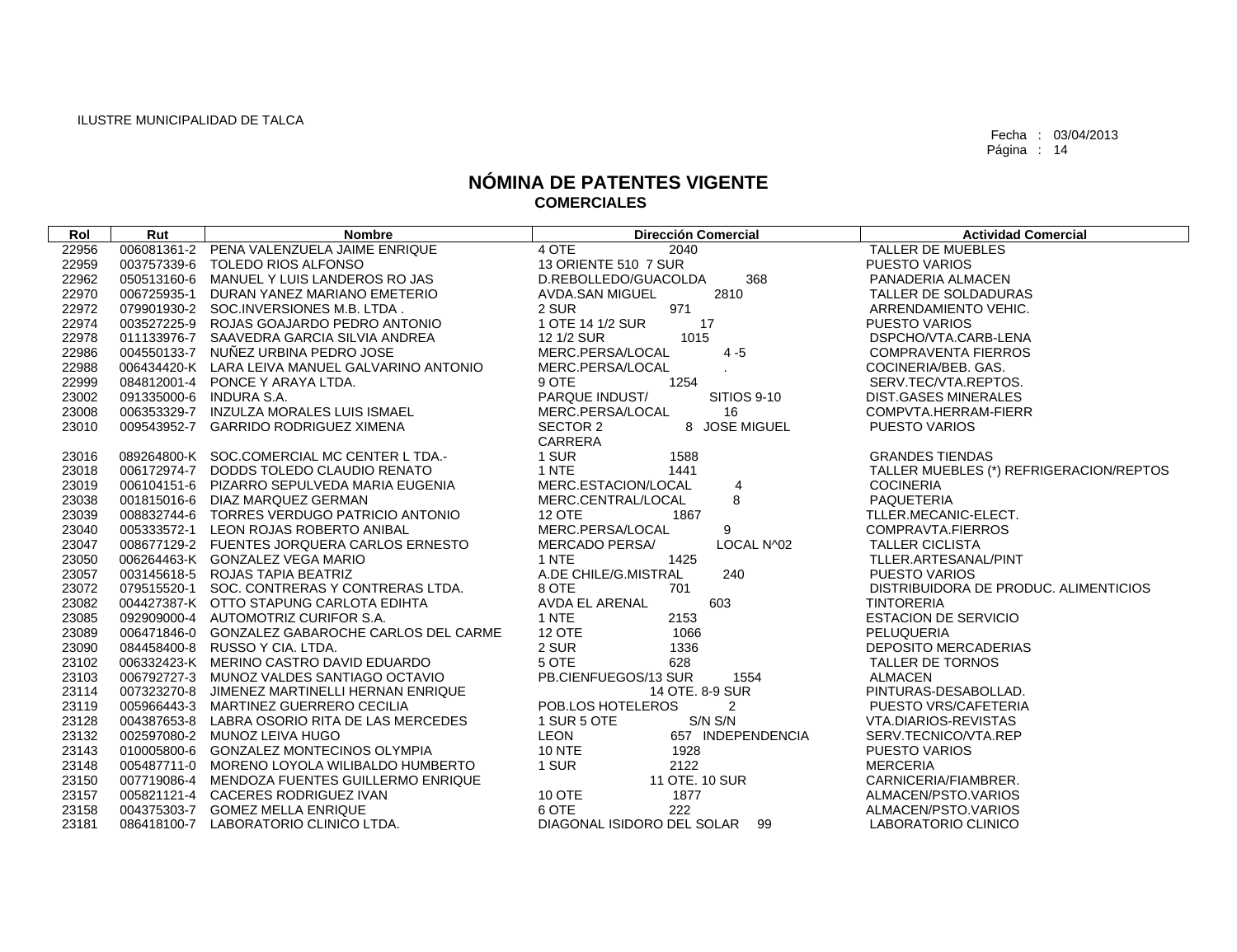| Rol   | Rut         | <b>Nombre</b>                                   | <b>Dirección Comercial</b>                 | <b>Actividad Comercial</b>              |
|-------|-------------|-------------------------------------------------|--------------------------------------------|-----------------------------------------|
| 23183 |             | 002582878-K RAMIREZ RAMIREZ OSVALDO             | <b>GABRIELA MISTRAL</b><br>99 VILLA LA PAZ | <b>CARNICERIA</b>                       |
|       |             |                                                 |                                            |                                         |
| 23191 | 005348013-6 | <b>GAJARDO CASTRO LUIS ANTONIO</b>              | 1 OTE 2 NTE<br>S/N S/N                     | VTA.DIARIOS-REVISTAS                    |
| 23198 |             | 008061407-1 ROJAS CHAMORRO LUIS ALBERTO         | 12 OTE<br>1025 / LOCAL N^02                | BAZAR/PAQUETERIA                        |
| 23204 |             | 004052425-8 MORAN ALVARADO RUBY                 | 3 PTE<br>1185                              | ALMACEN/PSTO.VARIOS                     |
| 23205 |             | 006656226-3 TRONCOSO AVILA JOSE ARMANDO         | 204 EL ESFUERZO                            | <b>GARAGE MECANICO</b>                  |
| 23221 |             | 008292293-8 GUERRA RAMIREZ LUIS FLORIDOR NELSON | <b>PANGUILEMO</b>                          | <b>PUESTO VARIOS</b>                    |
| 23238 |             | 007451281-K LOYOLA FLORES MARIA                 | 13 NTE 5 1/2 OTE<br>S/N S/N                | ALMACEN/PSTO.VARIOS                     |
| 23245 |             | 003717951-5 LARA ENRIQUETA DEL CARMEN           | COOP. MANTOS DEL RIO                       | VTA.DIARIOS-REVISTAS                    |
| 23247 |             | 079841270-1 QUEZADA Y QUEZADA LTDA.             | 1 SUR<br>1631                              | ZAPATERIA                               |
| 23256 |             | 005268824-8 LINEROS EQUILUZ LUZ                 | 31 1/2 OTE<br>146 CARLOS TRUPP             | ALMACEN/PSTO.VARIOS                     |
|       |             |                                                 |                                            |                                         |
| 23260 |             | 003992565-6 MANZOR MANCILLA SERGIO.ADRIAN       | 1 NTE<br>1887                              | RECAUCHAJE-VULCANIZ.                    |
| 23263 |             | 008137134-2 CORVALAN ANDRADES SOFIA VICTORIA    | <b>CREA-3 1/2 NTE</b><br>LOCAL N^04        | <b>ROTISERIA</b>                        |
| 23269 |             | 009200178-4 TORRES OBREGON JUAN GILBERTO        | 9 1/2 OTE 13 1/2 SUR<br>459 D. REB.        | <b>PUESTO VARIOS</b>                    |
| 23270 |             | 004773604-8 CONTRERAS SALGADO ALEJANDRO JAVIER  | 2 OTE<br>1086                              | <b>LIBRERIA</b>                         |
| 23271 |             | 007267837-0 MARCHANT CONTARDO LUIS              | PB.C.TRUPP/8 SUR<br>3372                   | <b>PUESTO VARIOS</b>                    |
| 23279 |             | 003290255-3 FUENTES RIOSECO EMILIA              | 2 SUR<br>1015                              | VTA.DIARIOS-REVISTAS CONFITES           |
| 23287 |             | 005917216-6 ABARZA ARAYA LIDIANEL DE LAS MERCED | 46<br>LA FLORIDA/QUILLAYES                 | ALMACEN/PSTO.VARIOS                     |
| 23297 |             | 005970494-K ESPINOZA GUTIERREZ MARIA            | 1 SUR<br>1527                              | TDA.ART.NINO/D.CAMAS                    |
| 23303 |             | 005702194-2 GAJARDO ROJAS MARTA                 | ALTO LS VERDUGOS/PAN                       | <b>PUESTO VARIOS</b>                    |
| 23306 |             | 009838212-7 MARTINEZ GONZALEZ MIREYA            | 6 NTE 15 Y 16 OTE<br>2247                  | PUESTO VARIOS                           |
| 23307 |             | 005918847-K ESPINOZA AMIGO MARIA ISABEL         | <b>LOC 12</b><br>12 OTE 1 Y 2 SUR          | MENAJES DE CASA-PRENDAS Y ACCESORIOS DE |
| 23313 |             | 002935660-2 VENEGAS VALENZUELA JOSE             | 22 SUR 10 1/2 OTE<br>1687                  | ALMACEN/PSTO.VRS (*) PAQUETERIA.-       |
| 23322 |             | 004407589-K BARRAZA GATICA GLORIA DEL CARMEN    | POB.C.RAYADA<br>1283                       | ALMACEN/FRUTAS-VERD.                    |
| 23323 |             | 002929071-7 MUNOZ MAULEN JOSE ELIAS             | 2 SUR<br>791                               | OFICINA CONTABILIDAD                    |
| 23331 |             | 006858871-5 CACERES CORNEJO NATALIA INES        | 1 NTE<br>1773                              | BAZAR VENTA DE MUEBLES Y ART. DEL HOGAR |
| 23336 |             | 007163414-0 MELLA HOCES CARMEN GLORIA           | AVDA I CARRERA PINTO<br>$450 -$            | <b>COLEGIO</b>                          |
| 23337 |             | 092580000-7 EMPRESA NACIONAL TELECOMUNICACIONES | 4 SUR<br>1177 RIO CLARO                    | <b>TELECOMUNICACIONES</b>               |
| 23338 |             | 004023790-9 LEIVA CAMPOS LUIS                   | 2 NTE 11 Y 12 OTE<br>$\overline{2}$        | <b>PAQUETERIA</b>                       |
| 23342 |             | 002426172-7 ROSAS DENIS LUIS GILBERTO           | 3 OTE<br>732                               | COMERC.PROD/IMPORTAD                    |
| 23347 |             | 007099783-5 FUENTES MEDINA ALICIA LUCRECIA      | CREA/11 OTE<br><b>LOCAL 27-28</b>          | <b>ALMACEN</b>                          |
| 23348 | 085938100-6 | JORGE VENEGAS E HIJOS LTD A.                    | 1 SUR<br>865 / OFIC. N^43                  | OFICINA CONTABILIDAD                    |
| 23349 |             | 004261406-8 LAGOS BARRA ROSA                    | 10 OTE<br>1238                             | <b>HOSPEDERIA</b>                       |
| 23355 |             | 008614571-5 MOYANO VERDUGO SAMUEL FERNANDO      | <b>11 OTE</b><br>681                       | DESARMAD. VEHICULOS                     |
| 23362 |             | 088532900-4 SOCIEDAD DE ESTABLECIMIENTOS DE OPT | 2 OTE<br>1090                              | <b>ALMACEN OPTICO</b>                   |
| 23368 | 010206838-6 | GONZALEZ DIAZ FERNANDO SEGUNDO ENRI             | PANGUILEMO/FRENTE AE                       | <b>ALMACEN ROTISERIA</b>                |
| 23378 |             | 005563158-1 RODRIGUEZ RODRIGUEZ NESTOR GERARDO  | 1 NTE<br>2115                              | <b>TAPICERIA AUTOMOVILE</b>             |
| 23385 |             | 004001238-9 CARCAMO SEPULVEDA EDUARDO ANTONIO D | 1 NTE<br>1570                              | COMPRAVTA, VEH-CONSIG                   |
| 23390 |             | 004587868-6 SALAZAR GONZALEZ ALEJANDRO DEL CARM | 1 OTE<br>8                                 | <b>ENVAS. DE CONDIMENTO</b>             |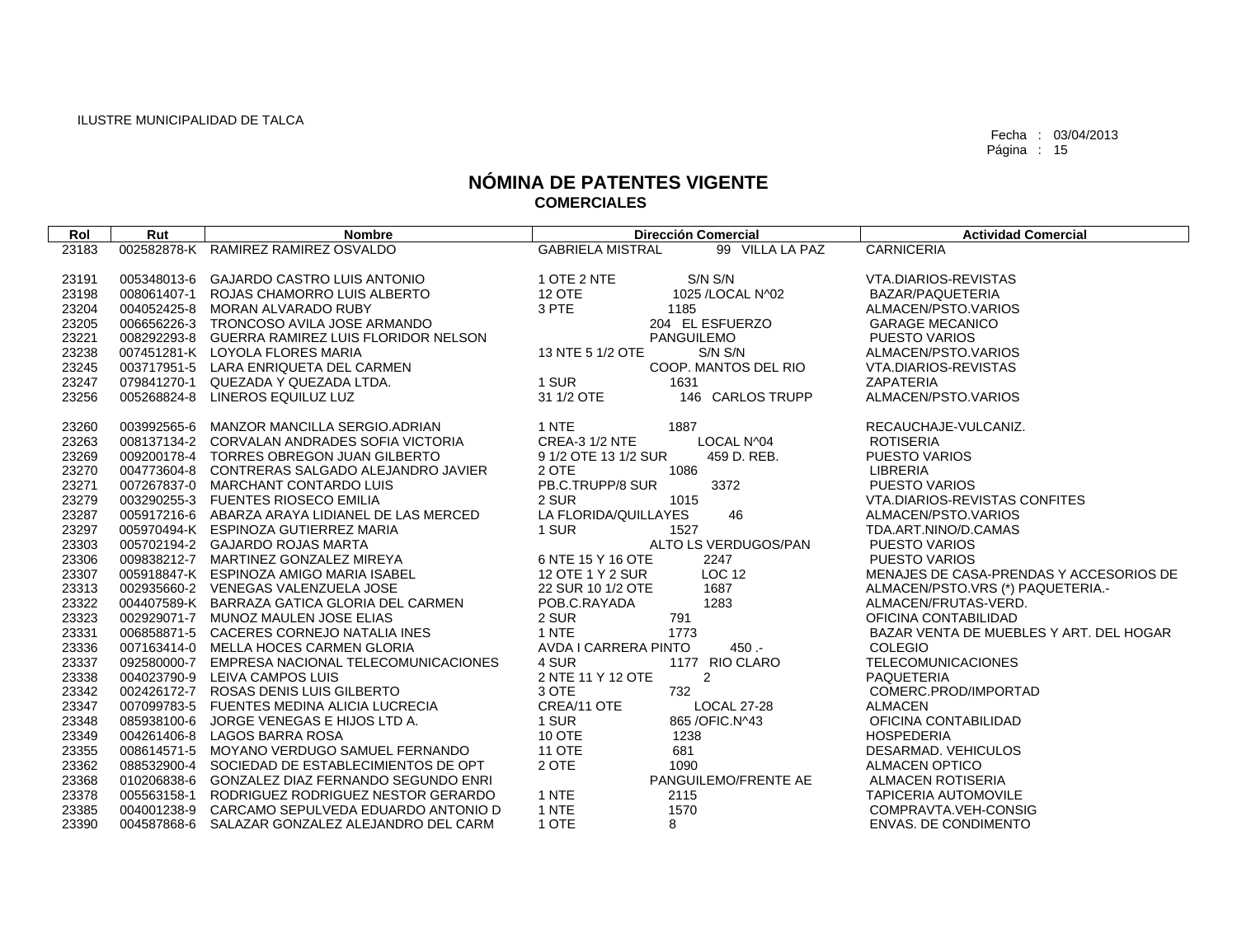| Rol   | Rut         | <b>Nombre</b>                                   | <b>Dirección Comercial</b>            |                         | <b>Actividad Comercial</b>               |
|-------|-------------|-------------------------------------------------|---------------------------------------|-------------------------|------------------------------------------|
| 23393 |             | 003331345-4 SANDOVAL VERGARA SERGIO ORLANDO     | 1 SUR<br>2309                         |                         | <b>GARAGE MEC/VTA.REPTO</b>              |
| 23394 | 079586200-5 | AUTOMOTORA SANTA MARIA LTDA.                    | 2 SUR<br>1789                         |                         | <b>VENTA DE REPUESTOS</b>                |
| 23397 |             | 085005000-7 RADIODIFUSORA PALOMA LTDA.          | EDIF.LIRCAY/DEPTO.N^                  |                         | RADIOEMIS/OFC.COMERC                     |
| 23401 |             | 050086660-8 LOBOS VICTOR Y OTRO.                | 8 OTE<br>1020                         |                         | <b>BAZAR Y ZAPATERIA</b>                 |
| 23406 | 094510000-1 | CIA.DE SEGUROS RENTA NACIONAL S.A.              | 2 OTE<br>970                          |                         | VTA.SEGUROS EN GRAL.                     |
| 23410 |             | 004992093-4 BRAVO MINO MIRTHA                   | 10 OTE<br>601                         |                         | <b>ALMACEN</b>                           |
| 23426 |             | 004493380-2 VALENZUELA NOVOA OSCAR              | SANTA ROSA<br>S/N S/N VILLA EDEN      |                         | <b>VTA.DIARIOS-REVISTAS</b>              |
|       |             |                                                 |                                       |                         |                                          |
| 23432 |             | 081353600-5 TARUD LIMITADA                      | 1 SUR<br>1611                         |                         | <b>GRANDES TIENDAS</b>                   |
| 23437 |             | 001798576-0 NORAMBUENA MUNOZ ELIANA TEGUALDA    | 3 OTE<br>1001                         |                         | LIBRERIA/ART.REG/JUG                     |
| 23444 |             | 007026486-2 PAVEZ PAVEZ JUAN RAMON              | 20 SUR 5 PNTE, C-028                  |                         | ALMACEN/PSTO.VARIOS                      |
| 23447 |             | 050096190-2 DEIK NUNEZ MOISES Y OTRO.           | 1 NTE<br>1478                         |                         | VTA.A.ELECTROD/MERCE                     |
| 23448 | 006294056-5 | MIRANDA SALAS JUANA DE LAS MERCEDES             | 13 OTE<br>405                         |                         | ALMACEN/PSTO.VARIOS                      |
| 23450 |             | 008418278-8 NOVOA LUNA MARIA DE LAS ROSAS       | 9 ORIENTE 1727                        |                         | <b>DISTRIB.DE PLASTICOS</b>              |
| 23453 |             | 009634453-8 GONZALEZ SOBARZO REMIGIO            | S/N S/N<br>4 NTE 9 OTE                |                         | VTA.DIARIOS-REV/CONF                     |
| 23454 |             | 006140161-K FLORES VALDES LUIS FERNANDO         | 1 OTE<br>14                           |                         | DEPOSITO DE MADERAS VENTA DE MUEBLES     |
| 23455 |             | 085335800-2 DIMACEN LIMITADA                    | 3 OTE<br>1470                         |                         | MAT.CONST/SANIT/MERC                     |
| 23456 | 005918877-1 | COFRE FLORES HUGO CESAR                         | 2 SUR<br>1664                         |                         | TLLER.MOTO/REPT-OTRO                     |
| 23462 |             | 089985500-0 COMERCIAL AUTOCENTRO TALCA LTDA.    | 5 OTE<br>1388                         |                         | SERV.TECNICO AUTOMOV                     |
| 23463 |             | 089985500-0 COMERCIAL AUTOCENTRO TALCA LTDA.    | 5 OTE<br>1380                         |                         | <b>ESTACION DE SERVICIO</b>              |
| 23464 |             | 089985500-0 COMERCIAL AUTOCENTRO TALCA LTDA.    | 5 OTE<br>1380                         |                         | COMPVTA.AUT/REPT/B.B                     |
| 23465 |             | 006299302-2 GONZALEZ RAMIREZ HUGO ENRIQUE       | 1 NTE 16 OTE<br>2280                  |                         | <b>TALLER MECANICO</b>                   |
| 23466 |             | 007550966-9 SEPULVEDA AHUMADA CLAUDIO ANTONIO   | <b>11 OTE</b><br>1977                 |                         | VTA.ART.CUERO-SUELA                      |
| 23467 |             | 085115800-6 VENEK LIMITADA                      | 1 SUR<br>865 / OFIC. N ^43            |                         | OFIC.REPRESENT.COMER                     |
| 23469 |             | 006419678-2 MEZA VERGARA BLANCA BRIJIDA         | 4 1/2 PTE C<br>168 V. PERU            |                         | PUESTO VARIOS ROTISERIA                  |
| 23470 |             | 079820690-7 ASES.Y SERV.CONTABLES COM PUT.TRIB. | 2 OTE<br>832 OF, 101                  |                         | ASES-SERV.CONTB.COMP                     |
| 23474 | 006265295-0 | MINO MUNOZ FERNANDO GUILLERMO                   | <b>14 SUR</b>                         | 1605 OSCAR CRISTI GALLO | ALMACEN/PSTO.VARIOS Y VENTA DE GAS       |
|       |             |                                                 |                                       |                         |                                          |
| 23476 | 050264000-3 | RAUL CALDERON TREJOS Y OT RO                    | 6 OTE<br>1059                         |                         | CARNICERIA/ROTISERIA                     |
| 23477 | 004071523-1 | BARROS ROCO EGIDIO DEL CARMEN A.                | 3 SUR<br>2250 15 Y 16 OTE             |                         | <b>VENTA Y REPARACION DE MAQUINAS</b>    |
|       |             |                                                 |                                       |                         | <b>AGRICOLAS</b>                         |
| 23482 |             | 005706503-6 TORRES JARA MONICA                  | S/N S/N<br>AVDA.C.RAYADA/9 NTE        |                         | VTA.DIARIOS-REVISTAS                     |
| 23486 |             | 009463086-K CORNEJO MUNOZ MARGARITA FRANCISCA   | <b>ANDALUCIA</b><br>486 INDEPENDENCIA |                         | PUESTO VARIOS                            |
| 23490 |             | 097030000-7 BANCO ESTADO DE CHILE               | 961<br>1 SUR                          |                         | <b>BANCO</b>                             |
| 23492 |             | 008704454-8 GOMEZ FIGUEROA FRANCISCO ENRIQUE    | 7 OTE<br>863                          |                         | <b>TALLER MECANICO</b>                   |
| 23493 |             | 086491600-7 TURNER DENNIS E HIJO LTDA.          | LONG.SUR/ALFA<br>$11 - 12$            |                         | <b>ESTACION DE SERVICIO</b>              |
| 23500 |             | 006762546-3 SAZO LASTRA MARIA INES              | 898 LOCAL 6 EDIF. PO<br>1 SUR         |                         | <b>GRANDES TIENDAS</b>                   |
| 23501 | 079749390-2 | DILAZ LTDA.                                     | 1 SUR<br>$2020 -$                     |                         | <b>FERRETERIA</b>                        |
| 23503 | 006309621-0 | FIGUEROA GUZMAN HECTOR HUGO                     | 1 NORTE 1817                          |                         | COMPRA VENTA LIBROS - REVISTAS - CD - DI |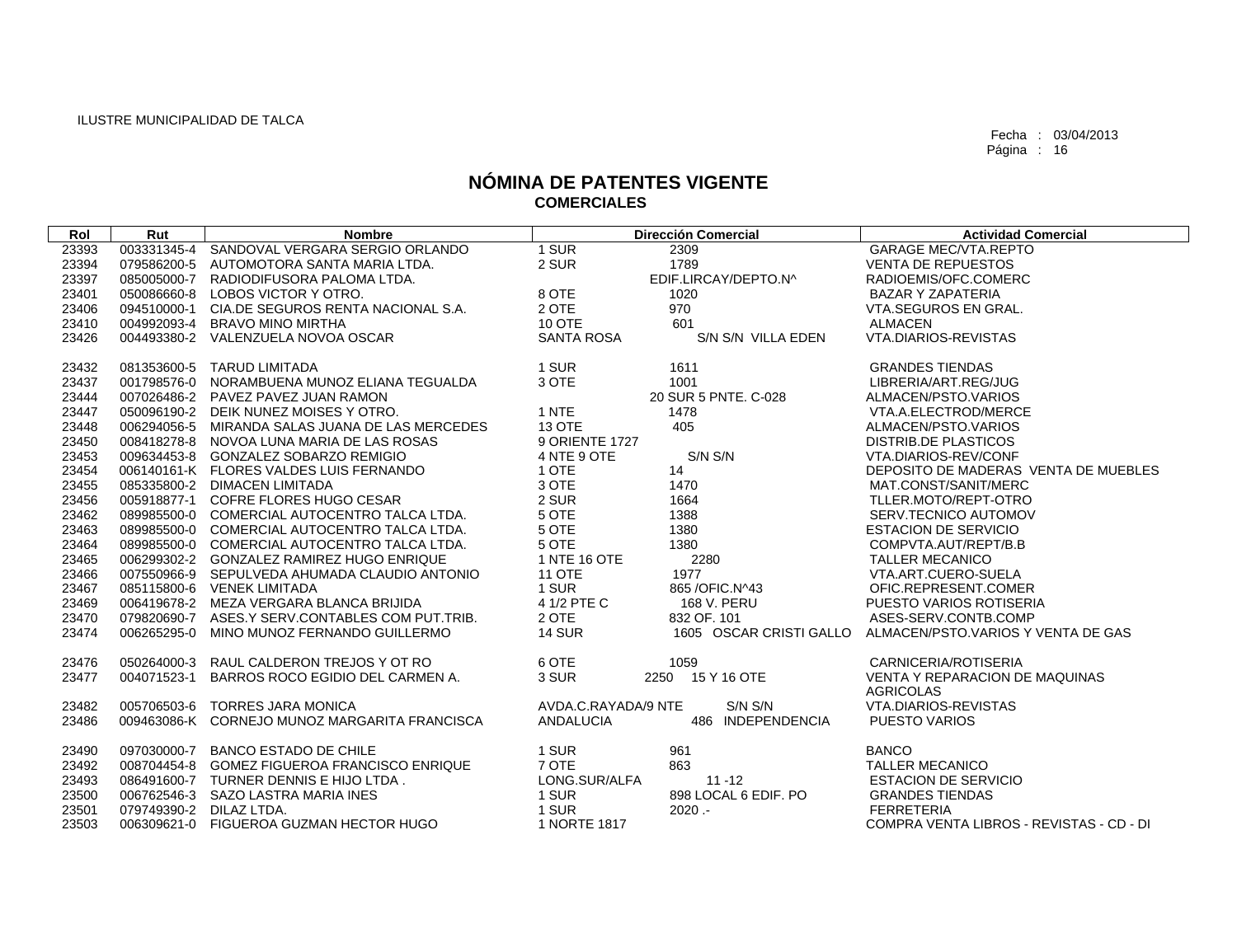| Rol   | Rut         | <b>Nombre</b>                                   | <b>Dirección Comercial</b>                        | <b>Actividad Comercial</b>           |
|-------|-------------|-------------------------------------------------|---------------------------------------------------|--------------------------------------|
| 23505 | 005110549-4 | MUNIZAGA REYES SONIA MARGARITA                  | 3 OTE<br>1014                                     | <b>AGENCIA POLLA GOL</b>             |
| 23512 |             | 003588618-4 MUNOZ REYES ORFILIA DE LAS M.       | <b>11 OTE 1 SUR</b><br>1801                       | <b>GRANDES TIENDAS</b>               |
| 23514 |             | 079969550-2 EDUARDO ARANCIBIA SEPULVEDA Y CIA L | <b>11 OTE</b><br>1393                             | <b>MERCERIA</b>                      |
| 23519 |             | 010195583-4 IBAR ALVAREZ CESAR MANUEL           | 30<br><b>14 OTE</b>                               | <b>TALLER ARTESANAL</b>              |
| 23523 |             | 006432492-6 GONZALEZ ALBORNOZ LUIS MARIO        | 8 SUR<br>2820                                     | CARNICERIA Y ROTISERIA               |
| 23528 |             | 004731856-4 VEGA VEGA ALEJANDRA                 | 1 SUR<br>1816                                     | <b>ZAPATERIA</b>                     |
| 23530 |             | 009233858-4 POBLETE VASQUEZ HERNAN MARCELO      | <b>14 OTE</b><br>1020                             | TALLER ARTESANAL                     |
| 23532 |             | 007649650-1 HENRIQUEZ PIEROLA MARIA ANGELICA    | 2 SUR<br>1947                                     | ZAPATERIA/BAZAR                      |
| 23534 |             | 005508308-8 VALDES ESPINOZA NORMA DE LAS NIEVES | 2 N^012 TALCA DOS                                 | ALMACEN/PSTO.VARIOS                  |
| 23543 |             | 003936384-4 SEPULVEDA NOVOA MARIA OLIVIA        | 12 NTE AVDA CEMENTERIO<br>5                       | <b>BAZAR</b>                         |
| 23544 |             | 003118398-7 ALBORNOZ VALDES JUAN SEGUNDO        | 1610 9 ORIENTE<br>2 SUR                           | <b>COMPRA VENTA DE REPUESTOS</b>     |
|       |             |                                                 |                                                   | <b>AUTOMOTRICES</b>                  |
| 23545 |             | 002583958-7 GUTIERREZ NUNEZ JOSE HERNAN         | 32<br>COOP.LIRCAY/LIRIOS                          | ALMACEN/PSTO.VARIOS                  |
| 23547 |             | 002620912-9 AMAYA PARADA ARTURO HERNAN          | S/N<br>LONGITUDINAL SUR                           | BRRACA/PTAS-VENT-CAJ                 |
| 23550 |             | 007327364-1 LOYOLA FUENTES LUIS HERNAN          | <b>PB.BRILLA EL SOL</b><br>303                    | ALMACEN/PUESTO PAN                   |
| 23554 |             | 097018000-1 SCOTIABANK CHILE                    | 1 SUR<br>875 Y 0877                               | <b>BANCO</b>                         |
| 23559 |             | 001599544-0 FLORES GARCIA JOSE                  | PARQUE INDUSTRIAL                                 | <b>BARRACA</b>                       |
| 23562 |             | 008024805-9 CANCINO HERRERA JOVINO ANTONIO      | 1 NTE 10 Y 11 OTE<br>S/N S/N                      | TALLER DE LLAVES                     |
| 23566 |             | 007765660-K MARTINIC ULLOA JORGE HIPOLITO       | 1614<br>8 OTE                                     | <b>GARAGE MEC/T.ELECTRI</b>          |
| 23570 |             | 079649020-9 INTELCO LTDA.                       | 1 SUR<br>770 / LOCAL N^04                         | <b>GRANDES TIENDAS</b>               |
| 23574 |             | 006794375-9 LEIVA SANCHEZ GLADYS                | 7 OTE 1 NTE<br>S/N S/N                            | VTA.DIARIOS-REV/CONF                 |
| 23577 |             | 008107165-9 ARELLANO OPAZO TOMAS ANDRES         | S/N S/N<br><b>18 OTE 2 NTE</b>                    | ALMACEN/PSTO.VARIOS                  |
| 23579 |             | 004736110-9 MEJIAS RAMIREZ MARIA                | AVDA BDO OHIGGINS<br>6 Y 7 PNTE                   | CONFITES/BEB.GAS/OTR                 |
| 23584 |             | 005766057-0 BAEZA BAEZA LUISA DE LAS MERCEDES   | 9 OTE<br>980                                      | <b>CASA CONSIGN-REMATES</b>          |
| 23587 |             | 007706629-2 MORENO LOYOLA CLAUDIO RENE          | MERC.PERSA/LOCAL<br>15                            | COMPRVTA.HERRAMIENTA                 |
| 23588 |             | 007080320-8 MARTINEZ ORELLANA JUVENAL SEGUNDO   | 21 HUILQUILEMO POBL. LA<br>HIJUELA<br><b>OBRA</b> | <b>PUESTO VARIOS</b>                 |
| 23589 |             | 005689337-7 GOMEZ RAMIREZ LUZMILA MERCEDES      | 12 OTE<br>1025                                    | <b>CARNICERIA/ROTISERIA</b>          |
| 23605 |             | 007163414-0 MELLA HOCES CARMEN GLORIA           | 6 OTE<br>1434                                     | <b>JARDIN INFANTIL</b>               |
| 23607 |             | 005954632-5 SILVA SANCHEZ ANGEL                 | <b>14 SUR</b><br>962 COOP ESTEBAN                 | PUESTO VARIOS AMASANDERIA            |
|       |             |                                                 | <b>CALAF</b>                                      |                                      |
| 23610 |             | 004921065-5 MUNOZ CASANOVA GRACIELA             | POB.COLIN<br>5 /PSJ.60 N^25                       | <b>PUESTO VARIOS</b>                 |
| 23621 |             | 007689900-2 GOMEZ LOPEZ VICTOR                  | 33<br>COOP.MANTOS DEL RIO                         | <b>ALMACEN</b>                       |
| 23636 |             | 053318107-4 SUCESION PEDRO GUILLERMO VALENZUELA | 1 NTE<br>1778                                     | MUEBLERIA Y FERRETERIA               |
| 23640 |             | 008788227-6 TRONCOSO SEPULVEDA JORGE LUIS       | 1 SUR<br>1830 PUESTO 22                           | TALLER RELOJERIA, BAZAR Y PAQUETERIA |
| 23649 |             | 008945655-K SIERRA MONTENEGRO MIGUEL ANGEL      | 8 SUR<br>19 OTE.                                  | VTA.DIARIOS-REVISTAS                 |
| 23670 |             | 050128300-2 FERNANDEZ MARTINEZ ITALO FERNANDO Y | 2 SUR<br>1798                                     | COMPVTA.AUTOS/DESARM                 |
| 23675 |             | 005344119-K CACERES CORNEJO HECTOR RODRIGO      | 1 NTE<br>1679                                     | VTA.AUTOS/LAVAD-ENGR                 |
| 23680 |             | 004833863-1 SARRIA GONZALEZ ILIA                | 320<br>POB.GALILEA/21 SUR                         | ALMACEN Y ROTISERIA                  |
| 23692 |             | 003970765-9 GUTIERREZ HERRERA ELIANA            | <b>10 OTE</b><br>695                              | <b>PUESTO VARIOS</b>                 |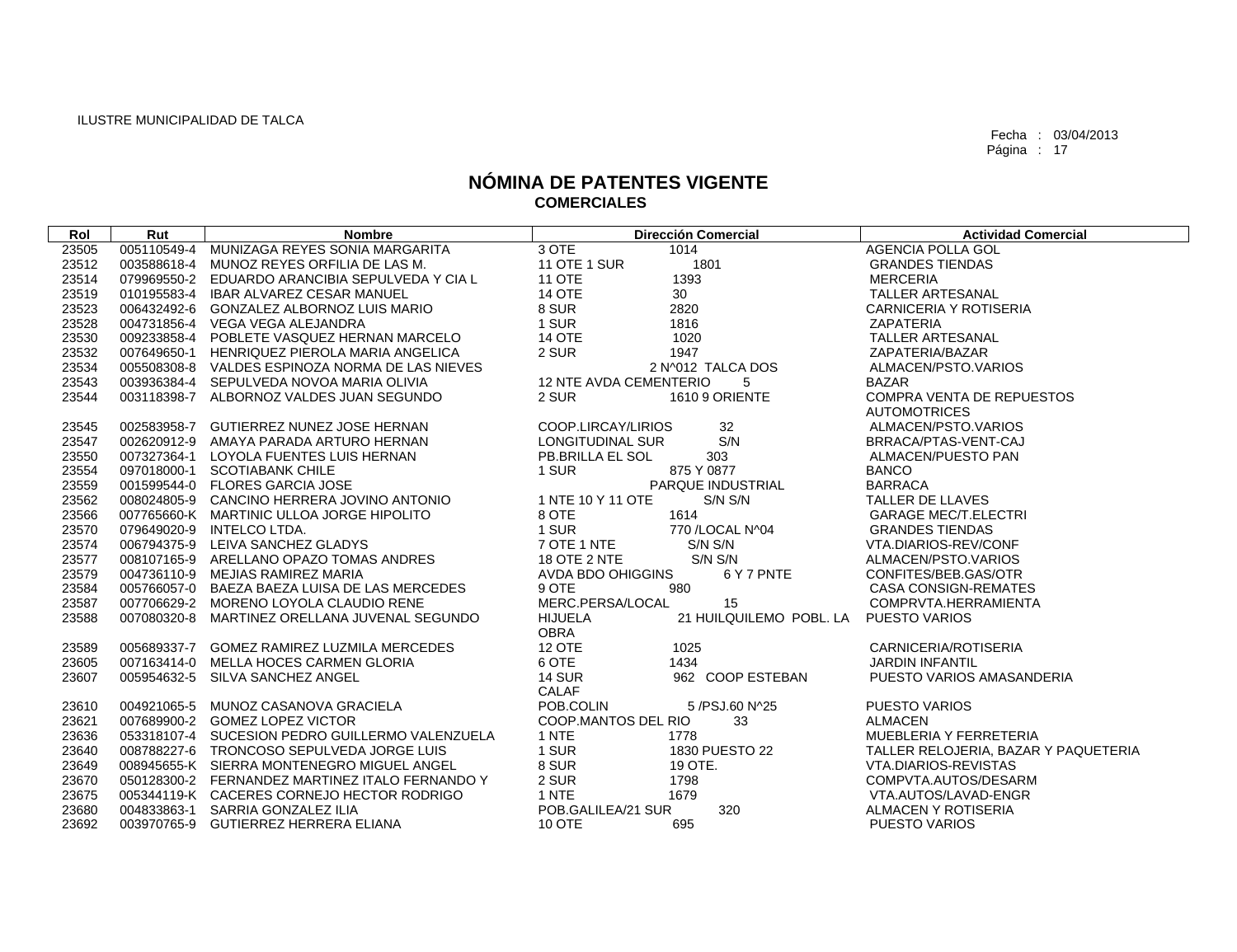| Rol            | Rut                      | <b>Nombre</b>                                                                               | <b>Dirección Comercial</b>                    | <b>Actividad Comercial</b>                                   |
|----------------|--------------------------|---------------------------------------------------------------------------------------------|-----------------------------------------------|--------------------------------------------------------------|
| 23693          |                          | 006738274-9 SEPULVEDA GARRIDO ROBERTO ANTONIO                                               | 9 OTE<br>650                                  | <b>PUESTO VARIOS</b>                                         |
| 23694          |                          | 009309688-6 MIRANDA RAMIREZ GUILLERMO                                                       | POB.LIBERTAD<br>8 /HUILQUI                    | PUESTO VARIOS                                                |
| 23696          |                          | 003897612-5 CASTILLO RIVERA JUAN                                                            | 17 1/2 PTE C<br>257 GALILEA D                 | <b>PUESTO VARIOS</b>                                         |
| 23698          |                          | 004783505-4 HORMAZABAL JARA MARTA DEL CARMEN                                                | 5 ORIENTE 0331 POB. AURORA DE CHILE           | ALMACEN Y ROTISERIA                                          |
| 23700          |                          | 008021311-5 SEPULVEDA CERPA BERTA                                                           | 19 1/2 SUR 4 PTE<br>506                       | <b>PUESTO VARIOS</b>                                         |
| 23715          |                          | 011071049-6 AVENDANO SANCHEZ VILMA                                                          | 8 SUR<br>2230                                 | BAZAR                                                        |
| 23739          | 079670890-5 ZZ Eliminado |                                                                                             | AV.I.C.PINTO<br>105                           | FARMACIA/PERFUMERIA                                          |
| 23760          |                          | 006936784-4 SEPULVEDA MUNOZ HERNAN SEGUNDO                                                  | PANGUILEMO/BJO.LS.VE                          | <b>TALLER MECANICO</b>                                       |
| 23766          |                          | 050672410-4 SOC. OMAR E. VARGAS MUNOZ Y OTROS                                               | AVDA.SAN MIGUEL<br>2943 - B                   | TALLER DE SOLDADURAS                                         |
| 23778          |                          | 003764619-9 OSORIO BOZO LUIS ABRAHAM                                                        | LONGITUD.NTE/SNTA.CLARA<br>3                  | COMPLETOS/BEB/CAFE                                           |
| 23784          |                          | 002848737-1 BUSTOS GUTIERREZ MARGARITA                                                      | 1 PTE<br>1019                                 | ESTUD.FOTOGR/VTA.ART                                         |
| 23786          |                          | 005919365-1 UGARTE GONZALEZ HERNAN                                                          | 1 PTE<br>1054                                 | ESTUD.FOTOGR/VTA.ART                                         |
| 23787          |                          | 096595480-5 SOC. AUTOM-COMBUST-LUBRIC ANTES TAX                                             | AVDA.COLIN/LA FLORID                          | LUBRIC.ACCES.VEHICUL                                         |
| 23802          |                          | 081148500-4 LA BOTA VERDE S.A.                                                              | 1 SUR<br>1736                                 | <b>GRANDES TIENDAS</b>                                       |
| 23806          |                          | 079613150-0 SOC.RADIODIFUSORA PER.DEL MAULE LT                                              | AVDA.I.DEL SOLAR<br>285                       | RADIOEM/OFIC.COMERC.                                         |
| 23831          |                          | 007756548-5 CABELLO TOLEDO ROSA                                                             | PB.ASTABURUAGA/ACACI                          | <b>PUESTO VARIOS</b>                                         |
| 23833          |                          | 005751189-3 CARRENO CARRENO OLGA DEL TRANSITO                                               | V.SALUTAL/AVELLANOS<br>37                     | <b>BAZAR/PUESTO VARIOS</b>                                   |
| 23845          |                          | 013858456-9 DIAZ ALARCON MANUEL ALEJANDRO                                                   | 3431<br>32 OTE 11 1/2 SUR                     | PUESTO VRS/ENTRETENC                                         |
| 23852          |                          | 003945278-2 CHAMORRO CHAMORRO LAURA                                                         | PB.LONCOMILLA/9 SUR<br>3328                   | <b>PUESTO VARIOS</b>                                         |
| 23853          |                          | 006058731-0 VILLARROEL RIQUELME JOSE HERALDO                                                | EL TABACO<br>-A 11SUR 15-16 OTE.              | TALLER * DE TRANSFORMACION VEHICULO MOT                      |
| 23863          |                          | 009076193-5 ROJAS AVACA ORLANDO ENRIQUE                                                     | 4 OTE 12 SUR<br>14                            | ABARROTES/PAQUET/CEC                                         |
| 23867          |                          | 079553560-8 LETELIER Y DEL RIO LTDA.                                                        | AV.SAN MIGUEL<br>3040                         | <b>ESTACION DE SERVICIO</b>                                  |
| 23870          |                          | 009021179-K SEPULVEDA SANDOVAL HORACIO A.                                                   | LOC 8<br>12 OTE 1 Y 2 SUR                     | ARTIC.DE MENAJES                                             |
| 23871          |                          | 009116631-3 OTAROLA VALDES ROMINA                                                           | 2 SUR<br>1947 / LOCAL N^05                    | <b>GRANDES TIENDAS</b>                                       |
| 23881          |                          | 084348700-9 ABASTECEDORA DEL COMERCIO LTDA.                                                 | 6 NORTE 2450 17 Y 18 OTE                      | DISTRIBUIDORA MAYORISTA DE ABARROTES                         |
| 23882          |                          | 079698520-8 SOC.AGRIC.COMERCIAL PROAG RI-3000 L                                             | AVDA.SN.MIGUEL<br>3000                        | SEMILLER/INSUMOS AGR                                         |
| 23884          |                          | 097036000-K BANCO SANTANDER CHILE                                                           | 829<br>1 SUR                                  | ADM.TARJETAS CREDITO                                         |
| 23901          |                          | 006665641-1 OYARZUN MANCILLA EDUARDO ANTONIO                                                | 6 NTE 11 Y 12 OTE<br>1824                     | <b>TALLER MECANICO</b>                                       |
| 23904          |                          | 088277600-K DEMARCO S.A.                                                                    | 1 NORTE 931 OF.201 EDIF. PORTAL MAULE         | PRESTACION DE SERVICIOS                                      |
| 23905          |                          | 078323930-2 ALUMINIOS MUEBLE ALUM LTD A.-                                                   | <b>11 OTE</b><br>705.                         | TALLER DE MUEBLES ESTRUC. DE ALUMINIO V                      |
| 23906          |                          | 003673178-8 YANEZ GALLEGOS MIGUEL SEGUNDO                                                   | PB.A.DE CHILE/O.VASQ                          | SUPERMERCADO DE ABARROTES                                    |
| 23911          |                          | 007719805-9 GOROSTIAGA MARTINEZ MARIA MELANIA                                               | 18 OTE<br>1159                                | CARNICERIA/ROTISERIA                                         |
| 23920<br>23923 |                          | 004581553-6 TAPIA ARAYA ELBA DE LAS MERCEDES<br>004497024-4 BRAVO TOLEDO MARIO JUAN         | 12 NORTE FRENTE AL CEMENTERIO<br>4 NTE<br>919 | <b>FLORERIA</b><br>MARTILLERO PUBLICO                        |
|                |                          |                                                                                             | LA PAZ                                        |                                                              |
| 23929<br>23931 |                          | 006279398-8 RIVERA CACERES ALICIA                                                           | 48 VILLA LA PAZ<br>RODOVIARIO/INT.LOCAL       | PSTO.VARIOS/BAZAR COMPLETOS Y VENTA DE<br>DIARIOS-REV/VARIOS |
| 23932          |                          | 007669346-3 TERAN QUINTEROS CLAUDIA MYRIAM DEL<br>005366725-2 VERGARA ACEVEDO JUSTO IGNACIO | <b>11 OTE 5 NTE</b><br>1593                   | CARNICERIA/FIAMBRER.                                         |
| 23935          |                          | 006417521-1 CANCINO RAMIREZ BERTINA                                                         | 12 NTE/FRENTE CEMENT                          | <b>FLORERIA</b>                                              |
| 23938          |                          | 079721490-6 SOC.APOYO-DESARR. CAMPESI NO PEHUEN                                             | 2 PTE<br>969                                  | OFICINA DE SERVICIOS                                         |
| 23943          |                          | 078751070-1 JUEGOS ELECTRONICOS HESA LTDA.                                                  | 6 OTE<br>1131.                                | JUEGOS ELECTRONICOS Y FUENTE DE SODA                         |
|                |                          |                                                                                             |                                               |                                                              |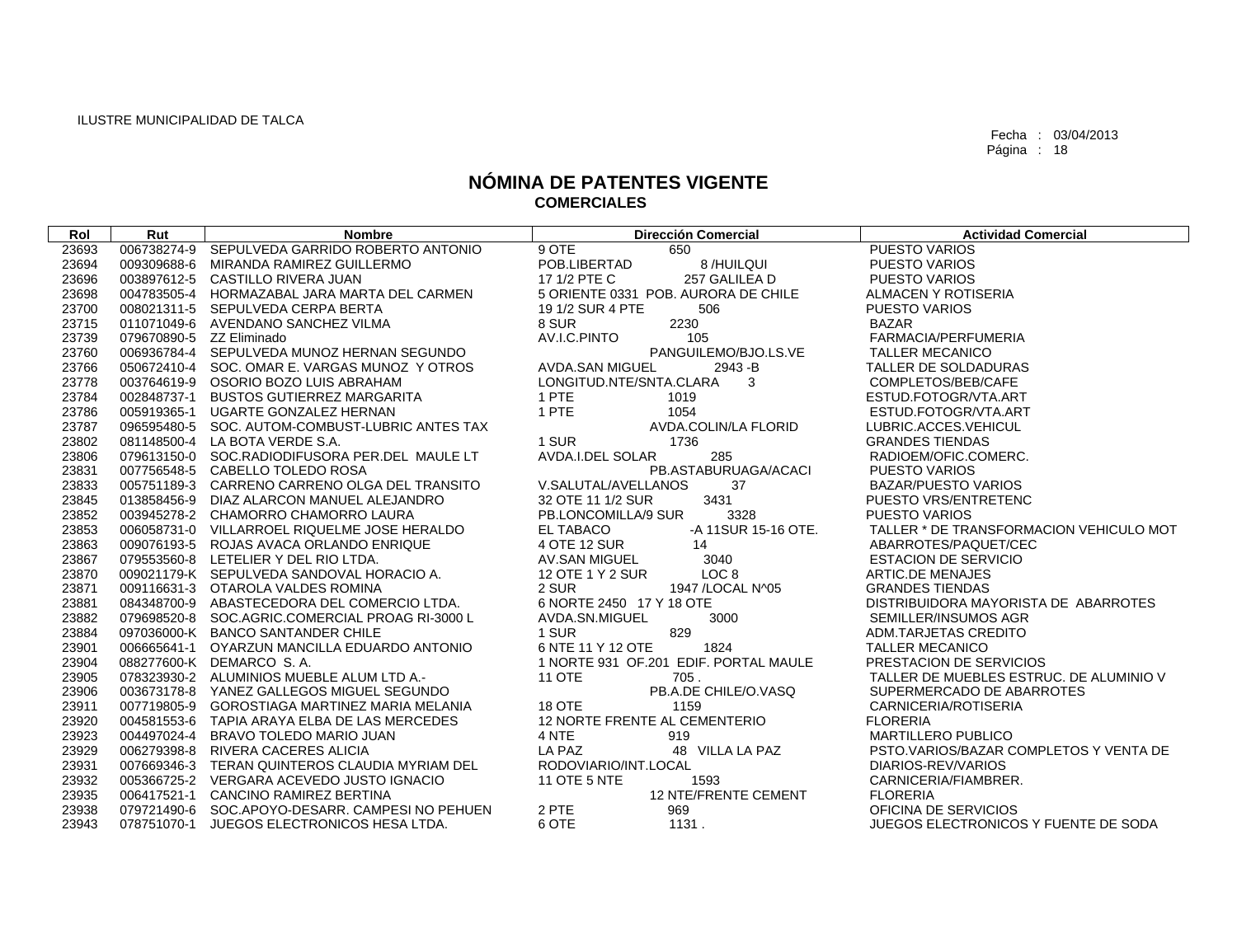| Rol   | Rut | <b>Nombre</b>                                   | <b>Dirección Comercial</b>        | <b>Actividad Comercial</b>        |
|-------|-----|-------------------------------------------------|-----------------------------------|-----------------------------------|
| 23945 |     | 007508413-7 REYES YANEZ FRANCISCO JOHN          | 5 SUR<br>1908                     | <b>TALLER CICLISTA</b>            |
| 23947 |     | 079855900-1 ING.Y CONSTRUCCIONES RTC LTDA.-     | 5 OTE<br>845                      | <b>CONSTRUCTORA</b>               |
| 23952 |     | 004930381-5 MARTINEZ DIAZ GLADYS ELENA          | POB.ENDESA/MANZ.15<br>20          | PELUQUERIA                        |
| 23964 |     | 007767740-2 FUENTES REYES JOSE                  | GALERIA NVO.SIGLO/1               | SASTRERIA Y BAZAR                 |
| 23967 |     | 005545821-9 POZO LARA ESTER DE LAS M.           | 12 OTE 1 Y 2 SUR<br>LOC 30        | PAQUETERIA                        |
| 23968 |     | 005556289-K PEREZ JARA ITALA                    | COOP.EL CAMINO/12 NTE<br>170      | PUESTO VARIOS                     |
| 23969 |     | 006530315-9 GOMEZ GOMEZ LUIS                    | 9 OTE<br>2071                     | <b>ALMACEN</b>                    |
| 23986 |     | 008852007-6 QUEVEDO GUTIERREZ MIGUEL            | 9 SUR<br>1533                     | <b>PUESTO VARIOS</b>              |
| 23987 |     | 008309460-5 RUBIO JARA JULIO                    | S/N. S/N.<br>11 OTE 4 Y 5 NTE     | VTA.DIARIOS-REVISTAS              |
| 23992 |     | 005919356-2 ORTIZ GUTIERREZ SARA MARIA          | 12 NORTE FRENTE AL CEMENTERIO     | <b>VENTA DE FLORES</b>            |
| 24000 |     | 079943040-1 CONSTRUCTORA LIRCAY LTDA.           | 1 OTE<br>550                      | OFIC.ADM.CONSTRUCT.               |
| 24010 |     | 002271392-2 DONOSO TORRES GUILLERMO ENRIQUE     | 3 NTE<br>1261                     | <b>CASA CONSIGN-REMATES</b>       |
| 24016 |     | 078323910-8 HOJAS COM.AUTOMOTRIZ LTDA           | 5 NTE<br>1483                     | <b>GARAGE MEC/REPT.AUTO</b>       |
| 24018 |     | 007755462-9 ARAQUE DINAMARCA JUAN FERNANDO      | 7 ORIENTE 863                     | <b>AVICOLA</b>                    |
| 24020 |     | 078072310-6 IMPORT.COMERC.E INDUST.RS PTOS.AUTO | 1788 "A".-<br>2 SUR               | VTA.REPTOS.AUTOMOVIL              |
| 24021 |     | 005305494-3 GARCIA HENRIQUEZ ARTURO             | 1 SUR<br>1787 -A                  | <b>BOUTIQUE</b>                   |
| 24025 |     | 006032267-8 CORNEJO PEREZ SERGIO IGNACIO        | 2 SUR<br>1360                     | <b>ALOJAMIENTO</b>                |
| 24027 |     | 005214852-9 GONZALEZ BELTRAN PEDRO ANTONIO      | <b>11 OTE</b><br>1253             | SUELERIA/REPARADORA               |
| 24041 |     | 003053918-4 PLAZA CORTES URBANA                 | <b>VILLA LIRCAY</b><br>24         | <b>PUESTO VARIOS</b>              |
| 24043 |     | 079673440-K SOC.DE HEMODIALISIS TALCA LTDA.     | 1 NTE<br>1970                     | SERV.MEDICO HEMODIAL              |
| 24051 |     | 009809840-2 DIAZ ROJAS JULIO CESAR              | PANAMERIC.SUR/9 SUR<br>28         | <b>PUESTO VARIOS</b>              |
| 24055 |     | 004001238-9 CARCAMO SEPULVEDA EDUARDO ANTONIO D | 2 SUR<br>635                      | COMPVTA.VEHIC/CONSIG              |
| 24060 |     | 005953813-6 ROJAS BARRIOS ISABEL ANGELICA       | POB.COLIN/15 SUR<br>1557          | <b>PUESTO VARIOS</b>              |
| 24083 |     | 008836210-1 RAVANAL RODRIGUEZ MANUEL            | 9 OTE<br>1172 - C                 | TALLER CONFECCIONES               |
| 24092 |     | 050117160-3 TELLO HERMANOS                      | 2 SUR<br>1555                     | <b>REPUESTOS VEHICULOS</b>        |
| 24097 |     | 005305494-3 GARCIA HENRIQUEZ ARTURO             | 1 SUR<br>1787 - B                 | <b>TIENDA</b>                     |
| 24103 |     | 008646831-K RIVERA RODRIGUEZ NESTOR RAUL        | 1 SUR<br>1852 / LOCAL 1           | PAQUETERIA                        |
| 24104 |     | 010971591-3 CALLEJA SOTERAS ALVARO GONZALO      | AV.S.MIGUEL/M.BAEZA PAR<br>28     | <b>AVICOLA</b>                    |
| 24124 |     | 004589305-7 DIAZ CABRERA LUIS EUGENIO           | 30 OTE 12 Y 13 SUR<br>49          | ALMACEN VENTA DE GAS              |
| 24125 |     | 006573412-5 ROZAS VIVEROS RENE FRANCISCO        | 1 SUR<br>1699 - B                 | FARMACIA-PERFUMERIA               |
| 24126 |     | 005899342-5 ZELADA GUAJARDO GUILLERMO ENRIQUE   | <b>VILLA LAS PALMAS</b><br>18     | CARNIC/ROTIS/ABARROT              |
| 24133 |     | 009538214-2 ARRIAGADA CASTILLO FRANCISCO        | 9 OTE<br>898-B                    | <b>TALLER REPAR.COCINAS</b>       |
| 24136 |     | 007157716-3 LOBOS PEREZ VIOLETA DEL CARMEN      | PB.C.RAYADA/9 OTE<br>2536         | <b>PUESTO VARIOS</b>              |
| 24139 |     | 007823546-2 ACEVEDO GARRIDO ISABEL DEL CARMEN   | 895<br>11 OTE                     | SERV. PUBLICITARIOS               |
| 24143 |     | 004268435-K GONZALEZ DOMINGUEZ JUAN             | 8 OTE<br>1110                     | <b>SASTRERIA</b>                  |
| 24149 |     | 007751213-6 JARA OLIVERA ARTURO FERNANDO        | 1 NORTE 1260                      | REPARACION DE RADIO Y TELEVISION. |
| 24154 |     | 096570670-4 INMOBILIARIA PARQUE LAS ROSAS LTDA  | AVDA. COLIN<br>0834 25 Y 26 SUR   | OFICINA COMERCIAL                 |
| 24156 |     | 010913450-3 MARTINEZ ESPINA SEBASTIAN ANDRES    | 1 NTE<br>1829                     | COLCH/MAT. MOLTAPREN              |
| 24158 |     | 010514588-8 VALENZUELA MUNOZ LUIS HERIBERTO     | 1 SUR<br>1870 / LOC-34            | <b>SUELERIA</b>                   |
| 24163 |     | 011559684-5 VERGARA VERGARA GLADYS JACQUELINE   | <b>12 OTE</b><br>1040 / LOC. N^27 | PAQUETERIA                        |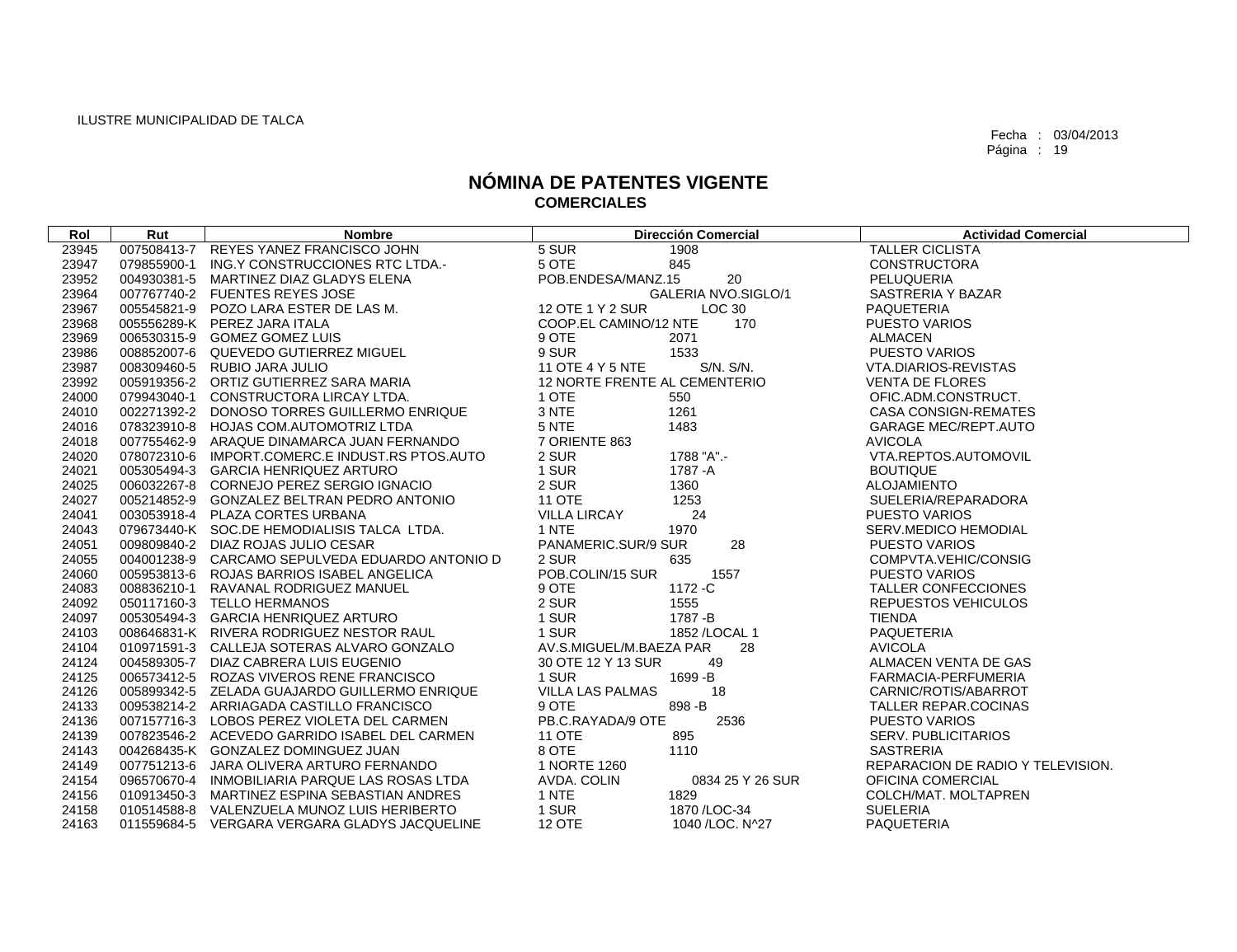| Rol   | Rut | <b>Nombre</b>                                   | <b>Dirección Comercial</b>                 | <b>Actividad Comercial</b>               |
|-------|-----|-------------------------------------------------|--------------------------------------------|------------------------------------------|
| 24165 |     | 005896334-8 RIVEROS GARRIDO ABRAHAM NOLASCO     | 6 OTE<br>1180                              | CENTRO NATURISMO (*) BAZAR               |
| 24170 |     | 006740137-9 CHERIF PEREZ JULIO ANTONIO          | 9 NTE<br>1251                              | TLLER.MUEBL/ESTR.MET ART. PARA EL HOGAR  |
| 24174 |     | 079652470-7 SOC. AGRIC. CHEQUEN LTDA.           | 5 OTE<br>1197                              | BAZAR/DISTRIB.HUEVOS                     |
| 24178 |     | 008269406-4 MARCHANT REYES JUAN CARLOS          | <b>GALERIA TALCA</b><br>LOCAL N^19         | <b>ACAD.ARTES MARCIALES</b>              |
| 24181 |     | 006494077-5 SIERRA CACERES PATRICIO ORLANDO     | <b>11 OTE</b><br>1153                      | <b>GRANDES TIENDAS</b>                   |
| 24190 |     | 009542981-5 CORDOVA SALINAS ROSA ELVIRA         | 4 NTE<br>34                                | <b>PUESTO VARIOS</b>                     |
| 24195 |     | 003540251-9 LOPEZ RENAN MARIA                   | 6 PTE<br>1399                              | <b>TALLER MECANICO</b>                   |
| 24197 |     | 006339306-1 ESPINOZA MOLINA ELBA                | 4 OTE<br>2998.-                            | <b>PUESTO VARIOS</b>                     |
| 24208 |     | 079859230-0 SOC.COMERCIAL TAPITEX LTD A.        | 5 OTE<br>1343                              | ESTACION DE SERVICIO REPUESTO-TAPICERIA  |
| 24209 |     | 079869910-5 SOC. AGRIC.Y COMERC.TRICAHUE LTDA.  | 1 SUR<br>2280                              | INS.AGROP/MAT.CONSTR                     |
| 24218 |     | 050485410-8 PINO CABAL LUIS Y OTROS             | 1 NTE<br>1590 - B                          | ARRDO.VIDEO/ART.DECO                     |
| 24219 |     | 096518130-K MATERIALES TIGERO S.A.C.I.          | 12 OTE<br>1160                             | MAT. CONSTRUCCION(*) MERCERIA/ART.SANITA |
| 24220 |     | 053218120-8 SUCESION VALENZUELA OLAVE           | 1 NTE<br>1285                              | VTA.ART.MUEBLISTA                        |
| 24221 |     | 005453214-8 VEGA LETELIER ALEJANDRO JOSE        | 8 NTE<br>1680                              | TLLER.MECAN.TORNO                        |
| 24222 |     | 004835033-K DE LA FUENTE CANCINO TEGUALDA       | POB.COLIN<br>5 /PSJ.61 N^2224              | <b>PUESTO VARIOS</b>                     |
| 24224 |     | 007961040-2 MOYA ESPINOZA EDUARDO ANTONIO       | <b>12 OTE</b><br>160                       | <b>PUESTO VARIOS</b>                     |
| 24227 |     | 004406210-0 TOLEDO ESPINOZA ELENA               | POB.D.REBOLLEDO<br>470                     | <b>PUESTO VARIOS</b>                     |
| 24229 |     | 004967067-2 VILLARROEL VILLARROEL BERNARDINA    | 10<br>POB.IGN.CIENFUEGOS                   | <b>PUESTO VARIOS</b>                     |
| 24230 |     | 003823874-4 FUENTEALBA SEPULVEDA JOSE DEL TRANS | 5 1/2 OTE<br>2467                          | BAZAR/PUESTO VARIOS Y ROTISERIA.         |
| 24233 |     | 011423796-5 CEPEDA DONOSO MARIA DE LA PAZ       | 2 SUR<br>1947 / LOCAL N^01                 | ARTICULOS PLASTICOS                      |
| 24235 |     | 006189175-7 VERGARA LABRA SILVIA                | 6 OTE<br>1132 LOCAL 07                     | <b>BAZAR</b>                             |
| 24237 |     | 003715264-1 CAMPOS HENRIQUEZ CARMEN             | <b>12 OTE PERSA TERMINAL</b><br>LOC. N^151 | PAQUETERIA                               |
| 24239 |     | 088498800-4 JAVIER UBILLA DEL PINO S.A.         | <b>11 OTE</b><br>901                       | COM.VTA.REPT.ACC.VEH SERVICIO TECNICO Y  |
| 24240 |     | 004318902-6 CACERES RAMOS ENRIQUE DEL CARMEN    | S/N S/N<br><b>11 OTE 1 SUR</b>             | CONFITERIA Y BAZAR                       |
| 24249 |     | 096572800-7 ISAPRE BANMEDICA S.A.               | 1 ORIENTE 1220                             | OFICINA ADMINISTRATIVA DE ISAPRE         |
| 24257 |     | 003844049-7 LLANTEN GARCIA VIRGINIA             | LOC.N^156<br><b>12 OTE PERSA TERMINAL</b>  | <b>PAQUETERIA</b>                        |
| 24262 |     | 008362984-3 FUENTES BERRIOS HECTOR ROBINSON     | 1 NTE<br>1462.-                            | LIBRER/PAPELER/ART.O                     |
| 24270 |     | 004174632-7 SILVA VEGA JOSE FRANCISCO           | <b>12 OTE PERSA TERMINAL</b><br>LOC.N^147  | PAQUETERIA                               |
| 24273 |     | 007586558-9 RUIZ GONZALEZ LUISA                 | 32 OTE 10 1/2 SUR<br>147                   | ALMACEN Y ROTISERIA                      |
| 24276 |     | 088220800-1 SOC.DE TRANSPORTE TALCA LTDA.       | 400<br>18 OTE                              | <b>ESTACION DE SERVICIO</b>              |
| 24277 |     | 008203367-K GUTIERREZ VALDES LORENA             | 4 NORTE 1124                               | DISTRIB. ART. AUTOMOV. - COMIDAS AL PASO |
| 24283 |     | 084451400-K COMAULE S.A.                        | <b>CAM.LONGITUD/CRUCE V</b>                | EST.SERV/REPT.AUTOS                      |
| 24284 |     | 053297229-9 SUCESION ROGELIO ABELARDO CORNEJO M | 2 SUR<br>1410                              | ESTACION DE SERVICIO REPUESTO AUTOMOVILE |
| 24286 |     | 076003510-6 MANUEL E POBLETE ARTO E HIJA LTDA.  | 14 OTE<br>297                              | <b>ESTACION DE SERVICIO</b>              |
| 24291 |     | 009332100-6 ROJAS AVENDANO HECTOR LUIGI         | 19<br>COOP.FLOR DE CHILE                   | <b>PUESTO VARIOS</b>                     |
| 24301 |     | 006427644-1 MONDACA GAJARDO ORFELIA             | 11 ORIENTE 3 Y 4 NORTE                     | VTA.DIARIO-REV/CONF.                     |
| 24307 |     | 008198648-7 VILLENA VALENZUELA LUISA ORFELIA    | 5 SUR<br>2598 MANSO DE VELASCO             | ALMACEN - ROTISERIA - VENTA DE FRUTAS Y  |
| 24311 |     | 005536847-3 MARTINEZ MUNOZ MARIA                | PANAMERIC.SUR/10 SUR<br>2737               | <b>PUESTO VARIOS</b>                     |
| 24313 |     | 005965809-3 MERA VILCHES EUGENIA ELIZABETH      | 8 1/2 PTE<br>234 / V.GALI                  | LAVANDERIA                               |
|       |     |                                                 |                                            |                                          |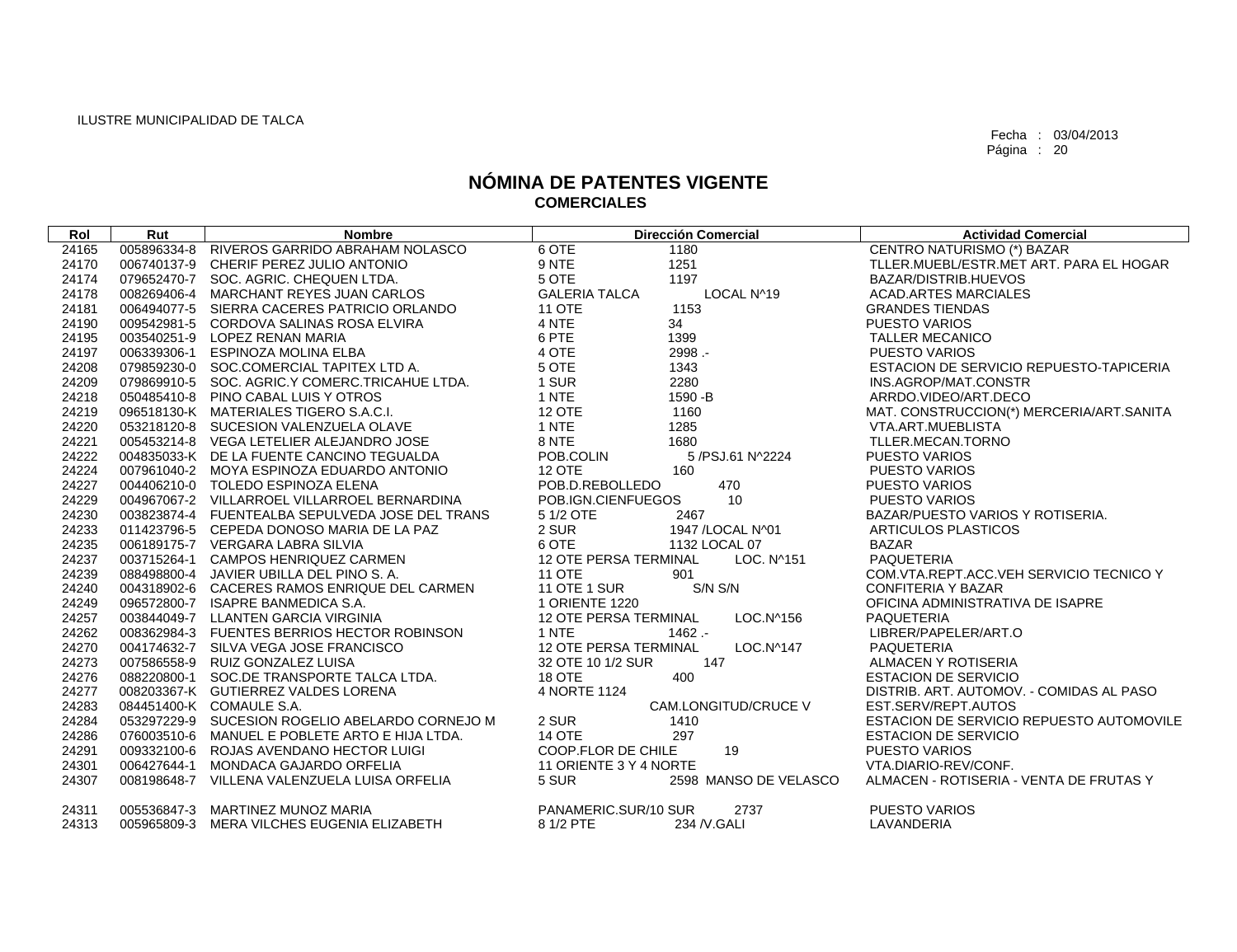| Rol   | Rut | <b>Nombre</b>                                                                                                                                                                                  | <b>Dirección Comercial</b>                | <b>Actividad Comercial</b>               |
|-------|-----|------------------------------------------------------------------------------------------------------------------------------------------------------------------------------------------------|-------------------------------------------|------------------------------------------|
| 24314 |     | 006740654-0 GONZALEZ BRIGNARDELLO XIMENA DEL CA                                                                                                                                                | EDIF. PLAZA CENTRO OF<br>201              | LABORATORIO CLINICO                      |
| 24316 |     | 004714972-K GONZALEZ BERENGUELA LUIS EDMUNDO                                                                                                                                                   | 23 OTE<br>1421                            | <b>PUESTO VARIOS</b>                     |
| 24320 |     | 006174242-5 VERGARA LABRA ADIS DEL CARMEN                                                                                                                                                      | 12 OTE<br>1040 / LOC. N^29                | PAQUETERIA                               |
| 24327 |     | 008349398-4 HERNANDEZ FUENTES ALICIA INES                                                                                                                                                      | 2 OTE<br>654                              | <b>PUESTO VARIOS</b>                     |
| 24330 |     | 079904510-9 SALAS HERMANOS LTDA.                                                                                                                                                               | 2 SUR<br>1978 LOCAL 19                    | COMPRA VENTA DE BICICLETAS - REPUESTOS Y |
| 24341 |     | 007534559-3 CANALES SILVA JUAN                                                                                                                                                                 | 12 OTE 1 Y 2 SUR<br>LOC <sub>23</sub>     | PAQUETERIA/ARTESANIA                     |
| 24345 |     | 079654910-6 SOC. COMERCIAL MULTICOM LTDA.                                                                                                                                                      | EDIF. POLICENTRO/<br>LOC.N^13             | <b>GRANDES TIENDAS</b>                   |
| 24351 |     | 006219204-6 HENRIQUEZ POBLETE ENRIQUETA                                                                                                                                                        | LA FLORIDA/AVELLANOS<br>$\mathbf{r}$      | <b>PUESTO VARIOS</b>                     |
| 24355 |     | 007124663-9 BIZAMA DIAZ ROBERTO ANTONIO                                                                                                                                                        | 2 NTE<br>285                              | TLLER.ARTES.AUTOADES                     |
| 24358 |     | 008246481-6 ARGOTE GONZALEZ ZAIDA DEL ROSARIO                                                                                                                                                  | 16 NTE<br>2348                            | <b>PUESTO VARIOS</b>                     |
| 24362 |     | 005793939-7 GUTIERREZ ARAYA MARIA                                                                                                                                                              | 9 1/2 OTE<br>307 /D.REBOLLE               | ALMACEN/FRUT-VERDURA ARRIENDO DE         |
|       |     |                                                                                                                                                                                                |                                           | <b>VIDEOS</b>                            |
| 24363 |     | 005353176-8 ARANCIBIA BUSTOS NORMA ELISA                                                                                                                                                       | 11 1/2 OTE<br>407                         | <b>PUESTO VARIOS</b>                     |
| 24374 |     | 079982520-1 SOC.DE INFORMES Y COBRANZAS LTDA.                                                                                                                                                  | 2 SUR<br>1061                             | SERV.INFORM.COBRANZA                     |
| 24379 |     | 006658403-8 GAETE ARCOS PATRICIA DEL CARMEN                                                                                                                                                    | 11 ORIENTE 1 SUR 1 NORTE                  | <b>BAZAR/FANTASIAS</b>                   |
| 24382 |     | 003666759-1 GONZALEZ MORAGA ENRIQUE EMILIO RAUL                                                                                                                                                | 6 OTE<br>1164                             | TOSTADURIA/CONFITER.                     |
| 24393 |     | 004927248-0 CASTRO ESPINA MARIA ELENA                                                                                                                                                          | <b>15 OTE</b><br>1752 VILLA CIELO AZUL    | <b>PUESTO VARIOS</b>                     |
|       |     |                                                                                                                                                                                                |                                           |                                          |
| 24394 |     | 079982490-6 COMERCIAL MULTICENTRO LTDA.                                                                                                                                                        | 1 SUR<br>1310                             | COMERC.ARTEFACTOS(*) Y ARTIC.DEL HOGAR.- |
| 24395 |     | 012071809-6 DIAZ GONZALEZ ELIANA DEL CARMEN                                                                                                                                                    | 14 OTE<br>1195                            | PELUQUERIA/PERFUMER.                     |
| 24397 |     | 008354718-9 MONTECINOS CANALES ZABULON BERNABE<br>005647966-K CONCHA MOLINA FILOMENA DEL CARMEN<br>007645639-9 CACERES GUTIERREZ JEANNETTE IVONNE<br>007732226-4 URRA VILLANUEVA NELSON MIGUEL | 31 1/2 OTE A B<br>688 DE 104              | PUESTO VARIOS                            |
| 24402 |     |                                                                                                                                                                                                | HUILQUILEMU PB.LIBERTAD<br>KM.7 CASA 13   | PUESTO VARIOS                            |
| 24406 |     |                                                                                                                                                                                                | 9 SUR<br>1546                             | <b>TALLER CONFECC.ROPA</b>               |
| 24410 |     |                                                                                                                                                                                                | 6 PONIENTE 145 10 SUR VILLA EDEN          | ALMACEN ROTISERIA BAZAR Y AMASANDERIA C  |
| 24418 |     | 009249755-0 LABRA GONZALEZ GABRIELA                                                                                                                                                            | CP.SANTA ELVIRA SECT-D<br>214             | <b>PUESTO VARIOS</b>                     |
| 24420 |     | 009650958-8 MUNOZ OPAZO MARIA ESTER                                                                                                                                                            | 1 OTE 8 SUR<br>$233 - A$                  | <b>ALMACEN COMESTIBLES</b>               |
| 24421 |     | 092475000-6 KAUFMAN S.A.                                                                                                                                                                       | 10 NTE 21 OTE<br>CAM.LONGI                | REPTOS.SERV.AUTOMOV.                     |
| 24426 |     | 096573780-4 SOCIEDAD INDUSTRIAL PIZARREÑO S.A.                                                                                                                                                 | 1 NTE<br>801 OFICINA 307                  | OFICINA Y BODEGA                         |
| 24432 |     | 008298732-0 MONDACA RODRIGUEZ ROSA HERMINDA                                                                                                                                                    | 12 OTE PERSA TERMINAL<br>LOC. N^79        | BAZAR/PAQUETERIA                         |
| 24434 |     | 096838130-K INSTITUTO EDUCACIONAL SAN JORGE S.                                                                                                                                                 | 4 PTE<br>1320                             | COLEG.PREBAS/BASICO                      |
| 24436 |     | 005619554-8 MICHEA DIAZ ELBA                                                                                                                                                                   | 2 SUR 1 OTE Y 1 PTE<br>1787               | OFIC.AGENC.EMPLEOS                       |
| 24439 |     | 009061319-7 ALEGRIA TORRES JOSE AGUSTIN                                                                                                                                                        | 8 SUR 13 OTE<br>399                       | REPAR.FIBRA VIDR-PLA                     |
| 24442 |     | 009132328-1 SEPULVEDA TORRES JOSE EDUARDO                                                                                                                                                      | 12 ORIENTE 644 5 Y 6 SUR                  | <b>REPARACION DE FRENOS Y EMBRAGUES</b>  |
| 24444 |     | 009291523-9 GARRIDO CORNEJO ADOLFO                                                                                                                                                             | <b>12 OTE PERSA TERMINAL</b><br>LOC. N^84 | VTA.HERRAM-CINTURONE                     |
| 24446 |     | 009100600-6 CANALES PENROZ JUAN ALBERTO                                                                                                                                                        | 1 OTE 16 1/2 SUR<br>852                   | PUESTO VARIOS                            |
| 24452 |     | 004174910-5 LOBOS VILLAR ROSA                                                                                                                                                                  | 19<br>MERC.CENTRAL/LOC.                   | <b>CARNICERIA</b>                        |
| 24455 |     | 079998100-9 FORESTALCA LTDA.                                                                                                                                                                   | 3 OTE<br>1436                             | EXPL.COM.ELAB.BOSQUE                     |
| 24457 |     | 007167010-4 LETELIER VERDUGO ALEJANDRO ANTONIO                                                                                                                                                 | M.LARRAIN/PS3<br>2242 - 2244              | <b>JUEGOS ELECTRONICOS</b>               |
| 24459 |     | 006585673-5 GUTIERREZ RAMIREZ LUIS ANTONIO                                                                                                                                                     | V.MAGISTERIO 121/27                       | <b>ALMACEN</b>                           |
| 24464 |     | 008931078-4 RIVAS BADILLA CLAUDIO ENRIQUE                                                                                                                                                      | 10 OTE 1 SUR<br>$S/N$ .                   | <b>BAZAR</b>                             |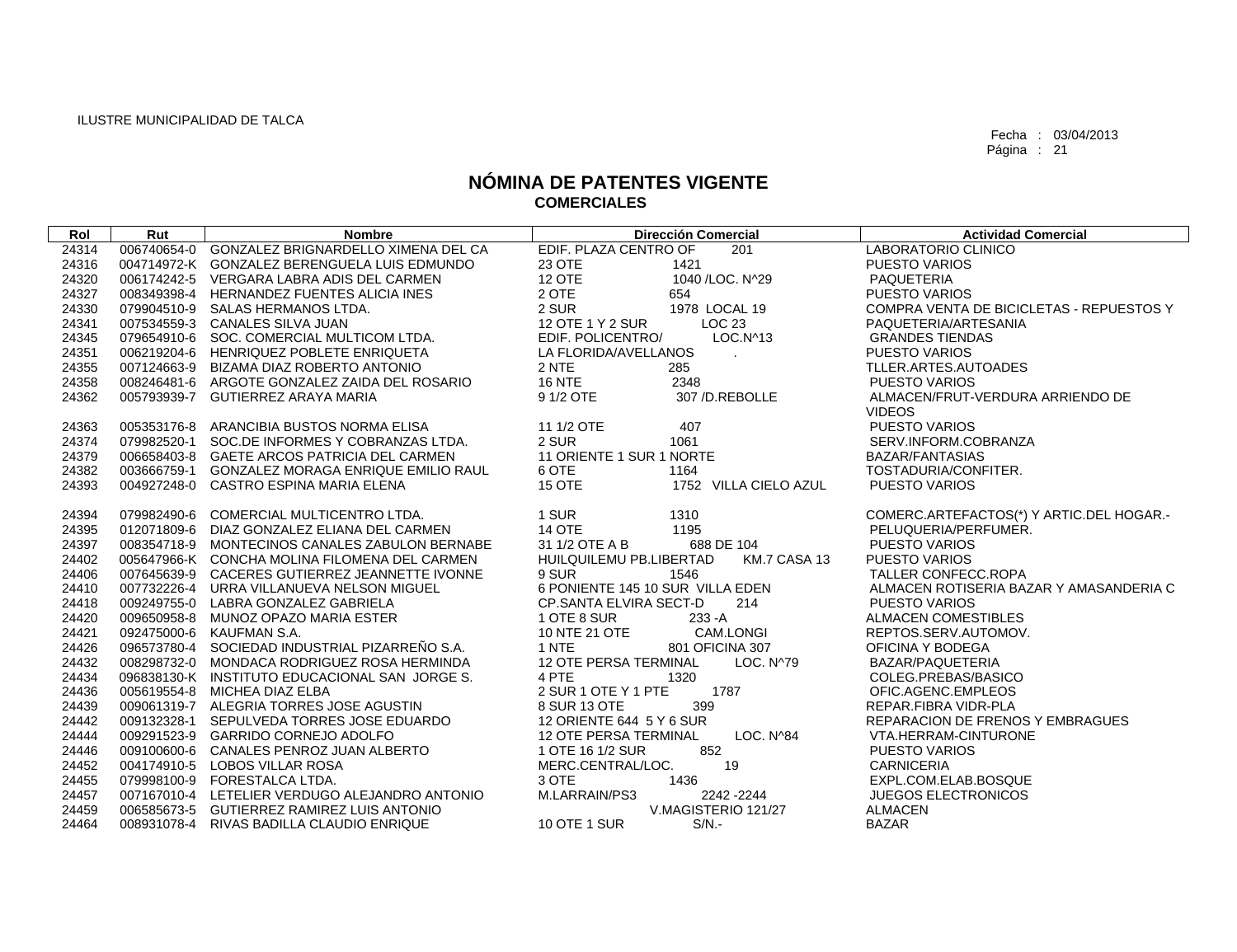| Rol   | Rut | <b>Nombre</b>                                  | <b>Dirección Comercial</b>                | <b>Actividad Comercial</b>              |
|-------|-----|------------------------------------------------|-------------------------------------------|-----------------------------------------|
| 24466 |     | 006772858-0 SALAS BRAVO FILOMENA DE LAS M.     | 12 OTE 1 Y 2 SUR<br>LOC 61                | <b>PAQUETERIA</b>                       |
| 24470 |     | 008180678-0 SIERRA CORVALAN MARIA              | LOC. N^65<br>12 OTE PERSA TERMINAL        | <b>BAZAR</b>                            |
| 24471 |     | 007355082-3 BRAVO MORALES EVA DEL CARMEN       | LOC. N^76<br>12 OTE PERSA TERMINAL        | <b>BAZAR</b>                            |
| 24472 |     | 007462267-4 BRAVO MORALES GUILLERMINA          | <b>12 OTE PERSA TERMINAL</b><br>LOC. N^63 | <b>BAZAR</b>                            |
| 24477 |     | 079841190-K CARROUSEL LTDA.                    | 4 NTE<br>620                              | SLA.CUNA-JARD.INFANT                    |
| 24487 |     | 006266016-3 MEZA GONZALEZ JOSE D.              | 1 SUR<br>2143                             | VTA.REPTOS.MAQUINAR.                    |
| 24488 |     | 004868473-4 LOBOS RIOS JOSE                    | 13 OTE<br>940                             | PRODUCTOS AGROPEC.                      |
| 24491 |     | 003964921-7 CANCINO CACERES MARTIN             | 1 NTE<br>1374                             | REPARAD.CALZADOS                        |
| 24493 |     | 010256574-6 PACHECO FUENTES ROSA ESTER         | LOCAL 175<br><b>12 OTE PERSA TERMINAL</b> | <b>PAQUETERIA</b>                       |
| 24499 |     | 003947070-5 JARA LOYOLA ALBA ROSA              | <b>12 OTE</b><br>1040 / LOC. 1            | <b>VENTA PAN-CONFITERIA Y BAZAR</b>     |
| 24517 |     | 008699474-7 VERGARA MUNOZ MARIA INES           | 9 OTE 14 SUR<br>143                       | <b>PUESTO VARIOS</b>                    |
| 24520 |     | 009328180-2 RETAMAL LEYTON HECTOR EDGARDO      | 1130 / LOCAL 17<br>1 OTE                  | BAZAR/PAQUETERIA                        |
| 24522 |     | 008803984-K BRAVO SEPULVEDA TERESA DEL C.      | CREA/LOCALES<br>558-560-562-564           | COCINERIA Y VENTA DE CAFE               |
| 24527 |     | 010444046-0 QUINTERO BOBADILLA PATRICIO HERNAN | 12 OTE 1 Y 2 SUR<br>LOC 33                | <b>BAZAR</b>                            |
| 24530 |     | 012786390-3 CHIETO CANALES MAXIMILIANO         | <b>LOC 37</b><br>12 OTE 1 Y 2 SUR         | <b>PAQUETERIA</b>                       |
| 24534 |     | 007282675-2 PARRA BUSTAMANTE DANIEL M.         | 12 OTE 1 Y 2 SUR<br><b>LOC 45</b>         | PAQUETERIA                              |
| 24535 |     | 007590644-7 VALENZUELA LILLO JUDITH M.         | 12 OTE 1 Y 2 SUR<br>LOC 44                | PAQUETERIA                              |
| 24538 |     | 010596746-2 QUINTERO BOBADILLA MARIA UBERLINDA | 12 OTE 1 Y 2 SUR<br>LOC 53                | PAQUETERIA                              |
| 24540 |     | 007162270-3 CASTRO DIAZ MARIA                  | LOC 51<br>12 OTE 1 Y 2 SUR                | <b>BAZAR</b>                            |
| 24543 |     | 006036982-8 DIAZ ESPINOZA HERNAN               | LOC 56<br>12 OTE 1 Y 2 SUR                | <b>PAQUETERIA</b>                       |
| 24545 |     | 005953406-8 MORALES MORALES NELLY DEL C.       | 12 OTE 1 Y 2 SUR<br>LOC 49                | <b>PAQUETERIA</b>                       |
| 24546 |     | 009105622-4 ESCALONA GUERRERO ESTER DE LAS M.  | 12 OTE 1 Y 2 SUR<br>LOCAL 59              | ZAPATERIA                               |
| 24547 |     | 003885718-5 CABRERA DIAZ MARIA JULIA           | 12 OTE 1 Y 2 SUR<br><b>LOC 41</b>         | PAQUETERIA                              |
| 24550 |     | 007566305-6 RUZ FUENTE MARIA I.                | LOC 48<br>12 OTE 1 Y 2 SUR                | PAQUETERIA                              |
| 24553 |     | 078045980-8 FERRETERIA IND. TALCA LTDA.        | 1 NTE<br>2310                             | <b>FERRETERIA TECNICA</b>               |
| 24554 |     | 007160440-3 MORENO CAMPOS ELISA DEL C.         | MERC. ESTACION/<br>LOCAL N^7              | BAZAR Y VENTA DE CALZADO                |
| 24558 |     | 005568630-0 LABRIN LABRIN REYNALDO DEL CARMEN  | 13 OTE 6 NTE<br>1734                      | <b>PUESTO VARIOS</b>                    |
| 24559 |     | 006410349-0 CACERES MOYA NOLBERTO SEGUNDO      | 999<br><b>11 OTE</b>                      | FERRETERIA (*) ARTIC.MUEBL-TAPICER.     |
| 24560 |     | 008251062-1 BRAVO HERRERA ROSA ELENA           | 9 1/2 OTE<br>1755                         | <b>PUESTO VARIOS</b>                    |
| 24568 |     | 009366595-3 JORQUERA ALARCON LORENA ALEJANDRA  | 2018<br>9 OTE 9 Y 10 NTE                  | TLLER.ELECT.AUTOMIL                     |
| 24584 |     | 079545830-1 SOC.HNAS.CATALAN RAMIREZ LTDA.     | 1 SUR<br>1400                             | <b>VESTUARIO/REGALOS</b>                |
| 24587 |     | 006967938-2 GERLI SCHURTER ELIZABETH SUSANA    | 14 OTE<br>799                             | VTA. ROPA USADA                         |
| 24588 |     | 050549830-5 RETAMAL PARDO GLADYS Y OT RO.-     | 2 SUR<br>1798                             | VTA.RPTOS/REP.FRENOS                    |
| 24601 |     | 008786122-8 VEGA GUTIERREZ MARISOL DEL CARMEN  | <b>28 SUR</b><br>254 VILLA COLIN SUR      | BAZAR/PAQUETERIA(*) ALMACEN VTA. DE PAR |
| 24603 |     | 006021782-3 IRACHETA CARTES ANA MARIA          | CREA/LOCAL<br>5 Y 6                       | CARNICERIA/ROTISERIA                    |
| 24608 |     | 008810554-0 ROJAS DIAZ JUAN ERNESTO            | 12 OTE PERSA TERMINAL<br>LOC.N^34         | <b>PAQUETERIA</b>                       |
| 24616 |     | 003164339-2 MUNOZ ACEVEDO GIDO ENRIQUE         | 2 OTE<br>1954                             | SERVICIO DE BUFFET                      |
| 24622 |     | 079866100-0 TRANSPORTES ANDONAEGUI LT DA.      | LONGITUD.SUR<br>KM-255                    | <b>COMPRAVENTA MADERAS</b>              |
| 24624 |     | 004340619-1 BRAVO ENCINA LUISA E.              | <b>COLIN</b><br>5/PAJARITO 1439           | <b>PUESTO VARIOS</b>                    |
| 24632 |     | 079868110-9 SOC. COM. BARRACA TEMUCO LTDA.     | <b>14 OTE</b><br>56 EL TABACO             | <b>VENTA DE MADERA</b>                  |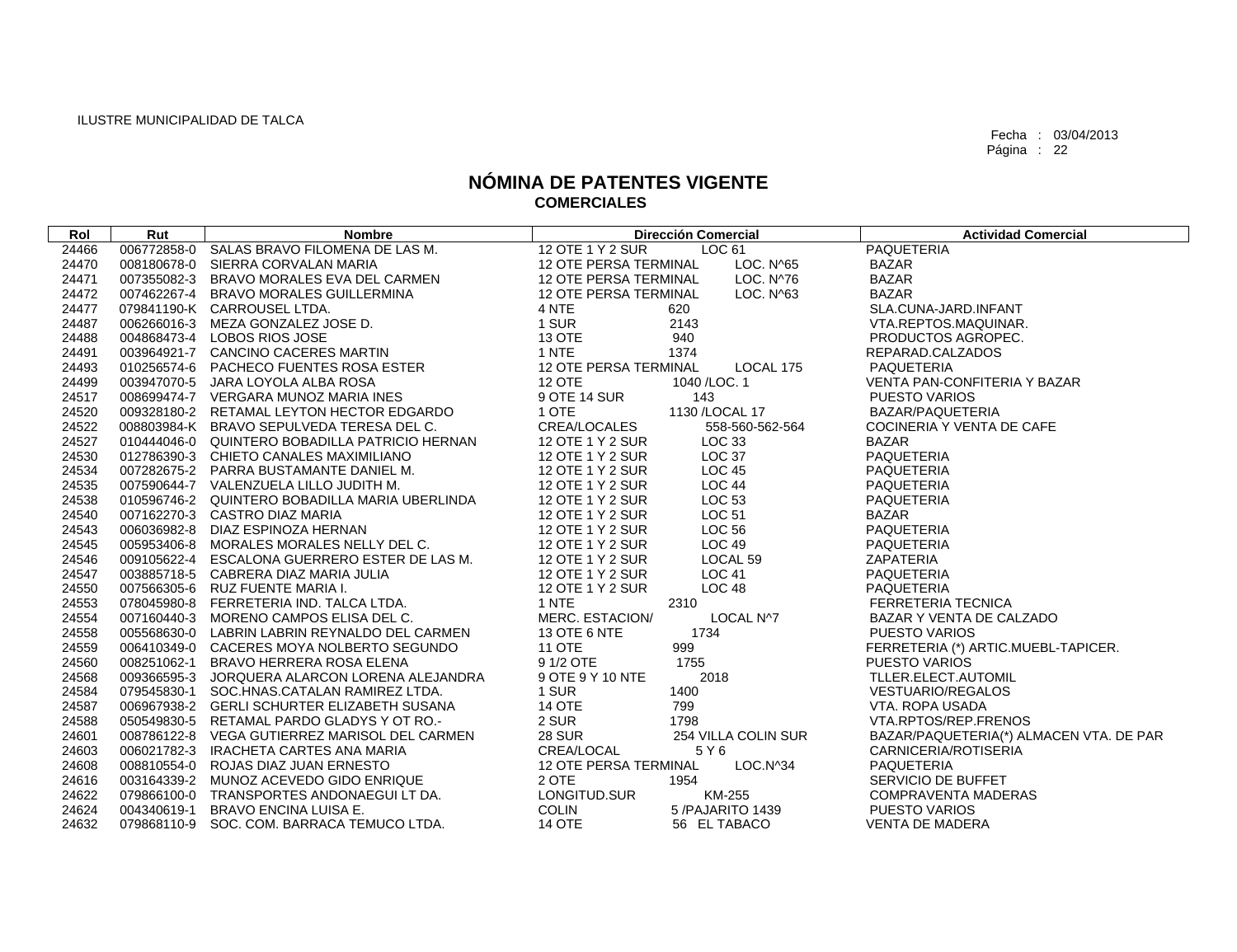| Rol   | Rut         | <b>Nombre</b>                                   | <b>Dirección Comercial</b>                            | <b>Actividad Comercial</b>               |
|-------|-------------|-------------------------------------------------|-------------------------------------------------------|------------------------------------------|
| 24635 |             | 079966170-5 SOC. COMERC. PETROHUE LTD A.        | 17 OTE<br>790                                         | REPUEST-LUBR/EST.SER                     |
| 24636 | 079995030-8 | LABORAT.ENDOCRINOLOGIA Y MEDIC.NUCL             | 99<br>AVDA. ISIDORO DEL SOLAR                         | LABORATORIO DE ENDOCRINOLOGIA Y MEDICINA |
| 24640 | 085141100-3 | IND.MADERERA PROSPERIDAD S.A.                   | 12 NTE 5 OTE<br>1210                                  | <b>SALA VENTA MADERAS</b>                |
| 24641 |             | 089674800-9 MANUFACTURAS ANDINA DE CA LZADO LTD | <b>11 OTE</b><br>885                                  | <b>VENTA DE ZAPATILLAS</b>               |
| 24647 |             | 096572360-9 COMERCIAL KAUFMANN S.A.             | CAM.LONGITUD/21 OTE.                                  | IMPORT-COMERC.VEHIC.                     |
| 24648 | 097018000-1 | <b>SCOTIABANK CHILE</b>                         | 1 NORTE 901                                           | <b>BANCO</b>                             |
| 24651 |             | 005310798-2 PANTOJA BORNAND MARIA ANGELICA      | 3 OTE<br>1159                                         | CENTRO DECORACIONES                      |
| 24660 |             | 006236685-0 DIAZ MANCILLA LUIS FROILAN          | 27 ORIENTE 70 COOPERATIVA LIRCAY                      | ALMACEN-ROTISERIA Y BAZAR                |
| 24667 |             | 006912945-5 OLMOS TORREJON CRISTINA ISABEL      | AVDA, COLIN<br>122                                    | ALMACEN, ROTISERIA Y BAZAR               |
| 24669 |             | 007799504-8 CANCINO ROJAS DAGOBERTO ANTONIO     | 6 ORIENTE 616                                         | VIDRIERIA/FERRETERI* CONFECC.MUEBLES EST |
| 24684 |             | 008211537-4 BRAVO PACHECO CARLOS JOSE           | 10 ORIENTE 1022                                       | ALMACEN Y BOUTIQUE                       |
| 24685 |             | 008291787-K PRIETO GUAJARDO ESPERANZA DEL C.    | PB.SNTA.ELVIRA/SECT-C<br>250                          | PSTO.VARIOS/BAZAR                        |
| 24689 |             | 008721473-7 RAMIREZ DROGUETT MARCELO EDUARDO    | <b>12 OTE</b><br>1040 / LOC. N^29                     | VIDEO CLUB/ART.MUSIC                     |
| 24692 |             | 009348127-5 GONZALEZ TAPIA SOLEDAD MACARENA     | 12 NORTE FRENTE AL CEMENTERIO                         | <b>VENTA DE FLORES</b>                   |
| 24697 |             | 011071687-7 CASTRO LARA ANA FRESIA              | <b>11 ORIENTE 208</b>                                 | PELUQUERIA                               |
| 24707 | 009025141-4 | PULGAR ESPINOZA CARMEN LUISA                    | 227 VILLA LA PAZ<br><b>JAVIERA CARRERA</b>            | <b>PUESTO VARIOS</b>                     |
| 24713 | 003482086-4 | RAMIREZ MINO ARMANDINA                          | <b>12 OTE PERSA TERMINAL</b><br>LOCAL N^141           | <b>PAQUETERIA</b>                        |
| 24714 |             | 008544206-6 RETAMAL VALLADARES FRANCISCO ANTONI | <b>CANCHA RAYADA</b><br>1547                          | <b>COMPRAVENTA FIERROS</b>               |
| 24719 |             | 005148845-8 FERRADA ALE MENVIN JULIO            | 1 NTE<br>1081                                         | ENTRETENIM/SALA POOL                     |
| 24738 |             | 007566791-4 CAMPOS ONFRAY HECTOR                | 5 SUR<br>2151                                         | AMASANDERIA                              |
| 24744 |             | 009147867-6 CANALES ECHEVERRIA CARMEN           | 17 PTE<br>865                                         | SALA DE JUEGOS (*) CONFITES-BEB.GASEOSA  |
| 24746 |             | 003992565-6 MANZOR MANCILLA SERGIO.ADRIAN       | 2 SUR<br>1629                                         | REPUESTOS/ACCESORIOS                     |
| 24747 |             | 005466234-3 GARRIDO CHAMORRO BLANDINA DEL ROSAR | 1 SUR<br>1637                                         | LIBRERIA/PAQUETERIA                      |
| 24754 |             | 006657126-2 ACEVEDO REBOLLEDO LUIS.             | 4 SUR<br>2352 RIO CLARO                               | TALLER DE RESORTES                       |
| 24758 |             | 008108606-0 AUBELE BRAVO JUAN CARLOS            | 1 SUR<br>865-A1                                       | <b>CORREDOR PROPIEDADES</b>              |
| 24768 |             | 008908013-4 LARENAS VALENZUELA JUAN DEMETRIO    | 2 SUR<br>772                                          | SERVICIO TECNICO (*) EQUIPOS GRAFICOS A  |
| 24775 |             | 005405170-0 QUIROZ CIFUENTES SERGIO             | 1379<br>3 NTE                                         | <b>DISTRIB. DE GAS</b>                   |
| 24783 |             | 010752962-4 PARRA GONZALEZ JUAN DE LA CRUZ      | 10 OTE 9 Y 10 NTE<br>2050                             | OFIC.SERV.CONTABLES                      |
| 24784 |             | 008810505-2 VILLAR BRAVO LUIS DARIO             | 1770<br>7 SUR 11 OTE                                  | <b>ESTRUCT. ALUMINIOS</b>                |
| 24785 |             | 096518130-K MATERIALES TIGERO S.A.C.I.          | 1 NTE<br>1891                                         | <b>GRANDES TIENDAS</b>                   |
| 24786 |             | 096518130-K MATERIALES TIGERO S.A.C.I.          | 1 NTE<br>1810                                         | MATERIALES CONSTR(*) MERCERIA.-          |
| 24789 |             | 006048586-0 CORVALAN CHAMORRO ELBA DEL CARMEN   | V.LS DIAMANTE/<br>PJ-8 N^1315                         | SERV.ASEO DOMICILIAR CORREDOR DE PROPIED |
| 24790 |             | 003674036-1 FIGUEROA SILVA ANTONIO ENRIQUE      | /PANG<br>ALDEA CAMPESINA                              | DISTRI.DE INSUM/AGRI DISTR, PRODUCTOS AG |
| 24791 |             | 050591450-3 MARCELO A. URBINA ROJAS Y OTRO      | 1 NTE<br>1590 - B                                     | ARRIENDO DE VIDEOS                       |
| 24795 |             | 008551050-9 CONTRERAS NORAMBUENA RENAN ANTONIO  | 12 ORIENTE 345                                        | <b>VIDRIOS Y PARABRISAS</b>              |
| 24796 |             | 096598530-1 PAPELERA DE TALCA S.A.              | AVDA. C. SCHORR<br>433                                | <b>TLLER CONVERS, PAPEL</b>              |
| 24797 |             | 007835913-7 ARAVENA ANRIQUEZ GREGORIO ALFONSO   | PJE 7 NORTE B 2113 VILLA LOS<br><b>CONQUISTADORES</b> | REPARACION DE EQUIPOS DE OFICINA - LIBRE |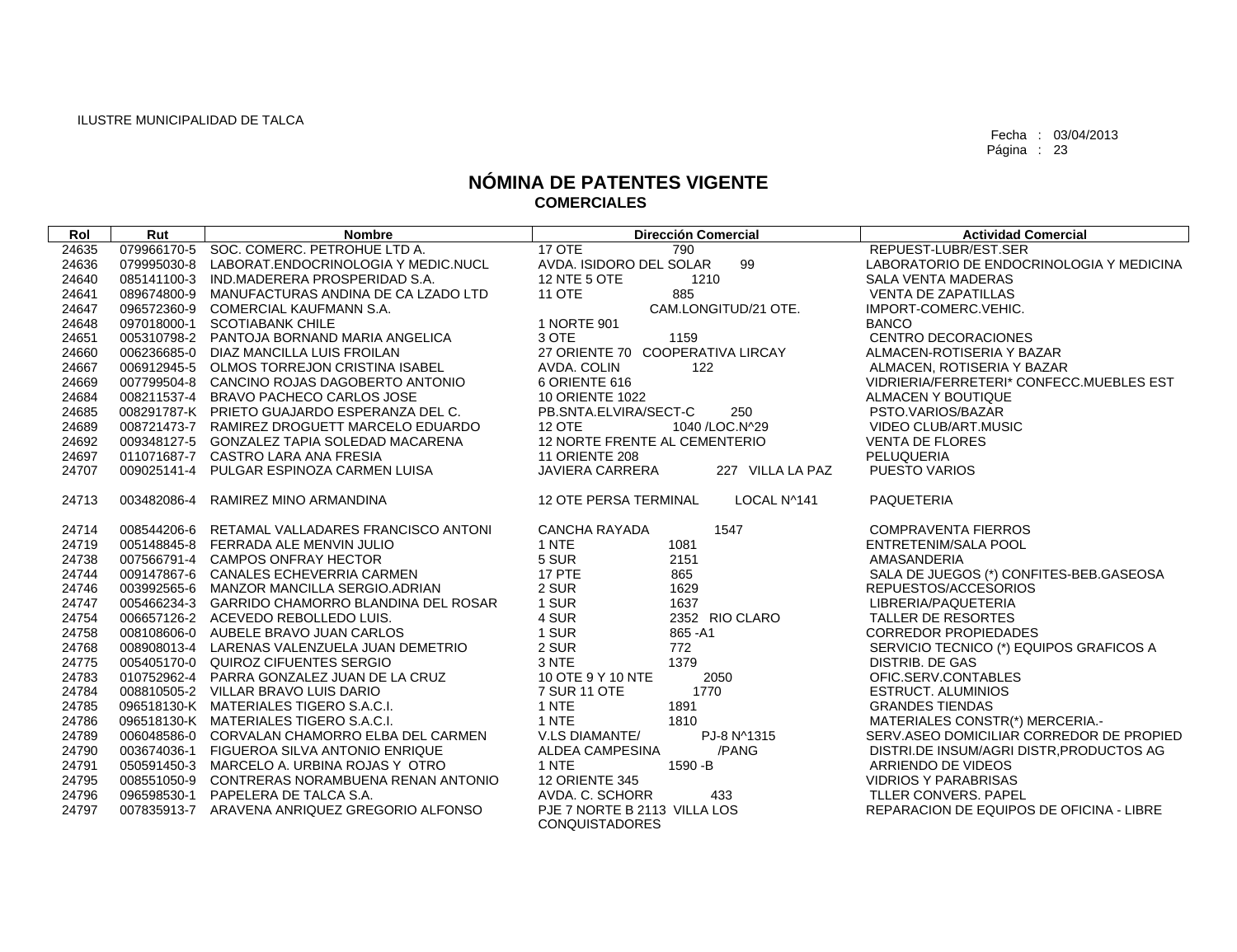| Rol   | Rut         | <b>Nombre</b>                                   |                              | <b>Dirección Comercial</b>          | <b>Actividad Comercial</b>              |
|-------|-------------|-------------------------------------------------|------------------------------|-------------------------------------|-----------------------------------------|
| 24812 | 010169690-1 | RAMIREZ LUNA MARIO ANTONIO                      | <b>OMEGA</b>                 | 25 MAITENHUAPI                      | <b>PUESTO VARIOS</b>                    |
| 24817 | 090060000-3 | CIA. MOLINERA SAN CRISTOB AL S.A.               | <b>12 NTE</b>                | 1091                                | DISTRIB. ALIMENTOS                      |
| 24819 | 005345628-6 | YANEZ PINTO JUAN RAFAEL                         | 7 OTE                        | 1181 1 SUR 1 NTE.                   | <b>BAZAR Y BOUTIQUE</b>                 |
| 24822 |             | 006485569-7 ESPINOZA AVILES SERVANDO ANTONIO    | 1 SUR                        | 1531                                | DISTRIB.LANAS-ACCES.                    |
| 24829 |             | 009308433-0 OBREGON MARTINEZ VIRGINIA BETZABETH | V. GALILEA/20 SUR            | 138                                 | <b>PUESTO VARIOS</b>                    |
| 24830 |             | 009205561-2 RODRIGUEZ CHANDIA JOSE EMILIANO     | 9 SUR                        | 1555                                | GARAGE MECANICO VENTA DE REPUESTOS Y    |
|       |             |                                                 |                              |                                     | AC                                      |
| 24831 |             | 007912403-6 GOMEZ BUENO FRANCISCO ANTONIO       | 15 OTE                       | $601 - B$                           | <b>VIDEO CLUB</b>                       |
| 24835 |             | 005455018-9 LOPEZ DIAZ SYLVIA RINA              | 6 OTE                        | 1132 OF 39.-                        | ARTIC-SERV.ASEO (*) DETERGENTES.-       |
| 24837 |             | 050562210-3 RAMIREZ LOPEZ MALVINA Y O TRA       | 15 OTE                       | 1012                                | VTA.EQU-MATER.ODONT.                    |
| 24839 |             | 006909801-0 FIGUEROA VIDAL PEDRO HERNAN         | <b>11 OTE</b>                | 1247 LOCAL 15                       | SERV.ORIENT.NATURIST PROFESOR DE IRIDOL |
| 24848 |             | 003055995-9 GAETE JOFRE PASCASIO RENATO         | 1 PTE                        | 1293                                | CONSTRUCC-INST.OBRAS                    |
| 24850 |             | 006808137-8 ALARCON TORRES OLGA DE LAS MERCEDES | 12 OTE 1 Y 2 SUR             | LOCAL N^6                           | PAQUETERIA.-                            |
| 24851 |             | 006216676-2 FLORES MORAN OMAR ANTONIO           | M.FERNANADEZ/CIRC. OTE       | 33                                  | CONTR.OBRAS MENOR.(* INSTALAC-REPAR.ELE |
| 24854 |             | 005759458-6 ROJAS FLORES JUAN EDUARDO           | 10 NTE 10 OTE                | $S/N$ .-                            | VTA.DIARIOS-REVISTAS                    |
| 24868 |             | 010437217-1 CELEDON ROBLES ELBA ROSA            | 1 SUR 1922                   |                                     | DEPOSITO HARINA (*) FRUTOS DEL PAIS.-   |
| 24880 |             | 010745586-8 LOPEZ RAMIREZ JUAN RODRIGO          | AVDA. PIDUCO N               | 588                                 | SALA DE POOL (*) JUEGOS ELECTRONICOS    |
| 24882 |             | 010571347-9 IBARRA SALAS JORGE ANTONIO          | <b>12 OTE</b>                | 1075                                | ALMACEN/GDES.TIENDAS                    |
| 24883 |             | 078606940-8 DIPAGRO LTDA.                       | <b>13 OTE</b>                | 1060                                | MAQUNS/MOTORES/RPTO* DISTRIB. PLASTICOS |
| 24884 |             | 005355800-3 MONDACA GAJARDO JUAN PABLO          | 34 OTE 1 Y 2 NTE             | $S/N$ .                             | VTA.DIARIOS-REVISTAS                    |
| 24885 |             | 050750400-0 ULLOA SALDIA YENIA Y OTRO           | 1 ORIENTE 1069 L-2 1 Y 2 SUR |                                     | FLORES Y PLANTAS.- ART. DE REGALO       |
| 24890 |             | 008423661-6 GONZALEZ OROSTICA NELSON ANIBAL DEL | COOP.SNTA.ELVIRA/SECT-E      | $\overline{\phantom{0}}^2$          | SUB-CONTRATIST.OBR.M                    |
| 24896 |             | 096903950-8 INMOBILIARIA SAN ERNESTO S.A.       | 1 OTE                        | 1130 / LOC. 12 Y 13                 | <b>FUENTE DE SODA</b>                   |
| 24903 |             | 007243793-4 TORO DIAZ AUDOLINA                  | <b>MARIA AUXILIADORA</b>     | 656                                 | CARNICERIA/ROTISERIA                    |
|       |             |                                                 | <b>INDEPENDENCIA</b>         |                                     |                                         |
| 24905 |             | 096559360-8 CASABLANCA PROFESIONALES DE LA SALU | 2 NTE                        | 823                                 | CENTRO MEDICO-DENT(* CLINICA DE URGENCI |
| 24906 |             | 006400774-2 ALBORNOZ BUSTOS ALIRO FELIPE        | <b>15 OTE</b>                | 714 5 SUR                           | <b>FLIPPER</b>                          |
| 24910 |             | 096570670-4 INMOBILIARIA PARQUE LAS ROSAS LTDA  | AVDA. LIRCAY                 | $S/N$ .                             | CEMENTERIO.-                            |
| 24912 | 050500260-1 | <b>EXQUIEL BARRIOS GONZALEZ Y OTRA.-</b>        | 5 NTE                        | 1656                                | VTA.AMBULANT.MADERA*                    |
|       |             |                                                 |                              |                                     | PRODUCT.AGROPECUAR                      |
| 24918 |             | 010256337-9 CACERES DIAZ ESTER DE LAS MERCEDE   |                              | 31 1/2 ORIENTE B 501 POBL, SAN LUIS | ALMACEN Y ROTISERIA.                    |
| 24922 |             | 008776764-7 GARCIA ALARCON SERGIO GABRIEL       | AVDA. C. RAYADA              | 1991                                | SERV.AUTOMOTRIZ (*) REPUESTOS-SOLDADURA |
| 24923 |             | 008796649-6 GOMEZ DIAZ SERGIO IVAN              | 5 OTE                        | 864 3 Y 4 SUR                       | TALLER CONFECC.(*) VTA.ARTIC.DEPORTIVOS |
| 24938 |             | 096610350-7 TRANSPORTES ABATE MOLINA S.A.       | 9 OTE                        | 307                                 | VTA.COMB/LUBRIC.(*) REPUESTOS/ACCESORIO |
| 24939 |             | 007397070-9 BELMAR HUNT ALVARO ARNOLDO          | <b>15 SUR</b>                | 1865                                | COMERCIANT.AMBULANTE AUTORIZA           |
|       |             |                                                 |                              |                                     | <b>INSTALACIO</b>                       |
| 24943 |             | 096522400-9 EDITORIAL OCEANO DE CHILE S.A.      | 4 ORIENTE 1309 2 NORTE       |                                     | <b>IMPORT. Y DISTRIB. DE LIBROS</b>     |
| 24944 |             | 078081600-7 SOC. DE SERV. INTEGRALES LTDA.      | <b>17 OTE</b>                | 931                                 | PRESTACION SERVICIO* PERSONALES A EMPRE |
| 24951 |             | 078361640-8 SOC. CONT. DE CALIDAD E INSPEC. LTD | 4 NTE                        | 120                                 | LABORAT.DE SUELOS(*) Y HORMIGONES.-     |
| 24956 |             | 088573700-5 SERCODEP LTDA.-                     | 4 NTE                        | 251                                 | PRESTACION SERVICIO                     |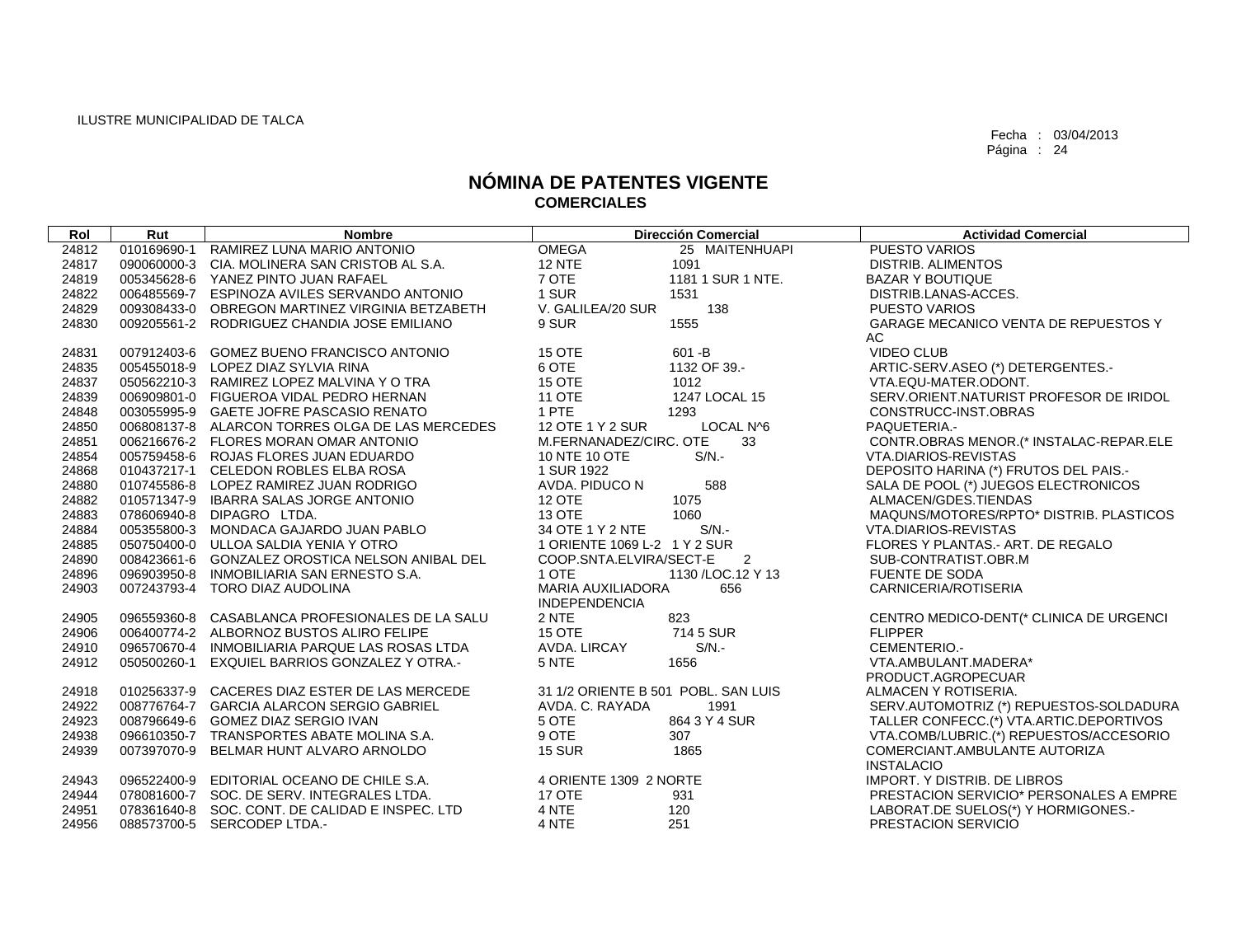| Rol   | Rut         | <b>Nombre</b>                                   | <b>Dirección Comercial</b>                  | <b>Actividad Comercial</b>                     |
|-------|-------------|-------------------------------------------------|---------------------------------------------|------------------------------------------------|
| 24959 |             | 006808161-0 SEPULVEDA SANDOVAL OLGA             | <b>12 OTE PERSA TERMINAL</b><br>LOCAL N^14  | PAQUETERIA.- BAZAR                             |
| 24960 | 014478027-2 | IBARRA MATURANA LUIS GERARDO                    | LOCAL N^102<br><b>12 OTE PERSA TERMINAL</b> | RELOJERIA-AFINES.-                             |
|       |             |                                                 |                                             |                                                |
| 24969 | 005889465-6 | CAMERON MELERO MANUEL TEODORO                   | VILLA ESMERALDA NTE<br>25                   | <b>CONTRATISTA FORESTAL</b>                    |
| 24972 |             | 078106280-4 COMERCIAL MULTIAGRO LTDA            | 3380 OF "B"<br>AVDA, SAN MIGUEL             | CORRETAJES AGRIC.(*) CONSIGNACION.- COMP       |
| 24978 |             | 007323774-2 ROJAS ROJAS JAIME.                  | <b>11 OTE</b><br>1224                       | ARTIC.PLASTICOS (*) ARTICULOS DE CAUCHO        |
| 24980 | 003892941-0 | MUÑOZ CACERES ETDHY ROSA                        | <b>11 OTE</b><br>465                        | DISTRI.DE COSMETICOS ARTICULOS DE ASEO         |
| 24984 |             | 009531848-7 ARANCIBIA PRADENAS VICTOR           | 3 SUR<br>1269                               | TLLER ELECTRIC.AUTOM                           |
| 24985 |             | 006909801-0 FIGUEROA VIDAL PEDRO HERNAN         | 11 OTE<br>1247 LOCAL 15                     | ACADEMIA NATURISMO                             |
| 24990 |             | 002785103-7 VALDES CACERES ROMERIL DEL CARMEN   | 9 NTE<br>1607                               | SALA DE POOL                                   |
| 24991 |             | 078099900-4 COMERCIAL E INDUSTRIAL BIP LTDA.-   | 6 PTE<br>1452                               | TLLER.MAQU.REFRIG(*) Y SERVICIO TECNICO        |
| 24996 |             | 007226145-3 PALAVICINO RIVEROS PATRICIA         | 9 1/2 OTE 14 SUR<br>210                     | PUESTO VARIOS                                  |
| 24997 |             | 007631947-2 REBOLLEDO LARA RAFAEL LEONCIO       | 18 OTE<br>670                               | SALOON DE POOL                                 |
| 25001 |             | 050572460-7 MONICA ELENA GOMEZ Y OTRO           | 4 OTE<br>2265                               | VENTA AMBULANTE (*) ARTIC.HOGAR-MUEBLES        |
| 25002 |             | 007157712-0 CHARTIER CAMPAGNE HUGO.             | 18 1/2 OTE 8 Y 9 SUR<br>215                 | DISTRI.DE NEUMATICOS Y LUBRICANTES             |
| 25017 |             | 005752218-6 ROJAS ROJAS CLAUDINA DEL PILAR      | 5 OTE<br>1458                               | <b>GRANDES TIENDAS</b>                         |
| 25023 |             | 078108050-0 SOC. COMERCIAL NARANJA LT DA.       | 4 NTE<br>745                                | TLLER ARTES.A.CUERO* SERVIC. FUMIGACION        |
| 25029 |             | 050575020-9 SAN CRISTOBAL AHUMADA HEC TOR Y OTR | 7 OTE<br>1161                               | TIENDA DE GENEROS                              |
| 25030 |             | 078122260-7 SISTELCO LIMITADA                   | 1 OTE<br>1058 / OFIC. 10                    | <b>VTA.EQUIPOS TELECOM* PRESTACION SERVICI</b> |
| 25032 |             | 004299376-K BARBERIS BERNASCONI HECTOR LEOPOLDO | 8 OTE<br>1459                               | VTA.ART.MEDICOS-QUIM                           |
| 25035 |             | 009933244-1 QUIROZ ARAYA EDUARDO HELENIO        | 9 OTE<br>1187 - C                           | IMPRENTA.-                                     |
| 25037 |             | 007135239-0 CRUZ DUKE JAIME SEBASTIAN           | <b>18 OTE</b><br>890                        | COMPRAVTA.REPTOS.AUT                           |
| 25041 |             | 005621102-0 BENITES ARAVENA SYLVIA SONIA        | CERRO AZUL 12 1/2 OTE<br>2219               | <b>BAZAR/PUESTO VARIOS</b>                     |
| 25049 |             | 006797109-4 VERDEJO MOYA MARISOL DEL CARMEN     | AV.ISIDORO DEL SOLAR<br>285                 | <b>EMISIONES RADIO-T.V.</b>                    |
| 25053 | 006966278-1 | LEIVA MARTINEZ PATRICIO MANUEL                  | <b>DIAGONAL</b><br>59                       | LIBRERIA.-                                     |
| 25054 | 009067364-5 | ARAYA GARRIDO JOSE MIGUEL                       | 8 OTE<br><b>CANCHA RAYADA</b><br>1527       | TALLER TORNO (*) Y SOLDADURAS.-                |
|       |             |                                                 |                                             |                                                |
| 25060 | 009202695-7 | MOLINA PEREIRA LUIS ARMANDO                     | 729<br><b>11 OTE</b>                        | TLLER.CARBUR-REPTOS.                           |
| 25071 | 005933778-5 | ESPINOZA COFRE NORMA DE LAS MERCEDE             | $S/N$ -<br><b>CASERIO LIRCAY</b>            | JUEGO ENTRETENC.(*) SALON DE POOL.-            |
| 25076 | 003289124-1 | <b>RETAMAL BURGOS BERTA</b>                     | LOCAL N^166<br>12 OTE PERSA TERMINAL        | PAQUETERIA.-                                   |
| 25082 |             | 009723658-5 SALGADO CABRERA CRISTIAN ELOY       | 1 NTE 4 OTE<br>S/N S/N                      | <b>VTA.DIARIOS-REVISTAS</b>                    |
| 25090 |             | 003272132-K VALENZUELA MONTECINO EDUARDO ENRIQU | COOP.SN.MIGUEL/PARC.                        | CANODROMO/CASINO                               |
| 25110 |             | 008140434-8 MONTECINOS AYANCAN MARILUZ DEL CARM | <b>VALENCIA</b><br>523 INDEPENDENCIA        | BAZAR.-                                        |
|       |             |                                                 |                                             |                                                |
| 25125 |             | 009294505-7 ARAVENA GUTIERREZ GABRIEL DEL CARME | 109<br>EL ARBOLITO/ILLINOIS                 | PUESTO VARIOS.-                                |
| 25129 | 096517610-1 | ISAPRE ISAMEDICA S.A.                           | 4 OTE<br>1360                               | ISAPRE.-                                       |
| 25130 |             | 006758736-7 SALAS POBLETE NOLBERTO ISIDORO      | PSJE. 22 NORTE B 3128 VILLA BICENTENARIO II | ABARROTES.- ROTISERIA Y PAQUETERIA             |
| 25132 | 005506419-9 | DIAZ TAPIA LUIS ALEJANDRO                       | CAM.SN.VALENTIN/PARC                        | FCA.LADRILLOS (*) PRODUCTOS AGRICOLAS.         |
| 25141 |             | 005305494-3 GARCIA HENRIQUEZ ARTURO             | 5 OTE<br>1126                               | TIENDA DE ROPA.-                               |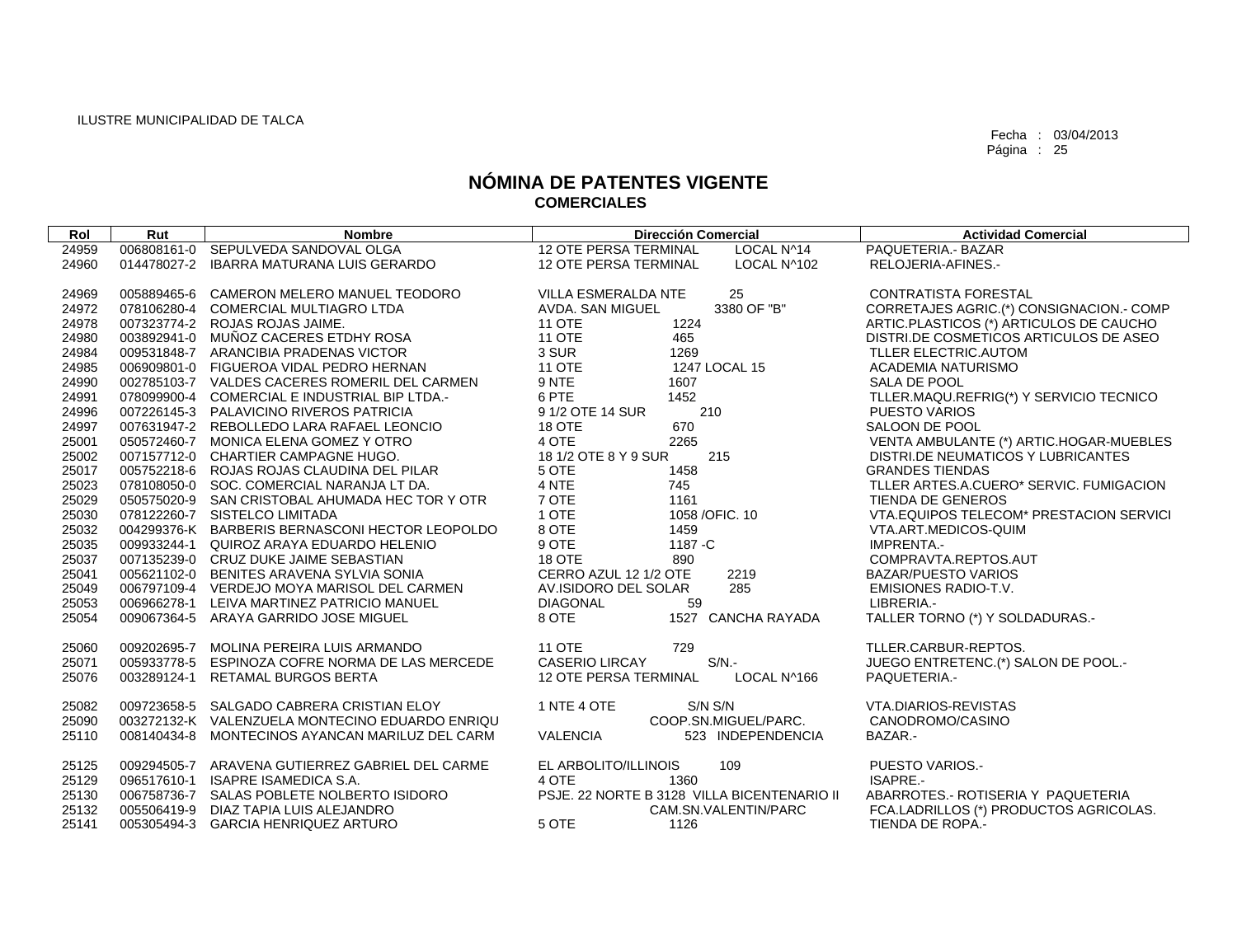| Rol   | Rut                     | <b>Nombre</b>                                   | <b>Dirección Comercial</b>            | <b>Actividad Comercial</b>              |
|-------|-------------------------|-------------------------------------------------|---------------------------------------|-----------------------------------------|
| 25144 |                         | 005289280-5 ALRUIZ GONZALEZ ALFONSO GASTON      | 13 OTE<br>1070                        | <b>VENTA DE MUEBLES</b>                 |
| 25149 |                         | 010572518-3 TAPIA MENDOZA RAUL OSVALDO          | 4 OTE<br>1281                         | OFIC.PROMOS.ESPEC.(* SERVICIOS.-        |
| 25152 |                         | 078141420-4 ANABALON Y CARRION LTDA.-           | 1 SUR<br>901                          | <b>JUEGOS ELECTRONICOS</b>              |
| 25153 |                         | 007428019-6 VIDAL VIDAL LUIS                    | 2 1/2 OTE<br>2722                     | <b>PUESTO VARIOS</b>                    |
| 25162 |                         | 078081440-3 CONST. BRAVO Y GAETE LTDA.          | 61<br>V.LA FLORIDA/QUEULES            | OFICINA CONSTRUCTORA                    |
| 25166 |                         | 010159734-2 ROJAS MINO DAVID MAURICIO           | 9 NTE<br>1779                         | PELUQUERIA.-                            |
| 25167 |                         | 007917876-4 CACERES HORMAZABAL MARTIN SEGUNDO   | <b>14 SUR</b><br>1832                 | PUESTO VARIOS.-                         |
| 25170 |                         | 050582880-1 JORQUERA NUNEZ SILVIA Y OTRO        | <b>20 SUR</b><br>487 /VILLA PERU      | SERV.FORESTALES (*) INGENIERIA-CONSTRUC |
| 25181 | 096612120-3 CILAMA S.A. |                                                 | 4 NTE<br>1640                         | <b>SERVICIO CIRUGIA</b>                 |
| 25183 |                         | 008147560-1 ALBORNOZ ALBORNOZ JORGE ALEJANDRO   | POB.EL TABACO/14 SUR<br>26            | <b>IND.VIBRADOS CEMENTO</b>             |
| 25190 |                         | 005805609-K REBOLLEDO PENAILILLO JENNY          | <b>16 SUR</b><br>1524                 | AMASANDERIA (*) PUESTO VARIOS ROTISERIA |
| 25193 |                         | 011892880-6 SALDANA ROJAS MARIA ARMANDA DEL T.  | <b>19 NTE</b><br>3054 V.LAS AME       | <b>BAZAR/PUESTO VARIOS</b>              |
| 25199 |                         | 007290701-9 SOTO RUIZ BLANCA FLOR               | 1 OTE<br>112                          | <b>COMPLETOS/PAPAS FRIT</b>             |
| 25200 |                         | 008758414-3 ROMERO BRAVO MARIA SOLEDAD          | MERC.CENTRAL/LOC-24 Y<br>25           | REPOSTERIA (*) AMASANDERIA.-            |
| 25202 |                         | 005305494-3 GARCIA HENRIQUEZ ARTURO             | 2 SUR<br>1947                         | TIENDA DE ROPA.-                        |
| 25205 |                         | 078146560-7 ESPECIALIDADES MEDICAS DEL MAULE LT | 4 NTE<br>1650                         | PRESTAC.SERV.MEDIC(* ARRIENDO DE EQUIPO |
| 25207 |                         | 005685490-8 IMAS UBILLA RAMON HUMBERTO          | 2 SUR<br>1947 / LOC. 10               | CRISTALERIA/MENAJES.                    |
| 25217 |                         | 005563944-2 MEZA YANEZ ERNESTINA DEL C.         | 5 OTE<br>461                          | PELUQUERIA.-                            |
| 25225 |                         | 078011180-1 PROSALUD LTDA.                      | 1 SUR<br>835 / OFIC-216               | INSUMOS MEDICOS (*) Y DENTALES.-        |
| 25226 |                         | 007613049-3 VERDUGO ROMERO SYLVIA JOSEFINA      | <b>G.PATRICIA RAMIREZ</b><br>$LOC-24$ | ZAPATERIA/BAZAR                         |
| 25227 |                         | 010415477-8 MONDACA SAN MARTIN EMELINA ESTER    | 3<br>POB. SANTA CLARA                 | <b>PUESTO VARIOS</b>                    |
| 25233 |                         | 009722305-K JARA CERPA JOSE LUIS                | 1 SUR<br>2400 17 ORIENTE              | COMPRAVTA.VEHICULOS* Y CONSIGNACIONES.- |
| 25240 |                         | 011998919-1 ARAVENA MUNOZ JAVIER ANTONIO        | MERCADO CENTRAL/<br>$LOC-10$          | <b>YERBERIA</b>                         |
| 25242 |                         | 008450768-7 SALINAS AVENDANO ANA ROSA           | <b>12 NTE</b><br>1295                 | BAZAR/PTOS.VARIOS                       |
| 25267 | 006041002-K VENETAL     |                                                 | 5 NTE<br>1325                         | VTA.PROD.ARQUITECT.                     |
| 25276 |                         | 008203375-0 GONZALEZ DOMINGUEZ GLORIA DE LAS ME | S/<br>S/N<br><b>MERCEDES NTE</b>      | <b>PUESTO VARIOS</b>                    |
| 25291 |                         | 097006000-6 BANCO DE CREDITO E INVERSIONES      | 1289<br>1 SUR                         | FINANCIERA -                            |
| 25296 |                         | 050585980-4 GONZALEZ AVILA FERNANDO Y OTROS     | AV.C.SCHORR<br>265 / LOC.0-3          | ARRIENDO DE VIDEOS Y VTA.               |
| 25297 |                         | 005266685-6 VASQUEZ VASQUEZ HERNAN ENRIQUE      | 4 SUR<br>1611 RIO CLARO               | <b>TAPICER, AUTOMOVILES</b>             |
| 25301 |                         | 095923000-5 NORTSUR COLOR S.A.                  | 1 SUR<br>1539                         | LABORAT.FOTOGRAFICO* ARTIC. FOTOGRAFICO |
| 25302 |                         | 007332683-4 GALARCE GONZALEZ FRANCISCO.         | 1 NTE<br>1379                         | TLLER.SERV.TECNICO                      |
| 25305 |                         | 003674036-1 FIGUEROA SILVA ANTONIO ENRIQUE      | 1 SUR<br>898 / OFIC-14                | DIST.INSUMOS AGR(*) PRODUCTOS Y SERV.AG |
| 25306 |                         | 006422936-2 CONCHA ARCE PEDRO ANTONIO           | 10 1/2 OTE<br>$97 - A$                | TOSTADURIA/FRITANGA* FRUTOS DEL PAIS.-  |
| 25310 |                         | 010868087-3 CABEZA VASQUEZ FERNANDO IVAN        | 12 OTE PERSA TERMINAL<br>LOCAL 164    | PAQUETERIA/CALZADO                      |
| 25333 |                         | 006511140-3 GOMEZ GONZALEZ ELIANA DEL C.        | 9 SUR<br>766                          | <b>PUESTO VARIOS</b>                    |
| 25342 |                         | 010729602-6 SEPULVEDA GONZALEZ CRISTIAN MARCELO | 5 OTE<br>1186 / LOCAL 13              | PELUQUERIA                              |
| 25343 |                         | 007588960-7 HORMAZABAL ESPINOZA HECTOR MANUEL   | 8 OTE<br>2707 /PB.C.RAYADA            | <b>PUESTO VARIOS</b>                    |
| 25344 |                         | 010596432-3 OROSTIGA BRAVO CESAR ENRIQUE        | PARC.14/LDO SUR ESSO                  | TALLER SOLDADURAS(*) Y AFINES.-         |
| 25348 |                         | 007330659-0 GUTIERREZ BRAVO LUIS ARTURO         | 32 OTE<br>131                         | <b>PUESTO VARIOS</b>                    |
| 25355 |                         | 078186310-6 SERV.TECNICO MECANICO LAZ O LTDA    | <b>13 OTE</b><br>1080                 | SERVICIO TECNICO (*) VTAS-ARRDO.MAQUINA |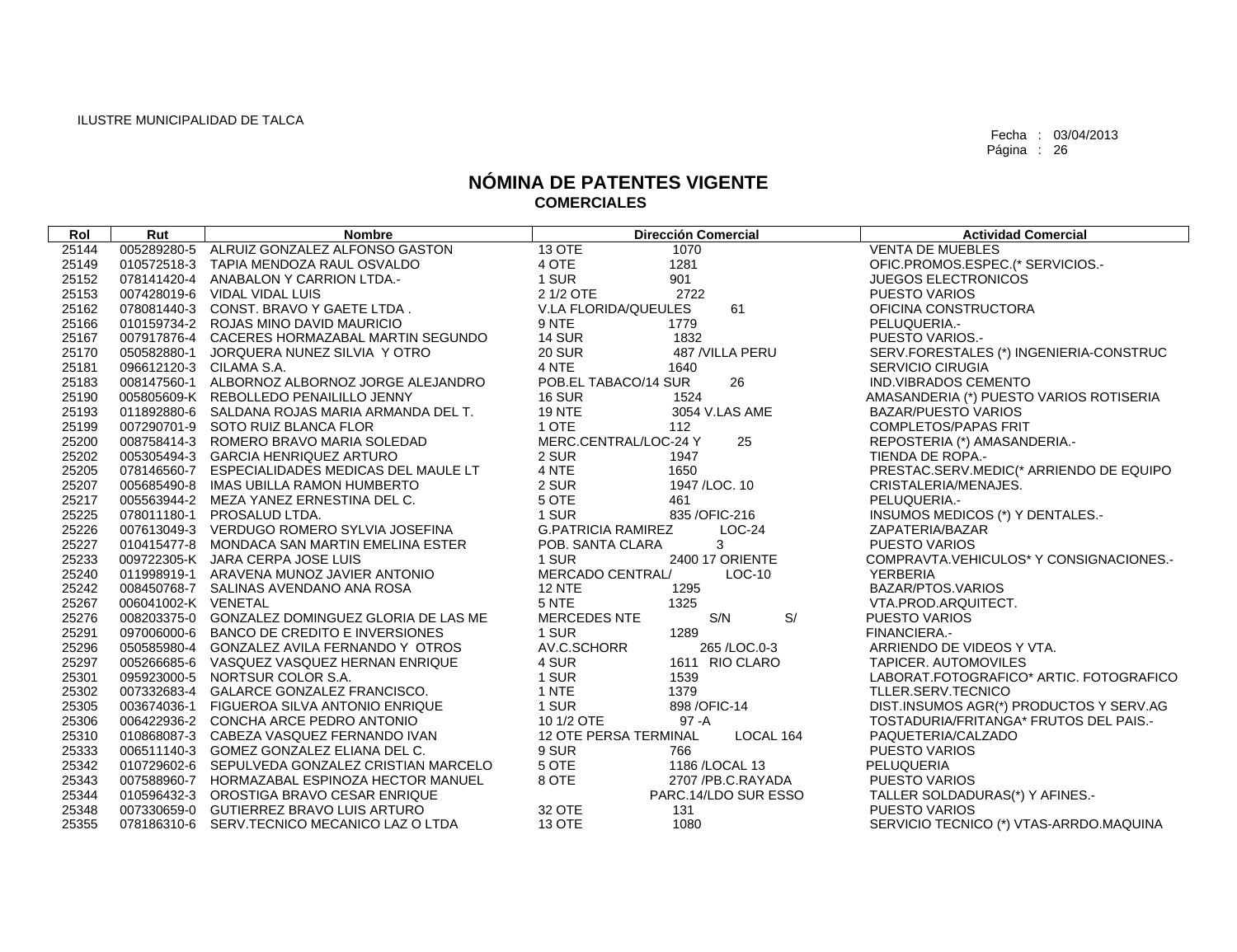| Rol   | Rut         | <b>Nombre</b>                                   |                               | <b>Dirección Comercial</b> | <b>Actividad Comercial</b>              |
|-------|-------------|-------------------------------------------------|-------------------------------|----------------------------|-----------------------------------------|
| 25360 | 079992180-4 | <b>ROBERTSON Y CIA</b>                          | 1 NTE                         | 841 / DEPTO A-2            | <b>CORRETAJE PROPIEDADE</b>             |
| 25362 | 004561731-9 | MARTINEZ VILLEGAS HERNAN HUGO                   |                               | 11 Y 12 PARQUE INDUSTRIAL  | <b>TALLER MUEBLERIA</b>                 |
|       |             |                                                 |                               |                            |                                         |
| 25364 |             | 009759738-3 NUÑEZ URBINA ANGEL PATRICIO         | <b>11 OTE</b>                 | 729                        | TLLER.ARTES.MUEBLES* VENTA DE MUEBLES   |
| 25368 |             | 010182009-2 GARRIDO NOVOA JUANA ESTER           | 1 NTE                         | 2010 LOCAL 2               | <b>SALON DE BELLEZA</b>                 |
| 25369 |             | 006288927-6 RAMIREZ MORANDE MANUEL GERARDO      | 16 1/2 PTE                    | 915                        | TALLER DE CALZADO                       |
| 25374 |             | 078194600-1 SOC. DE INVERSIONES INMOBILIARIA Y  | 1 OTE                         | 835 OFIC 222.              | ADMINISTRACION. (*) ARRIENDO-SUB.ARRIEN |
| 25380 |             | 004508005-6 DAIGRE GANGA TERESA DE JESUS        | 12 1/2 NORTE 259 VILLA LA PAZ |                            | ALMACEN - ROTISERIA Y BAZAR             |
| 25382 |             | 008498736-0 ROJAS MENESES ANA MARIA             | <b>14 OTE</b>                 | $1020 - A$                 | TALL.ART.LACAD/MADER ALUMINIO/VIDRIERIA |
| 25383 |             | 010974674-6 CANCINO ROJAS VICTOR ANTONIO        | <b>16 ORIENTE 730</b>         |                            | TALLER DE LLAVES Y CANDADOS.            |
| 25384 |             | 006291787-3 ESCOBAR DONOSO MARIA LUISA          | 2 SUR                         | 1014                       | OFIC.DE CORRETAJES* EDICIONES PUBLICIDA |
| 25388 |             | 007832719-7 MONTECINOS CARCAMO SONIA EDITH      | 30 SUR 15 PTE                 | 123 / V. MANQU             | <b>PUESTOS VARIOS</b>                   |
| 25389 |             | 005658867-1 FLORES ROJAS MARCELO RICARDO        | <b>BALMACEDA</b>              | 488 POB.EDEN               | TALLER ART.EN MADERA                    |
| 25390 |             | 005694580-6 PARRA FUENTES ROSA ORFELIA          | MERCEDES SUR                  | $\overline{7}$             | <b>PUESTOS VARIOS</b>                   |
| 25396 |             | 005012446-0 RAMIREZ LAMADRID ROBERTO DEL C.     | C.RAYADA 6 OTE                | 2595.                      | AMASANDERIA PANADERIA ROTISERIA Y ALMAC |
| 25398 |             | 004064673-6 HORMAZABAL GARRIDO TRINIDAD DEL C.  |                               | 7 /JUL/284 VILLA LA PAZ    | PTOS.VARIOS                             |
| 25400 |             | 050597780-7 GONZALEZ BRAVO JUAN Y OTRO.         | 7 SUR                         | 2109                       | TALLER DE CALZADO                       |
| 25401 |             | 078177290-9 SOC. TECNOLOGICA CHIPS LT DA.-      | 4 NTE                         | 1321 ESQ 6 ORIENTE         | COMERCIO-EDUCACION                      |
| 25409 |             | 006960658-K VALENZUELA URREA JUAN CARLOS        | 17 NTE 9 1/2 OTE              | 2655                       | <b>PUESTOS VARIOS</b>                   |
| 25412 |             | 004784249-2 LETELIER SALAS EMMA GRACIELA        | 4 OTE                         | 1692                       | TALLER DE TEJIDOS                       |
| 25423 |             | 009066928-1 ESPINOZA BRAVO MYRIAM DEL CARMEN    | 32 OTE                        | 171/PB.C.TRUPP             | PSTO.VRS/ROTISERIA(* CARNICERIA         |
| 25424 |             | 008976354-1 ALBORNOZ FAUNDEZ ELVIA INES         | 32 OTE                        | 3391 /PB.C.TRUPP           | PUESTO VARIOS Y ROTISERIA               |
| 25426 |             | 009450620-4 HERNANDEZ INZULZA CECILIA LORETO    | MERCADO/COCINERIA             | 17 - A                     | <b>COCINERIA</b>                        |
| 25429 |             | 005616363-8 SANDOVAL PEÑA GERMAN EDUARDO        | 3 SUR                         | 1226                       | COMPLETOS/BEB.GASEOS                    |
| 25430 |             | 005702667-7 TAPIA RIVADENEIRA MERY ROSA         | V.SAN PABLO II/14 SUR         | 650                        | PSTO.VRS/ROTISERIA                      |
| 25434 |             | 078103060-0 SOC.PRODUCT.DE SEGUROS-RENTAS VITA  | 1 SUR                         | 835 / LOCAL N^3            | PRODUCTOR DE SEGUROS                    |
| 25442 |             | 007552010-7 HERNANDEZ HERRERA SERGIO ALEJANDRO  | 14 1/2 SUR                    | 2967 / S.M. PID            | OFIC.SUB CONTRATISTA                    |
| 25447 |             | 005914376-K OLAVE YANEZ PEDRO SANTIAGO          | 2 SUR                         | 1381                       | <b>ALOJAMIENTO</b>                      |
| 25450 |             | 078053790-6 SERVIPAG LTDA.-                     | 1 OTE                         | 1069 TALCA                 | RECAUDACIONES (*) PAGOS DE SERVICIOS    |
| 25451 |             | 010378157-4 BARRIOS CIFUENTES ROSA AMALIA       | 21 NTE 6 1/2 OTE              | BLOCK 1363 D-102           | <b>PUESTO VARIOS</b>                    |
| 25458 |             | 078172150-6 ENFERMERIA DE DIALISIS TA LCA LTDA. | 1 NTE                         | 2010 - B                   | SERV. HEMODIALISIS                      |
| 25459 |             | 007763164-K PACHECO BARRA PEDRO PASCUAL         | 1 NTE                         | 1750 - A                   | TLLER.EMBOB.ELECTRIC                    |
| 25464 |             | 010185418-3 ROJAS OBREGON JOSE EDUARDO          | AV.CANCHA RAYADA              | 1608                       | COMPRAVTA. MADERAS(* FRUTOS DEL PAIS.-  |
| 25474 |             | 007175534-7 SOTO VARAS RAQUEL                   | V.ILLINOIS/AROMOS             | $\overline{7}$             | <b>PUESTO VARIOS</b>                    |
| 25479 |             | 005378545-K CACERES CACERES DAGOBERTO ALEJANDRO | 5 1/2 NTE                     | 3112 .HOLAND               | P.VARIOS/BAZAR                          |
| 25482 |             | 008768369-9 FUENTES JARA ORLANDO ELIAS          | 1 NTE                         | 1632                       | TLLER.ARTES.LETREROS                    |
| 25486 |             | 007238468-7 PEREZ RIFFO SONIA DEL CARMEN        | 28 OTE 12 1/2 SUR             | 21                         | <b>PUESTO VARIOS</b>                    |
| 25493 |             | 078108040-3 EMP. SEGURIDAD INTEGRAL KEEPER LTDA | 1 PTE                         | 1471                       | OFIC.SEGURIDAD INTEG                    |
| 25495 |             | 006403268-2 CANCINO CORTES MARCELO GERARDO      | 1 SUR                         | 898 OF. 15                 | <b>CAMBIO DE MONEDA</b>                 |
| 25496 |             | 010092977-5 LEON ARAVENA PATRICIA BEATRIZ       | 4 OTE                         | 2155                       | PUESTO VARIOS                           |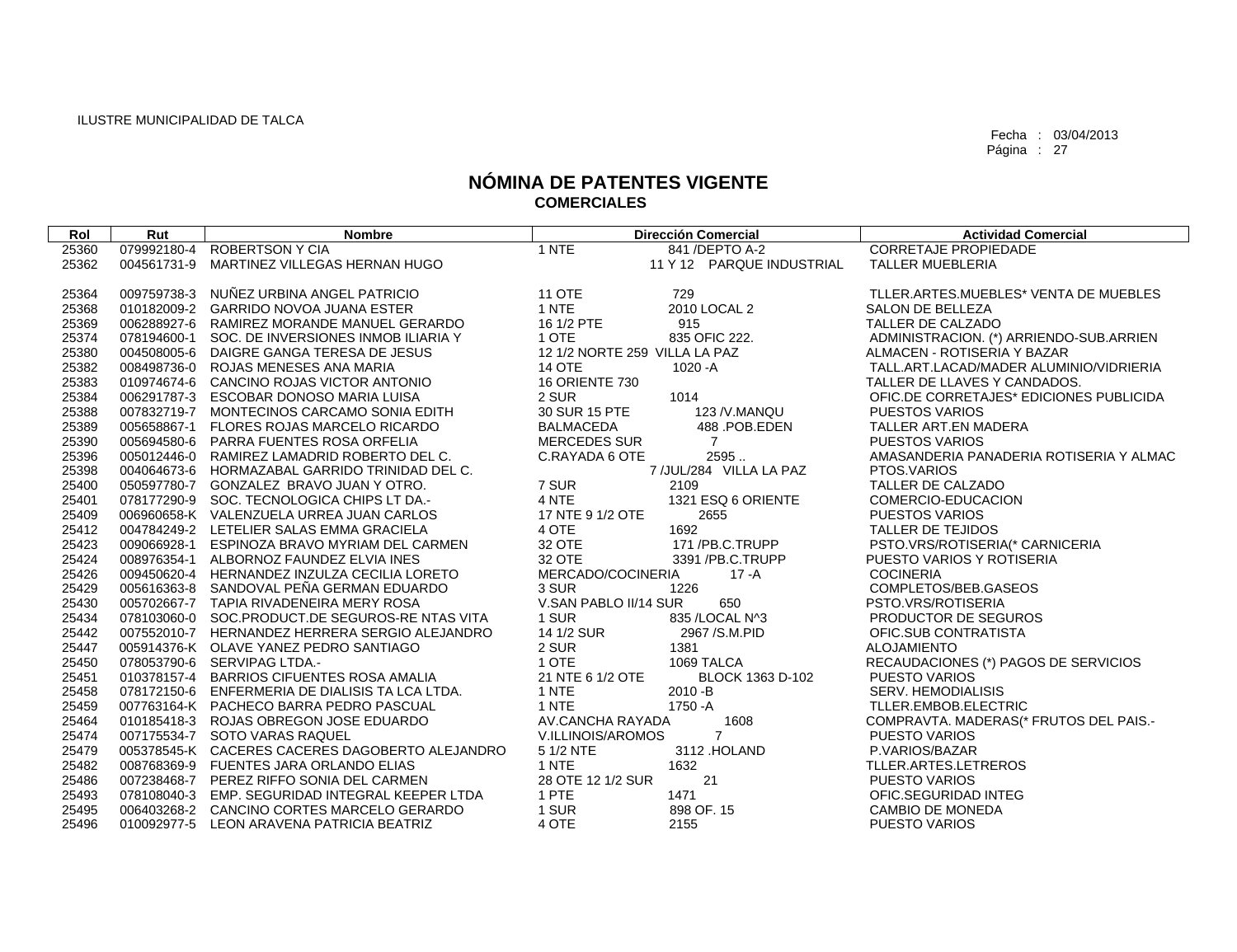| Rol   | Rut         | <b>Nombre</b>                                   | <b>Dirección Comercial</b>                         | <b>Actividad Comercial</b>              |
|-------|-------------|-------------------------------------------------|----------------------------------------------------|-----------------------------------------|
| 25506 |             | 096628780-2 CIA. DE SEGUROS DE VIDA CRUZ DEL SU | 4 ORIENTE 1309                                     | <b>SEGUROS DE VIDA.-</b>                |
| 25509 |             | 004960940-K OPAZO SEPULVEDA ELENA DEL CARMEN    | 2 SUR<br>1947 / LOCAL 13                           | BAZAR.                                  |
| 25513 |             | 005483151-K SAAVEDRA CORNEJO SERGIO ENRIQUE     | <b>10 SUR</b><br>1852                              | <b>PUESTO VARIOS</b>                    |
| 25521 |             | 079900520-4 FORESTAL SUR LTDA.                  | KM-254<br>PANAMERICANA SUR/                        | EXPLOTAC. AGRICOLA(* Y FORESTALES DE PR |
| 25533 |             | 007767744-5 BECERRA REYES RICARDO CLODOMIRO     | <b>11 OTE</b><br>699                               | DESARMAD/VEHICULOS                      |
| 25540 |             | 011320043-K CASTRO VELIZ FLORENCIO DANILO       | V.M.LARRAIN/PSJ-3<br>2222                          | ARRIENDO DE VIDEOS                      |
| 25541 |             | 005377505-5 SOBARZO VALDES MARIA TERESA         | $S/N$ .-<br>16 OTE 13 1/2 NTE                      | VTA.DIARIOS-REVISTAS                    |
| 25544 |             | 010762178-4 GONZALEZ CARREÑO JAIME GUSTAVO      | 524<br>27 1/2 OTE                                  | <b>PUESTO VARIOS</b>                    |
| 25559 |             | 004568032-0 FLORES QUITRAL MARIA                | CREA/LOCALES<br>21 Y 22                            | PESCADOS/MARISCOS(*) VERDULERIA.-       |
| 25562 |             | 004699738-7 SAIEH LAMA SILVIA IVONNE            | 6 OTE. 1 SUR 1 NTE.-                               | PLAYA ESTAC. VEHIC.                     |
| 25574 |             | 006659523-4 MENDOZA PRADO CRISTIAN              | 1 SUR<br>642                                       | OFIC.CONTRATISTA (*) EN CONSTRUCCION-SE |
| 25577 | 004891980-4 | JORQUERA CONTRERAS JOSE EVANJELISTA             | 731 POBL<br>13 1/2 SUR B                           | PUESTO VARIOS Y ROTISERIA               |
| 25579 |             | 008929273-5 ESPINOSA NOVOA LIDIA ELIANA         | <b>INDEPENDENCIA</b><br>1196<br>PB.P.A.CERDA/PSJ-1 | <b>BAZAR</b>                            |
| 25580 |             | 006703497-K ANABALON GARRIDO FERNANDO ALBERTO   | 1930 / RODOVIARIO<br>2 SUR                         | VTA.BEB.GASEOSAS * JUEGOS ENTRETENIMIEN |
| 25582 |             | 010599504-0 SILVA PEREDO IVAN RAFAEL            | 7 OTE<br>802                                       | SERV.TEC.REFRIG.(*) Y ELECTRODOMESTICOS |
| 25594 |             | 007189890-3 MUNOZ FUENTES ALFONSO AURELIO       | <b>11 OTE</b><br>545                               | <b>COMPRAVTA, VEHICULOS</b>             |
| 25602 |             | 003772568-4 SALGADO SALGADO FLORENTINO DEL CARM | <b>MACROFERIA MM/</b><br>LOCAL 06                  | <b>COCINERIA</b>                        |
| 25616 |             | 078201300-9 P.F. SERVICIOS GENERALES LTDA.      | 1470<br><b>11 OTE</b>                              | OFIC.SERV.ADMINIST(* CONTABLES/INFORMAT |
| 25620 |             | 079829550-0 SOC. GASTRONOMICA OTTON S CHOP LTDA | <b>AVENIDA COLIN</b><br>73                         | PIZZERIA                                |
| 25622 |             | 007806866-3 TAPIA TAPIA ADRIANA                 | 12 OTE PERSA TERMINAL<br>LOCAL N^00                | FANTASIAS/BOLSOS                        |
| 25628 |             | 084264900-5 COMERCIAL CERRILLOS S.A.            | 24<br>PARQUE INDUST/BETA                           | <b>BODEGA</b>                           |
| 25634 |             | 078012790-2 SERCOEX LTDA                        | 3 OTE<br>1161.                                     | SERV.COBRANZAS EXTER                    |
| 25636 |             | 009174169-5 PRIETO HERNANDEZ SANDRA ELENA       | 3 SUR<br>1962 / LOC-28                             | VENTA ARTESANIAS(*) CERAMICA EN PIEDRA  |
| 25638 |             | 096614230-8 HORMIGONES DEL MAULE S.A            | 1 NTE<br>1466                                      | VTA.MATER.ELECTRIC(* VIBRADOS Y HORMIGO |
| 25640 |             | 096619720-K MULTIMEDICA S.A.                    | 1 OTE<br>939                                       | CLINICA MEDICO (*) QUIRURGICAS.-        |
| 25644 |             | 078090180-2 PRODER LTDA.                        | <b>29 SUR</b><br>29 V.MANQUEHUE.                   | ASISTENCIA TECNICA* PROMOCION DESARROLL |
| 25647 |             | 078005110-8 AGRIC. MEDERERA Y COMER. PEUMAL LTD | 1 OTE 7 Y 8 SUR<br>$S/N$ .-                        | <b>VENTA DE MADERAS</b>                 |
| 25650 |             | 007966120-1 MORAGA ORELLANA JUAN LUIS           | 8 NTE<br>1655                                      | VTA.RPTOS.VEHIC.(*) DESABOLLADURAS PINT |
| 25653 |             | 008363976-8 RODRIGUEZ TORRES FERNANDO ANTONIO   | <b>CREA/PUESTO</b><br>463                          | <b>FRUTAS Y VERDURAS</b>                |
| 25655 |             | 011286758-9 VALDES VALDES NELY                  | 2241<br>5 SUR                                      | <b>ROTISERIA</b>                        |
| 25658 |             | 004896570-9 VALDES HENRIQUEZ HERMINIA DE LAS M. | <b>10 SUR</b><br>3020                              | <b>PUESTO VARIOS</b>                    |
| 25664 |             | 004822070-3 ROMERO ESCOBAR JOSE                 | 1 OTE<br>1254                                      | BAZAR/FOTOCOPIAS(*) SERV.SANEAMIENTO Y  |
| 25667 |             | 078199530-4 AGRICOLA COMERCIAL ZABU L TDA.      | 14 OTE 15 SUR<br>S/N S/N                           | OFIC.FRUTOS DL PAIS* Y TRANSPORTES.     |
| 25669 |             | 078542210-4 DISTRIBUIDORA SUR LTDA.             | <b>20 OTE</b><br>2155                              | DISTRIB.AVES/HUEVOS* CERDOS Y CECINAS   |
| 25671 |             | 077215640-5 ADMINISTRADORA DE VENTAS AL DETALLE | AV.CARLOS SCHORR<br>83                             | ESTACION DE SERVICIO VENTA COMBUSTIBLES |
| 25677 |             | 010159865-9 FERREIRA TAPIA JUAN CARLOS          | <b>12 OTE</b><br>1535                              | AMASANDERIA/DULCERIA                    |
| 25681 |             | 007727384-0 ARAVENA RETAMAL MIGUEL ANTONIO      | 7 OTE<br>1748                                      | TALLER REP/AMPLIFIC.                    |
| 25683 |             | 004933655-1 RETAMAL SILVA MARIA CECILIA         | 2 OTE<br>1110                                      | LIBRERIA                                |
| 25685 |             | 078244090-K SOCIEDAD DE TRANSPORTE CO RDILLERA  | 2 SUR<br>772                                       | OF.RADIO-TAXIS                          |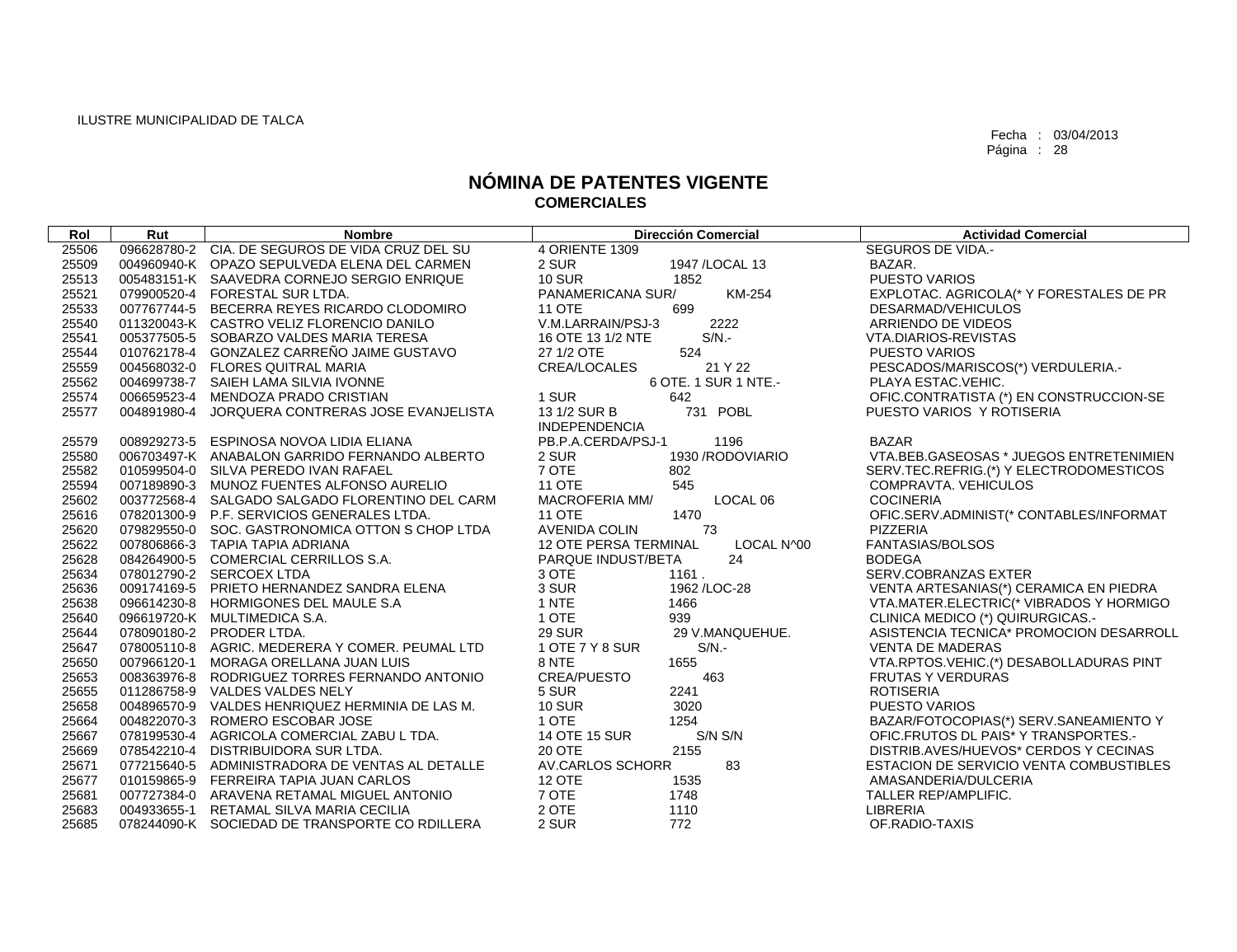| Rol   | Rut                      | <b>Nombre</b>                                   |                         | <b>Dirección Comercial</b>         | <b>Actividad Comercial</b>              |
|-------|--------------------------|-------------------------------------------------|-------------------------|------------------------------------|-----------------------------------------|
| 25695 | 010655660-1              | DIAZ ROJAS RICARDO ANTONIO                      | 8 OTE                   | 2570 / POB.C. RAYAD                | <b>PUESTO VARIOS</b>                    |
| 25699 |                          | 007443739-7 GARCES FERNANDEZ BLANCA GABRIELA    | 3 NTE                   | 1177                               | CONTRATISTA* DISENO CONSTRUCC.DE        |
|       |                          |                                                 |                         |                                    | <b>MUEBLE</b>                           |
| 25702 |                          | 078156470-2 TRUJILLO Y MENESES LTDA.-           | 4 ORIENTE 1607          |                                    | <b>CAPACITACION</b>                     |
| 25704 |                          | 009179321-0 RETAMALES AVILA OSVALDO ANTONIO     | 9 OTE                   | 288                                | CONTRAT.EQU.COMUN(*) Y                  |
|       |                          |                                                 |                         |                                    | COMPRAVTA.AMBULA                        |
| 25715 |                          | 007164653-K ESPINOZA SEPULVEDA TRANSITO DEL CAR | <b>14 OTE</b>           | 1631                               | AMASANDERIA (*) ROTISERIA/PSTO.VRS.-    |
| 25716 |                          | 078182230-2 EMPRESA DE SERVICIOS GENE RALES LTD | 2 OTE                   | 1086                               | PREST.SERV.GRLES.                       |
| 25721 |                          | 008880445-7 MATAMALA GUERRERO MARIA CECILIA     | 1 OTE 14 SUR            | 741 / V.CARM                       | <b>PUESTO VARIOS</b>                    |
| 25727 |                          | 004582780-1 GOTHE FALCK KARL HEINZ              | <b>FUNDO LA HIGUERA</b> | S/N                                | OFICINA CONTRATISTA                     |
| 25730 |                          | 004063983-7 LEIVA RAMOS JULIO HERNAN            | 7 SUR                   | 1969                               | TLLER.ARTES.METALMEC                    |
| 25733 |                          | 006811125-0 ARAVENA SAZO NANCY DEL CARMEN       |                         | 8 1/2 NORTE 3066 POB.NUEVA HOLANDA | <b>PUESTO VARIOS</b>                    |
| 25737 |                          | 008643328-1 OJEDA ROJAS BENITO ANTONIO          | 4 1/2 PTE               | 218 / V.SN.AGU                     | OFICINA CONSTURCC.* DE INTERIORES.-     |
| 25743 | 079723320-K ZZ Eliminado |                                                 | 1 SUR                   | 1238 / OFIC-1                      | SERV.COMPUTACION/VTA                    |
| 25745 |                          | 078250320-0 CONSTR. VALLE CLARO LTDA,           | 23 OTE 3 1/2 NTE        | PARC-18                            | OFC.EMP.CONSTRUCTORA                    |
| 25746 |                          | 006021782-3 IRACHETA CARTES ANA MARIA           | 1 SUR                   | 1624                               | BAZAR/CORDONERIA                        |
| 25750 |                          | 078179710-3 INST. DE INVESTIGACION DESARROLLO Y | 1 SUR                   | 248                                | OFICINA ADMINISTRATIVA                  |
| 25761 |                          | 081171800-9 SOC.TURISMO ASTROVIAJES LTDA.       | 2 OTE                   | 1059                               | AGENCIA VIAJES DE(*) TURISMO            |
| 25765 |                          | 012295457-9 VERGARA SANCHEZ CAROL VERONICA      | <b>29 SUR</b>           | 40 /V.JARDIN DE                    | PUESTO VARIOS (*) BAZAR/DISTIRB.HUEVOS  |
| 25766 |                          | 096640250-4 INMOBILIARIA EVOLUCION S. A         | 23 OTE 3 1/2 NTE        | PARC-18                            | <b>INMOBILIARIA</b>                     |
| 25769 |                          | 006846363-7 AYALA BRAVO EDUARDO PATRICIO        | 1 NTE                   | 1057                               | VENTA AUTOMOVILES SERVICIO TECNICO REPU |
| 25770 |                          | 007820117-7 DIAZ MAYORGA GABRIEL GASTON         | 10 OTE 11 1/2 SUR       | 120                                | TLLER.ARTES.MADERAS                     |
| 25773 |                          | 004343230-3 ALUL PARADA KARIME DEL C.           | <b>13 OTE</b>           | 982                                | TLLER.CONFECC.ROPA(* Y TEJIDOS.-        |
| 25774 |                          | 089799200-0 SOC. HERRERA Y COMPANIA LIMITADA    | <b>16 OTE</b>           | 898                                | VENTA DE ARROZ (*) COMPRAVTA.FRUTOS DEL |
| 25775 |                          | 009435275-4 CACERES H. JORGE ANTONIO            | 13 OTE 9 SUR            | 298                                | TLLER.ARTES.ELECTR(* AUTOMOTRIZ         |
| 25781 |                          | 011320479-6 ESPARZA TORRES LENNY ALEJANDRA      | <b>TERMINAL</b>         | LOCAL #10 KIOSCO, 2                | <b>PUESTO VARIOS</b>                    |
| 25785 |                          | 003935266-4 NORAMBUENA QUEVEDO ELSA ROSA        | 12 OTE 3 SUR            | $S/N$ .-                           | <b>COCINERIA</b>                        |
| 25786 |                          | 078516260-9 CONST, TRANSP. E INMOB. H. ROMAN Y  | EL MIRADOR/CALLE LARGA  | 48                                 | MOVIMIENTO TIERRAS(* CON MAQUINARIAS    |
| 25791 |                          | 009318599-4 CARRASCO BUSTAMANTE RAFAEL ENRIQUE  | 1 SUR                   | 1238 / OFIC-10                     | COMPRAVTA.SOFTWARE(* Y HARDWARE         |
| 25793 |                          | 009423161-2 ESPINOZA LOPEZ ALEJANDRO PATRICIO   | <b>23 SUR</b>           | 393 / V.ECUADOR                    | TLLER ARTES.GUANTES                     |
| 25799 |                          | 007823907-7 MORALES REYES CLAUDIO ALFREDO       | <b>11 OTE</b>           | 498                                | FERRETERIA (*) RPTOS.AUTOMOTRICES VENTA |
| 25802 |                          | 078246050-1 INST. DE APOYO TECNICO Y CAP. LTD   | 3 SUR                   | 958                                | OFICINA ADMINISTRAT.                    |
| 25803 |                          | 010577922-4 VALDES GONZALEZ ANA PAOLA           | 9 SUR                   | 2822                               | <b>PUESTO VARIOS</b>                    |
| 25805 |                          | 004005803-6 CASTILLO GUTIERREZ HUGO             | LOTEO PROSPERIDAD       | 136                                | VTA.VEHIC-PROPIED(*) A CONSIGNACION.-   |
| 25808 |                          | 009330201-K MUÑOZ MONTECINOS NADIA DE LAS MERCE | EDIFICIO CARACOL        | 13 #898 2DO PISO                   | <b>CORRETAJE PROPIEDAD</b>              |
| 25812 |                          | 011319590-8 GONZALEZ LOPEZ JIMENA DEL CARMEN    | 7 1/2 ORIENTE 1366      |                                    | PELUQUERIA DEPILACION                   |
| 25816 |                          | 078246760-3 CONSTRUCTORA PEHUENCHE LT DA.       | 2 NTE                   | 965                                | OFICINA ADMINISTRAT.                    |
| 25818 |                          | 010124657-4 CORSI LOZANO SANDRA VALERIA         | 7 OTE                   | 1171 / LOC-3                       | VTA.ROPA USADA(*) BAZAR                 |
| 25823 |                          | 007350125-3 CASTRO ALVEAR FERNANDO ENRIQUE      | 6 SUR                   | 1462                               | <b>TALLER MUEBLES</b>                   |
| 25824 |                          | 006203373-8 MORALES REYES GLORIA MARGOT         | 1 NTE                   | 1501 - A                           | MASAS HORNEADAS (*) FRITANGUERIA COMIDA |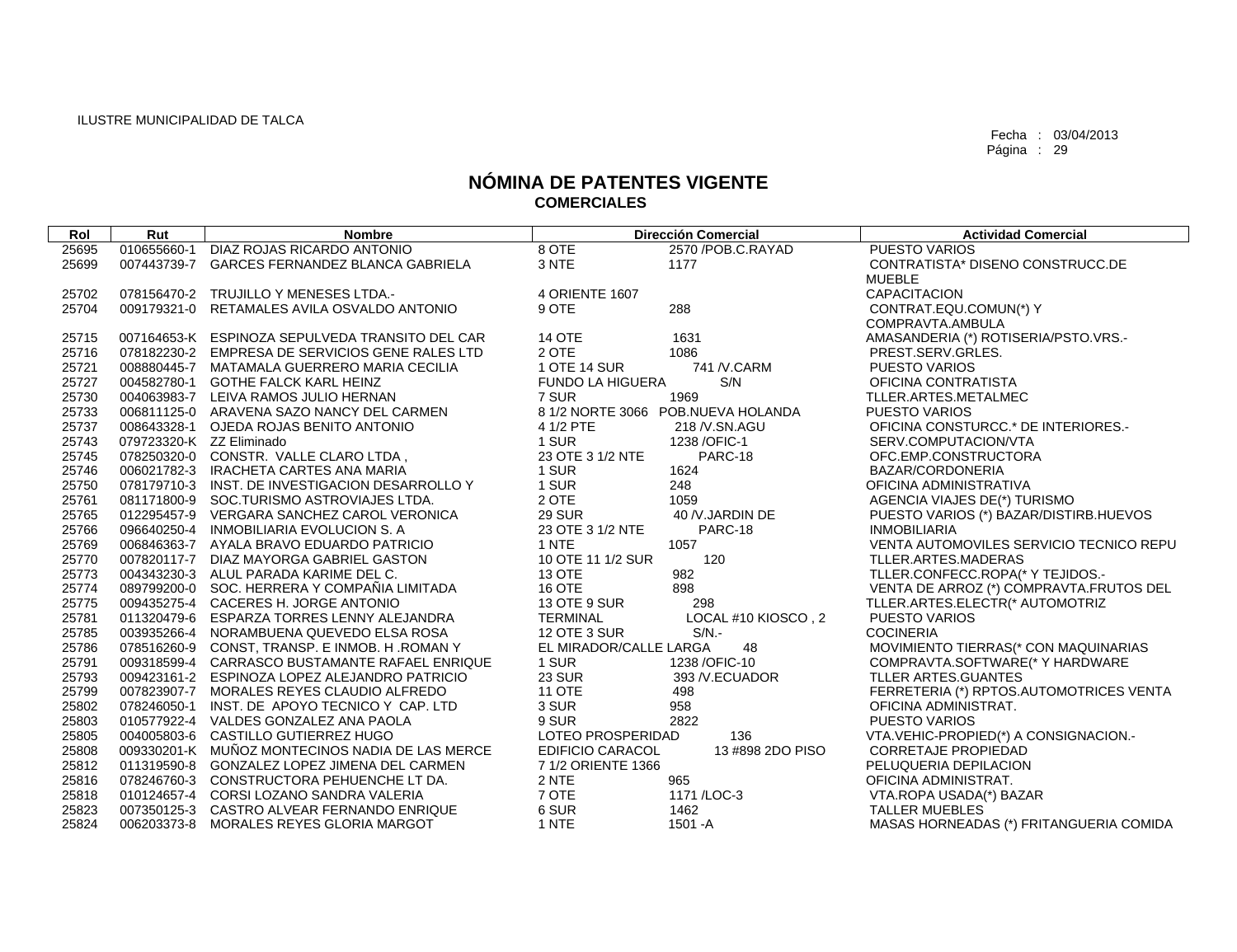| Rol   | Rut                      | <b>Nombre</b>                                   | <b>Dirección Comercial</b>                 | <b>Actividad Comercial</b>                     |
|-------|--------------------------|-------------------------------------------------|--------------------------------------------|------------------------------------------------|
| 25833 |                          | 006533602-2 ARRIAGADA ARANGUIZ MARIA LEONILA    | 1 SUR<br>1669                              | INSTRUM.MUSICALES(*) Y ELECTRONICOS            |
| 25837 |                          | 097004000-5 BANCO DE CHILE                      | 1 SUR<br>948                               | <b>BANCO</b>                                   |
| 25843 |                          | 009505354-8 LOPEZ HORMAZABAL ARMANDINA DEL C.   | <b>22 SUR</b><br>1730                      | PUESTO VARIOS                                  |
| 25844 |                          | 006145026-2 LOPEZ ACEVEDO MARIA VICTORIA        | EL TABACO<br>17                            | <b>SURTIDOR COMBUSTIBLE</b>                    |
| 25847 |                          | 006460296-9 ROJAS NUÑEZ ROBERTO HERNANDO        | 13 OTE<br>902                              | <b>BAZAR</b>                                   |
| 25848 |                          | 078275870-5 CONSTRUCTORA GUAYACAN LTDA.         | 1 NTE<br>880 / OFIC-5                      | OFC.EMP.CONSTRUCTORA                           |
| 25851 |                          | 007948361-3 CORTES SEPULVEDA VERONICA ALEJANDRA | 12 OTE<br>1716                             | AMASANDERIA                                    |
| 25855 |                          | 007120592-4 VASQUEZ PONCE JUAN ANTONIO          | $S/N$ .-<br>AVDA.CARLOS SCHOOR             | PUESTO VARIOS/BAZAR                            |
| 25860 |                          | 009812586-8 GARCES SCHAFFNER PAULA MARGARITA    | 11 ORIENTE 2736 16 1/2 NORTE               | <b>MASAS HORNEADAS</b>                         |
| 25865 |                          | 078213300-4 IMPORTADORA CENTRO DIESEL LTDA.-    | 2 SUR<br>1682                              | VTA.DE REPUESTOS* ACCESORIOS                   |
| 25866 |                          | 010912622-5 MUNOZ ROJAS FLOR INES               | <b>JAVIERA CARRERA</b><br>235 VILLA LA PAZ | <b>PUESTO VARIOS</b>                           |
| 25867 |                          | 078259270-K SOC. ORTODONCIA Y CEFALOM ETRIA COM | 4 OTE<br>1449                              | ORTODONCIA Y CEFALO* METRIA COMPUTARIZA        |
| 25873 |                          | 004425952-4 CASTRO MEZA HILDA DE LA CRUZ        | 159<br>31 1/2 OTE                          | <b>PUESTO VARIOS</b>                           |
| 25876 |                          | 008209996-4 JIMENEZ CEA JULIO NELSON            | 1 SUR<br>1725                              | <b>GRANDES TIENDAS</b>                         |
| 25878 |                          | 008374400-6 LEON MOLINA JOSE ORLANDO            | 9 SUR<br>1660                              | CARNICERIA (*) PUESTO VARIOS                   |
| 25885 |                          | 010815427-6 ROJAS ACEVEDO EDISON ALVARO         | 582<br>28 OTE                              | <b>PUESTO VARIOS</b>                           |
| 25886 |                          | 078278110-3 SERV. PROF. DR. JOSE LAM E. Y CIA.- | 2 PTE<br>1383                              | SERV.PROF.MEDICOS                              |
| 25891 |                          | 050619930-1 MANUEL SEBASTIAN ROJAS Y OTRO       | 7 NTE<br>2294 V.AROMOS.                    | AMASANDERIA(*) PASTELERIA ROTISERIA            |
| 25892 |                          | 078283470-3 RAMIREZ, CARES Y RIOS DES ARR.INGEN | 9 SUR<br>71 /PB.LS ANDES                   | PRODUCC.INGENIERIA(* Y SERVICIOS AFINES        |
| 25904 |                          | 004418640-3 GUTIERREZ LETELIER EUGENIA          | 4 OTE<br>1757                              | <b>FUENTE DE SODA</b>                          |
| 25906 |                          | 009046819-7 BOBADILLA LOPEZ VIRGINIA DE LAS M.  | <b>15 NTE</b><br>2349 16 1/2 OTE. V.       | <b>PUESTO VARIOS</b>                           |
|       |                          |                                                 | PARQUE INDUSTRIAL                          |                                                |
| 25909 |                          | 008748732-6 FUENTES ALFARO BERNARDO EUGENIO     | 5 ORIENTE 1088                             | SASTRERIA Y BAZAR                              |
| 25910 |                          | 010620716-K MANCILLA VASQUEZ ELIANA DELIA       | 1 SUR<br>1531                              | SERVICIO DE ASEO(*) REPARAC.A DOMIC.SIM        |
| 25911 |                          | 007705731-5 ARAYA GARCIA BERTA                  | 1727<br>24 1/2 OTE                         | <b>PUESTO VARIOS</b>                           |
| 25912 |                          | 010164607-6 REYES YAÑEZ CLAUDIO ALBERTO         | 393<br>14 OTE 8 Y 9 SUR                    | <b>TALLER CICLISTA ART.</b>                    |
| 25917 |                          | 081198100-1 IMP. JANSSEN Y CIA.LTDA.            | 1096<br>13 OTE                             | <b>IMPORTACIONES REPTO* MAQUINARIAS Y REPR</b> |
| 25918 |                          | 007142474-K DIAZ PALACIOS MANUEL ANTONIO        | 4 NTE<br>1710                              | TLLER.ARTES.ELECTR.* Y GASFITERIA.-            |
| 25919 |                          | 078197690-3 SOC. INVERSIONES Y CONSTR. CACHAP   | 7 NTE<br>271                               | INVERSIONES/CONSTRUC                           |
| 25923 |                          | 010567078-8 VISTOSO URRUTIA JOSE ELIAS          | POB.LA OBRA<br>/CAM.SN.CL                  | FCA.ARTES.CAJONES                              |
| 25931 |                          | 078390410-1 SOC. COM. UNION EL GANADERO LTDA    | 1 SUR<br>2030                              | FARMAC.VETERINARIA(* Y SERVICIO.-              |
| 25935 |                          | 008671387-K FERRADA FLORES JUAN ENRIQUE         | 687<br>11 OTE                              | TALLER MOTOCICLETAS                            |
| 25936 |                          | 078236700-5 SOC. AGRICOLA Y FORESTAL SORAYA LTD | PANAMERICANA SUR<br>$S/N$ .-               | VIVERO PLANTAS-FRUT* ARTESANIA CONSTRUC        |
| 25939 |                          | 006204505-1 ROJAS FLORES MYRIAM DEL CARMEN      | 4 PTE B<br>380 /V.ECUADO                   | PUESTO VARIOS (*) BAZAR                        |
| 25946 |                          | 009170319-K QUINTERO BOBADILLA JUAN LUIS        | 12 OTE 1 Y 2 SUR<br>LOC 44                 | PAQUETERIA                                     |
| 25955 |                          | 078292800-7 SOC.COMERC.E INDUST.COLIN LTDA.-    | AV.COLIN S-N/CRUCE V                       | PANADERIA/ABARROTES* ROTISERIA                 |
| 25956 |                          | 003132630-3 SEPULVEDA SAN MARTIN CARLOS LEON    | 5 SUR<br>1778                              | TALLER MECANICO (*) VTA. REPUESTOS             |
| 25959 | 007797059-2 ZZ Eliminado |                                                 | <b>14 SUR</b><br>1334                      | TLLER.ARTES.MUEBLES                            |
| 25960 |                          | 005334183-7 MUNOZ ROJAS FERNANDO                | 3 NTE<br>3281                              | PANADERIA/ROTISERIA                            |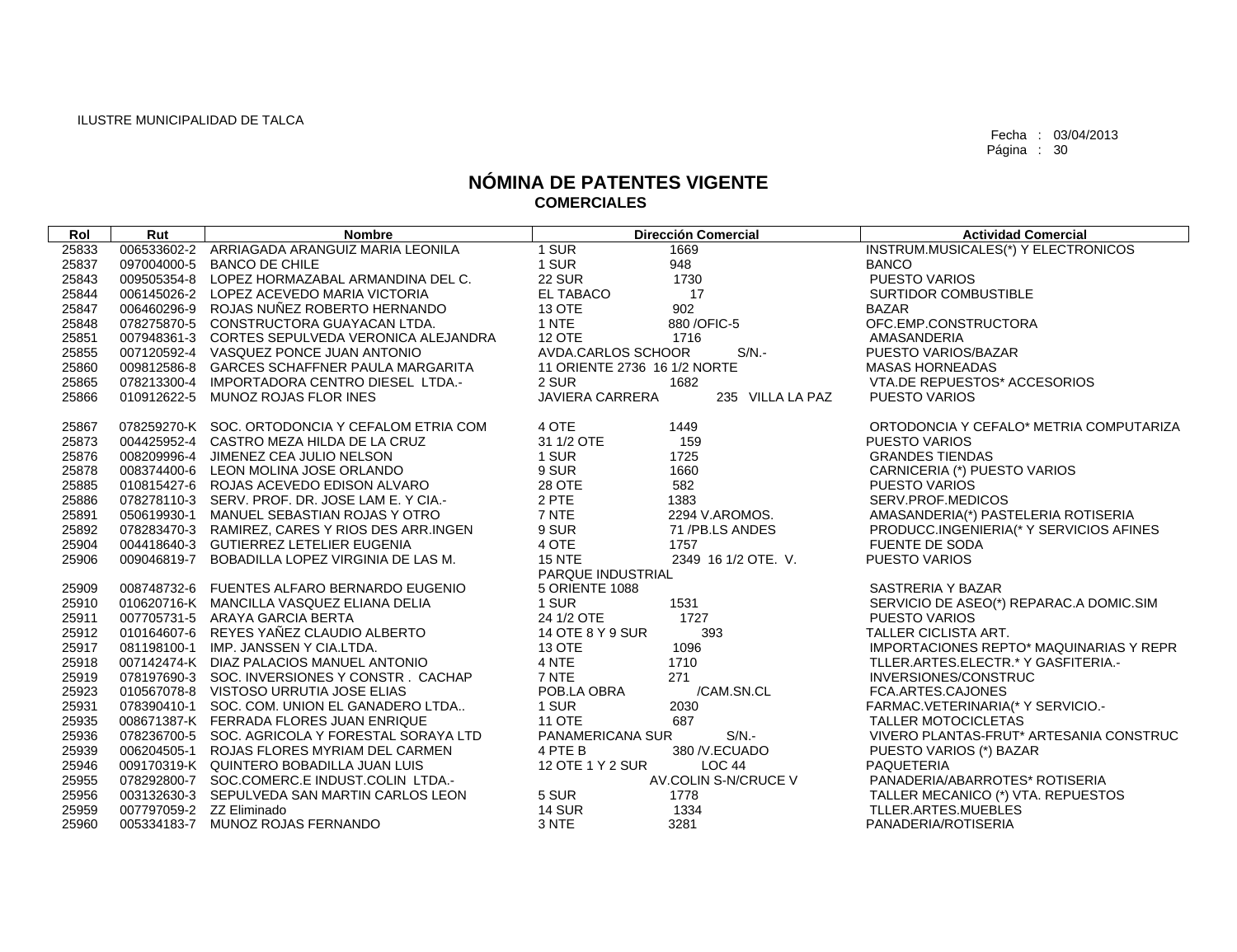| Rol   | Rut                      | <b>Nombre</b>                                   |                           | <b>Dirección Comercial</b> | <b>Actividad Comercial</b>               |
|-------|--------------------------|-------------------------------------------------|---------------------------|----------------------------|------------------------------------------|
| 25962 | 008623756-3              | CARVAJAL RIOS MARIA CRISTINA                    | LA FLORIDA/TAMARUGOS      | 83                         | <b>PUESTO VARIOS</b>                     |
| 25969 |                          | 006293555-3 CORVALAN MEJIAS MARTA ESTER         | 8 OTE                     | 100                        | COMPRAVTA.ROPA NVA(* Y USADA.-           |
| 25973 |                          | 009112826-8 ROJAS TRONCOSO BLANCA ELENA         | <b>DIEGO PORTALES</b>     | 236 AURORA DE              | TLLER.CONFECCION                         |
|       |                          |                                                 | <b>CHILE</b>              |                            |                                          |
| 25989 | 009229366-1              | ARCOS CACERES AMADOR MAURICIO                   |                           | MACROFERIA/18 OTE.C/       | COMPLETOS/CAFETERIA* BEBIDAS GASEOSAS C  |
| 25990 |                          | 078297650-8 SOC, DIAZ Y BARRIENTOS L TDA.       | 1 PTE                     | 1060 / OFIC-22             | OFIC.COMERC.ALIMENTO                     |
| 25994 | 009736349-8              | VERDUGO URBINA DIGNA MARGARITA                  | ZARAGOZA                  | 550 INDEPENDENCIA          | PELUQUERIA                               |
| 25995 |                          | 006232180-6 ORELLANA BENITEZ FRANCISCA DEL CARM | 12 OTE 2 Y 3 SUR          | LOC.4 PERSA                | FANTASIAS-BOLSOS- PRENDAS DE VESTIR Y BA |
|       |                          |                                                 | <b>RODOVIA</b>            |                            |                                          |
| 25997 |                          | 011560125-3 YANEZ SEPULVEDA ULISES ALIRO        |                           | PANAMER.SUR CON 4 1/       | <b>TALLER ARTESANAL</b>                  |
| 26001 |                          | 011675377-4 ESPINOZA AHUMADA MARCELA DEL PILAR  | EL MIRADOR/C.CORTA        | 15                         | PUESTOS VARIOS, VENTA DE DIARIOS Y* REVI |
| 26002 |                          | 008548828-7 RIVEROS ARAVENA ELIZABETH RUTH      | SANTA ELENA/ESTACION      | 14                         | <b>ALMACEN</b>                           |
| 26005 |                          | 078298960-K FOTOCOPIA PROTAL LTDA.              | 1 OTE                     | 1069                       | FOTOCOPIADOS/AFINES                      |
| 26007 |                          | 005765243-8 CONCHA ROJAS CARLOS ADOLFO          | GALER.RAMIREZ/LOCAL       | 8                          | BAZAR/ARTIC.FOTOGRAF                     |
| 26009 |                          | 050627540-7 MEDRANO MEDI MARCO Y OTRO S         | 1 NTE                     | 1347                       | OFIC.ASES.FORESTA(*) Y SERVIC. FORESTAL  |
| 26010 |                          | 078306120-1 CONSTRUCTORA JUAN SALCEDO ALEMPART  | LOS SAUCES                | 62 LA FLORI                | CONSTRUCTORA/OFICINA                     |
| 26011 |                          | 008146836-2 HERNANDEZ PEREZ JOSE GUILLERMO      | 2 PTE A                   | 463 / SNTA.ROS             | RECURSO SEGURIDAD(*) Y GUARDIAS (OFICIN  |
| 26017 |                          | 009502303-7 TORRES CONCHA GERARDO EDUARDO       | 1 NTE                     | 1790 LOC.21                | LABORATORIO DENTAL                       |
| 26020 |                          | 005137633-1 MACHADO CARRION RICARDO EDUARDO     | EDIF.CARACOL/LOCAL        | 32                         | PRODUCTOR SEGUROS GR                     |
| 26026 |                          | 005761894-9 SILVA DIAZ ALICIA DE LAS MERCED     | <b>28 OTE</b>             | 594                        | <b>PUESTO VARIOS</b>                     |
| 26029 |                          | 078306600-9 SOC.ASESORIAS/VERIFICACIO NES COMER | 1 OTE                     | 1058 / OFIC-10             | COBRANZAS/VERIF.COM* ASESORIAS           |
|       |                          |                                                 |                           |                            | COMERC.G                                 |
| 26033 |                          | 050631120-9 OSVALDO PATRICIO ESCUDEY VASQUEZ Y  | 1 OTE                     | 1071                       | SERV.FOTOCOPIADOS                        |
| 26035 | 005484948-6 ZZ Eliminado |                                                 | 10 1/2 SUR 29 OTE         | 26                         | <b>PUESTO VARIOS</b>                     |
| 26040 |                          | 008693073-0 ROJAS HERNANDEZ YOKONDA MIGUELINA   | 6 NTE                     | 1368                       | TALLER ENMARCACION                       |
| 26045 |                          | 053127990-5 SUC.DELFIN PIZARRO ESTAY            | 3 SUR                     | 1333                       | FRIGORIFICO AVES(*) Y ALIMENTOS PERECIB  |
| 26048 |                          | 004253296-7 SEPULVEDA SEPULVEDA PEDRO NOLASCO   | <b>HUILLIBORGOA</b>       | S/N PARC/11                | <b>PUESTOS VARIOS</b>                    |
| 26055 |                          | 005560864-4 VALENZUELA MARABOLI LUPERCIO ANTONI | <b>11 OTE</b>             | 815                        | <b>SERVICIOS AGRICOLAS</b>               |
| 26056 |                          | 096689310-9 TRANSBANK S.A.                      | 1 NORTE 963 OF 523        |                            | OFC.ADM.TARJETAS CRE                     |
| 26058 |                          | 009203975-7 VALENZUELA RODRIGUEZ ELSA ZULEMA    | <b>PLACILLA</b>           | 14/SN.RAFAEL               | ASERRADERO MOVIL                         |
| 26062 |                          | 008063555-9 CARRION BURGOS JAIME ENRIQUE        | <b>VILLA LOS CONDORES</b> | 721                        | PREST/SERV.MOVIM.TIE                     |
| 26064 |                          | 096693330-5 COMERCIAL ARANGUIZ S.A.             | 1 SUR                     | 1759                       | SALON VTA.CALZADOS                       |
| 26071 |                          | 007610297-K NUNEZ LEIVA PATRICIA DEL CARMEN     | <b>OHIGGINS</b>           | 8 VILLA EL CULENAR         | <b>PUESTO VARIOS</b>                     |
| 26072 |                          | 009198160-2 BARROS SILVA ROBERTO.               | 1 SUR                     | 1769                       | JOYERIA/RELOJERIA                        |
| 26073 |                          | 006715893-8 ROJAS RAMIREZ MARIA EUGENIA         | 24 1/2 OTE                | 1707                       | CONSTRUCC-REPARAC(*) MANTENCION EDIFICI  |
| 26079 |                          | 078104310-9 SOC. DE ADQUISICIONES Y S ERVICIOS  | 1 SUR                     | 835 /LOCAL 215             | REPRESENTACIONES(*) ASESORIAS/SERVICIOS  |
| 26085 |                          | 004742826-2 JEREZ SALINAS ELIANA                | 1 OTE                     | 2780                       | <b>PUESTO VARIOS</b>                     |
| 26086 |                          | 098001000-7 FONDO DE PENSIONES A.F.P. CUPRUM S. | 1 OTE                     | 1069 OFICINA 1             | ADM.FDOS.PENSIONES                       |
| 26088 |                          | 006778674-2 FERRADA MORENO PABLINO DEL CARMEN   | <b>11 OTE</b>             | 1285                       | DIST.ARTIC.FERRET(*) MENAJE DE CASA.-Y   |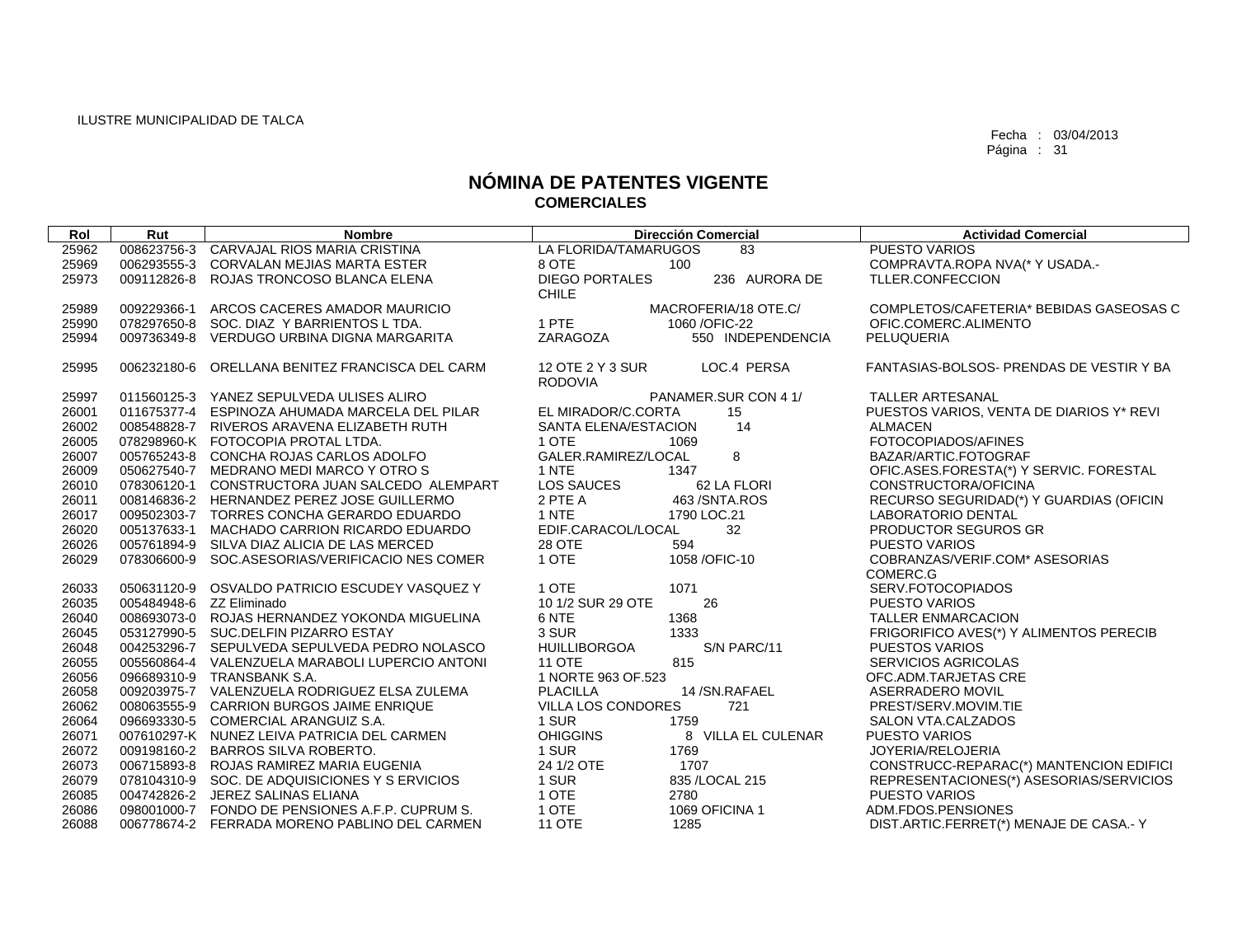| Rol   | Rut         | <b>Nombre</b>                                   | <b>Dirección Comercial</b>            | <b>Actividad Comercial</b>               |
|-------|-------------|-------------------------------------------------|---------------------------------------|------------------------------------------|
| 26089 |             | 096578840-9 SERVICIOS COMERCIALES S.A           | 1 NTE<br>880 OFICINA 9                | PROMOCIONES Y (*) NOTIFICACIONES         |
| 26093 |             | 078360500-7 SOC. DIST. COMERCIAL CONT RERAS Y C | 5 OTE<br>602                          | COMPRAVTA.EQUIPOS(*) Y ELEMENTOS SEG.IN  |
| 26097 |             | 079982490-6 COMERCIAL MULTICENTRO LTDA.         | 851<br><b>11 OTE</b>                  | <b>BODEGA COMERCIAL</b>                  |
| 26098 |             | 006535694-5 MONDACA JORQUERA JUAN GERARDO       | 1 SUR<br>1034                         | ENTR. ELECTRONICAS CONFITES, BEBIDAS CI  |
| 26099 |             | 004399952-4 TERRA ZUNIGA HERNAN ORLANDO         | <b>13 OTE</b><br>1765                 | PUESTO VARIOS ROTICERIA                  |
| 26102 | 004910072-8 | DUMONT ARENAS PEDRO ALEJANDRO                   | 685<br>MATEO TORO Y ZAMBRANO          | AMASANDERIA (*) PUESTO VARIOS            |
|       |             |                                                 | <b>INDEPENDENCIA</b>                  |                                          |
| 26106 | 004506781-5 | JORQUERA FLORES LUIS HORACIO                    | 23 Y 24B PARQUE INDUSTRIAL            | <b>COCINERIA</b>                         |
|       |             |                                                 |                                       |                                          |
| 26107 |             | 007161627-4 ROCO PARRA LUIS ALFONSO             | 32 OTE<br>157                         | <b>PUESTO VARIOS</b>                     |
| 26108 |             | 008584813-5 ROJAS ARAVENA MAGALI NOEMI          | 9 SUR<br>3181                         | <b>PUESTO VARIOS</b>                     |
| 26110 |             | 008789209-3 RAMIREZ RAMIREZ CLORINDA VERONICA   | 30 OTE 13 1/2 SUR<br>11               | <b>PUESTO VARIOS</b>                     |
| 26111 |             | 009174172-5 POZO MURGA MARINA CLAUDIA           | 880 / LOCAL N^2<br>1 NTE              | <b>CORREDOR PROPIEDADES</b>              |
| 26115 |             | 007090096-3 MUNOZ AMARO ORLANDO ENRIQUE         | 9 1/2 SUR<br>3164                     | <b>CONTRATISTA CONSTRUC</b>              |
| 26119 |             | 007964757-8 RAMIREZ MOYA RAFAEL.                | <b>10 OTE</b><br>1173                 | ARTIC. ELECTRICOS                        |
| 26120 |             | 078015800-K COMERCIALIZADORA RODACAR LTDA.      | 1 SUR<br>2203                         | VENTA DE RODAMIENTOS - ACCESORIOS Y RETE |
| 26124 |             | 009692350-3 ALBORNOZ TAPIA CARLOS RODRIGO ANTON | 7 NTE<br>1680                         | <b>CONTRATISTA ELECTRIC</b>              |
| 26126 |             | 006170660-7 ARRIAGADA SOTO ALFREDO VICENTE      | <b>127 CASA18</b><br>COOP.2 ENERO     | CONTRATISTA OBRAS M.                     |
| 26131 |             | 003761844-6 ESTAY IBARRA DULIA                  | COOP.FATIMA/A.BELLO<br>332            | <b>PUESTO VARIOS</b>                     |
| 26136 |             | 004552229-6 GONZALEZ LETELIER LUZ MARCELA       | <b>LOCS.2 Y3</b><br>MERCADO CENTRAL/  | <b>VENTA DE FLORES</b>                   |
| 26137 |             | 006738338-9 AVILA RIQUELME ISABEL MARGARITA     | 3 OTE<br>921                          | PELUQUERIA                               |
| 26139 |             | 010326630-0 VELASQUEZ GONZALEZ JOSE MIGUEL      | 9 1/2 OTE<br>1949                     | VTA.ARTIC.DE ASEO(*) LIBRERIA Y PAPELES  |
| 26152 |             | 008694614-9 MOYANO CACERES ALEJANDRO LEONARDO   | S/N<br>S/N<br><b>HUILQUILEMU</b>      | <b>CONTRATISTA CONSTRUC</b>              |
| 26153 |             | 096591040-9 EMPRESAS CAROZZI S.A.               | <b>12 NTE</b><br>1091                 | <b>MOLINO ARROCERO</b>                   |
| 26157 |             | 096657890-4 LOGROS S.A.                         | 1 NORTE 888                           | <b>SERVICIO FINANCIEROS</b>              |
| 26159 |             | 008224909-5 PAZ CARREÑO CARMEN GLORIA           | 4 NTE<br>1673                         | <b>TALLER MODAS</b>                      |
| 26160 |             | 078306610-6 SOC. DE INVERSIONES E INMOB. ODAS L | 1 SUR<br>835 / OFIC-207               | ADM.BIENES MUEBLES* INMUEBLES.- ARRENDA  |
| 26162 |             | 003641551-7 BUSTOS PENA OLGA ELENA              | 1 SUR<br>1805                         | VTA.FLORES/CORONAS* ARREGLOS FLORALES    |
| 26163 |             | 004496608-5 ROJAS MORALES MARIO ANTONIO         | 7 OTE<br>1044 - B                     | <b>BAZAR</b>                             |
| 26167 |             | 009518299-2 SEPULVEDA SEPULVEDA MIGUEL ANGEL    | 3 NTE<br>889                          | <b>IMPRENTA</b>                          |
| 26171 |             | 092443000-1 PINTURAS BACO S.A.IC.               | 2 SUR<br>1599                         | COMERCIALIZACION* VTAS PINTURA PRODUCTO  |
| 26172 |             | 005983064-3 SAGNER DIAZ JORGE FEDERICO          | 2 SUR<br>771                          | REPRESENTACIONES* CORRETAJE              |
|       |             |                                                 |                                       | <b>COMISIONIST</b>                       |
| 26174 |             | 006357247-0 FARIAS ZUNIGA SABINA                | 12 OTE 2 Y 3 SUR PUESTO<br>110 PERSA  | PELUQUERIA                               |
|       |             |                                                 | <b>RODOV</b>                          |                                          |
| 26175 |             | 004764266-3 LETELIER IZQUIERDO CARLOS FERNANDO  | <b>11 OTE</b><br>1171                 | SALON DE POOL                            |
| 26176 |             | 078361220-8 SOC.FERNANDO VERA H. Y CIA LTDA.    | 2 SUR<br>2294.-                       | TALLER DE HOMOCINETI TREN DELANTERO      |
| 26196 |             | 008137144-K SILVA CERPA VICTORIA ANTONIETA      | 5 OTE<br>1342                         | LIBRERIA/BAZAR                           |
| 26201 |             | 005283737-5 CASTRO DIAZ RAUL EUGENIO            | $\overline{2}$<br>EL MIRADOR.C.LARGA/ | <b>CARNICERIA</b>                        |
| 26202 |             | 050641030-4 LUIS VALENZUELA MUNOZ Y O TRO       | <b>11 OTE</b><br>1257                 | ZAPATERIA/PAQUETERIA                     |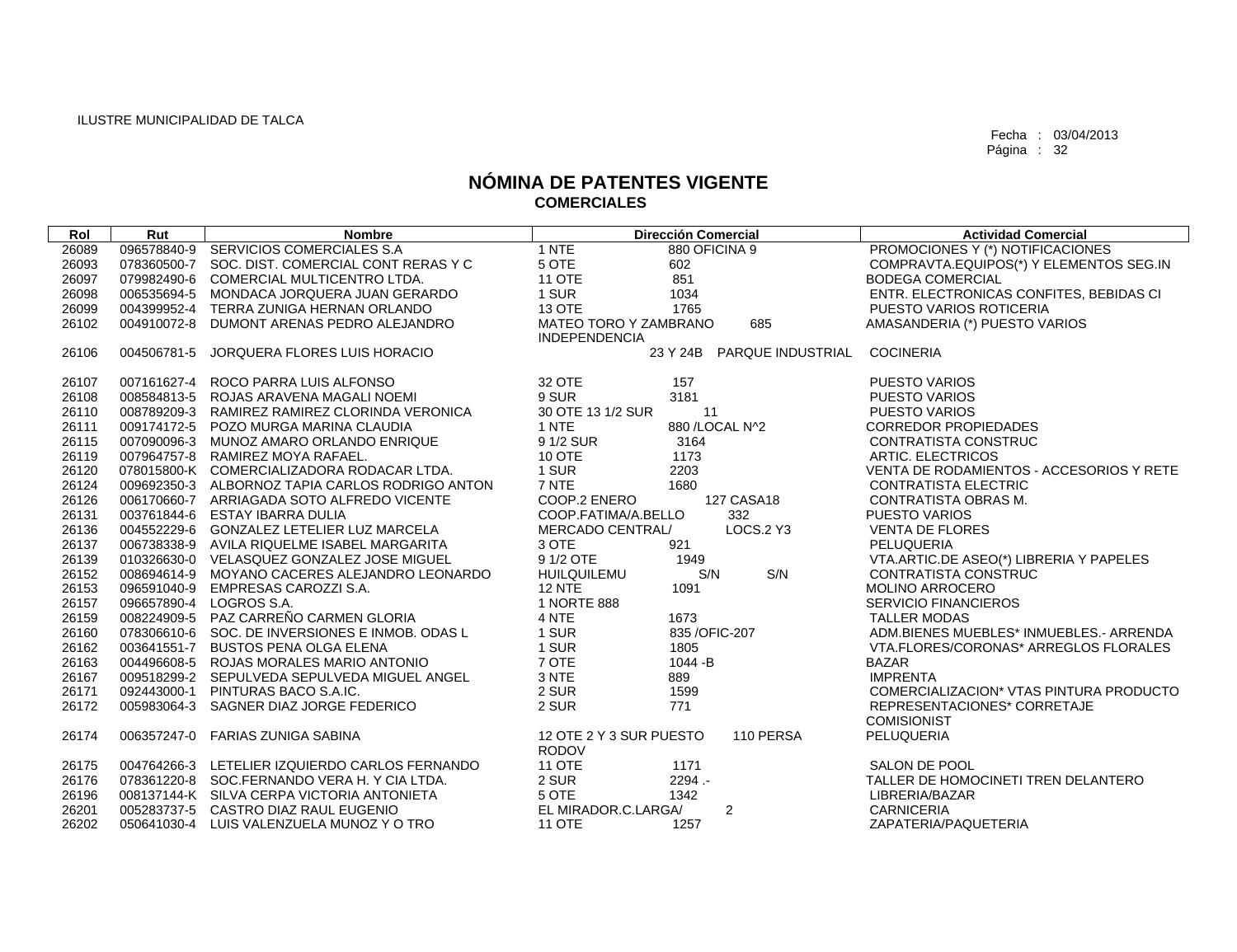| Rol   | Rut | <b>Nombre</b>                                   |                              | <b>Dirección Comercial</b> | <b>Actividad Comercial</b>              |
|-------|-----|-------------------------------------------------|------------------------------|----------------------------|-----------------------------------------|
| 26206 |     | 008757473-3 VALENZUELA TAPIA ARIELA SOLEDAD     | 3 OTE                        | 461                        | CONTRATISTA.O.MENORE                    |
| 26207 |     | 005285851-8 OTEIZA ESPINOZA LUIS AURELIO        | POBLACION SANTA CLARA        | 4                          | <b>TALLER MECANICO</b>                  |
| 26213 |     | 006317550-1 DONOSO WOLLETER JOSE IGNACIO        | AVDA, COLIN                  | 73, LA FLORIDA             | <b>PIZZERIA</b>                         |
| 26216 |     | 078361630-0 SOC. INMOBILIARIA SAN CAR LOS LTDA. | 2 OTE                        | 1086 / OFIC-5              | <b>INMOBILIARIA</b>                     |
| 26218 |     | 006504407-2 VERGARA BLANCO CIRO GERMAN          |                              | 12 NORTE/FRENTE CEME       | BDGA.VTA.MATER.DEMOL                    |
| 26220 |     | 009455333-4 MANUEL HERNANDEZ ALCANTARA          | <b>14 OTE</b>                | 500                        | LIBRERIA/BAZAR                          |
| 26229 |     | 009763902-7 LEON ARAVENA RODRIGO ANTONIO        | 8 PTE                        | 193                        | DISTR. DE GAS                           |
| 26230 |     | 007111535-6 RIVERA BECERRA MAXIMILIANO          | 1 NTE                        | 1750 - A                   | PUBLICIDAD GRAFICA(* SERIGRAFIA VENTA D |
| 26233 |     | 052003985-6 ROCO FREDES JOSE LISANDRO E.I.R.L.  | 3 OTE                        | 1105                       | <b>FUENTE DE SODA.-</b>                 |
| 26235 |     | 010491782-8 MELENDEZ CORVALAN JOSE LUIS         | 9 ORIENTE 1111 1 SUR 1 NORTE |                            | PELUQUERIA Y VENTA DE COSMETICOS        |
| 26239 |     | 048011179-6 HUANG CHANG MEI LAN                 | <b>10 OTE</b>                | 1339                       | PRENDAS DE VESTIR(*) Y CUEROS CONFECCIO |
| 26241 |     | 078354660-4 BAHAMONDE BRUHN " ARI LTD A."       |                              | HUERTOS DE CENTINELA       | COMPRAVTA.ARIDOS (*) TRANSPORTES/VEHICU |
| 26244 |     | 011174317-7 GOMEZ ARANCIBIA MONICA CAROLINA     | A.DE CHILE/C.CONDELL         | 996                        | <b>BAZAR</b>                            |
| 26246 |     | 078352300-0 SOCIEDAD AGRICOLA Y FORES TAL CORMA | 1 PTE                        | 32                         | SERV.AGRIC-FORESTAL                     |
| 26248 |     | 010064006-6 FUENTES MALDONADO HERIBERTO EDISSON | <b>SANTA ROSA</b>            | 404 VILLA EDEN             | VTA.MAQUINAS COMERC.                    |
| 26259 |     | 009342131-0 ARIAS AVILES SANDRA ARLENE          | 7 SUR                        | 1820                       | COMPRAVENTA/CHATARRA METALES            |
| 26262 |     | 003746739-1 GUTIERREZ VALENZUELA ROSA ADELAIDA  | 1 SUR                        | 998 /INTERIOR              | CASINO                                  |
| 26264 |     | 009183942-3 ROJAS LOYOLA JACINTO ENRIQUE        | MERC.PERSA PUESTO            | 119                        | PAQUETERIA                              |
| 26265 |     | 007350872-K BRAVO MOYANO HUGO EDGARDO           | 1 SUR                        | 1271 / LOC-2               | CONFECC-VTA.ARTIC(*) DE DECORACION      |
| 26268 |     | 078355560-3 ELIZABETH HUERTA Y CIA. L TDA.-     | AV.C.SCHORR                  | 265                        | FARMACIA/PERFUMERIA                     |
| 26271 |     | 078312450-5 SOC. RAZMILIC CERDA Y CIA. LTDA.    | 2 NTE                        | 641                        | CENTRO RADIOLOGICO(* Y ECOGRAFICO       |
| 26275 |     | 090743000-6 PROMOTORA CMR FALABELLA S.A.        | 1 NTE                        | 1485                       | PROMOCION CREDITO(*) OFICINA COBRANZAS  |
| 26277 |     | 078301070-4 BOZZO Y CIA. LTDA.                  | 1 NTE                        | 1546                       | <b>FINANCIERA</b>                       |
| 26278 |     | 004903782-1 CARVALLO BREFFITT GUILLERMO ENRIQUE | <b>13 OTE</b>                | 702                        | TLLER.RECTIF.MOTOR(* Y VTA.DE REPUESTOS |
| 26282 |     | 008177669-5 QUIJADA CALFUAL EMA DEL CARMEN      | AV.C.SCHORR                  | 265 / LOC-1                | ARTIC. DE FANTASIAS                     |
| 26285 |     | 005731664-0 OLAVE PRIETO JAIME ARTURO           | 2 1/2 NTE                    | 3044                       | COMPRAVTA.PROD.AGRIC                    |
| 26289 |     | 078354420-2 LUIS ENRIQUE SILVA Y CIA. LTDA.     | 3 ORIENTE 1326 OFIC-1-A      |                            | SERV-ASESORIAS JURID                    |
| 26292 |     | 050643590-0 JUAN CARLOS RODRIGUEZ Y O TRO       | 2 NTE                        | 1345                       | COMPRAVTA.AUTOMOV(*) Y ACCESORIOS       |
| 26294 |     | 096591040-9 EMPRESAS CAROZZI S.A.               | AVDA.SAN MIGUEL              | 2626                       | DISTRIB.PROD.ALIMENT                    |
| 26302 |     | 008851541-2 MACHUCA GAJARDO MARIA DE LOS ANGELE | <b>LAS PATAGUAS</b>          | 37                         | PAQUETERIA Y * PUESTOS VARIOS           |
| 26313 |     | 007329816-4 OYARZUN GAETE HECTOR ALFREDO        | 3 SUR                        | 1482                       | CONTRATISTA OBRAS M.                    |
| 26321 |     | 002519086-6 ESPINOZA CANGANA JAIME              | <b>12 OTE</b>                | 1040 /LOC-19               | PROD.CASSETTE MUSIC* CRISTIANOS         |
| 26322 |     | 078315800-0 SOC. TAPIA, MARTINEZ Y CI A.        | 1 SUR                        | 1238 / OFIC-7              | CAPACIT.ASES.ADMINIS                    |
| 26336 |     | 006404911-9 GONZALEZ GONZALEZ LUIS RENE         | 1 OTE                        | 1015/OF.13                 | LABORES ADMINISTRATIVAS COBRADOR        |
|       |     |                                                 |                              |                            | <b>COMISIO</b>                          |
| 26338 |     | 078329890-2 COLLARI HERMANOS LTDA.              | 18 OTE                       | 580                        | <b>DISTRIB/LUBRICANTES</b>              |
| 26339 |     | 007442760-K FLORES GONZALEZ MARIA DE LA LUZ     | 10 OTE                       | 122                        | COMPRAVENTA CHATARRA                    |
| 26342 |     | 078135350-7 ESICOM LTDA                         | 1 PTE                        | 1384                       | OBRAS CIVILES.INGENI                    |
| 26343 |     | 005932568-K FUENTES MORAN JOSE HUMBERTO         | 12 ORIENTE 1 Y 2 SUR         |                            | PAQUETERIA/AFINES                       |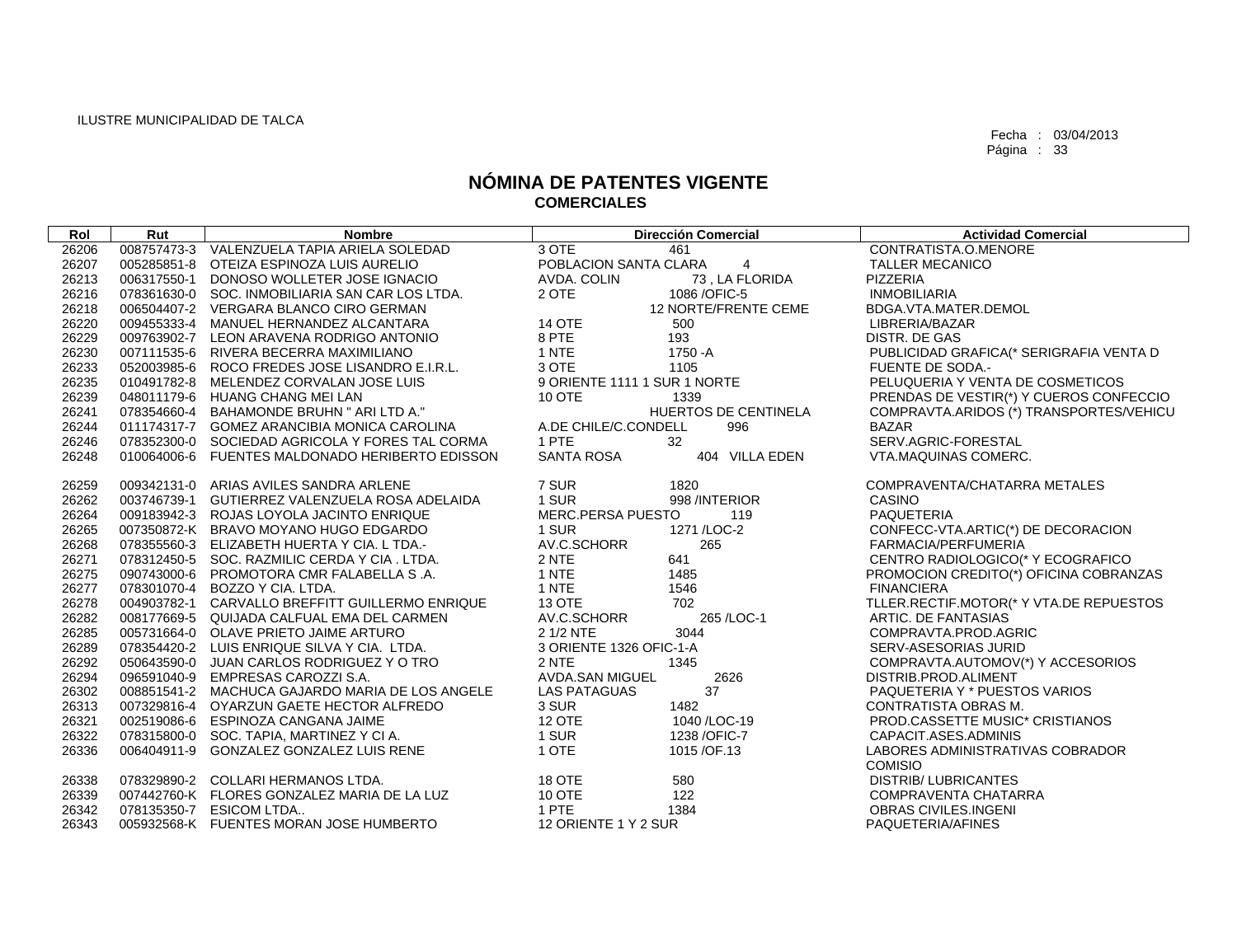| Rol   | Rut                      | <b>Nombre</b>                                   | <b>Dirección Comercial</b>          | <b>Actividad Comercial</b>                         |
|-------|--------------------------|-------------------------------------------------|-------------------------------------|----------------------------------------------------|
| 26346 |                          | 007084699-3 CARRASCO LARA JUANA RUFINA          | 8 SUR<br>1739                       | VTA.RPTO/NEUMAT/USAD                               |
| 26349 |                          | 078507370-3 CENTRO MEDICO ODONT. Y LA B, STA MA | 8 OTE<br>116                        | <b>CONSULTA MED/DENTAL</b>                         |
| 26350 |                          | 008076922-9 OSSES SANDOVAL ALEJANDRA DE LOS A.  | 7 OTE<br>1120 LOC.7                 | COMERCIALIZACION * PRENDAS VESTIR BAZAR            |
| 26351 |                          | 008309244-0 GUTIERREZ PONCE MANUEL FERNANDO     | <b>11 OTE</b><br>1457               | BAZAR/PAQUETERIA                                   |
| 26352 |                          | 050645290-2 REYES BRITO LUZ Y OTRA              | 7 OTE<br>1110 LOC.06                | <b>BOUTIQUE</b>                                    |
| 26356 |                          | 006214105-0 SAEZ ROJAS MANUEL                   | 5 SUR<br>1794                       | <b>TALLER EN TORNOS</b>                            |
| 26358 |                          | 004979986-1 VASQUEZ NUÑEZ MARCO ABRAHAM         | 1 NTE<br>1347                       | PELUQUERIA                                         |
| 26359 |                          | 078183590-0 SOC. FORESTAL SAN PATRICI O LTDA.-  | 3 OTE<br>1661                       | PREST.SERV.FORESTAL* Y EXPLOTACION                 |
| 26360 |                          | 007274711-9 LOPEZ VERGARAY EVARISTO PATRICIO    | <b>15 SUR</b><br>1717               | ALMACEN/ABARROTES                                  |
| 26363 |                          | 009926557-4 DEL SOLAR GUTIERREZ MARIANA DEL CAR | 944<br>4 NTE                        | TALLER DE DANZA                                    |
| 26364 |                          | 007853434-6 HONORATO MORALES EDGARDO FRANCISCO  | 664<br>14 1/2 SUR                   | OFIC.COMPRAVTA.MAT* DE CONSTRUCCION                |
| 26367 |                          | 007082367-5 VERGARA CUBILLOS ENRIQUE FERNANDO   | V.SAN FCO.DE ASIS<br>310            | <b>CONTADOR</b>                                    |
| 26370 |                          | 078361210-0 MODELAN LTDA.                       | 7 OTE<br>1110/LOC-9                 | PRENDAS DE VESTIR                                  |
| 26371 |                          | 007141934-7 DIAZ ROJAS OCTAVIO RAMON            | 23 VILLA EL ARENAL                  | <b>PUESTO VARIOS</b>                               |
| 26378 |                          | 078360510-4 PERFORACIONES IMPERIAL LT DA.       | 3 OTE<br>1865                       | <b>CAPTACION AGUAS SUBT</b>                        |
| 26379 |                          | 010094173-2 MOYA GONZALEZ JUAN CARLOS           | FUNDO LA OBRA, HIJUELA 4 LOTE 6 S/N | ALMACEN                                            |
| 26380 |                          | 050622510-8 GONZALEZ ANDRADES ROSA Y OTRA       | 7 OTE<br>690                        | FAB.ARTES.EN YESO(*) BAZAR                         |
| 26381 |                          | 005282932-1 VALDES TAPIA FERNANDO ENRIQUE       | <b>11 OTE</b><br>1257               | <b>ALOJAMIENTO</b>                                 |
| 26382 | 050640930-6 ZZ Eliminado |                                                 | 1 OTE<br>45/11-12 SUR               | TLLER.ARTES.COSTURA                                |
| 26386 |                          | 006826064-7 AMARO GARRIDO VICTOR ALEJANDRO      | 7 NTE<br>1678                       | TLLER DESAB/PINTURA* REPARACIONES.-                |
| 26395 |                          | 008827701-5 RIVERA RAMOS JUAN MANUEL            | <b>13 NTE</b><br>2058               | TLLER.ARTES.CALZADOS                               |
| 26399 |                          | 010329701-K FRANCISCO RODRIGO BARRUETO JAQUE    | 2 SUR<br>1064                       | SERV.COMPUTACIONAL(* FOTOCOPIADOS ARTIC            |
| 26400 |                          | 078328340-9 INPROVET LTDA.                      | 1 SUR<br>1954 / PISO 2^-B           | IMPORT-COMERC.PROD(* AGROPECUARIOS Y FE            |
| 26401 |                          | 010307286-7 ESPINOSA SALDIAS GLORIA             | AV.C.RAYADA<br>1751                 | TLLER.TALABARTERIA(* Y PRODUCTOS DEL RA            |
| 26402 |                          | 003611018-K NAJLE HAYE HUGO                     | 1 NTE<br>2410                       | <b>ESTACION DE SERVICIO</b>                        |
|       |                          |                                                 |                                     | REPUESTOS/ACCESORIO                                |
| 26404 |                          | 050649010-3 SALGADO CHANDIA CLAUDIO Y OTRO      | 1 SUR<br>1238 / OFIC-10             | PREST.SERV.SEGURIDAD                               |
| 26406 |                          | 005108351-2 HERRERA ROJAS ANA LUISA             | 1 SUR<br>1757 / LOC-5               | <b>BAZAR</b>                                       |
| 26412 |                          | 050649910-0 ELIECER GONZALEZ ZUNIGA Y OTRO      | 2 SUR<br>1997                       | COMPRAVTA.VEHICULOS* DISTRIB/REPRESENTA            |
| 26413 |                          | 007397064-4 TORO MARTINEZ TERESA DE LAS M.      | 12 OTE<br>932 / LOC-24              | <b>GRANDES TIENDAS</b>                             |
| 26415 |                          | 079556960-K MC.CARTHY CORPORACION LTD A.        | 1 SUR<br>835 / DEPTO-219            | <b>CAPACITACION</b>                                |
| 26416 |                          | 005269767-0 GONZALEZ MUNOZ VICTOR MANUEL        | 6 OTE<br>1147                       | FANTASIAS/JOYERIAS(* ARTIC.DE CUERO, Y             |
| 26425 |                          | 078357850-6 COMERCIAL D.C. Y D. LTDA.           | 9 NTE<br>1355                       | VTA, VEHIC, MOTORIZAD* Y SUS REPUESTOS             |
| 26427 |                          | 096531270-6 COMERCIAL MEICYS S.A.               | 1 SUR<br>945                        | TDA.ROPA AMERICANA                                 |
| 26433 |                          | 078387250-1 SOC. COM. DE REP. Y TRANS P. ARYCAR | 9 NORTE, 3 Y 4 ORIENTE 1064         | COMPRA Y VENTA DE REPUESTOS DE<br><b>VEHICULOS</b> |
| 26435 |                          | 078201560-5 MADERERA Y FORESTAL PUERT O VIEJO L | PARQ.IND/SIT-01-24-2                | <b>BARRACA DE MADERAS</b>                          |
| 26436 |                          | 009590089-5 HERRERA MENDEZ PEDRO ANTONIO G.     | 5 OTE<br>1306                       | AGENCIA POLLA GOL Y VENTA DE SEGUROS               |
| 26440 |                          | 081537600-5 RENDIC HERMANOS S.A.                | AVDA. CARLOS SCHORR<br>265          | PANADERIA                                          |
| 26443 |                          | 096663460-K INMOBILIARIA CLINICA DEL MAULE S.A. | 4 NTE<br>1640                       | CONST.INMB.OFIC(*) SERVICIOS Y COMERCIO            |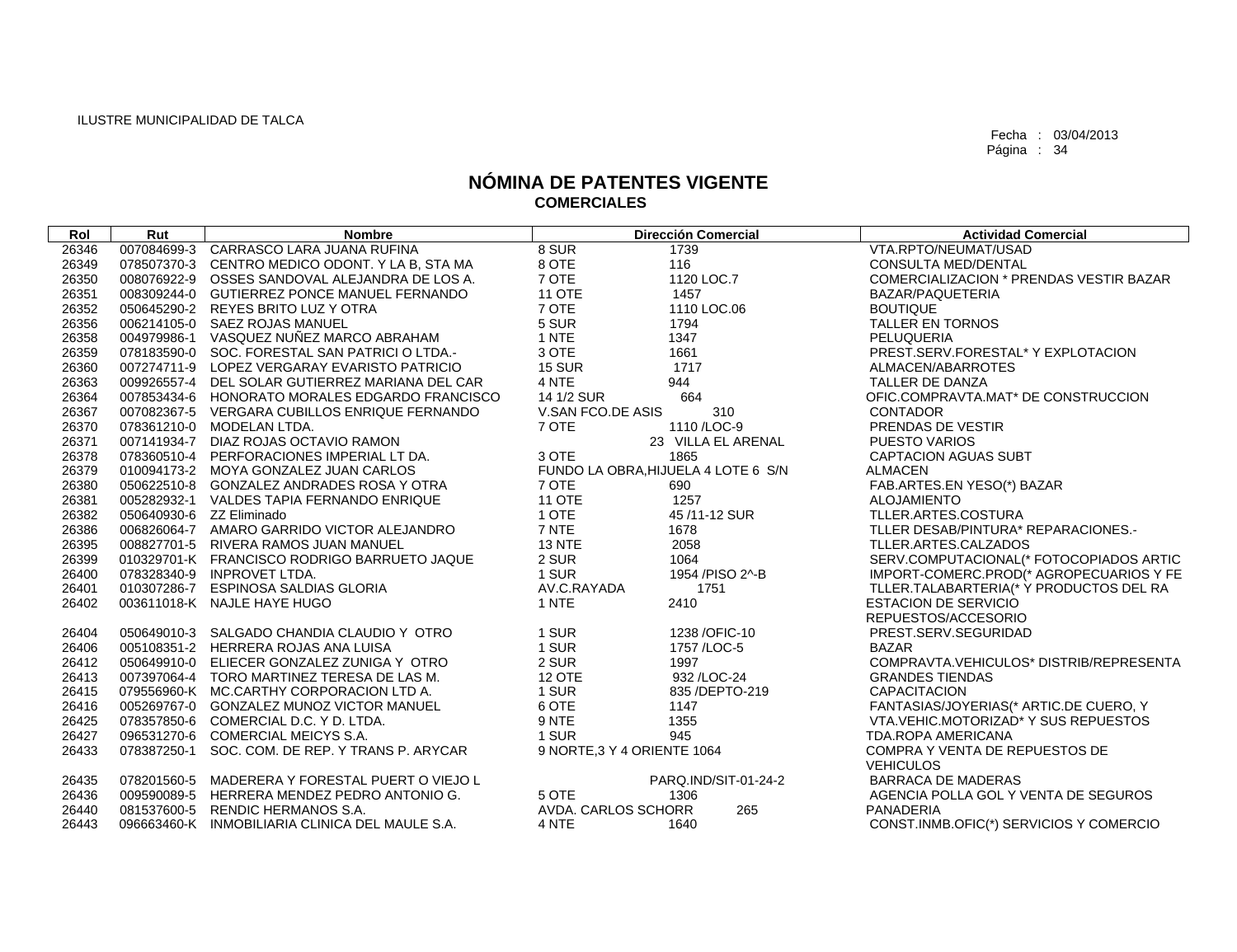| Rol   | Rut         | <b>Nombre</b>                                   |                         | <b>Dirección Comercial</b>  | <b>Actividad Comercial</b>               |
|-------|-------------|-------------------------------------------------|-------------------------|-----------------------------|------------------------------------------|
| 26446 |             | 007990249-7 ROJAS GAJARDO EDUARDO ANTONIO       | <b>SAN JUAN</b>         | 535 VILLA EDEN              | <b>PUESTO VARIOS</b>                     |
| 26447 | 091004000-6 | PRODUCTOS FERNANDEZ S.A.                        | AVDA.SAN MIGUEL         | 3327                        | OFICINA IND.ALIMENT.                     |
| 26450 |             | 006947902-2 CRUZ PAROT CARLOS ROBERTO           | 2 OTE                   | 1170 / DEPTO-202            | <b>CONSTRUCTORA</b>                      |
| 26451 |             | 008677911-0 FERNANDEZ MARTINEZ JOSE PABLO       | 7 OTE                   | 2032                        | DESARMADURIA DE VEHICULOS COMISIONISTA C |
| 26452 |             | 083905900-0 BALADRON E HIJOS LTDA.              | 4 NTE                   | 1111.                       | COMPRAVTA, VEHICULOS                     |
| 26460 |             | 007714317-3 O KUINGHTTONS VALENZUELA PATRICIA D | 5 SUR                   | 2502                        | CARNICERIA (*) CHANCHERIA/ROTISERIA      |
| 26461 |             | 006968611-7 GONZALEZ ROJAS SILVIA DE LAS MERC.  | <b>GALERIA SABAG/</b>   | LOCAL 19                    | <b>TIENDA</b>                            |
| 26469 |             | 076031071-9 SALCOBRAND S.A.                     | 1 SUR                   | 1403                        | FARMACIA/PERFUMERIA BEBIDAS CONFITES HEL |
| 26473 |             | 008804755-9 GARRIDO GUTIERREZ RAQUEL DEL C.     | 12 1/2 SUR A            | 3133                        | <b>PUESTO VARIOS</b>                     |
| 26475 |             | 078430130-3 SOC. COMERCIAL" CARMA LTD A"        | 1 NTE                   | 943                         | OFIC.VTAS.MINERIA                        |
| 26480 |             | 010606396-6 ROJAS TRONCOSO GLADYS ELISA         | 31 OTE                  | 520                         | PUESTO VARIOS Y ROTISERIA                |
| 26483 |             | 078411580-1 COAGRO LTDA.                        | 1 SUR                   | 865 / DEPTO. 82             | COBRANZAS DEL AGRO COMISIONES            |
|       |             |                                                 |                         |                             | <b>CONSULTOR</b>                         |
| 26495 |             | 006471995-5 ESPINOZA FIGUEROA OLGA DEL CARMEN   | <b>11 SUR</b>           | 114 31 1/2 ORIENTE          | <b>ALMACEN</b>                           |
| 26496 |             | 008254834-3 VERGARA GONZALEZ RAUL HERNAN        | 2 SUR                   | 1675 - B                    | VENTA REPUESTOS (*) SERVIC. TRANSPORTES  |
| 26497 |             | 050654180-8 MARIA E. GONZALEZ MARTINE Z Y OTRO  | 4 PTE                   | 359                         | DISTRIB.AMBULANTE* ARTIC. LABORATORIO    |
| 26501 |             | 006738296-K ABARZA ORELLANA JUAN                | POB.PANGUILEMO          | SITIO N <sup>4</sup> 3      | DEPOSITO MADERAS(*) Y ELABORACION.-      |
| 26502 |             | 096618540-6 ALVI SUPERMERCADOS MAYORISTAS S.A.  | 1 SUR                   | 1990                        | PANADERIA                                |
| 26506 |             | 007322545-0 FERNANDEZ URBINA RAFAEL DEL CARMEN  | <b>VALENCIA</b>         | <b>INDEPENDENCIA</b><br>561 | PUESTO VARIOS                            |
| 26509 |             | 006605325-3 NUNEZ NUNEZ HILDA FRESIA DEL CAR    | 6 1/2 SUR A             | 3388 VILLA SAN LUIS III     | PUESTO VARIOS - ROTISERÍA                |
| 26513 |             | 011321547-K IBANEZ PONCE JOSE MANUEL            | <b>14 OTE</b>           | 1020                        | TALLER DESABOLLADUR* Y PINTURAS          |
| 26522 |             | 007596958-9 ARAYA RIVERA MARIA INEZ             | 5 OTE                   | 263 POB.A.DE.CHI            | <b>CARNICERIA</b>                        |
| 26525 |             | 050652970-0 RAMIRA GONZALEZ VERGARA Y OTRO      | 6 OTE                   | 564                         | COMPRAVENTA Y TRABAJ ALUMINIOS VIDRIOS   |
| 26526 |             | 006774445-4 VERGARA LABRA GLADYS MARIA          | 8 NTE                   | 1378 6Y7 OTE                | <b>PUESTOS VARIOS</b>                    |
| 26528 |             | 009443167-0 VALDES CACERES MONICA CECILIA       | 3 OTE                   | 1806                        | PUESTO VARIOS (*) ENVAS.DE ALINOS        |
| 26531 |             | 078398430-K EMPRESA DE CONSTRUCCIONES JY R LTD  | 1 NTE                   | $540 - A$                   | OFICINA CONSTRUCTORA                     |
| 26537 |             | 005429508-1 RUIZ MORALES DELFIN SEGUNDO         | 3 OTE                   | 2730                        | PUESTO VARIOS (*) BAZAR/VTA.COMPLETOS    |
| 26559 |             | 007491064-5 HERRERA QUINTEROS LUIS FERNANDO     | <b>14 OTE</b>           | 1193                        | <b>FUNERARIA</b>                         |
| 26561 |             | 014548937-7 AVRAM MARCEL                        | <b>28 SUR</b>           | 179 /JARDIN DEL V           | SERVICIOS/VTA.ART(*) TELECOMUNICACION Y  |
| 26571 |             | 078385290-K COMERCIAL RIMAL LTDA.               | 2 SUR                   | 1659 LOCAL 7 Y 8            | OFICINA DE CAPACITACION                  |
| 26572 |             | 003976147-5 MUNOZ ARAYA RAUL HERNAN.            | 6 OTE                   | 1340                        | <b>ALOJAMIENTO</b>                       |
| 26574 |             | 078411650-6 SOC. MEC. AUT. DE LA MAZA LTDA      | <b>VILLA SAN MIGUEL</b> | 4                           | TALLER MECANICO (*) VTA-MANTENCION ARTI  |
| 26577 |             | 004386319-3 OBRADOR RIQUELME WALTERIO RAMON     | MERCADO CENTRAL/        | LOCAL 05                    | BAZAR/ARTIC.REGALOS                      |
| 26578 |             | 008304627-9 VARGAS FLORES EDUARDO OSVALDO       | 2 SUR                   | 787-B                       | FCA.JOYAS PLATA(*) CON ORO.-             |
| 26586 |             | 050676180-8 CARLOS SOTO DE LA JARA Y OTRA       | <b>11 OTE</b>           | 1257                        | BAZAR/REPTOS.BICIC.                      |
| 26588 |             | 009339830-0 LETELIER TRONCOSO MERY YOVANKA      | 6 NTE                   | 1314                        | TALLER ARTESANAL (*) DE DIDACTICOS.-     |
| 26591 |             | 079706120-4 SERVACAR CHILE LTDA.                | 1 NTE                   | 2255                        | <b>ESTACION DE SERVICIO</b>              |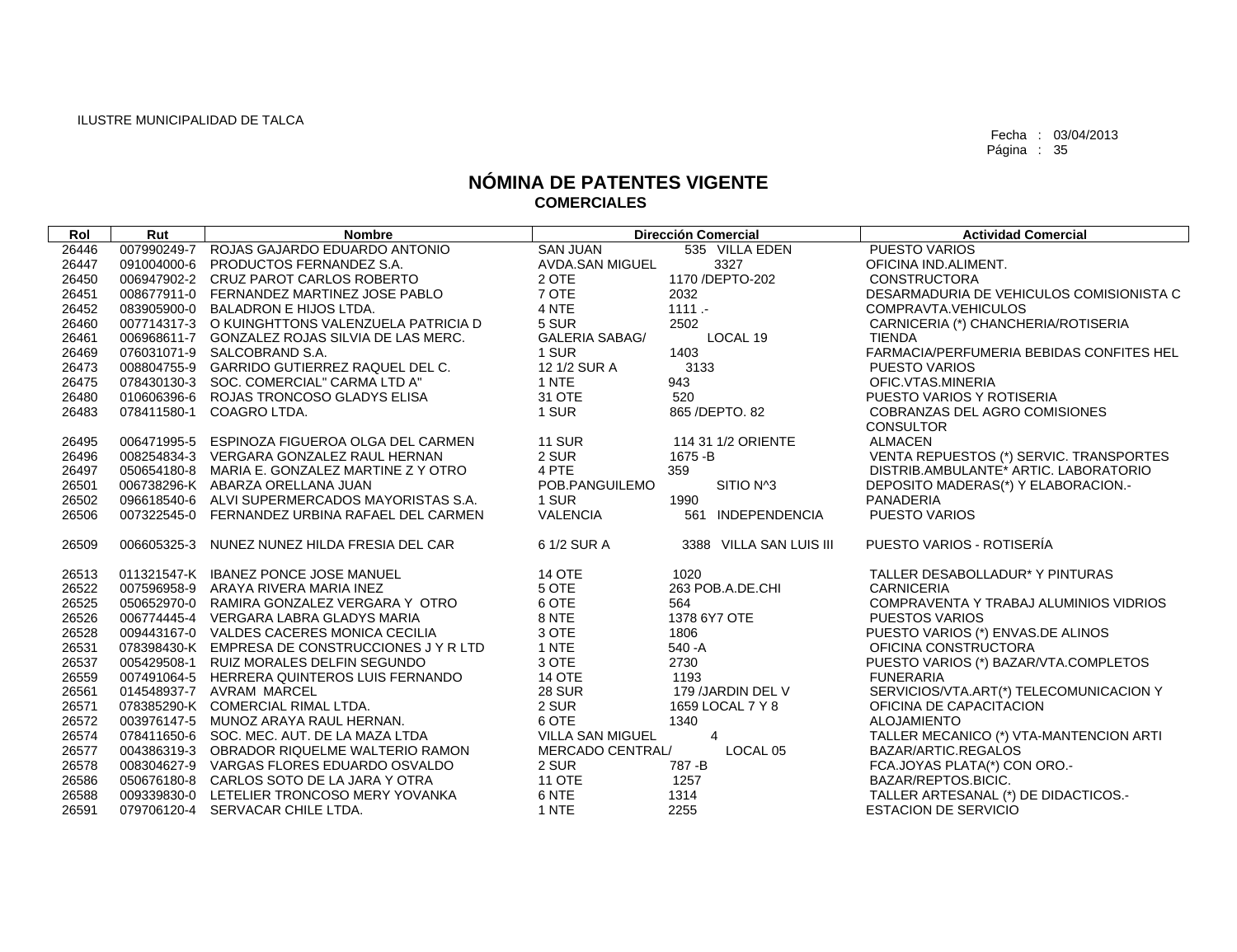| Rol   | Rut                    | <b>Nombre</b>                                   |                          | <b>Dirección Comercial</b> |      | <b>Actividad Comercial</b>              |
|-------|------------------------|-------------------------------------------------|--------------------------|----------------------------|------|-----------------------------------------|
| 26596 |                        | 005622360-6 GAETE NUNEZ JOSE HORACIO            | <b>11 OTE</b>            | LOCAL N^18                 | CREA | COMPRAVTA.PRODUCT(*) DEL PAIS.-         |
|       |                        |                                                 |                          |                            |      |                                         |
| 26598 |                        | 005957331-4 CACERES LARA JUAN ENRIQUE           | 10 OTE                   | 1041 / LOC-2               |      | VIDRIERIA/DERIVADOS                     |
| 26599 |                        | 081689800-5 TELEVISION NACIONAL DE CHILE        | 5 NORTE 820              |                            |      | TRANSMISION PROGR(*) AUDIOVISUALES      |
| 26601 |                        | 008024885-7 CARVAJAL PENA TERESA DEL CARMEN     | <b>11 OTE</b>            | 1181                       |      | <b>ZAPATERIA</b>                        |
| 26602 |                        | 008939091-5 MORALES MATURANA ELIZABETH DEL PILA | <b>12 NTE</b>            | 1339                       |      | COMPLETOS/FRITANGAS                     |
| 26603 |                        | 050462710-1 GONZALEZ GONZALEZ ENRIQUE Y OTRA    | M.LARRAIN/PS-3           | 2222 / 2224                |      | <b>VIDEO CLUB/BAZAR</b>                 |
| 26605 | 096664110-K FRUMA S.A. |                                                 | PARQ.INDUST/CALLE RHO    | 148                        |      | COMERC/INDUST.PROD(* AGROPECUARIOS.-    |
| 26606 |                        | 007838702-5 DIAZ BENDEZU JUAN E.                | 1 SUR                    | 1271 / LOCAL 14            |      | <b>BAZAR</b>                            |
| 26607 |                        | 010815644-9 SOTO FUENTES FRANKLIN EDUARDO       | 2 1/2 OTE                | 2721                       |      | ALMACEN/PSTO.VARIOS                     |
| 26608 |                        | 009442375-9 VERDUGO PALMA JUAN MANUEL           | <b>13 OTE A</b>          | 1696                       |      | SUB-DISTRIB.GAS LIC.                    |
| 26613 |                        | 078398070-3 DR. FRANCISCO CLAVER HOJA S Y CIA.  | 2 PTE                    | 1383                       |      | ELECTROENCEFALOGRA* FIA.- MEDICINA EN G |
| 26614 |                        | 006010411-5 GONZALEZ ADASME SILVIA DEL C.       | 27 1/2 OTE               | 548 POBL.STA.MARTA         |      | <b>PUESTO VARIOS</b>                    |
| 26616 |                        | 078549450-4 GOTRU ALIMENTOS SPA                 | 4 NTE                    | 1499                       |      | <b>VENTA DE ABARROTES</b>               |
| 26617 |                        | 004252373-9 VALDEBENITO QUILOGRAN MARIA AMALIA  | <b>10 SUR</b>            | 1794                       |      | <b>PUESTO VARIOS</b>                    |
| 26619 |                        | 005995725-2 GUTIERREZ ARAYA JUAN                | 11 1/2 NTE B             | 44                         |      | <b>CONTRATISTA</b>                      |
| 26620 |                        | 005052452-3 ASSADI ANDONIE IRENE MARIA          | 7 OTE                    | 543                        |      | ENVASADORA PROD.ALIM                    |
| 26622 |                        | 011481523-3 GONZALEZ MARTINEZ JANETT ALEJANDRA  | 4 PTE                    | 290                        |      | <b>PUESTO VARIOS</b>                    |
| 26626 |                        | 078398080-0 SOC. DR. IVAN IPINZA HOJA S Y CIA.  | 2 PTE                    | 1383                       |      | RADIOGRAFIAS (*) ECOTOMOGRAFIAS MEDICIN |
| 26630 |                        | 005146520-2 LOZIER SOLIS GUILLERMO EULOGIO      | 15 OTE                   | 890                        |      | VTA.ELEM.SUJECCION* Y AFINES            |
| 26631 |                        | 078398380-K FERRETERIA ARJONA LTDA.             | 2 SUR                    | 1330 6 Y 7 ORIENTE         |      | FERRETERIA HOJALATERIA                  |
| 26635 |                        | 078405230-3 COMERCIAL KATTY LTDA.               | 1 NTE                    | 1446                       |      | TELAS/CONFECC/ARTESA                    |
| 26636 |                        | 005984020-7 DUMONT ARENAS ANA                   | EL MIRADOR/CLLE.CORTA    | $\overline{7}$             |      | PANADERIA ALMACEN                       |
| 26642 |                        | 009761832-1 URIBE PACHECO GABRIELA DEL C.       | COOP.PARRONAL/CARACAS    | 181                        |      | VTA.NEUMATICOS USAD* ACCESORIOS/REPTOS. |
| 26647 | 079743360-8            | DAR LTDA.                                       | <b>13 OTE</b>            | 809                        |      | <b>DISTRIB. ALIMENTOS</b>               |
| 26650 |                        | 078398940-9 QUEZADA Y CACERES ABOGADO S ASOC. L | 1 NTE                    | 801 OF. 1004               |      | <b>SERVICIOS JURIDICOS</b>              |
| 26652 |                        | 078398960-3 CONFECCIONES DE VESTUARIO LUJOS LT  | 5 OTE                    | 1416                       |      | CONFECCION Y VENTAS* DE VESTUARIOS.-    |
| 26654 |                        | 078350330-1 INCAGE LTDA.                        | 1 PTE                    | 762                        |      | CAPACITACION LABORAL                    |
| 26661 |                        | 011793324-5 HICKMANN URBAN VIVIANNE             | <b>CAM.SAN CLEMENTE/</b> | KM-12                      |      | TLLER.CONFECC.ROPA                      |
| 26665 |                        | 008555979-6 CERPA CERPA JULIO ANTONIO           | V.GALILEA C 20 SUR       | 76                         |      | OFICINA CONTABLE(*) Y DE PROPIEDADES.-  |
| 26666 |                        | 011841076-9 MARIN MUNOZ DAVID ERIC              | 2 OTE                    | 1060 / OFIC-3              |      | <b>CORRETAJE PROPIEDADE</b>             |
| 26672 |                        | 078267640-7 SOC. CONSTRUCTORA RIO GRA NDE LTDA. |                          | 23 OTE.4 Y 5 OTE/PER       |      | OFICNA CONSTRUCTORA                     |
| 26673 |                        | 009760740-0 VALDES CANCINO ESTER DE LAS R.      | 8 SUR                    | 2857                       |      | COMPLETOS CARNICERIA ALMACEN            |
| 26674 |                        | 082049000-2 CIA ASESORA DE INSTRUMENT AL CIENTI | 1 SUR                    | 835 / OFIC-211             |      | IMPORTACIONES Y (*) EXPORTACIONES.-     |
| 26676 | 006657125-4            | <b>MANSILLA FABBRI PEDRO</b>                    | LONGITUDINAL SUR         | KM-251                     |      | CONTRATISTA/ARRIEND* MAQUINARIA         |
|       |                        |                                                 |                          |                            |      | <b>CONSTRUC</b>                         |
| 26677 |                        | 011318722-0 TRONCOSO MEDINA SANDRA CATALINA     | 1 SUR                    | 1417                       |      | DISTRI.DE ART DE * REGALO SALA DE VTA.  |
| 26679 |                        | 078411660-3 INSTITUTO NEUMO-ALERGOLOG IA        | 1 OTE                    | 939                        |      | LABORATORIO/DIAGN(*) Y TRATAMIENTO ENFE |
| 26682 |                        | 008469801-6 ALARCON ROJAS JAVIER FERNANDO       | 2 SUR                    | 1223                       |      | <b>FRITANGUERIA</b>                     |
| 26685 |                        | 006153895-K GAETE ALISTE AUGUSTO ANTONIO        | POB.RIO C/               | BLOCK 6 N^50               |      | <b>CONTRATISTA</b>                      |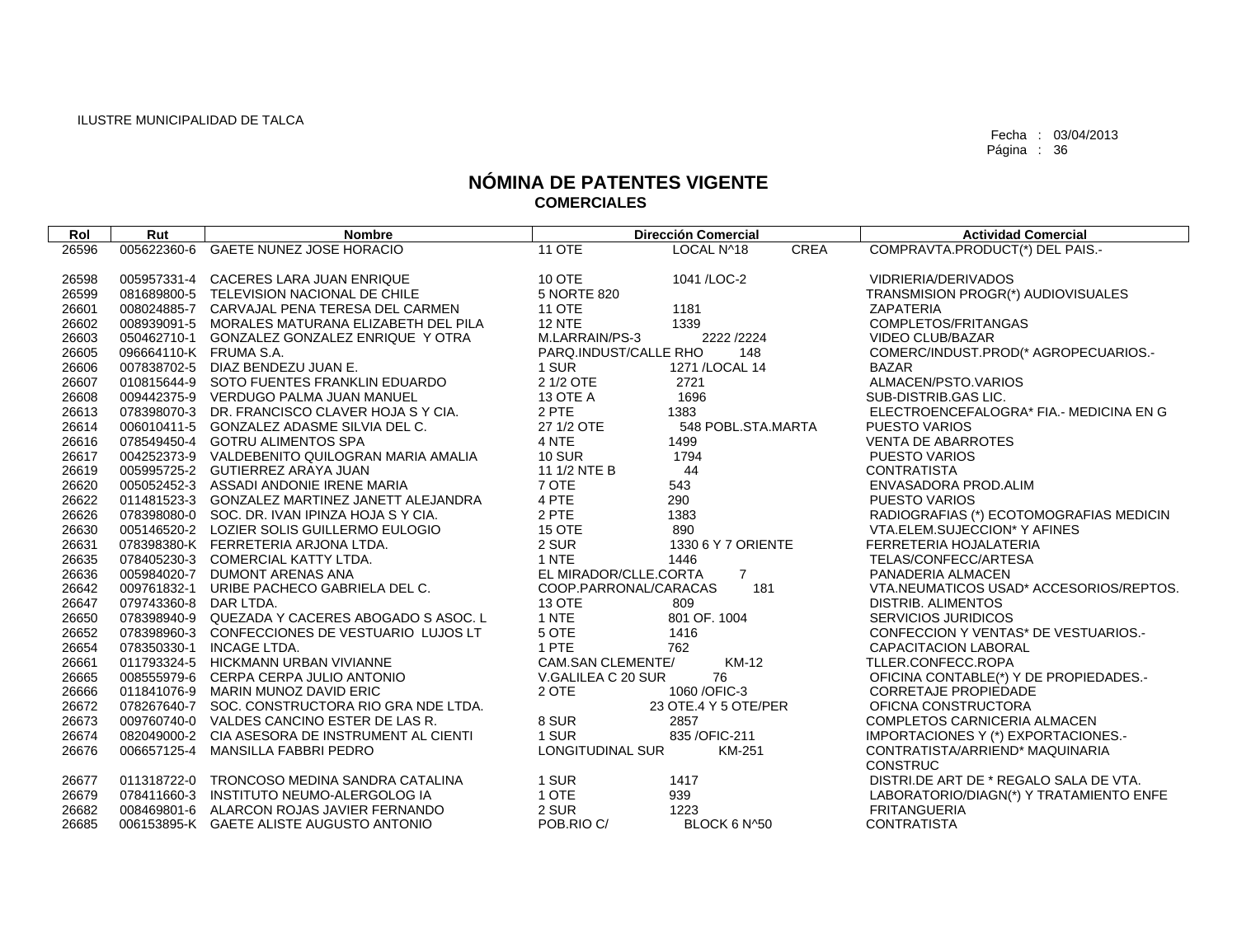| Rol   | Rut | <b>Nombre</b>                                   |                       | <b>Dirección Comercial</b>  | <b>Actividad Comercial</b>                               |
|-------|-----|-------------------------------------------------|-----------------------|-----------------------------|----------------------------------------------------------|
| 26689 |     | 003560557-6 CASTRO VELOZO OSNOLDO               | 2 SUR                 | 1685 - A                    | <b>REPUESTO AUTOMOVILES</b>                              |
| 26690 |     | 007342775-4 RAMIREZ GUTIERREZ MANUEL JESUS      | 29 1/2 OTE            | 65                          | <b>PUESTO VARIOS</b>                                     |
| 26694 |     | 008721474-5 RAMIREZ DROGUETT PATRICIO ALBERTO   | 2 PTE                 | 1140                        | <b>MARTILLERO PUBLICO</b>                                |
| 26711 |     | 007266347-0 MASSO HORMAZABAL MARIO FERNANDO     | <b>12 SUR 6 OTE</b>   | 2 C.LARGA                   | <b>TALLER MECANICO</b>                                   |
| 26714 |     | 078418100-6 SOC. MATURANA E HIJO LTDA .-        | 2 NTE                 | 3597                        | OFICINA DISENO (*) Y CONSTRUCCION DE HO                  |
| 26718 |     | 013101314-0 SILVA VILLAR ALVARO PATRICIO        | 2 SUR                 | 2060                        | DEPOSITO DE MADERAS* Y FERRETERIA.-                      |
| 26719 |     | 078418120-0 SOC. INGENIERIA ELECTRICA DEL MAUL  | 2 SUR                 | 1014/OFIC-10                | INSTALACIONES Y (*) Y PROYECTOS ELECTRI                  |
| 26722 |     | 089667500-1 EMP.DE TRANSF.TECNOLOGICA LTDA      | 2 SUR                 | 775                         | OFICINA SERVICIOS                                        |
| 26731 |     | 078427420-9 CONSTRUCTORA NORTE VERDE LTDA.      | 2 OTE                 | 1056 / OFIC-7               | <b>CONSTRUCTORA</b>                                      |
| 26732 |     | 050639910-6 SEPULVEDA MENDEZ M.VICTORIA         | 1 SUR                 | 2136                        | IMPRENTA/LIBRERIA                                        |
| 26737 |     | 078427390-3 CONSTRUCTORA NIELOL LTDA.           | 1 NTE                 | 635                         | EMP.CONSTRUCTORA (*) INGENIERIA                          |
| 26739 |     | 006538514-7 NOVOA HERNAN ANTONIO                | 12 OTE 1 Y 2 SUR      | LOC 31                      | ZAPATERIA/PAQUETERIA                                     |
| 26745 |     | 006095774-6 ADRIAZOLA ADRIAZOLA JUANA MARIA CEC | <b>JAIME</b>          | 416 VILLA EDEN              | <b>CORRETAJE</b>                                         |
| 26746 |     | 078328330-1 ACADEMIA DE INGLES MULTID ICIPLINAR | 2 SUR                 | 1583                        | ACADEMIA DE INGLES                                       |
| 26750 |     | 009277103-2 CEPEDA SARABIA DEMETRIO EDUARDO     | 30 OTE                | 614                         | <b>PUESTO VARIOS</b>                                     |
| 26751 |     | 006396325-9 BARRERA ARAYA CESAR ANTONIO         | <b>22 SUR</b>         | 487                         | PUESTO VARIOS                                            |
| 26755 |     | 011321289-6 FAUNDEZ CASTRO ALVARO               | 12 OTE PERSA TERMINAL | LOCAL 82                    | <b>BAZAR</b>                                             |
| 26757 |     | 006995726-9 RODRIGUEZ ALARCON MARIA MAGDALENA   | 4 SUR                 | 1568 RIO CLARO              | <b>PUESTO VARIOS</b>                                     |
| 26758 |     | 078430120-6 SOC. LOS ALAMOS LTDA.               | 1 NTE                 | 943                         | CONSTRUCCION DE (*) OBRAS CIVILES/VIALE                  |
| 26759 |     | 012298283-1 BURGOS BARRIOS CLAUDIO              | <b>11 OTE</b>         | 324                         | DISTRIB.CONFITES(*) ABARROTES/PAQUETERIA                 |
| 26760 |     | 078437600-1 SOC. MONROY Y CIA. LTDA./           | 1 PTE                 | 1475                        | PRESTAC.EXPLOTACION* Y MANTENCION DE RA                  |
| 26761 |     | 008162947-1 IBAR ALVAREZ MARLENE ALEJANDRA      | 7 NTE                 | 926                         | CARNICERIA/ROTISERIA                                     |
| 26762 |     | 011174803-9 BERTOLONE ROJAS ALICIA ALEJANDRA    | SEGOVIA               | <b>INDEPENDENCIA</b><br>561 | BAZAR/PUESTO VARIOS                                      |
| 26765 |     | 078435040-1 SOC.COBRANZAS Y ASESORIAS TALCA LT  | 1 PTE                 | 1060 / OFIC-32              | <b>SERVICIOS</b>                                         |
| 26768 |     | 006035044-2 MARCHANT VERDUGO LUIS BENITO        | <b>14 OTE 11 SUR</b>  | 140                         | <b>GARAGE MECANICO</b>                                   |
| 26771 |     | 009853084-3 BARRIOS BECERRA EUGENIO FERNANDO    | 9 1/2 ORIENTE 49      |                             | VENTA Y REPARACION DE INSUMOS PARA LABO                  |
| 26774 |     | 078427380-6 MADERAS E INVERSIONES RIO CLARO LTD | LONGITUDINAL SUR      | KM-255                      | <b>EXPLOTACION MADERAS* PLANTA</b><br><b>IMPREGNADOR</b> |
| 26778 |     | 007809651-9 CARRASCO MUNOZ PATRICIA DEL CARMEN  | 9 1/2 OTE             | 2001                        | <b>PUESTO VARIOS</b>                                     |
| 26780 |     | 008374609-2 CONTRERAS CLUNES CARLOS PATRICIO    | 6 OTE                 | 1087                        | <b>TIENDA INFANTIL</b>                                   |
| 26781 |     | 078398080-0 SOC. DR. IVAN IPINZA HOJA S Y CIA.  | 2 PTE                 | 1383                        | <b>CONSULTA MEDICA</b>                                   |
| 26784 |     | 079528870-8 CIA.NACIONAL DE CUEROS S.A          | 5 SUR                 | 2335                        | <b>BGA.SALADERO D/CUERO</b>                              |
| 26785 |     | 008024976-4 COFRE MEDINA JOSE NARCISO           | 4 SUR                 | 1424 RIO CLARO              | TALLER MECANICO (*) VENTA REPUESTO Y LU                  |
| 26786 |     | 005740202-4 GOMEZ CAMPOS JOSEFINA ROSA          | 7 1/2 SUR             | 2889                        | <b>PUESTO VARIOS</b>                                     |
| 26788 |     | 006938582-6 LEAL ESPINOSA ELENA MAGALY          |                       | POB.O.C.GALLO/JIMENE        | <b>PUESTO VARIOS</b>                                     |
| 26797 |     | 007835653-7 BRAVO AVILA MARIA INES              | 12 SUR MARIO MUNOZ    | 3                           | CARNICERIA/ROTISERIA                                     |
| 26801 |     | 006797934-6 PARDO UBILLA MAGDALENA              |                       | EL.<br>PSJE-D N^69          | <b>PUESTO VARIOS</b>                                     |
|       |     |                                                 | <b>ESFUERZO</b>       |                             |                                                          |
| 26802 |     | 078427370-9 SOC. DE TRANS.MATAQUITO L           | <b>11 OTE</b>         | 851                         | TRANSPORTES DE CARGA                                     |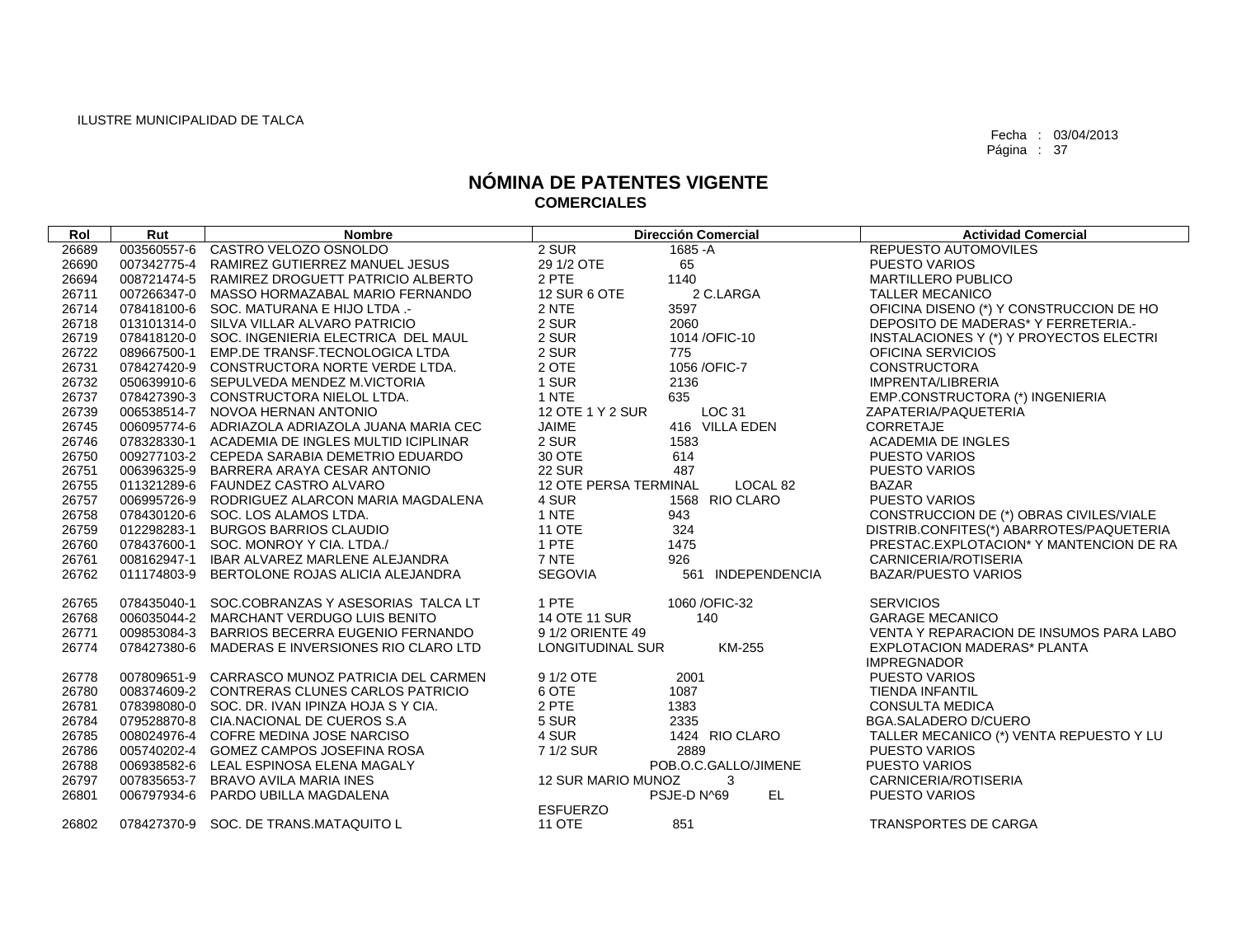| Rol   | Rut | <b>Nombre</b>                                   |                              | <b>Dirección Comercial</b> | <b>Actividad Comercial</b>             |
|-------|-----|-------------------------------------------------|------------------------------|----------------------------|----------------------------------------|
| 26812 |     | 078620520-4 SOC.QUIMICA PROCESADORA D E LIQUIDO | 27 1/2 OTE                   | 578                        | TALLER DE AGUA * DESTILADA ARTESANAL D |
| 26813 |     | 096683740-3 SOCIEDAD QUEULAT S.A.               | 6 OTE                        | 1132 / LOCAL 2             | <b>GRANDES TIENDAS</b>                 |
| 26814 |     | 084708300-K HILTI CHILE S.A.                    | 14 OTE                       | 1114                       | VTA.HERRAM.CONSTRUCC                   |
| 26823 |     | 011893841-0 TORRES GONZALEZ ALEJANDRO           | 13 OTE                       | 920                        | VTA.MUEBLES/MENAJE                     |
| 26824 |     | 002738732-2 LAGOS LYNCH VELIA INES              | 9 OTE                        | 728                        | TLLER.ARTES.FRITANGA                   |
| 26826 |     | 008677152-7 AVENDAÑO TRONCOSO GASTON ENRIQUE    | <b>14 SUR</b>                | 631                        | TLLER.ARTES.GASFITE* MUEBLERIA         |
| 26827 |     | 006759781-8 SANHUEZA PEREZ ANA VIRGINIA         | 6 OTE                        | 17                         | SUB DISTRIB. DE GAS                    |
| 26831 |     | 012083199-2 AGUILERA ALISTE ALICIA DE LAS MERCE | 7 OTE                        | 863                        | TALLER MECANICO AUT.                   |
| 26832 |     | 096616160-4 MIGUEL PRIETO S.A. CORRED ORES DE B | 1 SUR                        | 835 LOCAL 19               | <b>CORREDOR DE BOLSA</b>               |
| 26841 |     | 078437590-0 SOC.RIQUELME Y COMPANIA L TDA       | <b>14 OTE</b>                | 1118                       | PANADERIA/ROTISERIA* MASAS HORNEADAS   |
| 26848 |     | 009115043-3 PAVEZ ESCOBAR ROSA DEL C.           | 9 SUR                        | 3103                       | <b>BAZAR</b>                           |
| 26851 |     | 014425336-1 CARES TAPIA SILVIA IRENE            | <b>12 OTE</b>                | 1040                       | BAZAR/ARTESANIA                        |
| 26853 |     | 011894131-4 VALVERDE GONZALEZ MAURICIO ALEJANDR | <b>16 SUR</b>                | 15                         | VULCANIZACION                          |
| 26857 |     | 009309843-9 VELIZ GOMEZ JORGE ENRIQUE           | 6 1/2 SUR B                  | 3129 S.LUIS                | <b>PUESTOS VARIOS</b>                  |
| 26863 |     | 002848839-4 PINO PARRA LUIS ADOLFO              | 1 NTE                        | 963 LOCAL 101 ED.CTR       | <b>NOTARIA</b>                         |
| 26866 |     | 008607686-1 GONZALEZ ROJAS RAMON FLORIDOR       | 31 1/2 OTE                   | 561 SAN LUIS               | <b>PUESTOS VARIOS</b>                  |
| 26867 |     | 006871788-4 ABARCA RIVERA ELIANA DE LAS M.      | <b>17 NTE</b>                | 996                        | <b>PUESTOS VARIOS</b>                  |
| 26870 |     | 005413318-9 GUTIERREZ SILVA SERGIO MANUEL       | 7 OTE                        | 1638                       | OF.ACUPUNTURA/TERAPI                   |
| 26872 |     | 078456070-8 COMERCIAL CASTRO Y CASTRO LTDA.     | <b>14 OTE</b>                | $901 - A$                  | <b>FERRETERIA</b>                      |
| 26876 |     | 096591760-8 TRULY NOLEN CHILE S.A.              | 2 NORTE 1661                 |                            | <b>CONTROL DE PLAGAS</b>               |
| 26882 |     | 050672490-2 HECTOR HENRIQUEZ QUINTERO S Y OTROS | 13 OTE                       | 449                        | TALLER CICLISTA (*) METALMECANICA      |
| 26883 |     | 007385314-1 MARTINEZ LOBOS JACINTO ANTONIO      | 5 OTE                        | 699                        | <b>CARNICERIA</b>                      |
| 26885 |     | 012161597-5 MENDOZA HERRERA HECTOR EUGENIO      | V.CULENAR/PRAT               | 57                         | <b>PUESTO VARIOS</b>                   |
| 26891 |     | 014345424-K PINTO JORQUERA RICARDO SEGUNDO      | POB.D.REBOLLEDO              | 400                        | TALLER/VTA.TEJIDOS                     |
| 26892 |     | 006312912-7 VILLEGAS VARGAS VICTORIA DEL C.     | 6 OTE                        | 2727                       | <b>PUESTO VARIOS</b>                   |
| 26897 |     | 012000214-7 VALENZUELA GARCIA CAROLINA DEL PILA | <b>12 OTE PERSA TERMINAL</b> | LOCAL 137                  | BAZAR/PAQUETERIA                       |
| 26898 |     | 078432450-8 PRODUCT.Y CORREDORA SEGUR OS MARIA  | 1 SUR                        | 1060                       | AGENTE DE SEGUROS                      |
| 26903 |     | 008438347-3 VALENCIA LAZCANO BERNARDO ANTONIO   | 16 PTE                       | 942 / 29 SUR               | COMPLETOS/FRITANGAS                    |
| 26907 |     | 005655921-3 GONZALEZ ZUÑIGA ELIECER ALFONSO     | 2 SUR                        | 1997                       | COMPLETOS/CONFITES(* BEBIDAS GASEOSAS  |
| 26909 |     | 078192260-9 PROYECTOS E INVERSIONES S AN JOSE L | 3 SUR                        | 1930                       | ASESORIAS* ECONOMICAS FINANCIERAS      |
| 26910 |     | 096654180-6 CIA, DE SEGUROS GRLES, CONSORCIO NA | 2 SUR 1038                   |                            | SEGUROS VIDA (*) SEGUROS GRLES/ISAPRE  |
| 26911 |     | 009068284-9 BERTOLONE MORAGA REINALDO RAFAEL    | <b>PIDUCO</b>                | 582 INDEPENDENCIA          | DISTR. DE GAS.                         |
| 26914 |     | 078393030-7 SERV. CONSTRUCC. E INMOBI LIARIA CO | 1 OTE                        | 1256                       | CONSTRUCCION (*) Y SERVICIOS.-         |
| 26916 |     | 072242600-2 CENTRO LAB.Y DEP.LISIADOS REG.      | 9 NTE                        | 1299                       | <b>BAZAR</b>                           |
| 26920 |     | 078430140-0 ALEJANDRO LORA Y CIA. LTD A.-       | 2 SUR                        | 841 / DEPTO, 24            | OFICINA JURIDICA                       |
| 26922 |     | 005114067-2 MUNOZ SAN FUENTES FROILAN JOSE      |                              | 12 OTE. 2-3 SUR            | SERVIC. POLICLINICO* DE ENFERMERIA.-   |
| 26926 |     | 009324318-8 LAGOS PERQUEZ ANGELA DENISE         | 7 ORIENTE B 1390             |                            | VTA, ARTICULOS DECUMPLEANOS            |
| 26929 |     | 008780812-2 RODRIGUEZ VASQUEZ CAMILO VICENTE    | <b>11 OTE</b>                | 1247 / LOCAL 07            | COMPRAVTA.ARTIC.PLAT                   |
|       |     |                                                 |                              |                            |                                        |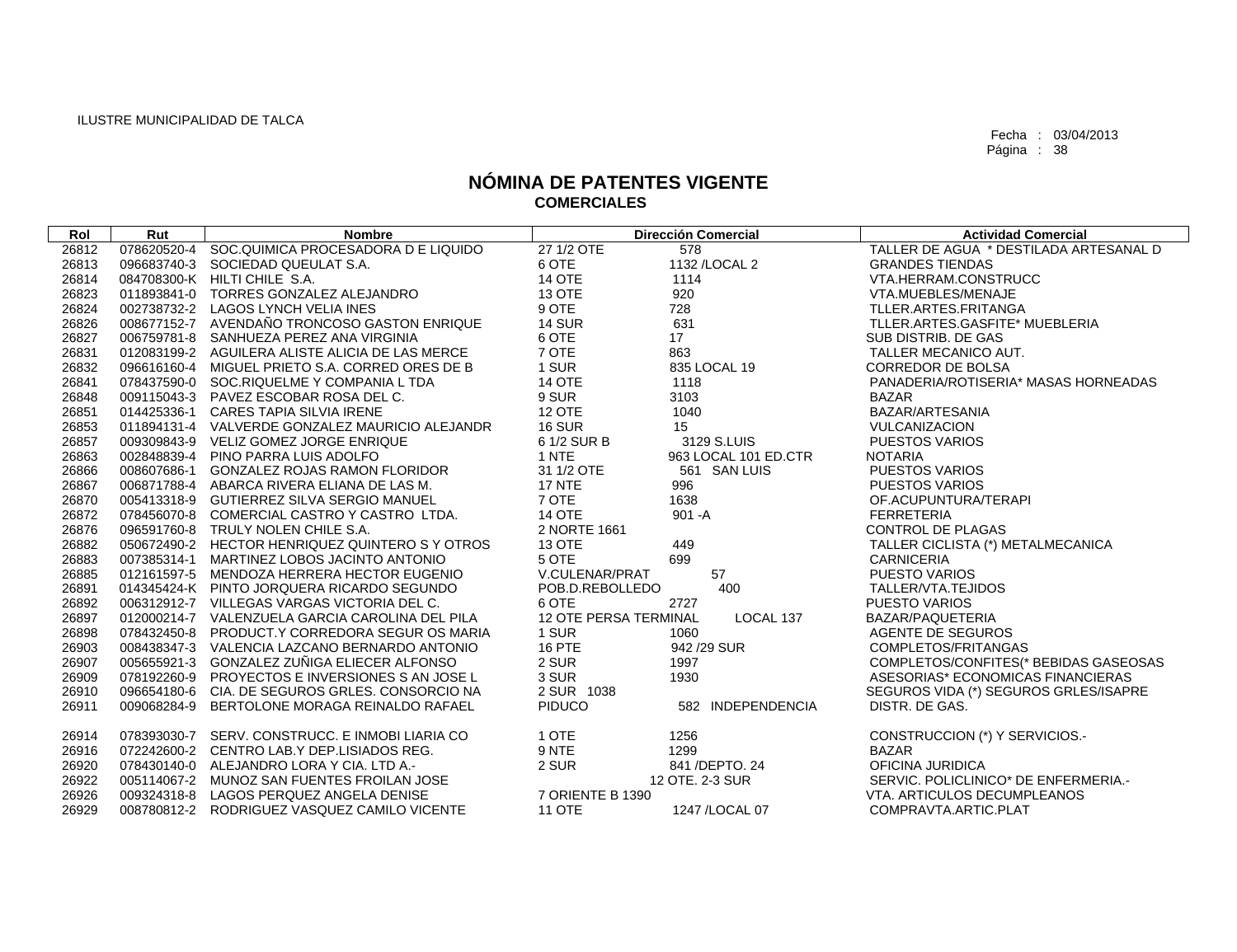| Rol   | Rut                      | <b>Nombre</b>                                   |                          | <b>Dirección Comercial</b> | <b>Actividad Comercial</b>                   |
|-------|--------------------------|-------------------------------------------------|--------------------------|----------------------------|----------------------------------------------|
| 26932 |                          | 078313510-8 SEGUITAL LTDA                       | 2 PTE                    | 1093                       | PREST.SERV.RECURSOS*                         |
|       |                          |                                                 |                          |                            | HUMANOS/CAPACITACI                           |
| 26938 |                          | 006014162-2 DIAZ VALDES ISABEL CRISTINA         | 8 ORIENTE 1116 LOCAL 1   |                            | LIBRERIA- PAQUETERIA Y BAZAR                 |
| 26939 |                          | 003662911-8 BERNALES HECTOR GUILLERMO           | EL RETIRO                | <b>COLINES S/N</b>         | OBRA DE LADRILLOS                            |
| 26948 |                          | 007099078-4 PLAZA VASQUEZ RAMON ALEJANDRO       | 1 OTE                    | 1059 / OFIC. N^1           | CONTRATISTA (*) EN CONSTRUCCION MANTENC.     |
| 26949 |                          | 005440690-8 ALVEAL RAMIREZ CLAUDIO OMAR         | LONG.NTE/SNTA.CORINA PAR | - 6                        | ANTIGUEDADES (*) COMPRAVTA/CONSIGNAC.        |
| 26950 |                          | 050705740-3 JOSE MAULEN ARROYO Y OTRA "         | 1 OTE                    | 1130 / LOCAL 14            | LIBRERIA/BAZAR                               |
| 26951 |                          | 007567588-7 PENA VILLAGRA MARITZA NARINA DEL C  |                          | CAMINO PELARCO/ARBOL       | <b>FCA.DE LADRILLOS</b>                      |
| 26952 |                          | 078456080-5 DUBOURNAIS Y DONOSO, MED ICOS ASOC  | 4 NTE                    | 3635                       | PRESTACION SERVICIOS                         |
| 26953 |                          | 050676180-8 CARLOS SOTO DE LA JARA Y OTRA       | RODOVIARIO/INTERIOR      | LOC27                      | BAZAR/ACC.REPTOS.BIC                         |
| 26956 |                          | 004740550-5 SOTO FARFAN JULIA LIDIA             | 1 SUR                    | 2135                       | VTA.REPTOS.AUTOM.(*) Y ACCESORIOS            |
| 26957 |                          | 008627702-6 AGUIRRE GOTELLI JORGE ERNESTO JULIO | 4 OTE                    | 1235                       | DISTRIB.DIARIOS (*) REVISTA/LOTO/LOTERI      |
| 26969 |                          | 010754542-5 ARRIAGADA LIBANO HORACIO ANTONIO    | 3 SUR                    | 1784                       | <b>CONFECCION DE ROPA</b>                    |
| 26972 |                          | 010538764-4 VALENZUELA MENESES PABLO ALEJANDRO  | 4 OTE                    | 1760                       | SERV. AMPLIFICACION* ILUMINACION VIDEO       |
| 26973 |                          | 080940300-9 ANGEL SOLARI E HIJO                 | 8 OTE                    | 1052                       | ARTIC. DE CUEROS(*) SUELERIA                 |
| 26978 |                          | 007735740-8 RIVERA OYARCE JOSE WALDO            | 12 OTE PERSA TERMINAL    | LOCAL N^42                 | PRENDAS DE VESTIR                            |
| 26981 |                          | 078213050-1 MIDDLETON Y CIA LTDA.               | 4 SUR                    | 827 1 Y 2 ORIENTE          | OFICINA ADMINISTRATIVA DE REVISION TECNI     |
| 26982 |                          | 005976029-7 MURGA SOTO NELSON ROBINSON          | <b>11 OTE</b>            | 893                        | <b>FUNERARIA</b>                             |
| 26984 |                          | 078465460-5 SOC. JAIME PEREDO LTDA.             | COOP.BEMMEL/A.D.         | 1884                       | OFICINA CONSTRUCTORA                         |
| 26992 |                          | 078256220-7 INVERSIONES RAYENCO LTDA.           | <b>11 OTE</b>            | 1489 - B                   | VTA.REPTOS.EN GRAL.                          |
| 26993 | 050659380-8              | JUAN LEAL VALDES Y OTRO                         | 1 PTE                    | 1060 / OFIC-15             | OFIC.CONTABILIDAD(*) CORRETAJES              |
| 26994 |                          | 014533459-4 SILVA RODRIGUEZ JUANITA ALEJANDRA   | 1 SUR                    | 1769                       | BAZAR/CORDONERIA (*) PAQUETERIA.-            |
| 26999 |                          | 004476781-3 BASOALTO ADASME CHILIA ELENA        | 6 OTE                    | 660                        | BAZAR/LIBRERIA                               |
| 27000 |                          | 010442314-0 JAQUE ARAVENA NERI AGUSTIN          | 9 1/2 OTE                | 2001                       | PUESTO VARIOS (*) ROTISERIA                  |
| 27001 |                          | 005385067-7 PASSI PINCHEIRA LUIS ENRIQUE        | 7 OTE                    | 1858                       | TALLER TORNO (*) SOLDADURAS MECANICA EN      |
| 27002 |                          | 006586427-4 ALARCON CACERES DANIEL ENRIQUE EDUA | 9 OTE                    | 60822                      | DISTRIB.PROD.GRAFICO                         |
| 27003 |                          | 078385690-5 SOC, VIGTAL LTDA.                   | 1 NTE                    | 1347 2DO PISO.             | SERVICIOS DE * VIGILANCIA                    |
| 27004 |                          | 078393030-7 SERV. CONSTRUCC. E INMOBI LIARIA CO | 1 OTE                    | 1256                       | CONSTRUCC/SERVICIOS                          |
| 27006 |                          | 004919095-6 CASTRO ALCAINO MIGUELINA DEL C.     | 6 1/2 PTE B              | 947                        | <b>PUESTO VARIOS</b>                         |
| 27007 |                          | 050673960-8 JAIME POZO ALVAREZ Y OTRO           | 1 NTE                    | 2315                       | VTA-INST.PORTONES(*) SISTEMAS ELECTRICO      |
| 27008 |                          | 007803301-0 VALDES ANDAUR RAMON DEL CARMEN      | 7 OTE                    | 61965                      | DISTRIB.DE HUEVOS(*) PRODUCTOS ALIMENTI      |
| 27010 |                          | 078474620-8 H & V CONSULTORES DE INGE NIERIA LT | 2 NTE                    | 940                        | INGENIERIA/CALCULOS* DIBUJOS                 |
| 27015 |                          | 004788164-1 CABRERA GAETE ELIZABETH DEL C.      | <b>19 OTE 8 SUR</b>      | $S/N$ .                    | PELUQUERIA UNIXEC                            |
| 27017 | 078475700-5 ZZ Eliminado |                                                 | 9 OTE                    | 891                        | TALLER/DISTRIB.ENVAS                         |
| 27020 |                          | 009947251-0 LAGOS JARA FEBES CRISTINA           | 30 OTE                   | 542                        | <b>COMPLETOS/FRITANGAS* BEBIDAS GASEOSAS</b> |
| 27024 |                          | 078155630-0 BELT INGENIERIA LTDA.               | <b>CAMINO S</b>          | <b>CLEMENTE KM-10</b>      | <b>SERVICIOS INGENIERIA</b>                  |
| 27027 |                          | 078485970-3 SOCIEDAD DE INVERSIONES S TA. MONIC | 2 OTE                    | 1638                       | SOCIEDAD DE * INVERSIONES.                   |
| 27028 | 003811129-9              | UMANZOR GUTIERREZ PEDRO ANGEL                   | <b>DEMOCRACIA</b>        | 218 VILLA LA PAZ           | OFICINA DE * TRANSPORTE DE CARGA POR C       |
| 27031 |                          | 009054716-K MORALES ESPINOZA JORGE ALEJANDRO    | <b>14 SUR</b>            | 716                        | TALLER DE MUEBLES                            |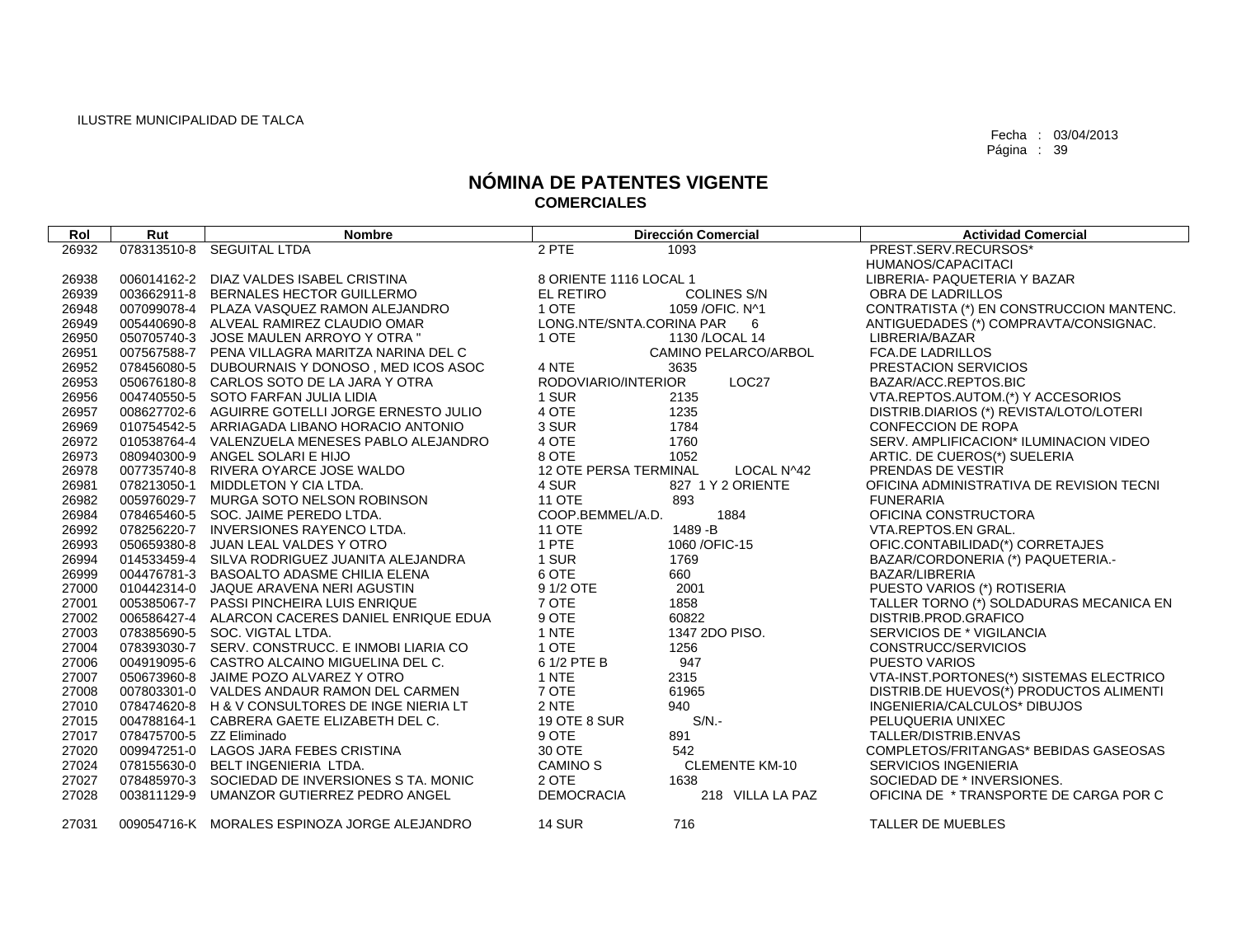| Rol   | Rut | <b>Nombre</b>                                   |                         | <b>Dirección Comercial</b> | <b>Actividad Comercial</b>              |
|-------|-----|-------------------------------------------------|-------------------------|----------------------------|-----------------------------------------|
| 27034 |     | 078483970-2 COMERCIAL CD.FLASH LTDA.            | 6 OTE                   | 1132 LOC.21                | ARTICULOS* MUSICALES VIDEOS ACCESORIOS  |
| 27036 |     | 002432551-2 GONZALEZ GONZALEZ ALBERTO.          | 9 OTE                   | 1127                       | BAZAR/ART.DEPORTIVOS                    |
| 27037 |     | 005562492-5 VEGA URRUTIA HAYDEE MARIA A.        | <b>DIAGONAL</b>         | 285                        | <b>RADIOEMISORA</b>                     |
| 27041 |     | 050685650-7 WILDEN ZAMORA JOSE Y OTRA           | 10 OTE                  | 1361                       | SERVICIOS * PROFESIONALES MEDICOS Y ANE |
| 27045 |     | 078307210-6 SOC.CONSTR.CERVANTES LTDA.          | <b>LOS QUEULES</b>      | 61 L.FLORID                | <b>CONSTRUCTORA</b>                     |
| 27047 |     | 078470690-7 SOC. PEDIATRICA DEL MAULE LTDA.     | 4 NTE                   | 1640                       | <b>SERVICIOS MEDICOS</b>                |
| 27054 |     | 078425960-9 COMERCIAL COSTA Y ALBORNO Z LTDA.   | <b>11 OTE</b>           | 477                        | DISTRIB/COMERCIALIZ. LUBRICANTES REPRES |
| 27055 |     | 050679860-4 JAIME MATURANA M. Y OTRO            | 2 OTE                   | 1068 OF.2                  | SERV/FUNERARIOS* INTEGRALES             |
| 27061 |     | 078483980-K SOCIEDAD DE ENFERMERAS DE L MAULE L | 4 NTE                   | 1640                       | <b>ENFERNERAS MATRONAS</b>              |
| 27063 |     | 007556989-0 BARRERA ESPINOZA DANIEL ABRAHAM     | <b>12 OTE</b>           | 1060                       | REPR.ARTISTAS Y HUMO                    |
| 27067 |     | 006543265-K CACERES JARA FABIAN ANSELMO         | 20 SUR 14 PTE           | 243                        | <b>CONTRATISTA</b>                      |
| 27072 |     | 008020581-3 CRUZ TRUJICHETT CARLOS ENRIQUE      | 4 NTE                   | 1633                       | <b>CONTRATISTA EN * OBRAS MENORES</b>   |
| 27073 |     | 008572694-3 SAAVEDRA ROJAS NANCY                | 33 OTE                  | 3647 11 1/2 SUR            | BAZAR * PAQUETERIA LIBRERIA ART. DE REG |
| 27074 |     | 006253864-3 RETAMAL VERA ALEJANDRO JUAN         | EDIF. CARACOL           | <b>251 SUR</b>             | CORRETAJE DE * PROPIEDADES EN GENER     |
| 27078 |     | 010346093-K AGUILAR PLAZA LUIS ENRIQUE          | <b>CASERIO LIRCAY</b>   | 24 UTAL                    | SUB-CONTRATISTA EN* OBRAS MENORES Y ARR |
| 27081 |     | 078453730-7 INMOBILIARIA SAN SEBASTIA N         | 2 SUR                   | 748                        | <b>INMOBILIARIA</b>                     |
| 27088 |     | 007593666-4 CIFUENTES ENCINA MARIA GUADALUPE    | <b>18 NTE A</b>         | 2939.                      | <b>PUESTOS VARIOS</b>                   |
| 27091 |     | 006900474-1 MOYA VILLEGAS CUPERTINO DEL CARMEN  | 1 NTE                   | 1750.                      | TALLER DE TALABARTERIA                  |
| 27093 |     | 010628159-9 YUNGE WILLIAMS JORGE ARTURO         | 1 NTE                   | 841 BLOCK A-1 D.6          | <b>CORRETAJE DE PROPIED</b>             |
| 27096 |     | 009199842-4 GONZALEZ SAZO MAURICIO.             | 5 OTE                   | 1052                       | TALLER ARTASANAL*                       |
| 27100 |     | 096555420-3 INVERSIONES EL VENADO               | <b>LONGITUDINAL SUR</b> | KM 256.                    | BARRACA DE MADERA Y* SIMILARES          |
| 27101 |     | 078483960-5 SOCIEDAD ESPECIALIDADES M EDICAS    | 1 OTE                   | 939                        | <b>CONSULTAS MEDICAS</b>                |
| 27102 |     | 005672232-7 SILVA VEGA MANUEL JESUS             | 10 OTE                  | 179 10 1/2 SUR             | <b>TALLER MECANICO</b>                  |
| 27105 |     | 005316621-0 YANEZ VARGAS ALONSO ALBERTO E.      | <b>15 OTE</b>           | $1127 -$                   | TALLER * SOLDADURAS REPARACIONES        |
| 27110 |     | 078410060-K PACIFIC LTDA.                       | 1 SUR                   | 2355 - A                   | <b>CONTRUCCIONES* PICINAS</b>           |
| 27111 |     | 004641843-3 CANALES SALAS LUCIA DE LAS M.       | <b>POBL</b>             | 18 DE ABRIL #64            | <b>PUESTOS VARIOS</b>                   |
| 27113 |     | 005554671-1 GARCIA GARCIA RAQUEL DEL CARMEN     | <b>10 OTE</b>           | 32 11Y 12 SUR              | <b>PUESTOS VARIOS</b>                   |
| 27116 |     | 007386458-5 GONZALEZ MALDONADO CLAUDIO FRANCISC | <b>FDO SANTA CORINA</b> | KM 250                     | <b>VIDEOS JUEGOS</b>                    |
| 27117 |     | 007910959-2 FUENTES DUARTE MANUEL NIBALDO       | 6 OTE                   | 1698                       | TALLER ARTESANAL* TAPICERIA ARTESANIA E |
| 27119 |     | 004829677-7 GONZALEZ MENDEZ HUGO HERNAN         | 1 SUR                   | 1732 INTERIOR              | <b>SASTRERIA</b>                        |
| 27124 |     | 050682950-K VICTOR NARANJO PRIETO Y O TRA       | <b>10 OTE</b>           | 1361                       | SERV. PROFESIONELES* MEDICOS Y ANEXOS   |
| 27126 |     | 009138965-7 VEGA FAUNDEZ JUAN OSVALDO           | 7 OTE                   | 876                        | CONTRATISTA EN * OBRAS CIVILES          |
| 27127 |     | 078480120-9 SERVICIOS MEDICOS Y DE EN FERMERIA  | 1 OTE                   | 939                        | SRVICIOS * MEDICOS Y DE ENFERMERIA      |
| 27130 |     | 010085261-6 RAMIREZ GOMEZ RODRIGO EUGENIO       | 4 OTE                   | 1738                       | TALLER ARTESANAL* CHALECOS SALVAVIDAS   |
| 27132 |     | 003127434-6 CANCINO CANALES LAURA ELENA         | POBL S. REBOLLEDO       | 71                         | <b>PUESTOS VARIOS</b>                   |
| 27133 |     | 010469208-7 GANGA ORELLANA CRISTINA             | 2 1/2 NTE               | 3095 NVA HORIZ             | PUESTO VARIOS* BAZAR ROTICERIA          |
| 27137 |     | 010085261-6 RAMIREZ GOMEZ RODRIGO EUGENIO       | 1 NTE                   | 424                        | PLASTICOS Y TIENDA                      |
| 27141 |     | 009178191-3 YABER BANADOS MIGUEL ALEJANDRO      | 1 PTE                   | 1060 OF N^56               | ASESORIAS * . SERVICIOS Y OTROS.-       |
| 27143 |     | 078474610-0 CISTERNAS Y LANGE LTDA.             | 1 OTE                   | 1281 PISO 2                | SERVICIOS * ODONTOLOGICOS .-            |
| 27145 |     | 007235622-5 SILVA OTAROLA EMELINA DEL CARMEN    | 3 OTE                   | 628, 5 Y 6 SUR             | <b>PUESTO VARIOS</b>                    |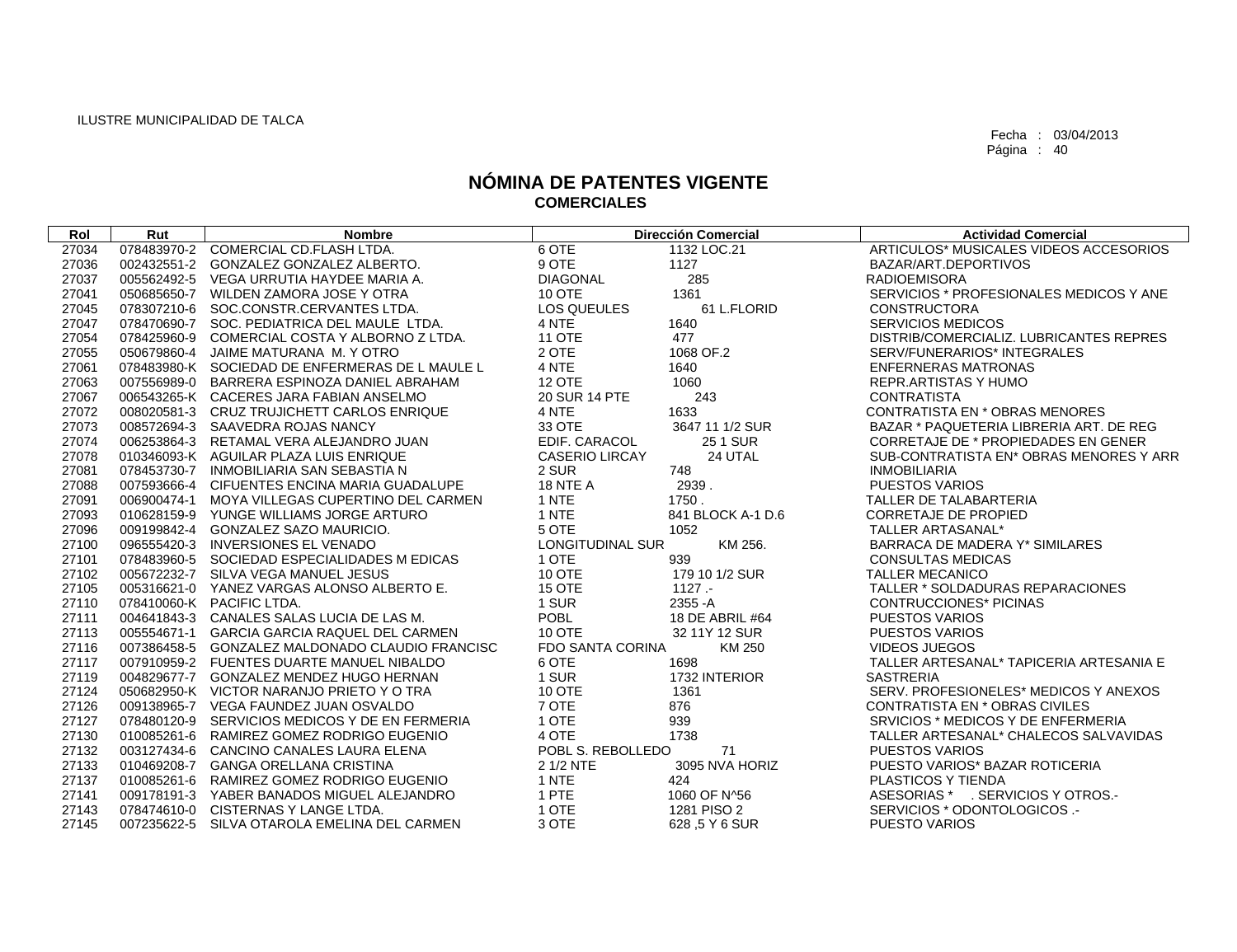| Rol   | Rut                   | <b>Nombre</b>                                   | <b>Dirección Comercial</b>                 | <b>Actividad Comercial</b>               |
|-------|-----------------------|-------------------------------------------------|--------------------------------------------|------------------------------------------|
| 27147 | 014592038-8           | <b>MARTINEZ LUIS RICARDO</b>                    | 6 OTE<br>$1231 - A$                        | <b>LIBRERIAS</b>                         |
| 27149 | 078498090-1 CEA LTDA. |                                                 | 5 OTE<br>1553                              | ASESORIAS CONTABLES LABORALES Y PREVIS.  |
| 27150 |                       | 008506684-6 CIFUENTES SOTO PEDRO JOSE           | PJE "D"0186<br><b>V.LOS ROBRES</b>         | <b>ECCEDENTES INDUSTRIA</b>              |
| 27152 |                       | 078283450-9 JARDIN INFANTIL TRICAHUE LTDA.-     | C. LAS RASTRAS PASCELA<br>24               | <b>JARDIN INFANTIL</b>                   |
| 27153 | 005524439-1           | LOYOLA ROJAS ROBERTO                            | LOCAL 067<br>PERSA TERMINAL                | <b>BAZAR Y PAQUETERIA</b>                |
| 27160 |                       | 007464290-K CASANOVA CALDERON RAUL.             | 6 OTE<br>976                               | FERRETERIA* ART. ELECTRICOS              |
| 27161 |                       | 005040370-K GONZALEZ GONZALEZ DOMINGO ALONSO    | 6 OTE<br>2443                              | DISTRIB. DE LIBROS * Y BAZAR             |
| 27168 |                       | 007304847-8 MUNOZ RIVERA HUGO HUMBERTO          | F. GONZALEZ 13 NTE<br>2082                 | <b>PUESTO VARIOS</b>                     |
| 27170 |                       | 078633410-1 SOC. QUEZADA Y CACERES IN V.LTDA.   | 1 NTE<br>801 OF.1004                       | ARRIENDO DE * INMUEBLES AMOBLADOS        |
| 27173 |                       | 007758214-2 ESPINOZA ESPINOZA EMELINA DEL C.    | <b>12 SUR</b><br>3055 30 Y 31 OTE.         | ALMACEN - ROTISERIA - CARNICERIA.        |
|       |                       |                                                 | POBL.CARLOS TRUPP                          |                                          |
| 27174 |                       | 096599730-K AGRICOLA GILDEMEISTER S/A           | <b>RUTA 5 SUR</b><br>KM 258                | VENTA DE MAQ. * MOTORES REPUESTOS SERVI  |
| 27175 |                       | 078498100-2 SOC. HERNAN MOYA Y CIA. L TDA.      | <b>C. LAS RASTRAS</b><br><b>PARC. 21-B</b> | PREST. DE SALUD* MEDICAS PEDIATRICAS EX  |
| 27177 |                       | 078475710-2 SOC. COMERCIAL N Y N HERM ANAS LTDA | 6 OTE<br>1218.                             | VENTA DE ARTESANIA* ART. DE REGALO.      |
| 27179 |                       | 007530058-1 CANCINO ANA MARIA                   | 18 NTE A<br>952                            | <b>ALMACEN</b>                           |
| 27180 |                       | 012004763-9 TORRES ALBORNOZ RAQUEL ALICIA DEL P | <b>11 OTE</b><br>212 10 SUR                | <b>BAZAR</b>                             |
| 27182 |                       | 078493730-5 AGRICOLA FORESTAL CHACARI LLA LTDA. | 1 NTE<br>1546                              | <b>AGRICOLA Y FORESTAL</b>               |
| 27185 |                       | 078549050-9 FRIO DEL SUR LTDA.                  | STA.CORINA<br>PARC.17 LOTE B HIJUE         | DISTRIBUIDORA* DE HIELO Y PRODUCTOS CONG |
| 27187 |                       | 096698470-8 RODOLFO BLANCO SANTANDER S.A.       | 1 SUR<br>835.                              | SERVICIOS DE * CONTABILIDAD AUDITORIA C  |
| 27189 |                       | 078501170-8 CREDITO E INVERSIONES GERMANI LTDA  | 1 SUR<br>1442                              | OFICINA DE * TARJETAS DE CREDITO         |
| 27191 |                       | 078225540-1 INSTIT.ORTOP.CONCEPCION LTDA.       | 1 NTE<br>1240                              | VENTA DE ARTICULOS * MEDICOS Y ORTOPEDI  |
| 27196 |                       | 010261495-K LIZAMA HERNANDEZ MAGDALENA MARIA    | AVDA.COLIN<br>109 LOCAL 7                  | FERRETERIA Y * ART. DE CONSTRUCCION      |
| 27197 |                       | 078641970-0 PAOLA Y MARIELA ROMERO LTDA.        | 1254 OF. 1<br>1 OTE                        | SERVICIOS, BAZAR * TRANSPORTE            |
| 27202 |                       | 059034630-6 E.C.U.IMPREGILO-DUMEZ-CTM I         | KM 255 RUTA 5 SUR(EC                       | VENTA DE * EXEDENTES OBRA CURILLINQUE    |
| 27203 |                       | 078507380-0 BARRACA DE FIERRO CASTRO LTDA.      | 6 SUR<br>1722                              | <b>BARRACA DE FIERRO</b>                 |
| 27204 |                       | 008836210-1 RAVANAL RODRIGUEZ MANUEL            | 9 OTE<br>1117                              | TIENDA Y PAQUETERIA                      |
| 27212 |                       | 096699890-3 COMPANIA DE OBRAS Y SERVICIOS S.A.  | 1 SUR<br>1970                              | OBRAS DE * CONSTRUCCION Y SERVICIOS GENE |
| 27213 |                       | 078358710-6 DISTRIBUIDORA DE VIDRIOS Y ALUMINIO | 3 SUR 6 Y 7 OTE<br>1343                    | COMERCIO DE VIDRIOS ESPEJOS Y OTROS      |
| 27218 |                       | 086731200-5 QUINTEC CHILE S.A.                  | 1132 LOCAL 27<br>6 OTE                     | SERVICIOS* COMPUTACIONALES               |
| 27219 |                       | 079608830-3 SOC. IZQUIERDO Y CIA LTDA.          | <b>13 OTE</b><br>1070                      | OFICINA DE* RECEPCION DE LLAMADO Y VENT  |
| 27227 |                       | 007831153-3 ORMAZABAL SOTO LUIS HUMBERTO        | 1 SUR<br>835, OF, 219                      | OFICINA DE * CONSULTORIA Y CAPACITACION  |
| 27228 |                       | 006326969-7 ESPINOZA VALLEJOS JACQUELINE FRANCI | 1 SUR<br>1271, LOCAL 18                    | REPARACION DE * RELOJES Y VTA DE REGALOS |
| 27229 |                       | 008304627-9 VARGAS FLORES EDUARDO OSVALDO       | 1 SUR 1 OTE<br>LOCAL 16                    | <b>TALLER ARTESANAL</b>                  |
| 27233 |                       | 004215644-2 MIERES ANDRADE ENRIQUE              | 9 SUR<br>1776.                             | <b>PUESTOS VARIOS</b>                    |
| 27238 |                       | 011032725-0 TAPIA MUNOZ MONICA CECILIA          | 6 1/2 PTE<br>635                           | <b>PUESTOS VARIOS</b>                    |
| 27241 |                       | 078509240-6 SOC. CONSTRUCTORA E INMOBILIARIA T  | 4 NTE<br>725                               | CONSTRUCTORA E * INMOBILIARIA            |
| 27243 |                       | 079772630-3 O. WILLIAMSON Y CIA LTDA.           | PSJE.#8<br>613 POBL.MANSO VELAS            | TRANSPORTE DE * CARGA POR CARRETERA.-    |
| 27248 |                       | 012120265-4 VOIGT ELGUETA CECILIA ANGELICA      | 32 OTE<br>3414                             | <b>PUESTOS VARIOS</b>                    |
| 27249 |                       | 009775629-5 CORDOVA RIVERA SAMUEL ANTONIO       | <b>TALCA</b><br>2, LOS PIMIENTOS 080       | CONSTRUCCION * PINTURA ESTRUCTURAS       |
|       |                       |                                                 |                                            | <b>META</b>                              |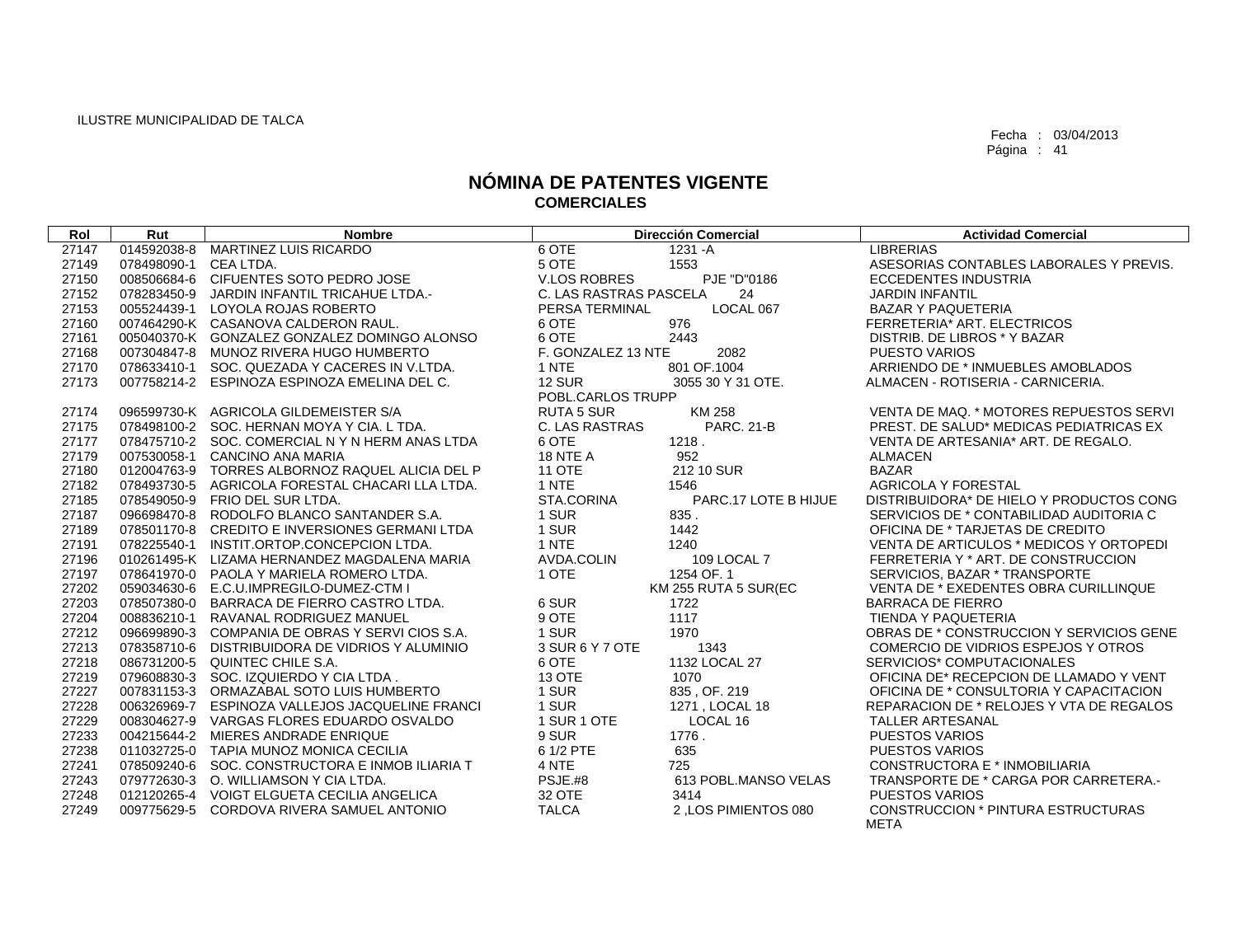| Rol   | Rut | <b>Nombre</b>                                   |                             | <b>Dirección Comercial</b> | <b>Actividad Comercial</b>                      |
|-------|-----|-------------------------------------------------|-----------------------------|----------------------------|-------------------------------------------------|
| 27250 |     | 013841432-9 ARAYA FARIAS ROSA MARCELA           | $1$ SUR                     | 1816                       | <b>VENTA DE LIBROS* USADOS</b>                  |
| 27251 |     | 009528356-K NUNEZ ANDAUR BENEDICTO DEL CARMEN   | <b>21 SUR</b>               | 297, 3 ORIENTE.            | <b>CONTRATISTA EN* SISTEMAS ELECTRICOS AMBU</b> |
| 27252 |     | 096697230-0 CONSTRUCTORA CERUTTI S.A.           | 1 SUR                       | 885                        | <b>CONSTRUCTORA DE * VIVIENDAS</b>              |
| 27255 |     | 011174747-4 MUENA GONZALEZ MARCELO FERNANDO     | <b>20 SUR</b>               | 137                        | DISTRIBUIDORA DE* PRODUCTOS ALIMENTICIO         |
| 27257 |     | 078648290-9 COLACIONES INDUSTRIALES C Y H LIMI  | PJE LOS PEMOS               | LOCAL 181                  | <b>COLACIONES * INDUSTRIALES</b>                |
| 27258 |     | 006947902-2 CRUZ PAROT CARLOS ROBERTO           | 1 SUR                       | 835 LOCAL 3                | OF. DE CONTABILIDAD                             |
| 27259 |     | 010409600-K VALENZUELA ALBURQUENQUE JORGE ANTON | 4 NTE                       | 30,7 PONIENTE.             | TALLER ARTESANAL * DE CALZADO                   |
| 27261 |     | 006048775-8 ANDRADE MORAGA JOVITA EMPERATRIZ    | 2 OTE                       | 787-B                      | CENTRO DE COPIADO* Y ART. DE LIBRERIA           |
| 27263 |     | 009772941-7 VALDES VALDES SERGIO ENRIQUE        | 10 1/2 OTE                  | 309, 16 SUR                | <b>ERVICIO DE FLETES</b>                        |
| 27268 |     | 005544469-2 CANCINO AGUILERA NANCY DEL CARMEN   | 7 OTE                       | 1151                       | <b>BOUTIQUE</b>                                 |
| 27272 |     | 007465109-7 BELMAR CORNEJO JORGE                | 1 NTE                       | 963, 2 Y 3 OTE.            | CONSIGNACIONES* COMPAVENTA DE ART. USAD         |
| 27273 |     | 004723598-7 TAPIA TAPIA ANA SONIA               |                             | RAMADILLA DE LIRCAY        | POOLINA - TACA TACA                             |
| 27276 |     | 007764621-3 MOLINA HERNANDEZ ROSA CLEMENTINA    | 9 OTE                       | 899.3 Y 4 SUR.-            | <b>IMPRENTA</b>                                 |
| 27277 |     | 078232820-4 COMERCIALIZADORA MARCHANT KEMP      | LONGITUDINAL SUR            | <b>PARC. 14</b>            | MATERIALES DE * CONSTRUCCION                    |
| 27282 |     | 009697843-K ALIAGA DIAZ VALENTIN FRANCISCO      | <b>LOS NIBELUNGOS</b>       | 26                         | ALMACEN COMESTIBLES FRUTAS VERDURAS             |
|       |     |                                                 |                             |                            | <b>BEB</b>                                      |
| 27294 |     | 078514220-9 JOSE CORREA Y CIA. LTDA.            | 1 PTE                       | 1060 OFC, 21               | <b>CONSULTAS MEDICAS</b>                        |
| 27295 |     | 078502800-7 COM, DEXON DEL MAULE LTDA.          | 1 OTE                       | 1052                       | VENTA Y SERVICIOS DE FOTOCOPIADO                |
| 27296 |     | 009892437-K SAAVEDRA SAAVEDRA JUAN PATRICIO     | 6 NORTE 1626 9 Y 9 1/2 OTE. |                            | TALLER DE ESTRUCTURAS EN ALUMINIO               |
| 27297 |     | 078524850-3 AGRO COMERCIAL LOS URDES LTDA.      | 1 SUR                       | 2136                       | SOC. AGRICOLA * GANADERA FORESTAL COMER         |
| 27298 |     | 078459880-2 DISARCO LTDA                        | 4 SUR                       | 1199 - B RIO CLARO         | <b>EMPRESA CONSTRUCTORA</b>                     |
| 27302 |     | 014526473-1 HERMOSILLA AGUILAR RODRIGO FELIPE   | 1 OTE                       | 185 9 Y 10 SUR             | <b>CONTRATISTA</b>                              |
| 27304 |     | 010336554-6 REBOLLEDO SILVA DIONISIO EUSEBIO    | POBL.INDP ANDALUCIA         | 494                        | OFC. SERVICIOS * FORESTALES FUMIGACION          |
| 27305 |     | 007125343-0 JIMENEZ ZAPATA SILVIA ALICIA        | 15 OTE 6 SUR                |                            | <b>TALLER DE TEJIDOS</b>                        |
| 27306 |     | 050688610-4 CRISTIAN BOBADILLA B. Y O TRO       | 6 1/2 NTE B                 | 3070                       | <b>SERVICIOS FORESTALES</b>                     |
| 27308 |     | 079695550-3 DANTE AGUILAR Y CIA. LTDA.          | 6 OTE                       | 1132 LOCAL 9               | VENTA DE * PRENDAS DE VESTIR                    |
| 27311 |     | 078524870-8 CARLOS SILVA FONCEA Y CIA LTDA.     | 1 SUR                       | 951 OF 204                 | <b>ASESORIAS</b>                                |
| 27312 |     | 011674266-7 CASTILLO FUENZALIDA PEDRO           | <b>10 NTE</b>               | 1883                       | ARRIENDO DE * EQUIPOS Y MAQUIN.                 |
| 27315 |     | 003885065-2 ABARZA ORELLANA ROLANDO             | 1 OTE 8 SUR AVDA PIDUCO     | S/<br>S/                   | VENTA DE* MADERA ELABORADA ARTIC.FERRET         |
| 27316 |     | 096702320-5 SOCIEDAD GRAFICA SUIZA S.A.         |                             | PARCELA 24.LAS RASTR       | FOTOCOPIAS Y SERVIC* RELACION CON LA IM         |
| 27320 |     | 009143583-7 GONZALEZ CONCHA PATRICIA YOLANDA    | <b>SAN JUAN</b>             | 475 VILLA EDEN             | <b>CONTADOR GENERAL</b>                         |
| 27321 |     | 078443970-4 SALE Y CARALPS EXPORT IMP ORT       | 1 SUR                       | 1637                       | <b>GRANDES TIENDAS</b>                          |
| 27330 |     | 006235560-3 ACEVEDO HUERTA VILMA DEL CARMEN     | 4 SUR                       | 742.1 OTE 1 PTE. RIO       | <b>PUESTOS VARIOS</b>                           |
|       |     |                                                 | <b>CLARO</b>                |                            |                                                 |
| 27336 |     | 009826959-2 IMBERT JIMENEZ ALEJANDRO MARCELO    | C. EL PENON                 | 257 C.CENTRA               | LABORATORISTA DENTAL                            |
| 27340 |     | 078526610-2 SOC. ASESORA E INMOB, MIS KANTI LTD | 1 PTE                       | 1036                       | ASESORIA PROFESIONAL INVERSIONES BIENES         |
| 27342 |     | 005366725-2 VERGARA ACEVEDO JUSTO IGNACIO       | <b>14 SUR</b>               | 47, 8 Y 9 OTE.             | CARNICERIA * Y ROTISERIA.                       |
| 27343 |     | 005916661-1 CACERES VASQUEZ MARIA               | 8 SUR                       | 2890 COOP, LIRCAY          | ALMACEN - ROTISERIA Y BAZAR                     |
| 27347 |     | 005673151-2 FIGUEROA CONTRERAS VIOLETA DEL C.   | 2 OTE                       | 332 21 Y 22 SUR            | TALLER DE APARADO                               |
| 27349 |     | 009296137-0 GONZALEZ PONCE DE LEON ENRIQUE EDUA | 9 OTE                       | 198                        | TOSTADURIA Y * CONFITERIA                       |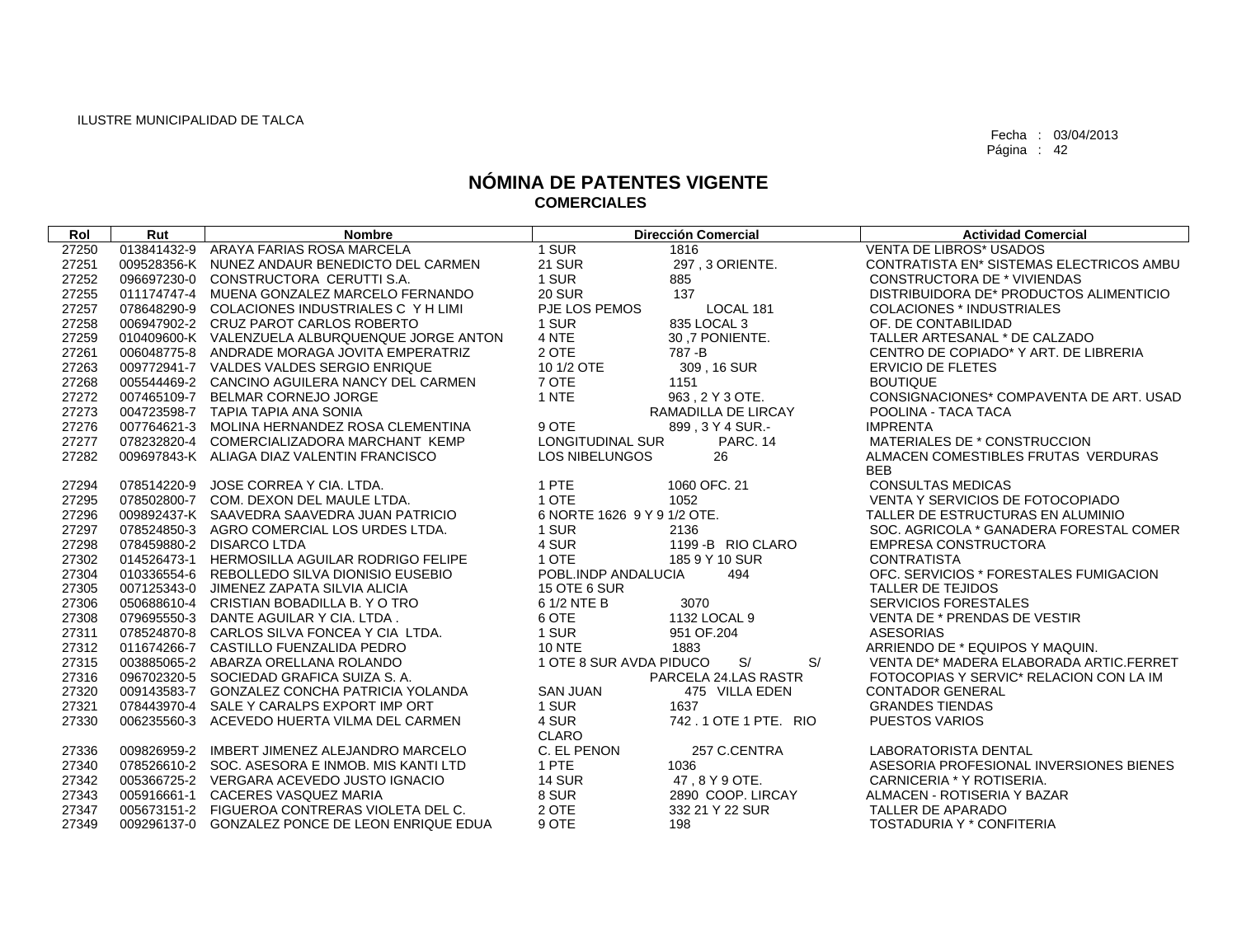| Rol                                                                                    | Rut                                                                     | <b>Nombre</b>                                                                                                                                                                                                                                                                                                                                                                          |                                                                                                         | <b>Dirección Comercial</b>                                                                                      | <b>Actividad Comercial</b>                                                                                                                                                                                                                                                                                                        |
|----------------------------------------------------------------------------------------|-------------------------------------------------------------------------|----------------------------------------------------------------------------------------------------------------------------------------------------------------------------------------------------------------------------------------------------------------------------------------------------------------------------------------------------------------------------------------|---------------------------------------------------------------------------------------------------------|-----------------------------------------------------------------------------------------------------------------|-----------------------------------------------------------------------------------------------------------------------------------------------------------------------------------------------------------------------------------------------------------------------------------------------------------------------------------|
| 27351                                                                                  | 078528730-4                                                             | SILVA Y DOCOLOMANSKY ASOC IADOS                                                                                                                                                                                                                                                                                                                                                        | 2 PTE                                                                                                   | 1383                                                                                                            | <b>SERVICIOS MEDICOS</b>                                                                                                                                                                                                                                                                                                          |
| 27357                                                                                  | 078521810-8                                                             | CENTRO DE CAPAC.Y SERV.DEL MAULE                                                                                                                                                                                                                                                                                                                                                       | 7 SUR                                                                                                   | 1733, 10 Y 11 OTE.                                                                                              | OFC. DE PRESTACION * DE SERVICIOS Y CAP                                                                                                                                                                                                                                                                                           |
| 27362                                                                                  | 078531260-0                                                             | CONSULTORA DE EMPRESAS CO DEMA LTDA                                                                                                                                                                                                                                                                                                                                                    | 5 OTE                                                                                                   | 845                                                                                                             | ASESORIAS * GERENCIALES Y FINANCIERAS                                                                                                                                                                                                                                                                                             |
| 27365                                                                                  | 008999696-1                                                             | FIGUEROA CARRASCO LUIS PATRICIO                                                                                                                                                                                                                                                                                                                                                        |                                                                                                         | 22 OSCAR CRISTI GALLO                                                                                           | ASIISTENCIA TECNICAL E INSTALACIONES EL                                                                                                                                                                                                                                                                                           |
| 27368                                                                                  |                                                                         | 078531250-3 SOC. FUNERALES STA, MARIA LTDA.                                                                                                                                                                                                                                                                                                                                            | 2 NTE                                                                                                   | 1791 10 Y 11 OTE                                                                                                | <b>FUNERARIA</b>                                                                                                                                                                                                                                                                                                                  |
| 27369                                                                                  |                                                                         | 009881600-3 URIBE TORO BERTA DE LAS M.                                                                                                                                                                                                                                                                                                                                                 | 1 SUR                                                                                                   | 1669 LOCAL 06                                                                                                   | BAZAR Y PAQUETERIA                                                                                                                                                                                                                                                                                                                |
| 27371                                                                                  |                                                                         | 006272778-0 GRAU CANCINO MARY ESPANA                                                                                                                                                                                                                                                                                                                                                   | 2 1/2 PTE                                                                                               | 121                                                                                                             | PASTELERIA MASAS HORNEADAS                                                                                                                                                                                                                                                                                                        |
| 27375                                                                                  |                                                                         | 096703780-K INMOBILIARIA SAN SALVADOR S/A                                                                                                                                                                                                                                                                                                                                              | AVDA SAN MIGUEL                                                                                         | 846                                                                                                             | ADQUISICIONES Y * EXPLOTACIONES DE BIEN                                                                                                                                                                                                                                                                                           |
| 27377                                                                                  |                                                                         | 011191918-6 VALENZUELA GONZALEZ RENATA ALEJANDR                                                                                                                                                                                                                                                                                                                                        | 9 1/2 OTE 5 NTE                                                                                         | 1602                                                                                                            | AMASANDERIA                                                                                                                                                                                                                                                                                                                       |
| 27383                                                                                  |                                                                         | 011955597-3 VERDUGO ORELLANA JESUS                                                                                                                                                                                                                                                                                                                                                     | PERSA TERMINAL                                                                                          | LOCAL 049                                                                                                       | <b>BAZAR</b>                                                                                                                                                                                                                                                                                                                      |
| 27384                                                                                  |                                                                         | 007116567-1 OYARZUN ASTUDILLO RENATO DE JESUS                                                                                                                                                                                                                                                                                                                                          | 9 OTE                                                                                                   | 1173                                                                                                            | <b>FERRETERIA</b>                                                                                                                                                                                                                                                                                                                 |
| 27387                                                                                  |                                                                         | 078526320-0 MENDIBOURE Y ESPINOZA ABO GADOS LTD                                                                                                                                                                                                                                                                                                                                        | 1 SUR                                                                                                   | 885                                                                                                             | <b>BUFFETE DE ABOGADOS</b>                                                                                                                                                                                                                                                                                                        |
| 27390                                                                                  | 005990764-6                                                             | VILLENA ELIZONDO VALERIA DEL CARMEN                                                                                                                                                                                                                                                                                                                                                    | PERSA TERMINAL                                                                                          | LOCAL <sub>20</sub>                                                                                             | <b>BAZAR</b>                                                                                                                                                                                                                                                                                                                      |
| 27391                                                                                  |                                                                         | 010484141-4 ARAVENA VILLENA JEANNETTE                                                                                                                                                                                                                                                                                                                                                  | PERSA TERMINAL                                                                                          | LOCAL 166                                                                                                       | <b>BAZAR Y ZAPATERIA</b>                                                                                                                                                                                                                                                                                                          |
| 27393                                                                                  |                                                                         | 098000600-K FDO. PENS. A.F.P. BANSANDER S.A.                                                                                                                                                                                                                                                                                                                                           | 4 ORIENTE 1449 3 Y 4 NORTE                                                                              |                                                                                                                 | ADMINISTRADORA DE* FONDOS DE PENSIONES                                                                                                                                                                                                                                                                                            |
| 27396                                                                                  |                                                                         | 096704370-2 SOC, CENTRO DE ESTUDIOS C EIMA S.A.                                                                                                                                                                                                                                                                                                                                        | 4 NTE                                                                                                   | 1640                                                                                                            | CENTRO DE ESTUDIOS* POR IMAGEN                                                                                                                                                                                                                                                                                                    |
| 27397                                                                                  |                                                                         | 004829593-2 LABARRA PENA ARNALDO                                                                                                                                                                                                                                                                                                                                                       | 3 1/2 NTE                                                                                               | 1430                                                                                                            | OBRAS DE CONSEVACION MANTENCION, LIMPIEZ                                                                                                                                                                                                                                                                                          |
| 27398                                                                                  |                                                                         | 008225454-4 JORQUERA SAZO LUIS FEDERICO                                                                                                                                                                                                                                                                                                                                                | 6 OTE                                                                                                   | 1002 1 Y 2 SUR                                                                                                  | <b>ENTRETENIMIENTOS * ELECTRONICOS</b>                                                                                                                                                                                                                                                                                            |
| 27399                                                                                  |                                                                         | 007055260-4 APEL CABRERA FELIX RODOLFO                                                                                                                                                                                                                                                                                                                                                 |                                                                                                         | PARCELA 82 SAN GERAR                                                                                            | PRESTACION DE * SERVICIOS AGRICOLAS **A                                                                                                                                                                                                                                                                                           |
| 27402                                                                                  |                                                                         | 010195501-K HERRERA TIJERO DANIEL NICOLAS                                                                                                                                                                                                                                                                                                                                              | 2 NTE                                                                                                   | 1550                                                                                                            | INGENIERIA TERMICA* PROYECTOS E INSTALA                                                                                                                                                                                                                                                                                           |
| 27407                                                                                  |                                                                         | 005544469-2 CANCINO AGUILERA NANCY DEL CARMEN                                                                                                                                                                                                                                                                                                                                          | 1 SUR                                                                                                   | 706                                                                                                             | ROTISERIA Y * AMASANDERIA                                                                                                                                                                                                                                                                                                         |
| 27411                                                                                  | 010947913-6                                                             | FUENZALIDA ESCOBAR ERNESTO RAUL JUA                                                                                                                                                                                                                                                                                                                                                    | <b>SAN JUAN</b>                                                                                         | BALMACEDA #102                                                                                                  | <b>CHATARRERIA</b>                                                                                                                                                                                                                                                                                                                |
| 27413                                                                                  |                                                                         | 008498736-0 ROJAS MENESES ANA MARIA                                                                                                                                                                                                                                                                                                                                                    | 7 OTE                                                                                                   | 1120 LOCAL #3                                                                                                   | <b>COMPRA Y VTA.MUEBLES</b>                                                                                                                                                                                                                                                                                                       |
| 27414                                                                                  |                                                                         | 005961621-8 FARAH SILVA SALWA MARIA TEGUALDA                                                                                                                                                                                                                                                                                                                                           | LOS RETAMOS                                                                                             | 439 VILLA EDEN                                                                                                  | ASESORIA Y * CONSULTORIA PROYEC.DE DESAR                                                                                                                                                                                                                                                                                          |
|                                                                                        | 078518560-9                                                             |                                                                                                                                                                                                                                                                                                                                                                                        |                                                                                                         |                                                                                                                 |                                                                                                                                                                                                                                                                                                                                   |
| 27418<br>27423                                                                         |                                                                         | SOC.MEDICINA, ENFERMERIA E INVERS.L<br>009758227-0 ARAVENA CARRASCO FRANCISCO ANDRES                                                                                                                                                                                                                                                                                                   | 2 OTE<br>2 SUR                                                                                          | 1044<br>516                                                                                                     | PRESTACIONES PROF.* MEDICAS ENFERMERIA<br><b>COMPRA VENTA DE * LENA</b>                                                                                                                                                                                                                                                           |
| 27424                                                                                  |                                                                         | 078531210-4 OSCAR ATALA Y CIA LTDA.                                                                                                                                                                                                                                                                                                                                                    | 1 SUR                                                                                                   | 1417 LOCAL 10                                                                                                   | <b>GRANDES TIENDAS</b>                                                                                                                                                                                                                                                                                                            |
| 27427                                                                                  |                                                                         | 008169807-4 AGUILERA RAMOS ARMANDO                                                                                                                                                                                                                                                                                                                                                     | 1 NTE                                                                                                   | 1735                                                                                                            | VENTA DE PRODUCTOS* NATURALES                                                                                                                                                                                                                                                                                                     |
| 27430                                                                                  |                                                                         | 008603737-8 CANCINO ALBORNOZ PATRICIO                                                                                                                                                                                                                                                                                                                                                  | PERSA TERMINAL                                                                                          | LOCAL 010                                                                                                       | <b>BAZAR Y PAQUETERIA</b>                                                                                                                                                                                                                                                                                                         |
|                                                                                        |                                                                         |                                                                                                                                                                                                                                                                                                                                                                                        |                                                                                                         |                                                                                                                 |                                                                                                                                                                                                                                                                                                                                   |
|                                                                                        |                                                                         |                                                                                                                                                                                                                                                                                                                                                                                        |                                                                                                         |                                                                                                                 |                                                                                                                                                                                                                                                                                                                                   |
|                                                                                        |                                                                         |                                                                                                                                                                                                                                                                                                                                                                                        |                                                                                                         |                                                                                                                 |                                                                                                                                                                                                                                                                                                                                   |
|                                                                                        |                                                                         |                                                                                                                                                                                                                                                                                                                                                                                        |                                                                                                         |                                                                                                                 |                                                                                                                                                                                                                                                                                                                                   |
|                                                                                        |                                                                         |                                                                                                                                                                                                                                                                                                                                                                                        |                                                                                                         |                                                                                                                 |                                                                                                                                                                                                                                                                                                                                   |
|                                                                                        |                                                                         |                                                                                                                                                                                                                                                                                                                                                                                        |                                                                                                         |                                                                                                                 |                                                                                                                                                                                                                                                                                                                                   |
|                                                                                        |                                                                         |                                                                                                                                                                                                                                                                                                                                                                                        |                                                                                                         |                                                                                                                 |                                                                                                                                                                                                                                                                                                                                   |
|                                                                                        |                                                                         |                                                                                                                                                                                                                                                                                                                                                                                        |                                                                                                         |                                                                                                                 |                                                                                                                                                                                                                                                                                                                                   |
|                                                                                        |                                                                         |                                                                                                                                                                                                                                                                                                                                                                                        |                                                                                                         |                                                                                                                 |                                                                                                                                                                                                                                                                                                                                   |
|                                                                                        |                                                                         |                                                                                                                                                                                                                                                                                                                                                                                        |                                                                                                         |                                                                                                                 |                                                                                                                                                                                                                                                                                                                                   |
| 27451<br>27452<br>27453<br>27455<br>27459<br>27460<br>27461<br>27465<br>27466<br>27470 | 078090600-6<br>004423479-3<br>010825363-0<br>006750186-1<br>008297382-6 | INMOBILIARIA STA. CATALIN A LTDA.<br>GUERRERO VALENZUELA ELENA<br>ABURTO QUEVEDO CARLOS<br>RAMIREZ ZUAZNABAR FRANCISCO JAVIER<br>007243647-4 RODRIGUEZ BESA JUAN ESTEBAN<br>050693540-7 VICTOR M. FARFAN ESPANA Y OTRA<br>005496149-9 FAUNDEZ GONZALEZ GLADYS DEL CARMEN<br>096707120-K CONSTR. E INMOB. ATALA S. A<br>003654369-8 SILVA BELLALTA LUIS JUAN<br>ARRIAGADA GONZALEZ LUIS | 2 PTE<br>1 NTE<br>PERSA TERMINAL<br>1 OTE<br>2 OTE<br>1 PTE<br>2 PTE<br>1 SUR<br>7 NTE<br><b>25 OTE</b> | 1060<br>406<br>LOCAL 039<br>550<br>1060 OF .- 2<br>1060 DEPTO 25<br>1251<br>1417 OF. 10<br>1330<br>1005, 2 NTE. | <b>INMOBILIARIA</b><br>ALMC. DE COMESTIBLES<br><b>BAZAR Y PAQUETERIA</b><br>CONTRATISTA ** AMBULANTE**<br><b>COMISIONISTA</b><br>SERV. PROFESIONALES* MEDICOS Y ANEXOS<br>SERV. DE FOTOCOPIADO Y FOTOGRAFICOS<br>CONSTRUCTORA E * INMOBILIARIA<br>OF. SUB-CONTRATISTA EN OBRAS MENORES<br>TALLER DE ESTRUCTURA METALICAS Y ALUMIN |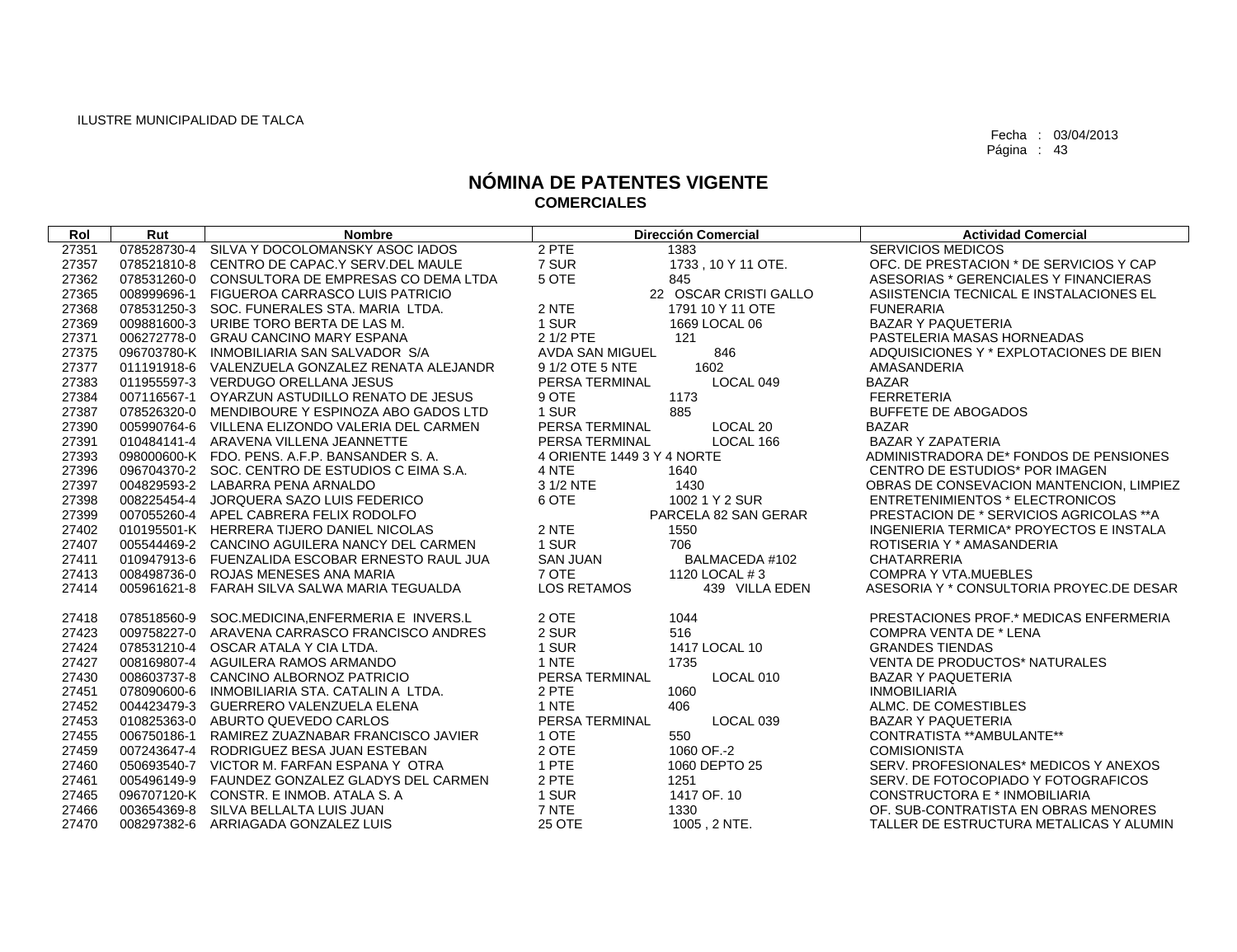| Rol   | Rut                      | <b>Nombre</b>                                   | <b>Dirección Comercial</b>                     | <b>Actividad Comercial</b>                        |
|-------|--------------------------|-------------------------------------------------|------------------------------------------------|---------------------------------------------------|
| 27472 |                          | 078542220-1 SOC. JURIDICA Y PROPIEDAD ES LTDA.  | 2 OTE<br>1286                                  | OF. JURIDICA                                      |
| 27485 |                          | 010791423-4 ROBERT ASTE ALVARO HERNAN           | 6 OTE<br>1477                                  | PRESTACION DE * SERVICIOS EN ASESORIAS            |
| 27486 |                          | 005797667-5 GOMEZ BARROS JORGE HUMBERTO         | 3 NTE<br>1171                                  | PUBLICIDAD Y * CONSTRUCCION                       |
| 27490 | 078521800-0 ZZ Eliminado |                                                 | 1 SUR<br>1417 OF. 5                            | SERVICIOS Y* ASESORIAS PROFESIONA                 |
| 27492 |                          | 096707130-7 SUMINISTRADORA DE MATERIA LES DE CO | 4 NTE<br>615                                   | SUMINISTRADORA * DE MATERIALES DE CONST           |
| 27493 |                          | 004343529-9 TRULLENQUE ALVAREZ MARIA DE LA LUZ  | 1 SUR<br>885                                   | ASESORIAS A * EMPRESAS EN ADMINS. DE REC          |
| 27494 |                          | 007132403-6 ARAVENA MORENO LUZMILA              | PASAJE 24 1/2 SUR A<br>275<br><b>VILLA LOS</b> | <b>ALMACEN</b>                                    |
|       |                          |                                                 | <b>ACACIOS</b>                                 |                                                   |
| 27496 |                          | 079560260-7 SOCIEDAD DE COBRANZA ASER FIN LIMIT | 6 OTE<br>1132 OF 40                            | OFICINA DE COBRANZAS                              |
| 27499 | 078512890-7 ZZ Eliminado |                                                 | CALLE B<br>27 INDEPENDENCIA                    | COMPRA VTA.DE MADERA Y ELAB.DE CAJAS Y            |
| 27501 |                          | 078534160-0 SERVICIO PARA LA CONSTRUC CION LTDA | MIRADOR CALLE LARGA<br>76 A                    | ARRIENDO DE * MAQUINAS PARA LA CONSTRUC           |
| 27504 |                          | 009415374-3 MURGA RETAMAL BELARMINO ANTONIO     | 7 OTE<br>1210 1 Y 2 NTE                        | <b>IMPRENTA</b>                                   |
| 27505 |                          | 010174604-6 MARQUEZ JARA LUZ ELENA              | P.I. SANTANDER<br>510                          | SUB DISTRIBUIDOR * DE ALIMENTOS **AMBUL           |
| 27507 |                          | 096706390-8 CERDA KANDALAFT S.A.                | 2 NTE<br>641                                   | SERV. DE * IMAGENOLOGIA Y ASISTENCIA ME           |
| 27511 |                          | 007238729-5 CALDERON CACERES SILVIA MARGARITA F | <b>19 SUR</b><br>34 GALILEA "D"                | <b>ALMACEN COMESTIBLES</b>                        |
| 27513 |                          | 003903278-3 ROA MONDACA RAQUEL                  | PERSA TERMINAL<br>LOCAL 121                    | <b>BAZAR</b>                                      |
| 27514 |                          | 006903086-6 VERGARA RAMOS HUGO ORLANDO          | <b>12 OTE</b><br>280                           | <b>ALMACEN</b>                                    |
| 27517 |                          | 010853406-0 ARAVENA VEGA JHONSON CLAUDIO        | 1 NTE<br>943 OF 3                              | <b>REPRESENTANTE DE* VENTAS</b>                   |
| 27519 |                          | 008619715-4 ROJAS MENA EDUARDO HUMBERTO         | PERSA TERMINAL<br>LOCAL 094                    | <b>BAZAR Y PAQUETERIA</b>                         |
| 27521 |                          | 078313500-0 TRANSPORTES Y ASERRADEROS LTDA.     | 2 NTE<br>1783                                  | PAQUETERIA Y * ALIMENTO PARA ANIMALES             |
| 27526 |                          | 009680636-1 AVILA VASQUEZ ALEJANDRA             | PERSA TERMINAL<br>LOCAL 114                    | TIENDA Y PAQUETERIA                               |
| 27529 |                          | 096720610-5 AGROALIMENTOS LOS FRAILES S.A.      | <b>CAMINO SAN CLEMENTE</b><br><b>KM10</b>      | <b>SERVICIOS AGRICOLAS</b>                        |
| 27531 |                          | 009515475-1 TRONCOSO QUINTEROS PEDRO JOSE       | 1773<br>NVA HOLANDA 23 OTE                     | CONTRATISTA EN * CONSTRUCCION                     |
| 27535 |                          | 004039291-2 SALINAS CASTRO FERNANDO ENRIQUE     | PERSA TERMINAL<br>LOCAL 120                    | <b>PAQUETERIA</b>                                 |
| 27537 |                          | 007763504-1 CARRASCO LIZANA EMMA DE LAS MERCEDE | PERSA TERMINAL<br>LOCAL 038                    | <b>BAZAR</b>                                      |
| 27541 |                          | 010586568-6 CANTO TRONCOSO BERTA ISABEL         | 101<br>P.INDP. MICHIMALONGO                    | ALMC, DE COMESTIBLES                              |
| 27544 |                          | 007063424-4 ROMERO GUAJARDO CLAUDIO SEGUNDO     | <b>20 SUR</b><br>181 GALILEA "B"               | CONTRATISTA "AMBULANTE"                           |
| 27546 |                          | 006980162-5 ROJAS DIAZ LUCIA                    | PERSA TERMINAL<br>LOCAL 009                    | <b>BAZAR Y PAQUETERIA</b>                         |
| 27549 | 050696080-0 ZZ Eliminado |                                                 | 7 OTE<br>1171                                  | ART. DEL HOGAR Y REGALOS                          |
| 27551 |                          | 007025500-6 GONZALEZ SANDOVAL MARIA CRISTINA    | 15 1/2 NTE<br>681 1 Y 2 PT                     | <b>ALMACEN</b>                                    |
| 27556 |                          | 006692667-2 TRUPP VELASCO JUAN CARLOS           | <b>11 OTE</b><br>1247 OF.14                    | INGENIERO CIVIL * CONTRATISTA OBRAS MEN           |
| 27557 |                          | 005139531-K QUEZADA CONTRERAS MIGUEL ANTONIO    | 5 SUR<br>1755 10 Y 11 OTE.                     | VENTA DE LEÑA Y CARBON                            |
| 27562 |                          | 096699880-6 INVERSIONES A.P. S.A.               | 1 NTE<br>943                                   | SOC DE INVERSIONES                                |
| 27563 |                          | 010976410-8 ARRIAGADA GONZALEZ VIVIANA DEL CARM | 1 OTE<br>475                                   | BAZAR * ALM. DE COMESTIBLES                       |
| 27565 |                          | 012295198-7 CIFUENTES LUNA RUTH                 | PERSA TERMINAL<br>LOCAL 116                    | <b>BAZAR</b>                                      |
| 27574 |                          | 012297825-7 CHAVEZ MEJIAS LUIS MAURICIO         | 2 OTE<br>1086 OFC, 2                           | SERV DE CORRETAJES URBANO Y AGRICOLA              |
| 27577 |                          | 007798845-9 GOMEZ BRAVO GUILLERMO ARTEMIO       | PERSA TERMINAL<br>LOCAL 006                    | <b>BAZAR Y PAQUETERIA</b>                         |
| 27579 |                          | 009952089-2 SILVA GARRIDO RODRIGO IVAN          | 7 OTE<br>220, 91/2 SUR                         | ALMC DE COMESTIBLES                               |
| 27580 |                          | 006008089-5 SILVA REBOLLEDO MANUEL CARLOS       | 4 PTE<br>235 V.SAN AGUSTIN                     | DISTRIBUIDOR DE* HELADOS PRODUCTOS<br><b>CONG</b> |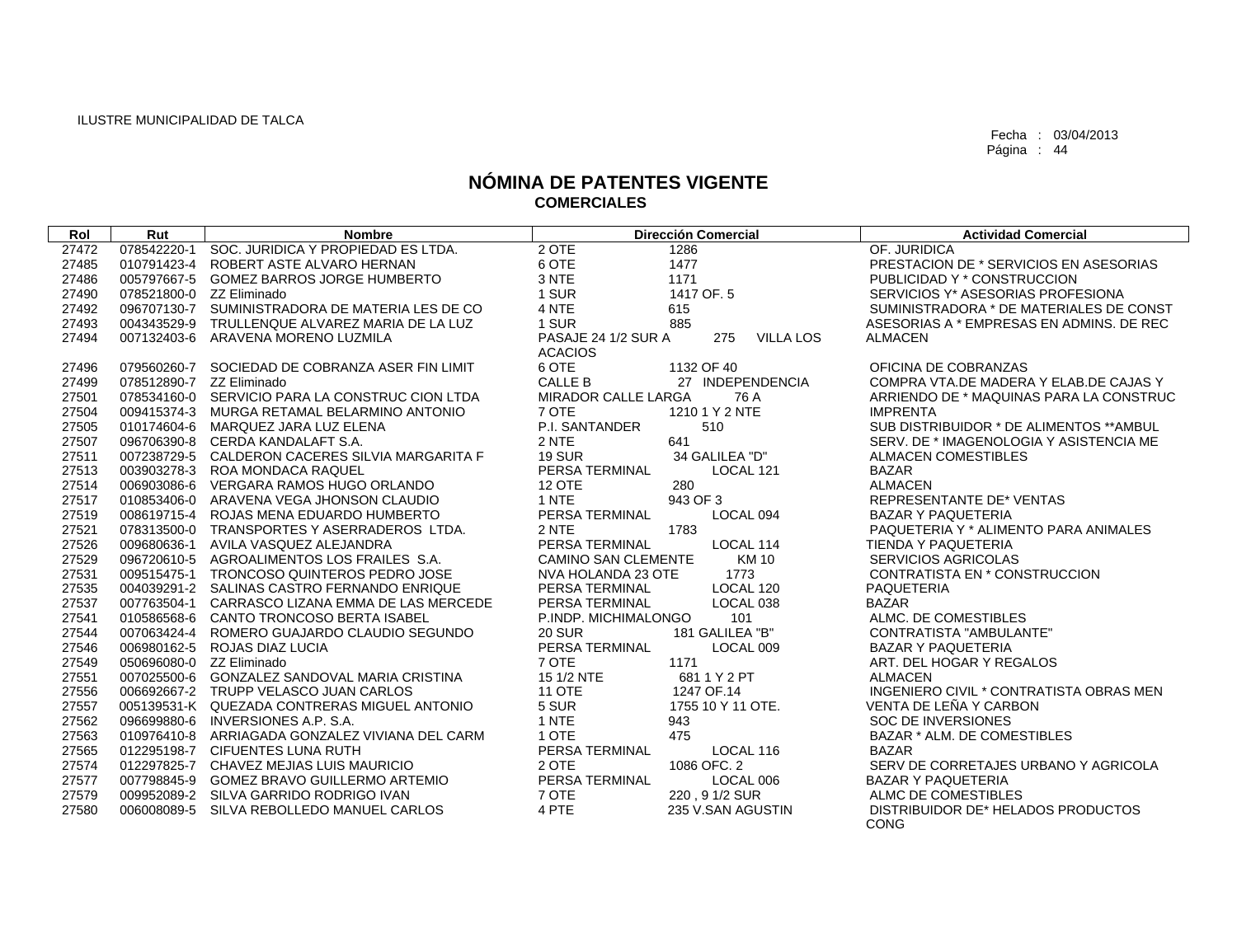| Rol   | Rut         | <b>Nombre</b>                                   | <b>Dirección Comercial</b>               | <b>Actividad Comercial</b>               |
|-------|-------------|-------------------------------------------------|------------------------------------------|------------------------------------------|
| 27581 | 006294362-9 | CONTRERAS GUERRERO LUIS NOLASCO                 | 31 1/2 OTE A<br>546                      | <b>ALMACEN Y BAZAR</b>                   |
| 27582 | 078549090-8 | CONSTRUCTORA E INMOBILIAR IA P & V              | 3 SUR<br>951 DEPTO 301                   | CONSTRUCTORA E * INMOBILIARIA            |
| 27583 |             | 010791463-3 MUNOZ CONCHA DAVID DEL CARMEN       | 2 NTE<br>1865                            | TALLER ARTESANAL DE COLIGUE              |
| 27587 |             | 078534130-9 SOC.PROFESIONAL ODONTOLOG ICA LTDA. | 2 NTE<br>1195                            | <b>CLINICA DENTAL</b>                    |
| 27591 |             | 088381200-K CLARO INFRAESTRUCTURA 171 S.A.      | 2 SUR<br>999                             | SERVICIO DE * COMUNICACIONES             |
| 27592 |             | 078539190-K EMPRESA CONSULTORA BIOS G ESTION AM | 7 OTE<br>1711 OFC. 7                     | <b>CONSULTORA</b>                        |
| 27595 |             | 079988620-0 EMPRESA CONST. RIO GRANDE LTDA.     | 2 PTE<br>1060                            | <b>CONSTRUCTORA</b>                      |
| 27597 |             | 078317810-9 PRODESA LIMTADA                     | 2 OTE<br>1170 DPTO 03                    | SERVICIOS DE * PROMOCION Y DESARROLLO A  |
| 27599 |             | 008575069-0 LARA RIVEROS ANA                    | PERSA TERMINAL<br>LOCAL 037              | PAQUETERIA                               |
| 27606 |             | 007031094-5 MANRIQUEZ VASQUEZ MARIA TERESA      | PERSA TERMINAL<br>LOCAL 132              | <b>BAZAR Y PAQUETERIA</b>                |
| 27607 |             | 007036891-9 LANDAETA AVENDANO ANDRES JAIME      | 4 NTE<br>3625                            | COMPRAVENTA DE * MAT. PARA LA CONSTRUCC  |
| 27608 |             | 005012186-0 VALENZUELA BECERRA CAUPOLICAN LEON  | 4 NTE 8 OTE<br>S/N S/N                   | <b>ALMACEN</b>                           |
| 27609 |             | 010786616-7 JAQUE TOBAR NELSON EUGENIO          | PERSA TERMINAL<br>LOCAL 118              | <b>BAZAR Y PAQUETERIA</b>                |
| 27610 |             | 011439187-5 RIVERA RODRIGUEZ JOSE ALBERTO       | <b>FERIA PERSA</b><br>168                | <b>PAQUETERIA</b>                        |
| 27613 |             | 009775594-9 FUENTES RIOS JOSE ALEJANDRO         | PERSA TERMINAL<br>LOCAL 002              | <b>BAZAR</b>                             |
| 27614 |             | 010701851-4 ONATE FIGUEROA GINETTE              | 1 NTE<br>1400                            | ART. DEPORTIVOS                          |
| 27617 |             | 007058615-0 FLORES ROJAS HORTENSIA DEL CARMEN   | PERSA TERMINAL<br>LOCAL 076              | <b>BAZAR Y ZAPATERIA</b>                 |
| 27618 |             | 009174605-0 MENA GUTIERREZ ADOLFO               | PERSA TERMINAL<br>LOCAL 033              | BAZAR - COPIA DE LLAVES Y PLASTIFICACION |
| 27619 |             | 003367781-2 ARAYA OLAVE MARIA                   | LOCAL 097<br>PERSA TERMINAL              | PRENDAS DE VESTIR                        |
| 27620 |             | 006447500-2 NECULQUEO VALDEBENITO OLGA DE LAS M | PERSA TERMINAL<br>LOCAL 045              | <b>BAZAR Y PQUETERIA</b>                 |
| 27621 |             | 010240766-0 RAMIREZ ALBORNOZ RICHARD ANTONIO    | 2 PTE<br>614                             | <b>CONTRATISTA</b>                       |
| 27628 |             | 010854999-8 URETA ALMENDRA FRANCISCO ARNOLDO    | V.SAN ANTONIO 12 SUR<br>3677             | ALMC. DE COMESTIBLES                     |
| 27629 |             | 078556910-5 SOC. COMERCIAL ROCAR LTDA.          | 9 1/2 OTE<br>1550                        | COMERCIALIZACION* Y DISTRIBUCION DE EXED |
| 27630 |             | 009426336-0 ABARCA CASTRO JOSE ANTONIO          | 1 NTE<br>963.                            | <b>IMPRENTA SERV. DE PUBLICIDAD</b>      |
| 27631 |             | 008744061-3 BARAHONA BRAVO LUCIA ANGELICA       | 1 NTE<br>1462                            | ART. DE REGALO Y* SANTERIA               |
| 27632 |             | 008416922-6 GARRIDO VASQUEZ CECILIA             | <b>14 OTE</b><br>1669, 6 NTE.-           | TALLER DE SOLDADURAS                     |
| 27643 |             | 009289520-3 SANDOVAL LOPEZ JAIME OSVALDO        | 1 SUR<br>2311                            | AMASANDERIA * PASTELERIA ROTISERIA       |
| 27645 | 008663771-5 | OPAZO PACHECO RAUL HECTOR                       | 249 INDEPENDENCIA<br><b>MICHIMALONGO</b> | INSTALADOR ELECTRICO CONTRATISTA         |
| 27647 |             | 008085480-3 GONZALEZ GONZALEZ EMILIO FERNANDO   | PERSA TERMINAL<br>LOCAL 056              | <b>PAQUETERIA</b>                        |
| 27648 |             | 048031511-1 RAMIREZ BRICENO SIGIFREDO           | <b>CALLE LARGA EL MIRADOR</b><br>57      | DISTRB. DE PRODUCTOS AGRICOLAS VETERINA  |
| 27654 |             | 007260697-3 MONROY ARAVENA VALENTINA DEL CARMEN | 13 OTE 6 1/2 NTE<br>1740                 | <b>BAZAR</b>                             |
| 27659 |             | 007970592-6 VASQUEZ BRITO EDUARDO               | LOCAL 177<br>PERSA TERMINAL              | ALMC Y PAQUETERIA                        |
| 27661 |             | 014344245-4 REYES CONTRERAS VALERIA FABIOLA     | POB.PALMIRA BAJO<br>22                   | ALMACEN DE COMESTIBL                     |
| 27662 |             | 008748387-8 GONZALEZ SEPULVEDA HECTOR AUGUSTO   | <b>11 OTE</b><br>1257 1 Y 2 NORTE        | TALLER DE BICICLETAS VENTA DE REPUESTOS  |
| 27663 |             | 078559710-9 SERV, MEDICOS Y PROF, DE LA FUENTE  | <b>CAMINO LAS RASTRAS</b><br>S/N S/N     | <b>SERVICIOS MEDICOS</b>                 |
| 27664 |             | 099289000-2 INTERAMERICANA SEG. DE VIDA Y AHORR | 1 NTE<br>801 4TO, PISO OF 408            | CIA.DE SEGUROS DE * VIDA                 |
| 27666 |             | 008145893-6 GONZALEZ AGUILAR CLARIVEL ADRIANA   | 30 ORIENTE 5 1/2 SUR 638 SAN LUIS        | ALMACEN- ROTISERIA - FRUTAS Y VERDURAS   |
| 27667 |             | 006762565-K HERNANDEZ LLANTEN ANA DE LAS MERCED | PERSA TERMINAL<br>LOCAL 091              | <b>BAZAR Y PAQUETERIA</b>                |
| 27670 |             | 014409011-K DE SOUSA COUTINHO LUIS FELIPE       | V.LOS CON ORES<br>735                    | SUB-CONTRATISTA                          |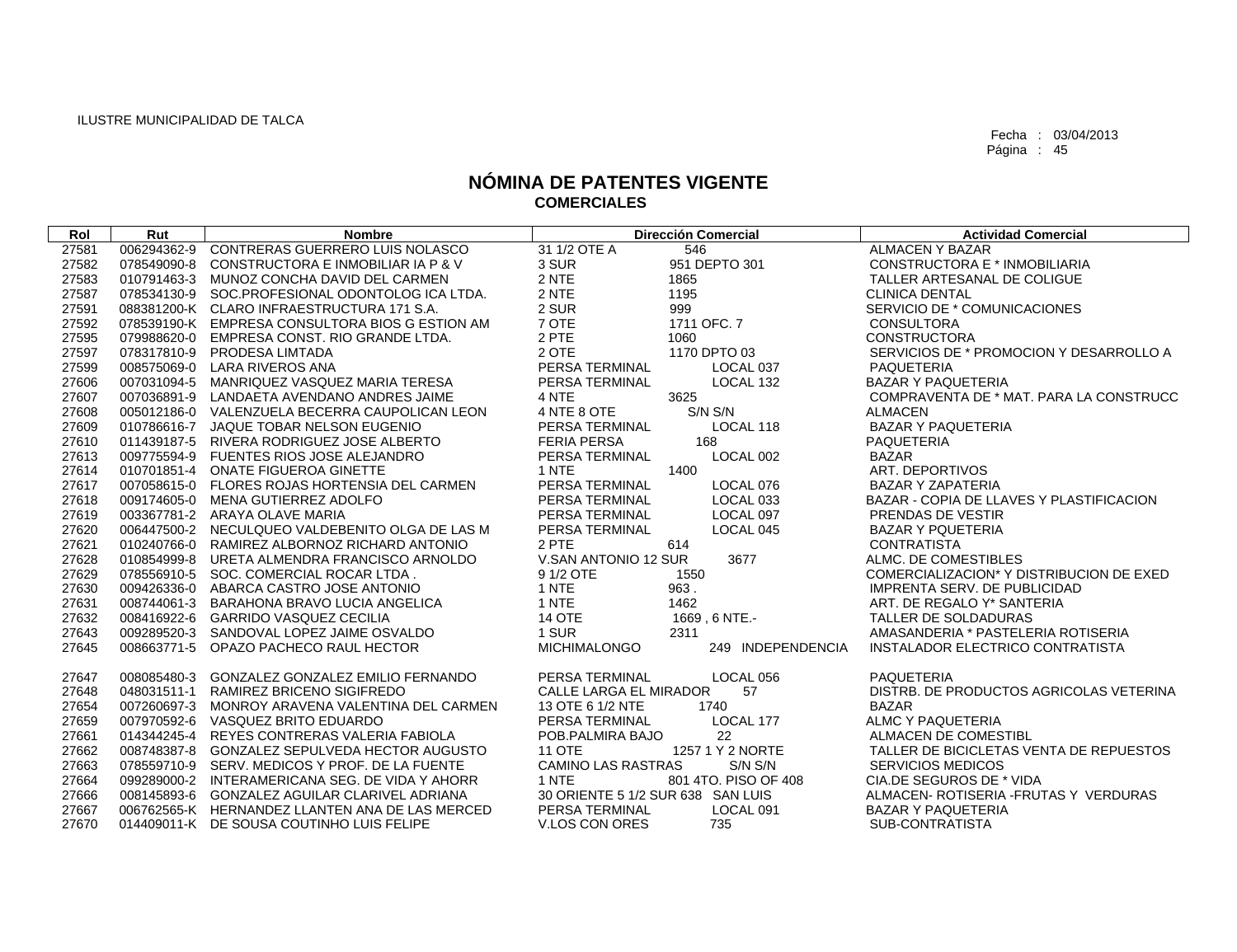| Rol   | Rut         | <b>Nombre</b>                                   |                               | <b>Dirección Comercial</b> | <b>Actividad Comercial</b>               |
|-------|-------------|-------------------------------------------------|-------------------------------|----------------------------|------------------------------------------|
| 27674 | 096502230-9 | ALIM.ELABORADOS ALESA S.A.                      | 8 SUR                         | 2760                       | ALIMENTOS ENV.                           |
| 27680 | 010606339-7 | RAMOS GONZALEZ MIGUEL OSVALDO                   | PERSA TERMINAL                | LOCAL 060                  | <b>PAQUETERIA</b>                        |
| 27687 | 007951418-7 | ROMAN DIAZ JORGE LUIS                           | PERSA TERMINAL                | LOCAL 044                  | <b>BAZAR</b>                             |
| 27701 | 078586030-6 | LORENA RAMIREZ VODNIZZA Y CIA. LTD              | 1 PTE                         | 931                        | <b>CLINICA KINESIOLOGA</b>               |
| 27702 | 004848976-1 | ORELLANA JARA EUGENIO ALFONSO                   | 23 OTE                        | 1203 2 NTE.                | <b>VULCANIZACION</b>                     |
| 27703 | 014510779-2 | ROJAS RAMIREZ ANA EDITH                         | PERSA TERMINAL                | LOCAL 102                  | BAZAR Y ARTESANIA NAVAL                  |
| 27705 | 005591550-4 | OROSTEGUI VIVANCO MANUEL GERARDO                | PERSA TERMINAL                | LOCAL 128                  | <b>BAZAR Y PAQUETERIA</b>                |
| 27709 | 078490480-6 | INMOBILIARIA LA PALMA LTD A.                    | <b>PANAMERICANA SUR</b>       | KM 254                     | <b>ESTACION DE SERVICIO</b>              |
| 27710 | 096708450-6 | ELECTRICIDAD E INVERSIONE S S.A.                | 1 SUR                         | 2098                       | DESARROLLO Y * EXPLOTACION MOBILIARIOS   |
| 27717 | 010367099-3 | RIVANO CARRASCO ENRIQUE ESTEBAN                 | <b>SAN JUAN</b>               | 535 VILLA EDEN             | <b>CONTRATISTA</b>                       |
| 27718 | 050702190-5 | MARIO FERNANDO MASSO HORM AZABAL Y              | <b>14 SUR</b>                 | 1302                       | TRANSPORTE Y * COMERCIALIZACION DE PROD  |
| 27724 |             | 078564760-2 DISTR.PROD.FRIG.REGION MAULE LTDA   | 5 NTE                         | 1472                       | DISTRIBUIDORA DE * ALIMENTOS             |
| 27725 |             | 078563040-8 CHRISTEN Y FERNANDEZ ASOC IADOS     | 2 NTE                         | 823                        | SERV. DE MEDICINA Y* ARQUITECTURA        |
| 27726 |             | 008490598-4 TAPIA NUNEZ CECILIA ANGELICA        | PERSA TERMINAL                | LOCAL 178                  | <b>PAQUETERIA</b>                        |
| 27727 |             | 006646466-0 ESPINOZA CONTRERAS MARIA ANGELA     | <b>10 NTE</b>                 | 3084                       | <b>CORRETAJE DE GANADO</b>               |
| 27728 | 009246709-0 | OLTRA DONAIRE ENRIQUE ALEJANDRO                 | V.COSTA AZUL                  | 37                         | SERVIC. FORESTALES ARRIENDO DE VEHICULO  |
| 27729 | 010508009-3 | ESPINOZA GONZALEZ MAURICIO RAFAEL               | 6 NTE                         | 1677 PJE "A"               | DISTRIBUIDOR DE * GAS LICUADO            |
| 27731 |             | 006466745-9 VILCHES OPAZO RUPERTO ADRIAN        | PERSA TERMINAL                | LOCAL 150                  | <b>BAZAR Y CALZADOS</b>                  |
| 27732 |             | 078013350-3 CAMBIOS Y TURISMO LTDA.             | 2 OTE                         | 1059                       | AGENCIA DE VIAJES Y TURISMO CAMBIO Y ME  |
| 27733 | 010745563-9 | ILABACA POZO CLAUDIO ENRIQUE                    | 1 NTE                         | 1322                       | <b>COMISIONISTA</b>                      |
| 27734 |             | 078385300-0 EMPRESA DE TRANSP.ETALNOR LTDA.-    | 3 OTE                         | 798                        | TRANSPORTE Y * ARRIENDO DE VEHICULOS     |
| 27736 |             | 078556510-K CENTRO INTEGRAL DE ENFERM EDADES RE | 2 OTE                         | 1280                       | EXAMENES DE* LABORATORIO DE              |
|       |             |                                                 |                               |                            | <b>ENFERMEDADES</b>                      |
| 27742 |             | 006996706-K BARRAZA GAETE JULIO CESAR           | 7 1/2 OTE                     | 346                        | PRESTACION DE * SERVICIO AGRICOLAS       |
| 27744 |             | 008182059-7 RODRIGUEZ MUNOZ MARIA ESTRELLA      | 1 NTE                         | 1620                       | CONFECCION Y FABRICA DE ROPA INDUSTRIAL  |
| 27745 |             | 007211720-4 ANRIQUEZ GAMBOA MARIA               | 4 NTE                         | 306                        | SUB-CONTRATISTA                          |
| 27752 |             | 007731986-7 VASQUEZ VALDEBENITO NORA ADELA      | 16 OTE                        | 2681                       | <b>BAZAR Y ALMACEN</b>                   |
| 27757 |             | 050700460-1 GAIFFE BRIGITTE MARIE FRA NCE Y OTR | 4 NTE                         | 1420                       | <b>CONSTRUCTORA</b>                      |
| 27759 |             | 006346402-3 PELLIZZARI RADDATZ FABIO ANTONIO    | 3 SUR                         | 1792                       | <b>CONSTRUCTORA</b>                      |
| 27760 |             | 003673848-0 MATURANA SILVA GUILLERMO LENIN      | 2 NTE 23 OTE                  | S/N S/N                    | <b>VENTA DE DIARIOS Y*</b>               |
| 27773 | 007399698-8 | REYES CID MARINA VIOLETA                        | 15 OTE                        | $804 - A$                  | <b>TALLER ELECTRICO</b>                  |
| 27774 |             | 072468600-1 FED, REG, SINDICAL " RANQ UIL"      | <b>22 SUR</b>                 | 479 V.ECUADOR              | CAPACITACION, * CONSULTOR, EJECUTOR DE   |
| 27777 |             | 072410900-4 E.R. GAETE HOLMES LTDA.             | 9 OTE                         | 1241                       | PRENDAS DE VESTIR                        |
| 27780 |             | 078570040-6 SOC. CONST. E INMOBILIARI A ANDINO  | <b>27 SUR</b>                 | 155                        | <b>CONSTRUCTORA</b>                      |
| 27781 | 005938833-9 | VALENZUELA VASQUEZ MARIA LUISA                  | PERSA RODOVIARIO PUESTO Nº 42 |                            | PAQUETERIA - CONFITES-HELADOS Y BEBIDAS  |
| 27786 |             | 078440750-0 F.R.SISTEM LTDA.,                   | 1 SUR                         | 1637 OF 15                 | EMISIONES DE RADIO * Y TELEVISION        |
| 27788 |             | 050701020-2 JAIME FLORES C. Y OTRO              | <b>14 SUR</b>                 | 272                        | <b>CONTRATISTA EN* OBRAS MENORES</b>     |
| 27791 | 007555521-0 | CONTRERAS ESPINOZA JUAN                         | <b>SECTOR G</b>               | 785 VILLA SANTA ELVIRA     | <b>CONTRATISTA* AMBULANTE EN CONSTRU</b> |
| 27792 |             | 078567400-6 GUZMAN Y EDWARDS LTDA.              | 4 NTE                         | 3586 PARQ.UNIVE            | PREST.DE SERVICIOS* PROF.MEDICOS ENFERM  |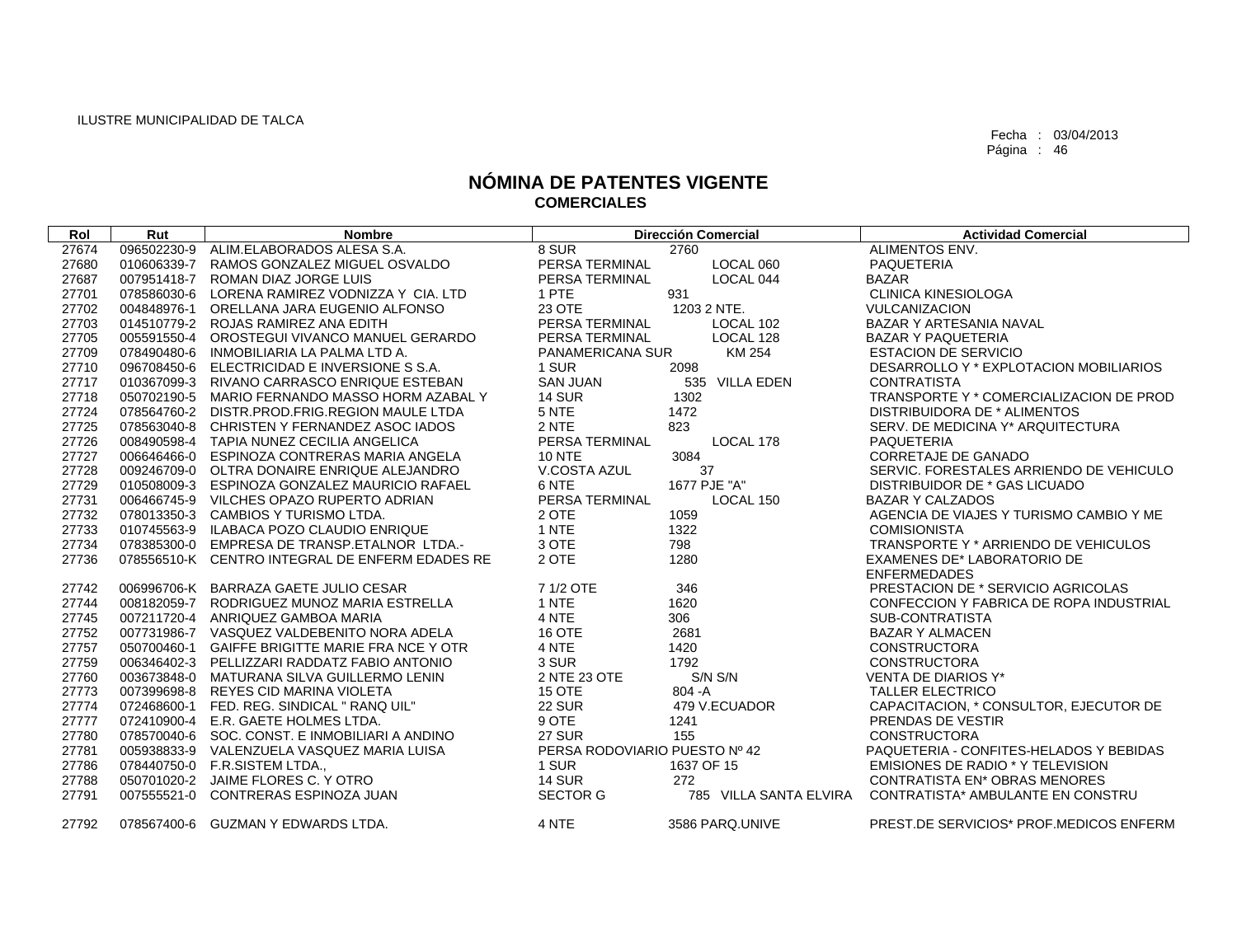| Rol   | Rut                      | <b>Nombre</b>                                 |                           | <b>Dirección Comercial</b> | <b>Actividad Comercial</b>                        |
|-------|--------------------------|-----------------------------------------------|---------------------------|----------------------------|---------------------------------------------------|
| 27796 | 078575710-6              | CLAUDIO DIAZ Y CIA LTDA.                      | 3 NTE                     | 1709                       | <b>FRUTOS DEL PAIS</b>                            |
| 27799 | 007832729-4              | <b>GONZALEZ DIAZ RUTH DEL PILAR</b>           | PERSA TERMINAL            | LOCAL 163                  | <b>PAQUETERIA</b>                                 |
| 27802 | 096529570-4              | OFFICESUPPORT S.A                             | 1 OTE                     | 1120 OF, 804               | PRESTACION DE * SERVICIOS RECURS, HUMAN           |
| 27810 |                          | 008093713-K BARRIGA VALENZUELA RAUL ALEJANDRO | 4 NTE                     | 1537                       | CAPACITACION EN * COMPUTACION                     |
| 27811 |                          | 007910914-2 ACUNA GOMEZ MARINA DE LAS M/      | 18 DE ABRIL               | 30 MERCEDES                | ALMACEN Y VERDURERIA CARBON Y LENA                |
| 27813 | 006842175-6              | HIDALGO CASTILLO TERESA                       | 6 PTE                     | 1440                       | <b>FRUTAS Y VERDURAS</b>                          |
| 27816 | 009240173-1              | PALOMO CHAVEZ MARITZA SOLEDAD                 | N.HOLANDA DIAGONAL        | 3129                       | <b>DISTRIBUIDOR DE* HUEVOS</b>                    |
| 27818 |                          | 096709440-4 TELEVISION UNIVERSIDAD DE TALCA   | 9 OTE                     | 1026                       | RADIODIFUSION Y * TELEVISION                      |
| 27823 |                          | 003224212-K VALDES ROJAS ELIAS SEGUNDO        | 1 SUR                     | 26 11 ORIENTE LINEA        | BAZAR Y ART* ELECTRICOS DEPRTIVOS Y ZAP           |
|       |                          |                                               | FERREA                    |                            |                                                   |
| 27830 | 005994225-5              | CORVALAN ARANEDA JULIO A.                     | C.RAYADA                  | PJE R.FREIRE1348           | <b>SUB CONTRATISTA</b>                            |
| 27833 |                          | 010546915-2 JARA MARTINEZ DANIEL.             | 3 SUR                     | 1398                       | AMANSANDERIA * ROTISERIA PASTELERIA               |
| 27836 |                          | 078573650-8 INSTITUTO MEDICO DERMATOLOGICO    | 1 OTE                     | 939                        | DERMATOLOGIA Y* MEDICINA GENERAL                  |
| 27839 |                          | 050704520-0 ALADINO SILVA FAJARDO             | 1 SUR                     | 1865                       | <b>ARMERIA</b>                                    |
| 27840 |                          | 078559680-3 LAMITAL LTDA.                     | <b>11 OTE</b>             | 759                        | DISTRIB DE VIDRIOS Y PARABRISAS                   |
| 27842 | 005413716-8              | GUERRERO ROCO SILVIA DE LAS MERCED            | 8 OTE                     | 1124                       | <b>FUENTE DE SODA</b>                             |
| 27843 | 005413716-8              | GUERRERO ROCO SILVIA DE LAS MERCED            | 8 OTE                     | 1124                       | <b>BAZAR Y ROTISERIA</b>                          |
| 27846 |                          | 050704130-2 MARIA CAROLINA ALLIENDE Y OTRA    | 3 NTE                     | 872.1Y2OTE.                | PROMOCION Y * ORGANIZACION DE EVENTOS.            |
| 27847 | 096717550-1              | EQUIMED S.A.                                  | 4 NTE                     | 1640                       | COMPRA VENTA * Y ARRIENDO DE EQUIPOS ME           |
| 27850 |                          | 006036667-5 POBLETE MEJIAS EDUARDO            | <b>10 SUR</b>             | 307                        | <b>CONTRATISTA</b>                                |
| 27851 | 088532900-4              | SOCIEDAD DE ESTABLECIMIENTOS DE OPT           | 1 SUR                     | LOCAL N^05 G.BAVARIA       | <b>OPTICA</b>                                     |
| 27852 |                          | 007867258-7 CAAMANO CHANDIA PASCUALA          | PERSA TERMINAL            | LOCAL 016                  | <b>PAQUETERIA</b>                                 |
| 27862 | 078591330-2 ZZ Eliminado |                                               | 9 SUR                     | 1543                       | PRODUCCIONES * AUDIVISUALES, RADIODIFUSI          |
| 27864 |                          | 006946599-4 TOLEDO TANIDAD MARCOS CRISTIAN    | PERSA TERMINAL            | LOCAL 020                  | <b>BAZAR Y PAQUETERIA</b>                         |
| 27865 | 005732611-5              | ESPINOZA FIGUEROA LAURA                       | PERSA TERMINAL            | LOCAL 136                  | <b>PAQUETERIA</b>                                 |
| 27868 | 078648750-1              | METALES Y ALIMINIOS DEL M AULE LIMI           | <b>11 OTE</b>             | $729 -$                    | COMERCIALIZACION * COMPRAVENTA Y                  |
|       |                          |                                               |                           |                            | <b>PRODUC</b>                                     |
| 27869 | 078595400-9              | SOC CONSTRUCTORA AGUAS DE L MAULE L           | 1 NTE                     | 1470                       | OF DE CONSTRUCCION* DISENO<br><b>ARQUITECTURA</b> |
| 27870 | 007116567-1              | OYARZUN ASTUDILLO RENATO DE JESUS             | V.AHITUE 3 1/2 PTE        | 150                        | <b>CONTRATISTA</b>                                |
| 27877 | 007386458-5              | <b>GONZALEZ MALDONADO CLAUDIO FRANCISC</b>    | <b>FDO SANTA CORINA</b>   | KM 250                     | <b>SERV. GASTRONOMICOS</b>                        |
| 27880 | 011438032-6              | ACUNA ARANCIBIA ANGELA INGRID                 | <b>12 SUR</b>             | 3414                       | ALMC DE COMESTIBLES                               |
| 27883 | 012522798-8              | RIVERA CARRASCO JUANA DE LAS MERCED           | PERSA TERMINAL            | LOCAL 122                  | <b>BAZAR Y PAQUETERIA</b>                         |
| 27888 |                          | 010667144-3 PONCE ROSALES LUIS MAURICIO       | <b>MADRID</b>             | 458 INDEPENDENCIA          | COMPRAVENTA DE MAQ. DE OFICINA Y ELEMENT          |
|       |                          |                                               |                           |                            |                                                   |
| 27891 | 010527134-4              | SOTO ESCALONA FERNANDO                        |                           | JUNQUILLAR DE MERCED       | ALMC. DE COMESTIBLES                              |
| 27892 |                          | 007724091-8 SALAS LEIVA ROBERTO ANTONIO       | 19 1/2 SUR                | 232                        | VTA DE PRODUC * ALIMENTICIOS Y ART DE A           |
| 27893 | 012589653-7              | TOLEDO RIQUELME FERNANDO ADOLFO               | A.DE CHILE L.CRUZ.M.      | 944                        | ARRIENDO DE * MAQUINAS                            |
|       |                          |                                               |                           |                            | <b>RETROESCABADORAS</b>                           |
| 27898 |                          | 005910467-5 BELMAR TRONCOSO CARLOS ENRIQUE    | 4 SUR 9 Y 10 ORIENTE 1686 |                            | <b>ALMACEN</b>                                    |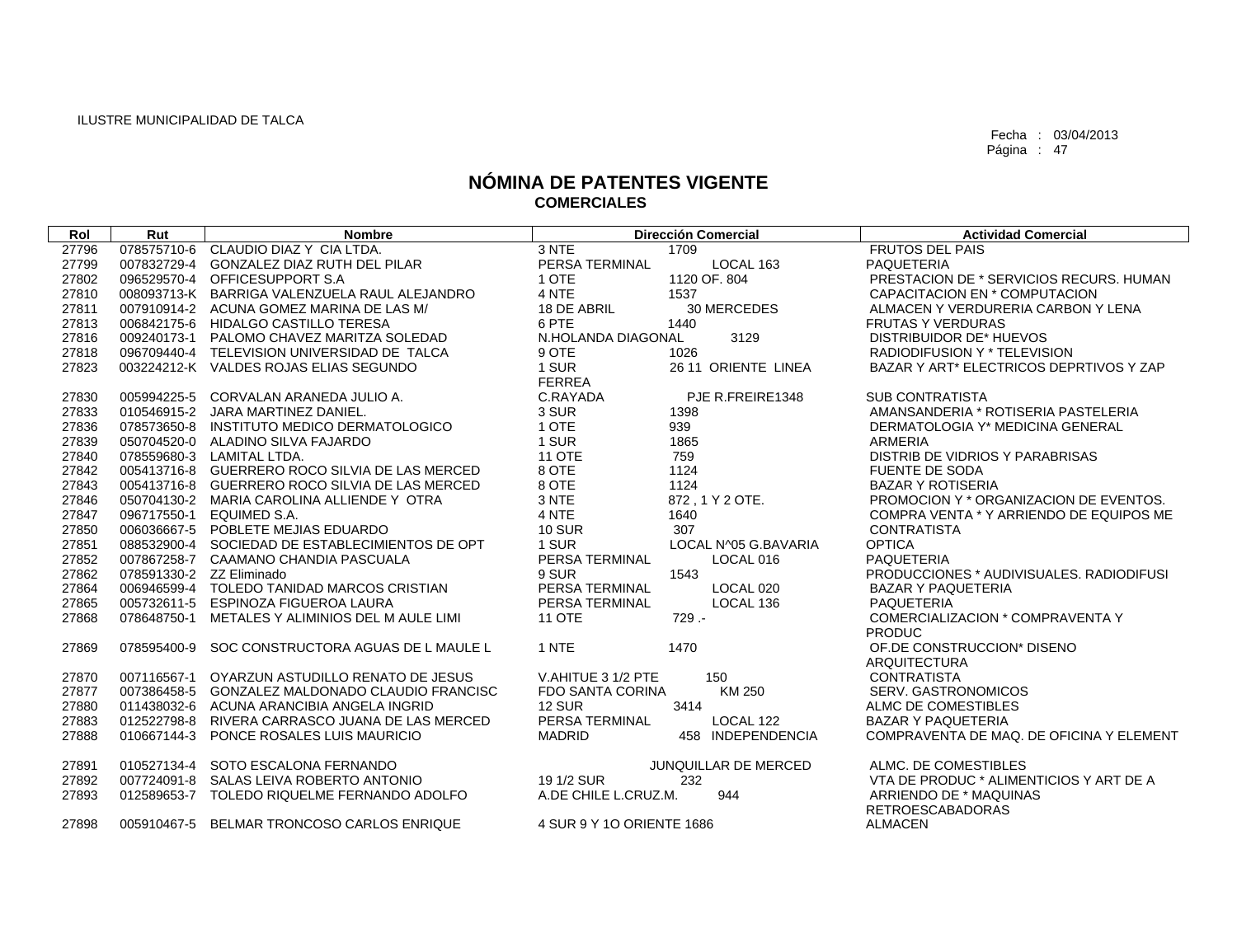| Rol   | Rut         | <b>Nombre</b>                                   | <b>Dirección Comercial</b>                | <b>Actividad Comercial</b>                 |
|-------|-------------|-------------------------------------------------|-------------------------------------------|--------------------------------------------|
| 27899 | 010207462-9 | SUAZO COFRE MYRIAM DIGNA                        | PERSA TERMINAL<br>LOCAL 135               | <b>BAZAR Y PAQUETERIA</b>                  |
| 27900 | 008081529-8 | PAVEZ ARIAS MARIA                               | LOCAL 092<br>PERSA TERMINAL               | <b>BAZAR Y PAQUETERIA</b>                  |
| 27903 | 008272570-9 | PEREZ MATURANA FERNANDO ALEJANDRO               | 1 NTE<br>441                              | CONTRATISTA EN * INSTALACIONES Y MANTENC   |
| 27905 | 009247902-1 | RODRIGUEZ SAAVEDRA YOLANDA                      | PERSA TERMINAL<br>LOCAL 048               | <b>BAZAR Y PAQUETERIA</b>                  |
| 27906 | 078644510-8 | PATRICIO MARIN CUEVAS E I VONNE DUA             | 2 SUR<br>1527 OF 1                        | SERV.PROF DE SALUD * COMPRAVENTA DE EXP    |
| 27912 | 078593190-4 | JORGE LLANOS Y CIA, LTDA.                       | 2 PTE<br>1383                             | <b>PRESTACIONES * MEDICAS Y ENFERMERIA</b> |
| 27916 | 006725992-0 | ROJAS TRONCOSO MARIA ANGELICA                   | PERSA TERMINAL<br>LOCAL 098               | TALLER DE LLAVES                           |
| 27917 | 007798850-5 | YANEZ BRAVO MARIA EUGENIA                       | 8 1/2 SUR<br>1730                         | TALLER ARTESANAL* DE COSTURA               |
| 27920 | 078581320-0 | LUIS SANDOVAL SANCHEZ Y C IA LTDA.              | 8 NTE<br>968                              | <b>SERVICIOS MEDICOS</b>                   |
| 27921 | 006954002-3 | BRAVO GARRIDO FRANCISCO FLORIDOR                | <b>14 OTE</b><br>250                      | VTA. DE GASLICUADO                         |
| 27923 | 009445803-K | MUÑOZ GONZALEZ MARIA EUGENIA                    | 21<br><b>GALILEA "D" 20 1/2 SUR</b>       | ALMACEN ROTISERIA                          |
| 27924 | 006540550-4 | VALDES MORALES AMALIA CECILIA                   | POBL.A.M.<br>PJE. BRASIL 568              | VENTA DE ART. DE * ASEO CONFITES PAPAS     |
| 27928 | 008224909-5 | PAZ CARREÑO CARMEN GLORIA                       | 25 1/2 OTE<br>942                         | <b>ALMACEN</b>                             |
| 27929 |             | 008838286-2 MUNOZ TORRES MANUEL FRANCISCO       | <b>10 OTE</b><br>1650                     | COMPRA VENTA DE* FRUTOS DEL PAIS           |
| 27934 | 010934952-6 | LANDERO MORAGA FERNANDO.                        | V.ECUADOR 21 SUR<br>491                   | CONTRATISTA EN * CONSTRUCCION              |
| 27936 | 006814360-8 | CACERES MUNOZ EDGARDO ANTONIO                   | <b>13 OTE</b><br>671                      | ESTRUCTURAS METALICA ALUMINIOS MUEBLES     |
| 27937 |             | 008902773-K MORAGA MOLINA PATRICIA              | 5 PTE<br>1691                             | <b>TALLER ARTESANAL</b>                    |
| 27942 |             | 013306144-4 CONCHA ELIZALDE PAZ CAROLINA        | 3 OTE<br>1264, 1Y2 NTE.                   | TALLER DE DISENO * CONFECCION DE VESTUA    |
| 27943 | 006785068-8 | FONSECA GUTIERREZ BLANCA SILVIA                 | S.LUIS<br>8 BLOCK3369 D102                | <b>ALMACEN</b>                             |
| 27949 | 078617890-8 | INSTITUTO DE CAPACITACION Y FORMAC              | 2 SUR<br>706                              | SERV DE CAPACITACION OCUPACIONAL           |
| 27951 |             | 006419695-2 LOPEZ SEPULVEDA ADELINA DE LAS M.   | 31 OTE<br>3187 9 1/2 SUR                  | VTA DE COMPLETOS * BEBIDAS Y PAPAS FRIT    |
| 27954 |             | 008786933-4 SAN MARTIN SARABIA MARIA ISABEL     | 1 SUR<br>1330 LOCAL 16                    | BAZAR TABAQUERIA * ART. DE REGALO          |
| 27959 |             | 010787591-3 NASH BOBADILLA MARIA CLAUDIA        | 3 SUR<br>1962                             | PASTELERIA Y * PANADERIA                   |
| 27960 |             | 012522847-K VASQUEZ RAMOS JOHANNA ELIZABETH     | 7 OTE<br>1171 OF 8, 9 Y 10                | INSTITUTO DE * CAPACITACION                |
| 27963 |             | 078459870-5 CENTRO DE ESPECIALIDADES MEDICAS LT | 5 OTE<br>1012                             | <b>CENTRO MEDICO</b>                       |
| 27964 |             | 008893322-2 BAEZA MOLINA MARCO ANTONIO          | 11 ORIENTE 1171 LOCAL 11                  | PELUQUERIA                                 |
| 27965 |             | 079956940-K EXPORTADORA DE CONFECCION ES LTDA.  | 1 SUR<br>1330 LOCAL 1 Y 2                 | <b>EXPORTADORA DE *</b>                    |
| 27966 |             | 014570006-K ZACOVICH NILDA ESTHER               | NVA ESPERANZA<br>3 ESQ KM240              | AMASANDERIA                                |
| 27969 |             | 005519104-2 MINO RIOS RAQUEL DEL CARMEN         | AVDA CANCHA RAYADA<br>1997                | <b>TALLER DE CERRAJERIA</b>                |
| 27970 | 050707760-9 | INFANTAS VALENZUELA GABRI EL NOLASC             | 1 SUR<br>1936                             | MUEBLERIA SALA DE VENTAS                   |
| 27971 |             | 007970962-K HOVELMEYER VALENZUELA RAHMY GEORGET | 5 OTE<br>1495                             | ARRIENDO DE VEHICULO                       |
| 27977 |             | 050709330-2 ALICIA PAMELA VILLARROEL DEL CAMPO  | 5 NORTE 3 Y 4 ORIENT                      | <b>DIST.DE ALIMENTOS</b>                   |
| 27978 |             | 009693384-3 BUSTOS DONOSO MARIA ISABEL          | PERSA TERMINAL<br>LOCAL 107               | PAQUETERIA Y PELUQUERIA                    |
| 27992 | 078600200-1 | HECTOR ELGUETA Y CIA. LTD A.                    | 2 PTE<br>1383                             | <b>SERVICIOS MEDICOS</b>                   |
| 27993 | 008999283-4 | DONOSO CASTRO LUIS ORLANDO                      | 8 SUR<br>1571                             | CONTRATISTA* Y PRESTACION DE SERV.ELECTR   |
| 27999 | 006594174-0 | PELAEZ VILLALOBOS CARLOS DANTE                  | 15 1/2 PTE<br>757 V.MAGIST                | CONTRATISTA* EN CONSTRUCCION               |
| 28007 |             | 078603970-3 ZZ Eliminado                        | 2 SUR<br>1010                             | <b>CENTRO DE ENFERMERIA</b>                |
| 28009 | 011319651-3 | RAMOS SOTOS JENNY                               | <b>ARTURO PRAT</b><br>87 VILLA EL CULENAR | ALMACEN DE COMESTIBL                       |
| 28010 |             | 050710510-6 CASTRO AMARO RAFAEL ARTUR O Y OTRA  | <b>13 NTE</b><br>2478                     | ART MENAJES DE CASA                        |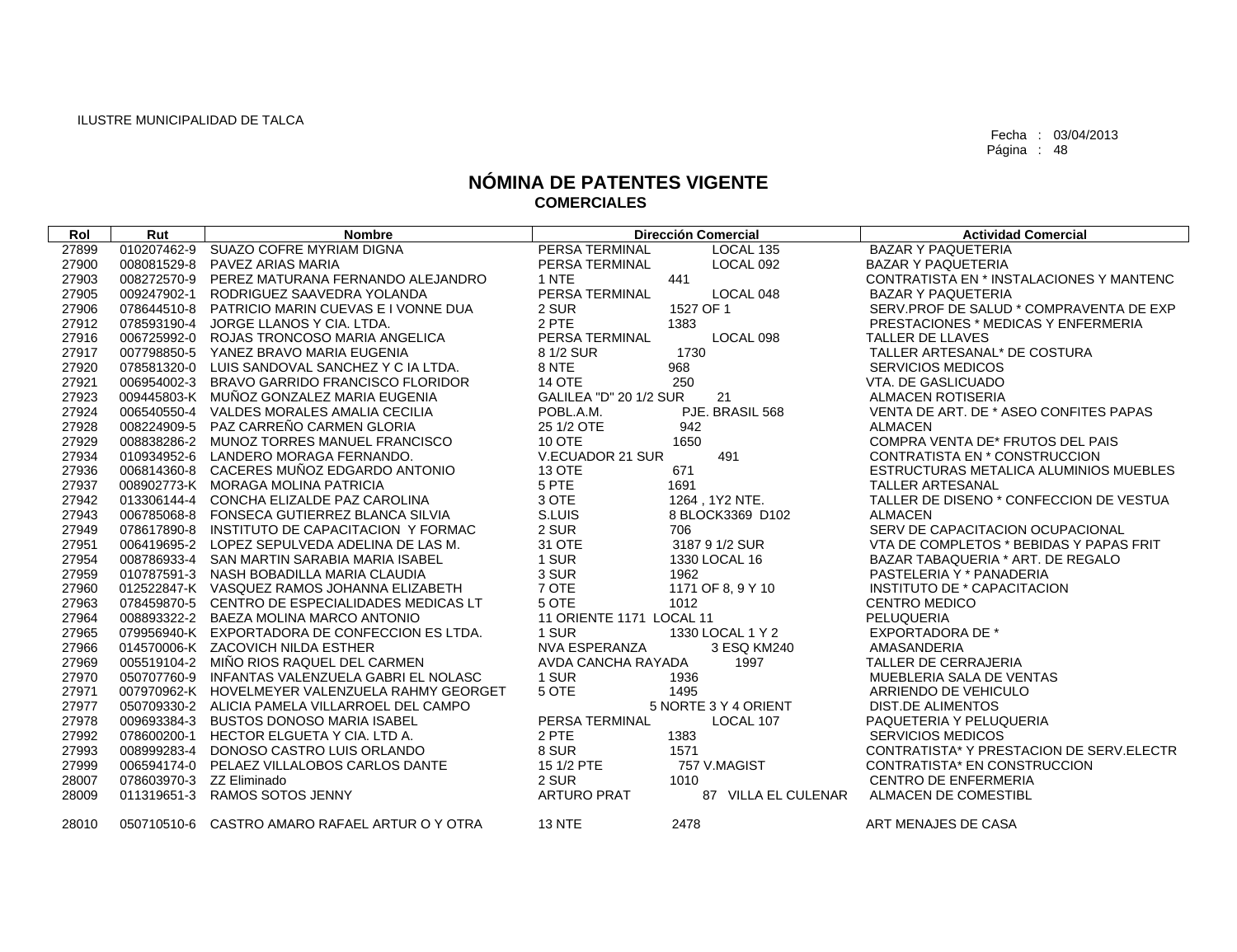| Rol   | Rut         | <b>Nombre</b>                                   | <b>Dirección Comercial</b>          | <b>Actividad Comercial</b>               |
|-------|-------------|-------------------------------------------------|-------------------------------------|------------------------------------------|
| 28017 | 096723260-2 | BROKER'S & SERVICIOS S.A.                       | <b>LONGITUDINAL SUR</b><br>630      | CORRETAJES* IMPORTACION Y EXPORTACION C  |
| 28024 | 008428371-1 | OLAVE SALINAS GLADYS DE LA CRUZ                 | <b>10 SUR</b><br>1695               | ALMACEN DE COMESTIBL                     |
| 28033 |             | 010762062-1 HIDALGO VIDAL NELSON FRANCISCO      | <b>BRILLA EL SOL REMANSO</b><br>163 | TALLER DE CALZADO DE MUEBLES             |
| 28034 |             | 007422487-3 PONCE CACERES CARLOS ERNESTO        | <b>19 SUR</b><br>113 V.S.MARCOS     | COMPRA Y VENTA DE * HUEVOS Y PRODUCTOS L |
| 28037 |             | 007425788-7 VALENZUELA LILLO JUAN IGNACIO       | PERSA TERMINAL<br>LOCAL 112         | PELUQUERIA Y BAZAR                       |
| 28039 |             | 008177671-7 CASTRO CASTRO RAQUEL DEL C.         | 4 SUR<br>3068 30 1/2 OTE, RIO       | <b>ALMACEN</b>                           |
|       |             |                                                 | <b>CLARO</b>                        |                                          |
| 28042 |             | 008365503-8 ARAYA ESCOBAR BERTINA DEL CARMEN    | 2 NTE<br>1205                       | OFICINA COMISIONISTA VENTA DE SEGUROS Y  |
| 28046 |             | 007559580-8 ARIAS VERGARA RAUL PATRICIO         | <b>20 SUR</b><br>292 STA.CAROLINA   | HOJALATERIA SUB CONTRATISTA EN OBRAS ME  |
| 28047 |             | 096722520-7 TAXUTAL S.A.                        | 4 OTE<br>937 2 Y 3 SUR              | EMPRESA DE * TRANSPORTE LOCOMOCION       |
|       |             |                                                 |                                     | COLE                                     |
| 28048 |             | 078606920-3 ZZ Eliminado                        | 1 SUR<br>865 OFC, 81                | COMUNICACIONES * TELEVISION RADIO PRENS  |
| 28049 |             | 093441000-9 DUCASSE COMERCIAL LTDA.             | 2 SUR<br>$1555 -$                   | COMERCIALIZACION DE RODAMIENTOS          |
|       |             |                                                 |                                     | QUINCANE                                 |
| 28055 |             | 009191118-3 FERRADA BARRUETO SANTIAGO SEGUNDO   | 9 ORIENTE 1390                      | PELUQUERIA                               |
| 28057 |             | 006394604-4 ROMERO BRAVO MARIA OLGA SARA JULIET | 1 SUR<br>1334 LOCAL 19              | <b>BAZAR</b>                             |
| 28059 |             | 009316135-1 FERNANDOY INOSTROZA JUAN ANDRES     | 32 OTE<br>151                       | <b>CONTRATISTA</b>                       |
| 28061 |             | 006205049-7 RAMIREZ CASTRO NEVIS DE LAS MERCEDE | 32 OTE<br>3419                      | <b>FRUTAS Y VERDURAS ALMACEN</b>         |
| 28067 |             | 004736101-K LOBOS LEON LUCIA DEL C.             | 464 S.L 3<br>30 1/2 OTE A           | BAZAR PAQUETERIA * ART DE REGALO LIBRERI |
| 28069 |             | 086491600-7 TURNER DENNIS E HIJO LTDA.          | AVDA, I.C. PINTO<br>236             | <b>ESTACION DE SERVICIO</b>              |
| 28071 |             | 007714645-8 GUZMAN URIBE GLADYS CORALI          | 14 1/2 PTE<br>932                   | ALMACEN AMASANDERIA                      |
| 28072 |             | 006101861-1 MITON SIERRA MARLIZ                 | 3 SUR<br><b>14 OTE</b>              | <b>DIARIOS Y REVISTAS</b>                |
| 28078 |             | 007385314-1 MARTINEZ LOBOS JACINTO ANTONIO      | 1 OTE<br>798                        | <b>CARNICERIA Y ROTISERIA</b>            |
| 28079 |             | 009097097-6 MONTERROSA ACEVEDO OMAR DEL CARMEN  | 1120<br><b>11 OTE</b>               | PELUQUERIA                               |
| 28080 |             | 078586060-8 SOC. DE RENTAS PISO ONCE LTDA.      | 1 NTE<br>841 BLOK 1 D-6             | <b>RENTISTAS</b>                         |
| 28081 |             | 095235000-5 ENSENADA S.A                        | 2 SUR<br>2213                       | SERVICIOS DE CARGA                       |
| 28086 |             | 078617060-5 CONSTRUCTORA V. Y P. LTDA.          | IND. CIRCUNVALACION<br>390          | <b>CONSTRUCTORA</b>                      |
| 28087 |             | 004256793-0 ARAVENA SANDOVAL OCTAVIA            | 32 OTE<br>3420                      | COMPLETOS BEBIDAS Y* DULCE               |
| 28090 |             | 012128438-3 ABARZA GONZALEZ ANDREA VALERIA      | 1 OTE<br>202, 9 SUR                 | <b>BAZAR Y LIBRERIA</b>                  |
| 28094 |             | 009332928-7 RIVERO GUAJARDO CARLOS ALBERTO      | AVDA, CIRCUNVALACION<br>3217        | <b>ALMACEN</b>                           |
| 28097 |             | 009792192-K GARRIDO BRAVO JUAN FERNANDO         | 8 SUR<br>3196                       | <b>ALMACEN</b>                           |
| 28098 |             | 007553242-3 ORELLANA NAHUELPAN LUIS ARMANDO     | 31 OTE<br>190                       | <b>FRUTAS Y VERDURAS</b>                 |
| 28104 |             | 081067700-7 MIGUEL ZAROR Y CIA.LTDA.            | 1 SUR<br>1279                       | SALA DE ESPECTACULOS                     |
| 28105 |             | 078587290-8 COMERCIALIZADORA AUTOMOTR IZ TALCA  | 1 NTE<br>1601                       | COMERCIALIZACION * REPUESTOS SERV TEC D  |
| 28109 |             | 012298610-1 HORMAZABAL MERINO DANOR ANDRES      | 1 PTE<br>251 21 SUR                 | <b>TECNICO ELECTRICO</b>                 |
| 28114 |             | 009210113-4 AVILA VIVES JUAN LUIS               | AVDA, CANCHA RAYADA<br>1527         | <b>TALLER MERCANICO</b>                  |
| 28117 |             | 078600160-9 PATRICIO VILDOSOLA Y CIA LTDA.      | 2 SUR<br>1527                       | <b>SERVICIOS MEDICOS</b>                 |
| 28118 |             | 009692352-K GUTIERREZ ALFARO MARTA VICTORIA     | 2620 19 OTE.<br>8 1/2 SUR           | <b>BAZAR Y ALMACEN</b>                   |
| 28119 |             | 011676015-0 MARTINEZ ARRIAGADA CRISTIAN MAURICI | <b>LOS LLEUQUES</b><br>15 (FLORIDA  | ARRIENDO DE EQUIPOS DE SONIDO AMPLIFICA  |
| 28123 |             | 005148845-8 FERRADA ALE MENVIN JULIO            | 5 OTE<br>960                        | SALON DE POOL                            |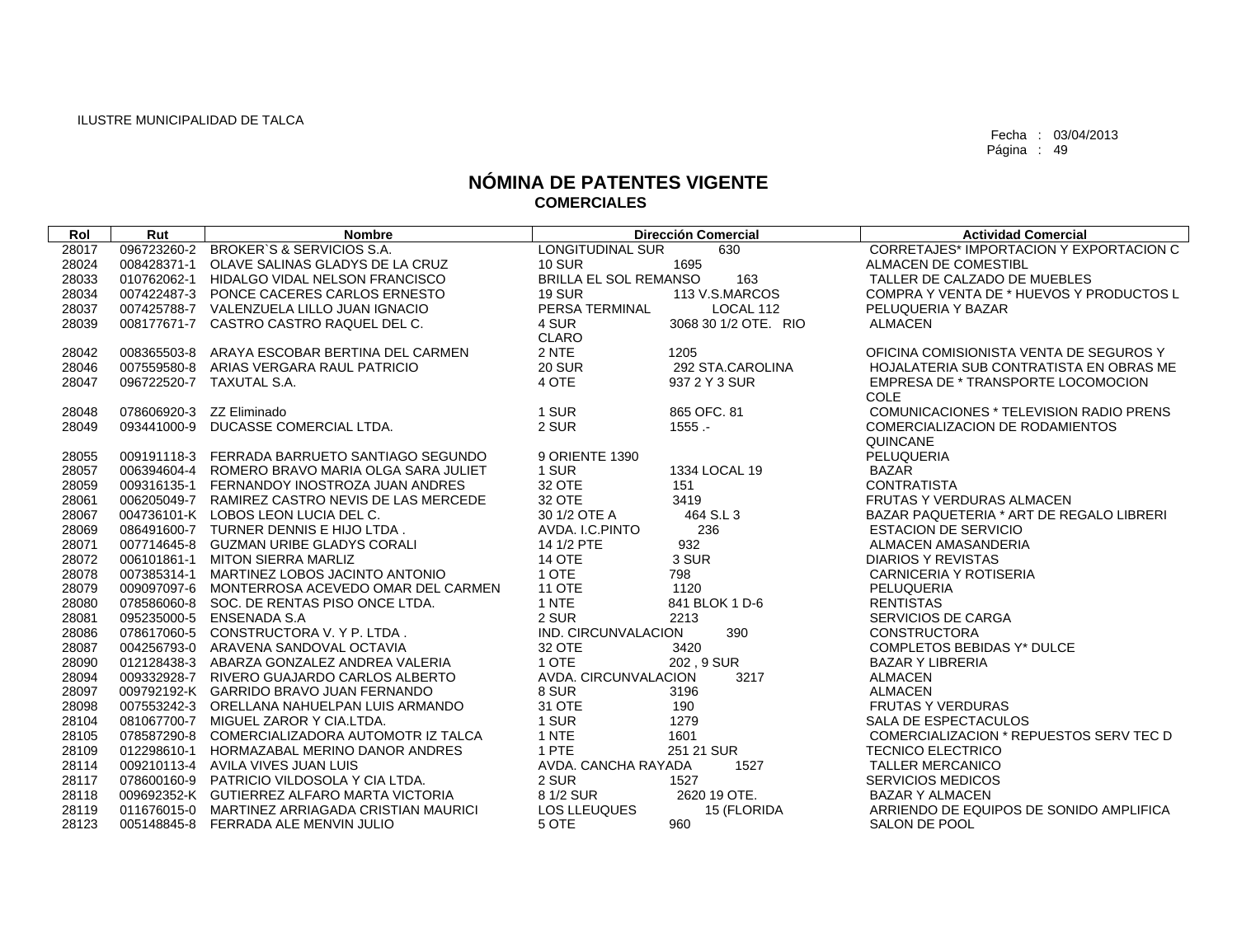| Rol   | Rut         | <b>Nombre</b>                                   | <b>Dirección Comercial</b>            | <b>Actividad Comercial</b>              |
|-------|-------------|-------------------------------------------------|---------------------------------------|-----------------------------------------|
| 28127 | 008139092-4 | MISSENE ORELLANA FELIPE JOSE DOLORE             | 8 SUR<br>1757                         | IMPRENTA FOTOMECANICA SERVICIO TECNICO  |
| 28139 | 010862690-9 | RIVERA PARGA MARIA ISABEL                       | S/N<br>AV COLIN LAS LILAS             | <b>CORRETAJES AGRICOLAS</b>             |
| 28140 |             | 006515704-7 VERGARA LAGOS NELLY DOMINGA         | 6 NTE<br>1171                         | <b>BAZAR</b>                            |
| 28143 |             | 008442952-K CORTES FUENZALIDA JUAN CARLOS       | <b>11 OTE</b><br>498                  | VTA.DE MADERA Y LENA                    |
| 28148 |             | 010791423-4 ROBERT ASTE ALVARO HERNAN           | AVDA. I. DEL SOLAR<br>48              | CORRETAJE DE * PROPIEDADES ASESORIAS CO |
| 28159 | 009221884-8 | ACEVEDO HERNANDEZ ANA M.                        | <b>MERCADO CENTRAL</b><br>LOC 64-65   | TALLER DE *                             |
| 28160 |             | 010677714-4 SANHUEZA SANCHEZ EDUARDO WASHINGTON | $1317 -$<br>6 OTE                     | PELUQUERIA                              |
| 28161 | 010557129-1 | MUÑOZ VILLALOBOS LUIS RICARDO                   | SITIO N^2<br><b>PANGUILEMO</b>        | TALLER DE SOLDADURA                     |
| 28162 |             | 078630480-6 OPTICA DEL MAULE LIMITADA           | 6 OTE<br>1132                         | <b>OPTICA</b>                           |
| 28170 |             | 078628120-2 SOCOVIN LTDA                        | AVDA.SAN MIGUEL<br>3000               | COMERCIALIZACION * DE PRODUCT. DEL AGRO |
| 28178 |             | 009377872-3 CABEZA VASQUEZ MONICA DEL CARMEN    | LOCAL 115<br>PERSA TERMINAL           | ZAPATERIA VESTUARIO                     |
| 28180 |             | 007396483-0 FRANCO MURRAY ELOISA PATRICIA       | 6 OTE<br>1132 LOCAL 5                 | <b>BOUTIQUE</b>                         |
| 28181 |             | 078628130-K SOC. CONSTRUTORA, DONCAR LTDA.      | 1 PTE<br>1060                         | <b>CONSTRUCTORA</b>                     |
| 28182 |             | 079795100-5 INDUSTRIAL Y COMERCIAL SA N ANDRES  | 8 OTE<br>1194                         | INMOBILIARIA Y CONSTRUCTORA             |
| 28184 |             | 007961544-7 DIAZ SEPULVEDA NAZARIO ENRIQUE      | 7 NTE A<br>2077                       | CONTRATISTA EN CONSTRUCCION             |
| 28187 |             | 009195101-0 CORNEJO CARRENO JAIME IVAN          | 8<br><b>C.LIRCAY LOS LIRIOS</b>       | CONTRATISTA EN CONSTRUCCION Y           |
|       |             |                                                 |                                       | <b>MANTENCIO</b>                        |
| 28188 | 008887274-6 | MUNOZ AMARO FRANCISCO JAVIER                    | 104<br>AVDA.C.SCHORR                  | <b>MUEBLERIA</b>                        |
| 28189 |             | 011438524-7 ALLENDE LOYOLA SANDRA DEL CARMEN    | LOCAL 133<br>PERSA TERMINAL           | PELUQUERIA                              |
| 28193 |             | 096559970-3 SOC. DE TIENDAS SMILE S.A.          | 1 NTE<br>1470 7 Y 8 ORIENTE           | <b>TIENDA DE ROPA</b>                   |
| 28201 |             | 011320431-1 ROJAS ASTORGA RODRIGO FEDERICO      | 15 1/2 OTE<br>1771                    | <b>VENTA DE HUEVOS</b>                  |
| 28203 |             | 011321314-0 CACERES RODRIGUEZ LUIS ALBERTO      | CARACAS<br>157                        | AMPLIFICACION FILMACIONES Y EVENTOS     |
| 28210 |             | 007722001-1 VALENZUELA MONTECINOS MARIO ENRIQUE | 5 1/2 SUR<br>2682.                    | FRUTAS Y VERDURAS LEGUMBRES             |
| 28214 |             | 005143563-K VALENZUELA SANHUEZA PEDRO BELISARIO | 9 SUR<br>1634 9 Y 10 OTE.             | OBRAS MENORES Y INST. SANITARIAS        |
| 28215 |             | 007025533-2 ARAVENA SEPULVEDA BERTA             | 12 OTE 1 Y 2 SUR<br>LOC <sub>38</sub> | <b>BAZAR Y PAQUETERIA</b>               |
| 28216 |             | 050697210-8 GYSLINE DEL PINO WILLIAMS Y OTRO    | 5 OTE<br>2223-B                       | DISTRIBUIDORA DE ENVASES, HELEDERIA Y P |
| 28218 |             | 007557003-1 LETELIER CHAVEZ CRISTIAN GONZALO    | AVDA. COLIN<br>173                    | LENERIA                                 |
| 28224 |             | 006041096-8 ROJAS ROJAS JOSE ROBERTO            | 3 V.LA PAZ<br><b>12 NTE</b>           | <b>MARMOLERIA</b>                       |
| 28227 |             | 096729230-3 LA SEPTIMA S.A.P.                   | 2 SUR<br>1066                         | <b>EDITORIAL IMPRENTA</b>               |
| 28229 | 010029805-8 | BAHAMONDES LEON MARCELO ENRIQUE                 | <b>BARCELONA</b><br>542 INDEPENDENCIA | <b>FERRETERIA</b>                       |
| 28230 | 007283151-9 | BRAVO BECERRA JUAN ANTONIO                      | PARCELA 70 MERCEDES                   | <b>VULCANIZACION</b>                    |
| 28233 | 078628140-7 | ESPINOZA Y UYEVICH Y CIA. LTDA.                 | 6 OTE<br>1075 DPTO 8                  | <b>SERVICIOS MEDICOS</b>                |
| 28236 | 005585486-6 | BRAVO GONZALEZ TERESA                           | PERSA TERMINAL<br>LOCAL 083           | <b>PAQUETERIA</b>                       |
| 28238 | 011674993-9 | ALBORNOZ SUAREZ JOEL ANTONIO                    | <b>INDP. ANDALUCIA</b><br>334         | CONTRATISTA EN * ELECTRICIDAD E INSTALA |
| 28240 | 011286054-1 | VERGARA MUÑOZ CARLOS ARELIS                     | 9 SUR<br>1792, 11 ORIENTE.            | VENTA DE MADERA MUEBLERIA OF. DE VENTAS |
| 28243 |             | 010644409-9 TOLOSA RAMOS MARCELO ENRIQUE        | 5 OTE<br>23 14 SUR                    | CONTRATISTA EN * ELECTRICIDAD           |
| 28247 | 050714420-9 | CORNEJO MOLINA ARMANDO EN RIQUE Y O             | 9 1/2 OTE<br>1878                     | <b>TALLER MECANICO</b>                  |
| 28248 | 012521968-3 | LOYOLA GAETE MARIA VERONICA                     | <b>V.NAZARET SUR</b>                  | PELUQUERIA                              |
| 28249 | 009707239-6 | MOLINA VENEGAS CARLOS                           | 20 1/2 SUR<br>75 VILLA GALILEA        | CONTRATISTA EN RED * CATV Y TELEFONIA   |
|       |             |                                                 |                                       |                                         |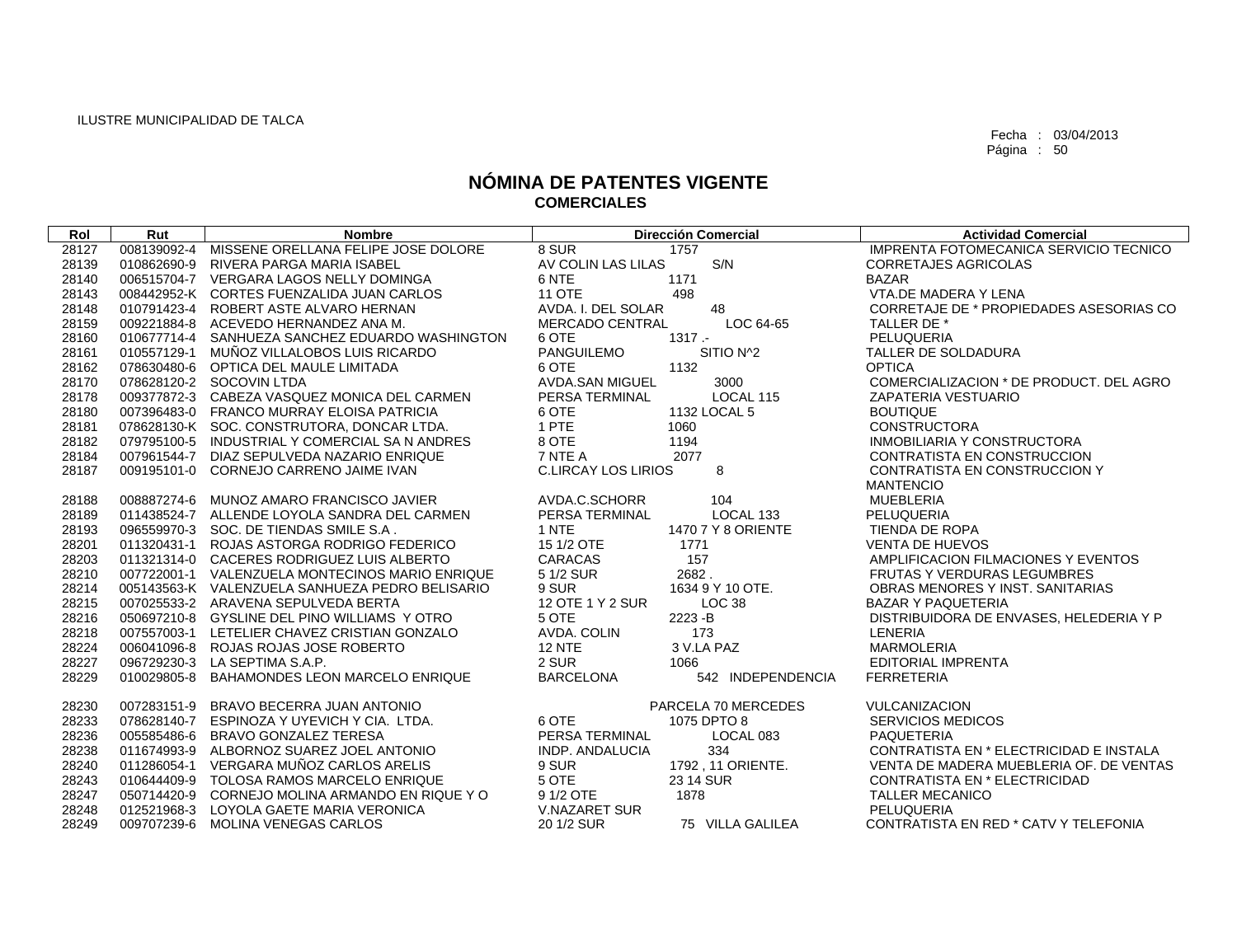| Rol   | Rut                      | <b>Nombre</b>                                   |                         | <b>Dirección Comercial</b> | <b>Actividad Comercial</b>                 |
|-------|--------------------------|-------------------------------------------------|-------------------------|----------------------------|--------------------------------------------|
| 28261 |                          | 005535066-3 MARTINEZ SALGADO LUIS HERNAN        | 3 ORIENTE 1169          |                            | <b>LIBRERIA</b>                            |
| 28262 |                          | 011674386-8 PINCHEIRA GARAY CRISTIAN ALFREDO    | <b>12 SUR</b>           | 105 2 Y 3 OTE.             | CONTRATISTA.                               |
| 28263 |                          | 005327018-2 DESTUET POMAR PABLO ENRIQUE         | <b>26 SUR</b>           | 120 V.MAGISTERIO           | <b>FRUTAS Y VERDURAS</b>                   |
| 28264 |                          | 078614210-5 CIRUJANOS DENTISTAS ASOCI ADOS      | 6 OTE                   | 1075                       | <b>DENTISTAS</b>                           |
| 28265 |                          | 011373452-3 ARELLANO AGUILERA CHRISTIAN ROBERTO | 4 OTE                   | 11                         | COMPRAVENTA DE * FRUTOS Y VERDURAS         |
|       |                          |                                                 |                         |                            | <b>RECOL</b>                               |
| 28266 | 096679970-6 ZZ Eliminado |                                                 | 1 SUR                   | 1222                       | MULTITIENDA                                |
| 28268 |                          | 009500091-6 VEGA SEPULVEDA SERGIO BERNARDO      | 5 SUR                   | 1609                       | TALLER TUBOS DE * ESCAPE MECANICA          |
| 28276 |                          | 005349694-6 HALLEUX AMAND DE MENDIETA INES MARI | 9 OTE                   | 1262                       | ARRIENDO DE CARPAS                         |
| 28280 |                          | 078628100-8 CENTAC LTDA.                        | 4 NTE                   | 1650 PISO 1 OF 10          | <b>SERV IMAGENOLOGIA</b>                   |
| 28281 |                          | 008780812-2 RODRIGUEZ VASQUEZ CAMILO VICENTE    | <b>11 OTE</b>           | 2747 LOCAL 1               | CONTRATISTA EN * OBRAS MENORES             |
| 28284 |                          | 078635950-3 MASAGRO LTDA                        | V.MARIA ELENA           | 21                         | EDICIONES PUBLICIDAD ASESORIAS             |
| 28287 | 096566240-5 ZZ Eliminado |                                                 | 1 NTE                   | 801 OF.603.-               | OFICINA DE COBRANZA                        |
| 28289 |                          | 050713160-3 JUAN CLAUDIO OYARCE FLORES          | <b>HUILQUILEMU</b>      | S/N<br>S/N                 | <b>TALLER MECANICO</b>                     |
| 28290 |                          | 008614543-K YOGNA FUENTES ROSSANA               | MERCADO CE              | LOC 5.6.7.                 | <b>ZAPATERIA</b>                           |
| 28291 |                          | 078630470-9 COMERCIAL Y SERVICIOS AUT OMOTRICES | 1 OTE                   | 798-B                      | LUBRICANTE Y * ACCESORIOS                  |
| 28292 |                          | 007735963-K VILLENA ELIZONDO TILA               | PERSA TERMINAL          | LOCAL 142                  | <b>PAQUETERIA</b>                          |
| 28293 |                          | 078596910-3 COMERCIALIZADORA SMOLTECH           | <b>AVDA, SAN MIGUEL</b> | 2943                       | <b>PISICULTURA</b>                         |
| 28297 |                          | 002328958-K OLAVE SANDOVAL MIGUEL IGNACIO       | <b>15 OTE</b>           | 1013                       | CONTRATISTA EN OBRAS SANITARIAS Y DE AL    |
| 28298 |                          | 050718900-8 SANDOVAL SANDOVAL VIVIANA ALEJANDR  | <b>22 SUR</b>           | 340 GALILEA "A"            | COMERCIO MOVIL DE * ROPA. MENAJES Y ART.   |
| 28299 |                          | 078629540-8 TOPAGRO LTDA.                       | 3 SUR                   | 1930.                      | <b>PROYECTOS E * INVERSIONES</b>           |
| 28300 |                          | 078596910-3 COMERCIALIZADORA SMOLTECH           | AVDA.SN.MIGUEL          | 2943                       | COMPRA, VENTA CRIANZA, CULTIVO IMPORT. EXP |
| 28302 |                          | 078621970-1 RAUL FERNANDEZ Y CIA. LTD A.        | 2 OTE                   | 1280                       | <b>SERV. MEDICOS</b>                       |
| 28303 |                          | 010986116-2 FUENTES PIGATTI JACQUELINE EUGENIA  | 8 OTE                   | 1638                       | <b>TALLER DE TAPIS</b>                     |
| 28305 |                          | 008941246-3 RAMIREZ GOMEZ HECTOR LEONARDO       | 4 OTE                   | 1739                       | INPOTACIONES * EXPORTACIONES DE            |
|       |                          |                                                 |                         |                            | <b>PRODUCTO</b>                            |
| 28306 |                          | 005948553-9 SOTO DE LA JARA CARLOS JORGE IVAN   | I.CIENFUEGOS MALVITAS   | 266                        | EXPLOT.DE BOSQUES COMPRAVENTA DE           |
|       |                          |                                                 |                         |                            | <b>MADERA</b>                              |
| 28309 |                          | 078629550-5 SOC. INMOB. DE INVERSIONE S RAULI L | 2 OTE                   | 1280                       | INVERSIONES Y * ARRIENDOS DE BIENES RAI    |
| 28313 |                          | 010647932-1 MARIN LARA MARIA                    | 1 1/2 PTE               | 2623 JMC                   | <b>ALMACEN</b>                             |
| 28315 |                          | 006133407-6 ESPINOZA AVILES DEMOFILA SOLEDAD    | 9 OTE                   | 1191                       | <b>TALLER DE TEJIDOS</b>                   |
| 28318 | 004990440-1              | RUIZ GAJARDO MIRIAM TERESA                      | 1 SUR                   | 898 OFC, 1                 | LIBRERIA, FOTOCOPIAS Y COPIAS A MAQUINA    |
| 28319 |                          | 078642310-4 SOTELO Y ALBORNOZ LTDA.             | 1 OTE                   | 939                        | SERVICIOS DE * IMAGENOLOGICOS              |
| 28320 |                          | 008764443-K DIAZ ROJAS MARIA ELIANA             | 1 SUR GAL. BABARIA      | LOCAL 8                    | <b>JUGETERIA</b>                           |
| 28322 |                          | 085720800-5 CINEMATOGRAFICA BIO BIO S.A.        | 1 SUR                   | 1271 G. ZAROR              | <b>CINES Y TEATROS</b>                     |
| 28324 |                          | 050682960-7 ROCO CHAVEZ HORTENCIA BER ENICES Y  | 1 NTE                   | 1790 LOCAL 18              | TALLER DE MODAS Y * CONFECCIONES           |
| 28325 |                          | 078007770-0 SOC. DE DIFUSION ARMONIA LTDA.      | 5 OTE                   | $680 -$                    | <b>RADIOEMISORA</b>                        |
| 28326 |                          | 006466346-1 MARQUEZ CANCINO JOSE ABEL           | <b>22 OTE</b>           | 1459                       | <b>CONTRATISTA</b>                         |
| 28327 |                          | 008627454-K BUSTOS BERRIOS MARCELO PATRICIO     | 4 NTE                   | 725                        | ACCESORIOS Y PRODC.* DE COMPUTACION        |
|       |                          |                                                 |                         |                            | ANAL                                       |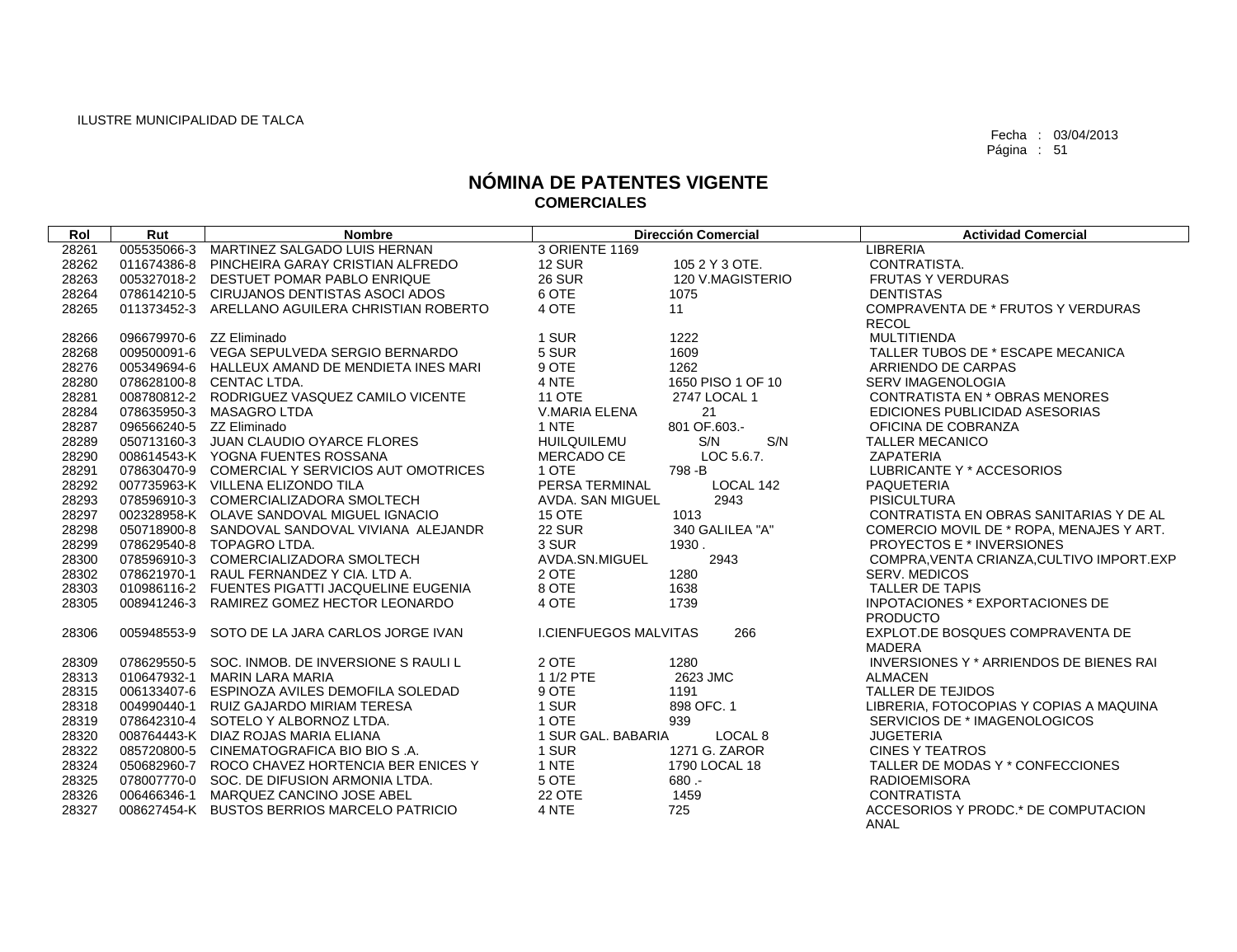| Rol   | Rut | <b>Nombre</b>                                   | <b>Dirección Comercial</b>               | <b>Actividad Comercial</b>              |
|-------|-----|-------------------------------------------------|------------------------------------------|-----------------------------------------|
| 28328 |     | 010867917-4 NOVOA AQUEVEQUE PEDRO ANTONIO       | 9 1/2 OTE<br>0336                        | VTA, ART, FERRETERIA - TALLER DE RADIO  |
| 28329 |     | 011675929-2 FUENTES ESCALONA JUAN CARLOS        | $\overline{2}$<br>CALLE LARGA EL MIRADOR | CARNICERIA Y * ROTISERIA                |
| 28335 |     | 008658363-1 ROLANDO VALENZUELA BAEZ             | AVDA, COLIN<br>169                       | TALLER ART. DE * MAQ. DE COSER          |
| 28340 |     | 076062693-7 SOCIEDAD COMERCIALIZADORA DEL SUR L | <b>HJLA.9 S.1Y2</b><br>AVDA.LIRCAY       | <b>COMERCIALIZ.DE CARNE</b>             |
| 28341 |     | 007326410-3 VEGA BUSTAMANTE ANA MARIA           | 1 NTE<br>1347 2^ PISO                    | OFC DE COMPUTACION                      |
| 28344 |     | 007598536-3 BRAVO NOVOA OLIVIA DEL CARMEN       | PASAJE C 3 26 POB. 18 DE ABRIL           | ALMACEN- ROTISERIA Y BAZAR              |
| 28345 |     | 006460296-9 ROJAS NUNEZ ROBERTO HERNANDO        | 2 SUR<br>2258                            | CONTRATISTAEN * CONSTRUCCION            |
| 28348 |     | 007234902-4 LASTRA ALMUNA MARIA INES            | <b>14 NTE</b><br>2337 VILLA P.IND        | ALMACEN                                 |
| 28353 |     | 005935037-4 VALLADARES GONZALEZ AURORA GEORGINA | EL PARRONAL<br>PJ LA PAZ 178             | <b>TALLER DE COSTURAS</b>               |
| 28356 |     | 010225778-2 HIDALGO MUÑOZ ORLANDO ANTONIO       | V.G.MISTRAL 16 SUR<br>72                 | <b>CONTRATISTA</b>                      |
| 28358 |     | 007803297-9 ROJAS MARTINEZ OLIVIA ISABEL        | 9 OTE<br>560                             | ALMACEN MASAS HORNEADAS Y PASTELERIA    |
| 28364 |     | 009318958-2 GOMEZ BUENO MARIA PATRICIA DEL C    | 4 SUR<br>743 .- RIO CLARO                | ARRIENDO DE VEHICULO VENDEDOR COMISIONI |
| 28365 |     | 008634198-0 ROCO GAJARDO AMERICA ROSA           | 8 SUR<br>2245                            | <b>JUEGOS ELECTRONICOS</b>              |
| 28368 |     | 011371612-6 CARIMAN DAVIS ROSA LINA             | <b>ALTO LICAY</b><br>11                  | CORRETAJES AGRICOLAS                    |
| 28369 |     | 007446441-6 MUNOZ PONCE JUAN GUILLERMO          | <b>15 NTE</b><br>1010, 3 OTE.            | <b>CONTRATISTA</b>                      |
| 28370 |     | 005592510-0 VALENZUELA TOLEDO PEDRO NELSON      | 1 SUR<br>1417 LOCAL 09                   | ART Y EQUIPOS * MEDICOS                 |
| 28373 |     | 007965193-1 VIDAL ANDRADE JOSE ELIAS            | KM 254, FRENTE COUNT                     | VULCANIZACION * POZO DE ENGRASE         |
| 28375 |     | 050711400-8 GONZALEZ CORVALAN MARIA A, Y OTRA   | 1 SUR<br>1726 10 Y 11 ORIENTE            | <b>CENTRO DE LLAMADOS</b>               |
| 28380 |     | 078651910-1 FIGUEROA Y CHEVECICH LIMI TADA      | 1 NTE<br>1279                            | LAVANDERIA * PLANCHADO, ASEO Y SERV. RE |
| 28383 |     | 078642240-K CONSTR.SAN DIEGO LTDA.              | 1086 OF 5<br>2 OTE                       | <b>CONSTRUCTORA</b>                     |
| 28386 |     | 009656265-9 SALAZAR VIEDMA CLAUDIO MAURICIO     | <b>LOS MAQUIS EL MIRADOR</b><br>180      | CONTRATISTA EN OBRAS MENORES            |
| 28388 |     | 006706235-3 CORREA SANGIOVANNI ANGELA.          | AVDA, I.C. PINTO<br>$97 -$               | DEPOSITO DE MADERA                      |
| 28392 |     | 096732760-3 COMERCIALIZADORA AVICOLA DEL MAULE  | <b>KM10</b><br><b>C.SAN CLEMENTE</b>     | COMERCIALIZADORA DE* PRODUCTOS          |
|       |     |                                                 |                                          | <b>AVICOLAS</b>                         |
| 28398 |     | 010723727-5 CALDERON LLEDO JOSE FERNANDO        | 1 NTE<br>801 OFC.1002                    | CORREDOR DE * PROPIEDADES OFICINA       |
| 28399 |     | 009853736-8 GUTIERREZ PONCE PATRICIA ISABEL     | 6 OTE<br>1002                            | PELUQUERIA BAZAR                        |
| 28400 |     | 096730320-8 SERVICE CORP S.A.                   | 6 OTE<br>1132 OF 35                      | SERV. Y ASESORIAS                       |
| 28401 |     | 008171975-6 PARRA MUNOZ MIRIAM                  | 1 DE MAYO<br>265 V.LA PAZ                | TALLER DE BOLSOS                        |
| 28402 |     | 078648300-K SOC. DE SERV.MEDICOS VALD IVIESO Y  | <b>10 OTE</b><br>1231                    | <b>SERV. MEDICOS</b>                    |
| 28405 |     | 007067838-1 RETAMAL DIAZ GUSTAVO.               | 3 OTE<br>1339                            | REPARACION VTA. * MANTENCION DE EQUIP E |
| 28408 |     | 009890883-8 CONTRERAS PARADA PEDRO EUGENIO      | 9 OTE<br>1187                            | AGENCIA DE POLLA                        |
| 28409 |     | 010395813-K CASTILLO ARAYA LUIS                 | 5 OTE<br>833                             | VENTA DE * ART.E INSUMOS COMPUTACIONALE |
| 28413 |     | 007045723-7 QUIJADA ARAVENA ESTELA DE LAS ROSAS | 228<br>COOP. LIRCAY ESTEBAN              | BEB.COMPLETOS Y * PAPAS FRITAS          |
| 28420 |     | 089443400-7 CONSTRUCTORA DEFLUV LTDA.           | <b>DIAGONAL</b><br>250                   | OFICINA DE * CONSTRUCCIONES             |
| 28421 |     | 078651090-2 SOC. ESTUDIOS Y ASESORIAS PROFESIO  | 4 1/2 OTE<br>649                         | ASESORIAS * PROFESIONALES               |
| 28424 |     | 009943646-8 OJEDA ROJAS HERNAN EDUARDO          | 52<br><b>VILLA SUR</b>                   | <b>SERV DE COMPUTACION</b>              |
| 28427 |     | 009469088-9 BOBADILLA BUSTOS CRISTIAN CLAUDIO J | <b>24 OTE</b><br>969                     | CONTRATISTA EN * SERV.FORESTALES        |
| 28428 |     | 078648310-7 SOC.JAVIER RAMIREZ VODNIZ ZA CIA.LT | 1 SUR<br>865 OF.33                       | SERV.JURIDICOS                          |
| 28430 |     | 009958461-0 ERRAZU RUIZ ANA MARIA               | 5 OTE<br>1078                            | VTA. DE COMIDAS * PREPARADAS ROTISERIA  |
| 28431 |     | 078652850-K SOCIEDAD DE VILAS GRAFICA LTDA.     | 1 SUR<br>805                             | INSTALACION ADM * EXPLOTACION DE CENTRO |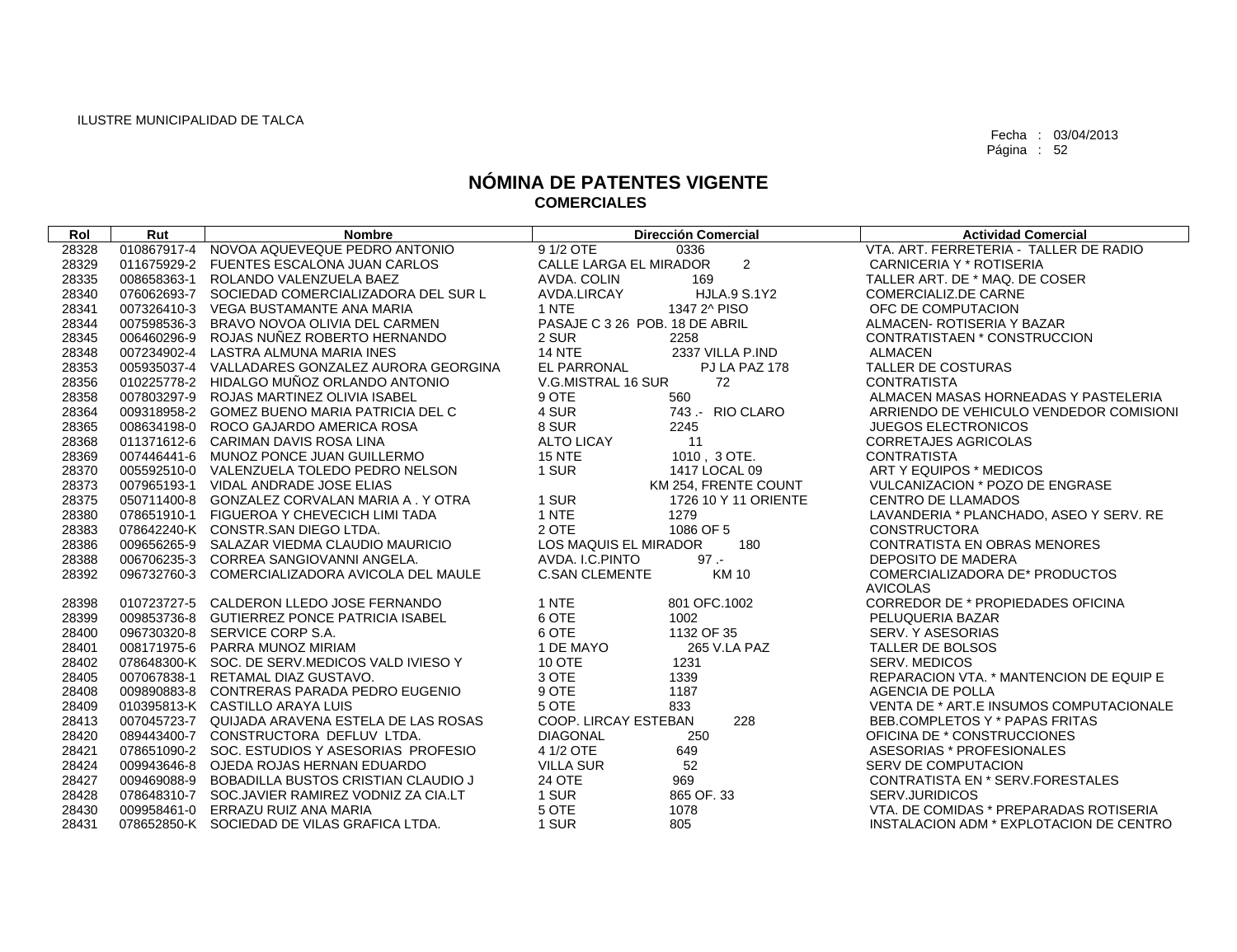| Rol            | Rut                      | <b>Nombre</b>                                    | <b>Dirección Comercial</b>                     | <b>Actividad Comercial</b>               |
|----------------|--------------------------|--------------------------------------------------|------------------------------------------------|------------------------------------------|
| 28435          | 006837389-1              | RAMOS SANTANDER DANILO ALEJANDRO                 | 1 SUR<br>$2135 - A$                            | VTA. DE REPUESTOS Y ACCESORIOS DE        |
|                |                          |                                                  |                                                | <b>AUTOMO</b>                            |
| 28436          |                          | 006173111-3 BRAVO CORTES JORGE ANTONIO           | LAOBRA C.SAN CLEMENTE K<br>$-5$                | <b>COMPRAVENTA MADERA</b>                |
| 28437          |                          | 009175722-2 MENDEZ DIAS JOVITA FILOMENA          | <b>20 SUR</b><br>29 GALILEA "D"                | DISTRIBUIDORA DE * DE ELEMENTOS DE COMP  |
| 28440          |                          | 008188322-K TORRES SAN MARTIN JUAN ENRIQUE       | <b>AVDA COLIN</b><br>730 27 Y 28 SUR           | <b>VERDURERIA AMASANDERIA</b>            |
| 28450          |                          | 096540280-2 INVERCA S.A.                         | 1 OTE<br>1385                                  | OFICINA DE COBRANZA                      |
| 28452          |                          | 009194074-4 AZOCAR ARENAS JOSE                   | 3 SUR<br>757                                   | PELUQUERIA                               |
| 28453          |                          | 009421250-2 GARRIDO GRACIELA DE LAS M            | <b>PRAT</b><br>66 V. CULENAR                   | <b>VERDURERIA ALMACEN</b>                |
| 28455          |                          | 078649860-0 CONSULTORA ROVE LTDA                 | <b>LAS RASTRAS</b><br>KM 2 PARC 7              | ASES. ING.Y JURIDICA                     |
| 28463          |                          | 011676425-3 AVACA LAGOS JULIAN ALFONSO           | 3 SUR<br>1962 LOCAL 28                         | BAZAR, PAQUETERIA Y* CORDONERIA          |
| 28465          |                          | 096720600-8 COMERCIALIZADORA DE RODAMIENTOS TAL  | <b>11 OTE</b><br>927                           | <b>REPUESTOS</b>                         |
| 28466          |                          | 007091817-K VALDES MENDOZA JOSE JUAN             | 8 NTE<br>1883 C.RAYADA                         | REPUESTOS, * ACCESORIOS Y LUBRICANTES    |
| 28470          |                          | 007803297-9 ROJAS MARTINEZ OLIVIA ISABEL         | 9 OTE<br>560                                   | MASAS HORNEADAS Y * PATELERIA            |
| 28472          |                          | 078652870-4 SOC.MEDICA CABRERA, COFRE Y VALDES L | 2 SUR 1525                                     | UTILIZACION DE * EQUIPOS MEDICOS         |
| 28475          |                          | 006957522-6 ALBORNOZ FAUNDEZ MARIO GILBERTO      | 10 OTE<br>1931 CONJUNTO RAYEN                  | FRUTAS Y VERDURAS- DEPOSITO DE MADERAS   |
| 28479          |                          | 078655590-6 SOC. GUERRERO Y VASQUEZ P ROF. LTDA  | 5 NTE<br>1552                                  | SOCIEDAD DE * PROFESIONALES MEDICA       |
| 28482          |                          | 008730603-8 BRAVO ECHEVERRIA MARIA TERESA        | 31 1/2 OTE<br>179                              | APARADO DE CALZADO                       |
| 28488          |                          | 009964268-8 ESPINOZA CIFUENTES LUIS              | <b>19 NTE</b><br>1242                          | <b>ALMACEN Y ROTISERIA</b>               |
| 28489          |                          | 010005330-6 FIGUEROA FAUNDEZ LUISA VERONICA      | <b>LOS LAURELES</b><br>A.C.PANGUI              | TALLER DE TEJIDO.                        |
| 28491          |                          | 010028372-7 FLANDES HERNANDEZ JESSICA DEL PILAR  | <b>14 SUR</b><br>3 OSCAR CRISTI GALLO          | CARNICERIA Y * ROTISERIA                 |
| 28496          |                          | 004420249-2 ROJAS FLORES PEDRO CESAR             | 3 PTE<br>1120 TALCA                            | <b>IMPRENTA</b>                          |
| 28497          |                          | 008848633-1 ALBORNOZ BENAVIDES DENIS DARIO       | V.P.NERUDA 19 1/2 SUR<br>685                   | CONTRATISTA EN * CONSTRUCCIONES          |
| 28499          |                          | 010524529-7 ACEVEDO SEPULVEDA IBET ELIANA        | 2 ORIENTE 235 18 Y 19 SUR                      | PELUQUERIA                               |
| 28506          |                          | 004892375-5 PEREZ DONAIRE ARTURO                 | <b>14 OTE</b><br>1236                          | <b>LABORATORIO DENTAL</b>                |
| 28508          |                          | 003662245-8 TRONCOSO RODRIGUEZ MARIA FLORENTINA  | PERSA TERMINAL<br>LOCAL 040                    | <b>BAZAR Y PAQUETERIA</b>                |
| 28510          | 008258849-3 ZZ Eliminado |                                                  | LOC <sub>04</sub><br><b>GALERIA CINE PLAZA</b> | CONFITERIA Y * GELATERIA                 |
| 28516          |                          | 078654130-1 SOLUCIONES COMPUTACIONAL ES LTDA.    | 3 NTE<br>1784                                  | VTA Y DISTRIB. * DE EQUIPOS COMPUTACION  |
| 28519          |                          | 006812072-1 POBLETE RAMIREZ MIRYAM ELENA         | <b>13 SUR</b><br>3084                          | <b>ALMACEN</b>                           |
| 28527          |                          | 005809740-3 MUNOZ VALDES HECTOR PATRICIO         | 4 PTE<br>162                                   | DISTR. DE GAS                            |
| 28531          |                          | 007592754-1 VEJAR BALVOA SERGIO ANTONIO          | <b>18 SUR</b><br>991, 4 Y 5 OTE. AURORA        | ALMACEN - FRUTAS Y VERDURAS- ROTISERIA-L |
| 28534          |                          | 099520000-7 CIA DE PETROLEOS DE CHILE COPEC S.A  | DE CHILE<br>6 ORIENTE 1274 2 NORTE             | OFICINA DE VTA.                          |
|                |                          | 006251871-5 MUNOZ ARAVENA DIONISIO RENE          | 3 1/2 OTE<br>2862                              | <b>CONTRATISTA EN * OBRAS MENORES</b>    |
| 28535<br>28539 |                          | 078557300-5 JOSE LUIS PRIETO Y CIA LT DA         | 1 NTE<br>2280                                  | <b>COMPRAVENTA DE * VEHICULOS</b>        |
| 28540          |                          | 003375803-0 OYARZUN HERIBERTO MARIO              | <b>BILBAO</b><br>547 INDEPENDENCIA             | <b>CORRETAJE DE * PROPIEDADES</b>        |
|                |                          |                                                  |                                                |                                          |
| 28544          |                          | 009448651-3 CONTRERAS SANDOVAL FELIX FERNANDO    | POB.PIDUCO 12 1/2 NTE<br>46                    | MAY.EN AVES Y HUEVOS DISTRIBUIDOR        |
| 28550          |                          | 010708546-7 CONTRERAS CACERES LUIS RAMON         | COOP.LIRCAY LAS DALIAS<br>99                   | <b>CONTRATISTA</b>                       |
| 28554          |                          | 004266399-9 JARA CASTRO AUDET                    | <b>19 NTE A</b><br>1243                        | <b>ALMACEN</b>                           |
| 28555          |                          | 011674855-K TAPIA ROJAS FRANCISCO ALFREDO        | <b>14 SUR</b><br>547                           | <b>CONTRATISTA</b>                       |
|                |                          |                                                  |                                                |                                          |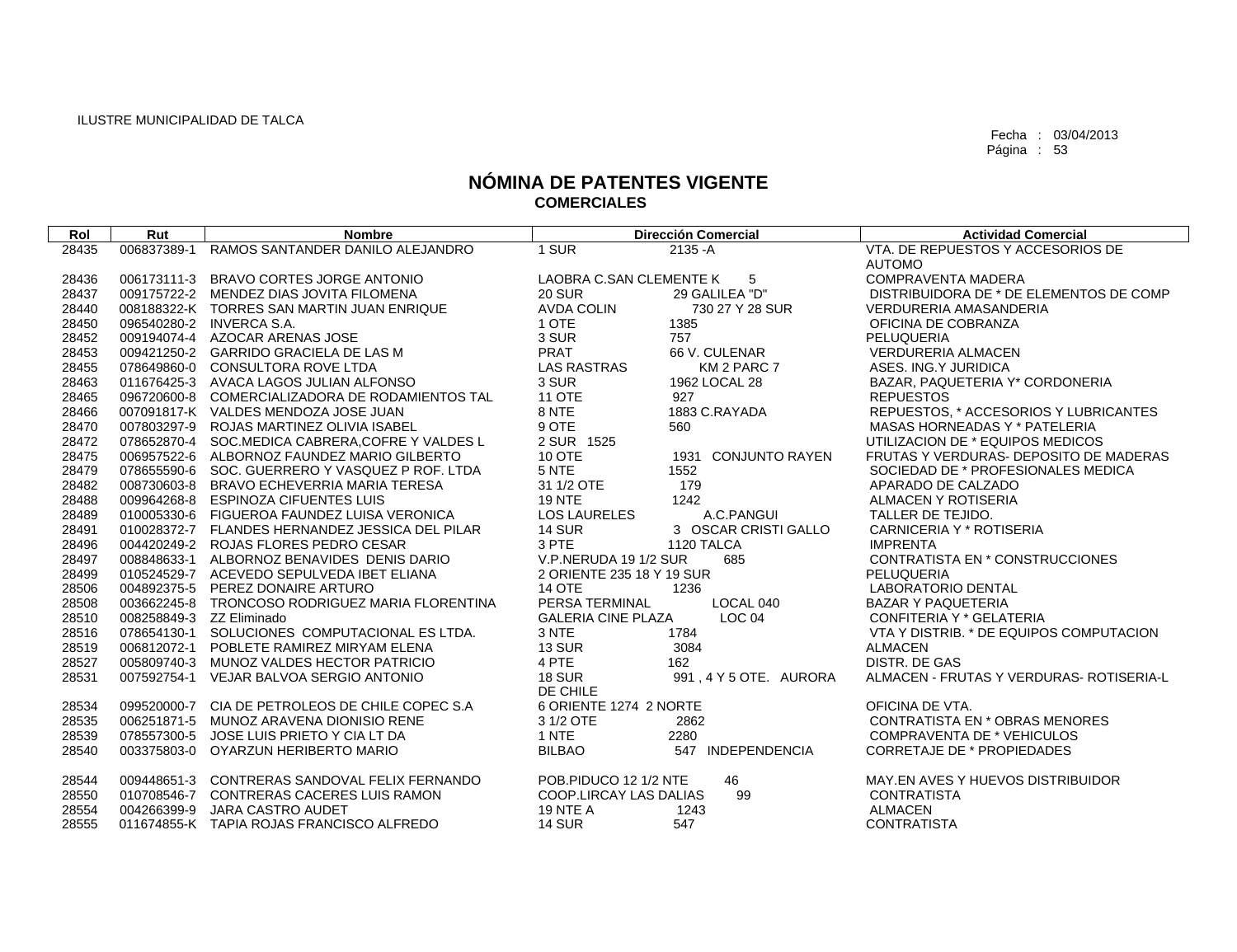| Rol   | Rut         | <b>Nombre</b>                                   |                    | <b>Dirección Comercial</b> | <b>Actividad Comercial</b>              |
|-------|-------------|-------------------------------------------------|--------------------|----------------------------|-----------------------------------------|
| 28559 |             | 008250230-0 CONCHA ROJAS ADRIANA DE LAS M.      | 21 OTE             | 204                        | ARRIENDO DE * MAQUINAS Y EQUIPOS        |
| 28560 |             | 008720944-K ROJAS ROJAS MAGALY ALEJANDRA        |                    | 1562 ARGENTINA             | <b>BAZAR Y PAQUETERIA</b>               |
| 28565 |             | 078662040-6 SOC. DIST. Y COM. QUIMEY LTDA.      | <b>11 OTE</b>      | 1247                       | IMPORTADORA, * DISTRIBUIDORA COMERCIAL  |
| 28566 | 085723800-1 | INMOBILIARIA EL ALBA LTDA.                      | 2 NTE              | 976                        | <b>INMOBILIARIA</b>                     |
| 28567 |             | 014547430-2 VALVERDE SOSA JOSE OSVALDO          | 3 SUR              | 1281                       | <b>ARTICULOS ESOTERICOS</b>             |
| 28577 |             | 078658800-6 ORIANA CORNEJO M. Y CIA L TDA.      | 4 NTE              | 1650                       | <b>SERVCIO MEDICOS</b>                  |
| 28579 |             | 050721460-6 CARDENAS GODOY IRIS ISABE L Y OTRA  | 2 SUR              | 1953 LOCAL 39              | <b>BAZAR Y PAQUETERIA</b>               |
| 28581 |             | 012297370-0 CASTRO MEZA MARIA ISABEL            | <b>18 NTE B</b>    | 838                        | ALMACEN                                 |
| 28584 |             | 008614845-5 LOPEZ LETELIER HECTOR RAMON         | 7 OTE              | 1807                       | DISTRIBUIDORA DE * ROPA Y MENAJES DE CA |
| 28586 |             | 009044759-9 ESCOBAR NUÑEZ HECTOR ULISES         |                    | CAM.SAN ANTONIO L. A       | ASERRADERO                              |
| 28587 |             | 050726140-K GONZALEZ DUARTE OLGA DEL P.Y OTRO.  | 6 OTE              | 960                        | VTA, DE ACCESORIOS * COMPUTACIONALES Y  |
| 28593 |             | 005292317-4 VILCHES PRIETO JOSE SANTIAGO        | 13 1/2 OTE         | 2380                       | CONTRATISTA * GASFITERIA Y ALCANTARILLA |
| 28596 |             | 008929145-3 BUSTOS CASTRO RICARDO ALFONSO       | 7 OTE              | 1846                       | <b>CONTRATISTA EN * PINTURAS</b>        |
| 28601 |             | 078658820-0 SOC. NAVARRETE NAVARRETE Y CIA. LTD | 2 SUR              | $701 - D$                  | <b>FUENTE DE SODA</b>                   |
| 28602 |             | 009315109-7 DIAZ ROJAS SANDRA MERCEDES          | 1 OTE              | COOP.EL TORO               | <b>ALMACEN</b>                          |
| 28609 |             | 007613736-6 LOPEZ VALERO ROBINSON GREGORIO      | 10 OTE             | $1011 - A$ .               | TALLER DE * EMPAQUETADURA               |
| 28610 |             | 009632437-5 ALVARADO HENRIQUEZ ROBERTO AURELIO  | 17 OTE             | 2423                       | LAVADO DE AUTOS VTA.DE LUBRICANTES Y RE |
| 28618 |             | 011457855-K BERNALES ZUNIGA ANDRES OCTAVIO      | <b>11 OTE</b>      | 1208                       | <b>PELUQUERIA</b>                       |
| 28625 |             | 011372583-4 ARAYA ARAYA LUIS AUGUSTO            | V.ILLINOIS         | 111 PAHGUILEM              | PROUCTOS AGRICOLAS                      |
| 28626 |             | 004990435-5 CORDOVA MORA LUIS RENATO            | <b>10 SUR</b>      | 3014                       | <b>CONSTRUCCION</b>                     |
| 28627 |             | 078665220-0 REPUESTOS SANLOP LIMITADA           | 1 SUR              | 2099                       | REPUESTOS AUTOMOVIL LUBRICANTES Y       |
|       |             |                                                 |                    |                            | <b>ACCES</b>                            |
| 28628 |             | 092982000-2 COMERCIAL CASADO LTDA               | 1 SUR              | 1245                       | <b>GRANDES TIENDAS</b>                  |
| 28629 |             | 007001369-K JARA ESPINOZA CONSTANCIO GERARDO    | NVA HOLANDA 22 OTE | 1630                       | <b>FRUTOS DEL PAIS</b>                  |
| 28633 |             | 004977963-1 LETELIER JARA ROLANDO ENRIQUE       | 6 OTE              | 1330 - A                   | <b>BAZAR Y DISTR. DE LIBROS</b>         |
| 28637 |             | 008711913-0 VARGAS QUIROZ ELIZABETH MARISOL     | <b>13 NTE</b>      | 2316                       | <b>ALMACEN</b>                          |
| 28639 |             | 078053790-6 SERVIPAG LTDA.-                     | 8 OTE              | <b>LOCAL 7 EKONO</b>       | <b>RECAUDACION Y PAGO</b>               |
| 28640 |             | 009048432-K GONZALEZ OROSTICA FRANCISCO ORLANDO | 8 OTE              | 210                        | <b>TALLER MECANICO</b>                  |
| 28641 |             | 079706120-4 SERVACAR CHILE LTDA.                | AVDA.CARLOS SCHORR | 355                        | <b>ESTACION DE SERVICIO</b>             |
| 28644 |             | 096734240-8 INDITEC S.A.                        | 1 NTE              | 801 OFICINA 509            | <b>IMPORTADORA Y*</b>                   |
| 28645 |             | 096734230-0 INMOBILIARIA RAICES S.A.            | 1 NTE              | 801 OFICINA 508            | <b>INMOBILIARIA</b>                     |
| 28646 |             | 005979159-1 GONZALEZ GUZMAN MARIA               | AVDA, PIDUCO       | 582                        | AMASANDERIA                             |
| 28648 |             | 005101048-5 BOBADILLA ESPINOZA JOVITA DEL CARME | 12 OTE 1Y 2 SUR    | <b>LOC 47</b>              | <b>PAQUETERIA</b>                       |
| 28649 |             | 008727559-0 MEZA LEIVA JORGE ORLANDO            | 8 NTE              | 1492                       | REPARAC.COMPUTADORES                    |
| 28656 |             | 006564638-2 AIACH NAZAR JORGE                   | AVDA. SAN MIGUEL   | 2718                       | ARTICULOS * FOTOGRAFICOS                |
| 28659 |             | 004891441-1 NASH VALENZUELA NESTOR JAIME        | <b>10 NTE</b>      | 1550                       | PANADERIA Y * PASTELERIA                |
| 28660 |             | 050750410-8 PATRICIO SEPULVEDA AVILA Y OTRO     | 2 SUR              | 1301                       | DISTRIBUIDOR DE * PAPELES CARTONES PLAS |
| 28661 |             | 010219356-3 BRAVO BERNALES HECTOR ENRIQUE       |                    | JUAN #73 VILLA EDEN        | TALLER ARTESANAL * MUEBLES              |
| 28663 |             | 079674830-3 TRANSPORTES CORDILLERA LT DA        | <b>17 OTE</b>      | 931                        | TRANSPORTE DE CARGA                     |
| 28664 |             | 010022701-0 MARCHANT SEPULVEDA ANA MARIA        | PERSA TERMINAL     | LOCAL 096                  | PAQUETERIA Y CALZADO                    |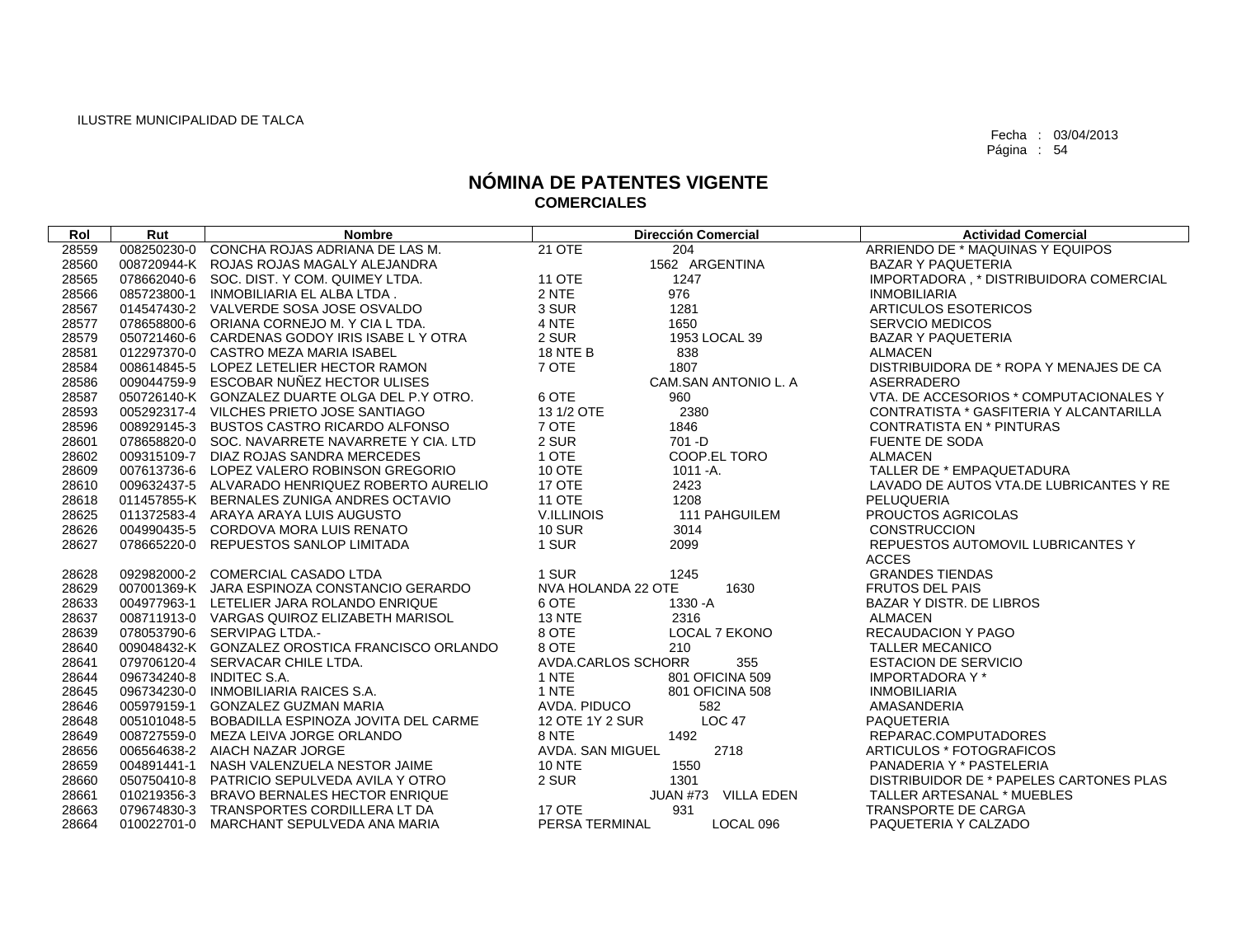| Rol   | Rut         | <b>Nombre</b>                                   | <b>Dirección Comercial</b> |                             | <b>Actividad Comercial</b>               |
|-------|-------------|-------------------------------------------------|----------------------------|-----------------------------|------------------------------------------|
| 28667 | 008502577-5 | VALLADARES ANTUNEZ ANGELICA MITZI               | 4 OTE<br>2028              |                             | <b>PRACTICA NATURISTA</b>                |
| 28669 | 011893594-2 | ABARZA TEJOS ROLANDO ARMANDO                    | AVDA.PIDUCO                | 750                         | COMPRAVENTA DE * PRODC.FORESTALES        |
|       |             |                                                 |                            |                             | MAT.D                                    |
| 28670 |             | 008287177-2 CACERES ACEVEDO RAMON ENRIQUE       | <b>14 NTE</b><br>1479      |                             | IMPRESOS DE OF. Y* PAPEL DE OFICINA      |
| 28671 |             | 008157781-1 CANCINO MUNOZ ERNESTO SEGUNDO       | 10 OTE                     | 1059 L-1065                 | BAZAR - PAQUETERIA CASSETERIA-VENTA DE A |
| 28672 |             | 010281019-8 VIDAL SANHUEZA JORGE LUIS           | 8 OTE<br>1116              |                             | VENTA Y DISTRIBUCION DE ALIMENTOS ART.   |
| 28675 |             | 007612475-2 GUTIERREZ CAMPO JUDITH ALICIA DE MA | 2 NTE 24 Y 25 OTE          | 3174                        | ALMACEN BAZAR Y MASAS HORNEADAS ROTISE   |
| 28685 |             | 078750860-K HECTOR ARIAS TAPIA Y CIA LTDA.      | 4 NTE<br>1650              |                             | <b>SERVICIOS MEDICOS</b>                 |
| 28686 |             | 007167026-0 VERDUGO ROJAS MARTA                 | 31 1/2 OTE<br>553          |                             | <b>BAZAR</b>                             |
| 28687 |             | 012571501-K SEPULVEDA JOFRE PATRICIO ALEJANDRO  | 10 OTE<br>2054             |                             | DISTRIBUIDOR * AL POR MAYO DE FRUTAS Y   |
| 28689 |             | 007642954-5 HASBUN ATALA CLAUDIA CECILIA        | <b>SAN MIGUEL</b>          | PARC 2 LOTE 10              | ELABORACION DE * ALIMENTICIOS VINAGRATA  |
| 28690 |             | 005413195-K ITURRA ARAVENA ARMANDINA            | P.R.SCHNEIDER              | PJE "B"1654                 | <b>ALMACEN</b>                           |
| 28691 |             | 008244105-0 CAMPOS MINO MYRIAM ELIZABETH        | P.INDP.SANTANDER           | 531                         | ALMACEN COMPLETOS PAPAS FRITAS Y SOPAIPI |
| 28693 |             | 009511432-6 PERALES ARAVENA HERNAN ROBINSON P.  | 7 OTE<br>877               |                             | CONTRATISTA FORESTAL VIVERISTA FORESTAL  |
| 28699 |             | 009598024-4 AVILA SUAREZ LUIS ALFREDO           | <b>LAS ROZAS</b>           | <b>131 PANAMERIC</b>        | <b>CARNICERIA</b>                        |
| 28701 |             | 007302004-2 GAETE MARAGANO MARIO ROBERTO        | 4 OTE<br>707               |                             | CENTRO DE * CAPACITACION, PREST. DE SER  |
| 28704 |             | 008073029-2 ROJAS CASTRO NAIDA DE LAS M.        | 5 1/2 OTE                  | 3056 L.AMERICA              | <b>ALMACEN</b>                           |
| 28705 |             | 008556351-3 CEBALLO OBANDO LUISA ISABEL         | 1 ORIENTE 17 1/2 SUR 770   |                             | TALLER DE * APARADO                      |
| 28707 |             | 009459825-7 POBLETE ESPINA MARISOL DEL CARMEN.  | 5 OTE<br>845               |                             | TALLER DE * APARADO                      |
| 28710 |             | 007325152-4 RAMOS PARDO MARIA ANGELICA          |                            | <b>CAM.SAN MIGUEL PURIS</b> | <b>ALMACEN</b>                           |
| 28712 |             | 008147539-3 VASQUEZ OPAZO MARIA ADELA           | 8 OTE                      | 1154 LOCAL 2                | <b>BAZAR</b>                             |
| 28717 |             | 005625415-3 AHUMADA RAMIREZ CARLOS ANTONIO      | 1 NTE<br>1075              |                             | <b>MUEBLERIA</b>                         |
| 28725 |             | 009335446-K PALOMINO ROJAS JORGE ANTONIO        |                            | LOS MAITENES "B"            | COMPRAVENTA DE * INSTALACIONES DE        |
|       |             |                                                 |                            |                             | <b>BOMBAS</b>                            |
| 28726 | 010761586-5 | CANALES GONZALEZ JUAN ESTEBAN                   | <b>ANDALUCIA</b>           | 158 P.INDEPEND              | <b>CONTRATISTA EN * OBRAS MENORES</b>    |
| 28729 | 014624976-0 | <b>ONTIVEROS FRANKLIN DANTE</b>                 | 1 NTE<br>1799              |                             | MUEBLERIA Y * ART.PARA EL HOGAR JUGETE   |
| 28734 |             | 078664570-0 EDUARDO VALENZUELA Y CIA LTDA.      | 1 NTE<br>801 OF, 308       |                             | SERV.ODONTOLOGICOS ORTODONCIA            |
|       |             |                                                 |                            |                             | QUIRODONC                                |
| 28738 |             | 005373444-8 AZOCAR AGUILAR CELESTINO SEGUNDO    | 1 OTE<br>593               |                             | LUBRICANTES * REPUESTOS Y ACCESORIOS     |
| 28740 |             | 004932720-K MENDOZA LARA SERGIO                 | <b>16 ORIENTE 870</b>      |                             | TALLER DE TORNO Y * SOLDADURA            |
| 28741 |             | 008254833-5 VARELA CONTRERAS CLEMENTE EDGARDO   | AVDA.I.C.PINTO<br>127      |                             | <b>HARINA Y SUB-PRUDUCT</b>              |
| 28745 |             | 078782800-0 COMERCIAL KONU LTDA.                | 2 SUR<br>1675              |                             | FERRETERIA INDUST.                       |
| 28746 | 008901322-4 | QUEZADA AHUMADA ISAAC ALBERTO                   | 881<br>12 1/2 PTE          |                             | <b>ALMACEN</b>                           |
| 28753 |             | 096766530-4 COM.DE REPUESTOS DOS SUR S.A.       | 1694<br>2 SUR              |                             | REPUESTO * ACCESORIOS DE AUTOMOVIL       |
| 28758 |             | 005778694-9 MOLINA ZUNIGA JAIME OSVALDO         | 1 SUR<br>456               |                             | ESTACIONAMIENTO * DE VEHICULO            |
| 28759 |             | 009144281-7 FAUNDEZ CASTILLO BERNARDO ESTEBAN   | <b>LOS TAMARUGOS</b>       | 71/TALCA2                   | OFICINA DE * CONSTRUCCION ESTRUCTURAS M  |
| 28760 |             | 010201462-6 NUÑEZ CACERES DAGOBERTO DANIEL      | F.DE CHILE                 | 3 PANGUILEMU                | VTA, MOTE C/HUESILLO COMPLETO CAFE E TE  |
| 28762 |             | 078750900-2 AGRICOLA Y COMERCIAL FUEN TEALBA HN |                            | A.L.VERDUGOS/PANGUIL        | COMPRA VENTA * REPR.DE MAQ.AGRICOLA REP  |
| 28763 |             | 009267023-6 VALDES VALDES SERGIO SEGUNDO A.     | 2 OTE                      | 2775 J.M.CARRERA            | PAQUETERIA * VTA. DE ROPA ALMACEN Y RO   |
| 28766 | 048032601-6 | NODA MORI ANA MARIA YUMI                        | 5 OTE<br>1446              |                             | SANITIZACION GRL * FUMIGACION CONTROL R  |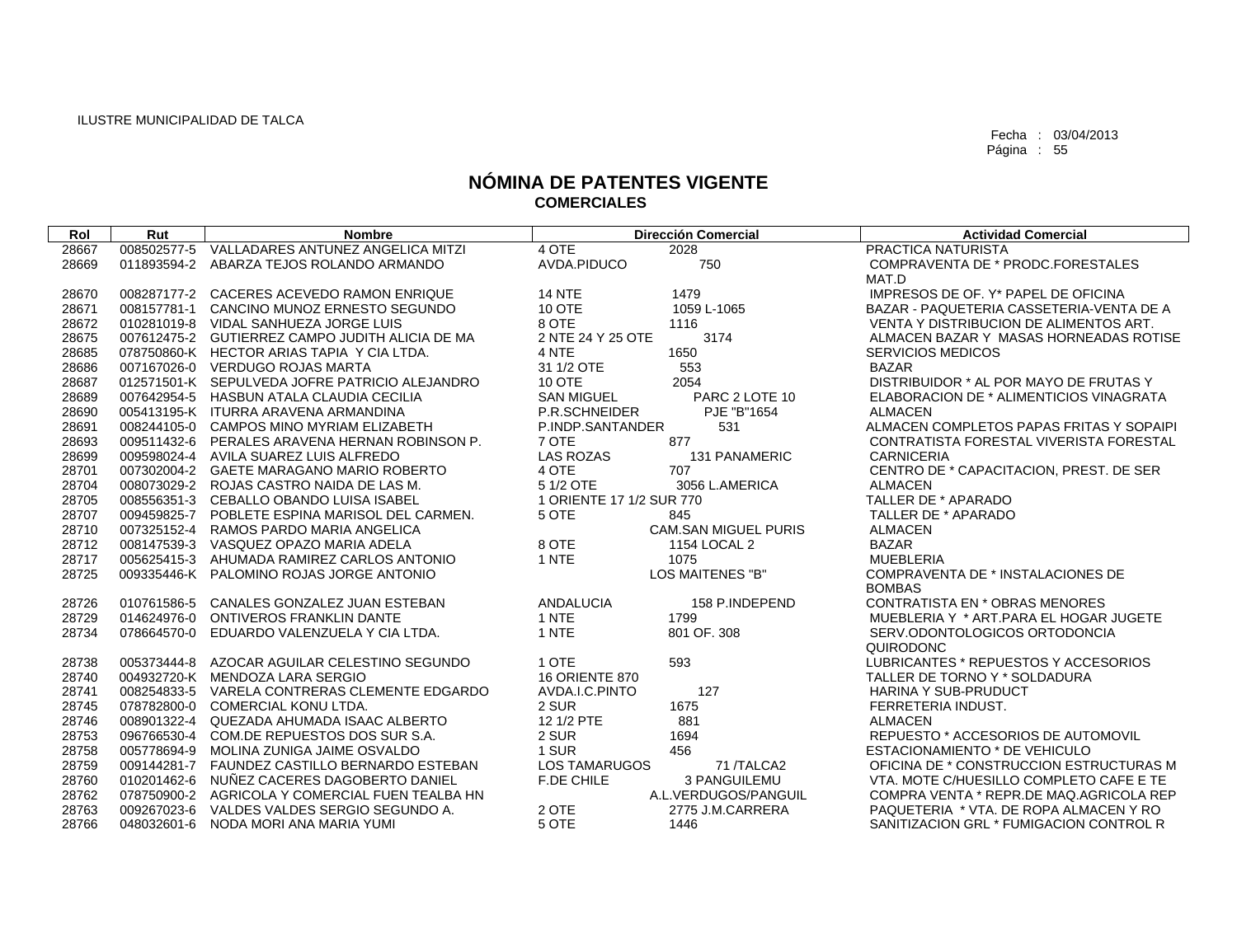| Rol   | Rut         | <b>Nombre</b>                                   |                          | <b>Dirección Comercial</b> | <b>Actividad Comercial</b>                     |
|-------|-------------|-------------------------------------------------|--------------------------|----------------------------|------------------------------------------------|
| 28768 |             | 078065290-K GENERACION INFORMATICA S.A.         | 7 OTE                    | 1235                       | OF DE ADMINISTRAC * SIST DE INFORMACION        |
| 28770 | 008055655-1 | LOPEZ PASTEN MARGOT MURIEL                      | 5 PTE                    | 1319                       | OFICINA * COMERCIALIZADORA DISTRIBUIDOR        |
| 28771 |             | 078792080-2 CEMTA LTDA.                         | 1 NTE                    | 801 OF, 611                | OFICINA * CONTROL MENTAL METAFISICA Y T        |
| 28776 | 010458329-6 | CABRERA SARABIA VERONICA CECILIA                | AVDA I CARRERA PINTO     | 93                         | <b>CENTRO DE LLAMADAS</b>                      |
| 28779 |             | 078751290-9 CECONCA LTDA                        | 1 OTE                    | 1120 DEPTO, 802            | OFICINA DE * ESTUDIOS CONSULTORIAS CAPA        |
| 28788 |             | 014526472-3 VALENZUELA BARRERA PAMELA LORETO    | 3 SUR                    | 1007                       | OF. DE COMISIONISTA                            |
| 28793 |             | 005006305-4 GONZALEZ FARIAS ELENA HAYDEE        | 5 OTE                    | 1553                       | LAVANDERIA                                     |
| 28794 |             | 006725994-7 VILLAMAN ROJAS JOSE                 | 13 1/2 OTE               | 2358 LV.LUCERO             | TALLER ARTESANAL * DE IMPRENTA                 |
| 28800 |             | 008721474-5 RAMIREZ DROGUETT PATRICIO ALBERTO   | 5 SUR                    | 1778 10 Y 11 ORIENTE       | <b>CASA DE REMATES</b>                         |
| 28806 |             | 078651890-3 CONSTRUCTORA ANKOA LTDA.            | 1 OTE                    | 1256                       | CONSTRUCTORA * CONSTRUCCION                    |
|       |             |                                                 |                          |                            | <b>REPARACIONE</b>                             |
| 28807 | 010102865-8 | CANALES GARRIDO CELMIRA DEL C.                  | 6 OTE                    | 866                        | PELUQUERIA                                     |
| 28810 |             | 009315307-3 ARRIAGADA ARANGUIZ CRISTIAN EDUARDO | 1 SUR                    | 1669                       | SERVICIO TECNICO* VTA.REP.ART.FOTOGRAF         |
| 28811 |             | 078782950-3 VELASCO ROJAS Y CIA LTDA.           | 2 SUR                    | 772 OFIC. 205              | PRESTACIONES * MEDICAS Y COSMETOLOG            |
| 28813 |             | 011321547-K IBANEZ PONCE JOSE MANUEL            | <b>14 OTE</b>            | 1020 1 Y 2 SUR             | MUEBLERIA Y MENAJE                             |
| 28814 |             | 010712933-2 ESCALONA PAREDES PATRICIO ALEJANDRO | 15 1/2 SUR               | 3032 P.S.LUIS6             | <b>CONTRATISTA EN * OBRAS MENORES</b>          |
| 28815 | 008996641-8 | BLANCO SANTANDER PATRICIO MANUEL                | PJE CANADA               | 434 N.A.MOLINA             | REPARACIONES Y * MANTENC.ELECTRICAS            |
| 28819 |             | 003667580-2 HERNANDEZ HERNANDEZ HECTOR ALEJANDR | <b>14 OTE</b>            | 1266                       | <b>COLACIONES AL PASO</b>                      |
| 28821 |             | 010037222-3 SAZO HERNANDEZ LUIS EDUARDO         | 9 OTE 14 SUR             | 19                         | PELUQUERIA                                     |
| 28822 |             | 010945588-1 CASTRO RIVERA LUCIA                 | 5 1/2 SUR                | 3139 30 1/2 OTE. SAN LUIS  | <b>ALMACEN</b>                                 |
|       |             |                                                 | III                      |                            |                                                |
| 28824 |             | 012589563-8 CAMPOS ARIAS ALEXIS ANTONIO         | 3 SUR                    | 1302                       | SERVICIOS * PUBLICITARIOS                      |
| 28833 |             | 008781714-8 SEPULVEDA CACERES ELIANA            | 1 SUR                    | 1638                       | <b>BOUTIQUE</b>                                |
| 28835 |             | 007645639-9 CACERES GUTIERREZ JEANNETTE IVONNE  | 1 SUR C COMER.SABAJ      | 17                         | <b>BOUTIQUE</b>                                |
| 28841 |             | 085636800-9 COMERCIAL EQUS S.A.                 | 1 SUR                    | 1495                       | <b>GRANDES TIENDAS LINEA BLANCA Y ELECTROD</b> |
| 28844 |             | 008460593-K FUENTES CACERES TOMAS ALEJANDRO     | 10 OTE                   | 1831 7 Y 8 NTE.            | TALLER AUTOMOTRIZ Y* SERVICIOS GRLES.          |
| 28847 | 010385396-6 | MUNOZ VALDIVIA LUIS MARCELO                     | 11 ORIENTE 1193 LOCAL 10 |                            | PELUQUERIA                                     |
| 28850 | 007838704-1 | <b>GONZALEZ ROJAS HECTOR ANIBAL</b>             | 8 1/2 SUR                | 3544                       | DISTRUB, MAYORISTA * AVES Y HUEVOS             |
| 28851 |             | 006111338-K BARRIA CONCHA JOSE MANUEL           | 4 NTE                    | 1633                       | DISTRIBUIDORA DE* ART.DE OFICINA MANTENC       |
| 28852 |             | 011285513-0 CASTRO SEPULVEDA OSCAR ANDRES       | 15 PTE                   | 211 V.SAN M                | PROYECTO Y*                                    |
| 28853 |             | 007634054-4 POBLETE LOPEZ MARIA                 | <b>19 NTE</b>            | 1202 V.LAS AMER            | ALMACEN PAPAS FRITAS COMPLETOS Y BEBIDA        |
| 28862 | 007122365-5 | CORVELEYN SAAVEDRA SILVIA MIRIAM                | 5 OTE                    | 699, 5 SUR                 | CARNICERIA Y * ROTISERIA, ALMACEN COME         |
| 28868 |             | 008188340-8 NUNEZ ARAYA MARIO ANTONIO           | 4 NORTE 370              |                            | COMPLETOS Y SANDWICH ALMACEN                   |
| 28869 |             | 007463544-K YANEZ IBARRA GUILLERMO EDUARDO      | 13 OTE                   | 449                        | TALLER DE TORNO Y SOLDADURA.                   |
| 28876 |             | 078792120-5 COMERCIALIZADORA GALIT TALCA LTDA.  | <b>11 OTE</b>            | 1213                       | MUEBLES .COLCHONES * Y ART. PARA EL HOGA       |
| 28878 | 010800481-9 | GAJARDO SEPULVEDA MARIA TERESA                  | 2 SUR                    | 1947 LOCAL 15              | RELOJERIA ART. DE * REGALOS                    |
| 28880 | 012587953-5 | OCARANZA VASQUEZ PAMELA PAZ                     | <b>10 OTE</b>            | 1027                       | BAZAR, CORDONERIA Y PAQUETERIA                 |
| 28887 |             | 011174849-7 PACHECO CASTILLO CARMEN PAMELA      | AV.LIRCAY HIPERSUR       | LOC <sub>.5</sub>          | MANUALIDADES EN * TELA Y DECORACION            |
| 28889 |             | 007299695-K SAAVEDRA FLORES GLORIA LUISA        | 2 PTE                    | 176                        | <b>BAZAR</b>                                   |
| 28892 |             | 009650955-3 OBANDO OLIVERA LUCRECIA DE LAS M.   | 5 1/2 OTE                | 3053                       | <b>ALMACEN</b>                                 |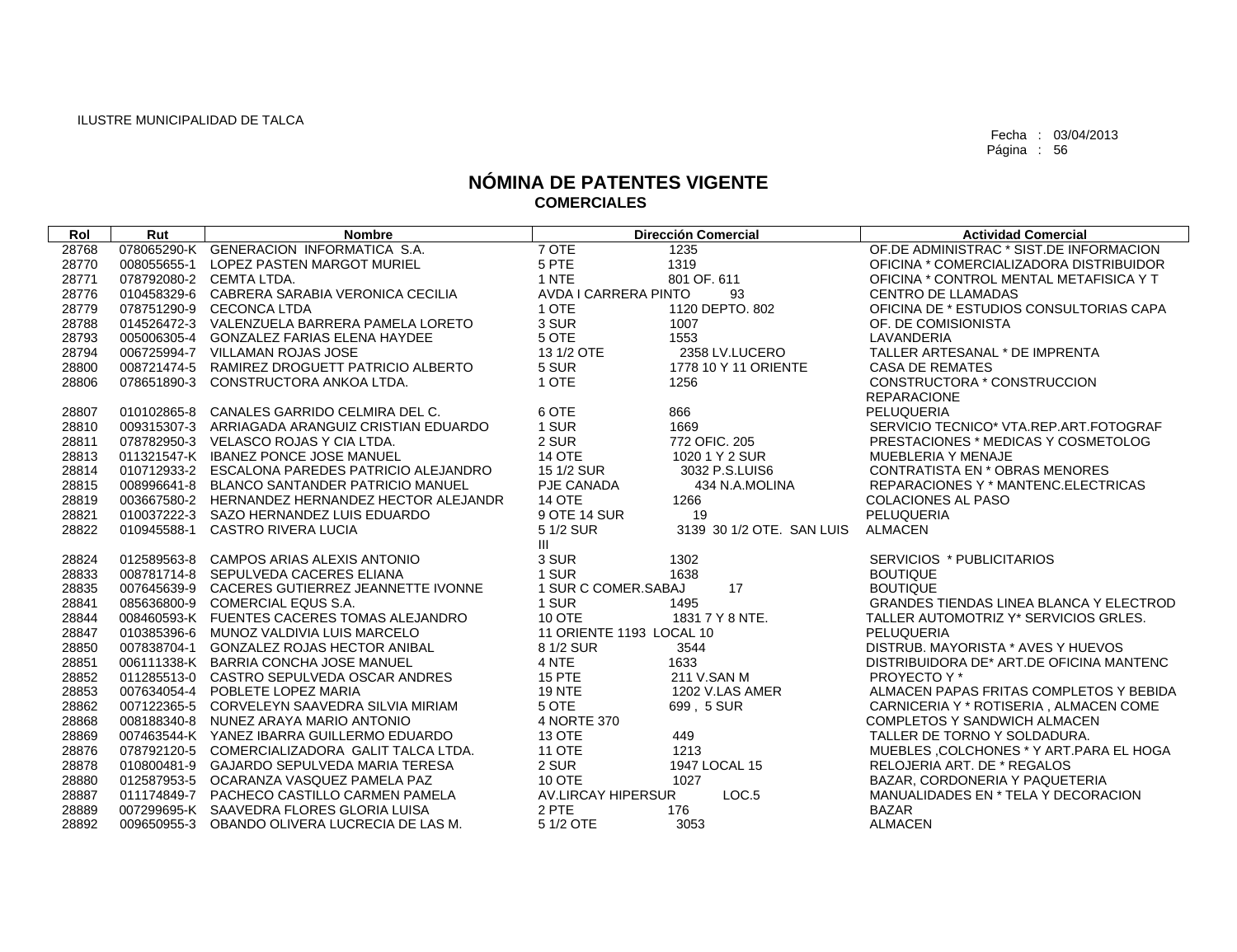| ARANDA ROJAS CRISTINA DEL ROSARIO<br>1 OTE<br>28899<br>008482950-1<br>768 STA.ELVIRA<br><b>ALMACEN ROTISERIA</b><br>28902<br>007090301-6<br>CHAVEZ MORALES HERNAN DEL CARMEN<br>2 SUR GALERIA P. RAMIREZ<br>LOC.38<br>ARRIENDO DE VIDEOS<br>28904<br>004657709-4<br><b>13 SUR</b><br>3455 C.TRUPP<br><b>GONZALEZ SANHUEZA HERIBERTO</b><br><b>FRUTAS Y VERDURAS</b><br><b>15 NTE</b><br>009461065-6<br>CELIS CAMPOS INES M.<br>2059<br><b>ALMACEN</b><br>28906<br>1 OTE<br><b>CORRETAJE COMISIONES REPRESENTACIONES</b><br>008233660-5<br>SAU VILLANUEVA CLAUDIA ANDREA<br>1460<br>28917<br>S<br>007256328-K FONSECA LECAROS ESTRELLA MIREYA<br>2 SUR<br>1953 LOCAL 37<br><b>LIBRERIA</b><br>28918<br>7 1/2 OTE<br>28924<br>078751060-4 ZZ Eliminado<br>1391<br>CAPACITACION * PREST. DE SERV. COMERCIA<br>7 SUR<br>009893336-0 HERNANDEZ DIAZ MARIA CECILIA<br>2884 P.STA.MARTA<br>28926<br><b>ALMACEN</b><br>1 SUR<br>FARMACIA PERFUMERIA LIBRERIA DISCOS CASS<br>28930<br>076031071-9 SALCOBRAND S.A.<br>1696<br>010147174-8 TOLOZA LABRA FRANCISCO SEGUNDO<br>28931<br><b>14 OTE</b><br>1983<br><b>ALMACEN</b><br>LOS CEREZOS<br>ALMACEN- FRUTAS Y VERDURAS<br>28932<br>011174720-2 CACERES CASTILLO HUGO HERNAN<br>229 VILLA LOS<br><b>NARANJOS</b><br><b>11 SUR</b><br>CASTILLO CACERES LUIS H.<br>3062<br><b>ALMACEN</b><br>28935<br>007280007-9<br>2 SUR<br>RIGARSA LTDA.<br>28941<br>078124950-5<br>1746 TALCA<br>IMPORT.DISTRIB.* Y COMERCIALIZACION DE<br>AHUMADA SAAVEDRA SARA CAROLINA<br><b>11 OTE</b><br>28949<br>009538643-1<br>1181 LOCAL 06<br>PELUQUERIA * SALON DE BELLEZA<br>1 SUR<br>28950<br>004976393-K CARRACO CONCHA LUIS GUILLERMO<br>1330 G.BABARIA LO.3<br><b>JOYERIA Y RELOGERIA</b><br>10 OTE<br>28955<br>004896582-2 POBLETE GONZALEZ HECTOR ALEJANDRO<br>1188<br>TRANSPORTE DE * VALIJAS Y CORRESPONDENC<br><b>18 SUR</b><br>519 TALCA<br>28959<br>008058240-4 ALCANTARA CACERES MARIA CRISTINA<br>TALLER DE * APARADO DE CALZADO<br>5 OTE<br>28960<br>004378931-7 HERNANDEZ CACERES CLAUDIO ANTONIO<br>1160<br><b>GALERIA DE ARTE</b><br>13 OTE<br>1771<br><b>ALMACEN</b><br>28961<br>006682115-3 BECERRA VALLADARES ESTER DE LAS MER<br>1 OTE<br>100<br>28966<br>012430056-8<br>ALARCON RETAMAL MINERVA DEL C.<br><b>COMPLETOS Y BEBIDAS PAPAS FRITAS</b><br>16 OTE<br>773<br>086269900-9<br>TRANSPORTE DE * VALORES<br>28967<br><b>PROSEGUR LTDA</b><br><b>14 OTE</b><br>008714756-8<br>BARRERA LARA LUIS HERNAN<br>1060<br>MUEBLES Y ART. PARA EL HOGAR<br>28968<br>1 NTE<br>28969<br>078537380-4 ARTESANOS ASOC. Y CIA. L TDA.<br>1445<br><b>COMERC. PRODUCTOS</b><br>008102306-9<br><b>29 SUR</b><br>84 V.J.DEL VALLE<br>LAVASECO LAVANDERIA TINTORERIA ARTESANA<br>28970<br>TAPIA ZAVALA MARIA DOLORES<br>6 OTE<br>NUNEZ TOLEDO JOSE ANTONIO<br>28972<br>004879449-1<br>1050 LOCAL 29<br><b>CENTRO DE LLAMADOS</b><br><b>17 OTE</b><br>28978<br>009398376-9<br>PEREZ GONZALEZ DANIEL ENRIQUE<br>858<br><b>CONFECCION DE ROPA</b><br>9 SUR<br>1674<br>ESTABLECIMIENTO EDUCACIONAL<br>28982<br>014515515-0 LEON VERDUGO MARCELA ALEJANDRA |
|---------------------------------------------------------------------------------------------------------------------------------------------------------------------------------------------------------------------------------------------------------------------------------------------------------------------------------------------------------------------------------------------------------------------------------------------------------------------------------------------------------------------------------------------------------------------------------------------------------------------------------------------------------------------------------------------------------------------------------------------------------------------------------------------------------------------------------------------------------------------------------------------------------------------------------------------------------------------------------------------------------------------------------------------------------------------------------------------------------------------------------------------------------------------------------------------------------------------------------------------------------------------------------------------------------------------------------------------------------------------------------------------------------------------------------------------------------------------------------------------------------------------------------------------------------------------------------------------------------------------------------------------------------------------------------------------------------------------------------------------------------------------------------------------------------------------------------------------------------------------------------------------------------------------------------------------------------------------------------------------------------------------------------------------------------------------------------------------------------------------------------------------------------------------------------------------------------------------------------------------------------------------------------------------------------------------------------------------------------------------------------------------------------------------------------------------------------------------------------------------------------------------------------------------------------------------------------------------------------------------------------------------------------------------------------------------------------------------------------------------------------------------------------------------------------------------------------------------------------------------------------------------------------------------------------------------------------------------------------------------------------------------------------------------------------------------------------|
|                                                                                                                                                                                                                                                                                                                                                                                                                                                                                                                                                                                                                                                                                                                                                                                                                                                                                                                                                                                                                                                                                                                                                                                                                                                                                                                                                                                                                                                                                                                                                                                                                                                                                                                                                                                                                                                                                                                                                                                                                                                                                                                                                                                                                                                                                                                                                                                                                                                                                                                                                                                                                                                                                                                                                                                                                                                                                                                                                                                                                                                                                 |
|                                                                                                                                                                                                                                                                                                                                                                                                                                                                                                                                                                                                                                                                                                                                                                                                                                                                                                                                                                                                                                                                                                                                                                                                                                                                                                                                                                                                                                                                                                                                                                                                                                                                                                                                                                                                                                                                                                                                                                                                                                                                                                                                                                                                                                                                                                                                                                                                                                                                                                                                                                                                                                                                                                                                                                                                                                                                                                                                                                                                                                                                                 |
|                                                                                                                                                                                                                                                                                                                                                                                                                                                                                                                                                                                                                                                                                                                                                                                                                                                                                                                                                                                                                                                                                                                                                                                                                                                                                                                                                                                                                                                                                                                                                                                                                                                                                                                                                                                                                                                                                                                                                                                                                                                                                                                                                                                                                                                                                                                                                                                                                                                                                                                                                                                                                                                                                                                                                                                                                                                                                                                                                                                                                                                                                 |
|                                                                                                                                                                                                                                                                                                                                                                                                                                                                                                                                                                                                                                                                                                                                                                                                                                                                                                                                                                                                                                                                                                                                                                                                                                                                                                                                                                                                                                                                                                                                                                                                                                                                                                                                                                                                                                                                                                                                                                                                                                                                                                                                                                                                                                                                                                                                                                                                                                                                                                                                                                                                                                                                                                                                                                                                                                                                                                                                                                                                                                                                                 |
|                                                                                                                                                                                                                                                                                                                                                                                                                                                                                                                                                                                                                                                                                                                                                                                                                                                                                                                                                                                                                                                                                                                                                                                                                                                                                                                                                                                                                                                                                                                                                                                                                                                                                                                                                                                                                                                                                                                                                                                                                                                                                                                                                                                                                                                                                                                                                                                                                                                                                                                                                                                                                                                                                                                                                                                                                                                                                                                                                                                                                                                                                 |
|                                                                                                                                                                                                                                                                                                                                                                                                                                                                                                                                                                                                                                                                                                                                                                                                                                                                                                                                                                                                                                                                                                                                                                                                                                                                                                                                                                                                                                                                                                                                                                                                                                                                                                                                                                                                                                                                                                                                                                                                                                                                                                                                                                                                                                                                                                                                                                                                                                                                                                                                                                                                                                                                                                                                                                                                                                                                                                                                                                                                                                                                                 |
|                                                                                                                                                                                                                                                                                                                                                                                                                                                                                                                                                                                                                                                                                                                                                                                                                                                                                                                                                                                                                                                                                                                                                                                                                                                                                                                                                                                                                                                                                                                                                                                                                                                                                                                                                                                                                                                                                                                                                                                                                                                                                                                                                                                                                                                                                                                                                                                                                                                                                                                                                                                                                                                                                                                                                                                                                                                                                                                                                                                                                                                                                 |
|                                                                                                                                                                                                                                                                                                                                                                                                                                                                                                                                                                                                                                                                                                                                                                                                                                                                                                                                                                                                                                                                                                                                                                                                                                                                                                                                                                                                                                                                                                                                                                                                                                                                                                                                                                                                                                                                                                                                                                                                                                                                                                                                                                                                                                                                                                                                                                                                                                                                                                                                                                                                                                                                                                                                                                                                                                                                                                                                                                                                                                                                                 |
|                                                                                                                                                                                                                                                                                                                                                                                                                                                                                                                                                                                                                                                                                                                                                                                                                                                                                                                                                                                                                                                                                                                                                                                                                                                                                                                                                                                                                                                                                                                                                                                                                                                                                                                                                                                                                                                                                                                                                                                                                                                                                                                                                                                                                                                                                                                                                                                                                                                                                                                                                                                                                                                                                                                                                                                                                                                                                                                                                                                                                                                                                 |
|                                                                                                                                                                                                                                                                                                                                                                                                                                                                                                                                                                                                                                                                                                                                                                                                                                                                                                                                                                                                                                                                                                                                                                                                                                                                                                                                                                                                                                                                                                                                                                                                                                                                                                                                                                                                                                                                                                                                                                                                                                                                                                                                                                                                                                                                                                                                                                                                                                                                                                                                                                                                                                                                                                                                                                                                                                                                                                                                                                                                                                                                                 |
|                                                                                                                                                                                                                                                                                                                                                                                                                                                                                                                                                                                                                                                                                                                                                                                                                                                                                                                                                                                                                                                                                                                                                                                                                                                                                                                                                                                                                                                                                                                                                                                                                                                                                                                                                                                                                                                                                                                                                                                                                                                                                                                                                                                                                                                                                                                                                                                                                                                                                                                                                                                                                                                                                                                                                                                                                                                                                                                                                                                                                                                                                 |
|                                                                                                                                                                                                                                                                                                                                                                                                                                                                                                                                                                                                                                                                                                                                                                                                                                                                                                                                                                                                                                                                                                                                                                                                                                                                                                                                                                                                                                                                                                                                                                                                                                                                                                                                                                                                                                                                                                                                                                                                                                                                                                                                                                                                                                                                                                                                                                                                                                                                                                                                                                                                                                                                                                                                                                                                                                                                                                                                                                                                                                                                                 |
|                                                                                                                                                                                                                                                                                                                                                                                                                                                                                                                                                                                                                                                                                                                                                                                                                                                                                                                                                                                                                                                                                                                                                                                                                                                                                                                                                                                                                                                                                                                                                                                                                                                                                                                                                                                                                                                                                                                                                                                                                                                                                                                                                                                                                                                                                                                                                                                                                                                                                                                                                                                                                                                                                                                                                                                                                                                                                                                                                                                                                                                                                 |
|                                                                                                                                                                                                                                                                                                                                                                                                                                                                                                                                                                                                                                                                                                                                                                                                                                                                                                                                                                                                                                                                                                                                                                                                                                                                                                                                                                                                                                                                                                                                                                                                                                                                                                                                                                                                                                                                                                                                                                                                                                                                                                                                                                                                                                                                                                                                                                                                                                                                                                                                                                                                                                                                                                                                                                                                                                                                                                                                                                                                                                                                                 |
|                                                                                                                                                                                                                                                                                                                                                                                                                                                                                                                                                                                                                                                                                                                                                                                                                                                                                                                                                                                                                                                                                                                                                                                                                                                                                                                                                                                                                                                                                                                                                                                                                                                                                                                                                                                                                                                                                                                                                                                                                                                                                                                                                                                                                                                                                                                                                                                                                                                                                                                                                                                                                                                                                                                                                                                                                                                                                                                                                                                                                                                                                 |
|                                                                                                                                                                                                                                                                                                                                                                                                                                                                                                                                                                                                                                                                                                                                                                                                                                                                                                                                                                                                                                                                                                                                                                                                                                                                                                                                                                                                                                                                                                                                                                                                                                                                                                                                                                                                                                                                                                                                                                                                                                                                                                                                                                                                                                                                                                                                                                                                                                                                                                                                                                                                                                                                                                                                                                                                                                                                                                                                                                                                                                                                                 |
|                                                                                                                                                                                                                                                                                                                                                                                                                                                                                                                                                                                                                                                                                                                                                                                                                                                                                                                                                                                                                                                                                                                                                                                                                                                                                                                                                                                                                                                                                                                                                                                                                                                                                                                                                                                                                                                                                                                                                                                                                                                                                                                                                                                                                                                                                                                                                                                                                                                                                                                                                                                                                                                                                                                                                                                                                                                                                                                                                                                                                                                                                 |
|                                                                                                                                                                                                                                                                                                                                                                                                                                                                                                                                                                                                                                                                                                                                                                                                                                                                                                                                                                                                                                                                                                                                                                                                                                                                                                                                                                                                                                                                                                                                                                                                                                                                                                                                                                                                                                                                                                                                                                                                                                                                                                                                                                                                                                                                                                                                                                                                                                                                                                                                                                                                                                                                                                                                                                                                                                                                                                                                                                                                                                                                                 |
|                                                                                                                                                                                                                                                                                                                                                                                                                                                                                                                                                                                                                                                                                                                                                                                                                                                                                                                                                                                                                                                                                                                                                                                                                                                                                                                                                                                                                                                                                                                                                                                                                                                                                                                                                                                                                                                                                                                                                                                                                                                                                                                                                                                                                                                                                                                                                                                                                                                                                                                                                                                                                                                                                                                                                                                                                                                                                                                                                                                                                                                                                 |
|                                                                                                                                                                                                                                                                                                                                                                                                                                                                                                                                                                                                                                                                                                                                                                                                                                                                                                                                                                                                                                                                                                                                                                                                                                                                                                                                                                                                                                                                                                                                                                                                                                                                                                                                                                                                                                                                                                                                                                                                                                                                                                                                                                                                                                                                                                                                                                                                                                                                                                                                                                                                                                                                                                                                                                                                                                                                                                                                                                                                                                                                                 |
|                                                                                                                                                                                                                                                                                                                                                                                                                                                                                                                                                                                                                                                                                                                                                                                                                                                                                                                                                                                                                                                                                                                                                                                                                                                                                                                                                                                                                                                                                                                                                                                                                                                                                                                                                                                                                                                                                                                                                                                                                                                                                                                                                                                                                                                                                                                                                                                                                                                                                                                                                                                                                                                                                                                                                                                                                                                                                                                                                                                                                                                                                 |
|                                                                                                                                                                                                                                                                                                                                                                                                                                                                                                                                                                                                                                                                                                                                                                                                                                                                                                                                                                                                                                                                                                                                                                                                                                                                                                                                                                                                                                                                                                                                                                                                                                                                                                                                                                                                                                                                                                                                                                                                                                                                                                                                                                                                                                                                                                                                                                                                                                                                                                                                                                                                                                                                                                                                                                                                                                                                                                                                                                                                                                                                                 |
|                                                                                                                                                                                                                                                                                                                                                                                                                                                                                                                                                                                                                                                                                                                                                                                                                                                                                                                                                                                                                                                                                                                                                                                                                                                                                                                                                                                                                                                                                                                                                                                                                                                                                                                                                                                                                                                                                                                                                                                                                                                                                                                                                                                                                                                                                                                                                                                                                                                                                                                                                                                                                                                                                                                                                                                                                                                                                                                                                                                                                                                                                 |
|                                                                                                                                                                                                                                                                                                                                                                                                                                                                                                                                                                                                                                                                                                                                                                                                                                                                                                                                                                                                                                                                                                                                                                                                                                                                                                                                                                                                                                                                                                                                                                                                                                                                                                                                                                                                                                                                                                                                                                                                                                                                                                                                                                                                                                                                                                                                                                                                                                                                                                                                                                                                                                                                                                                                                                                                                                                                                                                                                                                                                                                                                 |
|                                                                                                                                                                                                                                                                                                                                                                                                                                                                                                                                                                                                                                                                                                                                                                                                                                                                                                                                                                                                                                                                                                                                                                                                                                                                                                                                                                                                                                                                                                                                                                                                                                                                                                                                                                                                                                                                                                                                                                                                                                                                                                                                                                                                                                                                                                                                                                                                                                                                                                                                                                                                                                                                                                                                                                                                                                                                                                                                                                                                                                                                                 |
|                                                                                                                                                                                                                                                                                                                                                                                                                                                                                                                                                                                                                                                                                                                                                                                                                                                                                                                                                                                                                                                                                                                                                                                                                                                                                                                                                                                                                                                                                                                                                                                                                                                                                                                                                                                                                                                                                                                                                                                                                                                                                                                                                                                                                                                                                                                                                                                                                                                                                                                                                                                                                                                                                                                                                                                                                                                                                                                                                                                                                                                                                 |
|                                                                                                                                                                                                                                                                                                                                                                                                                                                                                                                                                                                                                                                                                                                                                                                                                                                                                                                                                                                                                                                                                                                                                                                                                                                                                                                                                                                                                                                                                                                                                                                                                                                                                                                                                                                                                                                                                                                                                                                                                                                                                                                                                                                                                                                                                                                                                                                                                                                                                                                                                                                                                                                                                                                                                                                                                                                                                                                                                                                                                                                                                 |
|                                                                                                                                                                                                                                                                                                                                                                                                                                                                                                                                                                                                                                                                                                                                                                                                                                                                                                                                                                                                                                                                                                                                                                                                                                                                                                                                                                                                                                                                                                                                                                                                                                                                                                                                                                                                                                                                                                                                                                                                                                                                                                                                                                                                                                                                                                                                                                                                                                                                                                                                                                                                                                                                                                                                                                                                                                                                                                                                                                                                                                                                                 |
| 3 SUR<br>2049<br>28986<br>006227054-3<br>MARTINEZ SAINT-JEAN JEANNETE VITALI<br>SERVICIO DE CARGA Y ENCOMIENDAS Y ENCAR                                                                                                                                                                                                                                                                                                                                                                                                                                                                                                                                                                                                                                                                                                                                                                                                                                                                                                                                                                                                                                                                                                                                                                                                                                                                                                                                                                                                                                                                                                                                                                                                                                                                                                                                                                                                                                                                                                                                                                                                                                                                                                                                                                                                                                                                                                                                                                                                                                                                                                                                                                                                                                                                                                                                                                                                                                                                                                                                                         |
| $1446. -$<br>28989<br>5 OTE<br>078808830-2 SOC. COMERCIAL COIMPEX LT DA.<br>INSUMOS AGROPECUARIO IMPORTADORA Y<br><b>EXPO</b>                                                                                                                                                                                                                                                                                                                                                                                                                                                                                                                                                                                                                                                                                                                                                                                                                                                                                                                                                                                                                                                                                                                                                                                                                                                                                                                                                                                                                                                                                                                                                                                                                                                                                                                                                                                                                                                                                                                                                                                                                                                                                                                                                                                                                                                                                                                                                                                                                                                                                                                                                                                                                                                                                                                                                                                                                                                                                                                                                   |
| <b>11 OTE</b><br>011320090-1<br>CORDOVA NUNEZ TATIANA ELIZABETH<br>330<br>COMPLETOS Y PAPAS FRITAS Y VERDURAS<br>28992                                                                                                                                                                                                                                                                                                                                                                                                                                                                                                                                                                                                                                                                                                                                                                                                                                                                                                                                                                                                                                                                                                                                                                                                                                                                                                                                                                                                                                                                                                                                                                                                                                                                                                                                                                                                                                                                                                                                                                                                                                                                                                                                                                                                                                                                                                                                                                                                                                                                                                                                                                                                                                                                                                                                                                                                                                                                                                                                                          |
| <b>HIPERSUR NTE</b><br>LOCAL <sub>2</sub><br>28994<br>008727312-1<br>REYES MUNOZ XIMENA DEL CARMEN<br>POLLA LOTERIA VIDEOS, FOTOCOPIAS LIBRERI                                                                                                                                                                                                                                                                                                                                                                                                                                                                                                                                                                                                                                                                                                                                                                                                                                                                                                                                                                                                                                                                                                                                                                                                                                                                                                                                                                                                                                                                                                                                                                                                                                                                                                                                                                                                                                                                                                                                                                                                                                                                                                                                                                                                                                                                                                                                                                                                                                                                                                                                                                                                                                                                                                                                                                                                                                                                                                                                  |
| <b>BLOCK 11 D-20</b><br><b>INSTALADOR SANITARIO Y DE GAS</b><br>29004<br>004866651-5 SALAZAR MERINO JOSE WALTERIO<br>P.RIO CLARO                                                                                                                                                                                                                                                                                                                                                                                                                                                                                                                                                                                                                                                                                                                                                                                                                                                                                                                                                                                                                                                                                                                                                                                                                                                                                                                                                                                                                                                                                                                                                                                                                                                                                                                                                                                                                                                                                                                                                                                                                                                                                                                                                                                                                                                                                                                                                                                                                                                                                                                                                                                                                                                                                                                                                                                                                                                                                                                                                |
| 29005<br>007763679-K SALCEDO AMIGO MANUEL EDUARDO<br>23 1/2 SUR A<br>353<br><b>INSTALADOR * ELECTRICISTA</b>                                                                                                                                                                                                                                                                                                                                                                                                                                                                                                                                                                                                                                                                                                                                                                                                                                                                                                                                                                                                                                                                                                                                                                                                                                                                                                                                                                                                                                                                                                                                                                                                                                                                                                                                                                                                                                                                                                                                                                                                                                                                                                                                                                                                                                                                                                                                                                                                                                                                                                                                                                                                                                                                                                                                                                                                                                                                                                                                                                    |
| 29006<br>015739385-5<br>1593<br>GONZALEZ NOMEZ ALVARO MAURICIO<br><b>14 SUR</b><br>ELECTRICIDAD AUTOMOTRIZ                                                                                                                                                                                                                                                                                                                                                                                                                                                                                                                                                                                                                                                                                                                                                                                                                                                                                                                                                                                                                                                                                                                                                                                                                                                                                                                                                                                                                                                                                                                                                                                                                                                                                                                                                                                                                                                                                                                                                                                                                                                                                                                                                                                                                                                                                                                                                                                                                                                                                                                                                                                                                                                                                                                                                                                                                                                                                                                                                                      |
| 2706<br>29008<br>005938392-2 ALBORNOZ ARCE LUIS GUILLERMO<br>3 1/2 OTE<br><b>ALMACEN</b>                                                                                                                                                                                                                                                                                                                                                                                                                                                                                                                                                                                                                                                                                                                                                                                                                                                                                                                                                                                                                                                                                                                                                                                                                                                                                                                                                                                                                                                                                                                                                                                                                                                                                                                                                                                                                                                                                                                                                                                                                                                                                                                                                                                                                                                                                                                                                                                                                                                                                                                                                                                                                                                                                                                                                                                                                                                                                                                                                                                        |
| TALLER DE ENCUADERNACION<br>29012<br>010437336-4 SANCHEZ SEPULVEDA CARMINA.<br><b>10 NTE</b><br>3140                                                                                                                                                                                                                                                                                                                                                                                                                                                                                                                                                                                                                                                                                                                                                                                                                                                                                                                                                                                                                                                                                                                                                                                                                                                                                                                                                                                                                                                                                                                                                                                                                                                                                                                                                                                                                                                                                                                                                                                                                                                                                                                                                                                                                                                                                                                                                                                                                                                                                                                                                                                                                                                                                                                                                                                                                                                                                                                                                                            |
| <b>11 OTE</b><br>29013<br>078789680-4 SOC.DE INV.E INMOB. EL LA BRADOR LT<br>1470<br><b>INVERSIONES E INMOBILIARIA</b>                                                                                                                                                                                                                                                                                                                                                                                                                                                                                                                                                                                                                                                                                                                                                                                                                                                                                                                                                                                                                                                                                                                                                                                                                                                                                                                                                                                                                                                                                                                                                                                                                                                                                                                                                                                                                                                                                                                                                                                                                                                                                                                                                                                                                                                                                                                                                                                                                                                                                                                                                                                                                                                                                                                                                                                                                                                                                                                                                          |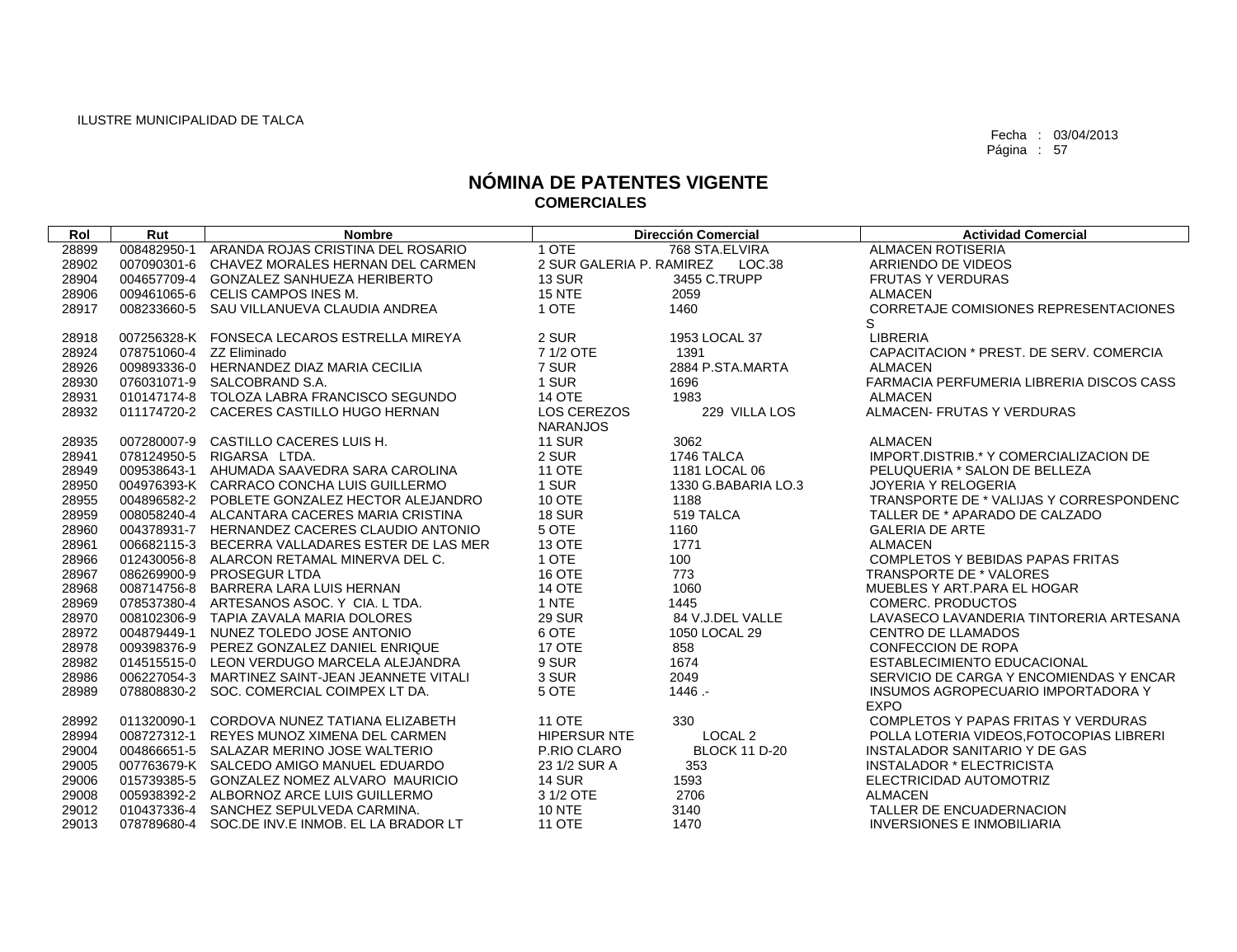| Rol   | Rut                    | <b>Nombre</b>                                   | <b>Dirección Comercial</b>                | <b>Actividad Comercial</b>              |
|-------|------------------------|-------------------------------------------------|-------------------------------------------|-----------------------------------------|
| 29014 |                        | 078789670-7 SOC.DE INV.E INMOB.PENABL ANCA LTDA | <b>11 OTE</b><br>1470                     | <b>INVERSIONES E INMOBILIARIA</b>       |
| 29016 |                        | 008162772-K SALGADO ACEVEDO JOSE BRAULIO        | <b>21 SUR</b><br>1448                     | <b>INSTALADOR ELECTRICO</b>             |
| 29017 |                        | 078813360-K PINTURAS E INSUMOS TALCA LTDA.-     | 1 SUR<br>2044                             | PINTURAS E INSUMOS                      |
| 29019 |                        | 006776671-7 VALDES ARRIAGADA GABRIEL            | BLOCK 721 DP 304                          | <b>INSTALADOR ELECTRICO</b>             |
|       |                        |                                                 | <b>INDEPENDENCIA</b>                      |                                         |
| 29020 |                        | 008894265-5 FERRADA HASBUN ROSA IVON            | 2 NTE<br>879                              | <b>CORRETAJES</b>                       |
| 29022 |                        | 009516850-7 SOTO AGUILAR BRAVO ELIZABETH        | <b>10 OTE</b><br>304                      | ALMACEN, ROTISERIA BAZAR Y CARNICERIA   |
| 29027 | 082623500-4 IDEAL S.A. |                                                 | <b>18 ORIENTE 510</b>                     | BODEGA DISTRIBUIDORA DE * ALIMENTOS     |
| 29031 |                        | 089985500-0 COMERCIAL AUTOCENTRO TALCA LTDA.    | 3040<br>AVDA SAN MIGUEL                   | <b>ESTACION DE SERVICIO</b>             |
| 29039 |                        | 011894623-5 GONZALEZ GONZALEZ ELSA PATRICIA     | <b>14 OTE 6 NTE</b><br>1681               | VENTA DE FRUTAS Y VERDURAS-ALMACEN - RO |
| 29040 |                        | 006149326-3 ROCO JORQUERA YAIR ANTONIO          | 3<br>V.SANTA ELIANA                       | <b>INSTALADOR ELECTRICO</b>             |
| 29044 |                        | 008442262-2 REYES LETELIER MARCELO JOSE A.      | <b>12 OTE</b><br>930 LOCAL 05             | <b>FUENTE DE SODA</b>                   |
| 29046 |                        | 008851181-6 ROJAS MORALES CARLOS ANTONIO        | <b>14 SUR</b><br>120                      | OFICINA DE TALLER DE ESTRUCTURAS METALI |
| 29047 |                        | 009553739-1 CID LILLO ERIC DE LA CRUZ           | 29 OTE<br>56                              | SERV.ELECTROMECANICO AUTOMOTRIZ         |
| 29049 |                        | 010773017-6 GALAZ ROJAS VICENTE FRANCISCO       | 6<br>2 NTE                                | <b>INSTALADOR ELECTRICO</b>             |
| 29051 |                        | 011134408-6 ARENAS MENDEZ LUIS JESUS            | 6 ORIENTE 1170                            | CONFECCION DE CARTERAS DE CUERO         |
| 29052 |                        | 007900561-4 VALENZUELA IBANEZ JORGE ENRIQUE     | 5 SUR 18 OTE<br>692                       | <b>FRUTAS Y VERDURAS ALMACEN</b>        |
| 29054 |                        | 006728862-9 YUBINI VENTURELLI VIOLETA           | 1088 "A"<br>10 OTE                        | <b>BOUTIQUE * ROPA EUROPEA</b>          |
| 29055 |                        | 004355410-7 FIGUEROA LARA REINALDO DEL CARMEN   | 3 1/2 NTE<br>1430                         | <b>DISTRIB DE HUEVOS</b>                |
| 29065 |                        | 007558628-0 MANRIQUEZ SOBARZO MARGARITA S       | 10 OTE 1Y2 SUR<br>1078                    | COMPLETOS * SANDWISCH Y BEBIDAS         |
| 29067 |                        | 007122363-9 SAAVEDRA ROJAS PATRICIA MARGARITA   | 2 SUR 5 Y 6 OTE                           | COMISIONES * COBRANZAS Y CORRETAJES PRO |
| 29069 |                        | 010599535-0 HIDALGO AVILES RICARDO ANDRES       | 592<br>18 OTE                             | VTA.REPUESTOS Y * ACCESORIOS AUTOMOTRI  |
| 29072 |                        | 008997290-6 BRAVO QUIROZ OSVALDO ANTONIO        | 6 1/2 PTE<br>629                          | SUBCONTRATISTA EN OBRAS DE CONSTRUC.    |
| 29073 |                        | 010734034-3 PEREIRA MIÑO MARGARITA DELIA        | <b>22 SUR</b><br>1650 10 1/2 OTE.         | <b>ALMACEN</b>                          |
| 29074 | 009824924-9            | MUÑOZ VILLAR CLARA LUZ                          | 14 ORIENTE 1074 1 Y 2 SUR                 | COMIDA RAPIDA Y COMPLETOS               |
| 29077 | 011998919-1            | ARAVENA MUNOZ JAVIER ANTONIO                    | <b>MERCADO CENTRAL</b><br>LOCAL 16        | <b>YERBERIA</b>                         |
| 29080 |                        | 004268766-9 SAEZ DONOSO VICTOR RAUL             | 2 SUR<br>1795                             | VENTA DE REPUESTOS AUTOMOTRICES         |
| 29084 |                        | 009068284-9 BERTOLONE MORAGA REINALDO RAFAEL    | 1 SUR<br>825 LOCAL 22                     | <b>CENTRO DE LLAMADOS</b>               |
| 29087 |                        | 012073108-4 GARAUD FUENTES JOSE PEDRO           | 31 1/2 OTE B<br>656 DEP102                | <b>ALMACEN</b>                          |
| 29089 | 009238054-8            | PENALOZA RETAMAL HIPOLITO HERNAN                | 16 PONIENTE 926 29 Y 30 SUR J. DEL VALLE  | ALMACEN - VENTA DE PARAFINA             |
| 29093 |                        | 006299698-6 VERDUGO NOVOA JAIME                 | 8 SUR<br>1481                             | <b>ALMACEN</b>                          |
| 29095 |                        | 005587635-5 LIZARRAGA NOVOA CARLOS              | <b>TERMINAL</b><br>LOCAL <sub>5</sub>     | VENTA DE PASAJES ENCOMIENDAS IGI-LLAIMA |
| 29096 |                        | 012429784-2 ROCO VILLAR DINA CECILIA            | 17 1/2 PTE<br>216                         | <b>ALMACEN</b>                          |
| 29099 |                        | 079567660-0 SOC. COM. MEMBRILLAR LTDA.          | KM. 245 PANGUILEMO PAR.<br>$\overline{4}$ | VTA. PLANTAS ART.JAR                    |
| 29102 |                        | 008434051-0 TAPIA SALAZAR EDITH DEL C.          | 12 OTE<br>51                              | <b>COCINERIA</b>                        |
| 29106 |                        | 006563326-4 BARRERA ALBORNOZ MANUEL MARIANO     | <b>14 OTE</b><br>1655                     | <b>SUB CONTRATISTA</b>                  |
| 29108 |                        | 005986635-4 PEREZ ESPINOZA CORNELIO             | 29 OTE<br>556, 6 Y 7 SUR                  | <b>ALMACEN</b>                          |
| 29118 |                        | 007960097-0 CACERES NAVARRO ELIANA DEL C.       | 5 OTE 6 SUR<br>1187                       | VTA, FRUTAS Y VERDUR                    |
| 29120 |                        | 005700447-9 BUSTAMANTE PEREDO BERTA VALERIA     | 11 ORIENTE 1171 LOC-6                     | <b>FUENTE DE SODA</b>                   |
|       |                        |                                                 |                                           |                                         |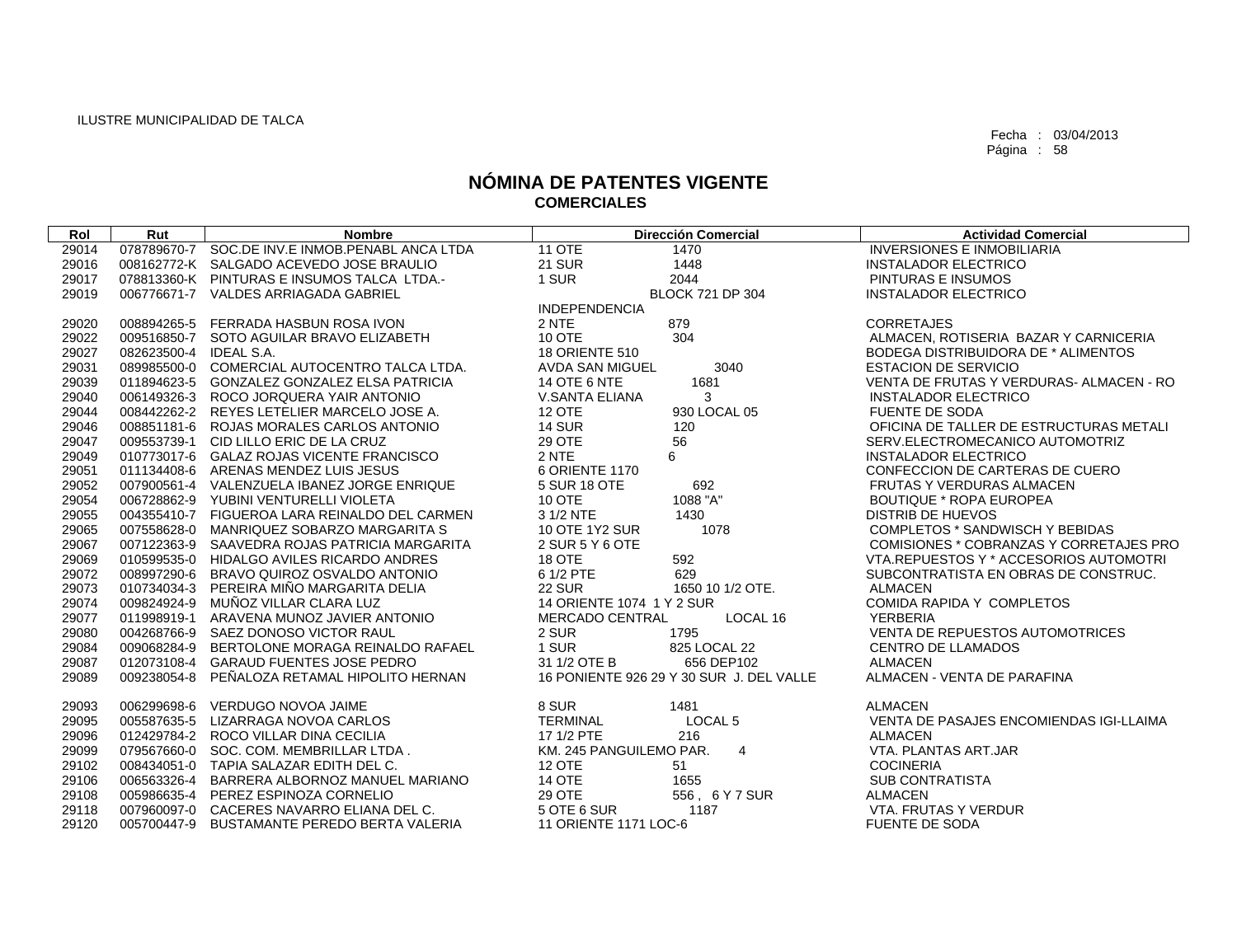| Rol   | Rut                    | <b>Nombre</b>                                   |                                   | <b>Dirección Comercial</b> | <b>Actividad Comercial</b>              |
|-------|------------------------|-------------------------------------------------|-----------------------------------|----------------------------|-----------------------------------------|
| 29121 |                        | 006471059-1 GUTIERREZ TORRES MARIA INES         | M.MUNOZ                           | 56 P.O.CRISTI GALLO        | <b>COMPLETOS</b>                        |
| 29127 |                        | 006149744-7 ESPINOZA RIQUELME JAIME WALDO       | 1 SUR                             | 1330                       | ARTICULOS DEPORTIVOS ROPA JUVENIL       |
| 29128 |                        | 050764690-5 JORGE REYES CABEZAS Y OTR O         | 2 NTE                             | 1039                       | VENTA Y SERVICIO DE TELEFONIA CELULAR   |
| 29130 |                        | 078805330-4 JAIME MUNOZ Y CIA. LTDA.            | 1 NTE                             | 2103 LOCAL 1               | <b>REPARACIONES Y VENTA DE</b>          |
|       |                        |                                                 |                                   |                            | <b>TURBOCOMPRESORE</b>                  |
| 29131 |                        | 007807446-9 ACUÑA PARRA JORGE GUSTAVO           | 6 NTE                             | 1969 V. LOS CONQUIST       | SUB-CONTRATISTA                         |
| 29133 |                        | 011175095-5 MORALES MESTRE MARCELA MARIANELA    | 6 OTE                             | 1132, LOCAL 18 TALC        | <b>OPTICA</b>                           |
| 29137 |                        | 010554152-K NASH BERNE PABLO ENRIQUE            | 8 OTE                             | 1242                       | FERRETERIA * SERVICIO TECNICO ARTICULOS |
| 29140 |                        | 003129394-4 DIAZ MENDOZA JULIO CESAR            | LONGITUDINAL SUR                  | KM 255                     | COMERCIANTE MAYORISTA DE PRODUCTOS      |
|       |                        |                                                 |                                   |                            | <b>META</b>                             |
| 29141 |                        | 050776790-7 OSCAR FORNACHIARI Y OTRO            | <b>14 OTE</b>                     | 1150 1 SUR 1 NORTE         | VENTA DE MAQUINARIAS REPUESTOS E INSUMO |
| 29143 |                        | 050773780-3 LEYLA JIMENEZ Y OTROS               | AVDA. CARLOS SCHORR               | 265 LOCAL 2                | ROPA INTERIOR Y PIJAMAS, MEDIAS Y CALCE |
| 29146 |                        | 078600180-3 SUAZO Y FUENTES LTDA                | TERMINAL DE BUSES OFICINA         | 18                         | <b>VENTA DE PASAJES Y ENCOMIENDAS</b>   |
| 29149 | 096713240-3 ASSER S.A. |                                                 | 3 OTE                             | 1075                       | ASESORIAS Y SERVICIO                    |
| 29155 |                        | 096788350-6 EMPRESA PRODUCTORA DEL MAULE S.A.   | 2 SUR                             | 1639                       | COMERCIALIZACION DE ESTANQUES Y ESTRUC. |
| 29160 |                        | 078838770-9 SOC. SERVICIOS MEDICOS BUENO Y SOTO | 2 PTE                             | 1383 OF-4                  | <b>SERVICIOS MEDICOS</b>                |
| 29162 |                        | 078750850-2 PRO-TALCA LTDA.                     | 4 NTE                             | 1420                       | <b>SERVICIOS SOCIALES</b>               |
| 29163 |                        | 007034347-9 ROJAS HERNANDEZ MARIA EUGENIA       | 3 SUR                             | 2085                       | <b>GRANDES TIENDAS Y COMUNICACIONES</b> |
| 29165 |                        | 007185584-8 MUNOZ VEILLON PEDRO PABLO           | 2 NTE                             | 460                        | BAZAR, CORDONERIA Y PAQUETERIA          |
| 29168 |                        | 009319761-5 CRUZ MUNOZ MARIA CECILIA            | INERIOR HIPERSUR AVDA, I.C.P. 170 |                            | <b>VIDEO CLUB</b>                       |
| 29170 |                        | 083614800-2 ARIZTIA COMERCIAL LTDA              | AVDA. SAN MIGUEL                  | 3220                       | DISTRIBUIDORA DE POLLOS, CECINAS Y PAVO |
| 29187 |                        | 012033576-6 GARRIDO NOVOA HORTENSIA DE LAS ROSA | 1 NTE                             | 1858 11 Y 12 OTE.          | PELUQUERIA                              |
| 29188 |                        | 006307265-6 AGUILAR NORAMBUENA INES MAGALY      | <b>28 SUR</b>                     | 85 V.MAGISTERIO            | <b>ALMACEN VERDURAS</b>                 |
| 29190 |                        | 003437484-8 LAGOS ALVARADO VICTORIA             | 30 OTE                            | 3024                       | <b>ALMACEN</b>                          |
| 29193 |                        | 078833870-8 CENTRO DE ENFERMERAS PROF ESIONEALE | 5 OTE                             | 1012                       | ATENCION INTEGRAL DE ENFERMERIA         |
| 29195 |                        | 078833840-6 SERVICIO MEDICO OFTALMOLO GICO      | 1 SUR                             | 835 OFICINA 222            | SERVICIOS MEDICOS OFTALMOLOGICOS        |
| 29199 |                        | 007963178-7 GALDAMES VALLEJOS GUILLERMO ENRIQUE | 8 SUR                             | 2036 13 Y 14 ORIENTE       | TALLER DE ESTRUCTURAS METALICAS         |
| 29201 |                        | 008780581-6 RODRIGUEZ RODRIGUEZ FRESIA DE LAS M | 13 1/2 SUR                        | 333 4 Y 5 OTE.             | <b>BAZAR</b>                            |
| 29203 |                        | 050775410-4 MANUEL BARRERA ALBORNOZ Y OTRO      | <b>14 OTE</b>                     | 1655                       | CONTRATISTA EN EN CONSTRUCCION          |
| 29204 |                        | 011893957-3 FICA VALDIVIESO ALVARO FELIPE MARTI | 5 SUR                             | 2197 ESQ 15 ORIENTE        | TAPICERIA DE AUTOMOVILES Y COMPRA VENTA |
| 29215 |                        | 084782300-3 SOCIEDAD INVERSIONES S Y D LIMITADA | 1 SUR                             | 885                        | <b>INVERSIONES</b>                      |
| 29218 |                        | 008814878-9 QUEVEDO HUILLIN GERARDO             | POB. INDP. MICHIMALONGO           | 201                        | <b>ALMACEN</b>                          |
| 29220 |                        | 009956784-8 CERDA OYARCE HAROLDO ENRIQUE        | PERSA TERMINAL                    | LOCAL 108                  | ART DE ROPA Y BAZAR                     |
| 29223 |                        | 014535606-7 VALDES SEPULVEDA BERNARDITA DEL CAR | PERSA TERMINAL                    | LOCAL 018                  | BAZAR Y VTA DE ROPA                     |
| 29226 |                        | 010141658-5 CRUZ ITURRIETA JESSICA ALEJANDRA    | 3 SUR                             | 1962 LOCAL 28              | ARTESANIA                               |
| 29234 |                        | 009846946-K PUENTES CARO LUIS GASTON            | 6 OTE                             | 621                        | LUBRICENTRO Y VENTA DE REPUESTOS Y ACCE |
| 29235 |                        | 008093217-0 BECERRA CISTERNA ALICIA             | 5 SUR                             | 705 VILLA SANTA MART       | <b>ALMACEN</b>                          |
| 29237 |                        | 099565970-0 BANCO PARIS                         | 1 SUR                             | 899                        | DIVISION DE CREDITOS DE CONSUMO         |
| 29239 |                        | 008648017-4 TAPIA VELIS TEOBALDO ENRIQUE        | 4 SUR 15 Y 16 OTE                 | 2232                       | TALLER DE REPARACION MUEBLES Y ACCESORI |
| 29241 |                        | 009161984-9 GOMEZ SEPULVEDA ROBINSON DAGOBERTO  | <b>20 SUR</b>                     | 127 V. GALILEA "C"         | <b>BAZAR Y LIBRERIA</b>                 |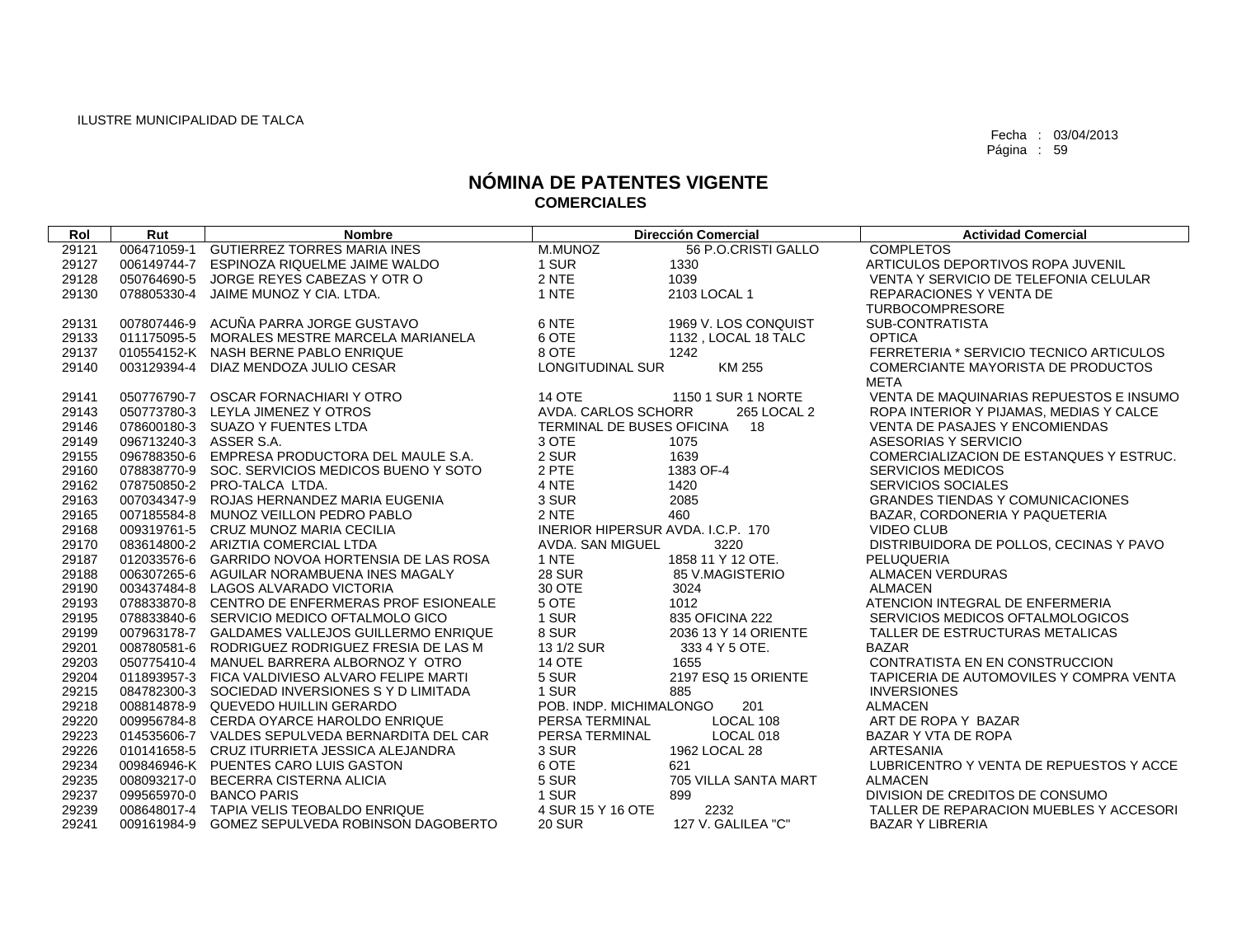| Rol   | Rut                     | <b>Nombre</b>                                   | <b>Dirección Comercial</b>                  | <b>Actividad Comercial</b>               |
|-------|-------------------------|-------------------------------------------------|---------------------------------------------|------------------------------------------|
| 29245 | 011319625-4             | <b>CONTRERAS ERNESTO SEBASTIAN</b>              | 10 OTE 13 Y 14 SUR<br>503                   | TALLER DE * SOLDADURA                    |
| 29247 |                         | 007642946-4 BURGOS VALERA PATRICIO ARMANDO      | 2 PONIENTE 1519                             | VENTA DE REPUESTOS DE BICICLETAS         |
| 29255 |                         | 007124161-0 CRESPO GONZALEZ JOSE FRANCISCO      | 17 NTE 14 1/2 OTE<br>2140                   | <b>ALMACEN</b>                           |
| 29261 |                         | 009790708-0 GARCIA MUNOZ ALEJANDRO              | 2068<br>1 NTE                               | PANADERIA Y PASTELERIA                   |
| 29263 |                         | 004747327-6 LETELIER ALBORNOZ EDUARDO ENRIQUE   | 4 OTE<br>1757                               | <b>FOTOGRAFO</b>                         |
| 29265 |                         | 014500578-7 GUTIERREZ RODRIGUEZ LUIS ALEJANDRO  | 20 OTE 10 1/2 SUR<br>116                    | VENTA AMBULANTE * FRUTAS Y VERDURAS      |
| 29267 |                         | 085033600-8 TRANSPORTE BASS Y CIA LTD A         | 5 SUR<br>2031                               | OFICINA ADMINISTRATIVA DE TRANSPORTE DE  |
| 29269 |                         | 010729168-7 VELASQUEZ ESPINOSA MONICA DOLORES   | 31 OTE<br>429                               | PELUQUERIA                               |
| 29270 |                         | 078842720-4 INFORMATICA Y SERVICIOS RAMIREZ LTD | 2 NORTE 524                                 | SERVICIOS INFORMATICOS Y VENTA DE INSUM  |
| 29271 |                         | 006559537-0 GACITUA MARTINEZ EMILIO             | 6 OTE<br>1132 LOCAL 6                       | TIENDA DE * CALZADO Y PRENDAS DE VESTIR  |
| 29273 |                         | 009446891-4 SILVA DIAZ JOSE ENRIQUE             | <b>14 ORIENTE 1154</b>                      | <b>FERRETERIA</b>                        |
| 29274 |                         | 011676638-8 URIBE QUIJON CARLOS ALFONSO         | 10 OTE<br>64 POB O.C.GALLO                  | <b>ALMACEN</b>                           |
| 29277 |                         | 085912200-0 EMPRESA DE TRASNPORTES LINATAL LTDA | <b>TERMINAL DE BUSES</b><br>LOCAL 16        | OFICINA DE VENTA DE PASAJES Y RECEPCION  |
| 29280 |                         | 084782300-3 SOCIEDAD INVERSIONES S Y D LIMITADA | AVDA. SAN MIGUEL<br>3696                    | MAQUINARIAS REPUESTOS SERV.TEC. AGRICOL  |
| 29281 |                         | 004312864-7 MOYA STULL JUAN DEL TRANSITO        | 3 OTE<br>2797                               | <b>ALMACEN</b>                           |
| 29284 |                         | 078799650-7 JUAN JARA MARTINEZ Y CIA. LTDA.     | 645<br>5 1/2 NTE                            | OFICINA DE * PRESTACIONES MEDICAS        |
| 29286 |                         | 009323934-2 JORQUERA VILLACURA JOSE HERNAN      | 9 1/2 NTE<br>1688                           | TALLER ARTESANAL DE GUANTES              |
| 29289 |                         | 004312330-0 VELIZ OROSTICA ROSA CLEMENTINA      | 27 1/2 OTE<br>2844, 41/2 SUR                | ALMACEN FRUTAS Y VERDURAS                |
| 29290 |                         | 005529956-0 CUEVAS ORMENO HECTOR                | <b>14 OTE</b><br>1935                       | <b>ALMACEN</b>                           |
| 29299 |                         | 078867690-5 SOC. DE INVERCIONES SAN F ERNANDO L | 3 OTE<br>1264                               | SOC. DE INVERCIONES                      |
| 29300 |                         | 050782310-6 CORREA VASQUEZ RODRIGO Y OTRO       | 1 SUR<br>1640 TALCA                         | COMERCIO DE * VESTUARIO LENTES DE SOL Y  |
| 29301 |                         | 078534100-7 MUEBLES Y DECORACION LTDA.          | 7 OTE<br>1151                               | MUEBLES Y ART. DE DECORACION             |
| 29303 |                         | 002959453-8 VIVALLOS RIQUELME ROMAN             | 1 SUR<br>1637 LOCAL20/GALERIA               | BAZAR, IMPORTACION* Y PAQUETRIA          |
| 29304 |                         | 010409591-7 SOBARZO INZULZA CLAUDIO MANUEL      | <b>SAN MIGUEL</b><br>PARCELA 04 SITIO 04    | TALLER DE MUEBLERIA                      |
| 29305 |                         | 010726963-0 SOBARZO INZULZA ENRIQUE ANTONIO     | <b>14 OTE</b><br>399 ESQ 8 SUR              | <b>MUEBLERIA</b>                         |
| 29306 |                         | 090310000-1 CIA DE CONSUMIDORES DE GAS STGO S.A | 1 SUR<br>1330 Y 1334                        | OFICINA DE PRODUCCION Y DISTRIBUCION DE  |
| 29308 |                         | 010564266-0 CASANOVA REYES LASTENIA DE LAS M.   | <b>22 SUR</b><br>45 17 1/2 PTE, V.GAL       | <b>ALMACEN</b>                           |
| 29309 | 091944000-7 FRIOSA S.A. |                                                 | LONGITUDINAL SUR<br>KM.253                  | DISTRIBUIDORA * DE PRODUCTOS CARNEOS Y C |
| 29314 |                         | 004726428-6 VARAS VARAS HERNAN ANTONIO          | 9 OTE<br>1195 ESQ 1 NORTE                   | AGENCIA DE POLLA CONFITES Y BEBIDAS      |
| 29315 |                         | 009964607-1 HERRERA CERPA LILIAN ROSARIO        | 3 PONIENTE 1018 1 Y 2 SUR                   | <b>TALLER MECANICO</b>                   |
| 29317 |                         | 009335325-0 VASQUEZ QUIJADA JESSICA             | PERSA TERMINAL<br>LOCAL 113                 | <b>PAQUETERIA</b>                        |
| 29318 |                         | 078283450-9 JARDIN INFANTIL TRICAHUE LTDA.-     | 1 PTE<br>1664                               | <b>JARDIN INFANTIL</b>                   |
| 29319 |                         | 007161403-4 ORELLANA RAMIREZ FLOR               | 16 OTE<br>1760                              | ALMACEN Y ROTICERIA                      |
| 29320 |                         | 003409566-3 VALDES CUEVAS JUAN FRANCISCO        | <b>GALERIA PATRICIA RAMIREZ</b><br>LOCAL 26 | TIENDA DE ROPA                           |
| 29326 |                         | 004565387-0 POBLETE MEJIAS ADELA DE LAS MERCEDE | 920<br>29 SUR 16 1/2 PTE                    | VENTA DE * PAPAS FRITAS COMPLETOS\TE \C  |
| 29329 |                         | 008108269-3 MARTINEZ SALAMANCA JOSE WINTON      | <b>15 OTE</b><br>$969. -$                   | BODEGA Y * ADMINISTRACION DE ENCOMIENDA  |
| 29335 |                         | 010544133-9 GONZALEZ ZAMBRANO MARCIA ANDREA     | 10 ORIENTE 1399 CON 3 NTE.                  | PELUQUERIA                               |
| 29336 |                         | 006823070-5 ALBORNOZ SOZA VERONICA LUCIA        | LOCAL 38-B 1 SUR<br><b>GALERIA "SABAG"</b>  | PELUQUERIA                               |
| 29337 |                         | 014633411-3 SCHULLER VITULLIO VICTOR DAMIAN     | 1 NTE<br>801 OF 509                         | <b>COMISIONISTA</b>                      |
| 29342 |                         | 006317024-0 RIVEROS GONZALEZ OSCAR SEGUNDO DEL  | 12 1/2 SUR<br>3195, 31 ORIENTE              | <b>ALMACEN Y BAZAR</b>                   |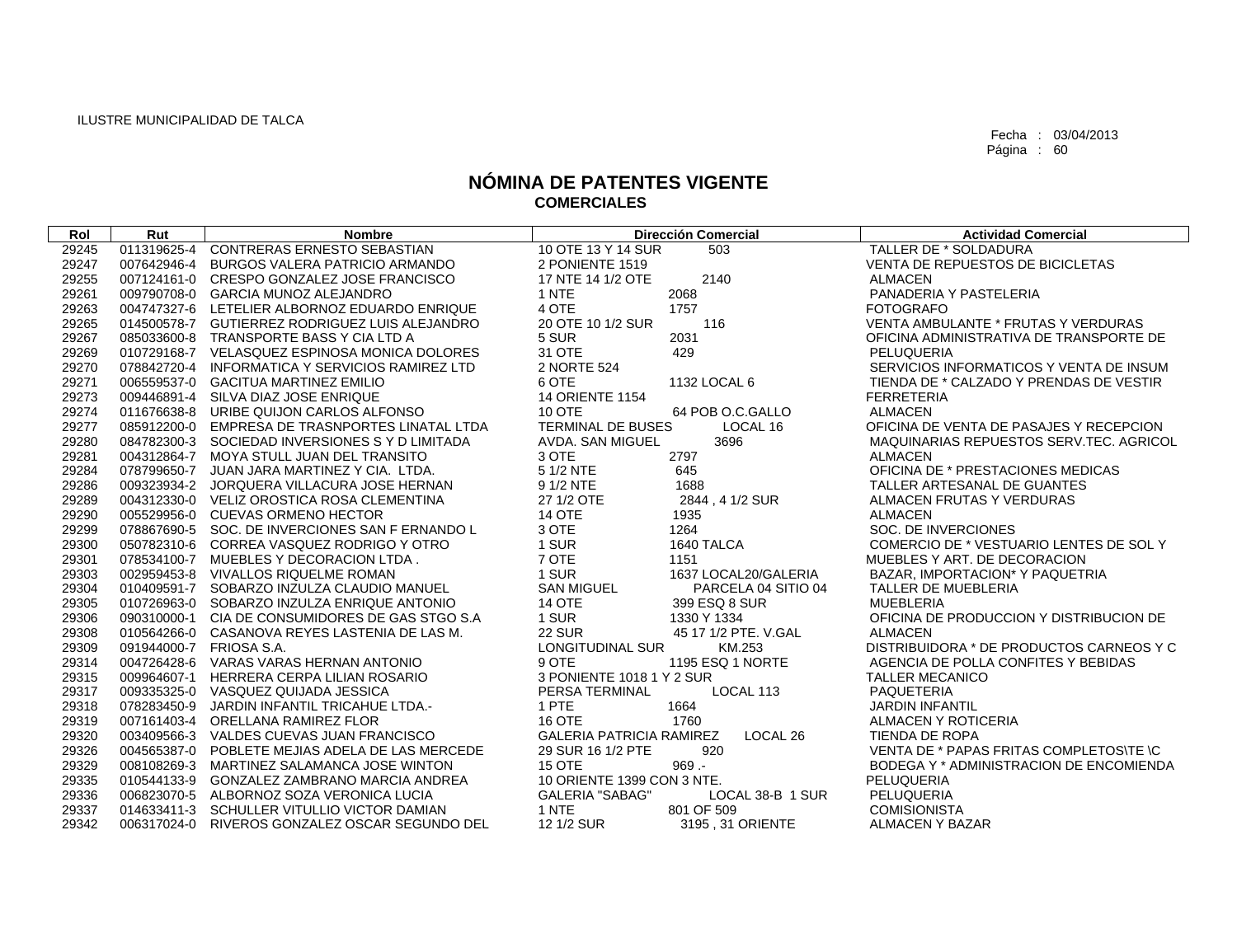| Rol   | Rut                      | <b>Nombre</b>                                   |                          | <b>Dirección Comercial</b> | <b>Actividad Comercial</b>               |
|-------|--------------------------|-------------------------------------------------|--------------------------|----------------------------|------------------------------------------|
| 29343 | 050782320-3              | GUILLERMO ANTONIO LARA GA TICA Y OT             | 19 OTE B                 | 146, 10 1/2 SUR            | TALLER DE CALZADO Y ACABADO EN CUERO     |
| 29344 |                          | 012589609-K ARAYA ARELLANO JESSICA FABIOLA      | <b>10 SUR</b>            | 750 1 ORIENTE ,1 PON       | <b>ALMACEN</b>                           |
| 29351 |                          | 011372989-9 ZUNIGA HERNANDEZ PABLO FRANCISCO    | 10 OTE                   | 86 OSCAR CRISTI GALLO      | <b>BAZAR ALMACEN</b>                     |
|       |                          |                                                 |                          |                            |                                          |
| 29356 |                          | 009466346-6 GONZALEZ TAPIA JOSE FRANCISCO       | 5 1/2 OTE                | 3028, 19 NORTE             | ALMACEN ROTISERIA VENTA DE GAS           |
| 29358 | 008630353-1              | MORALES LOPEZ HILDA DE LAS MERCEDES             | 3 SUR                    | INT. RODOVIARIO KIOS       | CONFITES, BEBIDAS                        |
| 29361 |                          | 008210667-7 ARELLANO ZABALA MAGALY              | 12 OTE 3 SUR             | LOCAL 31 Y 32              | VENTA DE FRUTAS VERDURAS                 |
| 29364 |                          | 078104640-K COMERCIAL OTTO KRAUS LTDA.          | <b>10 OTE</b>            | 1088                       | <b>JUGUETERIA</b>                        |
| 29366 | 089740300-5 ZZ Eliminado |                                                 | 1 SUR                    | 1269                       | FOTOGRAFIA Y * VENTA DE MAQUINAS DE ACO  |
| 29368 |                          | 007558282-K MEDINA MUNOZ RAUL HERNAN            | <b>EL ARENAL</b>         | 551                        | VENTA DE RIPIO Y ARENA Y MAT. DE CONSTR  |
| 29370 |                          | 078662050-3 SOC, ODONTOLOGICA VERGARA Y ORELLA  | 1 NORTE 931 OF-608       |                            | SERVICIOS ODONTOLOGICOS                  |
| 29382 |                          | 002754399-5 URRUTIA VILLEGAS MARIA ALICIA       | 8 OTE                    | 940 2 Y 3 SUR              | <b>ESTACIONAMIENTOS</b>                  |
| 29383 |                          | 050782750-0 CLAUDIO RODRIGUEZ LA HUZ Y OTRA     | 2 SUR                    | 1222                       | ALMACEN ROTISERIA VTA. DE PRODC. ALIMEN  |
| 29385 |                          | 009196865-7 ARAYA ENCINA ALEJANDRO ENRIQUE      | 4 PTE                    | 156, 16 SUR V.AHITU        | <b>ALMACEN</b>                           |
| 29393 |                          | 006958176-5 RIQUELME ROJAS SARA ESTER           | MATEO TORO Y ZAMBRANO    | 178                        | <b>CENTRO DE LLAMADOS</b>                |
|       |                          |                                                 | <b>INDEPENDENCIA</b>     |                            |                                          |
| 29398 |                          | 050782780-2 METAL COLOR                         | 10 OTE                   | 1831                       | TALLER DE PINTURAS METALICAS, ALUMINIOS  |
| 29399 |                          | 004350123-2 CALDERON MANSILLA OSVALDO JESUS     | AVDA.SAN MIGUEL          | 2940 TALCA                 | SUB DISTRIBUIDOR DE* GAS LICUADO         |
| 29400 |                          | 008495118-8 PROVOSTE ARAVENA ELIZABETH          | 9 OTE                    | 273                        | PELUQUERIA                               |
| 29402 |                          | 006637077-1 MENDOZA HENRIQUEZ MARIA ISABEL      | 8 1/2 SUR                | 3017 30 ORIENTE            | PELUQUERIA                               |
| 29404 |                          | 010207419-K MONSALVE BARRIGA RICHARD ELEAZAR    | <b>5 ORIENTE 1455</b>    |                            | TALLER ARTESANAL DE* TUBOS DE SILENCIAD  |
| 29406 |                          | 006806214-4 ORTIZ PAREDES MARIO CESAR           | 23 1/2 OTE               | 1077 VILLA FCO, A.         | ALMACEN Y VENTA DE GAS                   |
|       |                          |                                                 | <b>ENCINA</b>            |                            |                                          |
| 29407 |                          | 008877211-3 GATICA VERGARA GLORIA CRISTINA      | <b>11 OTE</b>            | 1463-B                     | <b>TIENDA</b>                            |
| 29408 |                          | 096734260-2 INST.RADIOL.Y MAMOGRAFIA DEL MAULE  | 4 NTE                    | ^1650                      | SERVICIO MEDICO* E IMAGENOLOGIA          |
| 29409 |                          | 080314700-0 EMPRESA DE TRANSPORTES RURALES LTDA | 2 SUR 12 Y 13 OTE        | 1920 OF-4 Y 7              | TRANSPORTE TERRESTRE Y CARGA AJENA       |
| 29410 |                          | 005822667-K FIGUEROA CHAVARRIA GLADYS ESPARTA   | 6 OTE                    | 1087 LOCAL 7               | CORTINAJE Y * DECORACIONES               |
| 29412 |                          | 005297215-9 AHUMADA ROJAS RAMON SEGUNDO         | PERSA 1 SUR              | 1870 LOCAL 18.             | <b>FERRETERIA</b>                        |
| 29413 |                          | 011674820-7 MORALES SEPULVEDA FABIOLA MAGDALENA | <b>14 OTE</b>            | 1150 1 SUR 1 NORTE         | VENTA DE * REPUESTOS DE AUTOMOVILES      |
| 29414 |                          | 078878270-5 SERV.INTEG.DE ELECTRICIDAD OTE.LTDA | <b>14 OTE</b>            | 1168                       | <b>VENTA DE * MATERIALES ELECTRICOS</b>  |
| 29415 |                          | 078502800-7 COM. DEXON DEL MAULE LTDA.          | 2 SUR                    | 760                        | FOTOCOPIADOS VENTA Y SERVICIO            |
| 29418 |                          | 005353188-1 CAMPOS SILVA NIDIA                  | 2 SUR                    | 1947 LOCAL 11              | LIBRERIA, PAQUETERIA                     |
| 29420 |                          | 078792230-9 OSCAR ATALA Y ERNESTO CON TRERAS LT | 4 SUR                    | 1288 ESQ 6 ORIENTE RIO     | INSTALACIONES DE SIST DE AIRE ACONDICIO  |
|       |                          |                                                 | CLARO                    |                            |                                          |
| 29423 |                          | 010699812-4 RIQUELME SILVA HERMINIA ESTER       | 11 ORIENTE 785 LOCAL 799 |                            | REPARACION - MANTENCION Y REPUESTO DE MA |
| 29424 |                          | 005470801-7 BUSTOS SALGADO CELIA DEL CARMEN     | <b>12 OTE</b>            | 2 SUR                      | VENTA DE GOLOSINAS                       |
| 29426 |                          | 070816600-6 COOPERLACAR LTDA, SANTIAG O         | 6 OTE                    | 1132                       | COOPERATIVA DE AHORRO Y CREDITO          |
| 29430 |                          | 012520058-3 TORRES VILLARREAL ALICIA DEL C.     | <b>27 SUR</b>            | 264 VILLA DONA IGNAC       | <b>ALMACEN</b>                           |
| 29431 |                          | 078790390-8 SOC, CONST, E INVERS, AXA LTDA.     | 1 OTE                    | 1130 G.CERVANTES 16        | <b>CONSTRUCTORA</b>                      |
| 29433 |                          | 013505681-2 MATURANA TAPIA CAROLA CECILIA       | 20 1/2 SUR               | 718 PONIENTE "B"           | <b>ALMACEN</b>                           |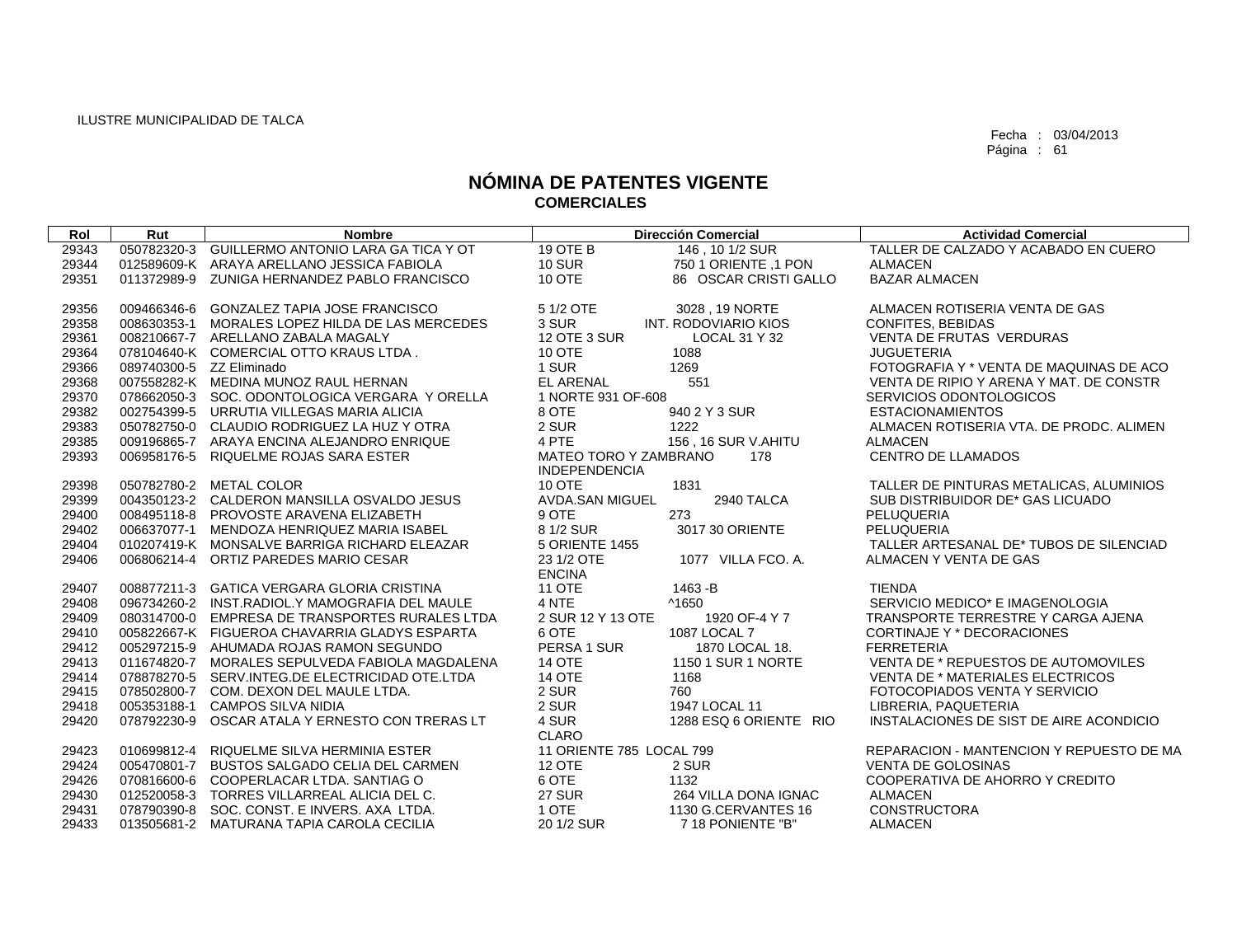| Rol   | Rut         | <b>Nombre</b>                                   |                        | <b>Dirección Comercial</b>          | <b>Actividad Comercial</b>              |
|-------|-------------|-------------------------------------------------|------------------------|-------------------------------------|-----------------------------------------|
| 29434 | 078630470-9 | COMERCIAL Y SERVICIOS AUT OMOTRICES             | 1 OTE                  | 818                                 | LAVADO DE VEHICULOS CAMBIO DE ACEITE RE |
| 29435 | 003543048-2 | LOYOLA LOYOLA HERNAN MARIA                      | <b>13 SUR</b>          | 3430 32 Y 33 ORIENTE                | <b>ALMACEN</b>                          |
| 29436 |             | 078867880-0 COMERCIAL YIREH LTDA.               | <b>13 OTE</b>          | 1074                                | LUBRICENTRO Y REPACIONES                |
| 29438 | 014558568-6 | CARRIEL MARTINEZ CARMEN GLORIA                  | 1 NTE                  | 943 2 Y 3 NORTE                     | <b>AGENCIA DE EMPLEOS</b>               |
| 29439 |             | 097023000-9 CORP BANCA S.A.                     | 1 SUR                  | 1132                                | <b>BANCO COMERCIAL</b>                  |
| 29441 | 008769429-1 | DAZIANO LEON LILIAN.                            | 8 OTE                  | 1253                                | FUMIGACIONES Y EXTERMINACIONES DE PLAGA |
| 29442 | 007469770-4 | ARELLANO ZAVALA JORGE ELIAS                     |                        | TERMINAL SECTOR AGROPECUARIO 16 Y17 | <b>FRUTAS Y VERDURAS</b>                |
| 29443 |             | 010839206-1 VILLALOBOS MUÑOZ MARLEN DEL CARMEN  | RODOVIARIO OFICINA     | 13                                  | <b>VENTA DE PASAJES</b>                 |
| 29446 |             | 004130323-9 ESCOBAR ABARZUA CARMEN              | 2 OTE                  | 1060                                | COMPLETOS PIZZAS PAPAS FRITAS EMPANADAS |
| 29450 |             | 010649740-0 ROJAS GARRIDO HECTOR DE LA ROSA     | <b>10 SUR</b>          | 3361 ENTRE 31 Y 32 O                | TALLER ARTESANAL* EN MUEBLERIA          |
| 29452 |             | 050718410-3 ACEVEDO NUNEZ LUIS ERNEST O Y OTRO  | 1 SUR                  | 1720 10 Y 11 OTE.                   | <b>GRANDES TIENDAS</b>                  |
| 29457 |             | 079860330-2 SOC, COMERCIAL JUVENTUS L TDA.      | 5 OTE                  | 1171                                | COMPRAVENTA Y* FABRICACION DE ART.DEPOR |
| 29460 |             | 085636800-9 COMERCIAL EQUS S.A.                 | 9 OTE                  | 1556                                | BODEGA DE * ELECTRODOMESTICOS           |
| 29467 |             | 009946647-2 RIQUELME SOTO JULIETA MARIA         | 4 NTE                  | 1691                                | <b>ALMACEN</b>                          |
| 29468 |             | 006747906-8 SAAVEDRA LETELIER JAIME ANTONIO     | 4 NTE                  | 1707                                | <b>ALMACEN</b>                          |
| 29472 |             | 007386546-8 TOBAR ARAVENA DELMIRA.              | 13 OTE                 | 940                                 | <b>FERRETERIA</b>                       |
| 29473 | 009822097-6 | MARDONES MARDONES IRENIA DEL CARMEN             | 18 NTE 5 OTE           | 1203                                | BAZAR ALMACEN FRUTAS Y VERDURAS         |
| 29477 | 008859652-8 | ROJAS GONZALEZ EDGARDO ANTONIO                  | 6 OTE 10 1/2 SUR       | 196 B.EL SOL                        | <b>ALMACEN</b>                          |
| 29486 | 011778789-3 | HUIQUIL VALENZUELA JAVIER                       | 8 1/2 SUR              | 3278 31 Y 32 OTE.                   | <b>ALMACEN</b>                          |
| 29493 |             | 007255549-K RODRIGUEZ BRAVO JUAN CARLOS         | 2 SUR                  | 771                                 | PRODUCTOS CONGELADOS                    |
| 29496 |             | 005354778-8 MUNOZ ALVEAR HECTOR HERNAN          | <b>16 SUR</b>          | 982 4 Y 5 ORIENTE                   | <b>VULCANIZACION</b>                    |
| 29501 |             | 008507924-7 CACERES CORREA JULIA DEL CARMEN     | 1 SUR                  | 1685                                | ROPA TELAS CALZADO JUGUETES             |
| 29502 |             | 007739179-7 SOZA MATURANA FELIX ADRIAN          | <b>11 OTE</b>          | 917                                 | VENTA EMPAQUETADURA* REPUESTOS Y        |
|       |             |                                                 |                        |                                     | <b>ACCESOR</b>                          |
| 29504 | 012298694-2 | ROJAS GARRIDO LILY MARLENE                      | V. LOS DIAMANTES       | 1279 PJE 10                         | BAZAR ALMACEN Y * PAQUETERIA            |
| 29508 | 008488347-6 | BERTOLONE ROJAS MARTA VERONICA                  | <b>SEGOVIA</b>         | INDEPENDENCIA<br>561                | PELUQUERIA DEPILACION COSMETOLOGIA      |
| 29512 | 012295247-9 | ROJAS RIQUELME ALICIA JIMENA                    | AV. CARLOS SCHORR      | 265 (MEGAMARKET)                    | <b>FLORERIA</b>                         |
| 29515 |             | 050761850-2 CALOS PENA POBLETE Y OTRO           | 1 SUR                  | 1417 ESQ 7 OTE, GAL                 | <b>SERV. COMPUTACIONALE</b>             |
| 29516 |             | 078904400-7 SERVICIOS GENERALES TALCA LTDA.     | 1 NTE                  | 801 DEPTO 611                       | ASESORIAS ECONOMICAS OFICINA            |
| 29520 | 008581946-1 | PEREIRA GUTIERREZ MANUEL SEGUNDO                | <b>AVDA SAN MIGUEL</b> | 3040                                | <b>DIARIOS Y REVISTAS</b>               |
| 29523 | 007407373-5 | ALCAPAN HUANQUI SERGIO                          | 8 1/2 SUR              | 3217 POB CARLOS TRUP                | <b>ALMACEN</b>                          |
| 29527 | 096643060-5 | VIENTO SUR (CHILE) S.A.                         | 1 NTE                  | 801 OF 807                          | OFICINA DE COMERCIALIZADORA DE PRODUCTO |
| 29532 |             | 078867560-7 SOC. EDUCACION Y CAPACITA CION INTE | 4 NTE                  | 1309                                | COLEGIO DE *                            |
| 29534 |             | 078904390-6 ZZ Eliminado                        | 1 SUR                  | 1926 12 Y 13 OTE.                   | <b>SERVICIOS GENERALES</b>              |
|       |             |                                                 |                        |                                     | <b>RADIOCOMUNICACIONES</b>              |
| 29536 |             | 007020392-8 CHANDIA MEZA BARTOLOME DEL CARMEN   | 1 SUR                  | 1601                                | LIBRERIA Y PAQUETERIA                   |
| 29537 | 007162107-3 | RIVEROS BELTRAND MARIA MONICA                   | 6 OTE                  | 1132 KIOSCO INTERIOR                | <b>BAZAR</b>                            |
| 29538 |             | 004713391-2 GAJARDO ROJAS RAMON LUIS            |                        | 80 OSCAR CRISTI GALLO               | YERBAS MEDICINALES                      |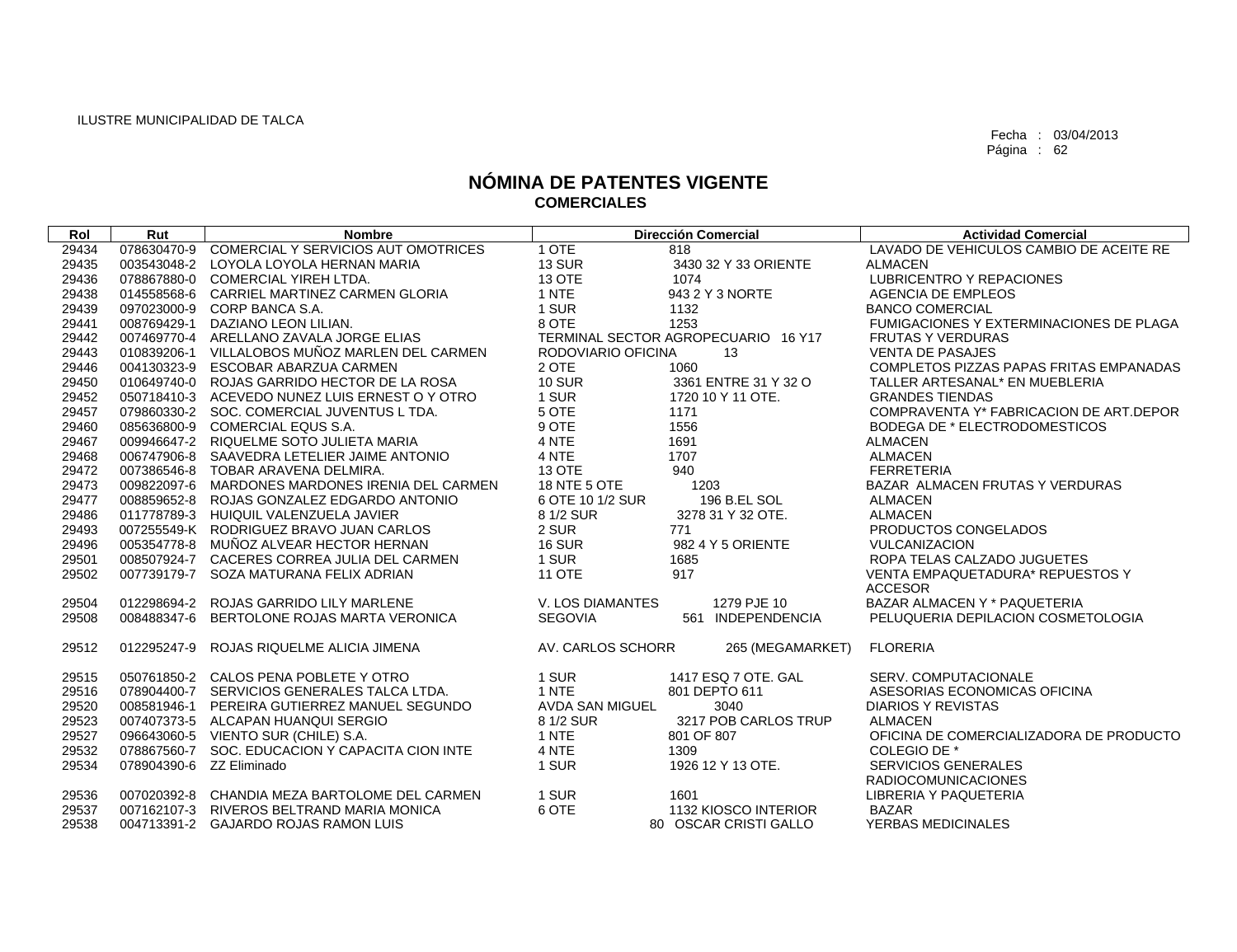| Rol   | Rut         | <b>Nombre</b>                                   |                        | <b>Dirección Comercial</b> | <b>Actividad Comercial</b>              |
|-------|-------------|-------------------------------------------------|------------------------|----------------------------|-----------------------------------------|
| 29541 | 078918990-0 | SOC. ESCUELA NACIONAL DE CONDUCTORE             | 2 OTE                  | 906                        | <b>ESCUELA DE CONDUCTORES</b>           |
| 29543 | 083905900-0 | <b>BALADRON E HIJOS LTDA.</b>                   | 4 NORTE 1119           |                            | COMPRA VENTA DE AUTOMOVILES             |
| 29544 |             | 006816737-K MARIN FERRY JUAN ALBERTO            | 1 OTE                  | 1130 LOCAL 16 GAL CE       | <b>GRANDES TIENDAS</b>                  |
| 29547 |             | 078789690-1 DR.RAFAEL HASBUN TARUD Y CIA. LTDA. | 2 SUR 1525 SALAS 4 Y 5 |                            | <b>SERVICIOS MEDICOS</b>                |
| 29550 |             | 014449765-1 VASQUEZ OYARCE ISABEL               | AVDA.C.SCHORR          | 265 MODULO 1.-             | <b>BAZAR</b>                            |
| 29552 | 009151414-1 | ULLOA TORRES ALICIA.                            | 1 OTE                  | 1120 LOCAL 10 EDF CE       | AGENCIA DE PUBLICIDA                    |
| 29553 |             | 006400774-2 ALBORNOZ BUSTOS ALIRO FELIPE        | 9 1/2 OTE              | 103 COLIN 1                | <b>VIDEOS BEBIDAS Y CONFITES</b>        |
| 29554 |             | 009319761-5 CRUZ MUNOZ MARIA CECILIA            | <b>HIPERSUR NTE</b>    | LOCAL <sub>3</sub>         | <b>CLUB DE VIDEOS</b>                   |
| 29558 |             | 008067559-3 RIVERA GONZALEZ RAFER WALTER        | 2 SUR                  | 701-A                      | <b>CORREDOR DE</b>                      |
| 29562 |             | 010960373-2 ORELLANA GUZMAN MARIA ANGELICA      | LOS QUILLAYES          | 44                         | <b>ALMACEN</b>                          |
| 29567 |             | 084439900-6 CONST, PACAL S.A                    | 1 SUR                  | 1633 ENTREPISO ED.LI       | OFICINA CONSTRUCTORA                    |
| 29569 |             | 096801850-7 ANALISIS Y SERVICIOS S.A.           | 1 NTE                  | 801 OF-303                 | OFICINA EVALUADORA* DE ANTECEDENTES     |
| 29573 |             | 089388700-8 CONSTRUCTORA CANTERA S.A.           | 1 PTE                  | 1471                       | <b>CONSTRUCCIONES</b>                   |
| 29574 |             | 007067842-K PEZOA BASOALTO MARIA                | 5 1/2 OTE B            | 3042 V. LAS AMER           | <b>ALMACEN</b>                          |
| 29576 |             | 010668200-3 RETAMAL NUNEZ CLAUDIO ALBERTO       | AVDA. 10 OTE           | <b>ESQ. 11 SUR</b>         | <b>DIARIOS Y REVISTAS</b>               |
| 29578 |             | 008570082-0 PARRA CANALES BERNARDA              | PASAJE 12 NTE          | 2379 P.INDUSTRIAL          | SERVICIOS * INTEGRALES DE ASEO          |
| 29580 |             | 078918850-5 SERVICIOS Y EVENTOS LTDA.           | AVDA BDO OHIGGINS      | 99 4 NTE.                  | ARRIENDO DE INMUEBLES MUEBLES EVENTOS S |
| 29581 |             | 013304458-2 SALAZAR ALCANTARA CLAUDIA ELIZABETH | <b>14 OTE</b>          | 999                        | SALON DE BELLEZA Y PELUQUERIA           |
| 29584 |             | 011765665-9 FIGUEROA CASTRO CRISTINA ANDREA     | 32 OTE                 | 3388                       | <b>ALMACEN</b>                          |
| 29585 |             | 006811215-K ARANCIBIA ORELLANA GABRIEL HUMBERTO | 30 1/2 OTE             | 407                        | <b>ALMACEN</b>                          |
| 29586 |             | 012297790-0 RAMOS RIVERA ESTEBAN PATRICIO       | 17 SUR                 | 70 2 Y 3 PONIENTE          | ALMACEN ROTISERIA                       |
| 29587 |             | 007432556-4 OLEJNIK ALBA FRANCISCO JOSE.        | 1 OTE                  | <b>LOCAL N5</b>            | <b>LIBRERIA</b>                         |
| 29591 |             | 004788370-9 ASTUDILLO MENDEZ HECTOR EUGENIO     | <b>14 OTE</b>          | 501 7 SUR                  | <b>CARNICERIA</b>                       |
| 29592 |             | 012522623-K CASTILLO ROJAS JOSE RAUL            | 6 1/2 PTE              | 659                        | ALMACEN FRUTAS Y VERDURAS               |
| 29593 |             | 006762446-7 AQUEVEQUE CACERES MARIANA ISABEL    | 9 1/2 OTE              | 336                        | ALMACEN VENTA DE GAS ROTISERIA          |
| 29595 |             | 011320142-8 UBAL CHACON MARIA ALEJANDRA         | 7 SUR                  | 1827                       | <b>ALMACEN</b>                          |
| 29598 |             | 010179843-7 MIR DEL REAL MARIA LORENA           | 1 NTE                  | 1470 LOCAL 4               | BOUTIQUE Y CENTRO DE BELLEZA            |
| 29599 |             | 004001238-9 CARCAMO SEPULVEDA EDUARDO ANTONIO D | 2 SUR                  | 822                        | <b>COMPRA-VENTA DE * VEHICULOS</b>      |
| 29602 |             | 006987180-1 JARA VERGARA LAURA ESTELA           | 14 1/2 OTE             | 1817                       | <b>ALMACEN</b>                          |
| 29603 |             | 011415465-2 PENAFIEL BRITO ROXANA PAOLA         | 3 1/2 NTE              | 3176                       | OFICINA DE SERVICIOS PUBLICIDAD Y VENTA |
| 29604 |             | 007138583-3 PULGAR ZAGAL VICTOR ANTONIO         | <b>18 OTE</b>          | 592                        | TALLER ARTESANAL ELECTRICO AUTOMOTRIZ   |
| 29607 | 078825060-6 | ICC LTDA.                                       | 7 OTE                  | 1250                       | <b>INGENIERIA Y</b>                     |
| 29608 | 008487066-8 | DIAZ ABACA CECILIA DE LAS MERCE                 | 3 OTE 10 SUR           | 178                        | <b>ALMACEN</b>                          |
| 29610 |             | 008023670-0 LILLO ARAVENA CARLOS.ANTONIO        | 7 SUR                  | 1759                       | TALLER DE TORNO                         |
| 29611 |             | 078612920-6 RECAM LTDA.                         | 1 NTE                  | 2103 TALCA                 | VENTA DE * REPUESTOS AUTOMOTRIZ         |
| 29612 |             | 011437903-4 BERRIOS VALDES HECTOR EUGENIO       | 24 1/2 SUR A           | 283 V. EL PARADERO         | OFICINA DE SOLDADOR TRAB. A DOMICILIO   |
| 29615 |             | 012962376-4 MUNOZ VASQUEZ MIGUEL ANGEL          | 9 OTE                  | 1135 LOCAL 4               | <b>BOUTIQUE</b>                         |
| 29620 | 006811191-9 | ESCOBAR CASTRO JUAN ALEJANDRO                   | 7 OTE                  | 1171                       | COMPRAVENTA DE ART. DE OFICINA Y SERV.  |
| 29623 |             | 009621147-3 MORAGA PONCE ROSA ELVIRA            | <b>19 SUR</b>          | 141 11 PONIENTE            | <b>ALMACEN</b>                          |
| 29626 |             | 011165658-4 CARRERA MATUS MARIA YOLANDA         | LOS PEHUENES           | <b>15 LA FLORIDA</b>       | OFICINA DE IMPORTACIONES VENTAS Y DISTR |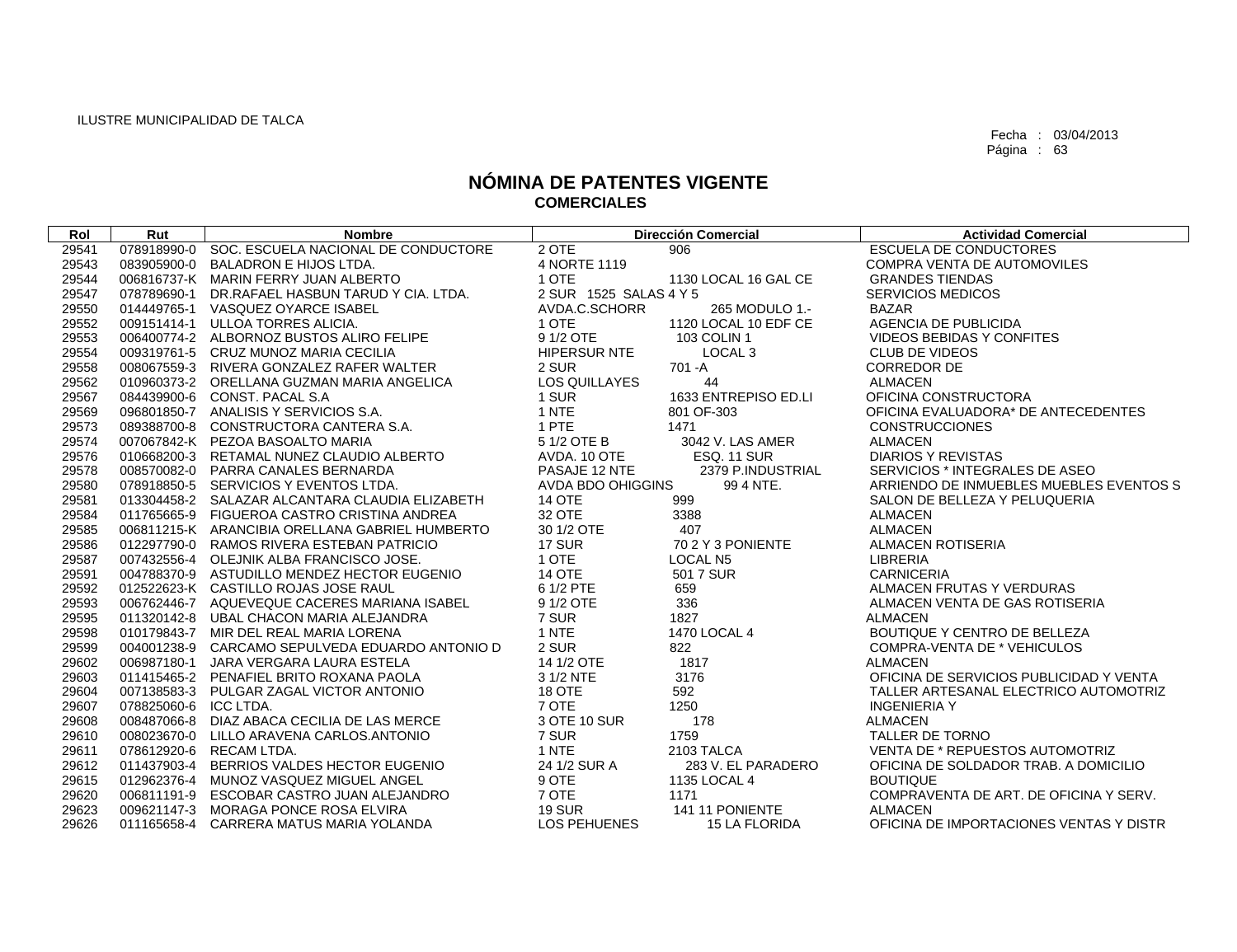| 29628<br>013101359-0 HORMAZABAL CONCHA KAREN<br>2 SUR<br><b>BAZAR</b><br>1853 LOCAL 40 G.P.RA<br>29631<br>1 NTE 11 Y 12 OTE<br>1858 C<br>006019433-5 VARGAS NUNEZ MANUEL SEGUNDO<br>INSTALACIONES * SANITARIAS Y VENTA DE R<br>096611090-2 TUNICHE S.A.<br>2 NTE<br>976 TALCA<br><b>CONSTRUCTORA E* INMOBILIARIA</b><br>29640<br>078518030-5 SOC. DE INVERSIONES MAULE LTDA.<br>3 SUR<br>1652 9 Y 10 ORIENTE<br>EXPLOTACION DE* GARAGE DE AUTOMOVILE Y<br>29644<br>5 SUR 14 OTE<br>29645<br>078945860-K COMERCIAL E INDUSTRIAL TO RO GAETE<br>2115 TALCA<br>OFICINA * SALA DE VENTA Y TALLER DE MAT<br>1 SUR<br>29646<br>006494077-5 SIERRA CACERES PATRICIO ORLANDO<br>1695 9 Y 10 ORIENTE<br><b>GRANDES TIENDAS</b><br>29 1/2 SUR<br>29647<br>922<br>004817464-7 MENDEZ ZUNIGA BLANCA<br><b>ALMACEN</b><br>238-C<br>29654<br>084750800-0 LEVADURA COLLICO S.A.<br>AVDA, CARLOS SCHORR<br>OFICINA COMERCIAL<br>6 SUR<br>29662<br>006957845-4 ALZAMORA MORENO GLADYS MARIA<br><b>VENTA DE ALIMENTOS Y BEBIDAS</b><br>754<br>29663<br>1 NTE<br>1853<br>005103855-K ARENAS GAJARDO ELIANA DEL CARMEN<br>BAZAR<br>1 NTE<br>911<br>29664<br>096705190-K BANDES MICROEMP, ASES. FINAN, DE I<br>ASESORIAS FINANCIERA<br>545<br>29665<br>8 OTE<br>079879190-7 SOC. TRANSPORTES JBJ LTDA<br>OFICINA DE TRANSPORT<br><b>12 OTE</b><br>29669<br>004356612-1 ZAROR ZAROR MARCELO ENRIQUE<br>1130<br>OFIC. DE TRANSPORTE<br>096756430-3 CHILEXPRESS S.A.<br>1 SUR<br>29672<br>826<br>SERV. CORREO Y TRANSFERENCIA DE DINERO<br>007956655-1 ORDENES ANDRADE JORGE NICANOR<br>1 OTE<br>553 6 Y 7 SUR<br>29677<br><b>COMPLETOS BEBIDAS SANDWICH</b><br>29687<br>009080118-K ORDENES SOLORZA JENNY DE LAS ROSAS<br>7 1/2 ORIENTE 1360<br>PELUQUERIA<br>165<br>29691<br>011173514-K NUNEZ SOTO MARISOL DEL C.<br>32 OTE 11 SUR<br>COMPLETO, FRITANGERIA BEBIDAS | Rol   | Rut | <b>Nombre</b> |                  | <b>Dirección Comercial</b> | <b>Actividad Comercial</b>               |
|------------------------------------------------------------------------------------------------------------------------------------------------------------------------------------------------------------------------------------------------------------------------------------------------------------------------------------------------------------------------------------------------------------------------------------------------------------------------------------------------------------------------------------------------------------------------------------------------------------------------------------------------------------------------------------------------------------------------------------------------------------------------------------------------------------------------------------------------------------------------------------------------------------------------------------------------------------------------------------------------------------------------------------------------------------------------------------------------------------------------------------------------------------------------------------------------------------------------------------------------------------------------------------------------------------------------------------------------------------------------------------------------------------------------------------------------------------------------------------------------------------------------------------------------------------------------------------------------------------------------------------------------------------------------------------------------------------------------------------------------------------------------------------------------------------------------------------------------|-------|-----|---------------|------------------|----------------------------|------------------------------------------|
|                                                                                                                                                                                                                                                                                                                                                                                                                                                                                                                                                                                                                                                                                                                                                                                                                                                                                                                                                                                                                                                                                                                                                                                                                                                                                                                                                                                                                                                                                                                                                                                                                                                                                                                                                                                                                                                |       |     |               |                  |                            |                                          |
|                                                                                                                                                                                                                                                                                                                                                                                                                                                                                                                                                                                                                                                                                                                                                                                                                                                                                                                                                                                                                                                                                                                                                                                                                                                                                                                                                                                                                                                                                                                                                                                                                                                                                                                                                                                                                                                |       |     |               |                  |                            |                                          |
|                                                                                                                                                                                                                                                                                                                                                                                                                                                                                                                                                                                                                                                                                                                                                                                                                                                                                                                                                                                                                                                                                                                                                                                                                                                                                                                                                                                                                                                                                                                                                                                                                                                                                                                                                                                                                                                |       |     |               |                  |                            |                                          |
|                                                                                                                                                                                                                                                                                                                                                                                                                                                                                                                                                                                                                                                                                                                                                                                                                                                                                                                                                                                                                                                                                                                                                                                                                                                                                                                                                                                                                                                                                                                                                                                                                                                                                                                                                                                                                                                |       |     |               |                  |                            |                                          |
|                                                                                                                                                                                                                                                                                                                                                                                                                                                                                                                                                                                                                                                                                                                                                                                                                                                                                                                                                                                                                                                                                                                                                                                                                                                                                                                                                                                                                                                                                                                                                                                                                                                                                                                                                                                                                                                |       |     |               |                  |                            |                                          |
|                                                                                                                                                                                                                                                                                                                                                                                                                                                                                                                                                                                                                                                                                                                                                                                                                                                                                                                                                                                                                                                                                                                                                                                                                                                                                                                                                                                                                                                                                                                                                                                                                                                                                                                                                                                                                                                |       |     |               |                  |                            |                                          |
|                                                                                                                                                                                                                                                                                                                                                                                                                                                                                                                                                                                                                                                                                                                                                                                                                                                                                                                                                                                                                                                                                                                                                                                                                                                                                                                                                                                                                                                                                                                                                                                                                                                                                                                                                                                                                                                |       |     |               |                  |                            |                                          |
|                                                                                                                                                                                                                                                                                                                                                                                                                                                                                                                                                                                                                                                                                                                                                                                                                                                                                                                                                                                                                                                                                                                                                                                                                                                                                                                                                                                                                                                                                                                                                                                                                                                                                                                                                                                                                                                |       |     |               |                  |                            |                                          |
|                                                                                                                                                                                                                                                                                                                                                                                                                                                                                                                                                                                                                                                                                                                                                                                                                                                                                                                                                                                                                                                                                                                                                                                                                                                                                                                                                                                                                                                                                                                                                                                                                                                                                                                                                                                                                                                |       |     |               |                  |                            |                                          |
|                                                                                                                                                                                                                                                                                                                                                                                                                                                                                                                                                                                                                                                                                                                                                                                                                                                                                                                                                                                                                                                                                                                                                                                                                                                                                                                                                                                                                                                                                                                                                                                                                                                                                                                                                                                                                                                |       |     |               |                  |                            |                                          |
|                                                                                                                                                                                                                                                                                                                                                                                                                                                                                                                                                                                                                                                                                                                                                                                                                                                                                                                                                                                                                                                                                                                                                                                                                                                                                                                                                                                                                                                                                                                                                                                                                                                                                                                                                                                                                                                |       |     |               |                  |                            |                                          |
|                                                                                                                                                                                                                                                                                                                                                                                                                                                                                                                                                                                                                                                                                                                                                                                                                                                                                                                                                                                                                                                                                                                                                                                                                                                                                                                                                                                                                                                                                                                                                                                                                                                                                                                                                                                                                                                |       |     |               |                  |                            |                                          |
|                                                                                                                                                                                                                                                                                                                                                                                                                                                                                                                                                                                                                                                                                                                                                                                                                                                                                                                                                                                                                                                                                                                                                                                                                                                                                                                                                                                                                                                                                                                                                                                                                                                                                                                                                                                                                                                |       |     |               |                  |                            |                                          |
|                                                                                                                                                                                                                                                                                                                                                                                                                                                                                                                                                                                                                                                                                                                                                                                                                                                                                                                                                                                                                                                                                                                                                                                                                                                                                                                                                                                                                                                                                                                                                                                                                                                                                                                                                                                                                                                |       |     |               |                  |                            |                                          |
|                                                                                                                                                                                                                                                                                                                                                                                                                                                                                                                                                                                                                                                                                                                                                                                                                                                                                                                                                                                                                                                                                                                                                                                                                                                                                                                                                                                                                                                                                                                                                                                                                                                                                                                                                                                                                                                |       |     |               |                  |                            |                                          |
|                                                                                                                                                                                                                                                                                                                                                                                                                                                                                                                                                                                                                                                                                                                                                                                                                                                                                                                                                                                                                                                                                                                                                                                                                                                                                                                                                                                                                                                                                                                                                                                                                                                                                                                                                                                                                                                |       |     |               |                  |                            |                                          |
|                                                                                                                                                                                                                                                                                                                                                                                                                                                                                                                                                                                                                                                                                                                                                                                                                                                                                                                                                                                                                                                                                                                                                                                                                                                                                                                                                                                                                                                                                                                                                                                                                                                                                                                                                                                                                                                |       |     |               |                  |                            |                                          |
| 078847720-1 MINIFO DISTRIBUIDORA LTDA                                                                                                                                                                                                                                                                                                                                                                                                                                                                                                                                                                                                                                                                                                                                                                                                                                                                                                                                                                                                                                                                                                                                                                                                                                                                                                                                                                                                                                                                                                                                                                                                                                                                                                                                                                                                          | 29692 |     |               | AVDA. SAN MIGUEL | 3380                       | INSUMOS AGRICOLAS DISTRIBUIDOR COMISIONI |
| 1337<br>29694<br>078056790-2 DISTRIBUIDORA Y COMERCIAL LOS OLIVO<br>9 NTE<br>SERVICIOS Y* COMERCIO DE ALIMENTOS ENVA                                                                                                                                                                                                                                                                                                                                                                                                                                                                                                                                                                                                                                                                                                                                                                                                                                                                                                                                                                                                                                                                                                                                                                                                                                                                                                                                                                                                                                                                                                                                                                                                                                                                                                                           |       |     |               |                  |                            |                                          |
| <b>12 OTE 2 SUR</b><br>29696<br>051080310-8 HENRIQUEZ GONZALEZ MARIA ELIZABETH<br>1000<br><b>FARMACIA PERFUMERIA</b>                                                                                                                                                                                                                                                                                                                                                                                                                                                                                                                                                                                                                                                                                                                                                                                                                                                                                                                                                                                                                                                                                                                                                                                                                                                                                                                                                                                                                                                                                                                                                                                                                                                                                                                           |       |     |               |                  |                            |                                          |
| 8 SUR 18 1/2 OTE<br>V. NAZARET<br>CONFECCION DE BUZOS POLERONES,<br>29697<br>007469814-K TAPIA POBLETE CARMEN BEATRIZ<br><b>YUMPERS</b>                                                                                                                                                                                                                                                                                                                                                                                                                                                                                                                                                                                                                                                                                                                                                                                                                                                                                                                                                                                                                                                                                                                                                                                                                                                                                                                                                                                                                                                                                                                                                                                                                                                                                                        |       |     |               |                  |                            |                                          |
| 011283290-4 ALVARADO VERGARA RUBY DEL CARMEN<br>6 1/2 PTE A<br>917 25 Y 26 SUR<br>OFICINA DE CONFITES Y ABARROTES<br>29700                                                                                                                                                                                                                                                                                                                                                                                                                                                                                                                                                                                                                                                                                                                                                                                                                                                                                                                                                                                                                                                                                                                                                                                                                                                                                                                                                                                                                                                                                                                                                                                                                                                                                                                     |       |     |               |                  |                            |                                          |
| 2 SUR<br>29701<br>006519084-2 ALVAREZ MARILAO JOSE PATRICIO<br>1947 LOCAL 17 Y 18<br><b>GRANDES TIENDAS</b>                                                                                                                                                                                                                                                                                                                                                                                                                                                                                                                                                                                                                                                                                                                                                                                                                                                                                                                                                                                                                                                                                                                                                                                                                                                                                                                                                                                                                                                                                                                                                                                                                                                                                                                                    |       |     |               |                  |                            |                                          |
| 29702<br>32 OTE<br>006792716-8 LEIVA SEPULVEDA SERGIO ANDRES<br>3414, ESQ 10 SUR<br>REPARADORA DE CALZADOS ARTESANAL                                                                                                                                                                                                                                                                                                                                                                                                                                                                                                                                                                                                                                                                                                                                                                                                                                                                                                                                                                                                                                                                                                                                                                                                                                                                                                                                                                                                                                                                                                                                                                                                                                                                                                                           |       |     |               |                  |                            |                                          |
| 29706<br>12 1/2 NTE<br>OFIC. DISTRIBUIDORA DE ART. ELECTRICOS<br>010160449-7 VALENZUELA ALVAR CRISTIAN MARCO<br>1149                                                                                                                                                                                                                                                                                                                                                                                                                                                                                                                                                                                                                                                                                                                                                                                                                                                                                                                                                                                                                                                                                                                                                                                                                                                                                                                                                                                                                                                                                                                                                                                                                                                                                                                           |       |     |               |                  |                            |                                          |
| <b>18 NTE</b><br>1120 4 Y 5 OTE.<br>29708<br>008596062-8 SILVA ROJAS NANCY DEL C.<br><b>ALMACEN</b>                                                                                                                                                                                                                                                                                                                                                                                                                                                                                                                                                                                                                                                                                                                                                                                                                                                                                                                                                                                                                                                                                                                                                                                                                                                                                                                                                                                                                                                                                                                                                                                                                                                                                                                                            |       |     |               |                  |                            |                                          |
| 2 SUR<br>29713<br>787<br>OFICINA CONTABLE<br>010200654-2 VERGARA SALAS FERNANDO ENRIQUE                                                                                                                                                                                                                                                                                                                                                                                                                                                                                                                                                                                                                                                                                                                                                                                                                                                                                                                                                                                                                                                                                                                                                                                                                                                                                                                                                                                                                                                                                                                                                                                                                                                                                                                                                        |       |     |               |                  |                            |                                          |
| 1 SUR<br>1627<br>29715<br>005305494-3 GARCIA HENRIQUEZ ARTURO<br>TIENDA DE ROPA Y PRENDAS DE VESTIR                                                                                                                                                                                                                                                                                                                                                                                                                                                                                                                                                                                                                                                                                                                                                                                                                                                                                                                                                                                                                                                                                                                                                                                                                                                                                                                                                                                                                                                                                                                                                                                                                                                                                                                                            |       |     |               |                  |                            |                                          |
| 29716<br>1 NTE<br>077261280-K FALABELLA RETAIL S.A.<br>1485<br><b>GRANDES TIENDAS</b>                                                                                                                                                                                                                                                                                                                                                                                                                                                                                                                                                                                                                                                                                                                                                                                                                                                                                                                                                                                                                                                                                                                                                                                                                                                                                                                                                                                                                                                                                                                                                                                                                                                                                                                                                          |       |     |               |                  |                            |                                          |
| 1 NTE<br>1470 LOCAL 1<br>29717<br>078938130-5 ERGOKIN Y COMPANIA LIMITA DA                                                                                                                                                                                                                                                                                                                                                                                                                                                                                                                                                                                                                                                                                                                                                                                                                                                                                                                                                                                                                                                                                                                                                                                                                                                                                                                                                                                                                                                                                                                                                                                                                                                                                                                                                                     |       |     |               |                  |                            | COMERCIALIZACION INSTRUMENTOS SUMINISTR  |
| TERMINAL DE BUSES<br>LOCAL 16<br>29718<br>006722045-5 LAGOS ARRIAGADA YOLANDA DEL CARMEN<br><b>CUSTODIA</b>                                                                                                                                                                                                                                                                                                                                                                                                                                                                                                                                                                                                                                                                                                                                                                                                                                                                                                                                                                                                                                                                                                                                                                                                                                                                                                                                                                                                                                                                                                                                                                                                                                                                                                                                    |       |     |               |                  |                            |                                          |
| 29722<br>009139265-8 ROJAS PAIVA LUZ ELENA<br>6 1/2 OTE<br>1360 13 1/2 NORTE<br><b>BAZAR</b>                                                                                                                                                                                                                                                                                                                                                                                                                                                                                                                                                                                                                                                                                                                                                                                                                                                                                                                                                                                                                                                                                                                                                                                                                                                                                                                                                                                                                                                                                                                                                                                                                                                                                                                                                   |       |     |               |                  |                            |                                          |
| 29727<br>009647338-9 MUNOZ VALENZUELA MIRTA<br><b>13 OTE</b><br>902 3 SUR<br>PELUQUERIA                                                                                                                                                                                                                                                                                                                                                                                                                                                                                                                                                                                                                                                                                                                                                                                                                                                                                                                                                                                                                                                                                                                                                                                                                                                                                                                                                                                                                                                                                                                                                                                                                                                                                                                                                        |       |     |               |                  |                            |                                          |
| 29730<br>5 OTE<br>PANADERIA PASTELERIA ROTISERIA Y HELADE<br>010678183-4 BLUMEL CONTRERAS FRANCISCO JAVIER<br>1134 Y 1137                                                                                                                                                                                                                                                                                                                                                                                                                                                                                                                                                                                                                                                                                                                                                                                                                                                                                                                                                                                                                                                                                                                                                                                                                                                                                                                                                                                                                                                                                                                                                                                                                                                                                                                      |       |     |               |                  |                            |                                          |
| 7 OTE<br>29731<br>077001540-5 JARDINES ROJAS Y SEPULVED A LTDA.<br>563<br>OFICINA DE PROYECTOS DE JARDINERIA                                                                                                                                                                                                                                                                                                                                                                                                                                                                                                                                                                                                                                                                                                                                                                                                                                                                                                                                                                                                                                                                                                                                                                                                                                                                                                                                                                                                                                                                                                                                                                                                                                                                                                                                   |       |     |               |                  |                            |                                          |
| 32 OTE<br>29739<br>006429452-0 FERRADA ORELLANA MARTA<br>119 11 1/2 SUR<br><b>ALMACEN</b>                                                                                                                                                                                                                                                                                                                                                                                                                                                                                                                                                                                                                                                                                                                                                                                                                                                                                                                                                                                                                                                                                                                                                                                                                                                                                                                                                                                                                                                                                                                                                                                                                                                                                                                                                      |       |     |               |                  |                            |                                          |
| 5 OTE<br><b>VENTA DE GAS</b><br>29741<br>006113898-6 ORELLANA JARAMILLO GUILLERMO HERNAN<br>2482                                                                                                                                                                                                                                                                                                                                                                                                                                                                                                                                                                                                                                                                                                                                                                                                                                                                                                                                                                                                                                                                                                                                                                                                                                                                                                                                                                                                                                                                                                                                                                                                                                                                                                                                               |       |     |               |                  |                            |                                          |
| 29742<br>9 1/2 OTE<br>1999<br>009737151-2 MENDEZ ALVAREZ NANCY DEL CARMEN<br><b>ALMACEN</b>                                                                                                                                                                                                                                                                                                                                                                                                                                                                                                                                                                                                                                                                                                                                                                                                                                                                                                                                                                                                                                                                                                                                                                                                                                                                                                                                                                                                                                                                                                                                                                                                                                                                                                                                                    |       |     |               |                  |                            |                                          |
| 29743<br>007713630-4 LARA REBECO TERESA DE JESUS<br>AVDA. I. C. PINTO<br>169<br><b>VIVERO</b>                                                                                                                                                                                                                                                                                                                                                                                                                                                                                                                                                                                                                                                                                                                                                                                                                                                                                                                                                                                                                                                                                                                                                                                                                                                                                                                                                                                                                                                                                                                                                                                                                                                                                                                                                  |       |     |               |                  |                            |                                          |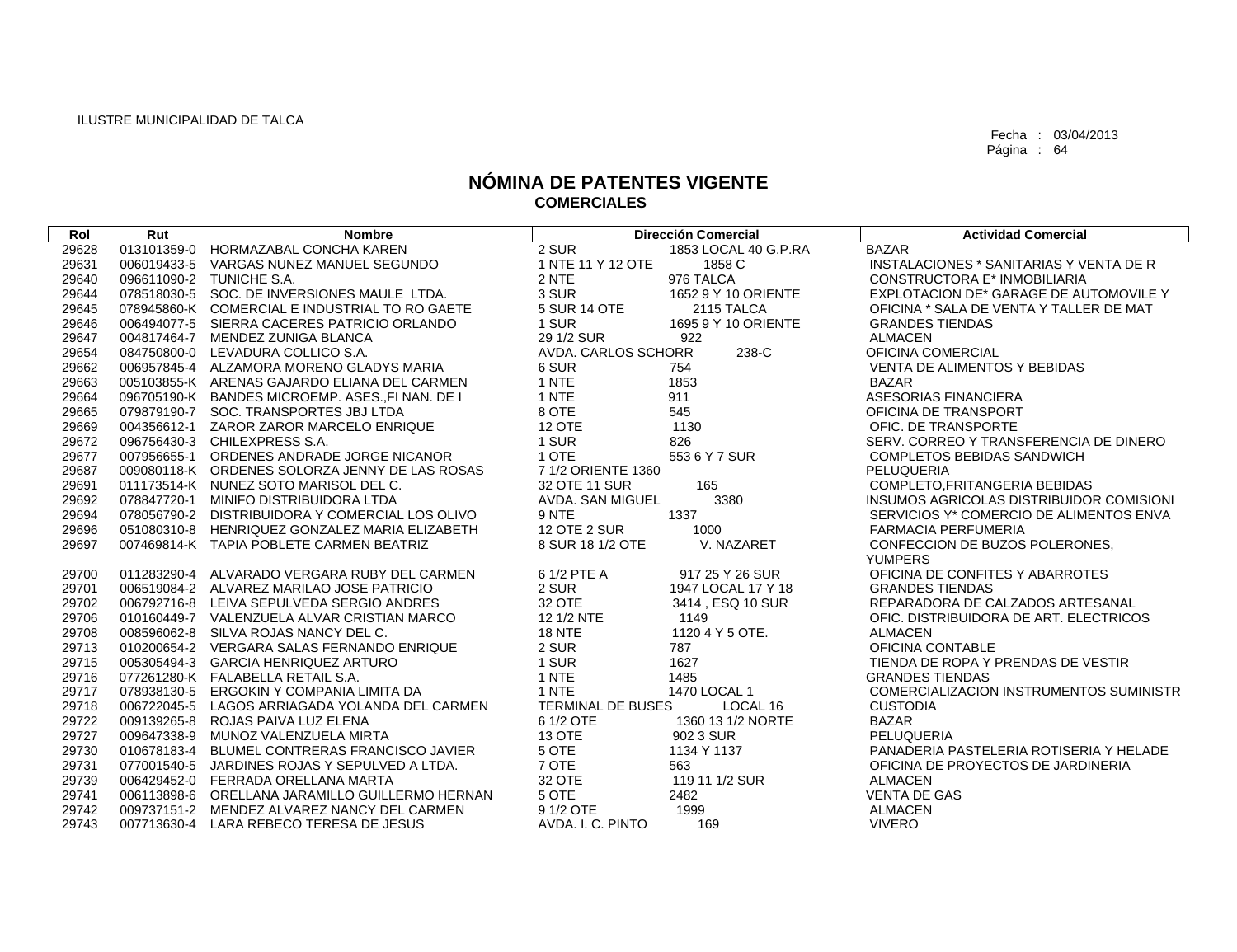| Rol   | Rut                      | <b>Nombre</b>                                   | <b>Dirección Comercial</b>            | <b>Actividad Comercial</b>               |
|-------|--------------------------|-------------------------------------------------|---------------------------------------|------------------------------------------|
| 29744 |                          | 009454052-6 RAMIREZ VASQUEZ YOLANDA             | 2 SUR<br>1222 OFICINA 2 TALC          | OFICINA VENDEDORA* COMISIONISTA          |
| 29745 |                          | 078065290-K GENERACION INFORMATICA S.A.         | 7 OTE<br>1120 LOCAL 5                 | VENTA DE INSUMOS COMPUTACIONALES         |
| 29747 |                          | 007271882-8 AREVALO SEPULVEDA RICARDO AGUSTIN   | 2 OTE<br>1420                         | OFICINA DE DESARROLLO Y CAPACITACION     |
| 29751 |                          | 010037266-5 CASANUEVA TRONCOSO ALVARO E.        | AVDA, SAN MIGUEL<br>3480              | <b>ALMACEN</b>                           |
| 29754 |                          | 011320479-6 ESPARZA TORRES LENNY ALEJANDRA      | LOCAL 15 INT. RODOVI<br>2 SUR         | FUENTE DE SODA                           |
| 29756 |                          | 009109804-0 FUENTES BERRIOS CARLOS MAURICIO     | 4 PTE<br>538 V.PUCARA TALCA           | OFICINA DE * LIBRERIA, PAPELERIA Y ART.  |
| 29758 |                          | 007680938-0 GOMEZ HENRIQUEZ ISABEL DE LA ROSA   | <b>11 OTE</b><br>1247 LOCAL 12 G.S CA | LIBRERIA VENTA DE CALZADO Y PRENDAS DE   |
| 29761 |                          | 007700968-K JACQUELINE DEL C. ESTELA CASANUEVA  | 2 PTE<br>1235                         | VIVERO Y JARDIN DE PLANTAS               |
| 29762 |                          | 006332545-7 DIAZ AGUILERA ANDRES BERNARDO       | 2 SUR<br>772 OF, 301                  | OFICINA CONTABLE                         |
| 29763 |                          | 008637933-3 MARTINEZ VASQUEZ HERMINDA DEL CARME | LA OBRA<br>KM 5 CAM/SAN CLEMENT       | <b>ALMACEN</b>                           |
| 29766 |                          | 012037120-7 MATURANA ESCOBAR ESMERALDA          | 17 SUR<br>340 P.COLINES               | APARADO DE CUEROS Y CALZADOS             |
| 29773 |                          | 008137168-7 GONZALEZ GABRIELA ISABEL            | 2729<br>2 1/2 OTE                     | <b>ALMACEN</b>                           |
| 29778 |                          | 005682613-0 GONZALEZ LASTRA PATRICIO            | <b>11 OTE</b><br>1485 - A             | VENTA DE FLORES Y ARREGLOS FLORALES      |
| 29780 |                          | 009757862-1 BERRIOS VERGARA LORETO DEL PILAR    | 6 ORIENTE 0228 18 Y 21 SUR            | ALMACEN- ROTISERIA- BAZAR- LIBRERIA Y CO |
| 29784 |                          | 078918890-4 DOCTOR EDUARDO PENA LTDA            | 4 NTE<br>1650 OFICINA 40              | SERVICIOS MEDICOS* ASESORIAS Y ARRIENDO  |
| 29785 |                          | 078945630-5 SERV. MEDICOS DR. ORLANDO ALFARO L  | 1 PTE<br>1588                         | SERVICIOS Y * ASESORIAS CLINICAS O DE D  |
| 29788 |                          | 011372652-0 ACUÑA MEDINA CLAUDIO ANDRES         | 8 1/2 SUR<br>3397 ESQ 32 ORIENTE      | <b>ALMACEN</b>                           |
| 29792 |                          | 012695503-0 HIDALGO ARAYA JUANA DEL C.          | <b>14 NTE</b><br>673 1 1/2 PONIENTE   | <b>ALMACEN</b>                           |
| 29798 |                          | 009781281-0 HERRERA ESPINOZA NANCY DEL CARMEN   | <b>AVADA LIRCAY HIPERSUR</b><br>LOCAL | <b>FLORERIA Y ARTESANIA</b>              |
| 29803 |                          | 007461861-8 LOPEZ ADRIAZOLA JOSE IVAN           | <b>14 OTE 8 SUR</b><br>401            | <b>FERRETERIA</b>                        |
| 29806 |                          | 005938168-7 BICHETT TORREALBA SIGIFREDO SEGUNDO | AVDA CARLOS SCHORR<br>406             | TALLER DE ESTRUCTURA METALICAS Y ARTESA  |
| 29807 |                          | 096571220-8 BANCHILE CORREDOR DE BOLSA S.A.     | 998 3 ORIENTE<br>1 SUR                | OFICINA DE CORREDORES DE BOLSA           |
| 29808 |                          | 005540629-4 CORVALAN SEPULVEDA VICTOR LEONARDO  | <b>11 OTE</b><br>1577                 | REPARACION DE HARRAMIENTAS ELECTRICAS Y  |
| 29809 |                          | 005613150-7 CACERES ARAVENA ROSALBA             | 5 OTE 18 NTE B<br>1206 V.AMERI        | ALMACEN Y * VERDULERIA                   |
| 29811 |                          | 005771043-8 GONZALEZ NAVAS CLAUDIO FRANCISCO    | 2 SUR<br>1222, LOCAL 1 TAL            | <b>IMPRENTA Y BAZAR</b>                  |
| 29822 |                          | 011173842-4 LARA SALGADO FRESIA                 | <b>27 SUR</b><br>344, 5 PONIENTE V.   | <b>ALMACEN</b>                           |
| 29824 |                          | 050685850-K MARIO PACHECO ACUNA Y OTR O         | 5 OTE<br>1899                         | PEQUENO TALLER ARTESANAL DE MUEBLES      |
| 29825 |                          | 009030708-8 VIVIANA ELIZABETH FALCON VALDES     | INT. MERCADO CENTRAL L.<br>4 PESCADER | PESCADERIA Y PRODUCTOS DEL MAR           |
| 29829 |                          | 008383944-9 JARA SERON JORGE                    | 8 SUR<br>2255 18 ORIENTE              | REPUESTOS AUTOMOTRIZ                     |
| 29831 |                          | 078867520-8 SERV. ENDOSCOPICOS TALCA LTDA.      | 2 PTE<br>1383                         | SERVICIOS MEDICOS Y DE ENFERMERIA        |
| 29832 |                          | 078854930-K ALVARO TAPIA Y CIA LTDA.            | 2 PONIENTE 1383                       | SERVICIOS MEDICOS DE ATENCIÓN AMBULATORI |
| 29835 |                          | 077014940-1 SOCIEDAD EDUC. ALAMEDA SA.          | 1 PTE<br>61475                        | INSTITUTO * TECNICO PROFESIONAL COMERCI  |
| 29843 |                          | 005539846-1 CASTRO MATUS JOSE SEGUNDO           | 10 OTE<br>774 4 Y 5 SUR               | <b>COCINERIA</b>                         |
| 29846 |                          | 011319629-7 MONJE HERRERA MONICA DEL PILAR      | 1 SUR<br>1820                         | <b>BAZAR</b>                             |
| 29848 |                          | 009354297-5 VILLENA VALDES MARCO ANTONIO        | <b>27 SUR</b><br>120 VILLA MAGISTERIO | <b>ALMACEN ROTISERIA</b>                 |
| 29851 | 077028010-9 ZZ Eliminado |                                                 | 2 SUR<br>1221                         | FABRICACION Y COMERCIALIZACION DE PRODC  |
| 29854 |                          | 009736334-K ROLDAN AVILA FRESIA DEL CARMEN      | 12 ORIENTE LOCAL 31 1 Y 2 SUR         | <b>BAZAR Y PAQUETERIA</b>                |
| 29855 |                          | 007024655-4 FUENTES MARDONES AMERICO AUGUSTO    | 8 OTE<br>1242 1 y 2 NORTE             | ART.DE CUMPLEANOS                        |
| 29856 |                          | 007494291-1 VEAS TORREGON RICARDO               | 6 OTE<br>1176 INTERIOR                | SERVICIO TECNICO ELECTRONICO Y VENTA DE  |
| 29860 |                          | 096703800-8 MAC RYAN S.A.                       | 1 SUR<br>1330 LOCAL 1 Y 2             | COMERCIALIZACION DE* PRENDAS DE VESTIR   |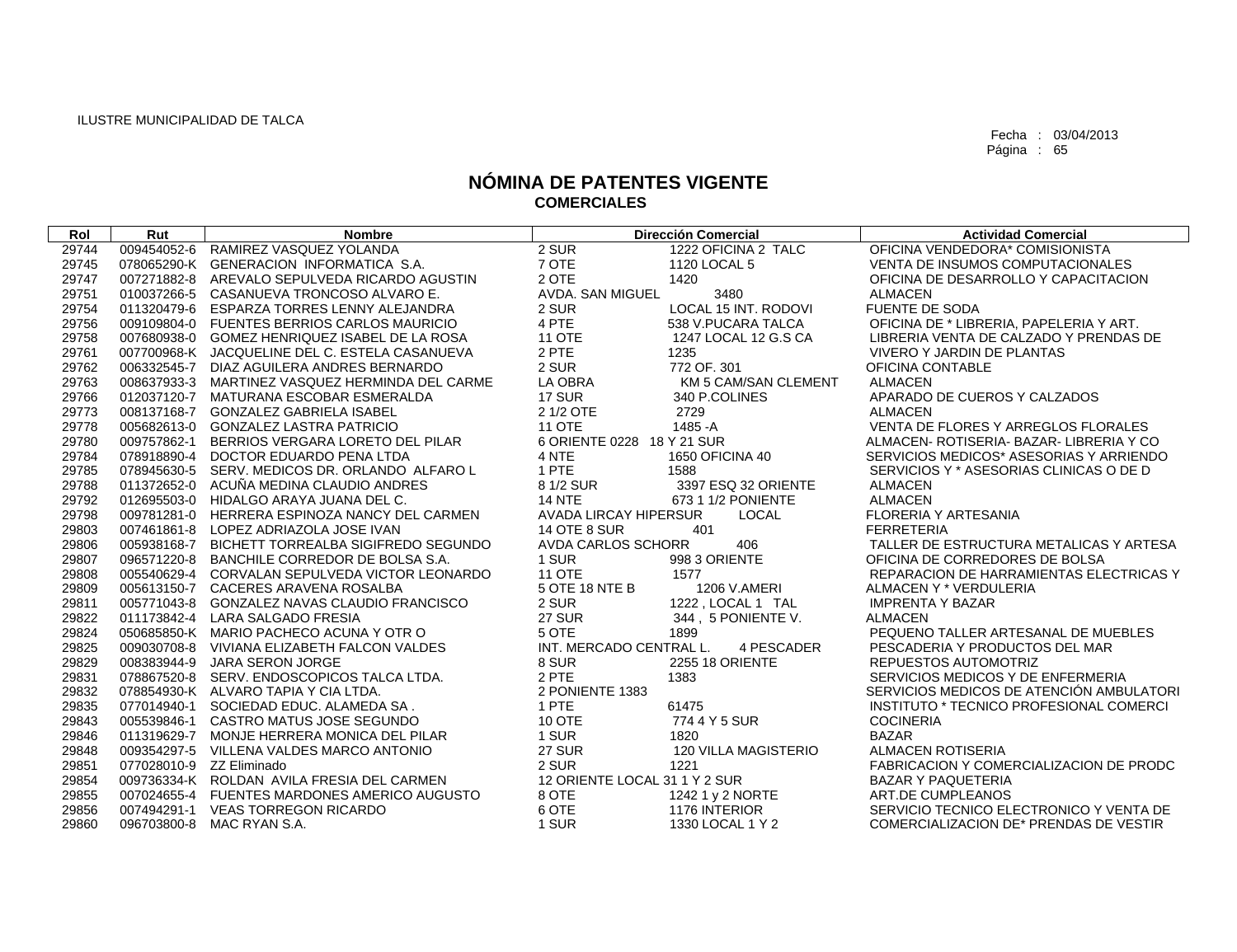| Rol   | Rut         | <b>Nombre</b>                                   |                                | <b>Dirección Comercial</b>              | <b>Actividad Comercial</b>                        |
|-------|-------------|-------------------------------------------------|--------------------------------|-----------------------------------------|---------------------------------------------------|
| 29861 | 006625993-5 | MUNOZ TOLEDO IRIS DEL C                         | 1 SUR                          | 1936                                    | MUEBLERIA Y COLCHONERIA                           |
| 29863 | 008440298-2 | ZAGAL GONZALEZ FRANCISCO ROBINSON               | 6 1/2 OTE                      | 131 13 1/2 SUR                          | <b>ALMACEN</b>                                    |
| 29866 | 007350528-3 | ARELLANO VERGARA JUANA ANDREA                   |                                | ALTO LO VERDUGO FREN                    | CAFE COMPLETOS Y BEBIDAS Y FUENTE DE SO           |
| 29870 | 009124021-1 | PEREZ MUNOZ NANCY DEL ROSARIO                   | 4 OTE                          | 107 14 Y 15 SUR                         | <b>ALMACEN</b>                                    |
| 29871 | 078819880-9 | MEGASYSTEM LTDA.-                               | 7 OTE                          | 1225                                    | SISTEMAS DE COMUNICACIONES                        |
| 29872 | 010105899-9 | CANCINO VALDES ROSANA ELENA                     | 1 OTE                          | 1120 LOCAL 19 GAL CE                    | <b>RELOJERIA</b>                                  |
| 29873 | 007662640-5 | FERNANDEZ ESPINOZA PELAGIO ALEXIS               |                                | MERCADO CENTRAL FREN                    | <b>VENTA DE LIBROS</b>                            |
| 29874 |             | 008158382-K ROJAS BRAVO REBECA DE LAS MERCED    | <b>RIO MATAQUITO</b>           | 85 EL ESFUERZO                          | <b>ALMACEN</b>                                    |
|       |             |                                                 |                                |                                         |                                                   |
| 29875 |             | 008941038-K YANEZ NEIRA CESAR PATRICIO          | <b>22 SUR</b>                  | 1544 J.I.CIENFUEGOS                     | <b>ALMACEN</b>                                    |
| 29876 | 077215640-5 | ADMINISTRADORA DE VENTAS AL DETALLE             | 6 OTE                          | 1274                                    | <b>ESTACION DE SERVICIO</b>                       |
| 29877 |             | 078993950-0 SOC.CONSULTORA PROAS LTDA.          | 1 SUR                          | 885 PISO N^2                            | ASESORIAS ECONIMICAS Y FINANCIERAS                |
| 29878 |             | 009710598-7 SAAVEDRA MINO MARIA ELENA           | 22 1/2 SUR 16 PTE              | 85                                      | <b>ALMACEN</b>                                    |
| 29879 |             | 077028090-7 ASOCIADOS CIENC.Y TECG. A CITEC LTD | 9 1/2 ORIENTE 49 POB. LIBERTAD |                                         | OFICINA DE * CAPAC. OCUPACIONAL EN GRAL           |
| 29882 |             | 078931610-4 SEPULVEDA Y VIENNE DISENA DORES ASO | 1 SUR                          | 1339 GAL S.SABAG OFI                    | OFISINA DE DISENO                                 |
| 29883 |             | 009463702-3 CANALES SALAS ALEJANDRO ANTONIO     | 5 1/2 OTE                      | 3047 V.LAS AMERICAS                     | <b>ALMACEN</b>                                    |
| 29885 | 012158345-3 | ARAYA FARIAS ISABEL MARGARITA                   | PERSA TERMINAL                 | LOCAL 058                               | <b>BAZAR</b>                                      |
| 29886 | 006676430-3 | FAUNDEZ LETELIER MARIA                          | 4 NTE                          | 1024                                    | BAZAR PAQUETERIA LIBRERIA                         |
| 29887 |             | 012062582-9 ORELLANA CONTRERAS XIMENA DEL CARME | <b>14 SUR</b>                  | 225 13 Y 14 ORIENTE                     | COMPLETOS PAPAS FRITAS Y BEBIDAS ANALCO           |
| 29890 | 009076709-7 | HORMAZABAL RIVERA JULIA DEL C.                  | 3 OTE                          | 997 14 SUR                              | <b>ALMACEN</b>                                    |
| 29891 | 006536907-9 | RAMOS GONZALEZ JOSEFINA                         | <b>11 OTE</b>                  | 26Y7NORTE                               | <b>ALMACEN</b>                                    |
| 29892 | 011692643-1 | DIAZ PACHECO LEOCADIO SEGUNDO                   | 1 SUR                          | 1669 LOCAL 7 TALCA                      | <b>BAZAR Y PAQUETERIA</b>                         |
| 29893 | 011319415-4 | <b>FUENTES PINTO MONICA</b>                     | <b>OTE</b>                     | 972 2 Y 3 SUR                           | PANADERIA Y * PASTELERIA Y ROTISERIA              |
| 29894 | 050820800-6 | <b>VELIZ PENA MANUEL Y OTROS</b>                | 11 OTE                         | 1247 OF 13                              | SERVICIOS DE * CONTABILIDAD AUDITORIA Y           |
| 29896 | 006149957-1 | MONCADA SEPULVEDA LUIS ALFONSO                  |                                | 123 G. MISTRAL VILLA LA PAZ             | SUB DISTRIBUIDOR DE* GAS LICUADO                  |
|       |             |                                                 |                                |                                         |                                                   |
| 29900 | 096796920-6 | INMOBILIARIA EL MAULE S.A.                      | AVDA, COLIN                    | 237 TALCA                               | OFICINA COMERCIAL                                 |
| 29907 |             | 009814000-K BUSTAMANTE AEDO LUIS.               | 15 OTE                         | 848                                     | <b>VIDRIERIA Y ACCESORIOS</b>                     |
| 29908 |             | 008230706-0 SILVA GUTIERREZ SONIA DE LAS M.     | 1 NTE                          | 1670                                    | COMPRA-VENTA DE * VEHICULOS USADOS                |
| 29910 |             | 007798809-2 LOPEZ RETAMAL PATRICIA              | <b>18 PTE</b>                  | 275 22 1/2 SUR                          | <b>ALMACEN</b>                                    |
| 29912 | 008252503-3 | CARO CARO GILBERTO DEL CARMEN                   | <b>15 NTE</b>                  | 754 1 PTE.                              | <b>ALMACEN</b>                                    |
| 29916 | 078750940-1 | COMERCIALIZACION Y REFRIG ERACION T             | 1 SUR                          | 2440                                    | OFICINA FABRICA.* REPARACION DE MAQUINA           |
| 29919 | 096787890-1 | EVALUADORA DE ANTECEDENTE S S.A.                | 1 NTE                          | 880 OF. 01                              | OFC.ADMINISTRATIVA                                |
| 29920 | 087844000-5 | D.H. EMPRESAS S.A.                              | 1 SUR                          | 1238                                    | ART.PARA EL HOGAR                                 |
| 29927 | 012296436-1 | VASQUEZ ORELLANA ANA MARIA                      |                                | 2 ORIENTE 855 15 NORTE HERMANOS CARRERA | <b>ALMACEN</b>                                    |
| 29928 |             | 009460978-K ARENAS PEÑALOZA JAIME ALEJANDRO     | 1 SUR                          | 898                                     | LABORATORIO DENTAL CONTABLES Y<br><b>COMPUTAC</b> |
| 29929 |             | 008614837-4 QUINTEROS AREVALO EDUARDO ALFONSO   | <b>11 OTE</b>                  | 1481                                    | COMERCIALIZACION DE PRODUCTOS DEL MAR C           |
| 29931 |             | 004499742-8 SALAS TAPIA ANA DEL CARMEN          | <b>10 OTE</b>                  | 1025                                    | <b>BAZAR</b>                                      |
|       |             |                                                 |                                |                                         |                                                   |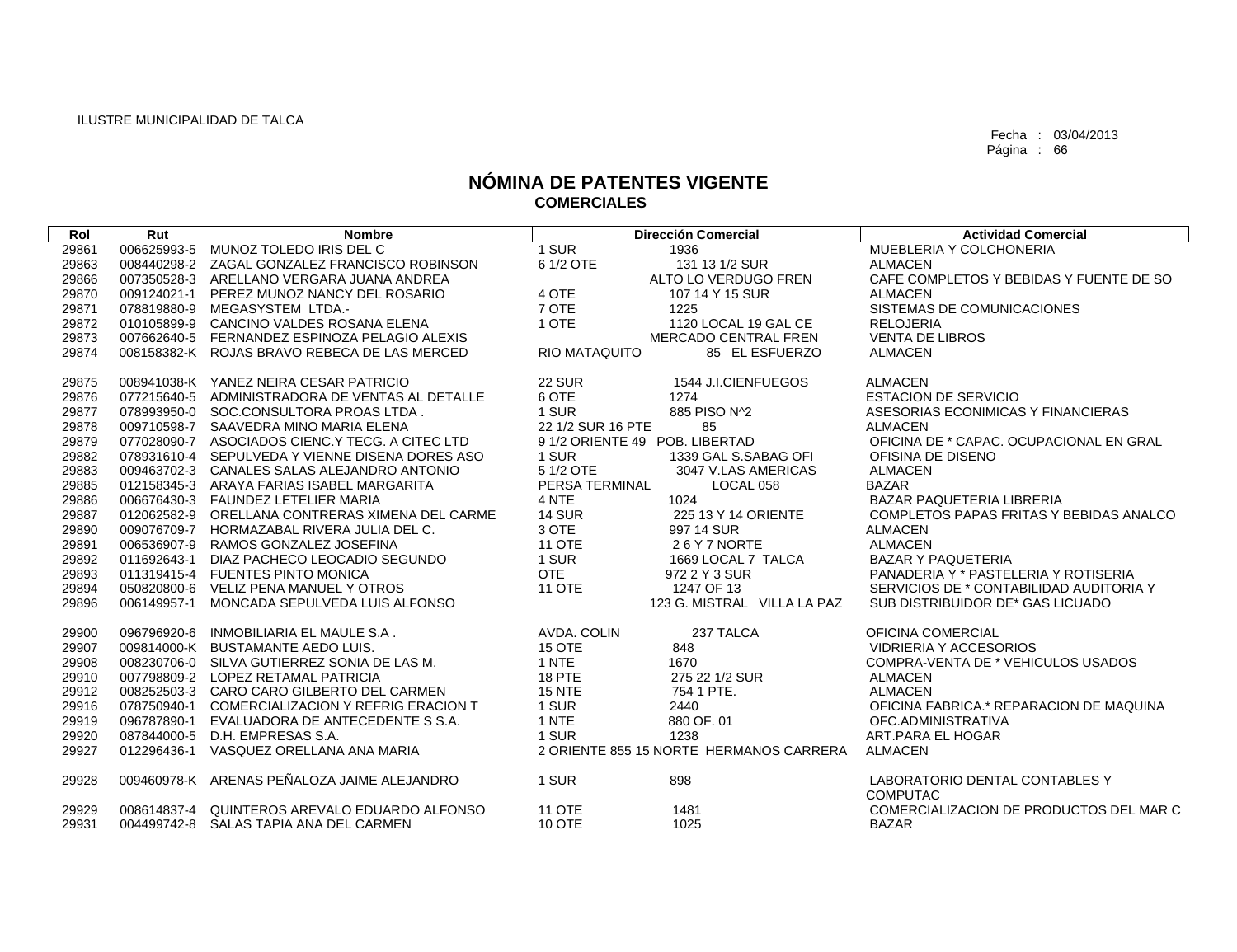| Rol    | Rut | <b>Nombre</b>                                   |                                  | <b>Dirección Comercial</b> | <b>Actividad Comercial</b>               |
|--------|-----|-------------------------------------------------|----------------------------------|----------------------------|------------------------------------------|
| 29937  |     | 077055580-9 COMERCIAL AUTORENTAS DEL MAULE LTDA | 6 OTE                            | 1449 3 Y 4 NORTE           | OFICINA DE ARRIENDO AUTOMOVILES          |
| 29938  |     | 009990076-8 OPAZO SARAVIA OSCAR                 | <b>16 SUR</b>                    | 762 1 ORIENTE              | <b>ALMACEN</b>                           |
| 29941  |     | 011032503-7 MORALES AYALA MIREYA ELIZABETH      | 7 1/2 ORIENTE B 1375 2 Y 3 NORTE |                            | PELUQUERIA                               |
| 29942  |     | 050836080-0 FRANCISCO BLUMER CONTRERA S Y OTRO  | 1 SUR                            | 1262                       | PANADERIA PASTELERIA ROTISERIA           |
| 29943  |     | 007005161-3 MOYA GONZALEZ SARA DEL CARMEN       | 8 SUR                            | 1757                       | ALMACEN ROTISERIA                        |
| 29944  |     | 007326376-K REYES PEREZ RICARDO                 | 10 OTE                           | 1184                       | SER.TECNICO DE RADIO TELEVISION, VENTA   |
| 29945  |     | 077055680-5 INSTITUTO DE CAPACITACION DEL MAUL  | 5 SUR                            | 1078 B                     | CAPACITACION Y SERVICIOS                 |
| 29948  |     | 009881600-3 URIBE TORO BERTA DE LAS M.          | <b>SANTANDER</b>                 | 553 POB. INDEPENDENC       | ALMACEN Y BAZAR                          |
| 29949  |     | 017950849-4 ROJAS FERNANDEZ CAMILA ANDREA       | 1 ORIENTE 1375                   |                            | <b>ESTACIONAMIENTOS</b>                  |
| 29952  |     | 008083392-K GOMEZ ORELLANA ISOLINA DEL CARMEN   | <b>19 SUR</b>                    | 42 LOTE 934 V. GALIL       | ALMACEN Y BAZAR                          |
| 29953  |     | 006391829-6 LOPEZ GONZALEZ CARLOS               | POBL.D.REBOLLEDO                 | 207                        | <b>VENTA DE FRUTAS Y VERDURAS</b>        |
| 29960  |     | 096681240-0 COHACHE CONFECCIONES S.A.           | 1 SUR                            | 1617                       | <b>VENTA DE ROPA</b>                     |
| 29963  |     | 006255286-7 JEREZ SALINAS SILVIA ROSA           | 1 OTE                            | 832 16 NORTE               | VENTA DE COMPLETOS                       |
| 29964  |     | 011894671-5 URIBE TORO PAOLA ANDREA             | 1 SUR                            | 1669 LOCAL 2               | <b>BOUTIQUE PAQUETERIA</b>               |
| 29966  |     | 012021758-5 ESCOBAR GAETE LIDIA REBECA          | POB.EL VILLORRIO                 | 51 HUILQUILEMU             | ALMACEN VENTA DE GAS                     |
| 29967  |     | 008279890-0 CARREÑO MARTINEZ JUAN ERNESTO       | 1 NTE                            | 1316 6 Y 7 ORIENTE         | AMASANDERIA ABARROTE Y ROTISERIA         |
| 29968  |     | 077069310-1 ARRIENDO DE MAQUINARIAS I NDEPENDEN | 6 SUR                            | 2756                       | ARRIENDO DE MAQUINARIAS Y EQUIPOS        |
| 29971  |     | 009394101-2 PACHECO MARILEF MARIA ELISA         | <b>19 NTE</b>                    | 1203                       | VENTA DE GAS Y ARRIENDO DE VIDEOS        |
| 29974  |     | 013101196-2 PRIETO ALARCON MONICA DEL PILAR     |                                  | AVDA. LIRCAY INT. PA       | <b>FLORERIA</b>                          |
| 29975  |     | 008389082-7 DUARTE VALDES RUBEN LUIS            | 2 SUR                            | 1064 3 Y 4 ORIENTE         | PELUQUERIA                               |
| 29978  |     | 006252416-2 MORANT ORELLANA LUISA               | 2 SUR                            | 1953 12 Y 13 ORIENTE       | <b>BAZAR Y PAQUETERIA</b>                |
| 29983  |     | 010867308-7 VASQUEZ DIAZ LUIS ALBERTO           | <b>11 OTE</b>                    | 687                        | TALLER DE TORNO                          |
| 29986  |     | 012522551-9 CAMPANO VILCHES CARLO FRANCO        | AVDA. CARLOS SCHORR              | 265                        | ARRIENDO DE VIDEOS VENTA DE PELICULAS Y  |
| 29989  |     | 010395164-K BUSTAMANTE TAPIA CARMEN JIMENA      |                                  | FUNDO GRANJA ANA MAR       | <b>ALMACEN</b>                           |
| 29990  |     | 010962362-8 ARAYA VALENZUELA MONICA DEL CARMEN  |                                  | <b>MATA VERDE RETEN EL</b> | ALMACEN                                  |
| 29994  |     | 007642818-2 FLORES CAMPOS OLGA ELIZABETH        | POB. LIRCAY LOS LIRIOS           | 40                         | <b>CONFECCION DE BUSOS</b>               |
| 29996  |     | 077082580-6 SOC.PROFESIONAL LAB. CLIN ICO Y DE  | 1 PTE                            | 1060 OFICINA 14            | LABORATORIA CLINICO                      |
| 31978  |     | 014398829-5 MIRANDA MONDACA FABIAN EDUARDO      | 26 1/2 SUR                       | 126 VILLA MAGISTERO        | INGENIERO CONSTRUCTOR                    |
| 210002 |     | 050316460-4 MARIA ROMERO BRAVO Y OTRO S         | MERCADO CENTRAL                  | <b>LOCAL 24-25</b>         | REPOSTERIA Y * AMASANDERIA               |
| 210006 |     | 007969563-7 NEIRA MORALES GUSTAVO ROBINSON      | 9 OTE                            | 80 14 Y 15 SUR             | <b>ALMACEN</b>                           |
| 210007 |     | 011163125-5 JARA YEVENES LUIS ARMANDO           | 1 NTE                            | 1860                       | <b>TALABERTERIA</b>                      |
| 210014 |     | 014584230-1 RIVAS CARIOLA PATRICIA ALEJANDRA    | 7 SUR                            | 490 ESQ. 10 ORIENTE        | COMERCIALIZADORA DE DE MADERA Y BARRCA   |
| 210016 |     | 008203376-9 MORALES MELLA MANUELA DEL CARMEN    | 6 1/2 SUR A                      | 3119 30 1/2 ORIENTE        | <b>ALMACEN</b>                           |
| 210018 |     | 078254420-9 SOC.COMERCIAL ROJAS HNOS. O Y D LT  | POBL.D.REBOLLEDO 9 1/2 OTE 316   |                            | OFICINA PUBLICIDAD                       |
| 210020 |     | 012295554-0 IZETA NOVOA VICTOR MANUEL           | 1 SUR                            | 2423                       | TALLER DE * REPARACIONES MOTOS Y VENTA   |
| 210025 |     | 008970506-1 FERNANDEZ ROJAS JESSIE DEL CARMEN   | 1 OTE                            | 1150                       | LIBRERIA PAPELERA* Y ART. DE OFICINA     |
| 210028 |     | 076073488-8 COMERCIALIZADORA BLOCK LTDA.        | 1 NORTE 1370                     |                            | ARRIENDO DE VIDEOS, JUEGOS, CONFITES, BE |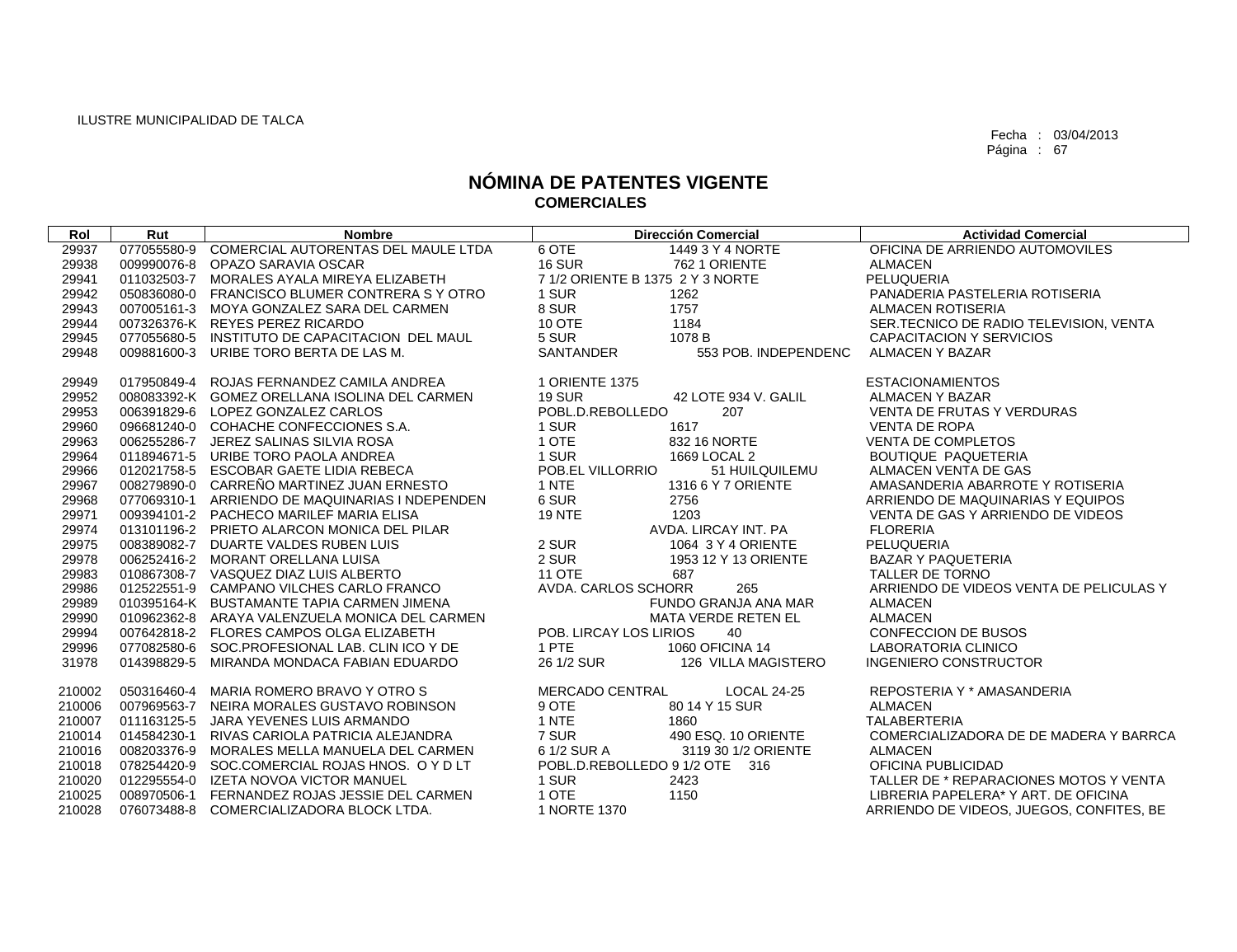| Rol    | Rut         | <b>Nombre</b>                                   |                           | <b>Dirección Comercial</b>                   | <b>Actividad Comercial</b>               |
|--------|-------------|-------------------------------------------------|---------------------------|----------------------------------------------|------------------------------------------|
| 210030 | 007181090-9 | LAGOS LAGOS SONIA DEL CARMEN                    |                           | 9 ORIENTE 279 14 SUR SGTO D.REBOLLEDO        | BAZAR - CENTRO DE PAGO Y RECARGA DE CELU |
|        |             |                                                 |                           |                                              |                                          |
| 210032 | 002619075-4 | MUNOZ ZUNIGA ROBOAN FERNANDO                    | <b>12 OTE</b>             | 1235 1 Y 2 NORTE                             | REPARADORA DE CALZADO                    |
| 210034 |             | 005210115-8 MOENA SALGADO ELBA ROSA             | 7 OTE                     | 22 14 Y 15 SUR                               | <b>ALMACEN</b>                           |
| 210036 |             | 010918862-K MUÑOZ PARRA CLAUDIA ALEJANDRA       | 19 OTE                    | 641 5 Y 6 SUR                                | <b>ALMACEN</b>                           |
| 210037 |             | 081201000-K CENCOSUD RETAIL S.A.                | 1 SUR                     | 1477                                         | <b>GRANDES TIENDAS</b>                   |
| 210040 |             | 003274533-4 MOLINA PRETER HUMBERTO              | <b>11 OTE</b>             | 1213                                         | SALON DE VENTA DE* BOLETOS POLLA Y LOTE  |
| 210043 |             | 050627840-6 SIERRA CACERES MORA VALEN TINA Y OT | 6 OTE                     | 1147                                         | LIBRERIA BAZAR Y JUGUETERIA              |
| 210045 |             | 077042020-2 TIGERO MODAS LIMITADA               |                           | AVDA, CIRCUNVALACION OTE, 1055 L-138-139-140 | <b>GRANDES TIENDAS</b>                   |
|        |             |                                                 |                           |                                              |                                          |
| 210049 | 006290369-4 | SOTO CASTILLO CELIA ROSA                        | 12 OTE 1 Y 2 SUR          | <b>LOC 10</b>                                | PAQUETERIA EN * GENERAL                  |
| 210054 | 009129156-8 | MANQUEAN LEFIAN MARIA SELMIRA                   | <b>18 NTE C</b>           | BLOCK 1254 DEPTO A                           | <b>ALMACEN</b>                           |
| 210055 | 006416116-4 | GUERRERO MENDOZA DIEGO ALBERTO                  | 4 OTE                     | 212 9 Y 10 SUR                               | <b>ALMACEN</b>                           |
| 210057 |             | 010122875-4 BADILLA CORDERO MARIA ANGELICA      | 2 SUR                     | N^1222                                       | OFICINA COMISIONISTA                     |
| 210060 |             | 007795506-2 ARAUJO FAUNDEZ MARIA ISABEL         |                           | PSJE.CANADA N^509<br>NUEVA                   | <b>ALMACEN</b>                           |
|        |             |                                                 | <b>ABATE MOLINA</b>       |                                              |                                          |
| 210064 | 013204866-5 | ACEVEDO GUTIERREZ INGRID ANDREA                 | 3 OTE                     | 1159 1 NBORTE 1 SUR                          | CENTRO DE * FOTOCOPIADOS Y ART. DE LIBR  |
| 210068 |             | 050826400-3 OMAR JESUS ANDRADES VASQU EZ Y OTRO | <b>14 OTE</b>             | 654 5 Y 6 SUR                                | OFICINA DE * AMBULANCIA Y PARAMEDIACO    |
| 210072 |             | 010272433-K URBINA GONZALEZ GLORIA MERCEDES     | 1 NTE                     | 1466 7 Y 8 ORIENTE                           | PELUQUERIA                               |
| 210079 |             | 008226935-5 MORALES RIQUELME LUIS HERNAN        | 1 NTE                     | 1724 - B 10 Y 11 ORI                         | <b>SASTRERIA</b>                         |
| 210081 | 007390626-1 | <b>GONZALEZ REYES JORGE LUIS</b>                | 4 OTE                     | 2293 12 NORTE                                | <b>TALLER MECANICO</b>                   |
| 210083 | 096827420-1 | CORVAL S.A.                                     | 2 SUR                     | 1410                                         | OFICINA DE * SOCIEDAD DE INVERSION Y AD  |
| 210086 |             | 011174054-2 SUAZO JARA JUAN CARLOS              | <b>26 SUR B</b>           | 0103 22 PONIENTE                             | <b>VENTA DE GAS LIQUADO</b>              |
| 210090 |             | 010432674-9 GONZALEZ VALDES ELIANA DEL CARMEN   | 28 OTE                    | 65 12 SUR                                    | <b>ALMACEN</b>                           |
| 210091 |             | 010909360-2 CASTILLO DIAZ GLADYZ MARIA          | <b>11 OTE</b>             | 1181 LOCAL 9                                 | PELUQUERIA                               |
| 210092 |             | 009049601-8 BARRIOS GONZALEZ GABRIEL ENRIQUE    | 6 1/2 PTE                 | 949 V. PARADERO                              | <b>ALMACEN</b>                           |
| 210095 | 094131000-1 | <b>INVERSIONES EFECTIVO LIMITADA</b>            | 1 SUR                     | 1429                                         | OFIC, ADMINISTRATIVA DE SOC. DE INVERSIO |
| 210098 | 010075488-6 | LAZO POBLETE JEANNETTE DEL PILAR                | AVDA SAN MIGUEL           | 2890                                         | COMPLETOS BEBEIDAS PAPAS FRITAS Y COMID  |
| 210099 |             | 009055232-5 LEE DEL CAMPO RICARDO ENRIQUE       | <b>AVDA CARLOS SCHORR</b> | 238                                          | FERRETERIA EN GRAL.                      |
| 210100 |             | 006812573-1 NUNEZ TOLEDO ELENA DEL CARMEN       | 6 OTE                     | $1010 - B$                                   | ART. DE FOTOGRAFIA Y OPTICA              |
| 210102 |             | 009467270-8 CACERES MUNOZ DINA                  | <b>22 SUR</b>             | 1654 J. I. CIENFUEGO                         | <b>ALMACEN</b>                           |
| 210103 | 078558230-6 | MOYA & YUNGE, PROPIEDADE S LTDA.                | 1 NTE                     | 841 BLOCK B-1 OFICIN                         | CORRETAJE DE PROPIEDADES OFICINA         |
| 210106 |             | 006013404-9 VERDUGO SANHUEZA MARIA GUADALUPE    | <b>12 OTE</b>             | LOC 11 TENDALES                              | BAZAR PAQUETERIA ROPA DE VESTIR Y ZAPATE |
| 210109 |             | 003481833-9 IMAS URREA MARIO ENRIQUE            | 1 SUR                     | 865 / OFIC. 102                              | <b>CORREDOR PROPIEDADES</b>              |
| 210112 |             | 007399134-K DEL SOLAR DONOSO ANITA MARIA        | 1 NTE                     | 963 2DO, PISO OF, 22                         | <b>CORREDORA DE SEGUROS</b>              |
| 210118 |             | 005479520-3 NAVARRO ALEGRIA TEODORO E.          | <b>11 OTE</b>             | 1247                                         | PELUQUERIA                               |
| 210122 | 078797920-3 | ROJAS Y BARRERA LIMITADA                        | 5 SUR                     | 2071 - A                                     | <b>TALLER ELECTRICO</b>                  |
| 210124 |             | 096809530-7  FASA CHILE S.A.                    | 1 SUR                     | 1399                                         | FARMACIA- CONFITES- HELADOS- BEBIDAS Y E |
| 210126 | 007898739-1 | QUINTANILLA SERRANO VERONICA DEL CA             | 1 SUR                     | 898 OFICINA 16                               | FOTOCOPIADORA LIBRERIA ANILLADOS ESCRITO |
| 210127 |             | 004811362-1 ZZ Eliminado                        | 1 SUR                     | 1330 LOCAL 12                                | DIST. ROPA EN GENERAL (PRENDAS DE VESTI  |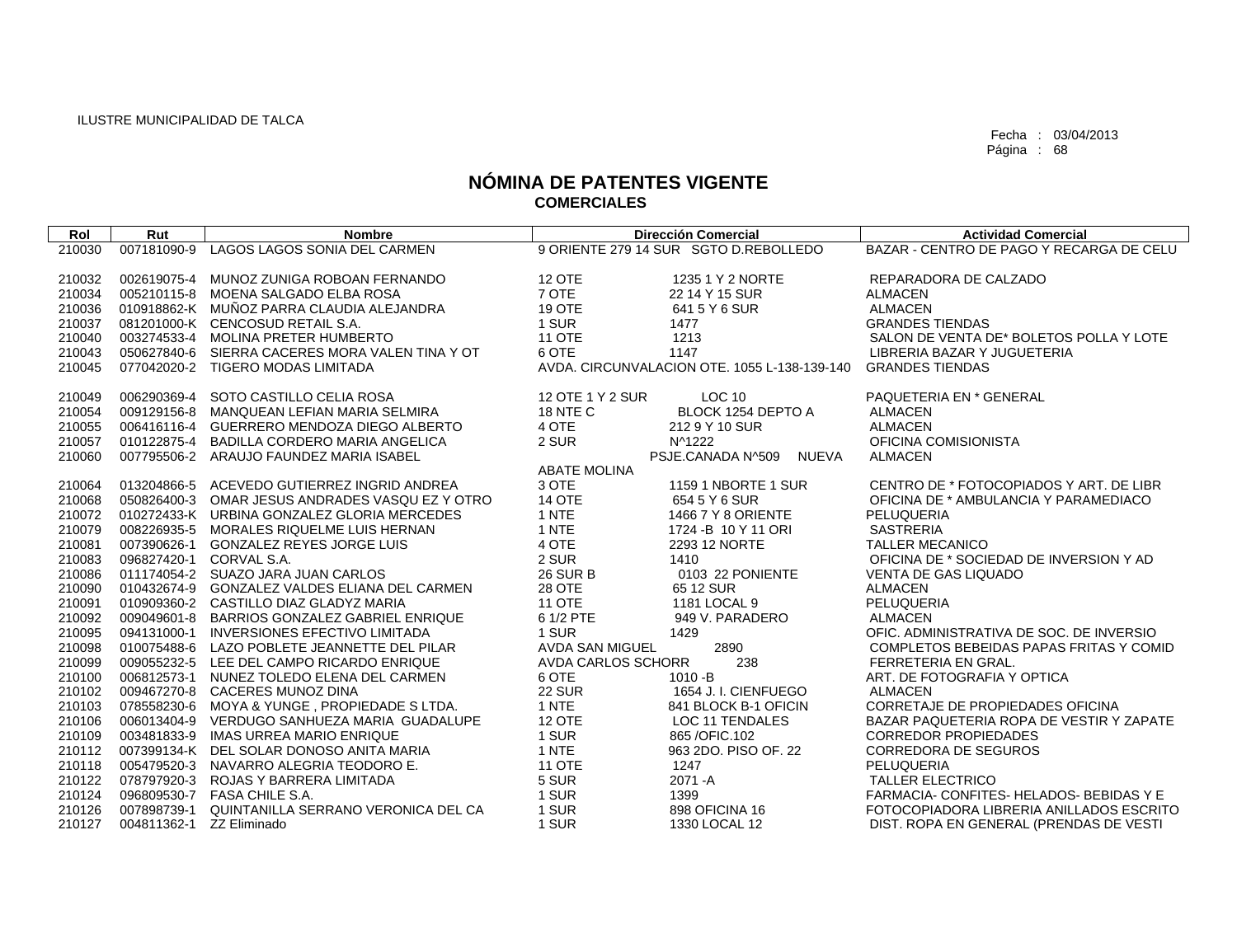| Rol    | Rut         | <b>Nombre</b>                                   |                              | <b>Dirección Comercial</b> | <b>Actividad Comercial</b>               |
|--------|-------------|-------------------------------------------------|------------------------------|----------------------------|------------------------------------------|
| 210129 |             | 007960096-2 DIAZ TOLEDO ZAIDA DEL CARMEN        | <b>15 NTE</b>                | 1024                       | <b>ALMACEN</b>                           |
| 210131 | 005796820-6 | PONCE WATSON MARIANELA DEL CARMEN               | 5 PTE                        | 763 POBL, CONAVICOOP       | <b>ALMACEN VERDURERIA</b>                |
| 210134 |             | 008428288-K JAQUE ARAVENA ALICIA DEL C.         | <b>19 NTE A</b>              | 1262 DEPTO "B" V.LAS       | <b>ALMACEN</b>                           |
| 210138 |             | 078878350-7 CENTRO DE CAPACITACION IC A LTDA.   | 4 OTE                        | 699 ESQ. 5 SUR             | <b>CAPACITACION * PROFESIONAL</b>        |
| 210140 |             | 011372914-7 ALBURQUENQUE FIGUEROA MARIA DEL CAR | <b>16 NTE</b>                | 2389 17 ORIENTE            | <b>ALMACEN</b>                           |
| 210141 |             | 010226012-0 GONZALEZ DIAZ MIRIAM ABDULIA        | <b>12 OTE PERSA TERMINAL</b> | 130 2Y3 SUR                | <b>PAQUETERIA</b>                        |
| 210143 |             | 079978190-5 JOVITA ALEGRIA Y CIA LTDA           | 1 SUR                        | 1926                       | ART. FORESTALES * AGRICOLAS Y DE FERRET  |
| 210144 |             | 011174186-7 PRIETO JORQUERA JORGE PATRICIO      | <b>11 OTE</b>                | LOCAL 9 Y 10 C.R.E.A       | <b>ROTISERIA</b>                         |
| 210150 |             | 078437580-3 SOC.PAPELES CONO SUR LTDA           |                              | ESQ JUAN BALNACEDA # VILLA | PROCESADORA DE PAPEL                     |
|        |             |                                                 | <b>EDEN</b>                  |                            |                                          |
| 210153 |             | 096849700-6 EMPRESA ELECTRICA DE TALCA S.A.     | 2 SUR                        | 1445                       | DISTRIBUCION Y VENTA DE ENERGIA ELECTRIC |
| 210154 |             | 078524890-2 SOC. ROJAS Y ROJAS LTDA.            | 6 OTE                        | 1132 OF23                  | PRESTACION DE * SERV. PROFESIONALES TEC  |
| 210156 |             | 096803040-K BONANZA CARGO S.A.                  | 3 SUR                        | 2049                       | TRANSPORTE DE CARGA                      |
| 210157 |             | 011892508-4 DIAZ SANCHEZ LUIS ESTEBAN           | AV. LIRCAY                   | CAM. HUILLIBORGOA #6       | TALLER ARTESANO * DE PINTURA Y DESABOLL  |
| 210158 |             | 007068345-8 SARRIA VALENZUELA HERNAN            | 5 1/2 PTE B                  | 722                        | <b>ALMACEN</b>                           |
| 210159 |             | 006758358-2 VALENZUELA ALFAN MARIA EUGENIA      | POBL. MERCEDES N 17          |                            | <b>ALMACEN</b>                           |
| 210162 |             | 012345910-5 CARDENAS SANTANA GLYNIS CAROLA      | <b>I CARRERA PINTO</b>       | 93                         | AMASANDERIA Y * ROTISERIA                |
| 210164 |             | 005511855-8 GUTIERREZ HERRERA ELBA MARGARITA    | <b>14 OTE</b>                | 999                        | BAZAR CORDONERIA * FOTOCOPIADORA         |
|        |             |                                                 |                              |                            | <b>LENCER</b>                            |
| 210165 |             | 008891759-6 CARRENO RIQUELME JUAN CARLOS        | <b>11 OTE</b>                | 899                        | FUENTE DE SODA                           |
| 210169 |             | 007766385-1 LOPEZ MORALES MARGA NIEVES          | 19 1/2 SUR C                 | 319 VILLA PERU             | ALMACEN- FRUTAS Y VERDURAS               |
| 210170 |             | 009028221-2 PARDO SEPULVEDA AGUSTIN ESTEBAN     | <b>14 OTE</b>                | 51 11 Y 12 SUR             | <b>COMPLETOS CONFITES Y BEBIDAS</b>      |
| 210172 |             | 007124607-8 ROJAS CONTRERAS MARIA SOLEDAD       | 3 SUR                        | 1061                       | CENTRAL DE LLAMADOS PARA CUIDADO DE PAC  |
| 210175 |             | 006263064-7 CHIANG GALLEGUILLOS RICARDO         | 6 ORIENTE 1330               |                            | <b>CENTRO DE ARTES ORIENTALES</b>        |
| 210176 |             | 014588226-5 CORNEJOS QUEVEDO RUT CAROLINA       | <b>CAMINO AGUA POTABLE</b>   | 1755                       | VENTA DE COMPLETOS Y FRITANGUERIA        |
| 210180 |             | 005820643-1 CORDOVA RAMIREZ ALEXIS DEL CARMEN   | 4 PONIENTE 0156 16 Y 17 SUR  |                            | <b>ALOJAMIENTO</b>                       |
| 210182 |             | 011456880-5 LABRA ROJAS GUILLERMO ALCIDES       | 6 1/2 PTE A                  | 727                        | <b>ALMACEN</b>                           |
| 210183 |             | 005985521-2 MUNOZ ARANDA VICTOR                 | 1 SUR                        | 2044                       | EXTINTORES DE INCENDIO, VENTA DE REPUES  |
| 210184 |             | 006237474-8 ESCALONA CHANDIA ANGEL CUSTODIO     | 3 OTE                        | 2706 15 NORTE              | CARNICERIA Y CHANCHERIA                  |
| 210187 |             | 005845245-9 CUBILLOS FUENTES DORA INES          | 1 SUR                        | 1710                       | <b>BAZAR</b>                             |
| 210188 |             | 005234410-7 VIDAURRAZAGA AGUILERA ALBERTO JOSE  | 8 OTE                        | 1154 LOCAL 4               | <b>VERDULERIA Y * FRUTERIA</b>           |
| 210190 |             | 048050099-7 REBAZA CORDOVA CARLOS               | 6 OTE                        | 1317                       | <b>BAZAR</b>                             |
| 210191 |             | 077105570-2 SOC. PROFESIONAL ARTURO BRICEÑO Y C | 2 PONIENTE 1380 OF-409       |                            | <b>SERVICIOS MEDICOS</b>                 |
| 210194 |             | 009779050-7 GAJARDO ROJAS ROSALIA DEL CARMEN    | <b>14 OTE</b>                | 135 10 Y 11 SUR            | ALMACEN Y ROTISERIA                      |
| 210196 |             | 092423000-2 CASO & CIA, S.A. COMERCIA L         | AVDA, SAN MIGUEL             | 2626                       | DISTRIBUIDORA DE * PRODUCTOS ALIMENTICI  |
| 210200 |             | 007533670-5 BERMEDO REYES LUIS FELIPE           | <b>10 OTE</b>                | 1071                       | <b>FERRETERIA</b>                        |
| 210201 |             | 077028290-K INPORTADORA EMANUEL LTDA.           | 1 SUR                        | 1234                       | COMERCIALIZACION COMPRA VENTA DE IMPOER  |
| 210202 |             | 080186300-0 CONSORCIO INDUSTRIAL DE ALIMENTOS S | 3 1/2 SUR                    | 2490                       | OFICINA DE DISTRIBUCION DE CECINAS, CRUD |
| 210204 |             | 008488508-8 CACERES GAJARDO MONICA DEL CARMEN   | 8 OTE                        | 1617 5 Y 6 NORTE           | COMPLLETOS GOLOSINAS Y FRITANGUERIA      |
| 210211 |             | 007331686-3 JAQUE JAQUE DEYANIRA DE LAS M.      | 31 1/2 OTE B                 | <b>BLOCK #586</b>          | <b>ALMACEN</b>                           |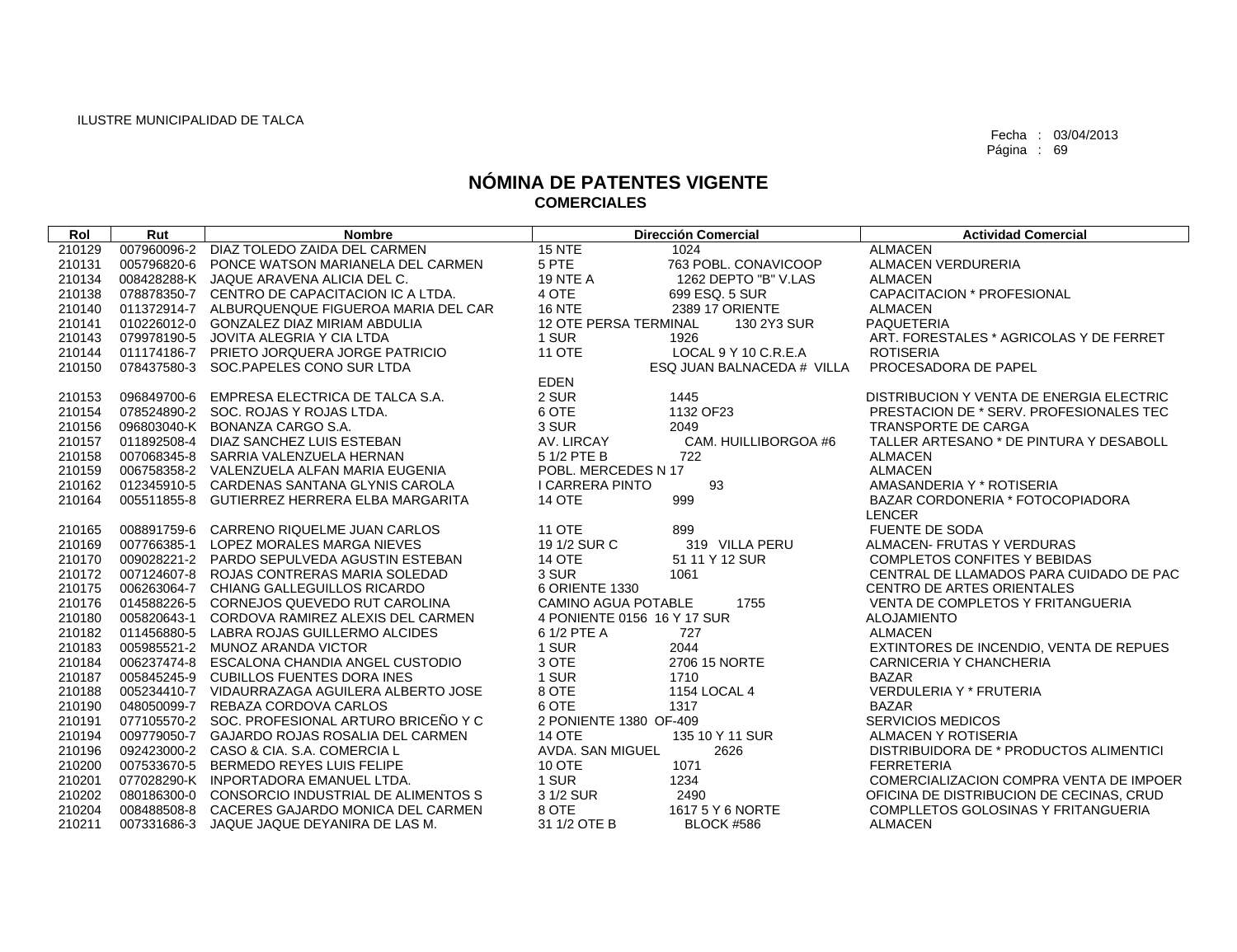| Rol    | Rut | <b>Nombre</b>                                   |                              | <b>Dirección Comercial</b> | <b>Actividad Comercial</b>              |
|--------|-----|-------------------------------------------------|------------------------------|----------------------------|-----------------------------------------|
| 210212 |     | 014479153-3 VALENZUELA PEREZ JUAN               | 6 OTE 2 Y 3 NTE              | 1346 -A                    | VTA, DE ART.DENTALES                    |
| 210214 |     | 007753877-1 SEPULVEDA BARRIOS NORMA DEL C.      | 10 1/2 SUR                   | 3467 32 OTE.               | <b>ALMACEN</b>                          |
| 210215 |     | 077097060-1 ENLACE INVERSIONES LTDA.            | 2 OTE                        | 7#1170                     | INVERSIONES INMOVILIARIA CORRETAJES, U  |
| 210219 |     | 003164336-8 RAMIREZ RAMIREZ NELSON AQUILES      | 8 NTE                        | 843                        | <b>ESTACIONAMIENTO</b>                  |
| 210221 |     | 012047801-K PALLACAL PIZARRO JULIA              | <b>14 OTE</b>                | 1053                       | <b>BAZAR</b>                            |
| 210223 |     | 009440520-3 RAMIREZ CASTILLO SILVIA C.          | <b>14 OTE</b>                | 1020                       | <b>CENTRO DE LLAMADAS</b>               |
| 210224 |     | 005562494-1 ROJAS CORREA PATRICIA DEL CARMEN    | <b>14 PTE</b>                | 280 23 SUR GALILEA         | <b>BAZAR Y LIBRERIA</b>                 |
| 210226 |     | 007669346-3 TERAN QUINTEROS CLAUDIA MYRIAM DEL  | <b>TERMINAL 2 SUR</b>        | 1960                       | COMPLETOS BEBIDAS * CONFITES Y SANDWICH |
| 210228 |     | 011372837-K PAIVA JORQUERA GEORGINA DEL PILAR   | 11 1/2 SUR                   | 3679 33 Y 34 OTE           | <b>BAZAR</b>                            |
| 210229 |     | 009377488-4 ALEGRIA MANRIQUEZ WILSON            | 9 NTE                        | 1998 V.LOS CRISTALES       | ALMACEN Y BAZAR                         |
| 210231 |     | 011675161-5 LE BEUFFE ORTIZ CARLOS PATRICIO     | 6 OTE                        | 1317 A                     | AMASANDERIA ALMACEN ROTISERIA           |
| 210232 |     | 005729021-8 GUTIERREZ CUETO ROBERTO             | 1 SUR                        | 1618 9 Y 10 OTE.           | <b>GRANDES TIENDAS</b>                  |
| 210233 |     | 010930326-7 ZZ Eliminado                        | 1 OTE                        | 798                        | VENTA DE ALIMENTOS PARA MASCOTAS Y ACCE |
| 210237 |     | 077149720-9 SOC. PROFESIONAL CLAUDIO CRUZAT Y C | 1 NORTE 963 OF, 313 CENTRO 2 |                            | SERVICIOS DE ANATOMO PATOLOGIA E HISTOL |
| 210238 |     | 011319865-6 BRAVO BANARES JUAN RAMON            | MALAGA                       | 538 INDEPENDENCIA          | <b>BAZAR Y PAQUETERIA</b>               |
|        |     |                                                 |                              |                            |                                         |
| 210244 |     | 077149760-8 INSTITUTO DE CAPACITACION KOLOW LT  | AVENIDA CARLOS SCHOR         | 98                         | INSTITUTO DE * CAPACITACION             |
| 210246 |     | 077001670-3 ELECTRIMAULE LTDA.                  | 1 SUR                        | 1652                       | ARTICULOS * ELECTRICOS Y FERRETERIA     |
| 210249 |     | 077149900-7 ARQUIMAGEN                          | AVDA. ISIDRO DEL SOLAR       | 49                         | CONSTRUCTORA E * INMOBILIARIA           |
| 210251 |     | 077108150-9 TARTARI LTDA                        | 1 OTE                        | 1120 OFICINA 503           | OFICINA DE * TRANSPORTES                |
| 210257 |     | 050839770-4 LUIS HUMBERTO VALENZUELA FLORES Y O | 15 OTE                       | 880 3 Y 3 1/2 SUR          | ALMACENAMIENTO Y * VENTA DE GAS LICUADO |
| 210258 |     | 010011059-8 GONZALEZ CACERES JORGE ALCIDES      | 7 SUR                        | 2895 27 1/2 ORIENTE        | <b>ALMACEN</b>                          |
| 210260 |     | 012184832-5 FRIZ FRIZ SANDRA DEL CARMEN         | 1 PTE                        | 809                        | JARDIN INFANTIL Y SALA CUNA             |
| 210262 |     | 005288664-3 FRAZIER QUIROGA EDUARDO             | 5 OTE                        | 1893 7 Y 8 NORTE           | LABORATORIO DE MECANICA DE SUELOS HORMI |
| 210263 |     | 002878528-3 ARAVENA VASQUEZ ROSA AMELIA         | 9 SUR                        | 1590 TALCA                 | CARNICERIA Y CHANCHERIA                 |
| 210265 |     | 010219117-K AVENDANO TRONCOSO ANGELICA PATRICIA | 3 PTE                        | 631 14 SUR                 | <b>ALMACEN</b>                          |
| 210267 |     | 009849039-6 LARA URZUA MARIA ERIKA              | 31 OTE                       | 628 5 1/2 SUR              | <b>ALMACEN</b>                          |
| 210268 |     | 077028100-8 SOC DE SERVICIOS MEDICOS ROBERTO CA | COOP.PROSPERIDAD             | 20 TALCA                   | PRESTACION DE * SERVICIOS MEDICOS       |
| 210270 |     | 011676696-5 ALBORNOZ PEREZ MAURICIO ENRIQUE     | <b>AVDA SAN MIGUEL</b>       | 2860                       | TALLER MECANICO * AUTOMOTRIZ LUBRICANTE |
| 210273 |     | 077069220-2 CONSTR, VIGAS LTDA.                 | 2 SUR                        | 853 OF, 25                 | OFICINA DE * CONSTRUCCION REPARACION AM |
| 210276 |     | 005533061-1 GUTIERREZ ROJAS ELISEO INDALICIO    | COOP. LIRCAY LAS ROSAS       | 80                         | ARRIENDO DE VIDEOS                      |
| 210278 |     | 008024312-K ARAYA CASTRO MARIA JULIETA          | 25 OTE 10 NTE                | 2092                       | VERDULERIA                              |
| 210279 |     | 007566245-9 RUIZ VALDES MARCELA ISABEL          | 8 SUR                        | 2245                       | <b>CENTRO DE LLAMADOS</b>               |
| 210280 |     | 007861711-K BRISO SANTANDER MARIA ISABEL        | <b>19 NTE</b>                | 3053 PASAJE "D"            | <b>ALMACEN</b>                          |
| 210281 |     | 008971061-8 FUENTES VENEGAS JORGE ANTONIO       | 1 NTE 10 Y 11 OTE            | 1750 - C                   | VENTA DE REPUESTOS Y ACCESORIOS DE VEHI |
| 210284 |     | 008892089-9 ARAVENA VALDES MARGARITA CRISTINA   | <b>MERCEDES S. CLEMENTE</b>  | 149 EL BAJO                | <b>ALMACEN</b>                          |
| 210285 |     | 008807052-6 GARRIDO CORNEJO IDUMESIA DEL CARMEN | 12 OTE                       | LOCAL 81 PERSA TERMI       | <b>BAZAR PAQUETERIA</b>                 |
| 210291 |     | 007551828-5 ALLENDE YABER MIGUEL KEMEL          | 4 PTE                        | 1277                       | DECORACIONES Y * REGALOS                |
| 210293 |     | 077028290-K INPORTADORA EMANUEL LTDA.           | 1 SUR                        | 1064                       | VENTA ART. Y MENAJES PARA EL HOGAR      |
| 210296 |     | 007410264-6 QUINTANA MORAN MARCELA MARIUSKA     | 2 NTE                        | 1086                       | TIENDA DE ROPA                          |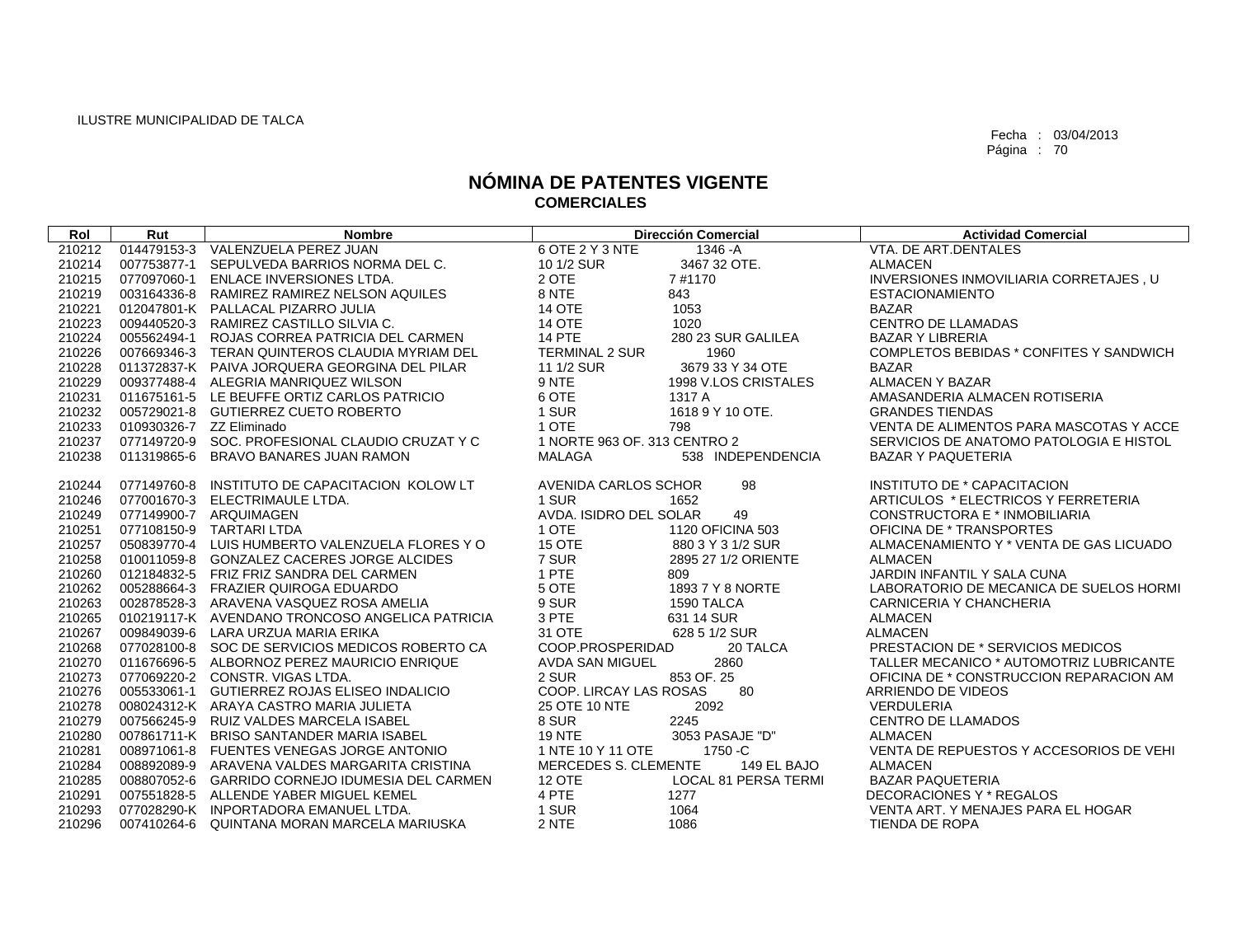| Rol    | Rut         | <b>Nombre</b>                                   |                       | <b>Dirección Comercial</b>             | <b>Actividad Comercial</b>                  |
|--------|-------------|-------------------------------------------------|-----------------------|----------------------------------------|---------------------------------------------|
| 210299 |             | 077028230-6 SERV, EDUCACIONALES CAPULLITO LTDA. | 3 PTE                 | 1209                                   | JARDIN INFANTIL* Y SALA CUNA                |
| 210302 |             | 077168040-2 INSTITUTO DE DESARROLLOY CAPACICITA | 1 SUR                 | 1417 OF 3 2PISO                        | OFICINA DE * ASESORIAS Y CAPACITACION       |
| 210304 |             | 012916680-0 HORMAZABAL PEREZ CEFERINA LEONOR    | MERCEDES EL OTE       | S/N                                    | <b>ALMACEN</b>                              |
| 210309 |             | 077168210-3 QUEZADA Y CONSULTORES ASO C. LTDA.  | 1 NTE                 | 931 OFIC 425 - 426                     | OFICINA DE CAPACITACION CAPACITACION PR     |
| 210311 |             | 009179182-K HURTADO SALGADO MARIO ANTONIO       | 1 SUR                 | 1669 LOCAL 7                           | <b>BAZAR Y PAQUETERIA</b>                   |
| 210312 |             | 009912351-6 O``KUINGHTTONS EYZAGUIRRE ALCIDES   | 6 OTE                 | 1132 OFICINA 30                        | OFICINA DE * CORREDOR DE SEGUROS            |
| 210314 |             | 013722426-7 BARRERA TAPIA RICARDO MAURICIO      | 1 SUR                 | 1763 10 Y 11 ORIENTE                   | <b>TIENDA</b>                               |
| 210316 |             | 096708800-5 SERVINCO S.A.                       |                       | 1 ORIENTE 1120 OF, 401 EDIF, CERVANTES | OFICINA DE COBRANZAS                        |
| 210320 | 005274957-3 | QUINTEROS MORENO OSVALDINA TRINIDAD             | S/N                   | ALTO LO VERDUGO PANGUILEMO S/N         | COMPRAVENTA DESARMADURIA DE MAQUINAS<br>AG. |
| 210321 |             | 077119690-K LUIS RODRIGUEZ Y CIA LTDA.          | 4 NTE                 | 1650 OFICINA 20                        | PRESTACION DE * SERVICIOS DE SALUD          |
| 210323 |             | 008689008-9 PINO ARROYO HILDA AURORA            | 31 OTE                | 182 11 SUR                             | <b>ALMACEN</b>                              |
| 210324 |             | 009259255-3 LISBOA SAAVEDRA BERNARDA DE LOURDES | 2 SUR                 | 760                                    | VENTA DE EQUIPOS * DE TELECOMUNICACION      |
| 210326 |             | 006437304-8 SEPULVEDA YEVENES ANA               |                       | INTERIOR MERCADO CENTRAL L. 26 Y 27    | <b>ALMACEN</b>                              |
| 210328 |             | 077168220-0 SERVICIOS INTEGRADO DEL MAULE LTDA. | 6 ORIENTE 957         |                                        | SERVICIOS DE FOTOCOPIA - OFICINA ADMINIS    |
| 210330 |             | 010882928-1 ROJAS COFRE ELSA DEL C              | 29 OTE                | 720 VILLA SANTA MART                   | <b>ALMACEN</b>                              |
| 210331 |             | 078785160-6 SERV. Y ASES, COMERCIALE S LTDA.    | 1 SUR                 | 1417 2DO PISO OF, 5                    | OFICINA DE SERVICIOS COBRANZAS Y CORREO     |
| 210340 |             | 078649850-3 SOC, COM, Y DIST, MARFRAN LTDA      | AVDA I CARRERA PINTO  | 426                                    | VENTA DE LUBRICANTES FILTROS Y ACCESORI     |
| 210343 |             | 009774603-6 DURAN CARRASCO FLAVIO SALUSTIO      | <b>28 SUR</b>         | 172 J. DEL VALLE                       | <b>VENTA DE BEBIDAS Y FRITANGUERIA</b>      |
| 210346 |             | 006899287-7 AGUILERA ZUNIGA JORGE PATRICIO      | 1 NTE                 | 880 LOCAL 1                            | OFICINA ASESORIAS * TECNICAS                |
| 210347 |             | 007960183-7 CABRERA ALVARES CLARA               |                       | VILLA J. PABLO II 2                    | PUESTO VARIOS * BEBIDAS HELADOS Y CONFI     |
| 210350 |             | 006951737-4 ROJAS VENEGAS MARIA ESTER           | <b>TRUPP</b>          | 31 ORIENTE 190 10 1/2 SUR POBL.CARLOS  | ALMACEN- VERDULERIA- ROTISERIA Y AMASAND    |
| 210352 |             | 096797100-6 SOC. DE TRANSPORTE SAN JO SE S.A.   | <b>16 SUR</b>         | 1420 COLIN 5 7 Y 8 O                   | VENTA DE REPUESTOS * Y ACCESORIOS DE AU     |
| 210355 |             | 010232779-9 LEON PRADO MARCELA DEL CARMEN       | <b>11 OTE</b>         | 815 3 Y 4 SUR                          | PELUQUERIA                                  |
| 210357 |             | 006661722-K OYARCE FARIAS HECTOR ENRIQUE        | <b>29 SUR</b>         | 122 J. DEL VALLE                       | <b>ALMACEN</b>                              |
| 210358 |             | 005247473-6 SOTO RIESLE LAUTARO JAVIER          | <b>RUTA 5 SUR</b>     | KM 245                                 | <b>ESTACION DE SERVICIO</b>                 |
| 210363 |             | 010781794-8 MORA CONTRERAS JEANNETTE MARGARITA  | <b>12 OTE</b>         | 1235                                   | LABORATORISTA * DENTAL                      |
| 210366 |             | 077163510-5 SOCIEDAD ALRUIZ Y CRISTOF FANINNI L | 5 1/2 PTE A           | 2057                                   | OFICINA DE ARRIENDO DE MAQUINARIA           |
| 210367 |             | 077096970-0 EMP. DE SERV. COMPUTACION ALES INTE | 7 OTE                 | 1180                                   | PRESTACION DE * SERV COMPUTACIONALES EQ     |
| 210370 |             | 077014750-6 SOC. AGRICOLA JARDIN ALEM AN        | AVDA, SAN MIGUEL      | 3486                                   | COMPRA VENTA DE * PLANTAS                   |
| 210371 |             | 004636538-0 CASTILLO CANALES SONIA              | POBL. COSTANERA 6 OTE | 516                                    | ARTESANIA EN CUERO * Y CALZADO              |
| 210375 |             | 007133878-9 NAVARRETE LOPEZ JUAN MIGUEL         | <b>11 OTE</b>         | 1208 - A                               | <b>SUELERIA</b>                             |
| 210377 |             | 078802110-0 SOC. KINESICA DEL CENTRO Y CIA. LTD | 1 PTE                 | 1369                                   | OTROS PROFESIONALES* DE LA SALUD            |
| 210380 |             | 008740331-9 FUENTES HERRERA ANA MARIA.          | 2 SUR                 | 1953 LOCAL 46                          | <b>BAZAR</b>                                |
| 210381 |             | 014448427-4 VENEGAS MORALES MANUEL CRISTIAN     | <b>10 SUR B</b>       | 2768                                   | OF. DE ASISTENCIA * COMPUTACIONAL Y DES     |
| 210382 |             | 011320872-4 OVANDO VALENZUELA LUIS              | <b>20 NTE C</b>       | 1269                                   | <b>ALMACEN</b>                              |
| 210383 |             | 010810333-7 SILVA ARRIAGADA SILVIA              | 19 1/2 NTE            | 3072 5 1/2 OTE B                       | <b>ALMACEN</b>                              |
| 210388 |             | 007769874-4 STAPPUNG NAVARRETE LUIS GERARDO     | AVDA EL ARENAL -      | 545 2 Y 3 PTE.                         | <b>SASTRERIA</b>                            |
| 210389 |             | 005613940-0 VEGA RIOS JULIO CESAR               | 6 OTE                 | 1422 ENTRE 3 Y 4 NOR                   | OFICINA DE FOTOCOPIA Y FOTOCOPIADORA        |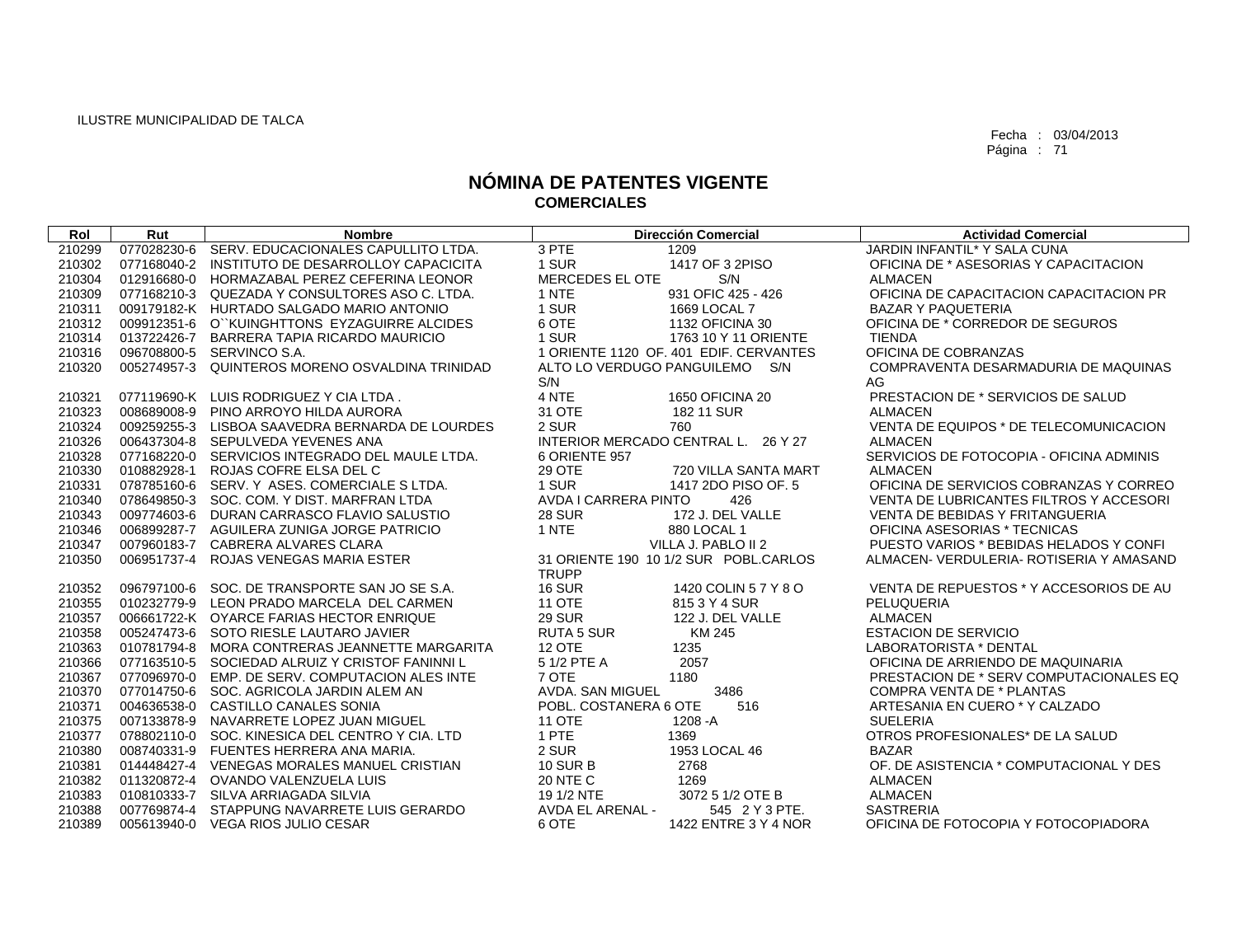| Rol    | Rut                      | <b>Nombre</b>                                   |                              | <b>Dirección Comercial</b> | <b>Actividad Comercial</b>               |
|--------|--------------------------|-------------------------------------------------|------------------------------|----------------------------|------------------------------------------|
| 210392 | 011998574-9              | LOPEZ SILVA MARIA ELIZABETH                     | 1 SUR                        | 1743                       | COMPRA-VENTA DE * ART. IMPORTADOS Y NACI |
| 210397 |                          | 079570540-6 BENAVIDES Y CIA. LTDA.              | 5 OTE                        | 1144 TALCA                 | <b>BAZAR Y LIBRERIA</b>                  |
| 210398 |                          | 010285592-2 VASQUEZ QUIJADA MIRTHA JACQUELINE   | 12 OTE PERSA TERMINAL        | LOCAL 108                  | ART.DE ROPA Y * BAZAR                    |
| 210399 |                          | 007876486-4 DUARTE REBOLLEDO AURELIO SEGUNDO    | 5 OTE                        | 896                        | OFICINA DE * PRESTACION DE SERV. CONTAB  |
| 210400 | 077212450-3              | AGRICOLA COLONIAL LIMITADA                      | ALTO LAS CRUCES              | SITIO 14 LOTE 1            | PEQUENO JARDIN * ARTESANAL               |
| 210401 |                          | 079640960-6 COMERC, Y AUTOMOTRIZ CAVAL LTDA.    | 2 SUR 1787                   |                            | VENTA DE REPUESTOS AUTOMOTRICES.         |
| 210405 |                          | 070939900-4 ASOC.DE BUSES NUEVA TALMOCUR TALCA  | TERMINAL DE BUSES OF.        | 17                         | <b>VENTA DE PASAJES</b>                  |
| 210408 |                          | 007181297-9 QUITRAL MELENDEZ GABRIEL ANTONIO    | 1 SUR                        | 1623 9 Y 10 ORIENTE        | <b>BAZAR</b>                             |
| 210409 | 006959377-1              | GAMBOA CALDERON RAMON RICARDO                   | 3 OTE                        | 1397                       | <b>COMERCIALIZACION DE EQUIPOS</b>       |
|        |                          |                                                 |                              |                            | <b>COMPUTACION</b>                       |
| 210410 |                          | 007055435-6 VALDES PENA LUCRECIA DEL C.         | 7 OTE                        | 92                         | <b>FRUTAS Y VERDURAS</b>                 |
| 210411 |                          | 077108250-5 INTERMEDICA DIVISION DIALISIS LTDA. | 10 ORIENTE 1339              |                            | <b>CLINICA DE DIALISIS</b>               |
| 210412 |                          | 014631407-4 KRENZ JORGE                         | <b>15 OTE</b>                | 1012                       | VENTA DE REPUESTOS * AUTOMOTRICES        |
| 210414 |                          | 089258600-4 ESTABLECIMIENTOS GERMANI S.A.       | 2 SUR 7 OTE                  | 1403                       | <b>GRANDES TIENDAS</b>                   |
| 210415 |                          | 006535125-0 LAGOS LAGOS MARTA                   | 11 1/2 NTE                   | 2093 F. GONZALEZ           | CENTRO DE LLAMADOS * TELEFONOS Y FAX     |
| 210416 |                          | 012295202-9 SALINAS AVENDANO JAIME ALFONSO      | <b>INTERIOR RODOVIARIO</b>   | LOCAL 28                   | <b>CENTRO DE LLAMADOS</b>                |
| 210420 |                          | 078033160-7 INSTITUTO DE CAPACITACION RURAL :   | 2 SUR                        | 775                        | OFICINA DE * CAPACITACION TRANSFERENCIA  |
| 210427 |                          | 006522892-0 FUENTES GAJARDO MIRIAM DEL C.       | 7 OTE                        | 1171                       | <b>BOUTIQUE</b>                          |
| 210428 |                          | 077142970-K SOC. FARMACIA VETERINARIA LTDA.     | <b>14 ORIENTE 1049</b>       |                            | FARMACIA VETERINARIA Y VENTA ARTICULOS P |
| 210429 |                          | 010360170-3 ROJAS GAJARDO NINFA CECILIA         | 3 SUR                        | 2425 17 Y 18 ORIENTE       | TALLER MECANICO* VENTA DE REPUESTOS      |
| 210430 |                          | 012296919-3 CARRILLO SOTO CARLOS PATRICIO       | 7 OTE                        | 553                        | TALLER ARTESANAL DE ESTAMPADOS Y PINTUR  |
| 210437 | 077028010-9 ZZ Eliminado |                                                 | <b>12 OTE</b>                | 1060 - B                   | COMERCIALIZACION DE PRODUCTOS ALIMENTIC  |
| 210439 |                          | 008877071-4 GONZALEZ ROJAS MANUELA DEL CARMEN   | 3 SUR                        | 1684 9 Y 10 ORIENTE        | DISTRIBUIDORA DE * HUEVOS                |
| 210443 |                          | 008589280-0 MUÑOZ LOYOLA IGOR ANTONIO           | 14 OTE                       | 1641                       | OF. CONTRATISTA EN CONSTRUCCION          |
| 210444 |                          | 008837437-1 SALAZAR VALDIVIA MARIA ELENA        | POB. LONCOMILLA 9 1/2 SUR    | 3360                       | OFICINA CONTRATISTA EN CONSTRUCCION      |
| 210446 |                          | 010110334-K SALAS COFRE SARA ESTER              | 12 OTE                       | LOCAL 72 2 Y 3 SUR         | <b>PAQUETERIA</b>                        |
| 210447 |                          | 006968601-K GONZALEZ ROJAS IRIS DEL C.          | 1 SUR                        | 1669 LOCAL #3              | <b>BAZAR Y BOUTIQUE</b>                  |
| 210449 |                          | 008723649-8 MENDOZA ARELLANO MIGUEL ANGEL       | <b>11 OTE</b>                | 477 TALCA                  | TALLER ARTESANAL DE* PUBLICIDAD          |
| 210454 |                          | 008758921-8 MORALES AYALA ROSA AMALIA           | 7 1/2 ORIENTE 15 2 Y 3 NORTE |                            | PELUQUERIA Y SALON DE BELLEZA            |
| 210457 | 008257036-5 ZZ Eliminado |                                                 | 7 OTE 3 Y 4 SUR              | 853                        | TALLER DE* CONFECCION Y DECORACION       |
| 210458 | 006357244-6 ZZ Eliminado |                                                 | <b>BLOCK</b>                 | 721 DEPTO.104              | <b>CENTRO DE LLAMADOS</b>                |
|        |                          |                                                 | <b>INDEPENDENCIA</b>         |                            |                                          |
| 210459 |                          | 010105329-6 MANDIOLA RIOS DAISY LORENA          | AVDA SAN MIGUEL              | SITIO N^9 S/N              | CLUB DE DEPORTES Y VTA.BEBIDAS GASEOSAS  |
| 210460 |                          | 006946603-6 CAMPOS VALDES DEBORA BIBIANA        | <b>10 SUR</b>                | 3129 30 Y 31 OTE.          | <b>ALMACEN Y BAZAR</b>                   |
| 210461 |                          | 006533204-3 NUNEZ ANDRADE RODOLFO               | 1 NTE                        | 1634 ENTRE 9 Y 10 OT       | VTA. ART. DE BICICLETAS - DEPORTIVOS - H |
| 210470 |                          | 008791189-6 VALENZUELA TRONCOSO CLAUDIO RENE    | <b>29 SUR</b>                | 161 13 PONIENTE            | <b>ALMACEN</b>                           |
| 210471 |                          | 006738048-7 VILLENA LEON RICARDO ENRIQUE        | 10 ORIENTE 1 SUR             |                            | ART.DE FANTASIA LANAS Y JUGUETES         |
| 210472 |                          | 011674314-0 BADILLA CIFUENTES MARIA O.          | 16 SUR 8 Y 9 OTE             | 1471                       | <b>ALMACEN</b>                           |
| 210475 |                          | 010708482-7 BASOALTO LEON. MANUEL               | 5 PTE                        | 1090 27 SUR                | <b>ALMACEN</b>                           |
| 210478 |                          | 006015061-3 JOFRE FUENTES ENRIQUE NICANOR       | 2 OTE                        | 1550                       | VENTA Y ARRIENDO DE EQUIPOS DE COMUNIC.  |
|        |                          |                                                 |                              |                            |                                          |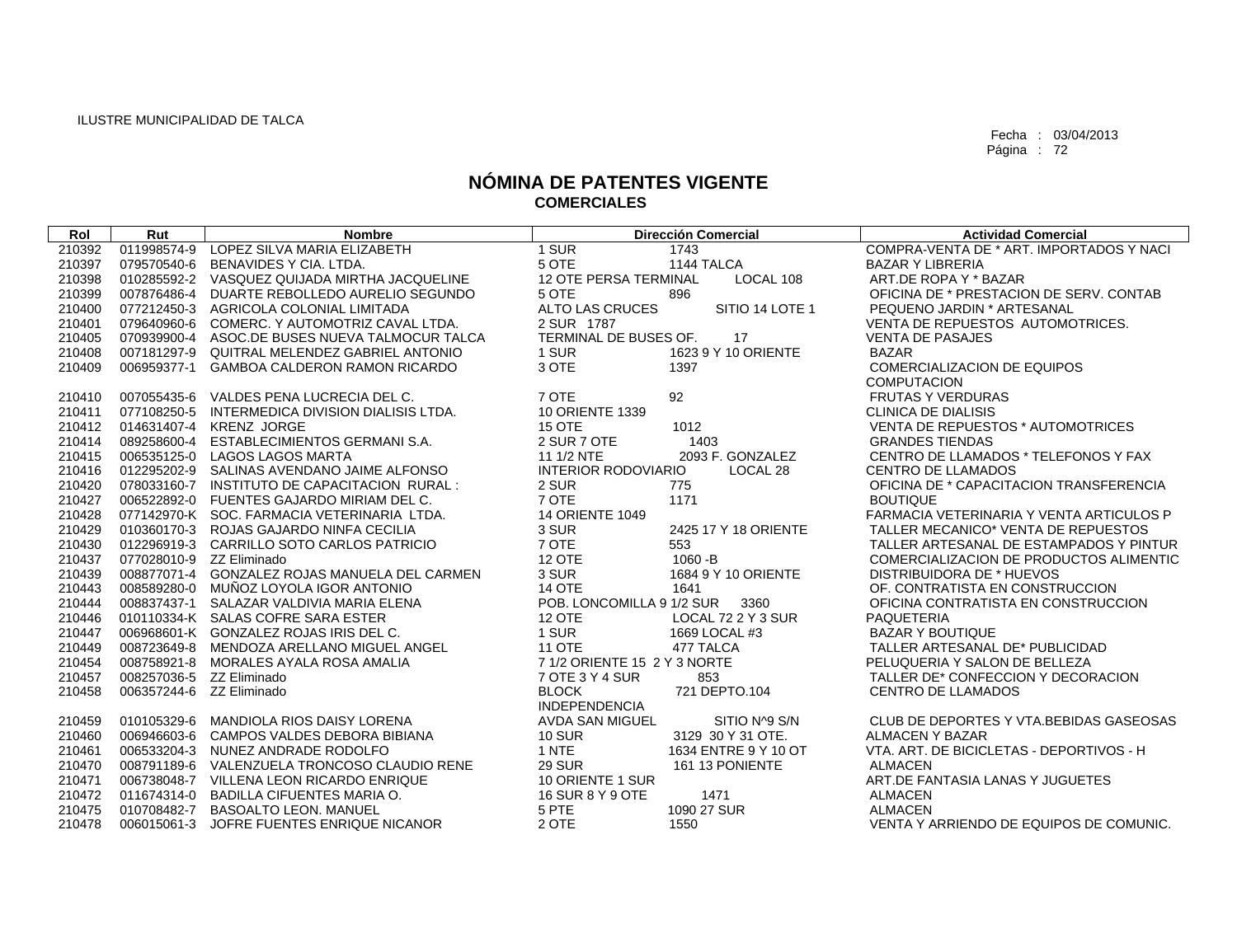| Rol    | Rut         | <b>Nombre</b>                                   | <b>Dirección Comercial</b>                    | <b>Actividad Comercial</b>               |
|--------|-------------|-------------------------------------------------|-----------------------------------------------|------------------------------------------|
| 210479 | 013096027-8 | <b>GARCIA DROGUETT JOSE PABLO</b>               | <b>12 OTE</b><br>1094                         | <b>FRUTAS Y VERDURAS</b>                 |
| 210480 |             | 096655860-1 FACTORING SECURITY S.A.             | 1 NORTE 801 OFICINA 508                       | OFICINA DE OPERACIONES DE FACTORING      |
| 210481 |             | 009105623-2 BARDE VIRALTA RUBY DE LA C.         | 281<br><b>VILLA RIO CLARO</b>                 | ALMACEN VENTA DE GAS                     |
| 210483 |             | 008373755-7 ARANGUIZ DRAGO JUAN CRISTIAN        | LOCAL <sub>9</sub><br>8 OTE 1 Y 2 NTE         | ENTRETENCIONES JUEGOS ELECTRONICOS       |
| 210485 |             | 005519443-2 GOMEZ MOYA JORGE FERNANDO           | 6 OTE<br>1132 LOCAL 20                        | VENTA DE ROPA BAZAR Y LIBRERIA           |
| 210488 |             | 078066340-5 SOC.CARLOS CHAMORRO CACER ES Y CIA  | <b>LOGITUDINAL SUR</b><br>KM.246, CASILLA 106 | OFICINA DE CONSTRUCTORA, MOVIMIENTO DE   |
| 210492 |             | 007183198-1 OSSES DAVILA ROSA LEONILA           | 1444<br>3 SUR                                 | ART. DE CUERO - SUELERIA - BAZAR- PAQUET |
| 210493 |             | 009698359-K BRAVO MUÑOZ SANDRA CECILIA          | 8 oriente 1157 - A                            | BAZAR RELOJERIA Y JOYERIA                |
| 210495 |             | 006404687-K TOLEDO GAJARDO MANUEL JESUS         | 6 OTE<br>2478                                 | <b>TALLER MECANICO</b>                   |
| 210498 |             | 077223090-7 DAAS COMPUTACION LTDA.-             | 8 OTE<br>1030                                 | VENTA Y ARRIENDO DE EQ. COMPUTACIONALES  |
| 210500 |             | 011320508-3 ABACA MORAGA CECILIA DEL PILAR      | 5 PTE<br>1313                                 | <b>BAZAR Y LIBRERIA</b>                  |
| 210501 |             | 014509355-4 ALEGRIA LOYOLA RICARDO GINSON       | <b>16 SUR</b><br>1405 7 ORIENTE               | <b>ALMACEN</b>                           |
| 210503 |             | 007237287-5 VERGARA RUBIO MARIA VIRGINIA        | 9 ORIENTE 1123                                | FLORERIA Y ARTICULOS DE DECORACION       |
| 210504 |             | 096856780-2 ISAPRE CONSALUD S.A.                | 1 PTE<br>1369                                 | <b>ISAPRE</b>                            |
| 210516 |             | 004610130-8 REBOLLEDO AYALA RAUL                | <b>14 NTE</b><br>2195                         | <b>ALMACEN</b>                           |
| 210518 |             | 003807952-2 VILLENA DELGADO ALFONSO DIOMEDES    | <b>14 OTE</b><br>1105                         | <b>FUNERARIA</b>                         |
| 210519 |             | 077156860-2 SOC. CIEDER LTDA.                   | <b>EL ARENAL</b><br>551 TALCA                 | OFIC. ADMINISTRATIVA Y CAPACITACION      |
| 210523 |             | 007325691-7 CARRASCO VILLAGRA MIGUEL SALOMON    | <b>11 OTE</b><br>S/N 5 Y 6 SUR                | LUBRICENTRO Y VENTA DE REPUESTOS         |
|        |             |                                                 |                                               | <b>AUTOMO</b>                            |
| 210525 | 010549617-6 | BENAVIDES QUIROZ JACQUELINE DEL ROS             | 8 OTE<br>93 12 Y 13 SUR TALCA                 | ALMACEN Y * ROTISERIA                    |
| 210526 |             | 010923282-3 TRONCOSO CANALES MARIA ANGELICA     | 14 OTE 1 Y 2 SUR<br>1020                      | PELUQUERIA                               |
| 210528 |             | 011320230-0 OLIVOS LAZO MONICA DEL PILAR        | 14 PONIENTE 228 19 Y 20 SUR                   | ALMACEN - ROTISERIA - BAZAR - CARNICERIA |
| 210529 |             | 009650647-3 VASQUEZ MARABOLI PATRICIA DEL CARME | 4 OTE 16 SUR<br>76 PSJE, D                    | ENVASADORA DE SODA                       |
| 210530 |             | 008921164-6 GUTIERREZ MIÑO EDUARDO CHRISTIAN    | <b>15 NTE</b><br>2082 13 Y 14 ORIENTE         | <b>ALMACEN</b>                           |
| 210532 |             | 009059769-8 MORALES AYALA MARINA DE LAS M.      | 9 ORIENTE 1320                                | <b>DEPILADORA</b>                        |
| 210535 |             | 011373239-3 MENDEZ ROJAS CECILIA DE LAS MERCEDE | <b>16 SUR</b><br>790 1 OTE. 1 PTE.            | <b>ALMACEN</b>                           |
| 210536 |             | 008276063-6 GOMEZ BUENO GUILLERMO ENRIQUE       | 5 SUR<br>2040 13 Y 14 OTE.                    | ARRIENDO DE VIDEOS                       |
| 210538 |             | 010558746-5 MINO BRAVO PETRONILA DEL CARMEN     | 8 ORIENTE 2 SUR (KIO                          | <b>DULCES Y CONFITES</b>                 |
| 210539 |             | 004636538-0 CASTILLO CANALES SONIA              | 6 OTE<br>516 TALCA                            | <b>ALMACEN</b>                           |
| 210540 |             | 096731840-K TRANSCOTAL S.A.                     | 3 SUR<br>2272                                 | TERMINAL DE TAXIS* COLECTIVOS            |
| 210541 |             | 009860166-K GOMEZ AGURTO SANDRA DEL CARMEN      | 1 OTE 4 SUR<br>798 TALCA                      | PELUQUERIA CANINA * VENTA DE ALIMENTOS   |
| 210546 |             | 007124148-3 FUENTES MUNOZ BLANCA ELENA          | AVDA. LIRCAY<br>9                             | VENTA DE PLANTAS * ARTESANIA Y FRUTAS    |
| 210552 |             | 007107676-8 LASTRA CASTRO CLEMENTINA            | <b>19 NTE</b><br>1246                         | <b>COMPLETOS Y * FRITANGUERIA</b>        |
| 210553 |             | 008212983-9 QUEZADA MUENA MARCOS ANTONIO        | <b>11 OTE</b><br>1222 1 Y 2 NORTE             | DISTRIBUCION Y * CONFECCION Y TEJIDOS D  |
| 210555 |             | 012296038-2 ACEVEDO BUSTAMANTE ANA ROSA ESTER   | <b>DIEGO PORTALES</b><br>323 A. DE CHILE      | <b>BAZAR Y VENTA DE * MUEBLES</b>        |
| 210557 |             | 006100800-4 VALDES VALDES MARCELA DEL ROSARIO   | 76 16 Y 17 PTE.<br>18 1/2 SUR                 | <b>ALMACEN</b>                           |
| 210563 |             | 005966442-5 ARAVENA SANDOVAL MARIA              | LOS ESPINOS<br>23 LA FLORIDA TALCA            | ALMACEN - BAZAR                          |
| 210565 |             | 014570757-9 GONZALEZ BRAVO ISABEL MARGARITA     | 14 OTE 3 1/2 Y 4 SUR<br>831                   | <b>COMPLETOS FRITANGUERIA</b>            |
| 210567 |             | 014490642-K BARRA RETAMAL JORGE ALEXANDER       | 5 OTE<br>1068                                 | VENTA Y ARRIENDO DE CASSETTE NINTENDO J  |
| 210568 |             | 010222227-K CASTRO ARAYA GERMAN ALBERTO         | 28 1/2 OTE 4 SUR<br>778                       | <b>ALMACEN</b>                           |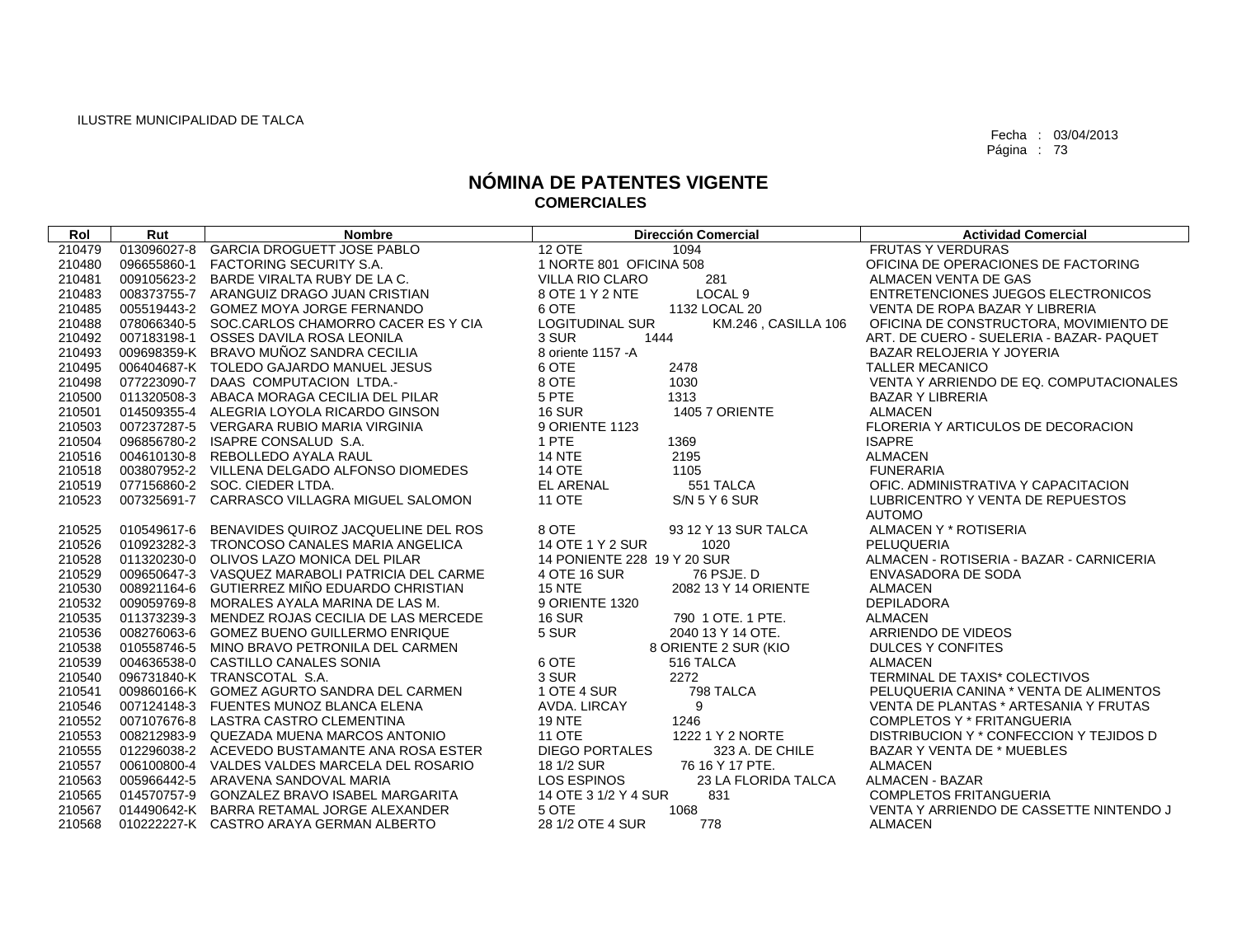| Rol    | Rut         | <b>Nombre</b>                                   |                                 | <b>Dirección Comercial</b>                | <b>Actividad Comercial</b>               |
|--------|-------------|-------------------------------------------------|---------------------------------|-------------------------------------------|------------------------------------------|
| 210569 |             | 008489683-7 CACERES LARA LAURA DEL C.           | 6 OTE A                         | BLOCK 3312 DEPTO 104                      | <b>ALMACEN ROTISERIA</b>                 |
| 210571 | 008601862-4 | ALARCON QUIROZ LUISA ESTER                      | 29 SUR 17 1/2 PTE               | 83                                        | <b>BAZAR</b>                             |
| 210572 |             | 010982514-K PULGAR CASTILLO CLAUDIA MARGARITA   | 1 SUR                           | 1330 LOC-9                                | <b>BOUTIQUE</b>                          |
| 210573 |             | 010907720-8 VALDIVIA ARAVENA JUAN HERMAN        | 8 OTE                           | 1419                                      | DISENO-PUBLICIDAD* Y BAZAR               |
| 210575 |             | 096766510-K PROPIETAL INVERSIONES S.A           | 2 OTE                           | 1121 OF.1 TALCA                           | <b>CORRETAJE * PROPIEDADES</b>           |
| 210578 |             | 077257110-0 EMPRESA GESTION SOCIAL LT DA.       | 2 NTE                           | 875 OFICINA 8 TALCA                       | CAPACITACION ASESORIA TECNOLOGICA Y PRO  |
| 210579 | 077244790-6 | INSTITUTO REFORMAS LTDA.                        | 1 NTE                           | 841 DPTO.7-A TALCA                        | INSTITUTO DE * CAPACITACION              |
| 210580 |             | 008766497-K ANDIA CARIQUEO MARGARITA DEL CARMEN | 8 NTE                           | 271 TALCA                                 | <b>CORREDOR DE * PROPIEDADES</b>         |
| 210581 |             | 009251403-K LEAL MIRANDA HECTOR EMILIO          | AV.CANCHA RAYADA                | 1550 TALCA                                | TALLER DE LETREROS COMPRA Y VENTA DE MET |
| 210582 |             | 007800162-3 MOYANO GONZALEZ BLANCA ROSA         | <b>14 PTE</b>                   | 319                                       | <b>ALMACEN ROTISERIA</b>                 |
| 210586 | 005580132-0 | MIRANDA AZOLA ROSA HERMINIA                     | 1 SUR                           | 1271 LOC. 10 GALERIA                      | <b>BAZAR</b>                             |
| 210588 | 007683884-4 | MARTINEZ MUNOZ GUADALUPE DEL PILAR              | 7 ORIENTE 1171 GAL, M. CARMEN   |                                           | PELUQUERIA                               |
| 210589 | 006267932-8 | BARRIA OYARZUN OSCAR FIDEL                      | 13 ORIENTE 261 ENTRE 9 Y 10 SUR |                                           | SERVICIO TECNICO * RADIO Y TELEVISION    |
| 210591 |             | 077212520-8 SOC. DE SERVICIOS MEDICOS PENALOZA  | 1 NTE                           | 2030                                      | <b>CENTRO MEDICO</b>                     |
| 210592 |             | 077119650-0 SALA CUNA TIA CLAUDIA LTDA.         | 1 NTE                           | 585                                       | SALA CUNA Y JARDIN * INFANTIL            |
| 210595 |             | 077119710-8 SOC. QUEZADA Y VORPHAL CO NSULTORES | 1 NTE                           | OF. 903 #801                              | CONSULTORIA Y * AUDITORIA EN ADM. TRIBU  |
| 210596 | 096806980-2 | ENTEL PCS TELECOMUNICACIONES S.A.               |                                 | AVDA, CIRCUNVALACION ORIENTE 1055 LOC 122 | <b>TELECOMUNICACIONES</b>                |
| 210597 | 002925245-9 | LAFOURCADE LERMANDA SERGIO.                     | 1 NTE                           | 1466                                      | VENTA DE ART. ELECTRICOS E INSTALACIONE  |
| 210600 |             | 008999292-3 FUENTES TOLOZA RICHARD.             | 10 OTE                          | 1059 LOCAL 1 E. STA                       | VENTA Y SERVICIO * TECNICO DE COMUNICAC  |
| 210606 |             | 011893595-0 NAVARRO SEPULVEDA PAULA ANDREA      | 25 SUR 4 1/2 PTE D              | 379                                       | <b>ALMACEN</b>                           |
| 210612 |             | 097030000-7 BANCO ESTADO DE CHILE               | 1 SUR                           | 2197 TALCA                                | <b>BANCO</b>                             |
| 210617 |             | 010758344-0 RODRIGUEZ LOPEZ JUAN CARLOS         | 9 OTE                           | 1191 1 SUR 1 NORTE                        | TALLER ARTESANAL * ELABORACION Y VENTA   |
| 210620 |             | 011675701-K GUTIERREZ RETAMAL ROBINSON GIOVANNI | <b>11 OTE</b>                   | 1790 1 NORTE                              | PELUQUERIA                               |
| 210622 |             | 077256950-5 ASESORIAS SERVICIOS Y CONSTRUCIONES | 3 ORIENTE 1797 7 NORTE          |                                           | OFICINA DE * ASESORIA SERVICIOS Y CONSTR |
| 210623 |             | 009378516-9 CAMPOS AGUSTO TRINIDAD DEL CARMEN   | MERCADO PERSA RODOVIARIO        | 23                                        | <b>BAZAR PAQUETERIA Y CONFECCIONES</b>   |
| 210625 |             | 008415691-4 SALAS ROCO ROSA ERCILIA             | <b>HUILQUILEMU</b>              | 6242                                      | ALMACEN BAZAR Y * ROTISERIA              |
| 210627 |             | 079982510-4 VETERINARIA NARANJA LTDA            | <b>13 OTE</b>                   | 978                                       | FARMACIA COMPRA VTA, DE INSUMOS AGRICOL  |
| 210629 | 011201083-1 | HURTADO MALDONADO MAGALY                        | 9 OTE                           | 1227 1 Y 2 NORTE                          | FRITANGUERIA * COMPLETOS Y BEBIDAS       |
| 210630 |             | 004891441-1 NASH VALENZUELA NESTOR JAIME        | <b>14 OTE</b>                   | 1112                                      | PANADERIA PASTELERIA                     |
| 210631 |             | 010766361-4 QUIJADA QUIJADA SUSANA              | 8 SUR                           | 2821                                      | <b>VENTA DE COMPLETOS</b>                |
| 210633 |             | 011071038-0 CHAVEZ PALLERO ANA CECILIA          |                                 | 4 NORTE 2 PONIENTE                        | <b>DIARIOS Y REVISTAS</b>                |
| 210634 | 006266250-6 | PARRAGUEZ CASTRO ORLANDO                        | 7 ORIENTE 1120 LOCAL 4          |                                           | <b>VENTA DE INSTRUMENTO MUSICALES</b>    |
| 210635 |             | 077097140-3 GUSTAVO ARANCIBIA BAHAMONDES LTDA.  | 6 ORIENTE 1067                  |                                           | <b>OPTICA</b>                            |
| 210637 |             | 008373606-2 AVENDANO AHUMADA CLAUDIO MARCELO    | POBL, S                         | LUIS I 31 1/2 OTE A                       | <b>ALMACEN BAZAR</b>                     |
| 210638 |             | 003498117-5 RIQUELME CARCAMO SONIA              | 1 SUR                           | 1742                                      | <b>BAZAR</b>                             |
| 210642 |             | 007327340-4 GARCIA MEDINA HECTOR IVAN           | <b>11 OTE</b>                   | $1090 - A$                                | <b>FOTOGRAFIA</b>                        |
| 210644 |             | 096800140-K SOC INMOB. Y DE INVER. BA LTAZAR S. | LOTEO ESMERALDA SUR             | PARCELA #12                               | ADM. Y ARRENDAMIENTO DE BIENES INMUEBLE  |
| 210648 | 079546600-2 | TRANSPORTES CHEVALIER LTD A.                    | 4 SUR<br><b>CLARO</b>           | 2302 16 Y 17 ORIENTE RIO                  | OFICINA DE CARGA                         |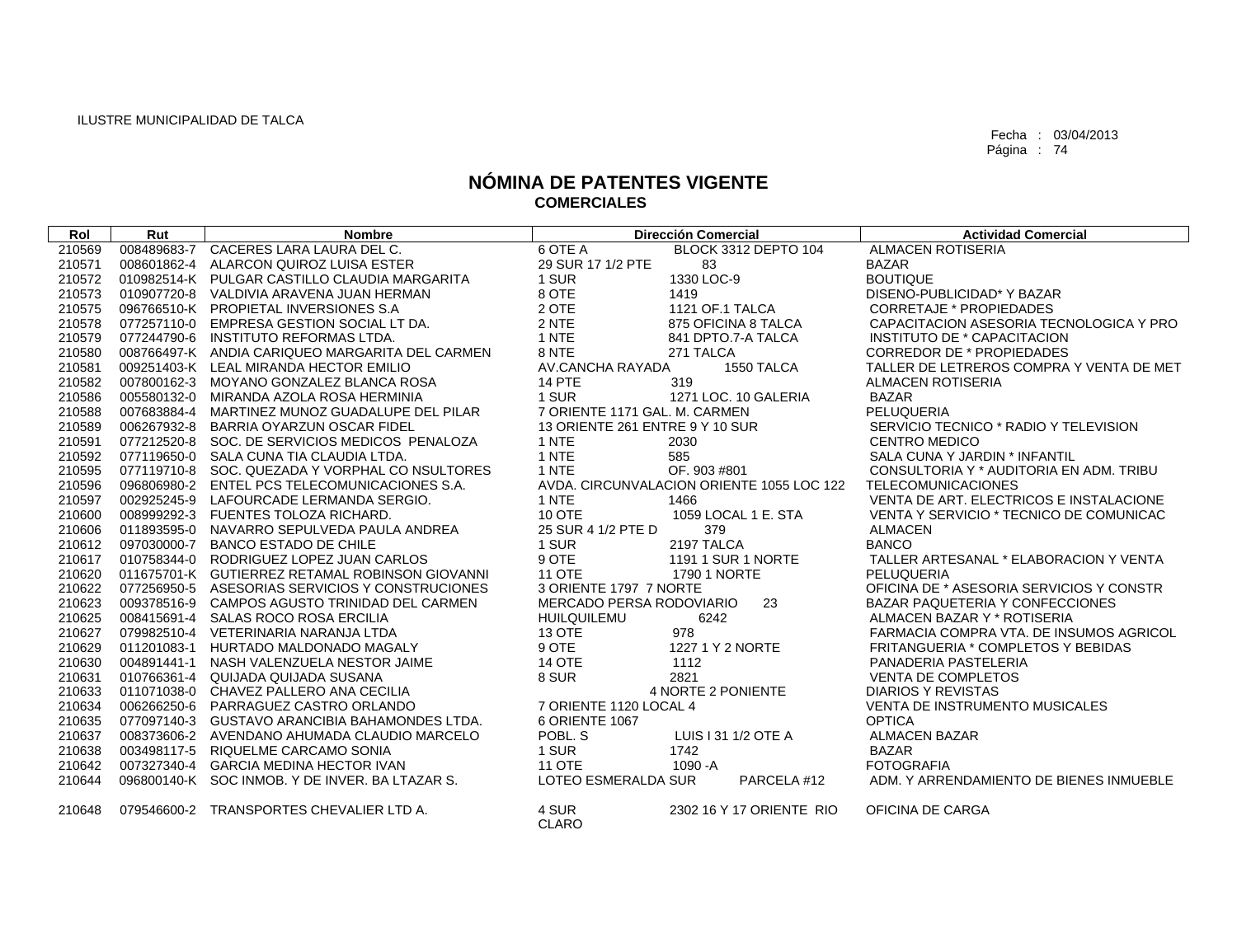| Rol    | Rut                      | <b>Nombre</b>                                   |                         | <b>Dirección Comercial</b> | <b>Actividad Comercial</b>                   |
|--------|--------------------------|-------------------------------------------------|-------------------------|----------------------------|----------------------------------------------|
| 210649 |                          | 006973432-4 ARELLANO ROJAS JOSE ANDRES          | 1 SUR                   | 1330 LOCAL 11              | PRENDAS DE VESTIR                            |
| 210650 | 096521700-2 ZZ Eliminado |                                                 | 1 SUR                   | 1417 OFICINA 9             | SERVICIOS DE * ASESORIAS Y COBRANZA          |
| 210652 |                          | 007030237-3 MATUS VILO MANUEL ENRIQUE           | 15 OTE 2 Y 3 SUR        | $971 - A$                  | TALLER TORNERIA * SOLDADURA Y MANGUERA       |
| 210653 |                          | 096763820-K TECNOLOGIA Y GESTION EMPR ESARIAL   | 1 SUR                   | 1139 INTERIOR LOCAL        | SERVICIOS * COMPUTACIONALES                  |
| 210656 |                          | 077055610-4 ASISTENCIA TECNICO PECUAR IA        | 1 NTE                   | 1624                       | OFICINA DE SERVICIOS AGRICOLA Y COMERC.      |
| 210657 |                          | 078441790-5 POSTAL SERVICE S.A.                 | 6 OTE                   | 1132 OFICINA 36            | <b>CORREO PRIVADO</b>                        |
| 210659 |                          | 005772435-8 CESPEDES MIQUELES MANUEL APARICIO   | 9 OTE                   | 1031                       | PANADERIA ROTISERIA                          |
| 210661 |                          | 008605296-2 GUTIERREZ FUENTES FERNANDO MAURICIO | <b>19 SUR</b>           | 0160 VILLA GALILEA B       | VENTA DE GAS- OFICINA ADMINISTRATIVA DE      |
| 210662 |                          | 050674430-K ZARATE GARAY FCO, RAUL Y OTRA.      | <b>11 OTE</b>           | 498                        | TALLER MECANICA DE TORNO                     |
| 210663 |                          | 077069400-0 ORTIZ CASTRO SILVIA Y COMPANIA.     | 2 SUR                   | 1221                       | DIST. Y COMERCIAL, DE ART, COMPUTACION Y     |
| 210664 |                          | 096867760-8 XEL COMUNICACIONES S.A.             | 6 OTE GALERIA SABAG OF  | 38                         | <b>COMUNICACIONES</b>                        |
| 210666 |                          | 077168230-8 VALENZUELA SILVA Y COMPAN IA LTDA.  | 7 OTE                   | 868                        | <b>CENTRO MEDICO DENTAL</b>                  |
| 210667 |                          | 014532197-2 ORTIZ PINO JESICA TAMARA            | 4 SUR                   | 2018 RIO CLARO             | <b>SERVICIO TECNICO</b>                      |
| 210668 |                          | 010075488-6 LAZO POBLETE JEANNETTE DEL PILAR    | 1 SUR                   | 1330 LOCAL 8               | VENTA DE CERRAJERIA ARTISTICA Y ARTES.       |
| 210670 |                          | 008563337-6 ROJAS MOLINA LUIS ALONSO            | MERCADO CENTRAL         | LOCAL <sub>9</sub>         | <b>FRUTAS Y VERDURAS</b>                     |
| 210673 |                          | 007258977-7 PERDIGUERO ESPINOZA TERESA ELENA    | LAS AMERICAS 21 NTE     | 1262                       | ALMACEN                                      |
| 210676 | 078945780-8 SEREL LTDA   |                                                 | 2 NTE                   | 841 2 PISO                 | OFICINA DE * SANEAMIENTO DE TITULOS DE       |
| 210677 |                          | 006500045-8 BASOALTO GUTIERREZ PEDRO            | 5 1/2 PTE 5 1/2 NTE     | 1631                       | AMASANDERIA Y * ROTISERIA                    |
| 210680 |                          | 077283200-1 IN-NOVA CONSULTORES LTDA            | 4 OTE                   | 707                        | SERVICIOS DE * ASESORIA Y CAPACITACION       |
| 210681 |                          | 007467445-3 MIRANDA RAMIREZ PATRICIO ALIRO      | HUILQUILEMU P. LIBERTAD | SITIO <sub>14</sub>        | ALMACEN, AMASANDERIA, FUENTE DE SODA, BA     |
| 210683 |                          | 009824590-1 LLANOS ELGUETA XIMENA EVARISTA      | 8 SUR                   | 3494                       | <b>ALMACEN</b>                               |
| 210685 |                          | 013950561-1 RODRIGUEZ VALENZUELA MIGUEL ANGEL   | <b>21 NTE</b>           | 1256                       | <b>ALMACEN</b>                               |
| 210687 |                          | 009718365-1 VALDEBENITO LEON PATRICIO ANGEL     | 6 OTE                   | 1125 1 SUR 1 NORTE         | COMPRA-VENTA DE * LIBROS REVISTAS CASET      |
| 210688 |                          | 082735600-K LINEA AEREA DE FUMIGACION ES AGUAS  | 2 SUR                   | 2215                       | SERVICIO DE * FUMIGACIONES AEREAS            |
| 210690 |                          | 004724931-7 HARWARDT RABENKO RODOLFO            | 1 SUR                   | 1942                       | DISTRIBUIDORA DE * Y BODEGA DE PRODUC. L     |
| 210692 |                          | 009448295-K HERRERA FLORES ANA MARIA            | 1 SUR                   | 2089                       | <b>SERVICIOS FUNERARIOS</b>                  |
| 210696 |                          | 004784080-5 LARRAIN VALDIVIESO CARMEN GLORIA    | 7 NTE                   | 837 TALCA                  | ELABORACION Y * COMERCIALIZACION DE ALI      |
| 210697 |                          | 011320887-2 BRAVO MUNOZ MARIA CECILIA           | <b>11 OTE</b>           | 1130                       | <b>VENTA DE MUEBLES</b>                      |
| 210699 |                          | 007026474-9 CASTRO CASTRO ELISA DEL CARMEN      | <b>RAMADILLA LIRCAY</b> | <b>S/N LAS RASTRAS</b>     | <b>ALMACEN</b>                               |
| 210700 |                          | 011895256-1 TORRES TAPIA HECTOR ABRAHAM         | 7 OTE                   | 1161                       | <b>BOUTIQUE</b>                              |
| 210701 | 085783800-9              | COMPLEJO MANUFACTURERO EQ UIPOS TEL             | 4 NTE                   | 1633 9 Y 10 ORIENTE        | VENTA DE CONTRATOS * LINEAS TELEFONICAS      |
| 210705 |                          | 077301680-1 SOC.COMERCIAL D.L. LTDA.            | 8 OTE                   | 1142                       | <b>IMPORTACION Y VENTA DE ART. PLASTICOS</b> |
| 210710 |                          | 008434003-0 TAPIA GONZALEZ AGRIPINA DE LAS M.   | 5 OTE                   | 1198                       | LIBRERIA JUGUETERIA PAQUETERIA               |
| 210713 |                          | 077275750-6 CODIMAT LTDA                        | 1 SUR                   | 2369                       | DISTRIBUIDORA DE * MATERIALES DE CONSTR      |
| 210714 |                          | 005585771-7 FUENTES MAZZOLA JULIO OSVALDO       | 2 SUR                   | 1947 LOCAL-11 12 Y         | TIENDA DE ROPA Y * ART. DE REGALOS           |
| 210716 | 077294620-1              | SOCIEDAD SAN PEDRO SANCHEZ LIMITADA             | 9 OTE                   | 1151                       | <b>COMERCIO DE PINTURAS</b>                  |
| 210720 |                          | 005114067-2 MUNOZ SAN FUENTES FROILAN JOSE      |                         | 12 ORIENTE 2 Y 3 SUR       | <b>BAZAR PAQUETERIA</b>                      |
| 210722 |                          | 005774608-4 JORQUERA ARAVENA FILOMENA           | 2 OTE                   | 2986 P. HURTADO            | <b>COMPLETOS AL PASO</b>                     |
| 210723 |                          | 007679153-8 OYARCE JARA SERGIO H.               | 12 SUR 31 1/2 OTE       | 102                        | ROTISERIA Y ALMACEN                          |
| 210724 |                          | 010980133-K MARTINEZ MOLINA MIGUEL.             | 1 NTE                   | 1762                       | <b>VENTA DE MUEBLES</b>                      |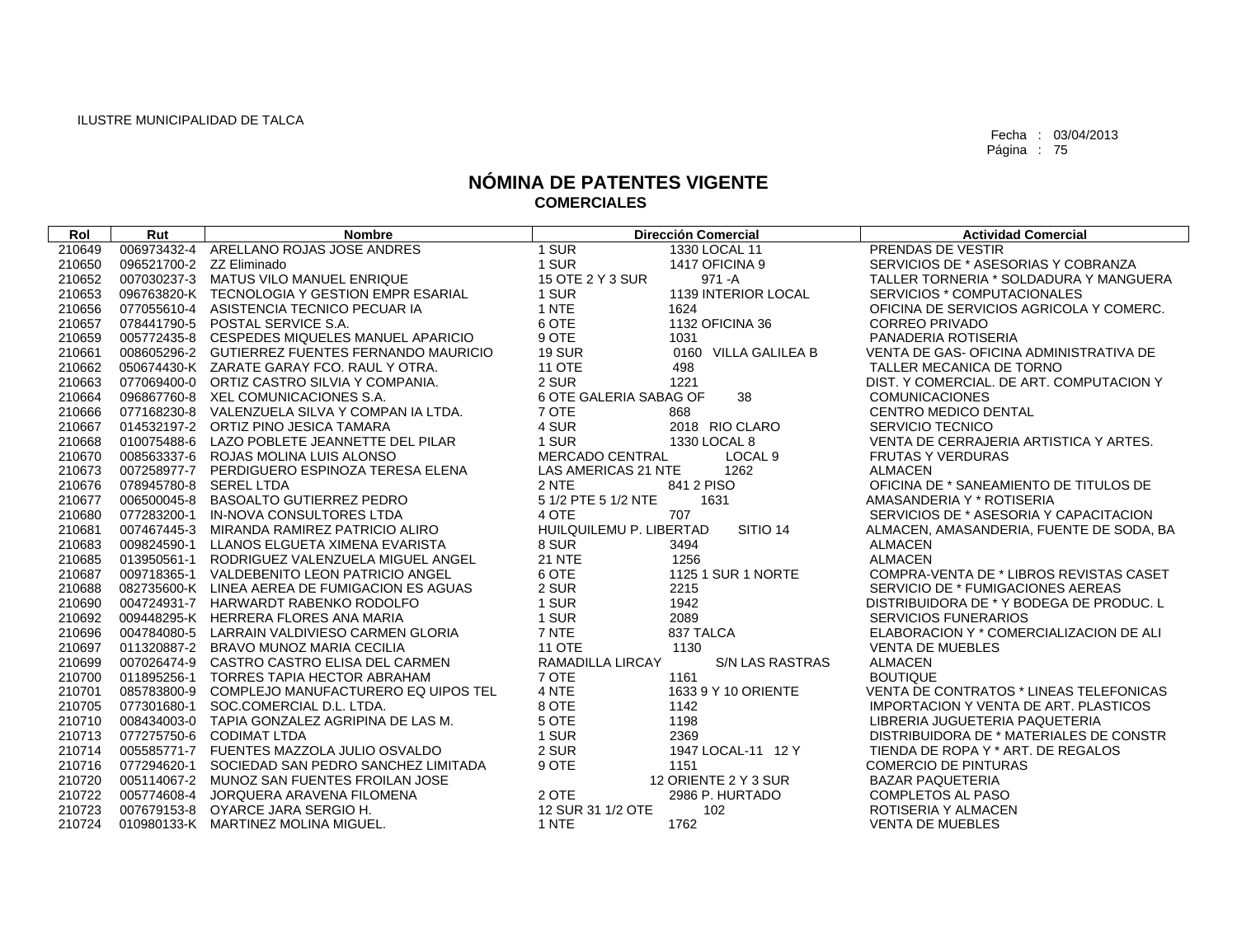| Rol    | Rut | <b>Nombre</b>                                   |                                | <b>Dirección Comercial</b> |     | <b>Actividad Comercial</b>                      |
|--------|-----|-------------------------------------------------|--------------------------------|----------------------------|-----|-------------------------------------------------|
| 210727 |     | 077171770-5 FARMACEUTICA VALLE CENTRA L LTDA.   | 1 SUR                          | 1335 TALCA                 |     | <b>FARMACIA Y * PERFUMERIA</b>                  |
| 210728 |     | 096799250-K CLARO CHILE S.A.                    | 2 SUR 1643 LOC 9-10-11.        |                            |     | PRESTACION DE * SERVICIOS DE TELEFONIA P        |
| 210729 |     | 077270070-9 FOREX CAMBIO Y SERVICIOS LTDA       | 2 OTE                          | 1133                       |     | CASA DE CAMBIOS Y * SERVICIOS                   |
| 210731 |     | 009360187-4 VALENZUELA RIVERA MARGARITA DEL CAR | 4 OTE                          | 240 TALCA                  |     | CARNICERIA Y ALMACEN                            |
| 210732 |     | 007443387-1 GARRIDO CARRASCO RIGOBERTO          | 1 NTE                          | 635 TALCA                  |     | <b>REPARACION DE * MAQUINAS DE OFICINA REGI</b> |
| 210735 |     | 077186150-4 COMERCIAL ALIAGRO LTDA              | 1 SUR                          | 2261 TALCA                 |     | FARMACIA VETERINARIA                            |
| 210737 |     | 004478870-5 GUZMAN ARCE YOLANDA DEL C.          | <b>11 OTE</b>                  | 1295                       |     | <b>ALMACEN</b>                                  |
| 210739 |     | 077014840-5 SOC. INVERSIONES MAULE VII LTDA.    | 2 NTE                          | 360                        |     | <b>CLINICA MEDICA</b>                           |
| 210740 |     | 010770489-2 LARA SALGADO MARILUZ DE LAS MERCEDE | <b>24 SUR</b>                  | 90 TALCA                   |     | ALMACEN Y BAZAR                                 |
| 210744 |     | 077143040-6 BLITZ BLANK LTDA.                   | 4 OTE                          | 707 TALCA                  |     | OFICINA DE SERVICIOS DE ASEO INDUSTRIAL         |
| 210746 |     | 009956814-3 CERDA OYARCE ROBINSON LEONARDO      |                                | 12 ORIENTE PERSA ROD       |     | ROPA Y PAQUETERIA                               |
| 210748 |     | 077283170-6 LUIS INZUNZA ANZALONE Y C IA LTDA   | 2 NTE                          | 360                        |     | <b>PRESTACION DE SERV.*</b>                     |
| 210751 |     | 012297819-2 ADRIAZOLA ROJAS SANDRA              | 1 OTE                          | 1130 LOCAL 18 TALCA        |     | LIBRERIA BAZAR Y * CENTRO FOTOCOPIADO           |
| 210753 |     | 008222738-5 GAJARDO RODRIGUEZ ROSA              | 7 OTE                          | 1050 LOCAL 1 TALCA         |     | <b>BAZAR Y FANTASIAS</b>                        |
| 210754 |     | 005845942-9 SALCEDO GUTIERREZ MAGALY DEL C.     | <b>21 SUR</b>                  | 1421                       |     | ALMACEN Y * ROTISERIA                           |
| 210755 |     | 011312151-3 GAETE GAETE ROSA CECILIA            | POBL. LIBERTAD HUILQUILEMO S/N |                            | S/N | SALON DE POOL Y * JUEGOS ELECTRONICOS-A         |
| 210756 |     | 009618964-8 PERALES ARAVENA ROLANDO PATRICIO    | 6 OTE                          | 1497                       |     | <b>ESCUELA DE CONDUCTORES</b>                   |
| 210758 |     | 008474163-9 CARRASCO ALDEA ALEJANDRO            | 1 SUR                          | 1417 LOCAL 4               |     | PRENDAS DE VESTIR * ART. DEL HOGAR JOYE         |
| 210759 |     | 089807200-2 FARMACIA CRUZ VERDE                 | 1 SUR                          | 1196                       |     | <b>FARMACIA PERFUMERIA</b>                      |
| 210760 |     | 011321471-6 POBLETE MORENO PAOLA ANDREA         | 3 1/2 NTE                      | 3397 VILLA PEHUEN          |     | <b>ALMACEN</b>                                  |
| 210763 |     | 005053543-6 BRAVO ORTIZ JAVIER EMILIO           | 5 SUR                          | 2599                       |     | ALMACEN Y ROTISERIA                             |
| 210764 |     | 008268684-3 CIFUENTES LUNA ELIZABETH            | <b>12 OTE 1 SUR</b>            | LOCAL 37                   |     | <b>FRUTERIA</b>                                 |
| 210766 |     | 003787443-4 DOMINGUEZ MORALES ANA JULIA         | 15 1/2 PTE                     | 885 TALCA                  |     | <b>BAZAR</b>                                    |
| 210768 |     | 009195350-1 ARAVENA MALDONADO RUTH MAGALY       | 2 NTE                          | 6131 Y 2 PTE.              |     | <b>CORREDOR PROPIEDADES</b>                     |
| 210769 |     | 008899700-K CRUZ TAPIA OSCAR ARMANDO            | 5 ORIENTE 1455 3 Y 4 NORTE     |                            |     | <b>VULCANIZACION</b>                            |
| 210774 |     | 006912150-0 HERRERA LEIVA PATRICIA ADRIANA DEL  | 6 ORIENTE 695 5 Y 6 SUR        |                            |     | SALON DE BELLEZA                                |
| 210775 |     | 009795311-2 ROJAS SAN MARTIN NANCY DE LAS M.    | 14 1/2 PTE                     | 675 26 1/2 SUR             |     | ALMACEN Y BAZAR                                 |
| 210777 |     | 007723287-7 PAROT URZUA ALVARO ADRIAN           | AVDA, COLIN 27 Y 28 SUR N 730  |                            |     | COMERC. DE MADERAS Y SUS DERIVADOS              |
|        |     |                                                 |                                |                            |     | <b>MERC</b>                                     |
| 210778 |     | 007889999-9 BRAVO ACUÑA ORIANA RUTH             | 1 SUR                          | 1330 LOCAL 17 GAL. B       |     | FANTASIAS JOYERIA Y ART. DE CUERO               |
| 210779 |     | 007555715-9 VILLALOBOS HORMAZABAL LUIS ALBERTO  | 12 OTE 1 Y 2 SUR               | 1025                       |     | <b>BAZAR Y PAQUETERIA</b>                       |
| 210782 |     | 096516810-9 COMTEL S.A.                         | 1 NTE                          | 901                        |     | SERVICIOS DE * COMUNICACIONES                   |
| 210786 |     | 008895118-2 FLORES VILCHES MIRIAM JEANETTE      | CALLE LARGA EL MIRADOR         | 269                        |     | ALMACEN Y ROTISERIA                             |
| 210788 |     | 013105206-5 ESPINOZA CARRILLO PAOLA             | 1 SUR                          | 1643 LOCAL 4               |     | TIENDA DE ROPA DE VESTIR                        |
| 210790 |     | 008509776-8 CAMPOS RIVERA FRANKLIN ROBERTO      | 1 SUR 10 Y 11 OTE              | 1781                       |     | PAQUETERIA Y BAZAR                              |
| 210791 |     | 010168443-1 JIMENEZ MARTINELLI GABRIEL EDUARDO  | <b>11 OTE 7 SUR</b>            | 501                        |     | <b>ESTACION DE SERVICIO</b>                     |
| 210792 |     | 007806858-2 SANDOVAL CHAMORRO FRANCISCO JOSE    | 7 OTE                          | 1161                       |     | CONFECCION DE * CORTINAS E INST. DE RIE         |
| 210793 |     | 008145034-K TROSCOSO MEJIAS PEDRO ENRIQUE       | <b>23 SUR</b>                  | 62 18 1/2 PONIENTE         |     | <b>ALMACEN</b>                                  |
| 210794 |     | 077136210-9 CENTRO RADIOLOGICO ECOGRAFICO LIMIT | 2 NTE                          | 641                        |     | IMAGENOLOGIA, RADIOLOGIA Y SERV. MEDICO         |
| 210795 |     | 004140622-4 VALDES ACEVEDO NELSON JILBERTO      | 1 SUR 3 OTE                    | S/N S/N                    |     | PLASTIFICACION Y * COPIA DE LLAVES              |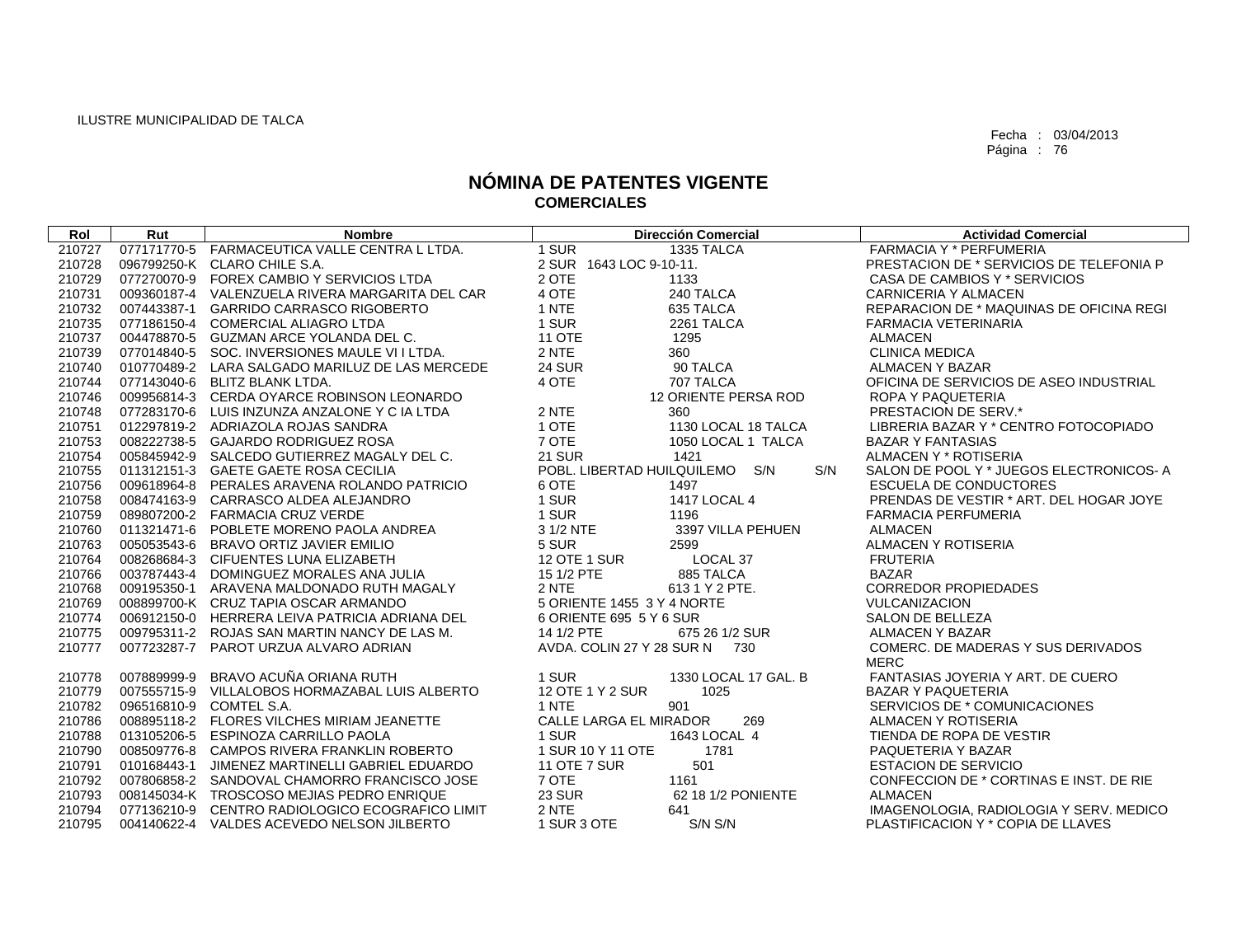| Rol    | Rut                      | <b>Nombre</b>                                   |                         | <b>Dirección Comercial</b>        | <b>Actividad Comercial</b>               |
|--------|--------------------------|-------------------------------------------------|-------------------------|-----------------------------------|------------------------------------------|
| 210798 | 008073475-1              | SANCHEZ BAEZA PEDRO RICARDO                     | 1 NTE                   | 1697 TALCA                        | COMPRA-VENTA DE * AUTOMOVILES.-          |
| 210800 |                          | 007869509-9 BRAVO TORRES EDUARDO ENRIQUE        | <b>15 OTE 2 SUR</b>     | 1007 TALCA                        | CONTRATISTA * Y ARRIENDO DE MAQUINARIA   |
| 210803 |                          | 009591606-6 PULGAR ESPINOZA ELIANA DEL PILAR    | <b>28 SUR</b>           | 150 14 PONIENTE                   | <b>ALMACEN ROTISERIA</b>                 |
| 210804 |                          | 078891180-7 CONSULTORA OLIVA Y CACERE S LTDA    | 1 SUR                   | 508 OFICINA 101                   | CONSULTORA * ARQUITECTOS                 |
| 210805 |                          | 077307680-4 SOC.DEL ALBA LTDA                   | 21 OTE 8 1/2 SUR        | 234                               | <b>CAPACITACION</b>                      |
| 210807 |                          | 006750628-6 SEPULVEDA YEVENES MARTA             | <b>21 NTE</b>           | BLOCK 1251 DEPTO.102              | <b>ALMACEN</b>                           |
| 210808 |                          | 007557246-8 GAJARDO GOMEZ BERNARDITA DEL C.     | 13 1/2 SUR 6 OTE        | 274                               | COMPLETOS BEBIDAS Y FRITANGUERIA         |
| 210809 | 077294610-4 ZZ Eliminado |                                                 | 6 OTE                   | 1075 OF. 9                        | CAPACITACION LABORAL                     |
| 210811 |                          | 006508622-0 ADASME BADILLA HECTOR LUIS          | 31 OTE                  | BLOCK 718 DEPTO.101               | <b>ALMACEN</b>                           |
| 210812 |                          | 009650055-6 VASQUEZ QUIJADA MARISOL EUGENIA     | 12 OTE 2 Y 3 SUR        | LOCAL <sub>50</sub>               | <b>PAQUETERIA</b>                        |
| 210813 |                          | 011321303-5 ROJAS BELMAR LAURA XIMENA           | 1 NTE                   | 1507 TALCA                        | ARTESANIA - BAZAR                        |
| 210815 |                          | 013787892-5 MORALES VERDUGO MARIELA ISABEL      | 9 ORIENTE 407 CON 8 SUR |                                   | ALMACEN Y ROTISERIA                      |
| 210818 |                          | 010314491-4 HERRERA CORTES-MONROY CLAUDIA XIMEN | 1 OTE                   | 1454 TALCA                        | DISENO GRAFICO Y * PUBLICIDAD            |
| 210820 |                          | 006408135-7 VALENZUELA INZULZA DANIEL ABRAHAM   | 91/2 SUR 7 Y 8 OTE      | 1480                              | <b>ALMACEN</b>                           |
| 210823 |                          | 012296216-4 ROJAS AGUILAR EDUARDO EUGENIO       | 2 SUR                   | 2186                              | VENTA DE REPUESTOS * ACCESORIOS Y LUBRI  |
| 210824 |                          | 012521403-7 FUENTES MINO OLGA                   | <b>11 OTE</b>           | 1247 LOCAL 6 TALCA                | <b>DEPILACION</b>                        |
| 210825 |                          | 008007091-8 ZAGAL ROZAS INES DEL CARMEN         | 1 SUR EDIF. CARACOL     | LOCAL 4 #898                      | TALLER DE JOYERIA                        |
| 210827 |                          | 078802080-5 INGENIERIA Y CONSTRUCCION VERA LTD  | <b>14 OTE</b>           | 76 PARCELA 28                     | EMPRESA CONTRATISTA CONSTRUCCIONES       |
| 210828 |                          | 007399056-4 CANALES MUNOZ MANUEL PATRICIO       | AVDA, C. RAYADA 6 NTE   | 1675                              | <b>TALLER MECANICO</b>                   |
| 210832 |                          | 009888518-8 DIAZ PALMA RICARDO ALADINO          | 10 OTE 1 Y 2 SUR        | 1011                              | <b>ESTILISTA UNISEX</b>                  |
| 210833 |                          | 012590678-8 LARA LARA MARCELO ALEJANDRO         | 1 NTE                   | 1405 TALCA                        | ARTESANIA EN CUERO                       |
| 210836 |                          | 078833730-2 ALBORADA CONSTRUCCIONES L TDA.      | 23 OTE                  | 268                               | OFICINA CONTRATISTA                      |
| 210837 |                          | 010592621-9 STARK CAMPOS MARCELO ANDRES         | 2 SUR                   | 706 TALCA                         | <b>FUENTE DE SODA</b>                    |
| 210838 |                          | 010599223-8 GUAJARDO DELGADO HECTOR             | 1 SUR                   | 1575                              | TIENDA DE ROPA                           |
| 210840 |                          | 011319736-6 AYANCAN RODRIGUEZ BERNARDITA        | 5 1/2 OTE 19 NTE C      | 3067                              | TALLER DE TEJIDOS                        |
| 210842 |                          | 006838699-3 VALENZUELA VALDES JUAN VICENTE WASH | 8 NTE                   | 1097 TALCA                        | TALLER ARTESANAL DE* CICLISMO            |
| 210844 |                          | 011457898-3 ALBORNOZ SAAVEDRA MAURICIO ANTONIO  |                         | COOP.LIRCAY CALLE SAN ESTEBAN 234 | ALMACEN Y ROTISERIA                      |
| 210846 |                          | 011320307-2 TORRES SEPULVEDA RODRIGO ALEJANDRO  | 13 OTE                  | 1722 TALCA                        | AMASANDERIA ROTISERIA                    |
| 210847 |                          | 010567104-0 OLIVARES NUÑEZ SERGIO ANDRES        | 2 NTE                   | 2207 15 Y 16 ORIENTE              | TALLER ARTESANAL * DE PINTURA Y DESABOL  |
| 210849 |                          | 005692682-8 SALAS CASTRO LUZMILA DE LAS MERCEDE |                         | RODOVIARIO VEGA CHICA PUESTO 19   | <b>FRUTAS Y VERDURAS</b>                 |
| 210851 |                          | 009103591-K ALBORNOZ ABACA MARILUZ              | 2 SUR                   | 1625 TALCA                        | ALIMENTOS Y * ACCESORIOS PARA MASCOTAS.  |
| 210852 |                          | 007953931-7 YUBANO OJEDA ALICIA MARITA          | 1 SUR                   | 975 TALCA                         | ENTRETENIMIENTOS * ELECTRONICOS          |
| 210853 |                          | 008767295-6 CAMPOS OLIVA CECILIA                | 5 OTE                   | 1402 3 NORTE                      | IMPRESORA/COMERCIALI                     |
| 210856 |                          | 012522301-K FUENTES NOVOA CRISTIAN AQUILES      | 5 SUR                   | 2080 - B                          | VENTA Y TALLER DE * MUEBLES              |
| 210860 |                          | 005846186-5 JARA NEIRA MARCELINA                | <b>16 SUR</b>           | 1159 4 1/2 ORIENTE                | KIOSCO DE DIARIOS REVISTAS, CONFITES Y A |
| 210863 |                          | 009106655-6 ESPINOZA ESPINOZA WALDO ENRIQUE     | 8 OTE                   | 1527                              | TALLER DE * DESABOLLADURA MENOR          |
| 210865 |                          | 010068240-0 YAÑEZ MARTINEZ MARIA ANGELICA       | 5 1/2 PTE 25 Y 26 SUR   | 875                               | VENTA DE COMPLETOS Y BEBIDAS             |
| 210867 |                          | 006304986-7 LOYOLA SILVA LUIS ENRIQUE           | 8 OTE                   | 1459                              | <b>COMISIONISTA</b>                      |
| 210869 |                          | 007554325-5 BUSTOS ARAYA ENRIQUE ANTONIO        | 4 PTE                   | 505 19 1/2 SUR "B"                | TALLER ARTESANAL * MECANICO              |
| 210870 |                          | 006475393-2 FIGUEROA AVILA JUAN EUGENIO         | 30 OTE 7 SUR            | 492                               | ALMACEN Y ROTISERIA                      |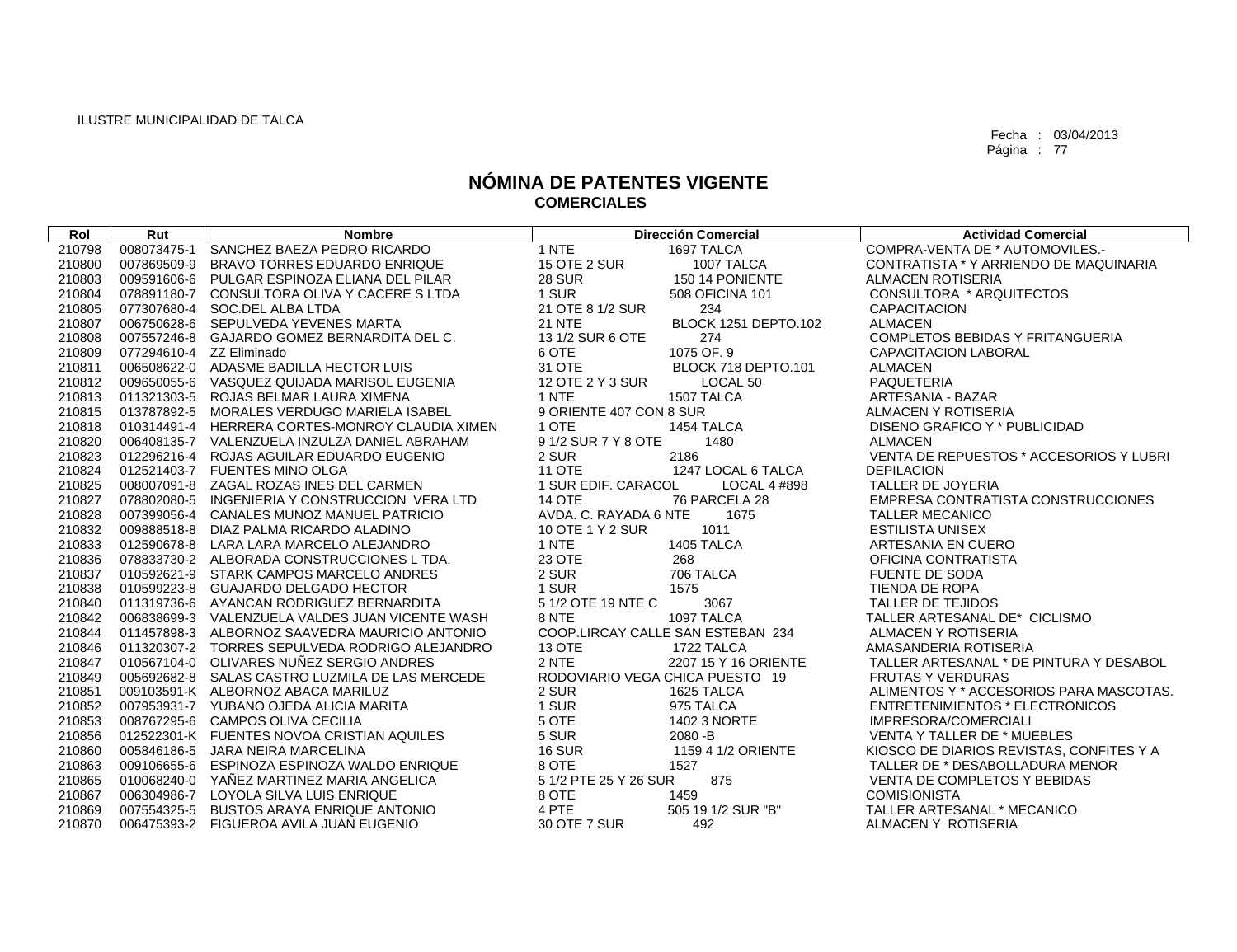| Rol    | Rut         | <b>Nombre</b>                                   |                             | <b>Dirección Comercial</b> | <b>Actividad Comercial</b>                |
|--------|-------------|-------------------------------------------------|-----------------------------|----------------------------|-------------------------------------------|
| 210873 | 096579580-4 | ACALSIL S. A.                                   | 18 OTE                      | 2395                       | SERVICIO DE * ALIMENTACION                |
| 210876 |             | 008727559-0 MEZA LEIVA JORGE ORLANDO            | 8 NTE                       | 1482                       | VENTA DE * COMPUTADORES Y ASESORIAS COM   |
| 210878 |             | 011320644-6 CERPA GOMEZ CESAR RICARDO           |                             | 12 ORIENTE 2 SUR           | <b>ESTACIONAMIENTO</b>                    |
| 210880 |             | 011372337-8 ITURRA OSORIO RAFAEL OSVALDO        | <b>AVENIDA PIDUCO</b>       | 582 TALCA                  | SUB-DISTRIBUIDOR DE* GAS LICUADO.-        |
| 210881 | 005305494-3 | <b>GARCIA HENRIQUEZ ARTURO</b>                  | 6 OTE                       | 1132 LOCAL 9               | <b>GRANDES TIENDAS</b>                    |
| 210883 |             | 011320887-2 BRAVO MUNOZ MARIA CECILIA           | 1 SUR                       | 1038                       | <b>COMPRA-VTA DE MUEBLE</b>               |
| 210885 |             | 011438983-8 LASCEVENA FAUNDEZ NESTOR MAURICIO   | 5 1/2 PTE A                 | 854 VILLA CONAVICOOP       | <b>ALMACEN</b>                            |
|        |             |                                                 |                             |                            |                                           |
| 210887 |             | 079962380-3 LA CARTUJA S.A.                     | <b>LONGITUDINAL SUR</b>     | 630                        | DISTRIBUIDORA Y * COMERCIALIZADORA DE A   |
| 210892 | 014498433-1 | MURGA RIVERA HECTOR MANUEL                      | 2 SUR                       | 795 2DO, PISO OFICIN       | OFICINA PRODUCTORA * EVENTOS              |
| 210894 | 007445527-1 | LEYTON SALAS LUIS HUMBERTO                      | 1 NTE                       | 1602                       | DISTRIBUIDORA DE * PINTURAS               |
| 210896 |             | 096781620-5 BANCOESTADO MICROEMPRESAS S.A. ASES | 1 SUR                       | 971                        | ASESORIAS * FINANCIERAS                   |
| 210902 | 008633608-1 | SARAVIA LORA LORENZO MARCELINO                  | <b>13 NTE</b>               | 2235                       | ALMACEN Y* ROTISERIA                      |
| 210904 |             | 012101476-9 VIVANCO CARRENO NATALIA             | <b>29 SUR</b>               | 925 20 1/2 PONIENTE        | <b>ALMACEN</b>                            |
| 210906 |             | 009569918-9 SEPULVEDA MANRIQUEZ MARIA VIRGINIA  | PASAJE 17 NTE               | 1986                       | <b>ALMACEN</b>                            |
| 210907 |             | 077294760-7 CAROLA LARA VILLALOBOS Y PAOLA LARA | 1 OTE                       | 798 VILLA EL ARENAL        | COMPRA PRODUCCION * COMERCIALIZACION Y    |
| 210909 |             | 003803620-3 ORELLANA ORELLANA ELVIRA DE LAS M.  | 1 SUR                       | 1064                       | TIENDA PRENDAS DE * VESTIR Y ARTICULOS    |
| 210910 | 007080891-9 | MERY SALINAS MARIA SOLEDAD                      | PSJE. 9 1/2 OTE "B"         | 2513 14 NORTE              | SUBDISTRIBUIDOR DE * GAS                  |
| 210911 |             | 010878376-1 ZUNIGA TAPIA MELIPINA               | 13 1/2 SUR B                | <b>1554 9 ORIENTE</b>      | TALLER ARTESANAL DE SOLDADURAS AL         |
|        |             |                                                 |                             |                            | <b>OXIGEN</b>                             |
| 210912 | 012126009-3 | AMARO HENRIQUEZ ROXANA                          | 13 1/2 SUR 9 Y 10 OTE       | 1578                       | <b>ALMACEN Y ROTISERIA</b>                |
| 210913 | 011173689-8 | <b>BERNAL AGURTO LOLA</b>                       | 5 OTE 2 Y 3 SUR             | $980 - B$                  | VENTA DE COMPLETOS Y SANDWISCH            |
| 210914 |             | 007035878-6 VEGA IMAS LUIS ALFREDO              | 2 ORIENTE 1170 OF-8         |                            | OFICINA DE SEGUROS                        |
| 210915 |             | 005456088-5 VERA ASTORGA IDELIA DEL C.          | <b>17 PTE</b>               | 94                         | <b>ALMACEN ROTISERIA</b>                  |
| 210917 | 010846989-7 | ACUÑA TORRES RAUL AUGUSTO                       | <b>EX-ESTACION MERCEDES</b> | S/N                        | ALMACEN Y ROTISERIA                       |
| 210921 | 008626067-0 | <b>GARCES SAZO PALMENIA DEL CARMEN</b>          | 5 OTE 18 NTE A              | 1203                       | COMPLETOS Y * FRITANGUERIA                |
| 210923 |             | 006936779-8 RIVERA RIVERA LEOPOLDINA            | RODOVIARIO PUESTOS          | 61 Y 62                    | <b>FRUTAS VERDURAS * LEGUMBRES FLORES</b> |
|        |             |                                                 |                             |                            | (CORO                                     |
| 210926 |             | 003582982-2 MEDINA ARAYA JUAN MANUEL            | 2 NTE                       | 1098                       | <b>CORREDOR DE * PROPIEDADES</b>          |
| 210927 | 077294830-1 | SOC. CONTRUC VALENZUELA Y SANTIAGOS             | 1 NTE                       | 1349 2^ PISO               | <b>CONSTRUCTORA</b>                       |
| 210928 |             | 077336070-7 AGENCIA DE VIAJES MAGIC T RAVEL LTD | 1 OTE                       | 1130 OFICINA 20            | AGENCIA DE VIAJES                         |
| 210929 | 010815416-0 | OSSES ALEGRIA FERNANDO OCTAVIO                  | 2 SUR                       | 4 Y 9 #1222                | CAPACITACION LABORAL                      |
| 210937 | 009649105-0 | MARISCAL APABLAZA KAREM ELIZABETH               | 5 SUR                       | 2585 18 Y 19 ORIENTE       | <b>ALMACEN</b>                            |
| 210938 |             | 012519718-3 ALCAINO GARCIA ASTRID CONSUELO      | <b>11 OTE</b>               | 1090 - B                   | AGENCIA DE POLLA * LOTERIA Y BAZAR        |
| 210939 |             | 050826580-8 MOYA JAQUE CLAUDIA Y OTRA           | <b>10 NTE</b>               | 1539                       | CENTRO DE LLAMADOS FOTOCOPIADO Y BAZAR    |
| 210940 |             | 010712560-4 MOLL AVENDANO CARLOS RAUL           | 1 SUR                       | 1926                       | DISTRIBUIDORA DE * PAQUETERIA PRENDAS D   |
| 210942 |             | 013612161-8 JAQUE ALVAREZ VICTOR HERNAN         | <b>14 OTE</b>               | 1193                       | <b>FUNERARIA</b>                          |
| 210943 | 077726400-1 | MAESTRANZA FRAMAC LTDA.                         | <b>AVDA.SAN MIGUEL</b>      | 3380 INTERIOR              | <b>MECANICA DE* PRECISION</b>             |
| 210945 |             | 010284058-5 ABDALA MARDONES LIGIA LINDA         | 2 SUR 9 OTE                 | 1601                       | <b>VENTA DE COMPLETOS</b>                 |
| 210946 |             | 006712403-0 ROJAS ROJAS JORGE ENRIQUE           | 6 NTE                       | <b>2295 16 ORIENTE</b>     | TALLER ELECTRICO * AUTOMOTRIZ             |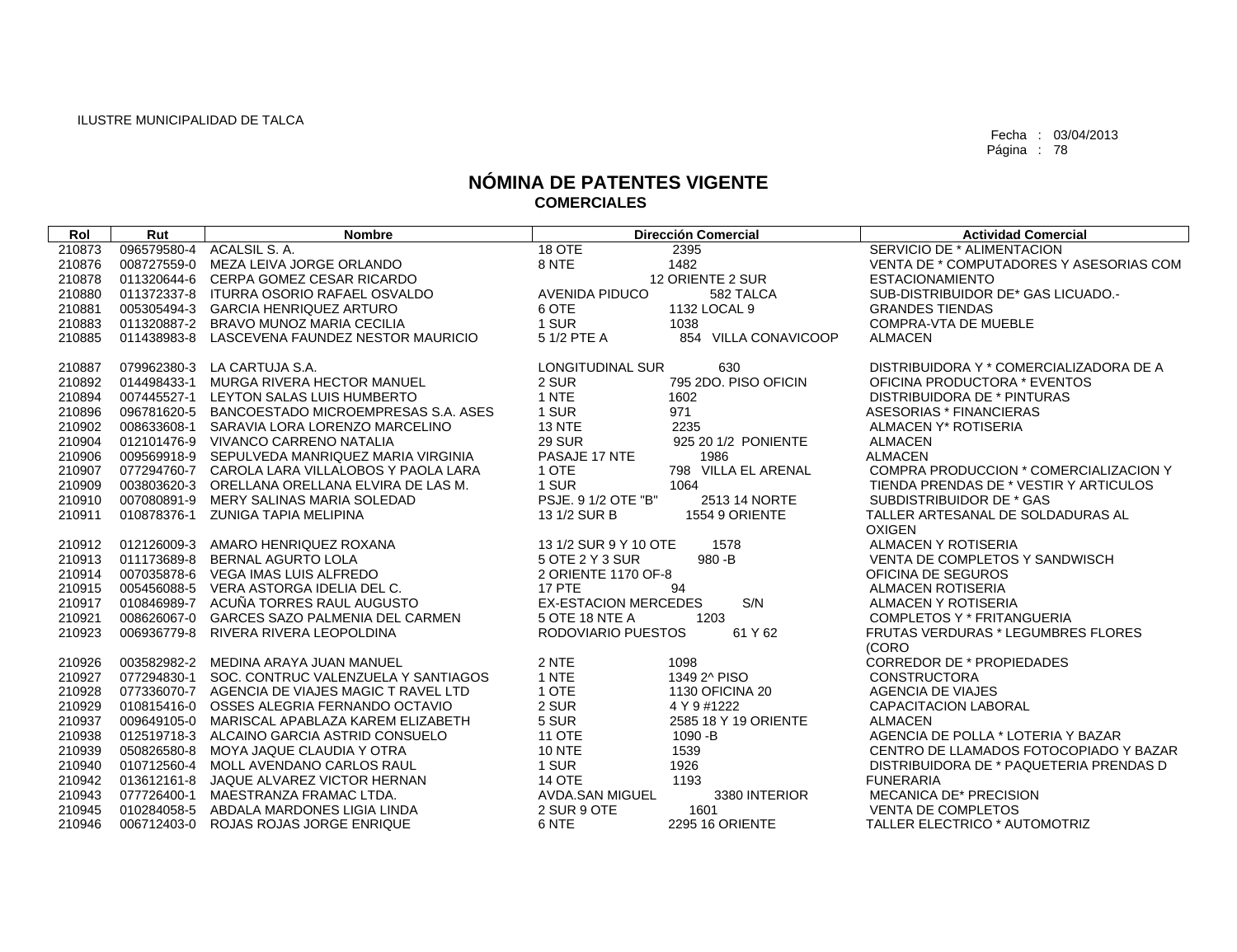| Rol    | Rut         | <b>Nombre</b>                                   |                                  | <b>Dirección Comercial</b> | <b>Actividad Comercial</b>               |
|--------|-------------|-------------------------------------------------|----------------------------------|----------------------------|------------------------------------------|
| 210947 | 011375528-8 | SAGAL MENDEZ SANDRA CECILIA                     | 1 SUR                            | 1330 LOCAL 22              | <b>BOUTIQUE</b>                          |
| 210950 |             | 013087983-7 SOTO PAREDES JACQUELINE             | 8 OTE                            | 31Y2                       | BAZAR ARTESANIA * BISUTERIA REGALOS      |
| 210951 | 077178420-8 | PRODEXCE LTDA.                                  | 3 NTE                            | 919                        | INSTITUTO DE * CAPACITACION              |
| 210954 |             | 008755640-9 VOLLAIRE CASTIGLIONES ROSA VICTORIA | 9 SUR                            | 2750 PANAMERICANA SU       | <b>ALMACEN</b>                           |
| 210955 | 014298138-6 | ABELLO MEZA ANGELA MARISEL                      | <b>26 SUR</b>                    | 79 21 1/2 PONIENTE         | <b>ALMACEN ROTISERIA</b>                 |
| 210959 | 012520286-1 | LARA VILLALOBOS CAROLA DANIELA                  | 1 OTE                            | 798                        | COMPRA PRODUCCION * COMERCIALIZACION Y   |
| 210960 |             | 011209977-8 ORTIZ PASTENES GLORIA MARISOL       | <b>11 OTE</b>                    | 1257                       | <b>PELUQUERIA</b>                        |
| 210962 |             | 009913539-5 MONTECINOS CANALES FERNANDO NEFTALI | 21 NTE B                         | BLOCK 1407 DEPTO 102       | <b>ALMACEN</b>                           |
| 210963 |             | 007566093-6 GONZALEZ CEPEDA EUGENIA DE LAS MERC | 3 NORTE 1508                     |                            | CENTRO DE ESTETICA Y DEPILACION          |
| 210964 |             | 012522576-4 ITURRA CASTRO PAOLA                 | 6 OTE                            | 1132 LOCAL N^8             | <b>BOUTIQUE</b>                          |
| 210970 |             | 089541600-2 DISTRIBUIDORA COMERCIAL TEXTIL LTDA | 1 SUR                            | 1420                       | VENTA DE ARTICULOS * TEXTILES            |
| 210971 |             | 005845245-9 CUBILLOS FUENTES DORA INES          | 1 SUR                            | 1610                       | <b>BAZAR</b>                             |
| 210973 |             | 009633707-8 CANCINO GARRIDO JUAN RUPERTO        | 9 ORIENTE 849                    |                            | VENTA DE ARTICULOS Y ACCESORIOS ELECTRIC |
| 210974 |             | 012317528-K PEREZ GARCIA MARIA ELENA            | 5 OTE                            | 1949 ENTRE 8 Y 9 NTE       | <b>FLORERIA</b>                          |
| 210978 |             | 008774660-7 MEDINA IBANEZ ANDRES JAVIER         | 7 SUR                            | 1460                       | <b>TALLER MECANICO</b>                   |
| 210979 |             | 050885210-K LUIS VALLADARES Y OTROS             | 2 NTE                            | 875 OFICINA 2              | INSTALACION *.* MANTENCION, SERVICIO TE  |
| 210980 |             | 077294900-6 INCASER LTDA.-                      | 2 NTE                            | 1127                       | CAPACITACION SERV. * TECNICO VENTA DE E  |
| 210985 |             | 077335870-2 ASESORIAS Y CAPAC, CREACION XXI LTD | 1 SUR 1417 OF-24 3ER PISO        |                            | ASESORIAS Y OFICINA DE CAPACITACION      |
| 210986 |             | 077014860-K INT, MED, DEL EJER, PARA LA SALUD L | 4 NTE                            | 1034                       | PRESTACION DE * SERVICIOS MEDICOS        |
| 210987 |             | 087845500-2 TELEFONICA MOVILES CHILE S.A.       | <b>7 ORIENTE 1164</b>            |                            | <b>COMUNICACIONES</b>                    |
| 210988 |             | 010277892-8 BURGOS BARRIOS . JAQUELINE          | <b>12 OTE</b>                    | 36 COOP.2 DE ENERO         | <b>ALMACEN</b>                           |
| 210990 |             | 078867810-K SOC. SERVICIO DE PRODUC. Y DESARROL | 5 SUR                            | 2115                       | OFICINA DE * CAPACITACION LABORAL ESCUE  |
| 210992 |             | 006846130-8 CHAMORRO ROJAS MIGUEL MELITON       | <b>12 NTE</b>                    | LOCAL $# 5$                | <b>FARMACIA</b>                          |
| 210993 |             | 050755600-0 ESPINOZA CASTILLO IVAN AR TURO Y OT | 6 OTE                            | 1078                       | <b>HELADERIA</b>                         |
| 210994 |             | 014639385-3 NAN YAO CHUNG                       | 3 OTE 1 NTE 1 SUR                | 1179                       | BOUTIQUE VENTA DE * COMPUTADORES ACCES.  |
| 210995 |             | 007635195-3 ESCALONA NUÑEZ MARIA BERNARDITA     | POB. V. EL CULENAR CALLE PRAT 31 |                            | <b>ALMACEN VERDULERIA</b>                |
| 210999 |             | 077178440-2 ASESORIA PROFESIONALES              | 6 PTE                            | 391 V. UNIVERSITARIA       | <b>CAPACITACION</b>                      |
| 211000 |             | 050369570-7 FACIL HOGAR                         | 1 NTE                            | 1454                       | TALLER DE * ELECTRODOMESTICOS            |
| 211001 |             | 011320688-8 PENA RAMIREZ SAMUEL EDUARDO         | C. RAYADA 6 NTE                  | 1690                       | CERRAJERIA * AUTOMOTRIZ                  |
| 211003 |             | 077250500-0 COMERCIALIZADORA PUERTO SUR LTDA.   | 1 SUR                            | 2118                       | COMPRAVENTA DE PROD. VETERINARIOS        |
| 211004 |             | 077244610-1 CENTRO DE ESTETICA Y SALU D FISICA  | 4 NTE                            | 1650 OF 7-C                | <b>CLINICA</b>                           |
| 211005 |             | 077257000-7 NYSNEGOCIOSYSOLUCIONES INMOBIL      | 6 ORIENTE 960 4TO.PISO.          |                            | <b>CORREDORES DE PROPIEDADES</b>         |
| 211007 |             | 077834370-3 INDUSTRIA MADERERA BODEMA LTDA.     | <b>RUTA 5 SUR</b>                | KM.254 S/N                 | <b>BARRACA DE MADERAS</b>                |
| 211008 |             | 078606350-7 SEPULVEDA Y MORA LTDA               | 1 ORIENTE 1120 OFICINA 302       |                            | OFICINA DE ASESORIAS ADMINSTRATIVAS Y JU |
| 211015 |             | 008795182-0 VALDES CESPEDES VICTOR HUGO         | 9 1/2 OTE 15 SUR                 | 103                        | <b>CARNICERIA</b>                        |
| 211016 |             | 011949771-K ZUNIGA CORREA LUIS ANTONIO          | <b>11 OTE</b>                    | 490                        | TALLER DE REPARACION E INSTALACION DE T  |
| 211020 |             | 009330253-2 JORQUERA VALENZUELA MARIA SOLEDAD   | 4 NTE                            | 1086                       | <b>GIMNACIO</b>                          |
| 211021 |             | 003123760-2 MARCHANT MARCHANT CARLOS HUMBERTO   | 16 1/2 SUR 9 OTE                 | 243                        | ALMACEN/ROTISERIA                        |
| 211024 |             | 009272312-7 CORNEJO PINO ALGERCIA EMILIA        | 3 NTE                            | 1340                       | <b>JARDIN INFANTIL</b>                   |
| 211026 |             | 011320234-3 BRAVO VELOZO ANGELICA PAZ           | 1 PTE                            | 1261                       | CENTRO DE ESTUDIOS * CAPACITACION DE IN  |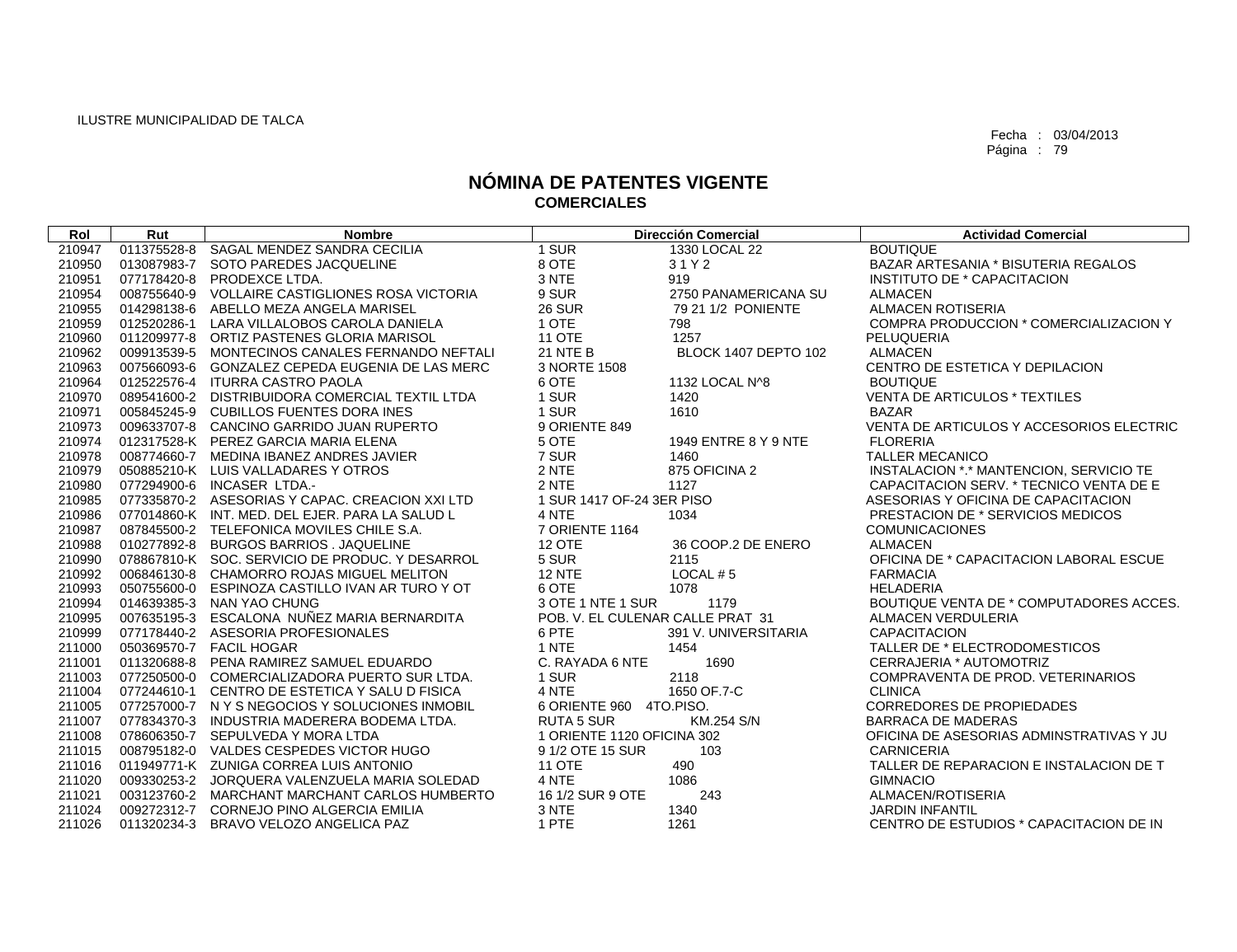| Rol    | Rut         | <b>Nombre</b>                             |                          | <b>Dirección Comercial</b> | <b>Actividad Comercial</b>               |
|--------|-------------|-------------------------------------------|--------------------------|----------------------------|------------------------------------------|
| 211030 | 079692430-6 | ABACO INGENIEROS CONSULTO RES LTDA.       | <b>LOS MAITENES</b>      | 113 LA FLORIDA<br>LA       | OFICINA INGENIERIA * CIVIL               |
|        |             |                                           | <b>FLORIDA</b>           |                            |                                          |
| 211031 |             | 008064020-K DURAN MELO CESAR ANDRES       | 2 NTE                    | 830                        | <b>HOSTAL</b>                            |
| 211032 | 009148282-7 | <b>ESCOBAR RIQUELME PATRICIA</b>          | AVDA, COLIN 28 SUR       | S/N S/N                    | <b>DIARIOS Y REVISTAS</b>                |
| 211033 | 077283430-6 | SEV. MEDICOS Y DENTALES V ALDES Y M       | 1 OTE                    | 939, OF-3 1ER.NIVEL        | SERVICIOS * MEDICOS Y DENTALES           |
| 211039 | 078663050-9 | LANAS CASANUEVA Y CIA LTD A               | <b>11 OTE</b>            | 937                        | OFICINA COMERCIAL Y VENTA DE EQUIPOS BE  |
| 211040 | 008143776-9 | SANCHEZ SEPULVEDA JOSE ROBERTO            | 21 NTE 6 1/2 OTE E       | BLOCK 3352 #101            | ALMACEN Y ROTISERIA                      |
| 211042 | 079908510-0 | SERV. Y CONSTR. FERNANDO LAZCANO LT       | 4 OTE                    | 1632                       | <b>CONSTRUCTORA</b>                      |
| 211045 |             | 084156500-2 ALIMENTOS FRUNA LTDA.         | 3 NTE                    | 1749                       | DISTRIBUIDORA DE CONFITES- HELADOS- CIGA |
| 211048 | 077233560-1 | SOC. EDUCACIONAL FUTURO LTDA.             | 4 OTE 1 Y 2 NTE          | 1265                       | PREUNIVERSITARIO                         |
| 211049 | 006785746-1 | CORIA FAUNDEZ FLORINDA JULIETA            | 8 OTE                    | 1136                       | <b>CENTRO DE LLAMADOS</b>                |
| 211050 | 011057783-4 | IBARRA ARAVENA ORLANDA DE LAS MERCE       | 6 OTE A                  | BLOCK 3312 DEPTO 103       | <b>ALMACEN</b>                           |
| 211052 | 006797119-1 | JACAS MORALES LUIS ALBERTO                | 1 SUR                    | 1134 ALTOS.                | SALON DE POOL                            |
| 211054 | 078401120-8 | URZUA HNOS Y CIA. LTDA.                   | 1 SUR                    | 1720                       | PRODUCTOS * FOTOGRAFICOS, ELECTRONICOS,  |
| 211056 | 077107970-9 | SOC. PREST. MEDICAS VALEN ZUELA Y V       | 5 OTE                    | 1438 TALCA                 | PRESTACIONES MEDICAS                     |
| 211058 | 006101863-8 | AVENDANO DE LA FUENTE MARIA ANGELIC       | 10 OTE 12 1/2 SUR        | S<br>S/N                   | MOTE CON HUESILLO CONFITES               |
| 211061 | 010081526-5 | ESCALONA ROA NADIA MONICA                 | 5 1/2 OTE                | 3068, V.LAS AMERICAS       | VENTA DE * COMPLETOS, FRITANGUERIA, BEB  |
| 211065 | 077355040-9 | INST.DE CAP.ARANCIBIA MAR CHANT Y C       | 7 OTE                    | 1225                       | <b>CAPACITACION</b>                      |
| 211069 | 006026528-3 | MADRID DAZA RAFAEL                        | 1 SUR                    | 1640                       | TIENDA DE* CALZADOS Y ROPA               |
| 211070 | 012727638-2 | RODRIGUEZ TORRES ELSA ELENA               | 1 NTE 11 Y 12 OTE        | 1821                       | PELUQUERIA                               |
| 211073 | 077348320-5 | SOC. URISEG EXTINTORES LTDA.              | 8 SUR 18 1/2 OTE         | 2582                       | COMERCIALIZACION * REPAR. MANTENCION Y S |
| 211076 | 012035739-5 | ZAMBRANO GONZALEZ BERNARDITA MARIA        | <b>MALAGA</b>            | 539                        | VENTA DE COMPLETOS Y BEBIDAS             |
| 211077 | 014419648-1 | SOTO AVENDAÑO PAULA EMILIA                | 14 OTE 5 Y 6 SUR         | 640                        | <b>ALMACEN BAZAR</b>                     |
| 211079 | 078972940-9 | MIGUEZ AVENDANO PATRICIO Y CIA. LTD       | 1 SUR                    | 1417 2DO. PISO OF. 3       | OFICINA DE VENTA DE EQUIPOS E INSUMOS C  |
| 211080 |             | 006493872-K CAJAS SALINAS JAIME HERNAN    | <b>11 OTE</b>            | 330                        | <b>COMPRAVENTA DE * VEHICULOS</b>        |
| 211082 | 077376910-9 | WEL SERVICIOS RR.HH. LTDA.                | 2 SUR 1 Y 2 OTE          | 841 DEPTO, 21              | <b>SERVICIOS RECURSOS</b>                |
| 211083 | 077244730-2 | INMOBILIARIA E INVERSIONE S GISI LI       | 1 SUR                    | 1922 TALCA                 | VENTA DE * ART. DE PESCA ARMERIA Y ART.  |
| 211084 | 012788285-1 | CANCINO GARRIDO JUAN ESTEBAN              | 5 ORIENTE 1184 LOCAL 9-B |                            | SALON DE PELUQUERIA* UNISEX              |
| 211089 | 096881840-6 | SERV. Y TRANSPORTE AEREO REGIONAL S       | <b>13 OTE</b>            | 879                        | EMPRESA DE TRANSP. Y CARGA               |
| 211092 | 078659700-5 | SOC. INMOB. Y COMERC. DEL MAULE LT        | 2 OTE                    | 832 OF, 101                | INMOBILIARIA Y * COMERCIALIZADORA DE TE  |
| 211097 | 008070719-3 | ROJAS TOLEDO LUIS ENRIQUE                 | 30 OTE 5 1/2 SUR         | 642                        | <b>VENTA DE GAS</b>                      |
| 211104 | 009547868-9 | <b>BRIONES TOLEDO SILVIA</b>              | 4 SUR                    | 2889 26 1/2 OTE, A         | PELUQUERIA                               |
| 211107 |             | 077244470-2 CALCO ELECTRICIDAD LIMITADA.  | 10 ORIENTE 1124          |                            | COMPRAVENTA DE PRODUCTOS ELECTRICOS      |
| 211110 | 077355310-6 | SERV.Y CAPACITACION SERCL AM LTDA.        | 2 SUR                    | 787 - "B" TALCA            | SERVICIOS DE * ASESORIA Y CAPACITACION   |
| 211111 | 007260703-1 | SOTO FONSECA HORTENCIA                    | <b>PUESTO</b>            | 51 12 OTE, 3 SUR           | <b>COCINERIA</b>                         |
| 211112 | 011560943-2 | <b>GONZALEZ MARQUEZ MIRIAM ISABEL</b>     | V. LAS AMER. VI 20 NTE C | 1357                       | <b>ALMACEN BAZAR</b>                     |
| 211113 | 096666220-4 | SOTRASER LOGISTICA Y DISTRIBUCION S       | 1 OTE                    | 740                        | SERVICIO BODEGAJE * Y ASESORIA COMERC. E |
| 211115 |             | 010121888-0 CASTRO POBLETE IVAN ALEJANDRO | 6 NTE                    | 1687                       | <b>VENTA DE GAS</b>                      |
| 211117 | 014343665-9 | VALENZUELA ROJAS CAROLINA ALEJANDRA       | PSJE. 1 OTE "A"          | 113 16 1/2 SUR             | <b>ALMACEN</b>                           |
| 211118 |             | 005268828-0 VALLE CASTRO MANUEL ALEJANDRO | <b>11 OTE</b>            | 643                        | OFICINA DE VENTA DE ART. DE ALUMINIO Y   |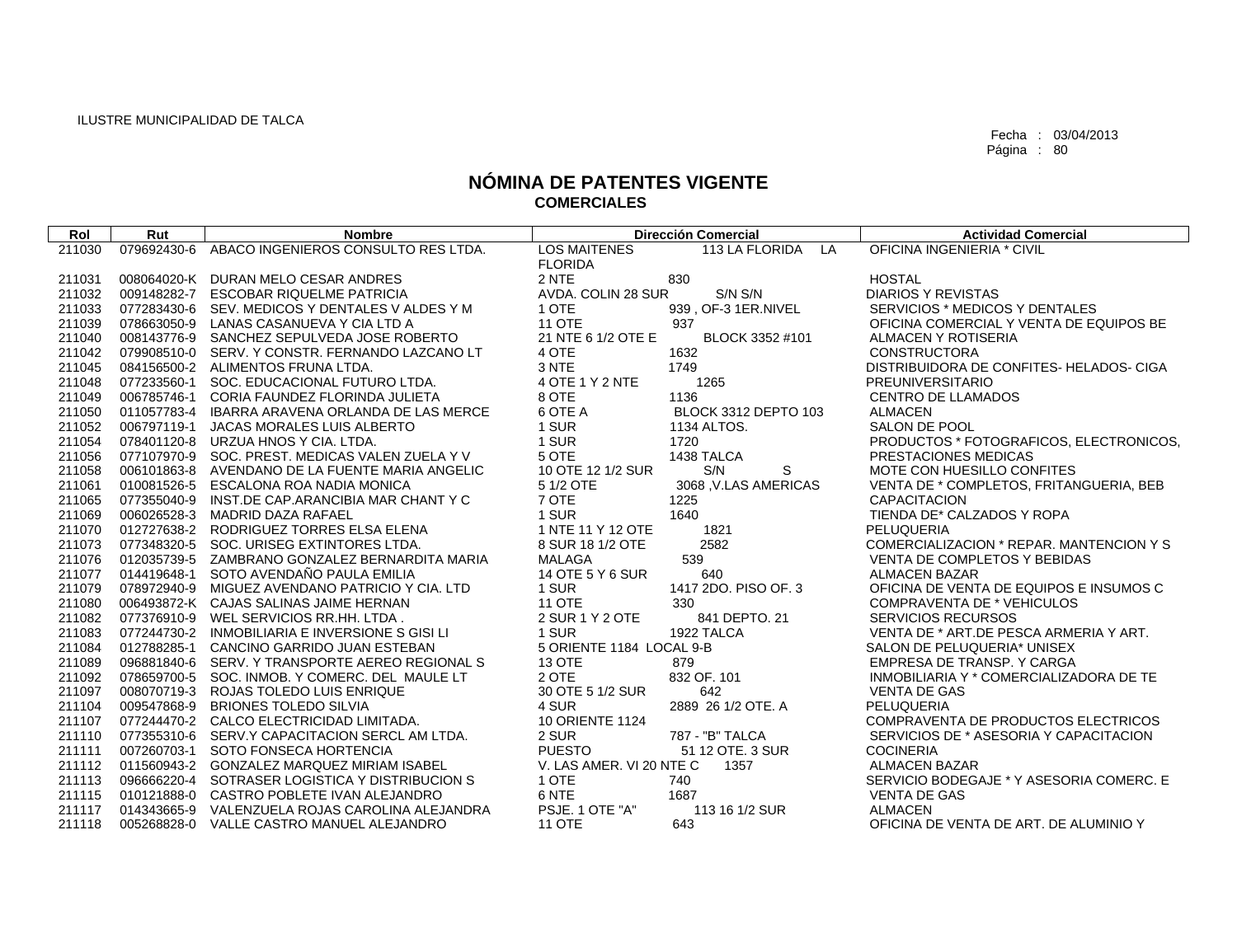| Rol    | Rut         | <b>Nombre</b>                                   | <b>Dirección Comercial</b>                 | <b>Actividad Comercial</b>               |
|--------|-------------|-------------------------------------------------|--------------------------------------------|------------------------------------------|
| 211119 | 008276059-8 | GOMEZ BARRIOS CHRISTIAN ALONSO                  | 6 SUR<br>1515                              | TALLER DE RESORTES                       |
| 211120 |             | 096610350-7 TRANSPORTES ABATE MOLINA S.A.       | 8 OTE<br>870                               | LUBRICANTES REP. * Y ACCESORIOS          |
| 211121 |             | 011423717-5 ALBURQUENQUE FAUNDEZ MANUEL RIGOBER | 11 NTE 13 1/2 OTE C<br>2207                | <b>TALLER MECANICO</b>                   |
| 211122 |             | 011373288-1 MORALES CACERES ISABEL DEL CARMEN   | C. LAS RASTRAS S. PURISIMA LOTE 9-A        | <b>ALMACEN</b>                           |
| 211123 |             | 010279573-3 VALENZUELA BOBADILLA XIMENA         | 17 NTE 11 OTE<br>2810                      | <b>BAZAR ALMACEN</b>                     |
| 211124 |             | 014504978-4 GARRIDO ALVEAR LAURA ARACELY        | 373 V. ECUADOR<br>4 PTE 22 1/2 SUR         | VENTA DE COMPLETOS FRITANGUERIA Y BEBID  |
| 211125 |             | 004651891-8 MORALES IBANEZ MARIA GLADYS         | 1255 (INTERIOR COLEG<br>5 PTE              | KIOSCO DE DULCES                         |
| 211127 |             | 013268710-2 ESTEVEZ LEIVA ALVARO ENRIQUE        | 8 OTE 1 Y 2 NTE<br>LOCAL <sub>4</sub>      | REPARADORA DE* CALZADO Y VTA. DE ART.DE  |
| 211131 |             | 007997312-2 SCHORR SEPULVEDA RICARDO JORGE      | 1 PONIENTE 1060 OF-26                      | <b>CORREDOR DE PROPIEDADES</b>           |
| 211133 |             | 007496678-0 DEL SOLAR SILVA JUAN PABLO          | <b>11 OTE</b><br>1567                      | <b>SERVICENTRO</b>                       |
| 211134 | 007487339-1 | NAVARRO RAMIREZ RAMON OSVALDO                   | 8 OTE<br>403 8 SUR                         | ALMACEN BAZAR Y * LIBRERIA               |
| 211135 |             | 007182594-9 GAETE TAPIA ALFREDO                 | S/N S/N<br>4 NTE 1 OTE                     | KIOSCO DE DIARIOS * REVISTAS CONFITES Y  |
| 211136 |             | 009795558-1 VALDES RETAMAL HECTOR ORLANDO       | 1 NORTE 1395                               | <b>TALLER ELECTRICO</b>                  |
| 211138 |             | 006394604-4 ROMERO BRAVO MARIA OLGA SARA JULIET | 1 SUR<br>1330 LOCAL 4                      | <b>BAZAR</b>                             |
| 211139 |             | 050888570-9 JUAN PABLO MANGIAMARCHI FUSTER Y OT | 5 ORIENTE 2 NORTE 1320                     | LIBRERIA - FUENTE DE SODA.               |
| 211140 |             | 008632938-7 MUNOZ RIOS JUAN BAUTISTA            | 1 SUR<br>1877                              | LABORATORIO * FOTOGRAFICO Y BAZAR        |
| 211141 |             | 015775663-K RATTO ANDAUR GIORGIO STEFANO        | 1 PONIENTE 1055                            | <b>ALMACEN ROTISERIA</b>                 |
| 211148 |             | 013614487-1 CANCINO SOTO MARIA                  | <b>12 OTE</b><br>LOCAL 19 PERSA RODOV      | PAQUETERIA                               |
| 211151 |             | 078293920-3 CENTRO INTEGRAL DE EDUCACION TALCA  | 10 OTE 6 NTE<br>1735                       | INST. DE EDUCACION CENTRO DE FORMACION T |
| 211153 |             | 008668722-4 ORTIZ FUENTES DINA VERONICA         | 8 OTE<br>LOCAL 5, 1 Y 2 NTE.               | <b>FLORERIA</b>                          |
| 211155 |             | 009166516-6 GUTIERREZ CHANDIA JOSE SALVADOR     | 31 1/2 OTE<br>BLOCK 711 DEPTO 104          | <b>ALMACEN ROTISERIA</b>                 |
| 211156 |             | 077055660-0 SOC.BURGOS ARELLANO Y CIA.LTDA.     | 7 ORIENTE 1520 OF-2                        | OFICINA INGENIEROS * CALCULISTA          |
| 211158 |             | 011134140-0 SILVA MEDEL SONIA DEL CARMEN        | 7 OTE<br>161                               | AMASANDERIA ALMACEN                      |
| 211166 |             | 077386630-9 SERVICIO DE ASESORIA A EMPRESAS LTD | 1 PTE<br>1060 OF, 46                       | CAPACITACION ESTUDIO ASESORIA Y PLANIFI  |
| 211170 |             | 003948410-2 JARA JAIME SEGUNDO                  | <b>12 SUR</b><br>3                         | VENTA DE HOJALATERIA Y ACCESORIOS        |
| 211171 |             | 009454047-K RUIZ MIRANDA BERTA MARIA            | 6 OTE<br>1132 LOCAL N^ 8                   | <b>GRANDES TIENDAS Y* CALZADOS</b>       |
| 211174 |             | 012027755-3 PARRAGUEZ FARIAS BRENDA DEL PILAR   | 6 OTE<br>1151                              | BAZAR Y ARTICULOS* PARA EL HOGAR         |
| 211175 | 003571373-5 | SALINAS SALINAS IRENE                           | PSJE.E.E.U.U. N^1530 ABATE                 | ALMACEN                                  |
|        |             |                                                 | <b>MOLINA</b>                              |                                          |
| 211176 |             | 050843180-5 ROBERTO SALAZAR MUNOZ Y O TRA       | 1 SUR<br>898 LOCAL 21 ED. CAR              | OFICINA DE * CORRETAJES                  |
| 211178 |             | 014533818-2 CARRASCO MEJIAS VALERIA DEL CARMEN  | V. LAS AMERICAS 20 NTE B<br>1250           | <b>ALMACEN</b>                           |
| 211179 | 007501166-0 | SIMUNOVIC ZULETA MARIA                          | 265 LOCAL N^ 1<br>AV. CARLOS SCHORR        | <b>FLORERIA Y ARTESANIA</b>              |
| 211182 | 010321093-3 | MORA ESPINOZA EMILIA                            | <b>20 NTE A</b><br>1247 VILLA LAS AMERICAS | <b>ALMACEN</b>                           |
| 211185 |             | 009593820-5 TORO CARO MIRIAM CECILIA            | 9 OTE<br>809 3 Y 4 SUR                     | <b>ALMACEN</b>                           |
| 211186 |             | 003530006-6 MARCHANDON GONZALEZ LEONTINA        | 8 OTE<br>LOCAL N^ 6 1 Y 2 NOR              | ARTICULOS PARA EL * HOGAR ARTESANIA      |
| 211187 |             | 008083394-6 SEPULVEDA MENDEZ MARCELO ANDRES     | 3 NTE 9 Y 10 OTE<br>25                     | REPARACION MAQUINAS DE OFICINA Y COMPUTA |
| 211189 |             | 005508307-K VALENZUELA CACERES MARIO ANTONIO    | RODOVIARIO SECTOR VEGUITA<br>LOCAL 15      | DISTRIBUIDORA DE * HUEVOS Y ARTESANIA    |
| 211190 | 077188140-8 | IMPORTADORA TULIPAN LIMITADA                    | 1 SUR<br>1570                              | DISTRIBUCION DE PRENDAS DE VESTIR Y PROD |
| 211192 |             | 008809389-5 GONZALEZ SAN MARTIN NATIVIDAD       | 1 SUR<br>1262                              | BAZAR Y ARTICULOS * PARA EL HOGAR        |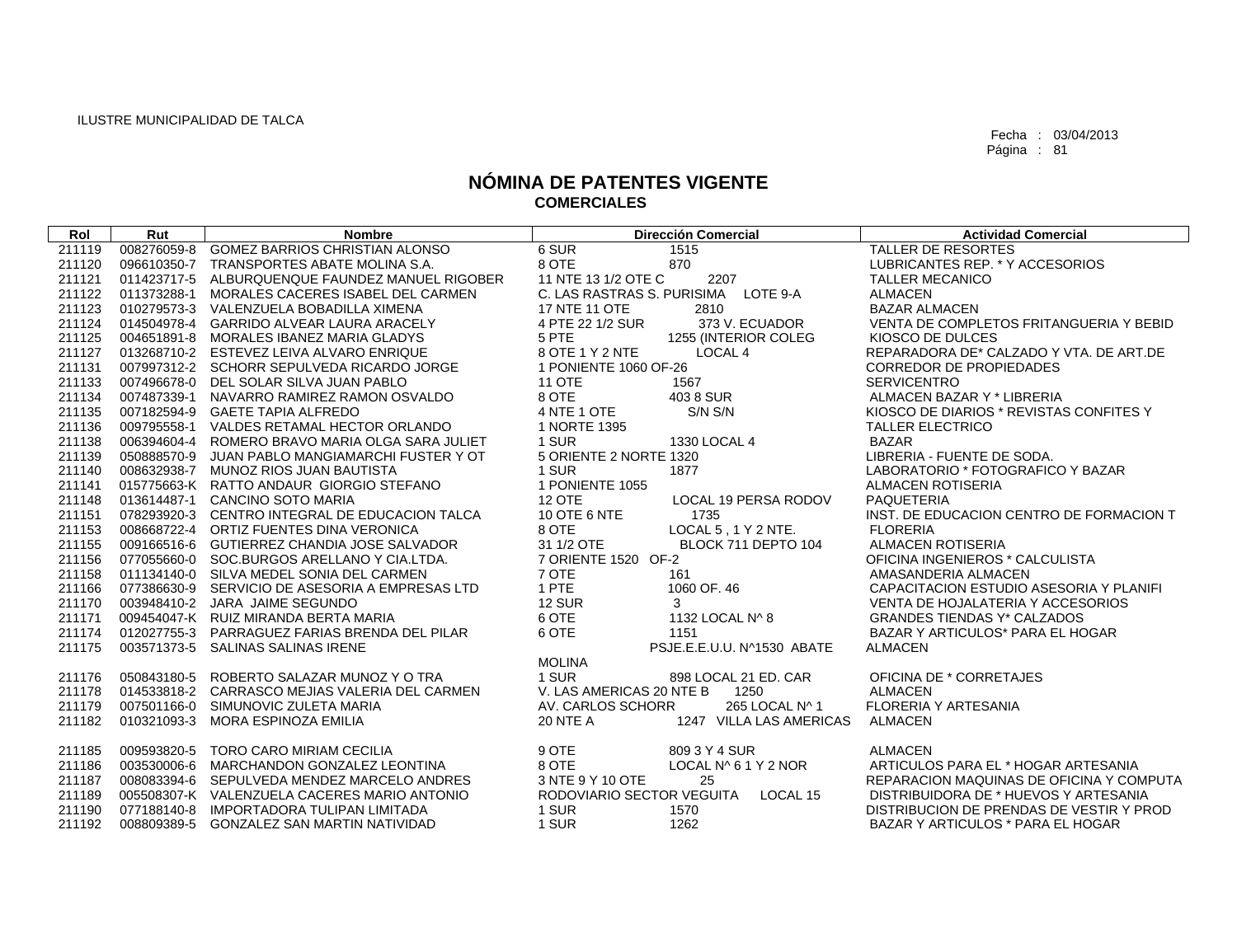| Rol    | Rut                | <b>Nombre</b>                                   |                           | <b>Dirección Comercial</b>     | <b>Actividad Comercial</b>               |
|--------|--------------------|-------------------------------------------------|---------------------------|--------------------------------|------------------------------------------|
| 211193 |                    | 096892970-4 TECNOMADERAS TRIPPEL S.A.           | <b>12 OTE</b>             | 353                            | ESTRUCTURAS EN * MADERA, FABRICACION Y   |
| 211194 |                    | 077389530-9 SERV, MEDICOS DE TALCA C. E. LTDA.  | 4 NTE                     | 1650 OF.30                     | <b>SERVICIOS MEDICOS</b>                 |
| 211197 |                    | 011115086-9 GUZMAN CIFUENTES CLAUDIA MARGARITA  | 6 OTE 1 Y 2 NTE           | 1264                           | <b>PELUQUERIA</b>                        |
| 211203 |                    | 010946106-7 VALENZUELA TRONCOSO ORFILIA INES    | 30 OTE 5 1/2 SUR          | 651                            | <b>ALMACEN VERDULERIA</b>                |
| 211204 | 078126630-2 A.C.D. |                                                 | 3 SUR                     | 1139                           | ASESORIAS ECONOMICAS                     |
| 211206 |                    | 003897276-6 VALENZUELA BRAVO HECTOR NIBALDO     | 2 SUR                     | 1465                           | VENTA DE BICICLETAS VENTA DE REPUESTOS T |
| 211207 |                    | 013674235-3 CACERES ARIAS KARLA                 | 5 OTE 4 Y 5 SUR           | 785                            | SERVICIO DE COMIDAS PREPARADAS           |
| 211208 |                    | 009279852-6 CACERES CACERES ADELINA DE LAS ROSA | <b>15 SUR</b>             | 92 10 ORIENTE                  | <b>ALMACEN ROTISERIA</b>                 |
| 211211 |                    | 005518532-8 PEREZ DIAZ IRIS                     | <b>11 NTE</b>             | 2088 POB. F. GONZALE           | ALMACEN Y BAZAR                          |
| 211212 |                    | 004315083-9 UNDA BECERRA ROLANDO                | 2 NTE 11 Y 12 OTE         | 1854                           | ARTESANIA EN MIMBRE Y COLIGUE            |
| 211213 |                    | 009280253-1 MORALES MORALES MARISOL ESTRELLA    | 6 OTE                     | 1346 - B                       | <b>PELUQUERIA</b>                        |
| 211215 |                    | 008497176-6 OBRADOR HURTADO CARMEN MARCELA      | 2 NTE                     | 3597 PARQUE                    | <b>JARDIN INFANTIL</b>                   |
|        |                    |                                                 | <b>UNIVERSITARIO</b>      |                                |                                          |
| 211217 |                    | 005706505-2 CABRERA MANCILLA MARIA FILOMENA     | 7 OTE                     | 853                            | <b>CONFECCION DE ROPA</b>                |
| 211219 |                    | 012590624-9 ARAVENA GONZALEZ LEOPOLDO SEGUNDO   | COMUNIDAD C.GONZALEZ      | 39 MERCEDES                    | <b>ALMACEN</b>                           |
| 211220 |                    | 008797938-5 URRUTIA DIAZ RUTH DEL PILAR         | <b>10 NTE</b>             | 1621                           | CARNICERIA Y *                           |
| 211221 |                    | 010513655-2 GALVEZ CARRASCO JESSICA SOLEDAD     | 14 OTE 1 Y 2 SUR          | 1053                           | CONFECCION DE ROPA * Y BAZAR             |
| 211222 |                    | 010166515-1 SUAZO DIAZ EDGARDO GABRIEL          | 2 NTE                     | 3-B #875                       | VENTA Y ARRIENDO DE FOTOCOPIADORAS E IN  |
| 211224 |                    | 011676155-6 UGARTE VALENZUELA RODRIGO           | 3 SUR                     | 1971 LOCAL 7                   | CENTRO DE LLAMADOS - VTA. EQUIPOS - ACCE |
| 211227 | 009990556-5        | ESCOBEDO TORO JORGE HONORINDO                   | <b>11 OTE</b>             | CREA<br>LOCAL <sub>3</sub>     | ABARROTES, ROTISERIA                     |
| 211228 |                    | 010878248-K ROMO GUTIERREZ LUIS ARMANDO         | 1 OTE                     | 769 - B 4 Y 5 SUR              | SERVICIOS DE * PUBLICIDAD. DISENO Y FOTO |
| 211230 | 077348380-9        | UNION INVERSIONES LTDA.                         | AVDA. SAN MIGUEL          | 2990                           | SOCIEDAD DE * INVERSIONES                |
| 211235 |                    | 009163361-2 FUENTES UMAÑA CARLOS FERNANDO       | 4 SUR                     | 987 OFICINA Nº 2<br><b>RIO</b> | OFICINA VENTA DE* MATERIAL DIDACTICO PO  |
|        |                    |                                                 | <b>CLARO</b>              |                                |                                          |
| 211236 |                    | 013293383-9 AVILA OVALLE EDISON ARMANDO         | 1 SUR                     | 1669                           | PAQUETERIA LIBRERIA BAZAR                |
| 211238 |                    | 011676803-8 MUÑOZ CONTRERAS MAURICIO ESTEBAN    | <b>14 OTE</b>             | 967 2 Y 3 SUR                  | <b>ESTACIONAMIENTO</b>                   |
| 211239 |                    | 077424230-9 ASITEC CONSULTORES LTDA.            | 2 SUR                     | 1222, OFICINA 4                | CAPACITACION * ASISTENCIA TECNICA VENTA  |
| 211245 |                    | 014263103-2 MOCARQUER PARDO CLAUDIA ANDREA      | <b>10 NTE</b>             | 1550                           | CENTRO DE LLAMADOS Y BAZAR               |
| 211247 |                    | 077108230-0 CENTRO DE ESTUDIOS Y ASESORIAS EMPR | 3 NORTE 530               |                                | ASES. PROFESIONALES FINANCIERAS COMPUT.  |
| 211248 |                    | 011674959-9 CACERES ESPINOZA JOSE ANTONIO       | 5 OTE                     | 785 4 SUR                      | ACADEMIA DE ARTES * MARCIALES            |
| 211251 |                    | 011698356-7 GONZALEZ CORNEJO ADOLFO ANTONIO     | 12 OTE 2 Y 3 SUR          | 121                            | PAQUETERIA Y BAZAR                       |
| 211252 | 012695488-3        | LOYOLA VALDES SANDRA VALERIA                    | <b>AVDA COLIN</b>         | 730 - C 27 Y 28 SUR            | <b>FERRETERIA</b>                        |
| 211253 |                    | 050832840-0 SERGIO DODDS TOLEDO Y OTR A         | 8 OTE                     | 1411 - B                       | TALLER DE REPARACION ELECTRODOMESTICOS   |
| 211256 |                    | 009500338-9 ROJAS CARREÑO SERGIO EDUARDO        | 1 NTE 9 OTE               | 1599                           | COMPRA-VENTA DE * MATERIALES DE CONSTRU  |
| 211257 |                    | 007938100-4 JEREZ COLLARTE MIREYA DEL CARMEN    | 2 SUR 6 OTE               | 1298                           | DISTRIBUIRORA DE * LACTEOS BEBIDAS Y CON |
| 211258 | 006062145-4        | <b>BARROS ACUNA ALVARO</b>                      | 2 OTE                     | 1059 LOCAL 1                   | OFICINA DE AGENCIA COMISIONISTA DE SEGU  |
| 211259 |                    | 077256930-0 NEXOS CONSULTORES LTDA.             | <b>BRISAS DEL CLARO I</b> | 40                             | OFICINA DE * CAPACITACION, ASESORIAS Y E |
| 211260 |                    | 050669020-K FIGUEROA LOYOLA DANIEL Y OTRO       | 2 NTE                     | 360 2DO. PISO                  | <b>SERVICIOS MEDICOS</b>                 |
| 211261 |                    | 011676866-6 VELIZ ZURITA JOSE DEMETRIO          | 2 NTE 11 Y 12 OTE         | 1871                           | <b>MUEBLISTA COLIGUE Y MIMBRE</b>        |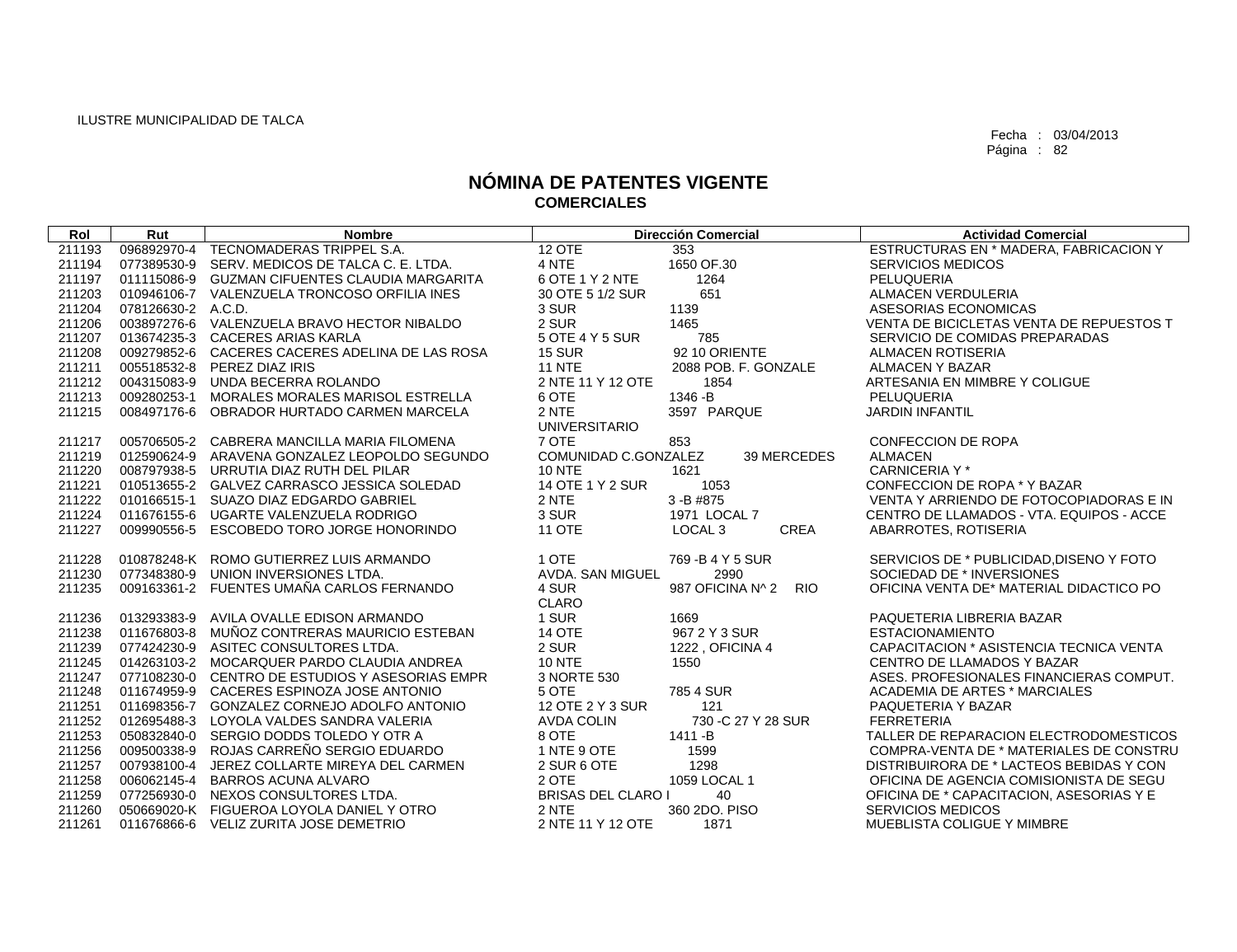| Rol    | Rut         | <b>Nombre</b>                                   |                          | <b>Dirección Comercial</b> | <b>Actividad Comercial</b>                  |
|--------|-------------|-------------------------------------------------|--------------------------|----------------------------|---------------------------------------------|
| 211265 |             | 006938575-3 ZAROR GIACAMAN JORGE MIGUEL         | 6 OTE                    | 1132 LOCAL 2               | <b>GRANDES TIENDAS</b>                      |
| 211267 |             | 008877853-7 CORNEJO ANDRADES MARIA              | <b>14 PTE</b>            | 261 VILLA GALILEA          | ALMACEN, ROTISERIA Y* VENTA DE HELADOS      |
| 211268 |             | 008277112-3 JARA BRAVO ROBERTO DEL CARMEN       | 19 1/2 SUR B             | 475 VILLA PERU             | <b>TALLER MECANICO</b>                      |
| 211269 |             | 096521230-2 LECAROS Y ALUMINA S.A.              | 1 SUR                    | 2369                       | DISTRIBUIDORA DE * FIERROS ALUMINIOS Y      |
| 211271 | 012298383-8 | MONTECINOS GONZALEZ CLAUDIA ALEJAND             | 2 SUR                    | 1947 LOCAL 10              | <b>GRANDES TIENDAS</b>                      |
| 211272 |             | 011782491-8 LILLO LILLO VIOLETA DEL C.          | AV.CANCHA RAYADA         | 1732                       | PELUQUERIA                                  |
| 211275 |             | 005305494-3 GARCIA HENRIQUEZ ARTURO             | 1 SUR                    | 1777                       | <b>GRANDES TIENDAS</b>                      |
| 211276 |             | 094716000-1 RENTA NACIONAL COMPANIAS DE SEGUROS | 2 OTE                    | 970                        | SEGUROS DE VIDA Y* RENTAS VITALICIAS        |
| 211278 |             | 014585444-K MARCHANT AGURTO GLORIA              | MERCADO CENTRAL INTERIOR | LOCAL <sub>51</sub>        | ARTESANIA Y ARREGLOS FLORALES               |
| 211281 |             | 078789660-K CENTRO MEDICO SANTA MARTA           | 2 NTE                    | 830                        | <b>CENTRO MEDICO</b>                        |
| 211284 |             | 079602120-9 SOC. RADIODIFUSORA DEL MAULE LTDA.  | 6 OTE                    | 928                        | <b>EMISIONES DE RADIO Y</b>                 |
| 211286 |             | 010962296-6 PERALTA YANEZ ANA MARIA             | EL MIRADOR CALLE LARGA   | $46 - D$                   | BAZAR- CORDONERIA- PAQUETERIA- CONFITES     |
| 211288 |             | 006834035-7 FREDES CACERES EUGENIA              | 4 PTE                    | 1195                       | ALMACEN, COMIDAS AL PASO                    |
| 211289 |             | 011893037-1 CARRERA MATUS LUIS OSVALDO          | 9 OTE                    | 281 17 Y 18 SUR            | ALMACEN VENTA DE GAS Y FERRETERIA           |
| 211290 |             | 014019506-5 VALENZUELA REBOLLEDO SERGIO PABLO   | 14 NTE                   | 902 VILLA LA PAZ           | ALMACEN Y ROTISERIA                         |
| 211292 |             | 009430420-2 FERRER RAMOS JUANA ANGELICA         | 6 OTE                    | 1147 1 SUR 1 NORTE         | <b>FLORERIA</b>                             |
| 211293 |             | 006515711-K SOTO ROZAS LUIS ALBERTO             | <b>11 OTE</b>            | 1247 LOCAL 13              | AGENCIA DE VIAJES                           |
| 211294 |             | 005107694-K MARDONES GONZALEZ MARIA LEONTINA    | 21 1/2 PTE A             | 879 29 SUR-FLORIDA         | <b>ALMACEN BAZAR</b>                        |
| 211296 |             | 005765672-7 CURSACH SALAS HUGO ALONSO           | SANTANDER                | 543 INDEPENDENCIA          | <b>JUEGOS DE VIDEOS</b>                     |
| 211297 |             | 077178390-2 ANDRES DEL RIO Y CIA LTDA.          | 2 NTE                    | 360                        | SERV. PROFESIONALES AREA MEDICINA Y ENF     |
| 211298 |             | 005989703-9 ARGOTE CONTRERAS BLANCA NIEVES      | 1 SUR                    | 1870 LOCAL 13 11 Y 1       | FIERROS HERRAMIENTAS NUEVOS Y USADOS<br>AR. |
| 211299 |             | 004966462-1 CERPA MOYANO CESAR FLORENTINO       | 9 1/2 SUR                | 3393 32 ORIENTE            | <b>CARNICERIA ROTISERIA</b>                 |
| 211303 |             | 083150900-7 CONFECCIONES CORONA S.A.            | 1 SUR                    | 1356                       | <b>GRANDES TIENDAS</b>                      |
| 211304 |             | 012298206-8 ROJAS FUENTES JHON CHRISTIAN        | 1 SUR                    | 1669 LOCAL N^ 16.-         | BAZAR.COMPRAVENTA* DE C.D. Y CASSETTES      |
| 211311 |             | 077270550-6 FERNANDO A.PEREZ MATURANA Y CIA.LT  | 9 NTE                    | <b>1293 6 ORIENTE</b>      | <b>FERRETERIA</b>                           |
| 211312 |             | 008983009-5 SOTO ARAVENA MANUEL ANTONIO         | 17 1/2 PTE 30 SUR        | 985                        | <b>CARNICERIA Y ALMACEN</b>                 |
| 211313 |             | 009361737-1 LANDABUR OLIVOS MIGUEL ALEX         | <b>11 OTE</b>            | 1540                       | AGENCIA DE LOTERIA DE POLLA, POLLA GOL      |
| 211319 |             | 014329831-0 LUPALLANTE CACERES IVONNE DEL CARME | 5 OTE                    | 1066                       | VENTA Y ARRIENDO DE JUEGOS ELECTRONICOS     |
| 211320 |             | 006892394-8 DEL RIO WEISHAUPT EDITH             | MERCADO CENTRAL          | LOCAL 10-A                 | SALA DE VENTAS * PRODUCTOS ALIMENTICIOS     |
| 211321 |             | 077233240-8 JOSE TAPIA NEIRA LTDA.              | 2 OTE                    | 832 OF. 204                | SERV. PROFESIONALES DE ODONTOLIGIA          |
| 211322 |             | 077456040-8 AMARO Y JARA INGENIEROS LTDA.       | 3 ORIENTE 1797 7 NORTE   |                            | OFICINA DE SERVICIOS DE INGENIERIA CAPAC    |
| 211323 |             | 096874030-K EMPRESAS LA POLAR S.A.              | 1 SUR                    | 1450                       | <b>GRANDES TIENDAS</b>                      |
| 211325 |             | 008080282-K AMIGO BRAVO MIRIAN ROSA EUGENIA     | 23 SUR 4 PTE B           | 471                        | <b>ALMACEN</b>                              |
| 211327 |             | 009762239-6 YANEZ YANEZ JACQUELINE DE LAS M.    | <b>15 SUR</b>            | 1683                       | <b>ESCAPES Y * SILENCIADORES</b>            |
| 211328 |             | 077366330-0 INVESTIGACION ASESORIAS Y CAPACITA  | 2 SUR                    | 1222                       | ASESORIAS Y * CAPACITACION                  |
| 211334 |             | 077452980-2 SOCIEDAD DE ANESTESIOLOGO S DE TALC | 2 OTE                    | 832 OFICINA 101            | <b>SERVICIOS MEDICOS</b>                    |
| 211335 |             | 077457740-8 SOCIEDAD SERV. MEDICOS SA N CAMILO  | 4 NTE                    | 1650 OFICINA 29            | PRESTACION DE * SERVICIOS MEDICOS           |
| 211337 |             | 077041800-3 COMERCIALIZADORA SOCORRO LTDA.      | 1 SUR                    | 1295                       | FARMACIA.PERFUMERIA* Y BAZAR                |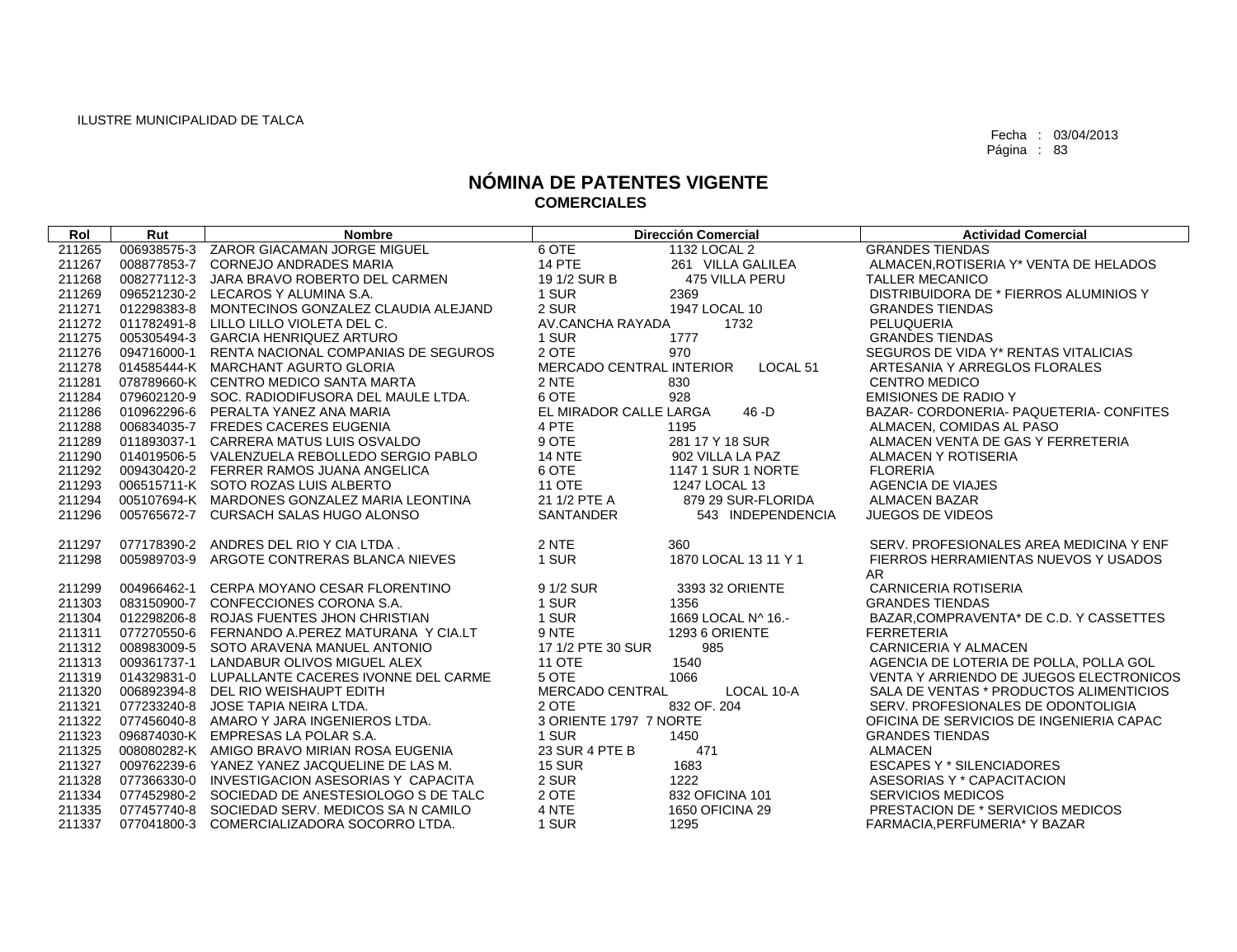| Rol    | Rut         | <b>Nombre</b>                                   | <b>Dirección Comercial</b>                 | <b>Actividad Comercial</b>                    |
|--------|-------------|-------------------------------------------------|--------------------------------------------|-----------------------------------------------|
| 211338 |             | 077041800-3 COMERCIALIZADORA SOCORRO LTDA.      | 1 SUR<br>1498                              | FARMACIA.PERFUMERIA* Y BAZAR                  |
| 211341 |             | 096860550-K INTERNATIONAL COMMODITIES S.A.      | 630<br>LONGITUDINAL SUR                    | <b>IMPORTACION Y EXP. CORRETAJE Y COMERC.</b> |
| 211343 |             | 006795314-2 AMIGO MORALES CARMEN ROSA           | 7 ORIENTE 1007                             | PELUQUERIA Y DEPILACION                       |
| 211347 |             | 005059423-8 PALMA VILLAGRAN JUAN EDUARDO        | 7 OTE<br>1171 OFICINA 9, 2DO.              | OFICINA DE* COBRANZA                          |
| 211348 |             | 009356382-4 BRAVO MORALES EDUARDO ANTONIO       | 17 PTE 22 SUR<br>S/N LADO NOR-PTE.         | VENTA DE DIARIOS Y * REVISTAS                 |
| 211349 |             | 010974114-0 HERRERA HERRERA JUANA MARIA         | <b>16 NTE</b><br>2348 16 1/2 OTE.          | ALMACEN ROTISERIA                             |
| 211351 |             | 009014009-4 SEPULVEDA GONZALEZ JUAN CLAUDIO     | 2 NTE<br><b>1421 7 ORIENTE</b>             | PELUQUERIA                                    |
| 211352 |             | 010266152-4 ESPINOZA CIFUENTES ALBERTO ALEJANDR | 28 1/2 SUR<br>092 SAN JOSE DE LA           | ALMACEN - ROTISERIA Y CARNICERIA              |
|        |             |                                                 | <b>FLORIDA</b>                             |                                               |
| 211354 |             | 005489542-9 MORENO GONZALEZ JUAN EVANGELISTA    | 2 SUR<br>1726                              | VENTA DE REPUESTOS * DE AUTOMOVILES           |
| 211356 |             | 078323880-2 INDUSTRIA PANIFICADORA IO B LTDA.   | 1 SUR<br>1798                              | ROTISERIA VENTA DE * PAN Y HELADOS            |
| 211358 |             | 013611105-1 OPAZO GUAJARDO ROBERTO MARCELO      | <b>11 OTE</b><br><b>1181 1 NORTE</b>       | <b>ZAPATERIA</b>                              |
| 211361 |             | 012507958-K ORTIZ PENA OLGA                     | 5 1/2 OTE C<br><b>BLOCK 3220 DEPTO. 10</b> | <b>ALMACEN</b>                                |
| 211364 |             | 010247754-5 MORALES GONZALEZ MARIA ESTER        | <b>19 NTE</b><br>2037 DON SEBASTIAN        | ALMACEN ROTISERIA Y BAZAR                     |
| 211366 |             | 008930034-7 MORAGA PINCHEIRA ANGELINA VANESA    | 1 NTE<br>1437 LOCAL 3                      | VENTA DE MUEBLES Y * ART. DE DECORACION       |
| 211367 |             | 008768837-2 ALVARADO GONZALEZ SILVIA DEL CARMEN | 1 SUR<br>1638 9 Y 10 OTE                   | VENTA DE ROPA Y BAZAR                         |
| 211368 |             | 010846989-7 ACUÑA TORRES RAUL AUGUSTO           | <b>EX-ESTACION MERCEDES</b>                | JUEGOS DE POOL * PIN-PON, VIDEOS Y TACA-      |
| 211369 |             | 014528075-3 CACERES TAPIA ALEJANDRA             | 1 SUR<br>1697                              | LIBRERIA Y * PAQUETERIA                       |
| 211370 |             | 008911531-0 ORELLANA MADRIGAL HECTOR JAVIER     | RODOVIARIO SECTOR VEGUITA<br>PUESTO 20     | FRUTAS.VERDURAS Y FLORES.-                    |
| 211374 |             | 010256486-3 SALGADO GONZALEZ MARCENI            | 9 1/2 OTE 16 SUR<br>S/N S/N                | KIOSCO DE DULCES Y* CONFITES                  |
| 211375 |             | 096620260-2 ARCOS DORADOS RESTAURANTES DE CHILE | 1 NTE<br>1272                              | <b>FUENTE DE SODA</b>                         |
| 211376 |             | 008102306-9 TAPIA ZAVALA MARIA DOLORES          | 1 NTE<br>1590 8 Y 9 ORIENTE.-              | LAVASECO,LAVANDERIA* TINTORERIA ARTESAN       |
| 211377 |             | 003525247-9 PALMA ARAVENA MARIA DE LOS SANTOS   | 4 1/2 PTE<br>279 22 1/2 SUR                | <b>ALMACEN</b>                                |
| 211378 |             | 010304104-K GARRIDO LIBERONA SONIA DEL CARMEN   | 2 SUR<br>1953 LOCAL 50                     | BAZAR, PAQUETERIA Y * CONFECCIONES.-          |
| 211379 |             | 010975204-5 SANCHEZ GARRIDO JUAN CARLOS         | <b>14 OTE</b><br>4178 SUR                  | MUEBLERIA Y * TAPICERIA                       |
| 211380 |             | 005551501-8 GONZALEZ ROJAS MARIA DEL C.         | PERSA RODOVIARIO<br>LOCAL N^ 81            | <b>BAZAR Y CORDONERIA</b>                     |
| 211381 |             | 007162133-2 ALBORNOZ GONZALEZ CRISTINA          | RODOVIARIO SECTOR VEGUITA LOCAL 8          | <b>VERDULERIA</b>                             |
| 211383 |             | 007421942-K SOTO ESPINOZA ELIANA DEL CARMEN     | 1315 V. LAS AMERICAS<br><b>20 NTE C</b>    | <b>ALMACEN</b>                                |
| 211385 |             | 010475524-0 PARDO SEPULVEDA RICARDO ALFONSO     | 6 OTE 2 Y 3 SUR<br>976                     | <b>IMPRENTA SERVICIO DE FAX</b>               |
| 211386 |             | 050895680-0 LARA LARA ALFONSO ENRIQUE Y OTRO    | <b>11 OTE</b><br>1285 1 Y 2 NORTE          | ELABORADORA DE * CERDO Y CARNICERIA           |
| 211390 | 096849690-5 | INMOB. E INVCERSIONES PRO YECCION S             | LONGITUDINAL SUR<br>630                    | ARRENDADOR DE BIENES INMUEBLES                |
| 211396 |             | 013611262-7 POBLETE ESCALONA ERIKA CELINDA      | <b>EDIFICIO CERVANTES</b><br>1130 LOCAL 9  | CORDONERIA * PAQUETERIA Y BAZAR               |
| 211398 |             | 014538671-3 MONTECINOS GONZALEZ MARIA ELENA     | 14 OTE 1 Y 2 SUR<br>1053                   | <b>VIDRIERIA</b>                              |
| 211401 |             | 013950031-8 ROCHA NUNEZ ALEJANDRA DEL CARMEN    | 10 1/2 SUR 30 Y 31 OTE<br>3079             | <b>ALMACEN</b>                                |
| 211403 |             | 011531233-2 VALDES ESPINOZA VICTORIA HERMINIA   | 1 SUR<br>1662                              | <b>BAZAR PAQUETERIA</b>                       |
| 211406 |             | 007908647-9 MACHUCA GONZALEZ MARIA EUGENIA      | VILLA VICTORIA OTE AURORA<br>19            | <b>ALMACEN</b>                                |
| 211407 |             | 007345063-2 IBANEZ ACEITON JOSE RICARDO         | 2 PTE<br>969                               | TALLER DEL* ELECTRICIDAD AUTOMOV              |
| 211409 |             | 008902106-5 ROCO GONZALEZ ROBERTO ANTONIO       | 8 OTE 1 Y 2 NTE<br>1248 Y 1244             | CERRAJERIA Y COPIA DE LLAVES                  |
| 211410 |             | 012133127-6 MEZA PALMA JACQUELINE DEL CARMEN    | 8 OTE<br>1601 5 NORTE                      | ALMACEN ROTISERIA Y VERDULERIA- VENTA DE      |
| 211413 |             | 077464970-0 CENTRO NACIONAL DE FORMAC ION Y CAP | 1 NTE<br>801 OF. 306                       | CENTRO DE FORMACION CAPACITACION Y ASES       |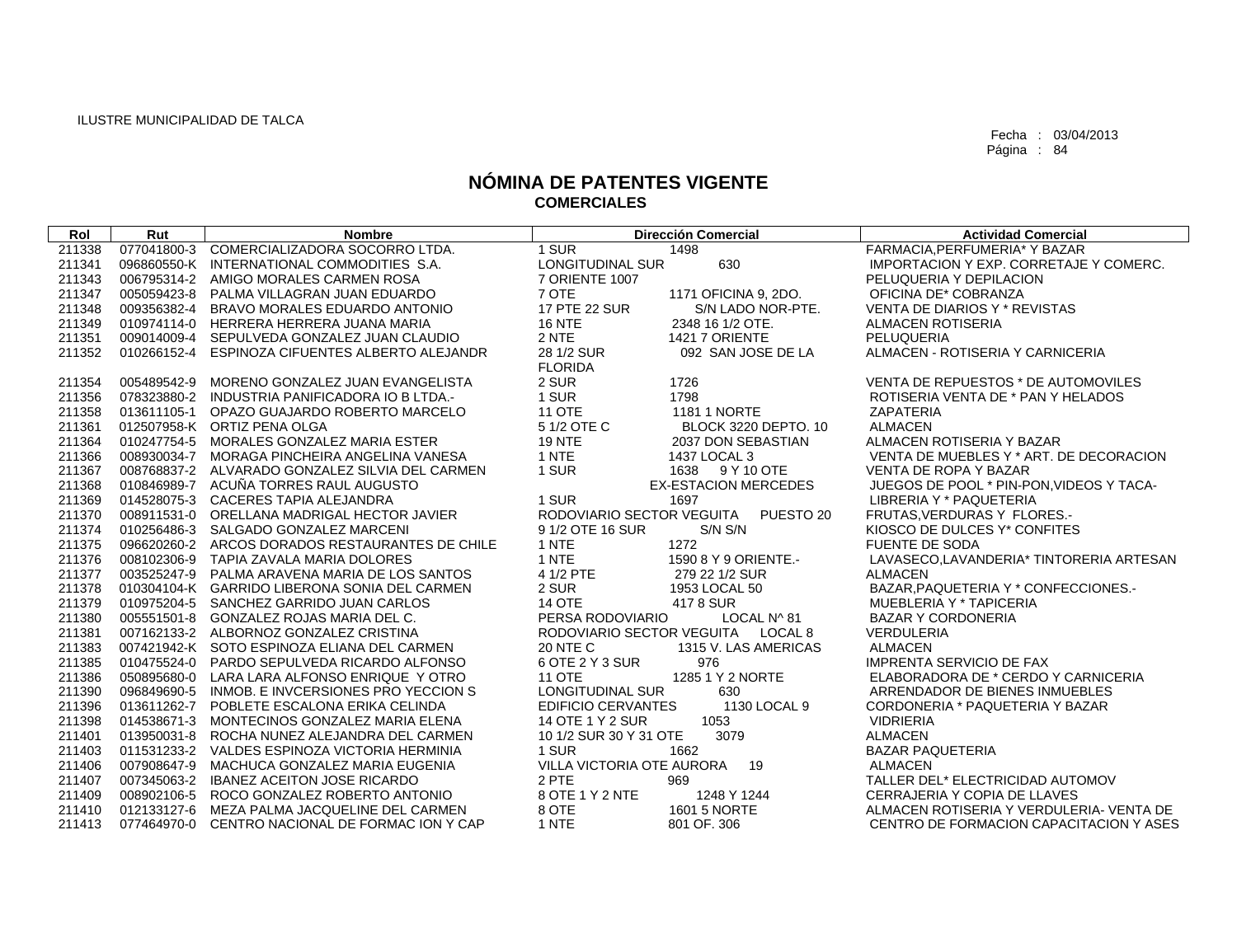| Rol    | Rut         | <b>Nombre</b>                                   |                                                 | <b>Dirección Comercial</b>           | <b>Actividad Comercial</b>               |
|--------|-------------|-------------------------------------------------|-------------------------------------------------|--------------------------------------|------------------------------------------|
| 211414 | 006223538-1 | REBOLLEDO HERNANDEZ DORALISA DEL CA             | 17 NTE                                          | 948 POB.JOSE M. CARR                 | <b>ALMACEN</b>                           |
| 211415 |             | 077483160-6 SOC.PARA EL DES.AGRIC.DE LAS REGION | 19 NTE 13 1/2 OTE                               | 2963                                 | OFICINA DE * CAPACITACION                |
| 211419 |             | 078480270-1 DARTEL TALCA LTDA.                  | 5 SUR Nº 2193                                   |                                      | DISTRIBUIDORA DE MATERIALES ELECTRICOS.  |
| 211420 |             | 050862250-3 ANGEL CONTARDO CASTRO Y O TRO       | 13 OTE                                          | 950                                  | ESTRUCTURAS ALUMINIO PERFILES Y ACCESOR  |
| 211421 |             | 006649892-1 ALARCON ARAVENA JOSE AQUILES        | <b>18 SUR</b>                                   | S/N ESQ. 1 1/2 PTE.                  | <b>DIARIOS Y REVISTAS</b>                |
| 211422 |             | 050917380-K ROJAS SEPULVEDA YESSENIA Y OTRA     | <b>12 NTE</b>                                   | 3 VILLA LA PAZ                       | <b>VENTA DE FLORES</b>                   |
| 211423 |             | 083614800-2 ARIZTIA COMERCIAL LTDA              | AVDA SAN MIGUEL                                 | 3218                                 | <b>ALMACEN ROTISERIA</b>                 |
| 211424 |             | 007286768-8 SOTO VILLALOBOS ANDRES ANTONIO      | COMUNIDAD CARLOS GONZALEZ 20<br><b>MERCEDES</b> |                                      | ALMACEN                                  |
| 211426 |             | 006309792-6 SCHAW LEIVA INALVIA FILOMENA        | 2 SUR                                           | 1947, LOCAL 8(GALERI                 | BAZAR.PAQUETERIA.                        |
| 211429 | 009453012-1 | TORRES ORTIZ ISABEL DEL CARMEN                  | 6 OTE 5 Y 6 SUR                                 | 626                                  | PELUQUERIA                               |
| 211430 |             | 010712560-4 MOLL AVENDANO CARLOS RAUL           | 1 SUR 9 Y 10 OTE                                | 1617                                 | DISTRIBUIDORA * PAQUETERIA Y BAZAR       |
| 211433 |             | 088128200-3 INSTITUTO INGLES CORDELI A LEAR LTD | 3 NTE                                           | 748 TALCA                            | <b>INSTITUTO DE IDIOMAS</b>              |
| 211434 |             | 009565049-K ORELLANA MORALES JOSE HERNAN        | <b>17 NTE</b>                                   | 1936 DON SEBASTIAN                   | VENTA DE COMPLETOS* Y FRITANGUERIA       |
| 211435 |             | 006725909-2 ESPINOZA TEJO ELIANA DE LAS MERCED  | SANTA ROSA                                      | 288 VILLA EDEN                       | ALMACEN                                  |
|        |             |                                                 |                                                 |                                      |                                          |
| 211436 |             | 009630873-6 CANCINO GONZALEZ CECILIA ELENA      | 20 NTE D 5 1/2 OTE                              | 1265                                 | <b>ALMACEN</b>                           |
| 211440 |             | 096909650-1 AGROMAS S.A.                        | <b>CAMINO SAN CLEMENTE</b>                      | KM. 1.8                              | SERVICIOS FINANCIERO                     |
| 211445 |             | 077427760-9 SOC. EUGENIA FLORES LATRA CH Y CIA  | 2 SUR                                           | 1222 OFICINA 7 GALERIA               | OFICINA DE * CAPACITACION DE PERSONAL    |
|        |             |                                                 | VALLE DEL MAULE                                 |                                      |                                          |
| 211446 |             | 012916832-3 POBLETE PEREZ CLAUDIO ANDRES        | 1 NTE                                           | 2058 - A                             | <b>VIDRIERIA</b>                         |
| 211447 |             | 077084970-5 ASES GESTION DE NEG.COBRA NZA Y REC | 2 SUR                                           | 859 DEPTO.27                         | SERVICIO DE * COBRANZAS                  |
| 211448 |             | 007558265-K BARRIOS FREDES MARIA ANGELICA       | <b>16 SUR</b>                                   | 1477 8 Y 9 ORIENTE                   | <b>VENTA DE COMPLETOS</b>                |
| 211449 |             | 078988120-0 AUDITORES CONSULTORES               | 1 NTE                                           | 801                                  | AUDITORIAS Y * CONTABILIDADES            |
| 211451 |             | 078641320-6 CAPACITACION Y ASESORIAS UMBRALES L | 2 SUR                                           | 775 2DO, PISO OF, 5                  | CAPACITACION Y *                         |
| 211452 |             | 079546140-K SOC, COMERC, E INMOB, PULL MAN DEL  | 2 SUR 12 OTE TERMINAL BUSES OF 8                |                                      | <b>VENTA DE PASAJES Y ENCOMIENDAS</b>    |
| 211453 |             | 079546140-K SOC. COMERC. E INMOB. PULL MAN DEL  | 2 SUR 12 OTE TERMINAL BUSES OF 14               |                                      | VENTA DE PASAJES Y RECEPCION DE          |
|        |             |                                                 | <b>RODOVIARIO</b>                               |                                      | CORRESPO                                 |
| 211455 |             | 010556592-5 ARANCIBIA ESCOBAR MARCO ANTONIO     | 12 OTE 1 Y 2 SUR                                | 1054 INTER.                          | <b>FABRICACION Y REPAR. DE SOMBREROS</b> |
| 211456 |             | 050915040-0 CANGAS BLANCHETEAU ROLANDO Y OTRO   | 2 SUR                                           | 1799                                 | COMPRA Y VENTA DE * REPUESTOS Y ACCESORI |
| 211458 |             | 010117109-4 CHIRINO SOTO CLAUDIA IVONNE         | 21 SUR 18 PTE A                                 | 15                                   | ALMACEN ROTISERIA VENTA DE GAS           |
| 211460 |             | 007296995-2 AGUILAR BAHAMONDE JOVITA DEL CARMEN |                                                 | 11 ORIENTE 1796 7 NTE. COOP FOSFOROS | <b>BAZAR</b>                             |
| 211470 |             | 006011573-7 HERRERA PACHECO LUIS HUMBERTO       | <b>CALLE H MACROFERIA</b>                       | LOCAL 8                              | FRUTAS VERDURAS Y * FRUTOS DEL PAIS      |
| 211471 |             | 012780244-0 CRESPO ORTEGA JACQUELINE DEL CARMEN | <b>12 OTE 2 SUR</b>                             | 1938                                 | VENTA DE CONFITES * BEBIDAS Y CAFE       |
| 211474 |             | 009515690-8 HENRIQUEZ GODOY BIANKA              | 20 1/2 SUR                                      | 34 V.GALILEA "D"                     | COMERCIAL Y * DISTRIBUIDORA DE ART. DE   |
| 211478 | 008722403-1 | JIMENEZ GARCIA DOMINGO JESUS                    | 1 NTE                                           | 963 OFICINA N^ 102                   | <b>CORREDOR DE SEGUROS</b>               |
| 211484 | 006101869-7 | RAMIREZ MOYA HECTOR EDUARDO                     | 7 OTE                                           | 1145                                 | <b>VENTA DE LAMPARAS</b>                 |
| 211485 |             | 007666449-8 BARRO POZO VIVIANA T.B.             | 6 OTE                                           | 1346 - C 2 Y 3 NORTE                 | <b>FERRETERIA</b>                        |
| 211486 |             | 008106822-4 CASTRO MUNOZ VERONICA               | 6 OTE 20 NTE A                                  | 1283                                 | <b>ALMACEN</b>                           |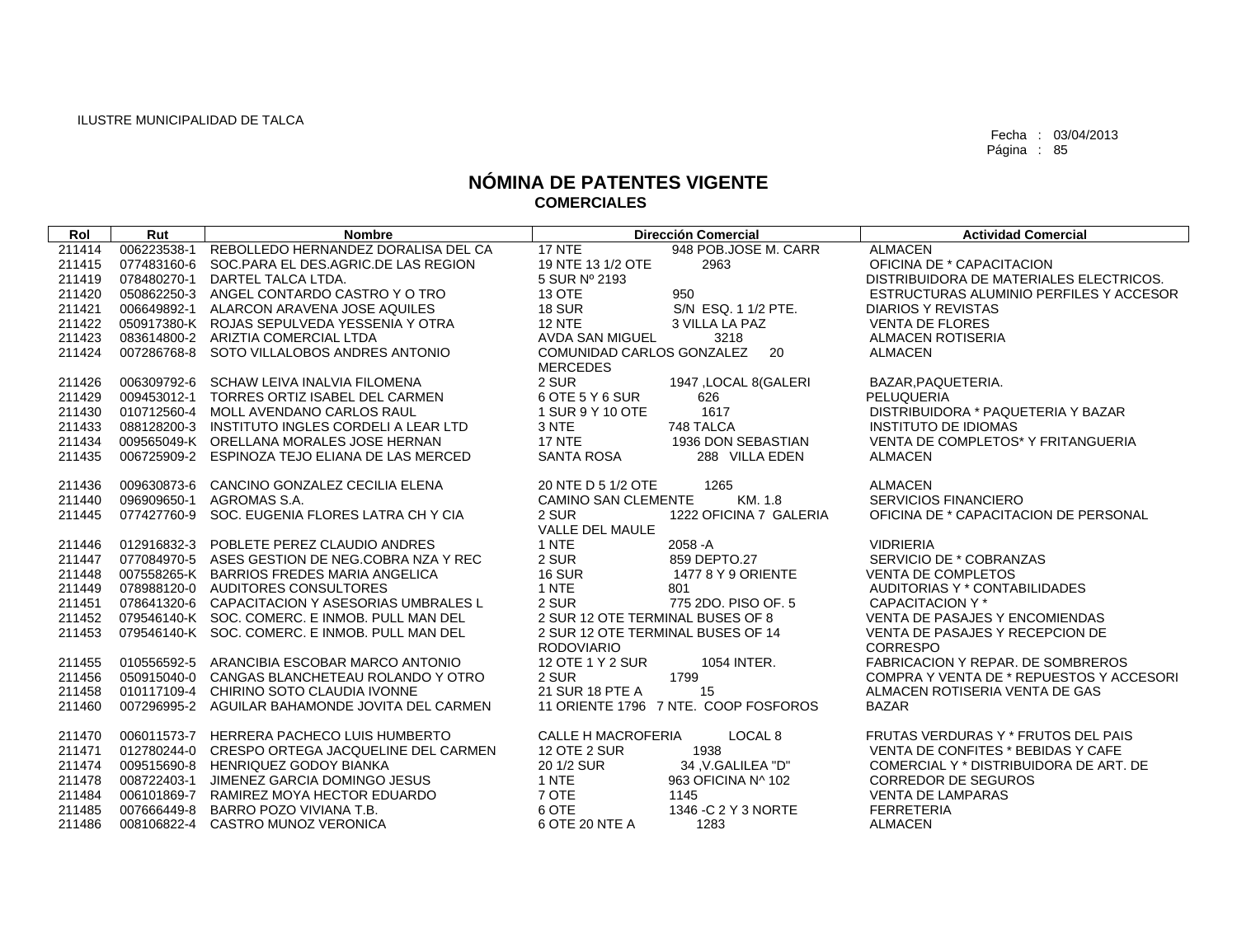| Rol    | Rut                  | <b>Nombre</b>                                   |                           | <b>Dirección Comercial</b>  | <b>Actividad Comercial</b>               |
|--------|----------------------|-------------------------------------------------|---------------------------|-----------------------------|------------------------------------------|
| 211487 |                      | 012522501-2 MORALES SEPULVEDA MANUEL CUSTODIO   | 1 NTE                     | 1470 2^ PISO 7 Y 8 O        | COMPRA VENTA * ARRIENDO DE JUEGOS        |
|        |                      |                                                 |                           |                             | <b>ELECTR</b>                            |
| 211488 |                      | 009375994-K DE LA PARRA ESPINOZA MARTA          | <b>27 SUR</b>             | 249 V. DONA IGNACIA         | <b>ALMACEN ROTISERIA</b>                 |
| 211489 |                      | 014549267-K BRAVO GUAJARDO MAURICIO ENRIQUE     | <b>20 NTE</b>             | <b>BLOCK 1288 DEPTO 101</b> | <b>ALMACEN</b>                           |
| 211490 |                      | 007085018-4 ARAVENA HERRERA ROXANA LUCY         | 1 SUR 7 Y 8 OTE           | 1417 OF, 9                  | COBRANZAS * CORRESPONDENCIA Y SERV. DE   |
| 211492 |                      | 077498570-0 SOC. TAGINI Y CIA. LTDA.            | 5 NTE                     | 938                         | <b>BODEGA FRUTOS DEL</b>                 |
| 211493 |                      | 005747226-K VERA ZAMORANO WILSON AROLDO         | 5 SUR                     | 2194                        | <b>ALMACEN BAZAR</b>                     |
| 211499 |                      | 077449770-6 MANUEL EDUARDO GONZALEZ L ARA Y CIA | 2 NTE                     | 360 TALCA                   | <b>SERVICIOS MEDICOS</b>                 |
| 211503 |                      | 011060697-4 LOYOLA RAMIREZ JACQUELINE DE LAS M. | 1 ORIENTE 1804 7 NORTE    |                             | ALMACEN Y ROTISERIA                      |
| 211504 |                      | 005973930-1 ARANDA CISTERNAS MARIA EUSEBIA      | 15 OTE 7 Y 9 NTE          | 1959                        | <b>ALMACEN</b>                           |
| 211510 |                      | 005410754-4 OVIEDO ESPINOZA NORMA DEL CARMEN    | 1 SUR                     | 1662                        | <b>BAZAR</b>                             |
| 211511 | 005442470-1          | SANCHEZ CARRASCO JUAN CARLOS                    | <b>10 OTE</b>             | 1024 - A 1 Y 2 SUR          | TIENDA DE ROPA                           |
| 211512 |                      | 078997060-2 VIAJES FALABELLA LTDA.              | 1 NTE                     | 1485                        | <b>AGENCIA DE TURISMO</b>                |
| 211513 |                      | 078566830-8 SOC. DE COBRANZAS LEGALES LEXICOM   | 1 NTE                     | 1485                        | SERVICIO DE * COBRANZAS DE CREDITOS      |
| 211515 |                      | 009233866-5 ROJAS BERNAL MARIA ALEJANDRA        | 1 NTE                     | 1756 10 Y 11 ORIENTE        | OFICINA PRODUCTORA * DE EVENTOS          |
| 211516 |                      | 007919056-K VILLALOBOS ROJAS RIGOBERTO ALEJANDR | 2 SUR                     | 2056 14 ORIENTE             | PAQUETERIA Y BAZAR                       |
| 211519 |                      | 077037690-4 LECAROS PAREJA LTDA.                | <b>14 OTE 4 SUR</b>       | 799                         | SERVICIO ENCOMIENDA EMBALAJE FERRETERIA  |
| 211523 |                      | 050922070-0 SEPULVEDA SOLIS JAIME A. Y OTRA.    | 17 OTE                    | 703 B 4 Y 5 SUR             | <b>FERRETERIA</b>                        |
| 211524 |                      | 077479790-4 CONST, E INMOB, TRES ROBLE S LTDA.  | 1 SUR                     | 898, OFICINA 34, TA         | OFICINA CONSTRUCTORA                     |
| 211526 | 008014004-5          | BRAVO BRAVO MONICA DEL CARMEN                   | 1 SUR                     | 1732                        | <b>BAZAR JUGUETERIA</b>                  |
| 211531 |                      | 014016900-5 BRAVO BARRIOS PAMELA DEL PILAR      | 12 SUR 28 1/2 OTE         | 45                          | <b>ALMACEN</b>                           |
| 211538 |                      | 089197600-3 CONO SUR LTDA.                      | 1 PTE                     | 1060 OFICINA N^ 11          | OFICINA * COMERCIALIZADORA DE LIBROS.-   |
| 211539 | 078819920-1          | SOC. ALUMINIOS : ALUMTEC L TDA.                 | 4 SUR                     | 1576 RIO CLARO              | DISTRIBUIDOR Y ESTRUC. DE ALUMINIO VTA.  |
| 211540 |                      | 007836923-K INOSTROZA UBILLA MANUEL RAUL        | 1 NTE 6 Y 7 OTE           | 1316                        | TALLER DE JOYERIA Y RELOJERIA, BAZAR     |
| 211549 | 088687600-9 SEL S.A. |                                                 | 4 NTE                     | 1633                        | OFICINA GERENCIA * ADMINISTRADORA DE SER |
| 211550 |                      | 006615908-6 LOPEZ COUSINARD LUZMIRA DEL CARMEN  | <b>27 SUR</b>             | 167 CON 13 1/2 PTE.         | SALA CUNA Y* JARDIN INFANTIL             |
| 211551 |                      | 006368898-3 BRAVO ABARZUA MARIA MAGDALENA       | 6 OTE                     | 1235                        | <b>GRANDES TIENDAS</b>                   |
| 211554 |                      | 006353411-0 LOYOLA FARIAS MARIA                 | 2 SUR                     | 1383                        | <b>LIBRERIA</b>                          |
| 211555 |                      | 006627338-5 YANEZ BUSTAMANTE HAYDEE             | 1 NORTE 1470 LOCAL 4      |                             | COMPRA Y VENTA DE JUEGOS ELECTRONICOS -  |
| 211557 |                      | 005049043-2 PACHECO ACEVEDO ORLANDO ARTURO      | <b>RUTA 5 SUR</b>         | S/N SECTOR VAROLI           | DESARMADURIA DE* VEHICULOS MOTORIZADO    |
| 211561 |                      | 014561433-3 TILLERIA VARAS ISABEL ALEJANDRA     | 7 OTE                     | 1210 1 Y 2 NTE.             | PELUQUERIA                               |
| 211564 |                      | 004145188-2 IBARRA HORMAZABAL FRANCISCO         | 11 1/2 SUR                | 3043, 30 Y 31 OTE.          | <b>ALMACEN</b>                           |
| 211565 |                      | 078634170-1 LAURA CARE LTDA.                    | 1 SUR                     | 1669, LOCAL #7              | PRODUCTOS MEDICOS* ORTOPEDICOS Y         |
|        |                      |                                                 |                           |                             | <b>VENTA</b>                             |
| 211566 |                      | 010460025-5 CHIRINO SOTO JUAN CARLOS EDUARDO    | 17 PTE 22 1/2 SUR         | 271                         | ALMACEN Y ROTISERIA                      |
| 211567 |                      | 013722374-0 URRUTIA GALAZ SUSANA MERCEDES       | <b>11 OTE</b>             | 971.2 Y 3 SUR TAL           | PELUQUERIA                               |
| 211569 |                      | 077520440-0 INVERSIONES Y COMERCIO LT DA.       | <b>12 OTE</b>             | 1130                        | SOC.DE INVERSIONES ASESORIAS ECONOMICAS  |
| 211570 |                      | 077436700-4 CHRISTIAN CARRENO F.Y CIA. LTDA.    | 1 OTE                     | 939, 2 Y 3 SUR              | PRESTACIONES MEDICAS                     |
| 211571 |                      | 009939788-8 PALMA INZULZA CARMEN GLORIA         | 9 OTE                     | 102 15 SUR.POBL.COLI        | <b>ALMACEN</b>                           |
| 211573 |                      | 007552157-K FIGUEROA AVILA CARLOS MANUEL        | RODOVIARIO SECTOR VEGUITA | LOCAL 18                    | <b>FRUTERIA Y VERDULERIA</b>             |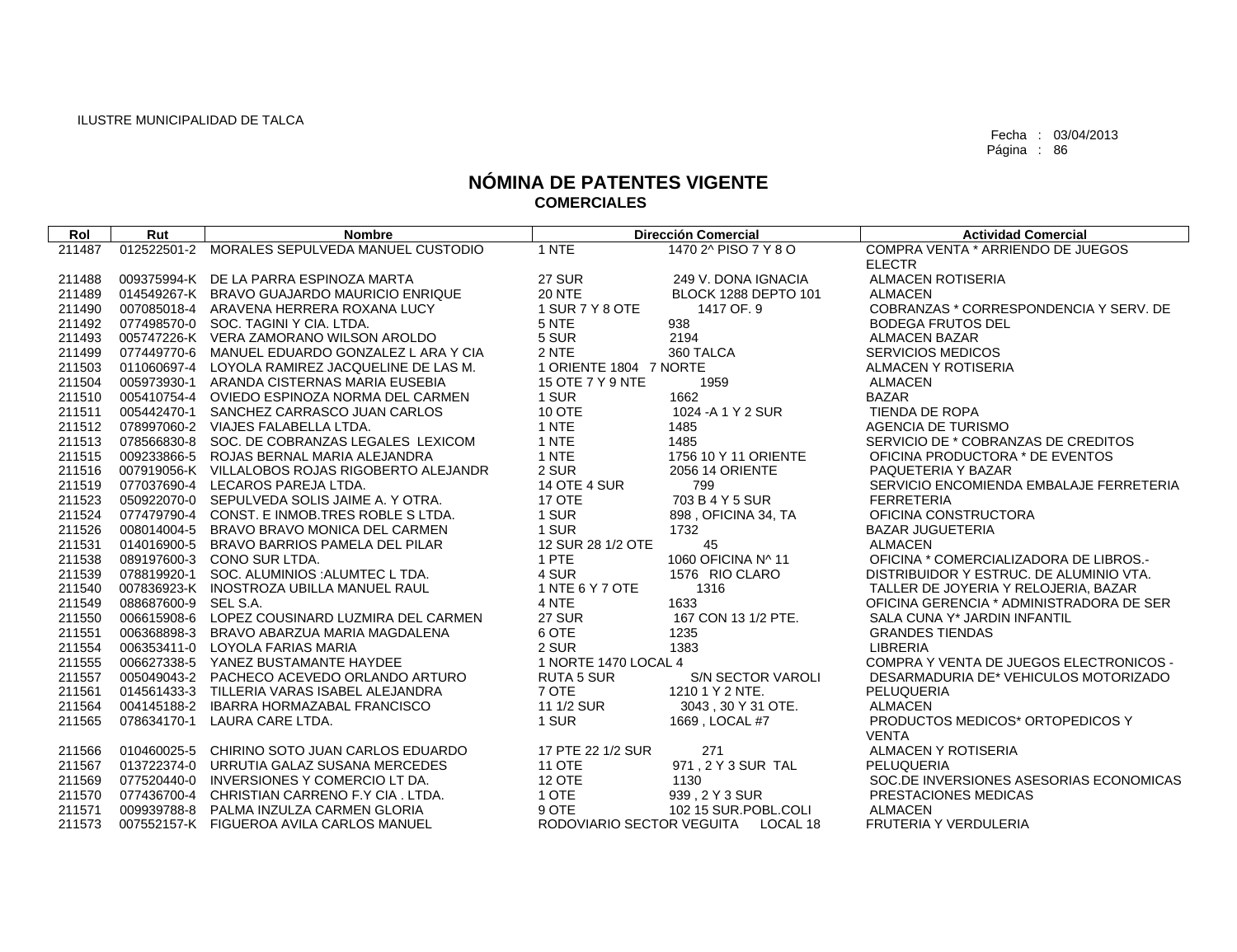| Rol    | Rut                    | <b>Nombre</b>                                   |                       | <b>Dirección Comercial</b> | <b>Actividad Comercial</b>               |
|--------|------------------------|-------------------------------------------------|-----------------------|----------------------------|------------------------------------------|
| 211576 |                        | 011674998-K ANDRADES ROJAS DORI LUISA           | LOS COPIHUES          | 70 - B, ALDEA CAMPESIN     | <b>ALMACEN</b>                           |
|        |                        |                                                 |                       |                            |                                          |
| 211577 | 077527420-4            | MAMOGRAFIA INTERMEDICA LI MITADA                | 2 NTE                 | 360                        | <b>EXAMENES MAMOGRAFICO</b>              |
| 211578 |                        | 011457892-4 ADASME ALBORNOZ BERNARDITA JACQUELI | 21 SUR 16 PTE         | 76 GALILEA                 | <b>PELUQUERIA</b>                        |
| 211584 |                        | 050922710-1 AVILA OVALLE EDINSON ARMA NDO Y OTR | 1 SUR                 | 1637, LOCAL 11, 9 Y        | VENTA Y ARRIENDO DE JUEGOS ELECTRONICOS  |
| 211585 |                        | 010649320-0 GUTIERREZ RETAMAL FANY YORKA DEL CA | 9 OTE 1 SUR Y 1 NTE   | 1179                       | ACADEMIA DE* PELUQUERIA Y * ESTILISTA U  |
| 211587 |                        | 076031071-9 SALCOBRAND S.A.                     | 1 SUR                 | 1201                       | FARMACIA PERFUMERIA ART. LIBRERIA ALIM.  |
| 211588 |                        | 004103147-6 PEREZ MONARDES VIOLETA DEL CARMEN   | 2 OTE                 | 190, 13 Y 14 OTE           | <b>ALMACEN</b>                           |
| 211589 |                        | 092744000-8 CECINAS WINTER S.A.                 | <b>BALMACEDA</b>      | 565                        | OFICINA COMERCIAL                        |
| 211590 |                        | 012519620-9 TOLEDO ADASME PAOLA ANDREA          | 26 Y 26 SUR B 21 PTE  | S/N S/N                    | <b>ALMACEN</b>                           |
| 211591 | 013205423-1            | ARAVENA HORMAZABAL ANA PATRICIA                 | 21 1/2 NTE A          | BLOCK 1441 DEP 101         | <b>ALMACEN</b>                           |
| 211592 | 009272342-9            | CACERES URRA PATRICIO ANTONIO                   | 1 SUR                 | 2136                       | VENTA DE REPUESTOS Y ACCESORIOS DE       |
|        |                        |                                                 |                       |                            | <b>AUTOM</b>                             |
| 211593 |                        | 096756430-3 CHILEXPRESS S.A.                    | <b>14 OTE</b>         | 1125                       | SERV. DE CORREOS Y TRANSFERENCIA DE DINE |
| 211594 |                        | 009202447-4 MOLINA RAMIREZ JOVINA DEL CARMEN    | 18 NTE 3 Y 4 OTE      | 1067                       | <b>ALMACEN</b>                           |
| 211597 |                        | 009208772-7 NUNEZ ORELLANA ADAN RICARDO         | 3 SUR                 | 1499                       | TALLER DE* ELECTRODOMESTICOS             |
| 211598 |                        | 077371300-6 SERV.HABITACIONALES CASAS DEL MAUL  | 2 NTE                 | 1044 OFICINA 3             | OFICINA CAPACITACION                     |
| 211606 |                        | 050826450-K MORAGA ORELLANA YVAN Y OT RO        | 14 1/2 OTE            | 1305 CON 2 NORTE           | REPUESTOS Y * LUBRICANTE DE VEHICULOS    |
| 211607 |                        | 011894980-3 YATES ARRIAGADA CRISTIAN ESTEBAN    | 12 ORIENTE 353        |                            | COMPRA VENTA DE REPUESTOS Y ACCES.       |
|        |                        |                                                 |                       |                            | <b>AUTOM</b>                             |
| 211608 | 007858015-1            | <b>JAQUE TOBAR CLAUDIO ENRIQUE</b>              | PERSA TERMINAL PUESTO | 96                         | ZAPATERIA Y BAZAR                        |
| 211609 | 096522500-5            | ISAPRE MAS VIDA S.A.                            | 1 SUR 605             |                            | <b>ISAPRE</b>                            |
| 211610 | 007025514-6            | JIMENEZ BALLART RODRIGO ARSENIO                 | 1 SUR                 | 1239 TALCA                 | <b>GRANDES TIENDAS</b>                   |
| 211611 |                        | 077382880-6 SOC.CAP.Y PROF.EN ASES.Y PROY.SUAZO | 1 PTE                 | 1060 OFICINA 15            | OFICINA CONSULTORA                       |
| 211613 |                        | 099185000-7 CHILENA CONSOLIDADA SEGUROS DE VIDA | 2 ORIENTE 1360        |                            | <b>SEGUROS DE VIDA</b>                   |
| 211614 |                        | 099037000-1 CHILENA CONS.SEGUROS GRALES.        | 2 ORIENTE 1360        |                            | OFICINA DE SEGUROS GENERALES             |
| 211618 |                        | 014055584-3 CID CONCHA MARIELA A.               | 22 SUR 9 1/2 OTE      | 1534                       | <b>BAZAR Y PAQUETERIA</b>                |
| 211619 |                        | 011438851-3 VASQUEZ OPAZO ELBA ROSA             | <b>12 NTE 4 OTE</b>   | 2299                       | <b>COMPRAVENTA DE* EXTINTORES</b>        |
| 211621 |                        | 076237889-2 SOC, DE CONSTRUC, ARQUITECTURA E IM | 5 OTE                 | 853 3 Y 4 SUR              | LIBRERIA- BAZAR Y PLOTEO DE PLANOS       |
| 211622 | 009465823-3            | BARDE VIRALTA JACQUELINE DEL PILAR              | 25 SUR 3 PTE          | 481 VILLA PUCARA           | SUBDISTRIBUIDORA DE* GAS LICUADO         |
| 211623 |                        | 077515480-2 SOC.DE SERV.DE LABORATORI O VILLA A | 4 OTE                 | 1687                       | SERVICIOS DE * LABORATORIO DE MAT. Y EL  |
| 211628 | 014544184-6            | BRAVO VERGARA RAUL ANTONIO                      | 7 OTE                 | 2979                       | <b>ALMACEN</b>                           |
| 211629 | 079894160-7 LUVAL S.A. |                                                 | 5 NTE                 | 1448 TALCA                 | VENTA DE LUBRICANTES OFICINA Y BODEGA    |
| 211630 |                        | 099501760-1 EMBOTELLADORAS CHILENAS UNIDAS S.A. | <b>AVDA EL ARENAL</b> | 411                        | DISTRIBUCION DE * BEB. ANALCOHOLICAS     |
| 211632 |                        | 007124434-2 CACERES ACEVEDO MARGARITA           | 10 SUR 8 Y 9 OTE      | PSJE.JAMAICA #154          | <b>BAZAR Y PAQUETERIA</b>                |
| 211634 |                        | 014528662-K MUNOZ DIAZ MARIA YOLANDA            | 23 OTE                | 1441                       | <b>VENTA DE COMPLETOS</b>                |
| 211637 |                        | 096924080-7 SERVICIOS AUTOMOTRICES S.A.         | 2 SUR                 | 1794 ENTRE 10 Y 11 O       | VENTA DE * REPUESTOS Y ACCESORIOS AUTOM  |
| 211638 | 009327866-6            | SILVA VILLAR NORMA                              | 6 OTE                 | 944 2 Y 3 SUR              | PELUQUERIA                               |
| 211641 |                        | 096855340-2 PROPAGO S.A.                        | 1 SUR                 | 835                        | SERVICIO DE COBRANZA                     |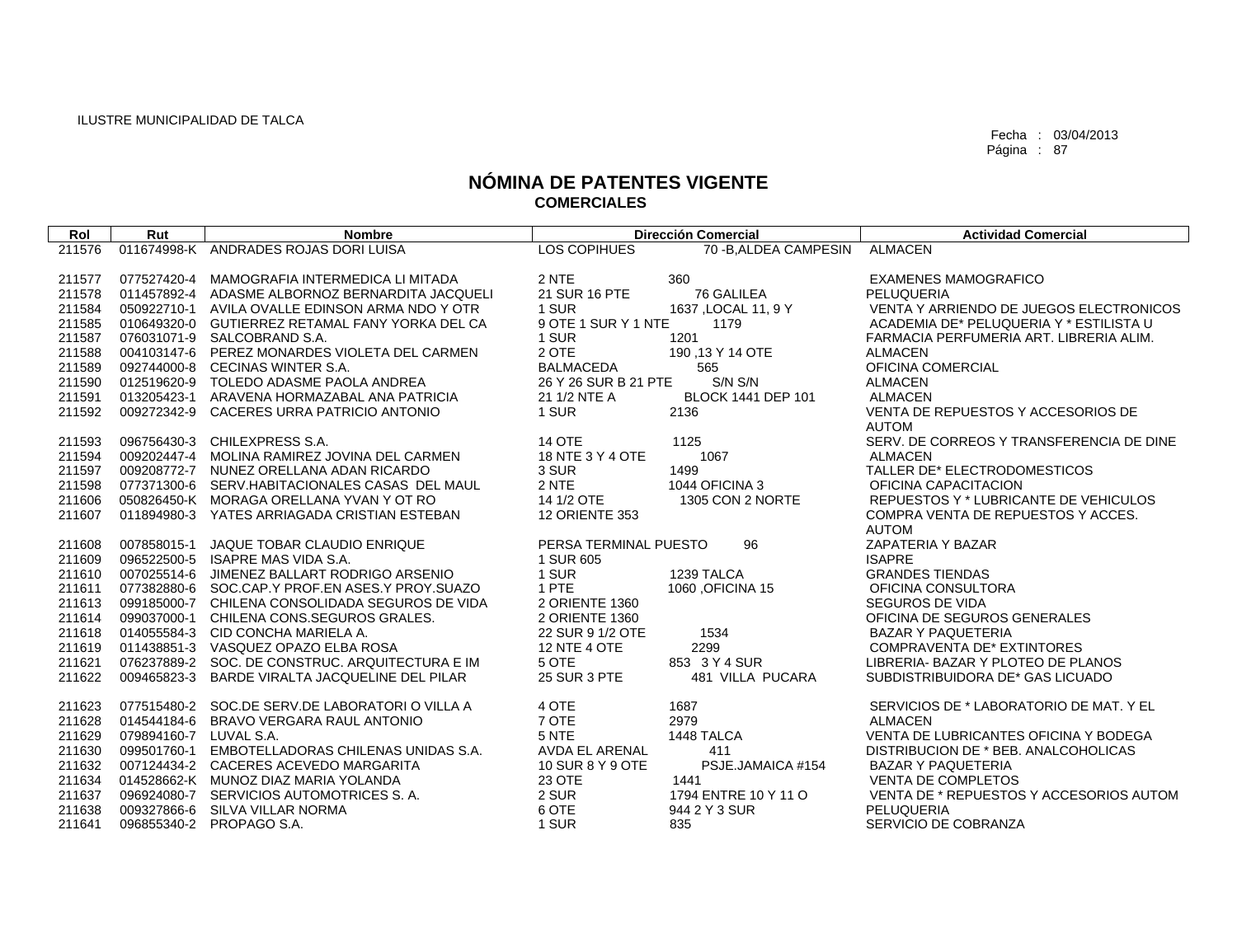| Rol    | Rut         | <b>Nombre</b>                                   |                                 | <b>Dirección Comercial</b> | <b>Actividad Comercial</b>               |
|--------|-------------|-------------------------------------------------|---------------------------------|----------------------------|------------------------------------------|
| 211642 | 005290960-0 | MOLINA BRAVO JOSE GUILLERMO                     | 1 NTE                           | 963 OF, 303                | CORRETAJE DE SEGUROS Y PROPIEDADES       |
| 211645 | 009205561-2 | RODRIGUEZ CHANDIA JOSE EMILIANO                 | <b>11 OTE</b>                   | 324                        | <b>VENTA DE REPUESTOS * LUBRICENTRO</b>  |
| 211646 | 077525070-4 | ESCUELA DE CONDUCTORES PR OF, AMATE             | 6 OTE                           | 1497 ALAMEDA               | ESCUELA CONDUCTORES PROFESIONALES        |
| 211647 | 077476950-1 | CHRISTIAN GOMEZ Y CIA LTD A.                    | <b>15 OTE 7 SUR</b>             | 2236                       | TALLER DE RESORTES Y MECANICA            |
| 211649 | 077524220-5 | COMERCIAL LOS DUKES LTDA.                       | <b>11 OTE</b>                   | 1585                       | VENTA DE REPUESTOS INSTALACIONES ELECTR  |
| 211650 | 050929220-5 | MATAMALA MEJIAS ANDREA Y OTRO                   | 2 SUR                           | 1004                       | SERVICIOS COMPUTAC. Y CAPACITACION       |
| 211651 | 012522894-1 | MUNOZ VERGARA REINALDO LEONEL                   | 1 OTE 4 SUR                     | 818                        | LUBRICENTRO LAVADO DE AUTOS BAZAR Y RPT  |
| 211652 | 008248948-7 | MENDOZA FUENTES CARLINA DE LAS MERC             | 12 1/2 SUR B                    | 1206 6 ORIENTE             | CARNICERIA ROTISERIA Y ALMACEN           |
| 211656 | 010668530-4 | CACERES PARRA RAFAEL GABRIEL                    | COOP. LIRCAY LAS ILUCIONES 135  |                            | <b>ALMACEN</b>                           |
| 211658 |             | 009395798-9 VIRALTA ARRIAGADA LUZ DE LAS MERCED |                                 | 13 1/2 NORTE 2 1/2 O       | <b>ALMACEN</b>                           |
| 211662 | 007882880-3 | <b>TORRES ARAVENA CARMEN CECILIA</b>            | <b>14 OTE</b>                   | 1010                       | ARRIENDO DE VIDEOS                       |
| 211663 |             | 053281400-6 SUC, PEDRO GONZALEZ BELTRAN         | <b>11 ORIENTE 1275</b>          |                            | <b>SUELERIA</b>                          |
| 211664 | 077223160-1 | BUENO Y ARELLANO LTDA.                          | 5 NORTE 1473                    |                            | LAVANDERIA * CONFECCION Y REPARACION DE  |
| 211665 |             | 077562340-3 CAPACITACION Y SERV.PROYECTA LTDA.  | 1 NTE                           | 1349 OFICINA 3             | OFICINA CAPACITACION Y SERVICIOS         |
| 211666 | 004788126-9 | BAHAMONDES BAHAMONDES LUIS ALBERTO              | AVDA. CIRCU                     | N^74 2 PTE, 13 1/2 S       | <b>ALMACEN</b>                           |
| 211667 |             | 012491499-K NAZAR CARVAJAL SANDY BEATRIZ        | 2 OTE                           | 1126                       | FOTOCOPIAS Y ART.* DE LIBRERIA.          |
| 211668 | 006112780-1 | LIZANA ONATE DELIA DEL C.                       | 12 1/2 NTE                      | 2092 F. GONZALEZ           | VENTA DE COMPLETOS Y FRITANGUERIA        |
| 211669 | 012895655-7 | LEON VERA ARIELA TERESA                         | 1 SUR                           | 1669 LOCAL 21              | SERVICIO DE * FOTOCOPIADO ESCRITOS EN C  |
| 211671 |             | 013305607-6 NUÑEZ ORTEGA RICARDO ALFONSO        | CAM.SAN CLEMENTE EL PORVENIR 80 |                            | VENTA DE REPUESTOS* Y LUBRICANTES DE AUT |
| 211672 |             | 078323880-2 INDUSTRIA PANIFICADORA IO B LTDA.   | 1 OTE                           | 1835                       | PANADERIA Y * PASTELERIA                 |
| 211673 | 077543200-4 | SOC.EDUCACIONAL PABLO NERUDA LTDA.              | 1 PTE                           | 989                        | ESTABLECIMIENTO * EDUCACIONAL Y CAPACIT  |
| 211674 |             | 050885350-5 PAMELA ROSA GONZALZ TAPIA Y OTRA    | 12 OTE 2 Y 3 SUR                | LOCAL 176 PERS             | BOUTIQUE PAQUETERIA CRISTALERIA MENAJE   |
| 211675 |             | 009063400-3 GONZALEZ GAETE CLAUDIO PATRICIO     | 13 OTE 3 1/2 SUR                | 879                        | <b>VIDRIERIA</b>                         |
| 211677 |             | 009335377-3 PONCE VALDES MARIA SONIA            | <b>14 SUR</b>                   | FRT. POLICLINICO FLO       | <b>VENTA DE DIARIOS Y</b>                |
| 211679 |             | 078965230-9 ASES.CAPACITACION Y PERFE CCIONAMIE | <b>AVDA COLIN</b>               | 815                        | OFICINA ADM. DE EDUCACION                |
| 211682 |             | 079989890-K COMERCIAL DARC LIMITADA             | 1 NTE                           | 1518 8 ORIENTE             | CARNICERIA Y * FIAMBRERIA                |
| 211683 |             | 070971900-9 ASOC, GREMIAL DE BUSES INTERBUS     | RODOVIARIO KIOSCO               | 9 Y 10 SECTOR H            | VENTA DE PASAJES * ENCOMIENDAS Y SERVICI |
| 211685 |             | 011071530-7 VALERA VENEGAS ANA MARIA            | <b>14 OTE</b>                   | 2087 F.GONZALEZ            | ALMACEN, AMASANDERIA Y ROTISERIA         |
| 211689 | 077082760-4 | <b>GAMBOA Y ARIAS SERV. PROFESIONALES</b>       | 2 NTE                           | 1029                       | ASESORIA Y SERVICIOS PROFESIONALES       |
| 211690 | 077523450-4 | SERV.MEDICOS NUCLEARES DEL MAULE LT             | 1 NTE                           | 1948                       | SALUD EXAMENES * MEDICINA NUCLEAR IMAGE  |
| 211692 | 010166407-4 | MUÑOZ URRA JOSE FERNANDO                        |                                 | PSJE. M. MUNOZ #05 OSCAR   | ARRIENDO DE VIDEOS                       |
|        |             |                                                 | <b>CRISTI GALLO</b>             |                            |                                          |
| 211693 | 006540549-0 | LETELIER FUENTES SILVIA DE LAS MERC             | 12 OTE 1 Y 2 SUR                | 1075                       | <b>BAZAR Y COMIDAS RAPIDAS</b>           |
| 211697 |             | 011745150-K CERDA AMESTICA SANDRA MARCELA       | 16 1/2 NTE B                    | 1771 11 OTE.               | <b>ALMACEN ROTISERIA</b>                 |
| 211698 |             | 006298754-5 URQUIZA LEAL CARLOS RAUL FERNANDO   | 6 1/2 SUR                       | 255                        | ESCUELA ESPECIAL DE LENGUAJE             |
| 211699 |             | 077562190-7 RENTA DE EQUIPOS Y MAQUINARIAS REMC | 2 SUR 14 Y 15 OTE               | 2182                       | ARRIENDO DE * MAQUINARIA PARA LA CONSTR  |
| 211700 |             | 008617467-7 SERON SANCHEZ DANILO REY            | 1 NTE                           | 1865                       | VTA. DE COMPUTADORES EN PARTES Y/O PIEZ  |
| 211702 |             | 010146382-6 GONZALEZ FUENZALIDA JOSE DIONISIO   | 7 OTE 9 NTE                     | 1962                       | <b>ALMACEN BAZAR</b>                     |
| 211706 |             | 005984022-3 MOYA BENITES JOVITA DEL CARMEN      | 24 1/2 SUR B                    | 274                        | <b>ALMACEN</b>                           |
| 211707 |             | 078792150-7 SOC.PROF.ODONTOLOGICA TAL CA LTDA.  | 1 PTE                           | 1369                       | SERVICIOS * ODONTOLOGICOS                |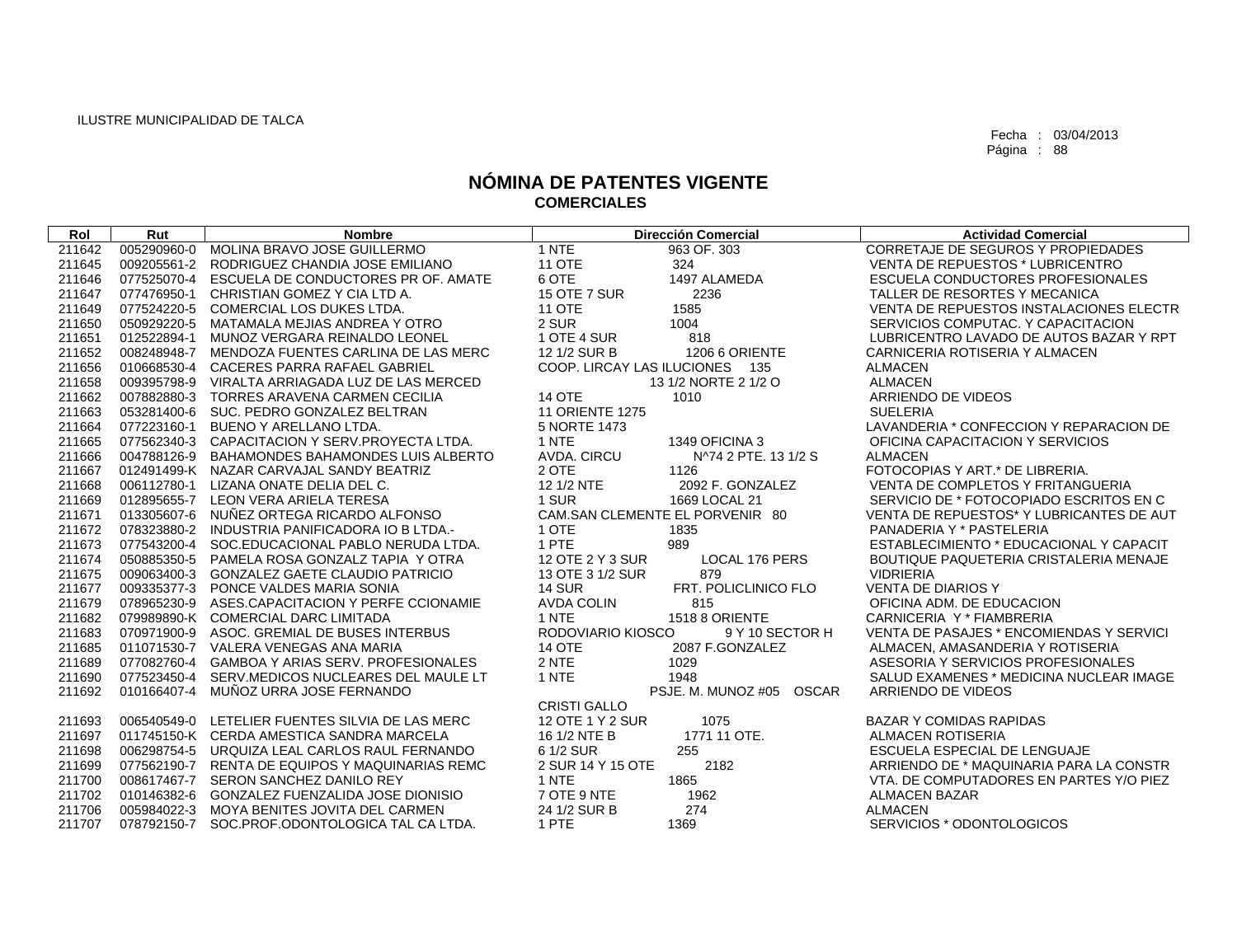| Rol    | Rut         | <b>Nombre</b>                                    | <b>Dirección Comercial</b>              | <b>Actividad Comercial</b>                     |
|--------|-------------|--------------------------------------------------|-----------------------------------------|------------------------------------------------|
| 211708 | 012521100-3 | ALARCON ROJAS CLAUDIO IVAN                       | 6 ORIENTE 12 NORTE S/N LADO SUR-OTE.    | LIBRERIA - BAZAR Y CONFITERIA                  |
| 211711 | 005004268-5 | HASBUN HANANIA ALFREDO FERID                     | 7 OTE<br>1051                           | <b>GRANDES TIENDAS</b>                         |
| 211712 |             | 009425777-8 GAJARDO AGUERO RIBERTA EUNICE        | 30 OTE 14 1/2 SUR<br>3115               | <b>ALMACEN</b>                                 |
| 211713 | 009637654-5 | <b>CAMPOS VALDES RUTH MARIA</b>                  | 4 OTE<br>276 20 Y 21 SUR                | ALMACEN Y BAZAR VERDULERIA                     |
| 211719 | 078839730-5 | MADERERA CORRMADERA LTDA.                        | 18 ORIENTE 1156 1 NORTE                 | OFICINA DE CORRETAJE DE PRODUCTOS Y SER        |
| 211721 | 003639720-9 | RAMIREZ HIDALGO MARIA GLADYS                     | <b>11 OTE</b><br>889                    | LAVANDERIA VENTA * ART. DE ASEO Y MEDIC        |
| 211726 | 012646143-7 | MACHUCA CACERES MARIA PATRICIA                   | 5 OTE<br>1070                           | PASTELERIA AMASANDERIA FRITANGUERIA Y R        |
| 211727 | 010628715-5 | CANCINO CANCINO BLANCA ELENA                     | ALTO LO VERDUGO PANG                    | <b>ALMACEN</b>                                 |
| 211728 |             | 011312114-9 GUAJARDO MONSALVE GUADALUPE DE LAS   | 24 SUR 16 PTE<br>85                     | ALMACEN Y ROTISERIA                            |
| 211730 | 010439732-8 | <b>GONZALEZ VILLALOBOS ROSA JACQUELINE</b>       | 955<br>14 1/2 PTE 29 SUR                | <b>BAZAR PAQUETERIA</b>                        |
| 211731 | 076134941-4 | ADMINISTRADORA DE SUPERMERCADOS HIP              | 9 OTE<br>1241                           | <b>ESTACIONAMIENTO</b>                         |
| 211732 |             | 009696071-9 GONZALEZ CORNEJO LUIS GERMAN         | 2 SUR 12 Y 13 OTE<br>1947 L.11          | <b>BOUTIQUE Y BAZAR</b>                        |
| 211734 |             | 011699440-2 VILLARROEL OLIVARES MYRIAM ROMANETT  | <b>25 SUR A</b><br>390 4 1/2 PTE, CONAV | <b>ALMACEN</b>                                 |
| 211735 |             | 007820013-8 MILLAN PEREZ ISABEL MARGARITA        | 14 SUR 4 1/2 PTE C<br>142               | <b>JARDIN INFANTIL</b>                         |
| 211737 |             | 014638275-4 GARCIA SANABRIA CLAUDIA INES         | 8 ORIENTE 1118 1 SUR 1 NORTE            | YERBERIA - PROD. NATURALES DE FABRICAS A       |
| 211740 | 078289730-6 | COMERCIALIZADORA EL MIRADOR S.A.                 | <b>12 OTE 1 SUR</b><br>1094             | CARNICERIA - PANADERIA - ROTISERIA Y ALM       |
| 211741 |             | 007803153-0 SANDOVAL GARCIA JUAN CARLOS RAMON    | 1 OTE<br>1120, LOCAL 21-G.CER           | AGENCIA DE LOTERIA                             |
| 211742 |             | 006808173-4 OSSES SALAS EMILIANO DEL CARMEN      | 2 NTE<br>2995                           | TALLER DE * VULCANIZACION                      |
| 211743 |             | 077572300-9 LUCET CONSULTORES LTDA.              | 1 SUR<br>770 OFIC, 4 GAL, CIN           | OFICINA DE ASESORIA* CONSULTORIA ELAB.         |
| 211744 |             | 014456518-5 MENDOZA DE ALVAREZ MARGARITA         | 1 OTE<br>1130 LOCAL #8 TALCA            | <b>BAZAR Y ARTESANIA</b>                       |
| 211745 |             | 092381000-5 COMERCIAL COSTA S.A.                 | AVDA, SAN MIGUEL<br>2626                | COMERCIALIZADORA DE Y DISTRIBUIDORA DE P       |
| 211747 |             | 096904410-2 PRODUCTORA HORTIFLORES QUINIPEUMO    | <b>11 OTE</b><br>1481 3 1/2 Y 4 NORTE   | <b>FLORERIA BAZAR</b>                          |
| 211749 |             | 012295512-5 VASQUEZ PEREZ LILIANA PATRICIA       | AVDA. SAN MIGUEL<br>3171                | SALA CUNA Y JARDIN * INFANTIL                  |
| 211751 |             | 077212540-2 ASESORIAS Y SERVICIOS TROFAR LTDA.   | 1 NORTE 841 DEPTO 10 BLOCK 1            | OFICINA EN ASESORIA TECNICA                    |
| 211752 |             | 078018330-6 SOC, COMERCIAL E IND.EDUR NE LTDA.   | 7 OTE<br><b>1195 1 NORTE</b>            | VENTA DE ARTICULOS * DE CUERO                  |
| 211758 |             | 096942400-2 MEGASALUD S.A.                       | 1 PTE<br>1369                           | PRESTACIONES DE * SALUD MEDICAS Y DENTAL       |
| 211760 |             | 015158003-3 MUNOZ ANASCO KAREN ELIANA            | 8 OTE<br>1118                           | PELUQUERIA BAZAR Y PERFUMERIA                  |
| 211766 |             | 070971900-9 ASOC, GREMIAL DE BUSES INTERBUS      | 10<br>TERMINAL DE BUSES OF.             | <b>VENTA DE PASAJES</b>                        |
| 211770 |             | 077557240-K LAB.SUELOS, HORM.ASFALT.R FDEZ.LTDA. | 3 OTE<br>2058                           | LABORATORIO DE * SUELOS, HOMIGONES Y AS        |
| 211772 |             | 096900150-0 BANESTADO SERV.DE COBRANZ AS S.A.    | 1 SUR<br>971                            | SERVICIOS DE * COBRANZAS                       |
| 211773 | 010984864-6 | VARGAS CARCAMO PATRICIO ANDRES                   | 13 OTE 5 SUR<br>2012                    | COMPRAVENTA DE * NEUMATICOS Y                  |
|        |             |                                                  |                                         | <b>ACCESORIO</b>                               |
| 211774 |             | 005934200-2 DORADOR TRONCOSO ALBERTO ENRIQUE     | 5 ORIENTE 0284 POB. AURORA DE CHILE     | PUESTOS VARIOS Y* BAZAR                        |
| 211775 |             | 005974438-0 CACERES OLIVARES LUIS ROLANDO        | 5 OTE<br>1166                           | <b>CENTRO DE LLAMADOS</b>                      |
| 211776 |             | 011438741-K POBLETE RAMIREZ RODRIGO ALEJANDRO    | 12 NTE 8 Y 9 OTE<br>1443                | <b>IMPORTACIONES DE * REPUESTOS HIDRAULICO</b> |
| 211777 | 014020293-2 | <b>GARRIDO GUTIERREZ HORTENSIA DEL CAR</b>       | 5 OTE<br>1446                           | LIBRERIA, FCA. Y * VENTA DE CUADROS Y M        |
| 211779 |             | 077250330-K CRAWFORD LIQUIDADORES DE SEGUROS LT  | 1 SUR<br>1417 OFICINA 32                | LIQUIDADORES DE * SEGUROS                      |
| 211781 |             | 014330210-5 VILLALOBOS FIGUEROA ODETTE           | 6 OTE<br>1229                           | COMPRAVENTA DE ART.* DE COMPUTACION, SE        |
| 211782 |             | 013722834-3 BETANCURT FAUNDEZ ANDREA ELIZABETH   | S/N LOCAL1<br>13 SUR 9 OTE              | VENTA DE COMPLETOS * BEBIDAS GASEOSAS Y        |
| 211783 |             | 078448780-6 PARIS ADMINISTRADORA SUR LTDA.       | 1 SUR<br>1477                           | ADMINISTRADORA DE * TIENDAS POR DEPTO.         |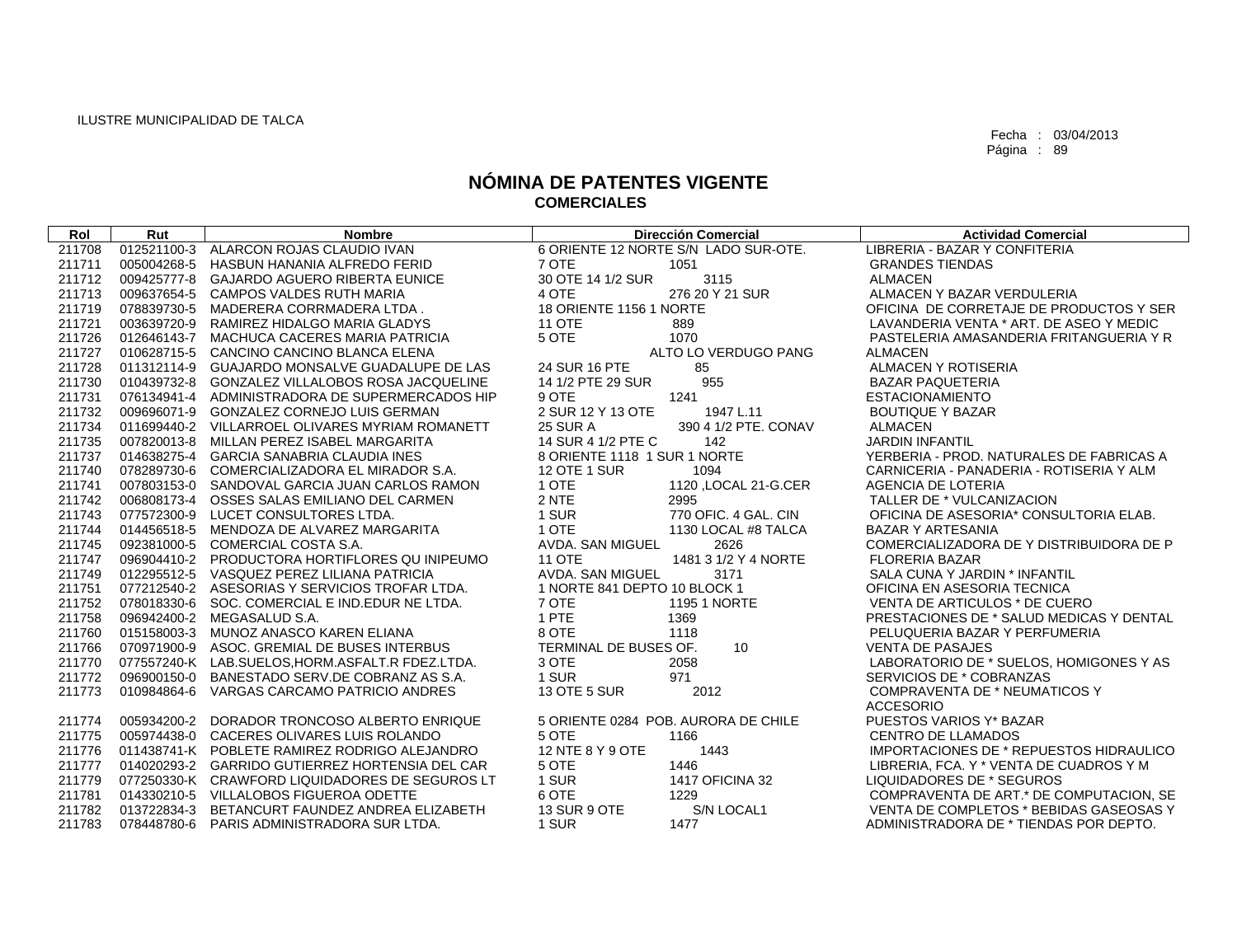| Rol    | Rut                   | <b>Nombre</b>                                   |                           | <b>Dirección Comercial</b> | <b>Actividad Comercial</b>               |
|--------|-----------------------|-------------------------------------------------|---------------------------|----------------------------|------------------------------------------|
| 211785 | 078646170-7           | SOC.CENTRO DE CAP.Y PROM. SOCIAL LT             | 7 OTE                     | 1139                       | SERVICIOS DE * CAPACITACION OCUPACIONAL  |
| 211786 | 013197033-1           | MEDEL HERNANDEZ ROXANA DEL CARMEN               | 1 SUR                     | 2135 .14 Y 15 OTE.         | COMPRA Y VENTA DE * REPUESTOS ACCESORIO  |
| 211787 |                       | 009640693-2 YANEZ ALBORNOZ ANA MARIA            | 31 1/2 OTE A              | BLOCK 718 DEPTO, 104       | <b>ALMACEN</b>                           |
| 211788 | 005389330-9           | <b>BRAVO GATICA JOSE ANIBAL</b>                 | <b>25 SUR</b>             | 640 1 1/2 PONIENTE         | AMASANDERIA ALMACEN ROTISERIA CARNICERI  |
| 211790 |                       | 096897520-K PLUS CONSULTING SERV DE C OBRANZAS  | 1 SUR                     | 1417 OFICINA 4             | <b>COBRANZAS</b>                         |
| 211791 |                       | 009787353-4 COFRE ESPINOZA JACQUELINE ESTRELLA  | 2 NTE 11 OTE              | 1295                       | GRANDES TIENDAS Y * SANITARIOS AGENCIA   |
| 211792 |                       | 010948529-2 PAREDES MOLINA JAIME CARLOS         | 6 OTE                     | 1170                       | VENTA DE PRENDAS * DE VESTIR             |
| 211793 | 080478200-1 ILOP S.A. |                                                 | 1 SUR                     | 1222 5 ORIENTE             | VENTA DE ARTICULOS * DE LIBRERIA Y ESCRI |
| 211795 |                       | 008657310-5 LOPEZ LOPEZ MARIA ANGELICA          | 11 OTE 1 Y 2 NTE          | 1277                       | AMASANDERIA Y * PASTELERIA               |
| 211796 |                       | 096939170-8 CONSULTORA Y SERVICIOS S.A.         | LA OBRA                   | PARCELA 44 EL GOLF         | OFICINA EMPRESA * CONSULTORA             |
| 211798 |                       | 011562292-7 VALDES SEPULVEDA NANCY DEL PILAR    | MERCADO PERSA RODOVIARIO  | LOCAL 001                  | <b>BAZAR PAQUETERIA</b>                  |
| 211800 | 008857096-0           | SAEZ LOBOS BERNARDITA DEL PILAR                 | V. LAS PALMAS 14 SUR      | 41 3 1/2 PTE               | TALLER ARTESANAL * ENVASE DE AJI Y COND  |
| 211801 |                       | 006537683-0 VERDUGO ROMERO OSVALDO ALEJANDRO A. | 7 SUR                     | 936 ENTRE 2 Y 3 OTE.       | <b>ARTESANIA</b>                         |
| 211803 |                       | 010148067-4 VALLECILLO MORAGA JUAN ANTONIO      | 1 SUR                     | 2099                       | VENTA DE ARTICULOS * ELECTRICOS          |
| 211805 |                       | 077041990-5 GAXMA LTDA.                         | <b>11 OTE</b>             | 501                        | VENTA DE REPUESTOS * DE VEHICULOS Y FER  |
| 211806 |                       | 078988650-4 COMERCIAL COLINAS VERDES LTDA.      | 7 1/2 OTE                 | 1391                       | <b>INSTALACION DE * ALARMAS</b>          |
| 211810 | 008449618-9           | <b>BAZAN ORJIKH TATIANA MONICA</b>              | AVDA. EL PARQUE           | 550 P. SAN MIGUEL          | SERVICIOS DE COMIDA PREPARADA            |
| 211811 |                       | 006480631-9 LIMON SEPULVEDA SOLEDAD MELANIA     | 12 OTE 2 Y 3 SUR LOCAL    | 81 RODOVIAR.               | <b>BAZAR PAQUETERIA</b>                  |
| 211813 |                       | 096842380-0 TRICARD S.A.                        | 1 SUR                     | 1449                       | OFIC. ADMINISTRATIVA FINANCIADORA        |
| 211814 |                       | 077521360-4 EMP.DE SERV. INFORMATICOS SAINT PA  | 27 1/2 SUR                | 167 5TO, CENTENARIO        | SERVIC. INFORMATICOS                     |
| 211816 |                       | 093281000-K COCA COLA EMBONOR S.A.              | <b>RUTA 5 SUR</b>         | KM.247 TALCA               | BODEGA DISTRIBUIDORA BEBIDAS ANALCOHOLIC |
| 211817 |                       | 012587516-5 INOSTROZA ROJAS YERLY CAROLE        | 1 NORTE 1685              |                            | PELUQUERIA                               |
| 211820 |                       | 077373330-9 SOC.TORNOS MECANICOS DE TALCA LTDA. | <b>11 OTE</b>             | 687 TALCA                  | TALLER DE * TORNO MECANICO               |
| 211822 |                       | 013611168-K LAGOS VILLAGRA HILDA ANDREA         | 12 OTE 2 Y 3 SUR PERSA    | LOCAL <sub>51</sub>        | <b>BAZAR Y PAQUETERIA</b>                |
| 211824 | 011372507-9           | ARAYA HERNANDEZ LUIS ALBERTO                    | 1 SUR                     | 1330 LOCAL 8 GALERIA       | PELUQUERIA                               |
|        |                       |                                                 | <b>BAVARIA</b>            |                            |                                          |
| 211827 |                       | 077382130-5 SOC. COMERCIAL Y DISTRIB. DE PRODUC | 3 SUR                     | 1994                       | PUESTO DE VENTA DE HARINAS               |
| 211829 |                       | 012520584-4 FARIAS RETAMAL ANDREA CAROLINA      | 2 SUR                     | 1947 LOCAL 21              | SOMBRERERIA Y BAZAR                      |
| 211832 | 008786933-4           | SAN MARTIN SARABIA MARIA ISABEL                 | 1 SUR                     | 1330 LOCAL 23              | <b>TABAQUERIA BAZAR</b>                  |
| 211835 |                       | 005179032-4 FUENTEALBA CERDA JOSE PORFIRIO      | <b>26 SUR</b>             | LOTE B 6 PONIENTE N        | COMPRAVENTA DE * MADERAS Y PERFILES      |
| 211837 |                       | 014271022-6 MANCILLA GONZALEZ MARCELO ALEJANDRO | 1 1/2 PTE 20 SUR          | 210                        | <b>VENTA DE COMPLETOS * BEBIDAS</b>      |
| 211838 |                       | 014264517-3 NAVARRETE GARCIA JAIME              | 1 SUR                     | 2158 - A 14 Y 15 OR        | COMPRAVENTA Y DISTR. DE REPUESTOS DE VE  |
| 211840 | 011134415-9           | JARAMILLO PAVEZ MARIA JACQUELINE                | CALLE H SEC               | PUESTO#29                  | <b>VERDURAS HORTALIZAS AL POR MAYOR</b>  |
| 211842 |                       | 096871500-3 COMERCIAL LANO S.A.                 | <b>MACROFERI</b><br>1 SUR | 1629                       | TEXTIL LIBRERIA * JUGUETERIA Y MENAJE    |
| 211843 |                       | 010842723-K CARRENO MARTINEZ JOSE LEONARDO      | <b>14 OTE 1 SUR</b>       | 1114                       | AMASANDERIA- ROTISERIA - PASTELERIA Y CO |
| 211846 |                       | 014418209-K LEE JOON YOP                        | 1 SUR                     | 1638 9 Y 10 ORIENTE        | <b>GRANDES TIENDAS</b>                   |
| 211848 |                       | 077628850-0 SOC.SERV.DE GESTION Y CAP .EMPRESAR | 1 NTE                     | 963 OFICINA 318            | OFICINA DE ORGANISMO TECNICO DE CAPACIT  |
| 211851 |                       | 077620940-6 INST. FORMAC.CAPACIT. Y C ERT. LTDA | 1 ORIENTE 1288 OFICINA 4  |                            | INSTITUTO DE * CAPACITACION Y CERTIFICA  |
|        |                       |                                                 |                           |                            |                                          |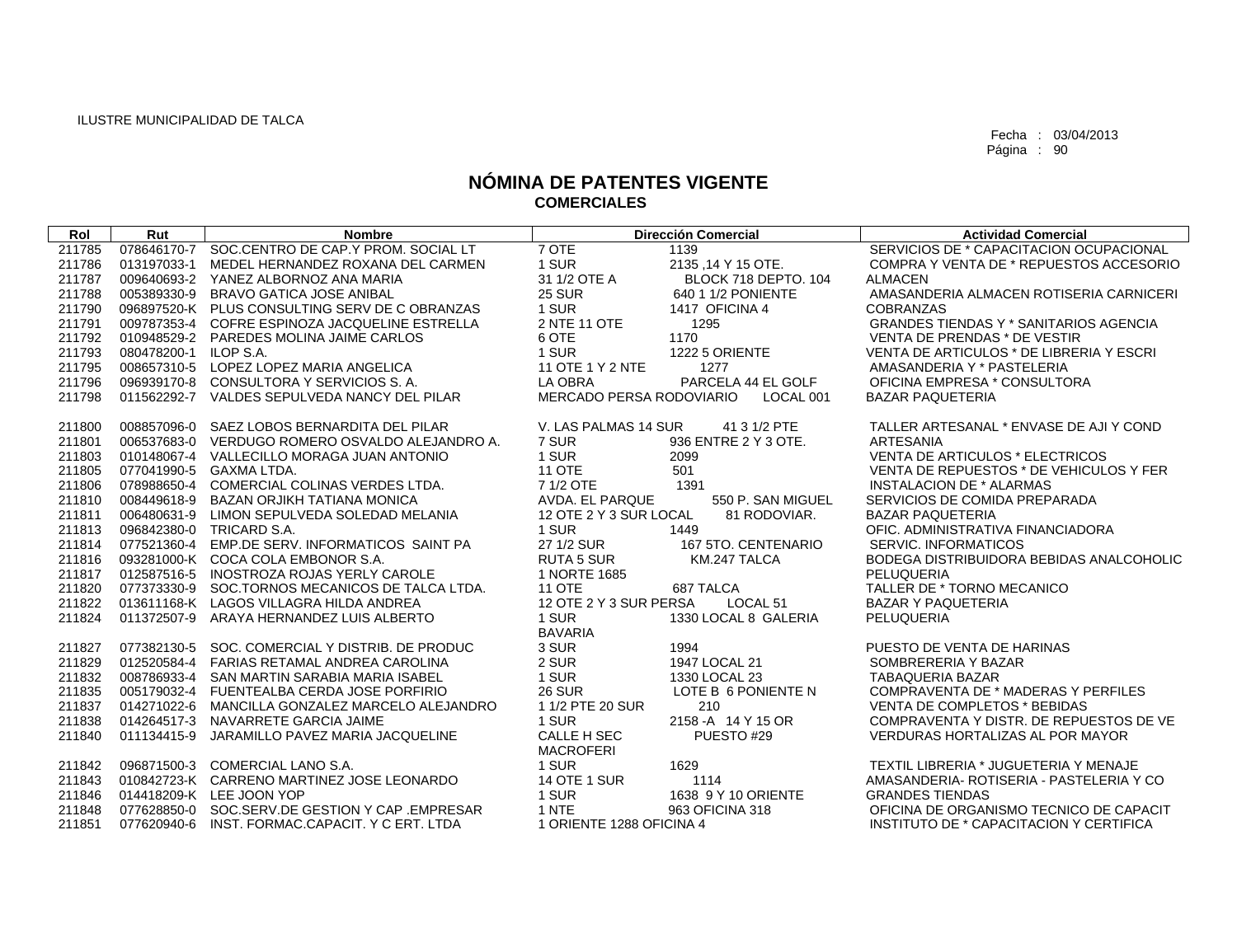| Rol    | Rut         | <b>Nombre</b>                                   | <b>Dirección Comercial</b>                | <b>Actividad Comercial</b>               |
|--------|-------------|-------------------------------------------------|-------------------------------------------|------------------------------------------|
| 211852 |             | 096787750-6 VTR BANDA ANCHA (CHILE) S.A.        | 1 NORTE 1367                              | SERVICIO DE COMUNICACIONES E INVERSIONES |
| 211853 |             | 011071261-8 RIVERA RODRIGUEZ HILDA              | LOCAL 101<br>PERSA RODOVIARIO             | <b>BAZAR Y PAQUETERIA</b>                |
| 211855 |             | 096575570-5 CIBERNETICA Y TEGNOLOGIA S.A.       | 4 ORIENTE 1047 1 Y 2 SUR                  | VENTA COMPUTADORES PARTES Y PIEZAS       |
|        |             |                                                 |                                           | <b>SERVI</b>                             |
| 211860 |             | 005971082-6 CASTRO ARAYA SONIA DEL C.           | PJE. B N^1644<br>POB. RENE SCHNEIDER      | ALMACEN ROTISERIA Y BAZAR                |
| 211864 |             | 010599377-3 ASCORRA VILLANUEVA RODRIGO ANDRES   | 1 NORTE 1318                              | ARRIENDO - COMPRA Y VENTA DE ART. ELECTR |
| 211865 |             | 010214606-9 ANDRADE YANEZ AGUSTINA MARGARITA    | <b>11 OTE</b><br>1842 16 NTE.D. ARTUR     | <b>ALMACEN</b>                           |
| 211868 | 077294670-8 | BOCCARDO Y CIA.LTDA.                            | <b>11 OTE</b><br>1175                     | VENTA DE CONFITES * GALLETAS, HELADOS Y  |
| 211869 |             | 010151321-1 GARRIDO NEIRA ALBERTO ENRIQUE       | 2 SUR<br>2213 TALCA                       | VENTA DE* REPUESTOS DE MAQUINA AGRICOLA  |
| 211870 |             | 012523187-K GARRIDO LARA ALVARO EUGENIO         | 5 1/2 ORIENTE C 3441 VILLA DON GONZALO    | <b>ALMACEN</b>                           |
| 211871 |             | 096950030-2 CONSULTORAS DEL MAULE S.A.          | 2 SUR 859 PISO 3 OF-24                    | ASESORIAS ECONOMICO- FINANCIERO Y EVALUA |
| 211873 |             | 014344428-7 OSES ORELLANA PAOLA                 | 5 SUR<br>1779                             | VENTA DE * ART.ELECTRICOS E INSTALACIONE |
| 211875 |             | 010044644-8 CASTRO RIVERAS AGUSTIN DEL CARMEN   | <b>14 OTE</b><br>1052 1 Y 2 SUR           | VENTA Y SERVICIO * TECNICO DE MOTOSIERR  |
| 211876 |             | 005916115-6 MARTINEZ MONDACA RENE               | 14 1/2 NTE 6 1/2 OTE<br>1328              | <b>ALMACEN</b>                           |
| 211879 |             | 010205911-5 MATTHEI GUERRA FEDERICO ALBERTO     | 1565 RIO CLARO<br>4 SUR                   | <b>GIMNASIO</b>                          |
| 211880 |             | 077623860-0 SOC.RUIZ-TAGLE ASOCIADOS LTDA.      | 1 PTE<br>1354                             | OFICINA DE SERVICIOS ELABORACION DE PRO  |
| 211883 |             | 009314582-8 CARTES AVENDANO SOLEDAD ATRACTIVA   | <b>ANIBAL PINTO</b><br>1283 POBL.C.RAYADA | ALMACEN, ROTISERIA Y BAZAR               |
| 211884 |             | 008052997-K CASTRO AULADELL CHRISTIAN ALEJANDRO | 2398<br>1 NTE                             | REPARACION DE* AUTOMOVILES Y VTA.DE ACC  |
| 211887 |             | 009242534-7 RIVEROS CERDA JUAN CARLOS           | 1 NTE<br>880 OFICINA 3                    | SERV. FOTOCOPIADO Y ARTICULOS DE OFICIN  |
| 211889 |             | 009581881-1 FAUNDEZ CASTRO MARIA ISABEL         | POB. PADRE ALFONSO URZUA<br>6 HUILQU.     | <b>ALMACEN</b>                           |
| 211890 |             | 081535500-8 EMPRESA PERIODISTICA CURI CO LTDA.  | 1 ORIENTE 1294                            | OFICINA EMPRESA * PERIODISTICA           |
| 211891 |             | 008276345-7 VALENZUELA GONZALEZ FRANCISCO       | 9 OTE<br>1028                             | <b>VENTA DE MATERIALES ELECTRICOS</b>    |
| 211892 |             | 077633970-9 ASESORIAS ECONOMICAS Y CO MERCIALES | 1 OTE<br>1069 OF, 2                       | ASESORIAS ECONOMICAS COMERCIALES Y FINA  |
| 211894 |             | 009179530-2 MENDOZA URRUTIA JIMENA DE LOS A.    | <b>22 OTE</b><br>2777                     | <b>ALMACEN ROTISERIA</b>                 |
| 211895 |             | 005946901-0 CUBILLOS DE LA FUENTE ALONSO PATRIC | 1 SUR<br>1606                             | <b>FARMACIA Y * PERFUMERIA</b>           |
| 211896 |             | 078549070-3 SERV. PROFESIONALES JAIME Y CIA. L  | 5 OTE<br>1012, OFICINA 20 T               | <b>SERVICOS MEDICOS</b>                  |
| 211898 |             | 078300260-4 SERVICIOS PROFESIONALES LEIVA Y CIA | 5 OTE<br>1010                             | PRESTACION DE SERV.* MEDICOS.            |
| 211901 |             | 077442150-5 SOC.PROYECTOS Y DESARROLL O SUR LTD | 1 ORIENTE 1120 OFC, 306 3ER.              | ASESORIAS ECONOMICAS FINANCIERAS ASIST.  |
| 211903 |             | 012787327-5 ROJAS TOLEDO PABLA DE LAS ROSAS     | PERSA RODOVIARIO<br>LOCAL N^172           | <b>BAZAR PAQUETERIA</b>                  |
| 211905 |             | 077601690-K SOC.SERV.PROFESIONALES DE L MAULE L | 1 PTE<br>1369                             | PRESTACION DE SERV.* PREFESIONALES DE L  |
| 211909 |             | 077626060-6 ASESORIAS E INVERSIONES F Y G LTDA  | <b>11 OTE</b><br>1470                     | ASESORIA COMERCIAL * FINANCIERAS TRIBUTA |
| 211911 |             | 096727360-0 MULTINEGOCIOS S.A.                  | 1 SUR<br>829                              | OFICINA DE ASESORES ECONOMICOS Y FINANCI |
| 211914 |             | 004048393-4 ZARATE NAVARRO FERNANDO ALBERTO     | PARCELA 7 LOS QUEULE                      | CENTRO DEPORTIVO * RECREATIVO, EVENTOS V |
| 211915 |             | 008906702-2 MATUS VALENZUELA OSCAR ANIBAL       | 6 OTE<br>1174                             | <b>OPTICA</b>                            |
| 211916 | 077643780-8 | COMERCIALIZADORA ISANE LTDA.                    | 6 OTE<br>1071                             | PRENDAS DE VESTIR                        |
| 211917 | 003866024-1 | PINTO GATICA LUIS GERMAN                        | 2845<br>12 1/2 OTE C                      | <b>ALMACEN Y BAZAR</b>                   |
| 211918 | 077518410-8 | INDUSTRIAL SALESIANA TALCA LTDA.                | 2 SUR 4 Y 5 OTE<br>1147                   | IMPRENTA MECANICA * AUTOMOTRIZ E INDUST  |
| 211919 | 014493600-0 | RAMIREZ MUNOZ ELSA ELENA                        | 2170<br>AVDA. LIRCAY                      | BAZAR CONFECCION DE CORTINAS Y           |
|        |             |                                                 |                                           | <b>ACCESORIO</b>                         |
| 211920 |             | 077649450-K SOC. ASISTENCIA EN GESTIO N Y DES.  | 1 ORIENTE 1258 2DO. PISO                  | OFICINA ADMINISTRATIVA DE CAPACITACION   |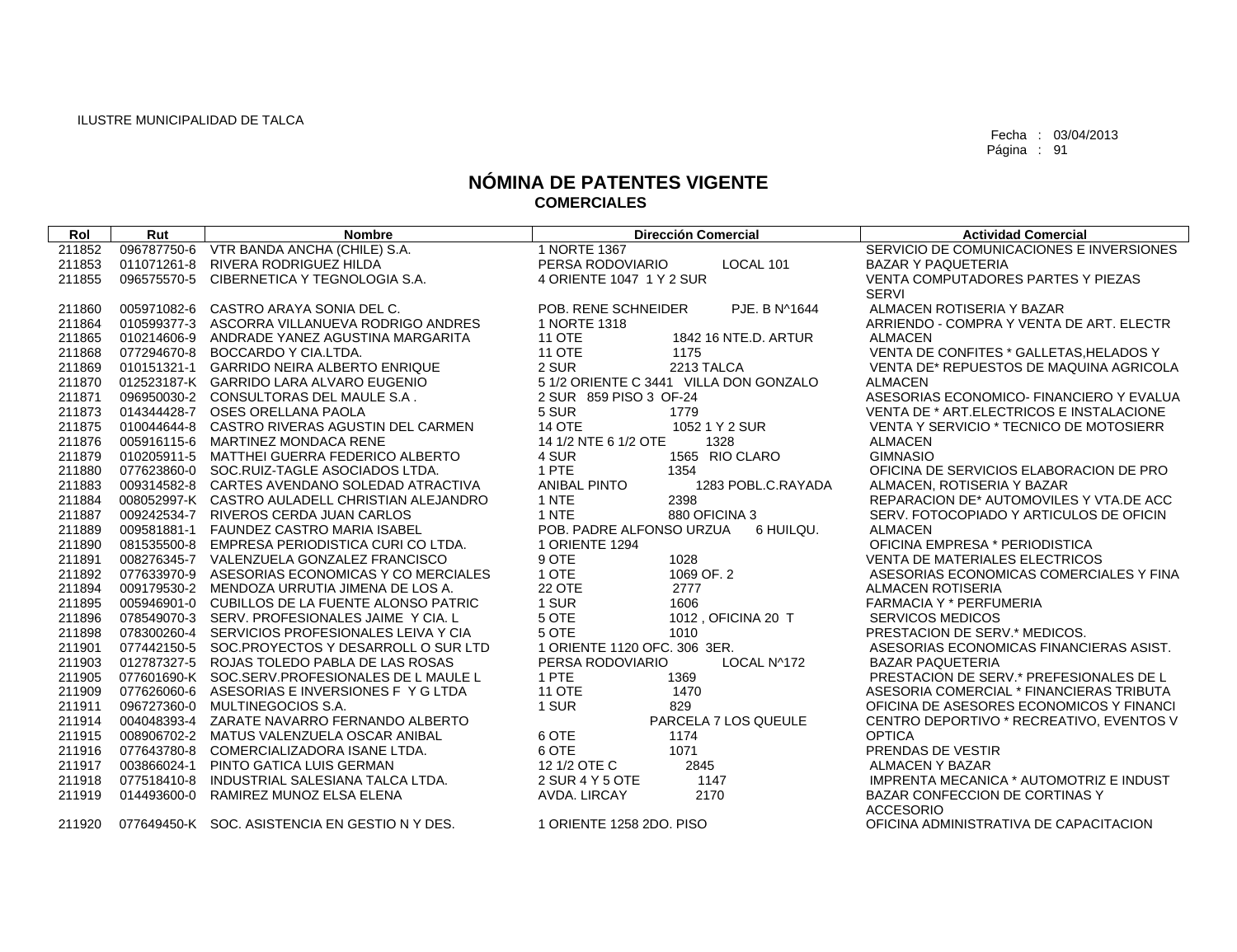| Rol    | Rut         | <b>Nombre</b>                                    |                               | <b>Dirección Comercial</b> | <b>Actividad Comercial</b>                     |
|--------|-------------|--------------------------------------------------|-------------------------------|----------------------------|------------------------------------------------|
| 211921 | 077647500-9 | INVERSIONES.ASES.Y CAPACI TACIONES               | 2 SUR                         | 1004                       | <b>INVERSIONES ASESORIA CAPACITACION SERVI</b> |
| 211926 |             | 006303161-5 ZAMORA CONTRERAS LUIS ALBERTO        | 4 NTE                         | 872                        | PREUNIVERSITARIO                               |
| 211927 |             | 077323230-K ESC. DE COND. AUTOMOVIL CLUB DE CHI  | 2 ORIENTE 1345                |                            | ESCUELA DE* CONDUCTORES PROFESIONALES          |
| 211929 |             | 009202150-5 JARA PINTO ESTELA                    | 16 SUR 9 1/2 OTE              | 1549                       | <b>ALMACEN ROTISERIA</b>                       |
| 211932 |             | 011438700-2 QUINTERO BOBADILLA HUGO MAURICIO     | LOCAL                         | 145 MERCADO PERSA RO       | <b>BAZAR Y PAQUETERIA</b>                      |
| 211934 |             | 011895343-6 CACERES ALVAREZ LORENA DEL CARMEN    | 6 SUR                         | 1794 10 Y 11 ORIENT        | AMASANDERIA                                    |
| 211935 |             | 009516076-K NEIRA ROJAS ALICIA DEL CARMEN        | POB. S. LUIS X                | <b>BLOCK 740 DEP.103</b>   | <b>ALMACEN</b>                                 |
| 211937 |             | 013857294-3 SALGADO JIMENES MARIA ALEJANDRA      | 2 SUR                         | 2090                       | CENTRO DE FOTOCOPIAS Y BAZAR                   |
| 211938 |             | 078665190-5 INCADEP LTDA.                        | 7 OTE                         | 897 TALCA.                 | OFICINA CAPACITACION                           |
| 211939 |             | 005024852-6 PARGA REYES ADRIANA ENRIQUETA        | <b>14 OTE</b>                 | 1070                       | ALMACEN Y * PUESTO DE PAN                      |
| 211940 |             | 013949135-1 OLIVARES RAMIREZ CRISTIAN ALEXIS     | <b>12 NTE 1 OTE</b>           | 3                          | <b>FLORERIA</b>                                |
| 211942 |             | 010060154-0 NUNEZ GOMEZ OLGA BETZABE             | 32 OTE 11 1/2 SUR             | 137                        | ALMACEN Y ROTISERIA                            |
| 211943 |             | 005934798-5 VALENZUELA SANDOVAL JUAN ARNOLDO     | 1 OTE                         | 102                        | AMASANDERIA                                    |
| 211944 |             | 006431643-5 ROJAS GAJARDO GRACIELA DEL CARMEN    | AVDA, LIRCAY                  | 2480                       | ARTESANIA EN * CERAMICA                        |
| 211949 |             | 096543110-1 CIA. INDUSTRIAL DE ALIMENTOS S.A.    | 3 1/2 SUR                     | 2490 TALCA                 | DISTRIBUCION DE* PRODUCTOS ALIMENTICI          |
| 211951 |             | 004581101-8 SALAS OYARCE MARIA DOLORES           | <b>12 OTE</b>                 | 2290                       | <b>BAZAR Y YERBERIA</b>                        |
| 211953 |             | 007300206-0 CASTRO IBACETA MONICA ELENA          | 2 SUR                         | 1562                       | <b>COMIDAS AL PASO</b>                         |
| 211957 |             | 077648240-4 COMERCIAL LAVASECO SOCORRO LTDA.     | 9 ORIENTE 1241 LOCAL 11 LIDER |                            | LAVANDERIA-LAVASECO                            |
| 211958 |             | 006909801-0 FIGUEROA VIDAL PEDRO HERNAN          | <b>11 OTE</b>                 | 1247 LOCAL 15              | ENVASADORA DE * PLANTAS Y PDTOS, NATURA        |
| 211959 |             | 012296281-4 TORRES VALLE JUAN CARLOS             | PSJE. 9 1/2 OTE               | 562 S.REBOLLEDO            | ALMACEN Y BAZAR                                |
| 211960 |             | 010240940-K ALISTE CASTRO AUDENIA DEL CARMEN     | PSJE.14 1/2 SUR 9 OTE A       | 1520                       | <b>CARNICERIA</b>                              |
| 211961 |             | 004808673-K RIVEROS VALENZUELA HECTOR            | <b>13 OTE</b>                 | 990                        | <b>BAZAR YERBERIA</b>                          |
| 211962 |             | 077660260-4 SOC.COM.BUGUEIRO Y LIZAMA CIA. LTD   | 1 NTE                         | 841 BLOCK A-2 OFIC.        | SERV. PROFESIONALES ASESORIAS, COMPRA Y        |
| 211964 |             | 077528800-0 ING.SERV.TRANSNACIONAL DE MANT.Y M   | 5 1/2 PTE                     | 828                        | PRESTACION DE * SERVICIOS DE CAPACITACI        |
| 211965 |             | 078448780-6 PARIS ADMINISTRADORA SUR LTDA.       | 1 SUR                         | 1495                       | ADMINISTRADORA DE * TIENDAS POR DEPARTAM       |
| 211967 |             | 077185960-7 INST.DE EST.CONTEM.Y ASES .P/IND.Y   | 2 NTE                         | 1127                       | CAPACITACION Y * ASESORIAS                     |
| 211972 |             | 013722987-0 MARISCAL ROJAS KATHERINE CARMEN      | <b>18 SUR</b>                 | 1692 10 1/2 ORIENTE        | VENTA DE COMIDA AL PASO                        |
| 211974 |             | 011071636-2 GOMEZ GARRIDO JEANNETTE ARIELA       | 9 1/2 OTE                     | 30 . 14 Y 15 SUR           | PANADERIA Y * ROTISERIA                        |
| 211975 |             | 096959290-8 FRANKLIN S.A.                        | 1 SUR                         | 1701 TALCA                 | <b>VENTA DE CALZADO</b>                        |
| 211976 |             | 081201000-K CENCOSUD RETAIL S.A.                 | 1 SUR                         | 1495                       | <b>GRANDES TIENDAS</b>                         |
| 211977 |             | 077640980-4 SOC.COMERCIALIZADORA DE P ROD.AGRIC  | <b>13 OTE</b>                 | 1080                       | COMPRA VENTA DE * PRODUCTOS AGRICOLAS E        |
| 211980 |             | 009401491-3 FARIAS VALENZUELA KAREN PATRICIA     | 8 oriente 1183                |                            | BAZAR, LIBRERIA Y* BOUTIQUE                    |
| 211981 |             | 080314700-0 EMPRESA DE TRANSPORTES RURALES LTDA  | 3 SUR                         | 1962                       | VENTA DE PASAJES Y * TRANSPORTE DE CARGA       |
| 211982 |             | 080314700-0 EMPRESA DE TRANSPORTES RURALES LTDA  | <b>13 OTE</b>                 | 861 - C                    | VENTA DE PASAJES Y * TRASPORTE DE CARGA        |
| 211983 |             | 014443176-6 FARFAN FARFAN MARIA CECILIA          | <b>19 SUR</b>                 | 32 VILLA GALILEA D         | <b>LIBRERIA Y BAZAR</b>                        |
| 211987 |             | 077672860-8 SOCIEDAD CONSULTORA POZO Y DIAZ LTD  | 2 OTE                         | 1068 OFICINA 5             | CAPACITACION Y * ASESORIAS PROFESIONALE        |
| 211988 |             | 010721205-1 VICENCIO PATIRRO JEANNETTE           | <b>26 SUR</b>                 | 250                        | TALLER DE ESTRUCTURA METALICAS                 |
| 211994 |             | 013950024-5 GONZALEZ BARRUETO ROBERTO PATRICIO   | 1 SUR 5 Y 6 OTE               | 1260                       | <b>BAZAR Y LIBRERIA</b>                        |
| 211996 |             | 096763010-1 EMP.ELEC. DE MELIPILLA, COLCHAGUA, M | 6 SUR                         | 1950                       | VENTA Y DISTRIB.* DE ENERGIA ELECTRICA         |
| 211998 |             | 002247475-8 VALENZUELA VALENZUELA VICTORIA       | 7 OTE                         | 940 2 Y 3 SUR              | TALLER DE SERVICIOS* AUTOMOTRICES Y VEN        |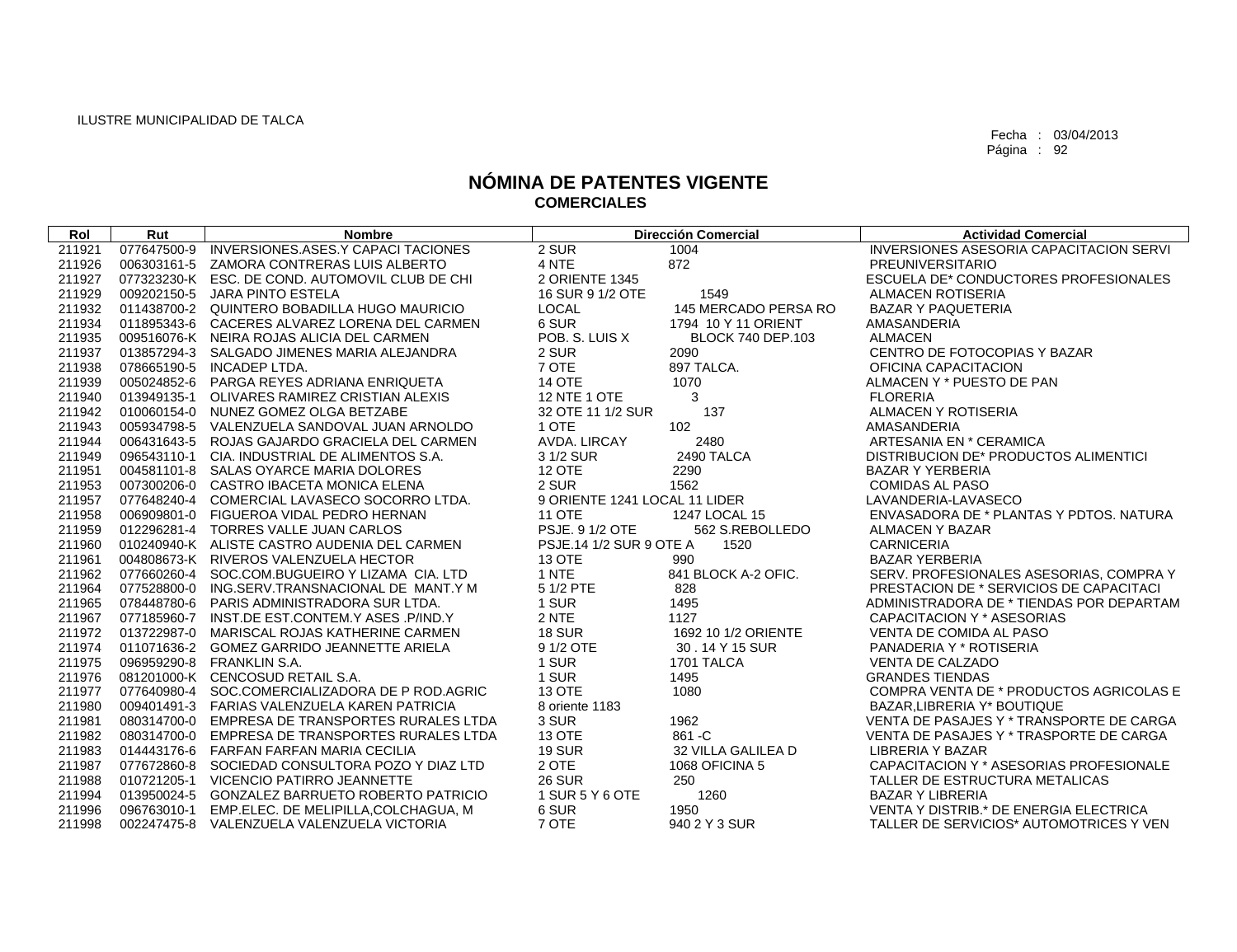| Rol    | Rut                    | <b>Nombre</b>                                   |                                  | <b>Dirección Comercial</b>           | <b>Actividad Comercial</b>                    |
|--------|------------------------|-------------------------------------------------|----------------------------------|--------------------------------------|-----------------------------------------------|
| 211999 |                        | 086431800-2 TRANSPORTES DE VALORES BRINKS CHILE | 5 SUR                            | 1675                                 | TRANSPORTE DE * VALORES, CONTEO DE MONE       |
| 212000 |                        | 088687000-0 LABRIN Y CIA LTDA.                  | 1 NTE                            | 1398                                 | <b>GRANDES TIENDAS</b>                        |
| 212003 |                        | 087156800-6 SOCIEDAD LEGAL MINERA CHE PICA 1^ D | 3 NTE                            | 1081 TALCA                           | OF. ADMINISTRATIVA                            |
| 212006 |                        | 008577575-8 VIVANCO VERDUGO MARISOL DE LAS M.   |                                  | 13 1/2 ORIENTE B 2290 COOP EL CAMINO | <b>PELUQUERIA</b>                             |
| 212007 |                        | 007536081-9 CARRASCO ALFARO WILFREDO ARTURO     | AVDA, COLIN                      | 240 LOCAL 20 EL PILA                 | FARMACIA, PERFUMERIA                          |
| 212008 | 077680740-0            | <b>BAEZA Y CUITINO LIMITADA</b>                 | 2 SUR                            | 1222 OFICINA 4                       | CAPACITACION PERFEC. Y ASESORIAS A PERS       |
| 212013 | 007807445-0            | ANDRADE LOYOLA MARIA EUGENIA                    | <b>SECTOR</b>                    | 2, CALLE D, COCINERIA                | <b>COCINERIA</b>                              |
| 212015 |                        | 008553352-5 GAETE CORNEJO MARIA VERONICA        | 7 OTE                            | 1120 LOCAL 5                         | <b>FUENTE DE SODA</b>                         |
| 212019 |                        | 077686900-7 SOCIEDAD CONSULTORA PRAXIS LTDA.    | 1 NTE                            | 963 OFICINA N^208                    | PRESTACION DE SERV.* ADIESTRAMIENTO CAP       |
| 212020 |                        | 005232129-8 GONZALEZ FLORES LUIS ARMANDO        | 13 OTE                           | 201 10 SUR                           | <b>ALMACEN Y BAZAR</b>                        |
| 212023 |                        | 008707823-K CAMPOS ROA RICARDO ENRIQUE          | 9 SUR 18 Y 18 1/2 OTE            | 14                                   | COMPRA VENTA DE ART. DE ASEO                  |
| 212026 |                        | 006756526-6 RAMIREZ ARRIAGADA ELENA EUGENIA     | <b>11 OTE</b>                    | 947 2 Y 3 SUR                        | VENTA DE REPUESTOS Y ACCES.                   |
|        |                        |                                                 |                                  |                                      | <b>AUTOMOTRICES</b>                           |
| 212027 | 007920311-4            | CONTARDO ARAVENA ROY DAVID                      | <b>11 OTE</b>                    | 1141                                 | IMPORTACION Y COMERC DE PRENDAS DE VEST       |
| 212028 |                        | 004496089-3 RAMIREZ AYALA LUIS ENRIQUE          | 2 SUR                            | 841                                  | <b>OPTICA</b>                                 |
| 212030 |                        | 011892519-K RIQUELME VALENZUELA LORETO DEL PILA | 1 NTE                            | 1348 6 Y 7 ORIENTE                   | <b>PELUQUERIA</b>                             |
| 212032 |                        | 009426336-0 ABARCA CASTRO JOSE ANTONIO          | 4 ORIENTE 1221 1 Y 2 NORTE       |                                      | DISTRIBUIDORA DE * DIARIOS Y REVISTAS CE      |
| 212034 |                        | 006576296-K OVALLE HERNANDEZ DOLORES            | <b>17 NTE</b>                    | 1764 VILLA DON SEBAS                 | PELUQUERIA                                    |
| 212036 |                        | 007642948-0 ESPINOZA JORQUERA LIDIA ESTER       | 10 NTE V. LOS ESPINOS            | 3231                                 | ALMACEN ROTISERIA Y BAZAR                     |
| 212044 | 092217000-2 SANDE S.A. |                                                 | <b>RUTA 5 SUR</b>                | KM.257 #055                          | MAYORISTA ARTICULOS* DE FERRETERIA Y GAS      |
| 212048 |                        | 010803608-7 DAIGRE SANCHEZ LUIS                 | <b>12 NTE</b>                    | 745 VILLA LA PAZ SIT                 | TALLER DESABOLLADURA Y PINTURA DE AUTOM       |
| 212049 |                        | 013611147-7 ROJAS ROJAS RUTH ELENA              | <b>14 OTE</b>                    | 1708 6 NORTE                         | SERVICO DE COMIDA PREPARADA                   |
| 212050 | 077620810-8            | CONSTRUCTORA E INMOBILIAR IA SU CAS             | 3 SUR                            | 951. DEPTO.103 TAL                   | EJECUCION DE* PROYECTOS RELACIONADOS          |
|        |                        |                                                 |                                  |                                      | <b>CON</b>                                    |
| 212053 | 010125947-1            | <b>BUGUENO PACHECO JOSE RICARDO</b>             | 2 SUR                            | 1947 LOCAL 10                        | <b>BAZAR CORDONERIA</b>                       |
| 212055 |                        | 077608350-K INGENIERIA TERMICA CLIMAT IZA LTDA. | AVDA. CARLOS SCHORR              | 505                                  | INSTALACIONES DE * AIRE ACONDICIONADO CA      |
| 212056 |                        | 077489250-8 ORELLANA Y GONZALEZ LIMIT ADA       | 7 OTE                            | 1383                                 | <b>RADIOEMISORA</b>                           |
| 212057 |                        | 089117600-7 COMERCIAL ROSSELOT LIMITA DA        | AVDA. SAN MIGUEL                 | 2710                                 | COMPRAVENTA DE * AUTOMOVILES, SERVIC, DE      |
| 212058 |                        | 014522018-1 ALEGRIA POBLETE ELENA ALEJANDRA.-   | 5 OTE                            | 2086                                 | PANADERIA ROTISERIA PASTELERIA                |
| 212059 |                        | 096959220-7 ALMACENES P & T STORES S. A         | 1 SUR                            | 1555                                 | PRENDAS DE VESTIR                             |
| 212060 |                        | 012196622-0 CISTERNA SEPULVEDA DELICIA DEL CARM | <b>25 ORIENTE 762</b>            |                                      | <b>PELUQUERIA</b>                             |
| 212061 |                        | 005053070-1 CACERES CAMPOS JUAN EMILIO          | PERSA RODOVIARIO                 | LOCAL <sub>93</sub>                  | <b>BAZAR PAQUETERIA</b>                       |
| 212062 |                        | 009329945-0 OPAZO CAMPOS VERONICA DEL PILAR     | <b>13 SUR</b>                    | 3455                                 | <b>ALMACEN</b>                                |
| 212063 |                        | 096792430-K SODIMAC S.A.                        |                                  | 2 NORTE 3344 CIRCUNVALACION ORIENTE  | MATERIALES DE CONSTRUCCION                    |
| 212065 |                        | 077149700-4 ING, SERVICIOS Y CONSTRUCCION LTDA  | 1 SUR                            | 508 OFICINA 103                      | CAPACITACION Y SERV. DE INGENIERIA            |
| 212067 |                        | 077316400-2 SOC.DISTRIB.Y COM.TALCA LTDA.       | 4 OTE                            | 1235                                 | DISTRIBUIDORA Y * COMERCIALIZADORA DE D       |
| 212069 | 077055300-8            | SOC.AGRICOLA Y COMERCIAL GARCO FRUT             | AVDA.SAN MIGUEL<br><b>NEGRAS</b> | CAM.PUERTAS                          | <b>FABRIC.Y DISTRIB.DE* HIELO Y PRODUCTOS</b> |
| 212075 |                        | 008681209-6 TORDECILLA TREJOS ROXANA DEL PILAR  | 1 SUR                            | 1271, LOCAL 14 TA                    | LENCERIA Y* ROPA INTERIOR                     |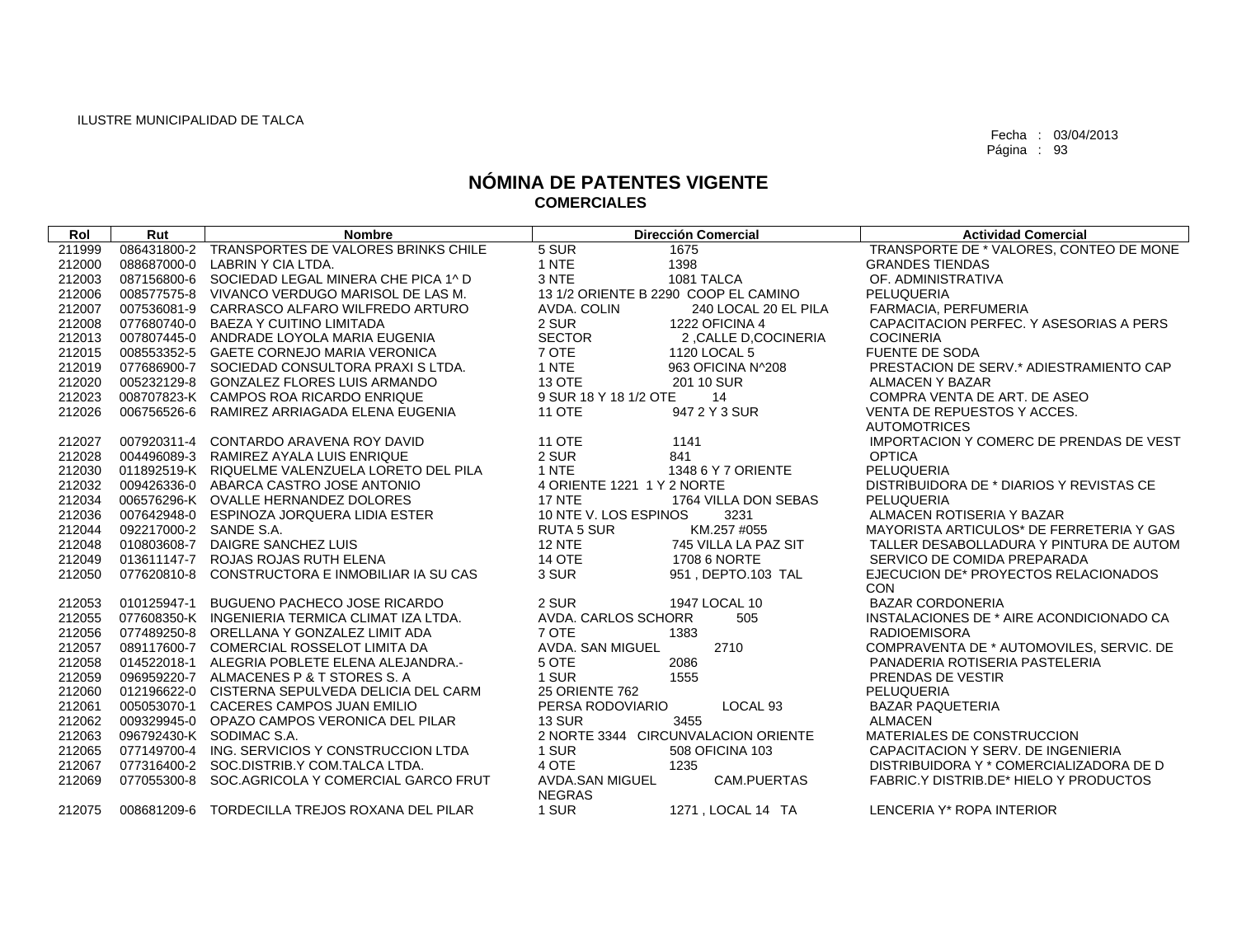| Rol    | Rut         | <b>Nombre</b>                                   |                             | <b>Dirección Comercial</b> | <b>Actividad Comercial</b>               |
|--------|-------------|-------------------------------------------------|-----------------------------|----------------------------|------------------------------------------|
| 212077 | 077653720-9 | SOC. IMPORTADORA Y EXPORT ADORA PAC             | 5 OTE                       | 2138                       | EXPORTACION E IMPORT DE JUGUETES ROPA    |
|        |             |                                                 |                             |                            | MA                                       |
| 212079 |             | 008757473-3 VALENZUELA TAPIA ARIELA SOLEDAD     | 1 SUR                       | 1330 , LOCAL 29 GALER      | <b>BOUTIQUE</b>                          |
| 212081 |             | 077699280-1 CAPACITACION DEL MAULE LI MITADA    | 2 NTE                       | 976 TALCA                  | <b>CAPACITACION</b>                      |
| 212083 |             | 009397301-1 SEPULVEDA SILVA MARISOL             | TERMINAL DE BUSES 3 SUR     | LOCAL <sub>2</sub>         | FUENTE DE SODA                           |
| 212087 |             | 008757473-3 VALENZUELA TAPIA ARIELA SOLEDAD     | 6 OTE                       | 552                        | OFICINA DE* PROMOCIONES                  |
| 212091 |             | 006394604-4 ROMERO BRAVO MARIA OLGA SARA JULIET | 1 SUR                       | 1330 , LOCAL 15 TAL        | <b>BAZAR</b>                             |
| 212092 |             | 009692349-K ABARZA RODRIGUEZ HUMBERTO ANTONIO   | 2 SUR                       | 1640, ENTRE 9 Y 10         | SERVICIO TECNICO DE* ELECTRODOMESTICOS Y |
| 212094 |             | 007803153-0 SANDOVAL GARCIA JUAN CARLOS RAMON   | 1 NORTE 1240 LOCAL 20       |                            | AGENCIA DE POLLA VENTA                   |
| 212095 |             | 009532595-5 CIFUENTES CUADRA ANDREA MARGARITA R | 2 SUR                       | 2219, ENTRE 15 Y 16        | COMPRAVENTA DE* REPUESTOS AUTOMOTRIZ     |
|        |             |                                                 |                             |                            | <b>RE</b>                                |
| 212096 | 012521968-3 | LOYOLA GAETE MARIA VERONICA                     | 8 SUR                       | 2249 TALCA                 | PELUQUERIA                               |
| 212097 |             | 077316390-1 SOC. DE TRANSPORTES RIUS LTDA.      | 4 OTE                       | 1235                       | OFICINA DE * TRASPORTE DE CARGA Y ARRIE  |
| 212098 |             | 008256050-5 SOTO ARAVENA DORIS DE LAS M.        | 3 SUR                       | 1055                       | PELUQUERIA                               |
| 212099 |             | 007502192-5 IBANEZ MOYANO MARIA DELIA           | 1 NTE                       | 1678, 9 Y 10 OTE.          | CONFECCION DE BUZOS, MODAS Y TEJIDOS     |
| 212100 |             | 008269406-4 MARCHANT REYES JUAN CARLOS          | 21 1/2 NTE                  | 1307 DEPTO.102             | ALMACEN Y ROTISERIA                      |
| 212101 |             | 096960690-9 SOC. ADMINISTRADORA DE TI ENDAS TAI | 1 SUR                       | 1245                       | <b>GRANDES TIENDAS</b>                   |
| 212103 |             | 012073154-8 MACHUCA VALENZUELA SOLEDAD PAZ      | 21 NTE A 12 1/2 OTE C       | 3207                       | ALMACEN, ROTISERIA Y*                    |
| 212106 |             | 077149830-2 I.F.C. SEGURIDAD Y CIA. L TDA.      | 7 SUR                       | 1510                       | FORMACION Y* CAPACITACION                |
| 212107 |             | 077327780-K CUMBRES DEL MAULE LTDA.             | 2 OTE                       | 1127 TALCA                 | <b>LIBRERIA</b>                          |
| 212109 |             | 007756558-2 ICETA ADRIAZOLA MARIA ISABEL        | 6 NTE                       | 2286 16 ORIENTE            | <b>ALMACEN ROTISERIA</b>                 |
| 212114 |             | 009149482-5 GALVEZ ZUNIGA GABRIELA ISABEL       | 10 OTE                      | 1075                       | COMPRA VENTA ART. DE PESCA CAZA Y DEPOR  |
| 212115 |             | 006488311-9 ALARCON NAVAS EUGENIA               | <b>OFICINA</b>              | 3 TERMINAL DE BUSES        | OFICINA DE CUSTODIA                      |
| 212116 |             | 008726849-7 LARA GONZALEZ VERACRUZ DE LAS MERC  | 13 OTE A                    | 3152, 20 Y 21 NORTE        | PELUQUERIA                               |
| 212119 |             | 077479110-8 SOC.MIGUEL ANGEL SEPULVED A Y CIA.L | 6 OTE                       | 1010 LOCAL B               | BAZAR Y ARTICULOS DE LIBRERIA            |
| 212124 |             | 010409600-K VALENZUELA ALBURQUENQUE JORGE ANTON | 2 SUR                       | 1947 LOCAL 3               | <b>ZAPATERIA</b>                         |
| 212125 |             | 006842798-3 VERA VALLEJOS FREDECINDA EDI        | 23 ORIENTE 1479 3 1/2 NORTE |                            | VENTA DE COMPLETOS Y ALMACEN             |
| 212128 |             | 004921331-K BURGOS ZUNIGA DOMINGO               | 18 NORTE 2887 8 1/2 OTE.    |                            | <b>ALMACEN ROTISERIA</b>                 |
| 212131 |             | 009790048-5 ARACENA DIAZ HECTOR RENAN           | <b>25 SUR</b>               | 102 22 PONIENTE            | ALMACEN ROTISERIA Y BAZAR                |
| 212132 | 009525665-1 | SOTO FUENTES PEDRO E.                           | 12 1/2 SUR B                | 820                        | ALMACEN ROTISERIA * VERDULERIA Y BAZAR   |
| 212138 | 009967095-9 | CHAVEZ FERNANDEZ FERNANDO                       | AVDA. 2 SUR                 | 560                        | COMERCIALIZADORA DE REPUESTOS            |
|        |             |                                                 |                             |                            | <b>LUBRICANT</b>                         |
| 212139 |             | 009164282-4 CASTILLO CABRERA PATRICIA DEL CARME | 6 ORIENTE 1147              |                            | CONFECCION DE ROPA                       |
| 212144 |             | 008015414-3 FERNANDEZ ROJAS JUDITH DEL CARMEN   | 2 SUR                       | 1090                       | JARDIN INFANTIL Y * SALA CUNA            |
| 212145 |             | 007033157-8 ZENTENO VASQUEZ ALICIA ELIANA       | 2 NTE                       | 448                        | LIBRERIA, BAZAR, * HELADOS Y CONFITES    |
| 212147 |             | 010441053-7 ANABALON YUBANO CRISTIAN FERNANDO   | 2 SUR                       | 1001 3 ORIENTE             | <b>JUEGOS ELECTRONICOS</b>               |
| 212148 |             | 077540920-7 COMERCIAL RICCI Y CIA. LTDA.        | 8 SUR                       | 1732, 10 Y 11 OTE.         | FERRETERIA Y* DISTRIBUCION DE MATERIALE  |
| 212153 |             | 078094440-4 COMERC.MANSILLA E HIJO LTDA.        | <b>RUTA 5 SUR</b>           | KM 251                     | COMPRAVENTA DE * VEHICULOS ARRIENDO DE   |
| 212154 |             | 016555067-6 GARRIDO GARRIDO LUZ MARIA           | <b>10 NTE</b>               | 1621 91/2 Y 10 ORIEN       | <b>ALMACEN</b>                           |
| 212155 |             | 010369880-4 RUIZ VASQUEZ EUGENIA ANTONIA        | 1 SUR                       | 1669 LOCAL 15              | VENTA DE ROPA DE * VESTIR Y MENAJE       |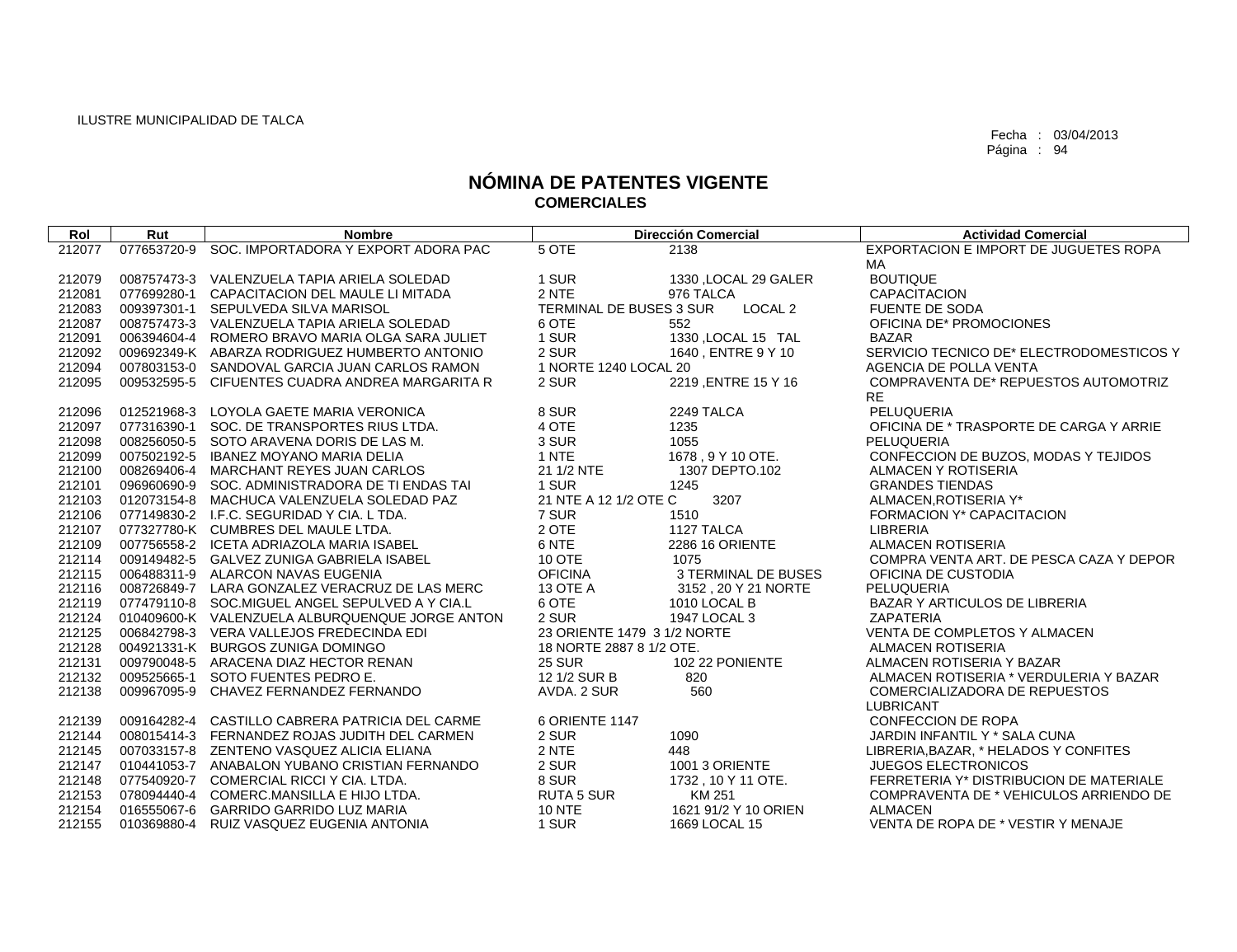| Rol    | Rut         | <b>Nombre</b>                                   |                             | <b>Dirección Comercial</b> | <b>Actividad Comercial</b>                |
|--------|-------------|-------------------------------------------------|-----------------------------|----------------------------|-------------------------------------------|
| 212156 | 008509984-1 | DONOSO INIGUEZ FERNANDO EDUARDO                 | AIDA                        | 484 VILLA EDEN             | DISTRIBUIDOR DE * INSUMOS DE FOTOCOPIA    |
| 212157 |             | 008618898-8 ITURRA ARAVENA MAGDALENA DEL CARMEN | <b>15 OTE</b>               | 1654 5 Y 6 NORTE           | <b>ALMACEN</b>                            |
| 212158 |             | 008015480-1 VALENZUELA LILLO MARIA DEL CARMEN   | <b>11 OTE</b>               | 1481 3 Y 4 NORTE           | <b>FLORERIA</b>                           |
| 212159 |             | 014595416-9 GOMEZ GARRIDO JACQUELINNE DEL C.    | PERSA TERMINAL              | 138 12 ORIENTE             | BAZAR Y PAQUETERIA                        |
| 212160 |             | 003701123-1 TORO MUNOZ VILMA MARIA              | <b>26 SUR B</b>             | 84 VILLA FLORENCIA         | <b>ALMACEN</b>                            |
| 212162 |             | 077742590-0 COMERCIAL SERCAR LTDA]              | 2 NTE                       | 372                        | COMPRAVENTA DE * LUBRICANTES REPUESTO Y   |
| 212164 |             | 013465699-9 MENA OLIVOS ISABEL MARGARITA        | 27 1/2 OTE                  | 450 POB. STA. MARTA        | ALMACEN Y BAZAR                           |
| 212170 |             | 004344319-4 TORRES GONZALEZ MARIA IRMA          | <b>14 OTE</b>               | 983 2 Y 3 SUR              | <b>COMPRA VENTA DE *</b>                  |
| 212174 |             | 096981220-7 CONSULTORA MAULE SOCIEDAD ANONIMA   | 1 SUR                       | 865 OF. 33 EDIF. TOR       | OFICINA CONSULTORIA PROFESIONAL Y TECNIC  |
| 212175 |             | 050976230-9 CANAVATI MANZUR ELENA Y O TRO       | 8 OTE                       | 1136                       | <b>BAZAR</b>                              |
| 212179 |             | 006699173-3 ACEVEDO FUENTES CLAUDIA PAZ         | 19 1/2 PTE                  | 769                        | <b>ALMACEN Y BAZAR</b>                    |
| 212180 |             | 012728513-6 SUAZO TORO LUIS ALBERTO             | 1 PTE                       | 1282                       | SERV.COMPUTACIONALES Y VENTA DE CAFE      |
| 212182 |             | 005838762-2 CASTRO VERDUGO JUANA DEL C          | <b>21 SUR</b>               | 251 16 1/2 PONIENTE        | ALMACEN, ROTISERIA, BAZAR, CONFECCION PRE |
| 212187 |             | 077119780-9 CONSULTORA EDUCACIONAL MASSACHUSETT | 4 OTE                       | 1283                       | CONSULTORA * EDUCACIONAL                  |
| 212188 |             | 013305018-3 MONDACA SEPULVEDA JOVANNA ANDREA    | 1 SUR                       | 1759 ,ENTRE 10 Y 11        | BAZAR, LIBRERIA JUGUETERIA Y MANAJES      |
| 212189 |             | 006630515-5 BENAVIDES ANDRADES PATRICIO DEL T.  | <b>16 SUR</b>               | 70 V. LAS CARMENES         | VENTA DE UTILES DE * ASEO                 |
| 212193 |             | 076645030-K BANCO ITAU CHILE                    | 1 SUR                       | 687                        | <b>BANCO</b>                              |
| 212197 |             | 012424904-K MONDACA RAMIREZ VERONICA DEL CARMEN | 5 PTE 25 SUR                | 768 TALCA                  | <b>ALMACEN</b>                            |
| 212198 |             | 007057950-2 CABALLERO ROJAS VICTOR              | A. BLEST GANA               | 58 C. HENRIQUEZ            | <b>ALMACEN</b>                            |
| 212199 |             | 006567316-9 AGUILA GARRIDO CLAUDIO ENRIQUE      | 6 OTE                       | 1346 - A                   | SERVICIO TECNICO DE REFRIGERACION VENTA   |
| 212200 |             | 004366806-4 PIGATTI NEIRA SILVIA DEL C.         | PSJE. COSTA RICA            | 1259 A. MOLINA             | ALMACEN (*) BAZAR                         |
| 212202 |             | 009299069-9 BARROS GARCIA VIVIANA ANGELICA      | <b>4 ORIENTE 1225</b>       |                            | LIBRERIA-FOTOCOPIAS-COMERCIALIZACION Y A  |
| 212203 |             | 010552344-0 DELAUNOY ESPINOZA IVAN PATRICIO     | 9 NTE                       | ,POBLAC.SAN ESTEBAN        | SUBDISTRIBUIDOR DE* GAS                   |
| 212204 |             | 079615590-6 ROSSELOT Y FIGUEROA LIMITADA        | AVDA SAN MIGUEL             | 2710                       | ARRIENDO AUTOMOVILES                      |
| 212205 |             | 096502140-K AUTOMOTRIZ ROSSELOT S.A             | AVDA. SAN MIGUEL            | 2710                       | COMPRAVENTA, DISTR.* IMPORTADORA DE AUTO  |
| 212206 |             | 077487910-2 EL MANZANO LTDA.                    | 1 SUR                       | 1617                       | PAQUETERIA, BAZAR Y PERFUMERIA            |
| 212207 |             | 006147908-2 ROJAS ARRIAGADA ANA MARIA           | <b>14 OTE</b>               | 750                        | <b>BAZAR</b>                              |
| 212208 |             | 014498536-2 LEIVA ROJAS ANDREA DEL PILAR        | <b>16 SUR</b>               | 840 1 Y 3 ORIENTE          | ALMACEN Y ROTISERIA                       |
| 212209 |             | 013722452-6 GUZMAN CACERES HECTOR LORENZO       | 5 OTE                       | 602-606 6 SUR              | <b>FRUTAS Y VERDURAS</b>                  |
| 212210 |             | 012295557-5 ABURTO QUEVEDO SUSANA               | PERSA RODOVIARIO            | LOCAL 15                   | <b>BAZAR Y PAQUETERIA</b>                 |
| 212211 |             | 006115277-6 CHAPARRO ARMAS MIGUEL EDUARDO       | 4 PONIENTE 1381 2 Y 3 NORTE |                            | PELUQUERIA Y BAZAR                        |
| 212214 |             | 075936990-4 CENTRO DE REHABILITACION INTEGRAL   | 4 NTE 11 OTE                | LOCAL 33-34-35             | <b>COCINERIA</b>                          |
| 212215 |             | 010983528-5 CANALES SILVA NANCY VERONICA        | MERCADO PERSA RODOVIARIO    | 46                         | <b>BAZAR Y PAQUETERIA</b>                 |
| 212216 |             | 012215257-K HURTADO NILO CLAUDIA PAOLA          | 1 SUR                       | 1684                       | <b>BAZAR</b>                              |
| 212218 |             | 010944484-7 MARDONES ABELLO RAMON ARIEL         | <b>29 OTE 8 SUR</b>         | 404                        | VULCANIZACION                             |
| 212219 |             | 008672017-5 ESPINDOLAS MARGARITA DE LAS M.      | <b>21 SUR</b>               | 1483 MANTOS DEL RIO        | <b>BAZAR</b>                              |
| 212220 |             | 005919725-8 ACEVEDO MENDEZ JAIME ANTONIO        | <b>18 SUR</b>               | 1424                       | <b>BAZAR Y ALMACEN</b>                    |
| 212221 |             | 010518839-0 MUNOZ ITURRA MARIA ANTONIA          |                             | BELEN 44 VILLA NAZAR       | ALMACEN BAZAR Y * ROTISERIA               |
| 212224 |             | 009684215-5 AVILA SOTO ALICIA EUGENIA           | <b>LOS ROBLES</b>           | 2100 P. ASTABURUAGA        | ALMACEN ROTISERIA Y BAZAR                 |
| 212227 |             | 004933086-3 AMAYA ASTUDILLO DELIA DEL C.        | 2 SUR 7 OTE                 | 1385                       | VENTA DE FLORES Y ARTESANIAS              |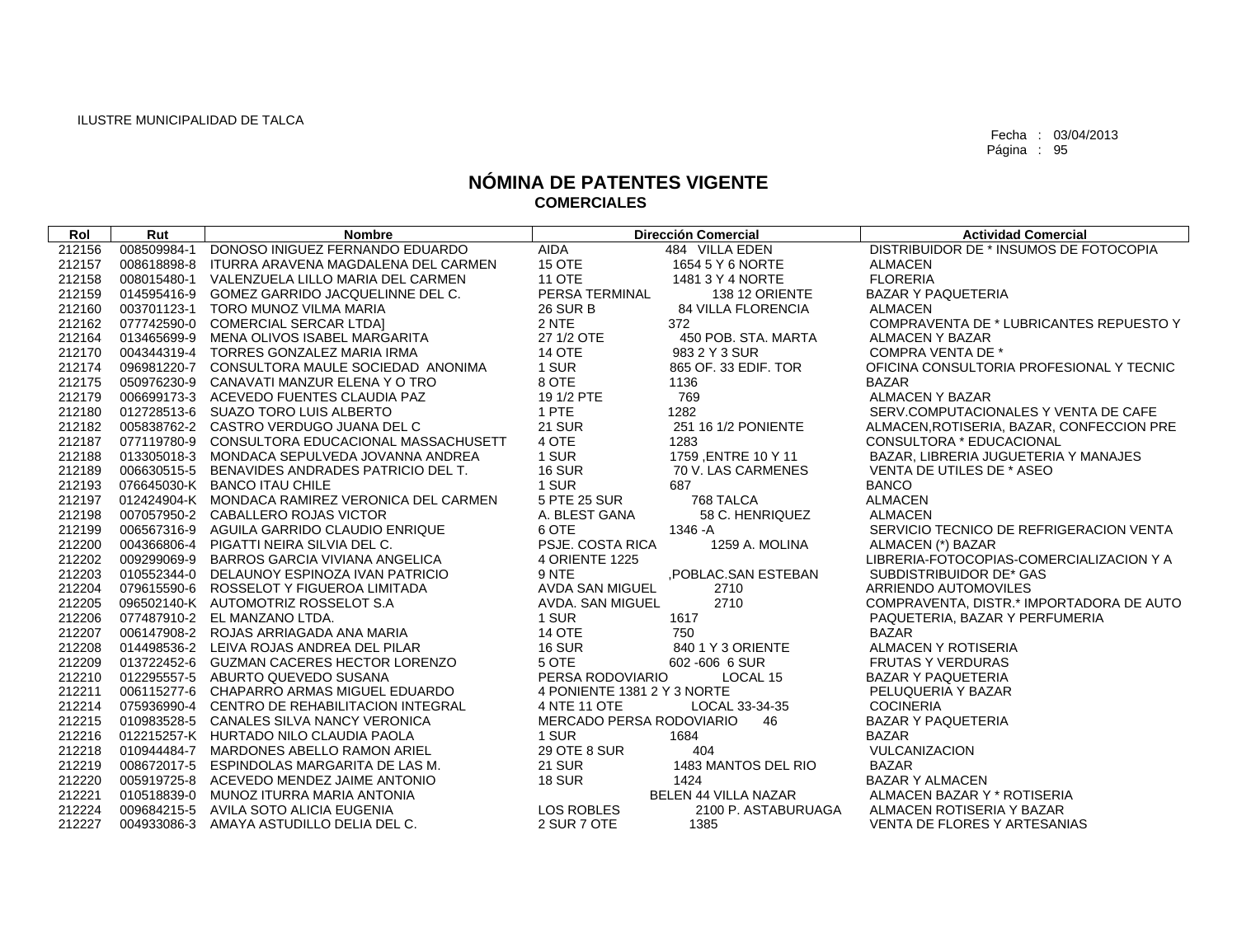| Rol    | Rut                  | <b>Nombre</b>                                   | <b>Dirección Comercial</b>              | <b>Actividad Comercial</b>                 |
|--------|----------------------|-------------------------------------------------|-----------------------------------------|--------------------------------------------|
| 212229 | 008188349-1          | GAETE HERMOSILLA ROLANDO EDUARDO                | <b>MANUEL RODRIGUEZ</b><br>95 V. LA PAZ | <b>VENTA DE COMPLETOS</b>                  |
| 212232 | 078891360-5          | ADOLFO BURGOS TELECOMUNIC.LTDA                  | 4 NORTE 1719                            | SERVICIOS DE * MANTENCION Y REPARAC EN     |
| 212233 |                      | 013564685-7 FREDES HERRERA CRISTIAN PATRICIO    | 1 SUR<br>1271 LOCAL 14                  | CONFECCION DE * CORTINAJES, VENTAS DE P    |
| 212234 |                      | 012522259-5 GONZALEZ ARAYA SANDRA FABIOLA       | 12 1/2 OTE B<br>3239 21 NORTE           | ALMACEN BAZAR Y * ROTISERIA                |
| 212237 | 085207100-1          | SOC.DE DIF. DE MUS. AMB.S CAMUSICA              | 7 ORIENTE 1391                          | DIFUSION DE MUSICA AMBIENTAL               |
| 212238 |                      | 077477370-3 DES.DE PROY.CAPAC.Y MISIO NES AL EX | 1086 OF. 5 2DO. PISO<br>2 OTE           | CAPACITACION * PROYECTOS ASESORIAS SILV    |
| 212239 |                      | 086033500-K COMERCIAL GIDI HNOS.Y CIA. LTDA.    | AVDA. SAN MIGUEL<br>3880-A              | COMPRAVENTA DE * REPUESTOS SERV. MAQ. AG   |
| 212241 |                      | 006971815-9 MARQUEZ VERA NANCY DEL PILAR        | 6 ORIENTE 1083 LOCAL 6                  | COMERCIALIZADORA DE CALZADO Y ART. DE C    |
| 212245 |                      | 011286111-4 BUENO TORRES VICTORIA DEL CARMEN    | 2 NTE<br>976 2 Y 3 ORIENTE OF           | SERVICIOS DE * CONTRATISTA EN OBRAS Y C    |
| 212248 |                      | 077957800-3 SALAS SALAS ASOCIADOS LTDA.         | 1 SUR<br>2020                           | VENTA DE VITRINAS * REFRIGERADAS COCINAS   |
| 212249 |                      | 009395319-3 SALDIVIA MANSILLA JOHN PATRICIO     | 1 SUR<br>1068                           | LIBRERIA, BAZAR Y * CENTRO DE FOTOCOPIA    |
| 212250 |                      | 077666580-0 CENTRO MEDICO ODONT. NAC. LTDA.     | 4 NTE<br>1420                           | <b>CENTRO MEDICO</b>                       |
| 212256 | 077766070-5 INFROGAL |                                                 | 1 PTE<br>1060 OF, 55                    | CAPACITACION ASESORIAS, CORRETAJE DE PR    |
| 212260 |                      | 077707790-2 MANUFACTURAS INDUMARH LTD A         | <b>14 OTE</b><br>15 LOTE B              | TALLER DE ESTRUCTURA METALICAS             |
| 212261 |                      | 006578519-6 ARRIAGADA VILCHES AMADORA DEL CARME | <b>CIRCUNSVALACION PTE</b><br>239       | LIBRERIA Y BAZAR                           |
| 212262 | 010385307-9          | VENEGAS ACEVEDO CRISTIAN ANTONIO                | 4 PTE 22 SUR<br>353, V.ECUADOR          | SERVICIO TECNICO EN* COMPUTACION           |
| 212263 |                      | 004966059-6 DURAN GONZALEZ OTTO MANUEL          | 2 PTE<br>1527, 4 Y 5 NORTE.             | LIBRERIA Y BAZAR                           |
| 212264 |                      | 009729070-9 MORALES SAN MARTIN OLIVIA DEL CARME | <b>22 NTE</b><br>2032, POB.DON RAFAE    | <b>ALMACEN Y BAZAR</b>                     |
| 212266 |                      | 078662770-2 INVERSIONES SIGLO XXI LIM ITADA     | 1 OTE 1 Y 2 SUR<br>1074                 | COBRANZAS JUDICIALES PREJUD., ASES. JURIDI |
| 212268 |                      | 009372220-5 AVENDAÑO VALDES FEDERICO ANSELMO    | 12 1/2 SUR B<br>3162                    | ROTISERIA - CARNICERIA Y ELABORACION DE    |
| 212269 |                      | 010872035-2 CONCHA CAMPANO MARCELO ANTONIO      | 5 NTE<br>938 2 Y 3 OTE.                 | <b>TALLER MECANICO</b>                     |
| 212273 |                      | 012916926-5 ARAYA ROJAS CLAUDIO MARCELO         | 5 OTE BAND.CTRAL.FRENTE<br>18 NORTE A   | <b>ALMACEN</b>                             |
| 212276 |                      | 077750870-9 INMOBILIARIA E INVERS. PRIORISA LTD | 2 SUR<br>772 OF. 203-204                | <b>INMOBILIARIA</b>                        |
| 212279 |                      | 010106937-0 ANABALON MONTECINO NANCY DE LA MERC | <b>11 OTE</b><br>1247 1 Y 2 NORTE       | PELUQUERIA                                 |
| 212285 |                      | 013857581-0 REYES ROJAS LUIS M.                 | <b>LOS AVELLANOS</b><br>79              | ARRIENDO DE CINTAS * DE VIDEOS             |
| 212288 |                      | 005412915-7 HUNT ARAYA EDITH                    | 5 SUR<br>1915                           | GARAGE                                     |
| 212293 |                      | 012295669-5 ROCO JORQUERA CECILIA SOLEDAD       | 6 1/2 SUR A<br>3303 SAN LUIS 4          | ALMACEN - ROTISERIA - VERDURERIA Y BAZAR   |
| 212297 |                      | 009236879-3 RUIZ SEPULVEDA ROSA                 | PREDIO HUILQUILEMU S/N BAJO HUILQ.      | COMPRAVENTA DE * CHATARRA                  |
| 212302 |                      | 005672227-0 IBARRA VERGARA MARIA ISABEL         | 224<br>COOP. LIRCAY LAS ROSAS           | ALMACEN ROTISERIA Y BAZAR                  |
| 212303 |                      | 009715023-0 NUNEZ VELIZ VERONICA DEL CARMEN     | LOCAL <sub>69</sub><br>PERSA RODOVIARIO | <b>BAZAR PAQUETERIA</b>                    |
| 212304 |                      | 009025658-0 PENALOZA RETAMAL LUIS ALFREDO       | LOS ROBLES<br>104 ALDEA CAMPESINA       | JUEGOS ELECTRONICOS PLAY STATION           |
| 212305 |                      | 077730550-6 SOC.TEC. Y SERVICIOS EXPR ESS LIMIT | 6 ORIENTE 1385                          | VENTA DE EQUIPOS, SUMINISTROS Y SERV. CO   |
| 212306 |                      | 004008697-8 MENDOZA ESPINOZA ALAMIRO ANTONIO    | 2 SUR<br>1920 12 Y 13 ORIENTE           | <b>VENTA DE PASAJES</b>                    |
| 212309 |                      | 009174998-K TAPIA POBLETE PATRICIO EUGENIO      | PSJE.18 PTE A<br>267 GALILEA E          | TALLER DE CONFECCION DE PRENDAS DE VEST    |
| 212310 | 004201824-4          | MORAGA ORELLANA IVAN ALFREDO                    | 59<br><b>LOS CIRUELOS</b>               | VENTA DE LUBRICANTES Y REPUESTOS           |
| 212311 |                      | 096978630-3 ACEROS TALCA S.A                    | 2465<br>4 SUR                           | COMPRA, VENTA, FABR. DISTRIBUCION E IMP    |
| 212312 |                      | 014500264-8 MARQUEZ CABELLO ENZO FABIAN         | 4 NORTE 1537                            | OF ADMINISTRATIVA BANQUETERIA Y DE RECEP   |
| 212313 | 012298504-0          | <b>GONZALEZ CORNEJO JAQUELINE.-</b>             | PERSA RODOVIARIO PUESTO<br>125          | <b>BAZAR PAQUETERIA</b>                    |
| 212314 |                      | 077512150-5 SOC. COMER.GIUSEPPE Y CIA. LTDA.    | 1 SUR<br>1379                           | <b>VENTA CALZADO</b>                       |
| 212315 |                      | 003758470-3 ROJAS LEPE GUSTAVO SEGUNDO          | 2 SUR<br>494                            | <b>ALMACEN</b>                             |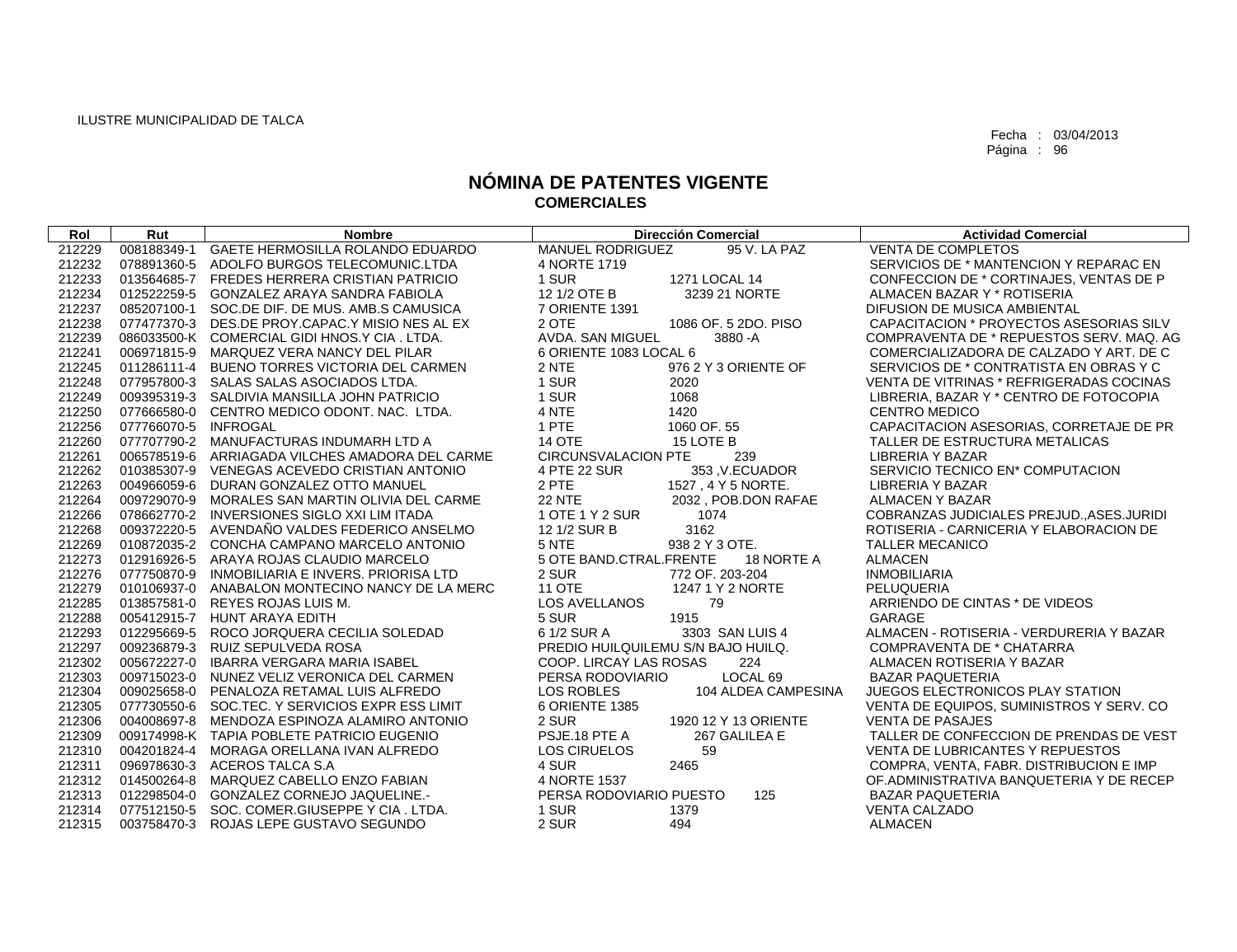| Rol    | Rut         | <b>Nombre</b>                                   | <b>Dirección Comercial</b>               | <b>Actividad Comercial</b>               |
|--------|-------------|-------------------------------------------------|------------------------------------------|------------------------------------------|
| 212319 | 013640890-9 | <b>GARCIA DIAZ CRISTIAN ANDREE</b>              | $5$ SUR<br>891-A                         | <b>PELUQUERIA</b>                        |
| 212321 |             | 077536050-K FORESTAL LOS ROBLES LIMITADA        | 18 OTE<br>2055 TALCA                     | COMERCIALIZACION Y* ELABORACION DE MADER |
| 212323 |             | 012071567-4 SILVA MADARIAGA ROSA                | <b>22 PTE</b><br>284 22 Y 23 SUR         | ALMACEN Y ROTISERIA VERDULERIA           |
| 212324 |             | 010814619-2 VALENZUELA TRONCOSO MANUEL ALFONSO  | PJE 18 1/2 PONIENTE 0574 SN FRANCISCO II | ALMACEN - BAZAR - FOTOCOPIAS - PAQUETERI |
|        |             |                                                 |                                          |                                          |
| 212325 | 005292308-5 | GONZALEZ TAPIA MARCOS DEL CARMEN                | 5 SUR 10 Y 11 OTE<br>1741                | <b>GARAGE MECANICO</b>                   |
| 212326 | 078053790-6 | SERVIPAG LTDA.-                                 | AVDA, COLIN<br>240                       | RECAUDACION Y PAGOS DE SERVICIOS         |
| 212328 |             | 085912200-0 EMPRESA DE TRASNPORTES LINATAL LTDA | RODOVIARIO LORENZO VAROLI OFI. 9         | <b>VENTA DE PASAJES</b>                  |
| 212332 |             | 005776922-K PEÑA RAMIREZ DANIEL ARMANDO         | 8 NORTE 1251                             | <b>TALLER DE CHAPAS</b>                  |
| 212335 |             | 077710070-K SOC. COMERCIAL HERRERA GAETE Y CIA  | 1 SUR<br>1042                            | <b>LIBRERIA Y BAZAR</b>                  |
| 212336 |             | 011321511-9 AGURTO COFRE LEONARDO MAURICIO      | 5 SUR<br>2699 CON 20 OTE.                | ALMACEN - ROTISERIA Y BAZAR              |
| 212339 |             | 004842359-0 CACERES CASTRO HERNAN ROGELIO       | 12 ORIENTE 1 Y 2 SUR                     | <b>BAZAR PAQUETERIA</b>                  |
| 212344 |             | 005773975-4 ALVARADO CORNEJO NORA HAYDEE        | 32 OTE<br>3445 12 1/2 SUR                | ALMACEN ROTISERIA Y CARNICERIA           |
| 212346 |             | 050839820-4 CASTILLO CHAVEZ PATRICIO ALEJANDRO  | 12 OTE 12 NTE<br>2296                    | ELAB. Y DISTRIBUIDOR DE BEBIDAS DE SODA  |
| 212347 |             | 009116412-4 VERA MUNOZ SANDRA                   | $1040 - K$<br><b>12 OTE</b>              | <b>BAZAR CONFITES CAFE BEBIDAS</b>       |
| 212349 |             | 008525934-2 SILVA GARRIDO ANA MARIA             | MERCADO PERSA RODOVIARIO<br>LOCAL 30     | <b>BAZAR PAQUETERIA</b>                  |
| 212350 | 077771050-8 | VISALDES CONSULTORA LTDA.                       | 1 NTE<br>801 OFICINA 503                 | CAPACITACION LABORAL ASESORIA PROFESION  |
| 212351 |             | 005239435-K MUNOZ CIFUENTES MARCIA DEL CARMEN   | PASAJE PAMPLONA<br>587                   | <b>FUENTE DE SODA</b>                    |
| 212353 | 077786910-8 | INSTITUTO DE CAPACIT. Y DESARROLLO              | 1 NORTE 1077 OF-608 ED.BICEN             | OFICINA DE INSTITUTO DE CAPACITACION     |
| 212354 |             | 005840495-0 RIOS SEPULVEDA ABDON ALONZO         | 4 SUR<br>1996 RIO CLARO                  | TALLER MECANICO SERVICIO REPUESTOS LUBR  |
| 212355 |             | 004959414-3 MOENNE GARCIA MARIA EMILIA          | 12 NTE 5 OTE<br>13 EL PINAR              | MASAS ARTESANALES * HORNEADAS Y DULCES   |
| 212358 | 096824110-9 | DISAL CHILE S.A.                                | 6 SUR<br>1610 9 Y 10 ORIENTE             | ARRIENDO Y VENTA DE SANITARIOS PORTABLES |
| 212359 | 009083366-9 | MOLINA ROJAS LUIS FERNANDO                      | 8 1/2 NTE<br>2059                        | <b>ALMACEN ROTISERIA</b>                 |
| 212362 | 006323670-5 | CEA MUNOZ OSVALDO ENRIQUE                       | <b>14 OTE</b><br>999                     | <b>ROTISERIA</b>                         |
| 212370 |             | 010106869-2 GARCIA VARO MARIA ISABEL            | <b>19 SUR</b><br>105 14 1/2 PONIENTE     | <b>ALMACEN ROTISERIA</b>                 |
| 212372 |             | 010627715-K RETAMAL REYES CECILIA MILDRED       | 6 ORIENTE 1059 LOCAL 1                   | <b>LIBRERIA</b>                          |
| 212377 |             | 010669632-2 BELMAR GARCIA SILVIA DE LAS MERCED  | 13 1/2 SUR A<br>725                      | <b>ALMACEN ROTISERIA</b>                 |
| 212378 |             | 012297870-2 MORALES ESCOBAR MARIA AIDA          | 1175 1 SUR 1 NORTE<br><b>14 OTE</b>      | PELUQUERIA Y * PERFUMERIA                |
| 212379 |             | 078207630-2 RENE VASQUEZ y CIA LTDA             | 2 OTE<br>1068 OF, 10                     | <b>CONSTRUCTORA</b>                      |
| 212380 |             | 014712013-3 GIMENEZ BORRELL ARIEL MARIA         | <b>11 OTE</b><br>1691                    | <b>VENTA DE PAPELES</b>                  |
| 212381 | 006694534-0 | RODRIGUEZ SOZA FERNANDO ANTONIO                 | 6 OTE<br>516                             | ROTISERIA PASTELERIA AMASANDERIA Y FRIT  |
| 212383 | 010877544-0 | ROMERO ROMERO GASTON DEL CARMEN                 | 1 1/2 PTE<br>218 20 Y 21 SUR             | TALLER DE SOLDADURA TUBOS DE ESCAPE      |
| 212384 | 077624790-1 | ESCUELA DE CONDUCTORES DE L SUR LTD             | 3 NTE<br>1485 7 Y 8 ORIENTE              | ESCUELA DE * CONDUCTORES Y CAPACITACION  |
| 212387 |             | 008759386-K PRIETO IRIBARRA CARLOTA SOLEDAD     | 6 OTE<br>1264 - A 1 Y 2 NORTE            | <b>LIBRERIA Y BAZAR</b>                  |
| 212388 | 009339385-6 | MORAGA CERNA ERASMO DANIEL                      | PERSA RODOVIARIO<br>LOCAL 106            | <b>BAZAR Y PAQUETERIA</b>                |
| 212390 |             | 077716080-K MUNOZ SAEZ Y CANETE LIMIT ADA       | 1 SUR<br>2042                            | <b>COMPRAVENTA DE * REPUESTOS</b>        |
|        |             |                                                 |                                          | <b>AUTOMOTRICES</b>                      |
| 212392 | 014698448-7 | <b>HSIAO LEE-HSIN</b>                           | 3 NTE 2 Y 3 OTE<br>989                   | SERVICIOS DE COMIDA PREPARADA            |
| 212393 | 011197819-0 | QUEZADA VILLACURA MARGARITA INES                | PERSA RODOVIARIO<br>156                  | <b>BAZAR Y PAQUETERIA</b>                |
|        |             |                                                 |                                          |                                          |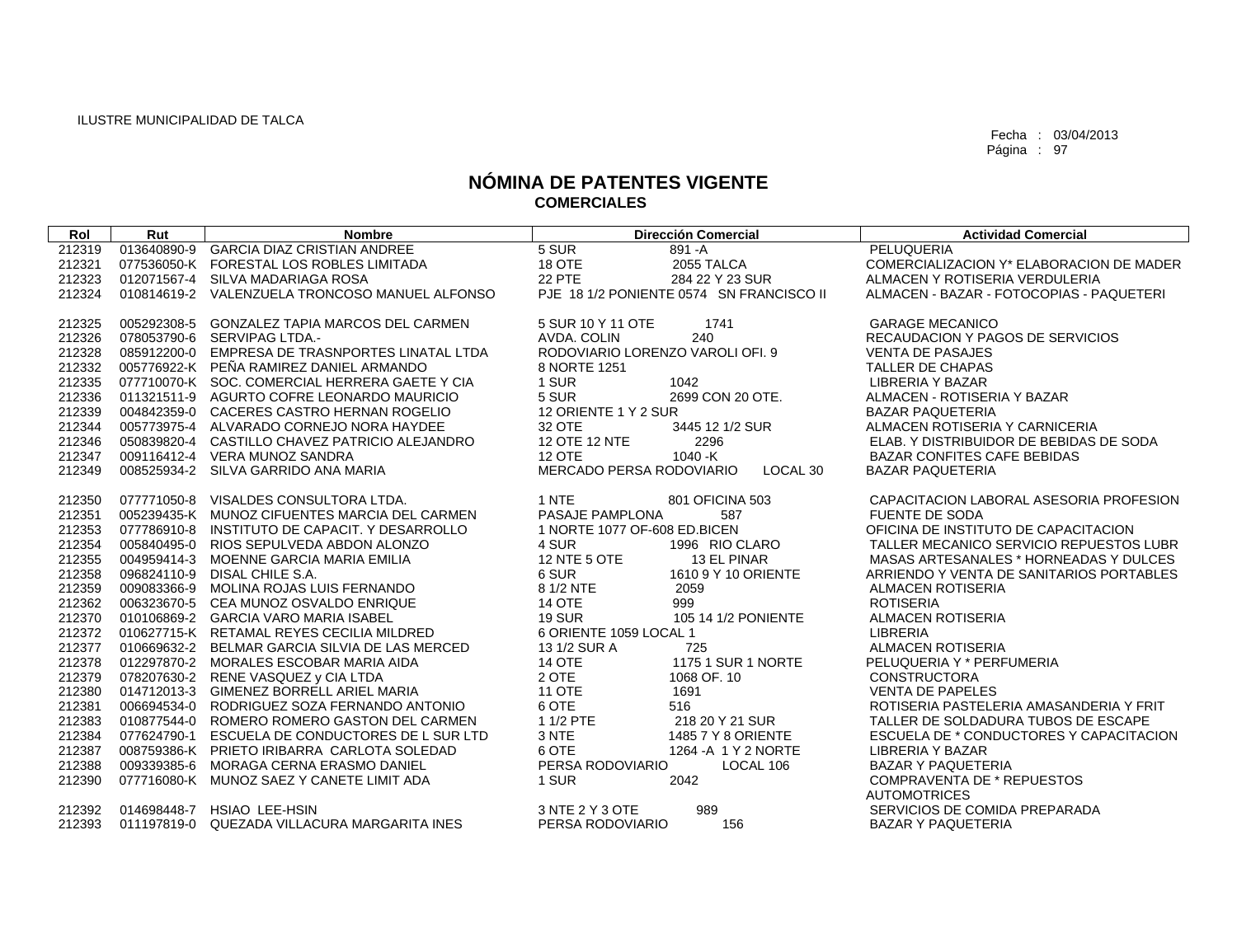| Rol    | Rut                    | <b>Nombre</b>                                  | <b>Dirección Comercial</b>            | <b>Actividad Comercial</b>                         |
|--------|------------------------|------------------------------------------------|---------------------------------------|----------------------------------------------------|
| 212394 | 077786860-8            | DISENO DE SOLUCIONES INTE GRALES LT            | 7 OTE<br>1120 OFIC, 36                | DESARROLLO E IMPLEM. DE SOLUCIONES INFO            |
| 212398 | 010531309-8            | MONTERROSA ACEVEDO ASME CELIN                  | <b>11 OTE</b><br>1173                 | PELUQUERIA                                         |
| 212400 | 010035243-5            | HORMAZABAL RIQUELME CARLOS HERNAN              | 1 SUR<br>1611                         | <b>BAZAR</b>                                       |
| 212401 |                        | 008651849-K VASQUEZ CAMPOS CESAR VICENTE       | 1 NTE<br>1801                         | <b>FARMACIA PERFUMERIA</b>                         |
| 212402 | 010035243-5            | HORMAZABAL RIQUELME CARLOS HERNAN              | 5 OTE<br>1186 LOCAL 3 Y 4             | <b>SERVICIOS INTERNET</b>                          |
| 212406 | 008402596-8            | ESPINA HERRERA MARISOL MARINA                  | 11 1/2 NTE<br>2133                    | <b>PELUQUERIA</b>                                  |
| 212409 | 078441100-1            | PALUMBO HERMANOS LTDA.                         | AVDA.CIRCUNV.N^1055<br>LOCAL 204-205  | PELUQUERIA                                         |
| 212411 |                        | 012872170-3 SAFFIE DEL CAMPO FELIPE ANDRES     | 1 NTE<br>1873                         | COMERCIALIZADORA E IMPORT.DE PRODUCTOS             |
| 212414 |                        | 012588805-4 JARA GARRIDO BERNARDITA DEL CARMEN | 4 NTE<br><b>1696 10 ORIENTE</b>       | TRANSPORTE DE CARGA VENTA DE FRUTAS Y V            |
| 212415 | 050990770-6            | BERTOLONE ROJAS MARTA VER ON Y OTRA            | SEGOVIA N^561                         | SERVICIO DE FAX <sup>*</sup> TELEFONO LIBRERIA Y B |
|        |                        |                                                | <b>INDEPENDENCIA</b>                  |                                                    |
| 212421 | 077377430-7            | DERMO LASER LIMITADA                           | 2 PONIENTE 1383 OF-3                  | SERVICIOS * DERMATOLOGICOS COSMIATRICOS            |
| 212423 | 010814620-6            | REYES RIVERA ALEX PATRICIO                     | LOCAL 105<br>PERSA RODOVIARIO         | <b>BAZAR Y PAQUETERIA</b>                          |
| 212424 |                        | 010007483-4 GONZALEZ GONZALEZ TEORINDA         | <b>19 NTE</b><br>1969 V. DON SEBASTIA | ALMACEN ROTISERIA Y SUB DISTRIBUIDOR DE            |
| 212429 |                        | 007336170-2 ROJAS URETA MELINA PATRICIA        | 1 SUR<br>1610 9 Y 10 ORIENTE          | DISTRIBUIDORA DE *                                 |
| 212431 | 096635340-6 ANAGRA S.A |                                                | AVDA, SAN MIGUEL<br>3696              | OFICINA COMERCIAL DE PRODUCTOS AGRICOLA            |
| 212433 |                        | 002286105-0 SOTO VILLANUEVA HERNAN LUIS        | 1 SUR<br>914                          | FABRICA DE HELADOS Y VENTA DE BEBIDAS G            |
| 212437 |                        | 006808147-5 REBOLLEDO AYALA NIBALDO JOSE       | 11 1/2 SUR<br>3639 33 Y 34 ORIENTE    | ALMACEN COMESTIBLES BAZAR                          |
| 212439 |                        | 007736659-8 PEREZ PEREZ MALVINA DEL PERPETUO   | <b>10 ORIENTE 1079</b>                | VENTA DE LANAS Y BAZAR- CORDONERIA                 |
| 212440 |                        | 008572382-0 VALENZUELA ARAYA HILDA MARIANELA   | 21 SUR 10 1/2 OTE C<br>1659           | ALMACEN VERDURERIA Y ROTISERIA                     |
| 212442 | 080522900-4            | E. KOVACS S. A.                                | 1 NTE<br>2440                         | SALA DE EXPOSICION* DE VEHICULOS                   |
| 212443 | 007855306-5            | LOBOS AVENDAÑO GLICERIO ANTONIO                | 33 OTE 12 SUR<br>3653                 | ALMACEN Y ROTISERIA                                |
| 212445 |                        | 011372793-4 ARCOS TORRES SARA CECILIA          | 25 SUR 13 Y 14 PTE<br>127             | <b>ALMACEN</b>                                     |
| 212447 |                        | 096974740-5 FRANQUICIAS REUNIDAS S.A           | CIRCUNV. OTE<br>1055 LC-114-115       | COMERCIALIZACION DE PRENDAS DE VESTIR AC           |
| 212448 |                        | 077699270-4 SOCIEDAD COMERCIAL SAMA L IMITADA  | 7 NTE<br>1962                         | ART. DE OFICINA Y LIBRERIA                         |
| 212449 | 006899832-8            | ROJAS SALINAS MANUEL JESUS                     | <b>14 OTE</b><br>1727 V. LOS CONQUIST | LIBRERIA - BAZAR - TALLER DE REPARACION            |
| 212450 |                        | 005741081-7 ZUÑIGA RIFFO VITALIA DEL CARMEN    | 2 NORTE 3164                          | VENTA DE MASCOTAS * ALIMENTOS Y ART. DE            |
| 212451 |                        | 008207572-0 VALDES CHAMORRO ROMERIL LORENZO    | 2 SUR<br>1222 OF -2                   | OFICINA CONTABLE * Y CORRETAJE DE PROPIE           |
| 212452 | 050943650-9            | LAFOURCADE GUERRA ANNIE M ARIE Y OT            | 1 NTE<br>1466                         | BOUTIQUE PERFUMERIA SALON DE BELLEZA               |
| 212455 |                        | 011283205-K GONZALEZ ANDRADE RUTH RUBY         | CALLE D<br>14 SECTOR 2                | <b>COCINERIA</b>                                   |
|        |                        |                                                | <b>MACROFERIA</b>                     |                                                    |
| 212463 |                        | 006019979-5 VASQUEZ MOSCOSO SERGIO ANTONIO     | <b>12 OTE</b><br>172 PERSA RODOVIARIO | <b>BAZAR Y PAQUETERIA</b>                          |
| 212464 |                        | 008177116-2 TAPIA NUNEZ GABRIEL ARCANGEL       | <b>12 OTE</b><br>174 PERSA RODOVIARIO | <b>BAZAR Y PAQUETERIA</b>                          |
| 212465 | 010682139-9            | <b>ESCOBAR FUENTES CARMEN LUISA</b>            | <b>14 SUR</b><br>1464 8 Y 9 ORIENTE   | <b>ALMACEN Y BAZAR</b>                             |
| 212468 | 006754192-8            | ROSALES PARODI CONCEPCION DEL ROSAR            | 1 SUR<br>770 LOCAL 4                  | SERVICIOS DE INTERNET                              |
| 212469 | 083150900-7            | CONFECCIONES CORONA S.A.                       | 7 SUR<br>1830                         | BODEGA DISTRIBUIDORA DE ART. PARA EL HO            |
| 212471 |                        | 005677510-2 GONZALEZ GONZALEZ MIGUEL O         | <b>11 OTE</b><br>801 4 SUR            | TALLER REPARACION DE BALATAS.-                     |
| 212472 | 050992500-3            | BRAVO GABAROCHE JOSE MANUEL Y OTRO             | <b>10 ORIENTE 1094</b>                | PELUQUERIA Y SALON DE BELLEZA                      |
|        |                        |                                                |                                       | <b>COSMETOLOG</b>                                  |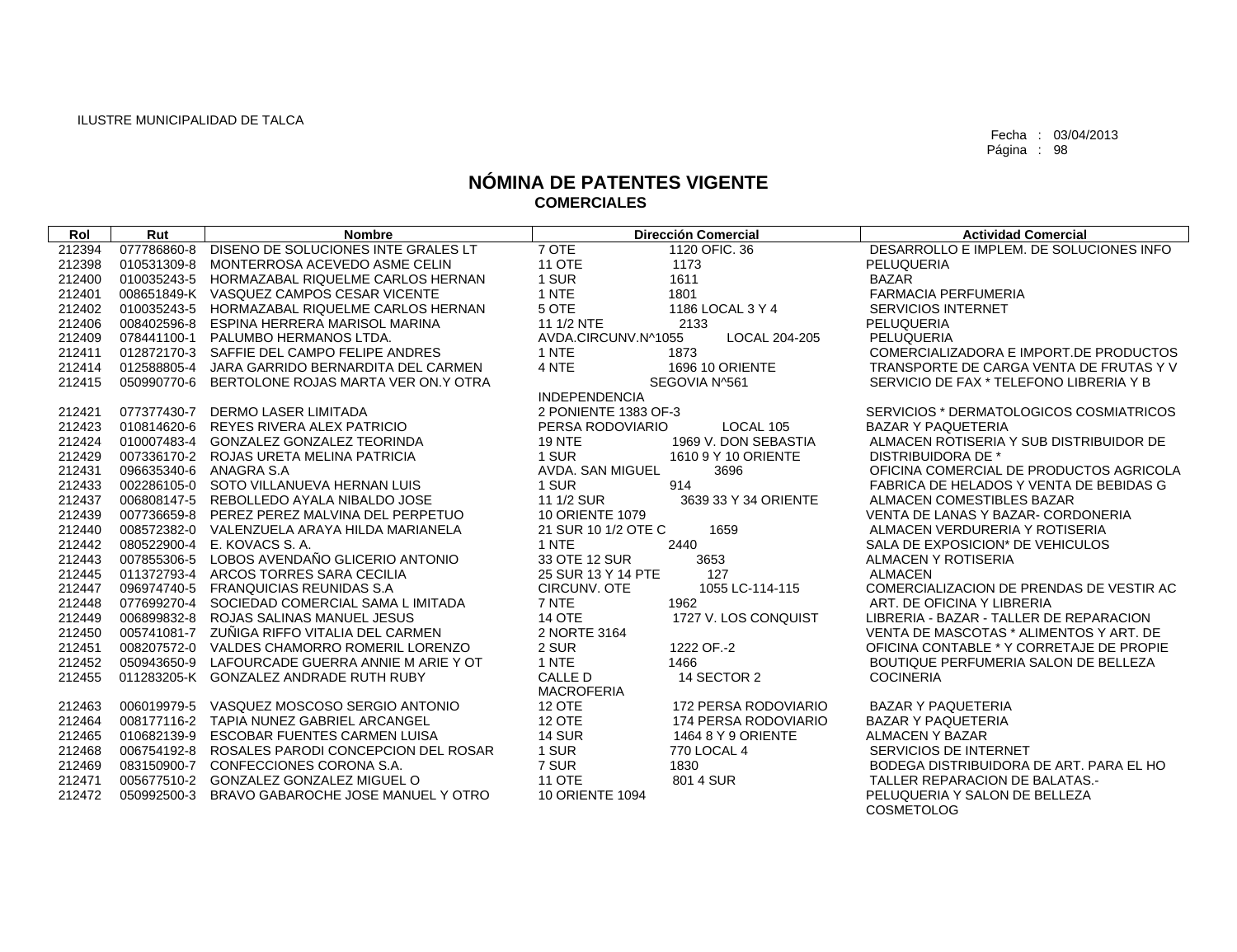| Rol    | Rut         | <b>Nombre</b>                                   | <b>Dirección Comercial</b>                                       | <b>Actividad Comercial</b>                                |
|--------|-------------|-------------------------------------------------|------------------------------------------------------------------|-----------------------------------------------------------|
| 212474 | 013305638-6 | VELASQUEZ GONZALEZ MARIA ALEJANDRA              | 7 1/2 OTE<br>401 BLOCK W1 N^ 2908 LA                             | <b>ALMACEN</b>                                            |
|        |             |                                                 | <b>CALCHONA II</b>                                               |                                                           |
| 212477 | 005267658-4 | BOBADILLA CABRERA OSCAR ANTONIO                 | 2 SUR<br>570 2 Y 3 PTE.                                          | CONFECCION DE PRENDAS DE VESTIR                           |
| 212478 |             | 008993817-1 BASCUR GONZALEZ MARIA ELIETTE       | 13 ORIENTE 986 TALCA                                             | ENTRETENIMIENTOS ELECTRONICOS VENTA DE                    |
| 212479 | 096991250-3 | SOLUCIONES TECNOLOGICAS S.A.                    | 5 ORIENTE 1106                                                   | VENTA DE PRODUCTOS E INSUMOS PARA<br><b>COMUNI</b>        |
| 212481 | 005759432-2 | <b>GARCIA VILCHES LUIS ARMANDO</b>              | RODOVIARIO MUNICIPAL PUESTO 6 VEGUITA<br><b>CHICA</b>            | VENTA DE FRUTAS, VERDURAS, LEGUMBRES Y FL                 |
| 212482 |             | 096887860-3 SOC. EDUC. COLEGIO BALTZAR S.A.     | LOTEO ESMERALDA SUR<br>PARCELA 12                                | ENSEĐANZA PRIMARIA SECUNDARIA Y CAPACIT                   |
| 212483 |             | 005535073-6 MOYA SEPULVEDA OCTAVIO              | <b>BOGOTA</b><br>254 LOS ARANJUEZ                                | <b>ALMACEN VERDULERIA</b>                                 |
| 212484 |             | 050978850-2 DIAZ JARA FELIPE EDUARDO Y OTRA     | 9 ORIENTE 1186                                                   | <b>FLORERIA Y BAZAR</b>                                   |
| 212486 |             | 004911327-7 ACEVEDO ROJAS MATILDE DE LAS MERCED | <b>CREA</b><br>LOCAL 6-A                                         | ALMACEN ROTISERIA Y VENTA DE FRUTAS Y VE                  |
| 212487 |             | 011745632-3 QUINTEROS NORAMBUENA MARIA EUGENIA  | 2 SUR 13 Y 14 OTE<br>2052                                        | <b>CONFITERIA Y BAZAR</b>                                 |
| 212489 | 009869009-3 | DE LA PUENTE ACUÑA ALEJANDRO MARIO              | 1 SUR<br>1330 LOCAL 21-D GALERIA<br><b>BAVARIA</b>               | <b>FLORERIA Y BAZAR</b>                                   |
| 212490 | 013305419-7 | MORAN MANCILLA MABEL                            | 14 PONIENTE 769 27 Y 28 SUR V. MAGISTERIO                        | <b>VIVIERO</b>                                            |
| 212493 | 013101937-8 | <b>GARRIDO OPAZO EDUARDO ANDRES</b>             | <b>D.AGUA POTABLE</b><br>3105 23 ORIENTE<br><b>NUEVA HOLANDA</b> | <b>ALMACEN</b>                                            |
| 212494 |             | 006031457-8 HERRERA AVILA MARIA CRISTINA        | PARQUE CORNELIO BAEZA 2 NORTE S/N                                | BEBIDAS GASEOSAS Y CONFITES                               |
| 212498 |             | 007860423-9 NAVALON VEJAR RAMON ANTONIO         | 29 1/2 ORIENTE 55 12 Y 13 SUR                                    | <b>ALMACEN</b>                                            |
| 212499 | 010503520-9 | JORQUERA AMIGO ELCIRA DEL CARMEN                | 18 1/2 NTE 7 1/2 OTE<br>BLOCK 2912 DEPT.801                      | <b>ALMACEN</b>                                            |
| 212500 |             | 077796860-2 BABY SHOP Y CIA. LTDA.              | AVDA CIRCUNVALACION OTE<br>1055 LOCAL<br>111-112                 | VENTA DE PRENDAS DE VESTIR JUGUETES Y                     |
| 212503 |             | 008222738-5 GAJARDO RODRIGUEZ ROSA              | 9 ORIENTE 1135 1 Y 2 SUR                                         | <b>ARTESANIA CHILENA</b>                                  |
| 212505 | 096502530-8 | <b>ISAPRE VIDA TRES</b>                         | 1 ORIENTE 1220                                                   | OFICINA ADMINISTRATIVA ISAPRE                             |
| 212508 | 005231701-0 | LINEROS URBINA GRACIELA DEL C.                  | 13 1/2 SUR<br>147 6 1/2 ORIENTE BRILLA<br>EL SOL                 | <b>ALMACEN Y BAZAR</b>                                    |
| 212511 | 004842545-3 | ESCOBAR HENRIQUEZ MARIA FILOMENA                | <b>MACROFERIA</b><br>5 COCINERIA                                 | <b>COCINERIA</b>                                          |
| 212512 | 050685080-0 | BENJAMIN SALAZAR MERIÑO Y OTRA                  | 1 SUR 1537 LC 6-7-8                                              | <b>GIMNASIO EVENTOS CULTURALES Y</b><br><b>DEPORTIVOS</b> |
| 212513 | 009249755-0 | LABRA GONZALEZ GABRIELA                         | 12 ORIENTE 180 PERSA RODOVIARIO                                  | <b>VENTA DE CALZADO</b>                                   |
| 212514 | 012590832-2 | RAMIREZ MORAN JEANNETTE ANDREA                  | 12 NORTE CALLEJ TIERRA COST.C                                    | <b>VENTA DE FLORES</b>                                    |
| 212515 | 008656824-1 | ZUNIGA ORELLANA VICTORIA LUZMENIA               | 19 1/2 PONIENTE 46 30 1/2 SUR VILLA SAN JOSE<br>DE LA FLOR       | <b>ALMACEN</b>                                            |
| 212516 | 007679159-7 | MASSO HORMAZABAL MARGARITA CRISTINA             | <b>CALLE LARGA</b><br>2 -C 14 SUR 6 OTE. EL<br><b>MIRADOR</b>    | VENTA DE COMPLETOS Y PAPAS FRITAS                         |
| 212517 |             | 007638935-7 GARRIDO LETELIER FLOR               | MERCADO PERSA RODOVIARIO<br>28                                   | <b>BAZAR PAQUETERIA</b>                                   |
| 212520 |             | 007457698-2 GAETE MORALES JORGE DAVID           | <b>MACROFERIA</b><br><b>BODEGA 5 CALLE B</b>                     | <b>COCINERIA</b>                                          |
| 212521 |             | 006881758-7 VELASQUEZ MOYA MARIA ISABEL         | <b>12 SUR</b><br>1366 6 1/2 ORIENTE                              | <b>BAZAR Y LIBRERIA</b>                                   |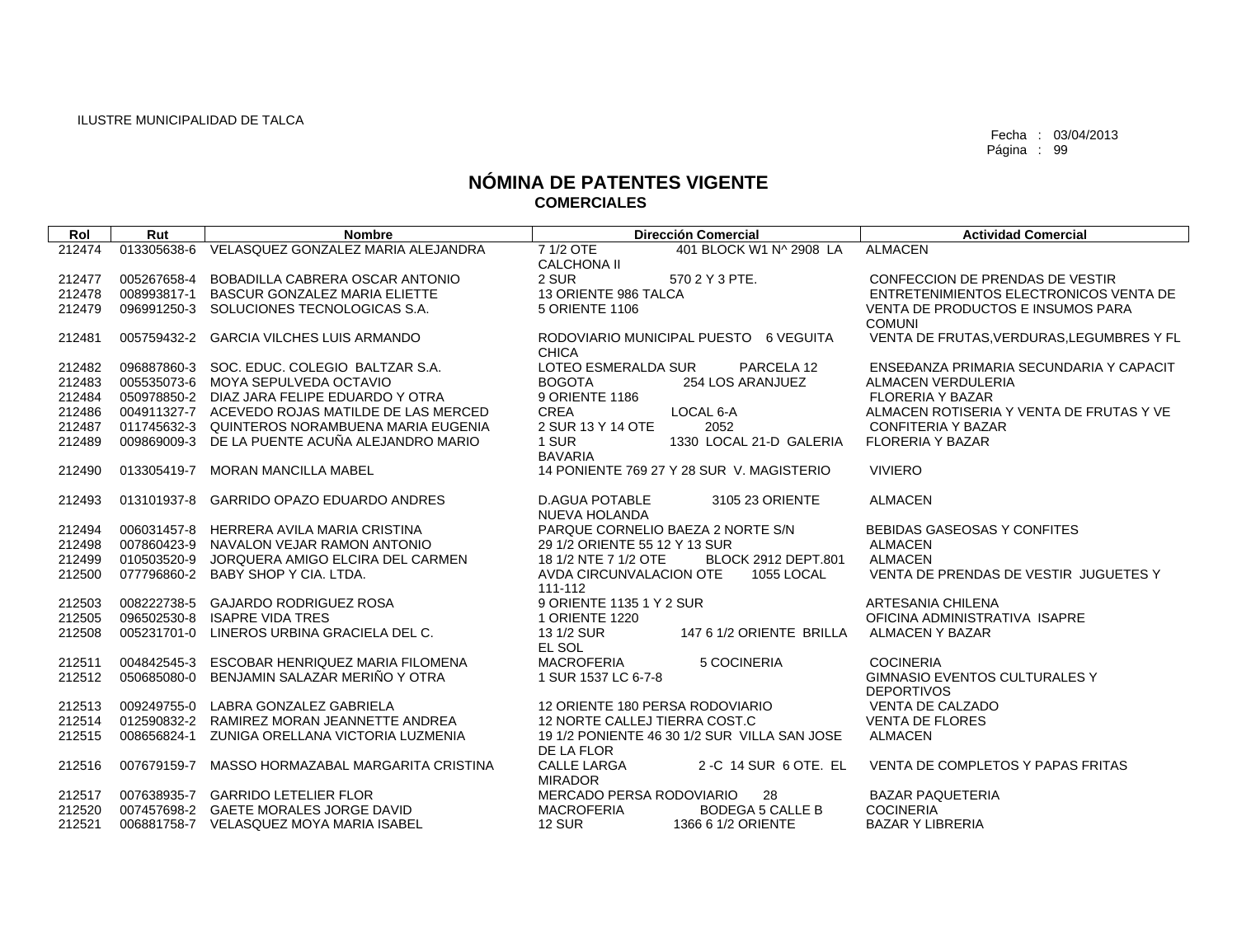| Rol              | Rut         | <b>Nombre</b>                                                                              |                                  | <b>Dirección Comercial</b>             | <b>Actividad Comercial</b>                     |
|------------------|-------------|--------------------------------------------------------------------------------------------|----------------------------------|----------------------------------------|------------------------------------------------|
| 212524           |             | 077824900-6 SOC.CONSULTORA FORMA LIDERES LTDA                                              | 2 SUR                            | 1222 OF.6 5 Y 6 OTE                    | <b>CAPACITACION</b>                            |
| 212525           |             | 077622080-9 CAPACITACION JAQUE BAEZ LTDA.                                                  | 2 SUR 22 CON 1 PTE. VILLA PRISMA |                                        | OFICINA ADMINISTRATIVA DE CAPACITACION         |
| 212526           |             | 011892796-6 PINCHEIRA GARAY MARIA VERONICA                                                 | <b>26 SUR</b>                    | 21 CON 18 1/2 PTE                      | <b>ALMACEN</b>                                 |
| 212528           |             | 006130093-7 CEBALLOS OBANDO EDUARDO OCTAVIO                                                | 1 NORTE 963 OFICINA 316          |                                        | <b>COBRANZAS Y CORRETAJE</b>                   |
| 212529           |             | 077411440-8 COMERCIALIZADORA DE PRENDAS DE VEST                                            | 7 ORIENTE 1120 LOCAL 7           |                                        | <b>BOUTIQUE</b>                                |
| 212530           |             | 077278570-4 PAULSEN Y HENRIQUEZ LIMITADA                                                   |                                  | AVDA.CIRCUNVALACION OTE. 1055 LOC. 228 | TABAQUERIA Y BAZAR                             |
| 212533           |             | 077822450-K SOCIEDAD DE SERVICIOS ASYCAL LTDA.                                             | 2 SUR                            | 760 OF 3                               | INSTITUTO DE CAPACITACION LABORAL              |
| 212534           |             | 007880227-8 MORAN RODRIGUEZ GERMAN ALEJANDRO                                               | 9 OTE                            | 143 15 Y 16 SUR                        | ALMACEN BAZAR Y * ROTISERIA                    |
| 212537           |             | 008206933-K TAPIA CARRASCO JULIO CESAR                                                     | <b>CAMINO LAS RASTRAS</b>        | SITIO Nº1                              | COMPRA VENTA DE PLANTAS Y ARBOLES              |
|                  |             |                                                                                            | CONDOMINIO DEL ALTO              |                                        |                                                |
| 212538           |             | 010398959-0 FOUILLIOUX MATURANA CLAUDIA ALEJAND                                            | 1 SUR                            | 898 OF, 34                             | OFICINA DE SERVICIOS PUBLICITARIOS             |
| 212539           |             | 008159253-5 MUNOZ OLIVARES PATRICIA BERNARDITA                                             | <b>LOGROÑO</b>                   | 330                                    | <b>ALMACEN</b>                                 |
|                  |             |                                                                                            | POB.INDEPENDENCIA                |                                        |                                                |
| 212541           | 077704790-6 | CONSTRUCTORA JTC LIMITADA                                                                  | <b>ANDALUCIA</b>                 | 491 CARLOS SPANO                       | OFICINA ADMINISTRATIVA PARA CONSTRUCTOR        |
|                  |             |                                                                                            |                                  |                                        |                                                |
| 212542           |             | 007881928-6 SALAS ROJAS MARISOL DEL CARMEN                                                 | 24 1/2 SUR A                     | 252, TALCA VILLA                       | ALMACEN ROTISERIA Y BAZAR                      |
|                  |             |                                                                                            | PARADERO                         |                                        |                                                |
| 212548           |             | 077822420-8 SOC. SERV. DE CAPACIT.Y ASES.LEGADO                                            | 1 ORIENTE 1270 OF, INT.1256      |                                        | OFICINA DE CAPACITACION Y ASESORIA             |
| 212549           |             | 014574426-1 ACUNA MENDEZ ALEJANDRA MENDEZ                                                  |                                  | 16 ORIENTE A 2390 PARQUE INDUSTRIAL    | ALMACEN Y BAZAR                                |
| 212552           |             | 009074639-1 VALENZUELA MENA NANCY MARGARITA                                                | 2 OTE                            | 3039 POB PADRE A.HUR                   | <b>ALMACEN</b>                                 |
| 212553           |             | 077822100-4 AGROCONSULTANTS LIMITADA                                                       | 2 SUR                            | 1061 OF, 4                             | ASESORIA, CAPACIT., DISEĐO JARDINERIA,         |
| 212556           |             | 078878300-0 GAJARDO Y GAJARDO LTDA.                                                        | 1 SUR                            | 1309                                   | VENTA DE CALZADO Y PRENDAS DE VESTIR           |
| 212558           |             | 006525960-5 AGUILERA MENDEZ NESTOR ARTURO                                                  | 1 ORIENTE 14 1/2 SUR             |                                        | <b>TALLER DE CARPINTERIA</b>                   |
| 212559           |             | 077824610-4 INSTIT, DE CAPACIT, SOCIAL Y CULTUR<br>003845467-6 TRONCOSO MUNOZ LUIS ALBERTO | 7 ORIENTE 455 PASAJE 1<br>9 OTE  | 246 13 Y 14 SUR                        | INSTITUTO DE CAPACITACION<br>ALMACEN ROTISERIA |
| 212560           |             | 077478380-6 COMERCIAL ESPINOZA HERMANOS LTDA.                                              | 1 NTE                            |                                        | <b>FERRETERIA</b>                              |
| 212561           |             | 014397733-1 DIAZ AMARO JORGE ESTEBAN                                                       | 2 NORTE 1279 TALCA               | $2248 - C$                             | COMPRAVENTA DE AUTOMOVILES                     |
| 212565           |             | 005185836-0 ESPARZA MUÑOZ SALVADOR DEL CARMEN                                              | TERMINAL DE BUSES                | KIOSCO Nº17                            | KIOSCO VENTA DE CIGARRILLOS CONFITES Y T       |
| 212568<br>212569 |             | 010772883-K ROMERO QUIROGA MARIA ALEJANDRA.                                                | 9 ORIENTE 118 B                  |                                        | BAZAR, CONFECCION DE ARTESANIA EN              |
|                  |             |                                                                                            |                                  |                                        | <b>ADORNO</b>                                  |
| 212570           |             | 078896330-0 PREUNIVERSITARIO PEDRO DE VALDIVIA                                             | 3 ORIENTE 1161                   |                                        | PREUNIVERSITARIO                               |
| 212571           |             | 012050774-5 PAROT JARA FELIPE ANDRES                                                       | 6 ORIENTE 1147                   |                                        | <b>GRANDES TIENDAS</b>                         |
| 212577           |             | 077834050-K CONEXUS INFORMATICA COMPAÑIA LIMITA                                            | 7 ORIENTE 1171 1 SUR 1 NTE. OF   |                                        | SERVICIOS INFORMATICOS Y COMPUTACIONALE        |
| 212578           |             | 011489187-8 TAPIA TRONCOSO ADINA DEL CARMEN                                                | 1 SUR                            | 1723                                   | VENTA DE ARTICULOS DE ASEO                     |
| 212579           |             | 009527328-9 RAMIREZ CASTRO MARIA ANGELICA                                                  | 7 ORIENTE 1049                   |                                        | VENTA DE ESTRUCTURAS EN ALUMINIO, CRIST        |
| 212581           |             | 006140158-K GARRIDO MUNOZ FLORINDA                                                         | 12 ORIENTE 2 Y 3 SUR PUESTO 53   |                                        | <b>TALABARTERIA</b>                            |
| 212582           |             | 015596615-7 MANCILLA MANCILLA DANIEL ENRIQUE                                               | 14 ORIENTE 1065 LOCAL 2          |                                        | COMPRA Y VENTA DE VIDRIOS ALUMINIOS Y M        |
| 212584           |             | 006304224-2 ORELLANA AVENDANO ANA MARIA                                                    | LOS BOLDOS                       | FRENTE ESC. E-140                      | <b>ALMACEN</b>                                 |
| 212585           |             | 012295662-8 MORALES CANCINO CARMEN GLORIA                                                  | 2 SUR                            | 772 LOC.5, EDIF. ARA                   | VENTA DE ARTICULOS DENTALES                    |
| 212587           |             | 005707632-1 MARTINEZ MOREIRA LUCINDA DE LAS MER                                            | 8 1/2 SUR                        | 2603                                   | AMASANDERIA- COMIDAS AL PASO Y ALIMENTOS       |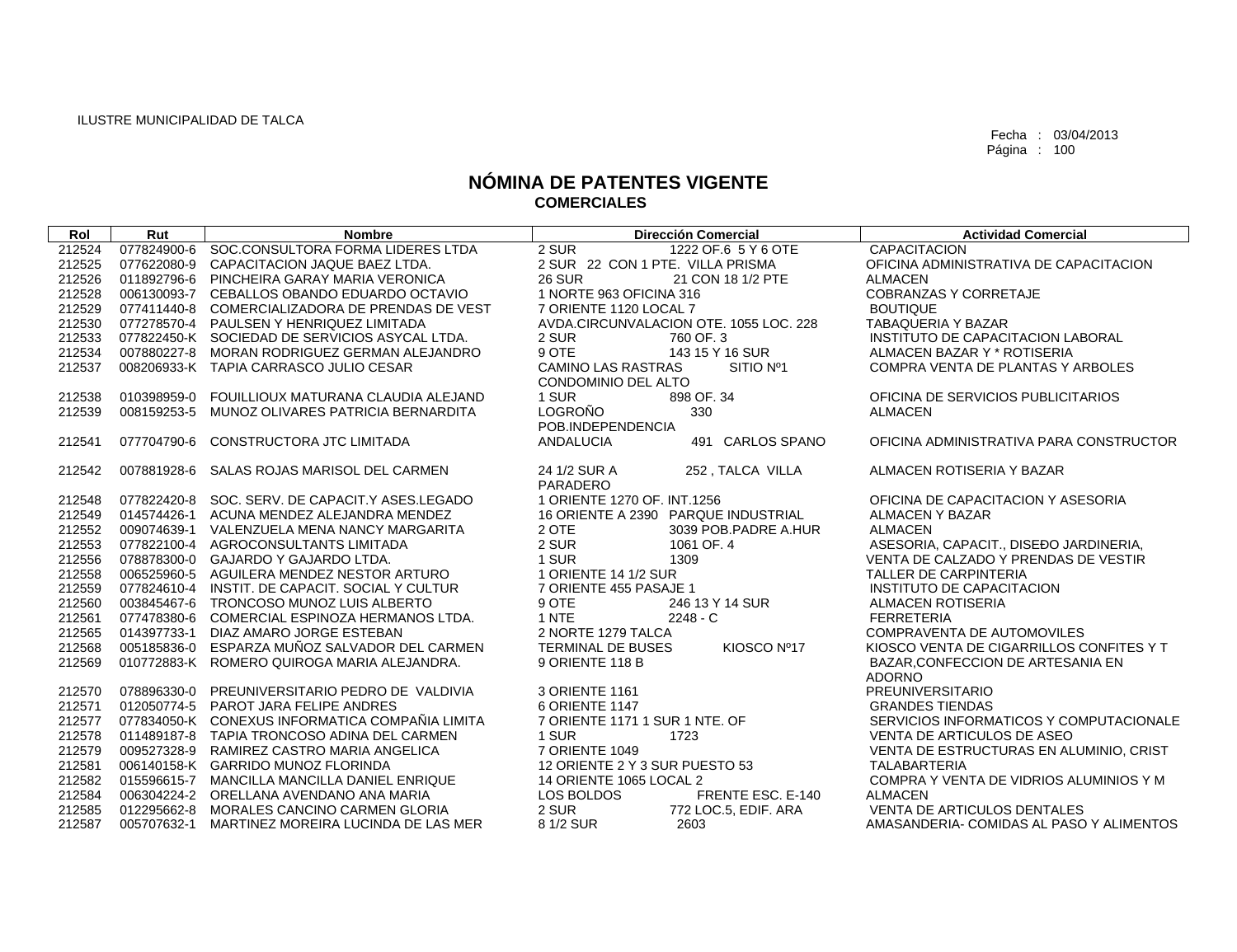| Rol    | Rut         | <b>Nombre</b>                                   |                              | <b>Dirección Comercial</b>               | <b>Actividad Comercial</b>                 |
|--------|-------------|-------------------------------------------------|------------------------------|------------------------------------------|--------------------------------------------|
| 212588 | 010766475-0 | ANDRADES GONZALEZ MARIA ISABEL                  | <b>LOS LAURELES</b>          | 92 ALDEA CAMPESINA                       | <b>ALMACEN BAZAR</b>                       |
|        |             |                                                 |                              |                                          |                                            |
| 212590 | 013949824-0 | GONZALEZ VALENZUELA CARLA EUGENIA               | <b>CASERIO LIRCAY</b>        | 33 TALCA                                 | ALMACEN Y BAZAR                            |
| 212595 | 004843161-5 | DUARTE VALENZUELA JOSE IVAN DEL ROS             | 8 SUR                        | 1739                                     | VENTA DE REPUESTOS Y NEUMATICOS USADOS     |
| 212596 | 077849270-9 | INSTITUTO DE FORMACION LABOR Y ART              | 6 ORIENTE 1010 OFICINA 3     |                                          | ASESORIA Y CAPACITACION LABORAL            |
| 212598 |             | 010945427-3 ILUFI FUENTES OLGA DE LAS M.        |                              | 14 PONIENTE. 821 CON 28 SUR VILLA JARDIN | <b>ALMACEN</b>                             |
|        |             |                                                 | <b>DEL VALLE</b>             |                                          |                                            |
| 212599 |             | 004734073-K ACUÑA ANFOSSI VICENTE ANDRES        | 1 SUR                        | 1620, TALCA                              | LIBRERIA, BAZAR, CONFITERIA - VTA. HELADOS |
| 212600 | 077838670-4 | SOC. EDUCAC. Y DE CAPACIT. TERRANOV             | 7 SUR                        | 1510                                     | CAPACITACION Y ASESORIA INDUSTRIAL, COME   |
| 212601 |             | 007531687-9 NUÑEZ LINEROS ANA JOVITA            | 1 ORIENTE 35 A, 13 Y 14 SUR  |                                          | <b>COCINERIA</b>                           |
| 212602 |             | 094168000-3 CALZADOS EMILIO CALLEJA S.A.C.      | 6 ORIENTE 1132 OFICINA 30    |                                          | OFICINA ADMINISTRATIVA Y DE COBRANZA       |
| 212603 |             | 014432591-5 VASQUEZ ORELLANA MARGARITA DE LAS M | PSJE.7 1/2 OTE B             | BLOCK W4 2914 D.601                      | ALMACEN, ROTISERIA.                        |
| 212605 |             | 010549842-K NUNEZ POBLETE EUGENIA               | 2 PONIENTE 966               |                                          | <b>ALMACEN</b>                             |
| 212606 |             | 015599210-7 BELMAR BARRUETO LUIS MARCELO        | 1 SUR                        | 1710                                     | <b>BAZAR Y JUGUETERIA</b>                  |
| 212608 |             | 078867720-0 GAMBOA Y CIA LTDA.                  | 6 NORTE 690                  |                                          | SERVICIO DE SUPERVISION DE INSTALACIONE    |
| 212609 |             | 077392270-5 TRANSPORTE ARRIERO EXPRESS LTDA     | <b>16 ORIENTE 1141</b>       |                                          | OFICINA Y BODEGA PARA ENCOMIENDA           |
| 212611 |             | 077376920-6 HERNANDEZ, YAÑEZ Y CIA. LTDA.       | 1 SUR                        | 1417 LC. 2                               | TIENDA VENTA DE CALZADO Y ARTICULOS DE C   |
| 212613 |             | 078102840-1 DYSCOM LTDA.                        | 3 OTE                        | 1281                                     | DISTRIBUIDORA DE* SIST.DE COMPUTACION Y    |
| 212615 |             | 085647500-K SOC. MANUFACT. DE ACERO Y COBRE LT  | 1 NORTE 1873                 |                                          | <b>VENTA DE BICICLETAS Y SUS REPUESTOS</b> |
| 212616 |             | 051001460-K BUSCHMANN ALDUNATE ELENA DE LOURDES | 5 ORIENTE 1186 1 NTE. LOC. 2 |                                          | BAZAR PAQUETERIA Y JUGUETERIA              |
| 212617 |             | 013616517-8 VILLALOBOS MAUREIRA GERMAN ANTONIO  | 5 OTE                        | 355 NVA. ABATE MOLIN                     | COMPRAVENTA DE * ACCESORIOS Y SERVICIOS    |
| 212619 |             | 007240851-9 MEZA PINCETTI MARYELA CECILIA       | 7 OTE                        | 1365                                     | <b>CENTRO MEDICO</b>                       |
| 212620 |             | 008921599-4 GOMEZ GANGA JOSE ALVARITO           | 1 SUR                        | 1777 10 Y 11 ORIENTE                     | <b>BAZAR JUGUETERIA Y LIBRERIA</b>         |
| 212621 |             | 077099010-6 FALABELLA Y CIA. CORREDORA DE SEGUR | 1 NORTE 1485                 |                                          | <b>CORREDORA DE SEGUROS</b>                |
| 212623 |             | 013505843-2 ROJAS MURRAY CRISTIAN AGUSTIN       | AVDA CIRCUNVALACION          | 1055 LOCAL 110                           | BAZAR Y VENTA DE GLOBOS                    |
| 212624 | 003081528-9 | ALBORNOZ GONZALEZ ALIRO                         | 1 SUR                        | 870                                      | FABRICA DE HELADOS Y FUENTE DE SODA        |
| 212626 |             | 077846140-4 OCPRO LTDA.                         | 1 SUR                        | 513 3 PONIENTE                           | OFICINA DE CAPACITACION                    |
| 212628 |             | 077552930-K TAMARINDO LTDA                      | PARQUE SAN MIGUEL            | 846                                      | SOCIEDAD DE INVERSIONES                    |
| 212629 |             | 011174884-5 VALLEJOS MUÑOZ MIRIAM LUZ           | <b>11 SUR</b>                | 2831 PANAMERICANA SU                     | CONFECCION DE VESTUARIO                    |
| 212632 |             | 077858010-1 CONSTRUCTORA INDEPENDENCIA          | 1 NORTE 1079 ED. BICENTENAR  |                                          | OFICINA CONSTRUCCION DE VIVIENDAS          |
| 212633 |             | 009226914-0 CANALES CERDA ROBERTO ENRIQUE       | 27 SUR                       | 331 V.DOÑA IGNACIA                       | TALLER DE ESTRUCTURAS METALICAS            |
| 212636 |             | 077822440-2 CONSULTORA ANDREWS LIMITADA         | 1 SUR                        | 1139 OFIC. 23                            | OFICINA CONSULTORA Y CAPACITACION LABOR    |
| 212637 |             | 012784253-1 ARAYA HENRIQUEZ MARIA ESTER         | 12 ORIENTE 1040 LOCAL 11     |                                          | ZAPATERIA, LIBRERIA Y BAZAR                |
| 212638 | 077808560-7 | SOCIEDAD CONSULTORA VALDES Y FUENTE             | 2 SUR                        | 1222 OFICINA 6                           | OFICINA DE CAPACITACION, ASESORIAS, ELA    |
| 212639 | 012520694-8 | ORELLANA CORVALAN ALEJANDRA DEL CAR             | <b>AVDA LIRCAY</b>           | 2165                                     | <b>JARDIN INFANTIL</b>                     |
| 212643 |             | 007237300-6 MORAN CASTRO RAFAEL ANTONIO         | 14 NORTE 2332 13 Y 13 1/2 OT |                                          | SERV.DE LABORATORIO* EN MECANICA DE SUEL   |
| 212645 |             | 006487833-6 MALDONADO MUÑOZ ISAIAS HERNAN       | 17 NTE. 1479 SECTOR C.RAYADA |                                          | VENTA DE COMPLETOS Y BEBIDAS               |
| 212647 | 070939900-4 | ASOC.DE BUSES NUEVA TALMOCUR TALCA              | TERMINAL DE BUSES-OFIC.      | 3 2 SURENTRE 12                          | <b>CUSTODIA</b>                            |
|        |             |                                                 | Y <sub>13</sub>              |                                          |                                            |
| 212648 |             | 006467056-5 OLAVE ANDRADES LUIS ADAN            | AVDA. COLIN 27 SUR           | 245                                      | VULCANIZACION                              |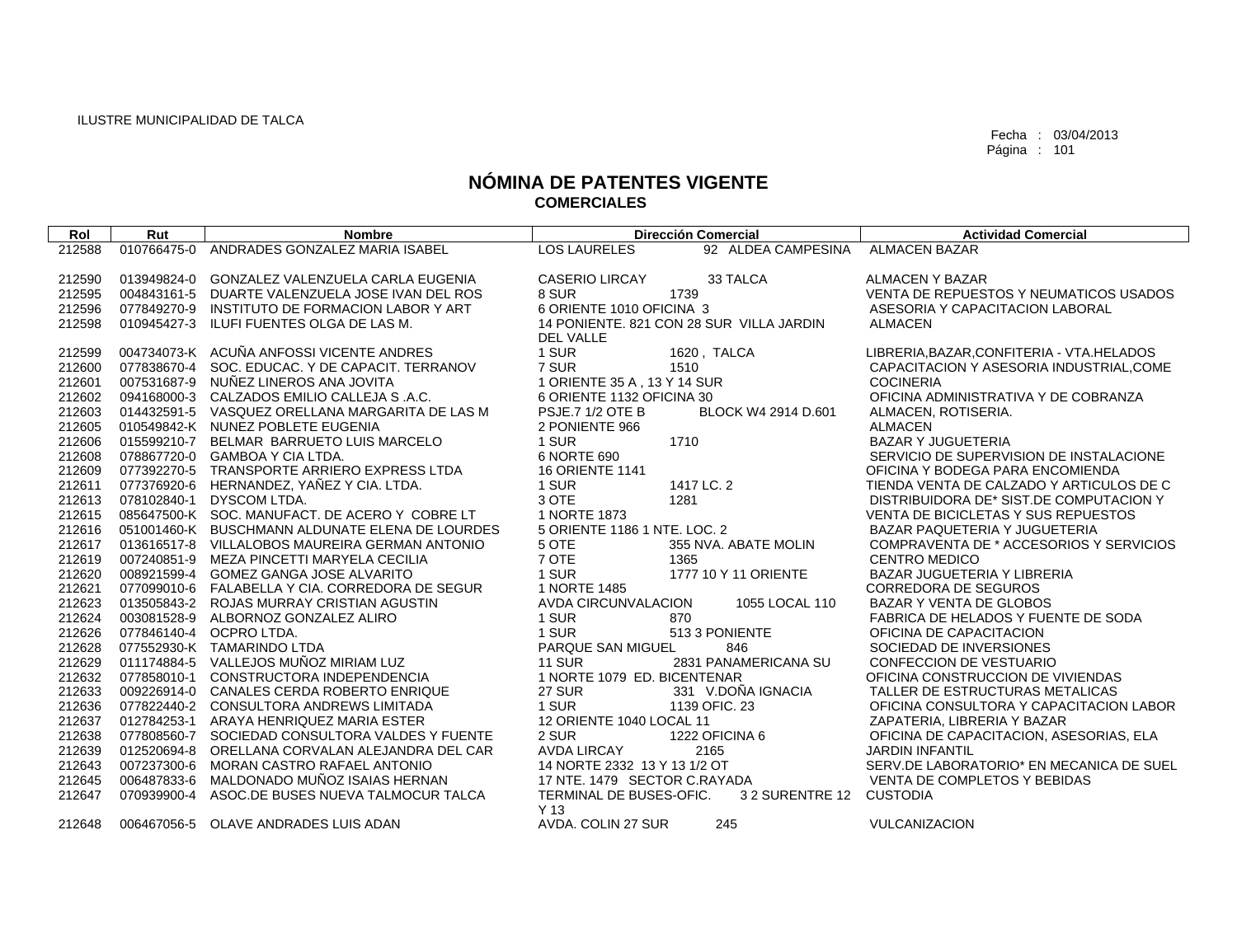| Rol    | Rut                    | <b>Nombre</b>                                   | <b>Dirección Comercial</b>               | <b>Actividad Comercial</b>                |
|--------|------------------------|-------------------------------------------------|------------------------------------------|-------------------------------------------|
| 212652 | 077294980-4            | <b>INTEGRAL CHILE LTDA.</b>                     | <b>SAN MARTIN</b><br>455 DEPTO, 42       | <b>CAPACITACION</b>                       |
| 212653 | 003332715-3            | SAN MARTIN BECERRA WASHINGTON                   | 12 1/2 NTE<br>2095                       | <b>FERRETERIA</b>                         |
| 212654 |                        | 077826730-6 TECNOLOGIAS DE SISTEMAS COMPUTACION | AVDA, CIRCUNVALACION OTE, 1055 LOCAL 203 | IMPORT, EXPORT, Y COMERC, DE PRENDAS DE   |
| 212655 |                        | 077826730-6 TECNOLOGIAS DE SISTEMAS COMPUTACION | AVDA, CIRCUNVALACION OTE, 1055 LOCAL 202 | IMPORT, EXPORT, Y COMER, DE PRENDAS DE    |
| 212656 |                        | 077826730-6 TECNOLOGIAS DE SISTEMAS COMPUTACION | AVDA. CIRCUNVALACION OTE. 1055 LOCAL 235 | IMPOR. EXPORT. Y COMER. DE PRENDAS DE V   |
| 212659 | 008913877-9            | URRUTIA ARAYA DAVID ESTEBAN                     | 6 NTE<br>2026 LOS CONQUISTADO            | <b>CARNICERIA</b>                         |
| 212660 | 085051300-7 ORPRO S.A. |                                                 | 1 NORTE 963 OFIC, 301 EDIF.              | OFICINA SERVICIOS                         |
| 212662 | 008438273-6            | CARRILLO MIGUIELES LUCIANO ANTONIO              | 547 TALCA<br>PUCARA 23 SUR               | <b>ESTRUCTURA METALICAS</b>               |
| 212663 |                        | 050999420-K ROJAS BRAVO JOSE RODOLFO Y OTRO     | 5 SUR<br>2090                            | COMPRAVENTA DE NEUMATICOS BATERIAS        |
|        |                        |                                                 |                                          | <b>LUBR</b>                               |
| 212664 |                        | 010700076-3 RIOS SAAVEDRA MAURICIO SEGUNDO      | 11 ORIENTE 1463 A                        | TALLER ELABORADOR DE BOLSAS PLASTICAS     |
| 212666 |                        | 005038337-7 MONROY MORAN AURELIO ANTONIO        | 19 OTE A<br>169, TALCA                   | <b>ALMACEN</b>                            |
| 212669 |                        | 008384282-2 OLAVE CASTRO VICTOR MIGUEL          | 27 1/2 OTE<br>754                        | <b>ALMACEN Y ROTISERIA</b>                |
| 212673 |                        | 078533100-1 COMERCIAL FASHIONS PARK S.A.        | 1 SUR<br>1526 8 Y 9 ORIENTE              | COMERCIALIZADORA DE DE PRENDAS DE VESTIR  |
| 212674 |                        | 079862750-3 TRANSPORTES CCU. LTDA.              | <b>AVDA EL ARENAL</b><br>411             | <b>TRANSPORTES</b>                        |
| 212675 |                        | 008248963-0 RUIZ MIRANDA ANA MARIA              | 9 ORIENTE 1638 5 Y 6 NORTE               | TALLER DE CONFECCION DE PRENDAS DE VEST   |
| 212677 |                        | 051002280-7 SANCHEZ RODRIGUEZ PATRICIO OCTAVIO  | <b>19 SUR</b><br>586                     | ARRIENDO DE VIDEOS, VTA.CONFITES, HELADOS |
| 212678 | 010437348-8            | BUSTAMANTE CORNEJO PATRICIA DEL PIL             | 6 NTE<br>2045 13 Y 14 ORIENTE V.LOS      | VENTA DE REPUESTOS PARA MAQUINARIA AGRI   |
|        |                        |                                                 | <b>CONQUISTADORES</b>                    |                                           |
| 212680 | 077506680-6            | CONTRUCTORA CRV LTDA.                           | 1 SUR<br>285                             | OFICINA ADMINISTRATIVA DE * EMPRESA CON   |
| 212682 | 011319839-7            | JARA ARAVENA LUIS ALBERTO                       | 10 1/2 SUR<br>3318 POBL.CARLOS           | ALMACEN Y COMIDAS AL PASO                 |
|        |                        |                                                 | <b>TRUPP</b>                             |                                           |
| 212684 |                        | 009068681-K FIGUEROA REYES MARIA CONSUELO VERON | EL ESPINO<br>71 AVDA, EL ROBLE VILLA     | ALMACEN ROTISERIA PAQUETERIA              |
|        |                        |                                                 | <b>ILLINOIS</b>                          |                                           |
| 212685 | 083162400-0            | EMARESA S.A.                                    | 4 SUR<br>790 21 ORIENTE                  | SERVICIO DE ARRIENDO DE MAQUINARIAS Y BO  |
| 212689 | 008392883-2            | GONZALEZ CABRERA BERNARDITA DEL C.              | 2 NORTE 641 ENTRE 1 Y 2 PTE.             | PELUQUERIA.ESTETICA                       |
|        |                        |                                                 |                                          | CORPORAL, COSMETOLOG                      |
| 212692 |                        | 010983204-9 TORO MIRANDA LUIS                   | 2 SUR<br>1037                            | SERVICIOS COMPUTACIONALES Y VENTA DE BE   |
| 212693 |                        | 012784252-3 CHIETO CANALES NANIVE MARISOL       | <b>12 OTE</b><br>38 ENTRE 1 Y 2 SUR      | BAZAR, PAQUETERIA Y PRENDAS DE VESTIR     |
| 212695 |                        | 076178390-4 CENTRAL DE RESTAURANTES ARAMARK MUL | 1 ORIENTE 722                            | SERVICIOS DE MANTENIMIENTO INTEGRAL (ASE  |
| 212696 |                        | 013858493-3 CACERES TORRES EDUARDO              | 11 ORIENTE 1247 LOCAL 3 DE GALE          | VENTA DE IMPRESOS, PAPELES, FOTOCOPIAS BA |
| 212697 |                        | 011264279-K CARDENAS GARRIDO LAURA FABIOLA      | 1 SUR<br>1330 LOCAL 12 G.BAVA            | <b>BOUTIQUE</b>                           |
| 212698 | 015137145-0            | MONROY BRAVO KARLA DEL PILAR                    | MERCADO PERSA RODOVIARIO<br>LOCAL 74     | <b>BAZAR Y PAQUETERIA</b>                 |
| 212699 |                        | 078952330-4 CENTRO DE ESTUDIOS TECNOLOGICOS DE  | 3 ORIENTE 1072                           | CENTRO DE ESTUDIOS TECNOLOGICOS DE        |
|        |                        |                                                 |                                          | <b>INGLE</b>                              |
| 212700 | 078842730-1            | INSTITUTO INDECAP LTDA.                         | 14 1/2 OTE 1 Y 2 NTE<br>1281             | OFICINA DE INSTITUTO DE EDUCACION.        |
| 212702 | 077875650-1            | SOC.PROF. LA EDU., CAP, DES, PROM SOC           | 1068 2 PISO OF 4<br>2 OTE                | INSTITUTO DE CAPACITACION                 |
| 212705 |                        | 005949788-K GUERRERO NORAMBUENA JUAN PEDRO      | AVDA, C. RAYADA<br>1864 ENTRE 7 Y 8 NOR  | TALLER ARTESANAL DE HOJALATERIA           |
| 212707 |                        | 096645790-2 SOCOFIN S.A.                        | 1 NORTE 801 OF 203                       | COBRANZAS JUDICIAL Y PREJUDICIAL          |
|        |                        |                                                 |                                          |                                           |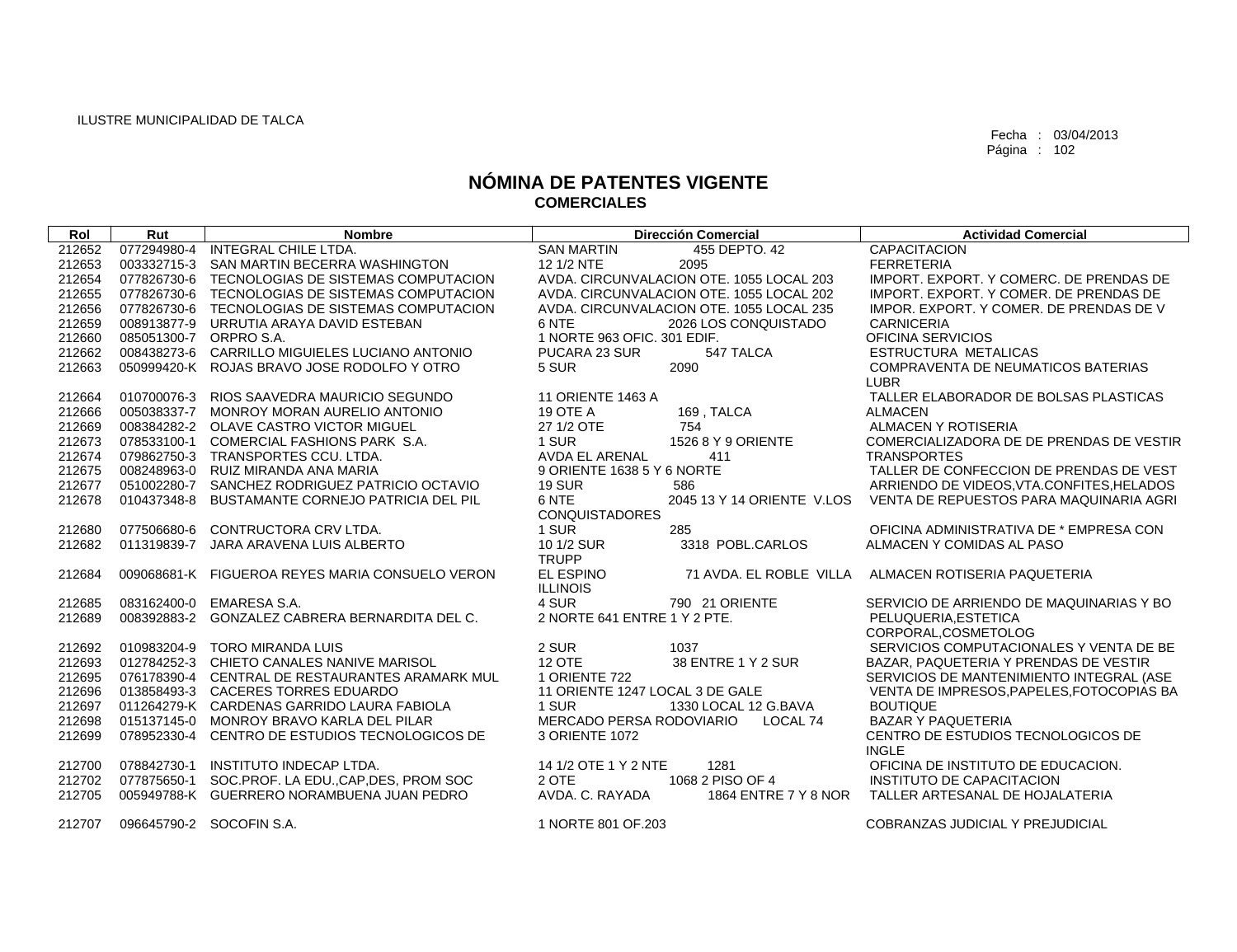| Rol    | Rut         | <b>Nombre</b>                                   |                              | <b>Dirección Comercial</b>             | <b>Actividad Comercial</b>              |
|--------|-------------|-------------------------------------------------|------------------------------|----------------------------------------|-----------------------------------------|
| 212708 | 006149962-8 | SANTELICES SALCEDO VALERIANO LUIS               | 3 SUR 2 Y 3 OTE              | 960                                    | COMPRAVENTA DE * ANTIGUEDADES Y ART. US |
| 212709 | 010216842-9 | OBANDO CEA MARIA CRISTINA                       | 9 OTE                        | 224 16 Y 16 1/2 SUR LAS                | ALMACEN BAZAR VENTA DE COMPLETOS        |
|        |             |                                                 | <b>COLINES</b>               |                                        |                                         |
| 212710 |             | 077620350-5 SOC, CONSTRUCTORA LA PROVINCIA LTDA | 3 NTE                        | 380                                    | <b>CONSTRUCTORA</b>                     |
| 212711 |             | 077680000-7 OPTICA HNOS, PONCE LTDA.            | 1 SUR                        | 1130 LOCAL 10                          | <b>OPTICA</b>                           |
| 212713 |             | 009922834-2 CLUNES VARGAS LORENA PATRICIA       | 1 SUR                        | 1417 OF, 3                             | SOLARIUM SALON DE BELLEZA BOUTIQUE Y PE |
| 212714 |             | 009228121-3 BENAVIDES ORTUZAR LILIANA ALEJANDRA | 1 OTE                        | 1288                                   | IMPRESION DE PLANOS POR COMPUTADOR Y LI |
| 212715 |             | 077827830-8 COMERCIAL L & V LIMITADA            | 1 SUR                        | 760                                    | SERV. COMPUTACIONALES REPARACION, INTER |
| 212717 |             | 011176566-9 OSORIO NOVOA RUTH LILIANA           | 10 OTE                       | 2828                                   | ARRIENDO DE VIDEOS Y BAZAR              |
| 212718 |             | 007351251-4 ULLOA LEYTON PATRICIA DEL CARMEN    | <b>22 SUR</b>                | 29 17 1/2 PTE                          | <b>ALMACEN</b>                          |
| 212722 |             | 011688046-6 PADILLA CAAMAÑO INGRID MARITZA      | 2 SUR                        | 2098                                   | BAZAR CENTRO DE FOTOCIADOS JUEGOS DE AZ |
| 212724 |             | 007450158-3 MASFERRER LEYTON MARIA INES         | <b>29 SUR</b>                | 76 V. JARDIN DEL VALLE                 | <b>JUEGOS DE PLAY STATION</b>           |
| 212725 |             | 012141588-7 GONZALEZ POBLETE JESSICA JOANA      | 18 OTE                       | 802 4 1/2 SUR                          | <b>ALMACEN</b>                          |
| 212729 |             | 008729627-K RETAMAL VILLAGRAN MARIA GEORGINA    | 1 SUR                        | 1271 LOCAL11                           | PERFUMERIA Y PAQUETERIA                 |
| 212732 |             | 005407335-6 ROJAS NUNEZ JOSE ALEJANDRO          | 3 SUR                        | 1962 L-15                              | PAQUETERIA - PERFUMERIA Y FOTOCOPIADORA |
| 212733 |             | 005935166-4 GONZALEZ MORAGA RAUL LORENZO DEL C. | 2 SUR                        | 853 OFICINA 5                          | CORREDOR DE SEGURO RENTAS VITALICIAS    |
| 212735 |             | 011675215-8 LARA MENDEZ LUIS ONOFRE             | 13 OTE                       | 3023 19 NTE VILLA DON                  | <b>ALMACEN BAZAR</b>                    |
|        |             |                                                 | <b>SEBASTIAN</b>             |                                        |                                         |
| 212736 |             | 099510850-K CLIMATIZACION DE TALCA S.A.         | 6 OTE                        | 1350                                   | SERV. DE REFRIGERACION Y AIRE ACONDICIO |
| 212737 |             | 014553485-2 MIÑO ESPINOZA CARMEN GLORIA         | 10 ORIENTE 63 CON 12 SUR     |                                        | ALMACEN, ROTISERIA Y VERDULERIA         |
| 212740 |             | 009248801-2 HERNANDEZ MUNOZ MARIA JOSEFINA      | 28 SUR 6 1/2 PONIENTE        |                                        | <b>ALMACEN</b>                          |
| 212742 |             | 077706570-K ALVAREZ TARTARI Y CIA LTDA.         | 1 NORTE 963 OF. 402-B        |                                        | ARRIENDO DE VEHICULOS MOTORIZADOS       |
| 212745 |             | 014523459-K ALBORNOZ CACERES MARILUZ BERNARDA   | 2 SUR 24 ORIENTE 1035        |                                        | ALMACEN ROTISERIA Y BAZAR               |
| 212746 |             | 096549050-7 ING SEGUROS VIDA S.A.               | 2 ORIENTE 1170 LOCAL101      |                                        | <b>VENTA DE SEGUROS</b>                 |
| 212748 |             | 003104153-8 FUENTES LABRAÑA CARMEN ROSA         | 5 OTE                        | 275 18 Y 19 SUR                        | <b>ALMACEN</b>                          |
| 212754 |             | 007540258-9 HERRERA MARIN MAURICIO LUIS         | 9 ORIENTE 1186               |                                        | FERRETERIA VENTA DE PINTURAS Y HERRAMIE |
| 212756 |             | 010123821-0 SEPULVEDA YAÑEZ ALICIA MARGARITA    | 31 ORIENTE 104 BLOCK 728     |                                        | PELUQUERIA                              |
| 212757 |             | 077119950-K SOC. CONSTRUCTORA CJ LTDA.          | 1 PTE                        | 1060 OFIC, 35                          | CONSTR. DE VIVIENDAS, CAMINOS, AEROPUER |
| 212759 |             | 008663771-5 OPAZO PACHECO RAUL HECTOR           | <b>26 SUR</b>                | 377 V. CONAVICOOP                      | ALMACEN, ROTISERIA Y BAZAR              |
| 212760 |             | 007838706-8 BERTONI VALENZUELA PEDRO ANTONIO    | SANTA ROSA                   | 90 VILLA EDEN                          | INSTALACION Y VENTA DE PRODUCTOS        |
|        |             |                                                 |                              |                                        | <b>AUTOMO</b>                           |
| 212762 |             | 006850533-K LOBOS ARAOS JORGE BERNARDINO        | <b>HECTOR DAVILA</b>         | 1640 OSC, CRISTI                       | <b>FABRICA DE CALZADO</b>               |
|        |             |                                                 | <b>GALLO</b>                 |                                        |                                         |
| 212763 | 005669069-7 | PENA GONZALEZ MARIA                             | <b>13 PTE</b>                | 233, 20 SUR                            | ALMACEN Y SERVICIOS DE INTERNET         |
| 212765 |             | 002941658-3 YANEZ CASTRO ANA                    | 11 ORIENTE 1493 3 Y 4 NORTE  |                                        | VENTA DE ALIMENTOS PARA MASCOTAS        |
| 212766 |             | 077884950-K INST. DE CAPACIT. ARANCIBIA Y PARRA | 10 ORIENTE 2054 9 Y 10 NORTE |                                        | OFICINA DE CAPACITACION                 |
| 212767 |             | 077889250-2 COMERC, CELLCHILE LTDA.             | 8 oriente 1142               |                                        | SERVICIO DE TELECOMUNICACIONES          |
| 212769 |             | 007292723-0 GONZALEZ MENA LIDIA                 | <b>AVDA LIRCAY</b>           | CALLE INTERNA LOTEO                    | <b>VENTA DE FLORES Y PLANTAS</b>        |
| 212770 |             | 010704686-0 CORVALAN GONZALEZ ANGEL NEMESIO     |                              | 3 ORIENTE 367 21 1/2 SUR PB.A.DE CHILE | ALMACEN ROTISERIA Y BAZAR               |
| 212771 | 051008360-1 | FAUNDEZ CASTRO ALVARO MARCELO Y OTR             | <b>11 OTE</b>                | 1393 2 Y 3 NTE                         | <b>BAZAR Y LIBRERIA</b>                 |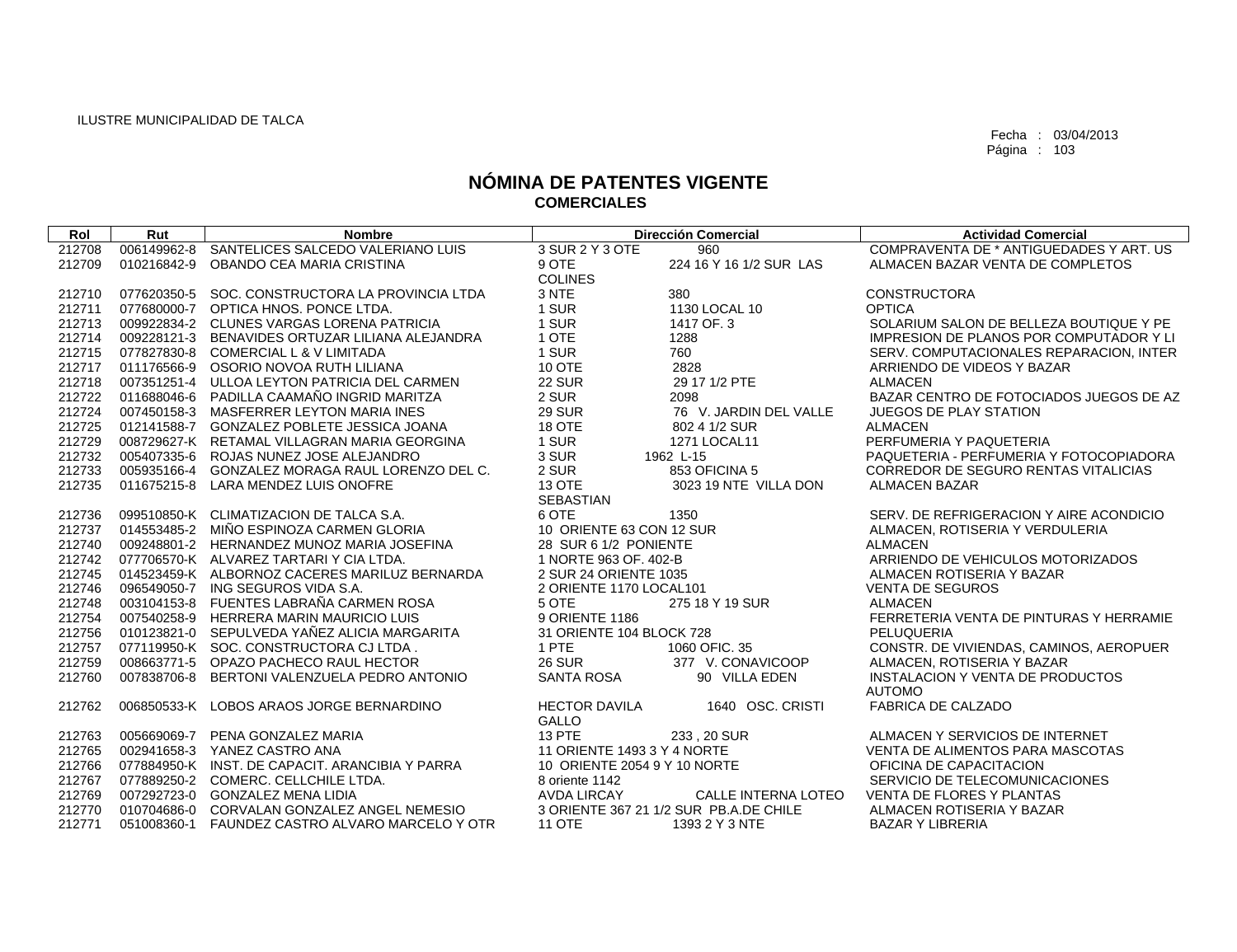| Rol              | Rut         | <b>Nombre</b>                                                                 |                                                   | <b>Dirección Comercial</b>                  | <b>Actividad Comercial</b>                                                    |
|------------------|-------------|-------------------------------------------------------------------------------|---------------------------------------------------|---------------------------------------------|-------------------------------------------------------------------------------|
| 212772           | 012156972-8 | CACERES AMARO CRISTIAN RODRIGO                                                | 1 NORTE 1470 LOCAL 2                              |                                             | CENTRO DE LLAMADOS-ACCESORIOS DE                                              |
|                  |             |                                                                               |                                                   |                                             | <b>CELULA</b>                                                                 |
| 212775           |             | 010546304-9 RAMOS ALFARO FANNY CAROLINA                                       | 19 1/2 PTE                                        | 558 VILLA SN.FCO.II                         | <b>ALMACEN Y BAZAR</b>                                                        |
| 212776           |             | 005799591-2 VALENZUELA MEJIAS SERGIO ARNOLDO                                  | 23 ORIENTE 1791 NUEVA HOLANDA                     |                                             | MANTENCION, REPARACION Y ARRIENDO* DE EQ                                      |
| 212778           |             | 005829645-7 BARRIENTOS MARDONES MARIA DEL CARME                               |                                                   | 16 1/2 ORIENTE 1911 CON 8 1/2 NORTE VILLA   | <b>ALMACEN</b>                                                                |
|                  |             |                                                                               | <b>LOS PALTOS</b>                                 |                                             |                                                                               |
| 212779           | 077805450-7 | SOC.COMERCIAL TORRES Y ROMERO LIMIT                                           | <b>11 OTE</b>                                     | LOCALES 7 Y 8 CREA                          | <b>CARNICERIA Y ROTISERIA</b>                                                 |
|                  |             |                                                                               |                                                   |                                             |                                                                               |
| 212783           |             | 008693589-9 HUENUL GONZALEZ RAIMUNDO PATRICIO                                 | 1 NORTE 1546                                      |                                             | PANADERIA, PASTELERIA, ROTISERIA Y* COCI                                      |
| 212785           |             | 006966297-8 VILLAR TRONCOSO MARIA ANGELICA                                    | 16 OTE                                            | 2294 7 NORTE                                | CARNICERIA Y ROTISERIA                                                        |
| 212787           |             | 077891230-9 COBRANZAS Y SER, MORENO Y ASOCIADOS                               | 13 OTE                                            | 814 3 1/2 SUR                               | <b>COBRANZAS MARKETING SERV. ASEOS</b>                                        |
|                  |             |                                                                               |                                                   |                                             | <b>LABORAL</b>                                                                |
| 212792           |             | 013788243-4 CRESPO ORTEGA EVELYN                                              | 2 SUR                                             | 1946 LOCAL 7 TERMIN                         | VENTA DE BEBIDAS CONFITES HELADOS Y DIA                                       |
| 212794<br>212795 |             | 014609438-4 CHEN HSIANG-YI<br>077874960-2 INVERSIONES Y ASESORIAS LA MARINA L | 11 ORIENTE 1787 - 1799<br>1 NORTE 931 OFICINA 610 |                                             | VENTA DE VESTUARIO JUGUETERIA Y DECORAC<br>OFICINA DE INVERSIONES Y ASESORIAS |
| 212798           |             | 004413416-0 ROMERO VERA JORGE ENRIQUE                                         |                                                   | 11 NORTE 2358 16 ORIENTE V.PARQUE           | TALLER DE ESTRUCTURAS METALICAS                                               |
|                  |             |                                                                               | <b>INDUSTRIAL</b>                                 |                                             |                                                                               |
| 212803           |             | 077294990-1 SOCIEDAD LARA DIAZ Y MONR OY LIMITA                               | <b>14 OTE</b>                                     | 2133 7 SUR                                  | <b>IMPRENTA Y ENCUADERNACION</b>                                              |
| 212805           |             | 077630290-2 ASESORIAS Y SERVICIOS TALCA LIMITAD                               |                                                   | 3 PONIENTE 467 POBL. INDEPENDENCIA          | CORREO PRIVADO Y ENCOMIENDA                                                   |
| 212809           |             | 099514170-1 C P E FACTORING S.A.                                              | 1 NORTE 801 OFIC, 508                             |                                             | NEGOCIO DE FACTORING                                                          |
| 212811           |             | 005217568-2 ARRIAGADA MUÑOZ HERNAN ENRIQUE                                    | 13 1/2 SUR                                        | 6 ONGOLMO POB, ARENAL                       | TALLER DE HOJALATERIA                                                         |
|                  |             |                                                                               |                                                   |                                             |                                                                               |
| 212814           | 097949000-3 | <b>RABOBANK CHILE</b>                                                         |                                                   | AVDA, CIRCUNVALACION ORIENTE 1055 LOC 161 - | <b>BANCO</b>                                                                  |
|                  |             |                                                                               | 162                                               |                                             |                                                                               |
| 212815           |             | 006460507-0 FLORES CORDERO MARIA EUGENIA                                      |                                                   | 1 ORIENTE 176 - A 12 1/2 SUR B EL PRADO     | <b>BAZAR</b>                                                                  |
|                  |             |                                                                               |                                                   |                                             |                                                                               |
| 212816           |             | 014436937-8 ULLOA CANALES VICTOR ABRAHAN                                      | 1 SUR                                             | 868                                         | <b>OPTICA</b>                                                                 |
| 212817           |             | 010513674-9 FUENTEALBA URRUTIA EMILIA DEL CARME                               | <b>10 SUR</b>                                     | 3552 32 Y 33 OTE CARLOS                     | ALMACEN Y ROTISERIA                                                           |
|                  |             |                                                                               | <b>TRUPP</b>                                      |                                             |                                                                               |
| 212819           |             | 004120837-6 MENDEZ ORTEGA FRANCISCO                                           | <b>11 OTE</b>                                     | 855                                         | <b>SASTRERIA</b>                                                              |
| 212820           |             | 077618250-8 SOC.COMERCIAL TODO CASA LTDA.                                     | 1 SUR                                             | 1728                                        | TEXTILES JUGUETERIA LIBRERIA MENAJES                                          |
| 212822           |             | 007802939-0 CARRILLO ROCO CARLOS PATRICIO                                     | <b>13 SUR</b>                                     | S/N 9 ORIENTE                               | POOL JUEGOS DE VIDEOS Y COMPLETOS                                             |
| 212823           |             | 077474770-2 COMERCIAL ALABAMA LIMITADA                                        | 1 SUR                                             | 1637                                        | <b>CARNICERIA</b>                                                             |
| 212827           |             | 096921930-1 PLAZA MAULE S.A.                                                  | AVDA SAN MIGUEL                                   | 3355                                        | COMPRA VENTA Y ARRENDAMIENTO DE                                               |
|                  |             |                                                                               |                                                   |                                             | <b>INMUEBLE</b>                                                               |
| 212828           |             | 008525735-8 LEON PAINECURA SHEILA ANDREA                                      | <b>11 OTE</b>                                     | 1133 1 SUR 1 NTE                            | COMERCIALIZADORA ART. DE BAZAR LIBRERIA                                       |
| 212829           |             | 077518520-1 SOC.DE SERV. PROF. CENTRO DENTAL DE                               | 2 NTE                                             | 1035                                        | <b>CLINICA DENTAL</b>                                                         |
| 212831           |             | 007655955-4 MONTOYA CASTILLO JUAN CARLOS                                      | 9 ORIENTE 44 5 Y 6 SUR PASAJE                     |                                             | <b>IMPRENTA</b>                                                               |
| 212832           |             | 008895432-7 DIAZ ROJAS MARIA ANGELICA                                         |                                                   | 15 1/2 PTE, 125 18 SUR A VILLA SAN MARCOS   | <b>ALMACEN BAZAR</b>                                                          |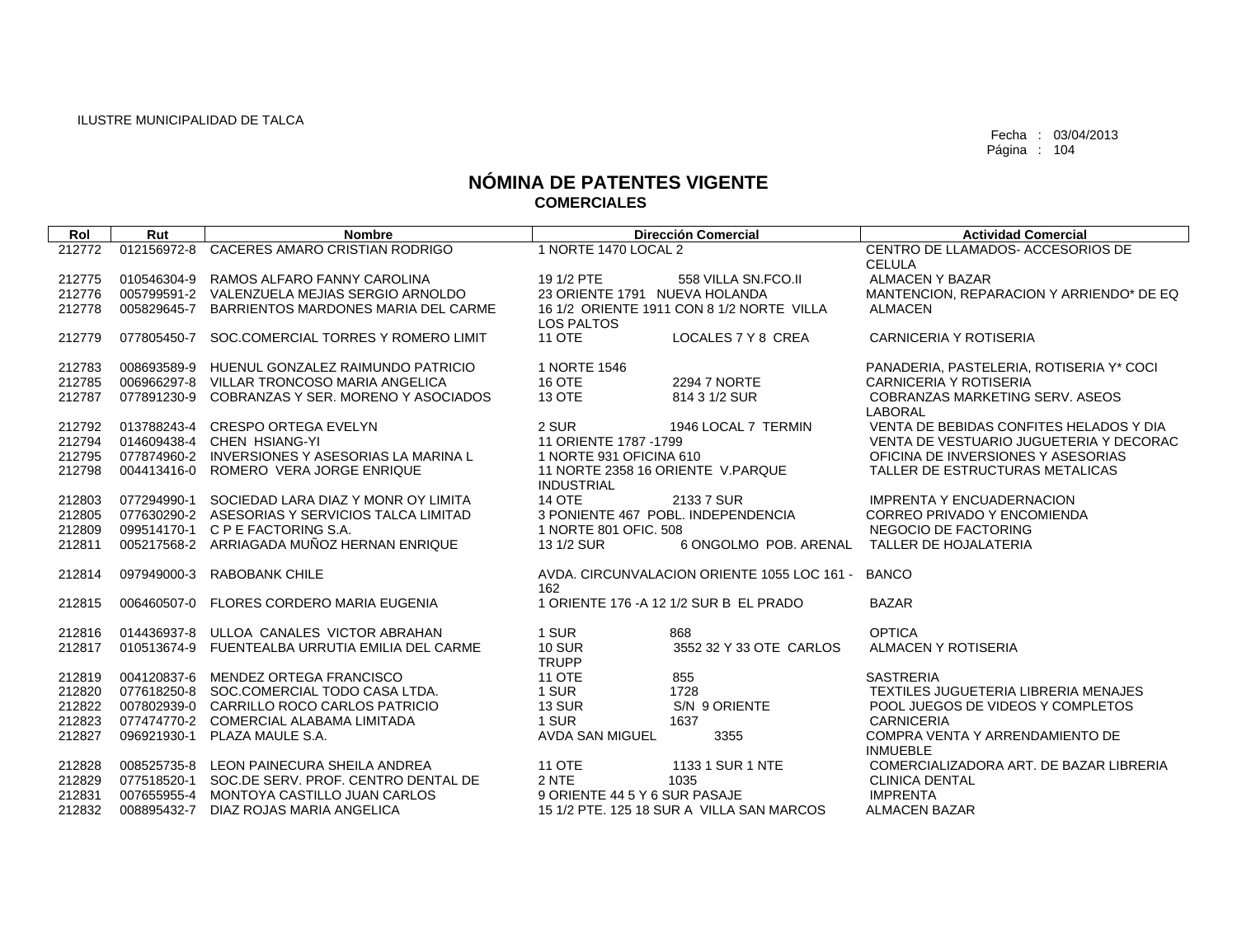| Rol    | Rut                   | <b>Nombre</b>                                   |                                  | <b>Dirección Comercial</b> | <b>Actividad Comercial</b>                      |
|--------|-----------------------|-------------------------------------------------|----------------------------------|----------------------------|-------------------------------------------------|
| 212833 |                       | 007446443-2 MURGA RETAMAL LUIS HECTOR           | <b>10 ORIENTE 1175</b>           |                            | <b>IMPRENTA</b>                                 |
| 212835 |                       | 077790880-4 DE VILAS TELECOMUNICACIONES LTDA.   | 5 OTE                            | 1127                       | ART. IMPLEMENTOS Y SERVICIOS DE COMUNIC         |
| 212837 |                       | 012588844-5 ESPINOSA LARA CLAUDIA ANDREA        | <b>19 NTE C</b>                  | 1025 TERESA DE LOS A       | <b>ALMACEN ROTISERIA</b>                        |
| 212839 |                       | 013949633-7 JAQUE CONCHA CLAUDIO ANDRES         | PERSA RODOVIARIO LOCAL 2         |                            | ZAPATERIA Y BAZAR                               |
| 212840 |                       | 008335979-K BECERRA BAEZA RICARDO HUMBERTO      | <b>14 ORIENTE 1162</b>           |                            | AGENCIA DE JUEGOS DE AZAR, BAZAR                |
| 212842 |                       | 007588520-2 MORALES REUCA CLARA LUZ             | <b>13 SUR</b>                    | 2970 SAN MIGUEL DEL        | <b>ALMACEN</b>                                  |
|        |                       |                                                 | <b>PIDUCO</b>                    |                            |                                                 |
| 212843 |                       | 006034795-6 MORALES MORALES MONICA PATRICIA     | <b>11 OTE</b>                    | 1060 1 Y 2 SUR             | <b>COCINERIA</b>                                |
| 212845 |                       | 078452650-K VTR GLOBAL COM. S.A.                | 2 SUR                            | 24 Y 24 1/2 ORIENTE        | SERVICIO DE COMUNICACIONES E INVERSIONES        |
| 212846 |                       | 010109074-4 AYALA RODRIGUEZ INES DE LAS MERCEDE | 1 SUR                            | 1922 2DO.PISO              | PELUQUERIA                                      |
| 212847 |                       | 003967050-K RAMIREZ SANHUEZA LUIS AURELIO LEONE | 1 NORTE 963 OFICINA 310          |                            | OFICINA DE CONTABILIDAD                         |
| 212848 |                       | 007882918-4 TAPIA LOYOLA ISABEL DEL CARMEN      | 1 SUR                            | 1309 LOCAL 40              | PELUQUERIA                                      |
| 212852 |                       | 004939274-5 ALFARO ROJAS FIDELA DE LAS MERCEDES | 1330 LOCAL 3                     |                            | PRENDAS DE VESTIR Y * ARTICULOS PARA GU         |
| 212853 |                       | 006310511-2 VILLARROEL ROZAS NORA REBECA        | 1 NORTE 963 OF. 204              |                            | <b>CORREDOR DE PROPIEDADES</b>                  |
| 212857 |                       | 079690830-0 SOC, PROF, DE ASE Y CONS, LAS ALAME | 1 ORIENTE 1120 DETO 307          |                            | ASESORIAS Y CONSULTORIAS                        |
| 212861 |                       | 009410693-1 ROJAS RAMIREZ ROSE MARIE OLGA E.    | 11 ORIENTE 1247 1 Y 2 NORTE LOC  |                            | <b>BAZAR</b>                                    |
| 212863 | 080478200-1 ILOP S.A. |                                                 | 8 oriente 1241 1 Y 2 NORTE       |                            | <b>IMPORTACION Y EXPORTACION DE ART. DE LIB</b> |
| 212864 |                       | 015136862-K ACEVEDO GONZALEZ ALEJANDRO ANTONIO  | 17 1/2 NTE, 1272 CANCHA RAYADA   |                            | JUEGOS ELECTRONICOS Y VIDEOS                    |
| 212868 |                       | 004581101-8 SALAS OYARCE MARIA DOLORES          | 10 ORIENTE 12 1/2 SUR B          |                            | ALMACEN- VENTA MOTE CON HUESILLOS Y CONF        |
| 212869 | 014303298-1           | MARQUEZ REBOLLEDO JOHN P                        | 12 1/2 ORIENTE B 2823 17 NORTE   |                            | <b>ALMACEN</b>                                  |
| 212870 |                       | 014335652-3 LAGOS JARA JOSE PATRICIO            | <b>11 OTE</b>                    | 2747 VILLA DON ARTURO      | ALMACEN ROTISERIA Y BAZAR                       |
|        |                       |                                                 |                                  |                            |                                                 |
| 212872 |                       | 007590925-K DODDS TOLEDO IVAN ALEJANDRO         | 2 SUR                            | 1365                       | SERV. TECNICO EN REFRIGUERACION Y VENTA         |
| 212873 |                       | 008503652-1 ARAVENA NAVARRO MARIA ANGELICA      | 21 ORIENTE 1070 POB, SANTA CLARA |                            | KIOSCO DE COMPLETOS                             |
| 212874 |                       | 007443689-7 ESPINOLA RAMIREZ OLGA LUCRECIA      | 1 SUR                            | 1637 LOCAL 1, ED.LIR       | <b>VENTA DE PRENDAS DE VESTIR</b>               |
| 212875 |                       | 003785126-4 LAVIN CONCHA RUBEN ALEJANDRO        | 1 PONIENTE A 465 EL ARENAL       |                            | TALLER DE ARTESANIA                             |
| 212876 |                       | 012733283-5 BUCETA RODRIGUEZ LUCILA DE LAS MER  | 8 1/2 NTE A                      | 2327 VILLA LOS PALTOS      | <b>ALMACEN Y BAZAR</b>                          |
| 212877 |                       | 010160449-7 VALENZUELA ALVAR CRISTIAN MARCO     | 6 ORIENTE 1132 LOCAL 18          |                            | IMPORTADORA Y DISTR. ART. ELECTRONICOS          |
| 212879 |                       | 099514070-5 SURGRAFIC S.A.                      | 1 SUR                            | 770 LOC 2                  | VENTA FOTOCOPIAS. ENCUADERNACIONES              |
|        |                       |                                                 |                                  |                            | <b>IMPRE</b>                                    |
| 212880 |                       | 007351454-1 COPPINI ESPINOZA ESTEFANO SILVIO    | <b>18 SUR</b>                    | 165Y 6 ORIENTE             | VENTA DE MOTORES, REPUESTOS Y                   |
|        |                       |                                                 |                                  |                            | <b>ACCESORIO</b>                                |
| 212884 |                       | 012090968-1 TAMAYO MORIS FRANCISCO HUMBERTO     | <b>22 PTE</b>                    | 493                        | ALMACEN ROTISERIA Y BAZAR                       |
| 212885 | 077822750-9           | LUCAS MATEO INVEST. PARA EL DESARRO             | 3 1/2 SUR                        | 2174                       | ASESORIAS EDUCACIONALES Y CAPACITACIONE         |
| 212887 |                       | 077646230-6 IMPORTADORA Y EXPORTADORA USATEX LT | 1 SUR                            | 1777                       | IMPORTADORA Y EXPORTADORA DE ROPAS Y T          |
| 212888 | 009631340-3           | DIAZ MOLINA MARIA ALICIA                        | 6 ORIENTE 1402 3 Y 4 NORTE       |                            | COMIDAS AL PASO Y ROTISERIA                     |
| 212889 |                       | 007372254-3 TAPIA VALDES EDITH DEL CARMEN       | 1 SUR                            | 1669 9 Y 10 OTE. LOC       | VENTA Y ARRIENDO DE ROPA DE NOVIA Y GUA         |
| 212892 |                       | 077203880-1 SOC. COMERCIAL DELICIAS LTDA.       | 8 OTE                            | 1154 LOCAL 2               | PASTELERIA                                      |
| 212894 |                       | 008768612-4 DE LA FUENTE CALDERON MARIA VERONIC | <b>AVDA COLIN</b>                | 0210                       | CORDONERIA - CENTRO DE LLAMADOS - BAZAR         |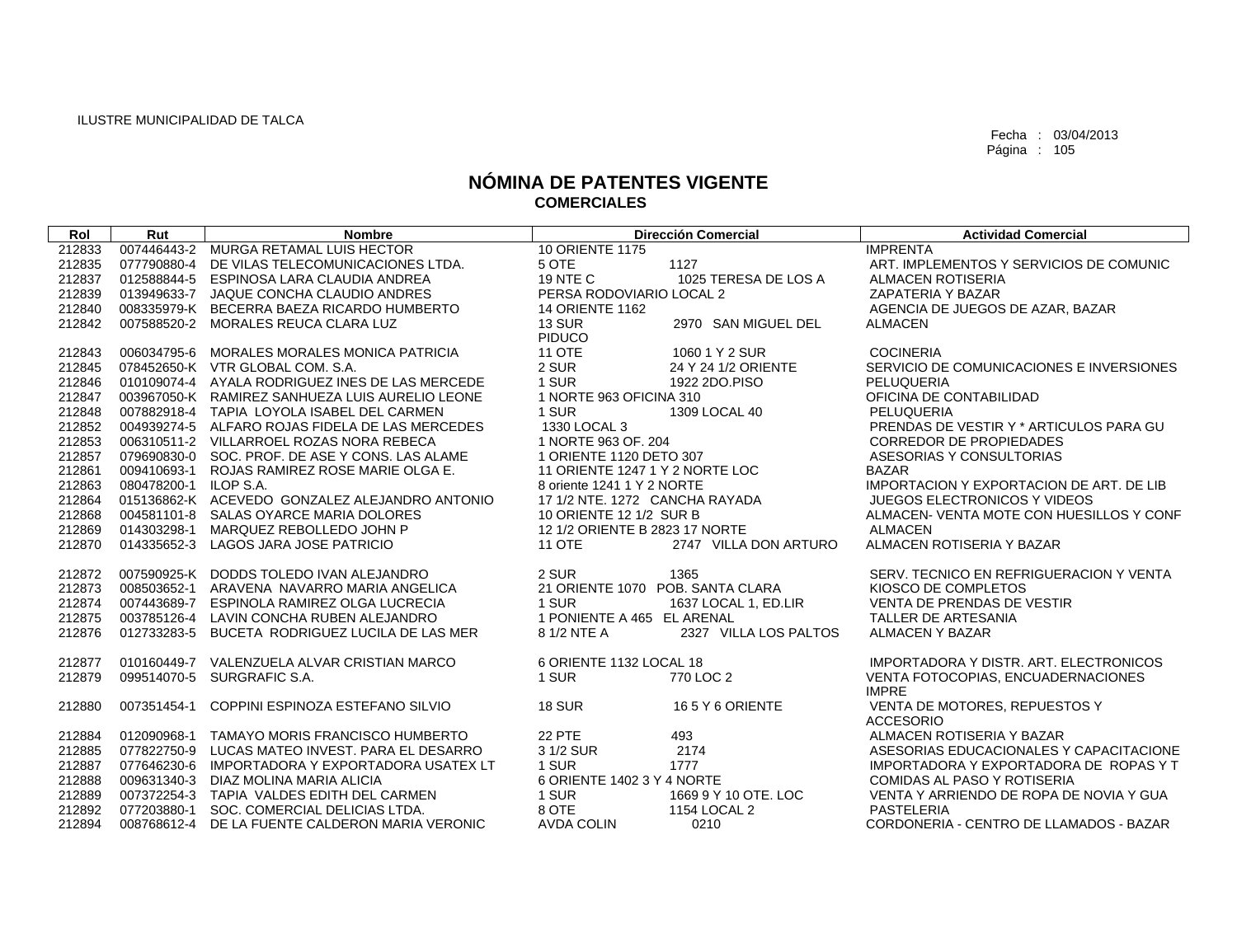| Rol    | Rut                     | <b>Nombre</b>                                   | <b>Dirección Comercial</b>                | <b>Actividad Comercial</b>               |
|--------|-------------------------|-------------------------------------------------|-------------------------------------------|------------------------------------------|
| 212896 |                         | 077820500-9 SOC. EDUCACIONAL DEL MAULE LTDA.    | <b>20 SUR</b><br>472                      | ESCUELA DE LENGUAJE Y DIFERENCIAL        |
| 212897 | 096969340-2 HIPATIA S.A |                                                 | 4 OTE<br>699                              | CAPACITACION Y ESC. DE CONDUCTORES       |
| 212899 |                         | 007182585-K MEZA GUTIERREZ FERNANDO DANIEL      | 11 ORIENTE 411 7 Y 8 SUR                  | COMPRAVENTA DE REPUESTOS VEHICULOS       |
|        |                         |                                                 |                                           | <b>MOTO</b>                              |
| 212900 | 009432710-5             | BAHAMONDEZ MUÑOZ DELIA MARIA                    | 2 SUR<br>12 Y 13 OTE KIOSCO R             | CONFITERIA Y VENTA DE HELADOS            |
| 212901 |                         | 009187688-4 ORELLANA VALDES JEANNETTE XIMENA    | <b>30 SUR</b><br>23 19 PTE.               | ALMACEN BAZAR ROTISERIA VENTA DE TARJET  |
| 212902 |                         | 014515154-6 CASTILLO SEPULVEDA CRISTIAN GILBERT | 17 NORTE 12 OTE, LOCAL G                  | SALON DE POOL                            |
| 212910 |                         | 077457860-9 CENTRO DE INV. Y DES. DE LA PROD. L | 3 PTE 1 Y 2 NTE<br>1226                   | ASESORIA CONSULTORIA Y SERVICIOS EN CAP  |
| 212914 |                         | 007725254-1 ACOSTA VALDERAS LOIDA EUNICE        | 1 NORTE 1454                              | BAZAR CORDONERIA Y PAQUETERIA            |
| 212921 |                         | 004922678-0 BERNAL ORELLANA JUAN LEOPOLDO       | 2 PTE<br>969                              | <b>TORNERIA METALICA</b>                 |
| 212924 |                         | 014164263-4 RODRIGUEZ QUINCHAVIL FERNANDO WALDE | <b>AVDA COLIN</b><br>240 INTERIOR EL PILA | TALLER ARTESANAL DE LLAVES               |
| 212925 |                         | 004735513-3 PINO MORALES MARGARITA ESTER        | 1 SUR<br>2040                             | DISTRIB. DE PRODUCTOS PARA PANADERIAS Y  |
| 212927 |                         | 009086408-4 TORRES AVACA AROLDO ANTONIO         | <b>AVDA COLIN</b><br>155 LA FLORIDA       | AMASANDERIA Y PASTELERIA                 |
| 212928 |                         | 008720159-7 MENDOZA FUENTES MAGDALENA           | <b>11 ORIENTE 320</b>                     | ALMACEN - CARNICERIA Y VENTA DE HELADOS  |
| 212933 |                         | 014487881-7 MUNOZ ERRAEZ CARLOS VICENTE         | 1 SUR<br>1637 L-16                        | <b>GRANDES TIENDAS</b>                   |
| 212936 |                         | 013721836-4 ROJAS COFRE PATRICIO ANTONIO        | 13 ORIENTE 814 LOCAL 7 GAL, P.            | BAZAR COMPRA-VENTA DE REVISTAS LIBROS C  |
| 212937 |                         | 003956525-0 CHAT JARDUA LUIS ALFREDO            | PARCELA LA PANTEONERA MERCEDES S/N        | ALMACEN BAZAR Y SALON DE POOL            |
| 212939 |                         | 051014360-4 ALBORNOZ CERPA ALLAN PAUL Y OTRO    | 11 ORIENTE 1208 - "B", 1 Y 2 NO           | REPARADORA DE CALZADO Y SUELERIA         |
| 212940 |                         | 077933010-9 CENTRO DE CAP. SER. ASES. PRO. QUAL | 7 1/2 OTE<br>1331 2 Y 3 NORTE             | SERVICIOS TECNICOS Y PROFESIONALES. ASE  |
| 212941 |                         | 009885288-3 OLAVE ABELLO CRISTINA DEL CARMEN    | 12 1/2 SUR 7 Y 8 OTE- 143 SARGENTO        | OFICINA DE PRESTACION DE SERVICIOS DE BA |
|        |                         |                                                 | REBOLLEDO                                 |                                          |
| 212946 |                         | 077466920-5 MUNOZ VIDAURRAZAGA LTDA.            | 11 ORIENTE 1431 ESQ 3 1/2 NTE             | <b>VENTA DE FRUTAS Y VERDURAS</b>        |
| 212947 |                         | 077438210-0 PUBLICIDAD Y COMUNICCIONE S GRUPO C | 3 ORIENTE 1389                            | SERVICIOS GRAFICOS Y PUBLICITARIOS       |
| 212948 |                         | 077911050-8 JUAN E. ARAVENA DROGUETT Y CIA LTDA | 1 NTE<br>880 OF, 7 ED, O'HIGG             | <b>CLINICA ODONTOLOGICA</b>              |
| 212950 |                         | 010005734-4 CACERES ARANCIBIA MARCELA DEL PILAR | 3 NORTE 3136 23 Y 24 OTE POBLAC.TABUNCO   | ALMACEN BAZAR FOTOCOPIA LIBRERIA Y SERVI |
|        |                         |                                                 |                                           |                                          |
| 212951 |                         | 009139234-8 TORRES PACHECO ESTER ARIELA         | <b>25 SUR</b><br>352 CON 5 PONIENTE       | <b>GIMNASIO Y PELUQUERIA</b>             |
| 212952 |                         | 014575724-K BRAVO SOTO PABLO ANTONIO            | CALLE C<br>135 MERCEDES POB, 18           | ALMACEN Y ROTISERIA                      |
|        |                         |                                                 | DE ABRIL                                  |                                          |
| 212953 |                         | 014913680-0 GARRIDO VERGARA ROSENDO ENRIQUE     | 7 1/2 ORIENTE A 2910 BLOCK DEPTO, 6       | <b>ALMACEN</b>                           |
| 212955 |                         | 013281605-0 PRADENAS MARTINEZ ERIC MARCELO      | 5 ORIENTE 1130 1 SUR 1 NORTE              | <b>BAZAR</b>                             |
| 212957 | 004667408-1             | LABRA ARAYA JORGE LORENZO                       | 4 1/2 PONIENTE 1014                       | <b>FABRICACION DE HERRAMIENTAS PARA</b>  |
|        |                         |                                                 |                                           | <b>CONSTR</b>                            |
| 212959 |                         | 011133839-6 SANZANA VERGARA PATRICIA DE LAS MER | 9 ORIENTE 1447 17 Y 18 SUR                | <b>COMIDAS AL PASO</b>                   |
| 212963 |                         | 008628162-7 GONZALEZ REYES NARCIZA DEL CARMEN   | PANGUILEMO LOS COPIHUES<br>70 ALDEA       | <b>ALMACEN</b>                           |
|        |                         |                                                 | <b>CAMPESINA</b>                          |                                          |
| 212964 |                         | 008917619-0 ROJAS CARDENAS OSCAR FELIPE         | 12 ORIENTE 1895 2 NORTE                   | TALLER DE SOLDADURA DE RADIADORES        |
| 212967 |                         | 007220326-7 MORALES PEREZ LAURA ELIANA          | 5 ORIENTE 1030                            | VENTA DE ART. DE CUMPLEADOS, JUGUETES C  |
| 212968 |                         | 077930350-0 SOC, CAP, ASES, EDUC, DEL COMER, DE | 1 SUR<br>1637 OF, 15                      | <b>CAPACITACION</b>                      |
| 212970 |                         | 009461065-6 CELIS CAMPOS INES M.                | 15 NORTE 2059 14 ORIENTE                  | ENTRETENIMIENTOS ELECTRONICOS            |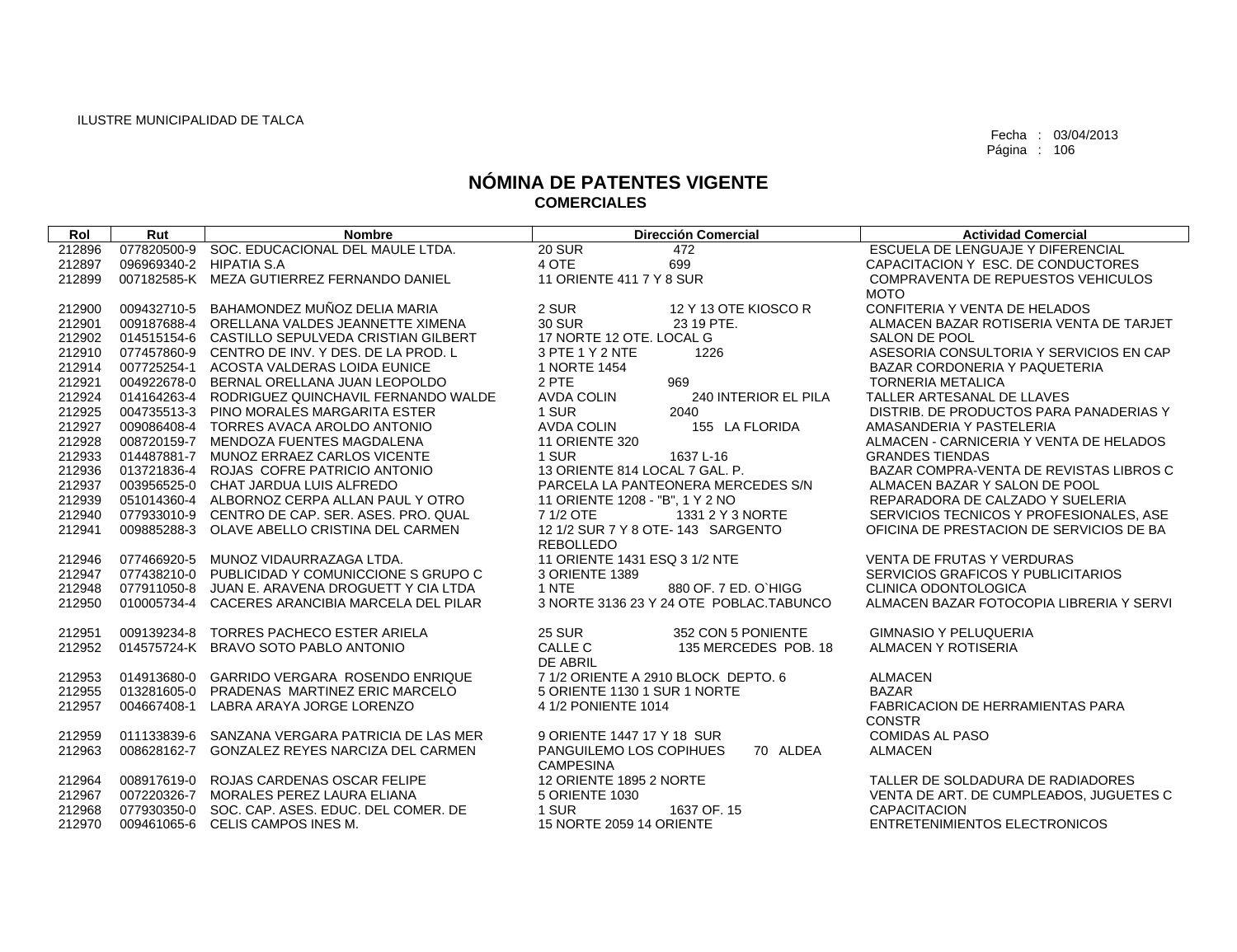| Rol    | Rut         | <b>Nombre</b>                                   | <b>Dirección Comercial</b>                | <b>Actividad Comercial</b>               |
|--------|-------------|-------------------------------------------------|-------------------------------------------|------------------------------------------|
| 212971 |             | 015143756-7 CASTRO CAAMANO NORMA ESTER          | <b>10 OTE 5 SUR</b><br>719                | CONFECCION DE PRENDAS DE VESTIR          |
| 212973 | 009934466-0 | LOYOLA NUÑEZ SAMUEL ANTONIO                     | 16 ORIENTE 936, ENTRE 2 Y 3 SU            | TALLER DE TORNO Y SOLDADURA              |
| 212975 |             | 010433316-8 AVILA CIFUENTES ELENA DEL CARMEN    | 1 SUR<br>898 LOCAL 3                      | <b>COMPRA VENTA DE INSUMOS</b>           |
|        |             |                                                 |                                           | <b>COMPUTACIONALES</b>                   |
| 212977 | 008203747-0 | <b>MORAGA MORAGA LUIS ALBERTO</b>               | 2 SUR<br>2135 14 Y 15 ORIENTE             | TALLER DE MUEBLERIA                      |
| 212979 |             | 004121462-7 OSORIO FLORES GUSTAVO ENRIQUE       | V.GALILEA 18 PTE<br>257, TALCA            | <b>VENTA DE GAS LICUADO</b>              |
| 212980 |             | 077564820-1 CENTRO NATURAL SALUD INT, Y TERAP.  | 1 OTE<br>1638                             | CENTRO DE SALUD * INTEGRAL Y TERAPIAS C  |
| 212981 |             | 015135179-4 AVILA LARA MARIA CONSUELO           | 8 oriente 1644 5 Y 6 NORTE                | ALMACEN ROTISERIA Y BAZAR                |
| 212983 |             | 011893354-0 TOLEDO AMARO SANDRA PAOLA DEL C.    | <b>13 ORIENTE TERMINAL DE BUSES</b>       | CENTRO DE LLAMADOS - VENTA DE EQUIPOS Y  |
| 212985 |             | 005158154-7 IBARRA DUARTE LUIS SERGIO           | 12 1/2 NTE<br>2090 FAUSTINO               | ALMACEN Y BAZAR                          |
|        |             |                                                 | GONZALEZ                                  |                                          |
| 212986 |             | 011281610-0 FERNANDEZ PRADENA JORGE DE JESUS    | 7 ORIENTE 1394 5 SUR                      | <b>ALMACEN</b>                           |
| 212988 |             | 011893314-1 AVENDAÑO ROJAS HUGO ALEJANDRO       | <b>14 SUR 8 OTE</b><br>18                 | SERVICIO AUTOMOTRIZ                      |
| 212991 |             | 009768833-8 MAPELLI VANIN STEFANO               | <b>AVDA LIRCAY</b><br><b>CAMPUS UTAL</b>  | LIBRERIA VENTA DE CONFITES HELADOS Y BEB |
| 212992 |             | 006762587-0 FIGUEROA GOMEZ BERTA DEL CARMEN     | 31 1/2 OTE "B" 3373 DEPTO, 102 SAN LUIS X | <b>ALMACEN</b>                           |
|        |             |                                                 |                                           |                                          |
| 212993 |             | 012588107-6 LAGOS SILVA JUAN PABLO              | 1 OTE 21 SUR<br>332, TALCA                | ALMACEN ROTISERIA                        |
| 212994 |             | 006856370-4 ESPINOSA MARTINEZ MARGARITA DEL CAR | 7 OTE<br>186 15 Y 16 SUR                  | <b>ALMACEN</b>                           |
| 212995 |             | 012916502-2 CARRENO MARTINEZ MARINA DEL CARMEN  | <b>24 PTE</b><br>302 28 1/2 SUR SAN JOSE  | FRITANGUERIA Y VENTA DE CAFE             |
|        |             |                                                 | DE LA FLORIDA                             |                                          |
| 212996 |             | 077321120-5 EXOTICA IMPORTACIONES LTDA.         | 1 SUR<br>1669 LOCAL 4                     | <b>GRANDES TIENDAS</b>                   |
| 212997 |             | 007584135-3 GUERRERO FUENZALIDA HECTOR SEGUNDO  | 6 SUR<br>1830                             | <b>VULCANIZACION</b>                     |
| 212999 |             | 007581619-7 CAMPOS HENRIQUEZ RICARDO            | <b>28 SUR</b><br>341 5 PTE. C             | ALMACEN ROTISERIA                        |
| 213002 |             | 096967450-5 AUTOBUSES LIT S.A.                  | 12 ORIENTE TERMINAL OF.11 LOC-E           | VENTA DE PASAJE ENCOMIENDA Y CUSTODIA    |
| 213003 |             | 011676721-K CIFUENTES LEAL LUIS ERNESTO         | 8 1/2 OTE<br>2975 18 Y 19 NTE VILLA       | <b>ALMACEN</b>                           |
|        |             |                                                 | <b>DON ENRIQUE</b>                        |                                          |
| 213004 |             | 077948720-2 AUTOMOTRIZ JACAR LTDA               | 2 SUR<br>771                              | AUTOMOTRIZ CONSIGNACIONES                |
| 213005 |             | 011321113-K PARADA CERPA DOMINGO                | <b>16 ORIENTE 899</b>                     | TALLER DE TORNO Y SOLDADURA              |
| 213006 |             | 077294700-3 COMERCIAL PRIETO+CORREA LIMITADA    | 1 NTE<br>841 OFICINA B 1                  | <b>CAPACITACION PUBLICIDAD</b>           |
| 213007 |             | 008188308-4 RIFFO MARTINEZ HECTOR MANUEL        | 31 OTE<br>648 D.101 T. SAN LUIS X         | VENTA DE COMPLETOS Y BEBIDAS             |
| 213009 |             | 008392050-5 OLAVE CASTRO PIO HERNAN             | AVDA. CIRCUNV. OTE. 1736 DON ALFONSO      | ALMACEN ROTISERIA                        |
|        |             |                                                 |                                           |                                          |
| 213010 |             | 014344222-5 VIDAL NAVARRETE RICARDO ALONSO      | 6 ORIENTE 1322                            | DISTR. DE ART. DE COMPUTACION SERV. TE   |
| 213011 |             | 005211315-6 MOLINA ROJAS GLADYS DEL CARMEN      | 4 NORTE 703 ALAMEDA 1 PTE.                | <b>ALMACEN</b>                           |
| 213012 |             | 009018289-7 ORELLANA PIZARRO RUTH ELIZABETH     | 117 10 1/2 SUR                            | <b>ALMACEN</b>                           |
| 213014 |             | 005810388-8 SAN MARTIN GALVEZ ELSA              | 12 ORIENTE 1920 2 Y 3 SUR RODOV           | VENTA DE PASAJES Y ENCOMIENDA            |
| 213015 |             | 006313947-5 CORTES REBOLLEDO MARIA CRISTINA     | 1 NORTE 1347                              | LAVANDERIA                               |
| 213016 |             | 006792123-2 PINCHEIRA VELLEJOS BLANCA IRIS      | 1 SUR<br>1271 LOCAL 16                    | <b>BOUTIQUE</b>                          |
| 213018 |             | 014017584-6 GARRIDO BELTRAN EDUVIJES DEL CARMEN | <b>4 ORIENTE 1297</b>                     | <b>ALMACEN</b>                           |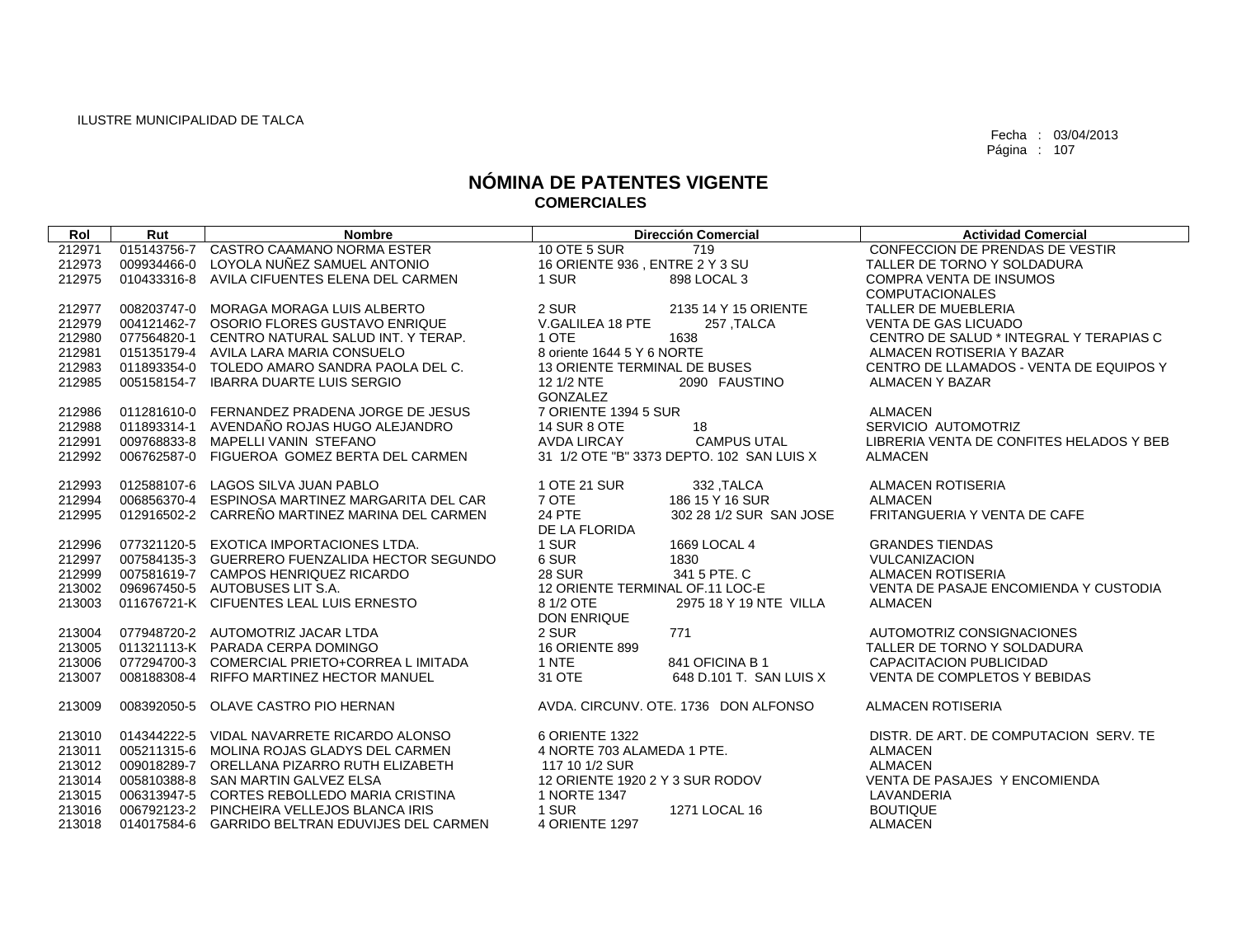| Rol    | Rut         | <b>Nombre</b>                                   |                                | <b>Dirección Comercial</b> | <b>Actividad Comercial</b>                        |
|--------|-------------|-------------------------------------------------|--------------------------------|----------------------------|---------------------------------------------------|
| 213019 | 077055410-1 | CONSTRUCTORA URVIAL LTDA.                       | 4 NORTE 1425                   |                            | OFICINA DE EMPRESA CONSTRUCTORA                   |
| 213020 |             | 096963440-6 AGUAS NUEVO SUR MAULE S.A.          | <b>MONTE BAEZA</b>             | S/N TALCA                  | CAPATACION PURIFICACION Y DISTRIBUCION            |
| 213021 |             | 096891370-0 OPTICAS GMO CHILE S.A               | CIRCUNV, OTE                   | 1055 LOCAL 101-102         | <b>OPTICA</b>                                     |
| 213023 |             | 008396216-K RODRIGUEZ SAAVEDRA PABLO CESAR      | 30 1/2 ORIENTE 1698            |                            | ALMACEN VIDEO CLUB BAZAR                          |
| 213025 |             | 005537440-6 VALDES CANCINO NELSON DE LA CRUZ    | <b>LOS QUEULES</b>             | 57 POB. TALCA 2            | DISTRIBUCION DE CORRESPONDENCIA                   |
| 213026 |             | 014585975-1 ZAPATA COFRE RENE                   | 9 1/2 SUR                      | 308 CARLOS TRUPP           | <b>ALMACEN ROTISERIA</b>                          |
| 213027 | 006987699-4 | BUSTOS ANDRADES PATRICIO NAZARIO                | 9 NORTE 1019 3 Y 4 ORIENTE     |                            | SERVICIO DE RECURSOS HUMANOS EN<br><b>SEGURID</b> |
| 213028 |             | 077668960-2 CONSULT.EDUCACIONAL GABRI ELA MISTR | <b>14 OTE</b>                  | 1250                       | INSTITUTO DE CAPACITACION CONSULTORIA Y           |
| 213029 |             | 010437116-7 KENDALL JAQUE REBECA                | <b>AV 30 OTE</b>               | 707 5 SUR SANTA MARTA      | <b>COMIDAS AL PASO</b>                            |
|        |             |                                                 |                                |                            |                                                   |
| 213032 |             | 089622400-K PULLMAN CARGO S.A.                  | 1 SUR                          | <b>2285 16 ORIENTE</b>     | TRANSPORTE DE CARGA Y ENCOMIENDA VENTA<br>D.      |
| 213033 |             | 078448780-6 PARIS ADMINISTRADORA SUR LTDA.      | 7 ORIENTE 1164 1 SUR 1 NORTE   |                            | <b>GRANDES TIENDAS</b>                            |
| 213034 |             | 081201000-K CENCOSUD RETAIL S.A.                | 7 ORIENTE 1164 1 SUR 1 NORTE   |                            | <b>GRANDES TIENDAS</b>                            |
| 213036 |             | 077907520-6 SOC, MARTINEZ HENRIQUEZ Y CIA LTDA. | 1 SUR                          | 1201 5 OTE.                | <b>VENTA DE MANI CONFITADO</b>                    |
| 213037 |             | 006485806-8 TORRES SALAS REINALDO ANTONIO       | <b>14 SUR</b>                  | 1574 9 Y 10 OTE, VILLA     | <b>FERRETERIA</b>                                 |
|        |             |                                                 | <b>DESPERTAR</b>               |                            |                                                   |
| 213039 |             | 077244520-2 CENTRO RADIOLOGICO TALCA            | 2 PTE                          | 1383                       | PRESTACION DE SALUD, ASESORIAS Y CAPACI           |
| 213041 |             | 009432687-7 DURAN YANEZ PEDRO PABLO             | PANAMERICANA SUR<br><b>SUR</b> | 17 PANGUILEMO              | <b>ESTRUCTURAS METALICAS</b>                      |
| 213043 |             | 004039326-9 GARRIDO ALBORNOZ LUIS ERNESTO       | 6 SUR                          | 2095 13 Y 14 ORIENTE       | MANUFACTURA DE ART. DE CUERO Y CALZADO            |
| 213048 |             | 008880021-4 MOYA LABRA EDUARDO ARMANDO          | 2 SUR                          | 772 OF, 410                | SERVICIOS DE COBRANZAS                            |
| 213050 |             | 007395656-0 ARAYA GONZALEZ GILDA ALEJANDRA      | 8 1/2 SUR 10 Y 11 OTE          | 1735                       | <b>ALMACEN</b>                                    |
| 213052 |             | 077593990-7 COMERCIAL BUCALEMU LTDA.            | CIRCUN, OTE                    | 1055 L-243 244             | <b>COMIDA RAPIDA</b>                              |
| 213053 |             | 009499262-1 BECERRA ROMAN MANUEL HERIBERTO      | AVDA, CIRCU                    | OTE. N^1055 L-143-14       | <b>FUENTE DE SODA</b>                             |
| 213054 |             | 009499262-1 BECERRA ROMAN MANUEL HERIBERTO      | AVDA. CIRCU                    | OTE. N^1055 L-230          | <b>HELADERIA</b>                                  |
| 213055 |             | 099231000-6 ASEGURADORA MAGALLANES S.A.         | <b>MALL PLAZA MAULE</b>        | LOCAL N^167                | <b>SEGUROS GENERALES</b>                          |
| 213057 |             | 077873680-2 ROGERS Y COMPAÑIA LTDA.             | AVDA SAN MIGUEL                | 2790                       | VENTA, IMPORT., DISTRIBUCION DE* MAQUIN           |
| 213060 |             | 006326449-0 CAMPOS SALAMANCA LUIS MARCELO       | 1 NORTE 1250                   |                            | LAVASECO                                          |
| 213061 |             | 084694600-4 CTR, NACIONAL DE ESTUDIOS PROPAM S. | AVDA.C. SCHORR                 | 255                        | <b>ACADEMIA DE ESTUDIOS</b>                       |
| 213062 |             | 087787700-0 CORPORACION SANTO TOMAS L TDA.      | AVDA. C. SCHORR                | 255                        | INSTITUT.PROFESIONAL                              |
| 213064 |             | 077921810-4 IMP, Y DISTR, LUCIANO NUNEZ Y COMPA | 1 SUR                          | 1629                       | TEXTILES JUGUETERIA LIBRERIA MENAJE PAQ           |
| 213066 |             | 009246501-2 LEIVA PICHARA ERIKA DEL CARMEN      | 26 1/2 SUR E                   | 81 LOTEO DONA CLARA        | <b>ALMACEN</b>                                    |
| 213068 |             | 008941640-K MUNOZ MUNOZ YOLANDA                 | 1 SUR                          | 898 LOCAL 19               | PELUQUERIA                                        |
| 213071 |             | 006419685-5 AVALOS VELIZ JOSE DOLORES           | 18 ORIENTE 4 FLOR DE CHILE     |                            | TALLER ARTESANAL DE SOLDADURA                     |
| 213072 |             | 008877813-8 CHAVEZ ROA JUAN CARLOS              | 17 ORIENTE 842 CON 3 1/2 SUR   |                            | <b>VULCANIZACION</b>                              |
| 213073 |             | 009757301-8 BRIONES CAMPOS MARIA SOLEDAD        | 12 NORTE LOCAL 7 PERGOLA       |                            | <b>VENTA DE FLORES</b>                            |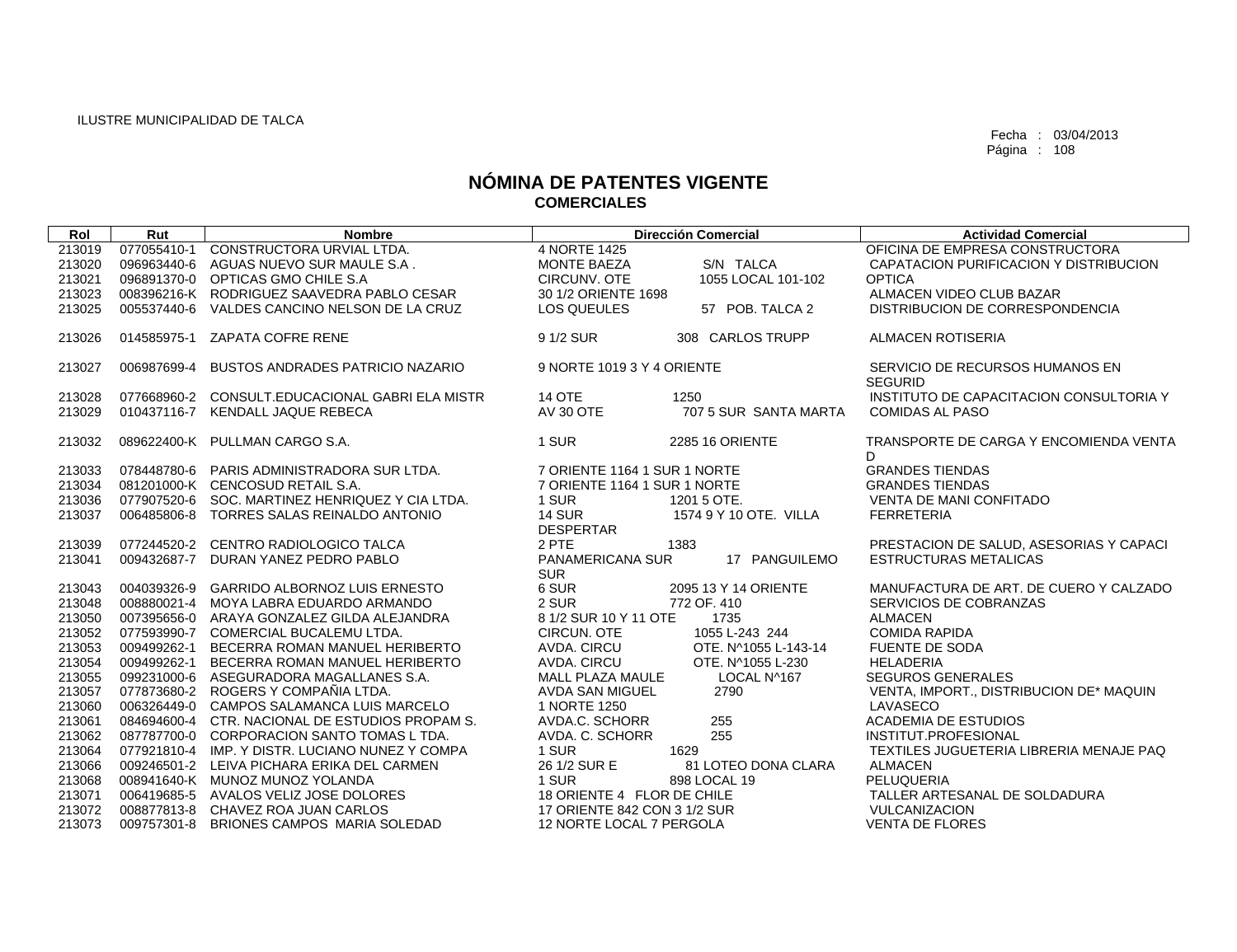| Rol    | Rut | <b>Nombre</b>                                   | <b>Dirección Comercial</b>            | <b>Actividad Comercial</b>               |
|--------|-----|-------------------------------------------------|---------------------------------------|------------------------------------------|
| 213075 |     | 008376507-0 GUTIERREZ MUNOZ SERGIO ANTONIO      | <b>16 SUR</b><br>1573                 | <b>ALMACEN ROTISERIA</b>                 |
| 213078 |     | 077952190-7 FERNANDEZ Y CRUZ LTDA.              | 1 ORIENTE 1130 OFICINA 215            | OFICINA ASESORIA Y CAPACITACION          |
| 213079 |     | 099504710-1 ARMERIA GIDI S.A.                   | 1 NORTE 1858 11 Y 12 OTE.             | VENTA DE ART. DEPORTIVOS PESCA Y CAZA RE |
| 213080 |     | 077840080-4 COMERCIAL GRAND PRIX LTDA.          | 2 NORTE 390 4 PONIENTE                | VENTA LUBRICANTES, REPUESTOS Y LAVADO D  |
| 213081 |     | 077866980-3 AUTOMOTORA OLMOS Y BURGOS LTDA.     | 735 ESQ. AVDA. COLIN<br><b>27 SUR</b> | VENTA DE LUBRICANTES, REPUESTOS          |
|        |     |                                                 |                                       | <b>ACCESOR</b>                           |
| 213083 |     | 010567104-0 OLIVARES NUÑEZ SERGIO ANDRES        | 17 ORIENTE 869 3 Y 3 1/2 SUR          | TALLER DESABOLLADURA Y PINTURA DE AUTOM  |
| 213086 |     | 006959847-1 ESPINOZA VALENZUELA EUSEBIA         | 441 VILLA ECUADOR<br>4 PTE            | PELUQUERIA                               |
| 213087 |     | 009222209-8 BRAVO TOLOZA PATRICIA AURORA        | 4 ORIENTE 1795 7 NORTE                | <b>FABRICA DE MUEBLES</b>                |
| 213088 |     | 009064177-8 FUENTES FUENTES OSVALDINA DEL CARME | 5 SUR<br>1467                         | <b>HOSPEDERIA</b>                        |
| 213089 |     | 077959180-8 SERVICIOS CRECEM LTDA               | 1 SUR<br>1417 OFICINA 26              | OFICINA DE CAPACITACION                  |
| 213090 |     | 078053180-0 CHACON Y MONROY LTDA                | 2 NORTE 1450                          | JARDIN INFANTIL Y SALA CUNA              |
| 213092 |     | 096928510-K EMPRESA LIPIGAS S.A.                | AVDA LIRCAY                           | <b>DISTRIBUIDORA DE GAS</b>              |
| 213094 |     | 009041650-2 ARAYA DIAZ YOLANDA DE LAS MERC.     | 16 1/2 SUR 1 1/2 PTE<br>122           | ALMACEN, ROTISERIA * VERDULERIA Y BAZAR  |
| 213095 |     | 004225806-7 FUENTES MELLA JOSE MIGUEL           | 2 ORIENTE 1271 1 Y 2 NORTE            | ALMACEN - ROTISERIA Y COMIDAS AL PASO    |
| 213097 |     | 077800760-6 ASES CONSULTORIAS SER Y COM PROYECT | 1 NORTE 880 2DO, PISO OFIC.           | OF. DE CONSULTORIA ASESORIAS Y CAPACITA  |
| 213101 |     | 008279890-0 CARREÑO MARTINEZ JUAN ERNESTO       | <b>11 OTE 2 NTE</b><br>1339           | AMASANDERIA * PASTELERIA ROTISERIA COMID |
| 213102 |     | 077932760-4 DISTRIBUIDORA Y COMERCIAL GUERRERO  | 5 ORIENTE 1957 8 Y 9 NORTE            | DISTR. DE MATERIALES DE CONSTRUCCION Y   |
| 213103 |     | 013305584-3 ALFAN BRAVO ELCIRA DE LAS MERC.     | 12 ORIENTE 930 Y LOCAL 3              | <b>VENTA DE CONFITES</b>                 |
| 213104 |     | 012012701-2 MORALES ALBORNOZ JULIA ZULEMA       | 9 OTE<br>1699 6 NTE                   | ALMACEN ROTISERIA Y BAZAR                |
| 213115 |     | 008566290-2 VIVALLOS SILVA JORGE EDGARDO        | 1 SUR<br>1942                         | <b>VIDRIERIA Y ACCESORIOS</b>            |
| 213116 |     | 096504460-4 READY MIX S.A.                      | RUTA 5<br>KM 255, PARQUE INDUS        | PRODUCCION Y COMERCIALIZACION DE*        |
|        |     |                                                 |                                       | <b>HORMIG</b>                            |
| 213117 |     | 006524219-2 GONZALEZ HUERTA HUGO ERNESTO        | 11 ORIENTE 675 .5 Y 6 SUR             | REPARACIONES DE MAQUINAS, * HERRAMIENTA  |
| 213118 |     | 015136584-1 CABEZAS ANDRADE OSCAR ANDRES        | 9 1/2 SUR<br>3234 31 ORIENTE CARLOS   | BAZAR Y VENTA DE ART. DE ASEO            |
|        |     |                                                 | <b>TRUPP</b>                          |                                          |
| 213119 |     | 012589108-K ROMERO TORRES MARIA TERESA DE JESUS | 181 V.GALILEA<br><b>20 SUR</b>        | <b>FABRICA DE MASAS HORNEADAS</b>        |
| 213122 |     | 005327249-5 PINTO DE LA FUENTE JUAN ROBERTO     | 3 SUR<br>2151                         | <b>TALLER MECANICO</b>                   |
| 213124 |     | 078586040-3 ARQUIMED LTDA.                      | AVDA. ISIDORO DEL SOLAR<br>99         | SERV. PROFESIONALES MEDICINA Y ARQUITEC  |
| 213125 |     | 009781303-5 LARA TEJO IRIS DE LAS MERCEDES      | 20 NORTE 1029                         | <b>ALMACEN</b>                           |
| 213126 |     | 077655830-3 SOC. DIALISIS DEL MAULE LTDA.       | 2 OTE<br>832 OFICINA 101              | OFICINA ADMINISTRATIVA DE CLINICA DIALI  |
| 213127 |     | 006703788-K HERRERA JARA PATRICIA               | 12 ORIENTE LOC, 20 1 Y 2 SUR          | <b>BAZAR Y PAQUETERIA</b>                |
| 213129 |     | 004612084-1 SANCHEZ CACERES MANUEL ANTONIO      | <b>14 SUR</b><br>1610                 | TALLER ARTESANAL DE PIEZAS DE ALUMINIO   |
| 213130 |     | 010205798-8 JAQUE GUZMAN VICTOR ADRIAN          | 15 ORIENTE 310 9 SUR                  | <b>COMPRA VENTA DE FIERROS</b>           |
| 213131 |     | 015135847-0 LEON RAMOS PAULA ANDREA             | 6 ORIENTE 74 14 Y 16 SUR              | ELABORACION DE ART. DE REPOSTERIA Y AL   |
| 213132 |     | 005884962-6 FUENTES VILLAGRA MARIA AVELINA      | <b>13 NTE</b><br>1511 9 ORIENTE       | BAZAR CORDONERIA Y PAQUETERIA            |
| 213134 |     | 008766000-1 AMIGO QUEVEDO SERGIO ARTURO         | AVDA SN MIGUEL<br>3335 LOCAL 214      | VENTA DE TELEFONICA MOVIL INTERNET MULT  |
| 213135 |     | 096963440-6 AGUAS NUEVO SUR MAULE S.A.          | 1 NORTE 821 LOCAL2                    | OFIC. ADMINISTRATIVA DE CAPTACION PURIF  |
| 213136 |     | 007313357-2 ALFARO FUENTES VICTOR MARCELO       | 16 PONIENTE 273 22 1/2 SUR            | COMPRA VENTA Y DISTRIBUCION DE PROD. A   |
| 213139 |     | 006062507-7 MONTI GUTIERREZ REINALDO ALEJANDRO  | 21 PONIENTE 26 Y 26 1/2 SUR B         | <b>ALMACEN</b>                           |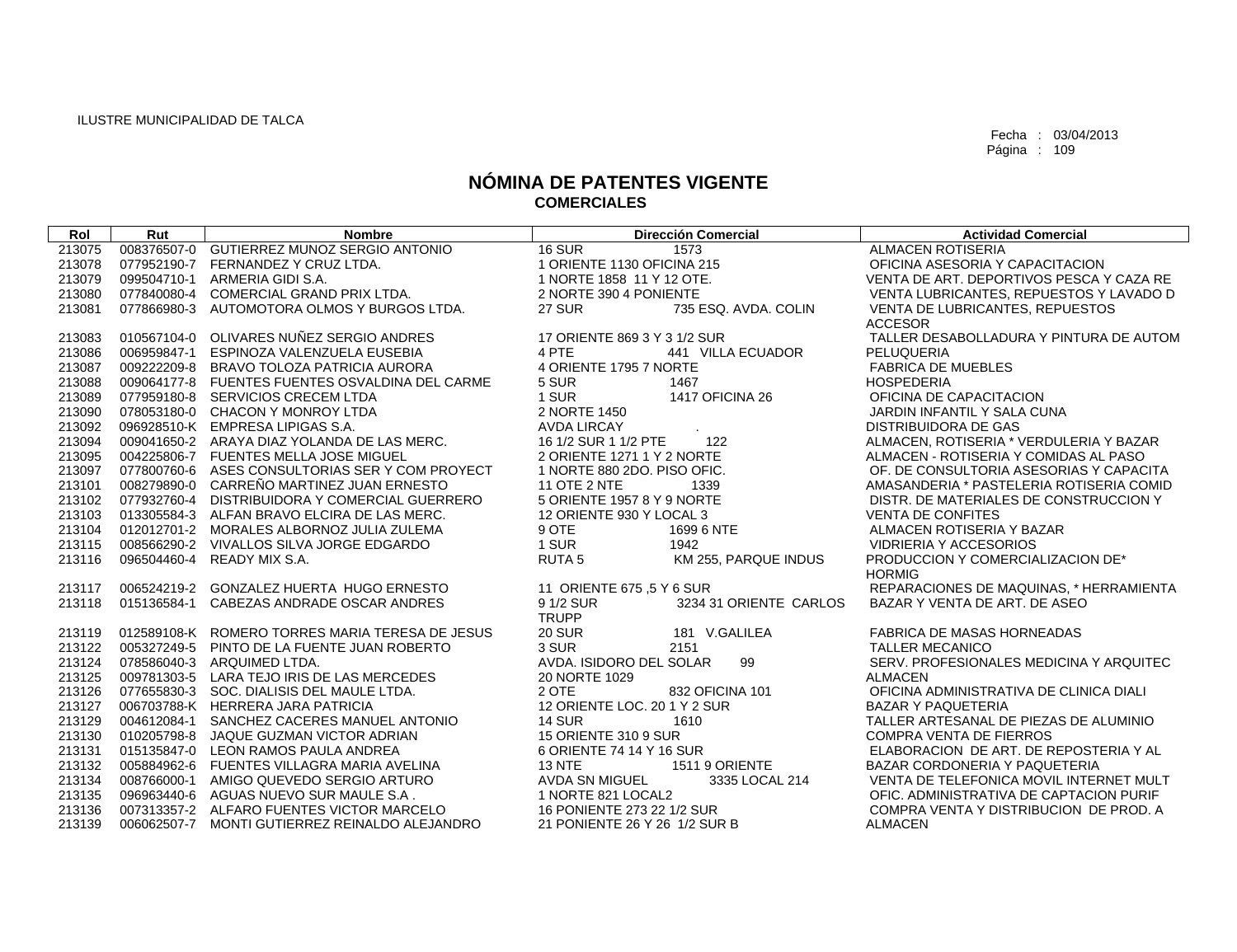| Rol    | Rut                   | <b>Nombre</b>                                   | <b>Dirección Comercial</b>                | <b>Actividad Comercial</b>                      |
|--------|-----------------------|-------------------------------------------------|-------------------------------------------|-------------------------------------------------|
| 213141 | 013723000-3           | MARQUEZ RETAMAL PILAR ALEJANDRA                 | 1 NORTE 1325 6 Y 7 ORIENTE                | <b>BAZAR Y PAQUETERIA</b>                       |
| 213143 | 012101094-1           | ROJAS ROA VERONICA ALEJANDRA                    | 22 SUR 3 Y 4 OTE<br>931                   | <b>ALMACEN</b>                                  |
| 213145 |                       | 078531230-9 SOC. DE SERV. TALCA LTDA.           | 1 SUR<br>1990                             | ADM.DE PERSONAL Y * SERVICIOS                   |
| 213147 |                       | 077960610-4 LABORATORIO Y SERV. DE SALUD LTDA.  | 1 NORTE 880 OFC, 1-8                      | LABORATORIO MEDICO                              |
| 213148 | 011923809-9           | MORALES TENEOS SANDRA BELEN                     | 13 OTE B<br>3022 19 Y 20 NTE VILLA        | SERVICIOS COMPUTACIONALES E INTERNET            |
|        |                       |                                                 | <b>DON SEBASTIAN</b>                      |                                                 |
| 213149 |                       | 077969770-3 SOC. JOYERA Y RELOJERA OMEGA LTDA   | 1 SUR<br>1610 9 Y 10 ORIENTE              | <b>RELOJERIA Y JOYERIA</b>                      |
| 213150 |                       | 078574270-2 SER.INTEGRALES DE COBRANZAS Y CORRE | 7 ORIENTE 1120 GALERIA ATALA O            | SERVICIOS DE COBRANZAS                          |
| 213153 |                       | 008282100-7 NAVARRO GOMEZ MONICA ALEJANDRA      | 12 ORIENTE 1897 LOCAL G 17 NORT VILLA DON | <b>CARNICERIA</b>                               |
|        |                       |                                                 | <b>SEBASTIAN</b>                          |                                                 |
| 213154 |                       | 014507742-7 FUENTES ABURTO CRISTIAN             | 1 SUR<br>1669 LOCAL 14                    | <b>VENTA DE ROPA USADA</b>                      |
| 213155 |                       | 008782138-2 REYES ARIAS PATRICIO.               | 18 OTE 332<br>332 LOTE 3                  | <b>TAPICERIA</b>                                |
| 213157 |                       | 077713350-0 INDUSTRIA Y COMERCIALIZADORA TRENTO | 9 ORIENTE 1162                            | PANADERIA PASTELERIA Y HELADERIA                |
| 213159 |                       | 008690689-9 SALINAS RODRIGUEZ MARIA CECILIA     | 1 SUR<br>1669 LOCAL 2A1 Y 2-B             | ART. PARA CUMPLEADOS DISFRACES Y CONFITE        |
| 213160 |                       | 011174772-5 CANCINO COLOMA ANA ISABEL           | 18 1/2 NTE 6 1/2 OTE<br>1346 LAS AMERICAS | ALMACEN Y BAZAR                                 |
|        |                       |                                                 | X                                         |                                                 |
| 213162 |                       | 077779600-3 INCOTAL LTDA.                       | 1 ORIENTE 1654                            | COMERCIALIZACION, ARRIENDO SERV. TECNICO        |
| 213164 | 096951450-8 FESTO S.A |                                                 | 1 1/2 PONIENTE 258 21 SUR A               | <b>IMPORTACION Y DISTRIB, DE INSUMOS Y REPU</b> |
| 213166 |                       | 009695969-9 COTTON TORRES MARTA EUGENIA         | 6 OTE<br>1050 LOC. 29, GAL. B             | BAZAR PAQUETERIA Y FOTOCOPIAS                   |
| 213171 |                       | 008030454-4 MORAN CANCINO MARIA TERESA          | 7 SUR A 3586 JARDIN DEL ESTE              | ALMACEN - ROTISERIA Y PAQUETERIA                |
| 213175 |                       | 096974740-5 FRANQUICIAS REUNIDAS S.A            | OTE 1055 LOCAL<br>210 - 211 - 212 - 213   | COMERCIALIZADORA DE PRENDAS DE VESTIR RE        |
| 213178 |                       | 014597393-7 MOLINA GARCIA MOISES ARTURO         | 12 ORIENTE 1040 LOCAL 6                   | ARTESANIAS BAZAR Y PAQUETERIA                   |
| 213181 |                       | 052000606-0 DR. CLAUDIO FILIPPI PEREDO E.I.R.L. | 8 OTE<br>1030                             | PRESTACION DE SERV. MEDICOS DE INVESTIG         |
| 213183 |                       | 009205575-2 TRONCOSO QUINTEROS JUAN JAIME       | 1 NORTE 1035                              | COMISIONISTA EN VENTA DE VEHICULOS              |
| 213185 |                       | 077630240-6 CONFITERIA MARTINEZ Y CIA. LTDA.    | 9 ORIENTE 1241 INT. SUPERM. LI            | <b>VENTA DE MANI CONFITADO</b>                  |
| 213187 |                       | 012587731-1 ROJAS MOLINA JUAN CARLOS            | 2 1/2 PTE<br>83 17 1/2 SUR                | DESABOLLADURA Y PINTURA DE AUTOMOVILES          |
| 213189 |                       | 012520333-7 LABORNOZ ORELLANA GASTON ULISES     | 6 ORIENTE 1151 1 SUR 1 NORTE              | REPUESTOS SERV. TECNICO Y VENTA DE MAQU         |
| 213190 |                       | 012848845-6 RIVEROS SALAS LEONARDO GONZALO      | 1 SUR<br>1697                             | HIERBAS NATURALES DE INFUSION ENVASADAS         |
| 213191 |                       | 006663056-0 PERIC KUSCEVIC NICOLAS L.           | 5 ORIENTE 651                             | CONTRATISTA DE RECURSOS HUMANOS Y               |
|        |                       |                                                 |                                           | <b>ASESO</b>                                    |
| 213193 |                       | 005563905-1 LOPEZ GAETE IRWIN AHIMELEK          | 5 SUR<br>1433 7 Y 8 ORIENTE               | <b>MASAS HORNEADAS</b>                          |
| 213196 |                       | 014399754-5 ROZAS AMARO JUAN PATRICIO           | 1 NORTE 1336                              | VENTA DE MASCOTAS ALIMENTOS Y ACCESORIO         |
| 213198 |                       | 007285995-2 PAIVA CARRASCO JORGE ARTURO         | PB.RIO CLARO<br>BLOCK 205 B DEPTO.41      | <b>CORREDOR DE PROPIEDADES</b>                  |
| 213199 |                       | 009225723-1 ARAVENA MONTECINO MANUEL HUMBERTO   | 2 PONIENTE 2728 15 NORTE                  | <b>ALMACEN</b>                                  |
| 213202 |                       | 005911381-K PEREZ PEREZ MANUEL ORLANDO          | 1 NORTE 1709 10 ORIENTE                   | <b>ESTACION DE SERVICIOS</b>                    |
| 213207 |                       | 009419607-8 MOLINA VALENZUELA MONICA ANDREA     | 6 ORIENTE 552 6 SUR                       | <b>JUEGOS ELECTRONICOS</b>                      |
| 213209 |                       | 077923980-2 CENTRO DE CAPACITACION EN PELUQUER  | <b>11 ORIENTE 1081</b>                    | CENTRO DE CAPACITACION EN* PELUQUERIA           |
| 213211 |                       | 005521501-4 AGUILAR CERDA BLANCA ELENA          | 7 NORTE 198 ,CON 6 PONIENTE               | VENTA DE PLANTAS Y ARTESANIA                    |
| 213214 |                       | 014604577-4 OLIVARES PONCE NELSON MANUEL        | 2 SUR<br>1373 6 Y 7 ORIENTE               | <b>VENTA DE FLORES</b>                          |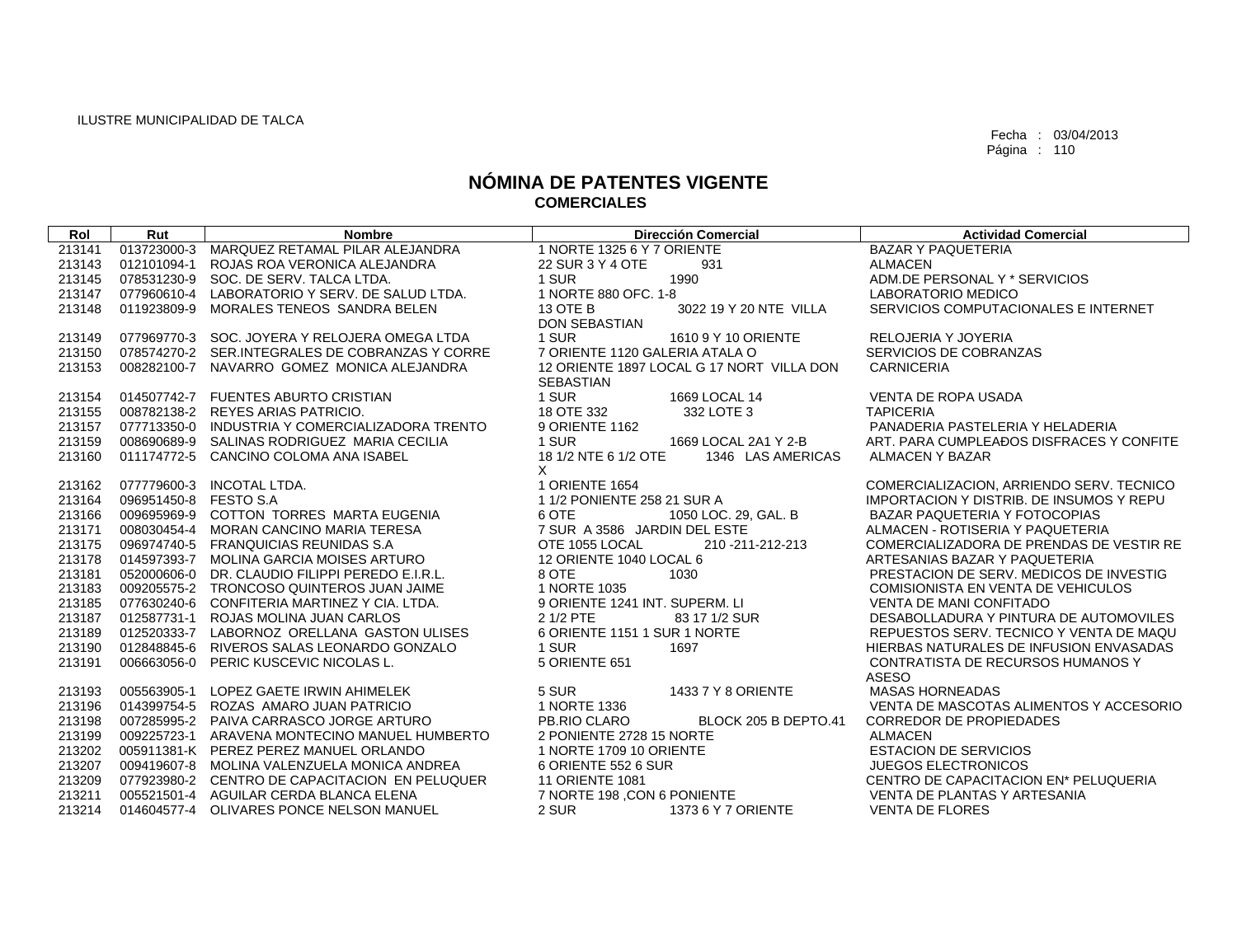| Rol              | Rut         | <b>Nombre</b>                                                                       | <b>Dirección Comercial</b>                              | <b>Actividad Comercial</b>                                              |
|------------------|-------------|-------------------------------------------------------------------------------------|---------------------------------------------------------|-------------------------------------------------------------------------|
| 213215           |             | 006699547-K PENA MENDOZA MARIA EUGENIA                                              | AV. PIDUCO<br>659 POB.                                  | TALLER DE TEJIDOS                                                       |
|                  |             |                                                                                     | <b>INDEPENDENCIA</b>                                    |                                                                         |
| 213216           | 009066542-1 | ARANCIBIA HORMAZABAL CELINDA DE L                                                   | PANAMERICANA SUR<br><b>CRUCE MOLINO</b><br><b>TALCA</b> | <b>ALMACEN</b>                                                          |
| 213217           | 012589698-7 | ROMERO ARAVENA PABLA ANDREA                                                         | 7 ORIENTE 1393 TALCA                                    | SEMILLERIA Y VENTA DE PRODUCTOS AGRICOL                                 |
| 213219           | 011492753-8 | INZUNZA ZAPATA MARCELO OCTAVIO                                                      | 2 SUR<br>1962 - 64 KIOSCO 17                            | VENTA DE CONFITES, BEBIDAS Y PASTELES                                   |
| 213221           |             | 077970140-9 SOC. ING. Y CONST. SANHER LTDA.                                         | LOS HUALLES<br>27 LA FLORIDA                            | OFICINA DE INGENIERIA Y CONSTRUCCION                                    |
| 213222           |             | 008645563-3 HERRERA ROJAS HAYDEE DEL ROSARIO                                        | 11 NORTE 2331 , 16 Y 17 OTE                             | ALMACEN Y ROTISERIA                                                     |
| 213225           |             | 012384674-5 ESCOBAR CHAVARRIA EDISON MAURICIO                                       | 2 SUR<br>2217                                           | COMERCIALIZACION DE ACCESORIOS Y REPUES                                 |
| 213227           |             | 006560986-K ANDRADE BAHAMONDE MARIA LUZ                                             | 11 1/2 ORIENTE 3026 19 NORTE LOMAS DE<br><b>LIRCAY</b>  | ALMACEN Y ROTISERIA                                                     |
| 213231           | 099527540-6 | COMERCIAL ZEVENCO S.A.                                                              | 1 SUR<br>1647 9 Y 10 OTE, LOC                           | COMPRA VENTA INSUMOS COMPUTACIONALES<br>Y                               |
| 213232           | 096656410-5 | BICE VIDA COMPAÑIA DE SEGUROS S.A.                                                  | 1 SUR<br>835 LOCAL 3                                    | SEGUROS DE VIDA                                                         |
| 213233           |             | 008925187-7 GARRIDO JAUREGUI RAQUEL AMERICA DEL                                     | 1 NTE<br>1348                                           | PELUQUERIA                                                              |
| 213234           |             | 009561647-K SEPULVEDA LEYTON JORGE ANTONIO                                          | 8 ORIENTE 1070<br>1 Y 2 SUR                             | VENTA DE ROPA Y JUGUETERIA                                              |
| 213239           |             | 009931854-6 FUENTES RAMIREZ HECTOR ENRIQUE                                          | 3 1/2 SUR<br>2429 17 Y 18 ORIENTE                       | TALLER MECANICO Y COMPRA VENTA DE REPUE                                 |
| 213240           |             | 007246831-7 ANIOTZ RIQUELME LUISA IRENE                                             | 1 1/2 PONIENTE 529 V.PUCARA                             | <b>BAZAR</b>                                                            |
| 213244<br>213245 | 003848949-6 | 077889230-8 SOC.LAB.DE SUELOS Y HORMIGONES LTDA<br>BORQUEZ ADRIAZOLA ADRIANA ALICIA | 10 NTE, 1160 4 Y 5 ORIENTE<br>7 ORIENTE 1049            | SERVICIOS DE LABORATORIO DE SUELO Y HOR<br><b>VENTA DE CAFE Y BAZAR</b> |
| 213247           | 078522030-7 | BARSA PLANETA DE CHILE PUBLICAC.LTD                                                 | 1 NORTE 801 OF, 401-B                                   | OFICINA VENTA DE LIBROS Y REVISTAS                                      |
| 213249           |             | 096661810-8 INVERSIONES Y CAPACITACION ARCADIA                                      | 1 SUR 898 LOCAL 20                                      | OFICINA ADMINISTRATIVA DE ORGANISMO CAPA                                |
| 213250           | 014398449-4 | GONZALEZ CONTRERAS ROBINSON ALEJAND                                                 | 2 SUR<br>1639 9 Y 10 ORIENTE                            | SERV. TECNICO Y VENTA DE INSUMOS COMPUT                                 |
| 213251           |             | 077998240-8 AUTOMO, MIGUEL ANGEL SEGURA Y CIA.                                      | 9 NORTE 1355 6 Y 7 ORIENTE                              | TALLER DESABOLLADURA Y PINTURA, COMPRA                                  |
| 213252           | 089524400-7 | DISTRIB.VIA DIRECTA LTDA.                                                           | <b>4 ORIENTE 1235</b>                                   | DITRIBUIDORA E IMPORTADORA DIARIOS Y RE                                 |
| 213254           |             | 077136130-7 IMPORTADORA MUNDIAL LTDA.                                               | 17 ORIENTE 703 5 SUR                                    | <b>ALOJAMIENTO</b>                                                      |
| 213260           |             | 010450049-8 FERNANDEZ HERRERA ADRIANA MARILU                                        | 1 SUR<br>1330 LOCAL 22 6 Y 7                            | <b>IMPORTACION COMPRA VENTA DE ARTESANIA</b>                            |
| 213261           |             | 011369400-9 ARCE VELAZCO JUAN RAMON                                                 | 5 SUR<br>1741 10 Y 11 ORIENTE                           | TALLER DE CARBURADORES Y MECANICA EN GR                                 |
| 213263           | 012520515-1 | PALMA CISTERNA JOSE EDUARDO                                                         | 6 ORIENTE 1139 1 SUR OF. 31                             | LABORATORIO DENTAL, COMPRA Y VENTA DE A                                 |
| 213265           | 007596159-6 | GONZALEZ AVACA FLORENCIO SEGUNDO                                                    | 5 OTE<br>240 12 SUR BRILLA EL SOL                       | <b>TALLER MECANICO</b>                                                  |
| 213268           | 014563562-4 | OYARCE ROMERO MARIO ERNESTO                                                         | 9 NORTE 1981 14 ORIENTE                                 | AMASANDERIA, ALMACEN Y PASTELERIA                                       |
| 213270           | 007927138-1 | ANTILLAN MARIVIL JUANA ELENA                                                        | 18 1/2 NORTE 1355                                       | <b>ALMACEN</b>                                                          |
| 213271           | 008935714-4 | HERRERA PALMA JEANNETTE DE LAS ROSA                                                 | 4 ORIENTE 13 13 SUR                                     | ENTRETENCIONES ELECTRONICAS                                             |
| 213272           |             | 010871345-3 FUENTES REYES PEDRO FEDERICK                                            | 13 1/2 NTE<br>1399 PSJE. DOMINGO S                      | <b>PASTELERIA</b>                                                       |
| 213274           | 013518028-9 | IBAÑEZ SAMUR PATRICIO GASTON                                                        | 6 ORIENTE 1402                                          | LIBRERIA Y VENTA DE INSUMOS COMPUTACION                                 |
| 213286           |             | 009885611-0 YANEZ LOPEZ JOSE ENRIQUE                                                | 1 SUR<br>1990                                           | BAZAR REOUESTOS CERRAJERIA Y                                            |
| 213289           |             | 013305297-6 GONZALEZ SEPULVEDA NANCY CAROLINA                                       | 2 NORTE 1783 10 Y 11 ORIENTE                            | <b>REPARACION</b><br>TALLER ARTESANAL DE LETREROS                       |
| 213292           |             | 015597285-8 MEJIAS RODRIGUEZ CRISTIAN SOLANO                                        | 1 SUR<br>1064                                           | SERVICIO COMPUTACIONALES E INTERNET FOT                                 |
|                  |             |                                                                                     |                                                         |                                                                         |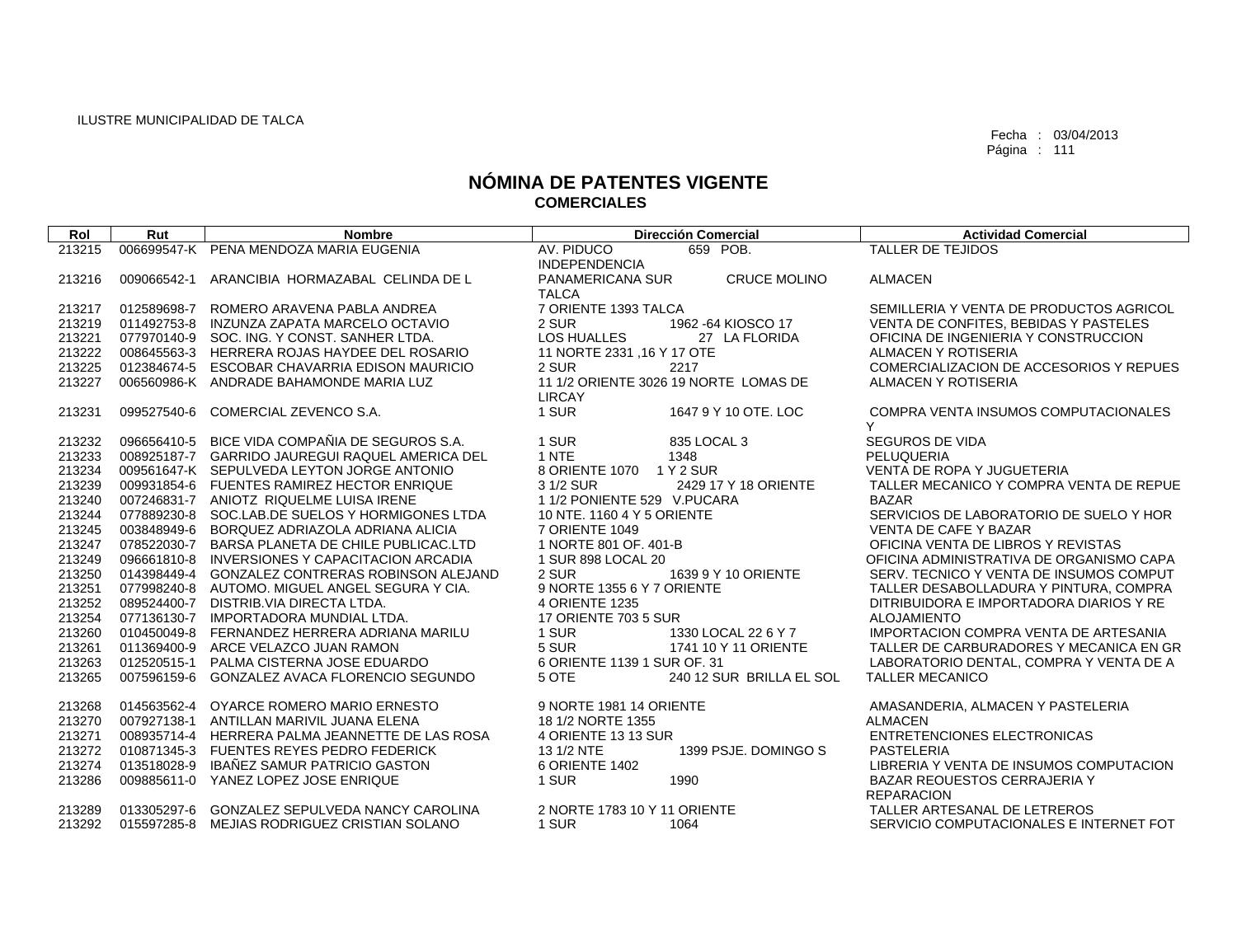| Rol    | Rut | <b>Nombre</b>                                    | <b>Dirección Comercial</b>            | <b>Actividad Comercial</b>               |
|--------|-----|--------------------------------------------------|---------------------------------------|------------------------------------------|
| 213293 |     | 088782300-6 SOC. COMERCIAL MAICAO LTDA.          | 1 SUR<br>1598                         | PERFUMERIA, LIBRERIA ARTICULOS DE ASEO E |
| 213294 |     | 011953336-8 URZUA TOLEDO IVAN ANTONIO            | 17 ORIENTE 799                        | TALLER MECANICO AUTOMOTRIZ, VENTA DE LU  |
| 213299 |     | 005506963-8 CASTRO AVILA VICTOR HUGO             | 10 ORIENTE 61 OSCAR CRISTI GALLO      | <b>CARNICERIA</b>                        |
| 213301 |     | 008803717-0 ALCOTA QUINTEROS ANDREA JEANNETTE    | 1 NTE<br>2068 13 Y 14 OTE             | <b>COMIDAS AL PASO</b>                   |
| 213302 |     | 077931310-7 SOC. AGRICOLA Y COM. COLICHEU        | 1 NORTE 1201 5 ORIENTE (INTE          | TABAQUERIA Y * JUEGOS DE AZAR DE POLLA Y |
| 213305 |     | 012295531-1 PACHECO FUENTES NELSON ESTEBAN       | 12 ORIENTE LOC. 32 PERSA 1 Y 2        | PAQUETERIA Y PRENDAS DE VESTIR           |
| 213307 |     | 011813871-6 ORTUZAR CANDIA JUAN PABLO            | AVDA CIRCUNVALACION<br>1055 LOC. 137  | <b>BOUTIQUE</b>                          |
| 213309 |     | 012687072-8 TRONCOSO LAGOS CRISTIAN MAURICIO     | 1 SUR<br>1271 LOCAL 15, GALER         | <b>BOUTIQUE</b>                          |
| 213310 |     | 015134085-7 QUIROGA MANRIQUEZ PRISCILLA ALEJA    | 1 SUR<br>1417 LOCAL 17 GALERIA        | CENTRO DE DEPILACION                     |
|        |     |                                                  | ATALA                                 |                                          |
| 213311 |     | 015023336-4 ARAYA CALDERON JORGE ALBERTO JESUS   | 4 OTE<br>1293                         | REPARACION DE PRENDAS DE VESTIR, CONFEC  |
| 213315 |     | 052001229-K CONSULTORA NIXON BARDALES E.I.R.L    | 6 1/2 PTE B<br>1168 V.COLIN SUR       | PRESTACION DE SERVICIOS DE CONSULTORIA   |
| 213316 |     | 012788705-5 CHAVARRIA SIERRA CLAUDIA VERONICA    | <b>29 SUR</b><br>37 19 1/2 PONIENTE   | AMASANDERIA ALMACEN* ROTISERIA           |
| 213318 |     | 008308590-8 VILLANUEVA BRAVO TERESA INES         | 27 ORIENTE 296 8 SUR                  | ALMACEN - CARNICERIA - MASAS HORNEADAS-  |
| 213319 |     | 006537658-K FUENZALIDA LAGOS LUZ MARINA          | 1 SUR 1417 LOC-11 GALERIA ATALA       | VENTA DE ROPA Y BAZAR.                   |
| 213321 |     | 051037370-7 AVILA OLIVARES GERARDO ESTEBAN Y OT  | 3 ORIENTE 1389 OFICINA 1, CON         | COMPRA-VTA Y ARRIENDO DE EQUIPOS         |
|        |     |                                                  |                                       | <b>COMPUTA</b>                           |
| 213322 |     | 011676239-0 VALENZUELA ESPINOZA JUAN PABLO       | 7 NORTE 1329 6 Y 7 ORIENTE            | <b>REPARACION DE VEHICULOS</b>           |
| 213325 |     | 077920190-2 IMP, Y DISTRIB.MAYORISTA SIETE LTDA  | <b>11 ORIENTE 1463</b>                | DISTRIBUIDORA DE ART. DE LIBRERIA Y JUG  |
| 213328 |     | 010205739-2 RAMIREZ AVILA MIGUEL ANGEL           | 5 ORIENTE 9 Y 10 NORTE 2084, TALCA    | <b>BOUTIQUE Y BAZAR</b>                  |
| 213334 |     | 008750977-K MUNOZ MORAN JUAN PATRICIO            | 12 ORIENTE 948 LOCAL 12 T. DE B       | DISTRIBUIDORA DE CIGARRILLOS Y ABARROTE  |
| 213338 |     | 011788153-9 VALDES ALISTE ZULEMA ALICIA          | 1 PTE A<br>756 21 SUR B               | ALMACEN ROTISERIA                        |
| 213339 |     | 013857301-K MONTECINO LABRA GABRIELA ALEJANDRA   | MERCADO PERSA RODOVIARIO<br>LOCAL 139 | BAZR Y VENTA DE CALZADO                  |
| 213340 |     | 008437252-8 HILL PARRA JORGE ESTEBAN             | 2 SUR 1278                            | <b>BAZAR Y CORDONERIA</b>                |
| 213341 |     | 011284533-K GONZALEZ NAVARRETE JACQUELINE DE LA  | 9 1/2 OTE<br>1898 8 NORTE             | ALMACEN Y BAZAR                          |
| 213344 |     | 005418081-0 SALAS MENDEZ RAQUEL VERONICA         | <b>18 PTE</b><br>590 PB.SN FCO. II    | ALMACEN Y BAZAR                          |
| 213345 |     | 096683120-0 CIA.DE SEGUROS GENERALES PENTA SEGU  | 2 OTE<br>1331                         | OFICINA DE * CIA DE SEGUROS GRLS         |
| 213347 |     | 077920190-2 IMP, Y DISTRIB, MAYORISTA SIETE LTDA | 1 SUR<br>1637                         | DISTRIBUIDORA DE ART. DE LIBRERIA Y JUG  |
| 213348 |     | 006837599-1 FERNANDEZ MEJIAS ANILE               | 23 PTE<br>587                         | <b>PASTELERIA</b>                        |
| 213349 |     | 012964350-1 BARRIOS ARAVENA CAROLINA VICTORIA    | 1 SUR<br>1669                         | VENTA DE LENCERIA JUGUETES ARRIENDO DE   |
| 213350 |     | 013949434-2 FIGUEROA TAPIA ALEJANDRA BEATRIZ     | 5 OTE<br>6135 Y 6 SUR                 | CONFECCION DE PRENDAS DE VESTIR          |
| 213351 |     | 008927419-2 AHUMADA PACHECO EDUARDO MANUEL SEGU  | 8 oriente 1470 1 NORTE LOCAL2         | BAZAR Y SERVICIOS AUDIOVISUALES          |
| 213352 |     | 012588755-4 CONTRERAS SOTO RICARDO ANTONIO       | 1 OTE<br>116 TALCA                    | VENTA DE BEBIDAS MOTE CON HUESILLO Y HE  |
| 213353 |     | 007919054-3 GONZALEZ RAMIREZ ALICIA DEL C.       | 1 ORIENTE C 236 20 Y 21 SUR           | ALMACEN                                  |
| 213354 |     | 051039260-4 CRESPO BRAVO HECTOR PATRICIO Y OTRO  | 2 PONIENTE 1059                       | CONTRATISTA EN RECURSOS HUMANOS          |
| 213355 |     | 016554885-K NUÑEZ VASQUEZ CAROLINA DEL PILAR     | 16 ORIENTE 2326 8 1/2 NORTE A         | <b>ALMACEN</b>                           |
| 213356 |     | 009856995-2 SOBARZO ORELLANA ABELINA DE LAS M    | 1 SUR<br>1624                         | <b>BAZAR</b>                             |
| 213358 |     | 077689220-3 INST. DE CAPAC. Y FOMENTO LAB. LTD   | 4 ORIENTE 985 DEPTO.A                 | OFICINA ADMINIST. ORGANISMO DE CAPACITAC |
| 213360 |     | 010552462-5 SALAZAR PEREZ FABIOLA ROSARIO        | 7 SUR<br>2133 14 ORIENTE              | SERVICIO TECNICO DE REFRIGERACION        |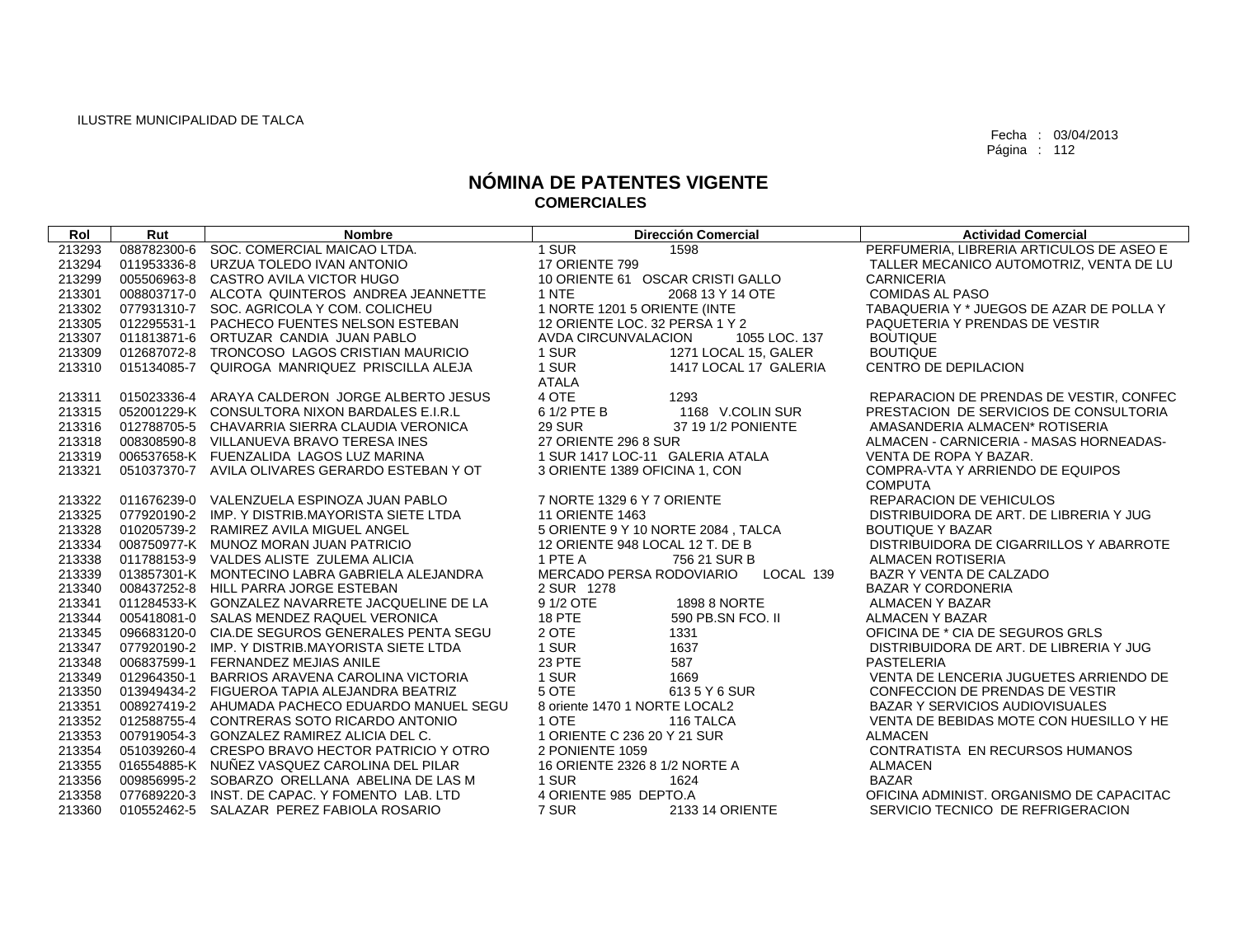| 213361<br>076031071-9<br>AVDA, CIRCUNVALACION OTE 1055 LOCAL 155-<br>FARMACIA Y PERFUMERIA VENTA DE CONFITES<br>SALCOBRAND S.A.<br>156<br>1 NORTE 963 OFICINA 512 EDIF. CENTRO 2000<br>077728830-K SOC. BAWARSHI Y PENA INVERSIONES LT<br>ARRENDAMIENTO DE BIENES INMUEBLES Y* ADM<br>213364<br>005752220-8<br>ROJAS BRAVO JOSE RODOLFO<br>COMPRA VENTA DE NEUMATICOS Y<br>213365<br>13 ORIENTE 678 |  |
|-----------------------------------------------------------------------------------------------------------------------------------------------------------------------------------------------------------------------------------------------------------------------------------------------------------------------------------------------------------------------------------------------------|--|
|                                                                                                                                                                                                                                                                                                                                                                                                     |  |
|                                                                                                                                                                                                                                                                                                                                                                                                     |  |
|                                                                                                                                                                                                                                                                                                                                                                                                     |  |
|                                                                                                                                                                                                                                                                                                                                                                                                     |  |
| <b>RECAUCHAJE</b>                                                                                                                                                                                                                                                                                                                                                                                   |  |
| 1 SUR<br><b>JUEGOS ELECTRONICOS</b><br>213366<br>009494020-6<br>SEPULVEDA GARCIA EDISON DANTE<br>3108 TALCA                                                                                                                                                                                                                                                                                         |  |
| PASAJE 4<br>7 CAM. SAN CLEMENTE<br>213368<br>011372839-6 LARA BRAVO LUZ CELMIRA<br><b>ALMACEN</b>                                                                                                                                                                                                                                                                                                   |  |
| CARLOS GONZALEZ C.                                                                                                                                                                                                                                                                                                                                                                                  |  |
| 949 CON 4 ORIENTE<br>213370<br>010603115-0 MARTINEZ SAMAME SILVIA VERONICA<br><b>18 SUR</b><br>ALMACEN, ROTISERIA Y BAZAR.                                                                                                                                                                                                                                                                          |  |
| 5 ORIENTE 1201 1 SUR<br>213374<br>009270190-5 FUENTES AGUILERA ANTONIO GABRIEL<br><b>VENTA DE MANI CONFITADO</b>                                                                                                                                                                                                                                                                                    |  |
| 213375<br>097004000-5 BANCO DE CHILE<br>AVDA.CIRCUN. OTE<br><b>BANCO</b><br>1055 L-159, 160                                                                                                                                                                                                                                                                                                         |  |
| 213376<br>009059586-5 ORTIZ VIELMA MARIO ALEJANDRO<br>4 ORIENTE 1213 1 Y 2 NORTE<br><b>HOSPEDERIA</b>                                                                                                                                                                                                                                                                                               |  |
| 213377<br>009464150-0 GONZALEZ CESPEDES VERONICA ELENA<br>28 1/2 SUR<br>59 18 1/2 PTE.<br><b>ALMACEN</b>                                                                                                                                                                                                                                                                                            |  |
| 213378<br>11 ORIENTE 1841, TALCA<br><b>TALLER AUTOMOTRIZ</b><br>006980574-4 RIVERA ROJAS RUTH DEL CARMEN                                                                                                                                                                                                                                                                                            |  |
| <b>11 SUR</b><br><b>104 10 ORIENTE</b><br>213379<br>011071636-2 GOMEZ GARRIDO JEANNETTE ARIELA<br><b>PANADERIA</b><br>7 ORIENTE 1171 LOCALES 2<br>PELUQUERIA Y CENTRO DEPILACION<br>213380<br>005692688-7 URRUTIA GONZALEZ MARIA                                                                                                                                                                    |  |
| 213382<br>008447891-1 CASTRO MORALES JAIME ENRIQUE<br>1 SUR<br>1628 9 Y 10 ORIENTE<br>ACADEMIA DE ARTES MARCIALES                                                                                                                                                                                                                                                                                   |  |
| 1 SUR<br>213385<br>077971440-3 SOC. INV.GASTRONOMICAS PUNTA DE TRA<br>1038 3 Y 4 ORIENTE<br>VENTA Y DISTRIBUCION DE PIZZAS, FUENTE                                                                                                                                                                                                                                                                  |  |
| PSJE, 5 ORIENTE "D" 3437 CON 22 NORTE DON<br>213386<br>014467420-0 ROJAS VALENZUELA INES ALEJANDRA<br><b>ALMACEN Y BAZAR</b>                                                                                                                                                                                                                                                                        |  |
| GONZALO                                                                                                                                                                                                                                                                                                                                                                                             |  |
| 16 ORIENTE 940 2 Y 3 SUR<br>086777700-8 SOC. COL. COM. JORGE Y MARIO MEYER<br>213387<br>DISTRIBUCION DE PRODUCTOS LACTEOS                                                                                                                                                                                                                                                                           |  |
| 213388<br>009900705-2 DIHARCE AGUIRRE PAOLA ANDREA<br>1 NORTE 1348<br>VENTA DE ARTICULOS MEDICOS Y ORTOPEDICO                                                                                                                                                                                                                                                                                       |  |
| 213390<br>076028370-3 SOC, EDUCACIONAL ARCOIRIS LTDA.<br>5 ORIENTE 2473<br><b>ESCUELA DE LENGUAJE</b>                                                                                                                                                                                                                                                                                               |  |
| 7 OTE<br>213391<br>010630080-1 ZAVALA MANRIQUEZ PAOLA IRENIA DE L.<br><b>BAZAR</b><br>1058, TALCA                                                                                                                                                                                                                                                                                                   |  |
| 1 SUR<br>1348 6 Y 7 OTE.<br>PELUQUERIA<br>213393<br>010447838-7 DIAZ PEREZ MARIA ANGELICA                                                                                                                                                                                                                                                                                                           |  |
| 213394<br>012085313-9 PARRA VALLEJOS ALDA MARIBEL<br>12 ORIENTE 2820 V. DON SEBASTIAN<br>ALMACEN - CARNICERIA - ELABORACION DE CE                                                                                                                                                                                                                                                                   |  |
| 213396<br>015907919-8 MARTINEZ URIBE PAULO ANDRES<br>1 SUR<br>1669 LOCAL 22 CENTRO<br><b>GABINETE DE TATUAJES</b><br><b>COMERCIAL TALCA</b>                                                                                                                                                                                                                                                         |  |
| 014597393-7 MOLINA GARCIA MOISES ARTURO<br>12 ORIENTE 1040 LOCAL 7<br><b>BAZAR PAQUETERIA</b><br>213397                                                                                                                                                                                                                                                                                             |  |
| 213398<br>011373329-2 ALVAREZ ARENAS CRISTIAN JORGE<br>1 SUR<br>1669 LOCAL 13<br>SERVICIO TECNICO Y VENTA DE ACCESORIOS T                                                                                                                                                                                                                                                                           |  |
| 213399<br>011071848-9 RODRIGUEZ JAQUE LIDIA ESTER<br>6 ORIENTE 1132<br><b>DEPILACION Y PELUQUERIA</b>                                                                                                                                                                                                                                                                                               |  |
| 081290800-6 COMPAÑIA AGROPECUARIA COPEVAL S.A.<br>213400<br>AVDA.SAN MIGUEL<br>3525 TALCA<br>COMPRAVENTA DE * INSUMOS AGRICOLAS                                                                                                                                                                                                                                                                     |  |
| 5 1/2 ORIENTE "A" 3425 CON 22 NORTE DON<br>213401<br>010385487-3 QUINONES MONTECINOS IRIS DEL CARMEN<br><b>ALMACEN</b>                                                                                                                                                                                                                                                                              |  |
| GONZALO                                                                                                                                                                                                                                                                                                                                                                                             |  |
| 23 1/2 PTE<br>011166662-8 MUÑOZ TORRES NADIA ISABEL<br>213405<br>984<br><b>JARDIN INFANTIL</b>                                                                                                                                                                                                                                                                                                      |  |
| VENTA DE MASAS HORNEADAS, FRUTOS SECOS<br>076055660-2<br>INVERSIONES FLORES Y FLORES LTDA.<br>7 ORIENTE 1171 1 SUR 1 NORTE<br>213407                                                                                                                                                                                                                                                                |  |
| C                                                                                                                                                                                                                                                                                                                                                                                                   |  |
| 010367095-0 GARCIA POBLETE GIGLIOLA ANILE<br>9 1/2 ORIENTE 1530<br><b>COMPRA VENTA DE REPUESTOS</b><br>213409<br>AUTOMOTRICES*                                                                                                                                                                                                                                                                      |  |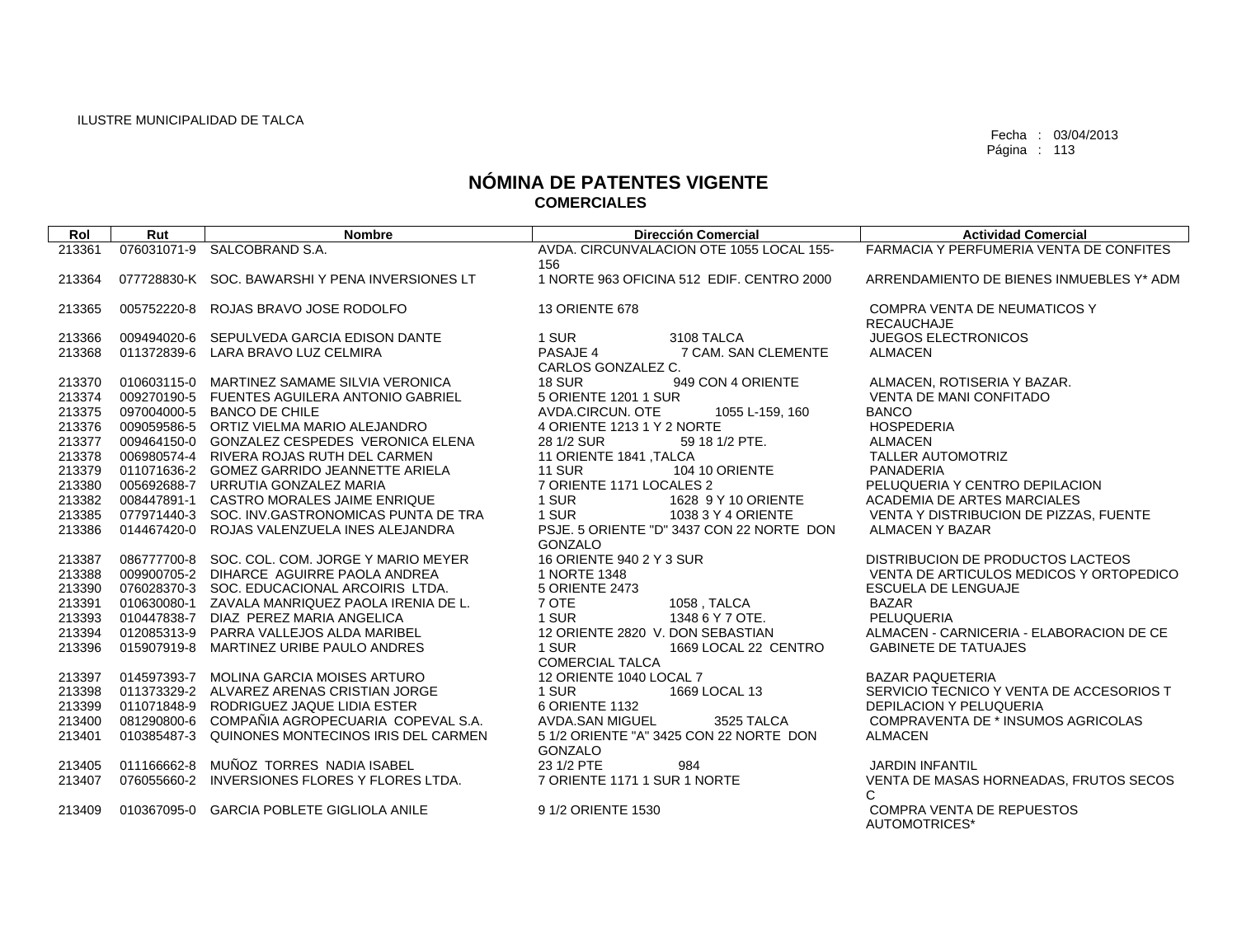| Rol    | Rut | <b>Nombre</b>                                   |                                 | <b>Dirección Comercial</b> | <b>Actividad Comercial</b>               |
|--------|-----|-------------------------------------------------|---------------------------------|----------------------------|------------------------------------------|
| 213410 |     | 010121888-0 CASTRO POBLETE IVAN ALEJANDRO       | AVDA, C. RAYADA                 | 1710                       | VENTA DE REPUESTOS Y ACCESORIOS* PARA V  |
| 213411 |     | 015379722-6 MORALES BORGONO CATTERINE VALERIA   | 8 oriente 1154                  |                            | <b>DEPILACIONES</b>                      |
| 213414 |     | 009172335-2 TEJOS CANCINO LUIS ANTONIO          | 8 SUR                           | 2866 COOP, LIRCAY          | ARRIENDO DE VIDEOS                       |
| 213415 |     | 008471896-3 BARRIOS PEDRERO FLOR MARIA          | 6 SUR                           | 599 5 Y 6 ORIENTE          | <b>ROTISERIA</b>                         |
| 213416 |     | 076725860-7 CLIMAULE LTDA.                      | 1 SUR                           | 2114                       | COMPRAVENTA DE REPUESTOS DE              |
|        |     |                                                 |                                 |                            | <b>REFRIGUERACI</b>                      |
| 213417 |     | 083033300-2 CALZADOS BEBA LIMITADA              | 1 SUR                           | 1728                       | <b>VENTA DE CALZADO</b>                  |
| 213419 |     | 006155124-7 ARMSTRONG MAYORGA HAYDEE DEL CARMEN | <b>CAMINO SAN CLEMENTE</b>      | <b>KM. 1.8 EASY</b>        | VENTA DE COMPLETOS Y BEBIDAS             |
| 213420 |     | 012590456-4 TORRES VILLALOBOS MARIA PAULA       | 1 NORTE 1784 10 Y 11 ORIENTE    |                            | <b>VENTA DE MUEBLES</b>                  |
| 213421 |     | 077898980-8 JOSE POBLETE FERRETERIA FERR Y LUX  | 7 OTE                           | 1201 1 NTE                 | FERRETERIA-VENTA DE ART. ELECTRONICOS S  |
| 213422 |     | 008244127-1 AVENDAÑO POBLETE DIEGO JESUS        | 7 NORTE 1739 10 Y 11 OTE        |                            | COMERCIALIZADORA DE ALIMENTOS PARA       |
|        |     |                                                 |                                 |                            | <b>MASCO</b>                             |
| 213425 |     | 007947644-7 GONZALEZ GONZALEZ CARMEN GLORIA     | 2 SUR                           | 1797                       | SERVICIO TECNICO VENTA DE REPUESTOS ELE  |
| 213426 |     | 008616333-0 JARA CASTILLO JOSE IVAN             | 12 ORIENTE PERSA TERMINAL LOCAL |                            | <b>BAZAR Y BOUTIQUE</b>                  |
| 213428 |     | 007608822-5 QUEZADA REVECO CRISTINA DEL CARMEN  | <b>25 SUR</b>                   | 288 5 1/2 PONIENTE A       | VIVEROS, PALNTAS DE INTERIOR Y FLORES    |
| 213429 |     | 014397906-7 ORELLANA POZO CLAUDIO ALEJANDRO     | 1 SUR                           | 1330 LOCAL Nº 6, TAL       | VENTA DE COMPUTADORES Y ACCESORIOS       |
|        |     |                                                 |                                 |                            | SERVI                                    |
| 213430 |     | 011320398-6 TAPIA GARRIDO LUIS ALEXIS           | 18 SUR                          | 867 ENTRE 1 Y 2 OTE.       | RECAMBIO DE BALATAS Y PASTILLAS          |
| 213432 |     | 078315970-8 E. DE VIGILANCIA Y ASEO INDUS. FU D | 5 ORIENTE 671 5 Y 6 SUR         |                            | OFICINA DE EMPRESA DE VIGILANCIA         |
| 213433 |     | 078924030-2 EPYSA IMPLEMENTOS LTDA              | 1 SUR                           | 2431 17 Y 18 OTE           | OFICINA VENTA DE REPUESTOS BUSES CAMIONE |
| 213434 |     | 011320112-6 MONTECINO PACHECO GALVARINO RAMON   | <b>11 ORIENTE 1830</b>          |                            | CONTRATISTA TALLER ESTRUCTURAS           |
|        |     |                                                 |                                 |                            | <b>METALICA</b>                          |
| 213435 |     | 006730241-9 GONZALEZ FALCON LUIS ALBERTO        | 9 NORTE 1279 ENTRE 5 Y 6 ORI    |                            | <b>FERRETERIA</b>                        |
| 213436 |     | 077329840-8 CARLOS COLOMER GADICKE Y CIA. LTDA. | 1 SUR                           | 1611                       | VENTA DE CALZADO                         |
| 213437 |     | 004988188-6 GUTIERREZ ENCINA GABRIELA DEL CARME | 14 ORIENTE 979 TALCA            |                            | <b>BAZAR Y HIERBERIA</b>                 |
| 213438 |     | 015146081-K BRAVO HORMAZABAL EVELYN ANDREA      | 33 1/2 OTE                      | 3672 10 SUR A DOÑA         | <b>ALMACEN</b>                           |
|        |     |                                                 | <b>CONSUELO</b>                 |                            |                                          |
| 213441 |     | 007591147-5 MORALES JARA GLORIA DEL CARMEN      | 5 OTE                           | 2580                       | ALMACEN Y BAZAR                          |
| 213442 |     | 015137200-7 GARRIDO SANTANDER FLOR MARIA        | <b>10 SUR</b>                   | 3729 CON 34 OTE            | <b>ALMACEN</b>                           |
| 213444 |     | 007635052-3 BRAVO BECERRA SAMUEL ANANIAS        | <b>AVDA COLIN</b>               | 179 . TALCA                | TALLER DE VULCANIZACION                  |
| 213445 |     | 013856738-9 CELIS VALENZUELA VICENTE SEBASTIAN  | 11 ORIENTE 1718 6 Y 7 NORTE     |                            | SERVICIO TECNICO DE COMPUTADORES E* INT  |
| 213446 |     | 077829600-4 CENTRO DE CAPAC. Y DESARROLLO LABOR | 3 ORIENTE 798 CON 4 SUR         |                            | CENTRO DE CAPACITACION Y DESARROLLO LAB  |
| 213447 |     | 076024160-1 DISTEL COMUNICACIONES LTDA.         | 1 ORIENTE 1120 OF, 210          |                            | IMPORT., COMERCIALIZACION Y REPARACION D |
| 213448 |     | 099500840-8 CENCOSUD ADMINISTRADORA DE TARJETAS | <b>EL ARENAL</b>                | 411                        | OFICINA ADM. DE SERVICIOS FINANCIEROS    |
| 213449 |     | 012590285-5 MONTENEGRO HERRERA FABIAN OCTAVIO   | 11 ORIENTE 1133 ENTRE 1 SUR Y 1 |                            | <b>ROTISERIA</b>                         |
| 213452 |     | 076059230-7 SOC. DE CAPACITACION FORMATIVA LIMI | PJE 26 1/2 SUR G                | 0119 23 PONIENTE           | ORGANISMO DE CAPACITACION                |
|        |     |                                                 | VILLA DOÑA CLARA                |                            |                                          |
| 213455 |     | 014421889-2 SOUSA CARLOS DE JESUS               | 2 SUR                           | 1410 .TALCA                | BAZAR, CONFITES, BEBIDAS GASEOSAS Y* VEN |
| 213456 |     | 008946607-5 VALDES RUBINA VERONICA              | <b>10 SUR</b>                   | 3014 ENTRE 30 Y 31 O       | TALLER AUTOMOTIRZ-VENTA LUBRICANTES. *   |
|        |     |                                                 | <b>CARLOS TRUPP</b>             |                            |                                          |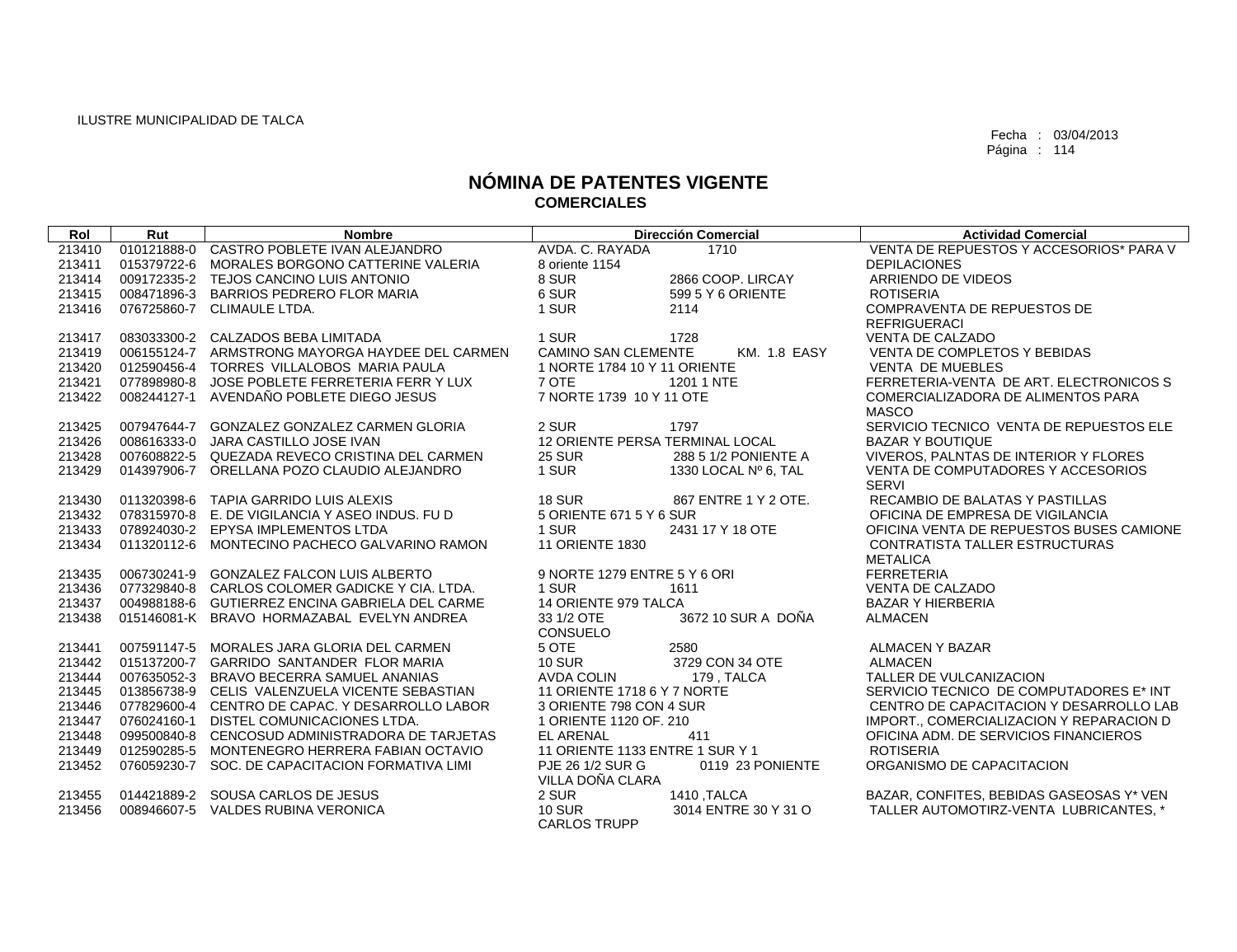| Rol    | Rut         | <b>Nombre</b>                                   | <b>Dirección Comercial</b>                | <b>Actividad Comercial</b>                    |
|--------|-------------|-------------------------------------------------|-------------------------------------------|-----------------------------------------------|
| 213457 |             | 011319861-3 VALDES GUTIERREZ JULIO ENRIQUE      | 22 NORTE 1249 5 ORIENTE B                 | <b>ALMACEN</b>                                |
| 213460 |             | 077375110-2 BIOTAL COURIER NACIONAL INTERNACION | 4 SUR<br>1464                             | SERVICIOS DE ENCARGO Y ENCOMIENDA             |
| 213462 |             | 013857794-5 VELIZ CASTRO ELIZBERTH FERNANDA     | 12 ORIENTE PUESTO 51 1 Y 2 SUR            | <b>BAZAR Y PAQUETERIA</b>                     |
| 213464 |             | 076062670-8 TRADE INTERNATIONAL INSTITUTE LTDA. | 3 ORIENTE 1630 ENTRE 5 Y 6 NO             | PRESTACION DE SERVICIOS TECNICOS PROFESI      |
| 213465 |             | 007912931-3 TRINA VELASQUEZ RAMON JOSE          | PB.SARGENTO REBOLLEDO<br>116              | <b>ALMACEN</b>                                |
| 213466 |             | 077874280-2 SOC. DE INVERSIONES CENTRO SUR LTDA | 5 ORIENTE 1306                            | VENTA DE SEGUROS AUTOMOTRIZ Y SERVICIOS       |
| 213467 | 014399051-6 | VRSALOVIC POBLETE MAGALY DEL CARMEN             | 17 1/2 PONIENTE 933 29 Y 30 SUR           | <b>BAZAR Y PAQUETERIA</b>                     |
| 213469 |             | 012241088-9 SANTIS ENCINAS PABLO ALFONSO        | 9 ORIENTE 1241 TALCA                      | ADMINISTRACION DE PLAYA DE ESTACIONAMIE       |
| 213470 |             | 010555488-5 DAZA DAZA MARIA INES                | <b>FUNDO SAN MIGUEL</b><br>CAM. A SAN     | COMPRA VENTA DE PLANTA E INSUMOS              |
|        |             |                                                 | <b>CLEMENTE</b>                           | <b>MANTEN</b>                                 |
| 213471 |             | 008396891-5 HERNANDEZ SALAS CLAUDIA PAOLA       | 8 SUR<br>2605                             | CENTRO DE LLAMADOS * LIBRERIA Y CONFITE       |
| 213472 |             | 010517926-K FUENZALIDA TORRES ROSA E.           | 5 PONIENTE 27 SUR 1088 VILLA DOÑA IGNACIA | <b>ESCUELA DE PARVULOS</b>                    |
|        |             |                                                 |                                           |                                               |
| 213475 | 004614518-6 | MORALES CANCINO CARLOS RENATO.                  | <b>14 ORIENTE 1250</b>                    | <b>FUNERARIA</b>                              |
| 213480 |             | 077672350-9 SOC. COMER. BAHIA DEL PAD RE LTDA.  | 1 OTE<br>189                              | FERRETERIA MERCERIA COMPRA Y VENTA DE M       |
| 213481 | 010152189-3 | DURAN CONTARDO JACQUELINE MARIA                 | 9 ORIENTE 1117                            | CONFECCION Y COMERCIALIZACION DE              |
|        |             |                                                 |                                           | <b>PRENDAS</b>                                |
| 213482 | 012589844-0 | RAMIREZ REBOLLEDO PAMELA CLAUDIA                | LOCAL 84<br>PERSA RODOVIARIO              | PRENDAS DE VESTIR - ACCESORIOS Y CALZADO      |
| 213484 |             | 012236850-5 MALDONADO BADILLA RALF ENRIQUE      | 1620 - A<br>1 SUR                         | <b>GRANDES TIENDAS</b>                        |
| 213486 |             | 077726740-K SANTANDER GESTIN DE RECAU Y COBRAN. | 2 ORIENTE 1059 LOCAL 2                    | OFICINA DE COBRANZAS Y RECAUDACION            |
| 213490 |             | 006657364-8 POBLETE ENCINA JORGE ENRIQUE        | 6 ORIENTE 1420 - A 3 Y 4 NORTE            | SERVICIOS DE INTERNET Y BAZAR                 |
| 213494 |             | 099531040-6 LASER VISION TALCA                  | 3 ORIENTE 1608 ESQ, 5 NORTE               | CENTRO MEDICO OFTALMOLOGICO                   |
| 213496 |             | 010092889-2 BENAVIDES VERGARA PATRICIO ALEJANDR | 14 1/2 PONIENTE 939 J. DEL VALLE          | ALMACEN ROTISERIA Y BAZAR                     |
| 213498 |             | 013787215-3 MARABOLI LEIVA NORMA LETICIA        | 11 ORIENTE 1193 LOCAL 1                   | PELUQUERIA                                    |
| 213499 |             | 076067130-4 ESCUELA DE SERVICIOS Y CAPACITACION | 1 ORIENTE 1120 OF 318 ED.CERVA            | SERVICIOS DE CAPACITACION                     |
| 213502 |             | 011894733-9 POBLETE ESPINA MARIA INES           | 1 NORTE 1260 TALCA                        | REPARADORA DE CALZADO                         |
| 213503 | 011070912-9 | JARA MUNOZ NELLY                                | 1 ORIENTE 35 - B 12 Y 13 SUR              | SERVICIOS DE INTERNET VENTA DE ARTICULO       |
| 213504 |             | 015907881-7 MOYANO BRAVO NATALI DEL CARMEN      | 15 1/2 ORIENTE 1904 VILLA JUVENTUD        | ALMACEN - ROTISERIA - BAZAR, JUGUETERIA       |
| 213506 | 015634011-1 | FLORES ALARCON SAMUEL ANDRES                    | 1 SUR<br>1417 OF, 38                      | COMPRA VENTA DE RELOJES PERFUMERIA Y CO       |
| 213507 |             | 011174357-6 PINTO JARA CLAUDIO ENRIQUE          | <b>14 SUR</b><br>1285 5 Y 6 ORIENTE       | <b>GARAGE AUTOMOVILES Y VEHICULOS MENORES</b> |
| 213508 |             | 051047100-8 ROJAS GONZALEZ RODRIGO A . Y OTRO   | 1 NORTE 542                               | PRESTACION DE SERVICIOS                       |
|        |             |                                                 |                                           | <b>COMPUTACIONALES</b>                        |
| 213509 |             | 002852229-0 REYES CORTES FRANCISCO EDUARDO      | <b>11 ORIENTE 208</b>                     | <b>TALLER CICLISTA</b>                        |
| 213510 |             | 004477318-K BUSTOS GOMEZ ELIU                   | 1 NORTE 1329 6 Y 7 ORIENTE                | COMPRA VENTA DE ARTICULOS PLASTICOS           |
| 213511 |             | 012589290-6 MUNOZ GOMEZ VERONICA ADRIANA        | 11 ORIENTE 1291 1 Y 2 NORTE               | PELUQUERIA                                    |
| 213513 | 011674427-9 | <b>GONZALEZ SEPULVEDA MERCEDES ANGELI</b>       | 5 ORIENTE 1065                            | BOUTIQUE BAZAR Y VENTA DE ROPA USADA          |
| 213514 | 009838211-9 | TORRES RODRIGUES GEORGINA DEL C.                | 12 ORIENTE LOCAL 88 2 Y 3 SUR             | <b>PAQUETERIA</b>                             |
| 213519 | 011674756-1 | MORALES MOLINA MARGARITA ISABEL                 | 13 NORTE 1561 POB. CANCHA RAYADA          | <b>BAZAR Y VIDEO CLUB</b>                     |
| 213520 |             | 051028470-4 PEREZ ROJAS CARLOS HERNAN Y OTRA    | <b>19 SUR</b><br>173                      | COMPRA Y VENTA DE PRODUCTOS ALIMENTICIO       |
| 213521 |             | 014409014-4 MELLA ACUNA PAULA VERONICA          | 2 SUR<br>707 1 PONIENTE                   | <b>BOUTIQUE Y JOYERIA</b>                     |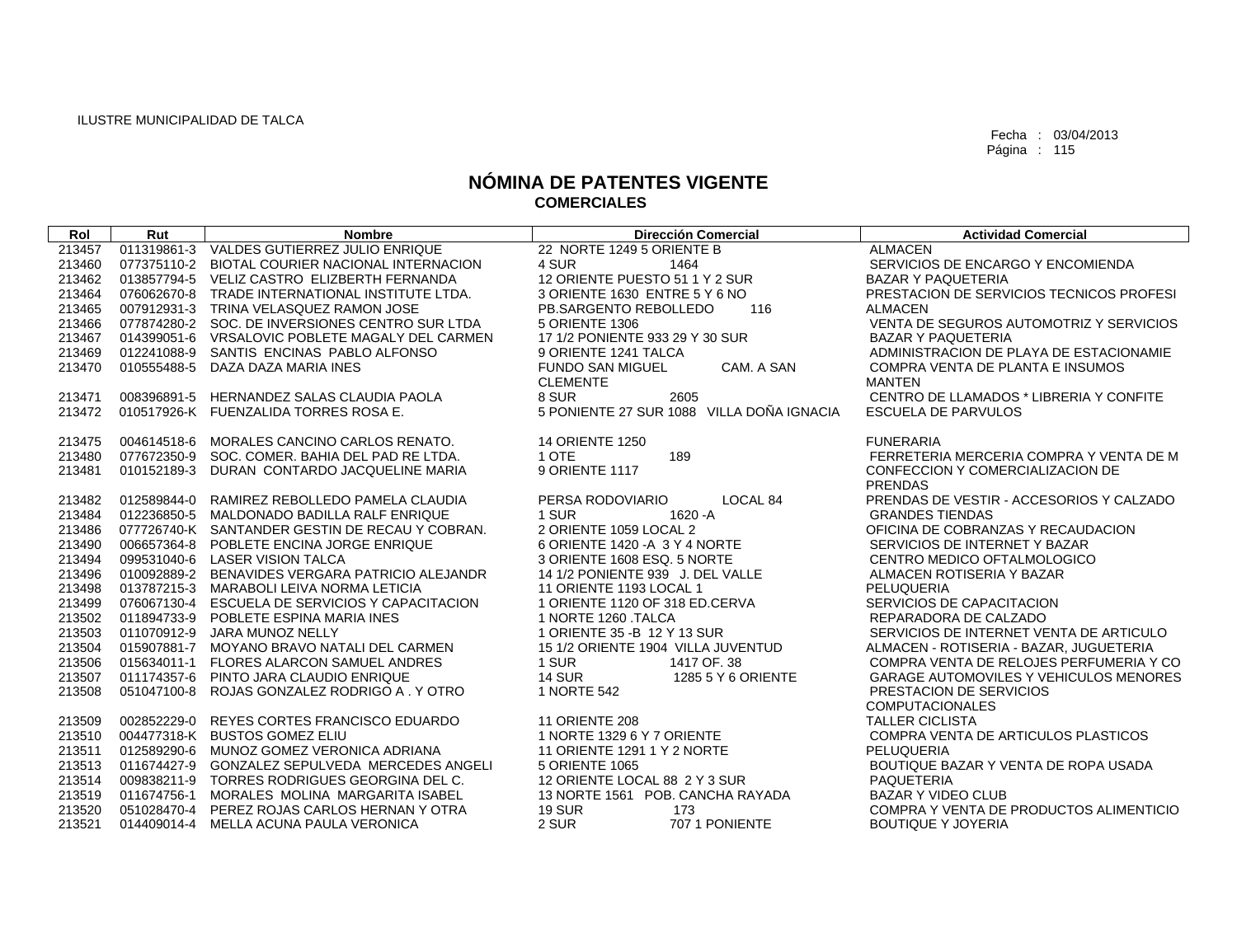| Rol    | Rut | <b>Nombre</b>                                   |                               | <b>Dirección Comercial</b>                | <b>Actividad Comercial</b>               |
|--------|-----|-------------------------------------------------|-------------------------------|-------------------------------------------|------------------------------------------|
| 213523 |     | 006319896-K ARAYA ENCINA NELSON SEGUNDO         | 32 OTE                        | 138 TCA. CARLOS TRUPP                     | AMASANDERIA                              |
|        |     |                                                 |                               |                                           |                                          |
| 213524 |     | 010736193-6 LARA PEREIRA MARLENE DEL PILAR      |                               | 14 ORIENTE 699 5 SUR POBLA, MUNICIPAL     | <b>VIDRIERIA</b>                         |
| 213525 |     | 012298788-4 SILVA PACHECO HUGO EDGARDO          | 11 1/2 OTE                    | 3062 19 NORTE V. LOMAS                    | ALMACEN ROTISETIA Y BAZAR                |
|        |     |                                                 | DE LIRCAY                     |                                           |                                          |
| 213526 |     | 012519329-3 CONCHA COFRE ALEJANDRA              | <b>12 OTE PERSA TERMINAL</b>  | 115                                       | BAZAR PAQUETERIA Y ZAPATERIA             |
| 213530 |     | 077784560-8 DISTRIBUIDORA DEL MAULE LIMITADA    | <b>RUTA 5 SUR</b>             | 3270                                      | DISTRIBUIDORA DE * PRODUC.ALIMENTICIOS   |
| 213531 |     | 008256925-1 MUÑOZ LARA DORA DE LAS MERCEDES     | 11 ORIENTE 1285 1 Y 2 NORTE   |                                           | <b>FLORESTERIA</b>                       |
| 213532 |     | 008136523-7 RAVANAL RODRIGUEZ ROSA MONICA       | 2 ORIENTE 1060                |                                           | <b>CORREDOR DE SEGUROS</b>               |
| 213533 |     | 010955749-8 GARRIDO CANCINO VERONICA DEL CARMEN | PERSA RODOVIARIO LOCAL 126    |                                           | PRENDAS DE VESTIR                        |
| 213534 |     | 010310629-K SOTO NUNEZ LUZ ELENA                | <b>29 SUR</b>                 | 874 11 1/2 PTE VILLA                      | <b>ALMACEN</b>                           |
|        |     |                                                 | <b>CRISTINA</b>               |                                           |                                          |
| 213535 |     | 012861313-7 AHUMADA VENEGAS ANA MARIA           | 1 PONIENTE B 472 25 SUR       |                                           | ALMACEN ROTISERIA Y BAZAR                |
| 213536 |     | 009698309-3 ALARCON ARIAS TERESA DEL CARMEN     | 16 1/2 ORIENTE A 1832 7 NORTE |                                           | <b>ALMACEN</b>                           |
| 213537 |     | 077656800-7 SOC. DE INVERSIONES EN INFRAESTUCTU | 3 SUR                         | 1962                                      | <b>CUSTODIA DE EQUIPAJE</b>              |
| 213538 |     | 077656800-7 SOC. DE INVERSIONES EN INFRAESTUCTU | 3 SUR                         | 1962                                      | <b>BAÑOS PUBLICOS</b>                    |
| 213540 |     | 077656800-7 SOC. DE INVERSIONES EN INFRAESTUCTU | 3 SUR                         | 1962                                      | OFICINA INVERSIONES Y ADMINISTRACION DE  |
| 213541 |     | 077926070-4 VERPLAC LTDA                        | 1 SUR                         | 1622 9 Y 10 ORIENTE                       | COMERCIALIZADORA DE EQUIPOS E INSUMOS C  |
| 213543 |     | 076979850-1 FABRICA DE BANDEJAS LTDA.           | <b>15 ORIENTE 1132</b>        |                                           | EXHIBICION Y VENTA DE BANDEJAS DE CART   |
| 213545 |     | 076053330-0 PEREZ CASTILLO Y CIA, LTDA.         | 2 SUR                         | 841 OF.32                                 | OFICINA ADMINISTRATIVA DE CAPACITACION Y |
| 213547 |     | 009843852-1 SARRIA MALDONADO CRISTIAN ESTEBAN   | 9 ORIENTE 1198 1 SUR 1 NORTE  |                                           | REPARADORA DE CALZADO                    |
| 213548 |     | 009104311-4 GONZALEZ GONZALEZ ALEJANDRA         | 1 SUR                         | 2102 14 ORIENTE                           | COMPRA VENTA ACCESORIOS Y REPUESTOS DE   |
|        |     |                                                 |                               |                                           | $\vee$                                   |
| 213551 |     | 006561477-4 VALENZUELA CACERES JULIO ENRIQUE    | 11 ORIENTE 1481 3 Y 4 NORTE   |                                           | ALMACEN - DISTRIBUIDORA DE HUEVOS Y BAZA |
| 213552 |     | 005686459-8 REYES SILVA FRESIA                  | MACROFERIA CALLE E LOCAL 2    |                                           | <b>COCINERIA</b>                         |
| 213554 |     | 013101451-1 ROJAS LOBOS ANDREA VICTORIA         |                               | 34 ORIENTE A 286 10 1/2 SUR DOÑA CONSUELO | <b>BAZAR</b>                             |
| 213559 |     | 051046430-3 VASQUEZ MUÑOZ LESTHER MARCELO Y OTR | 2 SUR                         | 2000 13 ORIENTE                           | VENTA Y DISTR. DE MUEBLES COLCHONES ES   |
| 213560 |     | 009845233-8 JARA CACERES PATRICIA               | <b>20 SUR</b>                 | 385 VILLA PERU                            | ALMACEN Y ROTISERIA                      |
| 213561 |     | 050984070-9 PARRA BASOALTO MARTA DEL C. Y OTROS | 7 SUR                         | 1747 10 Y 11 ORIENTE                      | COMPRAVENTA CHATARRA                     |
| 213562 |     | 078136920-9 NUTRICION Y TECNOLOGIA LTDA         | 3 SUR                         | 1962 LOCAL 8                              | FUENTE DE SODA, VENTA DE DIARIOS Y REVI  |
| 213563 |     | 012520872-K CAQUEO FERNANDEZ CLAUDIA ANDREA     | 1 SUR                         | 1691, TALCA                               | <b>BAZAR Y PAQUETERIA</b>                |
| 213564 |     | 005596192-1 HERBIAS OLMEDO BENJAMIN             | 4 NORTE 1677                  |                                           | FRUTOS DEL PAIS FRUTAS Y VERDURAS        |
| 213565 |     | 015140025-6 LOPEZ REBOLLEDO FANNY PRISCILA      | 1 SUR                         | 1757 LOCAL 10                             | <b>BAZAR Y YERBERIA</b>                  |
| 213566 |     | 010477977-8 HENRIQUEZ VALENZUELA PATRICIA BEATR | 1 SUR                         | 1647 LOCAL 2                              | LIBRERIA BAZAR Y SERVICIO DE FOTOCOPIAS  |
| 213567 |     | 014016858-0 CASTRO NAVARRO DIANA SUSANA         | 1 ORIENTE 1130 LOCAL 11 EDIF. |                                           | AGENCIA DE PUBLICIDAD Y PRESTACIONES DE  |
| 213568 |     | 076085220-1 IMPORTADORA, COMERC Y DIST. MG. CHI | 1 NORTE 2103 - B              |                                           | IMPORTADORA DE ROPA AMERICANA            |
| 213570 |     | 077858020-9 CLAUDIO VILLALTA Y OTRO LIMITADA    | 5 ORIENTE 775 4 Y 5 SUR       |                                           | <b>TALLER AUTOMOTRIZ</b>                 |
| 213573 |     | 012520446-5 ROJAS OYARCE ENRIQUE ALEJANDRO      | 2 NORTE 1405 7 ORIENTE        |                                           | SERVICIO DE COMIDAS AL PASO              |
| 213576 |     | 007020392-8 CHANDIA MEZA BARTOLOME DEL CARMEN   | 1 SUR                         | 1710 TALCA                                | LIBRERIA Y PAQUETERIA                    |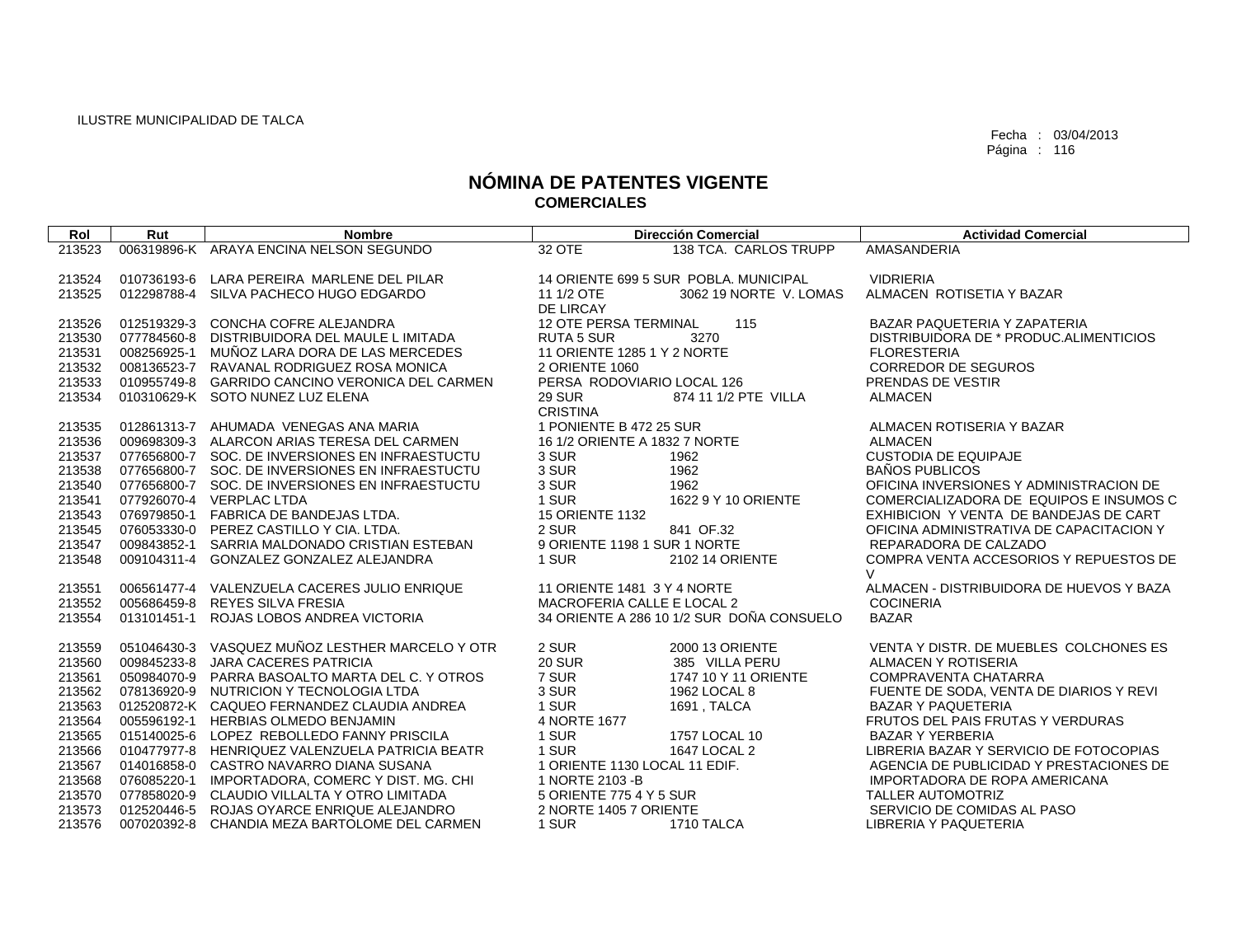| Rol    | Rut | <b>Nombre</b>                                   | <b>Dirección Comercial</b>                | <b>Actividad Comercial</b>               |
|--------|-----|-------------------------------------------------|-------------------------------------------|------------------------------------------|
| 213579 |     | 076076700-K SERVICIOS MEDICOS Y EDUCACIONALES L | 5 1/2 PONIENTE B 2031                     | OFICINA ADM. SERVICIOS MEDICOS Y CAPACIT |
| 213581 |     | 013101133-4 LAZO PONCE KATIA MACARENA           | 3 NORTE 1546 8 Y 9 ORIENTE                | REPARACION DE MUEBLES Y TAPICERIA        |
| 213582 |     | 004886122-9 CONTRERAS BESOAIN PEDRO MARIO       | 9 ORIENTE 1601 3 NORTE                    | <b>BAZAR Y YERBERIA</b>                  |
| 213583 |     | 014603678-3 CABRERA GOMEZ RAMON R.              | 1685 6 NORTE<br>CANCHA RAYADA             | <b>COMIDAS AL PASO</b>                   |
| 213585 |     | 008604572-9 GAJARDO CASTRO ERNESTINA            | 11 ORIENTE 1247 LOCAL 4                   | CONFECCION Y REPARACION DE VESTUARIO     |
| 213587 |     | 012521303-0 NUNEZ SEGUIEL ROSA ELENA            | 23 NORTE 3455 5 ORIENTE B                 | ALMACEN                                  |
|        |     | 213590 011174316-9 ESPINOZA ROJAS RODOLFO       | 8 1/2 SUR<br>1580 - A 8 Y 9 ORIENT        | <b>IMPRENTA Y ENCUADERNACION</b>         |
| 213594 |     | 077850410-3 LA FABRICA LTDA.                    | 11 ORIENTE 1160 LOCALES "A" Y "           | DISTRIBUIDORA DE COLCHONES ESPUMA        |
|        |     |                                                 |                                           | <b>MUEBL</b>                             |
| 213595 |     | 009021958-8 LOBOS DE LA FUENTE BEATRIZ DE LOS A | 1 SUR<br>1646                             | <b>ROTISERIA</b>                         |
| 213596 |     | 051052130-7 VASQUEZ VARGAS NANCY DEL CARMEN Y O | 6 ORIENTE 1128 LOCAL 3                    | PAQUETERIA Y ARTESANIAS                  |
| 213597 |     | 009268748-1 QUIROZ NAVARRO NANCY HONORINDA      | 1 SUR<br>1429 7 Y 8 ORIENTE               | <b>BAZAR</b>                             |
|        |     | 213600 007910361-6 MORAGA MUÑOZ RICARDO RAMON   | 11 ORIENTE LOCAL 16-17 CREA               | ALMACEN Y DISTRIBUIDORA DE HUEVOS        |
| 213602 |     | 005945141-3 FUENTES GARRIDO FLOR MARIA          | 2 SUR<br>2020                             | VENTA DE FLORES Y PLANTAS                |
| 213603 |     | 076091670-6 GESTION EMPRESARIAL CENTRAL SUDAMER | 1 OTE, 1258 2DO, PISO                     | <b>CAPACITACION LABORAL</b>              |
| 213604 |     | 076083360-6 SOC. DE CAPACITACION LABORAL Y SERV | LOS TILOS<br>493 VILLA EDEN               | CAPACITACION LABORAL                     |
| 213606 |     | 077794350-2 SOC. INTEGRAL DE LA EDUCACION ASAG  | 2 ORIENTE 906                             | <b>JARDIN INFANTIL</b>                   |
| 213607 |     | 077992950-7 COMERCIAL CENTRO ELECTRICIDAD LTDA  | <b>14 ORIENTE 070</b>                     | VENTA DE ARTICULOS ELECTRICOS            |
| 213609 |     | 078339800-1 CLINICA PACIFICO LTDA.              | 1 NORTE 841 BLOCK A-1 Nº9                 | <b>CONSULTA DENTAL</b>                   |
| 213610 |     | 076028370-3 SOC. EDUCACIONAL ARCOIRIS LTDA.     | 5 ORIENTE 2381 12 Y 13 NORTE              | <b>ESCUELA DE LENGUAJE</b>               |
| 213611 |     | 076076890-1 CAPACITACION EDUCACIONAL AULECOM LT | 7 ORIENTE 669                             | CAPACITACION EDUCACIONAL                 |
| 213613 |     | 076070520-9 INMOBILIARIA SISTEMAS INTEGRALES LT | 4 NORTE 1093 ESQ. 4 ORIENTE               | OFICINA DE INMOBILIARIA Y CONSTRUCCION   |
| 213614 |     | 014345274-3 SEPULVEDA LETELIER CLAUDIA ANDREA D | <b>20 SUR</b><br>150 VILLA GALILEA B      | <b>COMIDAS AL PASO</b>                   |
|        |     | 213616 010236524-0 TORRES AGUILERA JUAN GERARDO | <b>LIRCAY ALTO</b><br>13                  | ARTESANIA EN HUESO                       |
| 213619 |     | 004840036-1 VELIZ OYARCE CESAR GUSTAVO          | 1 NORTE 2250 15 Y 16 ORIENTE OSCAR CRISTI | <b>FUNERARIA</b>                         |
|        |     |                                                 | GALLO                                     |                                          |
| 213620 |     | 008092001-6 CACERES CASTRO PEDRO ORLANDO        | 12 ORIENTE 42 PERSA                       | PAQUETERIA Y BAZAR                       |
| 213621 |     | 009862469-4 MORALES AYALA TRINIDAD JUDITH       | 9 ORIENTE 1320 2 Y 3 NORTE                | COSMETOLOGA - ESTILISTA Y DEPILADORA     |
| 213625 |     | 006300134-1 LOPEZ GUERRERO MARIA CRISTINA       | 61<br>VILLA CULENAR PRAT                  | ELABORACION Y VENTA DE MERMELADAS Y REP  |
| 213626 |     | 076022290-9 CENTRO DE REHABILITACION Y LENGUAJE | 10 ORIENTE 92 15 SUR                      | ESCUELA DE LENGUAJE                      |
| 213627 |     | 076243813-5 ADMINISTRADORA DE CREDITOS COMERCIA | AVDA SAN MIGUEL<br>3355                   | ADMINISTRADORA Y OPER. TARJETAS DE CREDI |
| 213629 |     | 012297480-4 GONZALEZ VALENZUELA PATRICIO ANTONI | 6 ORIENTE 63 - B 18 Y 19 SUR              | HOJALATERIA Y ESTRUCTURA METALICA        |
| 213631 |     | 009834043-2 YAÑEZ ALBORNOZ CARLOS ALEJANDRO     | 31 ORIENTE 678 DEPTO, 101 SAN LUIS VIII   | ALMACEN ROTISERIA Y BAZAR                |
| 213632 |     | 003119466-0 RIOSECO MENDEZ ANA                  | 18 OTE<br>MACROFERIA - CARGA              | <b>COCINERIA</b>                         |
| 213635 |     | 096720830-2 BCI. FACTORING S.A.                 | 1 SUR<br>732                              | SERVICIO DE FACTORING                    |
| 213636 |     | 012295490-0 ARANCIBIA ROMERO JAIME ESTEBAN      | 6 ORIENTE 1050 LOCAL 34                   | <b>BAZAR Y JUGUETERIA</b>                |
| 213638 |     | 005242321-K FUENTES HERNANDEZ HUGO HORACIO      | 1 NORTE 1858 11 Y 12 ORIENT               | TALLER DE MUEBLES DE MADERA              |
| 213640 |     | 009757792-7 GOMEZ ALVARADO RICARDO ANTONIO      | 5 ORIENTE 1179 MERCADO CENTRAL            | <b>BAZAR Y PAQUETERIA</b>                |
| 213641 |     | 014461518-2 RAMOS MEDEL IVANNIA VALESKA         | 1 SUR<br>1271 GAL. ZAROR L-8.             | SERV. DE INTERNET, VTA. DE INSUMOS- SERV |
| 213642 |     | 015126819-6 CHIETO CANALES ROSA                 | 12 ORIENTE PUESTO 39 1 Y 2 SUR            | <b>BAZAR Y PAQUETERIA</b>                |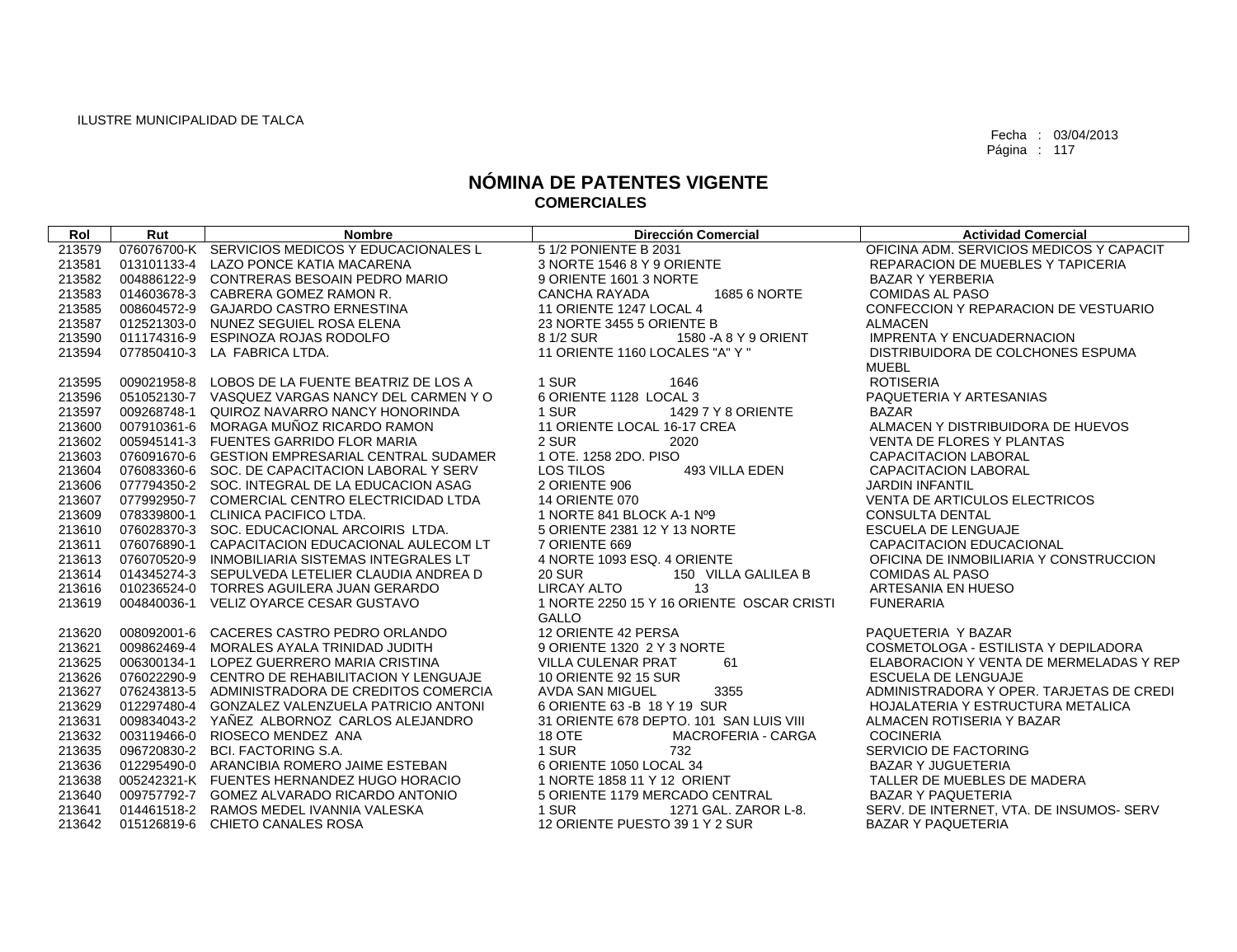| Rol    | Rut                    | <b>Nombre</b>                                   | <b>Dirección Comercial</b>                                   | <b>Actividad Comercial</b>               |
|--------|------------------------|-------------------------------------------------|--------------------------------------------------------------|------------------------------------------|
| 213646 | 006231136-3            | ROJAS BENAVIDES BERTA ROSA                      | 1 SUR 1669 LOC 2A-2                                          | CENTRO DE LLAMADOS Y COMISIONISTA        |
| 213647 | 076243813-5            | ADMINISTRADORA DE CREDITOS COMERCIA             | 9 ORIENTE 1241                                               | ADMINISTRADORA Y OPERAR TARJETAS DE      |
|        |                        |                                                 |                                                              | CRED                                     |
| 213648 | 077938020-3            | LIBRERIA MARANATHA LTDA                         | 1 PONIENTE 1239                                              | <b>LIBRERIA</b>                          |
| 213649 | 086963200-7 FORUS S.A. |                                                 | <b>11 ORIENTE 1130</b>                                       | VENTA DE CALZADO, ART. DE CUERO ROPA E   |
| 213652 |                        | 077262170-1 SOC. DE DIST.CANJE Y MENS AJERIA    | <b>16 ORIENTE 773</b>                                        | TRANSPORTE DE CARGA POR CARRETERA        |
| 213655 |                        | 010668089-2 FUENTES TORO CRISTOBALINA DE LAS    | <b>18 NTE C</b><br>1253 DEPTO B                              | <b>ALMACEN</b>                           |
| 213656 |                        | 014489649-1 ALARCON CORVALAN ALICIA LUCIA       | 8 ORIENTE C 2986 V. DON ENRIQUE                              | PELUQUERIA                               |
| 213658 |                        | 005770498-5 SOTO TORRES ELMO HUGO               | 5 PTE<br>279 VILLA GALILEA                                   | JUEGOS DE CONSOLA, CONFITES Y* BEBIDAS A |
| 213660 |                        | 012196819-3 VALDES SEPULVEDA MARCELO ALEJANDRO  | PERSA RODOVIARIO LOCAL 21                                    | REPARACION DE EQUIPOS CELULARES          |
|        |                        |                                                 |                                                              | <b>ACCESORI</b>                          |
| 213661 |                        | 013304676-3 RAMOS FIERRO EMILIO ANTONIO         | 1 NORTE 2068                                                 | <b>FLORERIA</b>                          |
| 213663 |                        | 010909371-8 VIVANCO VALDES JEANNETTE            | CALLE NVA.ESPERANZA<br>LOTE B, ST.58                         | <b>ALMACEN</b>                           |
| 213664 | 004691159-8            | ROJAS RAMOS ANA JULIA                           | PERSA RODOVIARIO 105 105                                     | <b>BAZAR Y PAQUETERIA</b>                |
| 213667 |                        | 007272536-0 BUSTOS VALENZUELA MARIA ISABEL      | 24 1/2 SUR A<br>397                                          | <b>ALMACEN ROTISERIA</b>                 |
| 213668 |                        | 007177059-1 OLMEDO MOLINA JOSE LUIS ZACARIAS    | 6 ORIENTE 928                                                | TALLER DE RELOJERIA, JOYERIA Y BAZAR     |
| 213669 |                        | 014324714-7 GOMEZ FUENTES ANA                   | 6 1/2 SUR C 3538 JARDIN DEL ESTE                             | VENTA DE COMIDAS AL PASO                 |
| 213671 |                        | 008906707-3 RAMOS JARA CARLOS ALBERTO           | 9 ORIENTE 1447 18 SUR                                        | COMIDAS AL PASO Y PELUQUERIA             |
| 213673 |                        | 077509140-1 INVERSIONES ZUÑIGA MARTINEZ LIMITAD | 6 ORIENTE 1399 ESQ, 3 NORTE                                  | CENTRO ODONTOLOGICO                      |
| 213676 |                        | 010272967-6 ORELLANA MUNOZ LUIS GASTON          | 1 SUR<br>1356 6 ORIENTE G. B                                 | PELUQUERIA                               |
| 213679 | 010561093-9            | RETAMAL VILLAGRAN MARCELO ENRIQUE               | 12 ORIENTE 1040 -3                                           | VENTA DE CARTERAS BOLSOS Y ACCESORIOS    |
| 213681 |                        | 079926070-0 CLAUDIO DODDS TOLEDO Y CIA. LTDA.   | 1 SUR<br>2449                                                | ELECTRODOMESTICOS Y LINEA BLANCA FCA. R  |
| 213682 |                        | 012245503-3 MADRID MORENO DAVID EDUARDO         | 16 1/2 NORTE B 1988 VILLA DON ARTURO                         | <b>ALMACEN PASTELERIA</b>                |
| 213685 |                        | 010724599-5 AMIGO ANDRADES MARGARITA ISABEL     | 5 PONIENTE 0748 VILLA CONAVICOOP                             | SERV. INTERNET, CENTRO DE LLAMADOS, COMP |
| 213688 | 007509076-5            | <b>RUBIO RUBIO HILDA TERESA</b>                 | 1 SUR<br>1757 LOCAL 1                                        | BAZAR Y VENTA DE PRODUCTOS Y ART. DE A   |
| 213691 |                        | 076047550-5 TECNOMOVIL LTDA                     | 1 SUR<br>1188                                                | SERVICIOS DE APARATOS Y TELECOMUNICACIO  |
| 213694 | 007953141-3            | CID CAMPOS ENZO ADOLFO                          | 3 1/2 PONIENTE 250                                           | CONTRATISTA Y SUBCONTRATISTA EN          |
|        |                        |                                                 |                                                              | <b>MANTENC</b>                           |
| 213695 |                        | 012295705-5 BARROS NUÑEZ KARINA VICTORIA        | <b>15 ORIENTE 848</b>                                        | VIDRIERIA Y ACCESORIOS AUTOMOTRICES      |
| 213697 |                        | 078245600-8 C.F.T. SAN AGUSTIN DE TALCA LTDA.   | 5 PTE<br>1225                                                | EDUCACION SUPERIOR                       |
| 213699 |                        | 007594770-4 NUNEZ BELMAR MIRTHA                 | 10 1/2 OTE<br>331, 18 Y 22 SUR                               | ALMACEN - VENTA DE COMPLETOS Y PAPAS FRI |
| 213700 |                        | 077677390-5 MIGUEL GARCES SCHAFFNER CAPACIT. Y  | 1 SUR<br>865 DPTO. 122                                       | OF. ADMINISTRATIVA DE CAPACITACION       |
| 213701 |                        | 097947000-2 BANCO RIPLEY                        | 8 ORIENTE 1212                                               | <b>BANCO</b>                             |
| 213702 |                        | 096809530-7 FASA CHILE S.A.                     | 9 ORIENTE 1241                                               | <b>FARMACIA Y PERFUMERIA</b>             |
| 213704 | 010491718-6            | PEREZ PONCE ISABEL MARGARITA                    | <b>LOS MAQUIS</b><br>14 PANGUILEMO ALDEA<br><b>CAMPESINA</b> | <b>BAZAR</b>                             |
| 213706 | 012117931-8            | ROJAS BENAVIDES PABLO ANTONIO                   | 488 POBL.<br>ANDALUCIA<br><b>INDEPENDENCIA</b>               | <b>IMPRENTA</b>                          |
| 213708 |                        | 008261822-8 QUINTERO GUZMAN MARINA ELENA        | 31 1/2 ORIENTE A 565 SAN LUIS 11                             | <b>ALMACEN</b>                           |
| 213709 |                        | 006326350-8 CAMPOS MINO ARMANDO ANTONIO         | 6 SUR<br>1210                                                | VENTA DE MADERAS Y FERRETERIA.           |
|        |                        |                                                 |                                                              |                                          |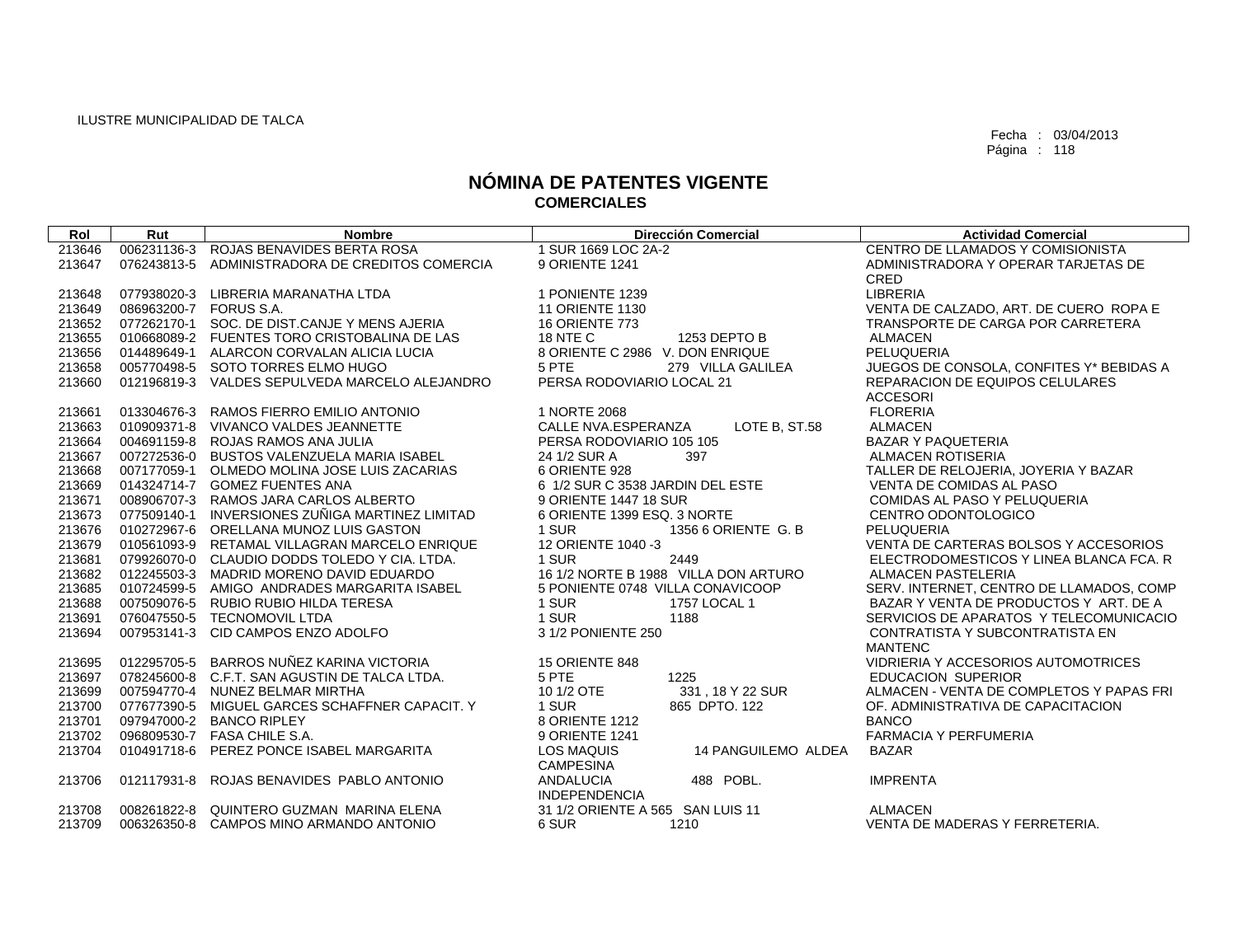| Rol    | Rut | <b>Nombre</b>                                   |                              | <b>Dirección Comercial</b>          | <b>Actividad Comercial</b>               |
|--------|-----|-------------------------------------------------|------------------------------|-------------------------------------|------------------------------------------|
| 213710 |     | 010310724-5 SAGNER BOBADILLA PABLO RODRIGO      | 2 SUR                        | 787                                 | <b>COMIDAS AL PASO</b>                   |
| 213711 |     | 010704875-8 OLIVARES RAMIREZ MARIA TERESA       | <b>MAITEN NTE</b>            | 132 V. ILLINOIS                     | ALMACEN ROTISERIA Y BAZAR                |
| 213716 |     | 010478196-9 SALAS BOBADILLA CLAUDIO             | <b>12 OTE</b>                | LOC 26 1 Y 2 SUR                    | <b>BAZAR Y PAQUETERIA</b>                |
| 213717 |     | 077468520-0 COMPUCENTRO LTDA.                   | 3 OTE                        | 1299                                | <b>VENTA DE INSUMOS COMPUTACIONALES</b>  |
| 213721 |     | 006680256-6 CASTRO GERVASI MIRELLA MAFALDA      | <b>12 ORIENTE 1235</b>       |                                     | <b>BAZAR Y PLANTAS</b>                   |
| 213722 |     | 012587795-8 RIOS TOLOZA ABISAG SARAI            | 12 ORIENTE LOC 29 1 Y 2 SUR  |                                     | <b>BAZAR Y PAQUETERIA</b>                |
| 213723 |     | 006689519-K OYARZUN CARRASCO NANCY              | 9 OTE 16 SUR                 | 229                                 | ALMACEN- COMIDAS AL PASO- VENTA DE GAS L |
| 213724 |     | 015136495-0 SILVA LOPEZ ANGELA ELIZABETH        | 2 SUR                        | 1222 5 Y 6 OTE                      | BAZAR- CORDONERIA- PAQUETERIA Y PRENDAS  |
| 213726 |     | 077335860-5 SOC. AGRICOLA Y GANADERA LOS PUQUIO | <b>10 ORIENTE 1406</b>       |                                     | <b>VENTA DE HUEVOS</b>                   |
| 213727 |     | 007566102-9 CARO MOYA SALUSTIANO IVAN           | <b>13 ORIENTE 1090</b>       |                                     | <b>VENTA DE INSUMOS AGRICOLAS</b>        |
| 213728 |     | 006515292-4 SALAZAR SEPULVEDA LUIS ALBERTO      | 18 DE ABRIL                  | 64 MERCEDES                         | <b>ALMACEN</b>                           |
| 213732 |     | 076085490-5 SOC. FARMACEUTICA C Y C LIMITADA    | 2 SUR                        | 2015 13 Y 14 ORIENTE                | <b>FARMACIA Y PERFUMERIA</b>             |
| 213736 |     | 076137230-0 SOC, DE COMERCIO Y SERV, DE TELECOM | 5 1/2 SUR                    | 3068 30 Y 30 1/2 OT                 | ARRIENDO REPARACIONES Y VENTA DE         |
|        |     |                                                 |                              |                                     | <b>EQUIPOS</b>                           |
| 213737 |     | 007990273-K JAQUE BARROS ZULEMA DE LAS ROSAS    | 6 1/2 SUR C                  | 3372 DEPTO. 103                     | <b>ALMACEN</b>                           |
| 213739 |     | 096836310-7 SERVICIOS HELPBANK S.A.             | 1 ORIENTE 1120 OF, 315       |                                     | OFIC. ADMINISTRATIVA DE SERVICIOS Y CAP  |
| 213741 |     | 096686870-8 COAGRA S.A.                         | AVDA SAN MIGUEL              | 3696                                | OFICINA COMERCIAL AGROINDUSTRIA          |
| 213742 |     | 006484649-3 VILLACURA GONZALEZ MARIA            | 11 ORIENTE 3 1/2 NORTE       |                                     | <b>FRITANGUERIA</b>                      |
| 213744 |     | 078230020-2 SOC. INST. PROF. LATINOAMERICANO DE | <b>AVDA COLIN</b>            | 815                                 | <b>EDUCACION CAPACITACION</b>            |
| 213745 |     | 077543490-2 SOCIEDAD GUARDIAS DE TALCA LTDA.    |                              | 18 PONIENTE B 283 26 SUR V. GALILEA | SERV. EN RECURSOS HUMANOS Y GUARDIAS DE  |
| 213747 |     | 011174844-6 CACERES ORMEÑO MARIELA ISABEL       | 11 ORIENTE 1291 1 Y 2 NORTE  |                                     | DISTRIBUIDORA DE FLORES PLANTAS Y ARBOL  |
| 213751 |     | 012296011-0 LIZANA LETELIER MARCO ANTONIO       | 19 NORTE 1774 10 1/2 ORIENTE |                                     | ALMACEN Y VERDULERIA                     |
| 213752 |     | 007116571-K VALENZUELA URREA JOSE F.            | 3 1/2 OTE 14 1/2 NTE         | 2613                                | ALMACEN Y ROTISERIA                      |
| 213755 |     | 010814557-9 CANCINO ARAYA ROSA DE LAS MERCEDES  | 12 ORIENTE LOC 57 1 Y 2 SUR  |                                     | <b>BAZAR Y PAQUETERIA</b>                |
| 213756 |     | 014455438-8 MORALES ROJAS LILIAN FRANCISCA      | 8 NORTE 1858 11 Y 12 ORIENTE |                                     | AMASANDERIA Y PASTELERIA                 |
| 213757 |     | 076100670-3 COMERCIAL VIZILLE GROUP CHILE LTDA  | 1 NORTE 963 OFI, 505         |                                     | IMPORT., EXPORT, DISTRIB. Y COM.PERFUME  |
| 213758 |     | 004409588-2 HENRIQUEZ BALTANARES HUMBERTO H     | 2 SUR                        | 2125                                | VENTA DE COMPLETOS, BEBIDAS Y CAFE       |
| 213759 |     | 079779060-5 TURBOSEL LIMITADA                   | 1 SUR                        | 2135                                | <b>VENTA DE TURBOALIMENTADORES</b>       |
| 213767 |     | 012519673-K MATUS MORALES SUSANA CECILIA        | 23 ORIENTE 1379              |                                     | ALMACEN ROTISERIA Y BAZAR                |
| 213768 |     | 010801416-4 ESPINOZA ESPINOZA OSCAR CLAUDIO     | 1 NORTE 1035                 |                                     | <b>COMPRA Y VENTA DE VEHICULOS</b>       |
| 213769 |     | 076146540-6 EXPORTADORA E IMPORTADORA MAULE LTD | EL ESTUCHE LOTE 3            |                                     | EXPORTACION E IMPORTACION DE PRODUCTOS   |
| 213770 |     | 009160014-5 ANTONELLI ANATIVIA BLANCA BEATRIZ   | 3 NTE                        | 1750 LOTE 8 INTERIOR                | COMERCIALIZACION Y * DISTRIBUCION ART.D  |
| 213773 |     | 011561855-5 PINEDO PINEDO SANDRA DE LAS MERCEDE | 5 ORIENTE 2869 17 NORTE      |                                     | ALMACEN ROTISERIA Y BAZAR                |
| 213775 |     | 005564841-7 BUSTOS ESPINOZA MARTA DE LAS M      | <b>MADRID</b>                | 142 POB. INDEPENDENCIA              | <b>ALMACEN</b>                           |
|        |     |                                                 |                              |                                     |                                          |
| 213776 |     | 007610846-3 FAUNDEZ LOPEZ CARMEN NELIDA         | 8 oriente 1126 1 SUR 1 NORTE |                                     | <b>BOUTIQUE</b>                          |
| 213778 |     | 012297013-2 BARRIOS GAJARDO MARITZA             | <b>13 ORIENTE 902</b>        |                                     | VENTA DE FLORES Y BAZAR                  |
| 213779 |     | 012886959-K MARTINEZ SOTO LORENA PAULINA        | 2 SUR                        | <b>772 LOCAL 4</b>                  | <b>FUENTE DE SODA</b>                    |
| 213780 |     | 007045880-2 ESCOBAR PEÑAILILLO JUANA DE DIOS    | <b>29 SUR</b>                | 183 12 1/2 PTE.                     | ALMACEN ROTISERIA                        |
| 213781 |     | 081148500-4 LA BOTA VERDE S.A.                  | 1 SUR                        | 1525                                | <b>GRANDES TIENDAS</b>                   |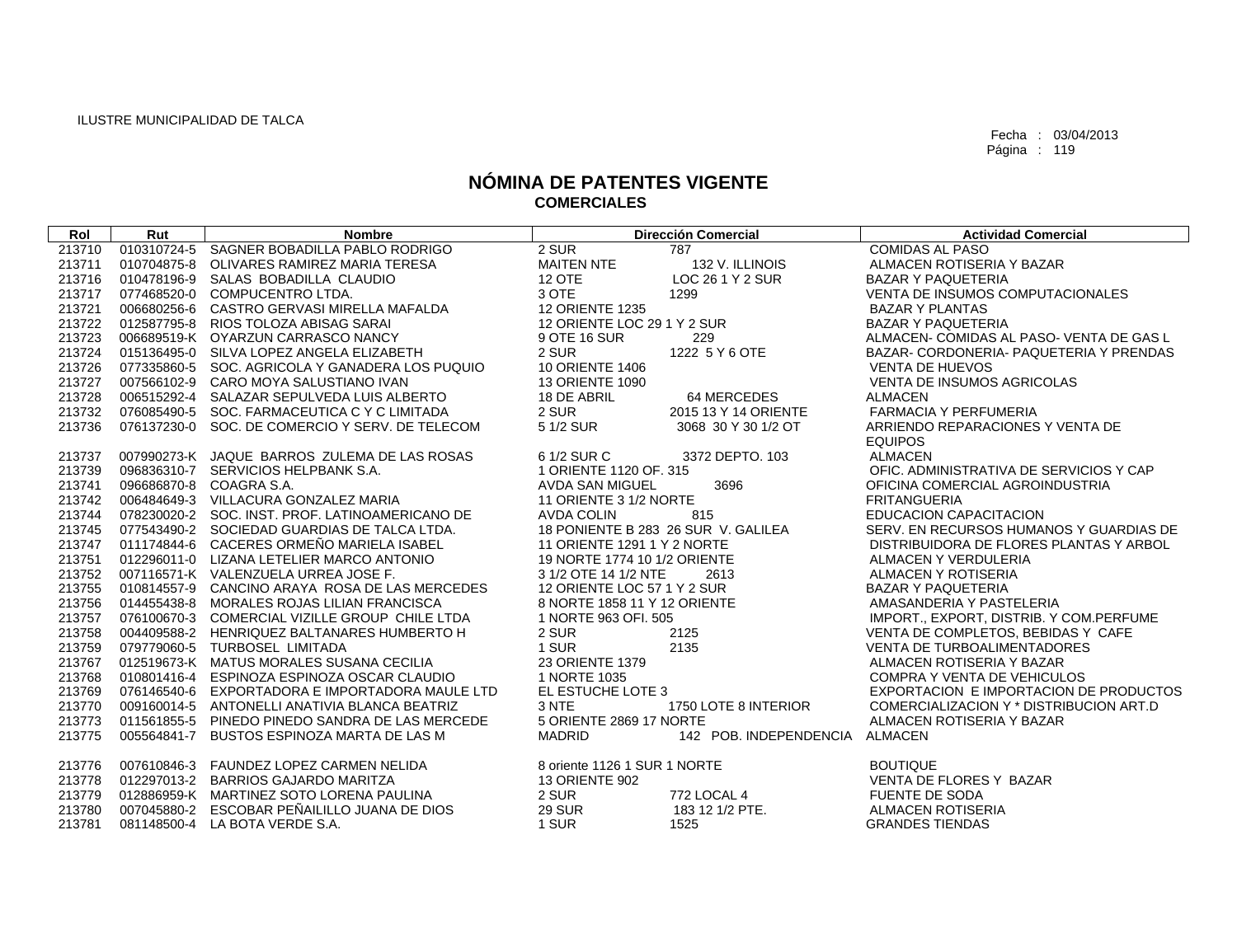| Rol              | Rut         | <b>Nombre</b>                                                                      | <b>Dirección Comercial</b>                       | <b>Actividad Comercial</b>                                        |
|------------------|-------------|------------------------------------------------------------------------------------|--------------------------------------------------|-------------------------------------------------------------------|
| 213785           |             | 007521339-5 PALAVECINO ACEITON JOSE ALEJANDRO                                      | 1 SUR<br>865 OF 73 TORRE TALC                    | SERVICIOS DE CAPTACION DE TARJETAS DE C                           |
| 213787           |             | 050949140-2 CERPA DIAZ LUIS ERNESTO Y OTRA                                         | 8 oriente 1157 - A                               | <b>BOUTIQUE</b>                                                   |
| 213789           |             | 008462877-8 CARRASCO CAMPOS ANGELICA                                               | MERCADO PERSA RODOVIARIO<br>159                  | BAZAR PAQUETERIA Y ZAPATERIA                                      |
| 213790           |             | 007999366-2 BURGOA REYES MARIA CECILIA                                             | 21 NORTE 3240 5 1/2 ORIENTE C                    | <b>ALMACEN</b>                                                    |
| 213792           |             | 006856366-6 BERMEDO CARRASCO MARISOL FILOMENA                                      | 31 1/2 OTE 11 1/2 SUR<br>126                     | BAZAR Y PAQUETERIA ALMACEN                                        |
| 213795           |             | 081464600-9 AUTOMOVIL CLUB DE CHILE                                                | 2 ORIENTE 1345                                   | OFICINA ADMINISTRATIVA                                            |
| 213796           |             | 001764543-9 RAMIREZ SAAVEDRA LUIS ORLANDO                                          | 1 OTE<br>911, TALCA                              | <b>BAÑOS TURCOS</b>                                               |
| 213797           |             | 076154210-9 CIBERIA COMPUTACION LTDA                                               | 6 OTE<br>1325                                    | CAPACITACION VTA, DE EQUIPOS COMPUTACIO                           |
| 213804           |             | 077233220-3 COMERCIALIZADORA PAPERS Y LEATHERS                                     | 1 NORTE 1417                                     | <b>IMPRENTA</b>                                                   |
| 213805           |             | 011676394-K ROJAS NUNEZ SANDRA DEL CARMEN                                          | 2 PTE<br>2573 13 Y 14 NORTE                      | <b>ALMACEN</b>                                                    |
| 213807           |             | 078136920-9 NUTRICION Y TECNOLOGIA LTDA                                            | 3 SUR<br>1962 LOCAL 2                            | <b>GELATERIA Y CONFITERIA</b>                                     |
| 213808           |             | 012591029-7 SAAVEDRA GIANINI SERGIO ANTONIO                                        | <b>AVDA COLIN</b><br>946 VILLA SAN               | COMERCIALIZACION DISTRIBUCION E IMPORT                            |
|                  |             |                                                                                    | <b>GUILLERMO</b>                                 |                                                                   |
| 213810           |             | 008004868-8 MOGLIA SANHUEZA CARLOS JOSE                                            | <b>AVDA SAN MIGUEL</b><br>3000                   | <b>TALLER MECANICO</b>                                            |
| 213811           |             | 099547110-8 SERVICIOS TECNOLOGICOS S.A                                             | 9 ORIENTE 1602 1 NORTE                           | VENTA DE EQUIPOS COMPUTACIONALES SERV.                            |
| 213812           |             | 076147190-2 SERV.LABORATORIOS Y ASES. LABOCENT                                     | 7 NORTE 1691 9 1/2 Y 10 OTE.                     | LABORATORIO DE SUELOS HORMIGON Y ASFAL                            |
| 213814           |             | 007347191-5 BELLO ABURTO JUAN CARLOS                                               | 1 PTE<br>453, TALCA                              | <b>CONTRATISTA EN OBRAS MENORES</b>                               |
| 213815           |             | 012919347-6 ESPINOSA LOBOS ARMANDO JAVIER                                          | 8 oriente 1030 TALCA                             | <b>CLINICA DENTAL</b>                                             |
| 213819           |             | 052003251-7 ORGANISMO TEC. DE CAPACIT. INCACEN                                     | 7 ORIENTE 1645 5 Y 6 NORTE                       | OFICINA DE ORGANISMO TECNICO DE CAPACIT                           |
| 213825           | 096986760-5 | INMOBILIARIA SAN CLEMENTE S.A.                                                     | CAM.INTERNACIONAL TALCA-SAN CLEMENTE             | <b>CEMENTERIO PARTICULAR</b>                                      |
|                  |             |                                                                                    | KM.4.5 HUILQUILEMU                               |                                                                   |
| 213826           |             | 090743000-6 PROMOTORA CMR FALABELLA S.A.                                           | 2 NORTE 3344 CIRCUNVALACION<br>6 1/2 PTE A       | <b>SERVICIOS FINANCIEROS</b>                                      |
| 213828           |             | 009520843-6 SUAZO MUNOZ MARITZA<br>052002876-5 CONS, Y SERV, CRISTIAN ASTUDILLO RO | 1102 V.DONA IGNACIA<br>1 PONIENTE 1471 OFICINA 9 | ALMACEN Y AMASANDERIA                                             |
| 213829<br>213830 |             | 005463866-3 NOVOA HERNANDEZ ARNOLDO MANUEL                                         | 9 ORIENTE 1162                                   | ASESORIA ADMINISTRATIVA Y FINANCIERA CA<br><b>GRANDES TIENDAS</b> |
| 213833           |             | 099518630-6 LUBRICENTROM & O S.A.                                                  | 1 ORIENTE 818                                    | LAVADO DE AUTOS, CENTRO DE LUBRICACION                            |
| 213834           |             | 076076380-2 SERV. MEDICOS Y QUIROZ BORQUEZ LTDA                                    | 25 ORIENTE 2236                                  | <b>CONSULTA MEDICA</b>                                            |
| 213835           |             | 013722886-6 SANTANDER LOPEZ LUIS ALBERTO                                           | 1 SUR<br>1623                                    | <b>BAZAR</b>                                                      |
| 213836           |             | 011676216-1 CORNEJO URZUA JUANITA CARMEN                                           | <b>22 NTE</b><br>1979 12 Y 13 OTE                | ALMACEN ROTISERIA AMASANDERIA                                     |
|                  |             |                                                                                    |                                                  | <b>PASTELERIA</b>                                                 |
| 213837           |             | 077707660-4 SERV, CAP, AS, PROF, RODR IGUEZ Y S                                    | 3 NORTE 99Y 10 ORIENTE                           | SERVICIOS DE CAPACIT COBRANZAS CORRETA                            |
| 213839           |             | 006545147-6 VALDES ESPINOZA RODOLFO ALBERTO                                        | 1 1/2 PTE 25 SUR A<br>655                        | ALMACEN ROTISERIA Y BAZAR                                         |
| 213840           |             | 077799240-6 SERVICIO TECNICO TEJO Y CIA. LTDA.                                     | 11 ORIENTE 477 PISO 1                            | SERVICIO TECNICO VTA. DE REPUESTOS Y REP                          |
| 213841           |             | 099556260-K INSTITUTO SAN SEBASTIAN S.A.C.                                         | 2 PONIENTE 1138                                  | OFICINA DE CAPACITACION                                           |
| 213843           |             | 005539497-0 IBACACHE ARAYA MARGARITA                                               | 7 SUR<br>2888 STA MARTA                          | <b>BAZAR Y PAQUETERIA</b>                                         |
| 213846           | 078246950-9 | EDICIONES PIRAMIDE LTDA.                                                           | 2 NTE<br>1691                                    | DISTRIBUIDORA E * IMPORTADORA DE LIBROS                           |
| 213848           |             | 077824600-7 COMERCIALIZADORA BANDELSUR LTDA.                                       | CAM. LIRCAY ACCESO NORTE 0                       | IMPORTACION Y EXPORTACION DE BANANAS Y F                          |
| 213849           |             | 008564347-9 MONTECINO VARGAS PABLO ANTONIO                                         | 6 ORIENTE 697                                    | PUBLICIDAD EN LETREROS Y AUTOADHESIVOS                            |
| 213850           |             | 077968880-1 GAMA CONSULTORES LTDA                                                  | <b>14 ORIENTE 718</b>                            | OFICINA ADMINSTRATIVA EN CAPACITACION LA                          |
| 213851           |             | 099567460-2 GESTION DE RECAUDACION Y COBRANZAS                                     | 1 NORTE 801 OFICINA 403                          | SERVICIO DE COBRANZAS Y RECAUDACION                               |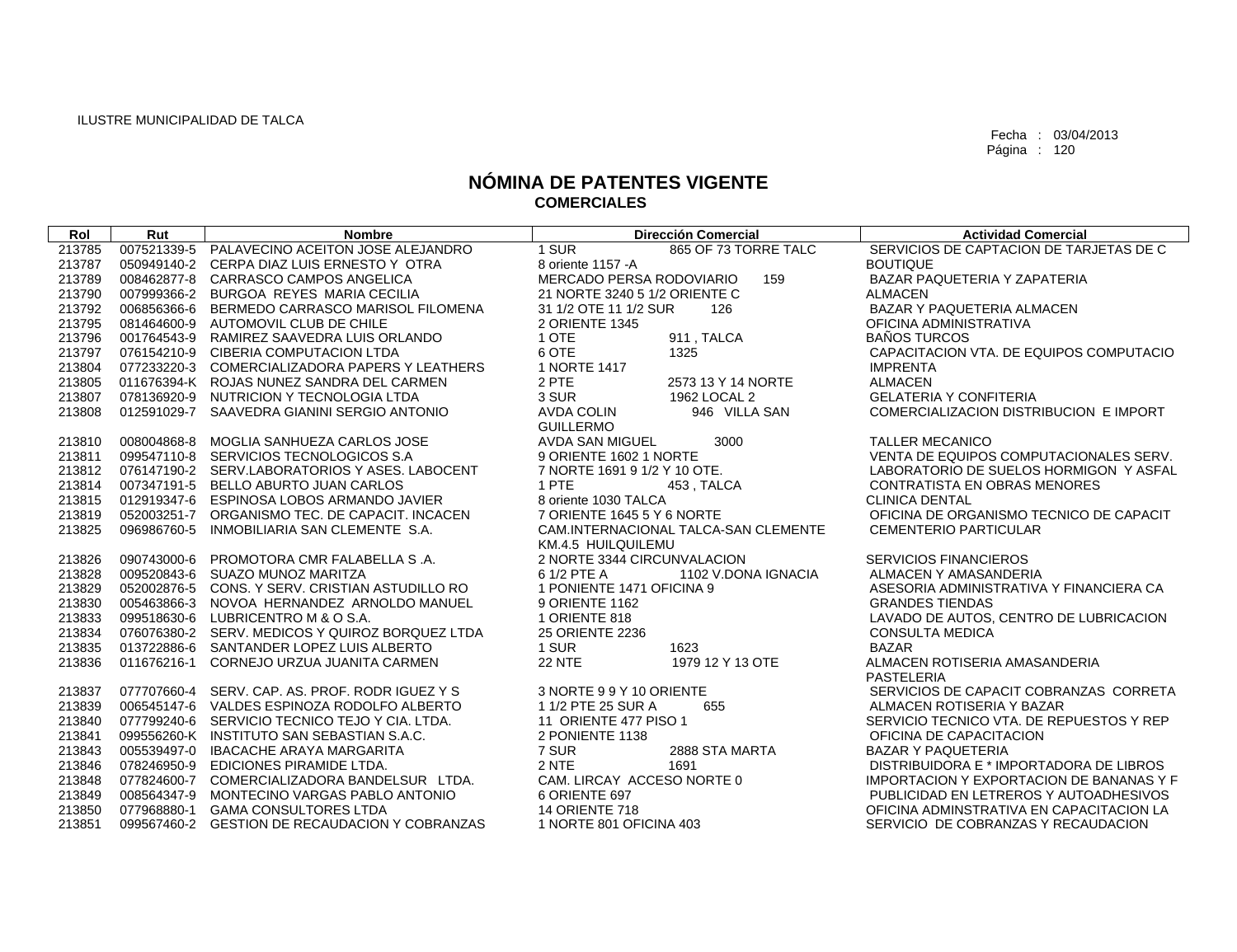| Rol    | Rut                   | <b>Nombre</b>                                   | <b>Dirección Comercial</b>                 | <b>Actividad Comercial</b>               |
|--------|-----------------------|-------------------------------------------------|--------------------------------------------|------------------------------------------|
| 213852 | 096848260-2 GAES S.A. |                                                 | 3 ORIENTE 1119 LOCAL 5                     | COMPRA VENTA IMPORTACION EXPORTACION DI  |
| 213854 | 007142468-5           | SAAVEDRA VASQUEZ NELLY DEL CARMEN               | <b>28 SUR</b><br>181 V. LAS ARAUCARIA      | <b>COLEGIO</b>                           |
| 213855 |                       | 007323293-7 GUTIERREZ ROMAN EDUARDO EVARISTO    | 12 ORIENTE 2974 19 NORTE                   | BODEGA DE LEĐAS Y MADERAS                |
| 213856 |                       | 012904787-9 RIFFO COFRE MAURICIO JAVIER         | 5 1/2 ORIENTE A 3438 V. DON GONZALO        | ALMACEN ROTISERIA Y BAZAR                |
| 213857 |                       | 007822512-2 LEON ARANEDA ERNA DE LAS MERCEDES   | <b>20 SUR</b><br>252 5 Y 6 PONIENTE        | SERVICIOS COMPUTACIONALES E INTERNET     |
| 213859 |                       | 098000400-7 FONDO DE PENSIONES A.F.P. PROVIDA S | 1 SUR<br>922                               | ADMINISTRADORA DE FONDOS DE PENSIONES    |
| 213860 | 009697313-6           | MORENO CERPA RICARDO ENRIQUE                    | 9 ORIENTE 1391 2 Y 3 NORTE                 | PELUQUERIA                               |
| 213861 |                       | 014351152-9 ROJAS REBOLLEDO YESENIA PAOLA       | 19 ORIENTE A 169 9 1/2 SUR VICENTE VANGOGH | <b>COMIDAS AL PASO</b>                   |
|        |                       |                                                 |                                            |                                          |
| 213863 | 014399437-6           | SOTO ALDANA CLAUDIO ESTEBAN                     | 3 PONIENTE 207 V. SOL PONIENTE             | <b>ALMACEN</b>                           |
| 213864 | 052002861-7           | INV. MACARENA FUSTER GOMEZ E.I.R.L.             | 1 SUR<br>1271 LOCAL Nº 9                   | <b>TABAQUERIA CONFITES</b>               |
| 213865 | 004650838-6           | ROZAS GAMBOA FLORIDOR SEGUNDO                   | <b>LAS ARAUCARIAS</b><br>57 PB.SALUTAL LA  | ALMACEN Y ROTISERIA                      |
|        |                       |                                                 | <b>FLO</b>                                 |                                          |
| 213866 |                       | 077999400-7 COBRANZAS CARREÑO SANCHEZ Y OTROS L | 2 SUR<br>772 OF, 303 ED, ARAN              | ASESORIA ADMINISTRATIVA, TRIBUTARIA Y C  |
| 213867 |                       | 009505459-5 ORTEGA SANCHEZ ALEJANDRA            | 4 ORIENTE 1297                             | PELUQUERIA Y DEPILACION                  |
| 213868 |                       | 076139870-9 IMPORTADORA Y EXPORTADORA SAM LTDA. | 1 SUR<br>1681                              | <b>GRANDES TIENDAS</b>                   |
| 213869 |                       | 007352146-7 MATURANA RIVERA MARCELA VILMA DE M. | 1 SUR<br>1617 9 Y 10 ORIENTE               | VENTA DE INSUMOS DE PELUQUERIA COSMETIC  |
| 213874 |                       | 006659671-0 PARRAGUEZ PEREZ HERNAN PATRICIO     | 1 SUR<br>1417 7 Y 8 ORIENTE L              | VIDRIERIA ENMARCACIONES Y CUADROS        |
| 213875 |                       | 005341317-K FUENTES BELMAR JULIO CESAR          | 9 ORIENTE 142 15 Y 16 SUR                  | ALMACEN Y ROTISERIA                      |
| 213878 |                       | 009178120-4 HENRIQUEZ LOPEZ CARMEN PATRICIA V.  | <b>11 ORIENTE 1120</b>                     | <b>BAZAR</b>                             |
| 213880 |                       | 081201000-K CENCOSUD RETAIL S.A.                | <b>CALLE 1 SUR</b><br>1477                 | CONFITERIA GELATERIA Y TABAQUERIA        |
| 213881 |                       | 011173991-9 GONZALEZ NOVOA ROSA DELFINA         | 7 NORTE 26 11 Y 12 ORIENTE                 | <b>ALMACEN</b>                           |
| 213884 |                       | 076030850-1 COMERCIAL FDS CHILE LTDA            | AVDA. SAN MIGUEL<br>2718                   | COMERCIALIZACION IMPORTACION DE ART. ELE |
| 213885 |                       | 013102000-7 GONZALEZ VASQUEZ PABLO ANDRES       | 2 NTE<br>3213                              | LIBRERIA CENTRO DE LLAMADOS BAZAR Y ALMA |
| 213888 |                       | 011675719-2 FAUNDEZ LASCEVENA MARIO ESTEBAN     | 18 ORIENTE 10 SUR VILLA REMBRANDT          | <b>GIMNASIO</b>                          |
| 213889 |                       | 009723038-2 VILLAGRAN VALLEJOS TERESA VERONICA  | 5 ORIENTE 1065                             | <b>OPTICA</b>                            |
| 213890 |                       | 096824790-5 REVCON S.A                          | 1 NORTE 963 OF, 402-A                      | PREST.DE SERV. Y REVISION DE PROYECTOS,  |
| 213891 |                       | 077041800-3 COMERCIALIZADORA SOCORRO LTDA.      | 1 SUR<br>901 TALCA                         | <b>FARMACIA PERFUMERIA</b>               |
| 213892 |                       | 004597017-5 VIDAL DOMINGUEZ IGNACIO             | 1 NORTE 963 OFICINA 103                    | NOTARIO PUBLICO                          |
| 213893 |                       | 008487575-9 CHAMORRO CHAMORRO MARIA HAYDEE      | 14 ORIENTE 1156 LONCOMILLA                 | <b>FLORERIA</b>                          |
| 213895 |                       | 078620530-1 PROF, DE LA CAPACITACION LTDA.      | 3 ORIENTE 1630                             | OFICINA DE CAPACITACION                  |
| 213896 |                       | 009401491-3 FARIAS VALENZUELA KAREN PATRICIA    | 7 ORIENTE 1139                             | BAZAR LIBRERIA BOUTIQUE SERVICIO TECNICO |
| 213897 |                       | 012373797-0 ROJAS CASTRO SONIA EUGENIA          | 3 ORIENTE 3466 22 1/2 NORTE                | <b>ALMACEN</b>                           |
| 213899 |                       | 099537670-9 RELLENOS SANITARIOS DEL MAULE S.A.  | <b>HUILLIBORGOA</b><br>KM 17 RUTA K-440 EL | EXPLOTACION DE RELLENOS SANITARIOS       |
|        |                       |                                                 | <b>RETAMO</b>                              |                                          |
| 213900 |                       | 013783420-0 ARMIJO ICETA CAROLINA ELIZABETH     | 2 SUR<br>1947 LOCAL 4                      | <b>BAZAR Y LIBRERIA</b>                  |
| 213901 | 078706200-8           | MEGA SERVICES COMPUTACION LTDA                  | 3 ORIENTE 1085 DEPTO. B                    | SERVICIOS COMPUTACIONALES                |
| 213902 | 010793164-3           | OLAVE VALENCIA ELSA INES                        | 6 1/2 SUR B<br>3467 V. JARDIN DEL ESTE     | ALMACEN ROTISERIA Y BAZAR                |
| 213903 |                       | 013785547-K ALBURQUENQUE RAMIREZ CECILIA ANDREA | 7 ORIENTE 1171 LOCAL 3                     | SALON DE DEPILACION                      |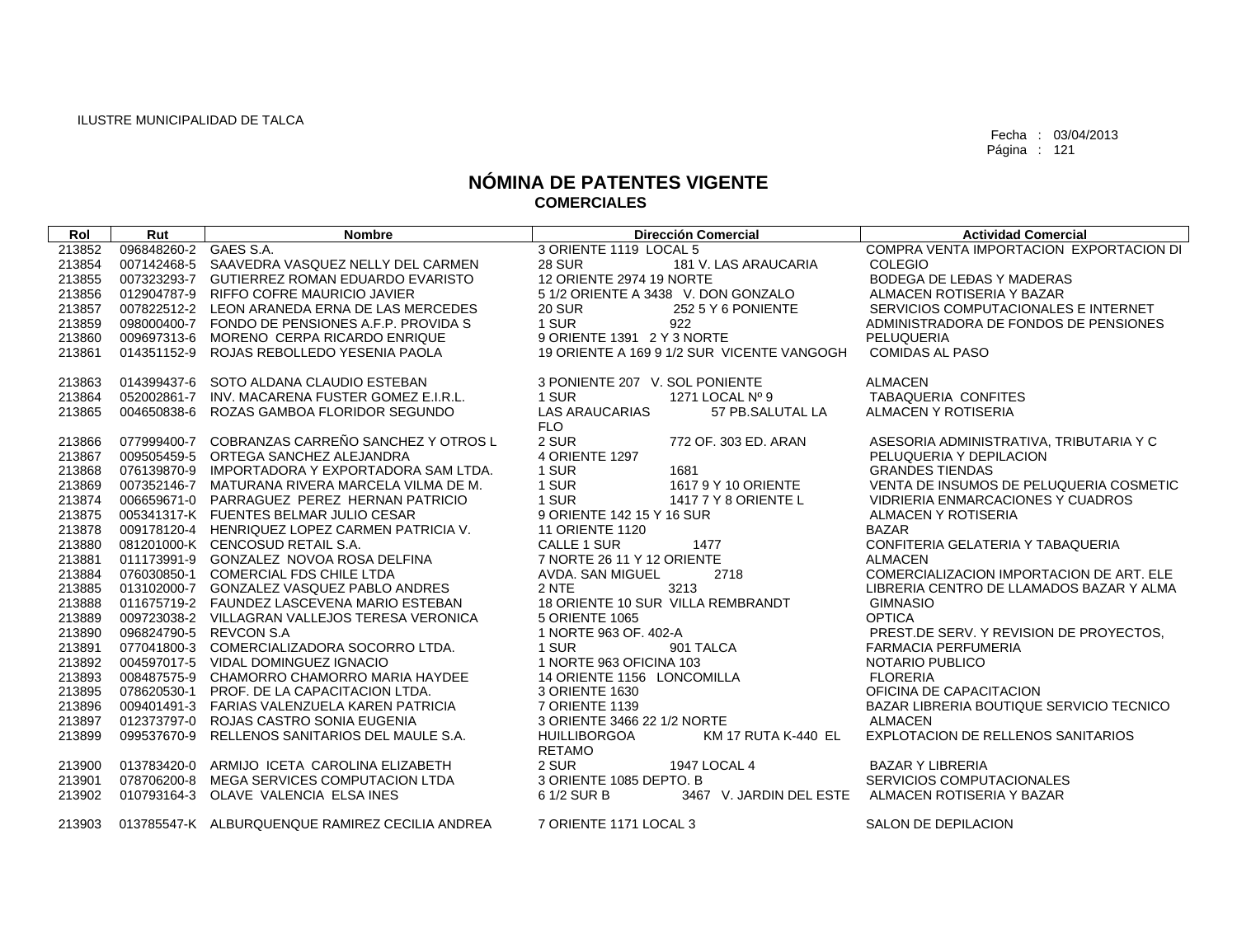| Rol    | Rut         | <b>Nombre</b>                                   | <b>Dirección Comercial</b>                     | <b>Actividad Comercial</b>               |
|--------|-------------|-------------------------------------------------|------------------------------------------------|------------------------------------------|
| 213904 |             | 014335714-7 ALBORNOZ FONSECA MARIA A.           | 1 SUR<br>1720 10 Y 11 ORIENTE                  | <b>BAZAR Y PAQUETERIA</b>                |
| 213905 |             | 091635000-7 PREUNIC S.A.                        | 1 SUR<br>1364                                  | PERFUMERIA, MENAJE, LIBRERIA, TEXTILES J |
| 213909 |             | 007498049-K AGUILAR PARRA LUIS OSVALDO          | 17 NORTE 1897 12 OTE. LOCAL F                  | <b>FERRETERIA</b>                        |
| 213912 |             | 076119110-1 SOC. DE SERVICIOS Y ASESORIAS MARIO | <b>10 ORIENTE 1027</b>                         | INSTALACION DE ALARMAS AUTOMOVILES       |
| 213913 |             | 012521842-3 MORAGA DUBO MARCELO ENRIQUE         | 1 SUR<br>1748 , TALCA                          | BAZAR JUGUETERIA Y LIBRERIA              |
| 213914 |             | 011894026-1 CASTRO RUIZ GERMAN EDUARDO          | 13 ORIENTE 3250 21 Y 22 NORTE                  | ALMACEN ROTISERIA Y BAZAR                |
| 213916 |             | 007495854-0 PRIETO NAHUELPAN NORA VIRGINIA      | 8 oriente 799, TALCA                           | ALMACEN Y BAZAR                          |
| 213922 |             | 010271094-0 ORTEGA MOYA JOSE URBANO             | <b>12 SUR</b><br>1670                          | AMASANDERIA                              |
| 213923 |             | 007662140-3 MEJIAS VALDIVIA MARIA MAGDALENA     | PJE 11 1/2 OTE E 3049                          | VENTA DE COMPLETOS, FRITANGUERIA         |
| 213924 |             | 009454368-1 SOBARZO MORALES MARIELA JEANNETTE   | <b>MERCADO CENTRAL</b><br>MODULO 28            | <b>VENTA DE FLORES</b>                   |
| 213926 |             | 076197980-9 INVERSIONES Y ASESORIAS FRAN LTDA.  | 1 NORTE 931 OF, 307, EDIF, P                   | INVERSIONES, ASESORIAS Y CONSULTORIAS E  |
| 213932 |             | 017948710-1 TORRES SMALL MAURICIO               | 1 SUR 2243 15 Y 16 OTE                         | COMPRA VENTA REPUESTOS AUTOMOTRICES      |
| 213934 |             | 078119920-6 ISABEL GONZALEZ Y CIA LTDA          | 1 SUR<br>1669 LOCAL 19 Y 20                    | <b>BOUTIQUE</b>                          |
| 213935 |             | 009435127-8 CARVAJAL CONCHA CARLOTINA DEL C.    | 11 ORIENTE 2542 15 NORTE                       | VENTA Y ELABORACION DE PRODUCTOS DE      |
|        |             |                                                 |                                                | ASEO                                     |
| 213939 |             | 011558328-K BUSTAMANTE MARCHANT DORIS JENNY     | 22 1/2 NORTE 3459 3 1/2 ORIENTE DOÑA JACINTA   | <b>ALMACEN</b>                           |
|        |             |                                                 |                                                |                                          |
| 213941 |             | 008050016-5 SILVA QUINTEROS MALVA ELENA         | PSJE, 2 1/2 OTE 2729 15 Y 15 1/2 NTE J. MIGUEL | <b>ALMACEN</b>                           |
|        |             |                                                 | CARRERA                                        |                                          |
| 213945 |             | 007634558-9 VILLACURA ROJAS OVIDIO DEL CARMEN   | 1 SUR 4 Y 5 PTE<br>345, TALCA                  | <b>ALMACEN</b>                           |
| 213948 |             | 013505594-8 FUENTES OLGUIN ALEJANDRA PATRICIA   | 25 1/2 ORIENTE 1483 4 NORTE V. VALLE CLARO     | <b>ALMACEN</b>                           |
| 213950 |             | 014470727-3 GONZALEZ VIDAURRAZAGA JUAN CARLOS   | 2 SUR<br>1274 5 Y 6 OTE.                       | SERVICIO DE INTERNET Y VENTA DE INSUMOS  |
| 213951 |             | 077596940-7 LABORATORIO CHILE S.A.              | 2 NORTE 1044 OF, 3 - 4                         | OFICINA ADMINISTRATIVA                   |
| 213953 |             | 011674938-6 MUÑOZ AGUILAR MONICA ELENA          | 13 ORIENTE 2250 CON 11 1/2 NOR VILLA LOS       | <b>ALMACEN Y BAZAR</b>                   |
|        |             |                                                 | <b>TULIPANES</b>                               |                                          |
| 213955 | 008524026-9 | PONCE CANCINO CARMEN ROSA                       | <b>27 SUR</b><br>683 23 PONIENTE V.            | ALMACEN Y VENTA DE COMIDAS AL PASO       |
|        |             |                                                 | <b>GALILEA</b>                                 |                                          |
| 213962 |             | 096936300-3 TIENDAS AMERICANAS S.A.             | AVDA, CIRCUNVALACION OTE, 1055 LOCAL 135-      | COMERCIALIZADORA DE GENEROS Y TAPICES    |
|        |             |                                                 | 136                                            |                                          |
| 213969 |             | 010904339-7 GALDAMES LOPEZ M.GRACIELA DEL C.    | 13 ORIENTE 3253 21 NORTE                       | <b>ALMACEN BAZAR</b>                     |
| 213972 |             | 006917332-2 ESPINOZA VARGAS LUIS FAUSTINO       | <b>13 ORIENTE 974</b>                          | FARMACIA VETERINARIA COMPRAVENTA         |
|        |             |                                                 |                                                | <b>INSUMOS</b>                           |
| 213976 |             | 077545800-3 PRE UNIVERSITARIOS REGION ALES LTDA | 4 OTE<br>1039 1 Y 2 SUR                        | <b>PREUNIVERSITARIO</b>                  |
| 213977 |             | 077426390-K SOC, COMERCIAL P C S LTDA.          | 1 NORTE 931 OFICINA 408                        | OFICINA ADM. DE SERVICIOS DE TELEFONIA C |
| 213978 |             | 008328481-1 RAMIREZ QUINTEROS ALEJANDRA DE LAS  | 1 ORIENTE 3                                    | <b>COMIDAS AL PASO</b>                   |
| 213980 |             | 099563240-3 DSITRIBUIDORA Y COMERCIAL SUR S.A.  | 11 ORIENTE 937, 2 Y 3 SUR                      | IMPORTACION EXPORTACION DISTRIBUCION Y C |
| 213982 |             | 013856768-0 MIRANDA FIERRO LORETO DEL CARMEN    | 3 SUR<br>1962 LOCAL 11                         | BAZAR Y ART. DE PERFUMERIA               |
| 213986 |             | 077716460-0 COMERCIAL HOTELERA Y TURISMO LIRCAY | PARCELAS LIRCAY LOTE 1 - 2 - 3                 | <b>ALOJAMIENTO</b>                       |
| 213988 |             | 010294663-4 CONTRERAS AGUIRRE VERONICA DEL CARM | 4 ORIENTE 1 SUR 1 NORTE                        | <b>VENTA DE COMPLETOS</b>                |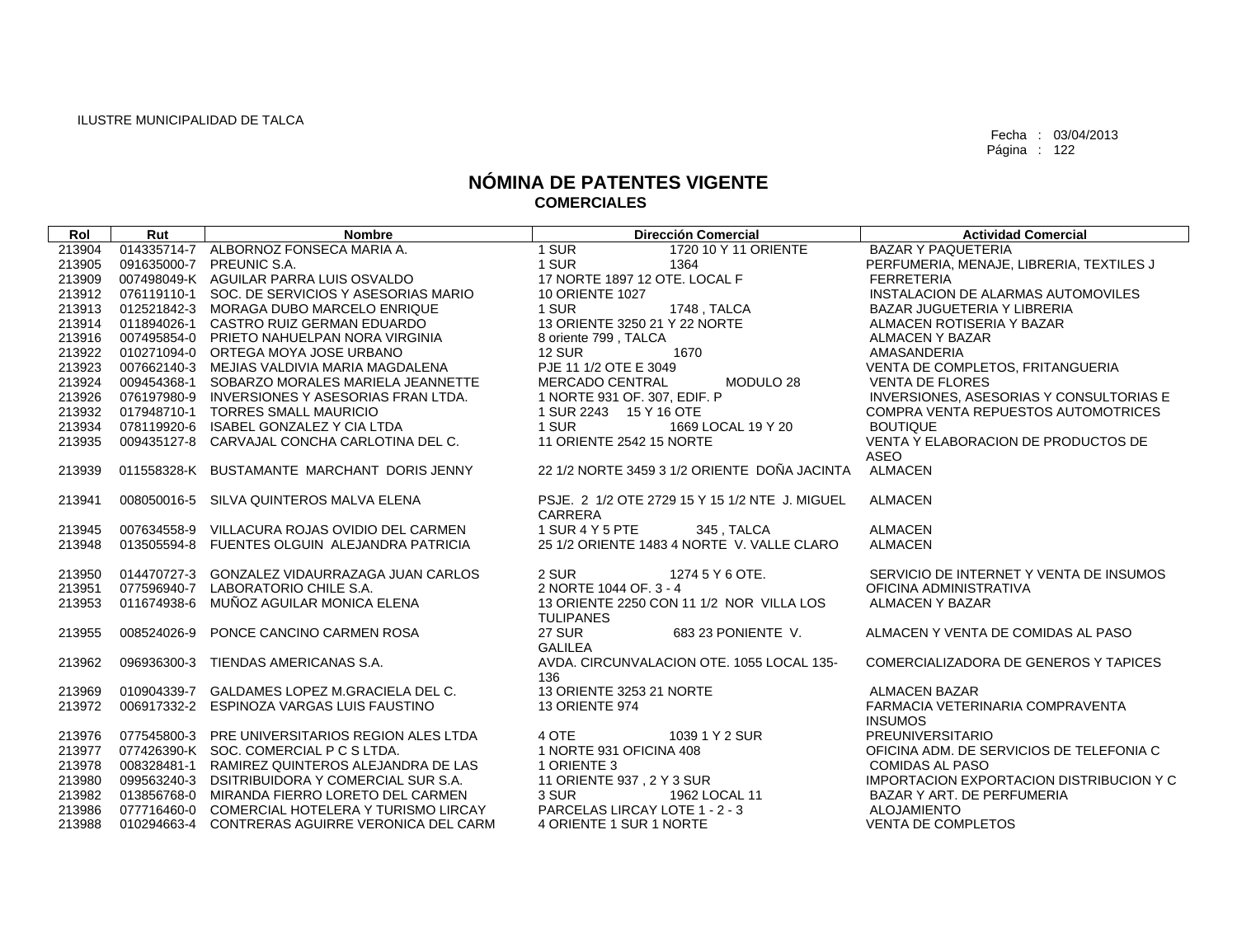| Rol    | Rut                  | <b>Nombre</b>                                   | <b>Dirección Comercial</b>                | <b>Actividad Comercial</b>                         |
|--------|----------------------|-------------------------------------------------|-------------------------------------------|----------------------------------------------------|
| 213989 |                      | 006884223-9 ARAVENA SOTO MARIA EUGENIA DE LA PA | 1 SUR<br>1417 LOCAL 9                     | PELUQUERIA Y VTA, PRODUCTOS CAPILARES              |
| 213994 |                      | 006523340-1 GONZALEZ ROJAS CARMEN GLORIA        | 1 ORIENTE 1150                            | <b>BAZAR LIBRERIA FOTOCOPIA</b>                    |
| 213998 |                      | 004780365-9 LEAL VALDES JUAN MOISES             | 1 PONIENTE 1060 OFICINA 24                | CORREDOR DE PROPIEDADES                            |
| 213999 |                      | 077017320-5 SERVICIOS INTEGRALES LTDA.          | 1 NORTE 963 OF, 315 - 316                 | SUMINISTRO DE PERSONAL Y CORREO PRIVADO            |
| 214002 |                      | 089460500-6 AUTOMOTORA ARAUCO LTDA              | 3385<br>AVDA, SAN MIGUEL                  | COMPRA VENTA DE AUTOMOVILES Y SERVICIO T           |
| 214004 |                      | 015424169-8 SEPULVEDA CASANOVA KAREN LUZ        | 10 ORIENTE 1064 ENTRE 1 Y 2 SUR           | <b>BOUTIQUE</b>                                    |
| 214006 |                      | 013755151-9 RODRIGUEZ WEGENER CLAUDIA ANDREA    | <b>24 OTE</b><br>1381, 2 Y 3 NORTE        | PASTELERIA                                         |
| 214009 |                      | 077702690-9 A Y B ASOCIADOS LTDA.               | 5 ORIENTE 2 NORTE 1306                    | OFICINA COMERCIAL DE SEGUROS                       |
| 214011 |                      | 006935677-K PALMA MANRIQUEZ ROSA GLADYS         | 4 ORIENTE 296, CON 21 SUR POBL. AURORA DE | LIBRERIA BAZAR                                     |
|        |                      |                                                 | <b>CHIL</b>                               |                                                    |
| 214012 |                      | 089622400-K PULLMAN CARGO S.A.                  | <b>AVDA, SAN MIGUEL</b><br>2698           | TRANSPORTE DE CARGA Y PASAJEROS                    |
| 214013 |                      | 008217103-7 MONTECINO FUENTES MARIA ESTER       | 22 1/2 SUR<br>10, 18 Y 18 1/2 PON VILLA   | SERVICIOS DE INTERNET                              |
|        |                      |                                                 | <b>GALILEA</b>                            |                                                    |
| 214018 | 099520690-0          | <b>ECOFACTOR S.A</b>                            | 1 NORTE 801, OFICINA 904 Y                | <b>SERVICIOS DE PRESTAMOS</b>                      |
| 214021 | 078515910-1 NGS S.A. |                                                 | 1 NORTE 963 OF.217 EDIFICIO CENTRO 2000   | SERVICIOS COMPUTACIONALES Y COMPRA Y               |
|        |                      |                                                 |                                           | <b>VEN</b>                                         |
| 214024 |                      | 077948800-4 DISTRIBUIDORA Y COMERCIAL LA PALMA  | PARCELA 1 LOTE 1 Nº 730, 27 Y 28 SUR, A   | FERRETERIA, COMPRA VENTA DE MADERA, LIB            |
| 214025 |                      | 012916394-1 LAZO CONCHA JOSE FRANCISCO          | 8 ORIENTE A 2964, 18 Y 19 NORTE           | ALMACEN, ROTIAERIA Y BAZAR                         |
| 214026 |                      | 012295310-6 OTEIZA VERGARA SERGIO WILFREDO      | <b>LOGITUDINAL SUR</b><br>,SITIO Nº4,     | TALLER MECANICO Y ELECTRICO                        |
|        |                      |                                                 | POBL.SANTA CLARA                          |                                                    |
| 214027 | 092854000-6          | INDUSTRIA RECUPERADORA DE NEUMATICO             | 1 SUR<br>2395, CON 17 OTE                 | COMPRAVENTA DE NEUMATICOS, ACCESORIOS              |
|        |                      |                                                 | 1 SUR                                     | Y                                                  |
| 214028 |                      | 014397906-7 ORELLANA POZO CLAUDIO ALEJANDRO     | 1330 LOCAL 3                              | VENTA DE COMPUTADORES, ACCESORIOS Y<br><b>SERV</b> |
| 214031 |                      | 077270560-3 CONSTRUCTURA ALFA OMEGA LTDA.       | 1 NORTE 931, OFICINA 516 PO               | OFICINA DE EMPRESA CONSTRUCTORA                    |
| 214033 |                      | 014020004-2 QUINTERO GONZALEZ JUAN ANTONIO      | 12 ORIENTE LOC 48 1 Y 2 SUR               | <b>BAZAR Y PAQUETERIA</b>                          |
| 214034 |                      | 007124927-1 RAMOS SANTANDER LUCIA HAYDEE        | 11 ORIENTE 895 3 Y 4 SUR                  | VENTA DE NEUMATICOS, BATERIAS, LUBRICAN            |
| 214035 |                      | 010332222-7 RETAMAL ROJAS OLGA DEL C            | PERSA RODOVIARIO 111                      | <b>BAZAR PAQUETERIA</b>                            |
| 214036 |                      | 009951967-3 LOPEZ NORAMBUENA PATRICIO HERNAN    | PERSA RODOVIARIO 54 2 Y 3 SUR             | <b>BAZAR Y PAQUETERIA</b>                          |
| 214037 |                      | 076098440-K PROVEEDORES INDUSTRIALES LTDA.      | 2 SUR<br>1639                             | COMERIALIZACION DE ACCESORIOS, ART. IND            |
| 214038 |                      | 005947519-3 SANCHEZ ALVARADO PATRICIO OCTAVIO   | <b>25 SUR</b><br>494 3 1/2 OTE            | ALMACEN ROTISERIA Y BAZAR                          |
| 214040 |                      | 007924415-5 ESCOBAR BUSTOS GLADYS AURORA        | 8 oriente 1124                            | COMPRA, VENTA, DISTRIBUCION, IMPORTACIO            |
| 214042 |                      | 007921628-3 VERGARA MONTECINO SOFIA DEL C.      | 8 SUR<br>432 27 1/2 OTE.                  | VENTA DE COMPLETOS PAPAS FRITAS Y BEBIDA           |
| 214045 |                      | 009761659-0 SARAVIA MORALES DEYANIRA DE LAS MER | 10 ORIENTE 1169, 1 SUR 1 NORTE            | PELUQUERIA                                         |
| 214046 |                      | 051008350-4 REYES BRAVO MARIA CECILIA Y OTRO    | 4 NORTE 725                               | <b>JARDIN INFANTIL</b>                             |
| 214047 |                      | 012522417-2 ROJAS TOLEDO MAGALY                 | PERSA RODOVIARIO LOC 164 MERCADO          | <b>BAZAR Y PAQUETERIA</b>                          |
| 214048 |                      | 052003461-7 ASESORIAS E INVERSIONES MAX BESSER  | 4 NORTE 4 PARQUE UNIVERSITARIO            | ASESORIA ECONOMICAS Y FINANCIERAS                  |
| 214050 |                      | 077069310-1 ARRIENDO DE MAQUINARIAS I NDEPENDEN | CHACRA SANTA TERESA                       | COMPRA Y VENTA EXTRACCION DE PIEDRAS AR            |
| 214051 |                      | 013829498-6 GARCIA TOURON MARIA PAZ             | 240 LOCAL 12 Y 13<br><b>AVDA COLIN</b>    | COMIDA PREPARADA Y GELATERIA                       |
| 214052 |                      | 099562320-K RESONANCIA NUCLEAR MAGNETICA CENTRO | 10 OTE. 1355 2 Y 3 NORTE                  | DIAGNOSTICO MEDICO PROFESIONALES DE IMA            |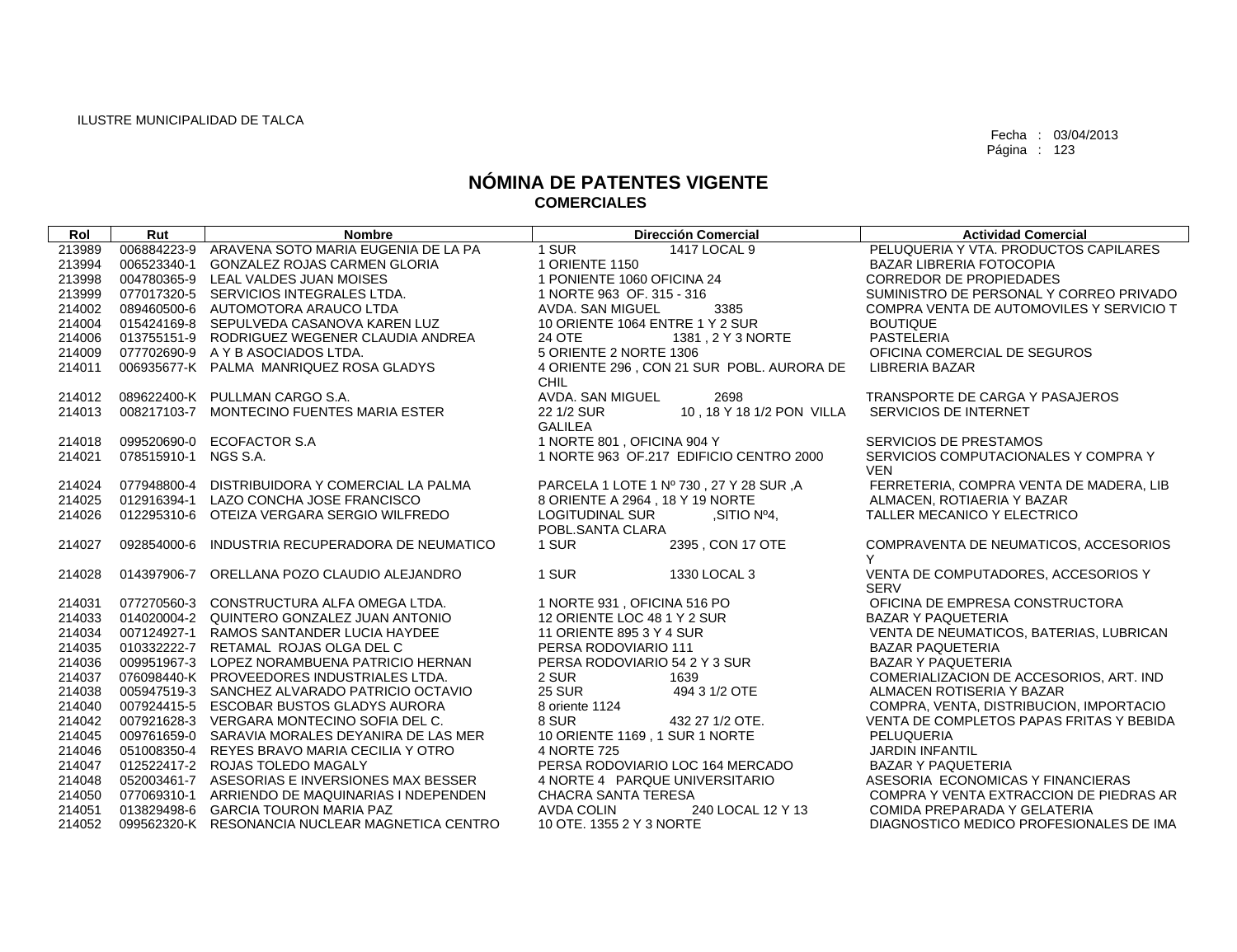| Rol    | Rut         | <b>Nombre</b>                                   | <b>Dirección Comercial</b>                 | <b>Actividad Comercial</b>               |
|--------|-------------|-------------------------------------------------|--------------------------------------------|------------------------------------------|
| 214054 |             | 076165250-8 SOC.COMERCIALIZADORA Y ASESORIAS BA | 3 ORIENTE 1296                             | ELABORACION, PLANIFICACION Y DESARROLLO  |
| 214056 |             | 013881742-3 LA ESPINA VERA RICHARD MARIO        | PSJE 3 2208 VILLA MANUEL LARRAIN           | SERVICIOS COMPUTACIONALES E INTERNET     |
| 214057 |             | 007635050-7 FUENTES GARRIDO JAIME ANTONIO       | <b>21 NTE</b><br>1332 ESQ. 6 1/2 OTE.      | ALMACEN CARNICERIA Y PANADERIA           |
| 214059 |             | 052004132-K JORGE ROLANDO BERLY SILVA, PINTURAS | 11 OTE, 599                                | COMERCIALIZACION Y PREPARACION DE PINT   |
| 214063 | 076064340-8 | DENTAL UNIVERSITARIA LTDA                       | 1 SUR<br>1417 7 OTE, OF, 4                 | DEPOSITO DE PRODUCTOS FARMACEUTICOS      |
|        |             |                                                 |                                            | DE.                                      |
| 214064 |             | 081836800-3 COOP DE AHORRO CREDITO Y SERV. FINA | 5 ORIENTE 1421                             | COOP. DE AHORRO Y CREDITO                |
| 214067 |             | 076239540-1 ASES, TEC. Y GESTION INMOBILIARIA   | 7 SUR<br>379 VILLA EDEN                    | OFICINA DE ASISTENCIA TECNICA Y * GESTI  |
| 214068 |             | 006131687-6 VILLAR TRONCOSO ADRIANA ELENA       | 11 ORIENTE CREA LOCAL 25                   | ALMACEN, ROTISERIA, CARNICERIA Y BAZAR   |
| 214071 |             | 012373140-9 FUENTES ALBORNOZ EDUARDO ANTONIO    | 10 ORIENTE 1 SUR 1 NORTE 1173              | MANTENCION Y REPARACION DE               |
|        |             |                                                 |                                            | <b>COMPUTADORES</b>                      |
| 214072 |             | 011372613-K SUAZO CRUZ CLAUDIA ALEJANDRA        | <b>23 SUR</b><br>386 4 1/2 PTE.            | PELUQUERIA                               |
| 214074 |             | 010513759-1 DIAZ ROJAS ANA MARIA                | <b>23 SUR</b><br>492 4 PONIENTE            | VENTA DE COMPLETOS Y FRITANGUERA         |
| 214075 |             | 009809331-1 AVILA VASQUEZ NANCY                 | PERSA RODOVIARIO LOCAL 108                 | <b>VENTA DE CALZADO</b>                  |
| 214081 |             | 012522634-5 SAN MARTIN GUERRERO PAOLA ANDREA    | 1 SUR<br>1075                              | MARTILLERO PUBLICO, CORREDOR DE PROPIED  |
| 214082 |             | 012146338-5 LILLO MARDONES MARIA GRACIELA       | 4 SUR<br>818.4 ORIENTE TALCA               | SERVICIO DE COMIDAS PREPARADAS           |
| 214086 |             | 011960540-7 ROZAS PAREDES PATRICIA ANTONIETA    | 5 PONIENTE "F" 186 19 SUR VILLA LOS ROBLES | LIBRERIA, ART. DE OFICINA, PAQUETERIA Y  |
| 214087 |             | 009693326-6 CARVALLO SALAZAR LUIS ALBERTO       | 12 ORIENTE LOC 52 1 Y 2 SUR                | <b>BAZAR Y PAQUETERIA</b>                |
| 214089 |             | 008563942-0 SANTOS IAPPERT ROBERTO ALEJANDRO    | 10 ORIENTE 1015 1 Y 2 SUR                  | VENTA DE ARTICULOS PUBLICITARIOS Y ARTE  |
| 214090 |             | 077502400-3 SOCIEDAD DE SERVICIOS SEAC LTDA     | 815<br>AVDA COLIN                          | OFICINA COMERCIAL ADMINISTRATIVA DE COB  |
| 214091 |             | 099569080-2 PUBLICITARIA GRAFOTEX S.A. CERRADA  | 7 ORIENTE 868                              | SERVICIOS DE PUBLICIDAD                  |
| 214094 |             | 099571290-3 SOC, EDUCACIONAL SAN IGNACIO TALCA  | 3 NORTE 490                                | EDUCACION BASICA Y MEDIA                 |
| 214096 |             | 011676164-5 VASQUEZ ACEVEDO SUSANA JACQUELINE   | <b>24 SUR</b><br>305 16 1/2 PTE            | ALMACEN Y ROTISERIA                      |
| 214097 |             | 076048290-0 CONSTRUCTORA E INMOB. SAN JOSE LTDA | 1 SUR<br>865 OFICINA 102                   | CONTRUCTORA CONTRATISTA INMOBILIARIA     |
| 214099 |             | 014531192-6 MORIS VIDAL YASNA ANDREA            | 3 ORIENTE 921 2 Y 3 SUR                    | CENTRO INTEGRAL Y GIMNASIA PILATES       |
| 214101 |             | 009797905-7 QUINCHAVIL TORRES SOLEDAD DE LAS NI | 9 ORIENTE 1241                             | TALLER ARTESANAL DE LLAVES               |
| 214102 |             | 005238389-7 MORAGA ALVAREZ PEDRO JOSE           | 5 PTE<br>1691 CIRCUNVALACION               | ALMACEN Y BAZAR                          |
| 214103 |             | 015835159-5 ARAVENA HORMAZABAL MARIELA ELENA    | <b>11 OTE 14 SUR</b><br>6 VILLA LOS AROMOS | <b>ALMACEN</b>                           |
| 214106 |             | 006519554-2 SALINAS ARAVENA EDUARDO ENRIQUE     | 21 NORTE 13 1/2 ORIENTE A 3189 DON HORACIO | RECURSOS HUMANOS, EN MATERIA INHERENTE   |
| 214109 |             | 016298707-0 URRUTIA LUPAYANTE RICARDO ALBERTO   | 8 oriente 1362                             | REPARADORA DE CALZADO                    |
| 214110 |             | 008578416-1 REYES VARGAS RICARDO ARNOLDO        | 6 ORIENTE 1301 3 SUR                       | OFICINA SEGURIDAD PRIVADA                |
| 214111 |             | 096969120-5 LA ARAUCANA SALUD S.A               | 3 SUR<br>831                               | CENTRO MEDICO Y DENTAL                   |
| 214112 |             | 077820500-9 SOC. EDUCACIONAL DEL MAULE LTDA.    | $480 - 484$<br><b>20 SUR</b>               | <b>EDUCACION</b>                         |
| 214113 |             | 007195452-8 CASANUEVA SEPULVEDA PATRICIA DALILA | 10 NORTE 1599 9 ORIENTE                    | SERVICIO DE COMIDAS PREPARADAS           |
| 214114 |             | 076111250-3 SOC. DE PROFESIONALES EN IDIOMAS Y  | 2 NORTE 535                                | SERV. DE INTERNET SERVICIOS Y VENTA DE   |
| 214117 |             | 006640618-0 IDE HEVIA SERGIO ALFREDO            | 2 ORIENTE 1170 OFIC. 110                   | FOTOCOPIA DE PLANOS Y CORREDOR DE PROPI  |
| 214119 |             | 077388980-5 CENTRO DE ESTUDIOS PREUNIV. BELZART | <b>AVDA COLIN</b><br>815                   | OFICINA ADMINISTRATIVA DE EDUCACION      |
| 214121 |             | 076201000-3 IBARRA E IBARRA LIMITADA            | 1 SUR<br>865 OFICINA 33                    | OFICINA ADMINIST. DE SERVICIOS DE PUBLIC |
| 214124 |             | 077991290-6 REVISIONES MAULE LTDA.              | AVDA SAN MIGUEL<br>3280                    | PLANTA DE REVISION TECNICA AUTOMOTRIZ    |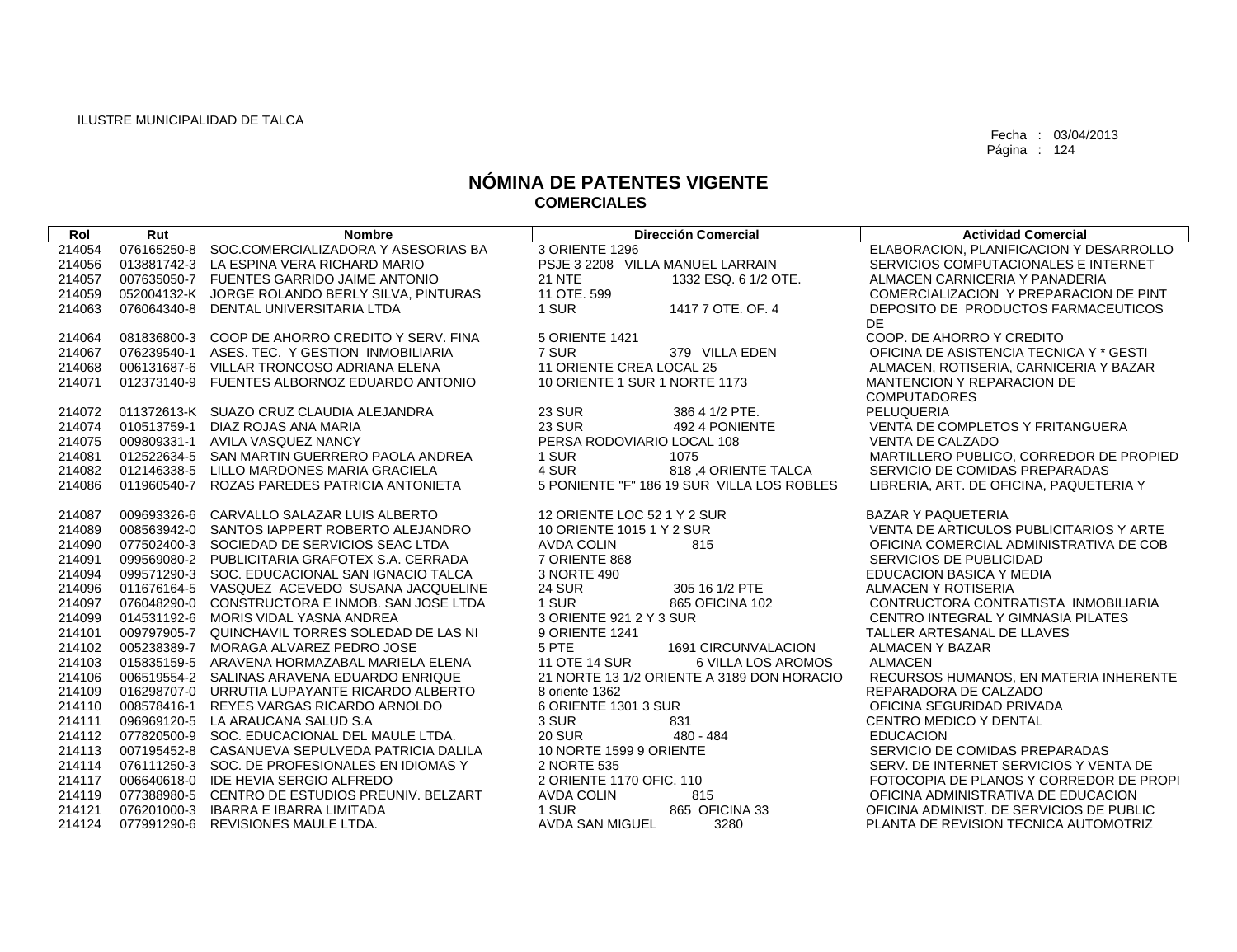| Rol    | Rut         | <b>Nombre</b>                                   | <b>Dirección Comercial</b>                   | <b>Actividad Comercial</b>               |
|--------|-------------|-------------------------------------------------|----------------------------------------------|------------------------------------------|
| 214129 |             | 014018719-4 ALVAREZ CABELLO LISSETTE ALEJANDR   | 10 ORIENTE 396 ESQUINA DE 8 SUR              | <b>COMIDAS AL PASO</b>                   |
| 214130 |             | 052003857-4 JOSE IGNACIO CONCHA FUENZALIDA E.I  | 1 SUR 2173                                   | OFICINA COMERCIAL DE ARTICULOS PLASTICOS |
| 214131 |             | 015140919-9 GABAROCHE LAGOS NELSON ANDRES       | 1 SUR<br>898 2 ORIENTE                       | PLOTEO DE PLANOS Y OFICINA DE TOPOGRAFI  |
| 214135 |             | 012590880-2 GARRIDO VILLALOBOS ANA ROSA         | <b>26 SUR</b><br>377                         | ALMACEN ROTISERIA Y BAZAR                |
| 214137 |             | 008886607-K PACHECO FUENTES GLORIA RAQUEL       | PERSA RODOVIARIO 71 RODOVIARIO               | <b>BAZAR Y PAQUETERIA</b>                |
| 214140 | 095439000-4 | SOC. CLINICA DEL MAULE S.A.                     | 4 NTE<br>1656                                | <b>CENTRO MEDICO</b>                     |
| 214144 | 077489580-9 | ADM DE ESTABLECIMIENTOS DEPORTIVOS              | <b>CIRCUNVALACION OTE</b><br>1055 LOCAL 206, | GIMNASIO Y VTA, ART, DEPORTIVOS          |
|        |             |                                                 | <b>MALL</b>                                  |                                          |
| 214145 | 006695562-1 | <b>RUIZ RUIZ CARMEN PILAR</b>                   | 2 SUR<br>1947 LOCAL 19                       | <b>CONSULTA DENTAL</b>                   |
| 214146 |             | 052003893-0 CARMEN G MORALES CANCINO CONTRUCCIO | 2 SUR<br>772 LOCAL 5 EDIF ARA                | CONTRUCCION AMBIENTACION                 |
|        |             |                                                 |                                              | <b>ORNAMENTACION</b>                     |
| 214147 |             | 006595952-6 BELMAR TOBAR ROBERTO LUIS           | 7 SUR 27 1/2 OTE. 2873 SANTA MARTA           | ALMACEN ROTISERIA Y FUENTE DE SODA       |
| 214149 |             | 077136220-6 ASEM LTDA.-                         | 1 NORTE 609 OF, 2                            | ASESORIA CONSULTORIA Y CAPACITACION      |
| 214152 |             | 077850410-3 LA FABRICA LTDA.                    | 12 OTE, 1020                                 | <b>COMPRA Y VENTA DE MUEBLES</b>         |
| 214157 |             | 013505146-2 AZOCAR LOYOLA MARISEL DEL CARMEN    | MERCADO PERSA RODOVIARIO<br>117              | PELUQUERIA                               |
| 214158 |             | 051083870-K SALAS DUREAUX CLAUDIO B Y OTRO      | 6 ORIENTE 960                                | <b>ESCUELA DE DANZAS</b>                 |
| 214159 |             | 079653750-7 JAIME CELUME Y CIA, LTDA.           | <b>4 ORIENTE 1765</b>                        | CONFECCION DE ROPA Y VTA, DE EQUIPOS DE  |
| 214160 |             | 099588550-6 OPTICAS QUEZADA & SILES S.A.        | 1 PONIENTE 1610                              | <b>OPTICA</b>                            |
| 214164 |             | 010910648-8 ARAYA GUAJARDO FLOR DEL CARMEN      | 18 NORTE 1352 6 1/2 ORIENTE                  | <b>ALMACEN</b>                           |
| 214166 |             | 014020980-5 VALDES ROJAS LEONEL ATILIO          | 343 4 1/2 PTE, B<br><b>14 SUR</b>            | VENTA DE EQU. COMPUT. E INSUMOS, SERV. I |
| 214167 |             | 010645722-0 SUNG HSIEH HSIAO FANG               | 3 NORTE 989 . 2 Y 3 OTE.                     | BAZAR, PRODUCTOS DIETETICOS Y YERBAS NA  |
| 214169 |             | 077773490-3 SERV. INTEGRALES S.A                | 1 ORIENTE 1120 OF. 502                       | SERVICIO DE SEGURIDAD INDUSTRIAL         |
| 214170 |             | 077069210-5 CHRISTIAN ROSALES Y CIA. LTDA.      | 12 NTE. INT. SUPERM.<br><b>AVDA LIRCAY</b>   | CENTRO DE PAGOS, TABACOS, LIBRERIA JUEGO |
| 214171 |             | 077069210-5 CHRISTIAN ROSALES Y CIA. LTDA.      | 1 SUR<br>1990                                | CENTRO DE PAGOS, TABACO, LIBRERIA, JUEG  |
| 214173 |             | 080409800-3 ELECTRICIDAD GOBANTES S.A.          | 1 NORTE 2103 - B                             | VENTA DE LAMPARAS, ART. ILUMINACION Y M  |
| 214174 | 089646500-7 | MADERAS SALAS Y CIA, LTDA                       | 8 ORIENTE 1563 TALCA                         | VENTA DE MADERAS EN PLANCHAS E INSUMOS P |
| 214177 |             | 052003760-8 LORENA ANDREA TAPIA TOLEDO E I R L  | 18 NORTE 11 Y 12 OTE 1831 VILLA DONA ADEL    | SERVICIO DE INTERNET                     |
| 214178 |             | 007213197-5 CONTARDO GONZALEZ ANA MARIA         | 1 SUR<br>898 2 OTE, OF, 21                   | <b>CORREDOR DE PROPIEDADES</b>           |
| 214179 |             | 078230020-2 SOC. INST. PROF. LATINOAMERICANO DE | 4 ORIENTE 1390                               | OFICINA DE ADMINISTRATIVA DE EDUCACION   |
| 214182 |             | 015138722-5 ORELLANA NECULQUEO FERNANDO ANTONIO | <b>12 OTE PERSA TERMINAL</b><br>41           | <b>BAZAR Y PAQUETERIA</b>                |
| 214184 | 012523088-1 | MORALES SOTO RUBEN NICOLAS                      | 3482<br><b>AVDA SAN MIGUEL</b>               | <b>EDUCACION</b>                         |
| 214187 |             | 079662080-3 AGRICOLA DON POLLO LTDA.            | 8 OTE<br>701                                 | COMERCIALIZACION DE PRODUCTOS ALIMENTIC  |
| 214189 | 011449716-9 | ESCOBAR CHAVARRIA INGRID DEL PILAR              | 4 1/2 PONIENTE 114 18 SUR                    | ALMACEN ROTISERIA Y BAZAR                |
| 214190 | 011765668-3 | QUILODRAN PONCE JUAN ENRIQUE                    | <b>LOS ROBLES</b><br>2150                    | SERVICIO DE INTERNET                     |
|        |             |                                                 | POB.ASTABURUAGA                              |                                          |
| 214191 |             | 076176340-7 ROJAS FERNANDEZ Y COMPAÑIA          | 2 NORTE 360                                  | SERVICIOS MEDICOS E INVERSIONES          |
| 214192 |             | 013612847-7 LABARRA PALMA ASTRID ELENA          | 2 SUR<br>1294 5 Y 6 ORIENTE                  | <b>COMPRA Y VENTA DE LIBROS</b>          |
| 214193 |             | 052005196-1 MAURICIO VELIZ GAJARDO LABORATORIO  | 10 NORTE 1160 4 Y 5 OTE                      | LABORATORIO DE ANALISIS MATERIALES HOMI  |
| 214194 |             | 013220978-2 JULIO GUTIERREZ GLORIA ESTRELLA     | 1 SUR<br>1720                                | <b>GRANDES TIENDAS</b>                   |
| 214196 |             | 077108300-5 TRANSP. CONTRERAS y CONTR ERAS LTDA | 8 OTE<br>701                                 | ADMINISTRACION DE PRESTACION DE SERVICI  |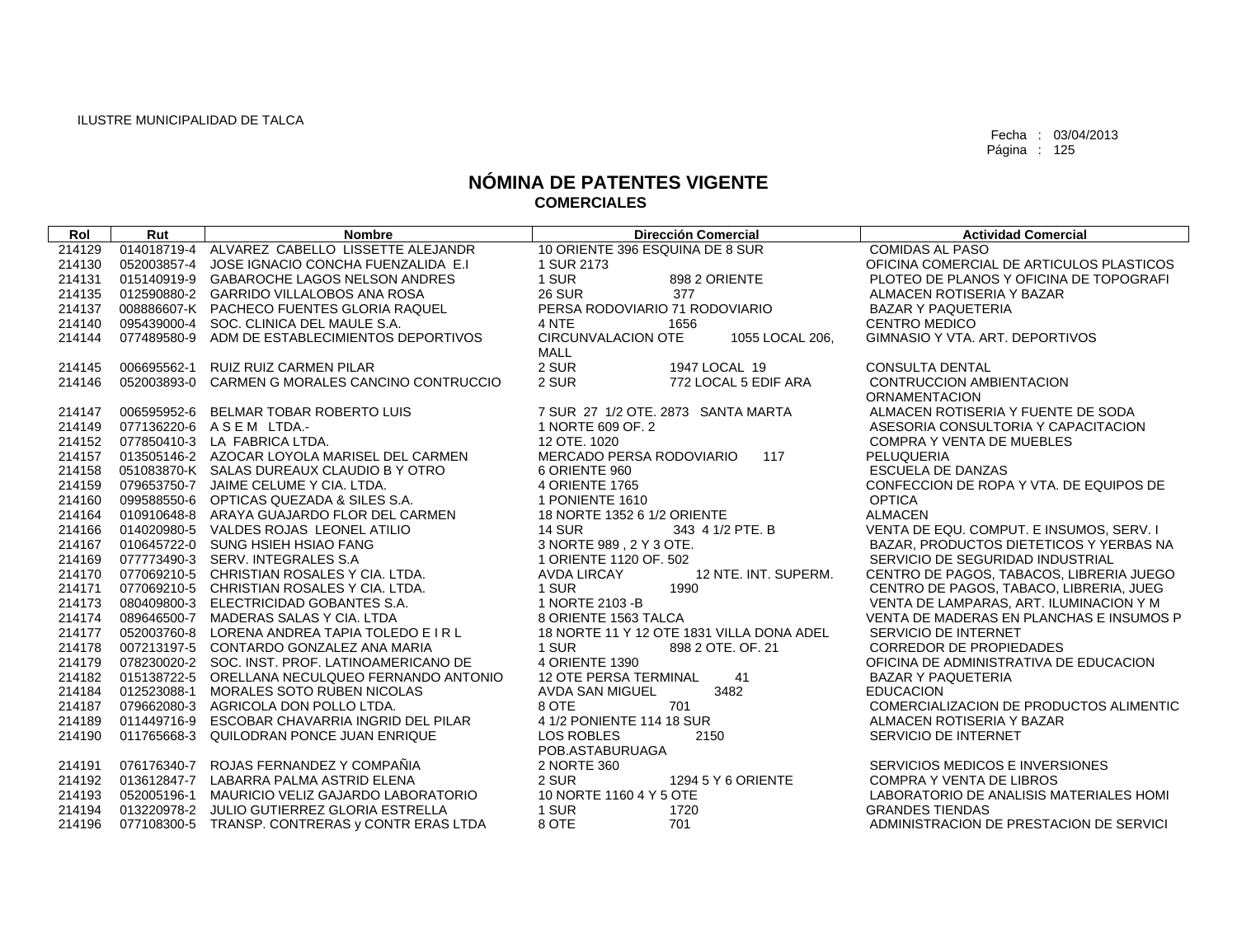| Rol    | Rut | <b>Nombre</b>                                   | <b>Dirección Comercial</b>            | <b>Actividad Comercial</b>               |
|--------|-----|-------------------------------------------------|---------------------------------------|------------------------------------------|
| 214199 |     | 076126306-4 GEMAJO S.A.                         | 1 SUR<br>1368 6 Y 7 ORIENTE           | DISTR. Y VENTA DE LENCERIA CORSERIA TRAJ |
| 214202 |     | 078785420-6 VIDAL Y FARIAS LTDA.                | AVDA SAN MIGUEL<br>2698               | FUENTE DE SODA ALMACEN                   |
| 214203 |     | 077917300-3 FABRICA DE CALZADOS ANTONELLI LTDA. | 1561 8 Y 9 OTE.<br>3 SUR              | TALLER, COMERCIALIZACION Y REPARACION DE |
| 214219 |     | 051086000-4 MEDEL ESPINOSA LUIS ANTONIO Y OTRO  | 26 1/2 OTE<br>402 VILLA DON MANUEL    | ALMACEN, VERDULERIA, MADERAS Y* PRODUCT  |
| 214229 |     | 011894944-7 REBOLLEDO YAÑEZ PAOLA ANTONIETA     | 14 ORIENTE 2095 11 NTE.F.GONZAL       | <b>COCINERIA</b>                         |
| 214230 |     | 014561281-0 ROJAS TORRES VICTOR GERARDO         | 250 PANGUILEMO<br>LONGITUDINAL SUR    | VENTA DE ANTIGUEDADES Y GALERIA DE ARTE  |
| 214231 |     | 051088940-1 RODRIGUEZ GARCIA JOSE LEONARDO Y OT | 9 ORIENTE 1266-A                      | SERVICIO COMPUTACIONAL - LIBRERIA - CONF |
| 214235 |     | 077833620-0 GAMBOA ARIAS INVERSIONES LTDA.      | 3 ORIENTE 1119                        | JUEGOS DE AZAR, AGENCIA DE POLLA Y LOTE  |
| 214236 |     | 096936300-3 TIENDAS AMERICANAS S.A.             | 1 SUR<br>1596                         | TIENDA DE GENEROS Y ART. DE HOGAR        |
| 214238 |     | 077500990-K RECUPERADORA DE CREDITOS Y CAPITALE | 1 NORTE 931 OF, 413 - 414             | OFICINA PRESTACION DE SERVICIOS JURIDICO |
| 214240 |     | 009270756-3 FUENZALIDA MENDOZA GLORIA PATRICIA  | 1 NORTE 1331                          | <b>BAZAR</b>                             |
| 214241 |     | 011174147-6 TORRES FLORES JUAN RODRIGO          | 22 1/2 SUR<br>1503 9 ORIENTE COOP     | <b>ALMACEN</b>                           |
|        |     |                                                 | <b>MANTOS DEL RIO</b>                 |                                          |
| 214242 |     | 006758676-K ARROYO SARABIA NELBA ELENA          | 16 1/2 NTE<br>1510 TALCA              | <b>COMPLETOS Y FRITANGUERIA</b>          |
| 214243 |     | 007668420-0 VALDES VALENZUELA VIVIANNE EUGENIA  | 1 NORTE 1716                          | BAZAR, TALLER DE ARTE, DECORACION Y DIS  |
| 214244 |     | 009025156-2 ORTIZ GRANDON MANUEL JESUS          | 3 SUR<br>1991 LOCAL 14                | <b>COMPRA VENTA DE INSUMOS PARA</b>      |
|        |     |                                                 |                                       | <b>TELEFONOS</b>                         |
| 214246 |     | 076214300-3 INVERSIONES AURORA LTDA.            | <b>11 OTE</b><br>1470                 | SOCIEDAD DE INVERSIONES                  |
| 214248 |     | 015417208-4 VASQUEZ FUENTEALBA KATHERINE ALEJAN | <b>LAS PATAGUAS</b><br>151 LA FLORIDA | CLUB DE VIDEO BAZAR LIBRERIA Y ALMACEN   |
| 214251 |     | 011372655-5 PEÑA GONZALEZ JOSE MARCOS           | 1 SUR<br>1798 10 Y 11 OTE             | <b>BAZAR Y LIBRERIA</b>                  |
| 214256 |     | 015137971-0 SEPULVEDA ANZIANI CLAUDIO ANDRES    | 1 SUR<br>1330 LOCAL 11                | <b>BOUTIQUE</b>                          |
| 214258 |     | 007222713-1 VERA BARRIA RUBEN ARNOLDO.          | 11 ORIENTE 1397 3 NORTE               | <b>FARMACIA PERFUMERIA</b>               |
| 214259 |     | 007222713-1 VERA BARRIA RUBEN ARNOLDO.          | 1 SUR<br>898 LOCAL 2                  | FARMACIA Y PERFUMERIA                    |
| 214262 |     | 007331688-K ADASME ROJAS MARIA ANGELICA         | 6 ORIENTE 1322 2 Y 3 NORTE            | SERVICIO DE INTERNET                     |
| 214264 |     | 079738130-6 AUTOMOTORA DE CHILE LTDA.           | 21 ORIENTE 450 CALLE DE SERVICI       | COMPRA VENTA DE VEHICULOS MOTORIZADOS    |
|        |     |                                                 |                                       | Y                                        |
| 214266 |     | 096891370-0 OPTICAS GMO CHILE S.A               | 1 SUR<br>1330 - 1334, LOC 1-2         | <b>OPTICA</b>                            |
| 214267 |     | 077493490-1 COMERCIAL LOS ANDES LTDA.           | 1 SUR<br>1317 6 Y 7 OTE               | TIENDAS DE CALZADOS Y PRENDAS DE VESTIR  |
| 214268 |     | 011319567-3 ALLENDE LOYOLA SUSANA LORENA        | PERSA RODOVIARIO 116                  | <b>BAZAR</b>                             |
| 214271 |     | 005024570-5 MUNOZ VASQUEZ NORMA DEL CARMEN      | 3 OTE<br>638                          | <b>BAZAR</b>                             |
| 214273 |     | 076091610-2 CONSTRUCTORA AUREA LTDA.            | 4 1/2 NORTE A 3396                    | <b>CONSTRUCTORA</b>                      |
| 214277 |     | 099595840-6 COMERCIAL E IND. SANTA ANA S.A.     | 6 SUR<br>1347                         | PANADERIA, ROTISERIA Y ALMACEN           |
| 214278 |     | 099595840-6 COMERCIAL E IND. SANTA ANA S.A.     | 11 ORIENTE 26 RECINTO CREA            | ROTISERIA Y PUESTO DE PAN                |
| 214280 |     | 079789150-9 CHILE FILMS S.A.                    | 3349<br>AVDA. SAN MIGUEL              | CINES CONFITERIA Y COMIDAS AL PASO       |
| 214282 |     | 078213050-1 MIDDLETON Y CIA LTDA.               | 6 NORTE 2437                          | PLANTA DE REVISION TECNICA               |
| 214284 |     | 096719210-4 TRANSNET S.A.                       | 5 1/2 NORTE 255 5 PONIENTE            | TRANSMISION Y TRANSFORMACION DE ENERGIA  |
| 214287 |     | 076173330-3 SOC. DE OUTSOURCING PADUA LTDA      | 1 PONIENTE 942 2 Y 3 SUR              | SERVICIO DE ASEO INDUSTRIAL              |
| 214288 |     | 076173470-9 SOC. DE ASEO INDUSTRIAL PADUA LTDA  | 1 PONIENTE 942 2 Y 3 SUR              | SERVICIO DE ASEO INDUSTRIAL              |
| 214289 |     | 077561660-1 CONSTRUCTORA QUILPOCO LTDA          | 1 ORIENTE 1120 OF, 423 - 424          | OFICINA CONSTRUCTORA                     |
| 214291 |     | 077947930-7 SERVICIOS INTEGRALES DE FONOGRAFIA  | 1 SUR<br>1657 LOCAL 1                 | DISTRIBUCION Y COMERCIALIZACION DE ART.F |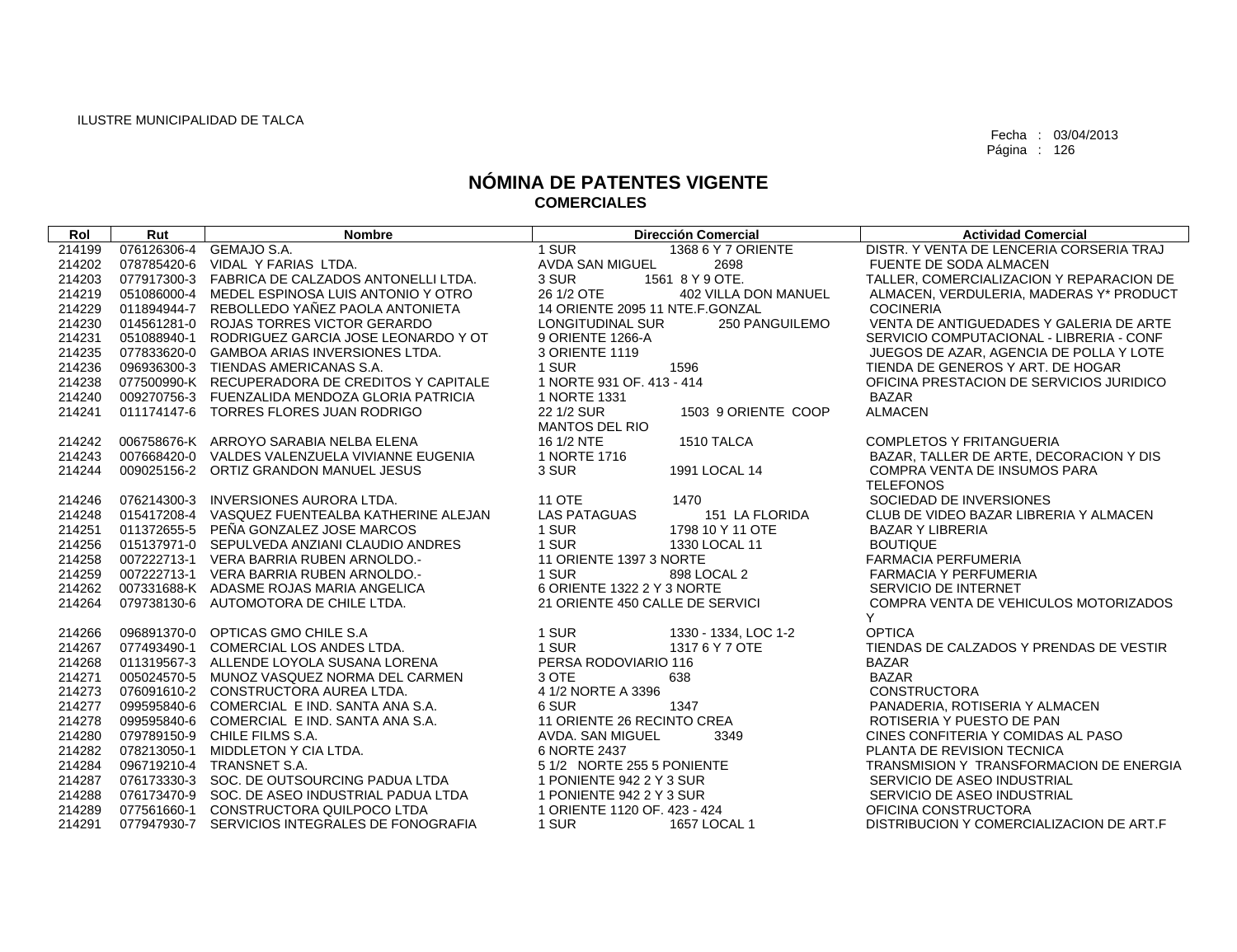| Rol    | Rut         | <b>Nombre</b>                                   | <b>Dirección Comercial</b>                                     | <b>Actividad Comercial</b>               |
|--------|-------------|-------------------------------------------------|----------------------------------------------------------------|------------------------------------------|
| 214294 |             | 051085160-9 ASTABURUAGA CASTANEDA MARIA ELVIRA  | TEJAS VERDES, SITIO 20 CAMINO LAS RASTRA                       | AMASANDERIA Y ALMACEN                    |
| 214295 |             | 076275160-7 SOC, DE COM DE PROD PAP TRANSP CAPA | 8 ORIENTE 1165 1 SUR 1 NTE.                                    | COMPRA Y VENTA DE PLASTICOS Y PAPELES    |
| 214297 |             | 076089530-K CESAR SAAVEDRA ZURITA Y CIA. LTDA.  | 6 ORIENTE 1274 2 NORTE                                         | <b>ESTACION DE SERVICIO</b>              |
| 214298 |             | 014399874-6 FLORES CARDENAS PATRICIO ALEJANDRO  | 30 ORIENTE 576 6 1/2 SUR                                       | ALMACEN ROTISERIA Y BAZAR                |
| 214301 |             | 077512150-5 SOC. COMER.GIUSEPPE Y CIA. LTDA.    | 1 SUR<br>1615                                                  | <b>VENTA DE CALZADOS</b>                 |
| 214307 |             | 009170561-3 ROJAS DIAZ CLARA ESTER              | 6 ORIENTE 1147                                                 | BAZAR PAQUETERIA Y LIBRERIA              |
| 214308 |             | 088468400-5 COMERCIAL LA POLILLA LTDA.          | 1 SUR<br>1156                                                  | TIENDA DE ROPA, CALZADO Y ACCESORIO PARA |
| 214309 |             | 008795848-5 SEPULVEDA MORA ELIO ENRIQUE         | I CARRERA PINTO<br>80 VILLA LOS<br><b>NARANJOS</b>             | SERV. DE INTERNET - VTA. DE GOLOSINAS Y  |
| 214310 |             | 076021690-9 DELLA MAGGIORA & DI GUILIO LTDA.    | 1 SUR<br>865 OF. 31 EDIF. TOR                                  | SERVICIO DE CORRETAJE DE PROPIEDADES     |
| 214313 |             | 008366774-5 CORTES DIAZ ANA MARIA               | 1 PONIENTE 581 6 NORTE                                         | VENTA Y ARRIENDO DE VESTIDOS DE NOVIA FI |
| 214314 |             | 010201713-7 MENDOZA MENDOZA RUTH ANGELICA       | 11 ORIENTE 1 SUR MERC. ESTACION                                | <b>COCINERIA</b>                         |
| 214317 |             | 010121083-9 CARRASCO IBAÑEZ GRACIELA JEANNETTE  | AVDA. CIRCUNVALACION ORIENTE 1055                              | JUEGOS DE ENTRETENCIONES INFANTILES      |
| 214321 |             | 006266570-K ALVARADO VALDES NANCY DEL CARMEN    | 2 SUR<br>1947 LOCAL 9                                          | <b>BAZAR Y PAQUETERIA</b>                |
| 214322 |             | 077645420-6 MAESTRANZA LA CALERA LTDA.          | AVDA LIRCAY                                                    | BODEGA DE ALMACENAMIENTO DE CEMENTO      |
| 214323 | 010014289-9 | QUILODRAN PONCE XIMENA DE LAS MERCE             | LOS ESPINOS<br>2180 POB.<br>ASTABURUAGA                        | ALMACEN FRUTAS Y VERDURAS                |
| 214324 |             | 008558108-2 FERRADA HASBUN JUSTO MARIANO IVAN   | 8 PONIENTE 157 12 Y 13 SUR LA FLORIDA                          | TALLER ARTESANAL EN MECANICA Y ELECTRICI |
| 214325 |             | 053297400-3 LEIVA BRAVO XIMENA ALEJANDRA Y OTRA | 2 SUR<br>1037 3 Y 4 OTE                                        | SERVICIO DE INTERNET                     |
| 214328 |             | 010765966-8 DE LA BARRA ALIAGA CRISTIAN RODRIGO | 11 ORIENTE CREA LOC-19 Y 20                                    | ALMACEN ROTISERIA Y BAZAR                |
| 214329 |             | 099588550-6 OPTICAS QUEZADA & SILES S.A.        | 6 ORIENTE 1180                                                 | <b>OPTICA</b>                            |
| 214332 |             | 007377884-0 VON ZEDTWITZ ALONSO ROSA ISABEL     | 1 SUR<br>1271                                                  | IMPORTADORA DISTRIBUCION Y VENTA DE LIBR |
| 214333 |             | 006037749-9 GONZALEZ ROJAS JOSE TOMAS           | 6 ORIENTE 1235 1 1/2 NORTE                                     | <b>TIENDA</b>                            |
| 214338 |             | 076268610-4 CENTRO DE ESTUDIOS DE TECNOLOGIAS D | 1 SUR<br>1417 OF, 19 GALERIA ATALA                             | OFICINA ADMINISTRATIVA EN CAPACITACION   |
| 214339 |             | 007749491-K ZARATE GIBERT ANA ROSA MARGARITA    | <b>14 SUR</b><br>19, 3 1/2 PONIENTE VILLA<br><b>LAS PALMAS</b> | VENTA DE COMIDAS AL PASO                 |
| 214341 |             | 000168887-1 FUENTES RODRIGUEZ MIGUEL ANGEL      | <b>28 SUR</b><br>149 14 PONIENTE                               | SERVICIO DE INTERNET Y VENTA DE ACCESOR  |
| 214343 |             | 078558400-7 COMERCIAL MONTE BIANCO LTDA.        | 1 SUR<br>1330 LOC, 21 BAVARIA                                  | VENTA DE CALZADOS- CALCETINES Y CINTURON |
| 214344 |             | 016298309-1 PARADA LOYOLA CRHISTOFFER YANSEN    | 5 PONIENTE 1499                                                | <b>COMIDAS AL PASO</b>                   |
| 214349 |             | 009692738-K GONZALEZ AYALA CLARINA DEL CARMEN   | 9 NORTE 1350 6 Y 7 ORIENTE                                     | SALON DE POOL                            |
| 214353 |             | 009793144-5 CORNEJO MOLINA MARCELA JEANNETTE    | 2 SUR<br>1783                                                  | VENTA DE REPUESTOS Y ACCESORIOS PARA VE  |
| 214355 |             | 014541808-9 GAETE TAPIA ROBERTO CARLOS          | 6 ORIENTE 880 3 Y 4 SUR                                        | SERVICIO DE INTERNET Y BAZAR             |
| 214356 |             | 014350027-6 PENA ARROYO MARCELO ALEXIS          | <b>11 ORIENTE 1193</b>                                         | PELUQUERIA                               |
| 214359 |             | 099511740-1 RAUL TRONCOSO DELPIANO Y ASOCIADOS  | 1 SUR<br>1417 DEPTO, 01                                        | OFICINA PRESTADORA DE SERVICIOS PROFESIO |
| 214360 |             | 006935617-6 NUNEZ HENRIQUEZ SYLVIA DEL CARMEN   | 1 SUR<br>2042                                                  | VENTA DE PARTES PIEZAS Y ACCESORIO DE V  |
| 214361 |             | 013663674-K MENESES GUTIERREZ ROLANDO ANTONIO   | 6 ORIENTE 1158 OF. 3                                           | <b>OPTICA</b>                            |
| 214362 |             | 096889440-4 MEDITERRANEO AUTOMOTORES S.A.       | AV. SAN MIGUEL<br>3010                                         | AUTOMOTORA, SERVICIO TECNICO Y VENTA DE  |
| 214363 |             | 004910145-7 MARQUEZ VERA SILVIA DEL CARMEN      | 6 ORIENTE 1083 1 Y 2 SUR                                       | COMERCIALIZADORA DE CALZADOS             |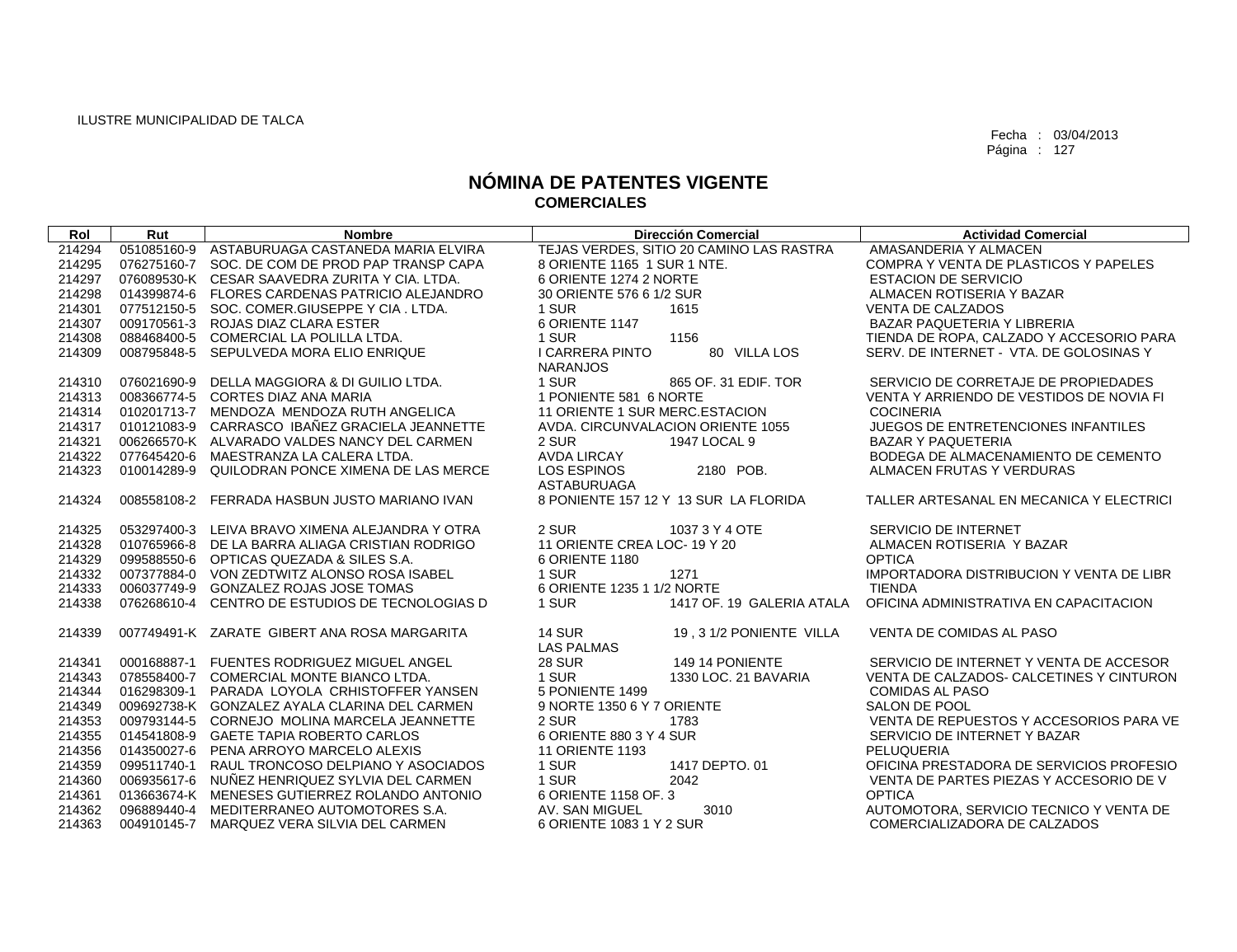| Rol    | Rut | <b>Nombre</b>                                   |                                   | <b>Dirección Comercial</b> | <b>Actividad Comercial</b>               |
|--------|-----|-------------------------------------------------|-----------------------------------|----------------------------|------------------------------------------|
| 214365 |     | 006870526-6 GUERRERO HERNANDEZ ROBERTO ALFONSO  | 1 SUR                             | 1072                       | <b>INSUMOS COMPUTACIONALES</b>           |
| 214370 |     | 004749988-7 OLAVE MARTINEZ FERNANDO             | 6 NTE                             | 3047 NUEVA HOLANDA         | <b>ALMACEN</b>                           |
|        |     |                                                 |                                   |                            |                                          |
| 214375 |     | 077591450-5 SERVIC EN CAPACIT. Y EDUCACION LTDA | 12 ORIENTE 345 2DO, PISO          |                            | ARRIENDO DE AUTOMOVILES Y EQUIPOS        |
|        |     |                                                 |                                   |                            | <b>COMPU</b>                             |
| 214381 |     | 077798700-3 ARAYA Y ARAYA LIMITADA              | 9 ORIENTE 1254                    |                            | SERVICIO TECNICO FENSA Y MADEMSA         |
| 214384 |     | 014460751-1 BATTAGLIA MARTINEZ JUAN CARLOS      | 1 SUR                             | 1808                       | <b>CARNICERIA</b>                        |
| 214385 |     | 012519727-2 CID ROJAS PILAR ANDREA              | 1 NORTE 1383                      |                            | VENTA DE MASCOTAS ALIMENTOS Y ARTICULOS  |
| 214386 |     | 099597620-K CENTRO IMAGENOLOGIA U. CATOLICA DEL | 2 SUR                             | 1525 8 Y 9 OTE             | DIAGNOSTICOS MEDICOS POR IMAGENOLOGIA    |
| 214387 |     | 007755389-4 ROCO VALDES GLADYS PATRICIA         | 4 NORTE 1725 POB.ARGENTINA        |                            | CLINICA VETERINARIA Y VENTA DE INSUMOS   |
| 214389 |     | 013575597-4 ESPINOZA CABRERA EMELINA ROSA       | <b>SANTA ROSA</b>                 | 492 VILLA EDEN             | <b>COMIDAS AL PASO</b>                   |
| 214390 |     | 077985590-2 SOC. COM. RAICES Y TRONCOS LTDA     | 2 SUR                             | 923                        | <b>VENTA DE MUEBLES</b>                  |
| 214393 |     | 014525733-6 GAJARDO MADRID PILAR ANDREA         | 2 SUR                             | 768 TALCA                  | CENTRO DE FOTOCOPIAS, ART. DE OFICINA Y  |
| 214394 |     | 076333230-6 EUGENIO MONSALVE Y COMPAÑIA LTDA.   | 1 PONIENTE 635 BLOCK B DEPTO 50   |                            | ASESORIA EN CONSTRUCCION Y ASISTENCIA T  |
| 214395 |     | 007182585-K MEZA GUTIERREZ FERNANDO DANIEL      | 11 ORIENTE 1060 1 Y 2 SUR         |                            | <b>ROTISERIA</b>                         |
| 214400 |     | 014017347-9 GARRIDO VELASQEZ MARIA              | 12 ORIENTE 149 2 Y 3 SUR          |                            | BAZAR, CORDONERIA Y PAQUETERIA           |
| 214402 |     | 005479658-7 RIVERA FREDES VICTORIANO            | 5 OTE 3 Y 4 SUR                   | 845, TALCA                 | <b>LIQUIDADOR DE SEGUROS</b>             |
| 214405 |     | 015906882-K GARRIDO NUNEZ PATRICIA DEL CARMEN   | PERSA 12 ORIENTE 2 Y 3 SUR LOC 68 |                            | <b>BAZAR Y PAQUETERIA</b>                |
| 214406 |     | 007336894-4 AVILA GUTIERREZ LUIS FERNANDO       | <b>11 OTE</b>                     | 675                        | SERVICIO TECNICO DE MAQUINARIA VENTA DE  |
| 214407 |     | 076335630-2 CONFECCIONES DE VESTUARIO VIVANT LT | 7 OTE                             | 1195 LOCAL 1               | <b>BOUTIQUE</b>                          |
| 214409 |     | 007719087-2 OYARZUN GONZALEZ CARMEN LIDIA       | 13 ORIENTE 902 3 SUR              |                            | PELUQUERIA                               |
| 214410 |     | 010060054-4 BURGOS BARRUETO MONICA DEL CARMEN   | 14 1/2 SUR 9 1/2 OTE              | 26                         | COMIDAS AL PASO - AMASANDERIA - ALMACEN  |
| 214413 |     | 006759777-K ROJAS TOLOSA NANCY DEL CARMEN       | 9 OTE                             | 1198                       | COMPRA-VENTA ARRENDAMIENTO DE CINTAS     |
|        |     |                                                 |                                   |                            | <b>DE</b>                                |
| 214414 |     | 007132586-5 SOLIS PEREZ OSVALDO ANTONIO         | 4 NTE                             | 1375 TALCA                 | VENTA E INSTALACION DE ALARMAS Y ACCESO  |
| 214415 |     | 099568200-1 COMBUSTIBLES PUNTO SUR S.A.         | 23 ORIENTE 34                     |                            | COMERCIALIZACION DE COMBUSTIBLE Y ESTACI |
| 214419 |     | 010435492-0 CIFUENTES ALARCÓN MARIA ADRIANA D   | 1 PONIENTE 1360 2 Y 3 NORTE       |                            | <b>PELUQUERIA</b>                        |
| 214420 |     | 076148190-8 SOC. COMERCIAL AGROCIMEX LTDA.      | 8 ORIENTE 1124                    |                            | SERVICIOS INFORMATICOS, COMPRA VENTA INS |
| 214427 |     | 009165182-3 ALDANA VIDAL JUAN CARLOS            | 1 NORTE 1750                      |                            | PELUQUERIA                               |
| 214428 |     | 077728600-5 SOC. COMERCIAL LAS DALIAS LTDA.     | <b>11 OTE</b>                     | 1149 1 SUR 1 NTE           | VENTA DE PAN Y ROTISERIA                 |
| 214430 |     | 005268259-2 JOFRE SALINAS BERNARDA              | 13 OTE, B 3119                    |                            | ALMACEN Y ROTISERIA                      |
| 214431 |     | 011560838-K BASCUNAN MARQUEZ VERONICA ISABEL    | 6 1/2 PTE                         | 699                        | SERVICIO DE INTERNET, ART. LIBRERIA CON  |
| 214432 |     | 076320180-5 EMPRESA CONSTRUCTORA CENTRAL LTDA.  | 1 SUR 1 OTE. 1120 OF. 307         |                            | <b>EMPRESA CONSTRUCTORA</b>              |
| 214433 |     | 011438099-7 FUENTES GONZALEZ MARCELA ALEJANDRA  | 14 ORIENTE 1072 1 Y 2 SUR         |                            | PELUQUERIA                               |
| 214434 |     | 077774060-1 FUNERALES SERGIO QUIROZ Y CIA, LTDA | <b>14 ORIENTE 1297</b>            |                            | <b>SALON DE VELATORIO</b>                |
| 214436 |     | 008237567-8 VALENZUELA BRAVO VICTOR HUGO        | 11 ORIENTE 1113 1 SUR 1 NORTE     |                            | <b>COCINERIA</b>                         |
| 214437 |     | 008767172-0 BULNES CARRASCO DELIA DE LAS ROSAS  | 1 NORTE 1240                      |                            | ROTISERIA Y CARNICERIA                   |
| 214438 |     | 053297413-5 MANGIAMARCHI PENA CARLOS ERNESTO Y  | AVDA SAN MIGUEL                   | 3696                       | COMPRA Y VENTA DE NEUMATICOS Y ACCESORI  |
| 214444 |     | 006303158-5 GONZALEZ RAMIREZ LUIS HUMBERTO      | <b>16 ORIENTE 1142</b>            |                            | MOTOSIERRAS/REPSTO(* SERVIC, TECNICO,-   |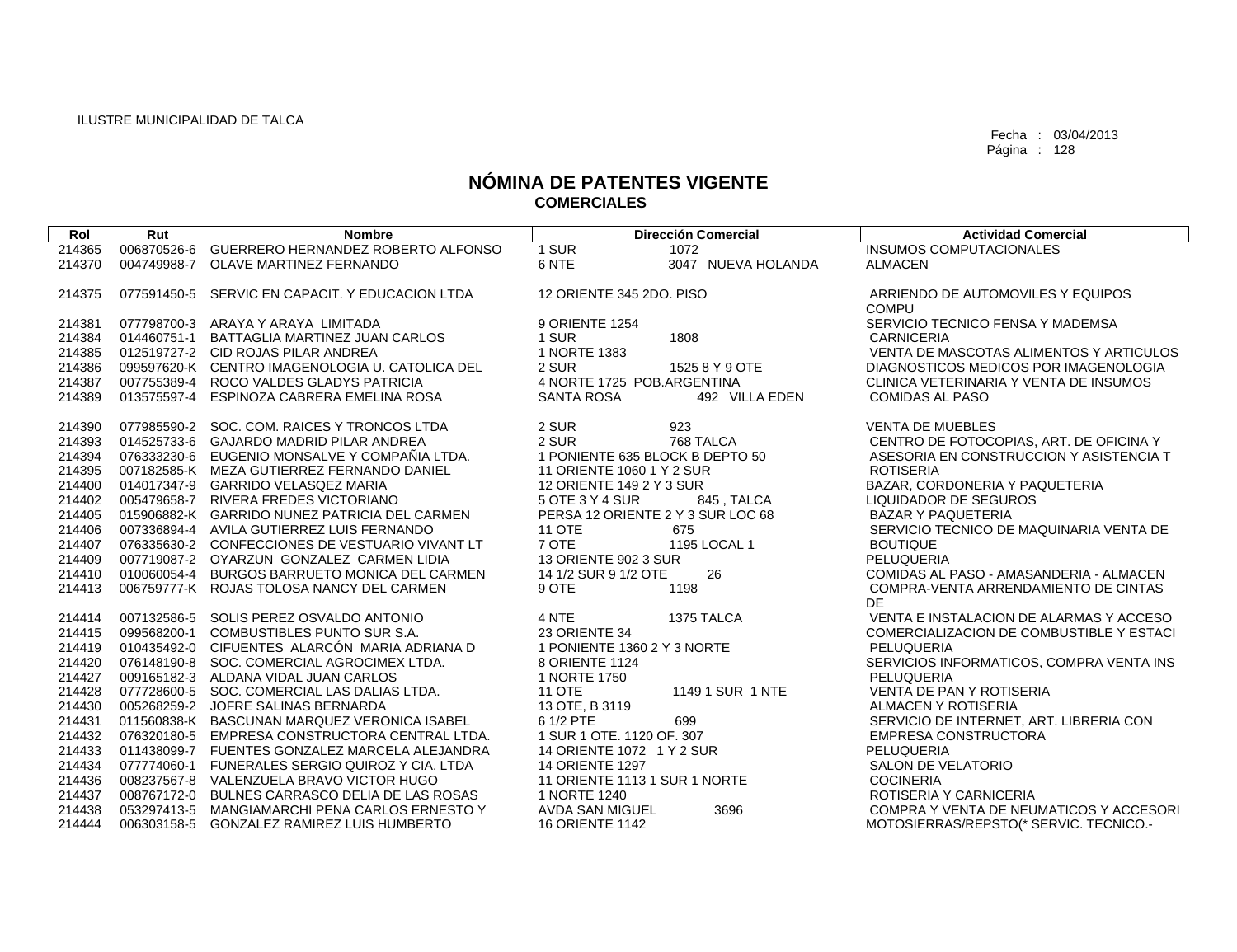| Rol    | Rut | <b>Nombre</b>                                   | <b>Dirección Comercial</b>                 | <b>Actividad Comercial</b>               |
|--------|-----|-------------------------------------------------|--------------------------------------------|------------------------------------------|
| 214446 |     | 015598415-5 ESPINOZA ESPINOZA MAURICIO ALEJANDR | 2 SUR<br>772 OFICINA 5                     | SERVICIOS TOPOGRAFICOS OBRAS CIVILES Y   |
| 214451 |     | 010498454-1 NUÑEZ ROSALES CARLOS RENAN          | 34 OTE<br>291 10 SUR DOÑA                  | ALMACEN - ROTISERIA - BAZAR              |
|        |     |                                                 | CONSUELO                                   |                                          |
| 214460 |     | 077794350-2 SOC. INTEGRAL DE LA EDUCACION ASAG  | 3 ORIENTE 941                              | EDUCACION BASICA Y MEDIA                 |
| 214463 |     | 076311510-0 KRALCONSULTORES LTDA.               | 1 PTE<br>1611 5 Y 6 NORTE                  | CONSULTORIAS Y ASESORIAS FINANCIERAS     |
| 214464 |     | 076310420-6 PAREDES PEREZ Y CIA, LTDA.          | 4 NORTE 1650 OF, 23                        | <b>CONSULTA MEDICA</b>                   |
| 214465 |     | 077597840-6 EMPRESA DE CAPACIT. DESARROLLO PROY | 5 ORIENTE 1770                             | CAPACITACION, ASESORIA TECNICA, ESCUELA  |
| 214466 |     | 011675860-1 ROJAS ROJAS MARIANELA TERESA        | 7 SUR<br>1648 CON 9 OTE                    | <b>VENTA DE MUEBLES</b>                  |
| 214468 |     | 096562060-5 RECUPAC S.A.                        | 3 1/2 SUR<br>2250                          | BODEGA ENFARDADORA DE PAPELES Y CARTON   |
| 214470 |     | 076093980-3 SERV. INTEGRADOS DE MARKETING MARKS | 19 NORTE 1665 AVDA LIRCAY                  | <b>SALA DE EVENTOS</b>                   |
| 214475 |     | 010433128-9 CACERES PALMA DORIS ROSA ELENA      | 26 ORIENTE 445 LOTEO DON MANUEL            | <b>ALMACEN Y BAZAR</b>                   |
| 214476 |     | 076182840-1 INSTITUTO NACIONAL DE ALFABETIZACIO | 1 SUR<br>1239 5 Y 6 OTE 2 PIS              | OFICINA ADMINISTRATIVA DE CAPACITACION   |
| 214478 |     | 005292325-5 ORTIZ GONZALEZ SERGIO ABRAHAM       | 6 ORIENTE 971                              | TALLER DE CALZADO                        |
| 214483 |     | 010120074-4 ACUNA PEREZ VICTOR ANTONIO          | V.CENTENARIO 27 1/2 SUR<br>177 12 PONIENTE | TALLER DE MUEBLERIA                      |
| 214486 |     | 053297846-7 SEPULVEDA MUNOZ LUISA FERNANDA Y OT | 1 NORTE 880 OF, 11                         | VENTA DE ELEMENTOS DE SEGURIDAD          |
|        |     |                                                 |                                            | <b>TECNOLO</b>                           |
| 214487 |     | 010369764-6 VILLALOBOS MUÑOZ RAMON ARCADIO      | 3 SUR<br>1962 LOCAL 13                     | <b>AGENTE COMISIONISTA</b>               |
| 214493 |     | 005678308-3 NUNEZ BECERRA RAQUEL DEL CARMEN     | 12 NORTE CALLEJ TIERRA KIOSCO              | <b>VENTA DE FLORES</b>                   |
| 214494 |     | 012542546-1 MUNOZ ROJAS PAMELA CAROLINA         | <b>19 SUR</b><br>145 11 PONIENTE           | ALMACEN Y COMIDAS AL PASO                |
| 214496 |     | 011832491-9 BAEZA POZZETTI CARLOS EDUARDO       | 6 ORIENTE 925                              | GABINETE DE TATUAJES - BAZAR Y PRENDAS D |
| 214500 |     | 077844220-5 SOC. COMERCIAL C & Y LTDA.          | 2 SUR<br>2201 15 ORIENTE                   | CONSTRUCCION Y MANTENCION DE JARDINES F  |
| 214502 |     | 076337920-5 SERVICIOS EN RUTA LTDA.             | 3 SUR<br>1962 LOCAL 8                      | FUENTE DE SODA, VENTA DE DIARIOS Y * REV |
| 214505 |     | 011674204-7 IBARRA GAJARDO SYLVIA YOLANDA       | 19 PONIENTE 532 26 SUR VILLA SAN FRANCISCO | ALMACEN ROTISERIA Y BAZAR                |
| 214506 |     | 077996510-4 IMPORTADORA SUNNIT LTDA.            | 1 SUR<br>1621                              | <b>VENTA DE PRENDAS DE VESTIR</b>        |
| 214507 |     | 007239864-5 BRITO ROMO MONICA BEATRIZ           | 6 ORIENTE 1211 TALCA.                      | <b>VENTA DE FRUTAS Y VERDURAS</b>        |
| 214510 |     | 010709882-8 VASQUEZ JARA VICTOR MANUEL          | 7 ORIENTE 1689, 5 Y 6 NORTE                | INSTALACION DE SISTEMAS DE ALARMA,* REP  |
| 214514 |     | 078826980-3 COMERCIAL DUCATO S.A.               | CIRCUNVALACION ORIENTE 1055 LOC. 207 - 208 | COMERCIALIZADORA DE VESTUARIO Y MENAJE   |
| 214516 |     | 077971100-5 CIFAM LIMITADA                      | 1 NORTE 963 , OFICINA 505, ED              | OFICINA ADMINISTRATIVA DE ASESORIAS Y *  |
| 214517 |     | 077464240-4 EMPRESA Y CAPACITACION LI MITADA    | 1 ORIENTE 1264, OFICINA 1, DE              | OFICINA DE CAPACITACION Y* ESTUDIO DE P  |
| 214520 |     | 009278608-0 ARIAS MONSALVE ARTURO MOISES        | 6 ORIENTE 1010 1 Y 2 SUR                   | PELUQUERO                                |
| 214528 |     | 006726122-4 FLORES VERA LUCILA DEL CARMEN       | 13 1/2 SUR CON 31 ORIENTE 3199             | <b>ALMACEN</b>                           |
| 214529 |     | 053298424-6 TOBAR REBOLLEDO ARIEL LEONARDO Y OT | 6 ORIENTE 495                              | SERVICIOS DE INTERNET YCONFITES          |
| 214532 |     | 078586080-2 CENPARTAL LIMITADA.                 | 2 SUR<br><b>1794 11 ORIENTE</b>            | <b>VIDRIERIA Y PARABRISAS</b>            |
| 214533 |     | 053298156-5 OLAVE AVILA MARTA DE LA ROSA Y OTRA | 6 OTE 1 SUR 1330 LOCAL 29                  | VENTA DE VESTUARIO, MENAJE ARTESANIA PA  |
| 214534 |     | 011762388-2 VILOS NUÑEZ HECTOR HERNAN           | 6 ORIENTE 15 - J EL MIRADOR                | TALLER DE ESTRUCTURAS METALICAS Y        |
|        |     |                                                 |                                            | <b>REPARA</b>                            |
| 214538 |     | 007566318-8 VERDUGO MATELUNA ROSA DEL CARMEN    | 2 SUR<br>1625                              | CONFITERIA, BAZAR Y ARTESANIA            |
| 214540 |     | 077714330-1 SOCIEDAD CONSTRUCTORA INDEMMA LTDA. | 5 SUR HIJUELA NRO. 2 KM. 258               | OFICINA CONSTRUCTORA                     |
| 214541 |     | 005309873-8 AGUILERA PALMA DAGOBERTO            | 12 1/2 NORTE 9 OTE, DETRAS EL PIL          | VENTA DE COMPLETOS FRITANGUERIA Y MOTE   |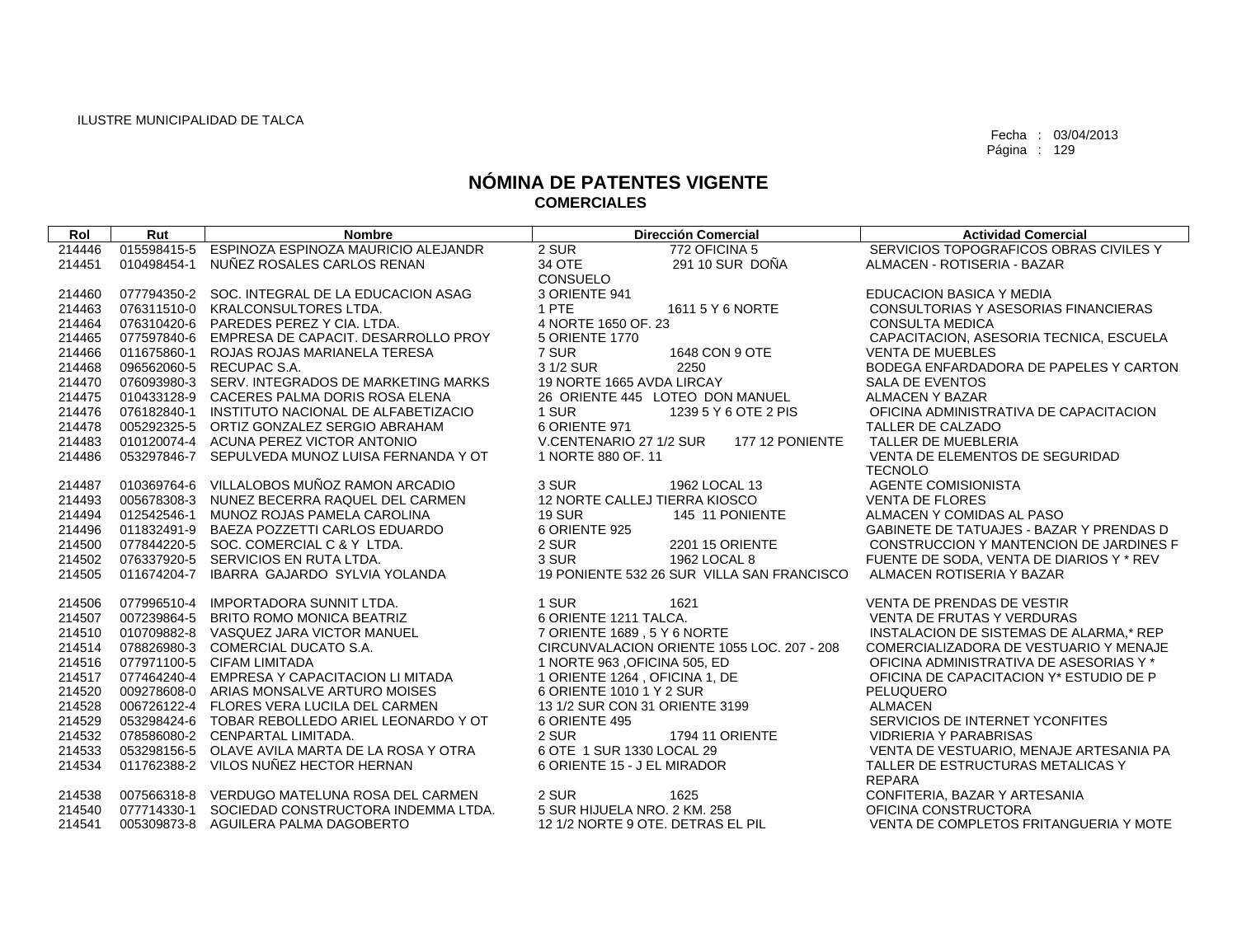| Rol                        | Rut         | <b>Nombre</b>                                                                                                                                  | <b>Dirección Comercial</b>                                  | <b>Actividad Comercial</b>                                                                                   |
|----------------------------|-------------|------------------------------------------------------------------------------------------------------------------------------------------------|-------------------------------------------------------------|--------------------------------------------------------------------------------------------------------------|
| 214546                     | 017863043-1 | MAUREIRA ESPINOSA ROBERTO DANIEL                                                                                                               | 6 ORIENTE 1010 LOCAL 3                                      | TEC. UNIVERSITARIO EN ELECTRONICA MENCIO                                                                     |
| 214561                     |             | 008869382-5 ROJAS NEIRA LEONEL FERNANDO                                                                                                        | 1250 1 Y 2 NORTE<br>6 OTE                                   | TALLER DE JOYERIA, COMPRA Y VENTA DE OR                                                                      |
| 214565                     |             | 009281353-3 PARRA MIRANDA RENE PATRICIO                                                                                                        | 3 NORTE 1681 10 ORIENTE                                     | TALLER DE SILENCIADORES Y CARROS DE ARR                                                                      |
| 214567                     | 015823600-1 | CANCINO GARRIDO WALTER ANDRES                                                                                                                  | 1 SUR<br>1654 9 Y 10 ORIENTE                                | <b>BAZAR Y PAQUETERIA</b>                                                                                    |
| 214571                     | 012295416-1 | RIVAS JORQUERA MAGDALENA DEL PIL                                                                                                               | 1 NORTE 1755                                                | PELUQUERIA                                                                                                   |
| 214572                     |             | 011439223-5 RIQUELME VALENZUELA PAULA ANDREA                                                                                                   | 1 NORTE 1417 7 ORIENTE                                      | <b>SALON DE BELLEZA</b>                                                                                      |
| 214574                     |             | 095439000-4 SOC. CLINICA DEL MAULE S.A.                                                                                                        | 4 NORTE 1650                                                | LABORATORIO CLINICO Y VENTA DE EMPAREDAD                                                                     |
| 214576                     |             | 077307780-0 SOC. VALENZUELA Y VALENZUELA LTDA.                                                                                                 | 9 SUR<br>1590                                               | PASTELERIA                                                                                                   |
| 214577                     |             | 082491700-0 TRONCOSO Y CIA, LTDA.                                                                                                              | 1 SUR<br>1311                                               | VENTA DE CASSETTE COMPAC Y CD                                                                                |
| 214578                     |             | 052003285-1 SEGURIDAD Y PROTECCION BERNARDO BRA                                                                                                | 2 NORTE 1020 3 Y 4 ORIENTE                                  | SERVICIO DE SEGURIDAD                                                                                        |
| 214580                     |             | 011674628-K VALLEJOS ROJAS ROLANDO ESTEBAN                                                                                                     | 1 DE MAYO<br>264 VILLA LA PAZ                               | <b>ALMACEN Y BAZAR</b>                                                                                       |
| 214582                     |             | 005401912-2 DOMINGUEZ ALIAGA EUGENIO ENRIQUE                                                                                                   | 8 ORIENTE 1181 - A                                          | BAZAR Y VENTA DE HELADOS - ALMACEN                                                                           |
| 214585                     |             | 008841991-K DUSSUEL GAMONAL ALEJANDRO ANTONIO                                                                                                  | 9 ORIENTE 1162-B                                            | COCINERIA - GELATERIA - CONFITERIA - ENV                                                                     |
| 214586                     |             | 096620260-2 ARCOS DORADOS RESTAURANTES DE CHILE                                                                                                | 9 ORIENTE 1241 LOCAL 12                                     | VENTA DE HELADOS MAQUINA ELABORADORA                                                                         |
|                            |             |                                                                                                                                                |                                                             | DE.                                                                                                          |
| 214587                     |             | 005517981-6 RETAMAL CASTRO MARIA INES                                                                                                          | 1 SUR<br>1756, TALCA                                        | CRISTALERIA Y VENTA DE LOZA Y MENAJE DE                                                                      |
| 214589                     | 053298709-1 | JIMENEZ RAMIREZ RODRIGO PATRICIO Y                                                                                                             | 6 OTE<br>1050 LOCAL 20 GALERIA                              | LIBRERIA, BAZAR Y VTA. DE INSUMOS COMPU                                                                      |
|                            |             |                                                                                                                                                | <b>BAVARIA</b>                                              |                                                                                                              |
| 214590                     |             | 013611305-4 GALLEGOS SANDOVAL CAROLINA ISABEL                                                                                                  | 22 NORTE 3428 5 ORIENTE G                                   | <b>ALMACEN</b>                                                                                               |
| 214592                     | 076001420-6 | MUÑOZ Y AZOCAR SERV. MEDICOS Y DENT                                                                                                            | 2 NORTE 360                                                 | SERVICIOS MEDICOS Y DENTALES                                                                                 |
| 214596                     |             | 078520520-0 MOLGAARD Y DURAN ARQUITEC TOS LTDA                                                                                                 | 1 SUR<br>885 PISO 3, TALCA                                  | OFICINA DE ARQUITECTURA                                                                                      |
| 214597                     |             | 011561693-5 FUENTES ARENAS FRANCISCO DANILO                                                                                                    | 11 ORIENTE 450 7 Y 8 SUR                                    | TALLER DE TORNO Y SOLDADURA                                                                                  |
| 214602                     |             | 014344688-3 ROJAS TOLEDO ALEX RICARDO                                                                                                          | 2 SUR<br><b>1020 14 ORIENTE</b>                             | <b>DEPOSITO DE MADERAS</b>                                                                                   |
| 214603                     |             | 011060694-K ORTIZ DIAZ ISABEL MARGARITA                                                                                                        | MERCADO PERSA RODOVIARIO<br>LOCAL <sub>29</sub>             | <b>BAZAR</b>                                                                                                 |
| 214604                     |             | 076107710-4 IMPORTADORA INTERNACIONAL REVECO Y                                                                                                 | 5 ORIENTE 1085                                              | COMERCIALIZACION, IMPORTACION PRENDAS*                                                                       |
| 214605                     |             | 010187301-3 JARA MUNOZ JUAN CARLOS                                                                                                             | 1 ORIENTE 35 - A, ENTRE 12 Y 13 EL PRADO                    | <b>COMIDAS AL PASO</b>                                                                                       |
| 214606                     |             | 021276075-7 DELGADILLO CRUZ VIOLETA                                                                                                            | 12 ORIENTE 1066 1 Y 2 SUR LOC.                              | BAZAR Y ARTESANIA                                                                                            |
| 214608                     |             | 007925389-8 RAMIREZ MARTINEZ PATRICIA EUGENIA                                                                                                  | 1 SUR<br>1693, TALCA                                        | <b>GRANDES TIENDAS</b>                                                                                       |
| 214609                     |             | 077925590-5 SERV, TERMICOS E HIDRAULICOS DEIGEN                                                                                                | 1 NORTE 801 OF. 1002                                        | OFICINA DE SERV. TECNICOS E HIDRAULICOS                                                                      |
| 214610                     |             | 012196819-3 VALDES SEPULVEDA MARCELO ALEJANDRO                                                                                                 | 1 SUR<br>1669 9 Y 10 OTE. LOC                               | VENTA Y REPARACION DE EQUIPOS CELULARES                                                                      |
|                            |             |                                                                                                                                                |                                                             |                                                                                                              |
|                            |             |                                                                                                                                                |                                                             |                                                                                                              |
|                            |             |                                                                                                                                                |                                                             |                                                                                                              |
|                            |             |                                                                                                                                                |                                                             | DE                                                                                                           |
| 214619                     |             | 005620106-8 CONTRERAS PIMENTEL ANA EUGENIA                                                                                                     | <b>10 SUR</b><br>1650 TALCA                                 | ALMACEN BAZAR Y FOTOCOPIADORA                                                                                |
| 214620                     |             | 099596910-6 CIBERGESTION CHILE S.A.                                                                                                            | 1 NORTE 963 OF. 402 - B                                     | OFICINA DE ASESORIAS ADMINISTRATIVAS                                                                         |
| 214621                     |             | 076406820-3 INMOBILIARIA EL OLIVAR S.A.                                                                                                        | <b>11 ORIENTE 1470</b>                                      | <b>EXPLOTACION DE BIENES RAICES</b>                                                                          |
| 214623                     |             | 012917488-9 CRUZ BONILLA SOLVEIG ELDAD                                                                                                         | 1 SUR<br>1330 LOCA 12 6 Y 7                                 | IMPORTADORA DE JOYERIA, RELOJERIA Y FANT                                                                     |
| 214624                     |             | 076393890-5 COMERCIAL TODO REPUESTO LIMITADA                                                                                                   | 1 NORTE 2248 - C                                            | VENTA DE REPUESTOS ACCESORIOS Y LUBRICA                                                                      |
| 214612<br>214617<br>214618 |             | 082835000-5 COOP. DE AHORRO Y CREDITO UNION Y P<br>007803924-8 POBLETE ORTEGA UBERLINDA EUGENIA<br>006317549-8 FERNANDOI GARCIA MANUEL IGNACIO | 2 SUR 768<br>6 ORIENTE 2013<br>2356, TALCA<br><b>14 NTE</b> | COOPERATIVA DE AHORRO Y CREDITO<br>PANADERIA, PASTELERIA Y ROTISERIA<br>COMPRA VENTA DE REPUESTOS ACCESORIOS |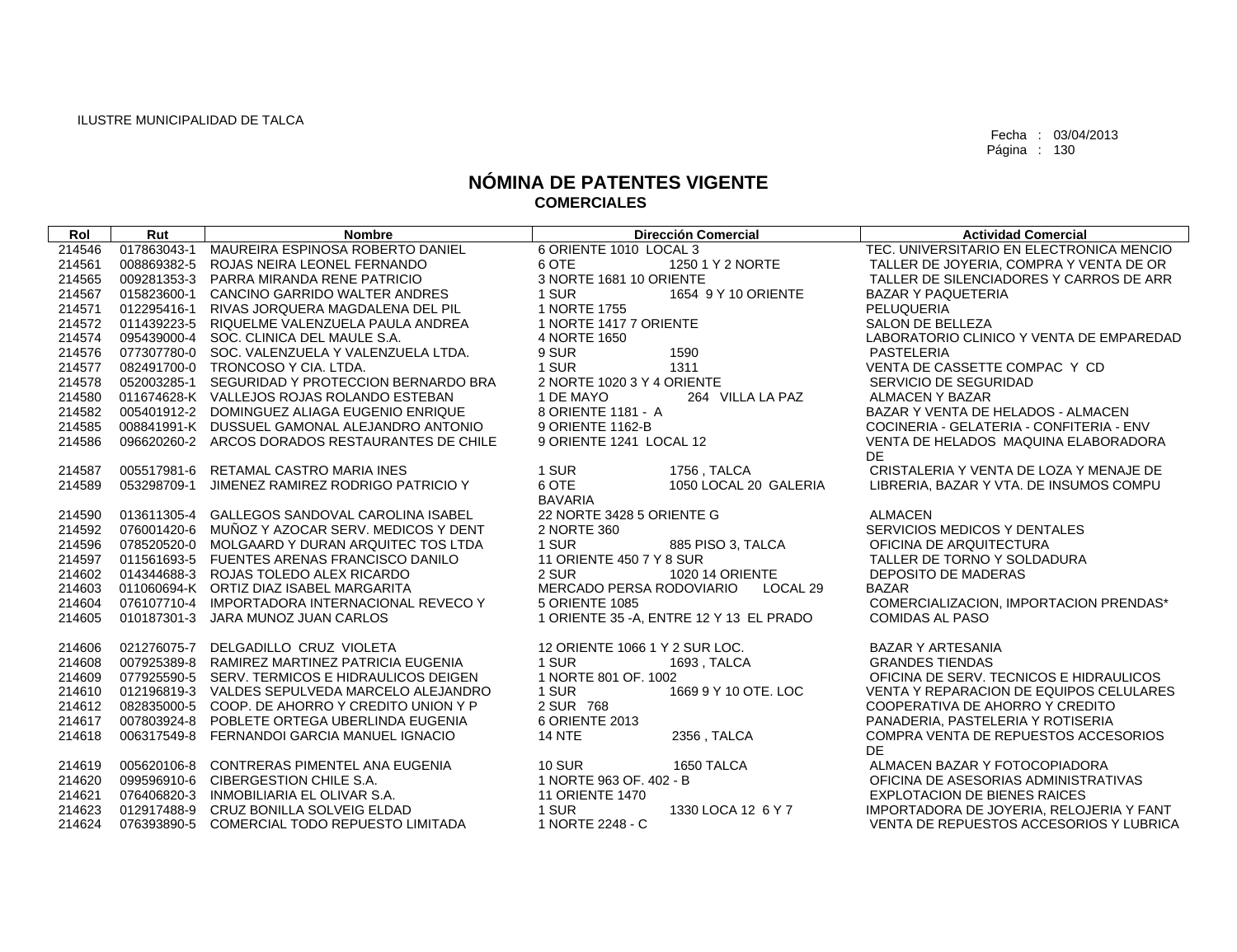| Rol    | Rut         | <b>Nombre</b>                                   | <b>Dirección Comercial</b>              | <b>Actividad Comercial</b>               |
|--------|-------------|-------------------------------------------------|-----------------------------------------|------------------------------------------|
| 214625 |             | 076328280-5 SERVICIOS E INVERSIONES ELIAS Y AGA | 6 ORIENTE 1075 L-11                     | SERVICIOS DE INFORMACION COMERCIAL       |
| 214628 |             | 016271256-K OSES MORA VICTOR EDUARDO            | 1 NORTE 1470 LOC. 3                     | COMPRA VENTA CAMBIO Y ARRIENDO DE VIDEO  |
| 214630 |             | 009421361-4 AHUMADA VARAS JOSE JULIO            | 7 NORTE 820                             | CONTRATISTA Y SUB CONTRATISTA DE OBRAS   |
| 214635 |             | 008428351-7 VIDAL ROJAS FIDELISA DEL CARMEN     | 23 ORIENTE 1081 LOTEO SANTA CLARA       | ALMACEN ROTISERIA BAZAR                  |
| 214636 |             | 053298918-3 ROJAS MORALES ALEXIS SEBASTIAN Y OT | <b>15 ORIENTE 1013</b>                  | DISEDO FABRICACION Y COMER. DE TODO TIP  |
| 214643 | 014324815-1 | NOVOA SOLIS JULIO ANDRES                        | 1777 Y 1781<br>1 SUR                    | COMPRA VENTA, SERVICIO TECNICO Y EXPLOTA |
| 214648 |             | 010715855-3 RIVEROS VILLASECA JUAN PABLO        | 2 SUR<br>2196 14 Y 15 ORIENT            | TALLER EMBRAGUES Y FRENOS                |
| 214655 |             | 009747544-K ORMENO MUENA JUAN CARLOS            | 18 NORTE 1576 8 OTE V. DON ENRIQUE      | ALMACEN ROTISERIA BAZAR Y LIBRERIA       |
| 214657 |             | 007162580-K JORQUERA LARA MARIO DEL TRANSITO    | 12 ORIENTE 1040 1 Y 2 SUR LOC 2         | VENTA DE ROPA Y CALZADOS                 |
| 214658 |             | 008227197-K LEIVA LASTRES OSCAR BARTOLOME       | 15 ORIENTE 971 2 Y 3 SUR                | TALLER DE TORNO Y SOLDADURA              |
| 214661 |             | 011177378-5 ESPINOZA TRONCOSO TERESA DE JESUS   | 9 ORIENTE 1343                          | PELUQUERIA                               |
| 214663 |             | 011285695-1 QUIROZ MEZA ORFELINA                | 1 NORTE 1181 11 OTE LOCAL 2             | PELUQUERIA                               |
| 214665 |             | 008936177-K LEIVA GUTIERREZ RAQUEL DEL PILAR    | 6 ORIENTE 1250 ENTRE 1 Y 2 NOR          | PELUQUERIA                               |
| 214668 |             | 078053790-6 SERVIPAG LTDA.-                     | 2 SUR<br>1659                           | SERVICIOS DE RECAUDACION Y PAGOS         |
| 214669 |             | 010621558-8 CARRASCO GARRIDO MARIA VERONICA     | <b>22 SUR</b><br>1680 10 ORIENTE D J.I. | COMIDAS AL PASO - ALMACEN Y VERDULERIA   |
|        |             |                                                 | <b>CIENFUEGOS</b>                       |                                          |
| 214670 |             | 076351490-0 SILVA Y DOCOLOMANSKY DOS, ASOC. LTD | 1383 OF 5<br>2 PTE                      | <b>SERVICIOS MEDICOS</b>                 |
| 214671 |             | 014019538-3 MOLINA GAJARDO FELIPE ALEJANDRO     | 9 ORIENTE 1135                          | <b>BAZAR ARTESANIA</b>                   |
| 214672 |             | 007922339-5 CESPEDES AVILA SILVIA ROSA          | 13 SUR 4 1/2 PTE C 319 V. SAN FRANC, DE | <b>ALMACEN</b>                           |
| 214675 |             | 008699885-8 LOYOLA DIAZ HILDA                   | 5 PONIENTE 1499 4 NORTE                 | VENTA DE COMPLETOS Y BEBIDAS             |
| 214677 |             | 012295676-8 LASTRA RAMIREZ MARIA ANGELICA       | 11 ORIENTE 1696 6 NORTE                 | <b>ALMACEN</b>                           |
| 214680 |             | 013556771-K NALLAR ARAYA JAVIERA LOIDA          | D SEBASTIAN 13 OTE<br>2886              | ALMACEN Y CENTRO DE LLAMADOS             |
| 214681 |             | 005018844-2 ACUNA ACUNA JOSE MIGUEL             | 1 1/2 PONIENTE 197                      | ALMACEN - ROTISERIA - BAZAR Y VENTA DE G |
| 214685 |             | 006295110-9 SILVA YAÑEZ JOSE RAFAEL             | 7 TALCA<br>1 OTE 13 1/2 SUR             | ALMACEN Y ROTISERIA                      |
| 214687 |             | 079919680-8 ADMINISTRADORA DE CREDITOS COMERCIA | 1 SUR<br>1495                           | <b>SERVICIOS FINANCIEROS</b>             |
| 214689 |             | 007125725-8 ITURRIAGA AVENDANO ELIANA           | 14 ORIENTE 585 6 Y 7 SUR                | SERVICIOS DE INTERNET Y CONFITERIA       |
| 214690 |             | 007007513-K VERGARA JARA PATRICIO ENRIQUE       | 1171 OF, 7 2DO, PISO<br>7 OTE           | SERVICIOS DE TOPOGRAFIA                  |
| 214694 |             | 010271997-2 BARRIENTOS BONNEMOISON LENIN ANTHON | 14 ORIENTE 1066 1 Y 2 SUR               | BAZAR CONFITES LIBRERIA Y JUEGOS DE P    |
| 214700 |             | 006401685-7 AZOCAR AZOCAR FERNANDO              | $LOC 16-A$<br><b>RODOVIARIO</b>         | BAZAR VENTA DE JUEGOS DE POLLA Y LOTERI  |
| 214701 |             | 014489592-4 FIGUEROA ROJAS JUAN CARLOS          | 1 SUR<br>1781 10 Y 11 ORIENTE           | VENTA DE ROPA DE VESTIR JUGUETES Y BAZA  |
| 214703 |             | 010037942-2 DIAZ GUAJARDO MANUEL HERNAN SEGUNDO | <b>20 SUR</b><br>687 VILLA LOS LAGOS    | SERVICIO DE INTERNET                     |
| 214704 |             | 076439920-K INDUSTRIA PANIFICADORA Y ALIMENTICI | 9 OTE<br>570                            | PANADERIA Y ROTISERIA                    |
| 214705 |             | 006511140-3 GOMEZ GONZALEZ ELIANA DEL C.        | 30 ORIENTE 507 7 SUR                    | <b>ALMACEN ROTISERIA</b>                 |
| 214706 |             | 013722682-0 FUENTES REY MARIA JOSE              | 1 NORTE 1305 - 1313                     | FABRICA DE PASTELES Y FUENTE DE SODA     |
| 214709 |             | 096509450-4 COPEVAL CAPACITACION S.A.           | AVDA SAN MIGUEL<br>3525                 | OFICINA DE CAPACITACION                  |
| 214710 |             | 076417020-2 SERV. E INVERSIONES SAN FRANCISCO L | 1 NORTE 931 OF. 522 EDIF. PORTAL MAULE  | OFICINA DE PRESTACIONES DE SERVICIOS DE  |
| 214718 |             | 011134314-4 GOMEZ ORELLANA JACQUELINE DEL CARME | 2088 CON 15 NORTE<br><b>14 OTE</b>      | ALMACEN Y ARRIENDO DE CINTAS DE VIDEO    |
|        |             |                                                 | <b>FAUSTINO GONZALEZ</b>                |                                          |
| 214722 |             | 010461549-K PARADA ACEVEDO PAOLA DEL CARMEN     | 10 ORIENTE 1 SUR 1 NORTE 1152           | PELUQUERIA                               |
| 214723 |             | 014345106-2 ORMENO ALBORNOZ JANET OLIVIA        | 34 ORIENTE 255 VILLA DONA CONSU         | <b>ALMACEN</b>                           |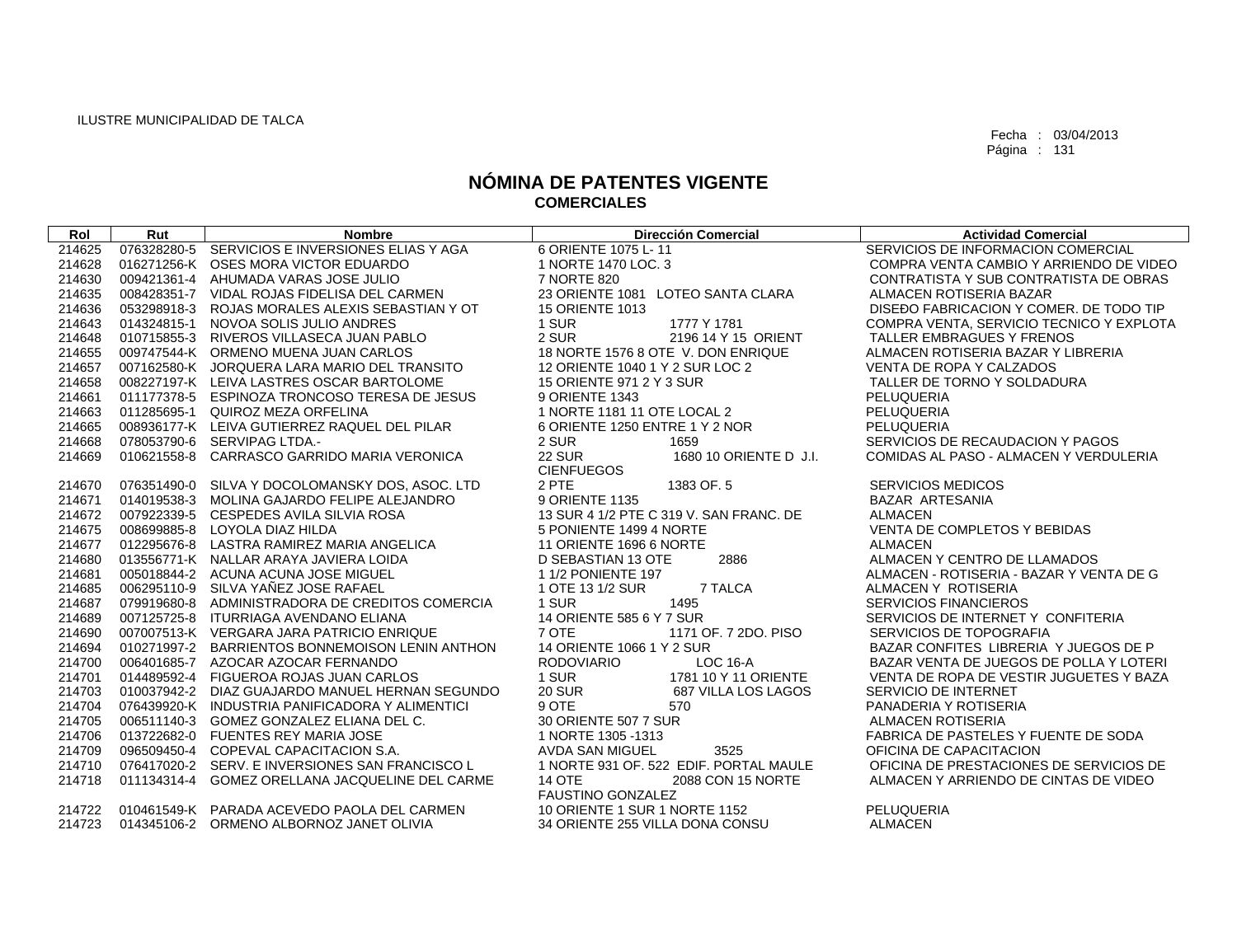| Rol    | Rut         | <b>Nombre</b>                                   | <b>Dirección Comercial</b>              | <b>Actividad Comercial</b>               |
|--------|-------------|-------------------------------------------------|-----------------------------------------|------------------------------------------|
| 214727 | 010215575-0 | NUNEZ RIOS SEGUNDO LEOPOLDO                     | <b>11 ORIENTE 1171</b>                  | PELUQUERIA                               |
| 214733 | 077543200-4 | SOC.EDUCACIONAL PABLO NERUDA LTDA.              | 7 ORIENTE 1249                          | <b>EDUCACION Y CAPACITACION</b>          |
| 214735 | 008390954-4 | SALINAS ESPINOZA ALEJANDRO ENRIQUE              | 10 NORTE 1550 CON AVDA, LIRCA           | TALLER ELECTRICO AUTOMOTRIZ Y * COMPRAVE |
| 214737 | 007284258-8 | ROCO CIFUENTES JUANA ROSA                       | 14 NORTE 6 1/2 OTE 1331 POBL, CANCHA RA | <b>BAZAR Y PAQUETERIA</b>                |
| 214738 | 010390748-9 | SAN MARTIN FARIAS DANIEL ARTURO                 | 12 ORIENTE, 1 Y 2 SUR LOC 42            | <b>BAZAR Y PAQUETERIA</b>                |
| 214741 | 078447110-1 | MARIA EUGENIA CORREA Y CIA, LTDA.               | 5 ORIENTE 1301                          | <b>VENTA DE SEGUROS</b>                  |
| 214742 | 008982602-0 | MUÑOZ MUÑOZ GUILLERMINA MERCEDES                | 6 1/2 SUR A<br>3079 CON 30 1/2 OTE      | <b>ALMACEN Y BAZAR</b>                   |
|        |             |                                                 | <b>VILLA SAN LUIS III</b>               |                                          |
| 214743 |             | 005147442-2 BARRIOS VALDES IRMA DEL CARMEN      | <b>11 SUR</b><br>3810 V. DONA CONSUEL   | <b>ALMACEN</b>                           |
| 214744 |             | 077989710-9 FELIPE ALVAREZ MARQUEZ Y CIA. LTDA  | 18 1/2 SUR<br>198 14 1/2 PTE            | PRESTACION DE SERV. EN RECURSOS          |
|        |             |                                                 |                                         | <b>HUMANOS</b>                           |
| 214747 |             | 013470686-4 VASQUEZ REBOLLEDO GUISELLE ALONDRA  | <b>12 ORIENTE 1020</b>                  | VENTA, ARRIENDO DISTRIBUCION DE JUEGOS   |
| 214750 |             | 076349360-1 SOC. DE LOGISTICA MONFERRATO LTDA.  | 1 PTE<br>942 2 Y 3 SUR                  | OFICINA DE TRANSPORTE DE CARGA POR CARR  |
| 214751 |             | 076064700-4 TEKWORX CONSULTORES E INTEGRADORES  | 6 SUR<br>826                            | OFICINA DE PRESTACION DE SERVICIOS SISTE |
| 214753 | 011532777-1 | CARRASCO DIAZ DEBORA DE LAS MERCED              | 2 PONIENTE 1139 1 SUR 1 NORTE           | SALA CUNA Y JARDIN INFANTIL              |
| 214756 |             | 010357607-5 CANALES VERDUGO GUILLERMO HERNAN    | 11 ORIENTE 1151                         | VENTA DE CONFITES, BEBIDAS PRODUCTOS LA  |
| 214760 |             | 008068728-1 VASQUEZ ROJAS VERONICA ELIZABETH    | 7 ORIENTE 1253                          | SERVICIO TECNICO ENSERES DOMESTICOS Y* V |
| 214763 |             | 011321137-7 GONZALEZ GARCIA MARIA VERONICA      | 5 ORIENTE 1184 1 NORTE LOC 7            | <b>DEPILACION</b>                        |
| 214768 |             | 090844000-5 KUPFER HNOS SA                      | <b>21 ORIENTE 790</b>                   | MAYORISTA EN ART. DE FERRETERIA          |
| 214769 |             | 006909801-0 FIGUEROA VIDAL PEDRO HERNAN         | <b>25 SUR B</b><br>617, TALCA           | ENVASADORA DE PLANTAS Y PRODUCTOS        |
|        |             |                                                 |                                         | <b>NATUR</b>                             |
| 214774 |             | 006792722-2 BECERRA CARREÑO OSMAN FERNANDO      | <b>14 ORIENTE 907</b>                   | TALLER CONFECCION DE ROPA FOTOCOPIA CO   |
| 214783 |             | 008096125-1 TORRES MANCILLA ISABEL DE LAS MERCE | 2 SUR<br>1947 LOCAL 15                  | BAZAR JUGUETERIA Y RELOJERIA             |
| 214784 |             | 011559684-5 VERGARA VERGARA GLADYS JACQUELINE   | <b>12 OTE PERSA TERMINAL</b><br>LOC 146 | <b>BAZAR Y PAQUETERIA</b>                |
| 214787 |             | 003522427-0 FUENTES MORALES MARCOS MARIO        | <b>PARCELA</b><br>13 - A MONTE BAEZA    | <b>CORREDOR DE PROPIEDADES</b>           |
| 214795 | 076234500-5 | COMERCIAL 10 DE JULIO LTDA.                     | 2 SUR<br>1633                           | <b>COMPRA Y VENTA REPUESTOS DE</b>       |
|        |             |                                                 |                                         | <b>AUTOMOVILES</b>                       |
| 214798 |             | 012295202-9 SALINAS AVENDANO JAIME ALFONSO      | 2 SUR<br>1930 LOCAL 1                   | <b>CENTRO DE LLAMADOS</b>                |
| 214799 | 014361749-1 | CEA MOYA MARIA GUILLERMINA                      | 6 ORIENTE 1250                          | VENTA DE VESTUARIO Y ARTESANIA           |
| 214804 |             | 005068170-K TELLERIA CASTRO NANCY ELVIRA DE LOU | 11 ORIENTE LOCAL 11 CREA                | AMASANDERIA Y ROTISERIA                  |
| 214805 | 073039900-6 | CONCREDITO S.A.                                 | 2 NORTE 857                             | <b>INTERMEDIACION FINANCIERA</b>         |
| 214807 | 009239084-5 | SOTOMAYOR LANDAETA NANCY DE LAS MER             | 11 ORIENTE 1699                         | BAZAR CORDONERIA PAQUETERIA ROPA         |
|        |             |                                                 |                                         | <b>AMERIC</b>                            |
| 214810 |             | 004340263-3 PACHECO DIAZ HERIBERTO ESTEBAN      | PERSA RODOVIARIO LOCAL 180-A            | <b>BAZAR Y PAQUETERIA</b>                |
| 214812 | 053300757-0 | AEDO TRUJILLO MARCO ANTONIO Y OTRO              | 1 ORIENTE 103                           | SERVICIOS COMPUTACIONALES-INTERNET-      |
|        |             |                                                 |                                         | <b>CONFI</b>                             |
| 214817 |             | 076437890-3 VICENTE ACUÑA LTDA.                 | 1 SUR<br>1620 - A                       | FABRICA DE PASTELES MASAS HORNEADAS Y C  |
| 214819 |             | 012296573-2 MONDACA URRUTIA JESSICA SCARLET     | 22 1/2 SUR<br>52                        | <b>ESCUELA DE LENGUAJE</b>               |
| 214820 |             | 016456533-5 NUNEZ RIVAS GRAY KAREN              | 30 OTE<br>1007 2 NORTE                  | VENTA DE COMPLETOS BEBIDAS Y CAFE        |
| 214821 |             | 010142352-2 MORALES MONSALVE RICARDO            | 2 NORTE 1681 9 Y 10 ORIENTE             | PELUQUERIA                               |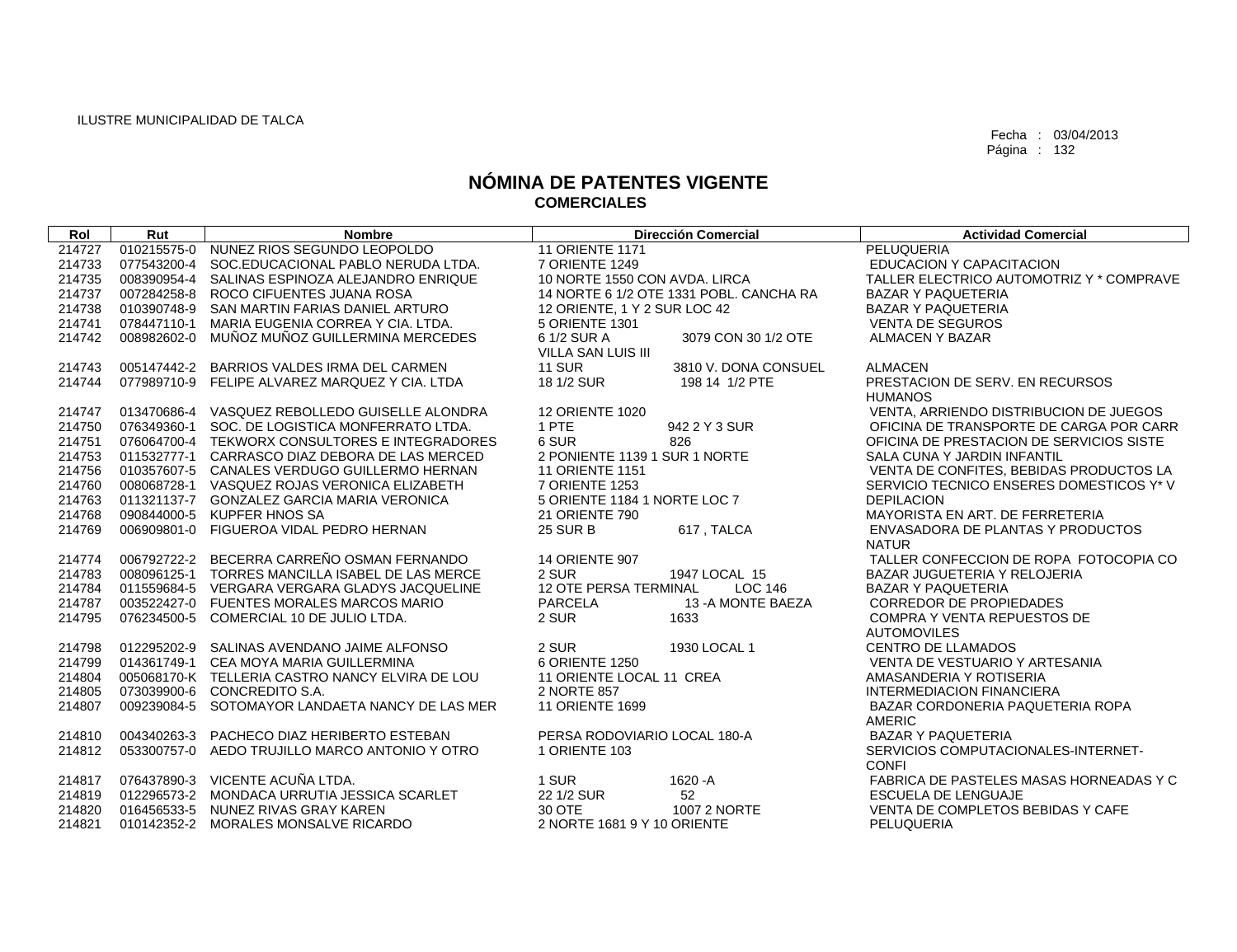$\sqrt{ }$ 

Fecha : 03/04/2013 Página : 133

| Rol    | Rut         | <b>Nombre</b>                                   | <b>Dirección Comercial</b>                | <b>Actividad Comercial</b>                   |
|--------|-------------|-------------------------------------------------|-------------------------------------------|----------------------------------------------|
| 214822 |             | 076424270-K LOMA SUAVE DISTRIBUIDORA LTDA.      | 1 NORTE 1601                              | CARNICERIA- ALMACEN - PREPARACION DE FIAM    |
| 214823 |             | 076424270-K LOMA SUAVE DISTRIBUIDORA LTDA.      | 10 ORIENTE 836                            | COMPRA VENTA Y PROCESAMIENTO DE              |
|        |             |                                                 |                                           | <b>PRODUCT</b>                               |
| 214829 |             | 077864600-5 SOC, DE CAPACITACION ALERCE LTDA.   | 234<br>6 1/2 SUR                          | OFICINA ADMINISTRATIVA DE CAPACITACION       |
| 214833 |             | 007597721-2 BRAVO JIMENEZ MARIA ANGELICA        | 2 PONIENTE 463                            | VIDEO JUEGOS DE PLAY STATION Y SERVICIO      |
| 214834 |             | 011971675-6 GONZALEZ SOTO JOSE MANUEL           | <b>13 OTE</b><br>990                      | <b>VENTA DE SUELA</b>                        |
| 214835 |             | 076898120-5 SOC, COM, Y DE SERVICIOS S V A LTDA | 2 SUR<br>1935 .TALCA                      | JUEGOS ELECTRONICOS - POLLA - CENTRO DE      |
| 214836 | 077698460-4 | SOCIEDAD FRUTICOLA TALCA LTDA.                  | LOTE 13 Y 14 PARQUE INDUSTRIAL            | EXPORTADORA E IMPORTADORA DE                 |
|        |             |                                                 |                                           | <b>PRODUCTOS</b>                             |
| 214840 | 006018829-7 | JIMENEZ GAJARDO ARTURO ARMANDO S.               | 18 1/2 ORIENTE A 511 VILLA NAZARETH NORTE | SERVICIOS DE INTERNET, FOTOCOPIAS Y VEN      |
|        |             |                                                 |                                           |                                              |
| 214843 | 011893567-5 | PINTO VERGARA MIGUEL ANDRES                     | 18 ORIENTE 571 6 Y 7 SUR                  | TALLER DE INYECCION DIESEL                   |
| 214845 |             | 070971900-9 ASOC, GREMIAL DE BUSES INTERBUS     | OFIC, 19<br><b>RODOVIARIO</b>             | <b>VENTA DE PASAJES Y ENCOMIENDAS</b>        |
| 214846 |             | 009333387-K VARGAS ESPINOZA ANABELLA DEL C.     | <b>18 SUR</b><br>1547                     | ALMACEN ROTISERIA Y BAZAR                    |
| 214854 |             | 099553740-0 AGUAS DEL CENTRO S.A.               | 1 NORTE 963 OF, 308 EDIFICIO CENTRO 2000  | OFICINA DE EXPLOTACION DE SERVICIOS PROD     |
| 214855 | 085783800-9 | COMPLEJO MANUFACTURERO EQ UIPOS TEL             | <b>26 SUR</b><br>211                      | OFICINA DE TELECOMUNICACIONES                |
| 214856 |             | 076332160-6 SOC. DR. MANUEL GALLARDO Y CIA. LTD | 6 SUR<br>608 PASAJE MAÑIO                 | OFICINA ADMINIST. DE PRESTACIONES MEDICA     |
| 214857 |             | 013506197-2 VELASQUEZ CIFUENTES KATHERINE ANDRE | 7 1/2 NTE<br>2334 VILLA LOS PALTOS        | <b>ALMACEN</b>                               |
|        |             |                                                 |                                           |                                              |
| 214858 |             | 076145580-K SOC. PUBLICITARIA GAMMA LTDA.       | 11 ORIENTE 889                            | <b>SERVICIOS PUBLICITARIOS</b>               |
| 214859 |             | 076467920-2 EMPRESA VICTOR NOCETTI NUÑEZ EIRL   | 1 SUR<br>1064                             | SERVICIOS COMPUTACIONALES E INTERNET TE      |
| 214860 | 008277112-3 | JARA BRAVO ROBERTO DEL CARMEN                   | <b>11 ORIENTE 1001</b>                    | COMPRA VENTA DE REPUESTOS Y ACCESORIOS       |
|        |             |                                                 |                                           | D.                                           |
| 214861 | 012701973-8 | MELGAREJO LEIVA JOSE FABIAN                     | 1 SUR<br>1759                             | PERFUMERIA BAZAR Y PAQUETERIA                |
| 214864 | 014439580-8 | <b>IBARRA LETELIER PATRICIO SEBASTIAN</b>       | 1709<br>1 SUR                             | <b>GRANDES TIENDAS, CRISTALERIA Y MENAJE</b> |
| 214865 |             | 011133741-1 GARRIDO CANCINO MARIA TERESA        | 12 ORIENTE PERSA ROD. LOCAL127            | PRENDAS DE VESTIR Y BAZAR                    |
| 214867 |             | 096861280-8 EUROCAPITAL S.A.                    | 1 NORTE 931 OF, 521 EDIF, PORTAL MAULE    | <b>SERVICIOS FINANCIEROS</b>                 |
| 214875 |             | 081094100-6 COLUN LTDA.                         | PROVIDENCIA NORTE R-5 SUR KM 247.5        | DISTRIBUIDORA DE PRODUCTOS LACTEOS           |
| 214876 |             | 077998320-K INSTITUTO DE CAPACITACION BYL LTDA. | 1 NORTE 963 OF-309                        | OFICINA ADMINISTRATIVA INSTITUTO DE CAPA     |
| 214877 |             | 096815280-7 OPERADORA DE TARJETAS DE CREDITO NE | 1 NORTE 963 OF, 509                       | ADMINISTRADORA DE TARJETAS DE* CREDITO       |
| 214884 | 053298990-6 | CONDE ZUÑIGA HECTOR Y OTRO                      | 1 SUR<br>1801 LOCAL 1                     | COMPRA VENTA DE MUEBLES MENAJE Y ART.        |
| 214888 | 009041715-0 | ESPINACE AGUILERA JOSE LUIS                     | <b>LOS ROBLES</b><br>2100 POB.            | TALLER ELECTRO - MECANICO                    |
|        |             |                                                 | <b>ASTABURUAGA</b>                        |                                              |
| 214889 |             | 008141997-3 FERNANDEZ ALBORNOZ AIDA DEL TRANSIT | <b>15 OTE</b><br>595 6 SUR                | ALMACEN - ROTISERIA Y CARNICERIA.            |
| 214891 |             | 011174131-K SAN MARTIN CARVAJAL MARISOL ELEDIN  | PERSA RODOVIARIO 32                       | <b>BAZAR</b>                                 |
| 214892 |             | 005586262-1 SEPULVEDA SAN MARTIN DANIEL ARMANDO | <b>11 SUR</b><br><b>2772 22 ORIENTE</b>   | <b>ALMACEN Y ROTISERIA</b>                   |
| 214894 | 006788080-3 | GONZALEZ HERNANDEZ ROSA DE DIOS                 | 13 NORTE 2083 P. FAUSTINO GONZALEZ        | <b>ALMACEN</b>                               |
| 214895 | 015927808-5 | HENRIQUEZ HERNANDEZ JEANNETTE MACAR             | 2 SUR<br>1064 OF 1                        | PRODUCTOS MEDICINALES DE ORIGEN              |
|        |             |                                                 |                                           | <b>NATURAL</b>                               |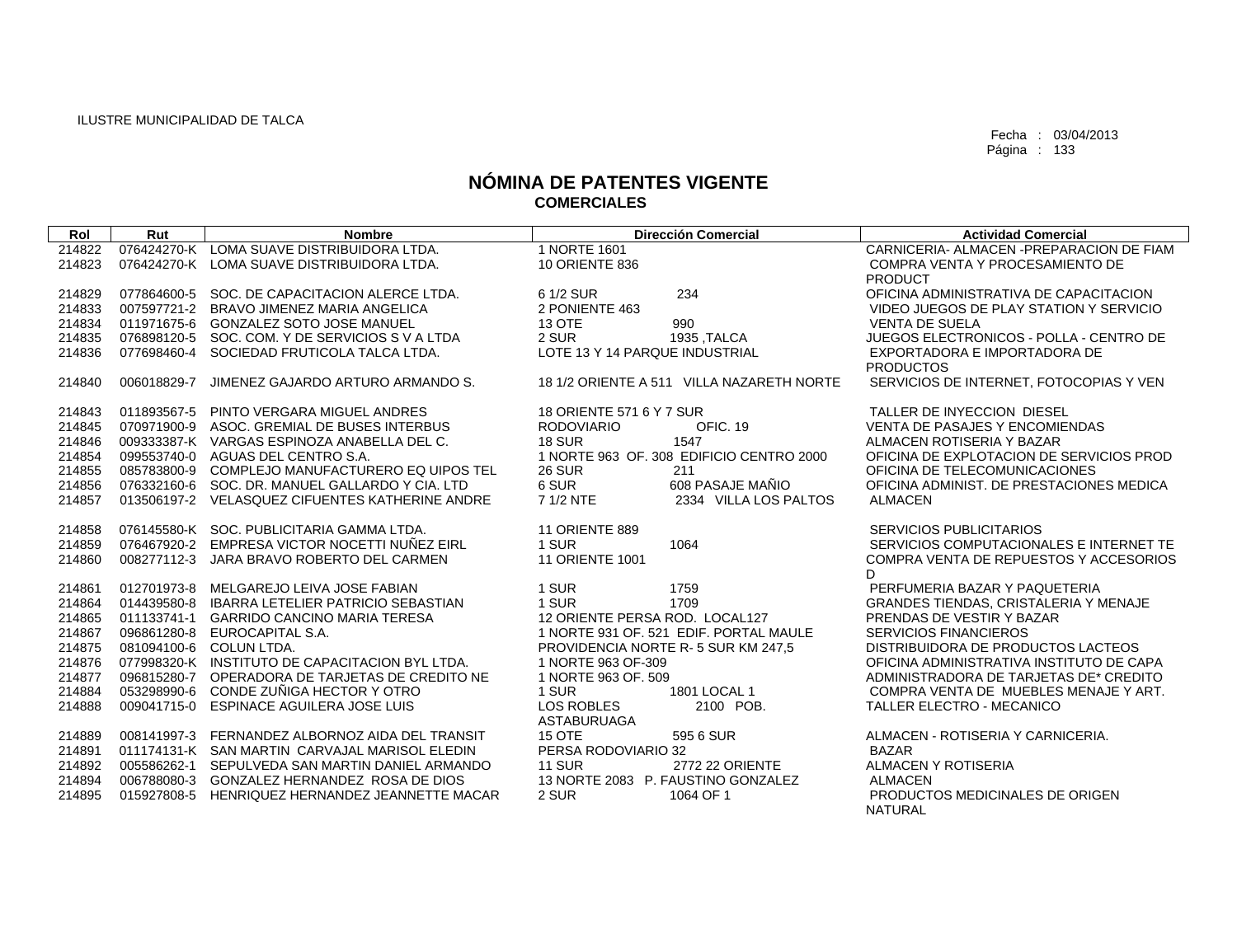| Rol    | Rut                    | <b>Nombre</b>                                   | <b>Dirección Comercial</b>                | <b>Actividad Comercial</b>               |
|--------|------------------------|-------------------------------------------------|-------------------------------------------|------------------------------------------|
| 214900 | 012521331-6            | NUNEZ YANEZ ANGELA MARIANA                      | 25 NORTE A 1330 5 1/2 OTE G DON RICARDO   | <b>ALMACEN ROTISERIA</b>                 |
|        |                        |                                                 |                                           |                                          |
| 214902 |                        | 010790973-7 BASTIAS ARAVENA ISABEL DE LAS MERCE | 18 SUR 10 1/2 OTE A<br>1772               | ALMACEN-ROTISERIA Y BAZAR                |
| 214909 |                        | 010545135-0 FUENTES CASTRO HERNAN JULIO         | 6 ORIENTE 1059                            | SERVICIOS DE INTERNET. VENTA DE INSUMOS  |
| 214910 |                        | 078250030-9 MARTINEZ Y VALDIVIESO S.A.          | <b>AVDA SAN MIGUEL</b><br>3696            | COMPRA Y VENTA DE INSUMOS Y SERVICIOS A  |
| 214913 |                        | 008248967-3 HERRERA MARABOLI MARIA ANGELICA     | 7 1/2 NORTE 3462 CON 30 ORIENTE VILLA DON | ALMACEN, ROTISERIA, BAZAR Y* LIBRERIA    |
|        |                        |                                                 | ALFONSO II                                |                                          |
| 214914 |                        | 006404006-5 BUSTAMANTE SAAVEDRA MONICA DE LAS M | RODOVIARIO PERSA LOCAL 165                | <b>BAZAR Y PAQUETERIA</b>                |
| 214915 |                        | 008146628-9 GONZALEZ URRIOLA OSCAR SALVADOR     | <b>21 SUR</b><br>311 5 1/2 PONIENTE       | TALLER MECANICO ARTESANAL                |
| 214917 |                        | 096801850-7 ANALISIS Y SERVICIOS S.A.           | 3 ORIENTE 1161                            | <b>VENTA DE CREDITOS</b>                 |
| 214918 |                        | 005112676-9 CESPEDES CESPEDES ANA JULIA         | <b>21 SUR</b><br>1739 10 1/2 ORIENTE      | <b>ALMACEN</b>                           |
| 214919 |                        | 077853030-9 INST, DE CAP, LABORAL DEL MAULE LTD | 2 SUR 1064 OFICINA 6                      | OFICINA DE CAPACITACION                  |
| 214920 |                        | 076127680-8 SEGURIDAD ARAVENA Y LEON LTDA       | 16 PONIENTE 1035 CON 31 SUR VILLA JARDIN  | PRESTACION DE SERVICIOS DE SEGURIDAD     |
|        |                        |                                                 | DEL VALLE                                 |                                          |
| 214921 |                        | 013672605-6 VALENZUELA GONZALEZ CARMEN GLORIA   | 2 NORTE 1092                              | <b>COMIDAS RAPIDAS</b>                   |
| 214923 |                        | 011561523-8 AVENDANO PENALOZA OSCAR DEL CARMEN  | 20 NORTE 1111 4 ORIENTE                   | ALMACEN Y ROTISERIA                      |
| 214924 | 086963200-7 FORUS S.A. |                                                 | 1 SUR<br>1388                             | VENTA DE CALZADO ART. DE CUERO VESTUARIO |
| 214925 |                        | 005606767-1 SOTO NOVOA ALONSO MAXIMILIANO       | 1 ORIENTE 1069, TALCA                     | COMISIONISTA, ASESORIAS, CONSULTORIAS,   |
| 214926 |                        | 012372543-3 MENDEZ ESPINOZA DIEGO ESTEBAN       | 7 OTE<br>1253 1 Y 2 NORTE                 | TALLER DE JOYERIA, RELOJERIA Y BAZAR     |
| 214927 |                        | 011133768-3 ROZAS MORALES VICTOR DANIEL         | 2 NORTE 7 Y 8 ORIENTE                     | <b>VENTA DE ARREGLOS FLORALES</b>        |
| 214928 |                        | 010691653-5 CALLEJA ARJONA NURIA ISABEL         | 9 ORIENTE 1186                            | ACADEMIA DE DANZAS                       |
| 214929 |                        | 014018527-2 OROSTICA MORALES IVONNE DE LAS NIEV | 9 1/2 SUR<br>3426 32 OTE CARLOS           | <b>BAZAR</b>                             |
|        |                        |                                                 | <b>TRUPP</b>                              |                                          |
| 214931 |                        | 007847193-K AZOCAR BAHAMONDES MARCELINA ELISA   | 1 SUR<br>975 2 Y 3 OTE                    | SERVICIO DE INTERNET VENTA DE CAFE Y CON |
| 214932 |                        | 012032876-K CORIA DIAZ CARMEN GLORIA            | 12 ORIENTE PERSA LOCAL 37                 | PAQUETERIA Y BAZAR                       |
| 214933 |                        | 089479000-8 COMERCIAL Y LOGISTICA GENERAL S.A   | 5 1/2 NORTE 255                           | SERVICIOS DE ALMACENAMIENTO Y DEPOSITO D |
| 214934 |                        | 002519741-0 FLORES ARRIAGADA BERNARDO LEONEL    | 2201, TALCA<br>4 OTE                      | ALMACEN ROTISERIA Y BAZAR                |
| 214936 |                        | 076350450-6 ADMINIST. DE ESTABLECIMIENTOS DEPOR | 1 ORIENTE 1033                            | GIMNASIO Y VENTA DE ROPA DEPORTIVA       |
| 214937 |                        | 089931100-0 AC NIELSEN CHILE LTDA.              | 1 NORTE 801 OF. 1004 - 1005               | OFICINA ADMINISTRATIVA DE INVESTIGACION  |
| 214939 |                        | 008914613-5 SEPULVEDA MAUREIRA GABRIELA DE LAS  | <b>11 ORIENTE 1285</b>                    | <b>SUELERIA</b>                          |
| 214941 |                        | 012091619-K AFANDI REBOLLEDO ALIA MACARENA      | 2 SUR 5 OTE Nº 1208, TALCA                | COMPRA VENTA DE ARTESANIA                |
| 214946 |                        | 011283254-8 MORAGA ORELLANA EMILIO ENRIQUE      | 8 NORTE Nº 1740 TALCA                     | <b>TALLER MECANICO</b>                   |
| 214947 |                        | 012429852-0 CAMPOS RIQUELME GLADYS MARGARITA    | 14 ORIENTE 1460 2 Y 3 NORTE               | SERVICIO DE INTERNET Y ART. DE LIBRERIA  |
| 214949 | 076566610-4            | CONSULTORA SERGIO CACERES EIRL                  | 1 OTE<br>1120 OFICINA 202 EDIF.           | CONSULTORA E INTERMEDIACION FINANCIERA   |
|        |                        |                                                 | <b>CERVANTES</b>                          |                                          |
| 214951 | 076421820-5            | SOCIEDAD DISTRIBUIDORA JARA RAMOS L             | 9 ORIENTE 1390                            | DISTRIBUIDORA DE ART. MEDICOS            |
| 214954 |                        | 011983688-3 ACEVEDO AGUSTO MARCELA DE JESUS     | 26 1/2 SUR E<br>155                       | SERVICIO DE RECURSO HUMANOS Y GUARDIA    |
|        |                        |                                                 |                                           | DE.                                      |
| 214955 |                        | 076488450-7 CRATE CAPACITA LTDA.                | <b>18 OTE</b><br>850                      | PRESTACION DE SERVICIOS DE CAPACITACION  |
| 214956 |                        | 008205055-8 CACERES CANCINO NANCY DEL CARMEN    | <b>PANGUILEMO</b><br>KILOMETRO 247        | JARDIN ORNAMENTAL COMPRA Y VENTA DE PLA  |
|        |                        |                                                 |                                           |                                          |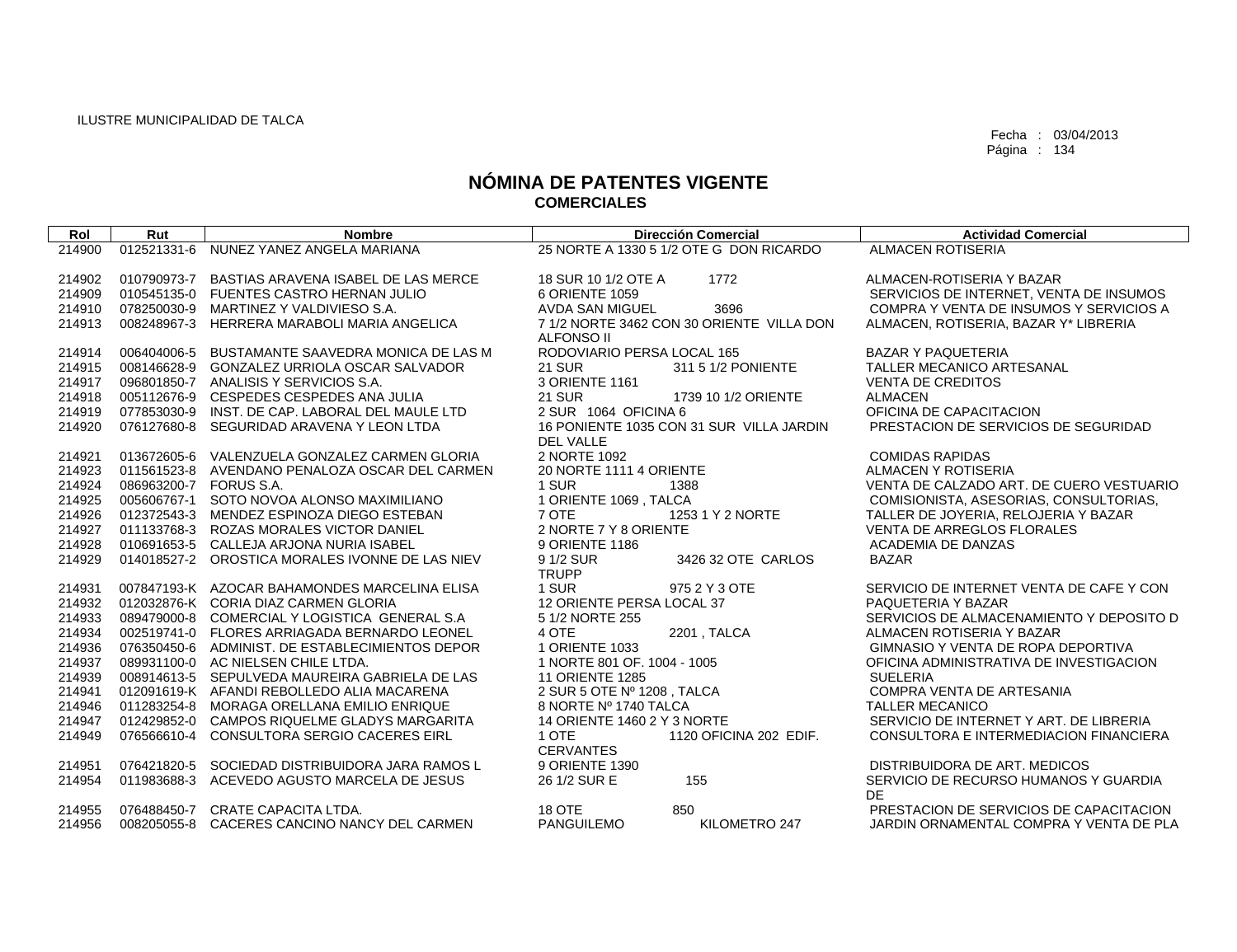| Rol    | Rut         | <b>Nombre</b>                                   |                                       | <b>Dirección Comercial</b>               | <b>Actividad Comercial</b>                         |
|--------|-------------|-------------------------------------------------|---------------------------------------|------------------------------------------|----------------------------------------------------|
| 214957 | 012587630-7 | MINO ESPINOZA CARLOS HUMBERTO                   | 10 ORIENTE 63 POB. OSCAR C. GALLO     |                                          | ALMACEN - ROTISERIA Y SERVICIOS DE PAGO            |
| 214959 |             | 076246930-8 SERV. INTEGRALES MEDIANA MICRO EMPR | 6 PONIENTE 327 POB EDEN               |                                          | SERV. EN RR.HH ASESORIAS Y CAPACITACION*           |
| 214960 |             | 006432529-9 RAMIREZ CASTRO PATRICIA             | 13 ORIENTE 814 .-                     |                                          | <b>LOCAL DE REMATES</b>                            |
| 214965 |             | 076811980-5 SAMSONITE CHILE S.A.                | 1 SUR                                 | 1378 DEPTO. 1378                         | <b>MALETERIA</b>                                   |
| 214966 |             | 011863863-8 CORTES MARTINEZ JORGE SAMUEL        | 9 ORIENTE 259                         |                                          | CARNICERIA VERDULERIA                              |
| 214967 |             | 096861330-8 EUROCAPITAL SERVICIOS S.A.          |                                       | 1 NORTE 931 OF, 521 EDIF, PORTAL MAULE   | SOC. DE INVERSIONES, ASESORIAS* ECONOMIC           |
| 214968 |             | 005456571-2 REYES GONZALEZ NIBALDO ANTONIO      |                                       | 18 1/2 NORTE 1811 11 ORIENTE V. LOMAS DE | ALMACEN, ROTISERIA Y BAZAR                         |
|        |             |                                                 | <b>LIRCAY</b>                         |                                          |                                                    |
| 214970 | 014745047-8 | <b>MARRERO VALDES ABDIEL</b>                    | <b>19 SUR</b><br>PERU                 | 368 4 1/2 PTE C VILLA                    | <b>CENTRO DE ESTETICA</b>                          |
|        |             |                                                 |                                       |                                          |                                                    |
| 214972 |             | 007639946-8 ROMERO BERNAL LUCIA DE LAS M.       | AVDA. PUERTAS NEGRAS 28               |                                          | PANADERIA                                          |
| 214973 |             | 053300936-0 ANTONELLI GARCIA ANGEL ANTONIO Y OT | <b>11 OTE</b><br>31 ORIENTE 1570      | 1393                                     | DISTRIBUCION Y COMERCIALIZACION DE* ART            |
| 214975 |             | 014560744-2 TEJOS LAURIE INES ALEJANDRA         |                                       |                                          | SERVICIOS DE GUARDIAS DE SEGURIDAD                 |
| 214977 |             | 008843559-1 ESPINOZA BRAVO MARIA                | 11 1/2 OTE D 3166                     |                                          | CARNICERIA Y ROTISERIA                             |
| 214978 |             | 005514083-9 ROJAS URZUA INES DEL CARMEN         | <b>RODOVIARIO</b>                     | LOCAL <sub>01</sub>                      | <b>FUENTE DE SODA</b>                              |
| 214980 |             | 077716740-5 PLASTICOS REFORPLAST LTDA.          | 1 NORTE 1885                          |                                          | VENTA Y COMERCIALIZACION DE* PRODUCTOS P           |
| 214982 |             | 077608320-8 RECABARREN Y LEAL LTDA              | 2 SUR                                 | 498                                      | FERRETERIA Y VENTA DE PINTURAS                     |
| 214983 |             | 012908700-5 AGUILAR CARRASCO CLAUDIO ALEJANDRO  | 2 NORTE 1127 CENTRO TALCA             |                                          | <b>COMIDAS PREPARADAS</b>                          |
| 214984 |             | 008275218-8 SEPULVEDA VALDES MARIA ISABEL       | 8 OTE                                 | 1175 1 SUR 1 NORTE                       | TALLER DE ARTESANIA EN COLLARES Y JOYAS            |
| 214985 |             | 008288686-9 LOYOLA AGUILERA MARGARITA CELINDA   | 16 SUR 9 1/2 OTE                      | 177                                      | <b>ALMACEN Y BAZAR</b>                             |
| 214987 |             | 009829714-6 LEIVA GONZALEZ ANA MARIA            | 2 PTE                                 | 1380 2 Y 3 NORTE                         | PLAYA DE ESTACIONAMIENTO                           |
| 214989 |             | 011071307-K MORALES ESCOBAR BERTA ELENA         | 1 ORIENTE 1130 LOCAL 17               |                                          | LIBRERIA BAZAR Y CENTRO DE FOTOCOPIADO             |
| 214990 |             | 011995730-3 CORREA DONOSO AURELIO DEL TRANSITO  | 5 1/2 OTE, G ESQ, PJE, 3714 25 NTE, A |                                          | <b>ALMACEN</b>                                     |
| 214991 |             | 007866477-0 ORELLANA AVILA BRISTELA DEL CARMEN  | <b>VELASCO</b>                        | 20 ORIENTE, RUTA 5 SUR 667 POB MANSO DE  | PELUQUERIA Y SALON DE BELLEZA                      |
| 214992 |             | 076078520-2 FUNERALES CESAR VELIZ Y CIA LTDA.   | 14 ORIENTE 1240, TALCA                |                                          | <b>FUNERARIA</b>                                   |
| 214995 |             | 076089520-2 SOC. CONSTRUCTORA INGENIEROS ASOC.  | 2 ORIENTE 1237                        |                                          | OF, CONTRATISTA Y SUBCONTRATISTA EN CON            |
| 214996 |             | 018779103-0 HENRIQUEZ RUBIO MARIA EUGENIA       | 1 SUR                                 | 1767                                     | BAZAR, COMPRA VTA. CALZADO, VESTUARIO Y            |
| 214998 |             | 007918966-9 CONTRERAS DIAZ BERNARDITA           | <b>19 SUR</b>                         | 73                                       | <b>ALMACEN</b>                                     |
| 214999 |             | 011893984-0 LETELIER CORVALAN MIRIAM DEL PILAR  | 14 OTE                                | 2013 8 NORTE                             | <b>COMIDAS AL PASO</b>                             |
| 215001 |             | 076280490-5 BELMAR Y CIA. LTDA.                 | 15 OTE                                | 765                                      | COMPRAVENTA DE NEUMATICOS, *<br><b>LUBRICANTES</b> |
| 215007 |             | 077876320-6 SERVICIOS DE RECURSOS HUMANOS MAPAC | 1 SUR                                 | 508 OFICINA 102                          | OFICINA DE SERVICIOS EN RECURSOS HUMAN             |
| 215008 |             | 011374502-9 VASQUEZ VALDES PATRICIA DEL CARMEN  | 8 SUR                                 | 49 CON 18 ORIENTE                        | <b>ALMACEN Y BAZAR</b>                             |
| 215010 |             | 010171797-6 PEÑA CARTAGENA CARMEN LUZ           | <b>25 SUR</b>                         | 1 PONIENTE A                             | VENTA DE DIARIOS, REVISTAS Y CONFITES              |
| 215019 |             | 008768744-9 GONZALEZ ENCINA JUAN LUIS           | 12 ORIENTE 1337 2 NORTE               |                                          | TALLER ARTESANAL DE MUEBLES DE COLIGUE             |
| 215020 | 006795506-4 | MELGAREJO GODOY BERTA ELIANA                    | 4 NORTE 1653                          |                                          | <b>FABRICACION Y VENTA DE MUEBLES</b>              |
| 215021 | 077800740-1 | SOC.DE CAPACITACION DEL C ENTRO LIM             | 4 SUR                                 | 1050, ENTRE 3 Y 4 O RIO                  | OFICINA CAPACITACION                               |
|        |             |                                                 | <b>CLARO</b>                          |                                          |                                                    |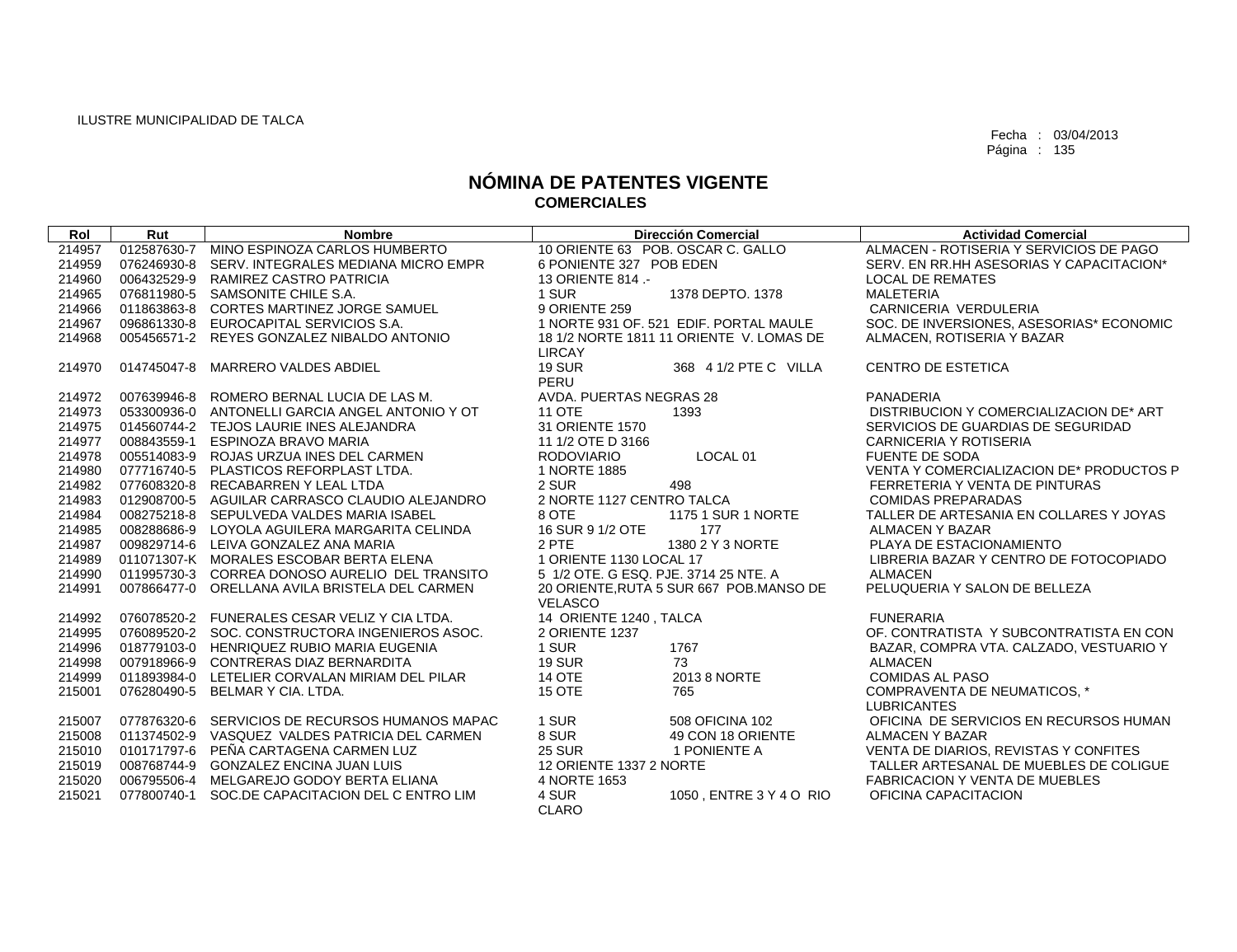| Rol    | Rut                    | <b>Nombre</b>                                   |                               | <b>Dirección Comercial</b>                | <b>Actividad Comercial</b>                        |
|--------|------------------------|-------------------------------------------------|-------------------------------|-------------------------------------------|---------------------------------------------------|
| 215023 | 077805480-9            | SOC DE PRODUCTOS PLASTICOS DURAPLAS             | <b>21 OTE</b>                 | 350                                       | PRODUCCION Y VENTA DE PRODUCTOS                   |
|        |                        |                                                 |                               |                                           | <b>PLASTICO</b>                                   |
| 215024 |                        | 076577650-3 SOC, DISTRIB, Y COMERC, DE INSUMOS  | 7 OTE                         | 819                                       | OFICINA DISTRIBUIDORA DE INSUMOS GRAFIC           |
| 215026 |                        | 007684962-5 ABARZUA NAVARRETE CRISTIAN ALBERTO  | 1 SUR                         | 898                                       | SERVICIOS DE INTERNET Y FOTOCOPIADORA             |
| 215028 |                        | 012787147-7 BERRIOS GUTIERREZ XIMENA DE LAS ROS | <b>LIRCAY ALTO</b>            | PARCELA 1                                 | <b>ALMACEN</b>                                    |
| 215030 | 013305631-9            | ARGOTE MORENO HANS ALEJANDRO                    | 21 PONIENTE 592 26 1/2 SUR    |                                           | MASAS HORNEADAS ALMACEN ROTISERIA<br>CARNI        |
| 215032 | 012588740-6            | GARCIA CRUZ JESSICA WALESKA                     | <b>JONGH</b>                  | 1 ORIENTE B 138 16 1/2 Y 17 SUR HERNAN DE | <b>ALMACEN</b>                                    |
| 215035 |                        | 014019633-9 VIRALTA LUNA CATHERINE INES         | <b>26 SUR</b>                 | 377 VILLA CONAVICOOP                      | <b>ALMACEN</b>                                    |
| 215039 |                        | 096852750-9 AUDITORIA EXTERNA Y GESTION EMPRESA | 1 PTE                         | 1060 OF, 14                               | OFICINA DE AUDITORIA EXTERNA                      |
| 215043 |                        | 007163123-0 GARRIDO TRONCOSO MARIA EVA          | <b>PJE 9 1/2 SUR</b>          | 3455 32 Y 33 OTE                          | ALMACEN BAZAR ENTRETENIMIENTOS<br><b>ELECTRO</b>  |
| 215045 | 086963200-7 FORUS S.A. |                                                 | 1 SUR                         | 1392                                      | VENTA DE CALZADO ART. DE CUERO VESTUARIO          |
| 215046 |                        | 053298351-7 ARAVENA VALDES EUGENIO Y OTRO       | 2 SUR                         | 1689, ENTRE 9 Y 10                        | <b>VENTA DE REPUESTOS AUTOMOTRICES</b>            |
| 215047 |                        | 015684037-8 PAVEZ MADARIAGA CRISTIAN MARCELO    | 1 NORTE 1382 LOCAL 5          |                                           | SERVICIO TECNICO Y VENTA DE INSUMOS DE T          |
| 215048 |                        | 010101094-5 SANDOVAL PENA LUIS ARMANDO          | 5 ORIENTE 951, ENTRE 2 Y 3 SU |                                           | <b>FUENTE DE SODA</b>                             |
| 215049 |                        | 012215257-K HURTADO NILO CLAUDIA PAOLA          | 1 SUR                         | 1774                                      | BAZAR JUGUETERIA MENAJE ART. DE ASEO PLA          |
| 215051 |                        | 013787215-3 MARABOLI LEIVA NORMA LETICIA        | <b>11 ORIENTE 1193</b>        |                                           | SALON Y ESCUELA DE PELUQUERIA                     |
| 215052 |                        | 099578880-2 BANCOESTADO CENTRO DE SERVICIOS S.A | 1 SUR                         | 1623 9 Y 10 OTE                           | RECAUDACION Y PAGOS DE SERVICIOS                  |
| 215055 |                        | 051087510-9 HUENUL GONZALEZ CARMEN GLORIA Y OTR | 1 SUR                         | 1926 12 Y 13 ORIENTE                      | TOSTADURIA VENTA DE CONFITES Y HELADOS            |
| 215057 |                        | 077991550-6 SALUD INTEGRAL KINEMED LTDA.        | 2 NORTE 1386                  |                                           | CENTRO MEDICO KINESICO Y PILATES                  |
| 215058 |                        | 096865350-4 CHERRY TIVOLITO S.A.                | 1 NORTE 1201 INTERIOR         |                                           | JUEGO ELECTRONICO (PAYASO E-4000)                 |
| 215059 |                        | 012543781-8 ADASME MENDEZ CLAUDIO ALBERTO       | 3 SUR                         | 1962 LOCAL 10                             | SERVICIOS COMPUTACIONALES E INTERNET              |
| 215062 |                        | 076013010-9 SOC. DE SERV. DE EDUCACION Y CAPACI | 5 1/2 NORTE 3486              |                                           | OFICINA DE SERVICIOS DE CAPACITACION              |
| 215063 |                        | 012590420-3 BRAVO DELGADO SANDRA DEL CARMEN     |                               | 17 PTE 20 SUR Nº 237, TALCA VILLA GALILEA | <b>COMIDAS AL PASO</b>                            |
| 215066 |                        | 076578020-9 WEL SUR CAPACITACION LTDA.          | 2 NORTE 1029                  |                                           | OFICINA DE CAPACITACION                           |
| 215069 |                        | 077731260-K COMERCIAL SAN RAMON S.A.            | 1 SUR                         | 1245                                      | COMERCIALIZACION DE CALZADO TELAS VESTU           |
| 215070 |                        | 076507300-6 COMPRA VTA Y CONSIGN AUTOMOV ALVARO | 1 NORTE 1570                  |                                           | COMPRA VENTA Y CONSIGNACION DE<br><b>AUTOMOVI</b> |
| 215071 |                        | 078255180-9 WALTER DOUGLAS Y CIA LTDA           | 1 NORTE 2398                  |                                           | <b>FERRETERIA</b>                                 |
| 215072 |                        | 007695078-4 CATALAN OSSANDON ESMERALDA DEL CARM | 1 NORTE 1398                  |                                           | BOUTIQUE COMPRAVENTA DE ROPA DE VESTIR            |
| 215075 |                        | 012295858-2 MONTECINOS MENDOZA MANUEL EFRAIN    | 5 ORIENTE 1183 19 NORTE C     |                                           | VENTA DE BEBIDAS - CONFITES - SERVICIO DE         |
| 215076 |                        | 013787871-2 ABARZA MORALES PAMELA DE JESUS      | 6 ORIENTE 516 6 Y 7 SUR       |                                           | <b>COMIDAS PREPARADAS AL PASO</b>                 |
| 215078 |                        | 011312064-9 REYES VARAS JUAN E.                 | 36 ORIENTE 257                |                                           | ALMACEN ROTISERIA Y BAZAR                         |
| 215079 |                        | 012916278-3 GONZALEZ GONZALEZ CRISTIAN ALEJANDR | 8 SUR                         | 349 14 ORIENTE                            | TALLER DE REPARACIONES FIBRAS DE VIDRIO           |
| 215080 |                        | 015117559-7 ROJAS ROMERO LUIS ALEJANDRO         |                               | PASAJE 7 OTE A 3250 CONDOMINIO DE LIRCAY  | ALMACEN, ROTISERIA Y BAZAR                        |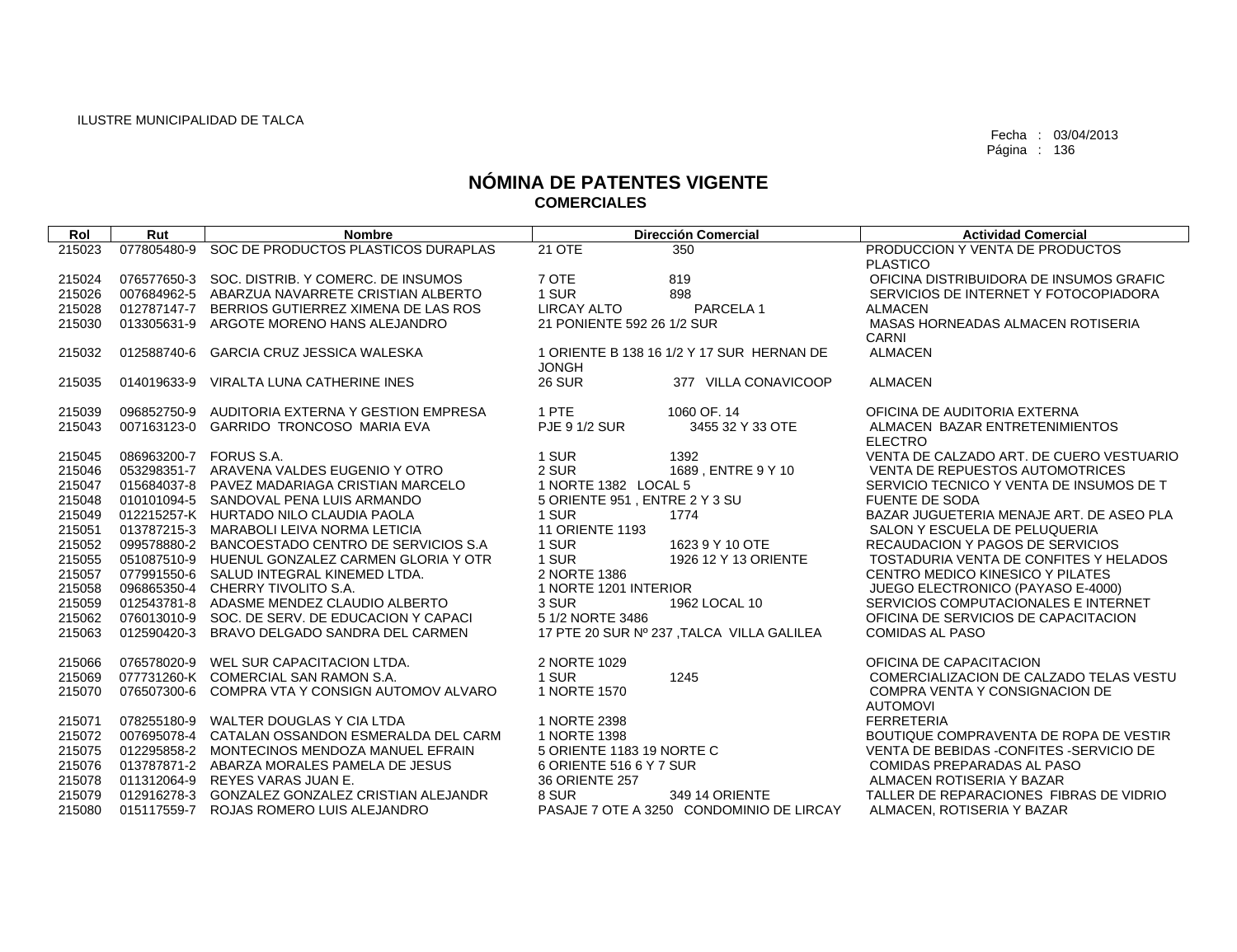| Rol              | Rut         | <b>Nombre</b>                                                                              | <b>Dirección Comercial</b>                | <b>Actividad Comercial</b>                    |
|------------------|-------------|--------------------------------------------------------------------------------------------|-------------------------------------------|-----------------------------------------------|
| 215081           |             | 099541740-5 COBRANZAS ORSAN S.A.                                                           | 1 SUR<br>1343 OF. 21 GAL. SALOMON         | SERVICIOS DE COBRANZAS                        |
|                  |             |                                                                                            | <b>SABAG</b>                              |                                               |
| 215084           |             | 010633286-K RETAMAL RAMIREZ GUILLERMO EUSEBIO                                              | <b>14 ORIENTE 399</b>                     | ARTESANIA Y SERVICIOS PUBLICITARIO            |
| 215088           |             | 006577247-7 VILCHES MONDACA MONICA ROSA                                                    | <b>14 ORIENTE 1079</b>                    | CONFECCION DE ROPA Y BAZAR                    |
| 215090           |             | 008111649-0 VELOSO URRA LUIS ERNESTO                                                       | 6 ORIENTE 1132 LOCAL9                     | VESTUARIO CALZADO ROPA DEPORTIVA              |
| 215092           | 016293884-3 | BARRIENTOS GARRIDO LUIS ALBERTO                                                            | 1 SUR<br>1746                             | <b>BAZAR Y PAQUETERIA</b>                     |
| 215093           |             | 009375455-7 DIAZ BRAVO SUSANA DE LAS MERCED                                                | PJE ARROYO 96 POB. BRILLA EL SOL          | <b>VENTA DE COMPLETOS</b>                     |
| 215095           |             | 011894112-8 ROMERO ROJAS GLADYS JEANETTE                                                   | 6 1/2 SUR B<br>3069 SAN LUIS III          | ALMACEN- ROTISERIA Y BAZAR                    |
| 215096           |             | 011073231-7 TORRES FARIAS EVA DEL CARMEN                                                   | 5 ORIENTE 1184 LOCAL 12                   | VIDEOS JUEGOS Y PLAY STATION                  |
| 215098           |             | 007719087-2 OYARZUN GONZALEZ CARMEN LIDIA                                                  | 3 SUR<br>2085 13 Y 14 ORIENTE             | <b>COCINERIA</b>                              |
| 215100           | 053300734-1 | POBLETE DIAZ FRANCISCO GUSTAVO Y OT                                                        | 8 SUR<br>2245 15 Y 16 ORIENTE             | <b>BAZAR Y SERVICIOS DE INTERNET</b>          |
| 215101           |             | 078734200-0 FARAGGI GLOBAL RISK S.A.                                                       | 1 NORTE 841, DEPTO 5 BLOCK 1-A            | LIQUIDADORA DE SEGUROS                        |
| 215102           |             | 012522781-3 AGUILERA ESPARZA PAOLA ANDREA                                                  | 8 SUR<br>3521 32 Y 33 ORIENTE             | ALMACEN ROTISERIA Y BAZAR                     |
| 215103           |             | 076064880-9 RUBEN POBLETE E.I.R.L.                                                         | <b>31 SUR</b><br><b>186 VILLA CULENAR</b> | CONTRATISTA EN INSTALACIONES ELECTRICAS       |
| 215104           |             | 004787058-5 SUAZO BULNES LUIS ALBERTO                                                      | 5 OTE<br>89 16 SUR                        | VENTA DE COMPLETOS Y FRITANGUERIA             |
| 215105           |             | 004331763-6 ARAYA REYES JAIME ORLANDO                                                      | <b>14 OTE</b><br>1710 6 NORTE             | <b>BAZAR</b>                                  |
| 215106           |             | 014607799-4 ABURTO ESPINOSA CECILIA VALESKA                                                | 33 ORIENTE 3583 4 SUR B                   | ALMACEN ROTISERIA Y BAZAR                     |
| 215107           |             | 007572032-7 LAGOS ALVAREZ GUILLERMINA DE LAS M                                             | 2 SUR<br>1947 LOCAL 11                    | BAZAR CORDONERIA Y PAQUETERIA                 |
| 215109           |             | 006814376-4 CORREA ARAVENA LUIS ALBERTO                                                    | 12 ORIENTE 1040 LOCAL 10                  | BAZAR JUGUETERIA Y RELOJERIA                  |
| 215110           |             | 009064176-K GONZALEZ POBLETE MARGARITA DEL CARM                                            | 15 ORIENTE 973 2 Y 3 SUR                  | <b>COMPRA VENTA DE REPUESTOS Y</b>            |
|                  |             |                                                                                            |                                           | <b>ACCESORIOS</b>                             |
| 215111           |             | 096509660-4 BANCO FALABELLA                                                                | CALLE 1 NTE<br>1425 7 Y 8 ORIENTE         | <b>BANCO</b>                                  |
| 215112           |             | 007145433-9 BERRIOS DIAZ DANIEL PATRICIO                                                   | 9 ORIENTE 1125, TALCA                     | ARTICULOS ELECTRICOS Y LAMPARAS               |
| 215115           | 006772766-5 | SALAZAR CRANE JULIA GUILLERMINA                                                            | 2 SUR<br>1920 LOCAL 11                    | <b>VENTA DE PASAJES</b>                       |
| 215116           | 015599068-6 | BERRIOS YAÑEZ DANIEL FELIPE                                                                | 5 ORIENTE 1421 3 Y 4 NORTE                | VENTA PERFUMES RELOJERIA Y PRENDAS DE V       |
| 215120           | 008476906-1 | BRAVO BAÑARES BEATRIZ                                                                      | 2 SUR<br>1064 3 Y 4 ORIENTE               | <b>ESTETICA CORPORAL</b>                      |
| 215121           |             | 014016950-1 MEDEL PARADA CARLOS ANDRES                                                     | 1 SUR<br>1201 LOCAL 4                     | SERV.COMPUT. INTERNET, CENT. LLAMADOS M       |
| 215122           |             | 012521604-8 VALENZUELA REYES MARIO ANDRES                                                  | 14 ORIENTE 35, 12 Y 13 SUR, TAL           | TALLER AUTOMOTRIZ, RECTIFICADORA DE * FR      |
| 215123           | 096945400-9 | IMPORTADORA COSTABAL Y ECHENIQUE S.                                                        | ALAMEDA BDO OHIGGINS<br>1417              | VENTA DE REPUESTOS AUTOMOTRICES               |
| 215124           |             | 076405010-K REPUESTOS INDUST, EDGARDO P. CALDER                                            | 2 SUR<br>2215 15 OTE                      | <b>VENTA DE REPUESTOS INDUSTRIALES</b>        |
| 215128           |             | 099566540-9 HIPOTECARIA LA CONSTRUCCION LEASING                                            | 1 NORTE 801 OF, 402 EDIF, PLAZA CENTRO    | ARRIENDO Y EXPLOTACION DE BIENES INMUEBL      |
| 215130           |             | 076496820-4 DISTRIBUIDORA PCS S.A.                                                         | 1 NORTE 931 OF, 408 ED, PORTAL DEL MAULE  | OFICINA DISTRIBUIDORA DE CONFITES ART.        |
| 215132           |             | 076663000-6 PROYECTA MAULE CONSULTORES S.A.                                                | 1 ORIENTE 1069 OFICINAS 2 Y 3             | CONSULTORIAS, ASESORIAS Y ASISTENCIA TE       |
| 215139           | 013085506-7 | CANCINO GARRIDO CLAUDIO ESTEBAN                                                            | <b>12 ORIENTE 1060</b>                    | <b>BAZAR Y PAQUETERIA</b>                     |
| 215141           | 007326821-4 | SANCHEZ REBOLLEDO JUAN CARLOS                                                              | <b>18 ORIENTE 707 5 SUR</b>               | FABRICACION Y REPARACION DE TUBOS DE ES       |
| 215143           |             | 076632910-1 COMERCIAL INFOLAND LTDA.                                                       | 1643 LOCAL 7<br>2 SUR                     | COMERCIALIZADORA EQUIPOS E INSUMOS AREA       |
| 215145           |             | 007650047-9 POBLETE CANCINO VICTOR HUGO<br>010110027-8 CARTER NORAMBUENA JACQUELINE DEL PI | 14 ORIENTE 2088 11 1/2 NORTE<br>1390      | ROTISERIA VERDULERIA Y AMASANDERIA            |
| 215146<br>215150 |             | 008738842-5 ALEGRE GONZALEZ LILIANA DEL CARMEN                                             | 6 SUR<br>7 SUR<br>1415                    | ALMACEN - ROTISERIA Y BAZAR<br><b>ALMACEN</b> |
| 215154           |             | 008395715-8 RIEDEMANN VASQUEZ LUIS ALBERTO                                                 | 2 SUR<br>705 1 PONIENTE                   | VENTA DE PAĐALES Y ARTESANIA                  |
|                  |             |                                                                                            |                                           |                                               |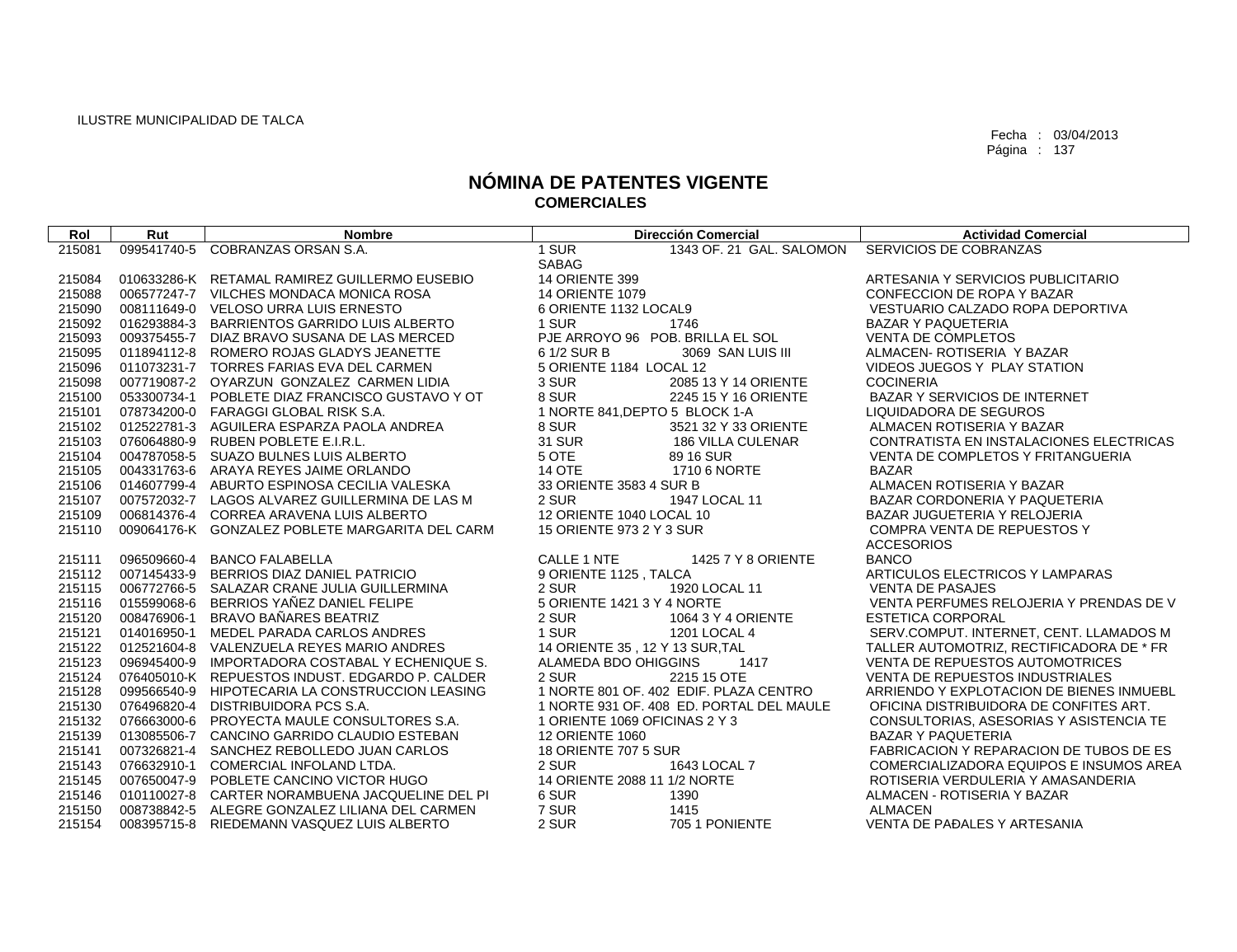| Rol    | Rut         | <b>Nombre</b>                                      | <b>Dirección Comercial</b>                 | <b>Actividad Comercial</b>               |
|--------|-------------|----------------------------------------------------|--------------------------------------------|------------------------------------------|
| 215155 |             | 009435127-8 CARVAJAL CONCHA CARLOTINA DEL C.       | 13 ORIENTE 990                             | VENTA Y DISTRIBUIDORA DE PRODUCTOS DE A  |
| 215156 | 010580199-8 | ORELLANA ARDILES JESSICA MARIA                     | CREA 11 OTE<br><b>LOCAL 510 Y 512</b>      | VENTA DE COMPLETOS CAFE Y BEBIDAS        |
| 215157 |             | 004678774-9 ANDRADES LUCO GUACOLDA MAFALDA         | 2 OTE<br>1342 2 Y 3 NORTE                  | <b>BOUTIQUE</b>                          |
| 215158 |             | 013949737-6 ORDENES ESPINOSA LUIS ALEJANDRO        | 5 ORIENTE 1184 LOCAL 14                    | <b>VENTA DE CAFE</b>                     |
| 215159 |             | 014016668-5 BARRIOS VASQUEZ JACQUELINE ANDREA      | 29 1/2 OTE<br>54 12 SUR                    | ALMACEN ROTISERIA Y BAZAR                |
| 215160 |             | 011319856-7 ORELLANA FUENTES ELENA                 | 3 SUR<br>1951 LC 1-A                       | ALMACEN ROTISERIA Y COMIDAS AL PASO      |
| 215162 |             | 053299472-1 PEREZ SEPULVEDA MIGUEL ENRIQUE Y OT    | 6 OTE<br>625                               | TALLER DE TORNERIA                       |
| 215164 |             | 011895019-4 TOLEDO MENDOZA CARLOS ESTEBAN          | 1 SUR<br>1669 LOC, 19 20                   | LIBRERIA                                 |
| 215166 |             | 076658720-8 CAPACITACION BERNARDITA PAROT E.I.R    | VILLA ESMERALDA NORTE 13                   | OFICINA DE SERVICIOS DE CAPACITACION     |
| 215167 |             | 009230614-3 SALINAS AVENDANO JULIO HERNAN          | 11 ORIENTE 430 - A                         | <b>SASTRERIA</b>                         |
| 215168 |             | 012522530-6 CAMPOS MONTECINOS CARMEN CECILIA       | 6 ORIENTE 944 OF. 1                        | OFICINA CONTABLE                         |
| 215169 |             | 008092867-K QUILODRAN OSES MARIA HERMINIA          | 18 SUR<br>1447 9 ORIENTE                   | PELUQUERIA                               |
| 215171 |             | 011563870-K MEZA SUAREZ RUTH VERONICA              | 34 OTE<br>366 9 SUR                        | <b>ALMACEN ROTISERIA</b>                 |
| 215172 |             | 007910123-0 CAMPOS LARA PEDRO                      | 28 ORIENTE 118 11 SUR                      | ALMACEN ROTISERIA Y BAZAR                |
| 215173 |             | 005383011-0 GONZALEZ OLIVARES ADRIANA DEL CARME    | 1 OTE<br>DR. JUAN SAAVEDRA                 | BAZAR Y ART, DE LIBRERIA                 |
| 215176 |             | 014575479-8 TRONCOSO CACERES CRISTHIAN ANDRES      | 7 ORIENTE 701 5 SUR                        | <b>FERRETERIA</b>                        |
| 215178 |             | 016298247-8 MEDINA ROJAS FELIX EDUARDO             | 7 ORIENTE 1171 LOCAL 9                     | VENTA DE PRENDAS DE VESTIR, DISCOS Y DV  |
| 215182 |             | 007459360-7 SAEZ SANDOVAL NELLY DEL CARMEN         | 14 ORIENTE 1662 5 1/2 NORTE A              | <b>ALMACEN</b>                           |
| 215183 |             | 097006000-6 BANCO DE CREDITO E INVERSIONES         | CIRCUNVALACION OTE. 1055 LOC 163-164-165   | <b>BANCO</b>                             |
| 215184 |             | 015135539-0 LEON VERDUGO PABLO ORLANDO             | 2 SUR<br>1330                              | <b>GIMNASIO</b>                          |
| 215187 |             | 011372337-8 ITURRA OSORIO RAFAEL OSVALDO           | 8 SUR Nº 3403 TALCA                        | <b>DISTRIBUIDORA DE GAS</b>              |
| 215190 |             | 011833530-9 HOCES ARACENA ENRIQUE ALBERTO          | 9 OTE<br>1121                              | <b>BAZAR</b>                             |
| 215192 |             | 076676780-K ASES. TEC. EN OBRAS DE EDIFICACION     | <b>LOS ROBLES</b><br>2174 POB. ASTABURUAG  | ASESORIA TECNICA EN OBRAS DE EDIFICACIO  |
|        |             |                                                    |                                            |                                          |
| 215196 |             | 009486328-7 BRAVO GUTIERREZ TERESA DEL CARMEN      | AVDA IGNACIO CARRERA PINTO 093             | VERDULERIA- ALMACEN- ROTISERIA Y COMIDAS |
| 215198 |             | 015139661-5 SANCHEZ RADONICH MARIO PAUL            | 1 SUR<br>1624 LOC 16                       | <b>BAZAR</b>                             |
| 215200 |             | 076534590-1 COBRANZAS CORRETAJES Y ASES, DEL SU    | 1 NORTE 880 OFICINA 11                     | SERVICIOS DE CORRETAJES, VENTA, ARRIEND  |
| 215201 |             | 010722361-4 LOPEZ RUZ MARCIA LORENA                | <b>11 ORIENTE 1291</b>                     | SERVICIO TECNICO DE CELULARES VENTA DE A |
| 215203 |             | 008254493-3 REY CORREA FLORA DE LAS MERCEDES       | PJE, 4 SUR B 3411 32 OTE V JARDIN DEL ESTE | ALMACEN Y ROTISERIA                      |
| 215204 |             | 076651760-9 PINTURAS Y REPUESTOS M Y M LTDA.       | 7 ORIENTE 909 3 SUR                        | DISTRIBUIDORA VENTA DE REPUESTOS E IGUA  |
| 215205 |             | 012430040-1 GONZALEZ VALENZUELA GLAFIRA DEL CAR    | 11 ORIENTE 5 CREA PERSA                    | VENTA DE FLORES Y ARREGLO                |
| 215206 |             | 014498023-9 ESPINOZA YONGNA MITCHEL GODOFREDO      | 6 ORIENTE 1248                             | REPARADORA Y VENTA DE CALZADOS           |
| 215207 |             | 015161603-8 SEGURA DE LA CUADRA KAROLINA DE JES    | 9 ORIENTE 1028-B                           | BAZAR CORDONERIA Y PAQUETERIA            |
| 215208 |             | 015138479-K LEON ALBORNOZ JUAN ESTEBAN             | 2 SUR<br>1505                              | BAZAR, SERVICIO DE INTERNET, VENTA INSU  |
| 215209 |             | 076455700-K SOC. IMPORTADORA Y COMERCIAL SANTA     | 1 SUR<br>1638                              | IMPORT. DE ART. DEPORTIVOS, ESCOLARES P  |
| 215210 |             | 008172655-8 NUNEZ QUIJADA MARIA ESTER              | 3 NORTE 3156 23 Y 24 OTE.                  | PELUQUERIA                               |
| 215211 |             | 076353560-6 SOC. DE SERV. HABITACIONALES CASA P    | 2 ORIENTE 1412                             | SERVICIOS HABITACIONALES, ASISTENCIA TE  |
|        |             | 215212 012590977-9 ARAYA GONZALEZ ANDREA ALEJANDRA | 11 ORIENTE 3 NORTE Nº 1397                 | VENTA DE CONFITES BAZAR FOTOCOPIAS LIBRE |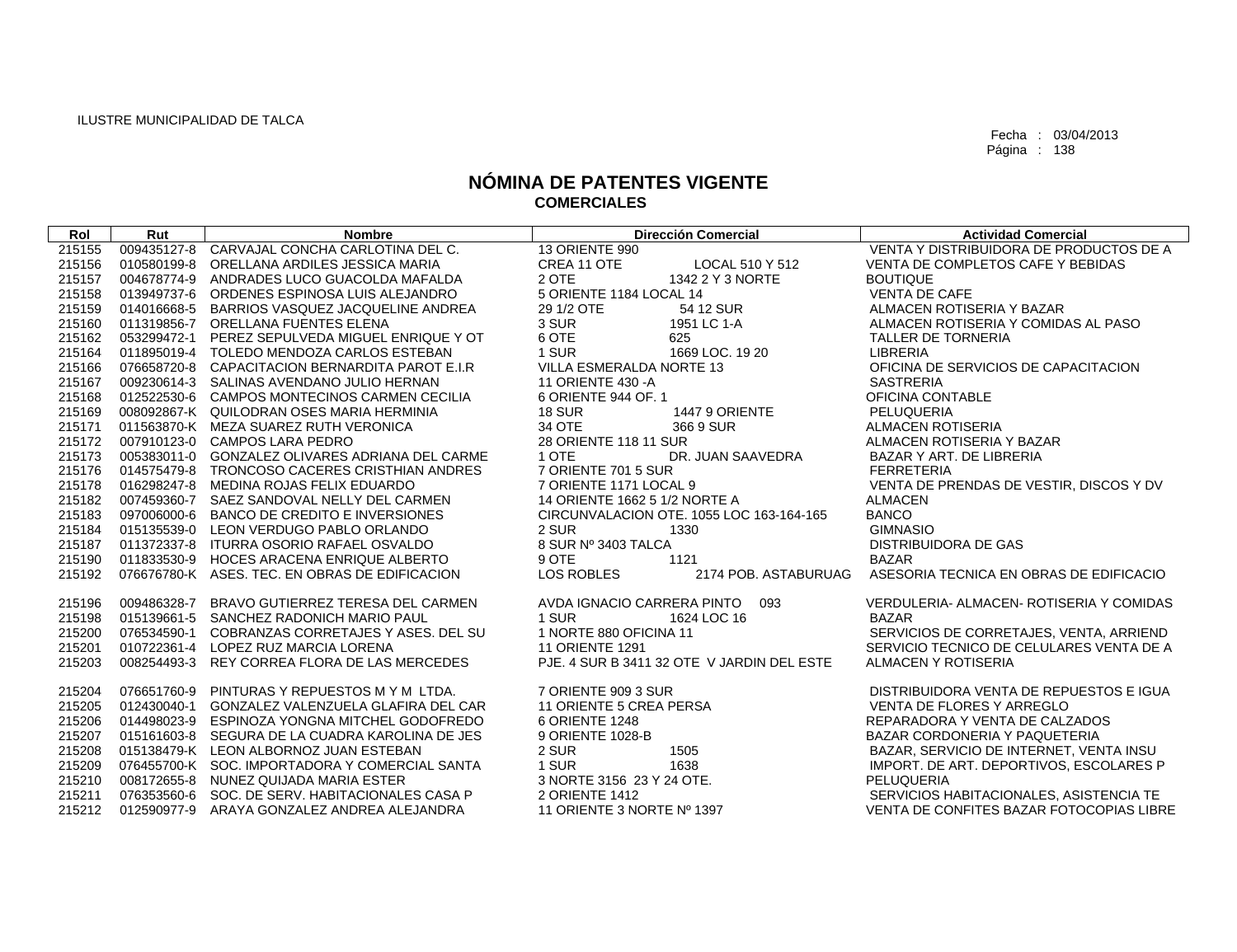| Rol    | Rut         | <b>Nombre</b>                                   | <b>Dirección Comercial</b>            | <b>Actividad Comercial</b>               |
|--------|-------------|-------------------------------------------------|---------------------------------------|------------------------------------------|
| 215213 | 007721480-1 | SALAS DIAZ BEATRIZ EUGENIA                      | <b>12 SUR</b><br>651 AVDA.PIDUCO POBL | ALMACEN- ROTISERIA- LIBRERIA- JUGUETERIA |
|        |             |                                                 | <b>INDEPENDENCIA</b>                  |                                          |
| 215215 |             | 008684106-1 TORRES LEYTON DANTE ALEJANDRO       | 6 ORIENTE 1235                        | SERVICIO INTERNET, OFICINA DISTRIBUIDOR  |
| 215216 |             | 076555740-2 CENTRO DE ATENCION TECNICA LTDA     | 2 SUR 1667                            | SERVICIO TECNICO Y VENTA DE ELECTRODOME  |
| 215217 |             | 013950691-K FIGUEROA ROJAS FRANCISCA ANDREA     | 1 SUR<br>1417 LOCAL 8 GALERIA         | <b>BAZAR</b>                             |
|        |             |                                                 | <b>ATALA</b>                          |                                          |
| 215219 |             | 099558540-5 ACEITES DEL MAULE ADM CHILE S.A     | LONGITUDINAL SUR<br>630               | FABRICA DE ACEITES GRASAS VEGETALES Y S  |
| 215222 |             | 007912245-9 MORENO LAFERTTE FELIPE HECTOR       | 4 ORIENTE 702 TALCA                   | SERVICIOS INTEGRALES DE SEGURIDAD PRIVAD |
| 215223 |             | 009778473-6 GONZALEZ SEPULVEDA BEATRIZ SORAYA   | 1 SUR 1674                            | <b>VENTA DE BICICLETAS</b>               |
| 215224 |             | 013355211-1 CASANOVA CIFUENTES ALICIA EUGENIA   | 9 ORIENTE 1371<br>2 Y 3 NORTE         | <b>DEPILACION - PELUQUERIA Y MASAJES</b> |
| 215225 |             | 009611465-6 CONTARDO GONZALEZ MARIA VIRGINIA    | <b>11 OTE</b><br>1247                 | <b>DEPILACION</b>                        |
| 215227 |             | 004724931-7 HARWARDT RABENKO RODOLFO            | 1 NORTE 1446                          | VENTA DE PRODUCTOS LACTEOS BEBIDAS Y     |
|        |             |                                                 |                                       | <b>PAN</b>                               |
| 215231 |             | 012728439-3 BECERRA CISTERNA IVAN PATRICIO      | <b>18 ORIENTE 1157</b>                | <b>MUEBLERIA</b>                         |
| 215232 |             | 008587307-5 SANDOVAL GARRIDO LUIS MODESTO       | 2 SUR 1221                            | SERVICIOS DE COMIDA PREPARADA            |
| 215236 |             | 011320237-8 OLAVE MARDONES ALEJANDRA LUCIA      | 1 SUR<br>1669                         | JUGUETES VENTA DE REVISTAS DISCOS DVD VI |
| 215238 |             | 010583706-2 AHUMADA NARVAEZ VERONICA DEL CARMEN | PJE SEGOVIA<br>579 POBL.              | OFICINA DE CONTRATISTA INSTAL, SANITARIA |
|        |             |                                                 | <b>INDEPENDENCIA</b>                  |                                          |
| 215239 |             | 007849967-2 ROJAS ZUÑIGA LUIS ALBERTO           | 8 SUR 12 Y 13 OTE<br>1940             | VENTA DE MUEBLES Y ROPA DE CAMA          |
| 215240 |             | 099595730-2 FARMACEUTICAS UNIDAS S.A.           | 2 SUR 1996 LOCAL 24                   | <b>FARMACIA Y PERFUMERIA</b>             |
| 215242 |             | 077905950-2 ELIZABETH CONTRERAS EIRL            | 1 NORTE 1723                          | LIBRERIAS, CONFECCION DE ART. DEPORTIVOS |
| 215243 |             | 076714770-8 INST, DE CAPACITACION FENIX LTDA.   | 2 SUR 1222 OF, 3 PORTAL M             | OFICINA DE CAPACITACION                  |
| 215244 |             | 006968856-K BARRIENTOS ROJAS CARMEN AMELIA      | <b>11 OTE</b><br>1160 LOCAL A Y B     | REPARACION DE MUEBLES Y COMPRAVENTA DE   |
|        |             |                                                 |                                       | M                                        |
| 215246 |             | 051057780-9 QUEVEDO YAÑEZ LEONARDO ANTONIO Y OT | <b>23 SUR</b><br>505 4 PONIENTE       | BAZAR SERVICIOS DE INTERNET VENTA DE INS |
| 215247 |             | 013305250-K PEDRERO VALENZUELA MAURICIO ANDRES  | <b>ALTO LIRCAY</b><br>6               | ALMACEN ROTISERIA Y BAZAR                |
| 215249 |             | 076663510-5 SANTANDER SERV.RECAUDACION Y PAGO L | 2 ORIENTE 1012                        | <b>CENTRO DE PAGOS</b>                   |
| 215250 |             | 097004000-5 BANCO DE CHILE                      | 1 SUR 1270                            | <b>BANCO</b>                             |
| 215251 |             | 076699040-1 CAROLINA FARIAS EIRL                | 1 NORTE 841 DEPTO 10                  | OFICINA DE CAPACITACION                  |
| 215252 |             | 009718264-7 ROJAS TOLEDO PATRICIA VERONICA      | 2 SUR 2030                            | CENTRO DE LLAMADOS Y CONFITES            |
| 215254 |             | 076653180-6 ARANEDA & REYES INGENIERIA LTDA.    | 1 NORTE 841 BLOCK A-1 OF 7            | SERVICIOS PROFESIONALES DE INGENIERIA C  |
| 215257 |             | 076422630-5 COMERCIALIZADORA CARLOS VALDIVIA EI | 1 SUR 1330 LOC. 29                    | VENTA DE EQUIPOS MEDICOS Y AUDIFONOS     |
| 215258 |             | 076479430-3 SERV, SEGURIDAD DEL MAULE RENE A. R | 31 ORIENTE 1570                       | SERVICIOS DE SEGURIDAD Y COBRANZAS       |
| 215260 |             | 076116690-5 CONSTRUCTORA CASAA LTDA.            | 1 ORIENTE 1288 1 Y 2 NORTE 3 P        | <b>CONSTRUCTORA</b>                      |
| 215261 |             | 013506322-3 LETELIER FERRADA SANDRA MARIBEL     | 8 1/2 NORTE A 2322                    | ALMACEN - ROTISERIA Y BAZAR              |
| 215262 |             | 007325501-5 PAROT SILVA JUAN MIGUEL             | 2 SUR 912                             | SERV. Y COMPRA VTA, DE LUBRICANTES Y ACC |
| 215266 |             | 009282512-4 ROJAS VERGARA PATRICIA              | 34 1/2 OTE. 13 VILLA SAN ANTONIO      | <b>ALMACEN ROTISERIA</b>                 |
| 215268 |             | 013214997-6 RIVANO DELZO MARCELLO STEPHANO      | 1 NORTE 2250                          | <b>FERRETERIA</b>                        |
| 215271 |             | 078653950-1 SOC. DE CAPACITACION NORTE SUR LTDA | 2 NORTE 875 OF, 9                     | OFICINA ADMINISTRATIVA DE CAPACITACION   |
| 215272 |             | 096531270-6 COMERCIAL MEICYS S.A.               | 1 SUR 941 2 Y 3 ORIENTE               | TIENDA DE ROPA                           |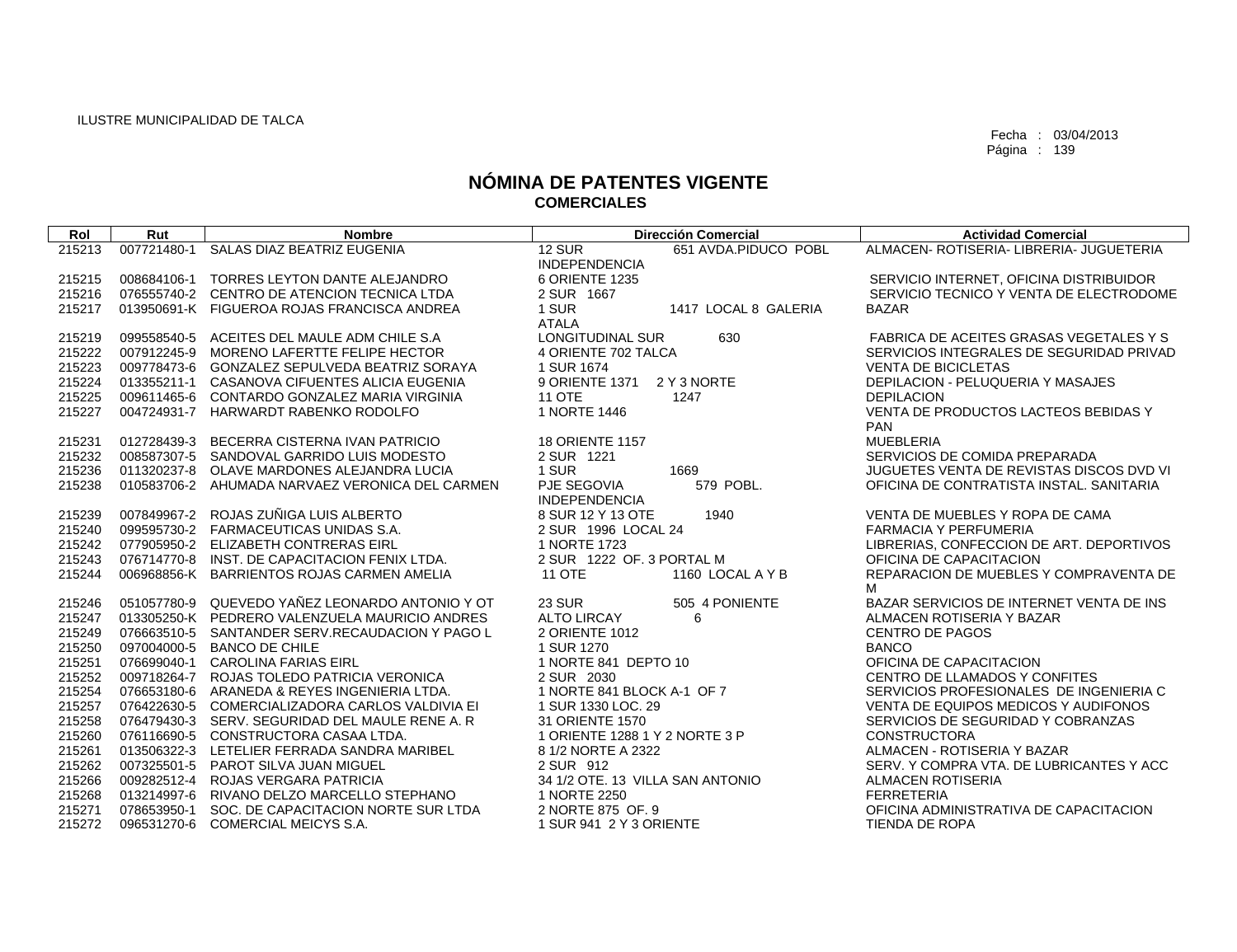| Rol    | Rut         | <b>Nombre</b>                                   | <b>Dirección Comercial</b>                           | <b>Actividad Comercial</b>               |
|--------|-------------|-------------------------------------------------|------------------------------------------------------|------------------------------------------|
| 215273 | 014149790-1 | LARA SANCHEZ ANGELA VALESKA                     | 22 NORTE 1295                                        | <b>VENTA DE COMPLETOS</b>                |
| 215275 | 008083405-5 | JARA MORALES LUIS ENRIQUE                       | 30 1/2 OTE. 406 POBL. SAN LUIS                       | <b>VENTA DE FRUTAS Y VERDURAS</b>        |
| 215276 |             | 016005532-4 PEREIRA TOLORZA CLAUDIA ANGELICA    | 6 ORIENTE 1245                                       | <b>BAZAR</b>                             |
| 215278 |             | 076426750-8 SOC, COMERCIAL DIMYB LTDA.          | 3 SUR<br>1799                                        | DISTRIB. DE CARNES ABARROTES Y ROTISERIA |
| 215279 |             | 083905900-0 BALADRON E HIJOS LTDA.              | 4 ORIENTE 1540                                       | TALLER TECNICO DESABOLLADURA Y PINTURA   |
| 215281 |             | 013282238-7 SAN MARTIN VILLEGAS YOLANDA JANET   | 151<br><b>AVDA COLIN</b>                             | <b>CLINICA VETERINARIA</b>               |
| 215283 |             | 076611750-3 COMERCIAL PRIETO CORREA LTDA.       | 1 NORTE 880 OF 5                                     | PUBLICIDAD TRANSPORTE COMERCIALIZADORA   |
| 215284 |             | 079640960-6 COMERC. Y AUTOMOTRIZ CAVAL LTDA.    | 7 ORIENTE 1380                                       | <b>VENTA DE VEHICULOS Y REPUESTOS</b>    |
|        |             |                                                 |                                                      | <b>AUTOMOTRI</b>                         |
| 215287 |             | 014599882-4 ROJAS CASTILLO TERESA               | 9 ORIENTE 1757                                       | <b>ALMACEN</b>                           |
| 215288 |             | 015133739-2 FLORES ARANCIBIA CAROLINA FRANCISCA | 12 ORIENTE 3 1 Y 2 SUR                               | <b>BAZAR Y PAQUETERIA</b>                |
| 215289 |             | 008809600-2 ALBURQUENQUE ROJAS SANDRA CECILIA D | 9 ORIENTE 1367                                       | <b>VENTA SERVICIOS E INSUMOS</b>         |
|        |             |                                                 |                                                      | <b>COMPUTACIONALE</b>                    |
| 215293 | 012787387-9 | SANCHEZ JARA UBERLINDA DEL CARMEN               | <b>3 SUR TERMINAL INTER</b><br><b>LOCAL 6 SECTOR</b> | <b>ARTESANIA</b>                         |
|        |             |                                                 | <b>VEGUI</b>                                         |                                          |
| 215294 |             | 002535839-2 GONZALEZ VASQUEZ ANGEL ROLANDO      | 1 SUR<br>1669 LOCAL 5                                | TALLER DE RELOJERIA Y JOYERIA            |
| 215296 |             | 009290859-3 BASOALTO LEON MARTA DORIS DEL CARM  | 1 NORTE 1329 6 Y 7 OTE.                              | VENTA DE PRENDAS DE VESTIR Y ACCESORIOS. |
| 215299 |             | 015908099-4 MUÑOZ MOLINA RODRIGO JAVIER         | 1 PONIENTE 0243 STA. ELVIRA                          | OFICINA CONTRAT, CONSTRUC, DE MADERAS Y  |
| 215303 |             | 011894581-6 SAN MARTIN GONZALEZ JUANA ROSA      | 7 ORIENTE 2915                                       | <b>ALMACEN</b>                           |
| 215304 |             | 015339822-4 MONTERO VIVEROS GONZALO ANDRES      | 6 ORIENTE 1010 OF, 2                                 | OFICINA IMPORT, DISTRIB, Y VTA, JUGOS NO |
| 215309 |             | 076732760-9 EMPRESA DE SERV. SANITARIOS ESPERAN | 1 NORTE 931 OFICINA 307                              | OFICINA DE SERVICIOS SANITARIOS          |
| 215310 |             | 010082638-0 TORRES FUENTES PABLO ANTONIO        | 1 1/2 PONIENTE 0208 20 SUR                           | SERVICIO DE INTERNET                     |
| 215312 |             | 053302501-3 ROJAS CASTRO FRANCISCA Y OTRA       | 2 ORIENTE 898 LOCAL 10                               | COMIDAS PREPARADAS AL PASO               |
| 215313 |             | 007022396-1 VASQUEZ QUIJADA LEONARDO PATRICIO   | 12 ORIENTE LOCAL 100                                 | <b>PAQUETERIA</b>                        |
| 215314 |             | 076286210-7 SOC. COMERCIAL EL SOL LTDA.         | <b>22 SUR</b><br>1647 10 Y 10 1/2 OTE                | ALMACEN AMASANDERIA Y ROTISERIA          |
| 215316 |             | 014440083-6 AVILA GONZALEZ CLAUDIA ESTER        | 11 ORIENTE 1655 LOCAL 3                              | <b>COMIDAS AL PASO</b>                   |
| 215321 |             | 009501854-8 MENA MORENO ARON BAUTISTA           | <b>13 SUR</b><br>20 1 OTE B                          | <b>COMIDA AL PASO</b>                    |
| 215322 |             | 007377884-0 VON ZEDTWITZ ALONSO ROSA ISABEL     | 2 SUR 1947 LOCAL 9                                   | LIBRERIA Y ARTICULOS RELIGIOSOS          |
| 215323 |             | 011651726-4 MORENO ARUTA PATRICIA ANTONIA       | 1 NORTE 1556                                         | BAZAR Y GALERIA DE ARTE                  |
| 215324 |             | 097036000-K BANCO SANTANDER CHILE               | <b>AVDA LIRCAY</b><br>$\mathbf 0$                    | <b>BANCO</b>                             |
| 215326 |             | 007980882-2 LOYOLA CERVANTES CARLOS JORGE ARTUR | 8 SUR<br>2625                                        | <b>DISTRIBUIDORA DE GAS</b>              |
| 215327 |             | 013353754-6 FARIAS VERGARA PATRICIA EMILIA      | 2 SUR 1947 LOC 21                                    | BAZAR- VENTA DE ROPA Y JUGUETES          |
| 215328 |             | 078945650-K INSTITUTO DE DIAGNOSTICO RADIOLOGIC | 2 PONIENTE 1380 2DO PISO                             | PRESTACIONES DE SALUD                    |
| 215330 |             | 098000600-K FDO, PENS, A.F.P. BANSANDER S.A.    | 1 SUR<br>853                                         | ADMINISTRADORAS DE FONDOS DE PENSIONES   |
| 215331 |             | 011146680-7 MARCHAN PAREDES JUANA ROSA          | 14 1/2 SUR<br>2958 S. MIGUEL DEL<br><b>PIDUCO</b>    | ALMACEN ROTISERIA FRUTAS Y VERDURAS      |
| 215333 |             | 010157812-7 GARRIDO JAUREGUI TERESA DEL PILAR   | 9 ORIENTE 1541 4 Y 5 NORTE                           | <b>EMPRESA DE RECURSOS HUMANOS</b>       |
|        |             |                                                 |                                                      | <b>CAPACITACION</b>                      |
| 215334 |             | 006858881-2 LOZANO LOZANO DELFINA DEL CARMEN    | 2 SUR MODULO 1 RODOVIARIO                            | BAZAR COMERC. DE ART. NACIONALES E IMPOR |
| 215335 |             | 011765195-9 SEPULVEDA ALARCON PATRICIA MARCELA  | 12 ORIENTE LOCAL 7 1 Y 2 SUR                         | <b>BAZAR Y PAQUETERIA</b>                |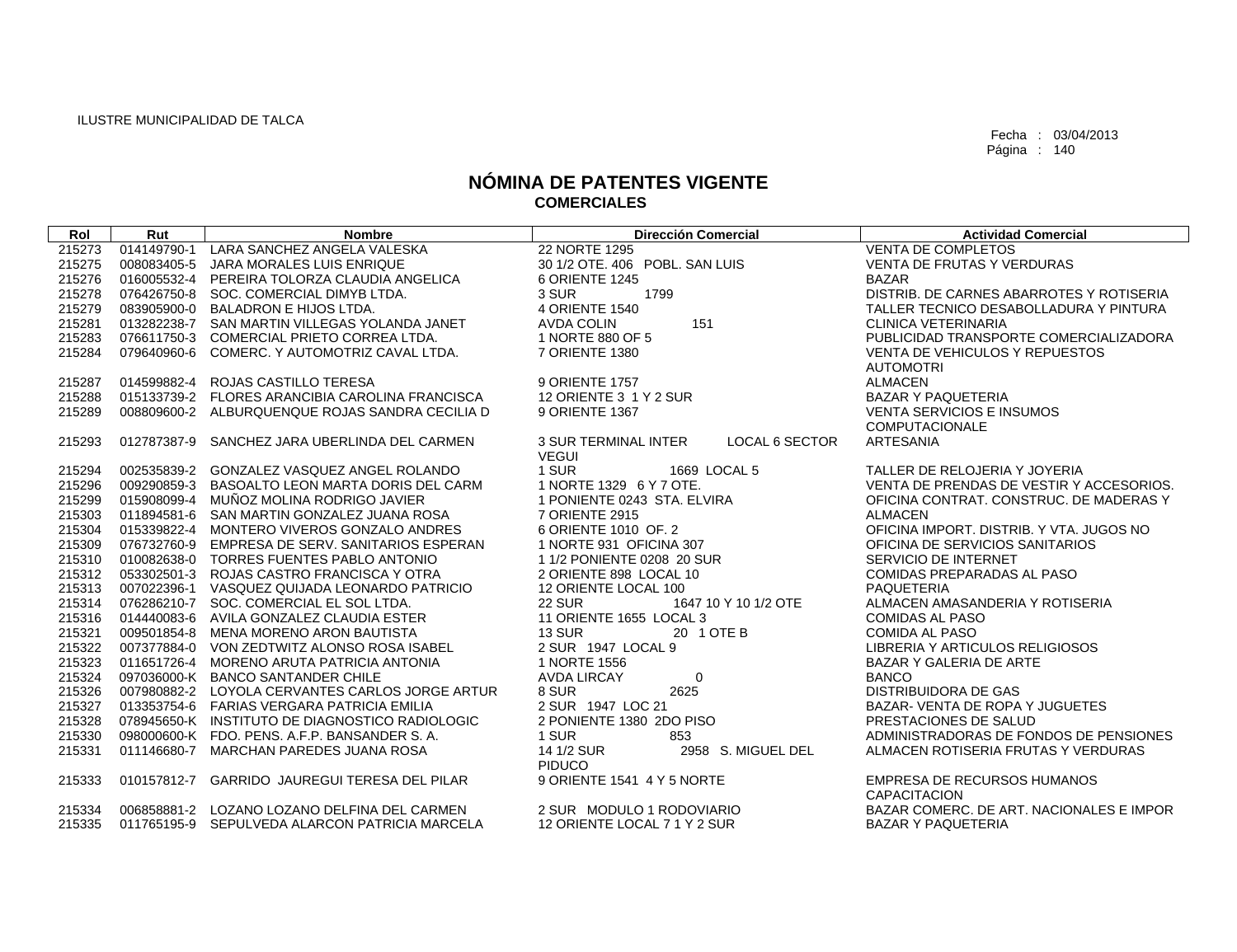| Rol    | Rut         | <b>Nombre</b>                                   | <b>Dirección Comercial</b>               | <b>Actividad Comercial</b>                         |
|--------|-------------|-------------------------------------------------|------------------------------------------|----------------------------------------------------|
| 215337 |             | 003414893-7 HENRIQUEZ PARRA DOMITILA            | 2 SUR 1373 6 Y 7 ORIENTE                 | LIBRERIA FOTOCOPIAS Y PAQUETERIA                   |
| 215338 | 076494280-9 | INSTITUTO DE CAPACITACION REGIONAL              | 2 SUR 1061                               | INSTITUTO DE CAPACITACION                          |
| 215340 |             | 085805200-9 FORESTAL CELCO S.A.                 | 2 PTE<br>1570                            | OFICINA EXPLOTACION DE BOSQUES                     |
| 215342 | 010659353-1 | DIAZ LOPEZ MARGARITA JEANNETTE                  | 5 ORIENTE 1308                           | <b>VENTA DE SEGUROS</b>                            |
| 215344 |             | 015140039-6 QUEZADA MORALES MARIBEL DEL CARMEN  | 3617 33 ORIENTE<br><b>10 SUR A</b>       | <b>ALMACEN</b>                                     |
| 215346 |             | 096891720-K EMBONOR S.A.                        | LONGITUDINAL SUR, KM 247                 | TRANSPORTE DE CARGA Y SERVICIOS DE                 |
|        |             |                                                 |                                          | CARGA                                              |
| 215349 | 076406480-1 | CONSTRUCTORA PUCHI LTDA.                        | 4 NORTE 1537                             | <b>CONSTRUCTORA</b>                                |
| 215351 |             | 011289174-9 ORTEGA POBLETE MARIA DELFINA        | 12 ORIENTE 930 LOCAL 27                  | VENTA DE HELADOS- CONFITES- SERV. DE INT           |
| 215352 |             | 010847920-5 ROJAS RAMIREZ MARCELA CRISTINA      | 21 PONIENTE 0703                         | DISTRIB. Y VTA, DE LEGUMINOSAS FRUTAS Y            |
| 215353 |             | 076591460-4 LA HORA LIBRE S.A.                  | 2 ORIENTE 1131                           | SERV. INTERNET - FOTOCOPIAS - VTA INSUMO           |
| 215356 |             | 012591227-3 MUNOZ RODRIGUEZ FERNANDO RODOLFO    | 1 NORTE 2280                             | VENTA DE REPUESTOS Y EQUIPAMIENTO<br><b>AUTOMO</b> |
| 215357 |             | 015138632-6 CACERES SAN MARTIN OLIVIA MARICRUZ  | LOCAL <sub>35</sub><br>PERSA RODOVIARIO  | <b>BAZAR Y PAQUETERIA</b>                          |
| 215358 |             | 076723060-5 EMPRESA DE CAPACITACION TECNOLOGICA | 2 SUR 494 OF B INTERIOR                  | OFICINA DE CAPACITACION                            |
| 215359 |             | 009344597-K GONZALEZ GAJARDO MARIA EUGENIA      | <b>25 SUR</b><br>319 5 1/2 PTE VILLA LOS | ALMACEN VERDULERIA Y BAZAR                         |
|        |             |                                                 | <b>ACACIOS</b>                           |                                                    |
| 215362 |             | 011267869-7 MONTES FIERRO RITA SANDRA DE LOURDE | 1 SUR<br>898 LOCAL 14                    | VENTA DE ANTIGUEDADES Y ART. DE DECORACI           |
| 215363 |             | 006712400-6 FIGUEROA DIAZ ALFONSO SEGUNDO       | 2 SUR 3 Y 4 ORIENTE 1015                 | <b>COMIDAS AL PASO</b>                             |
| 215365 |             | 076746820-2 AUTOMOTRIZ EL RODEO LTDA.           | <b>AVDA COLIN</b><br>0735                | COMPRA VENTA CONSIGNACION Y ARRIENDO               |
|        |             |                                                 |                                          | DE.                                                |
| 215370 |             | 076778050-8 SOC. INMOBILIARIA SAN PEDRO LTDA.   | 2 NORTE 1029 3 Y 4 ORIENTE               | INMOBILIARIA CONSULTORA CORREDORA DE<br><b>PRO</b> |
| 215371 |             | 014543570-6 ESPINOSA AVACA NORMA DEL CARMEN     | 1728<br>AVDA. CANCHA RAYADA              | ALMACEN Y ROTISERIA                                |
| 215373 |             | 011983235-7 VERGARA VERGARA SANDRA XIMENA       | 9 1/2 ORIENTE 1609                       | ALMACEN - ROTISERIA Y LIBRERIA.-                   |
| 215375 |             | 015774295-7 RODRIGUEZ CRESPILLO MARIA FERNANDA  | 5 1/2 NORTE 16 2 Y 3 PONIENTE            | BAZAR LIBRERIA Y FOTOCOPIADORA                     |
| 215376 |             | 076510820-9 CLINICA UNIVERSIDAD CATOLICA DEL MA | 2 SUR 1525                               | CENTRO MEDICO INTEGRAL DE SALUD                    |
| 215378 |             | 006536901-K GUIMAY MUNOZ LUIS ENRIQUE           | 8 SUR<br>3397 32 ORIENTE                 | ALMACEN AMASANDERIA                                |
| 215379 |             | 009680338-9 ALVAREZ CISTERNAS RODOLFO ALVARO    | 5 PONIENTE 0858 VILLA CONAVICOOP         | <b>VENTA DE DIARIOS Y REVISTAS</b>                 |
| 215380 |             | 008600239-6 ALARCON FAUNDEZ MIRIAM DEL C.       | 31 1/2 ORIENTE B 535                     | ESCUELA ESPECIAL DE LENGUAJE                       |
| 215383 |             | 013950665-0 ARANGUIZ JORQUERA MARIA VALESKA     | 9 ORIENTE 0102 15 SUR                    | ALMACEN ROTISERIA SERVICIO DE INTERNET             |
| 215385 |             | 076755030-8 PRODUCTORA ABADIA LTDA.             | 1 ORIENTE 290                            | SERVICIOS DE PUBLICIDAD                            |
| 215387 |             | 013355715-6 LIZANA UVAL CLAUDIA BENERITA        | PERSA RODOVIARIO<br>LOCAL 129            | <b>BAZAR Y PAQUETERIA</b>                          |
| 215388 |             | 077630290-2 ASESORIAS Y SERVICIOS TALCA LIMITAD | 6 ORIENTE 1010                           | ARMERIA - SENCILLITO - ARTICULOS DEPORTI           |
| 215390 |             | 011438379-1 VERA SEPULVEDA RAUL ANTONIO         | 11 ORIENTE 1794 10 SUR                   | <b>VIDRIERIA</b>                                   |
| 215395 | 009762592-1 | SEPULVEDA MEDEL LUZ ISMENIA DEL CAR             | <b>18 SUR</b><br>881 AURORA DE CHILE     | ALMACEN - ROTISERIA Y BAZAR                        |
| 215397 |             | 078042870-8 IMAMED S.A.                         | 4 NORTE 1321                             | IMAGENOLOGIA(RX-MAMOGRAFIAS-SCANNER)               |
| 215398 |             | 010879092-K SAN MARTIN RAMIREZ AUGUSTO ALEJANDR | 3 ORIENTE 815                            | SERVICIOS DE CORRESPONDENCIA                       |
| 215399 |             | 007481598-7 ARANEDA GALVEZ LUIS ERNESTO         | <b>29 SUR</b><br>110                     | <b>ALMACEN</b>                                     |
|        |             |                                                 |                                          |                                                    |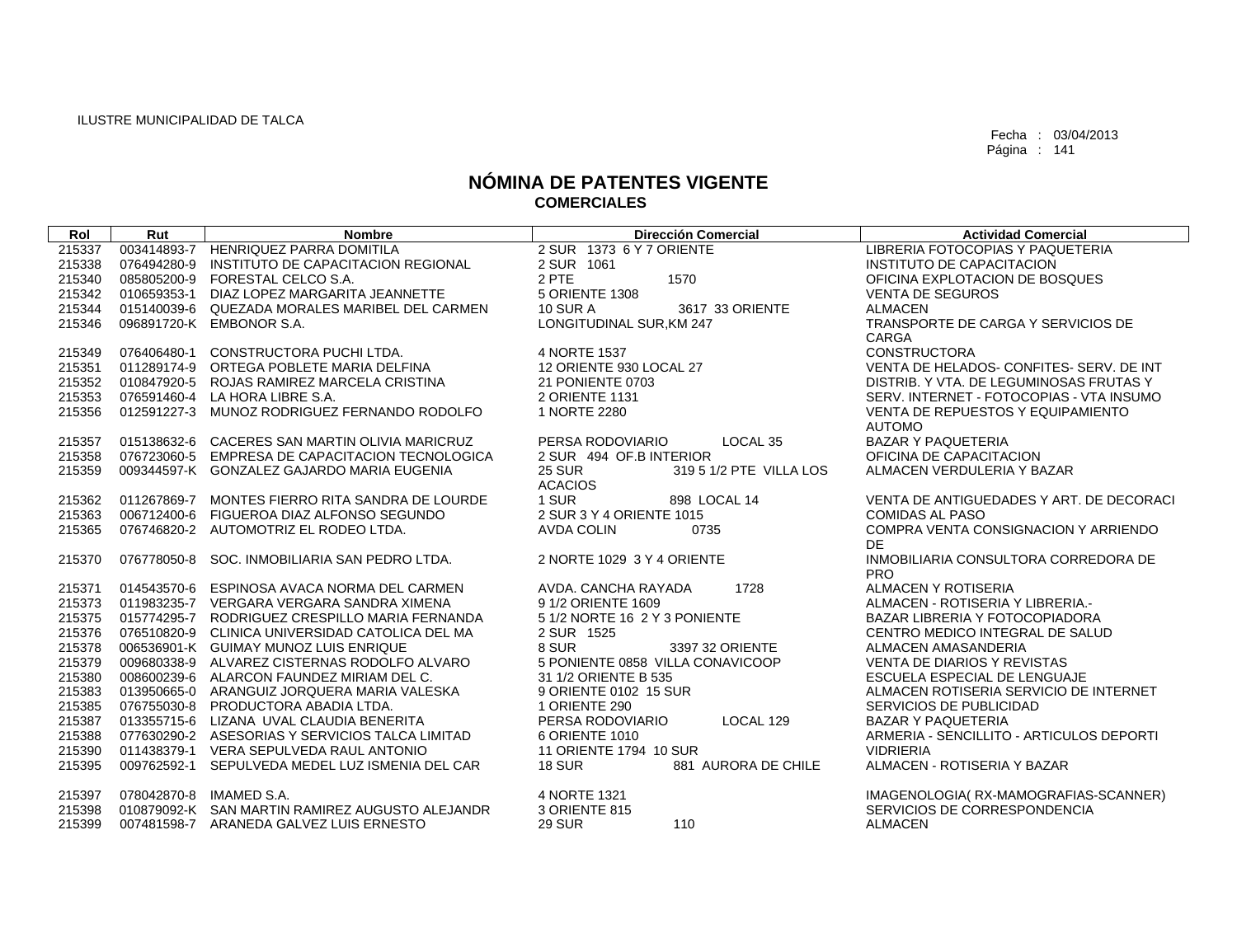| Rol    | Rut         | <b>Nombre</b>                                   | <b>Dirección Comercial</b>                        | <b>Actividad Comercial</b>                      |
|--------|-------------|-------------------------------------------------|---------------------------------------------------|-------------------------------------------------|
| 215400 | 010377366-0 | CACERES VILLEGAS YESSICA CECILIA                | ALDEA CAMPESINA PANGUILEMO<br>CASA 03             | COCINERIA- VENTA DE FLORES Y MACETEROS          |
| 215402 | 090430000-4 | TELEFONICA EMPRESAS CTC CHILE S.A.              | 4 ORIENTE 1080                                    | OFICINA ADM. COMERCIALIZACION Y EXPLOTAC        |
| 215403 | 007253958-3 | PONCE ABARCA MARIA EUGENIA                      | RODOVIARIO SECTOR VEGUITA<br>PUESTO <sub>14</sub> | VENTA DE SEMILLAS Y FRUTOS DEL PAIS             |
| 215405 |             | 013858336-8 PEREZ SALAZAR SUSANA DEL PILAR      | 14 ORIENTE 1710 6 NORTE                           | <b>TALLER CICLISTA</b>                          |
| 215406 | 012040638-8 | MORALES AVENDANO TERESA DEL CARMEN              | 6 ORIENTE 824                                     | VTA. DE PARTES - PIEZAS Y ACCES. VEHICUL        |
| 215409 | 010003576-6 | GONZALEZ YEVENES JOSE ANATOLIO                  | 23 ORIENTE 1379 2 Y 3 NORTE                       | ALMACEN Y BAZAR                                 |
| 215413 | 013353754-6 | FARIAS VERGARA PATRICIA EMILIA                  | 2 SUR 1947 LOCAL 4                                | VENTA DE ROPA DE VESTIR JUGUETES Y BAZAR        |
| 215416 |             | 078455410-4 SERV, DE ADMINIST, Y PROMOCIONES FI | 2 ORIENTE 899 1 SUR                               | <b>SERVICIOS FINANCIEROS</b>                    |
| 215418 | 076789580-1 | INGEGROUP CONSULTORES LTDA.                     | <b>CIRCUNSVALACION PTE</b><br>1321                | SERVICIOS DE INGENIERIA Y ARQUITECTURA          |
| 215420 | 050997690-2 | MOLINA ESCALONA XIMENA ALEJANDRA Y              | 5 ORIENTE 1143                                    | <b>VENTA DE ARTESANIA</b>                       |
| 215423 | 076740950-8 | SOC. DE CAPACITACION Y DESARROLLO L             | 4 ORIENTE 1641                                    | OFICINA DE CAPACITACION                         |
| 215424 |             | 006858881-2 LOZANO LOZANO DELFINA DEL CARMEN    | <b>RODOVIARIO</b><br>MODULO <sub>2</sub>          | COMERC. ART. DE BAZAR IMPORTADOS Y NACION       |
| 215425 | 008105115-1 | RODRIGUEZ BENAVIDES ALICIA DEL C                | 6 SUR<br>3352 31 1/2 OTE. SAN LUIS                | ALMACEN - BAZAR Y LIBRERIA                      |
|        |             |                                                 | $\vee$                                            |                                                 |
| 215426 | 008147537-7 | RONDON RONDON ADRIANA DE LAS M.                 | 8 SUR<br>1706                                     | ALMACEN FRUTAS Y VERDURAS                       |
| 215430 | 010277764-6 | CHAMORRO CASTRO LUCIA EUGENIA                   | <b>14 ORIENTE 799</b>                             | SERV. INTERNET - CENTRO LLAMADOS - BAZAR        |
| 215433 |             | 007331846-7 VALENZUELA HERNANDEZ ELBA           | <b>PRAT</b><br><b>40 VILLA CULENAR</b>            | <b>ALMACEN</b>                                  |
| 215435 | 007756363-6 | GUTIERREZ RAMIREZ CARLOS ENRIQUE                | 2 SUR 1947 LOCAL 18                               | VTA. ART. ELECTRONICOS PARA AUDIO VIDEO         |
| 215437 |             | 011032564-9 RIVERA RODRIGUEZ MARIA ELENA        | MERCADO PERSA RODOVIARIO<br>LOCAL 123             | <b>BAZAR Y PAQUETERIA</b>                       |
| 215438 | 007166088-5 | PAREDES CACERES ALEJANDRO EUGENIO               | 6 ORIENTE 588                                     | <b>CARNICERIA Y ROTISERIA</b>                   |
| 215440 | 076168540-6 | ALVAREZ CEPEDA Y CIA LTDA.                      | 6 NORTE 832 - D                                   | OFICINA CONSTRUCTORA INMOBILIARIA               |
| 215445 | 014527899-6 | ACEVEDO TAPIA MARTA INES                        | 5 ORIENTE 1184 LOCAL 11                           | SALON DE BELLEZA Y DEPILACION                   |
| 215447 |             | 009014017-5 MONDACA RIQUELME GERARDO ALFREDO    | 24 1/2 NORTE 1333                                 | ALMACEN Y ROTISERIA                             |
| 215448 |             | 076710250-K COMERCIAL AZAPAPATAGONIA LTDA.      | 8 ORIENTE 1447 3 1/2 NTE.                         | VENTA DE PRODUCTOS ALIMENTICIOS-                |
|        |             |                                                 |                                                   | CONSERV                                         |
| 215449 | 014018478-0 | HENRIQUEZ CELIS RICHARD ALBERTO                 | 2 SUR 1947 1953 LOC 17                            | SERVICIOS TECNICOS CELULARES Y ACCESORIO        |
| 215450 | 006347734-6 | CANCINO PEÑA WALDO ROBINSON                     | <b>11 ORIENTE 1699</b>                            | VENTA DE SEMILLAS Y FRUTOS DEL PAIS             |
| 215451 |             | 096972720-K EMBONOR EMPAQUES S.A.               | KM, 247<br><b>RUTA 5 SUR</b>                      | <b>FABRICACION DE BOTELLAS Y ENVASES PLASTI</b> |
| 215452 |             | 008170945-9 AGUILERA LEIVA MARIO ENRIQUE        | 12 1/2 ORIENTE C 3009 19 Y 20 NTE                 | ALMACEN- ROTISERIA - VENTA DE CARNES Y BA       |
| 215454 | 012809767-8 | CORTES ROJAS CAROLINA PAOLA                     | 068 VILLA RIO CLARO<br><b>LOS AVELLANOS</b>       | <b>BAZAR</b>                                    |
| 215457 | 006772766-5 | SALAZAR CRANE JULIA GUILLERMINA                 | 2 SUR 1920 LOCAL 11 SECTO                         | OFICINA VENTA DE PASAJES ENCOMIENDAS Y C        |
| 215458 | 076120660-5 | TURISMO Y TRANSP.TREKKER LTDA                   | AVDA, BATALLA LIRCAY Nº 4485 LOTE 2               | COMPRA VENTA Y ARRIENDO DE VEHICULOS            |
| 215459 | 014343918-6 | ORELLANA NORAMBUENA PAMELA JACQUELI             | <b>14 ORIENTE 1048</b>                            | <b>COCINERIA</b>                                |
| 215460 |             | 009823317-2 MICHAUD ARCE MARIA MARCELA          | 1 NORTE 931 OFICINA 501 ED. PORTAL DEL            | CORRETAJE DE PROPIEDADES                        |
|        |             |                                                 | <b>MAULE</b>                                      |                                                 |
| 215462 |             | 005874869-2 ROJAS URZUA JOSE DOMINGO            | 3 SUR<br>1981 LOCAL 11                            | <b>FUENTE DE SODA</b>                           |
| 215464 |             | 006436172-4 NAVARRETE VALENZUELA MARIA ISABEL D | 12 1/2 NORTE 2419 VILLA GRECO                     | VENTA DE PLANTAS - FLORES - ARTESANIA Y         |
| 215465 | 011881702-8 | ACEVEDO FUENTES VIVIANA DEL PILAR               | 14 NORTE 1349 6 1/2 ORIENTE                       | <b>COMIDAS AL PASO</b>                          |
| 215466 |             | 076485490-K RODRIGO CACERES GOMEZ GEST. DE CALI | 2 SUR 771 OFICINA 209                             | OFICINA DE CAPACITACION, CONSULTORIAS Y         |
|        |             |                                                 |                                                   |                                                 |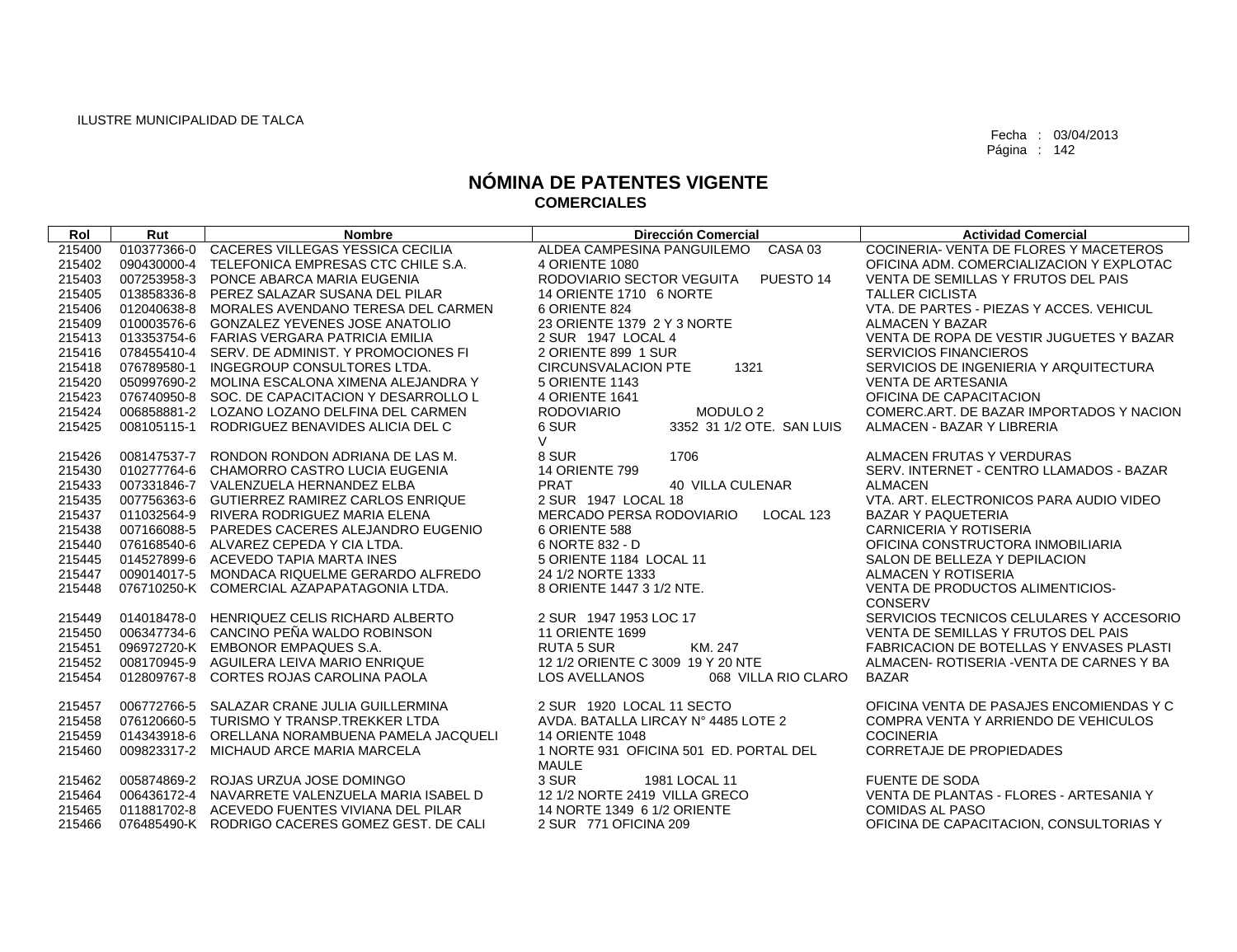| Rol    | Rut                     | <b>Nombre</b>                                   | <b>Dirección Comercial</b>           | <b>Actividad Comercial</b>               |
|--------|-------------------------|-------------------------------------------------|--------------------------------------|------------------------------------------|
| 215467 |                         | 014020032-8 RAMIREZ CARRENO PATRICIO ANTONIO    | 12 ORIENTE 930 LOCAL 2               | <b>BAZAR Y PAQUETERIA</b>                |
| 215468 |                         | 006077381-5 ROJAS ROJAS JAIME ANTONIO           | 7 NORTE 1415                         | CARNICERIA Y ROTISERIA                   |
| 215470 |                         | 005825994-2 MOYA CASTRO NICODEUS FERNANDO       | 3 ORIENTE 721                        | PLOTEO Y FOTOCOPIADO DE PLANOS           |
| 215471 |                         | 005249287-4 HUERTA ALARCON MARGARITA DE LAS M   | 2018<br>4 SUR 13 Y 14 OTE            | TALLER RECTIFICADOR DE CULATAS           |
| 215472 |                         | 009948838-7 PRIETO GUAJARDO PEDRO LUIS          | 19 NORTE 1324 6 ORIENTE              | <b>ALMACEN</b>                           |
| 215473 |                         | 010878225-0 LOPEZ GUAJARDO VICTOR HUGO          | 5 1/2 ORIENTE 1279 ABATE MOLINA      | <b>ALMACEN</b>                           |
| 215475 |                         | 011566513-8 FUENTES CASTILLO SILVIA DEL CARMEN  | 2 SUR 1501                           | PELUQUERIA                               |
| 215477 |                         | 016998381-K URZUA ALARCON MARTA SOLEDAD         | 5 NORTE 1819                         | RECTIFICADORA DE MOTORES - COMPRA VTA RE |
| 215478 |                         | 065335400-2 FUNDACION KAMAR                     | 3 ORIENTE 1264                       | ASESORIAS HABITACIONALES                 |
| 215481 |                         | 014465082-4 GUERRA ROJAS WILIANS ROBINSON       | 1 SUR<br>1870 LOCAL 36 Y 37          | CARNICERIA Y ROTISERIA                   |
| 215482 |                         | 077958940-4 SOC. DE ASES. CAPACIT. PREVENCION A | 4 NORTE 1688                         | VENTA DE ARTICULOS DE SEGURIDAD INDUSTRI |
| 215485 |                         | 077922150-4 SOC. COMERCIALIZADORA DE LIBRERIA L | 1 ORIENTE 1260                       | LIBRERIA Y COCINERIA                     |
| 215486 |                         | 007769880-9 ROCO URRA HECTOR AMADO              | 7 1/2 ORIENTE 2908 DEPTO 701         | ALMACEN, VENTA DE COMPLETOS Y PAPAS FRIT |
| 215487 |                         | 014638275-4 GARCIA SANABRIA CLAUDIA INES        | 2 NORTE 1127                         | ALMACEN - PROD. NATURALES - BAZAR Y HIER |
| 215488 |                         | 079966170-5 SOC. COMERC. PETROHUE LTD A.        | TERMINAL DE BUSES OFICINA<br>20 HALL | <b>VENTA DE PASAJES</b>                  |
|        |                         |                                                 | <b>CENTRAL</b>                       |                                          |
| 215489 |                         | 010437106-K LETELIER GUTIERREZ PATRICIA EUGENIA | 1 ORIENTE 1817 7 NORTE               | <b>ALMACEN</b>                           |
| 215492 |                         | 008421060-9 QUIROGA BARRIOS CORINA DE LAS MERCE | 1 ORIENTE 0103 16 SUR                | <b>ALMACEN Y BAZAR</b>                   |
| 215493 | 076741030-1 DISPEL S.A. |                                                 | 1 SUR 1330 LOCAL 24                  | VENTA DE ARTICULOS DE TOCADOR Y COSMETIC |
| 215495 |                         | 009561327-6 PIGATTI CAMPOS LUIS HUMBERTO        | 8 SUR<br>405                         | LUBRICENTRO - VTA, REPUESTOS Y ACCES, AU |
| 215497 |                         | 014426111-9 POBLETE LAZO MARIA ANGELICA         | <b>14 ORIENTE 967</b>                | COMERCIO AL POR MENOR DE ROPA USADA      |
| 215498 |                         | 007832225-K OTEIZA ESPINOZA JUAN CARLOS         | 1 ORIENTE 43 13 Y 14 SUR             | TALLER ARTESANAL REPARACION ARTICULOS EL |
| 215499 |                         | 076809560-4 SERVICIOS INTEGRALES DE DESARROLLO  | 32 ORIENTE A 1970                    | OFICINA ADMINISTRATIVA DE CAPACITACION   |
| 215500 |                         | 010147151-9 PARADA JARA MANUEL NIBALDO          | 1 SUR<br>1620                        | <b>VENTA DE CALZADOS</b>                 |
| 215501 |                         | 006884223-9 ARAVENA SOTO MARIA EUGENIA DE LA PA | 6 ORIENTE 1083 1 Y 2 SUR             | PELUQUERIA Y VENTA DE PRODUCTOS          |
|        |                         |                                                 |                                      | <b>CAPILARE</b>                          |
| 215502 |                         | 010394848-7 OSSES INOSTROZA MARIA ISABEL        | 7 1/2 ORIENTE 1361 2 Y 3 NORTE       | SALON DE BELLEZA                         |
| 215503 |                         | 015597214-9 CARRILLO PASCAL CARLOS PATRICIO     | 12 ORIENTE 930 LOCAL 24              | VTA, DE CONFITES - BEBIDAS - VIDEO JUEGO |
| 215504 |                         | 012521486-K PENA GONZALEZ MARISOL DEL CARMEN    | 19 NORTE A 1176 5 ORIENTE            | <b>ALMACEN</b>                           |
| 215505 |                         | 005799609-9 FARIAS ROCO PROSPERINA              | 3 SUR<br>1962 LOCAL 7                | VTA. FLORES - ARTESANIA - CERAMICA EN FR |
| 215506 |                         | 017322814-7 CONTRERAS MORALES PERLA CRISTINA AL | 5 ORIENTE 1184 LOCAL 14              | <b>VENTA DE CAFE</b>                     |
| 215507 |                         | 006814368-3 VALENZUELA MONTECINOS ELEODORO DEL  | 14 NORTE 1274                        | VTA, DE SANDWICH - COMPLETOS - BEBIDAS Y |
| 215508 |                         | 015261309-1 TORRES MELLADO RODRIGO IVAN         | 4 ORIENTE 1297 1 Y 2 NORTE           | FABRICACION - REPARACION Y VENTA ART. IN |
| 215510 |                         | 096799250-K CLARO CHILE S.A.                    | 1 SUR<br>1601                        | SERVICIOS DE TELEFONIA MOVIL             |
| 215511 |                         | 076085870-6 TECLAND SERVICIOS INTEGRALES LTDA.  | 3 SUR<br>1386                        | COMPRA VTA, REPAR, E INSTAL, DE EQUIPOS  |
| 215512 |                         | 006680755-K CAMPOS TORRES MARIA ISABEL          | 25 ORIENTE 435 7 1/2 SUR A           | <b>ALMACEN Y BAZAR</b>                   |
| 215514 |                         | 092778000-3 CECINAS LA PREFERIDA S.A.           | 3 1/2 SUR<br>2490                    | BODEGA DE DISTRIBUCION DE CECINAS        |
| 215516 |                         | 009951620-8 ROJAS VALLEJOS ALEX VICTOR HUGO     | <b>19 SUR</b><br>74 17 PTE.          | ALMACEN Y ROTISERIA                      |
| 215519 |                         | 012521884-9 PALMA GARCIA FLOR ELIZABETH         | PJE, 5 1/2 ORIENTE H 3776 26 NORTE   | ALMACEN - ROTISERIA Y BAZAR              |
| 215520 |                         | 013268680-7 PEREZ BOLARIN YELSON GIOVANNI       | 6 SUR<br>1380 - A                    | SERVICIO DE INTERNET Y CAPACITACION      |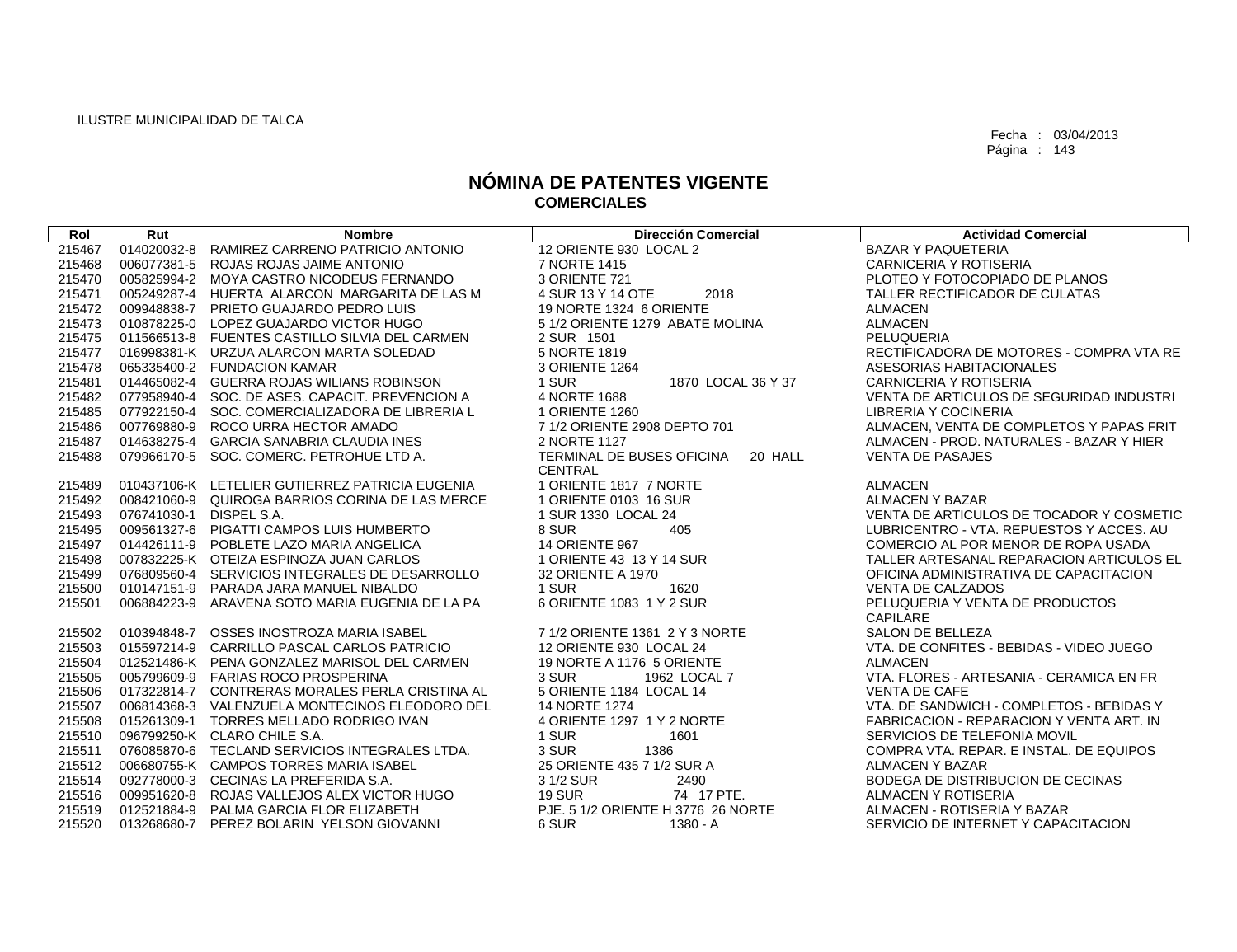| Rol    | Rut         | <b>Nombre</b>                                   | <b>Dirección Comercial</b>                  | <b>Actividad Comercial</b>               |
|--------|-------------|-------------------------------------------------|---------------------------------------------|------------------------------------------|
| 215523 |             | 006078042-0 ROLDAN VALENZUELA NORMA MIREYA DEL  | <b>CAMINO SANTA ELENA</b><br>SITIO 4        | <b>ALMACEN</b>                           |
| 215524 | 014535819-1 | CASTRO LARA MARISOL DEL CARMEN                  | SITIO 8 MERCEDES<br><b>JUNQUILLAR</b>       | <b>ALMACEN</b>                           |
|        |             |                                                 |                                             |                                          |
| 215526 |             | 009200289-6 INOSTROZA OGGAZ JORGE ROBINSON      | 1 NORTE 1620                                | TLLER.JOYERIA/RELOJ.                     |
| 215528 |             | 097036000-K BANCO SANTANDER CHILE               | 1 SUR<br>1230                               | <b>BANCARIO</b>                          |
| 215531 |             | 005295836-9 SANTANDER INOSTROZA GUILLERMO PATRI | <b>11 ORIENTE 1495</b>                      | SERV. COBRANZAS DE CUENTAS - JUEGOS DE P |
| 215533 |             | 008729602-4 ROJAS CONTRERAS SERGIO PATRICIO     | 4 1/2 SUR<br>2699 20 ORIENTE                | ROTISERIA/VARIOS                         |
| 215534 | 008729602-4 | ROJAS CONTRERAS SERGIO PATRICIO                 | 4 1/2 SUR<br>2699 20 ORIENTE                | <b>PANADERIA</b>                         |
| 215537 |             | 010458644-9 LEYTON SALAS SANDRA OLVIDO          | 24 ORIENTE 1206                             | <b>BAZAR</b>                             |
| 215538 |             | 007838708-4 HENRIQUEZ AVILA JAIME OMAR          | 3 SUR<br>1295                               | TALLER ELECTRICO * SERVICIO TECNICO Y VE |
| 215540 |             | 099589810-1 TEMUCO STORE LTDA.                  | 8 ORIENTE 1212                              | <b>GRANDES TIENDAS</b>                   |
| 215541 |             | 053305119-7 DEL PINO MADRID FELIPE ANDRES Y OTR | 1 SUR<br>1669 LOCAL 2A-2                    | COMERCIALIZADORA DE JUGUETES             |
| 215543 |             | 011439146-8 RODRIGUEZ SILVA LORENA ANDREA       | 2 NORTE 1541                                | <b>COSMETOLOGIA Y DEPILACION</b>         |
| 215544 |             | 006584390-0 ARAYA MENDOZA MARIA                 | 9 OTE 12 Y 13 NTE<br>2481                   | ALMACEN AMASANDERIA VENTA DE GAS         |
| 215545 |             | 009346044-8 ENCINA CORTES JESSICA SALUSTIANA    | <b>CREA</b><br>LOCAL 11                     | BAZAR - PAQUETERIA Y VENTA DE BOLSAS PLA |
| 215547 |             | 010552099-9 GAETE OLAVE JORGE ARNOLDO           | 2 NORTE 1783                                | <b>COMIDA RAPIDA</b>                     |
| 215551 |             | 076965550-6 SERGO CHILE S.A.                    | <b>11 ORIENTE 1530</b>                      | <b>VENTA DE REPUESTOS AUTOMOTRIZ</b>     |
| 215552 |             | 016256300-9 GUTIERREZ ALARCON VICTOR EMANUEL    | 2 ORIENTE 2929 18 NORTE A                   | ALMACEN - ROTISERIA Y BAZAR              |
| 215556 |             | 096784400-4 CONCRECES LEASING S.A.              | 3 ORIENTE 1171                              | LEASING - LEASING HABITACIONAL           |
| 215557 |             | 076722370-6 CONSTRUCTORA INDEPENDENCIA S.A.     | 1 NORTE 1079 EDIF.BICENTENA                 | OFICINA ADMINISTRATIVA DE EMPRESA DE CON |
| 215559 |             | 076325760-6 COMERCIAL MI CASA LTDA.             | 23 SUR<br>271 VILLA GALILEA A               | MENAJE ELECTRODOMESTICOS LINEA BLANCA Y  |
| 215560 |             | 096989590-0 ASESORIAS VARIAS S.A.               | 2 SUR 1038                                  | ASESORIAS ECONOMICAS Y FINANCIERAS       |
| 215561 |             | 099511510-7 SOC.DE COMUNICACIONES SAN AGUSTIN S | 1 PTE<br>1239 2DO PISO                      | COMUNICACIONES E INFORMATICA             |
| 215562 | 005342037-0 | MARABOLI CONCHA ALFONSO ANTONIO                 | TERMINAL DE BUSES<br>LOCAL 1 Y 2            | PELUQUERIA                               |
|        |             |                                                 | <b>SECTOR</b>                               |                                          |
| 215563 |             | 008755897-5 NAVARRETE ALBORNOZ PEDRO            | <b>12 SUR</b><br>3184 30 Y 31 OTE.          | <b>ALMACEN</b>                           |
| 215564 |             | 010022338-4 JARA BUSTAMANTE ROBERTO.            | 5 1/2 PONIENTE 493 EX LOS TILOS VILLA EDEN  | VENTA SERVICIOS Y REPARACION DE ART.DE   |
|        |             |                                                 |                                             |                                          |
| 215566 |             | 014324677-9 GARRIDO GOMEZ PAOLA ANDREA          | 1055<br>AVDA CIRCUNVALACION OTE             | <b>JUEGOS INFANTILES</b>                 |
| 215567 |             | 077402020-9 EMPRESA DE ING.ELECTRICA TALCA LTDA | 2 ORIENTE 01625 5 Y 6 NORTE                 | OFICINA CONSTRUC. * OBRAS INGENIERIA INS |
| 215568 |             | 086359300-K SOCIEDAD RECUPERADORA DE PAPEL S.A. | 1965 PARQUE INDUSTRI<br>18 OTE              | COMPRAVENTA Y RECUPERADORA DE PAPEL - A  |
| 215569 |             | 076351180-4 SOCIEDAD MEDICA VALDES Y COFRE LTDA | 2 SUR 1525                                  | <b>SERVICIOS MEDICOS</b>                 |
| 215570 |             | 052005485-5 REPUESTOS HECTOR ANDRES VALENZUELA  | <b>10 ORIENTE 1037</b>                      | COMPRA VENTA DE REPUESTOS AUTOMOTRIZ     |
| 215571 |             | 005492285-K RIVAS CID HERNAN DEL TRANSITO       | <b>15 ORIENTE 876</b>                       | COMIDAS AL PASO Y COCINERIA (SIN VENTA D |
| 215574 |             | 011320585-7 PARRA GONZALEZ LUIS ALEJANDRO       | 11 ORIENTE 2586 15 1/2 NTE VILLA DON ARTURO | ALMACEN- AMASANDERIA- ROTISERIA Y BAZAR  |
|        |             |                                                 | $\mathbf{II}$                               |                                          |
| 215575 |             | 010534335-3 AGUILERA CARRENO VICTOR HUGO        | 34 OTE<br>3709 9 SUR                        | <b>ALMACEN Y BAZAR</b>                   |
| 215576 |             | 007702978-8 BOBADILLA SIMONS LUCIA ANDREA       | 1 ORIENTE 1130 LOCAL 22                     | BAZAR Y CENTRO DE LLAMADOS               |
| 215578 | 007954639-9 | SANTANDER AYALA RAQUEL DEL CARMEN               | 20 NORTE A 1090 4 OTE.                      | <b>VENTA DE COMPLETOS</b>                |
| 215581 |             | 096568370-4 LUCCHETTI CHILE S.A.                | 3 NORTE 23 9 Y 10 ORIENTE                   | OFICINA COMERCIAL                        |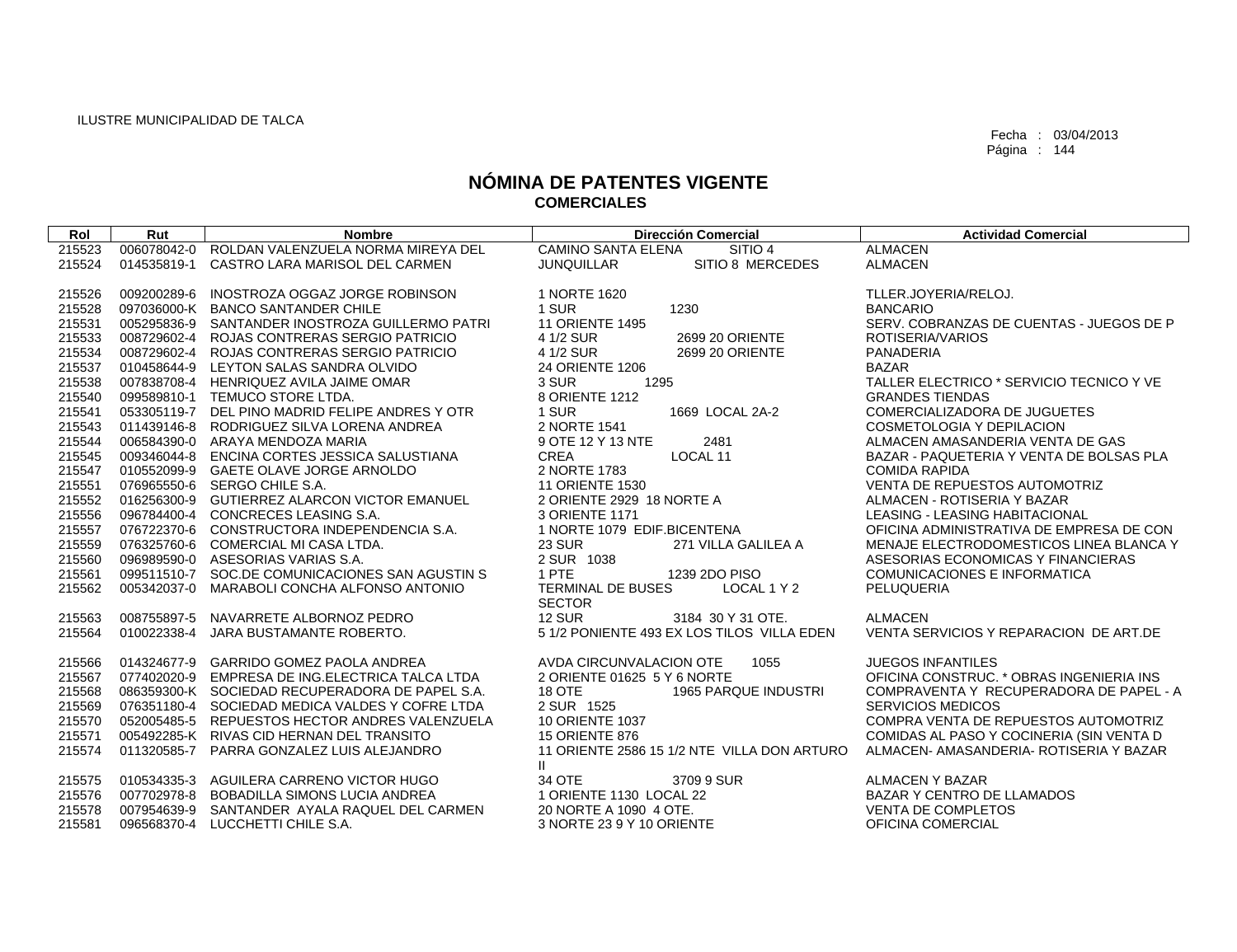| Rol              | Rut         | <b>Nombre</b>                                                                  | <b>Dirección Comercial</b>                    | <b>Actividad Comercial</b>               |
|------------------|-------------|--------------------------------------------------------------------------------|-----------------------------------------------|------------------------------------------|
| 215582           |             | 099558140-K NOVACEITES S.A.                                                    | 3 NORTE 23 9 Y 10 ORIENTE                     | OFICINA COMERCIAL DE PRODUCTOS ALIMENTIC |
| 215583           | 096569690-3 | CORPORA TRES MONTES S.A.                                                       | 3 NORTE 23 9 Y 10 ORIENTE                     | OFICINA COMERCIAL DE PRODUCTOS ALIMENT   |
| 215584           |             | 008087803-6 RIVERA OYARCE MIRIAM DEL CARMEN                                    | PERSA RODOVIARIO LOCAL 47                     | VENTA AL POR MENOR DE PRENDAS DE VESTIR  |
| 215586           |             | 007463920-8 AVENDANO VALDES JULIETA ROSA                                       | DIEGO DE ALMAGRO<br>1428 7 Y 8 ORIENTE        | ALMACEN - ROTISERIA - AMASANDERIA Y CARN |
| 215587           |             | 089807200-2 FARMACIA CRUZ VERDE                                                | 1 NORTE 1512                                  | <b>FARMACIAS Y PERFUMERIAS</b>           |
| 215588           |             | 014055254-2 SALAS OROSTICA ELIZABETH MERCEDES                                  | 35 1/2 ORIENTE 344 9 1/2 SUR                  | ALMACEN - ROTISERIA Y BAZAR              |
| 215593           |             | 076434310-7 INMOB, E INVERSIONES PROFOOT LTDA.                                 | 1 VIÑA LA QUINTA<br><b>CAM LAS RASTRAS LT</b> | ARRENDAMIENTO Y ADM. DE INMUEBLES INSTAL |
| 215594           |             | 009751490-9 NUNEZ PARADA LORETO DEL CARMEN                                     | <b>19 SUR</b><br>193                          | AGENCIA DE POLLA Y SERVICIOS DE PAGOS    |
| 215597           |             | 099586280-8 CIA. PISQUERA DE CHILE S.A.                                        | 1 ORIENTE 728                                 | OFICINA COMERCIAL Y ADMINISTRATIVA       |
| 215598           |             | 096989120-4 CERVECERA C.C.U. CHILE LTDA.                                       | 1 ORIENTE 728                                 | OFICINA COMERCIAL Y ADMINISTRATIVA       |
| 215599           |             | 012546099-2 ARCE JIMENEZ ISABEL MARGARITA                                      | 5 1/2 PONIENTE 01130                          | ALMACEN - ROTISERIA Y BAZAR              |
| 215601           |             | 007446461-0 ROJAS NORAMBUENA NILDA DE LAS M.                                   | 6 SUR<br>1042 3 Y 4 ORIENTE                   | ALMACEN - ROTISERIA Y BAZAR              |
| 215603           |             | 012525505-1 ROJAS SUSPERREGUY MARIA ELENA                                      | 2 PONIENTE 1519                               | VENTA DE SANDWICH - CAFE Y BEBIDAS       |
| 215605           |             | 016298618-K ALDANA RETAMAL MARIA FRANCISCA                                     | 1 SUR<br>1271 LOCAL 12 GALERIA                | <b>BOUTIQUE</b>                          |
|                  |             |                                                                                | ZAROR                                         |                                          |
| 215611           | 013950629-4 | ROMAN VERDUGO ELIZABETH DEL PILAR                                              | <b>MICHIMALONGO</b><br>702 POBL.              | <b>COMIDAS AL PASO</b>                   |
|                  |             |                                                                                | <b>INDEPENDENCIA</b>                          |                                          |
| 215612           | 013305706-4 | MORALES ARAYA LUCILA ANDREA                                                    | 6 ORIENTE 1350 2 Y 3 NORTE                    | PELUQUERIA Y DEPILACION                  |
| 215615           |             | 006812677-0 TORRES MONDACA ROSA VICTORIA                                       | <b>29 SUR</b><br>153 VILLA JARDIN DEL         | <b>LIBRERIA Y BAZAR</b>                  |
|                  |             |                                                                                | VALLE                                         |                                          |
| 215616           | 006455389-5 | ESPINOSA MANSILLA SERGIO HERNAN                                                | 1 SUR<br>531                                  | <b>ALOJAMIENTO</b>                       |
| 215617           | 015136633-3 | HORMAZABAL CESPEDES CESAR ANTONIO                                              | 28 1/2 OTE<br>35 13 SUR                       | <b>ALMACEN</b>                           |
| 215618           |             | 076825870-8 COMERCIALIZADORA CAMAGUI LTDA.                                     | 2 SUR 1785                                    | VENTA DE REPUESTOS Y ACCES. DE VEHICULOS |
| 215620           |             | 078178750-7 TRANSPORTES CORVALAN Y CIA. LTDA.                                  | <b>16 ORIENTE 1155</b>                        | OFICINA DISTR. DE ENCOMIENDAS            |
| 215621           | 008685956-4 | URBINA ROJAS ROSA ELENA                                                        | 16 ORIENTE 2294 7 NORTE B                     | ALMACEN - AMASANDERIA Y PASTELERIA       |
| 215622           |             | 012430847-K MUÑOZ FONTALBA JEANETTE DEL CARMEN                                 | <b>11 ORIENTE 1065</b>                        | LIQUIDADORA Y VTA, DE ART, DEL HOGAR - D |
| 215624           | 099017000-2 | RSA SEGUROS CHILE S.A.                                                         | 1 NORTE 931 OF, 1 ED, PORTAL DEL MAULE        | <b>SEGUROS</b>                           |
| 215627           | 007270744-3 | RIVAS OPAZO REBECA PATRICIA DE FATI                                            | 2 1/2 PONIENTE 0215 CON 20 SUR VILLA LOS      | PASTELERIA - AMASANDERIA Y ROTISERIA     |
|                  |             |                                                                                | LAGOS<br>5 ORIENTE 2859 16 NORTE              | PELUQUERIA                               |
| 215629<br>215630 | 013841407-8 | HORMAZABAL ARENAS MARISEL DEL C.<br>007590929-2 GONZALEZ SEPULVEDA ELSA RAQUEL | 5 1/2 PONIENTE 1634 5 Y 6 NTE, PJE            | <b>ALMACEN</b>                           |
| 215637           | 076241430-9 | SOC. TORO & INOSTROZA LTDA.                                                    | 1 SUR                                         | VENTA SERV. Y PROMOCIONES DE PRODUCTOS   |
|                  |             |                                                                                | 835 OF 5                                      | D.                                       |
| 215640           |             | 013623152-9 ESCOBAR MANRIQUEZ CARMEN GLORIA                                    | 1 PONIENTE 22 VILLA PRISMA                    | SERVICIO DE DISTRIBUCION Y VENTA DE TELE |
| 215641           |             | 013297755-0 VALENZUELA ARAYA CARLOS GUSTAVO                                    | 21 PONIENTE 0995                              | ALMACEN - ROTISERIA Y BAZAR              |
| 215642           | 011134077-3 | BARRERA ARAYA ROBERTO BERNABE                                                  | PERSA RODOVIARIO<br>LOCAL <sub>8</sub>        | <b>BAZAR Y PAQUETERIA</b>                |
| 215643           |             | 076259890-6 INMOBILIARIA LOS CIPRESES LTDA.                                    | 1 NORTE 841 BLOCK B-1                         | ASESORIAS HABITACIONALES                 |
| 215644           |             | 076680800-K ADMINISTRADORA DE BIENES INMUEBLES                                 | <b>26 SUR</b><br>206 AVDA, COLIN              | ARRENDAMIENTO DE BIENES INMUEBLES        |
| 215645           |             | 005295957-8 LOPEZ GOMEZ ERNESTA DEL CARMEN                                     | POBL, ARENEROS<br>$\overline{4}$              | <b>CONFITERIA Y BAZAR</b>                |
|                  |             |                                                                                |                                               |                                          |
| 215646           |             | 014017226-K LAGOS ROCO FRANCISCO JAVIER                                        | 1 SUR 2219                                    | VENTA DE PARTES - PIEZAS Y ACCES. AUTOMO |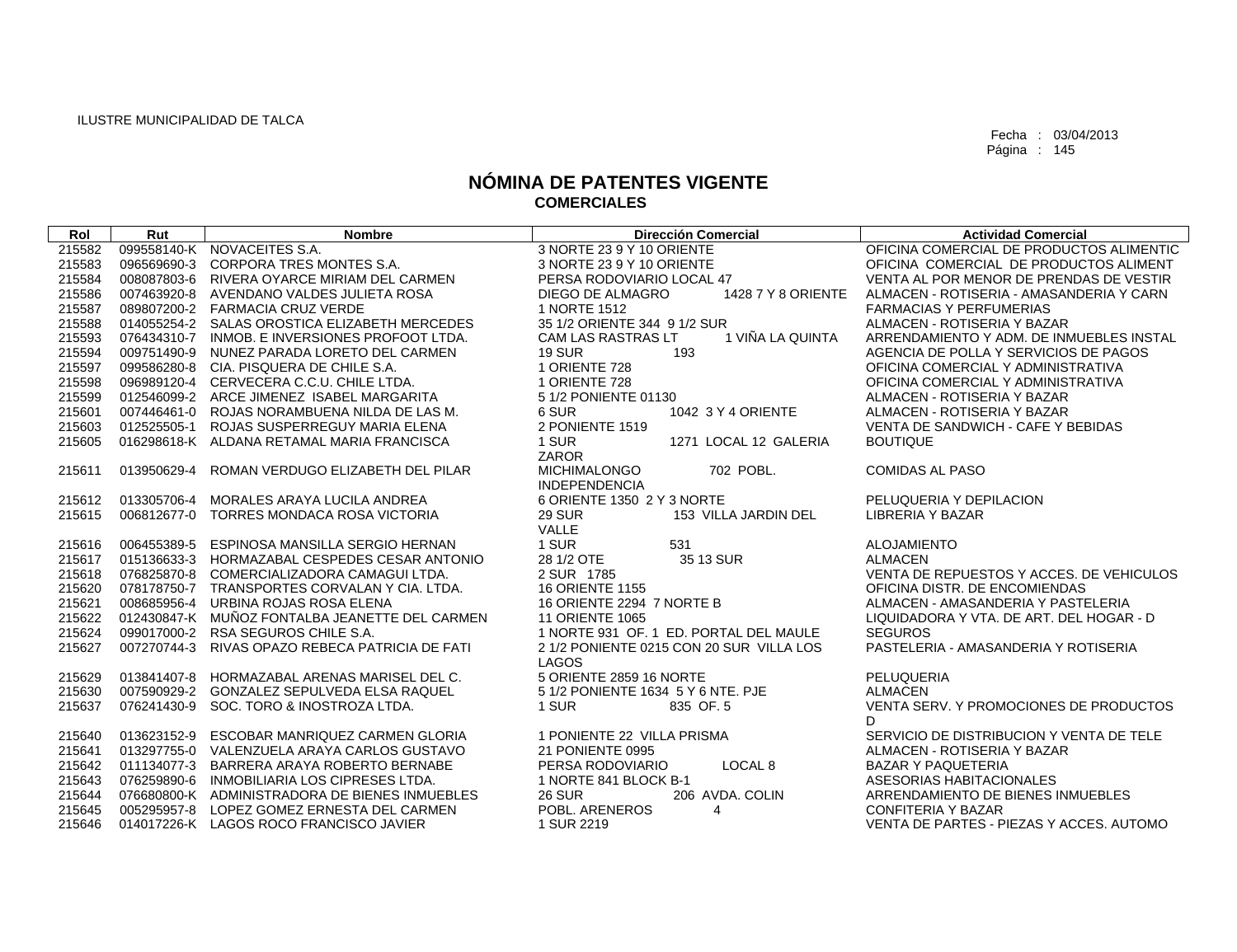| Rol    | Rut | <b>Nombre</b>                                   | <b>Dirección Comercial</b>              | <b>Actividad Comercial</b>               |
|--------|-----|-------------------------------------------------|-----------------------------------------|------------------------------------------|
| 215648 |     | 076137890-2 SOC, EDUCACIONAL MILLAHUEN LTDA.    | 19 ORIENTE 5 CON 7 1/2 SUR              | ESCUELA DE PARVULOS Y SALA CUNA.         |
| 215652 |     | 012727969-1 ROJAS LASTRA PATRICIO ENRIQUE       | 20 NORTE D 1233 5 1/2 OTE, C            | <b>ALMACEN Y BAZAR</b>                   |
| 215653 |     | 096933030-K MAPFRE CIA. DE SEGUROS DE VIDA DE C | 3 ORIENTE 1327                          | PLANES DE SEGUROS GENERALES              |
| 215654 |     | 076858150-9 INVERSIONES VASQUEZ PUERTA LTDA.    | 1 SUR<br>1212                           | COMPRA VENTA DE ARTICULOS DE JOYERIA     |
| 215656 |     | 076842600-7 CLINICA REGIONAL LIRCAY S.A.        | 2 PONIENTE 1372                         | <b>HOSPITAL</b>                          |
| 215660 |     | 011531362-2 LARA MONTECINOS SANDRA ELENA        | 2 SUR 1787                              | <b>VENTA DE REPUESTOS AUTOMOTRICES</b>   |
| 215662 |     | 009911915-2 ANNUNZIATA RAFFAELE                 | 2 SUR 1773 10 Y 11 ORIENT               | COMPRA VENTA DE REPUESTOS VEHICULOS      |
| 215663 |     | 014595472-K MARTINEZ URIBE MANUEL IGNACIO       | 21 PONIENTE 0556                        | <b>DISTRIBUIDORA DE GAS</b>              |
| 215665 |     | 008605296-2 GUTIERREZ FUENTES FERNANDO MAURICIO | <b>29 SUR</b><br>0892 11 1/2 PONIENT    | <b>VENTA DE GAS</b>                      |
| 215666 |     | 076901370-9 EMPRESA DE DESARROLLO SOCIAL Y TECN | 1 SUR<br>1238 OFICINA 15                | ASESORIAS, COMPRA VTA. DE INMUEBLES Y SE |
| 215667 |     | 012520435-K JARA CASTRO ALEJANDRA ANDREA        | 7 ORIENTE 0305 18 SUR                   | <b>VENTA DE COMPLETOS</b>                |
| 215670 |     | 012100271-K GARRIDO GUTIERREZ ENRIQUE ANTONIO   | AVDA. I. CARRERA PINTO 173 LOS NOGALES  | <b>VENTA REPUESTOS LUBRICANTES Y</b>     |
|        |     |                                                 |                                         | <b>LUBRICENTR</b>                        |
| 215671 |     | 076896470-K ASISTENCIA TECNICA LTDA.            | 1 NORTE 1077 OF 204                     | ASISTENCIA TECNICA HABITACIONAL          |
| 215672 |     | 076853300-8 INNOVACION Y DESARROLLO ORGANIZACIO | 1 NORTE 931 OF.513                      | OFICINA DE CAPACITACION                  |
| 215674 |     | 012054439-K JAQUE SANCHEZ RAQUEL JACQUELINE     | 3 NORTE 1490                            | VTA, DE EQUIPOS - INSUMOS Y SERV, COMPUT |
| 215676 |     | 007463194-0 GONZALEZ CLARY ELISA                | 18 ORIENTE 5 SUR                        | <b>FRUTAS Y VERDURAS</b>                 |
| 215677 |     | 007443742-7 SALINAS AVENDANO MARCELINO ENRIQUE  | AVDA, SALVADOR ALLENDE 410 8 SUR        | COMPRA Y VENTA DE VEHICULOS EN           |
|        |     |                                                 |                                         | <b>CONSIGNAC</b>                         |
| 215679 |     | 077913540-3 SOC. INGENIERIA ELECTRICA LTDA.     | 6 SUR<br>1941                           | OF. ADMINIST. - CONSTRUC. DE LINEAS Y RE |
| 215683 |     | 076031430-7 GESTION COBRANZAS Y SERVICIOS LTDA. | 1 SUR<br>1417 OF.12                     | OFICINA DE COBRANZAS                     |
| 215686 |     | 076867310-1 COMERCIALIZADORA Y DIST. PABLO FAUN | <b>11 ORIENTE 1680</b>                  | DISTRIBUIDORA DE CONFITES                |
| 215687 |     | 007553010-2 ROJAS ROJAS SERGIO SEGUNDO          | 29 1/2 ORIENTE 42 12 Y 13 SUR           | <b>ALMACEN Y BAZAR</b>                   |
| 215688 |     | 012521122-4 GUERRERO VASQUEZ PAOLA MARIELA      | 1 SUR<br>898 OF 27                      | SECRETARIA - DIGITADORA Y COMISIONISTA   |
| 215691 |     | 011438146-2 GONZALEZ VELIZ ALEJANDRA PAOLA      | 2 NORTE 3219 24 Y 25 OTE.               | ROTISERIA - AMASANDERIA - FABRICA DE PAS |
| 215695 |     | 010580717-1 VALDES VALDES JUAN CARLOS ENRIQUE   | 12 ORIENTE 1 Y 2 SUR LOCAL 8            | <b>BAZAR Y PAQUETERIA</b>                |
| 215697 |     | 076050590-0 SERVICIOS MEDICOS LASER VISION LTDA | 3 ORIENTE 1608                          | PRESTACION DE SERVICIOS OFTALMOLOGICOS   |
| 215698 |     | 013949236-6 QUILODRAN BECERRA MARIA FRANCISCA   | 12 ORIENTE 1947 LOCAL 17                | SERVICIO TECNICO DE CELULARES            |
| 215701 |     | 076924190-6 SOC. PLANITEC LTDA.                 | 3 ORIENTE 688                           | OFICINA ASISTENCIA TECNICA PARA LA VIVIE |
| 215702 |     | 076794920-0 SOC. VIA PROFESIONAL LTDA.          | 2 ORIENTE 854                           | OF, DE CAPACITACION Y ASIST, TECNICA PRO |
| 215704 |     | 015597266-1 VILLENA CAMPOS CAROLINA ALEJANDRA   | 6 PONIENTE 377 CON 6 PTE. VILLA EDEN    | BAZAR, LIBRERIA Y FOTOCOPIAS             |
| 215705 |     | 076655210-2 SOC. CONSTRUCTORA PROESSA LTDA.     | 15 ORIENTE 62 EL TABACO                 | OFICINA CONSTRUCTORA - TALLER DE ESTRUCT |
| 215706 |     | 076174740-1 DR PATRICIO PIZARRO N. Y CIA. LTDA. | 4 NORTE 1650 OF 26                      | <b>CONSULTA MEDICA</b>                   |
| 215714 |     | 014692119-1 BAUMANN THIERRY LAURENT             | 1055 LOCAL 241<br>AVDA. CIRCUNSVALACION | LIBRERIA-SERV. DE INTERNET- CENTRO DE LL |
| 215715 |     | 077679260-8 INSTITUTO TECNOLOGICO DEL SUR LTDA. | 1 NORTE 841 BLOCK A-2 OF-8A             | OFICINA DE CAPACITACION                  |
| 215719 |     | 011674176-8 NUNEZ POBLETE HERIBERTO HERNAN      | 1 NORTE 1750 10 Y 11 OTE.               | PELUQUERIA                               |
| 215720 |     | 009573691-2 GONZALEZ ROJAS FILOMENA DEL CARMEN  | 582 POBL.<br>AVDA, PIDUCO               | ALMACEN - ROTISERIA - BAZAR Y JUEGOS FLI |
|        |     |                                                 | <b>INDEPENDENCIA</b>                    |                                          |
| 215721 |     | 053305776-4 TORO TOLEDO LUIS JOSE Y OTRO        | 1 NORTE 1331<br>240                     | VENTA ACCES. E INSUMOS COMPUTACIONALES   |
| 215724 |     | 076243813-5 ADMINISTRADORA DE CREDITOS COMERCIA | AV COLIN                                | ADMINIST. Y OPERAR TARJETAS DE CREDITO   |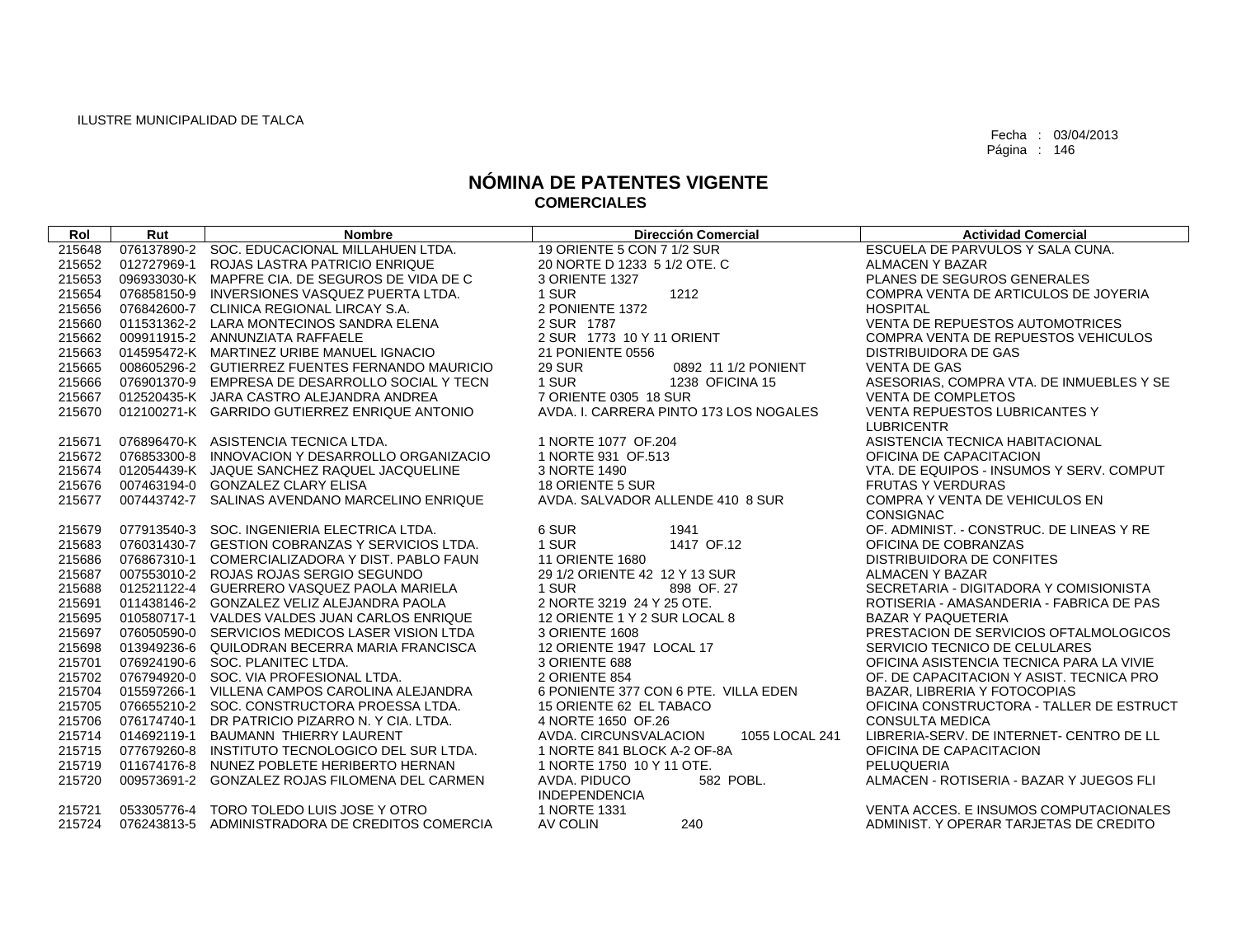| Rol    | Rut                    | <b>Nombre</b>                                   | <b>Dirección Comercial</b>             | <b>Actividad Comercial</b>                  |
|--------|------------------------|-------------------------------------------------|----------------------------------------|---------------------------------------------|
| 215728 | 006646943-3            | MORALES LOPEZ MANUEL ALBERTO                    | 9 SUR<br>1792                          | <b>CARNICERIA</b>                           |
| 215729 |                        | 076273830-9 SOC, COMERCIAL TEXTIL EL CANELO LTD | 1 SUR<br>1400                          | <b>GRANDES TIENDAS</b>                      |
| 215730 |                        | 077774060-1 FUNERALES SERGIO QUIROZ Y CIA. LTDA | 14 ORIENTE 1270                        | <b>FUNERARIA</b>                            |
| 215734 |                        | 016002917-K GONZALEZ GUTIERREZ TESSY ANDREA     | 6 ORIENTE 1025 LOCAL 4                 | VENTA DE VESTUARIO Y PAQUETERIA             |
| 215737 |                        | 014017851-9 GAETE TAPIA ALEJANDRO ESTEBAN       | 32 ORIENTE 3413 9 SUR                  | <b>CONTRATISTA EN OBRAS MENORES</b>         |
| 215739 |                        | 076928550-4 INTEGRAL DEL MAULE LTDA.            | 5 NORTE 3708                           | SERVICIOS DE ASEO                           |
| 215740 |                        | 076587160-3 HUGO ROMAN MUÑOZ MAQUINARIAS Y SERV | PB.EL MIRADOR 18 SUR<br>0197 6 ORIENTE | REPARACION DE TERRENO MOVIMIENTO DE TIER    |
| 215741 |                        | 022342044-3 CORDOVA TISNADO JOSE MICHAEL        | 4 NORTE 1455                           | <b>BAZAR Y PAQUETERIA</b>                   |
| 215747 |                        | 014335477-6 MONTECINO MANZO DIEGO ANDRES        | 11 ORIENTE 1118 1 SUR Y 1 NORT         | PELUQUERIA                                  |
| 215748 |                        | 011438712-6 CANTILLANA MEZA JOSE LUIS           | 33 ORIENTE 3578 7 1/2 SUR A            | <b>ALMACEN</b>                              |
| 215751 |                        | 096776000-5 INTERCARD S.A.                      | 1 SUR<br>1134                          | OFICINA ADMINISTRATIVA DE CREDITOS E INV    |
| 215753 |                        | 010131095-7 RAMIREZ SAZO MARIA EUGENIA          | 1 SUR<br>1757 LOCAL 5 Y 6              | VENTA DE PRODUCTOS NUTRICIONALES<br>PREPARA |
| 215756 | 014264517-3            | NAVARRETE GARCIA JAIME                          | 5 NORTE 1472                           | MANTENCION Y REPARACION DE VEHICULOS        |
| 215758 | 016725820-4            | MARDOÑEZ ALLENDE VICTOR MANUEL                  | LOCAL 154<br>PERSA RODOVIARIO          | BAZAR - PAQUETERIA Y PELUQUERIA             |
| 215759 |                        | 011894509-3 SALINAS GAONA PAULA ANDREA          | 6 ORIENTE 1050 LOCAL 7 G.BAVAR         | TALLER MANUALIDADES EN PINTURAS DECORATI    |
| 215760 |                        | 009643882-6 NEIRA SAZO XIMENA DEL CARMEN        | 1 NORTE 1325                           | SERV. TECNICO - VTA DE EQUIPOS Y ACCES.     |
| 215761 |                        | 015754412-8 PALMA HERNÁNDEZ VANESSA ANDREA      | 8 NORTE 11 Y 12 OTE, 1858 A            | <b>ALMACEN</b>                              |
| 215763 |                        | 076207360-9 INVERSIONES PEHUENCHE LIMITADA      | 5 ORIENTE 1184 DEPTOS. 6 - 7 -         | <b>ALOJAMIENTO</b>                          |
| 215764 | 083187800-2 CAR S.A.   |                                                 | 2 ORIENTE 1129                         | OFICINA COMERCIAL ADMINISTRADORA DE TARJ    |
| 215765 |                        | 015134170-5 ALVAREZ LARA YANNINA ANDREA         | 11 ORIENTE 1261                        | <b>BAZAR Y PAQUETERIA</b>                   |
| 215766 |                        | 013613031-5 BARRIOS MONDACA JESSICA ANDREA      | 6 1/2 ORIENTE 2687 17 NORTE            | <b>ALMACEN</b>                              |
| 215768 |                        | 014731454-K CERNA ESPINOZA ANGELICA MARIA       | 23 NORTE 1133 4 1/2 ORIENTE            | ALMACEN Y ROTISERIA                         |
| 215770 |                        | 008625064-0 GONZALEZ LAZO GEMA ESTELA DE LAS ME | 9 ORIENTE 2071                         | <b>ALMACEN</b>                              |
| 215772 |                        | 012590251-0 FUENTES SUAZO CARLOS ALFONSO        | 10 NORTE 1621                          | ALMACEN - ROTISERIA Y BAZAR                 |
| 215775 |                        | 076045406-0 LIVIC MAQUINARIAS SPA               | <b>11 ORIENTE 633</b>                  | <b>FERRETERIA</b>                           |
| 215777 |                        | 008769690-1 FERNANDEZ MOYA MARIA GABRIELA       | 15 ORIENTE 1014 1 Y 2 SUR              | <b>COMIDA RAPIDA</b>                        |
| 215778 |                        | 010735150-7 MONTERO MALDONADO CRISTIAN MAURICIO | 2 SUR 560                              | COMPRA VTA. MUEBLES ART. ELECTRICOS - LI    |
| 215779 | 083628100-4 SONDA S.A. |                                                 | 2 SUR 841 DEPTO.12                     | PRESTACION DE SERVICIOS COMPUTACIONALES     |
| 215780 |                        | 076965080-6 IMPORTADORA FANTASY LTDA.           | 6 ORIENTE 1144                         | IMPORT, COMPRA Y VTA, PRENDAS DE VESTIR     |
| 215782 |                        | 077704530-K JOSE MORENO Y CIA, LTDA.            | 1 SUR<br>1343                          | VENTA AL POR MENOR DE TEXTILES PARA EL H    |
| 215783 |                        | 007405820-5 URRUTIA LOYOLA CARLOS RODOLFO       | 1 NORTE 1958                           | OFICINA ADMINISTRATIVA FUNERARIA            |
| 215784 |                        | 076928280-7 PUBLICITARIA COM. E INMOB. PALOMA L | 4 ORIENTE 1330                         | SERVICIOS DE PUBLICIDAD                     |
| 215785 |                        | 076655430-K PRODUCTOS NATURALES I A M LTDA.     | 1 SUR 1751                             | <b>PRODUCTOS NATURALES</b>                  |
| 215792 |                        | 014017621-4 VALDES VASQUEZ LUIS ALEJANDRO       | 8 1/2 ORIENTE 20 SUR 0345              | ALMACEN ROTISERIA Y BAZAR                   |
| 215794 |                        | 006596627-1 TAPIA MELLA JUAN ELIAS              | <b>17 ORIENTE 1028</b>                 | TALLER DE DESABOLLADURA Y PINTURA           |
|        |                        |                                                 |                                        | <b>AUTOMO</b>                               |
| 215795 |                        | 077663470-0 PROFES, ODONTOL, INSTIT, DE ODONTOL | 2 ORIENTE 1421                         | PRESTACION INTEGRAL DE SERVICIOS MEDICOS    |
| 215796 |                        | 012521218-2 CANCINO MUNOZ SILVIA DEL CARMEN     | 3 SUR<br>2081                          | LIBRERIAS, BAZAR Y CONFITES                 |
| 215797 | 076880090-1            | MICRO MOLIENDAS S.A.                            | AVDA CIRCUNVALACION NORTE 2683         | <b>MICRO MOLIENDAS</b>                      |
|        |                        |                                                 |                                        |                                             |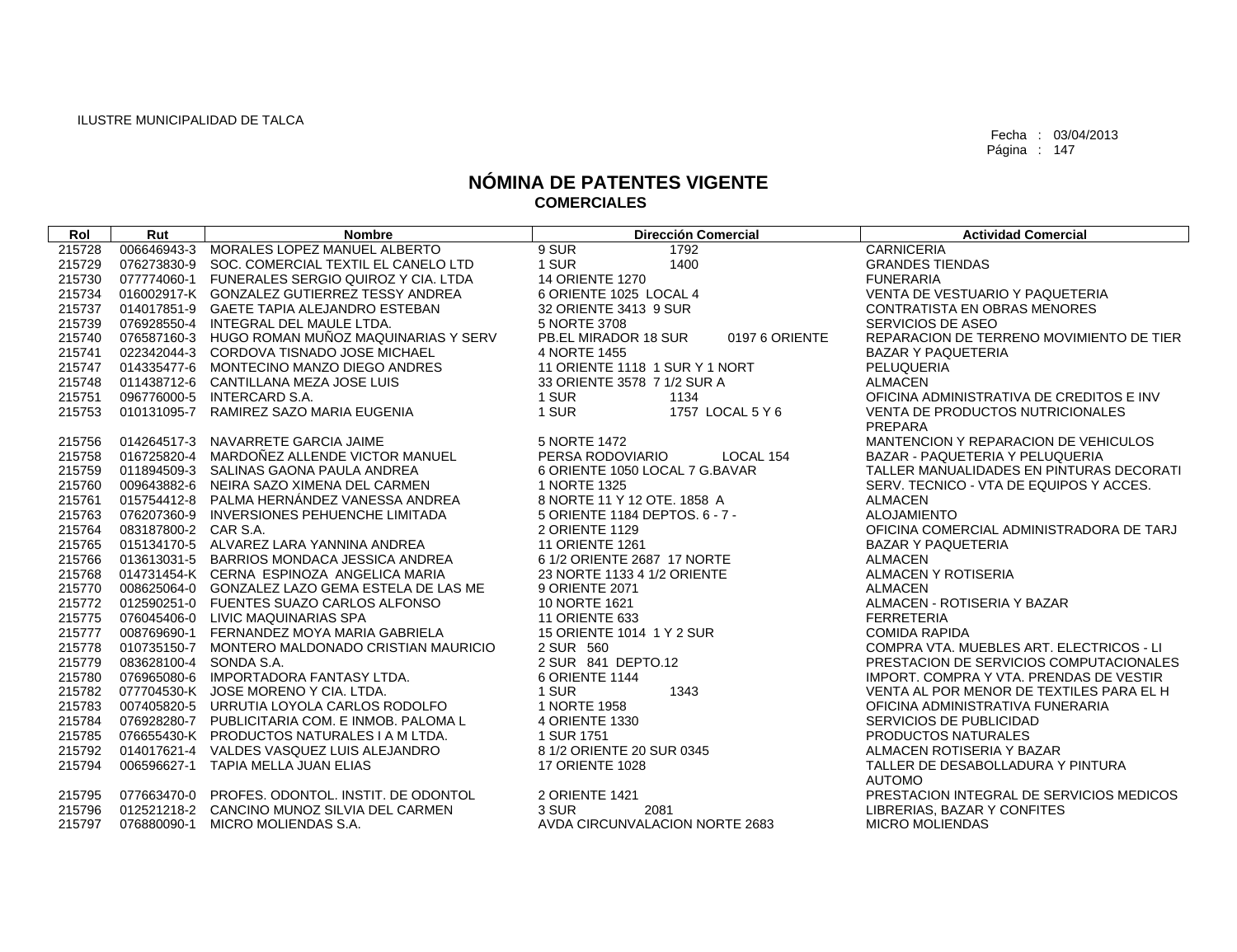| Rol    | Rut | <b>Nombre</b>                                   | <b>Dirección Comercial</b>            | <b>Actividad Comercial</b>                     |
|--------|-----|-------------------------------------------------|---------------------------------------|------------------------------------------------|
| 215798 |     | 009239518-9 ROCO GAJARDO HUGO ANDRES            | 11 ORIENTE 1699                       | <b>TALLER ELECTRICO</b>                        |
| 215804 |     | 014399340-K CEA MIRANDA MARIA JOSE ELISA        | 14 ORIENTE 1010 2 SUR                 | ROTISERIA Y AMASANDERIA                        |
| 215808 |     | 060503000-9 EMPRESA CORREOS DE CHILE            | 3 SUR<br>2483 17 Y 18 ORIENT          | <b>SERVICIOS POSTALES</b>                      |
| 215811 |     | 007021630-2 TORRES SALGADO MARIA OLGA DEL CARME | 2 SUR 1064                            | CENTRO DE CAPACITACION                         |
| 215812 |     | 011892832-6 MORALES GONZALEZ PATRICIA DEL CARME | 2 SUR 1274                            | <b>BAZAR Y PERFUMERIA</b>                      |
| 215813 |     | 053306022-6 RAMOS LEIVA LAURA PAOLA Y OTROS     | 5 ORIENTE 1143                        | <b>VENTA DE ARTESANIA</b>                      |
| 215814 |     | 015597214-9 CARRILLO PASCAL CARLOS PATRICIO     | 1 SUR<br>1620-A                       | VIDEO JUEGOS Y SERV. TECNICO                   |
| 215815 |     | 077826760-8 INM., INVERSIONES Y HOTELERA BREMEN | 4 PONIENTE 1183 1 NORTE               | ALOJAMIENTO                                    |
| 215816 |     | 006521032-0 ROJAS MEDEL BERTA MAGDALENA         | 7 ORIENTE 2459                        | ALMACEN - ROTISERIA Y PANADERIA                |
| 215817 |     | 007347540-6 RETAMAL LETELIER MANUEL CARLOS      | <b>11 ORIENTE 1357</b>                | ALOJAMIENTO                                    |
| 215818 |     | 013522415-4 MEZA URIBE RAUL ARIEL               | 1 ORIENTE 1389                        | <b>SERVICIOS DE INGENIERIA</b>                 |
| 215819 |     | 010093533-3 GONZALEZ RIFFO LUIS AQUILES         | 1 ORIENTE 798 4 SUR                   | PELUQUERIA CANINA Y VENTA DE ALIMENTOS P       |
| 215821 |     | 078006340-8 SOC. INSTITUTO DE CAPACITACION Y DE | 2 SUR 1222 OF.4                       | OFICINA ADMINISTRATIVA DE CAPACITACION         |
| 215823 |     | 006822030-0 BARRIENTOS BARRIA ARTURO            | 3 SUR<br>1969 LOCAL 6                 | ALMACEN - ROTISERIA Y BAZAR                    |
| 215826 |     | 015907454-4 HENRIQUEZ GONZALEZ JUAN LUIS        | <b>11 ORIENTE 371 B</b>               | <b>COCINERIA</b>                               |
| 215827 |     | 076505720-5 TRANSPORTES CRISTIAN RENE MONTERROS | AVENIDA SAN MIGUEL<br>2630            | TRANSPORTE DE CARGA                            |
| 215828 |     | 013612626-1 FLORES MONREAL FERNANDO JOSE        | 5 1/2 PONIENTE A 43 18 SUR VILLA DOÑA | OFICINA ADMINISTRATIVA DE VIVIENDAS - FA       |
|        |     |                                                 | <b>JAVIERA</b>                        |                                                |
| 215831 |     | 014506949-1 VALENZUELA AVALOS ANA MARIA         | 17 ORIENTE 1817 7 NORTE               | ALMACEN Y BAZAR                                |
| 215832 |     | 076628620-8 COMERC, E IMPORT, AMERICA IMPORTS L | 3 SUR<br>1171                         | IMPORTADORA Y DISTRIBUIDORA DE ART. ELEC       |
| 215834 |     | 096637250-8 AFEX TRANSFERENCIAS Y CAMBIOS LTDA. | 2 ORIENTE 1131                        | CASAS DE CAMBIO Y TRANSFERENCIA DE             |
|        |     |                                                 |                                       | <b>FONDO</b>                                   |
| 215835 |     | 011438831-9 GOMEZ ESPINOZA LAURA ROSA           | 12 ORIENTE 1040 LOCAL 13              | COMPRA Y VENTA DE CALZADOS                     |
| 215836 |     | 076685620-9 SOC. COMERCIAL CASTILLO Y GONZALEZ  | 6 ORIENTE 1245                        | <b>COMIDAS AL PASO</b>                         |
| 215837 |     | 053306640-2 PARRA NUÑEZ JUAN LUIS Y OTRO        | 1 SUR<br>1669 LOCAL 17 Y 18           | VTA. JUEGOS CARTAS COLECCIONABLES - BAZA       |
| 215840 |     | 014568656-3 ROA ESCALONA LUCIA DE LAS ROSAS     | 32 ORIENTE 3485 6 1/2 SUR B           | <b>ALMACEN</b>                                 |
| 215841 |     | 014019988-5 BERRIOS JARA CHARLES ROBERTO        | 1 SUR 1330 LOCAL 31 GALERIA BAVARIA   | VENTA DE ACCESORIOS PARA MUJER                 |
| 215842 |     | 076925780-2 BERYL G. BOURLAN E.I.R.L.           | 1 SUR 1403 LOCAL 21 3º                | INSTITUTO DE CAPACITACION DE COSMETOLOGI       |
| 215844 |     | 009174174-1 VALLEJOS ROMERO CARLOS SAMUEL       | 2 PONIENTE 1580 4 Y 5 NORTE           | SERVICIOS DE PUBLICIDAD                        |
| 215845 |     | 005258468-K VERA TRONCOSO INES DEL CARMEN       | 9 SUR<br>3346 31 Y 32 OTE.            | BAZAR- PAQUETERIA- LIBRERIA Y ALMACEN          |
| 215846 |     | 016002021-0 CHAMORRO IBAÑEZ MARIA JOSE          | 8 SUR<br>2866 27 ORIENTE              | <b>FARMACIA Y BAZAR</b>                        |
| 215848 |     | 076906230-0 SOCIEDAD COMERCIAL PRODUCTOS DEL MA | 3 NORTE 10 Y 11 ORIENTE 1790          | DISTRIBUIDORA DE PRODUCTOS AVICOLAS - BE       |
| 215849 |     | 076002554-2 SOC. COM. TECHNOLASER LTDA.         | 2 PONIENTE 1060                       | SERVICIOS INFORMATICOS INTEGRALES              |
| 215851 |     | 013857961-1 SAN MARTIN VALDES FABIOLA ALEJANDRA | LOS PEUMOS<br>181 LA FLORIDA          | <b>COMIDAS AL PASO</b>                         |
| 215853 |     | 014329258-4 LEÓN VALENZUELA MARÍA EUGENIA ELIAN | 25 1/2 ORIENTE B 1516                 | ALMACEN ROTISERIA Y BAZAR                      |
| 215855 |     | 012520251-9 ROJAS RODRIGUEZ EDUARDO ANTONIO     | 6 ORIENTE 894-A 3 Y 4 SUR             | <b>IMPRENTA</b>                                |
| 215862 |     | 076948100-1 SUMONTE HERMANOS Y CIA. LTDA.       | 4 ORIENTE 848                         | PISCINA TEMPERADA                              |
| 215865 |     | 076163780-0 COMERCIAL MEGACOLOR LTDA.           | 9 ORIENTE 898                         | <b>COMPRA VTA DE PINTURAS - HERRAMIENTAS -</b> |
| 215868 |     | 076365970-4 CENTRO DE INVES.REHAB. Y ESTIMULACI | 4 NORTE 496                           | <b>ESCUELA DE LENGUAJE</b>                     |
|        |     |                                                 |                                       |                                                |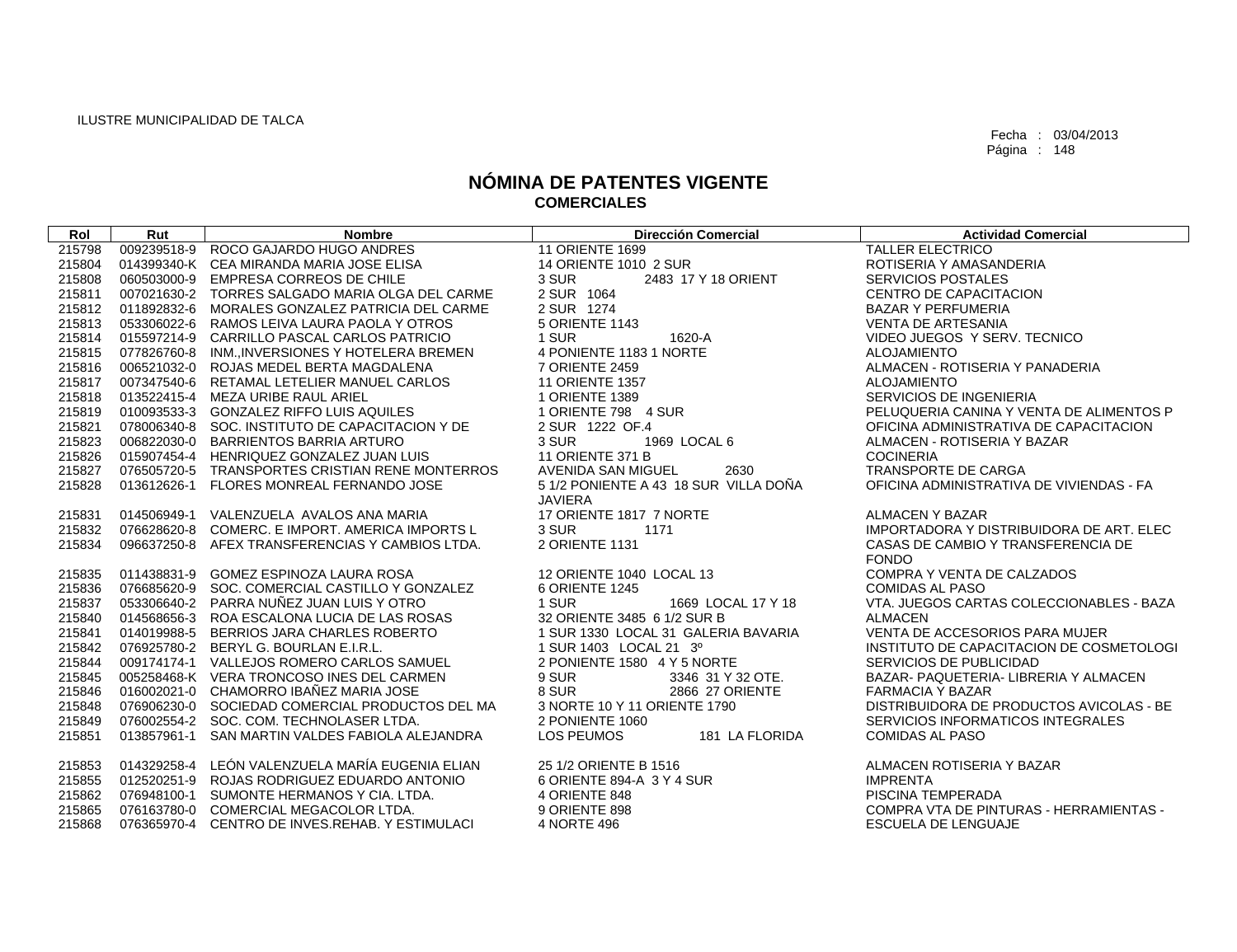| Rol    | Rut         | <b>Nombre</b>                                   | <b>Dirección Comercial</b>                                 | <b>Actividad Comercial</b>                |
|--------|-------------|-------------------------------------------------|------------------------------------------------------------|-------------------------------------------|
| 215869 | 013100938-0 | IBAÑEZ MORALES ELSA MELANIA                     | 5 1/2 ORIENTE G 3447 22 NORTE                              | <b>ALMACEN</b>                            |
| 215870 | 014508727-9 | NILO MIRANDA JOSÉ REINALDO                      | 6 ORIENTE 1250                                             | COMERCIALIZACION DE PRENDAS DE VESTIR AC  |
| 215871 | 010561794-1 | MENARES GUTIERREZ EDITH ISABEL                  | 12 ORIENTE 1040 LOCAL 4                                    | BAZAR - LIBRERIA - CONFITERIA Y PERFUMER  |
| 215874 | 009193971-1 | BUSTAMANTE ROJAS SONIA DEL CARMEN               | 2 SUR 2056 13 Y 14 ORIENT                                  | <b>COMIDAS AL PASO</b>                    |
| 215875 | 076434960-1 | COMERCIAL H Y H LTDA.                           | <b>19 SUR</b><br>173                                       | <b>ALMACEN</b>                            |
| 215876 |             | 008188322-K TORRES SAN MARTIN JUAN ENRIQUE      | AVDA, COLIN CULENAR<br>53 CON OHIGGINS                     | <b>VERDULERIA</b>                         |
| 215880 |             | 010887045-1 ESPINOZA MORALES MARCELA DEL PILAR  | 8 ORIENTE 104                                              | ALMACEN - ROTISERIA Y BAZAR               |
| 215883 |             | 076912130-7 IMP, Y EXP, ESPERANZA LTDA.         | CAM. LAS RASTRAS PARC. 24 MONTE BAEZA<br>LOTE <sub>1</sub> | <b>GRANDES TIENDAS Y VENTA DE CAFE</b>    |
| 215884 | 008604079-4 | GUTIERREZ VILLAGRAN ANA MARIA                   | 9 ORIENTE 1177                                             | BAZAR, CORDONERIA Y PAQUETERIA            |
| 215885 |             | 012589192-6 VALENZUELA ROJAS EUGENIA ANDREA     | 1 SUR<br>898 OF.2, EDIF.CARACOL                            | SERV. COMPUTACIONALES CARTAS ESCRITOS -   |
| 215887 |             | 009372719-3 GUERRERO GONZALEZ MAURA JULIA       | 7 NORTE 1574 8 Y 9 ORIENTE                                 | ALMACEN - ROTISERIA Y BAZAR               |
| 215890 |             | 014018244-3 ARRIAGADA CONTRERAS FELIPE ELIAS    | 1 SUR<br>1139 OF.32                                        | COMERCIALIZ, DE INSTRUMENTOS - EQUIPOS Y  |
| 215897 | 014527614-4 | BRAVO ALISTE SILVERIA DEL CARMEN                | 10 NORTE 1690-A 9 1/2 Y 10 O                               | PELUQUERIA                                |
| 215898 |             | 076963130-5 JOSE E. GONZALEZ ROJAS TRANS. INTER | 2 SUR 1920 OFICINA 6                                       | <b>VENTA DE PASAJES Y CORRESPONDENCIA</b> |
| 215899 | 010347092-7 | MORENO RAMIREZ MAURICIO ANDRES                  | 13 ORIENTE 369 8 Y 9 SUR                                   | VENTA MANTENCION Y RECARGA DE             |
|        |             |                                                 |                                                            | <b>EXTINTORES</b>                         |
| 215900 |             | 013722191-8 SALAS GONZALEZ MARCELA ALEJANDRA    | 3 NORTE 1340                                               | COLEGIO ESPECIAL DE DISCAPACIDADES MULTI  |
| 215901 |             | 076151320-6 ALVEAR ASPILLAGA Y RAMIREZ LTDA.    | <b>LOS LIRIOS</b><br>106 COOP, LIRCAY                      | <b>ESCUELA DE LENGUAJE</b>                |
| 215904 |             | 007035801-8 SALAS SALAZAR ROSA CRISTINA         | 12 ORIENTE 930-B LOCAL 29                                  | <b>BAZAR Y PAQUETERIA</b>                 |
| 215905 |             | 076576900-0 RED OPTICAS S.A.                    | 1 SUR<br>1422                                              | <b>OPTICA</b>                             |
| 215906 |             | 076000658-0 DOCTOR RIGOBERTO HERRERA Y CIA. LTD | 4 NORTE 1656 OF 202                                        | SERVICIOS MEDICOS NO PROCEDIMIENTOS E IN  |
| 215911 |             | 012297961-K TRONCOSO AMARO INGRID ANGELICA      | 9 ORIENTE 877                                              | OFICINA ADMINISTRATIVA SERVICIOS DE PUBL  |
| 215912 |             | 076645850-5 INMOBILIARIA GUAYACAN LTDA.         | 3 NORTE 919                                                | OFICINA ADMINISTRATIVA DE INMOBILIARIA    |
| 215918 |             | 010801551-9 TELLO AVILA JOSE ANTONIO            | 1 NORTE 963 OFICNA 318                                     | OFICINA DE CONTABILIDAD                   |
| 215919 |             | 096663470-7 BUREAU VERITAS CHILE S.A.           | 9 NORTE 1251                                               | OFICINA DE CONSULTORIAS - CONTRATISTAS E  |
| 215924 |             | 014465082-4 GUERRA ROJAS WILIANS ROBINSON       | 12 ORIENTE 1020 1 Y 2 SUR                                  | CARNICERIA - ROTISERIA Y COMIDAS AL PASO  |
| 215925 |             | 011364210-6 QUINTANILLA ACEVEDO BERNARDINA DE L | 1 NORTE 1602 CON 9 ORIENTE                                 | BAZAR-VENTA DE FRUTAS Y VERDURAS-VTA. BE  |
| 215926 |             | 011320339-0 CASTRO BRAVO PAMELA INES            | 2 SUR 1947 LOCAL 10                                        | BAZAR Y VENTA DE ROPA USADA               |
| 215928 |             | 014516288-2 LIZANA GONZALEZ IVAN EDUARDO        | 9 ORIENTE 0220 16 SUR                                      | PELUQUERIA                                |
| 215929 | 011285969-1 | MUNOZ VALDES SANDRA VICTORIA                    | 30 1/2 OTE B<br>550 6 1/2 SUR B                            | ALMACEN - ROTISERIA Y BAZAR               |
| 215930 |             | 008913475-7 SILVA GUAJARDO PATRICIO ENRIQUE     | 1 SUR<br>1765 10 Y 11 ORIENT                               | <b>BAZAR</b>                              |
| 215936 | 076241990-4 | SOC. CONSTRUCTORA LOS ROBLES Y CIA.             | 3 ORIENTE 721                                              | OFICINA ADMINISTRATIVA CONSTRUCTORA       |
| 215937 |             | 096719620-7 ADT SECURITY SERVICES S.A.          | 4 NORTE 1169                                               | PRESTACION DE SERVICIOS DE SEGURIDAD      |
| 215939 |             | 003973495-8 HORMAZABAL TRONCOSO CARLOS DEMETRIO | 2 ORIENTE 1160                                             | NOTARIO PUBLICO                           |
| 215940 | 015179823-3 | PERALTA TORRES MONICA PATRICIA                  | AVDA CIRCUNVALACION OTE<br>1055 LOCAL<br>157               | LAVASECO - LAVANDERIA INDUSTRIAL - REPAR  |
| 215941 |             | 010236465-1 MURGA RETAMAL CLARISA ELENA         | 2 NORTE 1405 CON 7 ORIENTE                                 | <b>IMPRENTA</b>                           |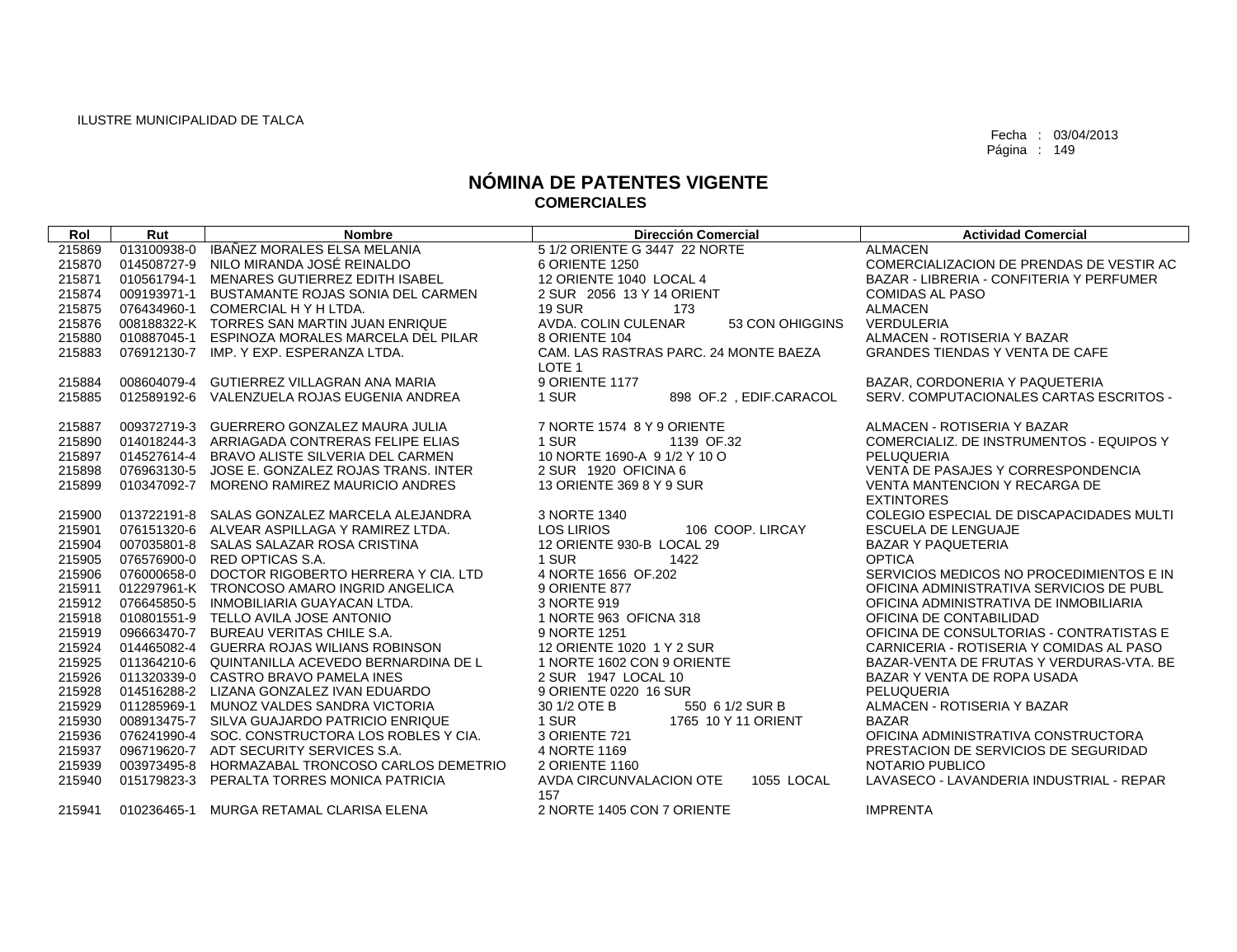| Rol              | Rut         | <b>Nombre</b>                                                                                     | <b>Dirección Comercial</b>                                       | <b>Actividad Comercial</b>                      |
|------------------|-------------|---------------------------------------------------------------------------------------------------|------------------------------------------------------------------|-------------------------------------------------|
| 215942           | 010589552-6 | VEJARES ALCANTARA MARCELO LUIS                                                                    | 5 ORIENTE 0405 CON 21 SUR VILLA PUCARA                           | ALMACENES Y ROTISERIA                           |
|                  |             |                                                                                                   |                                                                  |                                                 |
| 215943           | 078750920-7 | COMERCIAL E INDUSTRIAL INDUGAN LIMI                                                               | 10 ORIENTE 836 ENTRE 3 Y 4 SUR                                   | COMPRAVENTA- PROCESAMIENTO Y                    |
|                  |             |                                                                                                   |                                                                  | <b>DISTRIBUCIO</b>                              |
| 215944           |             | 009955551-3 CONTRERAS VASQUEZ MERY INES                                                           | 12 ORIENTE LOCAL 75 ENTRE 2 Y                                    | BAZAR-PAQUETERIA-VENTA DE CALZADO               |
| 215947           |             | 005964922-1 OSES OSES JORGE LUIS                                                                  | 5 ORIENTE 1088 OFICINA INTEIOR                                   | SERVICIO TECNICO DE MAQUINAS DE COSER Y         |
| 215949           | 014561529-1 | BRAVO PULGAR DORA LUZ DEL CARMEN                                                                  | 4 NORTE 1686 9 Y 10 ORIENTE                                      | <b>VENTA DE ARTICULOS ORTOPEDICOS</b>           |
| 215950           |             | 076354130-4 FIGUEROA HERMANOS LTDA.                                                               | 2 SUR 1781                                                       | FABRICA DE EMPAQUETADURAS Y ACCESORIOS          |
| 215951           |             | 077809670-6 INSTITUT.DE CAPACIT.Y DESARROLLO LT                                                   | 2 SUR<br>1064                                                    | OFICINA ADMINST. DE INSTITUTO DE CAPACIT        |
| 215952           |             | 076495620-6 CONST INMOB Y COMERC. EN SERV. Y SI                                                   | 3 ORIENTE 1326 DEPTO, 2 D.                                       | OFICINA ADMINISTATIVA DE CONSTRUCCION DE        |
| 215953           |             | 014444256-3 HERNANDEZ FLORES HECTOR DANIEL                                                        | AVDA, SAN MIGUEL<br>3605 INT, UCM                                | LIBRERIA- FOTOCOPIA- BAZAR-CONFITES Y BE        |
| 215955           |             | 014343813-9 ROJAS GONZALEZ RODRIGO ALEJANDRO                                                      | 1 NORTE 507 3 PONIENTE                                           | SERVICIOS INTEGRALES INFORMATICOS               |
| 215957           |             | 012728348-6 BRAVO PEÑA JACQUELINE ANDREA                                                          | 6 ORIENTE 1406 3 Y 4 NORTE                                       | PELUQUERIA                                      |
| 215958           |             | 096781620-5 BANCOESTADO MICROEMPRESAS S.A. ASES                                                   | 1 NORTE 931 OF.402                                               | <b>ASESORIAS FINANCIERAS</b>                    |
| 215963           |             | 078408480-9 COMERCIAL LA OLLITA LTDA.                                                             | 1 SUR<br>1330 LOCAL 21-C                                         | VTA. INSTRUMENTOS MUSICALES, ACCES. Y RE        |
| 215964           |             | 008136280-7 VERDUGO GONZALEZ ZUNILDA DEL CARMEN                                                   | 2 SUR 1474 7 Y 8 ORIENTE                                         | <b>GIMNASIO</b>                                 |
| 215965           |             | 011321138-5 ROA CELIS JUAN MANUEL                                                                 | 10 NORTE 1619                                                    | VTA, DE FRUTAS - HUEVOS Y ALIMENTOS PARA        |
| 215967           |             | 009437115-5 CANCINO ARAYA MARIA ISABEL                                                            | 12 ORIENTE 1 Y 2 SUR LOCAL 55                                    | <b>BAZAR Y PAQUETERIA</b>                       |
| 215971           |             | 015136245-1 CACERES GARCIA CAROLINA FRANCISCA                                                     | 1 NORTE 1678                                                     | <b>VENTA DE MUEBLES</b>                         |
| 215972           |             | 010900885-0 VISTOSO URRUTIA RUTH ESTER                                                            | AVDA, SAN MIGUEL<br>2641 INT. INACAP                             | COMIDAS AL PASO - VTA, DE CONFITES Y HEL        |
| 215977<br>215978 |             | 004748212-7 HORMAZABAL JARA ANA ROSA                                                              | 3 PONIENTE 527 VILLA DIEGO PORTALES<br>12 ORIENTE 1084 1 Y 2 SUR | <b>ALMACEN Y BAZAR</b><br><b>FUENTE DE SODA</b> |
|                  |             | 077934780-K SOC. HOT. Y COM. SANCHEZ Y GONZALEZ<br>013305638-6 VELASQUEZ GONZALEZ MARIA ALEJANDRA | <b>25 SUR</b><br>789                                             | ALMACEN Y ROTISERIA                             |
| 215980<br>215984 |             | 008133958-9 JAUREGUI JAUREGUI LUZ ANDREA                                                          | 15 1/2 ORIENTE, 6 Y 7 NORTE 1737 VILLA CIELO                     | <b>PELUQUERIA</b>                               |
|                  |             |                                                                                                   | <b>AZUL</b>                                                      |                                                 |
| 215986           |             | 007068533-7 URIBE CASTRO ALICIA DEL CARMEN                                                        | 3 NORTE 740                                                      | VENTA DE COMPLETOS Y FRITANGUERIA               |
| 215987           |             | 006092430-9 PIZARRO ARANEDA ELBA CRISTINA                                                         | 105 LOCAL 6<br>AVDA IGNACIO CARRERA PINTO                        | PELUQUERIA Y DEPILACION                         |
| 215988           |             | 076926330-6 LIBRERIAS TUCAN S.A.                                                                  | 1 SUR<br>1530                                                    | COMPRA VTA. IMPORT. Y DISTRIB. DE ART. D        |
| 215990           |             | 076587240-5 ADQUISICIONES Y SERVICIOS EMPRESARI                                                   | 6 ORIENTE 1075 OFICINA 8                                         | OFICINA AGENCIA DE EMPLEOS                      |
| 215993           |             | 078802190-9 INMUNOMEDICA LABORATORIO LTDA.                                                        | 2 NORTE 360                                                      | LABORATORIO CLINICO                             |
| 215998           |             | 013008571-7 ZUÑIGA HENRIQUEZ MARCELA ALEJANDRA                                                    | 7 ORIENTE 1253-A                                                 | INSUMOS GASTRONOMICOS - CONFITES Y ART.         |
| 215999           | 005329305-0 | MELGAREJO GODOY MARIA HAYDEE                                                                      | 5 ORIENTE 1184 LOCAL 3                                           | PELUQUERIA                                      |
| 216001           |             | 015138102-2 SOTO MUÑOZ MARGARITA ELENA                                                            | 14 ORIENTE 999 2 Y 3 SUR                                         | <b>BAZAR Y PAQUETERIA</b>                       |
| 216002           |             | 076221610-8 SOC. COMERCIAL Y DE TRANSPORTES TRA                                                   | <b>12 ORIENTE 1066</b>                                           | VENTA DE BOLSOS Y PAQUETERIA                    |
| 216003           | 008731015-9 | BRAVO GONZALEZ MARTA ANTONIETA DEL                                                                | 8 ORIENTE 156 CON 10 1/2 SUR ABATE MOLINA                        | <b>ALMACEN Y BAZAR</b>                          |
| 216004           |             | 076051556-6 ECR LOS ALAMOS S.A.                                                                   | 5 SUR<br>981                                                     | SERVICIOS DE PUBLICIDAD Y VENTAS PROMOCI        |
| 216007           |             | 076570900-8 MIGUEL GARCES SCHAFFNER CONSULTORIA                                                   | 865 DEPTO.122<br>1 SUR                                           | OFICINA ADM. CAPACITACION- ASESORIA A PE        |
| 216008           |             | 012867280-K HERRERA CERPA MARCEL DAVID                                                            | 11 ORIENTE 1193 LOCAL 23                                         | <b>SALON DE MASAJES</b>                         |
| 216009           |             | 012064104-2 JAQUE TOBAR ELIZABETH DEL CARMEN                                                      | PERSA TERMINAL<br>LOCAL <sub>7</sub>                             | <b>BAZAR Y PAQUETERIA</b>                       |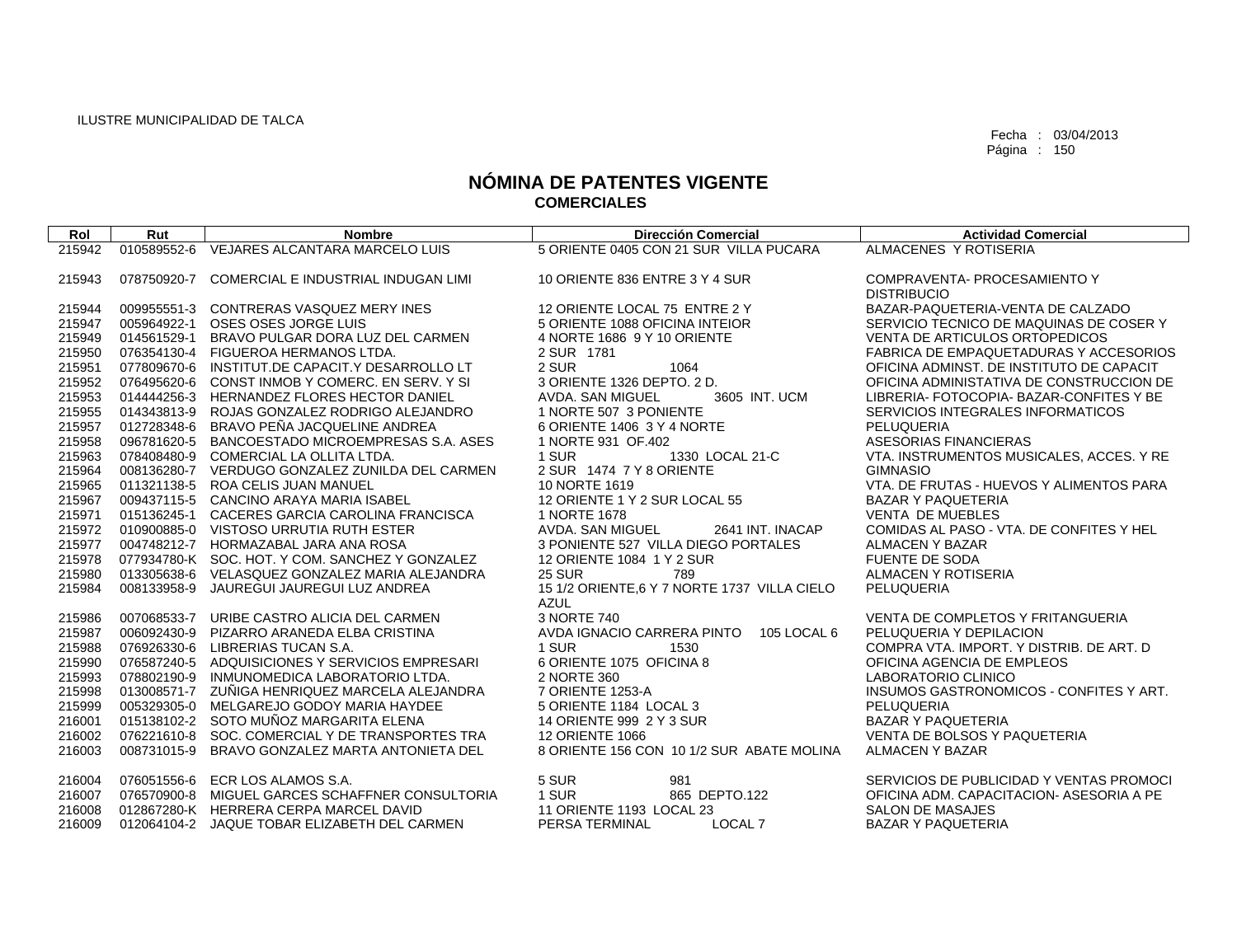| Rol    | Rut         | <b>Nombre</b>                                   | <b>Dirección Comercial</b>                  | <b>Actividad Comercial</b>                 |
|--------|-------------|-------------------------------------------------|---------------------------------------------|--------------------------------------------|
| 216012 |             | 076805210-7 SOC. DE ESTUDIOS E INVEST. SOCIAL C | 1 ORIENTE 1264 1 Y 2 NORTE                  | OFICINA CENTRO DE ESTUDIOS E INVESTIGACI   |
| 216016 | 006620442-1 | MALDONADO MALDONADO JUAN MANUEL                 | <b>11 ORIENTE 1471</b>                      | BAZAR- PAQUETERIAS Y VENTA DE FLORES.      |
| 216017 |             | 076456040-K ESTABLECIMIENTOS EDUCACIONALES MART | AVDA, COLIN<br>0220                         | <b>JARDIN INFANTIL</b>                     |
| 216018 |             | 008469801-6 ALARCON ROJAS JAVIER FERNANDO       | 2 SUR 1221                                  | <b>COMIDAS AL PASO</b>                     |
| 216019 |             | 008924142-1 CHAVEZ PEDREROS GUADALUPE DEL CARME | PSJE, 20 NORTE "B" 1274 5 1/2 ORIENTE VILLA | AMASANDERIA                                |
|        |             |                                                 | <b>LAS AMERICAS</b>                         |                                            |
| 216020 |             | 015598317-5 ESPINDOLA MITON IGNACIO PATRICIO    | 1 ORIENTE 1 7 1/2 NORTE                     | ALMACEN Y ROTISERIA                        |
| 216022 |             | 096532330-9 CMPC CELULOSA S.A.                  | 7 ORIENTE 1365                              | OFICINA ADMINISTRATIVA DE FABRICACION DE   |
| 216023 |             | 077650110-7 SOC. PROFESIONAL LARRAZABAL Y GANGA | 2 SUR 772 OF 210                            | CONSULTA PROFESIONAL TRAUMATOLOGICA Y      |
|        |             |                                                 |                                             | <b>SA</b>                                  |
| 216025 |             | 008411099-K HERNANDEZ CHAVARRIA NEDYS DEL PILAR | 265 LOCAL 1<br>AVDA, CARLOS SCHORR          | LIBRERIA - CONFITES - REVISTAS CENTRO DE   |
| 216028 |             | 079982490-6 COMERCIAL MULTICENTRO LTDA.         | AVDA CIRCUNVALACION OTE<br>1055 LOCAL       | <b>GRANDES TIENDAS</b>                     |
|        |             |                                                 | 122                                         |                                            |
| 216031 |             | 077893170-2 SOC. BAÑOS TURCOS LTDA.             | 6 ORIENTE 2071                              | <b>BAÑOS TURCOS</b>                        |
| 216032 |             | 011892519-K RIQUELME VALENZUELA LORETO DEL PILA | 1 NORTE 1348-A                              | <b>SALON DE BELLEZA</b>                    |
| 216038 |             | 006394604-4 ROMERO BRAVO MARIA OLGA SARA JULIET | 12 ORIENTE 930 LOCAL 9                      | <b>FUENTE DE SODA</b>                      |
| 216039 |             | 076902530-8 DAVID SCHNETTLER Y CIA. LTDA.       | 4 NORTE 1650 OF.35                          | CONSULTA MEDICA PEDIATRICA                 |
| 216042 |             | 022208697-3 MARANEK PETR                        | 32 ORIENTE 3412 4 SUR                       | <b>LIBRERIA Y BAZAR</b>                    |
| 216043 |             | 007801834-8 ESPINOZA AVILES ISABEL CRISTINA     | 3 SUR<br>1966 12 Y 13 ORIENT                | ALMACEN - ROTISERIA Y BAZAR                |
| 216046 |             | 002284105-K CALLEJA RODRIGUEZ EMILIO AMBROSIO A | 7 ORIENTE 1046                              | <b>VENTA DE CALZADOS</b>                   |
| 216047 |             | 077180360-1 CELEDON BULNES Y CIA, LTDA.         | 4 NORTE 692                                 | <b>ESTUDIO JURIDICO</b>                    |
| 216050 |             | 089505200-0 COMERCIAL TARRAGONA S.A.            | 2 SUR 1920                                  | <b>FUENTE DE SODA</b>                      |
| 216052 |             | 008224421-2 FUENZALIDA MENDOZA ELSA DELIA       | 14 ORIENTE 907 2 Y 3 SUR                    | <b>COCINERIA</b>                           |
| 216057 |             | 010545135-0 FUENTES CASTRO HERNAN JULIO         | 6 ORIENTE 1045 LOCAL 6                      | SERVICIO DE INTERNET                       |
| 216060 |             | 093458000-1 CELULOSA ARAUCO Y CONSTITUCION S.A. | 1 NORTE 801 PISO 12                         | OFICINA ADMINISTRATIVA DE CELULOSA         |
| 216061 |             | 005729381-0 NAVARRO RAMOS MARIA INES            | 5 ORIENTE 1448                              | ALOJAMIENTO Y COMIDAS AL PASO              |
| 216063 |             | 004296872-2 SALAS SALAZAR SAMUEL ANTONIO        | 1 NORTE 1750                                | BAZAR, PAQUETERIA Y CENTRO DE LLAMADOS     |
| 216065 |             | 014016418-6 DIAZ RAMIREZ MARIA ANGELICA         | 4 ORIENTE A 3453 DOÑA JACINTA               | ALMACEN - BAZAR Y LIBRERIA                 |
| 216069 |             | 076013413-9 SANDRA MILLAN YAÑEZ COMERCIALIZADOR | 6 ORIENTE 1055                              | LIBRERIAS COMERCIALIZADORA DE              |
|        |             |                                                 |                                             | <b>PRODUCTOS</b>                           |
| 216071 |             | 052002662-2 SERVICIOS PAOLA CAÑETE GONZALEZ E.I | 7 ORIENTE 1130                              | CENTRO DE PAGOS Y SERVICIOS DE TELEFONIA   |
| 216074 |             | 009170319-K QUINTERO BOBADILLA JUAN LUIS        | 12 ORIENTE 1035 1 Y 2 SUR                   | PAQUETERIA Y VENTA DE ACCESORIOS ELECTRI   |
| 216075 |             | 011457796-0 VERGARA VERGARA NANCY DEL CARMEN    | 5 ORIENTE 26 ENTRE 14 Y 15 SUR EL MIRADOR   | <b>VENTA DE GAS LICUADO</b>                |
| 216077 |             | 053307777-3 VASQUEZ VELIZ FRANCISCO ABDON Y OTR | 6 ORIENTE 1401 CON 3 NORTE                  | LIBRERIA Y FOTOCOPIADORA                   |
| 216078 |             | 096571890-7 COMPAÑIA DE SEGUROS CORPVIDA S.A.   | 1 SUR 841 LOCAL 5                           | COMPAÑIA DE SEGUROS                        |
| 216079 |             | 012919883-4 ARRIAGADA CONTRERAS ESTER SALOME    | 1 SUR 1271 LOCAL 17 GALERI                  | BAZAR, CORDONERIAS - PAQUETERIAS Y MANUALI |
| 216084 |             | 007758210-K QUEZADA SANHUEZA MAXIMO ALBERTO     | <b>11 ORIENTE 1208</b>                      | <b>BAZAR</b>                               |
| 216085 |             | 010583544-2 FUENTES VASQUEZ MARIA ELENA         | 411 INT. EASY<br><b>EL ARENAL</b>           | <b>COMIDAS AL PASO</b>                     |
| 216086 |             | 006848029-9 NICOLAO CARREÑO ALIRO ANTONIO       | 3 SUR<br>1962 LC-9                          | VENTA DE ARTICULOS ELECTRICOS Y ELECTRON   |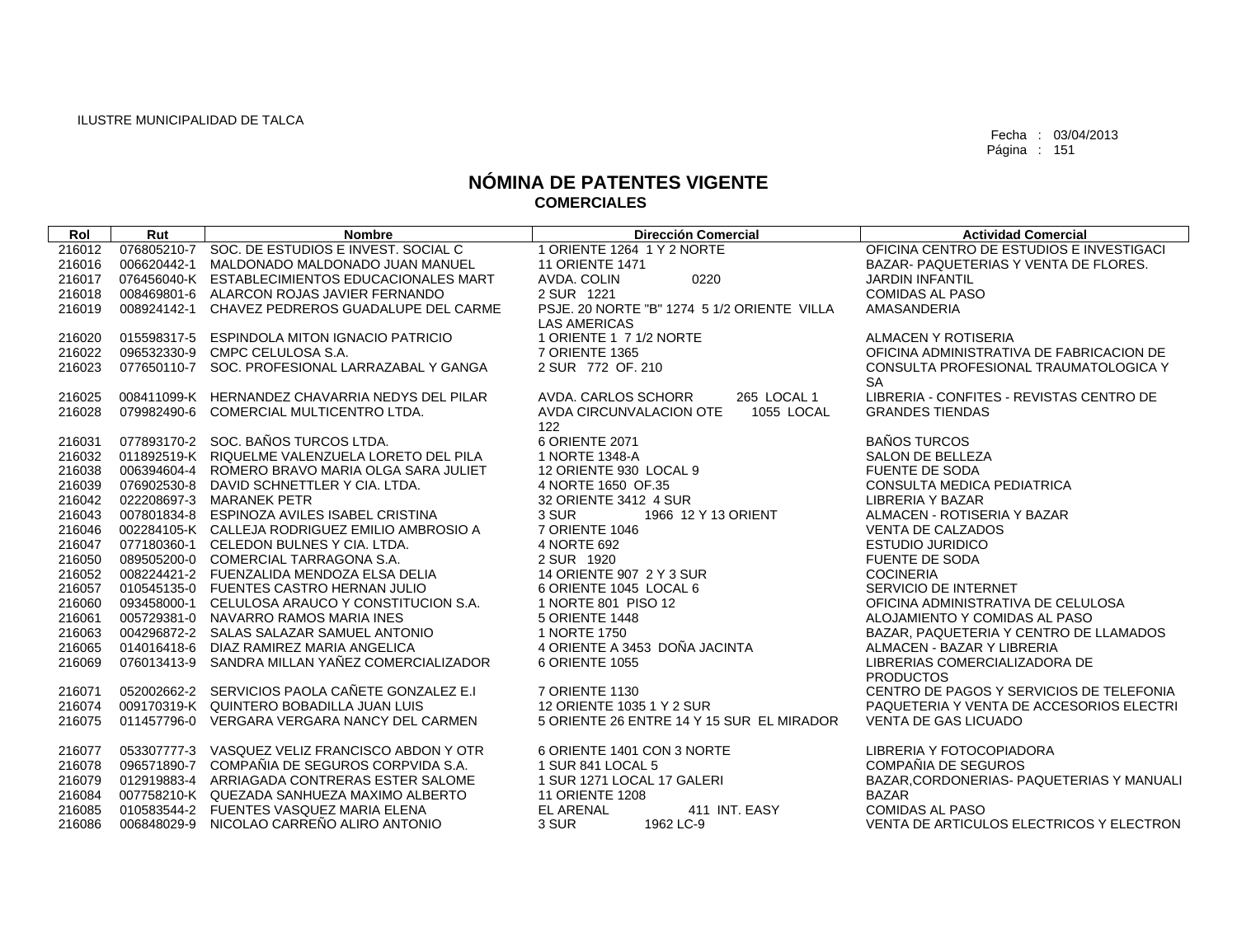| Rol              | Rut                  | <b>Nombre</b>                                                                    | Dirección Comercial                               | <b>Actividad Comercial</b>                                                |
|------------------|----------------------|----------------------------------------------------------------------------------|---------------------------------------------------|---------------------------------------------------------------------------|
| 216089           |                      | 009680624-8 GUTIERREZ ESPINOZA CARMEN RITA                                       | 4 SUR<br>3443                                     | ALMACEN - BAZAR Y LIBRERIA                                                |
| 216090           |                      | 009245252-2 OLAVE VELIS LUIS MARCELINO                                           | 5 NORTE 3468 VILLA DON MATIAS                     | PELUQUERIA                                                                |
| 216091           |                      | 077121290-5 COMERCIAL CARBET LTDA.                                               | 8 ORIENTE 1184                                    | <b>FUENTE DE SODA</b>                                                     |
| 216092           |                      | 099500840-8 CENCOSUD ADMINISTRADORA DE TARJETAS                                  | <b>EL ARENAL</b><br>411 AV. CARLOS SCHOR          | <b>SERVICIOS FINANCIEROS</b>                                              |
| 216093           |                      | 012520878-9 JOFRE YAÑEZ MARIO RUBEN                                              | 3 SUR<br>1962 LOCAL 12                            | DISTRIB. Y PAQUETERIA DE VTA. AL POR MAY                                  |
| 216094           |                      | 010522293-9 HERNANDEZ ORELLANA JOVA DE LAS MERC                                  | 16 ORIENTE 2240 11 Y 12 NORTE VILLA               | ALMACEN - ROTISERIA Y BAZAR                                               |
|                  |                      |                                                                                  | <b>COMERCIO</b>                                   |                                                                           |
| 216095           |                      | 076450720-7 SOC. DE TELECOMUNICACIONES GEONET L                                  | 3 SUR<br>681                                      | INSTALACION DE INTERNET Y TELECOMUNICACI                                  |
| 216096           |                      | 076019521-9 FENIX SEGURIDAD SERVICIOS INTEGRALE                                  | 1 SUR<br>898 OF 21 CON 2 ORI                      | PRESTACION DE SERV. RR.HH. - GUARDIAS SE                                  |
| 216097           |                      | 077889250-2 COMERC, CELLCHILE LTDA.                                              | 2 ORIENTE 1160                                    | EXPLOTACION Y PRESTACION DE SERV. TELEFO                                  |
| 216098           |                      | 096912590-0 TANNER LEASING S.A.                                                  | 1 NORTE 801 OF 401-A                              | <b>COBRANZAS Y LEASING</b>                                                |
| 216099           |                      | 009230032-3 VALENZUELA GARAY MARIA SOLEDAD                                       | 5 1/2 ORIENTE 2694 - A 17 NORTE                   | ALMACEN Y AMASANDERIA                                                     |
| 216101           |                      | 014399367-1 TORRES HERNANDEZ BETSSY CAROLINA                                     | AVDA, CIRCUNVALACION OTE, 1055 LOCAL 202          | VENTA DE PRENDAS DE VESTIR Y ACCESORIOS                                   |
| 216102           |                      | 011989465-4 FLORES FULLER MARCELA ELIZABETH                                      | 2 SUR 560                                         | BAZAR - CORDONERIA - ARRIENDO DISFRACES                                   |
| 216103           |                      | 015597214-9 CARRILLO PASCAL CARLOS PATRICIO                                      | 3 SUR<br>1979 12 Y 13 ORIENT                      | CONFITES - SERV. TECNICO DE MAQUINAS ELE                                  |
| 216106           |                      | 008589063-8 VERGARA AGURTO MARIA VERONICA                                        | 10 ORIENTE 2987 19 NORTE LOMAS DE LIRCAY          | <b>COMIDAS AL PASO</b>                                                    |
|                  |                      |                                                                                  |                                                   |                                                                           |
| 216109           |                      | 096538460-K SCANIA CHILE S.A                                                     | LONGITUDINAL SUR<br>254 KM.                       | COMERCIALIZACION DE VEHICULOS MOTORES Y                                   |
| 216111           |                      | 006738053-3 BERNALES VASQUEZ BENEDICTA DE LAS M                                  | 17 SUR<br>998 5 ORIENTE POB.                      | ALMACEN, ROTISERIA Y AMASANDERIA                                          |
|                  |                      |                                                                                  | <b>ESTEBAN CALAF</b>                              |                                                                           |
| 216112           | 093772000-9 PRODALAM |                                                                                  | 20 ORIENTE 825 5 SUR                              | DISTRIBUIDORA DE MATERIALES DE CONSTRUCC                                  |
| 216114           |                      | 085707700-8 OXIGENO MEDICINAL DOMICILIARIO LTDA                                  | $S/N$ SITIO 9 - 10<br>PARQUE INDUSTRIAL           | ARRIENDO Y VENTA DE EQUIPOS MEDICOS                                       |
| 216116           |                      | 050953630-9 ROJAS YANEZ JOSE GABRIEL Y OTRO                                      | 14 ORIENTE 87 CON 12 1/2 SUR B                    | <b>VIDRIERIA Y VULCANIZACION</b>                                          |
| 216117           |                      | 099147000-K BCI SEGUROS GENERALES S.A.                                           | 3 ORIENTE 1382                                    | COMPAÑIA DE SEGUROS                                                       |
| 216120           |                      | 076014109-7 SOTOMAYOR SEYLER Y CIA. LTDA.                                        | 2 SUR 772 OF.603                                  | SERVIIOS ODONTOLOGICOS - ASESORIAS Y DOC                                  |
| 216121           |                      | 007615781-2 LEIVA BARRIENTOS JAVIER                                              | 2 SUR<br>840                                      | ESTACIONAMIENTO DE VEHICULOS                                              |
| 216124           |                      | 076234880-2 SERV, PROFESIONALES ODONTOLOGICO AL                                  | 8 PONIENTE 213                                    | <b>CONSULTA DENTAL</b>                                                    |
| 216125<br>216126 |                      | 012298468-0 VERDUGO ABARZA JHON EUGENIO<br>005920652-4 JARA GODOY MARIA CRISTINA | 12 ORIENTE 19 14 SUR<br>13 ORIENTE 261 9 Y 10 SUR | TALLER DE SOLDADURA                                                       |
|                  |                      | 016838488-2 BARROS RIOS HUGO SEBASTIAN                                           | 0759 1 PONIENTE B<br><b>26 SUR</b>                | TALLER MECANICO DE MAESTRANZA<br>ALMACEN - ROTISERIA - BAZAR Y CARNICERIA |
| 216128<br>216130 |                      | 014019478-6 SAEZ VASQUEZ JOSE LUIS                                               | 31 ORIENTE BLOCK 728 DEPTO.101                    | ALMACEN                                                                   |
| 216132           |                      | 011893945-K YEVENES FUENTES JOSE MIGUEL                                          | 14 ORIENTE 29 12 Y 13 SUR                         | <b>TALLER MECANICO</b>                                                    |
| 216133           |                      | 009725167-3 RIVAS CISTERNAS XANDRA VERONICA                                      | <b>26 SUR</b><br>578 2 PONIENTE A                 | ALMACEN - ROTISERIA Y BAZAR                                               |
| 216134           |                      | 007032800-3 HERNANDEZ MORALES MARGARITA MARIA D                                  | 5 ORIENTE 2196                                    | AMASANDERIA                                                               |
| 216136           |                      | 008925094-3 CASTRO VERGARA LUCIA DEL PILAR                                       | PJE, 18 NORTE A 1202 5 ORIENTE                    | ALMACEN - ROTISERIA Y BAZAR                                               |
| 216137           |                      | 005961699-4 FUENTES ARCOS BLANCA ROSA                                            | <b>LOS CIRUELOS</b><br>0215 COLIN 3               | LIBRERIA Y BAZAR                                                          |
| 216139           |                      | 050864120-6 ACEVEDO ALBORNOZ PATRICIO Y OTRO                                     | 9 NORTE 1370 6 Y 7 ORIENTE                        | <b>ALOJAMIENTO</b>                                                        |
| 216140           |                      | 077919270-9 TORRES Y GUERRERO SERVICIOS MEDICOS                                  | 4 NORTE 1656 OF 303                               | SERVICIOS MEDICOS Y DE ENFERMERIA                                         |
| 216142           |                      |                                                                                  |                                                   |                                                                           |
|                  |                      | 010218979-5 GONZALEZ GODOY GLADYS ELENA                                          | 16 1/2 PONIENTE B 0915 29 SUR                     | <b>COMIDAS AL PASO</b>                                                    |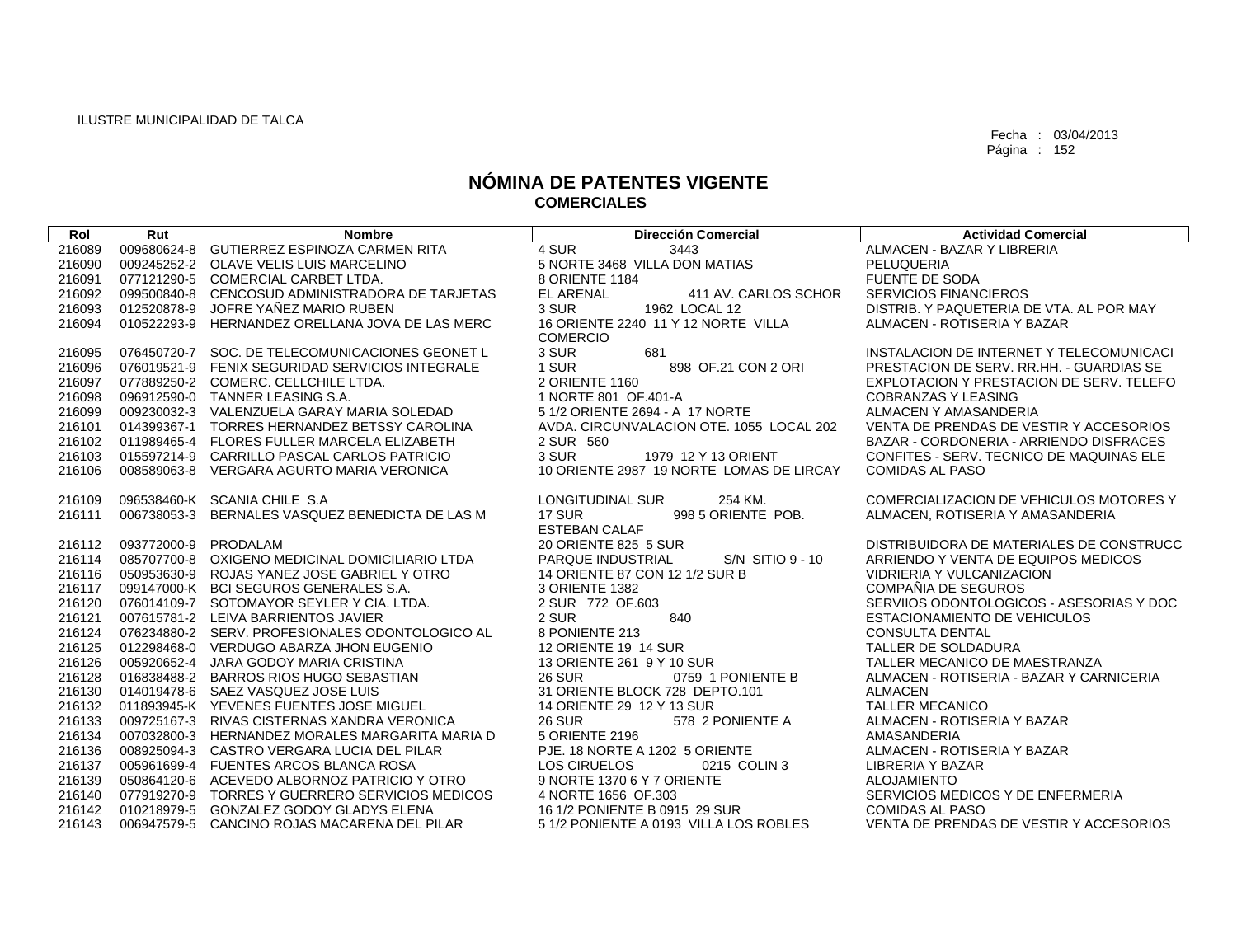| Rol    | Rut                   | <b>Nombre</b>                                   | <b>Dirección Comercial</b>                                   | <b>Actividad Comercial</b>               |
|--------|-----------------------|-------------------------------------------------|--------------------------------------------------------------|------------------------------------------|
| 216145 |                       | 008497244-4 VARGAS MARIN MARIA PATRICIA         | 1 SUR 1139 LOCAL 27                                          | <b>CENTRO DE MASAJES</b>                 |
| 216146 | 077766880-3           | INSTITUTO BOSTON LTDA.                          | <b>4 ORIENTE 1607</b>                                        | <b>CAPACITACION</b>                      |
| 216149 |                       | 076163900-5 CENTRO DE ATENCION DE ENFERMERIA Y  | 6 1/2 PONIENTE 466 8 SUR                                     | ESTABLECIMIENTO DE LARGA ESTADIA PARA AD |
| 216150 |                       | 008839338-4 PERALTA LEAL BENIGNA BERNARDITA     | LOCAL <sub>5</sub><br>PERSA RODOVIARIO                       | <b>BAZAR Y PAQUETERIA</b>                |
| 216151 |                       | 076022697-1 EMPRESA DE GESTION INMOBILIARIA ASI | 1 PONIENTE 1318                                              | ASESORIA Y GESTION INMOBILIARIA EN MATER |
| 216152 |                       | 011070965-K GONZALEZ CASTRO MARIA ELENA         | 11 ORIENTE 1171 LOCAL 12                                     | <b>BAZAR Y LENCERIA</b>                  |
| 216155 |                       | 006399502-9 ESPINOSA OPAZO BERNARDO ANTONIO     | 9 1/2 ORIENTE 1878                                           | TALLER MECANICO AUTOMOTRIZ               |
| 216156 |                       | 008785205-9 OCARES TRONCOSO PATRICIA BILGAVITH  | 6 ORIENTE 1245 1 Y 2 NORTE                                   | BAZAR Y ARRIENDO DE DISFRACES            |
| 216158 |                       | 012522905-0 MORENO TOLOZA SINDY ASUNCION        | 8 SUR<br>2866 27 Y 28 ORIENT                                 | BAZAR - LIBRERIA Y VENTA DE JUEGOS DE PO |
| 216159 |                       | 076019827-7 TEPPER Y CIA. LTDA.                 | 4 NORTE 1656 DEPTO.202                                       | <b>CONSULTA MEDICA</b>                   |
| 216160 |                       | 012295372-6 ROJAS JAQUE ALEXI ANTONIO           | 16 1/2 ORIENTE A 1841                                        | ALMACEN Y VERDURERIA                     |
| 216163 |                       | 015565323-K MANDUJANO BUSTAMANTE PABLO ANTONIO  | 2 SUR 1224                                                   | COMPRA Y VENTA POR MAYOR Y MENOR DE      |
|        |                       |                                                 |                                                              | <b>PROD</b>                              |
| 216164 |                       | 096573600-K BCI SEGUROS VIDA S.A.               | 3 ORIENTE 1382                                               | COMPAÑIA DE SEGUROS                      |
| 216166 |                       | 010612678-K FUENTES VALENZUELA MARIA DEL PILAR  | 8 SUR<br>3196 31 ORIENTE                                     | <b>VENTA DE FRUTAS Y VERDURAS</b>        |
| 216167 |                       | 010841308-5 ADASME GAETE MARIA ELISA            | PERSA RODOVIARIO<br>LOCAL 13                                 | <b>BAZAR Y PAQUETERIA</b>                |
| 216168 |                       | 089807200-2 FARMACIA CRUZ VERDE                 | EL ARENAL<br>411 LOCAL 1018                                  | <b>FARMACIA Y PERFUMERIA</b>             |
| 216169 |                       | 005934151-0 HORMAZABAL ARAYA ALICIA DE LAS MERC | <b>25 SUR</b><br>509 4 ORIENTE                               | ALMACEN, ROTISERIA Y BAZAR               |
|        |                       | 216170 003611018-K NAJLE HAYE HUGO              | AVDA, LIRCAY<br>2820                                         | <b>ESTACION DE SERVICIO</b>              |
| 216171 |                       | 010115145-K CACERES CACERES ELIANA DEL CARMEN   | 21 1/2 NORTE 3243 7 ORIENTE C                                | ALMACEN Y VENTA DE HELADOS SOFT          |
| 216172 |                       | 012727525-4 VERGARA VALENZUELA PATRICIA ANGELIC | 7 ORIENTE 1272 1 1/2 NORTE                                   | PELUQUERIA Y SALON DE BELLEZA            |
| 216173 |                       | 015128867-7 HERRERA MOYA PAULO CESAR            | 2 ORIENTE 1114                                               | <b>SERVICIO DE INTERNET</b>              |
| 216174 |                       | 078265450-0 NATHAN EL MORO LTDA                 | ALAMEDA BDO OHIGGINS<br>1673                                 | DISTRIB, PUBLICACIONES* SERV, PUBLICITAR |
| 216175 |                       | 013787894-1 MORALES VERDUGO AREDIA YANES        | 16 1/2 NORTE B 1971 VILLA DON ARTUR                          | ALMACEN ROTISERIA VERDURERIA Y FRUTERIA  |
| 216176 |                       | 014497789-0 BARRIOS ESPINOZA AGUSTIN ALONSO     | 9 SUR<br>3522 32 Y 33 OTE.                                   | ALMACEN Y ROTISERIA                      |
| 216177 | 092191000-2 ORPI S.A. |                                                 | PSJE. 1 PONIENTE 301 (EX-MACHIMALONGO<br>POBL. INDEPENDENCIA | OFICINA ADMINISTRATIVA                   |
| 216178 |                       | 006104163-K PALMA URZUA LUIS FELIPE             | 18 ORIENTE 583 VILLA EMILIO OYARCE                           | VENTA DE LUBRICANTES Y REPUESTOS         |
| 216179 |                       | 006700372-1 VELIZ VELIZ PROSPERINA DEL ROSARIO  | 3 1/2 NORTE 3276 24 Y 25 ORIENTE COOP VILLA                  | ALMACEN Y ROTISERIA                      |
|        |                       |                                                 | <b>TABUNCO</b>                                               |                                          |
| 216181 |                       | 009634991-2 ACEVEDO VERDUGO MARTA DEL PILAR     | 10 NORTE 1690                                                | <b>COCINERIA</b>                         |
| 216182 |                       | 011372888-4 LASTRA CARES MARIA BERNARDITA       | 5 1/2 ORIENTE G 3574 24 NORTE                                | <b>ALMACEN</b>                           |
| 216184 |                       | 012106522-3 NUÑEZ LEIVA JESSICA DEL CARMEN      | 29 ORIENTE 404 8 SUR                                         | VENTA DE MENAJE CASA PLASTICOS - BOLSAS  |
| 216185 |                       | 008182056-2 BRAVO SEPULVEDA JOSE ANTONIO        | 3 1/2 PONIENTE 0210 20 SUR                                   | ENVASADORA DE AJI                        |
| 216186 |                       | 011372892-2 FLORES BRAVO PABLO RODRIGO          | <b>11 ORIENTE 1870</b>                                       | <b>DEPOSITO DE MADERAS</b>               |
| 216187 |                       | 012145204-9 CONTRERAS GONZALEZ ISABEL DEL C     | 7 ORIENTE 1257                                               | AMASANDERIA Y FUENTE DE SODA             |
| 216188 |                       | 076016847-5 GESTION INMOBILIARIA RIO CLARO LTDA | 3 ORIENTE 1389-B                                             | OFICINA DE ASESORIA Y GESTION INMOBILIAR |
| 216189 |                       | 014397906-7 ORELLANA POZO CLAUDIO ALEJANDRO     | 6 ORIENTE 1035 LOCAL 5                                       | AGENCIA DE POLLA - CENTRO DE LLAMADOS Y  |
| 216190 |                       | 008687921-2 NUNEZ AGUILERA MARIA JULIA DEL CARM | 7 ORIENTE 1296                                               | <b>GRANDES TIENDAS</b>                   |
| 216191 |                       | 012429820-2 ROCO VALDIVIA LEONEL CRISTOBAL      | AV. CARLOS SCHORR<br>238 LOCAL A                             | VTA, DE PARTES - ACCES, PARA VEHICULOS A |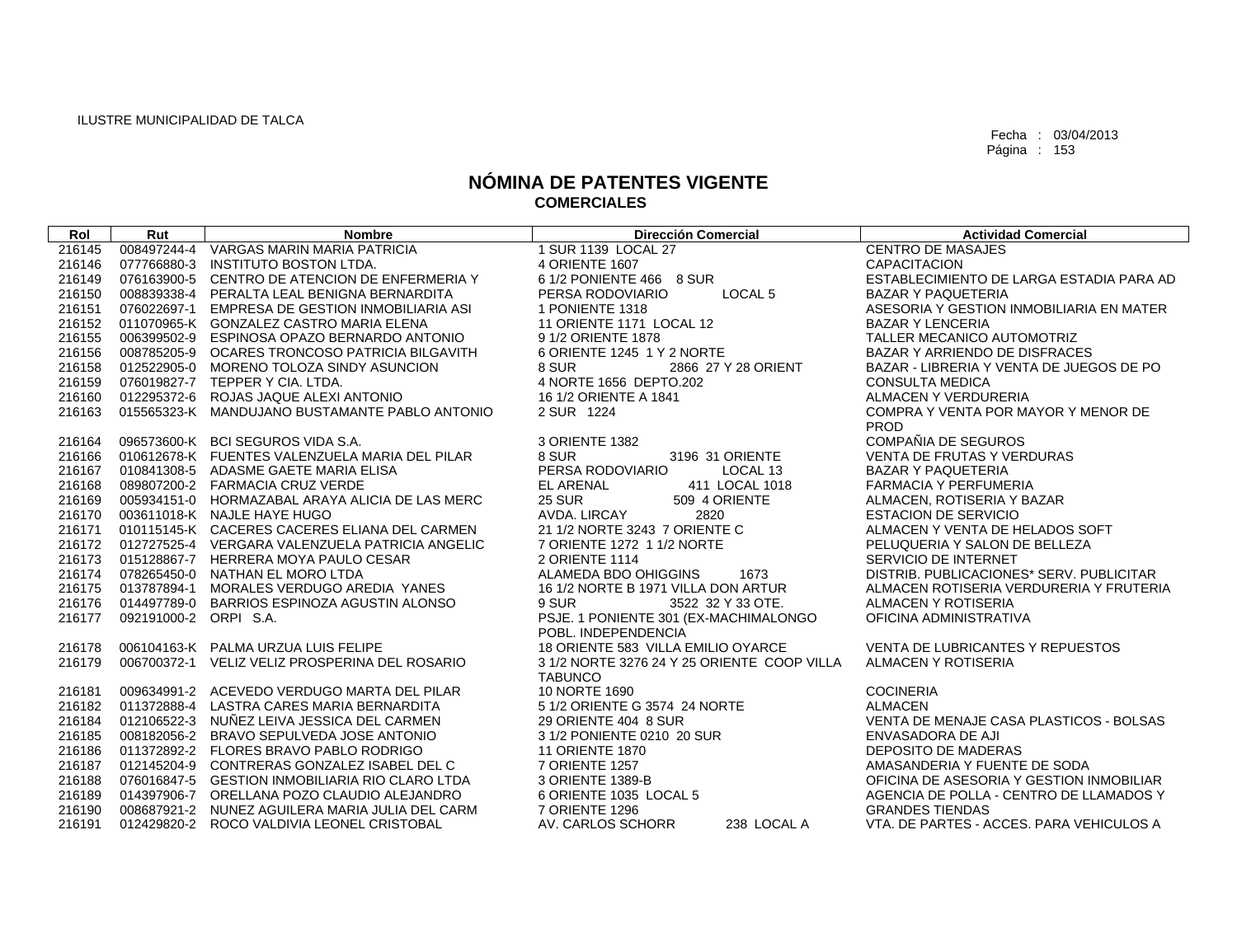| Rol              | Rut         | <b>Nombre</b>                                                                             | <b>Dirección Comercial</b>                                             | <b>Actividad Comercial</b>                                 |
|------------------|-------------|-------------------------------------------------------------------------------------------|------------------------------------------------------------------------|------------------------------------------------------------|
| 216194           |             | 014640654-8 HUANG YUAN-HSING                                                              | 7 ORIENTE 1228                                                         | <b>BAZAR</b>                                               |
| 216195           | 008932316-9 | REBOLLEDO REBOLLEDO LUZMINIA DEL CA                                                       | 31 1/2 ORIENTE BLOCK 785 DEPTO.108                                     | <b>ALMACEN</b>                                             |
| 216196           |             | 013355336-3 VALDES ROJAS ANA JULIA                                                        | 116 14 PTE, B<br>26 1/2 SUR                                            | ALMACEN - ROTISERIA Y BAZAR                                |
| 216197           |             | 016729874-5 CACERES RIQUELME EMILIO JAVIER                                                | 11 ORIENTE 785 DEPTO.799                                               | MANTENCION Y REPARACION DE MAQUINARIA                      |
|                  |             |                                                                                           |                                                                        | DE                                                         |
| 216198           |             | 014592474-K TAPIA CIFUENTES PAULA CAROLINA                                                | 12 ORIENTE 930 LOCAL 28                                                | <b>BAZAR - CONFITES Y HELADOS</b>                          |
| 216199           |             | 002537846-6 SALAZAR ALARCON FERNANDO TRANQUILIN                                           | 11 ORIENTE 152 CON 10 1/2 SUR.                                         | TALLER ARTESANAL DE TORNO Y SOLDADURA                      |
| 216200           |             | 007765229-9 BASTIAS OLIVARES ROSARIO BERLINDA                                             | 18 1/2 NORTE 1391 7 1/2 ORIENTE                                        | ALMACEN                                                    |
| 216201           |             | 012060042-7 VILLAGRASA ROCHER RAFAEL                                                      | 1 ORIENTE 1130 OFICINA 224                                             | VENTA DE EQUIPOS TELEFONICOS Y CELULARES                   |
| 216202           |             | 007124028-2 REBOLLEDO PERDIGUERO MARIA TERESA                                             | 648 BELGRANO<br>PJE ALERCE                                             | COMPRA VENTA DE ROPA USADA                                 |
| 216203           |             | 076785940-6 BOUTIQUE GRAN VICTORIA LTDA.                                                  | 2 NORTE 2600                                                           | FABRICACION Y COMERCIALIZACION DE HARINA                   |
| 216204           |             | 081201000-K CENCOSUD RETAIL S.A.                                                          | <b>EL ARENAL</b><br>411                                                | ABARROTES-PANADERIA-FCA. DE PASTAS-COMID                   |
| 216205           |             | 099542980-2 FOODS COMPAÑIA DE ALIMENTOS CCU S.A                                           | <b>RUTA 5 SUR KM</b><br>255                                            | <b>FABRICACION Y ELABORACION DE CONFITES -</b>             |
| 216206           |             | 077266680-2 PUENTE ALTO ING. Y SERV. LTDA.                                                | 17 1/2 NORTE 1690 10 ORIENTE C                                         | ASESORIA, INSPECCION Y SERV.INGENIERIA A                   |
| 216207           |             | 009050729-K HENRIQUEZ PIEROLA JULIO ERNESTO                                               | 3 1/2 SUR<br>2331                                                      | <b>COCINERIA</b>                                           |
| 216208           |             | 008376726-K MANRIQUEZ MONDACA MARIA MAGDALENA                                             | 4 PONIENTE 101 18 SUR                                                  | FRUTOS SECOS LEGUMBRES Y ALIMENTOS                         |
|                  |             |                                                                                           |                                                                        | <b>PARA</b>                                                |
| 216210           |             | 099532890-9 NEW POST S.A.                                                                 | 1 NORTE 841 BLOCK A-2 DP-8                                             | SERVICIO DE CORREO PRIVADO                                 |
| 216218           |             | 008894576-K GODOY SEPULVEDA GLADYS REBECA                                                 | <b>13 ORIENTE 3174</b>                                                 | <b>ALMACEN</b>                                             |
| 216221           |             | 010919577-4 BRAVO RODRIGUEZ CONSUELO DEL CARMEN                                           | 6 NORTE 2354                                                           | <b>ALMACEN Y ROTISERIA</b>                                 |
| 216224           |             | 010762023-0 RODRIGUEZ CESPEDES DANIEL ESTEBAN                                             | <b>28 SUR</b><br>341 5 PONIENTE C                                      | ALMACEN, ROTISERIA Y BAZAR                                 |
| 216227           |             | 076024967-K HEGALY MENDOZA VILCHES EIRL                                                   | 2 NORTE 3866                                                           | SERVICIOS INFORMATICOS DE INVESTIGACION                    |
| 216228           |             | 006657127-0 HIDALGO CASTILLO CARLOS OCTAVIO                                               | 10 NORTE 2342 15 Y 16 ORIENT VILLA                                     | <b>ALMACEN</b>                                             |
|                  |             |                                                                                           | <b>COMERCIO</b>                                                        |                                                            |
| 216229           |             | 008375427-3 PESANTE SEPULVEDA JORGE SESTO                                                 | 1 SUR 1990 INT, SUP, ALVI                                              | COMIDAS AL PASO Y VENTA DE HELADOS                         |
| 216230           |             | 077392030-3 MONICA A. RAMIREZ ARMIJO SALONES DE                                           | 2 NORTE 3584                                                           | PELUQUERIA - SALON DE BELLEZA Y BAZAR                      |
| 216232           |             | 010421337-5 POBLETE ESPINA GRACIELA DEL PILAR                                             | 3 ORIENTE 1219                                                         | TALLER ARTESANAL EN REPARACION DE CALZAD                   |
| 216234           |             | 011743091-K CABEZA VASQUEZ PAOLA LORENA                                                   | LOCAL 148<br>PERSA RODOVIARIO                                          | BAZAR - PAQUETERIA Y PRENDAS DE VESTIR                     |
| 216235           |             | 010741458-4 SALGADO PINO JULIA ELISA                                                      | 7 ORIENTE 1226                                                         | BAZAR - PAQUETERIA Y VENTA DE ROPA USADA                   |
| 216237           |             | 076098490-6 ASEOS INDUSTRIALES DE TALCA LTDA.                                             | 1 SUR<br>780 OFICINA 8                                                 | OFICINA ADMINISTRATIVA DE ASEOS INDUSTRI                   |
| 216239           |             | 076561460-0 CESAR OPAZO RIVAS Y CIA. LTDA.                                                | 18 ORIENTE 592 5 Y 6 SUR                                               | <b>CONTROL DE PLAGAS</b>                                   |
| 216240           |             | 006782269-2 SEPULVEDA AGUILAR LUIS ENRIQUE                                                | 17 1/2 SUR<br>0283 8 1/2 ORIENTE                                       | <b>BAZAR</b>                                               |
| 216241           |             | 013935757-4 PENA NAVARRO JEANNETTE DEL PILAR                                              | 13 PONIENTE 0825 V. JARDIN DEL VALLE                                   | <b>ALMACEN Y ROTISERIA</b>                                 |
| 216244           |             | 005913139-7 ARRIAZA MUNOZ LUIS TOMAS                                                      | 22 PONIENTE 0604 26 1/2 SUR E                                          | <b>ALMACEN Y BAZAR</b>                                     |
| 216246           |             | 092951000-3 ESTABLECIMIENTOS DE LA FUENTE S.A.                                            | <b>EL ARENAL</b><br>411 LOCAL 1002                                     | VENTA DE DISCOS - CASETTES Y AFINES, VTA                   |
| 216249           |             | 014464287-2 FIGUEROA ACEVEDO JESSICA ANDREA                                               | 9 SUR<br>3461 32 Y 33 OTE.                                             | ALMACEN Y VERDURERIA                                       |
| 216250           |             | 012791177-0 RETAMAL NORAMBUENA GUSTAVO HERNAN                                             | 1 NORTE 1592                                                           | SERV. TECNICO - VENTA Y REPARACION DE CE                   |
| 216251<br>216252 |             | 006585673-5 GUTIERREZ RAMIREZ LUIS ANTONIO<br>010429007-8 MEDINA VALDERRAMA PEDRO AGUSTIN | <b>CALLE PRAT</b><br>56 ESQ, AVDA, COLIN<br>14 PONIENTE 287 V. GALILEA | SUB-DISTRIBUIDOR DE GAS<br>VENTA AL POR MENOR DE ARTICULOS |
|                  |             |                                                                                           |                                                                        | <b>ELECTRON</b>                                            |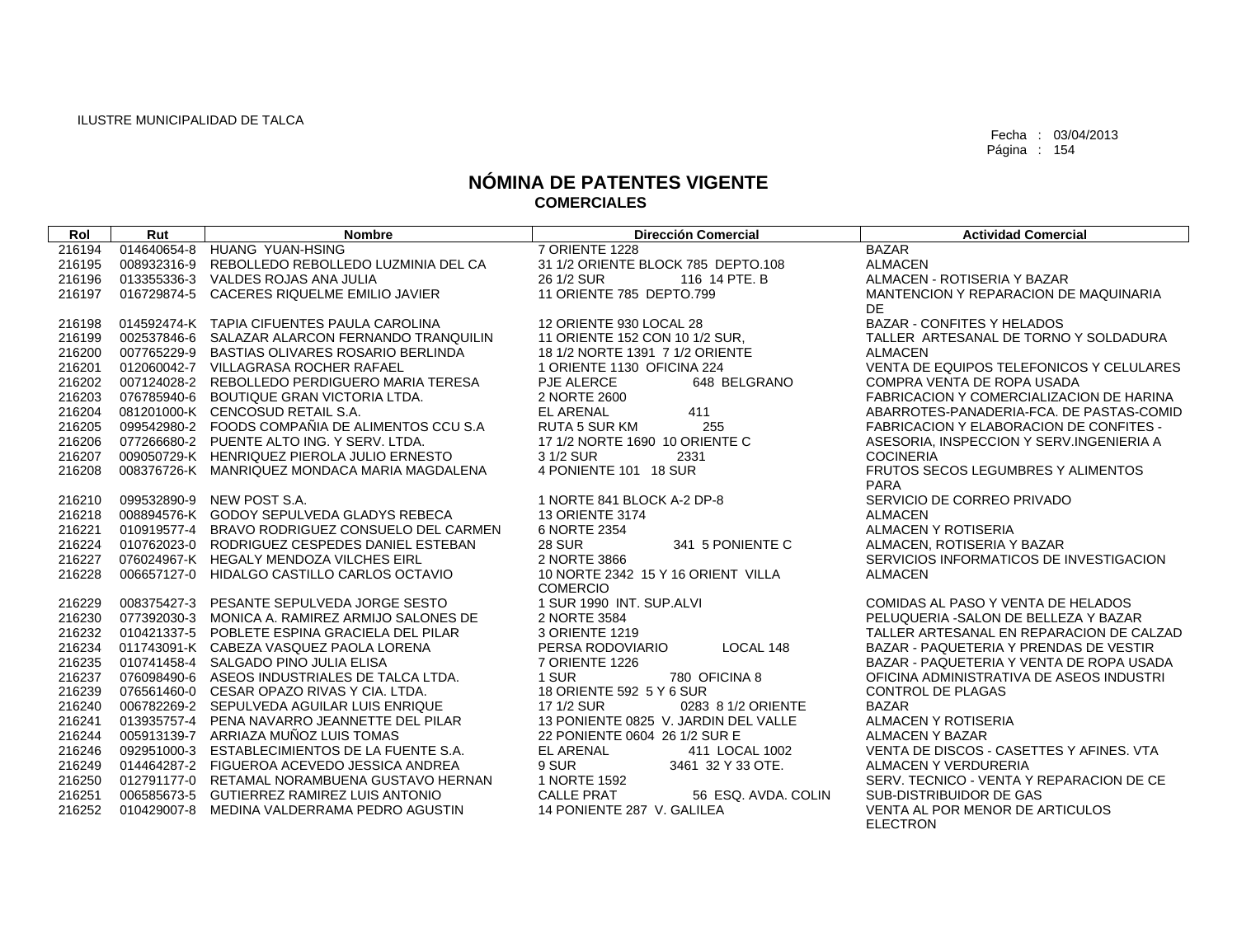| Rol    | Rut                    | <b>Nombre</b>                                   | <b>Dirección Comercial</b>           | <b>Actividad Comercial</b>               |
|--------|------------------------|-------------------------------------------------|--------------------------------------|------------------------------------------|
| 216253 |                        | 011319376-K ROJAS ORELLANA EDUARDO ENRIQUE      | 8 SUR<br>3505 32 Y 33 OTE.           | <b>VENTA DE REPUESTOS AUTOMOTRIZ</b>     |
| 216254 | 009657514-9            | <b>IBARRA GUTIERREZ EDUVINA ESTER</b>           | 5 1/2 SUR<br>3489                    | <b>ALMACEN ROTISERIA</b>                 |
| 216255 |                        | 078036990-6 DISTRIBUIDORA ARQUETIPO LTDA.       | 1 SUR<br>2196                        | DISTRIBUIDORA DE ALUMINIOS Y CRISTALES   |
| 216258 |                        | 077373460-7 MORA OPORTO CIA LTDA.               | <b>18 ORIENTE 1655</b>               | <b>FABRICACION Y VENTA DE MUEBLES</b>    |
| 216265 |                        | 076048028-2 CENTRO DE FORMACION TECNICA EDEPACH | 4 NORTE 1065                         | ESCUELA FORMADORA DE PODOLOGIA           |
| 216266 |                        | 009170494-3 TORRES ALBORNOZ JORGE               | 7 ORIENTE 7 CON 12 1/2 SUR           | <b>COCINERIA</b>                         |
| 216267 |                        | 015720514-5 RETAMAL VALENZUELA CAROLINA ANDREA  | AVDA, COLIN<br>0791-A 28 Y 29 SUR    | COMPRA VENTA DE REPUESTOS AUTOMOTRIZ     |
|        |                        |                                                 | VILLA LAS ARAUCARIAS                 |                                          |
| 216268 |                        | 010104414-9 MENDEZ ORTEGA CARLOS EDUARDO        | 1 SUR<br>1330 LOCAL 26               | <b>VENTA DE LIBROS Y JUGUETES</b>        |
| 216269 |                        | 076649930-9 SEGURIDAD Y ASEO RBR LTDA.          | <b>13 SUR</b><br>004 11 Y 12 PTE.    | SERVICIOS EN SEGURIDAD Y ASEO            |
| 216270 |                        | 008796690-9 LETELIER VERDUGO LUIS ALFREDO       | 8 ORIENTE 240                        | <b>ALMACEN</b>                           |
| 216273 |                        | 012197180-1 SEPULVEDA SAGAL ANGELA MARIA        | PERSA RODOVIARIO<br>LOCAL 143        | LENCERIA Y PAQUETERIA                    |
| 216274 |                        | 015135690-7 CARDENAS MORAGA CRISTIAN ORLANDO    | 9 ORIENTE 1028                       | SERVICIO TECNICO Y VENTA DE INSUMOS DE T |
| 216275 |                        | 015135690-7 CARDENAS MORAGA CRISTIAN ORLANDO    | 1 ORIENTE 1130 LOCAL 23              | SERVICIO TECNICO Y VENTA DE INSUMOS DE T |
| 216276 |                        | 014556912-5 DURAN GUTIERREZ YOHANA ANDREA       | 24 ORIENTE 3167 1 NORTE              | ALMACEN - FRUTAS Y VERDURAS              |
| 216277 |                        | 085408500-K CENTRO REGIONAL DE CONTABILIDAD MEC | <b>5 ORIENTE 1424</b>                | OFICINA DE CONTABILIDAD Y AUDITORIA - AR |
| 216278 |                        | 099554560-8 COMERCIAL CCU S.A.                  | 1 ORIENTE 728                        | OFICINA COMERCIAL DE PROMOCION Y VENTA   |
| 216279 |                        | 007552011-5 GALVEZ FUENTES DUBELLE DEL CARMEN   | CREA 11 OTE<br>LOCAL 5 Y 6           | <b>FUENTE DE SODA</b>                    |
| 216280 |                        | 010303446-9 AVILA LARA CECILIA DE LOS ANGELES   | 20 NORTE B 1294 LAS AMERICAS IV      | <b>ALMACEN</b>                           |
| 216282 |                        | 014692119-1 BAUMANN THIERRY LAURENT             | 25 ORIENTE 1341 2 Y 3 NORTE          | VTA ARRIENDO DE EQUIPOS COMPUT. SERV. TE |
| 216283 |                        | 006500345-7 MOYA REYES MARIO JOSE               | 5 PONIENTE 0808 25 1/2 SUR           | ALMACEN - FRUTAS Y VERDURAS              |
| 216284 |                        | 009729080-6 VALLESPIR LARRAGUIBEL MARCELA VICTO | PJE. LOS PEUMOS<br>185 LOCAL 2 LA    | <b>COMIDAS AL PASO</b>                   |
|        |                        |                                                 | <b>FLORIDA</b>                       |                                          |
| 216286 |                        | 077435070-5 SOC. DE COMERC. Y DISTRIB. DE MERCA | 5 NORTE 1360 6 Y 7 ORIENTE           | DISTRIBUIDORA DE PAPELES                 |
| 216289 | 010269700-6            | TOLEDO ROJAS ALEJANDRA DE LAS MERCE             | 702 POBL.<br>FDO MARQUEZ DE LA PLATA | ALMACEN Y ROTISERIA                      |
|        |                        |                                                 | <b>INDEPENDENCIA</b>                 |                                          |
| 216290 |                        | 008979338-6 CONDE PINTO EVELYN ELINOR           | 4 ORIENTE 2281                       | DISTRIBUIDORA PRODUCTOS DE ROTISERIA     |
| 216291 | 096542490-3 TRECK S.A. |                                                 | 7 ORIENTE 1599 5 NORTE               | VENTA DE ARTICULOS DE SEGURIDAD INDUSTRI |
| 216292 |                        | 076410610-5 SKC MAQUINARIAS S.A.                | LONGITUDINAL SUR, KM 251 HIJUELA 1   | COMERC. - ARRIENDO DE MAQUINARIAS - EQUI |
| 216293 |                        | 096517990-9 SKC RENTAL S.A.                     | LONGITUDINAL SUR.KM 251 HIJUELA 1    | ARRIENDO Y LEASING DE VEHICULOS - MAQUIN |
| 216294 |                        | 077648240-4 COMERCIAL LAVASECO SOCORRO LTDA.    | EL ARENAL 411 LOCAL 1075             | LAVANDERIA Y LAVASECO                    |
| 216295 |                        | 076023362-5 GARRIDO Y SCHIFFERLI LTDA.          | 6 ORIENTE 1415                       | <b>ESCUELA DE CONDUCTORES</b>            |
| 216297 |                        | 097030000-7 BANCO ESTADO DE CHILE               | 1 NORTE 1528                         | <b>BANCO</b>                             |
| 216298 |                        | 065677500-9 COOPERATIVA DE AHORRO Y CREDITO PAR | 1 NORTE 801 OFICINA 201              | COOPERATIVA DE AHORRO Y CREDITO          |
| 216299 |                        | 076020083-2 SOCIEDAD TEXTIL Y COMERCIAL RADIETT | 4 SUR<br>1324                        | COMERCIALIZACION Y VENTA DE PRENDAS TEXT |
| 216300 |                        | 010458441-1 FIGUEROA MUÑOZ JOSÈ MARIA           | 2 NORTE 1791                         | <b>LABORATORIO DENTAL</b>                |
| 216301 |                        | 076125760-9 SERVICIOS DE GESTION LIMITADA       | 1 NORTE 880 OFICINA 11               | VENDEDOR COMISIONISTA POR CUENTA DE      |
|        |                        |                                                 |                                      | <b>TERC</b>                              |
| 216304 |                        | 012588091-6 BRAVO ROJAS JACQUELINE ALEJANDRA    | 1 SUR 1330 LOCAL 10 G.BAV            | ARTICULOS DE CUMPLEAÑOS Y BAZAR          |
| 216305 |                        | 008688062-8 MOYA GONZALEZ MERCEDES ANGELICA     | 9 ORIENTE 030 14 Y 15 SUR            | <b>ALMACEN</b>                           |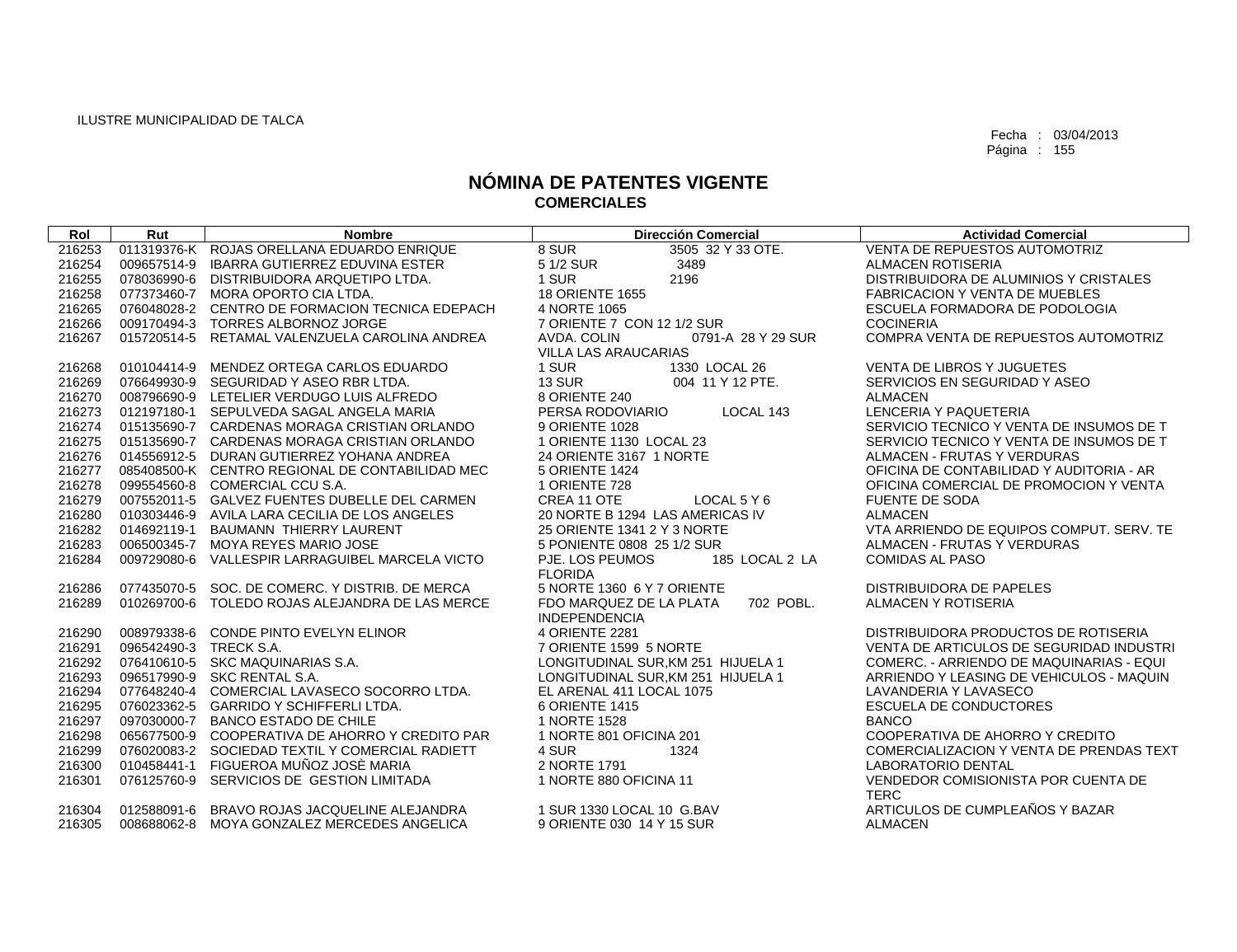| Rol    | Rut | <b>Nombre</b>                                   | <b>Dirección Comercial</b>             | <b>Actividad Comercial</b>                                       |
|--------|-----|-------------------------------------------------|----------------------------------------|------------------------------------------------------------------|
| 216306 |     | 076015351-6 K-10 SOCIEDAD ANONIMA               | 1 ORIENTE 785 ENTRE 4 Y 5 SUR          | OFICINA ADMINISTIVA DE SERV. INHERENTES                          |
| 216307 |     | 011698242-0 ROJAS GAJARDO ARMANDO RAMON         | 3 SUR<br>2429 17 Y 18 OTE.             | ESTRUCTURAS DE ALUMINIO Y VIDRIOS                                |
| 216308 |     | 077774970-6 SOC.EDUCACIONAL Y DE INVERSIONES LO | 3 ORIENTE 2080                         | <b>JARDIN INFANTIL</b>                                           |
| 216309 |     | 004820264-0 NUNEZ GAJARDO NESTOR ARNOLDO        | 14 ORIENTE 79                          | ALMACEN - ROTISERIA - CARNICERIA Y ELABO                         |
| 216312 |     | 008615795-0 INOSTROZA PAVEZ FRANCISCA MIRNA     | 2 SUR 1947 LOCAL 12                    | <b>BAZAR Y PAQUETERIA</b>                                        |
| 216315 |     | 007391644-5 CARBACHO PONCE CARMEN ROSA          | PASAJE 29 1/2 SUR 49 VILLA LAS CASAS   | ALMACEN Y ROTISERIA                                              |
| 216318 |     | 016731534-8 VERA CARRASCO YOCELING ANDREA       | 14 ORIENTE 1044 1 Y 2 SUR              | <b>VENTA DE INSUMOS AGRICOLAS</b>                                |
| 216320 |     | 009537075-6 GILABERT LABRA IRENE DE LAS MERCEDE | S/N 20 Y 21 SUR<br>AVDA COLIN          | VENTA DE FRUTAS - VERDURAS - ALMACEN Y C                         |
| 216321 |     | 009308075-0 MORAGA MUÑOZ CARMEN RAQUEL          | 9 ORIENTE 1390 CASA 5                  | SERVICIO DE INTERNET - CONFITES Y PAQUET                         |
| 216322 |     | 010398710-5 VILCHES AVACA RUBY AMELIA           | 5 ORIENTE 1184 LOCAL 6-A               | PROMOCION Y COMIDAS AL PASO PRODUCTOS                            |
|        |     |                                                 |                                        | HE.                                                              |
| 216325 |     | 004932350-6 FIGUEROA GONZALEZ OCLIDE ADOLIA     | 2 ORIENTE 1664                         | TALLER ARTESANAL DE CHOCOLATES Y CONFITE                         |
| 216326 |     | 076005321-K EMPRESA CONSTRUCTORA SANTA LAURA LT | 1 1/2 NORTE B 44 VILLA PIDUCO          | OFICINA ADMINISTRATIVA EMPRESA CONSTRUCT                         |
| 216327 |     | 012783627-2 CADIZ VERA ADELAIDA DE LOURDES      | 15 ORIENTE 1013 LOCAL 1007             | REPUESTOS Y ACCES. PARA VEHICULOS                                |
|        |     |                                                 |                                        | <b>NUEVOS</b>                                                    |
| 216328 |     | 011843731-4 LABRA MORALES MARCO ANTONIO         | <b>25 SUR</b><br>783 1/2 PONIENTE      | <b>FERRETERIA</b>                                                |
| 216330 |     | 014375701-3 CAMPOS ALBORNOZ SANDRA BETZABE      | 18 NORTE Nº 1593 8 1/2 OTE A VILLA DON | ALMACEN - ROTISERIA Y BAZAR                                      |
|        |     |                                                 | <b>ENRIQUE</b>                         |                                                                  |
| 216333 |     | 010713605-3 ABURTO QUEVEDO GRACIELA DE LAS MERC | PERSA RODOVIARIO<br>LOCAL 11           | <b>BAZAR Y PAQUETERIA</b>                                        |
| 216334 |     | 076027839-4 LUIS M.BLANCO SANTANDER, LIBRERIA Y | <b>27 SUR</b><br>1110 CON 5 1/2 PONIE  | LIBRERIAS Y ARTICULOS DE ESCRITORIO                              |
| 216335 |     | 004596772-7 LAGOS GAJARDO GLADYS                | AVDA CIRCUNVALACION OTE 1055 LOCAL     | BAZAR, CORDONERIA Y PAQUETERIA                                   |
|        |     |                                                 | 231                                    |                                                                  |
| 216338 |     | 010491642-2 FERNANDEZ MARTINEZ PATRICIA SOLEDAD | 14 ORIENTE SITIO 7                     | <b>COMPRA Y VENTA DE FIERRO</b>                                  |
| 216339 |     | 015139281-4 CASTRO BARRIOS JOSE ANDRES          | 175<br>AVDA I CARRERA PINTO<br>1737    | SERVICIO DE INTERNET - LIBRERIA Y FOTOCO                         |
| 216341 |     | 076579910-4 SERV. MECANICOS FLORES Y ANDRADES L | 9 1/2 OTE                              | PRESTACION DE SERVICIOS MECANICOS Y VENT                         |
| 216343 |     | 008044118-5 GARRIDO LOPEZ HERNAN EDUARDO        | 23 ORIENTE 1461 CON 3 1/2 NORTE        | <b>FUENTE DE SODA</b><br><b>VENTA DE REPUESTOS Y LUBRICANTES</b> |
| 216344 |     | 014016815-7 NEIRA MEDEL JESSICA PAOLA           | 11 ORIENTE 699                         | <b>AUTOMOT</b>                                                   |
| 216346 |     | 012519619-5 ESPINOZA AVENDANO CRISTIAN HUMBERTO | 5 NORTE 3481 30 1/2 ORIENTE            | ALMACEN ROTISERIA Y BAZAR                                        |
| 216347 |     | 010409994-7 RIQUELME SAN MARTIN ISABEL TERESA   | 1 SUR 1309 G.SALOMON SABA              | VENTA DE PRENDAS DE VESTIR                                       |
| 216348 |     | 015907086-7 ROJAS JAQUE MARIO ALBERTO           | 14 1/2 SUR<br>1761                     | ALMACEN Y CARNICERIA                                             |
| 216350 |     | 076853950-2 CENTROVISION INST. OFTALMOLOGICO LT | 2 SUR 889 DEPTO.1-A                    | SERVICIOS MEDICOS OFTALMOLOGICOS                                 |
| 216353 |     | 005984029-0 MEDINA SILVA CECILIA ROSA           | 8 1/2 SUR<br>3424 CARLOS TRUPP         | ALMACEN Y ROTISERIA                                              |
|        |     |                                                 |                                        |                                                                  |
| 216356 |     | 004784080-5 LARRAIN VALDIVIESO CARMEN GLORIA    | 6 ORIENTE 2151                         | <b>FABRICA DE PASTELES - PLATOS PREPARADOS</b>                   |
| 216357 |     | 011174585-4 VALDES ROJAS MARIA GRACIELA         | MALVITA<br>0239 COLIN 5                | <b>ALMACEN Y ROTISERIA</b>                                       |
| 216358 |     | 008410993-2 VILLASECA RETAMAL CARMEN ELENA      | <b>17 SUR</b><br>557 VILLA SAN ANDRE   | ALMACEN - ROTISERIA - VERDURERIA Y BAZAR                         |
| 216359 |     | 012317864-5 ESPINOSA CARDENAS VICTOR JULIO      | 5 1/2 ORIENTE G 3878 DON RICARDO       | ALMACEN - ROTISERIA Y VERDURERIA                                 |
| 216361 |     | 005722689-7 GONZALEZ FUENTES GLADYS ELENA       | 9 1/2 ORIENTE C 554 SGTO D.REBOLLEDO   | <b>CARNICERIA</b>                                                |
|        |     | 216362 011438738-K MORALES SEPULVEDA ANA SARA   | 5 ORIENTE 1184 LOCAL 6-B               | PELUQUERIA- DEPILACION                                           |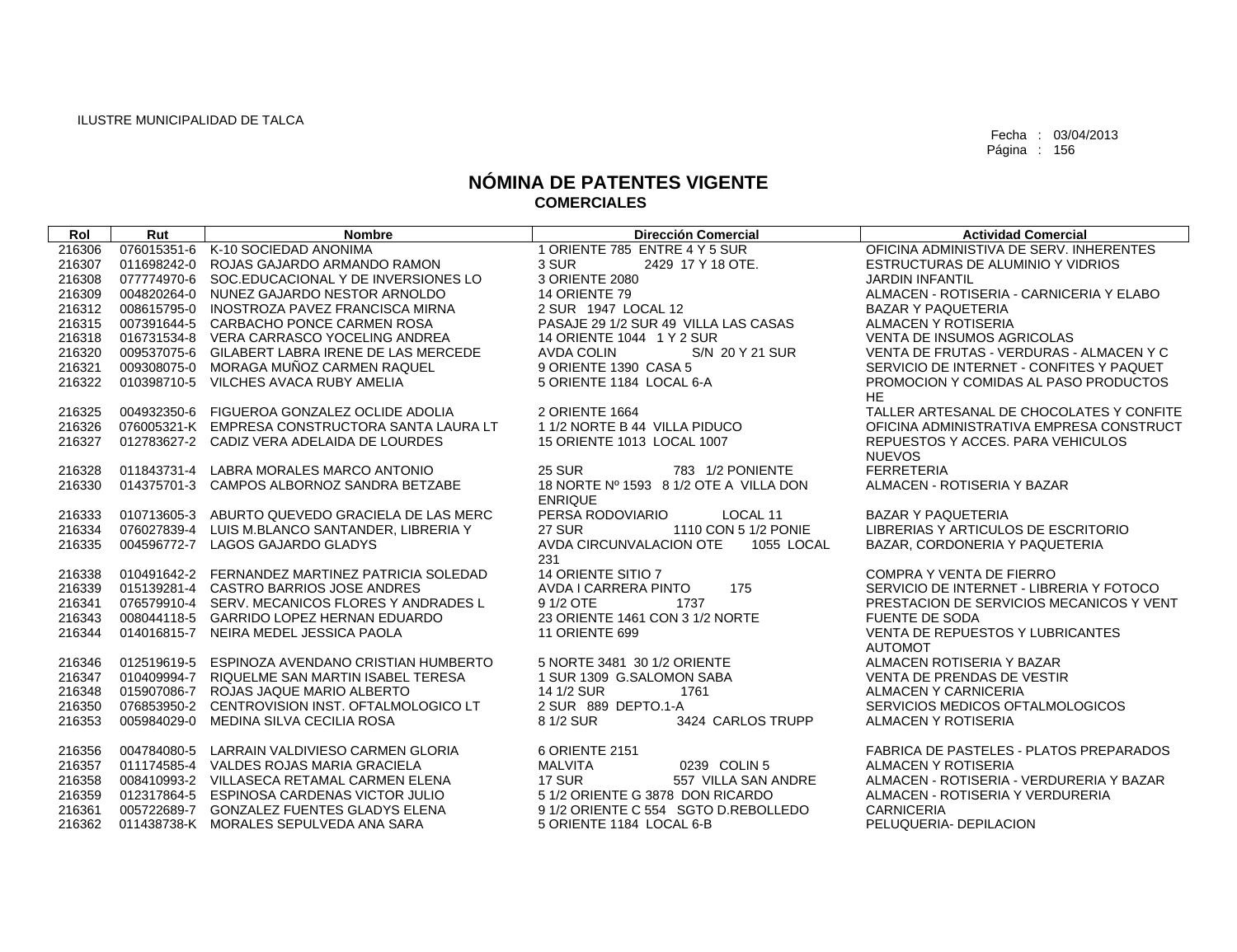| Rol    | Rut         | <b>Nombre</b>                                   | <b>Dirección Comercial</b>                    | <b>Actividad Comercial</b>               |
|--------|-------------|-------------------------------------------------|-----------------------------------------------|------------------------------------------|
| 216363 | 010385396-6 | MUNOZ VALDIVIA LUIS MARCELO                     | 3 SUR<br>1969 LOCAL 6                         | <b>COMIDA RAPIDA</b>                     |
| 216364 | 008620616-1 | CHAMORRO ACEVEDO RAQUEL DE LAS MERC             | 16 NORTE 1541                                 | <b>ALMACEN</b>                           |
| 216365 |             | 014019637-1 SALDAÑA RODRIGUEZ MARIA ELIZABETH   | <b>31 SUR</b><br>565 2 PONIENTE A             | <b>ALMACEN</b>                           |
| 216366 |             | 009320963-K MUÑOZ ARAVENA JUAN DANIEL           | 8 ORIENTE 1358                                | VENTA DE ART.COMPUTAC. SERVICIOS E INSTA |
| 216367 |             | 006907606-8 PALACIOS GARRIDO MARCELO ENRIQUE    | <b>14 ORIENTE 654</b>                         | CASA DE REPOSO                           |
| 216368 |             | 006464045-3 CIFUENTES HERNANDEZ MARIA ELIANA    | <b>16 SUR</b><br>1471 8 Y 9 ORIENTE           | <b>COCINERIA</b>                         |
| 216371 |             | 012013964-9 MUÑOZ LOYOLA MARIA TERESA           | 21 1/2 NORTE 1509<br>8 1/2 ORIE               | COMIDAS AL PASO ALMACEN Y ROTISERIA      |
| 216372 |             | 081201000-K CENCOSUD RETAIL S.A.                | 1 SUR<br>1429                                 | <b>GRANDES TIENDAS</b>                   |
| 216374 |             | 008421575-9 HAZBUN ROMAN LUIS PAULO             | 2 SUR 550 2 Y 3 PONIENTE                      | <b>ALOJAMIENTO</b>                       |
| 216376 |             | 012787182-5 MENDOZA CEPEDA NELSON EDUARDO       | 5 SUR 18 Y 19 OTE<br>2543                     | ALMACEN Y VERDULERIA                     |
| 216377 |             | 007099282-5 ARAVENA FUENTES VIOLETA DE LAS M.   | 6 ORIENTE 928 LOC-4                           | PELUQUERIA Y DEPILACION                  |
| 216378 |             | 079618970-3 INDECO LTDA.                        | 4 NORTE 1154 OF-502                           | OFICINA DE CAPACITACION                  |
| 216379 |             | 022235653-9 CORDERO CAMPOS HAROLD JAVIER        | <b>20 SUR</b><br>198 VILLA GALILEA B          | CLINICAS VETERINARIA Y ACCES. DE MASCOTA |
| 216380 | 096671750-5 | EASY S.A.                                       | ARENAL<br>411                                 | VTA, ARTICULOS PARA EL HOGAR Y CONSTRUCC |
| 216381 |             | 011894812-2 MUÑOZ GAJARDO JUAN GONZALO          | <b>25 SUR</b><br>0495 3 1/2 ORIENTE           | BAZAR SERVICIO DE INTERNET Y VENTA DE IN |
| 216382 |             | 013786802-4 ESPINOZA CIFUENTES RODRIGO ANDRES   | 4 SUR<br>1332 6 Y 7 ORIENTE                   | TALLER MECANICO DE AUTOMOVILES           |
| 216383 |             | 076137840-6 SOC SERV. ELECTRIC. INTEGRALES Y CO | 4 SUR<br>1332                                 | OFICINA CONTRATISTA                      |
| 216384 |             | 005676585-9 MORAGA ORELLANA MAGDRIEL            | 15 ORIENTE 800                                | REPUESTOS Y LUBRICANTES PARA VEHICULOS   |
| 216385 |             | 009546486-6 GONZALEZ SILVA MANUEL ANTONIO       | 2 SUR 1946 LOCAL 7                            | VENTA DE CONFITES, BEBIDAS Y HELADOS     |
| 216386 |             | 077451780-4 ESC. DE CONDUCTORES PROFESIONALES D | 5 NORTE 1053                                  | <b>CAPACITACION</b>                      |
| 216387 |             | 010549682-6 BASTIAS ROJAS ARIEL ALEJANDRO       | 3 ORIENTE 928 21 1/2 SUR                      | ALMACEN - ROTISERIA Y BAZAR              |
| 216388 |             | 050947010-3 OYARZUN ASTUDILLO RENATO Y OTROS    | 11 ORIENTE 3 13 Y 14 SUR                      | <b>ALOJAMIENTO</b>                       |
| 216389 |             | 009017515-7 TOBAR JAQUE WLADIMIRO JACOB         | 22 NORTE 2011 13 ORIENTE                      | ALMACEN Y ROTISERIA                      |
| 216390 |             | 076849050-3 SOC. COM. CORMAR LTDA.              | <b>19 SUR</b><br>113 V.SAN MARCOS II          | AMASANDERIA                              |
| 216391 |             | 009584523-1 SILVA POZA LIBERTAD DEL ROSARIO     | 5 ORIENTE 2970 18 NORTE B                     | <b>COMIDAS AL PASO</b>                   |
| 216392 |             | 076233060-1 CENTRO DE EST, SOC, Y PROM, PARA EL | 3 NORTE 253 5 Y 6 PTE.                        | OFICINA ADMINISTRATIVA DE SERV. PROFESIO |
| 216393 |             | 014568709-8 CASTRO ARAVENA ELSA MAGDALENA       | 2 NORTE 3485                                  | <b>JARDIN INFANTIL</b>                   |
| 216394 |             | 006827269-6 VIVALLO PARADA NELLY ESTER          | 9 ORIENTE 2650                                | <b>ALMACEN</b>                           |
| 216396 |             | 005463143-K BRIONES CAMPOS LUIS ALBERTO         | 14 ORIENTE 1296 2 NORTE VICENTE DE LA<br>CRUZ | ALMACEN - ROTISERIA - BAZAR Y VERDURERIA |
| 216397 |             | 010918013-0 GODOY CEA JORGE ANTONIO             | <b>AVDA COLIN</b><br>181 EX SCHORR Y CONC     | <b>FERRETERIA</b>                        |
| 216398 | 096509660-4 | <b>BANCO FALABELLA</b>                          | 1 SUR 1138                                    | <b>BANCO</b>                             |
| 216399 |             | 021124014-8 FERNANDEZ BENTOS MARTIN EDUARDO     | 14 ORIENTE 47                                 | <b>FERRETERIA</b>                        |
| 216400 |             | 076029046-7 ADRIAN BARRIOS E HIJO LTDA.         | <b>13 ORIENTE 356</b>                         | VENTA DE TORNILLOS, PERNOS Y HERRAMIENTA |
| 216403 |             | 008087098-1 RAMIREZ AVENDAÑO MARINA HEDY        | 2 SUR<br>2183 15 ORIENTE                      | <b>ALOJAMIENTO</b>                       |
| 216405 |             | 014019260-0 ALVAREZ ROJAS PAULA CAROLINA        | 33 ORIENTE 108 12 SUR                         | SERVICIO DE INTERNET Y BAZAR             |
| 216406 |             | 076741200-2 COMERC. Y DISTRIBUIDORA ENERGETICO  | 2 NORTE 2541                                  | OFICINA ADMINISTRATIVA DE EMPRESA DE G   |
| 216407 |             | 010194586-3 SOTO RETAMAL CARLOS EGIDIO          | 2 SUR 1294                                    | COMPRA - VTA. Y TALLER DE REPARACION DE  |
| 216408 |             | 008564109-3 TENHAMM SOTO SANDRA EUGENIA         | 8 ORIENTE 100 NVA, ABATE MOLINA               | CONFECCION Y VENTA DE PRENDAS DE VESTIR  |
| 216409 |             | 011439120-4 SAN MARTIN AVILA JUANA DE LAS MERCE | 14 ORIENTE 7 SUR 465 INT COLEGIO              | KIOSCO BEBIDAS-CONFITES-HELADOS Y ART. D |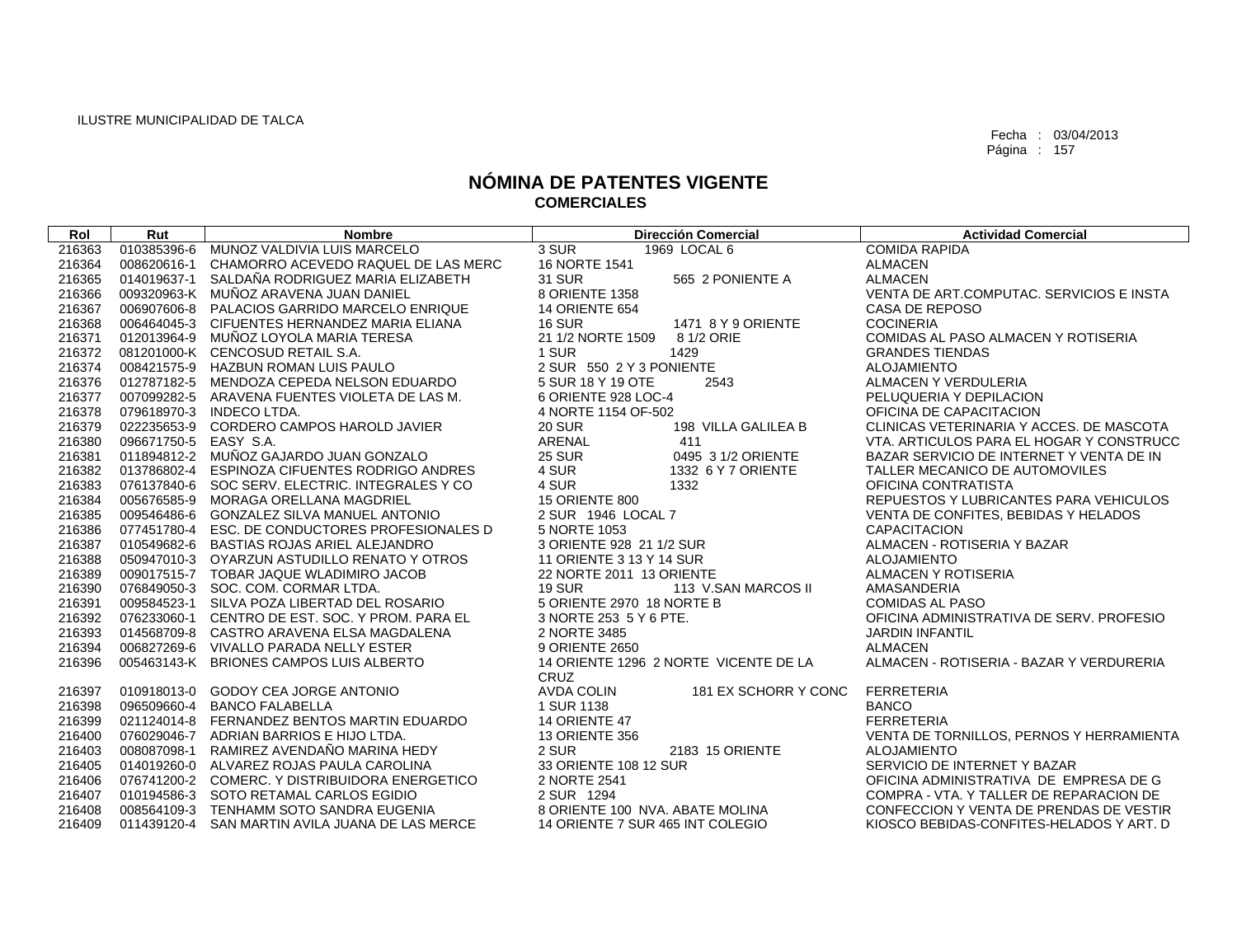| Rol    | Rut         | <b>Nombre</b>                                   | <b>Dirección Comercial</b>             | <b>Actividad Comercial</b>                      |
|--------|-------------|-------------------------------------------------|----------------------------------------|-------------------------------------------------|
| 216410 | 076434960-1 | COMERCIAL H Y H LTDA.                           | <b>19 SUR</b><br>189                   | CARNICERIA Y ELABORACION DE CERDO A LA C        |
| 216412 |             | 076027688-K MARIO E. ALIAGA NILO VTA. Y REPAR.  | 3 NORTE C 9 9 Y 10 OTE.                | <b>VENTA Y REPARACION DE ARTICULOS</b>          |
|        |             |                                                 |                                        | <b>ELECTRON</b>                                 |
| 216414 | 003710789-1 | MORALES MORENO OMER LUIS                        | 22 NORTE 2032 CON 13 ORIENTE VILLA DON | ALMACEN - ROTISERIA - BAZAR                     |
|        |             |                                                 | RAFAEL                                 |                                                 |
| 216415 |             | 007644279-7 AMIGO VERDUGO SERGIO                | 9 ORIENTE 281 TALCA                    | FRUTAS, VERDURAS Y CEREALES                     |
| 216417 |             | 076204860-4 CONSTRUCTORA PROAS LTDA.            | 21 ORIENTE 350                         | <b>CONSTRUCCION Y EDIFICACION</b>               |
| 216418 |             | 076159436-2 INVERSIONES SANTA CATALINA LTDA.    | 2 SUR 1003                             | <b>FUENTE DE SODA</b>                           |
| 216419 |             | 009203643-K INZULZA GOMEZ LAURA MARISOL         | AVDA SAN MIGUEL 2619                   | COMERCIALIZACION DE MADERAS NATIVAS             |
| 216420 |             | 009265641-1 VELIZ AGURTO MIRELLA LUCIA          | 14 ORIENTE 92                          | VENTA Y FABRICACION DE PASTELONES (TALLE        |
| 216421 |             | 077891470-0 SAN JOSE ARTICULOS RELIGIOSOS LTDA. | 1 SUR<br>1130 LOCAL 16                 | LIBRERIA, COMPRA VTA. E IMPORT. DE ARTIC        |
| 216422 |             | 076000227-5 SOCIEDAD MEGAIMAGEN S.A.            | 2 SUR 1525                             | DIAGNOSTICOS MEDICOS DE IMAGENOLOGIA            |
| 216423 |             | 089274100-K SERVICIOS PROSEGUR LIMITADA         | 16 ORIENTE 773 ESQUINA 4 SUR           | SERVICIOS DE ENSOBRAMIENTOS Y PAGOS             |
| 216424 |             | 096559350-0 ENTRETENIMIENTOS PUB-CLUB S.A.      | 7 ORIENTE 1139                         | SALON DE POOL                                   |
| 216425 |             | 010178519-K FIGUEROA AGUILERA ELENA VIVIANA     | 5 NORTE 3371 29 ORIENTE                | ALMACEN Y ROTISERIA                             |
| 216426 |             | 006776667-9 BOBADILLA BOBADILLA IRIS DE LAS MER | 9 ORIENTE 840 3 Y 4 SUR                | ALOJAMIENTO Y COCINERIA                         |
| 216431 |             | 011372747-0 ACEVEDO MENDOZA MARINA DE LAS MERCE | 8 SUR<br>2836 27 ORIENTE               | ALMACEN - CARNICERIA - ROTISERIA Y BAZAR        |
| 216433 |             | 079862750-3 TRANSPORTES CCU. LTDA.              | CALLE DE SERVICIO RUTA 5 SUR 95        | BODEGA DISTRIB. DE BEBIDAS ANALCOHOLICAS        |
| 216435 |             | 078334250-2 SUMINISTROS DE REPUESTOS Y ACCESORI | 2 ORIENTE 232                          | <b>IMPORTACION - EXPORTACION Y VTA. DE REPU</b> |
| 216439 |             | 076236480-8 URZUA Y MEDRANO CIA, LTDA.          | <b>1 ORIENTE 1414</b>                  | <b>CAPACITACION</b>                             |
| 216440 |             | 076958270-3 CENTRO IMAGENOLOGICO SALUMED LTDA.  | 5 ORIENTE 1012                         | SALA DE PROCEDIMIENTOS RADIOLOGICOS             |
| 216441 |             | 009908700-5 FUENTES NAVARRETE MANUEL ALEJANDRO  | 1 SUR<br>1645 LOCAL 3                  | VTA. REPUESTOS PARA MAQUINAS                    |
|        |             |                                                 |                                        | <b>ELECTRONICA</b>                              |
| 216442 |             | 012151505-9 QUINTEROS FUENTES JUANA BERTA       | <b>25 SUR</b><br>253                   | ALMACEN - ROTISERIA Y BAZAR                     |
| 216443 |             | 009686747-6 BUSTAMANTE MONTERO JOHAN DEYCY      | 7 1/2 SUR-B 3509 32 Y 33 ORIENT        | ALMACEN ROTISERIA Y BAZAR                       |
| 216444 |             | 009667157-1 RIVERA PINILLA WILMA ANDREA         | 2 SUR<br>1384                          | <b>ALOJAMIENTO</b>                              |
| 216445 |             | 009017515-7 TOBAR JAQUE WLADIMIRO JACOB         | 13 ORIENTE S/N 22 NORTE                | TALLER DE REPAR. DE MAQUINARIA Y COMPRA         |
| 216446 |             | 006966653-1 LOBOS GUZMAN LUIS ALFONSO           | 14 ORIENTE 752 4 Y 5 SUR               | <b>SASTRERIA</b>                                |
| 216447 |             | 015138313-0 ROJAS ZAMORANO CRISTIAN ANDRES      | 1669 LOCAL 4<br>1 SUR                  | COMPRAVENTA ARTICULOS USADOS Y SERV.            |
|        |             |                                                 |                                        | <b>TEC</b>                                      |
| 216450 |             | 076019353-4 SOCIEDAD COMERCIAL DEIK Y CIA. LTDA | 8 ORIENTE 1378 2 Y 3 NORTE             | VENTA DE ARTICULOS ELECTRICOS                   |
| 216451 |             | 009952888-5 RIOSECO MUÑOZ DANIEL ANTONIO        | 4 PTE A<br>0979 CON 26 SUR VILLA RIO   | ALMACEN                                         |
|        |             |                                                 | <b>CLARO</b>                           |                                                 |
| 216452 |             | 011675574-2 GONZALEZ REYES MARCELA DEL CARMEN   | <b>LOS AVELLANOS</b><br>089            | <b>PELUQUERIA</b>                               |
| 216453 |             | 005218167-4 ARAYA RIVERA LUIS ALBERTO           | 18 NORTE 1581 8 ORIENTE                | SALON DE POOL                                   |
| 216454 |             | 015599256-5 SANHUEZA COFRE EVELYN FERNANDA      | 13 ORIENTE 678 5 SUR                   | <b>HOSPEDERIA</b>                               |
| 216455 |             | 011778503-3 RIOS BIZAMA JANETTE MARISOL         | <b>13 ORIENTE 1723</b>                 | COMIDAS AL PASO - ALMACEN Y BAZAR               |
| 216456 |             | 014487553-2 AVENDAÑO BOBADILLA JACQUELINE ALEJA | 56 POBL.<br>AVDA. CIRCUNVALACION       | SERVICIO DE INTERNET Y BAZAR                    |
|        |             |                                                 | <b>INDEPENDENCIA</b>                   |                                                 |
| 216458 |             | 004227405-4 GONZALEZ QUIROZ LIDIA ESTER         | <b>11 SUR</b><br>3775 35 ORIENTE       | ALMACEN - ROTISERIA Y BAZAR                     |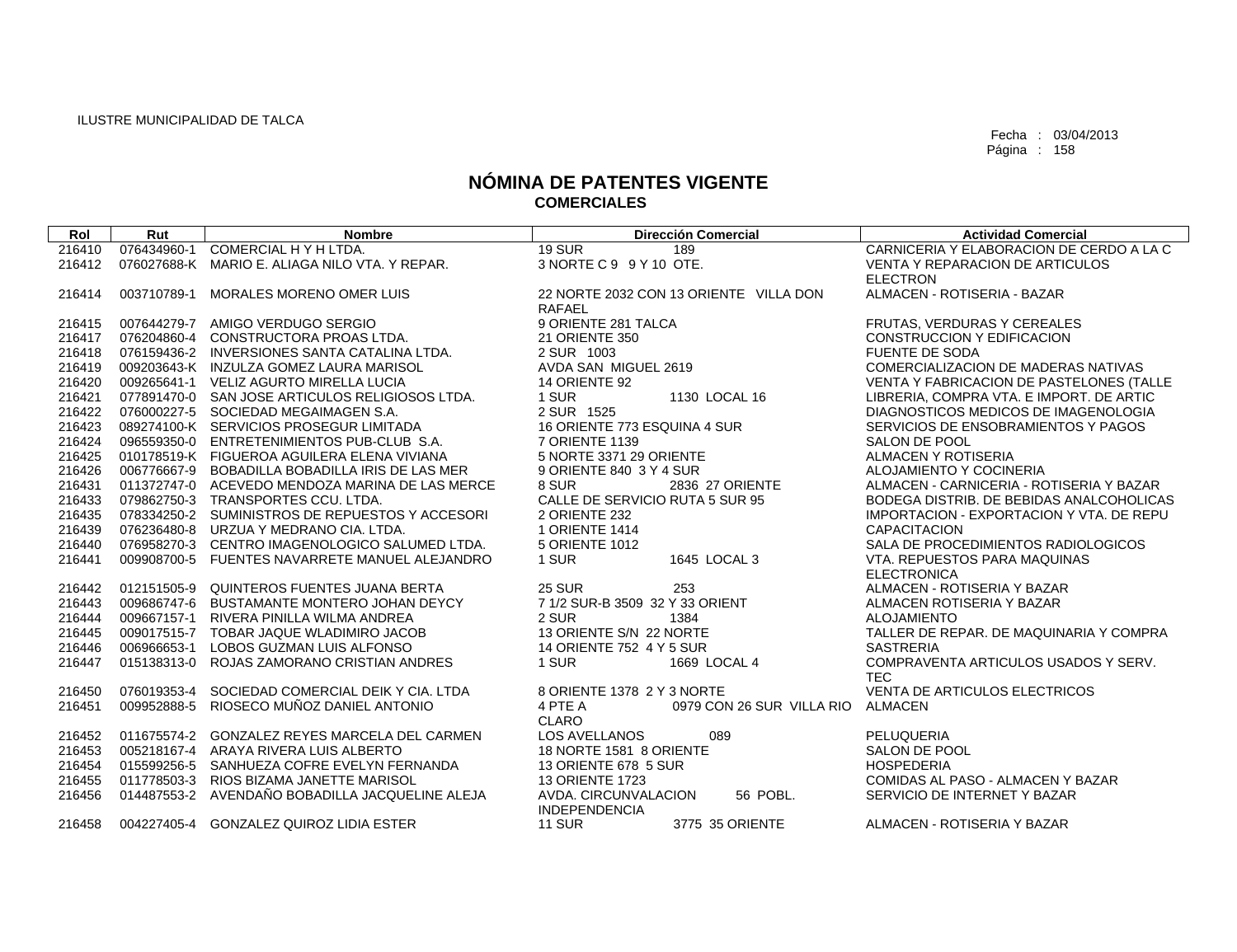| Rol    | Rut         | <b>Nombre</b>                                     | <b>Dirección Comercial</b>             | <b>Actividad Comercial</b>               |
|--------|-------------|---------------------------------------------------|----------------------------------------|------------------------------------------|
| 216459 |             | 005614686-5 MEZA ESPINOZA NELSON SEGUNDO          | 11 PONIENTE Nº 103 COOP. SALUTAL       | ALMACEN Y VENTA DE GAS                   |
| 216460 |             | 004744291-5 JAUREGUI CONTRERAS PEDRO PABLO        | <b>PJE 17</b><br>1469 COOP, SAN PIER   | REPARADOR DE ARMAS DE FUEGO              |
| 216461 |             | 008259011-0 ARAVENA SEPULVEDA JUAN ENRIQUE        | AVENIDA COLIN<br>0209                  | <b>COCINERIA</b>                         |
| 216464 |             | 004146845-9 QUILODRAN POLANCO JOSE BENITO         | PASAJE NIDAL 254 BRILLA EL SOL         | <b>ALMACEN Y BAZAR</b>                   |
| 216466 |             | 014274757-K SOTO CARRASCO PAOLA MARINA            | <b>EL PORVENIR</b><br>CASA 14          | <b>ALMACEN</b>                           |
| 216467 |             | 077905300-8 XINERGIA LABORAL SERVICIOS GENERALE   | 7 ORIENTE 1689-A                       | OFICINA ADMINISTRATIVA CONTRATACION DE P |
| 216471 |             | 009777839-6 DIAZ MORALES OSCAR IVAN               | 6 ORIENTE 1449                         | SERVICIO TECNICO DE ELECTRONICA          |
| 216472 |             | 007920762-4 FUENTES AHUMADA MARIA RITA            | 4 PONIENTE 0447 VILLA ECUADOR          | <b>FUENTE DE SODA</b>                    |
| 216473 |             | 012727312-K VALDES CARRASCO PABLO ANDRES          | 10 NORTE 1690                          | <b>CLINICA DENTAL</b>                    |
| 216476 |             | 076025094-5 EMPRESA DE CAPACITACION Y TECNOLOGI   | 2 PONIENTE 1060                        | OFICINA DE CAPACITACION                  |
| 216477 |             | 076025494-0 OPTICAS ROTTER Y KRAUSS LTDA.         | 1 SUR<br>1365                          | <b>OPTICA</b>                            |
| 216479 |             | 076028145-K JARDIN INFANTIL AMANCAY LTDA.         | 5 NORTE 3490 32 ORIENTE                | <b>JARDIN INFANTIL</b>                   |
| 216481 |             | 010571301-0 CACERES OROSTICA CARLOS EDUARDO       | 12 NORTE 1396 7 Y 8 ORIENTE            | SERV. DE INTERNET- VTA. ARTICULOS COMPUT |
| 216483 |             | 011457421-K FUENTES ARRIAGADA JOSE MAURICIO       | 2 SUR 494                              | <b>COCINERIA</b>                         |
| 216484 |             | 009856538-8 LOPEZ CONTRERAS MARIA ANGELICA        | <b>28 SUR</b><br>0370 5 PONIENTE       | ALMACEN - ROTISERIA Y BAZAR              |
| 216485 |             | 015596414-6 SERRAS URBINA NATALIA PATRICIA        | 8 ORIENTE 1154 OF, 11                  | SALA DE PROCEDIMIENTOS ODONTOLOGICOS     |
| 216487 |             | 015148753-K JARA ESPINOZA OLIVIA DEL CARMEN       | 14 ORIENTE 1024 1 Y 2 SUR              | PELUQUERIA                               |
| 216490 |             | 076598370-3 AGROCOMERCIAL PATAGONIA LTDA.         | 1 NORTE 801 OF, 503                    | OFICINA CORRETAJE AGRICOLA               |
| 216491 |             | 014345539-4 REBOLLEDO HERRERA ROBERTO ELIAS       | 1 NORTE 2244 15 Y 16 OTE.              | <b>COMIDA RAPIDA</b>                     |
| 216493 |             | 005258793-K RAMIREZ ARENAS NEMESIO SEGUNDO        | <b>16 SUR</b><br>972-B 4 Y 5 OTE.      | SERV. TECNICO DE COMPUTADORES E          |
|        |             |                                                   |                                        | <b>INTERNET</b>                          |
| 216495 |             | 009238673-2 ROJAS MIRANDA MARIO ENRIQUE           | AVDA ISIDORO DEL SOLAR<br>211-215      | VTA, DE FRUTAS - HUEVOS AL POR MAYOR - C |
| 216497 |             | 010380501-5 MORENO ALMEYDA PAULA VICTORIA         | 2 NORTE 1791 LC-5                      | <b>COCINERIA</b>                         |
| 216498 |             | 014488217-2 LEAL SANTELICES HECTOR ANDRES         | 1 PONIENTE 1475                        | SERV. TECNICO DE COMPUTADORES E          |
|        |             |                                                   |                                        | <b>INTERNET</b>                          |
| 216501 |             | 076922610-9 PRODUCTORES AGRICOLAS S.A.            | 2 PONIENTE 962 2 Y 3 SUR               | ASESORIA TECNICA EN GESTION EMPRESARIAL  |
| 216502 |             | 011893115-7 POBLETE ORTEGA MIREYA ENRIQUETA       | 5 ORIENTE E 3420 22 NORTE DON GONZALO  | <b>ALMACEN</b>                           |
|        |             |                                                   |                                        |                                          |
| 216503 |             | 011676109-2 GONZALEZ CANCINO JACQUELINE ANDREA    | 10 ORIENTE 98 11 SUR POB. CRISTI GALLO | <b>COMIDAS AL PASO</b>                   |
| 216504 |             | 007849491-3 MADARIAGA ESPINOZA MARIA ISABEL       | 1 SUR<br>1541                          | SERVICIO TECNICO DE TELEFONIA CELULAR    |
| 216505 |             | 012295988-0 RODRIGUEZ ARAYA VICTOR HUGO           | 6 ORIENTE 1252                         | <b>OPTICA</b>                            |
| 216506 | 012523004-0 | SALDIVIA PARADA CHRISTIAN ALBERTO                 | <b>25 SUR</b><br>381 4 Y 5 PONIENTE    | COMPRA VENTA DE REPUESTOS Y ACCES.       |
|        |             |                                                   |                                        | <b>AUTOM</b>                             |
| 216507 |             | 010544153-3 BRAVO JARA VIVIANA DEL CARMEN         | 1 NORTE 1735-A                         | PELUQUERIA                               |
| 216508 |             | 006174780-K GONZALEZ FUENTES OFELIA               | 6 ORIENTE 1317-B                       | SERVICIO TECNICO DE COMPUTADORES Y VENT  |
| 216510 |             | 014592474-K TAPIA CIFUENTES PAULA CAROLINA        | 12 ORIENTE 930 LOCAL 1                 | <b>BAZAR</b>                             |
| 216512 |             | 011788271-3 GONZALEZ MARQUEZ LUISA DE LAS MERCE   | 15 ORIENTE 1014 ENTRE 1 Y 2 SUR        | <b>COMIDA RAPIDA</b>                     |
| 216513 |             | 007594770-4 NUNEZ BELMAR MIRTHA                   | 6 ORIENTE 2275                         | <b>COCINERIA</b>                         |
|        |             | 216515 014477507-4 VERGARA MUÑOZ FRANCISCO FABIAN | 2 NORTE 3301 25 ORIENTE                | <b>CLINICA VETERINARIA</b>               |
|        |             | 216516 004263168-K DIAZ ESCALONA ADRIANA ERCILIA  | CAMINO PUERTAS NEGRAS.PARCELA 2 S/N    | <b>ALMACEN Y BAZAR</b>                   |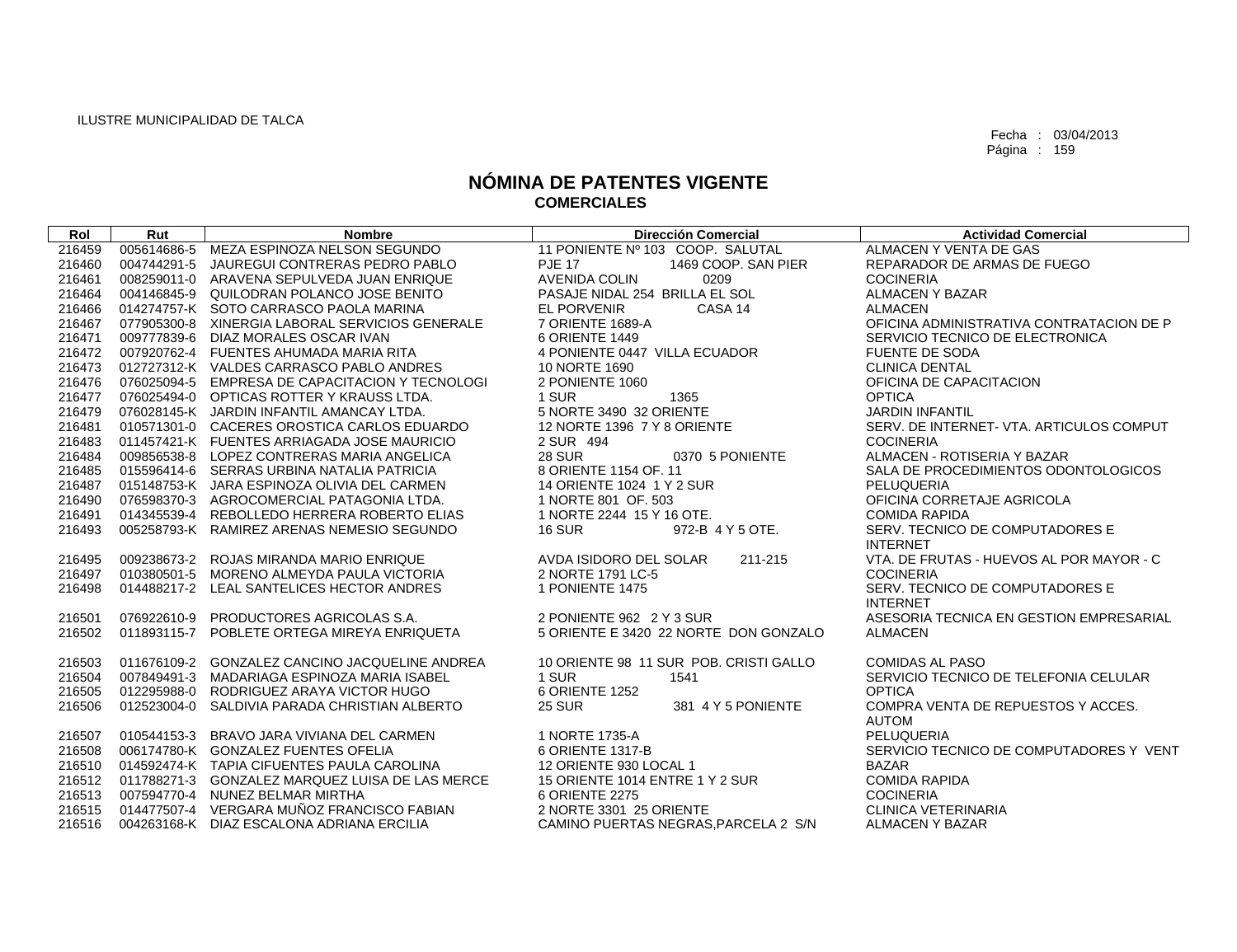| Rol    | Rut                    | <b>Nombre</b>                                   | <b>Dirección Comercial</b>               | <b>Actividad Comercial</b>                |
|--------|------------------------|-------------------------------------------------|------------------------------------------|-------------------------------------------|
| 216517 | 076704510-7            | LA PIPA LTDA.                                   | <b>EL ARENAL</b><br>411 LOCAL 1011       | TABAQUERIA - VTA DE JUEGOS DE AZAR - CON  |
| 216518 | 014748257-4            | XIAO XIAO-FENG                                  | <b>15 SUR</b><br>229-A LOCAL B VILLA LOS | <b>COCINERIA</b>                          |
|        |                        |                                                 | <b>NARANJOS</b>                          |                                           |
| 216519 | 006768229-7            | <b>GARCIA VALENZUELA PATRICIO RENE</b>          | 4 ORIENTE 2298 CON 12 NORTE              | VENTA DE JUEGOS DE POLLA Y LOTERIA        |
| 216520 |                        | 076034858-9 SOCIEDAD BRAVO Y LOBOS CIA, LTDA.   | 32 ORIENTE 1635                          | OF, ADMINIST, COMERCIALIZACION DE ART, D. |
| 216521 |                        | 053303206-0 ROJAS CASTILLO VALESKA FERNANDA Y O | <b>29 SUR</b><br>0889 12 PONIENTE        | ALMACEN - ROTISERIA Y BAZAR               |
| 216522 |                        | 014345743-5 SEPULVEDA MUNOZ PAOLA ANDREA        | 3 SUR<br>699                             | SERVICIOS INTEGRALES DE SEGURIDAD EN MAT  |
| 216524 |                        | 012180246-5 ARAVENA GARCIA MARIA SUSANA         | 1 NORTE 1620                             | COMIDA RAPIDA Y FUENTE DE SODA            |
| 216525 |                        | 076301990-K INVERSIONES FOX LTDA.               | 252<br><b>20 SUR</b>                     | SERVICIOS COMPUTACIONALES E INTERNET      |
| 216530 | 009631977-0            | <b>BRAVO SILVA MARIA ANGELICA</b>               | 3 1/2 ORIENTE A 0477 23 SUR              | <b>BAZAR</b>                              |
| 216531 |                        | 004968018-K MIRANDA MUNOZ JOSE JUSTINO          | <b>15 SUR</b><br>1693                    | ALMACEN Y AMASANDERIA                     |
| 216533 |                        | 076038279-5 SEGURIDAD PRIVADA PAOLA SEPULVEDA M | 3 SUR<br>699                             | SERVICIOS INTEGRALES DE SEGURIDAD EN MAT  |
| 216537 |                        | 053309776-6 ORTIZ LARA CARLOS ALONSO Y OTRO     | 6 ORIENTE 1132 LOCAL 4                   | VENTA DE ART. DE BAZAR - CORDONERIA - PA  |
| 216539 |                        | 076037573-K EMPRESA DE SEGURIDAD GARCIA NORAMBU | 1 NORTE 1858 DEPTO, B                    | SERV. INTEGRAL EN MATERIA INHERENTE A SEG |
| 216540 |                        | 007912873-2 RAMIREZ ESPARZA NORMA IRENE         | 4 NORTE 1494                             | <b>VENTA Y CONFECCION DE VESTUARIO</b>    |
| 216542 | 015398843-9            | MENDOZA TRUJILLO LESLIE ANDREA                  | 1 SUR<br>1271 LOCAL 18 GALERIA           | COMERC. DE PRODUCTOS ALIMENTICIOS - VTA.  |
|        |                        |                                                 | <b>ZAROR</b>                             |                                           |
| 216543 | 011893520-9            | ROJAS HERRERA HERNAN ANTONIO                    | 1 NORTE 1951                             | <b>COCINERIA Y BAZAR</b>                  |
| 216544 |                        | 013387808-4 TAPIA GUTIERREZ KARINA ELIZABETH    | 5 ORIENTE 1184 LOCAL 10                  | VENTA DE ROPA VESTIR NUEVA - USADA Y ACC  |
| 216547 | 016293884-3            | BARRIENTOS GARRIDO LUIS ALBERTO                 | 1 NORTE 1322                             | <b>BAZAR Y PAQUETERIA</b>                 |
| 216549 |                        | 076766180-0 LESLIE P S URRUTIA PACHECO CIRCULO  | 2 SUR 889 OF 1-C                         | OFICINA ADMINISTRATIVA DE ASESORIAS PROF  |
| 216550 | 010950482-3            | DIBARRART VERA ADRIANA JEANNETE                 | AVDA, CARLOS SCHORR<br>398 CON 6         | LIBRERIA - VTA, ART, E INSUMOS COMPUTACI  |
|        |                        |                                                 | <b>PONIENTE</b>                          |                                           |
| 216551 |                        | 076694320-9 SERVICIOS INTEGRALES DE INFORMATICA | 12 ORIENTE 1853 7 Y 8 NORTE              | OFICINA ADMINISTRATIVA DE EMPRESA DE SER  |
| 216554 |                        | 011675811-3 CARRIEL ROJAS JAIME RICARDO         | 8 SUR<br>2200                            | ABARROTES - ROTISERIA Y PANADERIA         |
| 216556 | 076010151-6 CECOR S.A. |                                                 | <b>11 ORIENTE 1180</b>                   | COMPRA VENTA DE AUTOMOVILES - CAMIONES Y  |
| 216559 |                        | 050700230-7 OPAZO AVILA FRANCISCO MIGUEL Y OTRA | 609<br>14 SUR 2 1/2 PTE                  | <b>FERRETERIA</b>                         |
| 216560 |                        | 076021962-2 IMPORTADORA REKOCAR LTDA.           | 2 SUR 1689                               | <b>VENTA DE REPUESTOS AUTOMOTRICES</b>    |
| 216562 |                        | 076030883-8 SOCIEDAD OFTALMOLOGICA TALCA LTDA.  | 1 NORTE 1077 DEPTO.307                   | <b>CONSULTA MEDICA</b>                    |
| 216564 |                        | 009423160-4 ANDRADES REYES NIBALDO ANTONIO      | 18 1/2 PONIENTE 0923 V. JARDIN DEL VALLE | OFICINA ADMINISTRATIVA ARTICULOS Y PRODU  |
| 216566 | 012519488-5            | RAMIREZ PINILLA FROILAN ENRIQUE                 | 6 ORIENTE 2890 18 NORTE                  | <b>ALMACEN</b>                            |
| 216569 | 077460910-5            | REPUESTOS AUTOMOTRICES VALPAR LTDA.             | <b>18 ORIENTE 965</b>                    | <b>COMPRA Y VENTA DE REPUESTOS</b>        |
|        |                        |                                                 |                                          | <b>AUTOMOTRICES</b>                       |
| 216571 | 010092902-3            | ROMERO ESPINOZA MIRELLA DEL CARMEN              | 2 SUR 1682                               | <b>COMPRA Y VENTA DE REPUESTOS</b>        |
|        |                        |                                                 |                                          | <b>AUTOMOTRICES</b>                       |
| 216573 | 013950084-9            | CAMPOS ESPINOZA OSCAR HERNAN DEL CA             | 26 1/2 SUR 18 PTE<br>42 VILLA SAN        | ALMACEN- ROTISERIA Y BAZAR                |
|        |                        |                                                 | <b>FRANCISCO</b>                         |                                           |
| 216574 | 076036272-7            | TRANSPORTES MANUEL A. URZUA VALENZU             | 13 SECTOR<br>TERMINAL DE BUSES OFICINA   | OFICINA VENTA DE PASAJES - ENCOMIENDAS Y  |
|        |                        |                                                 | <b>RURAL</b>                             |                                           |
| 216575 |                        | 010026854-K CACERES CISTERNAS SANDRA GLORIA     | <b>17 NORTE 1325</b>                     | <b>ALMACEN</b>                            |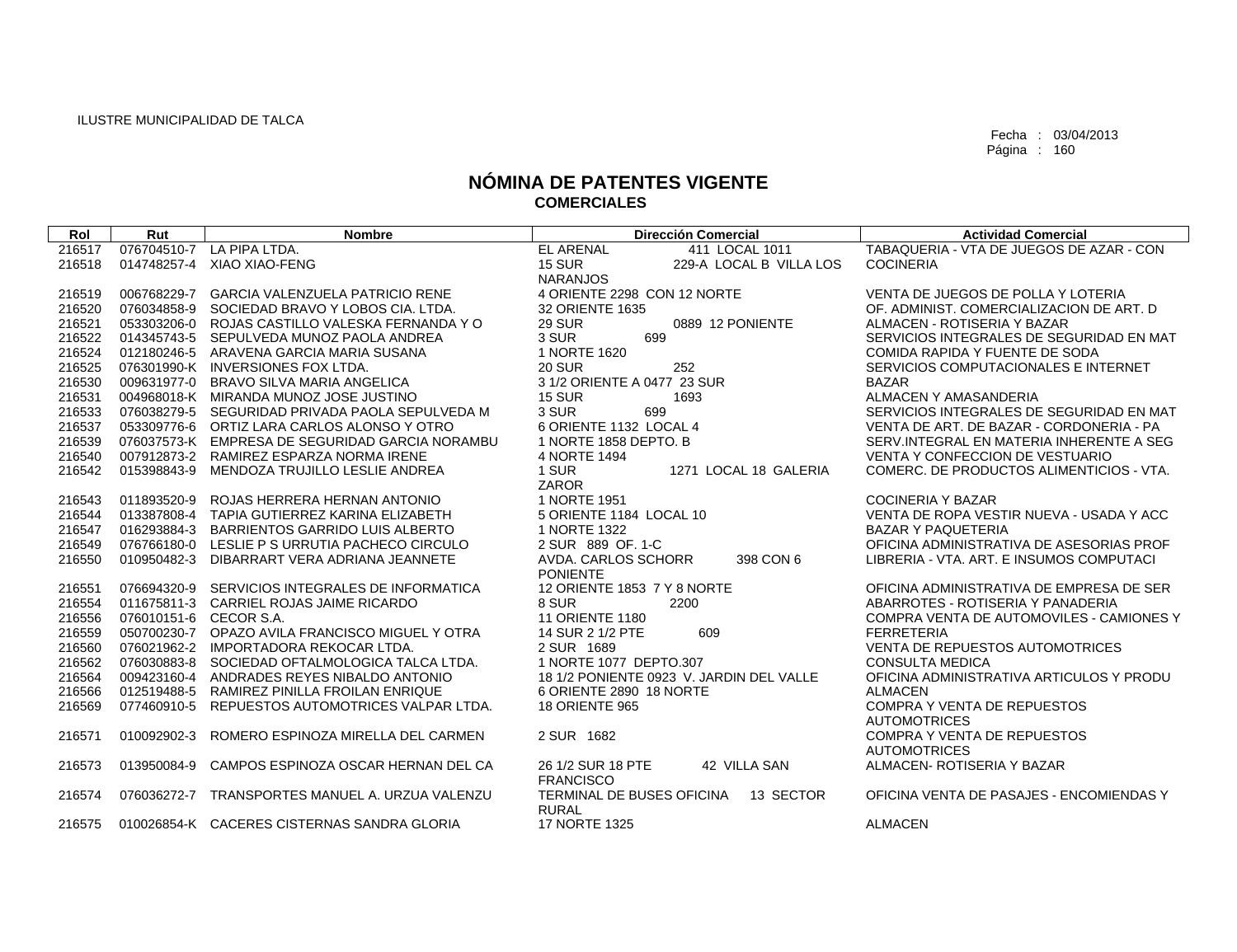| 216576<br>011319817-6 CASTILLO PARRA MARIA ELIANA<br>PERSA RODOVIARIO<br><b>BAZAR Y PAQUETERIA</b><br>LOCAL 104<br>6 SUR<br>954 2 Y 3 ORIENTE<br>216577<br>009294521-9 CONCHA PEREZ SERGIO JUAN HONORIO<br><b>COMIDAS PREPARADAS</b><br>1 SUR<br>1617<br>COMPRA VENTA - IMPORT. - EXPORT. - COMER<br>216578<br>076869440-0 INVERSIONES PUERTA-MARIN LTDA.<br><b>19 SUR</b><br>216579<br>008587023-8 TAPIA VASQUEZ NICOLAS ARNOLDO<br>159 10 1/2 PONIENTE<br><b>COCINERIA</b><br>CASINO DE JUEGOS<br>216580<br>076293740-9 CASINO DE JUEGO DE TALCA S.A.<br>AVDA, CIRCUNV, OTE<br>1055<br>1201 LOCAL 2<br>216581<br>1 SUR<br><b>FARMACIA Y PERFUMERIA</b><br>059111330-5 FARMACIAS DE SIMILARES CHILE S.A.<br>216582<br>AVDA, CIRCUNVALACION OTE, 1055<br>076325060-1 SOCIEDAD DESARROLLO TURISMO TALCA S<br>SALON DE EVENTOS Y SALA DE ESPECTACULOS<br>216585<br>076793580-3 FRANCISCO ADASME Y CIA. SOC. DE SER<br>3 PONIENTE 1249<br>OFICINA DE ASESORIAS EN TOPOGRAFIA<br>216586<br>076041383-6 INMOBILIARIA NUESTRO HOGAR LTDA.<br>3 ORIENTE 618<br>OFICINA PREST, SERVICIOS DE ASIST, TECNI<br>216587<br>008372954-6 GONZALEZ ROJAS MARIO ANTONIO<br><b>PJE 5 1/2 SUR</b><br>2862 27 1/2 ORIENTE<br>ALMACEN Y ROTISERIA<br>POB. SANTA MARTA<br>053308716-7 HODGES ESCOBAR JORGE ANDRES Y OTRO<br><b>10 ORIENTE 1027</b><br>VENTA DE REPUESTOS Y ACCESORIOS DE VEHIC<br>216588<br>1 NORTE 931 OF-413 Y 414 ED. PORTAL DEL<br><b>ASESORIAS</b><br>216590<br>076013757-K CREDITOS CURRENT FACTORING LIMITADA<br>ECONOMICAS, FINANCIERAS, LEGALES<br><b>MAULE</b><br>013612869-8<br>SALAS GARRIDO ELIANA JOSEFINA<br>21 PONIENTE, 26 1/2 SUR 0598 SAN FRANCISCO<br>ALMACEN - ROTISERIA - AMASANDERIA Y VERD<br>216591<br>Ш.<br>216592<br>077836390-9<br>COMERCIAL E INMOBILIARIA EL MIRADOR<br>1 ORIENTE 908 OFICINA 5<br>ADMINISTRACION Y ARRENDAMIENTO DE<br><b>INMUEB</b><br><b>FARMACIA Y VENTA DE PERFUMES</b><br>010726957-6 BERTONI ARANCIBIA PABLO ANDRES<br><b>14 SUR</b><br>1310<br>216593<br>012519977-1 GONZALEZ SAN MARTIN VICTOR HUGO<br>25 1/2 SUR<br>340 VILLA CONAVICOOP<br>LIBRERIA - BAZAR Y VENTA DE JUEGOS DE PO<br>216595<br>216596<br>008309887-2 RAMIREZ PARRA MARIA ADRIANA<br>2 ORIENTE 0355 21 Y 22 SUR<br>ALMACEN - ROTISERIA Y BAZAR |  |
|--------------------------------------------------------------------------------------------------------------------------------------------------------------------------------------------------------------------------------------------------------------------------------------------------------------------------------------------------------------------------------------------------------------------------------------------------------------------------------------------------------------------------------------------------------------------------------------------------------------------------------------------------------------------------------------------------------------------------------------------------------------------------------------------------------------------------------------------------------------------------------------------------------------------------------------------------------------------------------------------------------------------------------------------------------------------------------------------------------------------------------------------------------------------------------------------------------------------------------------------------------------------------------------------------------------------------------------------------------------------------------------------------------------------------------------------------------------------------------------------------------------------------------------------------------------------------------------------------------------------------------------------------------------------------------------------------------------------------------------------------------------------------------------------------------------------------------------------------------------------------------------------------------------------------------------------------------------------------------------------------------------------------------------------------------------------------------------------------------------------------------------------------------------------------------------------------------------------------------------------------------------------|--|
|                                                                                                                                                                                                                                                                                                                                                                                                                                                                                                                                                                                                                                                                                                                                                                                                                                                                                                                                                                                                                                                                                                                                                                                                                                                                                                                                                                                                                                                                                                                                                                                                                                                                                                                                                                                                                                                                                                                                                                                                                                                                                                                                                                                                                                                                    |  |
|                                                                                                                                                                                                                                                                                                                                                                                                                                                                                                                                                                                                                                                                                                                                                                                                                                                                                                                                                                                                                                                                                                                                                                                                                                                                                                                                                                                                                                                                                                                                                                                                                                                                                                                                                                                                                                                                                                                                                                                                                                                                                                                                                                                                                                                                    |  |
|                                                                                                                                                                                                                                                                                                                                                                                                                                                                                                                                                                                                                                                                                                                                                                                                                                                                                                                                                                                                                                                                                                                                                                                                                                                                                                                                                                                                                                                                                                                                                                                                                                                                                                                                                                                                                                                                                                                                                                                                                                                                                                                                                                                                                                                                    |  |
|                                                                                                                                                                                                                                                                                                                                                                                                                                                                                                                                                                                                                                                                                                                                                                                                                                                                                                                                                                                                                                                                                                                                                                                                                                                                                                                                                                                                                                                                                                                                                                                                                                                                                                                                                                                                                                                                                                                                                                                                                                                                                                                                                                                                                                                                    |  |
|                                                                                                                                                                                                                                                                                                                                                                                                                                                                                                                                                                                                                                                                                                                                                                                                                                                                                                                                                                                                                                                                                                                                                                                                                                                                                                                                                                                                                                                                                                                                                                                                                                                                                                                                                                                                                                                                                                                                                                                                                                                                                                                                                                                                                                                                    |  |
|                                                                                                                                                                                                                                                                                                                                                                                                                                                                                                                                                                                                                                                                                                                                                                                                                                                                                                                                                                                                                                                                                                                                                                                                                                                                                                                                                                                                                                                                                                                                                                                                                                                                                                                                                                                                                                                                                                                                                                                                                                                                                                                                                                                                                                                                    |  |
|                                                                                                                                                                                                                                                                                                                                                                                                                                                                                                                                                                                                                                                                                                                                                                                                                                                                                                                                                                                                                                                                                                                                                                                                                                                                                                                                                                                                                                                                                                                                                                                                                                                                                                                                                                                                                                                                                                                                                                                                                                                                                                                                                                                                                                                                    |  |
|                                                                                                                                                                                                                                                                                                                                                                                                                                                                                                                                                                                                                                                                                                                                                                                                                                                                                                                                                                                                                                                                                                                                                                                                                                                                                                                                                                                                                                                                                                                                                                                                                                                                                                                                                                                                                                                                                                                                                                                                                                                                                                                                                                                                                                                                    |  |
|                                                                                                                                                                                                                                                                                                                                                                                                                                                                                                                                                                                                                                                                                                                                                                                                                                                                                                                                                                                                                                                                                                                                                                                                                                                                                                                                                                                                                                                                                                                                                                                                                                                                                                                                                                                                                                                                                                                                                                                                                                                                                                                                                                                                                                                                    |  |
|                                                                                                                                                                                                                                                                                                                                                                                                                                                                                                                                                                                                                                                                                                                                                                                                                                                                                                                                                                                                                                                                                                                                                                                                                                                                                                                                                                                                                                                                                                                                                                                                                                                                                                                                                                                                                                                                                                                                                                                                                                                                                                                                                                                                                                                                    |  |
|                                                                                                                                                                                                                                                                                                                                                                                                                                                                                                                                                                                                                                                                                                                                                                                                                                                                                                                                                                                                                                                                                                                                                                                                                                                                                                                                                                                                                                                                                                                                                                                                                                                                                                                                                                                                                                                                                                                                                                                                                                                                                                                                                                                                                                                                    |  |
|                                                                                                                                                                                                                                                                                                                                                                                                                                                                                                                                                                                                                                                                                                                                                                                                                                                                                                                                                                                                                                                                                                                                                                                                                                                                                                                                                                                                                                                                                                                                                                                                                                                                                                                                                                                                                                                                                                                                                                                                                                                                                                                                                                                                                                                                    |  |
|                                                                                                                                                                                                                                                                                                                                                                                                                                                                                                                                                                                                                                                                                                                                                                                                                                                                                                                                                                                                                                                                                                                                                                                                                                                                                                                                                                                                                                                                                                                                                                                                                                                                                                                                                                                                                                                                                                                                                                                                                                                                                                                                                                                                                                                                    |  |
|                                                                                                                                                                                                                                                                                                                                                                                                                                                                                                                                                                                                                                                                                                                                                                                                                                                                                                                                                                                                                                                                                                                                                                                                                                                                                                                                                                                                                                                                                                                                                                                                                                                                                                                                                                                                                                                                                                                                                                                                                                                                                                                                                                                                                                                                    |  |
|                                                                                                                                                                                                                                                                                                                                                                                                                                                                                                                                                                                                                                                                                                                                                                                                                                                                                                                                                                                                                                                                                                                                                                                                                                                                                                                                                                                                                                                                                                                                                                                                                                                                                                                                                                                                                                                                                                                                                                                                                                                                                                                                                                                                                                                                    |  |
|                                                                                                                                                                                                                                                                                                                                                                                                                                                                                                                                                                                                                                                                                                                                                                                                                                                                                                                                                                                                                                                                                                                                                                                                                                                                                                                                                                                                                                                                                                                                                                                                                                                                                                                                                                                                                                                                                                                                                                                                                                                                                                                                                                                                                                                                    |  |
|                                                                                                                                                                                                                                                                                                                                                                                                                                                                                                                                                                                                                                                                                                                                                                                                                                                                                                                                                                                                                                                                                                                                                                                                                                                                                                                                                                                                                                                                                                                                                                                                                                                                                                                                                                                                                                                                                                                                                                                                                                                                                                                                                                                                                                                                    |  |
|                                                                                                                                                                                                                                                                                                                                                                                                                                                                                                                                                                                                                                                                                                                                                                                                                                                                                                                                                                                                                                                                                                                                                                                                                                                                                                                                                                                                                                                                                                                                                                                                                                                                                                                                                                                                                                                                                                                                                                                                                                                                                                                                                                                                                                                                    |  |
|                                                                                                                                                                                                                                                                                                                                                                                                                                                                                                                                                                                                                                                                                                                                                                                                                                                                                                                                                                                                                                                                                                                                                                                                                                                                                                                                                                                                                                                                                                                                                                                                                                                                                                                                                                                                                                                                                                                                                                                                                                                                                                                                                                                                                                                                    |  |
|                                                                                                                                                                                                                                                                                                                                                                                                                                                                                                                                                                                                                                                                                                                                                                                                                                                                                                                                                                                                                                                                                                                                                                                                                                                                                                                                                                                                                                                                                                                                                                                                                                                                                                                                                                                                                                                                                                                                                                                                                                                                                                                                                                                                                                                                    |  |
|                                                                                                                                                                                                                                                                                                                                                                                                                                                                                                                                                                                                                                                                                                                                                                                                                                                                                                                                                                                                                                                                                                                                                                                                                                                                                                                                                                                                                                                                                                                                                                                                                                                                                                                                                                                                                                                                                                                                                                                                                                                                                                                                                                                                                                                                    |  |
|                                                                                                                                                                                                                                                                                                                                                                                                                                                                                                                                                                                                                                                                                                                                                                                                                                                                                                                                                                                                                                                                                                                                                                                                                                                                                                                                                                                                                                                                                                                                                                                                                                                                                                                                                                                                                                                                                                                                                                                                                                                                                                                                                                                                                                                                    |  |
| 216597<br>26 SUR C<br><b>COMIDAS AL PASO</b><br>012353561-8 FREZ BRAVO GABRIELA DE LAS M.<br>74 15 1/2 PONIENTE<br><b>COCINERIA</b>                                                                                                                                                                                                                                                                                                                                                                                                                                                                                                                                                                                                                                                                                                                                                                                                                                                                                                                                                                                                                                                                                                                                                                                                                                                                                                                                                                                                                                                                                                                                                                                                                                                                                                                                                                                                                                                                                                                                                                                                                                                                                                                                |  |
| 5 PONIENTE 1670 5 1/2 NORTE<br>216598<br>005038453-5 SCIARAFFIA MUSCIO MAGDALENA                                                                                                                                                                                                                                                                                                                                                                                                                                                                                                                                                                                                                                                                                                                                                                                                                                                                                                                                                                                                                                                                                                                                                                                                                                                                                                                                                                                                                                                                                                                                                                                                                                                                                                                                                                                                                                                                                                                                                                                                                                                                                                                                                                                   |  |
| DESARROLLO - APLICACION - COMERC. Y MANT<br>216600<br>076001848-1 INFORMATICA COMERCIAL E INDUSTRIAL<br>1 ORIENTE 908 OFICINA 4                                                                                                                                                                                                                                                                                                                                                                                                                                                                                                                                                                                                                                                                                                                                                                                                                                                                                                                                                                                                                                                                                                                                                                                                                                                                                                                                                                                                                                                                                                                                                                                                                                                                                                                                                                                                                                                                                                                                                                                                                                                                                                                                    |  |
| 216601<br>014344169-5 SANCHEZ CARE JEANNETTE FABIOLA<br>16 1/2 SUR<br>0250 9 ORIENTE B<br>ALMACEN - ROTISERIA Y BAZAR                                                                                                                                                                                                                                                                                                                                                                                                                                                                                                                                                                                                                                                                                                                                                                                                                                                                                                                                                                                                                                                                                                                                                                                                                                                                                                                                                                                                                                                                                                                                                                                                                                                                                                                                                                                                                                                                                                                                                                                                                                                                                                                                              |  |
| 216603<br>1 ORIENTE 1120 OFICINA 306<br>076539740-5 COMERCIALIZADORA DE PLANES COMPLEME<br>OFICINA ADMINISTRATIVA DE COMERCIALIZACI                                                                                                                                                                                                                                                                                                                                                                                                                                                                                                                                                                                                                                                                                                                                                                                                                                                                                                                                                                                                                                                                                                                                                                                                                                                                                                                                                                                                                                                                                                                                                                                                                                                                                                                                                                                                                                                                                                                                                                                                                                                                                                                                |  |
| 216604<br>1 1/2 PONIENTE 0214 VILLA SANTA ELVIRA<br>011895236-7 SANTELICES VERGARA PAOLA ANDREA<br>DISTRIBUIDORA DE ALIMENTOS LACTEOS - QUE                                                                                                                                                                                                                                                                                                                                                                                                                                                                                                                                                                                                                                                                                                                                                                                                                                                                                                                                                                                                                                                                                                                                                                                                                                                                                                                                                                                                                                                                                                                                                                                                                                                                                                                                                                                                                                                                                                                                                                                                                                                                                                                        |  |
| 216608<br>003649704-1 SEPULVEDA GUAJARDO LUIS<br>21 1/2 PONIENTE A 0855<br><b>FOTOCOPIA Y LIBRERIA</b><br>216611<br>077411110-7 ESCUELA DE CONDUCTORES EVROS RUTA C<br>2 NORTE 1345<br><b>ESCUELA DE CONDUCTORES</b>                                                                                                                                                                                                                                                                                                                                                                                                                                                                                                                                                                                                                                                                                                                                                                                                                                                                                                                                                                                                                                                                                                                                                                                                                                                                                                                                                                                                                                                                                                                                                                                                                                                                                                                                                                                                                                                                                                                                                                                                                                               |  |
| 216612<br>013857717-1 MACHUCA LOPEZ CAROL BEATRIZ<br>33 ORIENTE A 521 6 1/2 SUR C<br><b>COMIDAS AL PASO</b>                                                                                                                                                                                                                                                                                                                                                                                                                                                                                                                                                                                                                                                                                                                                                                                                                                                                                                                                                                                                                                                                                                                                                                                                                                                                                                                                                                                                                                                                                                                                                                                                                                                                                                                                                                                                                                                                                                                                                                                                                                                                                                                                                        |  |
| 076031071-9 SALCOBRAND S.A.<br>216613<br>EL ARENAL<br>411 LOCAL 1010<br><b>FARMACIA Y PERFUMERIA</b>                                                                                                                                                                                                                                                                                                                                                                                                                                                                                                                                                                                                                                                                                                                                                                                                                                                                                                                                                                                                                                                                                                                                                                                                                                                                                                                                                                                                                                                                                                                                                                                                                                                                                                                                                                                                                                                                                                                                                                                                                                                                                                                                                               |  |
| 216616<br>010557197-6 MOLINA REYES ROSA SOLEDAD<br>20 1/2 NORTE 1145 5 ORIENTE<br>ALMACEN - VERDURERIA Y BAZAR                                                                                                                                                                                                                                                                                                                                                                                                                                                                                                                                                                                                                                                                                                                                                                                                                                                                                                                                                                                                                                                                                                                                                                                                                                                                                                                                                                                                                                                                                                                                                                                                                                                                                                                                                                                                                                                                                                                                                                                                                                                                                                                                                     |  |
| 216620<br>096809530-7  FASA CHILE S.A.<br>1 NORTE 1472<br><b>FARMACIA Y PERFUMERIA</b>                                                                                                                                                                                                                                                                                                                                                                                                                                                                                                                                                                                                                                                                                                                                                                                                                                                                                                                                                                                                                                                                                                                                                                                                                                                                                                                                                                                                                                                                                                                                                                                                                                                                                                                                                                                                                                                                                                                                                                                                                                                                                                                                                                             |  |
| 015137822-6 MUÑOZ MORALES CAROLINA ANDREA<br>3 ORIENTE 1199 1 NORTE<br>PELUQUERIA<br>216621                                                                                                                                                                                                                                                                                                                                                                                                                                                                                                                                                                                                                                                                                                                                                                                                                                                                                                                                                                                                                                                                                                                                                                                                                                                                                                                                                                                                                                                                                                                                                                                                                                                                                                                                                                                                                                                                                                                                                                                                                                                                                                                                                                        |  |
| 216624<br>076026559-4 OSSES Y COBIAN LTDA.<br>2 SUR 772 OF 104<br>PRESTACIONES MEDICAS (SALA DE PROCEDIMIE                                                                                                                                                                                                                                                                                                                                                                                                                                                                                                                                                                                                                                                                                                                                                                                                                                                                                                                                                                                                                                                                                                                                                                                                                                                                                                                                                                                                                                                                                                                                                                                                                                                                                                                                                                                                                                                                                                                                                                                                                                                                                                                                                         |  |
| 216627<br>009683424-1 ACOSTA ROJAS ELIZABETH DEL CARMEN<br>8 1/2 PONIENTE 0231 VILLA GALILEA B<br>OFICINA DE SERVICIO DE ASEO                                                                                                                                                                                                                                                                                                                                                                                                                                                                                                                                                                                                                                                                                                                                                                                                                                                                                                                                                                                                                                                                                                                                                                                                                                                                                                                                                                                                                                                                                                                                                                                                                                                                                                                                                                                                                                                                                                                                                                                                                                                                                                                                      |  |
| 216629<br>008786933-4 SAN MARTIN SARABIA MARIA ISABEL<br>1 SUR<br>1330 LOCAL 22<br><b>BAZAR Y TABAQUERIA</b>                                                                                                                                                                                                                                                                                                                                                                                                                                                                                                                                                                                                                                                                                                                                                                                                                                                                                                                                                                                                                                                                                                                                                                                                                                                                                                                                                                                                                                                                                                                                                                                                                                                                                                                                                                                                                                                                                                                                                                                                                                                                                                                                                       |  |
| 216630<br>36 ORIENTE 3835 CON 10 SUR A<br>015140437-5 CARRASCO HENRIQUEZ LORETO VERONICA<br>ALMACEN- VERDULERIA Y BAZAR                                                                                                                                                                                                                                                                                                                                                                                                                                                                                                                                                                                                                                                                                                                                                                                                                                                                                                                                                                                                                                                                                                                                                                                                                                                                                                                                                                                                                                                                                                                                                                                                                                                                                                                                                                                                                                                                                                                                                                                                                                                                                                                                            |  |
| 216631<br>076031599-0 SERVICIOS INTEGRALES DE CAPACITACIO<br>5 ORIENTE 847 3 Y 4 SUR<br>OFICINA SERVICIOS INTEGRALES DE CAPACITA                                                                                                                                                                                                                                                                                                                                                                                                                                                                                                                                                                                                                                                                                                                                                                                                                                                                                                                                                                                                                                                                                                                                                                                                                                                                                                                                                                                                                                                                                                                                                                                                                                                                                                                                                                                                                                                                                                                                                                                                                                                                                                                                   |  |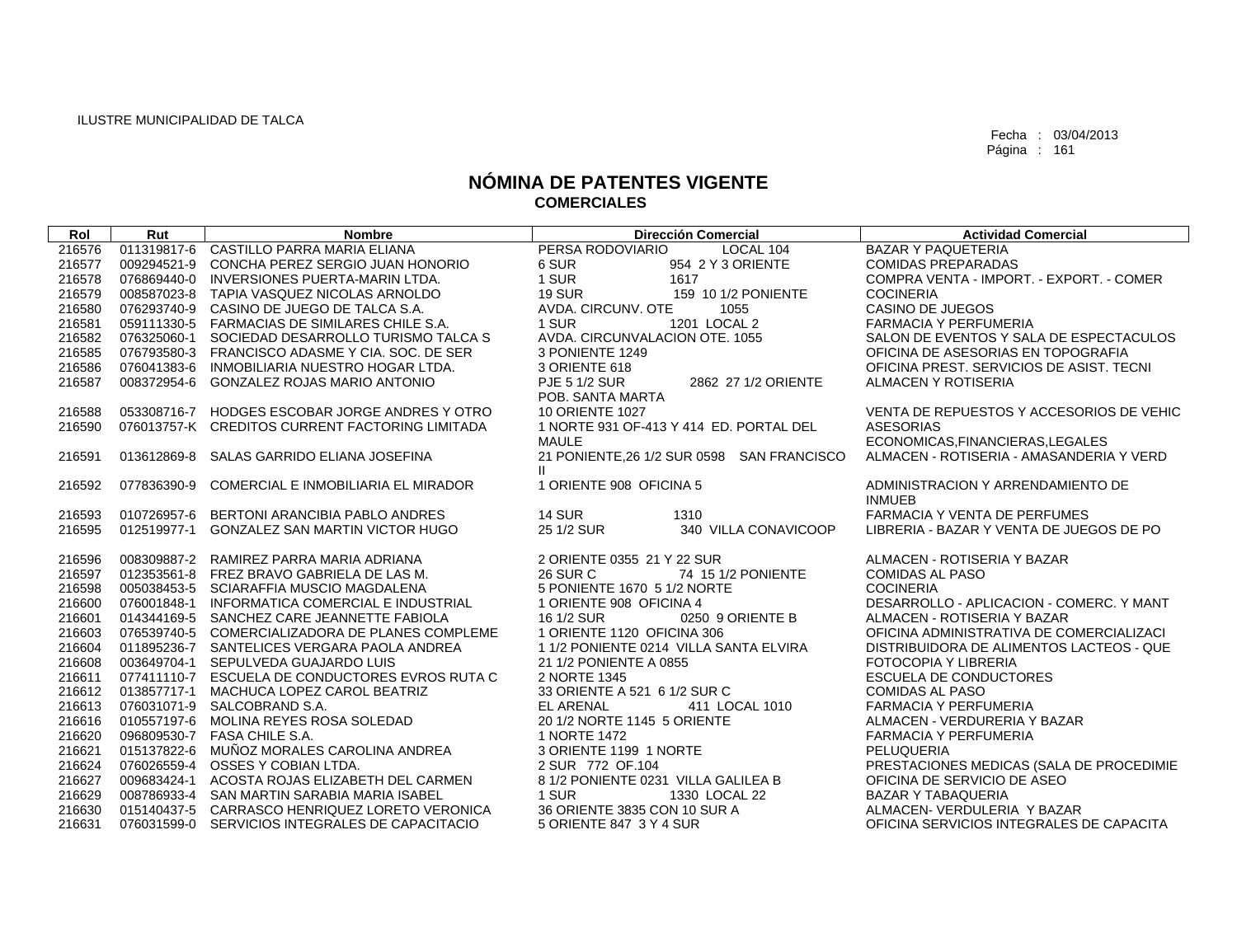| Rol    | Rut         | <b>Nombre</b>                                   | <b>Dirección Comercial</b>                                | <b>Actividad Comercial</b>                         |
|--------|-------------|-------------------------------------------------|-----------------------------------------------------------|----------------------------------------------------|
| 216633 |             | 009939309-2 QUIJON REYES ADOLFO PLACIDO         | <b>11 ORIENTE 281-C</b>                                   | VENTA DE MUEBLES Y ARTICULOS DE BAZAR              |
| 216634 |             | 076001975-5 MARIO ALBERTO SEPULVEDA CARVAJAL CO | 31 1/2 ORIENTE B 1423                                     | OFICINA PRESTACION DE SERVICIOS PROFESIO           |
| 216635 |             | 016004044-0 ALEGRIA MORALES LETICIA DEL PILAR   | 8 SUR<br>3395 CON 32 ORIENT SAN<br><b>LUIS 11</b>         | <b>ALMACEN</b>                                     |
| 216636 |             | 012522096-7 ARANEDA MEZA ANGELICA MARIA         | 14 NORTE 02291                                            | VENTA DE CONFITES-BEBIDAS-HELADOS Y MOTE           |
| 216637 | 006629198-7 | BASUALTO LEYTON MARIA TERESA                    | 1 SUR 1714                                                | VENTA DE ROPA Y ACCESORIOS DE BEBE                 |
| 216638 |             | 076122684-3 ALEJANDRO NAVARRETE COMERCIAL EIRL  | 1279 LOCAL 3<br>1 SUR                                     | <b>VENTA DE PRENDAS DE VESTIR</b>                  |
| 216642 |             | 077069210-5 CHRISTIAN ROSALES Y CIA. LTDA.      | AV. COLIN<br>240                                          | CENTRO DE PAGOS - VTA, DIARIOS Y REVISTA           |
| 216644 |             | 076001839-2 MARKETING Y PROMOCIONES LTDA.       | 1 ORIENTE 908 OF, 1                                       | SERVICIOS DE PUBLICIDAD - MARKETING Y PR           |
| 216645 |             | 077327740-0 SOC. OFTALMOLOGICA SALUD LTDA.      | 2 SUR 772 OF 304                                          | SALA DE PROCEDIMIENTOS OFTALMOLOGICOS              |
|        |             |                                                 |                                                           | <b>NO</b>                                          |
| 216646 |             | 077575880-5 DR. ORLANDO BUSTAMANTE L Y CIA, LT  | 2 SUR 772 OF 305                                          | SALA DE PROCEDIMIENTOS OFTALMOLOGICOS<br><b>NO</b> |
| 216652 |             | 004075322-2 RODRIGUEZ GONZALEZ CELINDA DEL CARM | PERSA RODOVIARIO<br>LOCAL 160                             | <b>BAZAR Y PAQUETERIA</b>                          |
| 216655 |             | 076455050-1 NESTOR ROJAS Y CIA. LTDA.           | 2 SUR 772 OFICINA 105                                     | PRESTACIONES MEDICAS (SALA DE PROCEDIMIE           |
| 216656 |             | 077746090-0 SOC.COMERCIAL CARNES PRODECAR LTDA  | <b>11 ORIENTE 1141</b>                                    | CARNICERIA - ROTISERIA - AMASANDERIA Y P           |
| 216657 |             | 010346851-5 CASTILLO CIFUENTES EDDY MARCELA     | 7 NORTE 1004-A                                            | ALMACEN - ROTISERIA Y BAZAR                        |
| 216658 |             | 076045973-9 INSTITUTO DE CAPACITACION DE MAULE  | 2 SUR 1222 OFICINA 7                                      | OFICINA DE CAPACITACION                            |
| 216662 |             | 008428352-5 ROA REBOLLEDO ELVIRA DEL TRANSITO   | 25 ORIENTE 689 4 SUR                                      | <b>ALMACEN Y BAZAR</b>                             |
| 216663 |             | 014717058-0 DELGADILLO CRUZ MABEL               | 1637 LOCAL 17 Y18<br>1 SUR                                | <b>GRANDES TIENDAS Y SERVICIO DE INTERNET</b>      |
| 216664 |             | 014345611-0 MEZA ISAMIT SANDRA JANET            | 26 SUR D 26 V. SAN FRANCISCO II                           | COMIDA RAPIDA - ALMACEN - ROTISERIA Y BA           |
| 216665 |             | 076029167-6 SOC, GANADERA Y COMERC, VISTA HERMO | AVDA, COLIN<br>0795 - 0797 VILLA LAS<br><b>ARAUCARIAS</b> | <b>CARNICERIA</b>                                  |
| 216666 |             | 076039847-0 GUARDIAS DE SEGURIDAD PRIVADA ABARZ | 2 ORIENTE 1370                                            | OFICINA ADMINISTRATIVA DE EMPRESA DE SEG           |
| 216667 |             | 010442780-4 PARRA CAMPOS JOSE FRANCISCO         | <b>14 ORIENTE 1156</b>                                    | OFICINA DE SERVICIOS FUNERARIOS                    |
| 216668 |             | 008365503-8 ARAYA ESCOBAR BERTINA DEL CARMEN    | 1957 LOCAL 2<br>3 SUR                                     | CARNICERIA - ALMACEN Y ROTISERIA                   |
| 216669 |             | 006727718-K GONZALEZ CASANOVA JOSE DIONISIO     | 3 SUR<br>2081                                             | VENTA DE FRUTAS Y VERDURAS                         |
| 216673 |             | 099538140-0 EMP. SERV. PREMIUM SECURYTI SERVICE | 4 NORTE 1603 9 ORIENTE                                    | SERVICIOS DE SEGURIDAD PRIVADA, SERV. TE           |
| 216675 |             | 008972217-9 CORNEJO ROJAS EDUARDO ENRIQUE       | 14 NORTE 2087 14 ORIENTE                                  | ALMACEN - ROTISERIA Y AMASANDERIA                  |
| 216677 |             | 076502080-8 SOC. DE RR.HH. EN MAT. DE SEG. PRIV | 1 PONIENTE 1060 OF, 14                                    | SERV. RR.HH. EN MATERIAS INHERENTES A SE           |
| 216678 |             | 012249727-5 MORALES ZUNIGA MAUREEN ELIZABETH    | 25 ORIENTE 1406 COOP VILLA TABUNCO                        | ALMACEN - ROTISERIA- VENTA DE FRUTAS Y V           |
| 216679 |             | 013101283-7 ORELLANA GAJARDO CHRISTIAN RODRIGO  | 2 SUR 2090 14 ORIENTE                                     | <b>COMIDA RAPIDA</b>                               |
| 216680 |             | 009113758-5 JORQUERA LARA JUAN EMILIO           | 8 ORIENTE 1310                                            | PELUQUERIA - DEPILACION Y BAZAR                    |
| 216681 |             | 013354862-9 SAZO PRIETO PILAR DEL CARMEN        | 18 1/2 PONIENTE 0886 29 SUR VILLA LAS CASAS               | <b>BAZAR</b>                                       |
| 216682 |             | 007134052-K MENA CARVAJAL RAMONA DEL CARMEN     | 2 NORTE 1217                                              | <b>COCINERIA</b>                                   |
| 216683 |             | 076025494-0 OPTICAS ROTTER Y KRAUSS LTDA.       | 411 LOCAL 1023<br><b>EL ARENAL</b>                        | <b>OPTICA</b>                                      |
| 216685 |             | 007140783-7 BUSCHMANN ALDUNATE ELENA DE LOURDES | 5 ORIENTE 1184 LOCAL 14                                   | <b>FUENTE DE SODA</b>                              |
| 216691 |             | 076047406-1 INGENIERIA Y CONSTRUCCION LOPEZ DE  | 6 ORIENTE 564                                             | OFICINA CONSTRUCTORA                               |
| 216694 |             | 006255385-5 CONCHA FERREIRA IRIS MARGARITA      | 12 ORIENTE LOCAL 3 EN 2 Y 3 SU                            | <b>BAZAR Y PAQUETERIA</b>                          |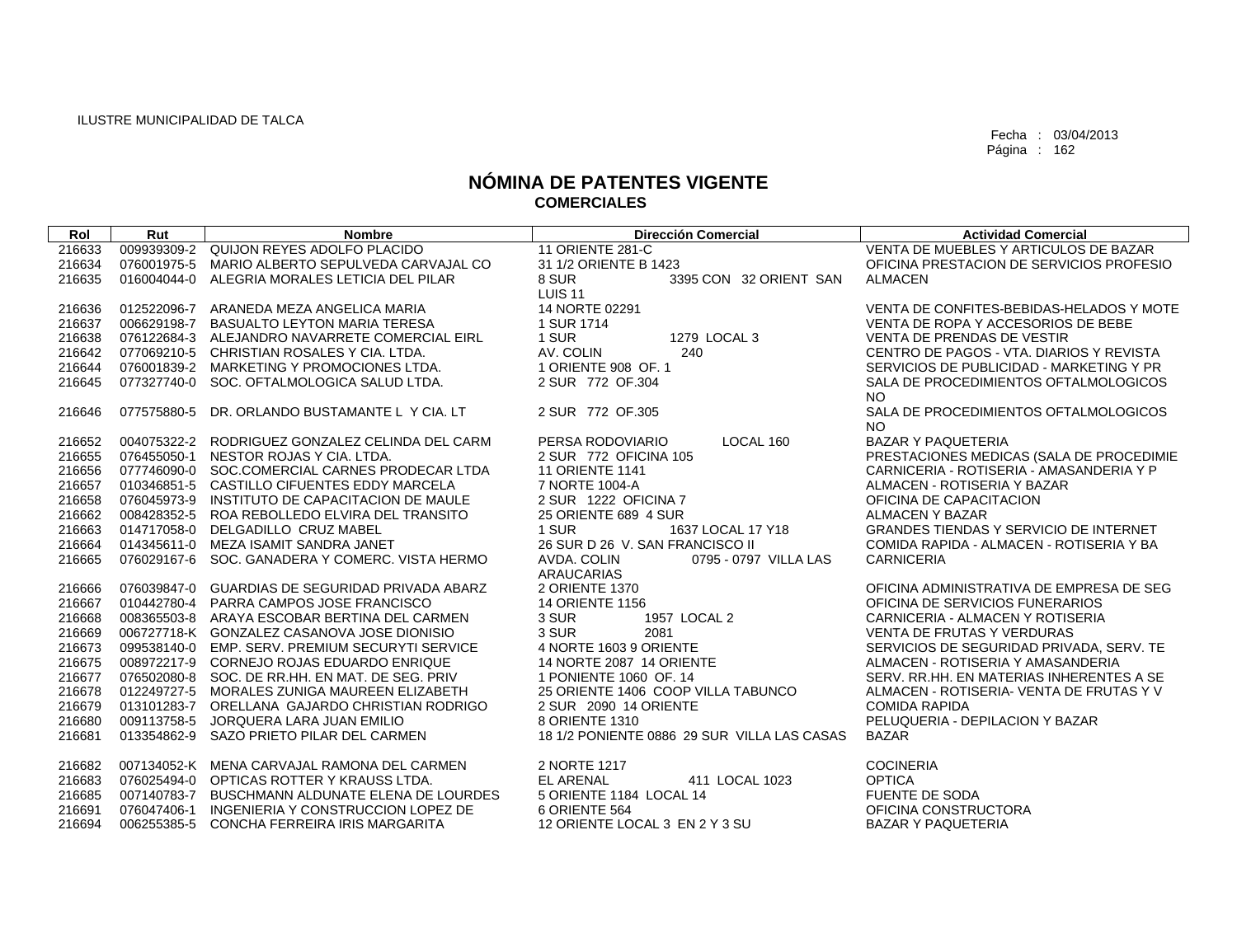| Rol    | Rut | <b>Nombre</b>                                   | <b>Dirección Comercial</b>              | <b>Actividad Comercial</b>               |
|--------|-----|-------------------------------------------------|-----------------------------------------|------------------------------------------|
| 216695 |     | 007594375-K NUNEZ CASTILLO JORGE SEGUNDO        | <b>11 ORIENTE 785</b>                   | TALLER DE REPARACION DE RADIO Y TELEVISI |
| 216696 |     | 076047764-8 ENLACE FACTORING S.A.               | 1 NORTE 931 OF, 426                     | <b>FACTORING Y SERVICIOS FINANCIEROS</b> |
| 216697 |     | 076026018-5 CARREÑO Y VERDUGO LTDA.             | 1 SUR<br>1417 OFICINA 33 G. A           | COBRANZAS- ASESORIA COMPUTACIONAL        |
| 216698 |     | 076043577-5 CENTRO EVENTOS CASA ADOBE S.A.      | PARCELA 16<br>SECTOR LA OBRA            | EVENTOS (SIN VENTA DE BEBIDAS ALCOHOLICA |
|        |     |                                                 | CAMINO S. CLEMENTE                      |                                          |
| 216699 |     | 017820805-5 ALVAREZ CABELLO VICENTE FERNANDO    | 9 ORIENTE 198 10 Y 11 SUR               | <b>CONFITERIA</b>                        |
| 216700 |     | 076027213-2 CONSULTORA HIDALGO & HIDALGO Y CIA. | 2 SUR 795 OF.31                         | ASESORIAS CONTABLES - TRIBUTARIAS Y PSIC |
| 216702 |     | 076015173-4 INVERSIONES EN LINEA LTDA.          | 1 NORTE 880 OF.8                        | SOCIEDAD DE INVERSIONES - ASESORIAS Y CO |
| 216703 |     | 076056880-5 SOC. DE PUBLICIDAD TRAZOS LTDA.     | 1631<br>5 SUR                           | SERVICIOS DE PUBLICIDAD                  |
| 216704 |     | 076933760-1 COM NEUMATICOS GARRIDO LTDA.        | AVDA, LIRCAY<br>2094                    | <b>COMPRA Y VENTA DE NEUMATICOS</b>      |
| 216705 |     | 010243947-3 GONZALEZ CACERES ELIZABETH DE LAS M | 12 ORIENTE 1060 PUESTO 21               | <b>BAZAR Y PAQUETERIA</b>                |
| 216711 |     | 006149744-7 ESPINOZA RIQUELME JAIME WALDO       | 1 SUR<br>1330 LOCAL 25                  | <b>LIBRERIA Y BAZAR</b>                  |
| 216713 |     | 008056071-0 CASTRO NUNEZ ALCIDALIA ERNESTINA    | 4 NORTE 3240 VILLA VALLE CLARO          | CASA DE REPOSO                           |
| 216714 |     | 007908909-5 MORALES LEON DANIEL SEGUNDO         | 11 ORIENTE 1193 LOCAL 11                | PELUQUERIA                               |
| 216715 |     | 008069499-7 RIVERA DIAZ ZULEMA DE LAS MERCEDES  | 5 ORIENTE 1184 LOCAL 10                 | FOTOCOPIAS - IMPRESION FOTOGRAFICA DIGIT |
| 216716 |     | 006432118-8 UGARTE ARAVENA RIGOBERTO ENRIQUE    | 11 ORIENTE LOCAL 1 Y 2 CREA             | PAGO DE SERVICIOS - VTA DE BEBIDAS - HEL |
| 216718 |     | 015140316-6 TELLO TELLO MARTA ALICIA            | 12 ORIENTE 1066 1 Y 2 SUR               | <b>BAZAR Y PAQUETERIA</b>                |
| 216719 |     | 011762817-5 POBLETE HENRIQUEZ GASTON ALEN       | 12 ORIENTE 1060 LOCAL 5                 | SERVICIO TECNICO DE TELEFONIA CELULAR    |
| 216721 |     | 017329930-3 ESPINOZA REYES CLAUDIA CAROLINA     | 1 ORIENTE 39 13 Y 13 1/2 SUR            | <b>BOUTIQUE Y BAZAR</b>                  |
| 216723 |     | 005146651-9 BELTRAN RIQUELME ESCILDA DEL CARMEN | 5 NORTE 2171 PB. MAITENHUAPI            | <b>ALMACEN</b>                           |
| 216724 |     | 007141933-9 GARRIDO ARAVENA JUAN CARLOS         | PERSA RODOVIARIO<br>LOCAL 157           | <b>BAZAR Y PAQUETERIA</b>                |
| 216725 |     | 007239974-9 MUÑOZ DIAZ FIDELIA DEL CARMEN       | 1 NORTE 1437 LOCAL 2                    | VTA, DE TORTAS - PASTELES - CAFE Y BEBID |
| 216726 |     | 076029097-1 CONSTRUCTORA PACIFICO SUR LTDA.     | 1 SUR<br>1139 OF.34                     | OFICINA ADMINIST. DE EMPRESA CONSTRUCTOR |
| 216727 |     | 077156770-3 TIMBRES E IMPRESOS ADIMEL LTDA.     | 6 ORIENTE 640 5 Y 6 SUR                 | <b>LIBRERIA</b>                          |
| 216729 |     | 009619452-8 YOUSSEFI-VASH RASOULI FARAHBAKHSH   | 6 ORIENTE 1132 OF, 33                   | <b>CORREDOR DE PROPIEDADES</b>           |
| 216731 |     | 010159865-9 FERREIRA TAPIA JUAN CARLOS          | <b>11 ORIENTE 1499</b>                  | ALMACEN Y ROTISERIA                      |
| 216734 |     | 008171949-7 GONZALEZ ALBORNOZ JAIME RODRIGO     | 12 NORTE 2263 PB.FAUSTINO GONZALEZ      | PRESTACION DE SERVICIOS EN MATERIAS INHE |
| 216737 |     | 008913475-7 SILVA GUAJARDO PATRICIO ENRIQUE     | 1 SUR<br>1647 LOCAL 2                   | <b>BAZAR</b>                             |
| 216741 |     | 076034422-2 SOC. ODONTOLOGICA DOCTORA VENEGAS Y | LOTEO PROSPERIDAD TERNURA<br>108        | OFICINA ADMINISTRATIVA DE SERV. ODONTOLO |
| 216742 |     | 012295842-6 RAMIREZ VALENZUELA CLAUDIO JOSE     | 1 NORTE 1652                            | REPARACION DE MOTOCILETAS- VENTA DE PIEZ |
| 216743 |     | 076028929-9 SOCIEDAD CEJAS Y GARRIDO Y CIA. LTD | 23 ORIENTE 1431                         | <b>DISTRIBUIDORA DE GAS</b>              |
| 216745 |     | 010487625-0 OYARCE MARTINEZ INES IVONNE         | 1 SUR 1805                              | PELUQUERIA                               |
| 216747 |     | 076048213-7 SOC.COMERCIALIZADORA Y DISTRIB. DUM | <b>11 ORIENTE 1281</b>                  | DISTRIBUIDORA DE ABARROTES Y CONFITES    |
| 216749 |     | 007321873-K TRONCOSO QUINTEROS CARLOS ENRIQUE   | 9 ORIENTE 745                           | CONTRATISTA EN CONSTRUCCION DE           |
|        |     |                                                 |                                         | <b>VIVIENDAS</b>                         |
| 216750 |     | 015137936-2 CHAMORRO SANTORO RAQUEL BEATRIZ     | 8 ORIENTE 1154 OFICINA 5                | <b>ESTUDIOS FOTOGRAFICOS DIGITAL</b>     |
| 216753 |     | 010777021-6 TORRES HORMAZABAL MARISOL DE JESUS  | <b>PJE. 22 SUR</b><br>1117 VILLA PUCARA | SERV. DE INTERNET - BAZAR - INSUMOS COMP |
|        |     |                                                 |                                         |                                          |
| 216755 |     | 076035244-6 SOCIEDAD DE COMUNICACIONES Y SISTEM | 3 ORIENTE 2170 10 Y 11 NORTE            | SERVICIO Y VENTA DE ART. DE TELECOMUNICA |
| 216756 |     | 009894940-2 SALGADO AMIGO VERONICA ISABEL       | <b>AVDA COLIN</b><br>0791-A 28 Y 29 S   | <b>DEPILACION</b>                        |
|        |     |                                                 |                                         |                                          |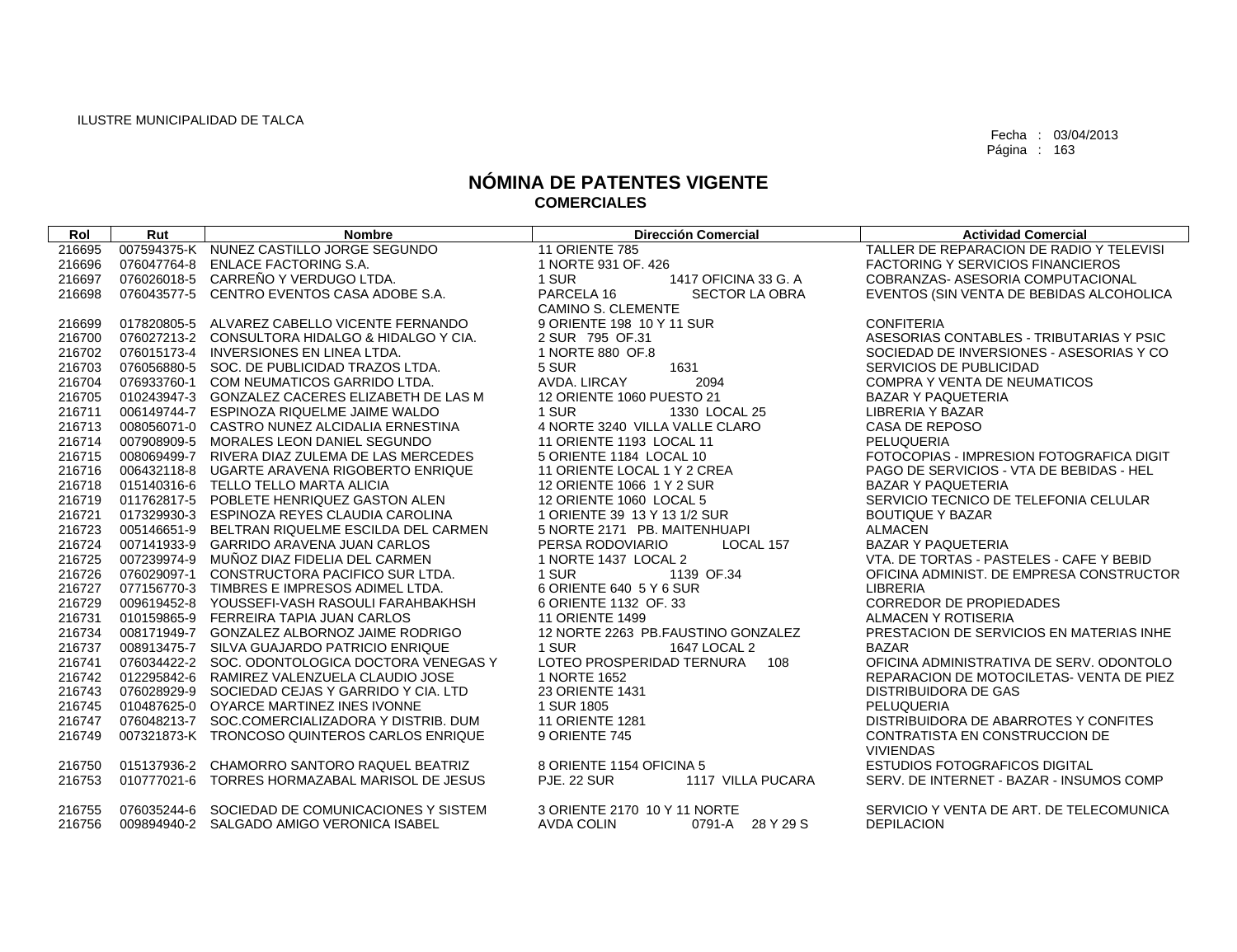| Rol    | Rut         | <b>Nombre</b>                                   | <b>Dirección Comercial</b>                     | <b>Actividad Comercial</b>               |
|--------|-------------|-------------------------------------------------|------------------------------------------------|------------------------------------------|
| 216757 |             | 076726300-7 MARITZA SEPULVEDA EIRL              | 4 NORTE 587                                    | SERVICIO DE CAPACITACION(ESCUELA DE CON  |
| 216758 |             | 076041884-6 SERV. DE MEDICINA Y DE PSICOLOGIA C | 4 NORTE 1650 OFICINA 5                         | <b>CONSULTA MEDICA</b>                   |
| 216759 |             | 008635105-6 JARA ALBORNOZ MARIA ANGELICA        | 5 1/2 ORIENTE 3855 CON 26 1/2 NORT             | ALMACEN Y ROTISERIA                      |
| 216762 |             | 010377366-0 CACERES VILLEGAS YESSICA CECILIA    | LOS ESPINOS<br><b>72 VILLA ILLINOIS</b>        | <b>VENTA DE FRUTAS Y VERDURAS</b>        |
| 216763 |             | 009426336-0 ABARCA CASTRO JOSE ANTONIO          | 4 ORIENTE 1213 ENTRE 1 Y 2 NOR                 | <b>ALOJAMIENTO</b>                       |
| 216765 |             | 012061435-5 BERNALES.ESPINOZA IGNACIO           | 4 PONIENTE 1305                                | <b>COMIDAS AL PASO</b>                   |
| 216766 | 010048867-1 | CARREÑO BECERRA MARTA SANDRA                    | <b>TERMINAL DE BUSES</b><br>LOCAL 11 Y 12 SECT | SERVICIO DE CUSTODIA                     |
|        |             |                                                 | R.                                             |                                          |
| 216767 |             | 076043352-7 FABRICA DE PANELES Y SISTEMAS CONST | 3 ORIENTE 1326 OF-2D ED.RUGEND                 | OFICINA ADMINISTRATIVA DE FABRICA DE PAN |
| 216769 |             | 005809552-4 MONDACA RODRIGUEZ HECTOR ANTONIO    | PERSA TERMINAL<br>LOCAL 67                     | <b>BAZAR Y PAQUETERIA</b>                |
| 216770 |             | 014019120-5 CONCHA SILVA KARLA PATRICIA         | 1 SUR<br>1417 OF-2 2DO.PISO                    | PELUQUERIA Y SALON DE BELLEZA            |
| 216771 |             | 014399473-2 ACEVEDO CARRILLO JUAN PABLO         | 3 SUR<br>1370                                  | OFICINA DE SERVICIOS DE PUBLICIDAD       |
| 216772 |             | 013612294-0 MONTECINOS ACEVEDO MARITZA YASNA DE | 1 SUR 1550                                     | PELUQUERIA- ART. DE PELUQUERIA Y ART. DE |
| 216773 |             | 014493069-K KARAME MAHER ROLA                   | AVDA CIRCUNVALACION OTE<br><b>1055 LOCAL</b>   | <b>BOUTIQUE Y ACCESORIOS</b>             |
|        |             |                                                 | 226-227                                        |                                          |
| 216774 |             | 014493069-K KARAME MAHER ROLA                   | AVDA, CIRCUNSVALACION ORIENTE 1055 LOCAL       | <b>BOUTIQUE Y ACCESORIOS</b>             |
|        |             |                                                 | 234                                            |                                          |
| 216777 |             | 011133736-5 GARCIA CONTARDO GONZALO SEBASTIAN   | 2 PONIENTE 01291 26 Y 27 SUR V.PUCARA          | <b>COMIDAS AL PASO</b>                   |
| 216778 |             | 088782300-6 SOC. COMERCIAL MAICAO LTDA.         | 1 SUR 1365                                     | <b>PERFUMERIA</b>                        |
| 216780 |             | 008852538-8 SANCHEZ ORELLANA JORGE BERNARDINO   | 4 ORIENTE 3043 PADRE HURTADO                   | <b>ALMACEN</b>                           |
| 216781 |             | 006750658-8 CARRASCO SOTOMAYOR FLOR MARIA.      | 5 SUR<br>834 EN 1 Y 2 OTE.                     | DEPOSITO DE ARBOLES Y PLANTAS            |
| 216782 |             | 076052014-4 GLOBAL CAPACITA LTDA.               | 2 SUR 1222 OF.4                                | OFICINA ADMINISTRATIVA DE CAPACITACION   |
| 216783 | 007789682-1 | MUÑOZ MUÑOZ JAIME ANTONIO                       | TERMINAL DE BUSES SECTOR AGROP LOCAL 4         | ARTESANIA EN CUERO Y COMPRA VENTA DE     |
|        |             |                                                 | <b>VEGUITA</b>                                 | <b>HER</b>                               |
| 216784 |             | 006577766-5 GONZALEZ QUEZADA MARIA DEL CARMEN   | <b>15 ORIENTE 874</b>                          | PELUQUERIA Y DEPILACION                  |
| 216785 |             | 010913982-3 OSSES DIAZ MARISOL DEL CARMEN       | 1 OTE, ESQ, SUR-PTE.<br>1 SUR                  | VENTA DE DIARIOS Y REVISTAS              |
| 216786 |             | 008581699-3 QUIROZ SAN MARTIN MIRIAM DEL CARMEN | 2 SUR 1025                                     | <b>BAZAR Y ARTICULOS DE OFICINA</b>      |
| 216790 |             | 015597214-9 CARRILLO PASCAL CARLOS PATRICIO     | 12 ORIENTE 930 LOCAL 11                        | CONFITES - VIDEO JUEGOS Y FLIPPERS       |
| 216793 |             | 008522932-K VALLADARES CORREA JOSE ARTURO       | 22 1/2 NORTE B 1072 3 1/2 ORIENTE              | ALMACEN - ROTISERIA Y BAZAR              |
| 216795 |             | 008065079-5 PINTO JARA MIRYAM DEL CARMEN        | 6 ORIENTE, 2 Y 3 NORTE 1346                    | <b>COCINERIA</b>                         |
| 216797 |             | 076963130-5 JOSE E. GONZALEZ ROJAS TRANS. INTER | 2 SUR 1650                                     | OFICINA DE TRANSPORTES                   |
| 216798 |             | 010568382-0 GONZALEZ MUNOZ PEDRO ANTONIO        | <b>LOS ARENEROS</b><br>12                      | ALMACEN - ROTISERIA Y BAZAR              |
| 216799 |             | 011437818-6 MIÑO PEREZ HUGO ZACARIAS            | 21 NORTE BLOCK 3352 DEPTO.104                  | ALMACEN - ROTISERIA Y BAZAR              |
| 216802 |             | 010344798-4 CANCINO VERDEJO MAURICIO ANTONIO    | 400 VILLA RIO CLARO<br>25 SUR 4 PTE C          | ALMACEN - ROTISERIA - CARNICERIA Y ELABO |
|        |             |                                                 |                                                |                                          |
| 216803 |             | 015532368-K GONZALEZ SOTO KEYLA ISABEL          | 1 ORIENTE 1120 OFICINA 314                     | OFICINA ADMINISTRATIVA DE INGENIERIA Y C |
| 216804 |             | 011698318-4 FIGUEROA ALISTE GLADYS EUGENIA      | 12 1/2 SUR B<br>582 POBL.                      | ALMACEN ROTISERIA Y BAZAR                |
| 216805 |             | 076048351-6 PAULINA ALVAREZ SAAVEDRA, FUNERARIA | <b>INDEPENDENCIA</b><br>14 ORIENTE 1193        | OFICINA ADMINISTRATIVA DE FUNERARIA Y RE |
|        |             |                                                 |                                                |                                          |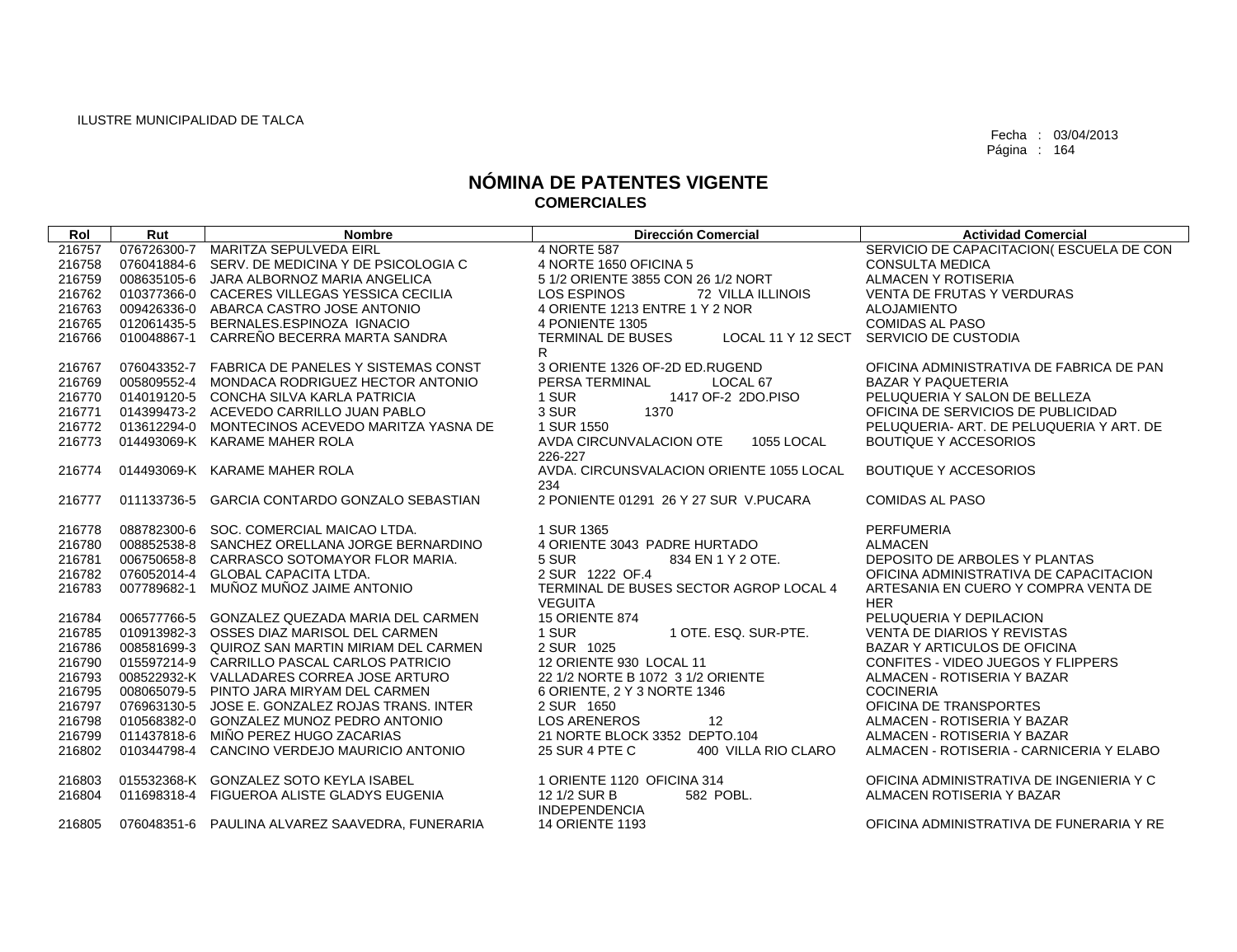| Rol    | Rut                   | <b>Nombre</b>                                   | <b>Dirección Comercial</b>                                      | <b>Actividad Comercial</b>                          |
|--------|-----------------------|-------------------------------------------------|-----------------------------------------------------------------|-----------------------------------------------------|
| 216806 | 076221610-8           | SOC. COMERCIAL Y DE TRANSPORTES TRA             | 2 SUR 2060 13 Y 14 ORIENT                                       | <b>CARNICERIA Y ROTISERIA</b>                       |
| 216807 |                       | 076055100-7 DISTRIBUIDORA DE INSUMOS ART.MEDICO | 2 PONIENTE 1383                                                 | COMERC. Y DISTRIB. DE INSUMOS MEDICOS               |
| 216808 | 076048102-5           | JOSE IGNACIO SILVA RAMIREZ TELECOMU             | 497 POBL.<br><b>BARCELONA</b><br><b>INDEPENDENCIA</b>           | SERVICIO DE INTERNET                                |
| 216810 |                       | 013950140-3 RETAMAL VIZCAYA VICTOR FERNANDO     | 1 SUR<br>908                                                    | FOTOCOPIAS - ANILLADOS Y VENTA DE CONFIT            |
| 216811 | 012849284-4           | VALENCIA NAVARRO JESSICA DEL CARMEN             | 6 ORIENTE 1368                                                  | SERVICIO DE INTERNET - LIBRERIA Y FOTOCO            |
| 216813 |                       | 010026872-8 GONZALEZ BUSTOS MARIA PILAR         | 1 NORTE 1611                                                    | COMERCIALIZACION DE COSMETICOS Y ART. DE            |
| 216814 |                       | 012522238-2 FUENTES GONZALEZ RODRIGO ERCILIO    | 18 ORIENTE 480 7 Y 8 SUR                                        | VTA DE LUBRICANTES - REPUESTOS Y ACCES.             |
| 216815 |                       | 004728152-0 LARENAS MARTINEZ BARBARA JULIA ADEL | 1 NORTE 1709                                                    | <b>COMIDAS AL PASO</b>                              |
| 216816 | 076700660-8           | EMPRESA DE SERVICIOS TECNOLOGICOS C             | 1 SUR 1537 MOD-140                                              | DISTRIBUIDORA DE SISTEMAS Y EQUIPOS TECN            |
| 216820 | 010122561-5           | VIDAURRAZAGA VALDES MACARENA LORETO             | 7 ORIENTE 4 Y 5 SUR 3                                           | VENTA DE FRUTAS Y VERDURAS-ALMACEN-<br><b>ROTIS</b> |
| 216824 | 076052957-5           | SOC. DE RECURSOS HUMANOS EN MAT. IN             | 2 1/2 NORTE 3466                                                | EMPRESA DE SEGURIDAD PRIVADA EN<br><b>MATERIAS</b>  |
| 216826 | 080478200-1 ILOP S.A. |                                                 | <b>EL ARENAL</b><br>411 LOCAL 1006                              | VTA, DE ARTICULOS DE LIBRERIA, OFICINA Y            |
| 216827 | 015598446-5           | VERDUGO VALENZUELA FRANCISCO JAVIER             | 2 SUR 1678-A                                                    | COMPRA VENTA DE REPUESTOS Y ACCES, VEHIC            |
| 216829 |                       | 053310728-1 MELLADO VALDES JUAN PABLO Y OTRO    | 4 SUR<br>2132                                                   | COMPRA VENTA DE LEÑA - CARBON - PROD. VE            |
| 216836 | 013949393-1           | AMIGO MEJIAS SERGIO ALEJANDRO                   | 22 NORTE 3428 5 ORIENTE G                                       | <b>VENTA Y REPARACION DE ARTICULOS</b>              |
|        |                       |                                                 |                                                                 | <b>ELECTRON</b>                                     |
| 216837 | 006953660-3           | POBLETE SEGURA JOSE MIGUEL                      | 21 NORTE 2043 13 ORIENTE B                                      | ALMACEN - FRUTAS Y VERDURAS                         |
| 216839 |                       | 010026666-0 APABLAZA JARA NELSON ANTONIO        | 14 ORIENTE 2083 2 SUR                                           | ALMACEN - ROTISERIA Y BAZAR                         |
| 216840 | 014439580-8           | <b>IBARRA LETELIER PATRICIO SEBASTIAN</b>       | <b>10 ORIENTE 1124</b>                                          | SERVICIO TECNICO COMPUTACIONAL                      |
| 216841 |                       | 014019490-5 ALFARO ALFARO JAIME ALEJANDRO       | 15 1/2 SUR B<br>1567 9 1/2 ORIENTE                              | ALMACEN - ROTISERIA Y BAZAR                         |
| 216842 |                       | 012622740-K COMAS COMAS MONSERRAT ROCIO         | AVDA, CIRCUNV, OTE<br>1055 LOCAL 229                            | VENTA ARTICULOS DE TOCADOR Y COSMETICOS             |
| 216847 |                       | 007825889-6 GONZALEZ GUTIERREZ EUGENIA DE LAS M | 22 NORTE 1227 V. DON GONZALO                                    | ALMACEN Y ROTISERIA                                 |
| 216848 |                       | 006760415-6 CONCHA EGUILUZ GABINO ESTEBAN       | <b>19 SUR</b><br>0177 VILLA BOTALCURA                           | <b>FARMACIA Y PERFUMERIA</b>                        |
| 216849 |                       | 096891370-0 OPTICAS GMO CHILE S.A               | 1 SUR<br>1313                                                   | <b>OPTICA</b>                                       |
| 216850 |                       | 006886405-4 MARTINEZ LEIVA CARMEN ROSA          | 13 1/2 ORIENTE 2368 14 Y 15 NORTE VILLA LOS<br><b>MAGNOLIOS</b> | BAZAR Y VENTA DE ROPA USADA                         |
| 216855 |                       | 016999236-3 ARAYA PEÑA Y LILLO LUIS SEBASTIAN   | 26 1/2 SUR<br>0511 23 PONIENTE                                  | <b>ALMACEN Y BAZAR</b>                              |
| 216856 |                       | 014646260-K HSIAO AN-TING                       | 3 NORTE 898                                                     | <b>CLINICA DENTAL</b>                               |
| 216860 |                       | 009334745-5 PEREZ SEPULVEDA GASTON ENRIQUE      | <b>CAMINO AGUA POTABLE</b><br>2015                              | SERVICIO DE INTERNET                                |
| 216864 |                       | 077524210-8 CINEMA STAR LTDA.                   | 1 SUR<br>1271                                                   | <b>CINE Y CONFITERIA</b>                            |
| 216865 |                       | 076008905-2 DR. HORACIO FAUNDEZ A. Y CIA, LTDA. | 2 NORTE 360                                                     | <b>CONSULTA MEDICA</b>                              |
| 216867 |                       | 080314700-0 EMPRESA DE TRANSPORTES RURALES LTDA | 1962 LOCAL B-6<br>3 SUR                                         | <b>VENTA DE PASAJES</b>                             |
| 216868 | 007258465-1           | SOLIS GONZALEZ LUIS EDGARDO                     | <b>14 SUR</b><br>1577                                           | TALLER ARTESANAL DE HOJALATERIA                     |
| 216869 | 076053744-6           | <b>GENESIS CONSULTORIA Y GESTION LTDA.</b>      | 1 SUR<br>1139 OFICINA 34 GAL.                                   | OFICINA DE ASISTENCIA TECNICA EDUCATIVA             |
| 216870 |                       | 006898570-6 CONTRERAS CARRENO FELIX GUILLERMO   | <b>SALOMON SABAG</b><br>13 1/2 PONIENTE 0731                    | OFICINA DE CONTRATISTA EN CONSTRUCCION Y            |
|        |                       |                                                 |                                                                 |                                                     |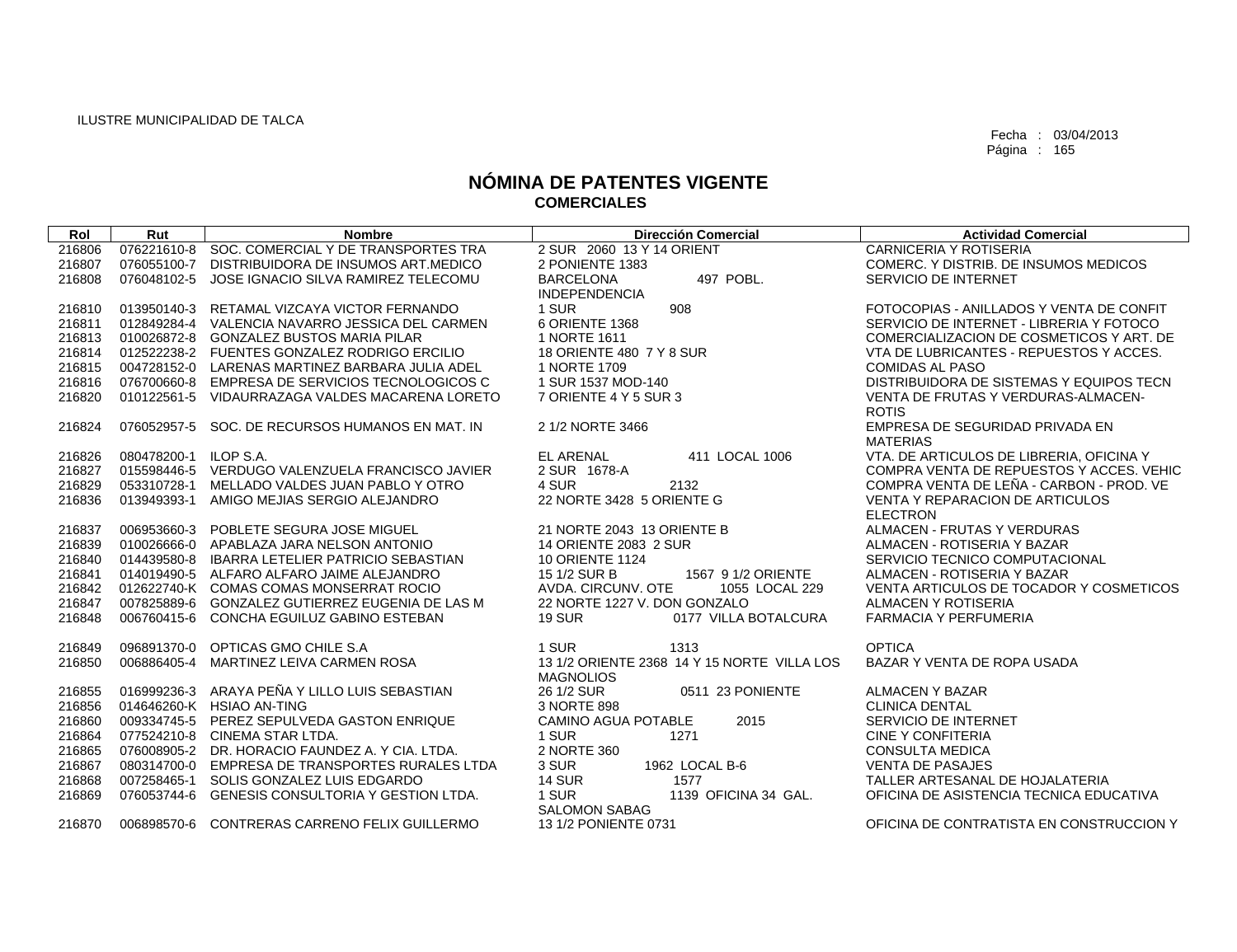| Rol    | Rut | <b>Nombre</b>                                   | <b>Dirección Comercial</b>                          | <b>Actividad Comercial</b>                  |
|--------|-----|-------------------------------------------------|-----------------------------------------------------|---------------------------------------------|
| 216871 |     | 077157090-9 SOC. CONSTRUCTORA NABA LTDA.        | 6 SUR<br>1463                                       | OFICINA COMERCIAL CONSTRUCTORA              |
| 216872 |     | 076044698-K CENTRAL DE ASISTENCIA TECNICA ASESO | 3 NORTE 872 1 Y 2 ORIENTE                           | SERV. ASISTENCIA TECNICA - ASESORIAS Y G    |
| 216874 |     | 076054791-3 SEGURIDAD Y PROTECCION PAULA BRAVO  | 1 PONIENTE 1060 OF-56                               | OFICINA DE SERVICIOS DE SEGURIDAD PRIVAD    |
| 216875 |     | 076211240-K EMPRESA DE GIROS Y SERV. DE COMUNIC | 1962 LOCAL B-6<br>3 SUR                             | ENVIO Y RECEPCION DE GIROS NACIONALES E     |
| 216876 |     | 007020395-2 ROJAS ROJAS INES DEL CARMEN         | TERMINAL DE BUSES<br>L-3 SECTOR<br><b>AGROPECUA</b> | VENTA DE LEGUMBRES - SEMILLAS - FRUTAS Y    |
| 216877 |     | 076211240-K EMPRESA DE GIROS Y SERV. DE COMUNIC | 3 SUR<br>1962 LOCAL 1                               | ENVIO Y RECEPCION DE GIROS NACIONALES E     |
| 216878 |     | 011439139-5 RETAMAL LOPEZ ISABEL DOLORES        | 12 ORIENTE, 1 Y 2 SUR LOCAL 36 SID.<br>AMANECER     | <b>BAZAR Y PAQUETERIA</b>                   |
| 216879 |     | 012096159-4 VELIS AREVALO PABLO ENRIQUE         | 12 NORTE 2255                                       | <b>COMIDAS AL PASO</b>                      |
| 216880 |     | 012017016-3 ORTEGA MARTINEZ HORACIO ANTONIO     | 13 PONIENTE 0243 VILLA GALILEA                      | ALMACEN - ROTISERIA Y BAZAR                 |
| 216881 |     | 086114900-5 ABRIL PUBLICIDAD INVERSIONES Y ASES | <b>11 ORIENTE 1908</b>                              | CLINICA DOCENTE VETERINARIA                 |
| 216883 |     | 076913180-9 DR. ENZO VIERA HOWARD LTDA.         | 2 PONIENTE 1380 OF. 511                             | <b>CONSULTA MEDICA</b>                      |
| 216884 |     | 008035483-5 BENAVIDES PELLEGRINI VERONICA ANDRE | 5 ORIENTE 1734                                      | CASA DE REPOSO                              |
| 216885 |     | 011764790-0 ALBORNOZ BARRIOS SUSANA BERNARDA    | 29 1/2 SUR B<br>09 VILLA LAS CASAS                  | <b>COMIDAS AL PASO</b>                      |
| 216886 |     | 008463656-8 AREVALO SAAVEDRA HECTOR SEGUNDO     | 1 SUR<br>898 OFICINA 2                              | ESCRITOS COMPUTACIONALES Y FOTOCOPIAS.      |
| 216888 |     | 007968929-7 OSORIO AGUILERA ANGEL PATRICIO      | 2 ORIENTE 2986                                      | <b>ALMACEN</b>                              |
| 216890 |     | 013371375-1 GARRIDO ARAVENA MARIA MACARENA      | PJE. 26 NORTE A 1343 VILLA DON RICARDO              | ROTISERIA Y CARNICERIA                      |
| 216892 |     | 021162543-0 VALVERDE VERA ARMANDO               | 5 ORIENTE 833-B                                     | TERAPIA GRUPAL - ASESORIAS Y ORIENTACION    |
| 216893 |     | 016293884-3 BARRIENTOS GARRIDO LUIS ALBERTO     | 1596<br>1 SUR                                       | <b>BAZAR Y PAQUETERIA</b>                   |
| 216894 |     | 009644176-2 IBAÑEZ LETELIER MARIA ALEJANDRA     | <b>14 ORIENTE 1020</b>                              | DEPOSITO DE MADERAS - VENTA DE MATERIALE    |
| 216897 |     | 010485977-1 LORCA CATRILEF CECILIA DEL CARMEN   | 24 NORTE 1276 5 1/2 OTE, B                          | ALMACEN - ROTISERIA Y DISTRIB. DE BEBIDA    |
| 216900 |     | 076862390-2 EMPRESA DE SERVICIOS DE SEGURIDAD G | 9 NORTE 1019 3 Y 4 ORIENTE                          | SERV. DE RECURSOS HUMANOS EN SEGURIDAD<br>P |
| 216902 |     | 004828969-K SAZO REBOLLEDO MARIA ELENA          | LOCAL 2 LA<br>TERMINAL DE BUSES<br>VEGUITA          | VENTA DE FRUTAS Y VERDURAS                  |
| 216903 |     | 009269535-2 ZENTENO CASTRO JUANITA DEL CARMEN   | 1 SUR<br>1830 LOCAL 21 Y 23                         | BAZAR, PAQUETERIA Y FLORERIA                |
| 216905 |     | 008091995-6 DIAZ MEDEL JORGE ANTONIO            | 8 SUR<br>1760 10 Y 11 OTE.                          | <b>SASTRERIA</b>                            |
| 216906 |     | 076615990-7 CICAL CAPACITACION LTDA.            | 3 SUR<br>767                                        | OFICINA ADMINISTRATIVA EN CAPACITACION      |
| 216907 |     | 096880840-0 CONSTRUCTORA SANTA BEATRIZ S.A.     | <b>AVDA LIRCAY</b><br>2806                          | SALA DE VENTA INMOBILIARIA (DEPTO. PILOT    |
| 216908 |     | 076442650-9 SOC DE PREST DE SERV DE LABORATORIO | 3 ORIENTE 1822                                      | LABORATORIO DE ENSAYO Y CONTROL DE CALID    |
| 216909 |     | 015153828-2 PONCE BARROS JESSICA FABIOLA        | <b>14 ORIENTE 1066</b>                              | <b>COMIDA RAPIDA</b>                        |
| 216910 |     | 003768135-0 HIDALGO AMESTICA GONZALO SERGIO     | 12 PONIENTE 0220 19 SUR VILLA SAN MARCOS 2          | ALMACEN - ROTISERIA Y BAZAR                 |
| 216912 |     | 079781370-2 FARMACIAS KNOP LTDA.                | 1 SUR<br>1265                                       | FARMACIA (PROHIBE LA PREPARACION DE RECE    |
| 216913 |     | 010950104-2 ROJAS COFRE DANIEL EDUARDO          | 25 1/2 ORIENTE 803                                  | <b>CLINICA VETERINARIA</b>                  |
| 216915 |     | 076016407-0 COMERCIAL PRIETO Y MEYER LTDA.      | 2 SUR 841 OF.23                                     | VENTA DE ROPA Y PERFUMERIA                  |
| 216916 |     | 011317120-0 RAMIREZ CABRERA MARIELA DEL CARMEN  | 9 SUR<br>1530-B 8 Y 9 ORIENT                        | ALMACEN Y COMIDAS AL PASO                   |
| 216917 |     | 085238100-0 IMPORTADORA CAREN LTDA.             | 3 1/2 SUR<br>2250                                   | VENTA DE REPUESTOS AUTOMOTRIZ               |
| 216918 |     | 009945160-2 MURGA MARQUEZ CLAUDIA MARGARITA     | <b>29 SUR</b><br>98 14 1/2 Y 15 PTE.                | CARNICERIA Y ROTISERIA                      |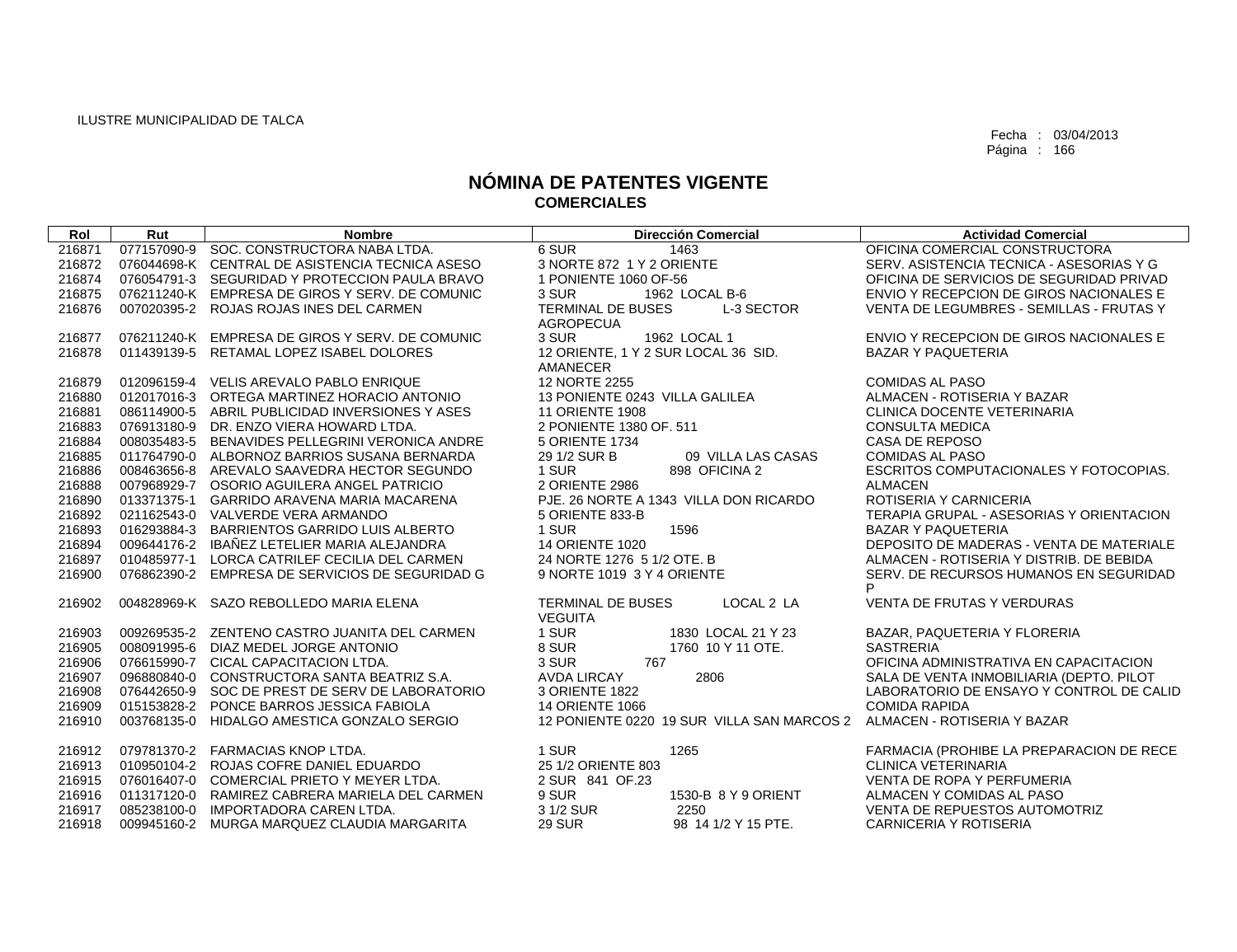| Rol    | Rut         | <b>Nombre</b>                                   | <b>Dirección Comercial</b>                                 | <b>Actividad Comercial</b>               |
|--------|-------------|-------------------------------------------------|------------------------------------------------------------|------------------------------------------|
| 216919 |             | 006676434-6 DIAZ JARA CARMEN GLORIA             | 1 ORIENTE 1130 LOCAL 11                                    | <b>BAZAR</b>                             |
| 216921 |             | 076028591-9 SOCIEDAD LOMA ALTA ELECTRICIDAD LTD | 21 ORIENTE 416                                             | OFICINA CONTRATISTA ELECTRICIDAD Y SERVI |
| 216922 |             | 076030929-K THERMOCOLD LTDA.                    | 2 SUR 1791                                                 | REPARACION DE ARTEFACTOS ELECTRICOS - RE |
| 216924 |             | 012591086-6 ALIAGA DIAZ ALEJANDRO GRACIAN       | 1 PONIENTE 741 17 1/2 SUR                                  | <b>COCINERIA</b>                         |
| 216925 |             | 076196870-K PRESTO CORREDORES DE SEGUROS Y GEST | 9 ORIENTE 1241                                             | <b>CORREDORES DE SEGUROS</b>             |
| 216926 | 012008900-5 | BRIONES SANZANA GEORGINA DEL CARMEN             | 20 NORTE D BLOCK 1351 DPT 103 VILLA LAS<br><b>AMERICAS</b> | ALMACEN- ROTISERIA- BAZAR Y LIBRERIA     |
| 216927 |             | 076055544-4 COMERCIAL MAURICIO ESTEBAN JIMENEZ  | 7 NORTE 220                                                | ALMACEN Y ROTISERIA                      |
| 216928 |             | 011893451-2 ARGOTE TORRES RENE MAURICIO         | 8 SUR<br>407 30 1/2 ORIENTE                                | <b>CARNICERIA</b>                        |
| 216931 |             | 008460280-9 AVACA MIÑO MARIA EUGENIA            | 8 ORIENTE 0201 16 SUR                                      | ALMACEN - ROTISERIA Y BAZAR              |
| 216932 |             | 010681163-6 CARTES CARVALLO IVETTE ALEJANDRA    | 9 1/2 SUR<br>3710 34 ORIENTE DOÑA<br>CONSUELO              | ALMACEN - BAZAR Y ROTISERIA              |
| 216933 |             | 008750146-9 SEPULVEDA MUNOZ MARISOL DEL CARMEN  | 28 ORIENTE 559 6 Y 7 SUR SAN LUIS 4                        | <b>ALMACEN</b>                           |
| 216935 |             | 012122461-5 BUSTAMANTE CACERES SOFIA ALEJANDRA  | 1 NORTE 3145 24 OTE, FCO, ANTONIO ENCINA                   | <b>ALMACEN</b>                           |
| 216936 |             | 079978180-8 BLANLOT CORREDORA DE SEGUROS S.A.   | 3 ORIENTE 1326 OF 1-B                                      | <b>CORREDORES DE SEGUROS</b>             |
| 216937 |             | 010785000-7 LEAL DOMINGUEZ IVONNE MARLENE       | AVDA. CARLOS CHORR<br>290                                  | <b>COMIDAS AL PASO</b>                   |
| 216938 |             | 006602894-1 CACERES MOYA JUAN FRANCISCO         | 6 NORTE SITIO 3 18 Y 19 OTE                                | <b>BARRACA DE MADERA</b>                 |
| 216939 |             | 078750450-7 AGRICOLA GREENSEED LTDA             | AVDA. SAN MIGUEL<br>3745                                   | OFICINA ADMINISTRATIVA DE INVESTIGACION. |
| 216940 |             | 015772921-7 MELLA MENESES JEANPIER HANS         | 9 SUR<br>3388 32 ORIENTE                                   | SERVICIO DE INTERNET Y BAZAR.            |
|        |             |                                                 | POBL.CARLOS TRUPP                                          |                                          |
| 216941 |             | 009193971-1 BUSTAMANTE ROJAS SONIA DEL CARMEN   | 20 NORTE B 1096 DON GERARDO                                | ALMACEN - ROTISERIA Y BAZAR              |
| 216943 |             | 013336169-3 GUTIERREZ IGLESIAS CAROLINA BEATRIZ | 1 NORTE 1329                                               | VENTA DE ROPA, ARTICULOS INFANTILES, JUG |
| 216944 |             | 010776249-3 CASTILLO CASTRO RICARDO OCTAVIO     | <b>20 SUR</b><br>85 15 1/2 PONIENTE                        | ALMACEN - ROTISERIA Y BAZAR              |
| 216947 |             | 077771520-8 IMPORT. EXPORT. Y COMERC. CIPRESES  | 1 SUR<br>2369                                              | VENTA E INSTALACION DE CRISTALES AUTOMOT |
| 216948 |             | 011320993-3 FUENTES VENEGAS CECILIA DEL CARMEN  | 19 NORTE 1977 12 1/2 OTE.                                  | SERVICIO DE INTERNET Y COMPUTACIONALES   |
| 216953 |             | 010562102-7 HENRIOUEZ GONZALEZ MARLENE DEL C    | 3 SUR<br>2049 13 Y 14 ORIENT                               | <b>COMIDA RAPIDA</b>                     |
| 216954 |             | 007241047-5 JARA CERPA ARMANDINA DEL CARMEN     | MERCADO PERSA RODOVIARIO<br>LOCAL 17<br><b>EXTERIOR</b>    | ZAPATERIA Y BAZAR                        |
| 216955 | 050687550-1 | UBILLA PARRA CLAUDIO Y OTRO                     | 5 1/2 PONIENTE 430 5 1/2 SUR                               | <b>CLINICA VETERINARIA</b>               |
| 216956 |             | 009915061-0 ORELLANA BRAVO LUIS ALBERTO         | 1 NORTE 1818 11 Y 12 OTE.                                  | <b>COMIDAS AL PASO</b>                   |
| 216957 |             | 076050886-1 SOCIEDAD DE CAPACITACION MACERA Y A | 6 ORIENTE 957 OF.2                                         | OFICINA ADMINISTRATIVA PRESTACION DE SER |
| 216959 |             | 012520834-7 MONTECINOS JARA LUZ ELENA           | 12 1/2 ORIENTE C 3213                                      | ALMACEN - ROTISERIA Y BAZAR              |
| 216960 |             | 076027739-8 COMERCIAL Y SERVICIOS NUTRATEC LTDA | 1 NORTE 2398                                               | COMPRA Y VENTA DE MAQUINARIA E INSUMOS A |
| 216961 |             | 009174400-7 VARELA ALEGRIA MARIA YOLANDA        | 1 LOC 17 CALLE D<br><b>MACROFERIA SECTOR</b>               | <b>COCINERIA</b>                         |
| 216962 |             | 076465410-2 COMERC, DE REP. AUTOMOT, CAROLINA V | 2 SUR 1764                                                 | <b>VENTA DE REPUESTOS AUTOMOTRICES</b>   |
| 216963 |             | 010422319-2 ARAVENA ALARCON ORESTE ANTONIO      | PJE, 7 SUR 3584 33 ORIENTE V. JARDIN DEL<br><b>ESTE</b>    | ALMACEN Y ROTISERIA                      |
| 216964 |             | 008390783-5 QUILODRAN OSES JOSE ROBERTO         | 5 1/2 ORIENTE C 3056 19 1/2 NORTE                          | <b>ALMACEN</b>                           |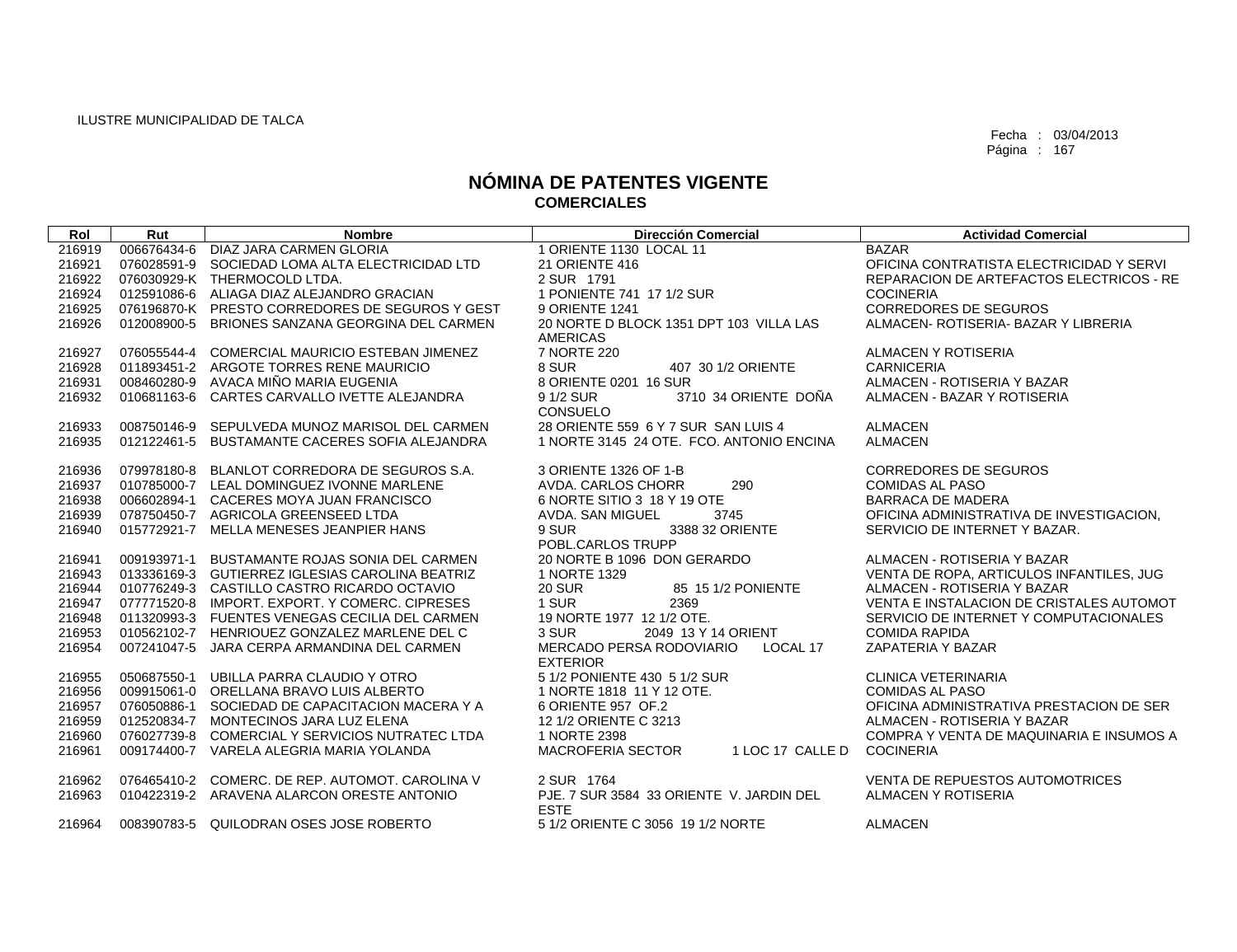| Rol    | Rut         | <b>Nombre</b>                                   | <b>Dirección Comercial</b>                         | <b>Actividad Comercial</b>                         |
|--------|-------------|-------------------------------------------------|----------------------------------------------------|----------------------------------------------------|
| 216965 |             | 009138413-2 ROJAS REYES CLAUDIA IVONHE          | <b>25 SUR</b><br>122 13 PONIENTE                   | <b>CLINICA VETERINARIA</b>                         |
| 216966 |             | 012268505-5 ROA CONTRERAS PAOLA ALEJANDRA       | <b>28 SUR</b><br>290 VILLA COLIN SUR               | ALMACEN - ROTISERIA Y BAZAR                        |
| 216967 |             | 076039328-2 SOCIEDAD COMERCIAL COMPUSERVICE LTD | 2 NORTE 1630 9 Y 10 ORIENTE                        | VENTA - SERVICIOS Y ARRIENDO DE EQUIPOS            |
| 216969 |             | 015141498-2 CHICO CHICO CRISTIAN NICOLAS        | 1 SUR<br>1669 LOCAL 6                              | VENTA DE RELOJERIA Y JOYAS DE FANTASIA -           |
| 216972 |             | 053311447-4 HERRERA HERRERA SYLVIA CAROLINA Y O | 4 SUR<br>1228                                      | <b>VENTA DE ROPA USADA</b>                         |
| 216973 |             | 006472314-6 VALENZUELA ARCE BERNARDO FRANCISCO  | 1573<br><b>16 SUR</b>                              | ALMACEN Y ROTISERIA                                |
| 216974 |             | 093248000-K MELON HORMIGONES S.A.               | <b>CALLE SERVICIO</b><br>Nº 1675 RUTA 5 SUR        | ELABORACION Y DISTRIBUCION DE HORMIGON             |
| 216978 |             | 009274133-8 GUZMAN ULLOA JACQUELINE DEL CARMEN  | 9 ORIENTE 1086                                     | VENTA DE ARTICULOS TEXTILES Y BAZAR                |
| 216979 |             | 007832736-7 PEÑALOZA RETAMAL GLADYS DEL CARMEN  | KM.245 RUTA 5 SUR<br>SITIO 1 PANG.<br><b>NORTE</b> | <b>COMIDAS AL PASO</b>                             |
| 216981 |             | 015774164-0 FLORES CANALES CRISTIAN SEGUNDO     | 17 NORTE 2004 13 ORIENTE                           | ALMACEN Y ROTISERIA                                |
| 216983 |             | 015136713-5 TORRES AYALA BALOY ANDRE            | 8 ORIENTE 1154 OF, 5                               | VENTA DE COMPUTADORES - SOFTWARE -<br><b>SUMIN</b> |
| 216984 | 013657037-4 | MAHANA PUJADAS ALBERTO RODRIGO                  | 1 SUR<br>1271 LOCAL 15                             | VENTA DE PRENDAS DE VESTIR                         |
| 216985 |             | 009231529-0 VERGARA MIRANDA CESAR EDUARDO       | 3 ORIENTE 1250 1 Y 2 NORTE                         | GIMNASIO DE ARTES MARCIALES Y PRESTACION           |
| 216986 |             | 076056751-5 AVENDAÑO - LAVANDEROS LTDA.         | 56 POBL. INDEPENDENCIA<br>PJE IBIZA                | OFICINA ADMINISTRATIVA DE PROFESIONALES            |
| 216987 |             | 012866789-K BOZZO PANTOJA CLAUDIA DANIELA       | 2 NORTE 2615                                       | ELABORACION DE PLATOS PREPARADOS PARA<br>LL.       |
| 216988 |             | 015597024-3 ORELLANA ORELLANA KAREN ISABEL      | 11 ORIENTE 1171 LOCAL 10                           | VENTA DE PRODUCTOS TEXTILES Y BAZAR                |
| 216991 |             | 008865762-4 SALAMANCA AVENDAÑO FANTINA DEL CARM | PERSA RODOVIARIO<br>LOCAL 22                       | <b>BAZAR Y PAQUETERIA</b>                          |
| 216992 |             | 005754289-6 GONZALEZ MEJIAS YOLANDA GUADALUPE   | <b>26 SUR</b><br>329                               | <b>VENTA DE INSUMOS COMPUTACIONALES</b>            |
| 216993 |             | 076701870-3 INMOBILIARIA PAZ 100 LTDA.          | ALAMEDA BDO OHIGGINS<br>955                        | <b>SALA DE VENTAS</b>                              |
| 216995 |             | 010402443-2 CASTRO BRAVO ANA VERONICA           | 1 ORIENTE 1298 2 NORTE                             | ALMACEN Y ROTISERIA                                |
| 216996 |             | 016003841-1 VILLAGRA SILVA FRANCISCO JAVIER     | 20 NORTE 1288 DPTO.101                             | ALMACEN Y ROTISERIA                                |
| 216998 | 078823140-7 | SOC. JOSE ENRIQUE GAETE Y CIA. LTDA             | 7 ORIENTE 1253 2º PISO                             | <b>RADIODIFUSORA</b>                               |
| 216999 |             | 006805522-9 CARMONA MARIQUEO MIRTHA DEL CARMEN  | 10 ORIENTE 70 OSCAR CRISTI GALLO                   | <b>COMIDAS AL PASO</b>                             |
| 217000 |             | 013506276-6 ALBORNOZ AVILEZ MARIA JOSE          | 1 ORIENTE 1272                                     | SERVICIOS COMPUTACIONALES - PLOTEO DE PL           |
| 217002 |             | 011894743-6 MOYA LOPEZ MARIA CLAUDIA            | 2 NORTE 611                                        | <b>FUENTE DE SODA</b>                              |
| 217005 |             | 089460500-6 AUTOMOTORA ARAUCO LTDA              | 1 SUR<br>2168                                      | VENTA DE REPUESTOS Y ACCESORIOS DE VEHIC           |
| 217006 |             | 004640946-9 PALMA ARAVENA ROSA ELISA            | <b>LAS ROSAS</b><br>90 COOP, LIRCAY                | ALMACEN Y BAZAR                                    |
| 217007 | 013255951-1 | VERGARA FUENZALIDA VERONICA ALEJAND             | 8 ORIENTE 1124                                     | VENTA POR MAYOR Y DETALLE ROPA - VESTUAR           |
| 217008 | 050689170-1 | MARIA PIA LAVIN CARRASCO Y OTRA                 | 9 ORIENTE 1241 LOCAL 9                             | TABAQUERIA - ART. DE REGALOS-GOLOSINAS D           |
| 217009 |             | 009636245-5 ESPINOSA HORMAZABAL MARIANA TRINIDA | PSJE, 7 DE JULIO 284 VILLA LA PAZ                  | <b>ALMACEN</b>                                     |
| 217012 |             | 076021653-4 SOCIEDAD COMERCIAL MUÑOZ VILLABLANC | 1 ORIENTE 1058 1 Y 2 SUR                           | PIZZERIA                                           |
| 217014 |             | 009281069-0 ROJAS REYES EDUARDO AUGUSTO         | 5 ORIENTE 1308 2 Y 3 NORTE                         | <b>VENTA DE SEGUROS</b>                            |
| 217015 |             | 076036708-7 SOC. DE SERV. ESTETICOS Y PELUQUERI | 1 NORTE 1470 LOCAL 1                               | <b>SALON DE BELLEZA</b>                            |
| 217019 |             | 077599790-7 PROCEL INGENIERIA LIMITADA          | 14 ORIENTE 70                                      | OFICINA ADMINISTRATIVA DE SERV. INGENIER           |
| 217020 |             | 007553638-0 HOVELMEYER VALENZUELA ERWIN CRISTIA | 5 PONIENTE 0272 13 Y 14 SUR                        | BODEGA DISTRIB. DE PRODUCTOS DE COSMETIC           |
| 217022 |             | 012180246-5 ARAVENA GARCIA MARIA SUSANA         | 1 NORTE 1817                                       | <b>TOSTADURIA</b>                                  |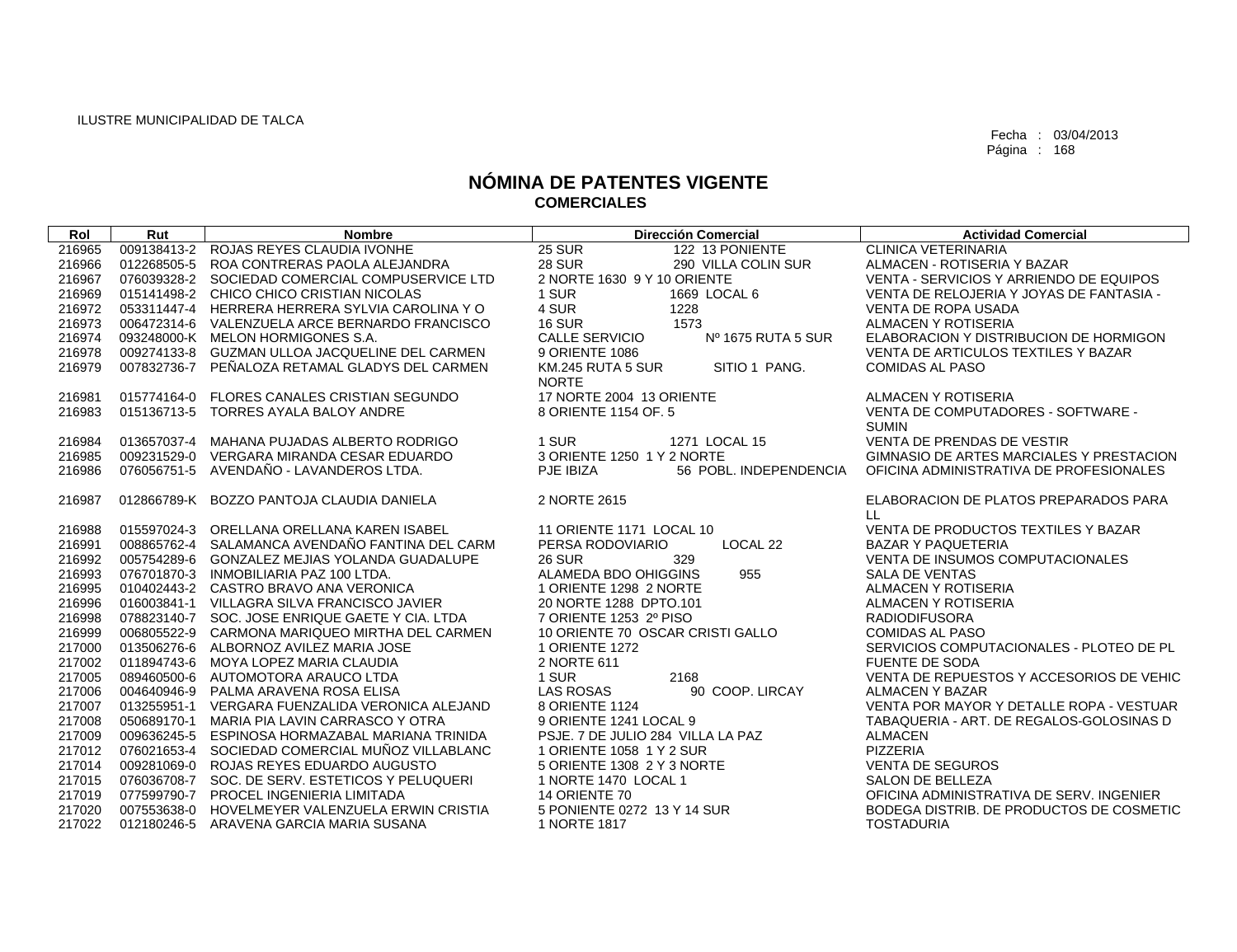| Rol    | Rut         | <b>Nombre</b>                                   | <b>Dirección Comercial</b>                                     | <b>Actividad Comercial</b>               |
|--------|-------------|-------------------------------------------------|----------------------------------------------------------------|------------------------------------------|
| 217025 |             | 076060808-4 CJ SYSTEM LTDA.                     | AVDA, CARLOS SCHORR<br>238-D                                   | SERVICIOS DE SEGURIDAD Y AUTOMATIZACION  |
| 217027 |             | 012916588-K DE LA FUENTE MOYA MANUEL ANDRES     | 11 1/2 ORIENTE B 3160 20 1/2 NORTE                             | ALMACEN - ROTISERIA Y BAZAR              |
| 217028 |             | 015137681-9 GARRIDO MERA LEONARDO ANDRES        | 17 1/2 NORTE 1280 5 1/2 ORIENTE                                | OFICINA DE EMPRESA DE SEGURIDAD          |
| 217029 |             | 008798409-5 VALDES HERRERA VICTOR HUGO          | 4 ORIENTE 2102                                                 | <b>CARNICERIA</b>                        |
| 217033 |             | 010669987-9 SALAZAR OYARCE PATRICIA DEL CARMEN  | PERSA RODOVIARIO<br>LOCAL <sub>55</sub>                        | <b>BAZAR Y PAQUETERIA</b>                |
| 217036 |             | 008693548-1 MOLINA SALDAÑA NELSON ALEJANDRO     | 5 ORIENTE 0429 VILLA PUCARA V                                  | <b>COMIDAS AL PASO</b>                   |
| 217037 |             | 011676874-7 ROJAS OLGUIN PAOLA MERCEDES         | 11 ORIENTE 880                                                 | CENTRO DE EVENTOS (SIN VENTA DE BEBIDAS  |
| 217038 |             | 010952902-8 HORMAZABAL RIVERA ANDREA ALEJANDRA  | 189 LOCAL 3<br><b>LOS PEUMOS</b>                               | PELUQUERIA                               |
| 217039 |             | 076061881-0 IMPORTADORA ANCHEN LTDA.            | 6 ORIENTE 1144                                                 | COMPRA VENTA DE TEXTILES - PRENDAS DE VE |
| 217040 |             | 015140104-K MORALES NORAMBUENA LEANDRO ERNESTO  | 2 SUR 1773                                                     | <b>COMPRA VENTA DE REPUESTOS</b>         |
| 217042 |             | 006776684-9 GONZALEZ SOTO ELBA DEL CARMEN       | 5 ORIENTE 447 7 1/2 SUR                                        | ALMACEN Y ROTISERIA                      |
| 217043 |             | 076055999-7 CAPACITACION ANDREA VALLADARES PERR | 14 ORIENTE 70                                                  | OFICINA ADMINISTRATIVA DE CAPACITACION   |
| 217044 |             | 007722699-0 RETAMAL MUNOZ MARIA ISOLINA         | 2 NORTE 3158                                                   | <b>BAZAR Y LIBRERIA</b>                  |
| 217045 |             | 076059632-9 EMPORIO DEL PARQUE SPA              | 3 NORTE 3785                                                   | ALMACEN - ROTISERIA Y BAZAR              |
| 217047 |             | 012044036-5 CESPEDES MORALES CLAUDIA ALEJANDRA  | AVDA, CIRCUNV, OTE<br>1055 LOCAL 235                           | VENTA DE ARTICULOS Y ROPA DE NIÑOS       |
| 217049 |             | 013611531-6 ROMERO HEVIA CRISTIAN MARCELO       | 11 ORIENTE 860                                                 | COMPRA VENTA DE VEHICULOS USADOS         |
| 217050 |             | 013599055-8 DUEÑAS TRONCOSO MARIO FRANCISCO     | 35 ORIENTE 261 DOÑA CONSUELO                                   | <b>ALMACEN</b>                           |
| 217053 |             | 007503310-9 CERDA SUAZO MARIA DE LAS MERCEDES   | 12 ORIENTE 1065 1 Y 2 SUR                                      | <b>CONFITERIA</b>                        |
| 217054 |             | 014018519-1 LEON VERDUGO ANA JACQUELINE         | <b>11 ORIENTE 1585</b>                                         | <b>VENTA DE FIERROS</b>                  |
| 217057 |             | 013758209-0 MUÑOZ VERDUGO JORGE ANDRES          | 1 ORIENTE 1256                                                 | <b>COMIDAS AL PASO</b>                   |
| 217058 | 099596430-9 | NOVANET S.A.                                    | 6 SUR<br>1950                                                  | SERVICIOS DE CALL CENTER - VTA. DE PRODU |
| 217059 |             | 099596430-9 NOVANET S.A.                        | 1 ORIENTE 1058                                                 | SERVICIOS DE CALL CENTER - VTA. DE PRODU |
| 217062 |             | 009894121-5 VALENZUELA BUSTAMANTE JUANA MARIA   | 1 SUR<br>1850-B 11 Y 12 OTE.                                   | BAZAR - VENTA DE ROPA NUEVA Y USADA      |
| 217063 |             | 076047979-9 SOCIEDAD COMERCIAL AGROUSADOS Y CIA | <b>18 ORIENTE 874</b>                                          | COMERCIALIZACION DE MAQUINARIA AGRICOLA  |
| 217064 |             | 011372911-2 HENRIQUEZ SEPULVEDA JOSE HERNAN     | <b>STA GRACIELA PC</b><br>2 LOTE 9                             | <b>TALLER DE MUEBLES</b>                 |
| 217065 |             | 010547022-3 JARA MARTINEZ MIGUEL ANGEL          | 5 ORIENTE 1255 1 Y 2 NORTE                                     | COCINERIA - PASTELERIA Y AMASANDERIA     |
| 217067 |             | 010594106-4 GUIÑEZ ORELLANA EUGENIO BALERICIO   | <b>22 ORIENTE 1340</b>                                         | <b>VENTA DE LUBRICANTES Y REPUESTOS</b>  |
| 217068 |             | 006537409-9 GUTIERREZ NAVARRO JORGE DANIEL      | 9 ORIENTE 1128                                                 | COMERCIALIZACION E IMPORTADORA DE ART. E |
| 217069 |             | 076878940-1 COMERCIALIZADORA IND LAS NAPAS OREG | 7 ORIENTE 1120 LOCAL 14 - 15                                   | <b>VENTA DE MUEBLES</b>                  |
| 217070 |             | 079766650-5 CONSTRUCTORA DIGUA LTDA.            | 1 NORTE 801 DEPTO.507                                          | OFICINA CONSTRUCTORA                     |
| 217071 |             | 008936731-K ORELLANA GONZALEZ JOSE LUIS         | <b>10 ORIENTE 1845</b>                                         | <b>TALLER MECANICO</b>                   |
| 217072 |             | 076061944-2 SERVICIOS FINANCIEROS VALORIZA S.A. | 1 NORTE 931 OF 314                                             | <b>SERVICIOS FINANCIEROS</b>             |
| 217073 |             | 006825082-K SALINAS SALINAS RAUL HUMBERTO       | 6 1/2 SUR A<br>3631 CON 32 OTE, B V.<br><b>JARDIN DEL ESTE</b> | ALMACEN-ROTISERIA                        |
| 217075 |             | 076063562-6 SOCIEDAD CENTRO MEDICO LIRCAY SPA   | 2 PONIENTE 1372                                                | <b>CENTRO MEDICO</b>                     |
| 217076 |             | 016399607-3 VALDES ALARCON FELIPE EDUARDO       | 2 SUR 1501 8 ORIENTE                                           | BAZAR Y VENTA DE JUEGOS DE POLLA Y LOTER |
| 217077 |             | 076058975-6 COMERCIAL MONTEVERDE S.A.           | 1055 LOCAL 137<br>AVDA, CIRCUNV, OTE                           | COMPRA Y VENTA ARTICULOS DE ARTE Y DECOR |
| 217078 |             | 076004938-7 EMPRESA DE SERVICIOS INTEGRALES LTD | 26 1/2 SUR A 0121 23 PONIENTE                                  | PRESTACION DE SERVICIOS EN MATERIAS INHE |
| 217081 |             | 007594773-9 DIAZ GUTIERREZ MANUEL ARISTIDES     | 11 1/2 SUR<br>3504 32 Y 33 OTE.                                | <b>ALMACEN Y BAZAR</b>                   |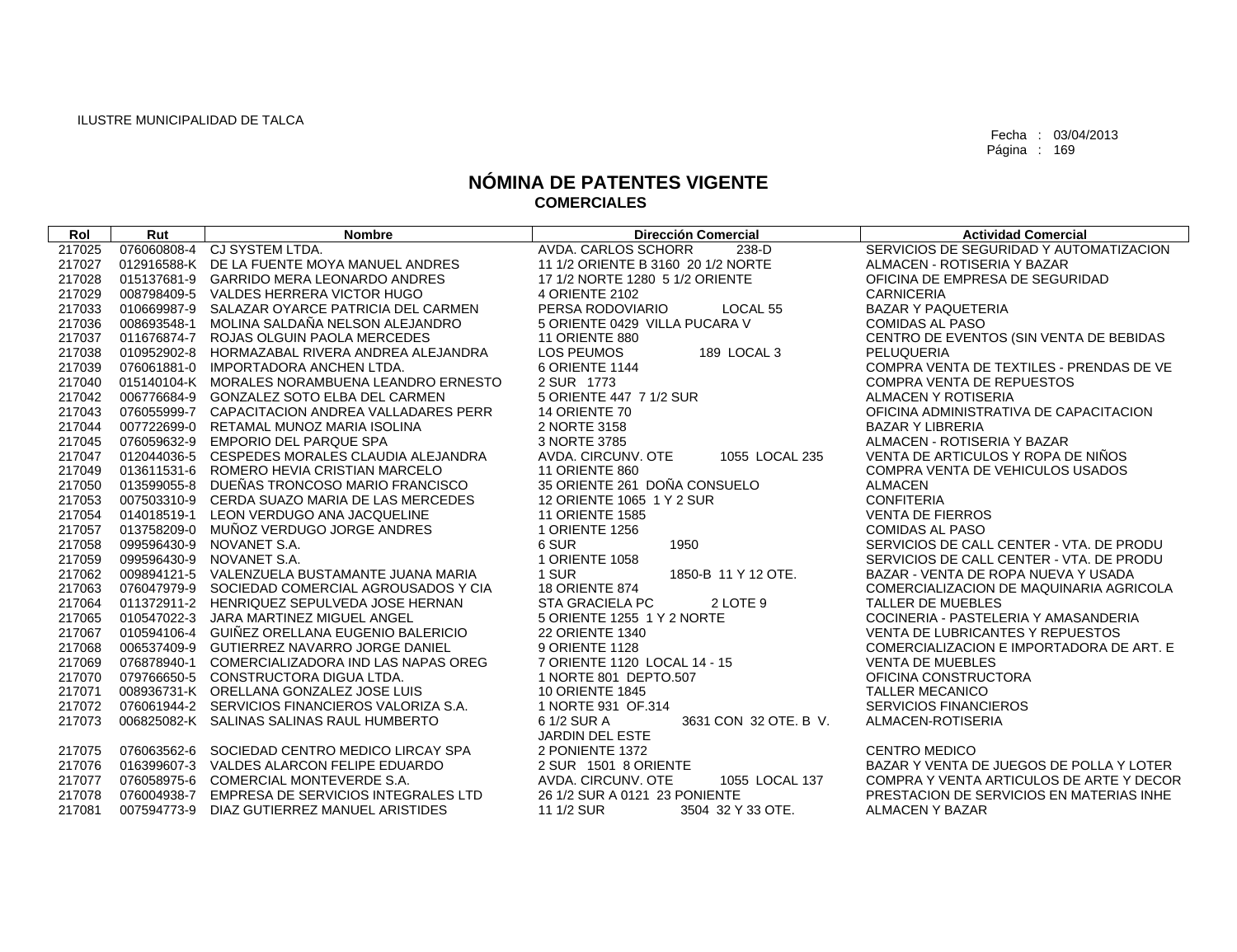| Rol    | Rut         | <b>Nombre</b>                                   | <b>Dirección Comercial</b>                                  | <b>Actividad Comercial</b>                               |
|--------|-------------|-------------------------------------------------|-------------------------------------------------------------|----------------------------------------------------------|
| 217085 |             | 005400937-2 VALENZUELA CHAMORRO ANA LUISA       | 2976 29 Y 30 OTE, SAN<br><b>13 SUR</b>                      | <b>ALMACEN</b>                                           |
|        |             |                                                 | MIGUEL DEL PIDUCO                                           |                                                          |
| 217086 |             | 006414006-K PALOMINO SILVA NELSON FERNANDO      | 4 NORTE 1660                                                | <b>COMPRA Y VENTA DE ARTICULOS</b><br><b>ORTOPEDICOS</b> |
| 217087 | 006738356-7 | VILLASECA MATUS HUGO DEL CARMEN                 | 14 ORIENTE 1073 1 Y 2 SUR                                   | COMPRA Y VENTA DE PRODUCTOS E INSUMOS                    |
|        |             |                                                 |                                                             | AG                                                       |
| 217088 | 078945890-1 | GERARDO VACAREZZA Y CIA LTDA.                   | SAN CARLOS DE LA ESMERALDA LOTE 1 LAS<br><b>RASTRAS</b>     | ARRIENDO DE BIENES INMUEBLES Y COMISIONE                 |
| 217089 |             | 016456858-K MONJE URIBE PAULINA ANDREA          | 11 ORIENTE 1247 LOCAL 1                                     | <b>PELUQUERIA</b>                                        |
| 217090 |             | 076058991-8 CENTRO DE CAPACITACION DE JUEGOS DE | 4 ORIENTE 702 5 SUR                                         | CAPACITACION Y ASESORIAS EN LAS ARTES DE                 |
| 217092 |             | 084156800-1 COOP, DE AHORRO Y CREDITO UNION AER | 1 SUR 997 ENTRE 2 Y 3 OTE.                                  | COOP. DE AHORRO Y CREDITO                                |
| 217095 |             | 003652167-8 ARRIAGADA DIAZ ELIANA               | 12 ORIENTE PERSA TERMINAL LOCAL 23                          | <b>PAQUETERIA</b>                                        |
| 217099 |             | 013949582-9 VALENZUELA BUSTOS EVELYN PAOLA      | 12 ORIENTE PERSA TERMINAL LOCAL 103                         | <b>PAQUETERIA</b>                                        |
| 217100 |             | 012587681-1 ESTEVEZ LEIVA PABLO ANTONIO         | 2 NORTE 1094 ENTRE 3 Y 4 OTE                                | REPARADORA DE CALZADO                                    |
| 217101 |             | 005922377-1 EDUARDO ISAIAS SOTO RIVERA          | 2 ORIENTE 18 NORTE Nº 2929 PADRE ALBERTO<br><b>HURTAD</b>   | ALMACEN Y CARNICERIA                                     |
| 217104 | 013506254-5 | IBAÑEZ LETELIER JULIE CAROLYN                   | 2 SUR 2079                                                  | ALMACEN Y COMIDAS AL PASO                                |
| 217106 |             | 012318143-3 GERBIER GERBIER JESSICA VIOLETA     | 7 ORIENTE 1800 7 NORTE                                      | <b>ALMACEN</b>                                           |
| 217107 | 015137829-3 | GONZALEZ ESPINOZA KATHERINE XIMENA              | <b>21 SUR</b><br>1542 9 1/2 ORIENTE A LAS<br><b>COLINES</b> | ALMACEN - ROTISERIA Y BAZAR                              |
| 217108 |             | 016590746-9 TORRES IBARRA SEBASTIAN IGNACIO     | 6 ORIENTE 1235                                              | VENTA DE CAFE - CONFITERIA Y JUEGOS FLIP                 |
| 217109 |             | 012184372-2 CARDENAS PEÑAILILLO SARA LUZ        | 23 ORIENTE 1387 3 NORTE                                     | <b>COMIDA RAPIDA AL PASO</b>                             |
| 217110 |             | 006322901-6 GARRIDO FUENTES HUGO HERNAN         | 718 COOP LOS<br>17 1/2 SUR<br><b>NIBELUNGOS</b>             | SERVICIO DE INTERNET                                     |
| 217112 |             | 006006443-1 GUTIERREZ MANRIQUEZ ERICA DE LOURDE | <b>14 ORIENTE 1080</b>                                      | <b>BAZAR Y FOTOCOPIAS</b>                                |
| 217117 |             | 014398985-2 MONDACA LOBOS VANESSA ALEJANDRA     | 34 1/2 ORIENTE 376 8 Y 9 SUR                                | ALMACEN Y ROTISERIA                                      |
| 217118 |             | 053297816-5 CARRION BURGOS CESAR EDUARDO Y OTRA | 2 PONIENTE 975 2 SUR                                        | COMPRA VENTA Y CONSIGNACIONES DE                         |
|        |             |                                                 |                                                             | <b>AUTOMOV</b>                                           |
| 217119 | 007662141-1 | MANCILLA ZORSANO BLANCA ESTER                   | 14 PONIENTE 769 27 Y 28 SUR V. MAGISTERIO                   | JARDIN DE PLANTAS VIVIERO                                |
| 217120 |             | 008189734-4 ARENAS LETELIER JUAN CARLOS         | 14 ORIENTE 1619 5 NORTE VILLA MAITENHUAPI                   | <b>ALMACEN Y BAZAR</b>                                   |
| 217124 |             | 053312430-5 OLIVEROS PARRAGUEZ GIOVANNA JAZMINA | 2 ORIENTE 1237 1 Y 2 NORTE                                  | VENTA DE PRENDAS DE VESTIR Y ACCESORIOS                  |
| 217125 |             | 076155970-2 SOC, CONSTRUCTORA PEDRO ARAYA LTDA. | 1 NORTE 931 OF.511                                          | OFICINA CONSTRUCTORA                                     |
| 217128 |             | 076052244-9 RETAMAL TRONCOSO Y CIA.             | 8 ORIENTE 1154 LOCAL 1                                      | VENTA DE DIARIOS - TABAQUERIA - CONFITES                 |
| 217131 |             | 008706372-0 GOMEZ CASANOVA MARIA LUCINDA        | 8 ORIENTE 1358                                              | <b>COCINERIA</b>                                         |
| 217132 |             | 011665241-2 GONZALEZ SEPULVEDA JUAN CLAUDIO     | 7 1/2 ORIENTE 2467 POB, CANCHA RAYADA                       | SERVICIOS EN MATERIAS INHERENTES A SEGUR                 |
| 217135 |             | 078878300-0 GAJARDO Y GAJARDO LTDA.             | AVDA. CIRCUNV. OTE. 1055 LOCAL 118 - 119                    | VENTA DE CALZADOS Y PRENDAS DE VESTIR                    |
| 217136 |             | 008737018-6 GAJARDO SOBARZO LEONARDO ANDRES     | <b>PSJE. 7 1/2 SUR B</b><br>3405 32 ORIENTE                 | ALMACEN - ROTISERIA - CARNICERIA Y VERDU                 |
| 217137 |             | 059150830-K ESTABLECIMIENTO PERMANENTE HISPANO  | 34 ORIENTE 3590                                             | OFICINA ADMINISTRATIVA DE SERVICIOS AGRI                 |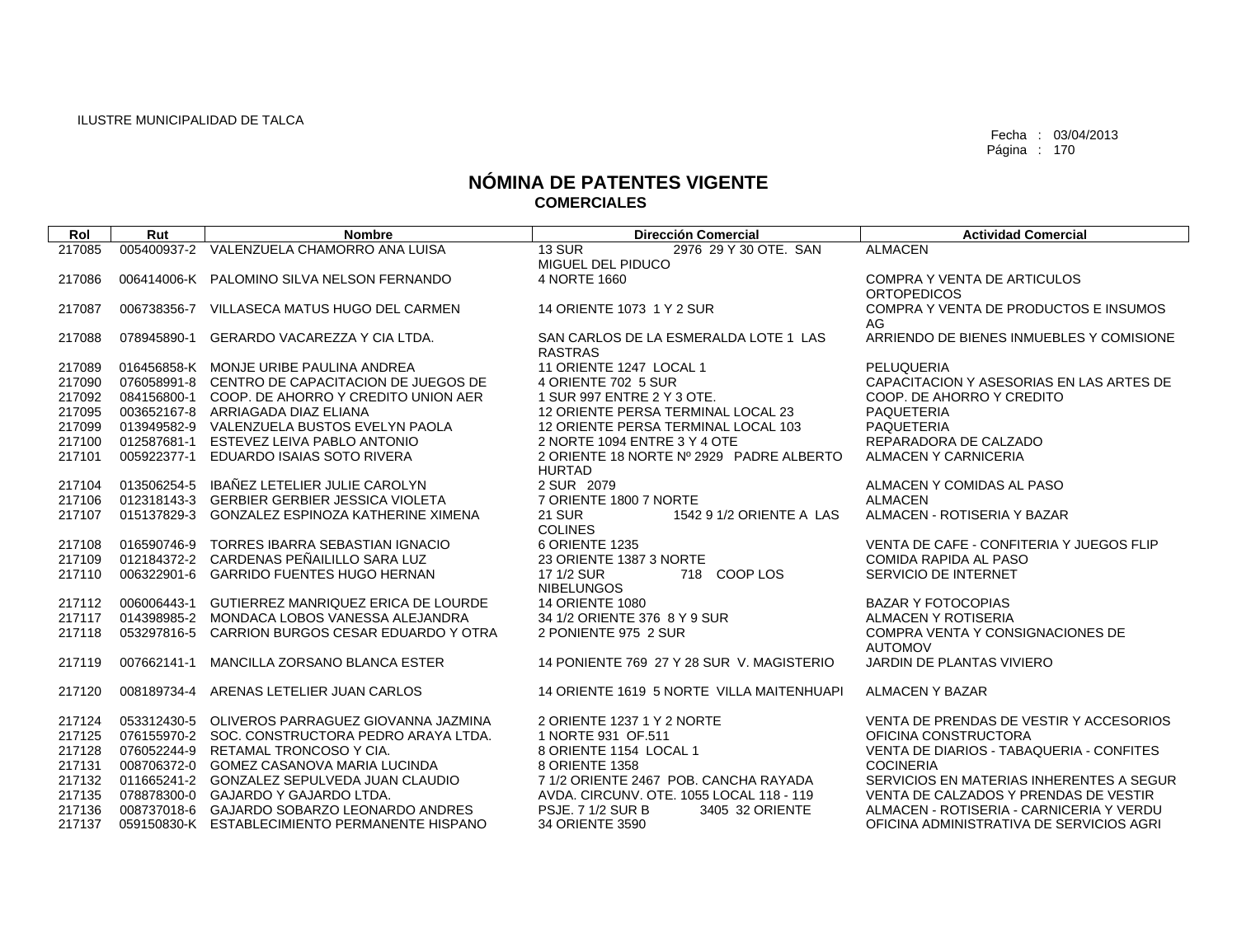| Rol    | Rut         | <b>Nombre</b>                                   | <b>Dirección Comercial</b>                | <b>Actividad Comercial</b>               |
|--------|-------------|-------------------------------------------------|-------------------------------------------|------------------------------------------|
| 217139 | 077629090-4 | CENTRO DE CAPACITACION PROFI LTDA.              | <b>18 ORIENTE 592</b>                     | OFICINA DE CAPACITACION                  |
| 217140 | 009739270-6 | SALINAS AVENDAÑO NELSON RAUL                    | 4000<br>AVDA. SAN MIGUEL                  | <b>CENTRO DE EVENTOS</b>                 |
| 217142 | 016310040-1 | CARREÑO JARA MANUELA LUISA CATALINA             | <b>25 SUR</b><br>339 5 PONIENTE           | ROTISERIA - VERDURERIA Y BAZAR           |
| 217144 | 053304859-5 | GARRIDO MUÑOZ FERNANDO Y OTRO                   | 7 ORIENTE 1689                            | TALLER DE REPARACION DE CARBURADORES Y   |
|        |             |                                                 |                                           | A                                        |
| 217145 |             | 011975333-3 ALBURQUENQUE RAMIREZ ELIZABETH DE L | 7 1/2 ORIENTE 1360 2 Y 3 NTE.             | <b>DEPILACION</b>                        |
| 217149 | 013505049-0 | CASANOVA TAPIA PABLO ANDRES                     | 74 17 PONIENTE<br><b>19 SUR</b>           | VENTA DE ALIMENTOS PARA MASCOTAS Y       |
|        |             |                                                 |                                           | <b>BAZAR</b>                             |
| 217150 | 076046204-7 | EVENTOS, RECEP. Y ARRIENDO DE VEHIC             | 5 ORIENTE 1698                            | OFICINA ADMINISTRATIVA DE EVENTOS Y RECE |
| 217152 |             | 076008468-9 SOCIEDAD ARTPEL S.A.                | 1 SUR 1330 LOCAL 24                       | VENTA DE ARTICULOS DE PELUQUERIA - TOCAD |
| 217154 |             | 009073529-2 YANEZ ALBORNOZ RICARDO I.           | 29 ORIENTE 565 6 SUR SAN LUIS 4           | ALMACEN - ROTISERIA Y BAZAR              |
| 217155 |             | 076057858-4 SERV, DE CAPACITACION COLOMA Y RAMI | 2 NORTE 875 OF, 6                         | OFICINA DE CAPACITACION                  |
| 217156 |             | 015570870-0 GARRIDO ROMERO LAURA ROSA           | 3 SUR<br>1402-B 7 ORIENTE                 | VENTA DE PRENDAS DE VESTIR, ACCESORIOS Y |
| 217157 |             | 015755266-K TOLOZA VALENZUELA MARIA LORENA      | 3 1/2 SUR<br>1946 12 Y 13 OTE.            | <b>COMPRA Y VENTA DE REPUESTOS DE</b>    |
|        |             |                                                 |                                           | <b>VEHICULOS</b>                         |
| 217158 |             | 077415910-K SOC. COMERCIAL CESPAL LTDA.         | 7 ORIENTE 1551 4 Y 5 NORTE                | COMERC. DE ARTICULOS DE SEGURIDAD INDUST |
| 217159 |             | 088192900-7 TNT EXPRESS CHILE LTDA.             | <b>21 ORIENTE 790</b>                     | ALMACENAMIENTO DE CARGA Y ENCOMIENDA     |
| 217163 | 076926330-6 | LIBRERIAS TUCAN S.A.                            | AVDA CIRCUNVALACION OTE<br>1055 LOCAL 168 | COMERCIALIZADORA DE ARTICULOS DE LIBRERI |
|        |             |                                                 |                                           |                                          |
| 217164 | 076058826-1 | SOC DE PSICOLOGOS MORALES HIDALGO L             | 1 ORIENTE 939 OF, 2                       | <b>CONSULTA PSICOLOGICA</b>              |
| 217165 |             | 021560012-2 AGUILERA ADRIAN EZEQUIEL            | 1 ORIENTE 1130 OF-205                     | COMERCIO AL POR MENOR DE LIBROS          |
| 217166 |             | 009885280-8 ROJAS MAYORGA RAMONA DEL CARMEN     | CALLE C SECTOR Nº 2 LADO OTE. LOCAL 3     | <b>COCINERIA</b>                         |
| 217167 |             | 012521012-0 SARRIA ZURITA DAVID RODRIGO         | 9 ORIENTE 1241 LOCAL 3                    | VENTA DE ALBUMES - LAMINAS Y JUGUETES    |
| 217169 |             | 013305063-9 ROMERO CANCINO FRANCISCA ANDREA     | 1 ORIENTE 39 13 Y 14 SUR                  | VENTA DE ROPA Y ACCESORIOS DE VESTIR     |
| 217170 |             | 010855556-4 VASQUEZ VASQUEZ HECTOR ABRAHAM      | 3 ORIENTE 1119 LOCAL 3                    | LIBRERIAS - ARTICULOS DE OFICINA E INSUM |
| 217171 |             | 007227791-0 CHAMORRO RIVEROS MARTA DEL ROSARIO  | 31 1/2 ORIENTE A 1469                     | ALMACEN - ROTISERIA Y BAZAR              |
| 217172 |             | 006738313-3 ACEVEDO BRAVO PATRICIA DEL CARMEN   | 8 ORIENTE 0204 16 Y 16 1/2 SU             | <b>ALMACEN Y BAZAR</b>                   |
| 217173 |             | 010846810-6 RAMIREZ ANDRADES JORGE ANTONIO      | 5 NORTE 3402 30 ORIENTE                   | <b>ALMACEN</b>                           |
| 217174 |             | 076623780-0 SOC, PUBLICITARIA CROM RESPONSABILI | 1 ORIENTE 1871                            | SERVICIOS DE PUBLICIDAD                  |
| 217175 |             | 013942649-5 ORELLANA NECULQUEO ILDA DE LAS MERC | MERCADO PERSA RODOVIARIO<br>LOCAL 12      | <b>BAZAR Y PAQUETERIA</b>                |
| 217177 |             | 076026937-9 RIVERA Y PARADA SERVICIOS MEDICOS L | 2 PONIENTE 1380 OF 203                    | CONSULTA OFTALMOLOGICA                   |
| 217178 |             | 009285594-5 ROJAS FUENTES TERESA DE JESUS       | 20 NORTE A 1947 VILLA LOMAS DE LIRCAY     | ALMACEN - FRUTAS Y VERDURAS              |
| 217180 |             | 053309815-0 FUENTES MEDINA ANGELICA HONORIA Y O | 1 NORTE 1750 10 Y 11 ORIENT               | JOYERIA, RELOJERIA Y BAZAR               |
| 217181 |             | 089258600-4 ESTABLECIMIENTOS GERMANI S.A.       | 1 SUR<br>1245                             | <b>GRANDES TIENDAS</b>                   |
| 217182 |             | 076063627-4 MARILAO, HENRIQUEZ Y VASQUEZ LTDA.  | 2 PONIENTE 1383                           | SERVICIOS DE FONOAUDIOLOGIA              |
| 217183 |             | 011563060-1 VALDES ACEVEDO MARIA EUGENIA        | <b>25 SUR</b><br>319 5 1/2 PONIENTE VILLA | ALMACEN - ROTISERIA - FRUTAS Y VERDURAS. |
|        |             |                                                 | <b>LOS ACACIOS</b>                        |                                          |
| 217184 |             | 007556707-3 TORRES MACHUCA JOSE AMADOR          | 5 PONIENTE 1433 3 Y 4 NORTE               | ALMACEN Y ROTISERIA                      |
| 217185 | 009071606-9 | HENRIQUEZ VERDUGO JUAN CRISTIAN                 | 1 ORIENTE 1019 1 Y 2 SUR                  | <b>BAZAR</b>                             |
| 217186 |             | 094623000-6 SODEXHO CHILE S.A.                  | AVDA CARLOS SCHORR<br>255                 | <b>COCINERIA</b>                         |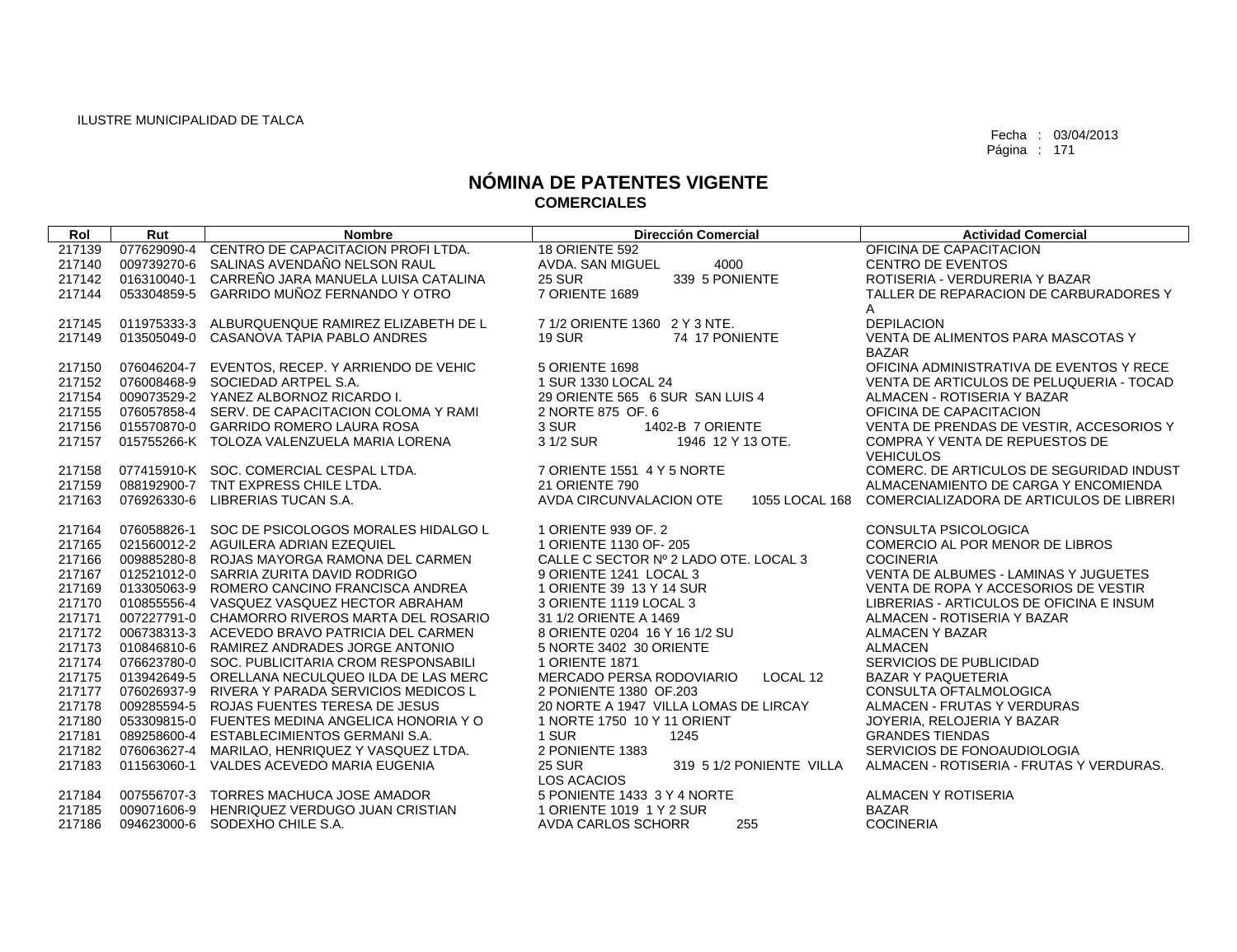| Rol    | Rut         | <b>Nombre</b>                                   | <b>Dirección Comercial</b>             | <b>Actividad Comercial</b>               |
|--------|-------------|-------------------------------------------------|----------------------------------------|------------------------------------------|
| 217188 |             | 076247270-8 SOC. PROFESIONALES ORDENES Y CAMPOS | 1 ORIENTE 939                          | CONSULTA OFTALMOLOGICA                   |
| 217189 |             | 053312581-6 MANRESA NAVARRO DANIELA ALEJANDRA Y | 1 SUR 1403 LOCAL 3 GALERIA ATALA       | COMPRA Y VENTA DE PRENDAS Y ACCESORIOS   |
|        |             |                                                 |                                        | D                                        |
| 217190 |             | 015629630-9 LARA REYES KATHERINE JIMENA         | 6 1/2 SUR C<br>3630 33 OTE C           | ALMACEN-ROTISERIA- CARNICERIA- VENTA DE  |
| 217192 |             | 005966180-9 SOTO ORTEGA NELLY EMPERATRIZ        | 11 NORTE 1090                          | <b>RECEPTOR JUDICIAL</b>                 |
| 217193 |             | 012900267-0 VALENCIA ZAMORANO EDUARDO ANTONIO   | 2 SUR 785                              | COMPRA VENTA DE ROPA Y ACCESORIOS - REPU |
| 217194 |             | 012551694-7 HERVERA RIQUELME SERGIO IVAN        | 4 NORTE 1573                           | SALA CUNA Y JARDIN INFANTIL              |
| 217195 |             | 003022653-4 SOTO MORALES ROSA CELIA             | 3280<br>AVDA. SAN MIGUEL               | VENTA DE CONFITES, BEBIDAS Y HELADOS     |
| 217196 |             | 076884790-8 VIVERO DEL MAULE LTDA.              | LOTEO ALTO LAS CRUCES PARCELA 17-A     | VENTA DE PLANTAS Y VIVERO                |
| 217197 |             | 017930877-0 LOPEZ TORRES RODOLFO JESUS          | 21 NORTE 1257 DEPTO 204                | OFICINA EN SERVICIOS DE INFORMATICA E IN |
| 217199 |             | 014309741-2 CALISTO CAYUN HECTOR JAVIER         | 3 SUR<br>1402-A                        | <b>CARNICERIA Y ROTISERIA</b>            |
| 217200 |             | 013506328-2 HERRERA CASTILLO CARMEN GLORIA      | <b>10 SUR A</b><br>3764 35 ORIENTE     | ALMACEN - ROTISERIA Y BAZAR              |
| 217202 |             | 076237710-1 COMERCIAL LA UVITA LTDA.            | 11 ORIENTE 2724 VILLA DON ARTURO       | ALMACEN - ROTISERIA Y BAZAR              |
| 217206 |             | 009536488-8 DIAZ PALMA MANUEL ENRIQUE           | 9 ORIENTE 1311 2 Y 3 NORTE             | PELUQUERIA                               |
| 217207 |             | 007650768-6 VALLEJOS ARAYA JUAN ENRIQUE         | 10 ORIENTE 11 13 Y 14 SUR POBL, DANIEL | ALMACEN - VERDURERIA Y BAZAR             |
|        |             |                                                 | <b>REBOLLEDO</b>                       |                                          |
| 217209 |             | 076367890-3 CHILEAN MEAT PACKERS S.A.           | 18 ORIENTE 2395 PARQ. INDUSTRIA        | PROCESADORA DE CARNE PARA EXPORTACIÓN    |
| 217213 |             | 010168241-2 VELIZ YAÑEZ ERNESTINA CELIA         | 1 NORTE 424                            | PELUQUERIA                               |
| 217214 |             | 005848409-1 VERDUGO CAPITAINE SONIA MARIA       | 8 SUR<br>41 VILLA NAZARETH NORTE       | <b>CARNICERIA</b>                        |
| 217215 | 005867445-1 | CARVAJAL ZAPATA EDELMIRA ROSA                   | <b>23 SUR</b><br>358 5 PONIENTE        | <b>BAZAR Y PAQUETERIA</b>                |
| 217216 |             | 076012262-9 SERVICIOS DE RECURSOS HUMANOS Y MAE | 21 ORIENTE 86 CALLE SERVICIO           | <b>MAESTRANZA</b>                        |
| 217218 |             | 015774610-3 BARRIOS VERGARA PAZ ANDREA          | 5 NORTE 1785 ESQ.C.RAYADA              | COMPRA VENTA DE NEUMATICOS NUEVOS Y      |
|        |             |                                                 |                                        | <b>USAD</b>                              |
| 217221 |             | 076051381-4 ANDRES DONOSO Y CIA. LTDA.          | 6 ORIENTE 1212                         | VIDRIERIA - ENMARCACION Y DECORACION     |
| 217222 |             | 011855524-4 GONZALEZ GARCIA RONIE ENRIQUE       | 7 ORIENTE 1017 1 Y 2 SUR               | ARTESANO REPARADOR Y RESTAURADOR DE      |
|        |             |                                                 |                                        | <b>ARMA</b>                              |
| 217223 |             | 011952870-4 VALDES CARMONA GUILLERMO VICTORIANO | 1 PONIENTE 1060 OF.15                  | <b>CORREDOR DE PROPIEDADES</b>           |
| 217224 |             | 009645043-5 HORMAZABAL RIVERA ENRIQUE ANTONIO   | <b>22 SUR</b><br>1492 9 ORIENTE        | ALMACEN - ROTISERIA Y AMASANDERIA        |
| 217225 |             | 009929213-K DURAN MIÑO MANUEL ANTONIO           | 31 1/2 ORIENTE 44 S. MIGUEL DEL PIDUCO | <b>ALMACEN Y BAZAR</b>                   |
| 217227 |             | 009889440-3 URBINA TAPIA ANA MARIA              | 19 NORTE 1986 LOTEO DON SEBASTIAN      | <b>ALMACEN Y BAZAR</b>                   |
| 217229 |             | 089862200-2 LAN AIRLINES S.A.                   | 1 SUR 1030                             | OFICINA DE VENTA DE PASAJES AEREOS       |
| 217232 |             | 016929907-2 REYES SAAVEDRA ELIZABETH ANDREA     | 3 1/2 ORIENTE 3519                     | ALMACEN- ROTISERIA Y VERDURERIA          |
| 217234 |             | 005714848-9 CUITIÑO MATURANA MIGUEL ALBERTO     | OF. 5<br><b>RODOVIARIO</b>             | <b>VENTA DE PASAJES</b>                  |
| 217235 |             | 007806832-9 QUINTEROS MORALES MIGUEL ANGEL      | 8 1/2 NORTE 3145 NUEVA HOLANDA         | <b>BAZAR Y PAQUETERIA</b>                |
| 217236 |             | 014399107-5 GOMEZ QUINTEROS CARLA FRANCISCA     | 26 SUR C 18 1/2 PTE<br>565 SN FCO 2    | ALMACEN Y ROTISERIA                      |
| 217237 |             | 008596072-5 PAVEZ SALAS JOSE ALFONSO            | 18 ORIENTE 25 2 1/2 NORTE COOP.FLOR DE | <b>ALMACEN Y BAZAR</b>                   |
|        |             |                                                 | <b>CHILE</b>                           |                                          |
| 217238 |             | 009599446-6 ARAYA SOTO MARIA ANGELICA           | 18 ORIENTE 5 2 NORTE                   | <b>BAZAR - CONFITES Y BEBIDAS</b>        |
| 217239 |             | 014399859-2 CERPA SUMONTE CLAUDIA ANDREA        | 2 SUR 1956 LOCAL 11                    | VENTA DULCES - BEBIDAS - CONFITES - HELA |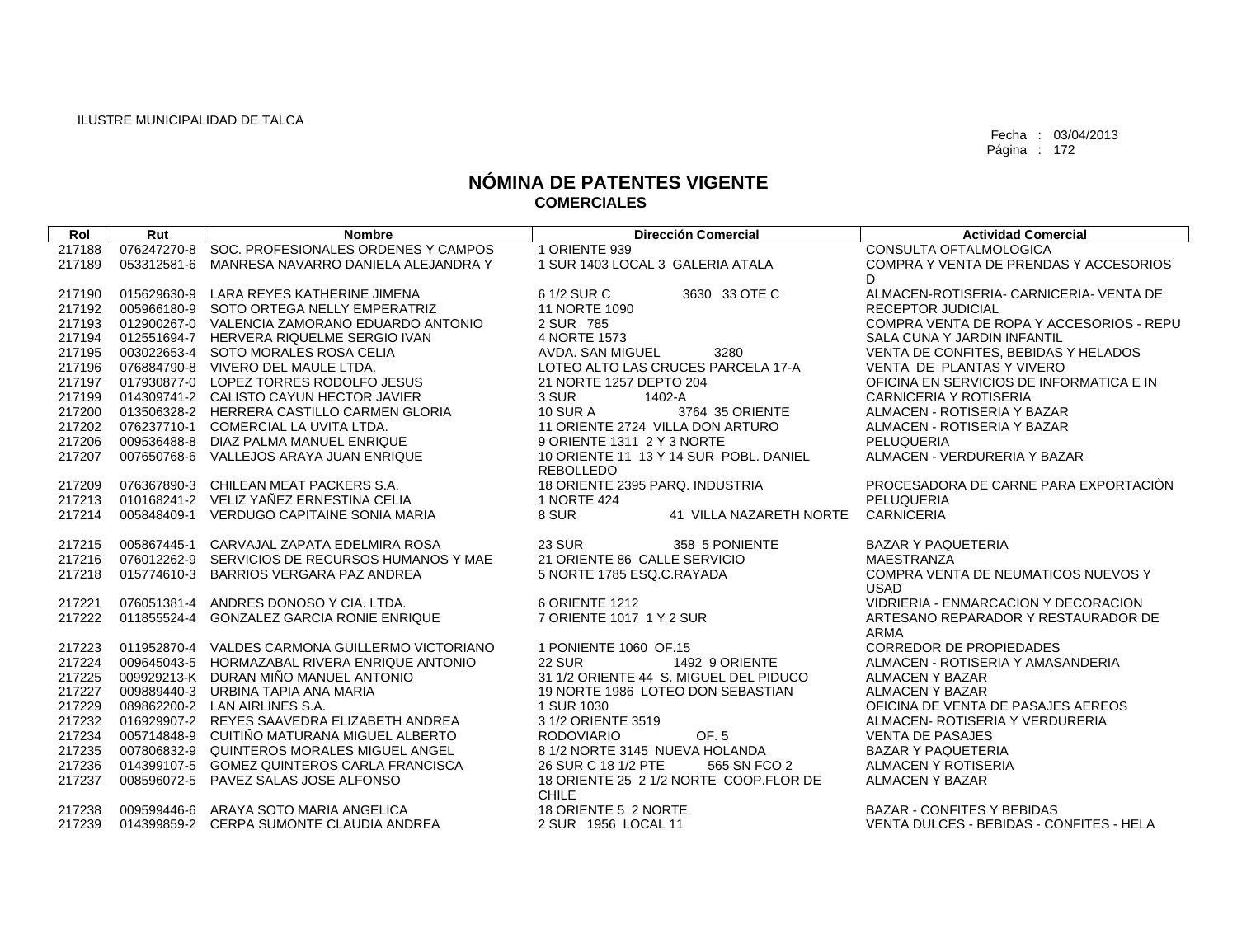| Rol    | Rut         | <b>Nombre</b>                                   | <b>Dirección Comercial</b>                           | <b>Actividad Comercial</b>               |
|--------|-------------|-------------------------------------------------|------------------------------------------------------|------------------------------------------|
| 217241 | 076055432-4 | INMOBILIARIA FERVAL LTDA.                       | 1 NORTE 1073 OF, 102                                 | OFICINA ADMINISTRATIVA DE EMPRESA INMOBI |
| 217243 | 010798381-3 | MUNOZ LARA NORA DEL CARMEN                      | 2 SUR 2192 15 ORIENTE                                | <b>FLORERIA</b>                          |
| 217244 | 014399107-5 | <b>GOMEZ QUINTEROS CARLA FRANCISCA</b>          | <b>29 SUR</b><br>0252 23 PONIENTE SAN                | ALMACEN Y ROTISERIA                      |
|        |             |                                                 | JOSE DE LA FLORIDA                                   |                                          |
| 217246 | 076072704-0 | PATRICIO CONTRERAS DANECK TELECOMUN             | 8 ORIENTE 1154 OF.9                                  | OFICINA DE VENTA DE PLANES TELEVISION -  |
| 217248 |             | 010433157-2 MEJIAS MEJIAS JACQUELINE DEL CARMEN | 14 ORIENTE 979 2 Y 3 SUR                             | <b>BAZAR Y PAQUETERIA</b>                |
| 217249 |             | 014479034-0 CABEZAS TORRES GUILLERMO PATRICIO   | <b>20 SUR</b><br>123 13 PONIENTE VILLA               | ACCESORIOS Y ALIMENTOS PARA ANIMALES     |
|        |             |                                                 | <b>GALILEA C</b>                                     |                                          |
| 217250 |             | 010304018-3 LETELIER GARRIDO NADIA DEL CARMEN   | 17 NORTE 1289 6 ORIENTE                              | ALMACEN - ROTISERIA Y BAZAR              |
| 217251 |             | 014553763-0 SOTO GARCIA GUILLERMO ANDRES        | 10 NORTE 3240 VILLA NUEVA ORIENTE                    | <b>BAZAR</b>                             |
| 217252 |             | 004902417-7 MONDACA GONZALEZ LILIANA IRIS       | <b>MACROFERIA</b><br>LOCAL <sub>9</sub>              | <b>COCINERIA</b>                         |
| 217253 |             | 006646451-2 ARCOS TORRES ANA LUISA              | <b>AVDA LIRCAY</b><br>2108                           | AGENCIAS DE POLLA - VENTA DE CONFITES Y  |
| 217255 |             | 012589486-0 VALENZUELA GUTIERREZ INGRID MACAREN | 1 ORIENTE 0103 16 SUR                                | <b>COMIDAS AL PASO</b>                   |
| 217256 |             | 011675792-3 CACERES INZULZA PATRICIO ANDRES     | 12 1/2 ORIENTE A 2952                                | COMERC. DE HERRAMIENTAS - ART. DE FERRET |
| 217257 |             | 010758144-8 RAMIREZ POBLETE NORMA EMPERATRIZ    | <b>14 ORIENTE 1296</b>                               | <b>COMIDAS AL PASO</b>                   |
| 217258 |             | 005019685-2 ORTIZ TORRES JOSE LUIS              | 70<br>AV. CARLOS SCHORR                              | VENTA DE HUEVOS- ALMACEN                 |
| 217261 |             | 013551781-K SAN MARTIN MUÑOZ GONZALO ALONSO     | 7 ORIENTE 1171 L-1 2º PISO                           | COMPRA Y VENTA DE EQUIPOS CELULAR - COMP |
| 217262 |             | 079670700-3 DISTRIBUIDORA DEL PACIFICO S.A.     | <b>11 ORIENTE 1550</b>                               | DISTRIBUIDORA DE ABARROTES               |
| 217265 | 009890067-5 | GUDENSCHWAGER GOLDAMMER MARLYS MARI             | 3 ORIENTE 1149                                       | <b>VENTA DE PASAJES</b>                  |
| 217267 | 014540530-0 | <b>BUSTOS HORMAZABAL ULISES DAVID</b>           | 3 1/2 ORIENTE B 0508 25 SUR                          | BAZAR - VENTA DE ALIMENTOS Y ACCESORIOS  |
| 217269 | 018074959-4 | MATAMALA MUÑOZ JAVIER IGNACIO                   | 1 PONIENTE 1060 DEPTO, 24                            | OFICINA DE PUBLICIDAD - MARKETING - PROM |
| 217270 | 008914750-6 | NAVARRO ESCALONA JACQUELINE DE LA C             | <b>11 SUR</b><br>2823 POB.PANAMERICANA<br><b>SUR</b> | ALMACEN - ROTISERIA Y BAZAR              |
| 217271 |             | 010909134-0 CARRIEL ROJAS CLAUDIA ISABEL        | 7 ORIENTE 1120 LOCAL 13                              | <b>BOUTIQUE</b>                          |
| 217273 | 014344231-4 | BRAVO MONTERO ANDREA BELEN                      | 1 NORTE 1611                                         | VENTA DE VESTUARIO - CALZADOS Y ACCESORI |
| 217275 | 017946788-7 | NUNEZ RIQUELME MARIA ISABEL                     | 1 NORTE 1615                                         | BAZAR - PAQUETERIA - PRENDAS DE VESTIR Y |
| 217277 | 007115474-2 | RIFFO VARGAS JUANA ROSA                         | 5 PONIENTE F 247 19 1/2 SUR A                        | ALMACEN - ROTISERIA Y BAZAR              |
| 217278 | 010524151-8 | PONCE MEJIAS JUAN PABLO                         | 33 ORIENTE C 425 VILLA JARDIN DEL ESTE               | ALMACEN - ROTISERIA Y BAZAR              |
| 217280 | 011437769-4 | ARCOS VALLEJOS ERIKA JULIA DEL CARM             | 1 ORIENTE 1120 OF, 305                               | OFICINA DE CONTRATISTAS EN OBRAS         |
|        |             |                                                 |                                                      | <b>MENORES</b>                           |
| 217281 |             | 076076356-K ICAR VIVIANA CAROLINA SUAZO VALDERA | 12 1/2 ORIENTE B 2835 VILLA DON SEBASTIAN            | OFICINA ADMINISTRATIVA EN CAPACITACION   |
| 217284 |             | 013858425-9 FLORES ZUÑIGA MARIA YANET           | 14 ORIENTE 2109 7 SUR                                | COMIDAS AL PASO                          |
| 217285 |             | 096981010-7 TRADE MARKETING SOLUTIONS S.A.      | 1 NORTE 841 BLOCK 2 OF. C-3                          | ADMINISTRACION DE RECURSOS HUMANOS       |
| 217286 |             | 076074503-0 PAL.MAS CENTRO NATURISTA LTDA.      | <b>13 ORIENTE 978</b>                                | HIERBAS DE INFUSION - BAZAR Y PERFUMERIA |
| 217288 | 076164920-5 | SOC. RECICLAJES DEL MAULE LTDA.                 | 6 ORIENTE 0375                                       | LOCAL COMERCIAL (RECICLAJES) (SOLO SE AU |
| 217289 | 076058142-9 | INTERSOF LTDA.                                  | 9 ORIENTE 1367                                       | VENTA - SERVICIOS E INSUMOS COMPUTACIONA |
| 217290 |             | 076018402-0 SOC. DE ARQUITECTURA INGENIERIA Y C | 1 ORIENTE 1069 OF.4                                  | PRESTADORA DE ASISTENCIA TECNICA EN ARQU |
| 217291 |             | 076218840-6 SOC, REBOLLEDO Y RAMIREZ LTDA.      | 1 ORIENTE 818                                        | <b>CLINICA DENTAL</b>                    |
| 217294 |             | 076161450-9 AUREN CONSULTORES DEL MAULE LTDA.   | 1 NORTE 931 OF 421 ED. PORTAL DEL MAULE              | SERVICIOS DE AUDITORIAS Y CONTABILIDAD   |
| 217295 |             | 096889950-3 GARMENDIA MACUS S.A.                | 2 SUR<br><b>2149 14 ORIENTE</b>                      | VENTA DE ART. SEGURIDAD INDUSTRIAL       |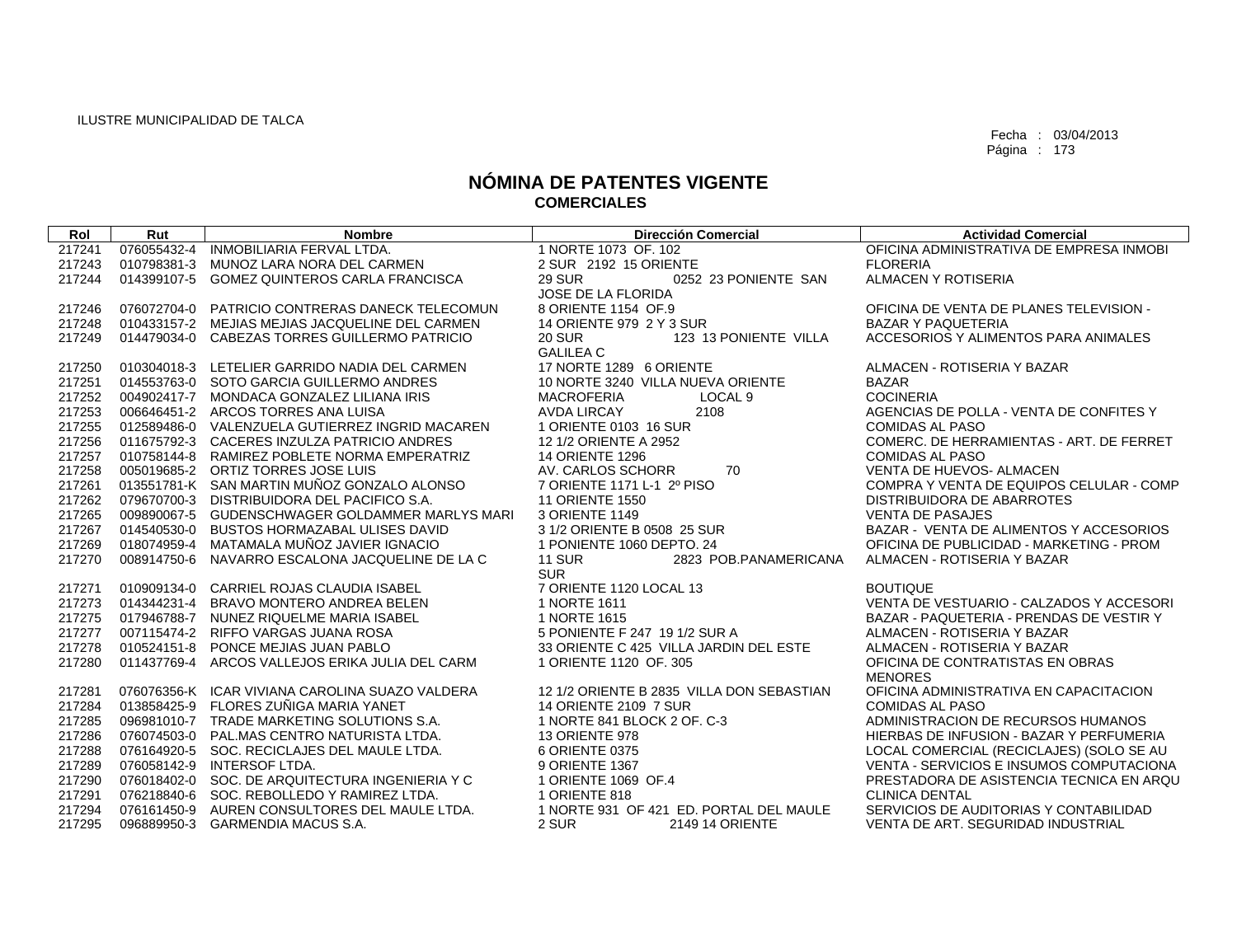| Rol    | Rut         | <b>Nombre</b>                                   | <b>Dirección Comercial</b>                | <b>Actividad Comercial</b>               |
|--------|-------------|-------------------------------------------------|-------------------------------------------|------------------------------------------|
| 217298 | 011374603-3 | MANRIQUEZ GONZALEZ ALVARO ENRIQUE               | PJE, 8 ORIENTE 0297 COLIN 5               | ALMACEN - ROTISERIA Y PANADERIA          |
| 217300 |             | 076023906-2 COMERCIAL CHILLAN LTDA.             | 1 SUR<br>1669 LOCAL 1                     | <b>COMPRA VENTA DE INSUMOS</b>           |
|        |             |                                                 |                                           | <b>COMPUTACIONALES</b>                   |
| 217306 | 008393096-9 | SCHWENCKE OROSTICA EDUARDO ENRIQUE              | 26 1/2 SUR E<br>0175 VILLA FLORENCIA      | ALMACEN - ROTISERIA Y BAZAR              |
|        |             |                                                 |                                           |                                          |
| 217307 | 006968595-1 | ACEVEDO FAUNDEZ MANUEL ERNESTO                  | 5 PONIENTE 1118-A VILLA DOÑA IGNACIA      | <b>FERRETERIA</b>                        |
| 217308 |             | 014399493-7 GARCIA LOPEZ MARIELA ANDREA         | PERSA RODOVIARIO<br>LOCAL 17              | <b>VESTUARIO Y ZAPATERIA</b>             |
| 217309 |             | 076064108-1 SOC. AUTOMOTRIZ CENTRO SUR LTDA.    | 1 NORTE 2390                              | COMPRA Y VENTA DE VEHICULOS MOTORIZADOS  |
| 217311 |             | 011319246-1 TRONCOSO ZUÑIGA JUAN PABLO          | 61<br><b>18 SUR A</b>                     | OFICINA DE AGENCIA DE PUBLICIDAD         |
| 217315 |             | 016731522-4 VARELA LARA EVELYN DE LOS ANGELES   | 15 NORTE 855 JOSE MIGUEL CARRERA          | ALMACEN- ROTISERIA Y BAZAR               |
| 217319 |             | 010473701-3 POBLETE VASQUEZ JESSICA DE LAS MERC | 16 PONIENTE 0958 29 Y 30 SUR V.JARDIN DEL | ALMACEN- ROTISERIA Y AMASANDERIA         |
|        |             |                                                 | VALLE                                     |                                          |
| 217320 |             | 076077791-9 P.D.S. SEGURITY S.A.                | 1 ORIENTE 1698                            | PRESTACION DE SERVICIOS EN MATERIAS INHE |
| 217321 |             | 015612239-4 ESPINOZA FARIAS CAROLINA PAZ        | 11 ORIENTE 1215 1 NORTE                   | <b>VENTA DE ROPA</b>                     |
| 217322 |             | 007922491-K JELDRES JAQUE MARGARITA FLOR        | 8 ORIENTE 1371                            | <b>BAZAR Y BOUTIQUE</b>                  |
| 217323 |             | 050561380-5 CAYUNAO CALFUAL SANTIAGO Y CIA LTDA | <b>12 ORIENTE 1030</b>                    | <b>FUENTE DE SODA</b>                    |
| 217324 |             | 050561380-5 CAYUNAO CALFUAL SANTIAGO Y CIA LTDA | 1 SUR 1482                                | <b>FUENTE DE SODA</b>                    |
| 217325 |             | 008692575-3 MARCHANT FIGUEROA CARLOS MARCEL     | 6 ORIENTE 1245                            | <b>COMIDAS AL PASO</b>                   |
| 217327 |             | 010006195-3 CASTRO PONCE CRISTINA BEATRIZ       | 1742<br>1 SUR                             | LIBRERIA, JUGUETERIA Y PAQUETERIA (NO FE |
| 217329 |             | 076072304-5 COMPAÑIA DE SEGUROS CORPSEGUROS S.A | 1 SUR<br>841 LOC 5                        | PLANES DE SEGUROS DE VIDA                |
| 217331 |             | 070010920-8 COOP. DE AHORRO Y CREDITO ORIENTE L | 14 ORIENTE 968 ESQ, 2 SUR                 | COOPERATIVA DE AHORRO Y CREDITO          |
| 217332 |             | 005537435-K CASTRO TOLEDO JOSE LUIS             | 24 1/2 ORIENTE 1607 COOP.LOS CERRILLOS    | VENTA DE REPUESTOS DE VEHICULOS Y ALQUIL |
| 217333 |             | 076676960-8 EMPRESA DE SERV. EDUCACIONALES DEL  | 2 SUR 795 OF 3 2º PISO                    | <b>CAPACITACION</b>                      |
| 217336 |             | 012295960-0 MATUS RAMIREZ ADELA DE LAS MERCEDES | 6 ORIENTE 46-F 18 SUR POBL. EL MIRADOR    | ALMACEN - ROTISERIA Y BAZAR              |
| 217337 |             | 090635000-9 TELEFONICA CHILE S.A.               | <b>7 ORIENTE 1164</b>                     | OFICINA COMERCIAL DE TELECOMUNICACIONES  |
| 217338 |             | 076079734-0 E & R SEGURIDAD Y SERVICIOS INTEGRA | 2 ORIENTE 898 OF, 21                      | SERVICIOS INHERENTES A SEGURIDAD PRIVADA |
| 217340 |             | 008176355-0 MELO VIVEROS EVA DE LAS MERCEDES    | 2 NORTE 3186 PB.FCO.ENCINA                | <b>BAZAR</b>                             |
| 217341 |             | 076021365-9 LABORATORIO XIMENA GONZALEZ LTDA.   | 2 PONIENTE 1380 DPTO.307                  | LABORATORIO CLINICO Y SERV. DE DIAGNOSTI |
| 217342 |             | 097036000-K BANCO SANTANDER CHILE               | 1 NORTE 1077 OF.501                       | OFICINA BANCO COMERCIAL                  |
| 217345 |             | 015135975-2 BUSTOS MEDEL FRANCISCO JAVIER       | 9 NORTE 1019                              | OFICINA PRESTACION DE SERVICIOS EN MATER |
| 217349 |             | 076829860-2 ESTACIONAMIENTOS TALCA S.A.         | 3 ORIENTE 1130                            | <b>ESTACIONAMIENTOS</b>                  |
| 217352 |             | 077555730-3 COMERCIALIZADORA MINORISTA RONITEX  | 1 SUR 1588                                | <b>GRANDES TIENDAS</b>                   |
| 217353 |             | 011658678-9 VALDES HERRERA GUILLERMO ENRIQUE    | 12 1/2 SUR B<br>1550                      | <b>COMIDAS AL PASO</b>                   |
| 217354 |             | 096565260-4 TRESMONTES LUCCHETTI SERVICIOS S.A. | 3 NORTE 23 9 Y 10 ORIENTE                 | OFICINA ADMINISTRATIVA                   |
| 217355 |             | 008176681-9 REBOLLEDO GATICA SONIA DEL CARMEN   | <b>25 SUR</b><br>299 5 1/2 PONIENTE       | VTA, DE COMPLETOS - FRITANGUERIA Y CONFI |
| 217356 |             | 012587744-3 MORENO ROJAS SERGIO ORLANDO         | <b>16 SUR</b><br>1505 9 ORIENTE           | SERV. TECNICO Y VTA, DE REPUESTOS DE BIC |
| 217358 |             | 012430054-1 AVENDAÑO CANCINO CLAUDIA PAOLA      | 18 NORTE 963 2 Y 3 ORIENTE                | ALMACEN - ROTISERIA Y BAZAR              |
| 217359 |             | 076081575-6 EMPRESA DE SEGURIDAD IVAN ALCAYAGA  | 4 NORTE 1603                              | OFICINA EN ASESORIA Y RECURSOS HUMANOS D |
| 217360 |             | 016729731-5 VASQUEZ PINTO ANA CATHERINA         | PERSA RODOVIARIO<br>LOCAL 77              | <b>PAQUETERIA</b>                        |
| 217361 |             | 083469500-6 COMERCIAL ETCETERA S.A.             | 1 SUR<br>1210 LOCAL 3                     | VENTA DE PRENDAS DE VESTIR               |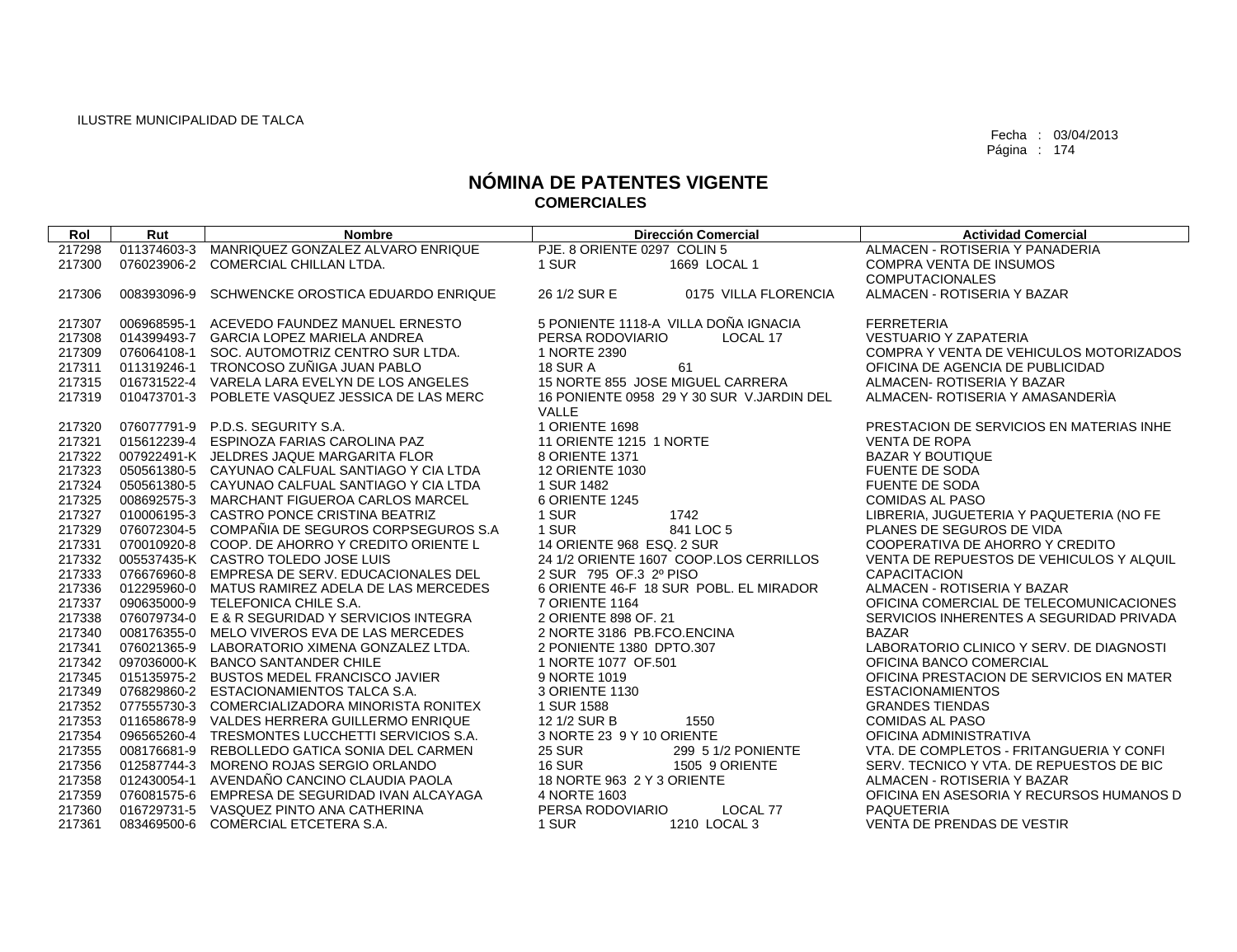| Rol    | Rut         | <b>Nombre</b>                                   | <b>Dirección Comercial</b>                               | <b>Actividad Comercial</b>               |
|--------|-------------|-------------------------------------------------|----------------------------------------------------------|------------------------------------------|
| 217362 |             | 010680887-2 TRONCOSO SEPULVEDA CLAUDIA VIRGINIA | 11 1/2 PONIENTE 94 4 SUR COOP, LLAIMA                    | DISEÑO DE TARJETAS ILUSTRADAS IMPRESAS C |
| 217363 | 012588737-6 | <b>GONZALEZ PONCE ALEJANDRO ANTONIO</b>         | 491 4 PONIENTE<br>6 1/2 SUR                              | ALMACEN Y DISTRIBUIDORA DE BEBIDAS       |
| 217364 |             | 087845500-2 TELEFONICA MOVILES CHILE S.A.       | 4 ORIENTE 1060                                           | OFICINA ADMINISTRATIVA DE SERVICIOS TELE |
| 217365 |             | 014493149-1 SALAS MENDOZA GERARDO ENRIQUE       | 9 1/2 ORIENTE A 057 14 1/2 SUR A                         | <b>BAZAR Y PAQUETERIA</b>                |
| 217369 |             | 009280632-4 LOYOLA GONZALEZ MARIA VERONICA      | 6 ORIENTE 1412 3 Y 4 NORTE                               | CONFECCION Y VENTA DE ROPA               |
| 217373 | 014019988-5 | BERRIOS JARA CHARLES ROBERTO                    | 1 SUR<br>1330 LC 28                                      | VENTA DE PRENDAS Y ACCESORIOS DE VESTIR  |
| 217374 |             | 076031974-0 ISABEL CARRENO ASESORIA Y GESTION E | 1 NORTE 931 OF. 518                                      | PRESTACION DE SERVICIOS DE CAPACITACION  |
| 217377 |             | 008467929-1 ALBORNOZ HERNANDEZ NANCY LIDIA DE L | 8 ORIENTE 1667 5 Y 6 NORTE                               | COMIDA RAPIDA - BAZAR - COMPRA Y VENTA D |
| 217379 |             | 012297981-4 MUÑOZ BAEZA VICTOR EDUARDO          | EL PORVENIR ST.<br>110 POB. VILLORRIOS                   | <b>ALMACEN Y ROTISERIA</b>               |
| 217380 |             | 014399340-K CEA MIRANDA MARIA JOSE ELISA        | 2 SUR 2000 13 ORIENTE                                    | ROTISERIA MASAS HORNEADAS                |
| 217381 |             | 077427150-3 INGENIERIA ELECTRICA TRANS BOSH LIM | CALLE DE SERVICIO 20 ORIENTE 4465 SANTA<br><b>CORINA</b> | OFICINA ADMINISTRATIVA DE MANTECION LINE |
| 217382 |             | 059090630-1 SICE AGENCIA CHILE S.A.             | 3 ORIENTE 777 4 Y 5 SUR                                  | SERVICIOS DE INGENIERIA Y TELEFONIA      |
| 217383 |             | 076395300-9 OPTIMUS COMUNICACIONES LTDA.        | 1 SUR<br>508 DPTO.301                                    | AGENCIA DE PUBLICIDAD                    |
| 217384 |             | 015907657-1 ESPINOSA ALIAGA RODRIGO FELIPE      | 2 NORTE 3344 INT. HOMCENTER                              | <b>BAZAR Y DECORACION</b>                |
| 217385 |             | 015907035-2 ALISTE MORALES LUIS REY             | 9 ORIENTE 1877                                           | <b>ALMACEN</b>                           |
| 217387 |             | 076019770-K COMERCIAL INDUSOIL LTDA.            | 1 NORTE 2105                                             | COMERCIALIZADORA DE ACEITES INDUSTRIALES |
| 217388 |             | 015374627-3 IBARRA SANTANA BARBARA XIMENA       | 1 NORTE 609 OF 7                                         | OFICINA DE PUBLICIDAD Y DISEÑO GRAFICO   |
| 217389 |             | 013858077-6 VEGA ARANCIBIA CARLOS EDUARDO       | 8 ORIENTE 1324 2 Y 3 NORTE                               | <b>CONSULTA KINESICA</b>                 |
| 217391 |             | 076073985-5 COMERCIAL MB LTDA.                  | 2 SUR 1920 LOCAL A RODOVIARIO                            | VENTA DE HELADOS                         |
| 217392 |             | 021992046-6 VIVAS FERNANDA FABIANA              | 3 SUR<br>1962 LC 11-A                                    | BAZAR - PERFUMERIA - JOYERIA Y PAQUETERI |
| 217393 |             | 076083566-8 SOC. DE CAPACITACION CREARE LTDA.   | 2 SUR 1443                                               | OF. DE SERVICIOS DE CAPACITACION         |
| 217394 |             | 014525124-9 TOLOZA BUSTAMANTE ALBERTO ANTONIO   | 1 SUR<br>2302 16 ORIENTE                                 | VENTA DE REPUESTOS Y ACCESORIOS DE VEHIC |
| 217397 |             | 076077823-0 SOC. DE CAPACITACION EMPRENDER JUNT | 2 SUR 853 OF.25                                          | OFICINA DE CAPACITACION                  |
| 217398 |             | 077564870-8 IMPRESION Y DOCUMENTACION DIGITAL L | <b>15 ORIENTE 1174</b>                                   | SERVICIOS COMPUTACIONALES                |
| 217399 | 008720784-6 | LIZAMA MELLA RAMON LUIS                         | 21 1/2 PONIENTE B 0853 SAN JOSE DE LA<br><b>FLORIDA</b>  | SERVICIO DE INTERNET - BAZAR Y CONFITERI |
| 217402 | 015137222-8 | BUSTAMANTE AVELLO JORGE IGNACIO                 | <b>19 SUR</b><br>133 14 1/2 PONIENTE                     | <b>BAZAR</b>                             |
| 217403 |             | 005652445-2 ALBORNOZ RIVEROS FRESIA DE LAS MERC | 1 NORTE 1208 LC 17                                       | VENTA DE CONFITES - BEBIDAS Y HELADOS    |
| 217405 |             | 006214102-6 ROJAS ARRIAGADA MODESTO SEGUNDO     | 14 ORIENTE 750 4 Y 5 SUR                                 | BAZAR - LIBRERIA - CONFITES Y FOTOCOPIAD |
| 217406 | 008879699-3 | ESPINOZA DIAZ ALEJANDRA DE LAS MERC             | 9 1/2 SUR<br>3393 POBL.CARLOS TRUPP                      | ALMACEN - ROTISERIA Y CARNICERIA         |
| 217407 |             | 015907454-4 HENRIQUEZ GONZALEZ JUAN LUIS        | 2 SUR 1639                                               | <b>COCINERIA</b>                         |
| 217408 |             | 076074068-3 CYCINGENIEROS CIVILES LTDA.         | 1 NORTE 931 OF.424                                       | OFICINA DE ASESORIAS EN INGENIERIA Y PRO |
| 217409 |             | 076207700-0 CENTRO DE REHABILITACION Y LENGUAJE | 2 NORTE 3135                                             | ESCUELA DE EDUCACION ESPECIAL DE ALTERAC |
| 217410 |             | 099567460-2 GESTION DE RECAUDACION Y COBRANZAS  | 1 SUR<br>866                                             | OFICINA DE SERVICIOS DE COBRANZAS Y RECA |
| 217411 |             | 014398814-7 BRAVO VALDES JOSE MIGUEL            | 2 SUR 2286                                               | FERRETERIA INDUSTRIAL                    |
| 217412 |             | 005362162-7 GUZMAN ESPINOZA MARIA AGELICA       | 13 1/2 ORIENTE B 2234                                    | ALMACEN Y ROTISERIA                      |
| 217413 |             | 008482293-0 GAJARDO MORALES BERNARDA DEL CARMEN | PERSA RODOVIARIO<br>LC 173                               | VENTA DE ROPA Y PAQUETERIA               |
| 217414 |             | 078092910-3 GESTION DE PERSONAS Y SERVICIOS LTD | 1 NORTE 931 OF, 510 EDIF, PORTAL MAULE                   | PRESTACION DE SERVICIOS DE OUTSOURCING A |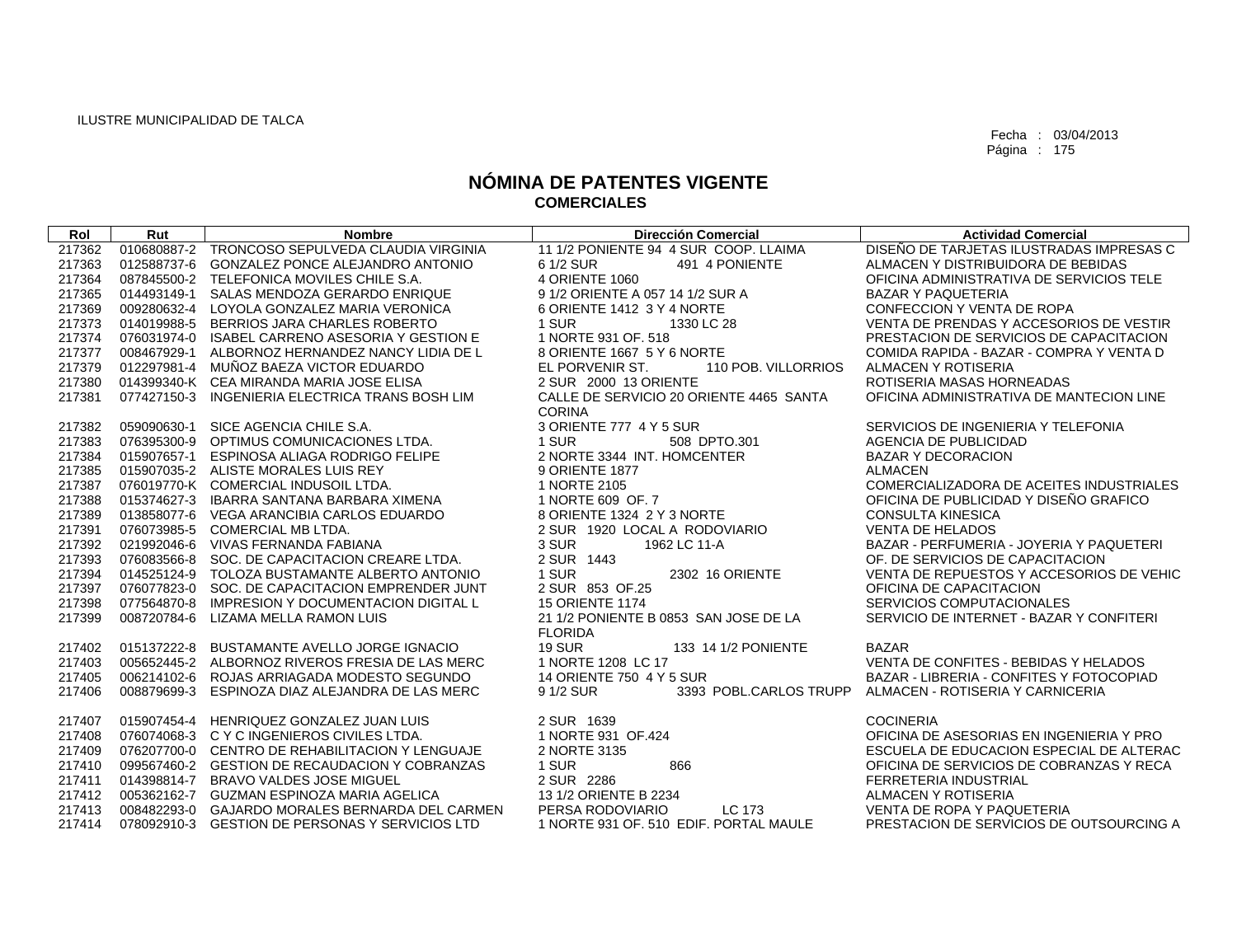| Rol    | Rut         | <b>Nombre</b>                                   | <b>Dirección Comercial</b>                         | <b>Actividad Comercial</b>               |
|--------|-------------|-------------------------------------------------|----------------------------------------------------|------------------------------------------|
| 217418 | 007910119-2 | PARDO SEPULVEDA HUGO ENRIQUE                    | <b>AVDA CARLOS SCHORR</b><br>282                   | COMPRA Y VENTA DE ROPA USADA Y           |
|        |             |                                                 |                                                    | <b>ACCESORIO</b>                         |
| 217419 | 009160218-0 | DIAZ SOTO LUIS ANTONIO                          | <b>14 ORIENTE 075</b>                              | ALMACEN - ROTISERIA Y BAZAR              |
| 217420 |             | 007701365-2 ROJAS CAMPOS LUCY DE LAS MERCEDES   | 9 PONIENTE 0229 VILLA GALILEA B                    | SERVICIO DE INTERNET, DIGITACION, FOTOCO |
| 217421 |             | 076036066-K AUTOMOVILES Y TRANSPORTES FERNANDO  | 1 NORTE 2280                                       | COMPRA Y VENTA DE VEHICULOS NUEVOS Y USA |
| 217422 |             | 076036066-K AUTOMOVILES Y TRANSPORTES FERNANDO  | 2 NORTE 1207                                       | COMPRA Y VENTA DE VEHICULOS NUEVOS Y USA |
| 217424 |             | 099506110-4 SOC. DE TRANSPORTES INTERTECNO VALO | 9 ORIENTE 927 2 Y 3 SUR                            | TRANSPORTE DE VALORES                    |
| 217431 |             | 076066707-2 SOC. AGRICOLA Y GANADERA STA, FRANC | S/N CAMINO S.<br><b>ESMERALDA SUR</b>              | VENTA DE FRUTAS Y VERDURAS               |
|        |             |                                                 | <b>CLEMENTE</b>                                    |                                          |
| 217432 | 076064223-1 | SOC. COMERCIAL GESTIONES INFORMATIC             | 12 1/2 ORIENTE A 3217                              | DISEÑO Y CREACION DE PROGRAMAS Y PAGINAS |
| 217433 | 011985880-1 | RIVAS BREVIS ANGELICA ELIZABETH                 | 7 ORIENTE 897 3 Y 4 SUR                            | <b>BOUTIQUE</b>                          |
| 217434 |             | 076016058-K SERVICIOS DE CAPACITACION LTDA.     | 17 1/2 ORIENTE 899                                 | OFICINA EN SERVICIOS DE CAPACITACION     |
| 217436 | 076082056-3 | JARDIN INFANTIL Y SALA CUNA LEONARD             | 2 PONIENTE 1112                                    | JARDIN INFANTIL Y SALA CUNA              |
| 217437 |             | 076083228-6 INMOBILIARIA DOMO LTDA.             | 1 NORTE 1077 DEPTO, 602                            | ASESORIAS EN GESTION EMPRESARIAL Y SERVI |
| 217440 |             | 013434147-5 ALVAREZ LAGOS PATRICIA ANDREA       | 5 ORIENTE 1553                                     | <b>LIBRERIA Y BAZAR</b>                  |
| 217442 | 005414791-0 | BOTARRO VALENZUELA JOSE MELITON                 | 4 PONIENTE 0184                                    | <b>TRANSPORTE DE CARGA</b>               |
| 217443 | 001869136-1 | MIRANDA DOMINGUEZ RAQUEL DEL CARMEN             | 2 SUR 665 DEPTO 803 EDIF.LOS DOMINICOS             | OFICINA ADMINISTRATIVA DE INVERSION      |
| 217444 |             | 070200700-3 CORP. HABITACIONAL DE LA CAMARA CHI | 1 NORTE N° 841 BLOCK B-1 DEPTO.9                   | OFICINA EN SERVICIOS HABITACIONALES      |
| 217445 | 014299165-9 | PAVEZ MOLINA CARMEN GLORIA                      | <b>10 ORIENTE 1075</b>                             | COMERCIO DE ROPA NUEVA - USADA Y         |
|        |             |                                                 |                                                    | <b>ACCESOR</b>                           |
| 217447 |             | 015129703-K VALDIVIA QUEVEDO ROXANA DE LOS ANGE | CAMINO AGUA POTABLE<br>1773 VILLA<br><b>MADRID</b> | ALMACEN - ROTISERIA Y BAZAR              |
| 217448 | 014504110-4 | ROJAS BELMAR ARTURO ANDRES                      | 2 SUR 923                                          | LIBRERIA - PAQUETERIA Y JUGUETERIA       |
| 217449 |             | 076063758-0 INVERSIONES SANTA MARIA S.A.        | <b>11 ORIENTE 1091</b>                             | COMPRAVENTA DE ARTICULOS DE JOYERIA      |
| 217450 |             | 002016638-K LOPEZ VILLOUTA MARIO ARTURO         | 9 1/2 ORIENTE 2070                                 | OFICINA ADMINISTRATIVA EN VTA. DE PILAS  |
| 217451 |             | 077699410-3 COMERC, DE MATERIALES DE CONST, DEL | 3 ORIENTE 1481                                     | DISTRIBUIDORA DE MATERIALES DE CONSTRUCC |
| 217457 |             | 004611459-0 FERNANDEZ GODOY MARIA MARGARITA     | <b>11 ORIENTE 1470</b>                             | SOCIEDAD RENTISTA DE CAPITALES           |
| 217458 |             | 076363570-8 FELISA EUGENIA CLAVER HOJAS AUTOMOT | 5 ORIENTE 1301                                     | VENTA DE AUTOMOVILES Y SERVICIO TECNICO  |
| 217460 |             | 076078983-6 SPORTHIKA S.A.                      | 7 NORTE 1120 OF-15                                 | OFICINA ADMINISTRATIVA DE PRODUCTORA DE  |
| 217461 |             | 079982490-6 COMERCIAL MULTICENTRO LTDA.         | 7 ORIENTE 1620                                     | OFICINA ADMINISTRATIVA DE GRANDES TIENDA |
| 217462 |             | 012787608-8 SOTO GONZALEZ MARINA DE LAS MERCEDE | 11 ORIENTE LOCAL 29 CREA                           | <b>VENTA DE FLORES</b>                   |
| 217464 |             | 076747730-9 SERV. DE TELECOMUNICACIONES E INSTA | 2 NORTE 1691                                       | OFICINA EN SERV. DE INSTALACION Y VENTA  |
| 217466 |             | 011373567-8 CACERES TAPIA SANDRA VERONICA       | 7 ORIENTE 1060 1 Y 2 SUR                           | BAZAR - PAQUETERIA - SERV. TECNICO DE CE |
| 217467 |             | 014398238-6 TORRES URRA ALBA ROSA               | 22 NORTE 1305 VILLA DON GONZALO                    | ALMACEN Y ROTISERIA                      |
| 217469 |             | 076064167-7 COMERCIAL ORPLACO LTDA.             | 1 NORTE 1398                                       | FABRICACION Y COMERCIALIZACION DE ART. D |
| 217470 |             | 013722042-3 TORRES ALFARO JORGE ANTONIO         | 9 1/2 ORIENTE 0314 19 SUR                          | ALMACEN - ROTISERIA Y BAZAR              |
| 217472 |             | 076858150-9 INVERSIONES VASQUEZ PUERTA LTDA.    | 5 ORIENTE 990                                      | COMPRA Y VENTA DE ARTICULOS DE JOYERIA   |
| 217473 |             | 013722125-K MEJIAS RODRIGUEZ NATALIE DEL CARMEN | 23 ORIENTE 908                                     | PASTELERIA - AMASANDERIA - ELABORACION D |
| 217477 |             | 021534303-0 ZHANG YUQUAN                        | 9 ORIENTE 1172                                     | <b>COCINERIA</b>                         |
| 217478 | 078190640-9 | INVERSIONES Y CONSTRUCCIONES ANTILL             | PARCELA SANTA MONICA 13                            | ALOJAMIENTO - COCINERIA - SALON DE EVENT |
|        |             |                                                 |                                                    |                                          |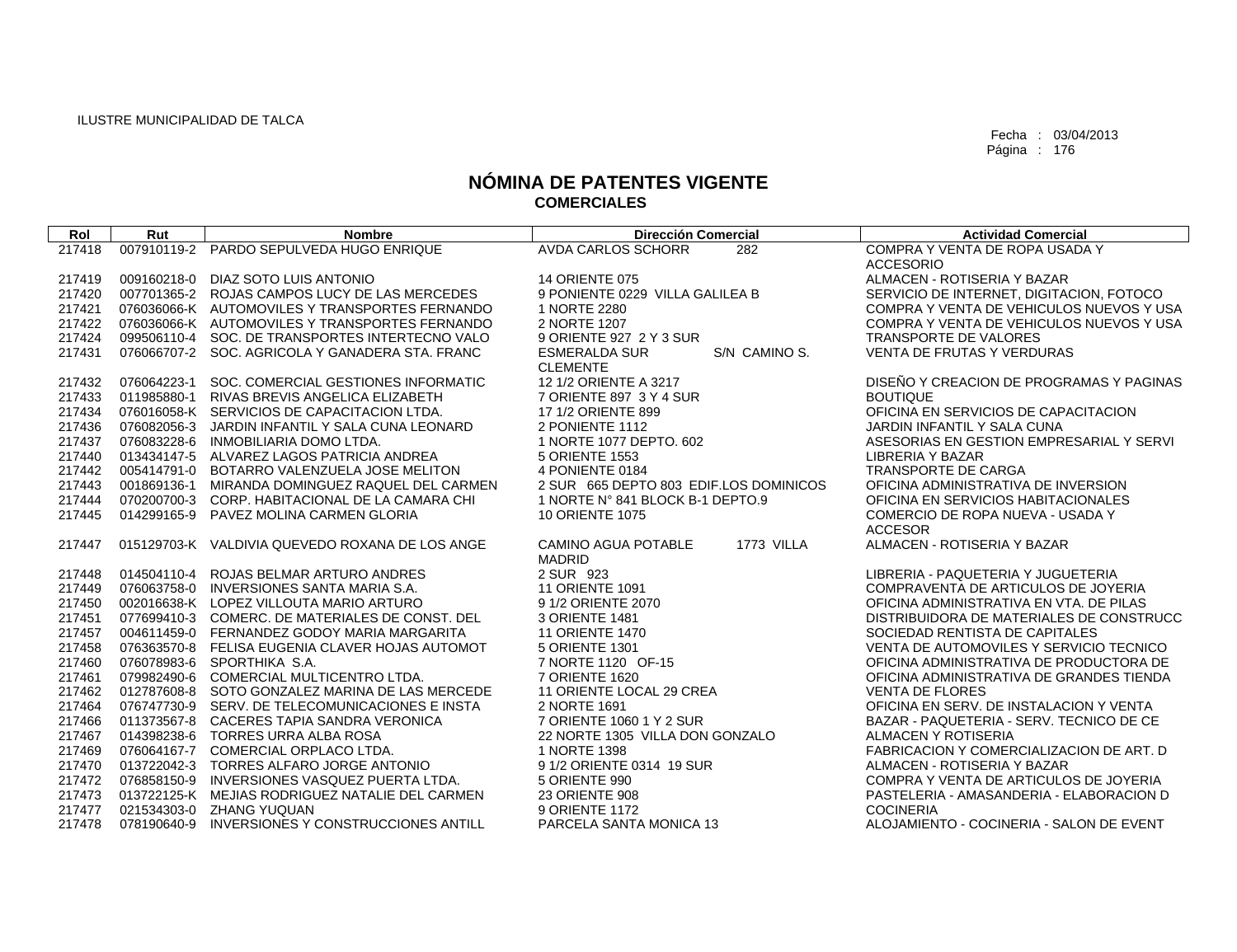| Rol    | Rut         | <b>Nombre</b>                                   | <b>Dirección Comercial</b>                             | <b>Actividad Comercial</b>                         |
|--------|-------------|-------------------------------------------------|--------------------------------------------------------|----------------------------------------------------|
| 217479 | 005606672-1 | LOPEZ GOMEZ HECTOR EDUARDO                      | 7 1/2 NORTE 441                                        | OFICINA DE CONTRATISTA EN TOPOGRAFIA Y A           |
| 217481 | 007101254-9 | FERNANDEZ VASQUEZ ALFONSO ISAIAS                | 23 PONIENTE 563 26 1/2 SUR E V. DOÑA CLARA             | ALMACEN - ROTISERIA Y BAZAR                        |
|        |             |                                                 |                                                        |                                                    |
| 217483 | 076087233-4 | INSTITUTO DE DESARROLLO Y CAPACITAC             | 2 SUR 1064 3 Y 4 ORIENTE                               | OFICINA PRESTACION DE SERVICIOS DE CAPAC           |
| 217484 |             | 076055496-0 SOCIEDAD INTERPELUQUERIA S.A.       | 1 SUR<br>1550                                          | PELUQUERIA - ART. DE PELUQUERIA Y TOCADO           |
| 217486 |             | 012522719-8 ORELLANA STEVENS JUAN MANUEL        | 6 ORIENTE 1433                                         | <b>BAZAR Y FOTOCOPIAS</b>                          |
| 217487 |             | 005613933-8 MORALES BRAVO RAUL FERNANDO         | <b>10 ORIENTE 1668</b>                                 | <b>TALLER MECANICO</b>                             |
| 217488 |             | 015134981-1 VARELA CORTES CRISTIAN CUSTODIO     | 15 NORTE 1075 3 Y 4 ORIENTE                            | ALMACEN Y ROTISERIA                                |
| 217489 |             | 005780798-9 PEREZ MAULEN ANA GLADYS             | 16 1/2 ORIENTE 1797 7 NORTE VILLA LOS<br><b>AROMOS</b> | <b>ALMACEN</b>                                     |
| 217490 |             | 014568188-K BIZAMA SAAVEDRA MANUEL JESSET ALEJA | 1 NORTE 880 OF.1                                       | <b>FUENTE DE SODA</b>                              |
| 217491 | 010194241-4 | JIMENEZ MARTINELLI JACQUELINE DEL C             | PERSA RODOVIARIO<br>LOCAL 43                           | <b>BAZAR Y PAQUETERIA</b>                          |
| 217492 |             | 010436214-1 SALAZAR MORAN MARIA SOLEDAD DEL CAR | 7 ORIENTE 840                                          | <b>CENTRO DE ESTETICA</b>                          |
| 217494 |             | 076016877-7 INVERSIONES KEHUGO S.A.             | CASA 4-A<br>CAPILLA DE LA ESMERALDA                    | OFICINA ADMINISTRATIVA EN INVERSIONES              |
| 217496 | 076756210-1 | NAVE ESTRUCTURAS Y MONTAJES S.A.                | CAM. A SAN CLEMENTE<br>KM. 5 PARCELA 5                 | OFICINA ADMINISTRATIVA DE MONTAJES Y ARR           |
|        |             |                                                 | LA OBRA                                                |                                                    |
| 217498 | 010359675-0 | ROCHA BOBADILLA JACQUELINE DE LAS M             | 15 ORIENTE 1796 7 NORTE VILLA CIELO AZUL               | ALMACEN - ROTISERIA Y BAZAR                        |
| 217501 |             | 076080212-3 AMSYS SEGURIDAD Y SERVICIOS LTDA.   | 30 ORIENTE 960 DPTO.204                                | PRESTACION DE SERVICIOS EN MATERIA INHER           |
| 217502 |             | 011320890-2 CORNEJO PEÑA PATRICIO ALEJANDRO     | 238-A<br>AV. CARLOS SCHORR                             | <b>CARNICERIA</b>                                  |
| 217504 |             | 010453369-8 ANDRADES VASQUEZ OMAR JESUS         | <b>14 ORIENTE 654</b>                                  | CASA DE REPOSO                                     |
| 217509 |             | 011675685-4 SUAREZ CANCINO MANUEL ALEJANDRO     | 15 PONIENTE 0804                                       | PRESTACION DE SERVICIOS EN MATERIA INHER           |
| 217511 |             | 011073231-7 TORRES FARIAS EVA DEL CARMEN        | 3 NORTE 1512 18 ORIENTE                                | VENTA DE SEGUROS - FOTOCOPIAS Y                    |
|        |             |                                                 |                                                        | <b>FOTOGRAF</b>                                    |
| 217512 |             | 014273501-6 RIQUELME INOSTROZA CLAUDIO ENRIQUE  | 4 NORTE 50                                             | <b>COMIDAS AL PASO</b>                             |
| 217513 |             | 014399718-9 CORTES GUTIERREZ MARCELA ALEJANDRA  | 920<br>3 SUR                                           | CLINICA VETERINARIA - VTA, DE FARMACOS -           |
| 217514 |             | 008294715-9 SAN MARTIN RAMIREZ BEATRIZ DE LOS A | 3 NORTE 463 3 Y 4 PONIENTE                             | <b>COMIDAS AL PASO</b>                             |
| 217516 |             | 004899590-K ALVARADO GUERRERO SOFIA             | 2 NORTE 1791 10 Y 11 ORIENT                            | <b>COCINERIA</b>                                   |
| 217517 |             | 076084275-3 URBANA CONSTRUCTORA E INMOBILIARIA  | 1 SUR 1238 OF-13                                       | OFICINA DE CONSTRUCCION-ASISTENCIA TECNI           |
| 217525 |             | 013611262-7 POBLETE ESCALONA ERIKA CELINDA      | 1 SUR 1271 LC 15.                                      | <b>BAZAR - CORDONERIA Y PAQUETERIA</b>             |
| 217527 |             | 076093676-6 INSTITUTO DE CAPACITACION CASTILLO  | 2 ORIENTE 1464                                         | OFICINA DE CAPACITACION                            |
| 217529 |             | 015133839-9 FLORES ROJAS BERNARDO ANDRES        | S/N INT. U. TALCA<br><b>AVDA LIRCAY</b>                | <b>COMIDAS AL PASO</b>                             |
| 217533 | 006725975-0 | <b>BRAVO LEAL WASHINGTON ULISES</b>             | 12 NORTE 1570                                          | <b>VENTA DE POLLOS ASADOS</b>                      |
| 217536 |             | 076056649-7 ALAMO SERVICIOS LTDA.               | AVDA CIRCUNVALACION OTE<br>1055 (MALL)                 | COMPRA Y VENTA DE CELULARES Y<br><b>ACCESORIOS</b> |
| 217537 |             | 076056649-7 ALAMO SERVICIOS LTDA.               | 9 ORIENTE 1241                                         | COMPRA Y VENTA CELULAR Y ACCESORIOS                |
| 217538 |             | 010820359-5 GIUSTI TORO RAUL RAIMUNDO           | 244<br>AVDA CARLOS SCHORR                              | TALLER MECANICO AUTOMOTRIZ                         |
| 217540 |             | 009803308-4 GAJARDO CANDIA RICARDO ANSELMO      | 1 NORTE 931 OF.409                                     | <b>CORREDOR DE PROPIEDADES</b>                     |
| 217543 |             | 015139171-0 ARENAS ANDRADE PIA MACARENA         | CALLE TEMPLANZA 1021                                   | ALMACEN - ROTISERIA Y BAZAR                        |
| 217549 |             | 076072705-9 LUIS ALFREDO ESPINOZA PERALTA CAPAC | 1 PONIENTE 1260                                        | OFICINA DE CAPACITACION Y ASESORIAS EN M           |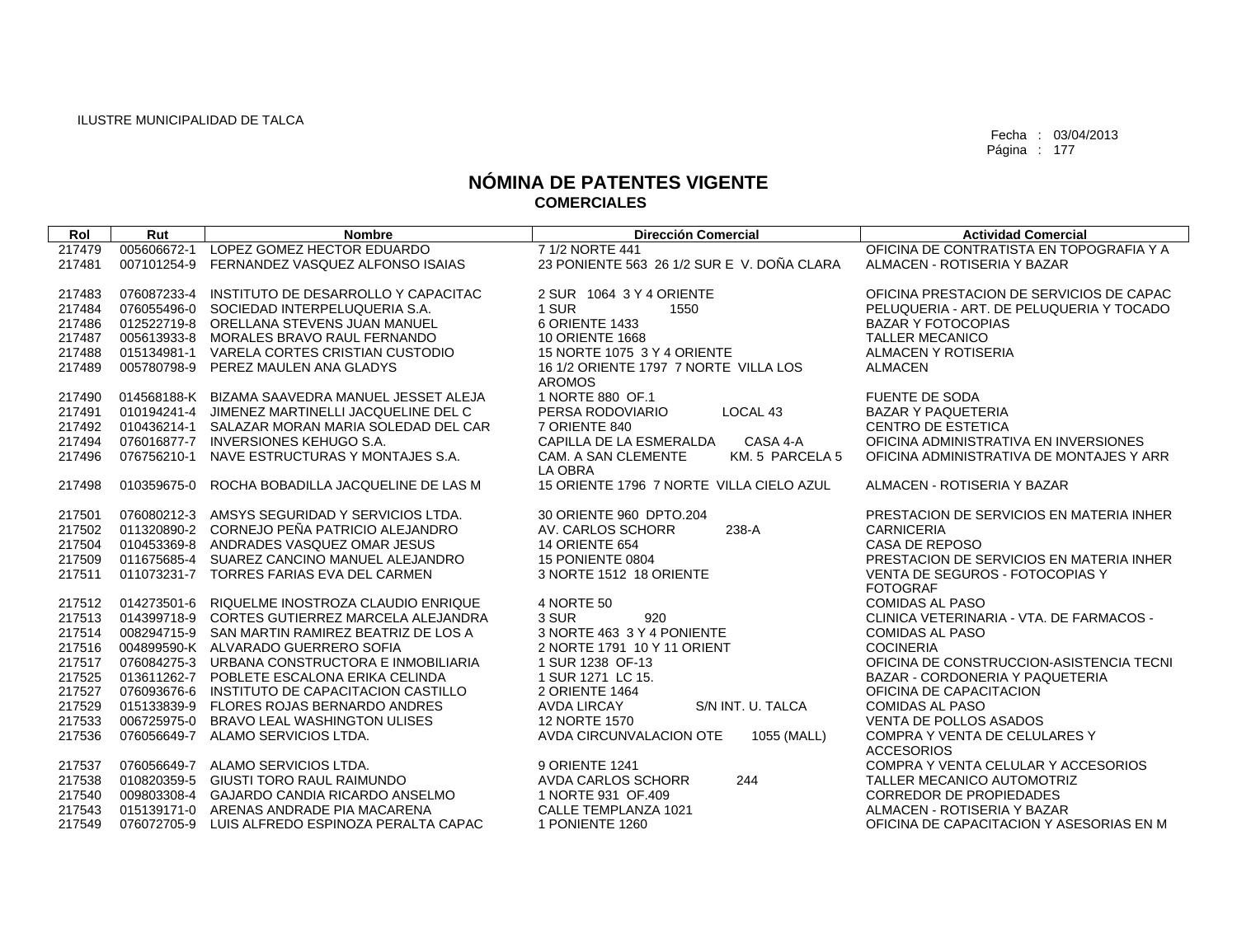| Rol    | Rut         | <b>Nombre</b>                                   | <b>Dirección Comercial</b>                    | <b>Actividad Comercial</b>               |
|--------|-------------|-------------------------------------------------|-----------------------------------------------|------------------------------------------|
| 217550 | 004404516-8 | CASTRO SALGADO ARTURO ABSALON                   | 2 ORIENTE 1140                                | NOTARIO PUBLICO                          |
| 217551 | 009819688-9 | POZO LUCO JUAN ALEJANDRO                        | 2 NORTE S/N LOTE A                            | OFICINA ADMINISTRATIVA EN OBRAS DE INGEN |
| 217554 |             | 007883442-0 GUTIERREZ AGUILERA MARGARITA DEL RO | 7 ORIENTE 3239                                | ALMACEN - FURTAS Y VERDURAS              |
| 217564 | 014398659-4 | RUIZ GONZALEZ LETICIA HERMINDA                  | 12 1/2 ORIENTE C 3034 19 Y 20 NORTE DON       | <b>COMIDAS AL PASO</b>                   |
|        |             |                                                 | <b>SEBASTIAN</b>                              |                                          |
| 217565 |             | 076008917-6 SOC. DUBOURNAIS DONOSO Y CIA. LTDA. | 1 ORIENTE 939                                 | <b>CONSULTA MEDICA</b>                   |
| 217568 |             | 016728572-4 ASTUDILLO MOYA FRANCISCA JOSE       | <b>26 SUR</b><br>590 2 PONIENTE               | ROTISERIA Y VERDURERIA                   |
| 217569 |             | 096531270-6 COMERCIAL MEICYS S.A.               | 9 ORIENTE 1124                                | TIENDA DE ROPA                           |
| 217570 |             | 018369861-3 MORALES ORTEGA CAROLINA ALEJANDRA   | 8 1/2 ORIENTE 0215                            | SERVICIOS COMPUTACIONALES - INTERNET Y B |
| 217573 |             | 096511460-2 CONSTRUMART S.A.                    | AVDA, COLIN<br>01040 26 Y 27 SUR              | DISTRIBUIDORA DE MATERIALES DE CONSTRUCC |
| 217574 |             | 012037819-8 ARRIAGADA DAIGRE JUAN CARLOS        | 1 ORIENTE 1130 LC 20 EDIF. CERVANTES          | <b>BAZAR</b>                             |
| 217576 |             | 076077742-0 SERVICIOS DE CAPACITACION INTEGRAL  | 4 NORTE 3450                                  | OFICINA ADMINISTRATIVA DE CAPACITACION   |
| 217577 |             | 090970000-0 SALOMON SACK S.A.                   | <b>LOTE</b><br>196-D MANZANA 1 PARQUE         | <b>BARRACA DE FIERRO</b>                 |
|        |             |                                                 | <b>INDUSTRIAL</b>                             |                                          |
| 217578 |             | 079982490-6 COMERCIAL MULTICENTRO LTDA.         | 2 SUR 1667 LOCAL C                            | <b>GRANDES TIENDAS</b>                   |
| 217579 |             | 009862719-7 IBARRA CASTILLO XIMENA DEL CARMEN   | 5 NORTE 2088 14 ORIENTE                       | <b>COMIDAS AL PASO</b>                   |
| 217582 |             | 013723047-K LOBOS GILABERT HECTOR REINALDO      | 286<br><b>AVDA CARLOS SCHORR</b>              | REPARADORA DE CALZADO                    |
| 217585 |             | 076044659-9 MORALES Y ROJAS LTDA.               | 8 1/2 ORIENTE 0215                            | SERVICIOS DE TELECOMUNICACIONES Y ELECTR |
| 217587 |             | 015122572-1 BARRIOS BARRIOS SANDRA VIVIANA      | 6 ORIENTE 1402 3 NORTE                        | VENTA DE CONFITES - BEBIDAS - HELADOS Y  |
| 217588 |             | 076053241-K CIMETRIK SOCIEDAD COMERCIAL DE RESP | 7 ORIENTE 896 3 SUR                           | OFICINA ADMINISTRATIVA EN OBRAS CIVILES  |
| 217592 |             | 007281060-0 LETELIER CERDA BEATRIZ DEL PILAR    | 1 NORTE 2096 14 ORIENTE                       | <b>COCINERIA</b>                         |
| 217597 |             | 076075645-8 SOC, DE TECNOLOGIA E IMPLEMENTACION | 1 ORIENTE 1120 OF-523                         | OFICINA ADMINISTRATIVA DE COMERCIALIZACI |
| 217598 |             | 076320980-6 SOCIEDAD COMERCIAL DE DISTRIBUCION  | AVDA CIRCUNVALACION OTE<br>1055 LC. 203       | VENTA DE VESTUARIO - CALZADO Y ACCESORIO |
| 217600 |             | 076099153-8 CHRISTIAN ANDRES LOPEZ OLIVARI CONS | 9 NORTE 3516                                  | OFICINA ADMINISTRATIVA DE ARQUITECTURA - |
| 217601 |             | 005841392-5 SANCHEZ BENAVIDES ALEJANDRO ANTONIO | 7 ORIENTE 453                                 | <b>VENTA DE MARCOS Y CUADROS</b>         |
| 217602 | 012613014-7 | BENAVIDES BENAVIDES LUISA JOHANNA               | 23 NORTE 1307 51/2 OTE F VILLA DON<br>GONZALO | BAZAR- CONFITES- BEBIDAS-ALMACEN Y ROTIS |
| 217604 | 076092692-2 | CONSTRUCTORA VALLE GRANDE LTDA.                 | 3 ORIENTE 618                                 | OFICINA DE INSPECCION TECNICA - SERVICIO |
| 217605 |             | 005536853-8 OLAVE TOLEDO PEDRO ANTONIO          | 23 ORIENTE 1749 NUEVA HOLANDA                 | ALQUILER DE AUTO Y CAMIONETAS SIN CHOFER |
| 217606 | 009895823-1 | MELLADO REYES CLAUDIO ANDRES ALEJAN             | 8 ORIENTE 1351                                | <b>COMIDAS AL PASO</b>                   |
| 217607 |             | 077136110-2 SOC. VINICOLA CABALLERO DE CHILE LT | 1 SUR 1417 OF, 21                             | OFICINA ADMINISTRATIVA (NO PERMITE VENTA |
| 217610 |             | 005681506-6 VALDES CASTILLO DANIEL DEL TRANSITO | 29 ORIENTE 404 8 SUR                          | <b>FARMACIA</b>                          |
| 217612 |             | 014514442-6 QUINTANILLA MUÑOZ JUAN LUIS         | 21 PONIENTE 0727 27 SUR                       | <b>COMIDAS AL PASO</b>                   |
| 217615 | 010083084-1 | CRESPILLO ORTEGA RODRIGO MANUEL                 | 8 1/2 NORTE 1976 VILLA LOS CONQUISTADORES     | SERV. DE INGENIERIA - COMPUTACIONALES -  |
| 217617 | 015135349-5 | MELENDEZ MORAGA OSCAR BORIS                     | AVDA CARLOS SCHORR<br>290                     | <b>COMIDAS AL PASO</b>                   |
| 217618 |             | 007787510-7 ARANCIBIA FUENTES CLAUDIO ANTONIO   | 1 ORIENTE 0249 ESQ, 21 SUR A                  | ALMACEN - ROTISERIA Y VERDURERIA (PROHIB |
| 217619 | 008220498-9 | MUNOZ BUSTOS ROSA DEL CARMEN                    | <b>PJE. 12 SUR</b><br>3576 POBL.CARLOS        | ALMACEN Y ROTISERIA                      |
|        |             |                                                 | <b>TRUPP</b>                                  |                                          |
| 217622 | 076079756-1 | JUAN ALEJANDRO POZO LUCO INGENIERIA             | 2 NORTE 2150 LOTE A                           | OFICINA ADMINISTRATIVA EN OBRAS DE INGEN |
| 217623 |             | 077686950-3 ADMINISTRADORA ARBAL LTDA.          | AVDA. CIRCUNVALACION ORIENTE 1055 LC. 240     | <b>FUENTE DE SODA</b>                    |
|        |             |                                                 |                                               |                                          |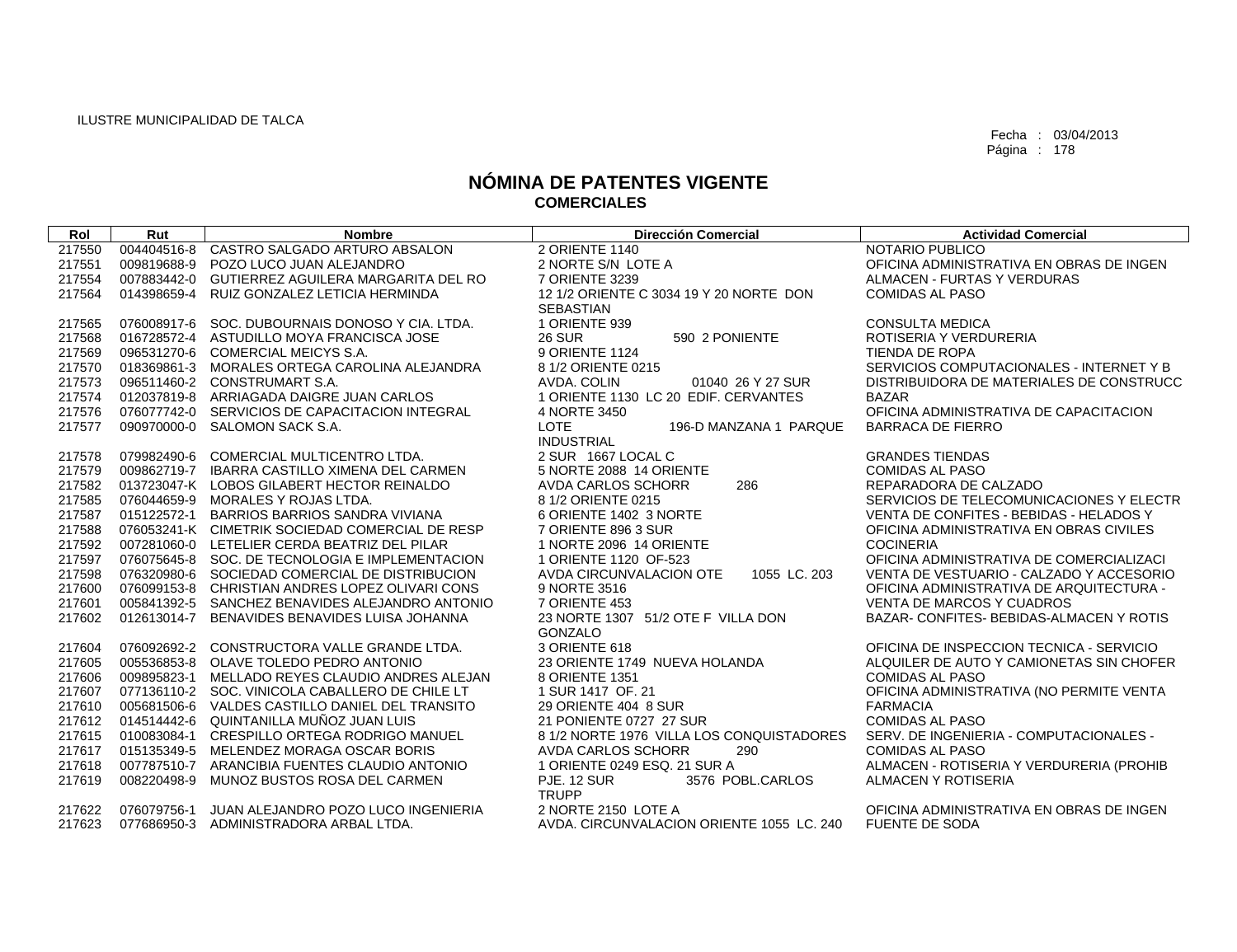| Rol    | Rut         | <b>Nombre</b>                                   | <b>Dirección Comercial</b>               | <b>Actividad Comercial</b>               |
|--------|-------------|-------------------------------------------------|------------------------------------------|------------------------------------------|
| 217624 | 008681906-6 | ROJAS ORTEGA ALBA DEL CARMEN                    | 6 PONIENTE 01177 VILLA COLIN SUR         | ALMACEN - ROTISERIA Y VERDURERIA         |
| 217625 |             | 006948246-5 FOLLI LARA PATRICIA ISABEL          | 1 NORTE 1206 LC 16                       | DISTRIBUIDOR Y VENTA DE ARTICULOS DE PEL |
| 217631 |             | 076072264-2 COMERCIAL MOTOTAL LTDA.             | <b>14 ORIENTE 070</b>                    | COMPRA Y VENTA DE MOTOCICLETAS -         |
|        |             |                                                 |                                          | <b>ACCESOR</b>                           |
| 217635 |             | 008583763-K SABAG ZAROR CRISTIAN ENRIQUE        | 1 SUR 1139 LC, 10                        | <b>GELATERIA Y PASTELERIA</b>            |
| 217637 |             | 005718417-5 PONCE HERNANDEZ JULIO ROBERTO       | 2 NORTE 1285                             | VENTA DE MAQUINAS - EQUIPOS Y MUEBLES -  |
| 217643 |             | 007755608-7 SOTO GONZALEZ MONICA ALEJANDRA      | 1 SUR<br>1080 3 Y 4 ORIENTE              | <b>ALOJAMIENTO</b>                       |
| 217645 |             | 012521127-5 HENRIQUEZ SEPULVEDA JULIA MARILY    | 2 NORTE 780                              | SERVICIO DE INTERNET - LIBRERIA Y FOTOCO |
| 217646 |             | 076065717-4 ESMERALDA OSSANDON LTDA.            | 1 NORTE 1394                             | BOUTIQUE - COMPRA Y VENTA DE VESTUARIO   |
| 217651 |             | 007853303-K SANDOVAL OÑATE MARCIA ELENA         | 2 ORIENTE 552 6 Y 7 SUR                  | CENTRO DE ESTETICA Y SALUD INTEGRAL      |
| 217652 |             | 008558498-7 ACEVEDO CAMPOS LUCY DEL CARMEN      | <b>29 SUR</b><br>46 18 PONIENTE          | <b>ALMACEN</b>                           |
| 217653 |             | 015657583-6 MORALES VIGUERA CHRISTIAN ALEJANDRO | AVDA, LIRCAY<br>2025                     | VENTA ROPA Y ACCESORIOS DE VESTIR        |
| 217654 |             | 011174062-3 VALDES RODRIGUEZ CECILIA DE LAS MER | 20 NORTE B 1091 DON GERARDO              | ALMACEN - ROTISERIA Y BAZAR              |
| 217656 |             | 005144531-7 AVILA PONCE MARIO ENRIQUE           | 24 1/2 ORIENTE 1014 FCO. ANTONIO ENCINA  | ALMACEN Y MASAS HORNEADAS                |
| 217657 |             | 008680179-5 ORTIZ VEGA EDUARDO ENRIQUE          | 7 SUR<br>944 2 Y 3 ORIENTE               | DESABOLLADURA Y PINTURA DE VEHICULOS     |
| 217658 |             | 014531855-6 ACEVEDO CONTRERAS MARCELA NATALIA   | <b>LOS DURAZNOS</b><br>090 VILLA LOS     | OFICINA ADMINISTRATIVA EN SERVICIOS DE A |
|        |             |                                                 | <b>NARANJOS</b>                          |                                          |
| 217660 | 014542088-1 | ROMERO HERRERA MARIA PAZ                        | 6 ORIENTE 1132 LOCAL 30                  | PELUQUERIA Y DEPILACION                  |
| 217661 |             | 010044783-5 SALAS ARUTA ANTONIO FERNANDO        | 1 NORTE 1439                             | DISTRIBUIDORA DE FRUTOS SECOS - CONFITES |
| 217662 | 015598438-4 | OROSTIGA RETAMAL OSCAR ANDRES                   | 2 SUR 1677                               | VENTA DE REPUESTOS Y ACCESORIOS PARA     |
|        |             |                                                 |                                          | <b>AUT</b>                               |
| 217663 |             | 010729169-5 GAETE VERDUGO LORETO                | 12 ORIENTE, 1 Y 2 SUR LC 15 TENDALES     | VENTA DE ROPA - BAZAR - PAQUETERIA Y ZAP |
| 217665 |             | 007866225-5 BRAVO CASTRO MONICA DEL CARMEN      | 30 1/2 ORIENTE 1708 VILLA DON ALFONSO    | ALMACEN - ROTISERIA Y BAZAR              |
| 217667 | 008090728-1 | DUARTE BRIONES CORINA DE LA CRUZ                | 16 NORTE 1464 POBL.CANCHA RAYADA         | <b>COMIDAS AL PASO</b>                   |
| 217669 |             | 004426422-6 ALBORNOZ ROJAS EFRAIN ANTONIO       | <b>14 SUR</b><br>509 POBL. INDEPENDENCIA | <b>ALMACEN</b>                           |
|        |             |                                                 |                                          |                                          |
| 217670 |             | 076003510-6 MANUEL E POBLETE ARTO E HIJA LTDA.  | 9 NORTE 1620                             | PUNTO DE VENTA DE COMBUSTIBLE            |
| 217671 | 006750639-1 | VALDES YAÑEZ MATILDE DE LA CRUZ                 | RODOVIARIO/INTER.LOC                     | <b>FUENTE DE SODA</b>                    |
| 217673 |             | 009071999-8 REINOSO SEGURA HENRY HOMERO         | 3 SUR<br>1977 LC 9.                      | FUENTE DE SODA                           |
| 217674 |             | 007961050-K PALMA HERNANDEZ SIGIFREDO ANTONIO   | 10 ORIENTE 85                            | <b>COMIDAS AL PASO</b>                   |
| 217676 |             | 096535880-3 FOTO STEREO S.A.                    | 8 ORIENTE 1154 LOCAL 1                   | REVELADO DIGITAL Y VENTA DE ARTICULOS FO |
| 217677 |             | 076203840-4 SOC. COMERCIAL ANACONDA LTDA.       | 1 NORTE 2315                             | BENCINERA Y VENTA DE ARTICULOS DE BAZAR  |
| 217681 |             | 095896000-K TRANSPORTE COMETA S.A.              | 2 SUR 1920 OF, 15 RODOVIARIO             | <b>VENTA DE PASAJES</b>                  |
| 217682 |             | 076926460-4 SERGIO ZUÑIGA CAMPOS Y CIA. LTDA.   | AVDA. ISIDORO DEL SOLAR<br>93            | VENTA DE ARTICULOS Y EQUIPOS E INSUMOS M |
| 217686 |             | 011564514-5 CONTARDO NORAMBUENA CLAUDIA ANDREA  | AVDA, CIRCUNVALACION ORIENTE 1055 LC 230 | FUENTE DE SODA Y GELATERIA               |
| 217688 |             | 076879480-4 ETCHEVERRY Y LORENZINI LTDA.        | 1 ORIENTE 1416                           | <b>PASTELERIA</b>                        |
| 217689 |             | 076102034-K SOC. ARAVENA Y MONTECINOS LTDA.     | 1 SUR 1238 OF. 13                        | VENTA DE PRENDAS Y ACCESORIOS DE VESTIR  |
| 217692 |             | 005312392-9 HENRIQUEZ FUENTES LIDIA JESUS       | 7 SUR<br>1530                            | <b>VENTA DE NEUMATICOS</b>               |
| 217693 |             | 008021307-7 SOTO SEPULVEDA VICTORIA DEL CARMEN  | 8 ORIENTE 1154 OFICINA 1                 | CONFECCION Y VENTA DE ROPA               |
| 217696 |             | 006718230-8 MARQUEZ AVILA GUADALUPE DEL CARMEN  | 1 NORTE 1841-A                           | PELUQUERIA                               |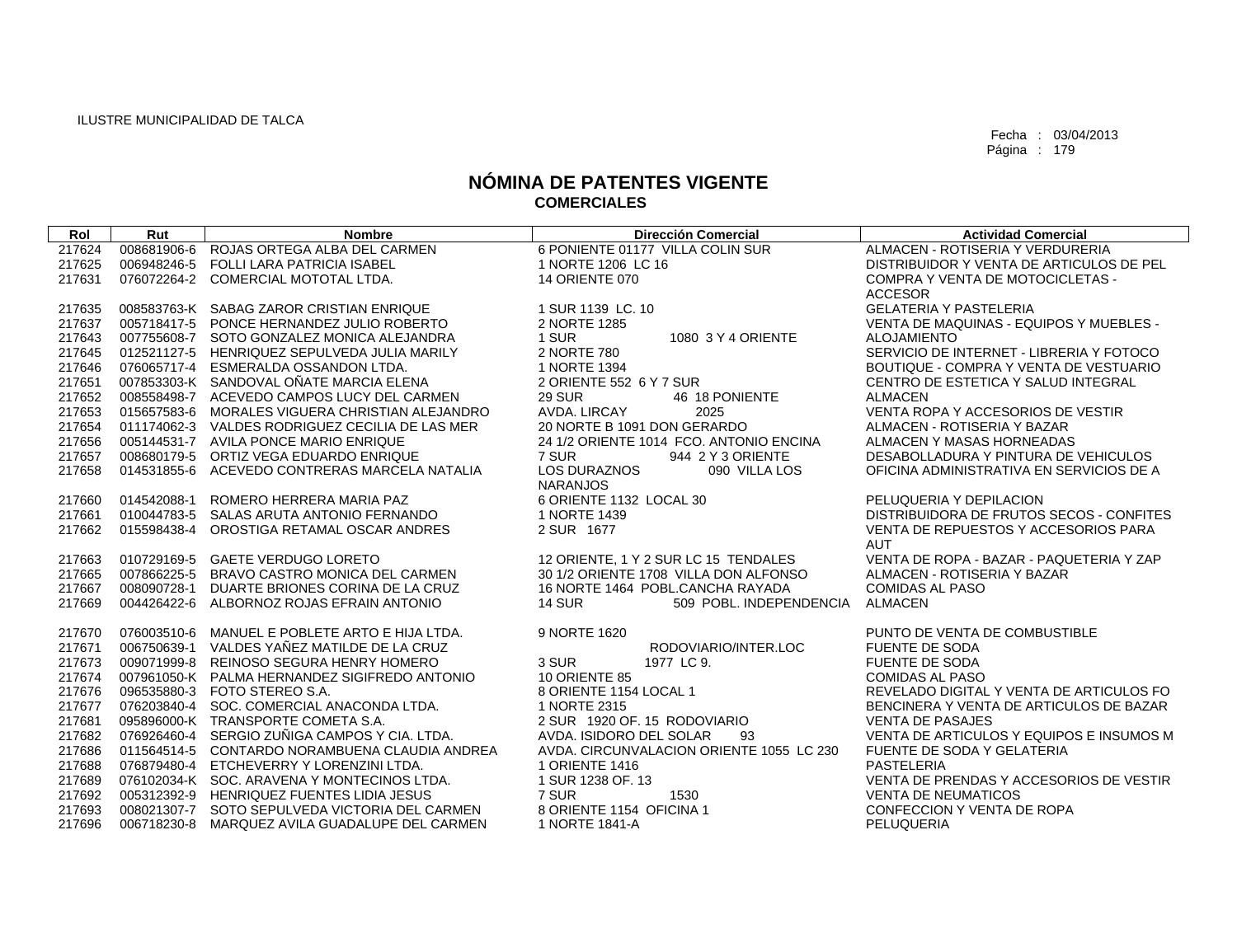| Rol    | Rut         | <b>Nombre</b>                                   | Dirección Comercial                                   | <b>Actividad Comercial</b>               |
|--------|-------------|-------------------------------------------------|-------------------------------------------------------|------------------------------------------|
| 217697 |             | 007825888-8 HORMAZABAL RIVERA MARIA ISABEL      | 15 1/2 SUR 12-B 14 ORIENTE POBL. EL TABACO            | <b>ALMACEN</b>                           |
| 217698 |             | 076103894-K SOC. COMERCIAL ARGOMEDO Y HUERTA LT | <b>11 ORIENTE 495</b>                                 | VENTA DE REPUESTOS Y ACCESORIOS          |
|        |             |                                                 |                                                       | <b>AUTOMOTR</b>                          |
| 217699 | 077923920-9 | INMOBILIARIA E INVERSIONES MACIAS Y             | 999<br>1 SUR                                          | SERVICIOS DE TELEFONIA - VENTA DE EQUIPO |
| 217700 |             | 076099469-3 TIWENO (CHILE) IMPORTADORA Y EXPORT | 1 SUR<br>1692                                         | COMERC. DE PRENDAS DE VESTIR - ARTICULOS |
| 217701 | 006712411-1 | CIFUENTES GUERRERO TERESA DE JESUS              | 13 ORIENTE 2260 11 1/2 NORTE VILLA LOS                | VENTA DE PRENDAS DE VESTIR - BORDADOS Y  |
|        |             |                                                 | <b>TULIPANES</b>                                      |                                          |
| 217702 |             | 009414180-K SALAZAR TOLEDO MARIA SOLEDAD        | 12 NORTE S/N 6 Y 6 1/2 OTE.                           | <b>COMIDAS AL PASO</b>                   |
| 217704 |             | 007354909-4 MUNOZ MARTINEZ SERGIO ANTONIO       | 1 NORTE 1858-C                                        | ARTICULOS DE FERRETERIA Y ACCES. DE VEHI |
| 217706 | 012522725-2 | GARCIA SEPULVEDA NELSON ALEJANDRO               | 1 NORTE 1590-A                                        | BAZAR - VENTA DE JUEGOS DE POLLA Y LOTER |
| 217708 | 010388068-8 | MUNOZ CANETE NESTOR MAURICIO                    | 12 ORIENTE 2 Y 3 SUR LC, 31                           | <b>BAZAR Y PAQUETERIA.-</b>              |
| 217714 | 004053186-6 | VASQUEZ VASQUEZ INES DEL CARMEN                 | 14 ORIENTE 1649 10 Y 11 ORIENT POB, OSCAR<br>C. GALLO | <b>BAZAR</b>                             |
| 217724 |             | 021650875-0 HERNANDEZ FREIRE INES BEATRIZ       | 21 1/2 NORTE 1503 8 ORIENTE                           | SERVICIO DE INTERNET Y CONFITES          |
| 217725 | 080314700-0 | EMPRESA DE TRANSPORTES RURALES LTDA             | 6 PONIENTE 498                                        | VENTA DE PASAJES - ENCOMIENDA - RECARGAS |
| 217726 |             | 076088694-7 FABRICA DE ARTICULOS DE CUEROS DEL  | 4 SUR<br>1259                                         | SALA DE VENTAS DE ARTICULOS Y CALZADOS D |
| 217727 | 076088694-7 | <b>FABRICA DE ARTICULOS DE CUEROS DEL</b>       | AVDA CIRCUNVALACION OTE<br>1055 LC. 116-              | VENTA DE ARTICULOS Y CALZADOS DE CUERO   |
|        |             |                                                 | 117                                                   |                                          |
| 217728 |             | 080314700-0 EMPRESA DE TRANSPORTES RURALES LTDA | 9 ORIENTE 1241                                        | VENTA DE PASAJES Y ENCOMIENDA.           |
| 217729 |             | 076211240-K EMPRESA DE GIROS Y SERV. DE COMUNIC | 9 ORIENTE 1241                                        | VENTA DE PASAJES Y ENCOMIENDAS - CENTRO  |
| 217734 |             | 007216547-0 SOTO SOTO ALDO ENEAS                | <b>14 SUR</b><br>241 LA FLORIDA                       | ALMACEN - ROTISERIA Y CARNICERIA         |
| 217736 |             | 076060528-K SOC. TECNOLOGICA Y COMPUTACIONAL DO | 5 ORIENTE 864                                         | ASESORIAS Y SERVICIOS EN INFORMATICA - I |
| 217737 | 007562835-8 | BRIONES BRIONES RICARDO ANTONIO                 | PJE. 3 CASA 2244 MANUEL LARRAIN                       | COMPRA VENTA DE MADERAS - CARBON Y LEÑA  |
| 217739 | 007092480-3 | NUÑEZ NUÑEZ GUZMAN ANTONIO                      | 31 1/2 ORIENTE BLOCK 758 DPTO, 104 SAN LUIS           | <b>ALMACEN</b>                           |
|        |             |                                                 | 10 <sup>°</sup>                                       |                                          |
| 217740 |             | 006312840-6 ZAMORA AVILA MARIA ELENA            | AVDA CARLOS SCHORR<br>98                              | VENTA DE ARTICULOS DE OFICINA - FOTOCOPI |
| 217741 |             | 007311165-K PARADA CASTILLO MARIA ROSA          | 495 VILLA ECUADOR II<br><b>22 SUR</b>                 | TALLER ARTESANAL DE CONFITES             |
| 217742 |             | 008896657-0 GONZALEZ GARCIA MARIA ERCILIA       | 1 SUR<br>835 OFICINA 215 EDIF.                        | OFICINA DE ASESORIAS PREVISIONALES Y CON |
|        |             |                                                 | <b>CERVANTES</b>                                      |                                          |
| 217745 |             | 076100919-2 DISTRIB, Y COMERC, MOTO RIDERS STOR | 1 NORTE 2240                                          | DISTRIB, COMERC, DE MOTOS - COMPRA Y VEN |
| 217746 | 011902189-8 | ACEVEDO TOLEDO DANILO OSVALDO                   | 21 NORTE 1276 5 1/2 Y 6 OTE.                          | <b>ALMACEN</b>                           |
| 217747 | 076099556-8 | SOC. DE CAPACITACION PLAN HUMANO LT             | LOTEO TEJAS VERDES PARCELA 1 CAM. LAS                 | OFICINA ADMINISTRATIVA DE CAPACITACION   |
|        |             |                                                 | <b>RASTRAS</b><br>AVDA IGNACIO CARRERA PINTO          | VENTA - DISTRIBUCION Y COMERCIALIZACION  |
| 217748 | 076082367-8 | SOC. MIGAS MAULE LTDA.                          | 173                                                   |                                          |
| 217752 |             | 015154932-2 BASOALTO BURGOS CAROLINA DEL CARMEN | 10 ORIENTE 1071 1 Y 2 SUR                             | VENTA DE ARTICULOS DE PELUQUERIA Y BAZAR |
| 217753 |             | 012297195-3 GONZALEZ MUNOZ JOSE ORLANDO         | 1 ORIENTE 177                                         | PANADERIA Y ABARROTES                    |
| 217754 | 076058719-2 | TTELCOM VENTAS Y SERVICIOS LTDA.                | 4 NORTE 1688                                          | <b>VENTA DE ARTICULOS ELECTRONICOS</b>   |
| 217755 |             | 006927121-9 ARAYA ARAYA MARIA ERCILIA           | <b>20 SUR</b><br>0215 5 PONIENTE E                    | <b>COMIDA RAPIDA</b>                     |
| 217758 | 011186689-9 | DIAZ QUINTERO LUIS ENRIQUE                      | <b>14 SUR</b><br>1516 9 Y 10 ORIENTE                  | TALLER MECANICO - VTA, REPUESTOS Y ACCES |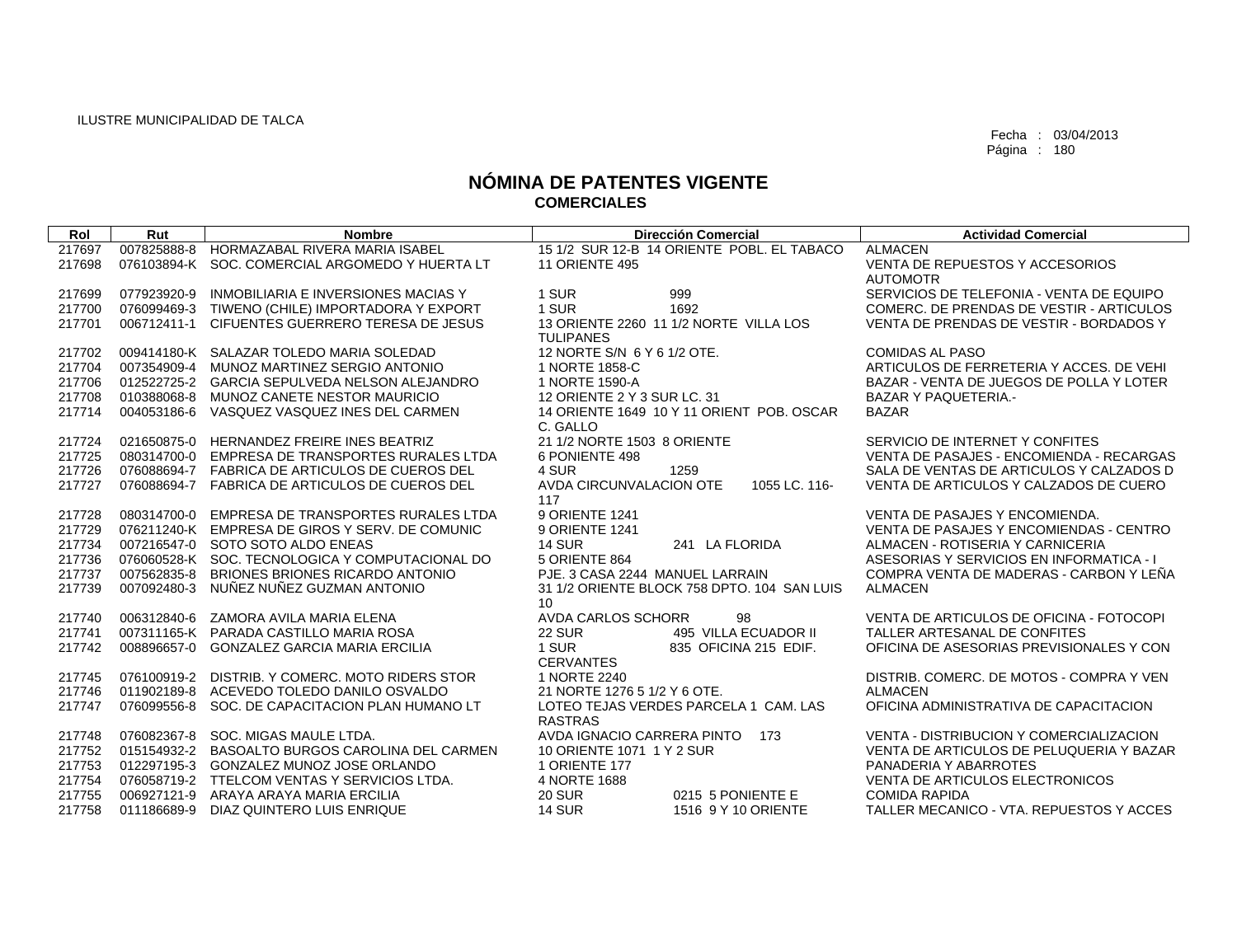| Rol    | Rut         | <b>Nombre</b>                                   | Dirección Comercial                         | <b>Actividad Comercial</b>                      |
|--------|-------------|-------------------------------------------------|---------------------------------------------|-------------------------------------------------|
| 217759 | 012589217-5 | FUENTES DOMINGUEZ RODRIGO ANTONIO               | 30 1/2 ORIENTE 406 8 SUR V. JARDIN DEL ESTE | TALLER ARTESANAL DE VULCANIZACION               |
|        |             |                                                 |                                             |                                                 |
| 217761 |             | 004730371-0 CAMPOS CAMPOS JUAN FRANCISCO        | 5 1/2 ORIENTE G 3479 DON GONZALO            | ALMACEN Y VERDURERIA                            |
| 217762 |             | 076026307-9 COMERCIAL ZETA LTDA.                | 1 SUR 1701                                  | <b>IMPORTACION - EXPORTACION Y DISTRIBUCION</b> |
| 217763 |             | 076026307-9 COMERCIAL ZETA LTDA.                | <b>11 ORIENTE 1421</b>                      | <b>IMPORTACION - EXPORTACION Y DISTRIBUCION</b> |
| 217765 |             | 010183023-3 ZUÑIGA ISLAS MARIA MERCEDES         | <b>14 ORIENTE 1230</b>                      | <b>COMPRA VENTA DE VEHICULOS</b>                |
| 217766 | 004046244-9 | <b>REYES CORDOVA ERNESTINA</b>                  | PARCELA SANTA CORINA<br>PARC, 7-8-9         | <b>ALOJAMIENTO</b>                              |
|        |             |                                                 | KM.250                                      |                                                 |
| 217768 |             | 076102164-8 DIST, Y COMERC, DE PROD, ALIMENTICI | 6 1/2 ORIENTE B 493 POBL. COSTANERA         | OFICINA ADMINISTRATIVA DE VENTA DE ABAR         |
| 217773 |             | 013663674-K MENESES GUTIERREZ ROLANDO ANTONIO   | 6 ORIENTE 1170                              | VENTA DE ARTICULOS OPTICOS Y AUDIFONOS          |
| 217774 |             | 013353754-6 FARIAS VERGARA PATRICIA EMILIA      | 12 ORIENTE 1040 LOCAL 8                     | VENTA ROPA DE VESTIR - JUGUETES Y BAZAR         |
| 217776 |             | 005165733-0 CONSTENLA VELOSO JUAN LUIS          | <b>CAM. SAN CLEMENTE</b><br>KM.4 1/2 EST.   | COCINERIA (SIN VENTA DE BEBIDAS ALCOHOLI        |
|        |             |                                                 | <b>ESPAÑO</b>                               |                                                 |
| 217778 |             | 016731446-5 CAMPOS ROJAS NADIA MONICA           | 6 ORIENTE 1170 1 SUR 1 NORTE                | <b>COCINERIA</b>                                |
| 217781 |             | 006409214-6 GONZALEZ MOYANO ESTEBAN ALEJANDRO   | 2 NORTE 3221 24 Y 25 ORIENT                 | OFICINA ADMINISTRATIVA DE SERVICIOS DE B        |
| 217783 |             | 010993813-0 ZURA MOLINA CLAUDIO ENRIQUE         | <b>26 SUR</b><br>380 4 1/2 PONIENTE VILLA   | <b>CARNICERIA Y ROTISERIA</b>                   |
|        |             |                                                 | RIO CLARO                                   |                                                 |
| 217784 |             | 010840346-2 LOBOS YANEZ JUAN ALBERTO            | 6 1/2 PONIENTE 668                          | <b>VENTA DE FRUTAS Y VERDURAS</b>               |
| 217785 |             | 076096291-0 COMERCIAL E INVERSIONES CESPAL SPA. | 7 ORIENTE 1551 4 Y 5 NORTE                  | COMERCIALIZACION - EXPORTACION E IMPORTA        |
| 217786 |             | 012914214-6 OSORIO AVILES MARIA VERONICA        | 9 ORIENTE 1673 5 Y 6 NORTE                  | <b>ALOJAMIENTO</b>                              |
| 217787 |             | 076093584-0 CARLOS ALBERTO HERRERA GONZALEZ, FA | AVDA, LIRCAY<br>1590 12 NORTE               | <b>FARMACIA</b>                                 |
| 217789 | 096991250-3 | SOLUCIONES TECNOLOGICAS S.A.                    | 1 SUR 811 LC. 2                             | PRESTACION DE SERVICIOS DE TELEFONIA E          |
| 217790 | 010874326-3 | ROJAS GONZALEZ LUIS EDUARDO                     | 15 ORIENTE 1786 VILLA CIELO AZUL            | <b>FABRICACION DE DULCES CHILENOS</b>           |
| 217792 | 076063794-7 | IMPORTADORA FU XING LTDA.                       | 1 SUR 1754                                  | <b>GRANDES TIENDAS</b>                          |
| 217795 |             | 076046989-0 SPC CONSULTORES LTDA.               | 1 ORIENTE 1292                              | OFICINA EN ASESORIAS - CONSULTORIAS Y CA        |
| 217796 |             | 009950200-2 POBLETE BRAVO PAZ EUGENIA           | PERSA RODOVIARIO<br>LOCAL 46                | <b>BAZAR Y PAQUETERIA</b>                       |
| 217797 | 012065457-8 | ROJAS MUÑOZ ISABEL MARGARITA                    | 33 ORIENTE C 475 V. JARDIN DEL ESTE         | ALMACEN - ROTISERIA Y BAZAR                     |
| 217800 |             | 013305357-3 CASTRO SILVA RAUL ANTONIO           | 18 NORTE 1345 V. LAS AMERICAS X             | ALMACEN - CARNICERIA Y VERDURERIA               |
| 217802 | 006452885-8 | FERNANDEZ RODRIGUEZ LUIS GONZALO                | 1 SUR<br>770 LOCAL 7                        | <b>COCINERIA</b>                                |
| 217803 | 053314730-5 | ALBURQUENQUE MORALES ANIBAL GONZALO             | 14 ORIENTE 2115 11 1/2 NORTE FAUTINO        | SERV. TECNICO AUTOMOTRIZ - COMPRA VENTA         |
|        |             |                                                 | <b>GONZALEZ</b>                             |                                                 |
| 217804 | 077222500-8 | RECORD ACEROS LTDA.                             | 8 SUR<br>247 POBL, EDEN                     | VENTA AL POR MENOR DE ARTICULOS DE FERRE        |
| 217805 | 076108376-7 | SERV. DE SEGURIDAD YOHANA MUÑOZ CAB             | 1 1/2 PONIENTE 0243 20 1/2 SUR VILLA LOS    | PREST. DE SERV. EN MATERIAS INHERENTES A        |
|        |             |                                                 | LAGOS                                       |                                                 |
| 217806 |             | 012934803-8 DROGUETT AZAT BLANCA LIDIA          | 1 NORTE 1240 LOCAL 20                       | BOUTIQUE - VENTA DE JOYAS DE FANTASIA -         |
| 217808 |             | 009760742-7 VEGA ARAYA VICTORIA JEANNETTE       | 1 SUR<br>2044                               | <b>CONFITERIA</b>                               |
| 217811 |             | 076090889-4 CARLOS OBRADOR. IMPORT., EXPORT., D | 1 SUR 1637                                  | DISTRIBUIDORA DE ARTICULOS DE LIBRERIA          |
| 217812 | 076926330-6 | LIBRERIAS TUCAN S.A.                            | <b>AVDA COLIN</b><br>0240                   | LIBRERIA Y JUGUETERIA                           |
| 217817 | 076083869-1 | SOC. COMERCIAL SOCOFIL LTDA.                    | <b>15 ORIENTE 1156</b>                      | VENTA DE REPUESTOS Y ACCESORIOS                 |
|        |             |                                                 |                                             | <b>AUTOMOTR</b>                                 |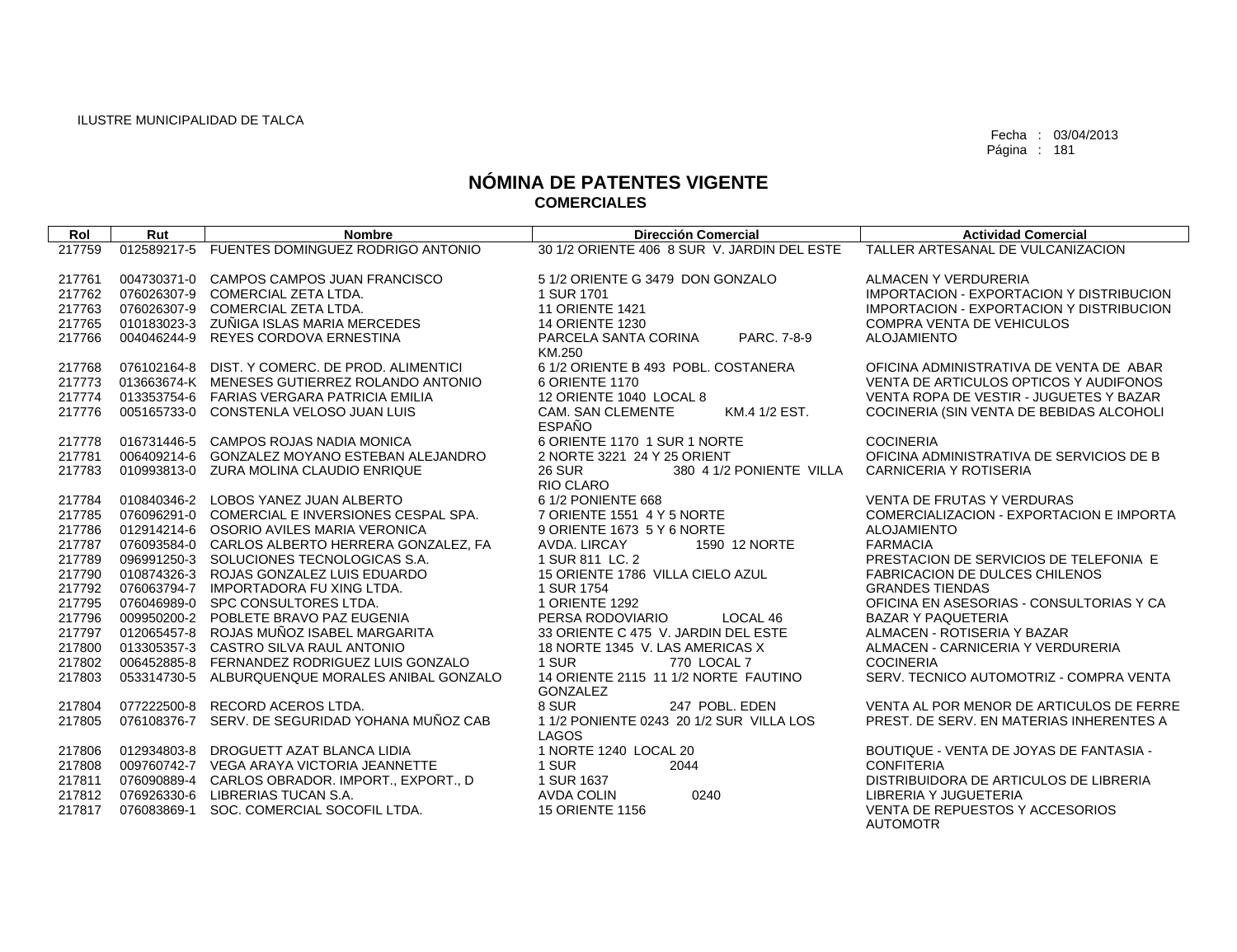| Rol    | Rut         | <b>Nombre</b>                                   | <b>Dirección Comercial</b>                  | <b>Actividad Comercial</b>               |
|--------|-------------|-------------------------------------------------|---------------------------------------------|------------------------------------------|
| 217818 | 078270220-3 | EMP. DE CAP INTEGRAL PARA EL DESARR             | 2 ORIENTE 1121                              | OFICINA DE CAPACITACION                  |
| 217819 | 076067863-5 | SOC. COMERCIAL EXPRESS LTDA.                    | 1 SUR 1270                                  | VENTA DE EQUIPOS DE TELEFONIA CELULAR    |
| 217822 | 008568274-1 | RETAMAL BURGOS ROSA ESTER                       | CAM.PENCAHUE<br>KM 3 LAS TERRAZAS           | ARRIENDO DE BIENES INMUEBLES (CANCHAS DE |
| 217823 | 013615472-9 | SOBARZO FRIZ DARWIN ALFREDO                     | <b>14 ORIENTE 1148</b>                      | <b>ALMACEN</b>                           |
| 217825 | 076101236-3 | COMERCIAL MARCELA BERNARDITA GAETE              | 3 ORIENTE 1377                              | COMERCIALIZACION DE ARTICULOS DE OFICINA |
| 217826 | 006712931-8 | MUÑOZ BURGO BROLANDA                            | 13 ORIENTE 880                              | <b>ALOJAMIENTO</b>                       |
| 217827 | 009682215-4 | COFRE MACAYA RAUL ANTONIO                       | 255 5 PTE. F<br>19 1/2 SUR A                | <b>VENTA DE GAS</b>                      |
| 217828 | 015165040-6 | SEPULVEDA VILLANUEVA LUCIA ANDREA               | 1 NORTE 993                                 | <b>COCINERIA</b>                         |
| 217829 |             | 076072893-4 SOLUCIONES INTEGRALES KAMALEON LTDA | 1 NORTE 1077 OF.301                         | SERVICIOS COMPUTACIONALES Y VENTA DE INS |
| 217832 | 076109574-9 | COMERCIALIZADORA SERGIO ANTONIO INF             | 1 SUR 2010 LC. 3                            | VENTA DE MUEBLES Y ACCESORIOS PARA OFICI |
| 217833 | 014537878-8 | NUÑEZ BRAVO JUAN CARLOS                         | <b>21 SUR</b><br>59                         | OFICINA DE SERVICIOS INFORMATICOS        |
| 217834 | 076099230-5 | DELTA TELECOMUNICACIONES LTDA.                  | AVDA. CIRCUNV. OTE. 1055 LOCAL 167          | COMISIONISTA EN VENTA DE SERV. DE TELEVI |
| 217836 |             | 011438745-2 NUNEZ PARADA MARIA HORTENSIA        | 7 ORIENTE 1417 OF, 29 GALERIA ATALA         | <b>COSMETOLOGIA Y MAQUILLAJE</b>         |
| 217837 |             | 076081795-3 SOCIEDAD CONSTRUCTORA NUEVOS AIRES  | 5 NORTE 3850                                | OFICINA ADMINISTRATIVA EJECUCION DE OBRA |
| 217838 | 014507118-6 | RUIZ RUIZ LEYLA ARIELA                          | 22 ORIENTE 361 CON 8 SUR                    | COMIDAS AL PASO - ALMACEN Y BAZAR        |
| 217840 | 076926330-6 | LIBRERIAS TUCAN S.A.                            | 1 SUR 877                                   | <b>LIBRERIA</b>                          |
| 217847 |             | 009722305-K JARA CERPA JOSE LUIS                | 1 SUR<br>2480 18 ORIENTE                    | COMPRA Y VENTA DE VEHICULOS              |
| 217849 |             | 076101683-0 GASTRONOMICA SAINT CYR SPA          | 1 SUR 1537 LOC B-2 3°PISO                   | COMIDAS AL PASO Y VENTA DE CAFE          |
| 217851 | 079950280-1 | ARTICULOS DEPORTIVOS BELSPORT S.A.              | AVDA CIRCUNVALACION OTE<br>1055 LC 145-146  | VENTA DE ARTICULOS DEPORTIVOS            |
| 217856 | 079829500-4 | EUROFASHION LTDA.                               | AVDA, CIRCUNVALACION OTE 1055 LC 141 Y 142  | <b>VENTA DE PRENDAS DE VESTIR</b>        |
| 217857 |             | 097080000-K BANCO BICE                          | 2 NORTE 3415                                | <b>BANCO</b>                             |
| 217859 |             | 011321476-7 MATURANA GUAJARDO MARIA CLARISA     | 9 NORTE 2311                                | ALMACEN - ROTISERIA Y BAZAR              |
| 217861 |             | 008021156-2 MONDACA SUAZO GLADYS JEANETTE       | 15 ORIENTE MERC. OTE. LC 1                  | <b>VENTA DE FLORES</b>                   |
| 217863 | 010791562-1 | <b>FUENTES HERRERA CLAUDIA EDILIA</b>           | <b>AVDA CARLOS SCHORR</b><br>265 MODULO 2   | <b>BAZAR Y CORDONERIA</b>                |
| 217864 | 010525171-8 | AYALA SEPULVEDA TERESA DE JESUS                 | 3 NORTE 351 4 Y 5 PONIENTE                  | ESTUDIO FOTOGRAFICO - VENTA DE ARTESANIA |
| 217865 | 011983928-9 | BERRIOS AGUILERA RAFAEL GONZALO                 | 11 ORIENTE 1529 LT 3                        | ABARROTES - ROTISERIA - FRUTAS Y VERDURA |
| 217867 | 013506121-2 | MONDACA ROJAS CAROLINA PAZ                      | <b>11 SUR</b><br>3757 34 1/2 ORIENTE DOÑA   | ALMACEN Y BAZAR                          |
|        |             |                                                 | <b>CONSUELO</b>                             |                                          |
| 217869 | 008496141-8 | NOVOA DEL RIO PABLO DANIEL                      | 3 NORTE 860                                 | OFICINA ADMINISTRATIVA DE EMPRESA CONSTR |
| 217870 | 009786872-7 | RODRIGUEZ NAVARRETE CHRISTIAN ARIEL             | 17 ORIENTE 801 ESQ. 4 SUR                   | COMPRA Y VENTA DE REPUESTOS - NEUMATIOS  |
| 217871 | 076071348-1 | SOC. COMERCIAL AGROABONO Y CIA. LTD             | 32 ORIENTE 1780 7 1/2 Y 8 NORT VILLA PARQUE | OFICINA ADMINIST. COMERC. DE INSUMOS PAR |
|        |             |                                                 | <b>LAS RASTRAS II</b>                       |                                          |
| 217874 | 008870368-5 | CASTRO GARRIDO JORGE ABRAHAM                    | 8 ORIENTE 1068 1 Y 2 SUR                    | VENTA DE REPUESTOS Y ARTICULOS ELECTRONI |
| 217875 | 097006000-6 | BANCO DE CREDITO E INVERSIONES                  | 1 NORTE 963 OF, 102 EDIFICIO CENTRO 2000    | OFICINA BANCARIA                         |
| 217876 |             | 076108877-7 COMERCIAL EDUARDO MAURICIO GUTIERRE | 1 ORIENTE 1110                              | OFICINA ADMINISTRATIVA DE VENTA Y DISTRI |
| 217878 |             | 016295962-K SILVA VALENZUELA LUISA VALERIA      | <b>14 SUR</b><br>1310 MODULO 1              | VENTA DE JUEGOS DE POLLA Y LOTERIA, DIAR |
| 217879 |             | 014577836-0 MARQUEZ RETAMAL JOSE RODRIGO        | 3 1/2 SUR 15 Y 16 OTE<br>2245               | VENTA DE VIDRIOS Y ESTRUCTURAS DE ALUMIN |
| 217880 |             | 013950119-5 VASQUEZ HERRERA EVELYN JEANNETTE    | PERSA RODOVIARIO<br>LOCAL 155               | <b>BAZAR Y PAQUETERIA</b>                |
| 217881 | 076093221-3 | IMPORTADORA MAS QUE 500 SPA                     | 1 SUR<br>1684 9 Y 10 ORIENTE                | VENTA DE ARTICULOS PARA EL HOGAR Y BAZAR |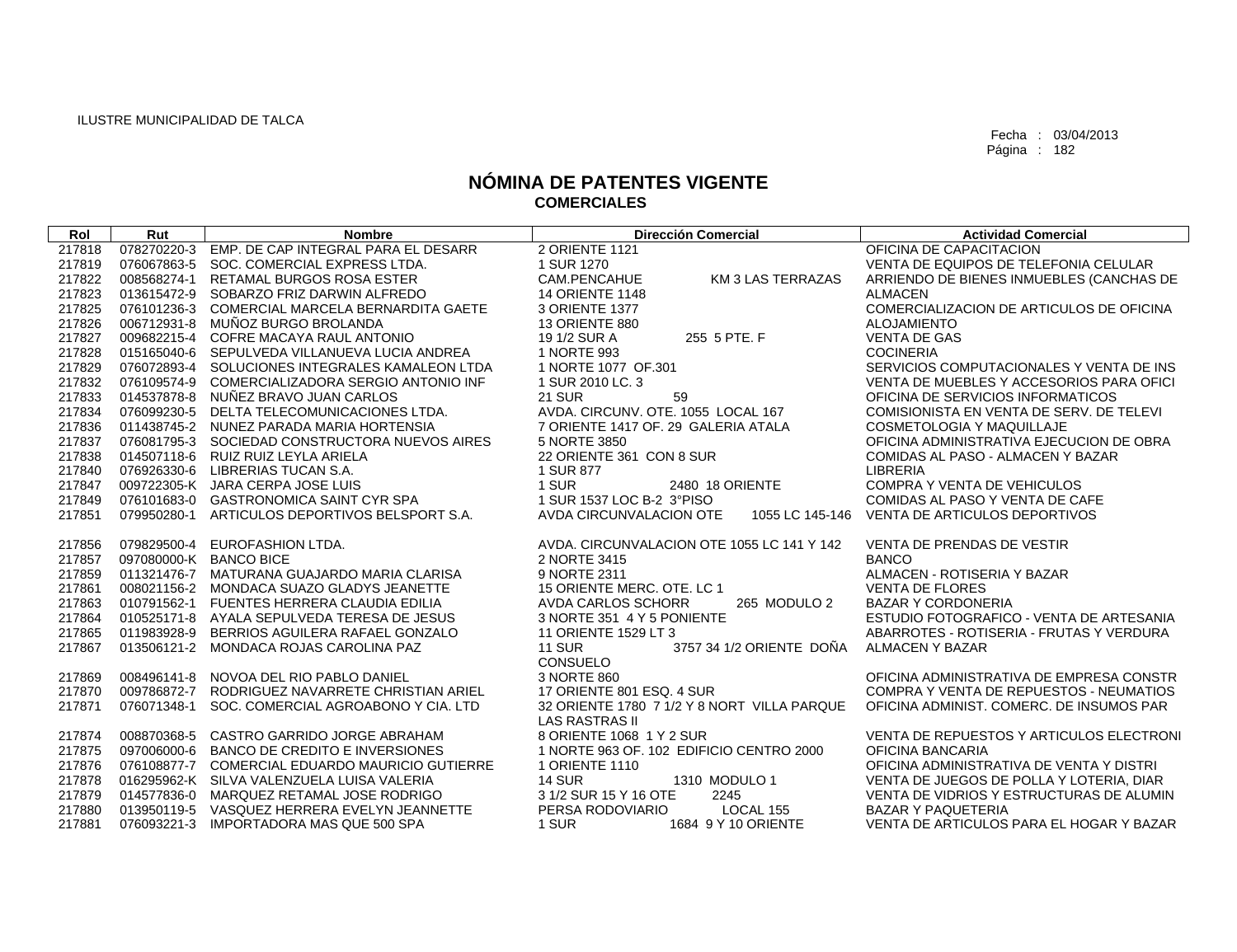| Rol    | Rut         | <b>Nombre</b>                                   | <b>Dirección Comercial</b>                 | <b>Actividad Comercial</b>               |
|--------|-------------|-------------------------------------------------|--------------------------------------------|------------------------------------------|
| 217883 | 015145286-8 | ABARCA CANCINO CAROLINA PATRIC                  | 1 PONIENTE 990                             | <b>INSTRUCCTOR DE DANZA</b>              |
| 217884 | 076195867-4 | COMERCIAL FERCRUZ LTDA.                         | <b>RUTA 5 SUR</b><br><b>S/N KM 253</b>     | ESTACIONES DE SERVICIO (VENTA DE COMBUST |
| 217885 |             | 007901176-2 GONZALEZ VALENZUELA ALBERTO BERNARD | 11 ORIENTE 55 10 Y 10 1/2 SUR              | <b>VENTA DE FRUTAS Y VERDURAS</b>        |
| 217886 |             | 076004652-3 JK CASA DEL PELUQUERO S.A.          | 1 NORTE 1230 LOCAL 19                      | DISTRIBUIDOR Y ABASTECEDOR DE ARTICULOS  |
| 217888 |             | 011477686-6 MOLINA CASTRO PAULA MARIA           | 6 ORIENTE 1428 3 Y 4 NORTE.                | <b>COMIDAS AL PASO</b>                   |
| 217889 |             | 076903970-8 SERVICIOS FINANCIEROS ECOFACTOR S.A | 1 NORTE 801 OF, 903-904-905                | SERVICIOS FINANCIEROS (FACTORING)        |
| 217891 |             | 083001500-0 IMPORTADORA HELICO LTDA.            | 1 NORTE 963 DEPTO, 320                     | OFICINA ADMINISTRATIVA EN IMPORTACION DE |
| 217893 |             | 077156770-3 TIMBRES E IMPRESOS ADIMEL LTDA.     | 1 NORTE 1337 LOC-4                         | <b>LIBRERIA</b>                          |
| 217894 |             | 009695316-K ABARCA CASTRO MONICA DEL CARMEN     | PLACILLA VICTOR JARA S/Nº POBL             | VENTA DE COMPLETOS - BEBIDAS Y SANDWICH. |
|        |             |                                                 | <b>INDEPENDENCIA</b>                       |                                          |
| 217896 | 076081446-6 | ALBERTO JARA E HIJOS LTDA.                      | <b>14 ORIENTE 1150</b>                     | DISTRIBUCION DE PRODUCTOS PLASTICOS.     |
| 217897 |             | 076521350-9 CDL SERVICIOS INTEGRADOS LTDA.      | 7 1/2 ORIENTE 1391                         | OFICINA DE SERVICIOS DE COBRANZAS Y PUBL |
| 217900 |             | 076096597-9 ROMERO EXPORTACIONES S.A.           | EX-FUNDO LIRCAY, LOTE 26 KM. 252           | COMPRA - VENTA - IMPORTACION Y EXPORTACI |
| 217901 |             | 015137805-6 VALDES VALDES JUAN FRANCISCO        | 5 ORIENTE 0518 25 SUR VILLA PUCARA V       | <b>BAZAR Y PAQUETERIA</b>                |
| 217904 |             | 011675699-4 CACERES GUERRA MARCELA GEMITA       | 2 PONIENTE A 302 POBL INDEPENDENCIA        | ALMACEN Y ROTISERIA                      |
| 217905 |             | 076097777-2 TRANSPORTES Y CONSTRUCCION JBM Y CI | 4 PONIENTE 231                             | OFICINA ADMINISTRATIVA DE TRANSPORTE DE  |
| 217907 |             | 009400089-0 CASTRO FARIAS MARISOL VIOLETA       | <b>23 SUR</b><br>649 1 1/2 PONIENTE        | PELUQUERIA - BAZAR Y PAQUETERIA          |
| 217909 |             | 014761897-2 QUINTANA DAVALOS MARTIN RICARDO MIG | 1 SUR 1637 LOCAL 19                        | <b>FUENTE DE SODA</b>                    |
| 217910 |             | 076114414-6 SOC. DE INVERSIONES Y SERVICIOS INT | 1 NORTE 801 OF. 901 EDIF. PLAZA CENTRO     | OFICINA EN VENTA - SERVICIOS DE EQUIPOS  |
| 217912 |             | 015135225-1 CACERES MARTINEZ ROBERT MARCEL      | <b>14 ORIENTE 905</b>                      | <b>ALMACEN</b>                           |
| 217913 |             | 008496141-8 NOVOA DEL RIO PABLO DANIEL          | 1 ORIENTE 1394                             | <b>COMIDAS AL PASO</b>                   |
| 217914 |             | 015142280-2 GUTIERREZ GUTIERREZ MARIA GRACIELA  | 5 PONIENTE 1322 2 Y 3 NTE.                 | PASTELERIA Y AMASANDERIA                 |
| 217915 |             | 089807200-2 FARMACIA CRUZ VERDE                 | 1 SUR 1296                                 | FARMACIA Y PERFUMERIA                    |
| 217916 |             | 096711590-8 MANANTIAL S.A.                      | AVDA SAN MIGUEL 3425                       | OFICINA COMERCIAL - BODEGA Y SALA DE VEN |
| 217917 |             | 014327177-3 MUÑOZ FARIAS ROBERTO CARLOS         | 30 ORIENTE 745 4 Y 5 SUR VILLA SANTA MARTA | ELABORACION Y VENTA DE MASAS HORNEADAS   |
| 217920 |             | 016003835-7 MARTINEZ JORQUERA ELIANA DE LAS MER | 4 1/2 ORIENTE 3609 24 NORTE                | ALMACEN - ROTISERIA Y BAZAR              |
| 217921 |             | 076115176-2 SOC. DE CAPACITACION NEXOS LTDA.    | 1 SUR 770 LOCAL 7                          | OFINA EN PRESTACION DE SERVICIOS DE CAPA |
| 217922 |             | 011676915-8 SAFFERY HIDALGO VERONICA HAYDEE     | 5 NORTE 5060 LAS RASTRAS                   | FUENTE DE SODA Y LIBRERIA                |
| 217924 |             | 076051309-1 IMPRESOS TRAZOS S.A.                | 5 SUR<br>1631                              | OFICINA DE PUBLICIDAD Y DISEÑO GRAFICO D |
| 217925 |             | 076104813-9 ESTUDIO JURIDICO JUAN CARLOS MOSCA  | 1 SUR 865 OF.92                            | <b>ESTUDIO JURIDICO</b>                  |
| 217926 |             | 006650817-K GONZALEZ MUÑOZ VIVIANA DE LAS MERCE | 11 ORIENTE 1171 LOCAL9                     | BAZAR - PAQUETERIA Y LIBRERIA            |
| 217927 |             | 086966100-7 DHL EXPRESS (CHILE) LTDA.           | 2 NORTE 2525 18 ORIENTE                    | SERVICIO DE TRANSPORTE INTERNACIONAL DE  |
| 217928 |             | 076021735-2 SOC. CONSTRUCTORA MONTECARLO Y CIA. | 9 ORIENTE 801                              | <b>CONSTRUCTORA</b>                      |
| 217929 |             | 009364164-7 BOBADILLA AYALA GERMAN ENRIQUE      | 18 NORTE 1987 VILLA LOMAS DE LIRCAY        | ALMACEN - ROTISERIA Y CARNICERIA         |
| 217930 |             | 011566891-9 ALEGRIA MARIN FABIAN ANTONIO        | 11 ORIENTE 1171 LOCAL 8                    | SERVICIOS DE FOTOGRAFIA DIGITAL - VENTA  |
| 217931 |             | 017039945-5 ALVAREZ LARA MIGUEL ANGEL           | 4 ORIENTE 2942 18 NORTE A POB PADRE        | ALMACEN - ROTISERIA Y BAZAR              |
|        |             |                                                 | <b>HURTADO</b>                             |                                          |
| 217932 |             | 089807200-2 FARMACIA CRUZ VERDE                 | 1 SUR 1501                                 | <b>FARMACIA Y PERFUMERIA</b>             |
| 217934 |             | 011438374-0 ROJAS SANDOVAL ALEJANDRO ISAIAS     | 12 NORTE 755 VILLA LA PAZ                  | <b>VENTA DE FLORES</b>                   |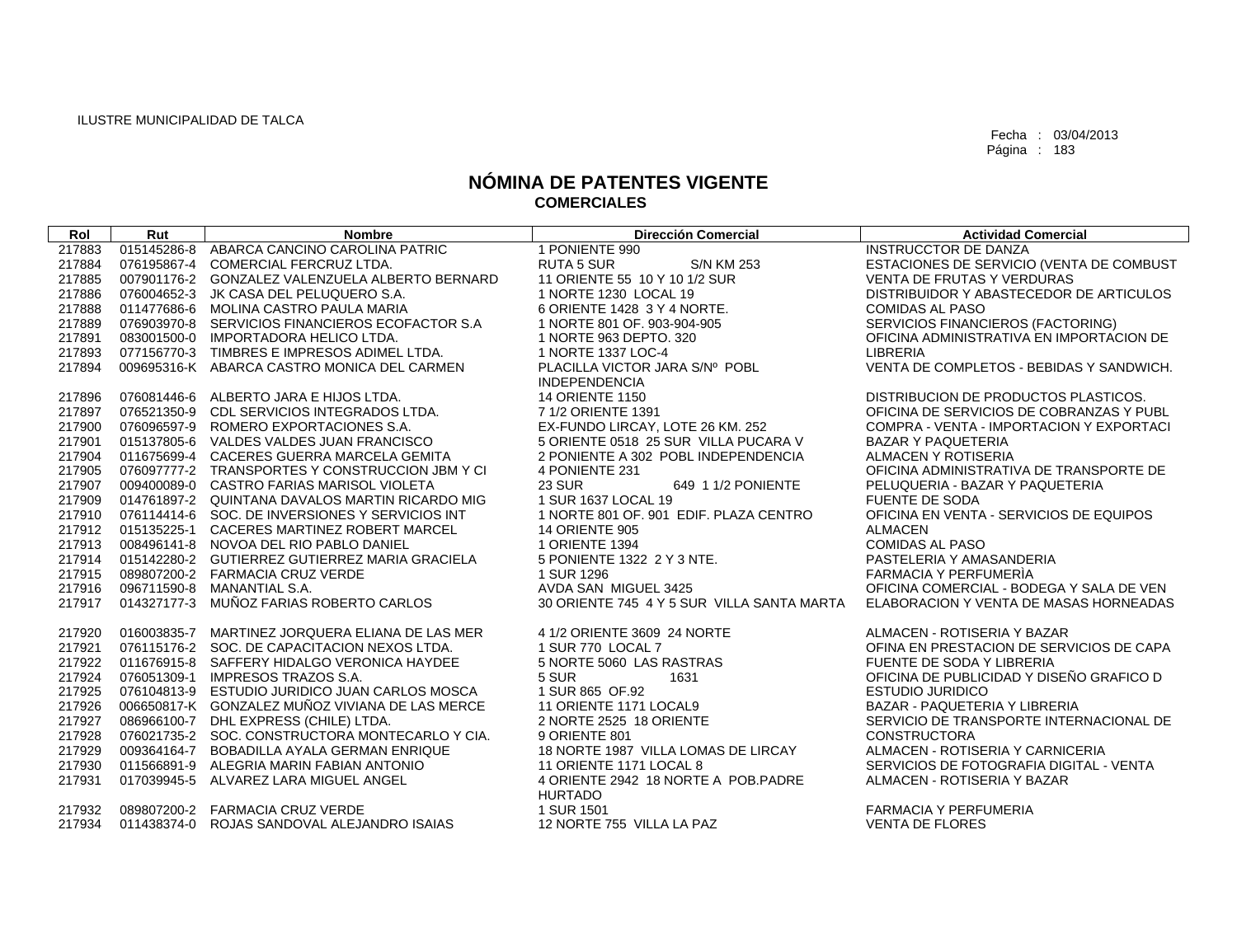| Rol    | Rut         | <b>Nombre</b>                                   | <b>Dirección Comercial</b>                                                           | <b>Actividad Comercial</b>               |
|--------|-------------|-------------------------------------------------|--------------------------------------------------------------------------------------|------------------------------------------|
| 217935 |             | 006898353-3 VASQUEZ BENCINI FRANCISCO HUGO      | 8 ORIENTE 1351                                                                       | CORREDORES DE PROPIEDADES                |
| 217936 | 012521738-9 | CASTRO VALENZUELA LUZMILA DEL CARME             | 2 PONIENTE 1383 2 Y 3 NORTE                                                          | <b>VENTA DE BEBIDAS Y CONFITES</b>       |
| 217937 |             | 010080009-8 TOLOZA SALINAS MARISOL XIMENA       | 7 ORIENTE 1058 1 Y 2 SUR                                                             | ARREGLOS DE PRENDAS DE VESTIR            |
| 217938 |             | 076108241-8 AXION INGENIERIA Y CONSTRUCCION LTD | 1 ORIENTE 1120 OF.505                                                                | OFICINA ADMINISTRATIVA DE SERVICIOS DE I |
| 217939 | 008184617-0 | FERNANDEZ CANALES MARCELA DEL CARME             | <b>30 SUR</b><br>190 AVDA COLIN VILLA LOS                                            | VENTA DE ROPA USADA Y SUPLEMENTOS        |
|        |             |                                                 | <b>INGENIEROS</b>                                                                    | <b>ALIMEN</b>                            |
| 217940 |             | 076026557-8 HERNAN A. EGUILUZ MATURANA PROD. DE | 1 SUR<br>1535                                                                        | VENTA DE ART. DE PELUQUERIA, PERFUMERIA  |
| 217941 |             | 006754205-3 SEPULVEDA KAYSER CARMEN EUGENIA     | 7 ORIENTE 1086-A                                                                     | CONFITERIA - VENTA DE PASTELES - PAN Y H |
| 217942 |             | 076056649-7 ALAMO SERVICIOS LTDA.               | 1055 LC 133 -<br>AVDA CIRCUNVALACION OTE                                             | <b>COMPRA Y VENTA DE CELULARES Y</b>     |
|        |             |                                                 | 134                                                                                  | <b>ACCESORIOS</b>                        |
| 217943 |             | 076713320-0 CONSTRUCTORA CEMTAL LTDA.           | 11 ORIENTE 1830 OF. 2                                                                | OFICNA ADMINISTRATIVA EN OBRAS DE CONSTR |
| 217944 |             | 076099145-7 CONSTRUCTORA MONTE LIRCAY LTDA.     | 11 ORIENTE 1830 OF. 1                                                                | OFICINA ADMINISTRATIVA EN CONSTRUCCION - |
| 217945 |             | 008304633-3 YAÑEZ POZO ROSA ELEONORA            | <b>12 ORIENTE 1291</b>                                                               | COMIDAS AL PASO Y ALMACEN                |
| 217946 |             | 076685660-8 SOC. EDUCACIONAL M C LTDA.          | 12 ORIENTE 2812 17 NORTE                                                             | <b>JARDIN INFANTIL</b>                   |
| 217947 |             | 076114864-8 ALZAPRIMA DISCOTEQUE S.A.           | 1 SUR 885                                                                            | OFICINA ADMINISTRATIVA                   |
| 217948 |             | 014019988-5 BERRIOS JARA CHARLES ROBERTO        | 1330 LOCAL 27<br>1 SUR                                                               | <b>VESTUARIO Y ACCESORIOS</b>            |
| 217949 |             | 076555000-9 SOC. TRANS-REDES SERV. ELECT. INTEG | 8 SUR Nº 1571 8 Y 9 OTE.                                                             | OFICINA SERV. ELECTRICOS INTEGRALES Y OB |
| 217951 |             | 014506938-6 MORAGA ASTORGA JORGE DAVID          | 2 SUR 1532 LC. 3                                                                     | <b>VENTA DE ROPA USADA</b>               |
| 217953 |             | 076115474-5 COMERCIAL REDIC MAQUINARIAS LIMITAD | 3 ORIENTE 486                                                                        | OFICINA DE ARRIENDO DE MAQUINARIA DE CON |
| 217955 |             | 012296685-2 CORDOVA ARAYA OLIVIA LEONOR         | 7 ORIENTE 1171 LC, 4                                                                 | PELUQUERIA Y DEPILACION                  |
| 217956 |             | 007399179-K REYES VALDES HERNAN PATRICIO        | 0880<br>AVDA. COLIN                                                                  | COMISIONISTA EN COMPRA VENTA DE VEHICULO |
| 217957 |             | 085684200-2 GERARDO ROSSELOT Y CIA. LTDA.       | 1 NORTE 2398                                                                         | COMPRA Y VENTA DE AUTOMOVILES            |
| 217958 |             | 076077284-4 SERVICIOS PROFESIONALES JAIME Y SEG | 5 ORIENTE 1012 2 SUR                                                                 | SERVICIO DE PRESTACIONES MEDICAS         |
| 217959 |             | 076112985-6 SERV, DE CUSTODIA Y MANEJO DE ARCHI | 4 1/2 PONIENTE 364 VILLA UNIVERSITARIA                                               | SERVICIO DE CUSTODIA DE ARCHIVOS FISICOS |
| 217963 |             | 076058875-K INGENIERIA Y CONSTRUCCION NERCON LT | 12 1/2 SUR D<br>385 VILLA                                                            | OFICINA ADMINISTRATIVA DE EMPRESA CONSTR |
|        |             |                                                 | <b>UNIVERSITARIA</b>                                                                 |                                          |
| 217965 | 076051309-1 | <b>IMPRESOS TRAZOS S.A.</b>                     | 1 SUR<br>1279 LOCAL 3                                                                | VENTA DE ARTICULOS PUBLICITARIOS         |
| 217966 |             | 011674168-7 HORMAZABAL SCHAW PAULA ANDREA FILOM | 25 ORIENTE 443 7 1/2 SUR                                                             | <b>COMIDAS AL PASO</b>                   |
| 217967 | 006637077-1 | MENDOZA HENRIQUEZ MARIA ISABEL                  | 30 ORIENTE 370                                                                       | <b>COMIDAS AL PASO</b>                   |
| 217968 |             | 006062269-8 SILVA ESCOBAR SERGIO EUGENIO        | 388<br>AVDA CARLOS SCHORR                                                            | <b>COCINERIA</b>                         |
| 217969 |             | 077336110-K FERRETERIA TECNICA N & G LTDA.      | 1 NORTE 2248                                                                         | <b>FERRETERIA</b>                        |
| 217970 |             | 096873570-5 COM Y SERV. TECNOLOGIA Y SOLUCIONES | 1 PONIENTE 809                                                                       | PRESTACION DE SERVICIOS EN LECTURA DE ME |
| 217971 |             | 014016507-7 VALENZUELA ARENAS LUIS ORLANDO      | 5 1/2 ORIENTE G 3524 23 Y 24 NORTE VILLA DON ALMACEN - ROTISERIA - FRUTAS - VERDURAS |                                          |
|        |             |                                                 | GONZALO                                                                              |                                          |
| 217975 |             | 014545934-6 FUENTEALBA CASTRO ELIAS VICENTE     | 2 NORTE 1287                                                                         | CONFECCION Y VENTA DE CALZADOS           |
| 217977 |             | 015136814-K BRAVO MARTINEZ HUMBERTO ANDRES      | 10 ORIENTE 1053 1 Y 2 SUR                                                            | VENTA DE ACCESORIOS Y REPUESTOS          |
|        |             |                                                 |                                                                                      | <b>AUTOMOTR</b>                          |
| 217978 | 018225290-5 | BRAVO BRAVO INGRID JOHANA                       | MERCADO PERSA RODOVIARIO<br>LOCAL <sub>52</sub>                                      | BAZAR - PAQUETERIA Y VENTA DE PRENDAS DE |
| 217979 | 014568282-7 | HONORATO VALDES EDGARDO ANDRES                  | 1 SUR<br>865 OF 82                                                                   | OF, ADMINISTRATIVA DE ASESORIAS EMPRESAR |
| 217982 |             | 076029202-8 ZUÑIGA DIESEL LTDA.                 | 6 SUR<br>1535                                                                        | VENTA DE REPUESTOS - REPARACION Y SERVIC |
|        |             |                                                 |                                                                                      |                                          |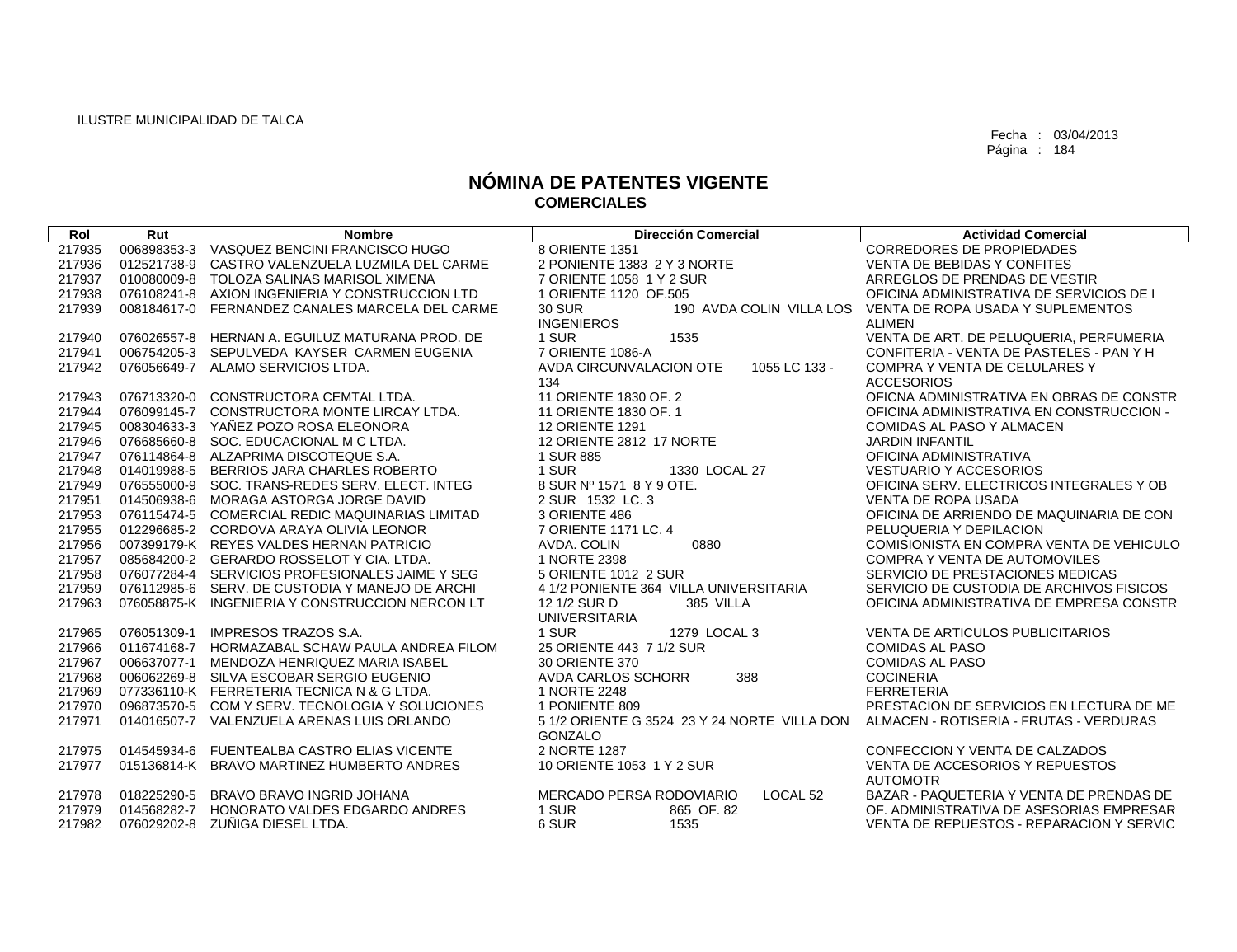| Rol    | Rut         | <b>Nombre</b>                                   |                               | <b>Dirección Comercial</b>              | <b>Actividad Comercial</b>               |
|--------|-------------|-------------------------------------------------|-------------------------------|-----------------------------------------|------------------------------------------|
| 217984 |             | 096518130-K MATERIALES TIGERO S.A.C.I.          | 1 NORTE 2355                  |                                         | VENTA DE MATERIALES DE CONSTRUCCION      |
| 217987 | 007142073-6 | PEREZ VERGARA OLGA DEL CARMEN                   | <b>25 SUR B</b>               | 483 4 PONIENTE VILLA RIO                | ELABORACION Y VENTA DE CHURROS RELLENOS  |
|        |             |                                                 | CLARO                         |                                         |                                          |
| 217988 | 076105868-1 | OPERA HEALT S.A.                                | AVDA. SAN MIGUEL              | 3486                                    | SERVICIO PRIVADO DE TRASLADO DE          |
|        |             |                                                 |                               |                                         | <b>ENFERMOS</b>                          |
| 217990 |             | 096842380-0 TRICARD S.A.                        | 7 ORIENTE 1120 LOC-6          |                                         | <b>SERVICIOS FINANCIEROS</b>             |
| 217991 |             | 076098428-0 MUEBLES HECTOR FUENTES NUÑEZ EIRL   | 6 ORIENTE 866 3 Y 4 SUR       |                                         | <b>VENTA Y CONFECCION DE MUEBLES</b>     |
| 217992 |             | 079633210-7 LA POLAR CORREDORES DE SEGUROS LTDA | 1 SUR                         | 1452 7 Y 8 ORIENTE                      | <b>CORREDORES DE SEGUROS</b>             |
| 217993 |             | 076586380-5 CORPOLAR S.A.                       | 1 SUR                         | 1452                                    | PRESTACION DE ADMINISTRACION DE          |
|        |             |                                                 |                               |                                         | <b>CARTERAS</b>                          |
| 217995 |             | 076082433-K CONSTRUCTORA E INMOBILIARIA SANTA P | 1 NORTE 841 OF 10 BLOCK A-1   |                                         | OFICINA ADMINISTRATIVA EN CONSTRUCCION   |
| 217997 |             | 008996574-8 CASTILLO CASTRO ANA MARIA           | <b>20 SUR</b>                 | 154 CON 10 1/2 PTE.                     | OFICINA DE COMPRA-VENTA DE LEÑA          |
| 217998 |             | 014516289-0 VALDES PEREIRA SYLVIA PAOLA         | 1 SUR 1640                    |                                         | VENTA DE PRODUCTOS ALIMENTICIOS (QUESOS) |
| 218000 |             | 006170664-K QUINONES MENDEZ GERMAN ENRIQUE      | 6 NORTE 1433 7 Y 8 ORIENTE    |                                         | FERRETERIA - VENTA DE PINTURAS E IGUALAC |
| 218001 |             | 076106155-0 SERVICIOS MEDICOS ELORRIETA Y ROJAS | 2 PONIENTE 1380 OF 306        |                                         | <b>CONSULTA MEDICA</b>                   |
| 218003 |             | 076227000-5 COMERCIAL LIQUINORTE LTDA.          | 1 SUR                         | 1700 ESQ, 10 OTE.                       | COMERC. DE ARTICULOS DE PERFUMERIA - HOG |
| 218005 |             | 076110205-2 SALON DE BELLEZA Y BAZAR ONDA'S LIM | 3 ORIENTE 921                 |                                         | PELUQUERIA Y BAZAR                       |
| 218006 |             | 076112967-8 CONSTRUCTURA E INMOBILIARIA PUERTO  | 1 NORTE 841 OF-C1             |                                         | OFICINA DE CONTRATISTA Y SUBCONTRATISTA  |
| 218007 |             | 009935470-4 LIRA WILLATT MARCELA ALEJANDRA      | 6 ORIENTE 933 2 Y 3 SUR       |                                         | VENTA DE ARTESANIA - PRENDAS DE VESTIR - |
| 218009 |             | 077662000-9 COMERCIAL TECNOLOGIA SERVICIOS TOTA | 9 ORIENTE 1125                |                                         | CENTRO DE LLAMADOS - JUEGOS DE POLLA Y L |
| 218012 |             | 078627210-6 HIPERMERCADOS TOTTUS S.A.           | 4 NORTE 1530                  |                                         | PANADERIA - PLATOS PREPARADOS - CARNICER |
| 218013 |             | 013092466-2 CARRION GONZALEZ RODRIGO ANDRES     | 1 ORIENTE 39                  |                                         | <b>VENTA DE ROPA USADA</b>               |
| 218016 |             | 009922577-7 BUSTAMANTE RAMIREZ JUAN DOMINGO     | 25 ORIENTE 1326 V.TABUNCO     |                                         | VENTA DE BICICLETAS Y SUS REPUESTOS      |
| 218017 |             | 012589525-5 DIAZ ALCAINO ENRIQUETA DEL CARMEN   | 9 ORIENTE 1130                |                                         | LIBRERIA, BAZAR Y VENTA DE BICICLETAS    |
| 218018 |             | 007612479-5 YANEZ JORQUERA MARIA TERESA         | 18 SUR                        | 949 4 ORIENTE                           | <b>COMIDA RAPIDA</b>                     |
| 218020 |             | 010299778-6 GUTIERREZ GARCIA MARIA EDILIA       | 2 SUR 1313 LOCAL 1004         |                                         | <b>BAZAR Y PAQUETERIA</b>                |
| 218022 |             | 005241907-7 SANCHEZ CANALES WALDO DEL TRANSITO  | 9 ORIENTE 153 10 Y 11 SUR     |                                         | <b>VENTA DE GAS</b>                      |
| 218024 |             | 076062277-K COMERCIAL PAULINA DIAZ EIRL         |                               | AVDA. CIRCUNV. OTE. 1055 LOC. 232 - 233 | VESTUARIO Y ACCESORIOS                   |
| 218025 |             | 076105209-8 IMPORTADORA Y EXPORTADORA HUASHENG  | 1 SUR 1725                    |                                         | VENTA DE TEXTILES - PRENDAS DE VESTIR Y  |
| 218027 |             | 010905661-8 ALFARO BURGOS LINO ALEJANDRO        | <b>12 SUR</b>                 | 595                                     | VENTA DE JUGUETES- VENTA DE ARTICULOS Y  |
| 218029 |             | 006948246-5 FOLLI LARA PATRICIA ISABEL          | <b>EL ARENAL</b>              | 411 LC 1022                             | VENTA DE ARTICULOS DE PELUQUERIA Y COSME |
| 218031 |             | 076007107-2 PSICOLOGAS AMIGO, SOTO Y CIA, LTDA. | 7 ORIENTE 1335                |                                         | SERVICIOS DE PSICOLOGICOS                |
| 218032 |             | 011675409-6 CARRASCO AULADELL LUCY DEL CARMEN   | 1 NORTE 1609 LC. 1617         |                                         | COMPRA Y VENTA DE CARTERAS - JOYAS Y REL |
| 218033 |             | 023266253-0 ALAVA AVELLAN SANTA ARCELIA         | 6 ORIENTE 1342 2 Y 3 NORTE    |                                         | VENTA DE ROPA AMERICANA Y ACCESORIOS DE  |
| 218035 |             | 076116968-8 SOCIEDAD COMERCIAL FUENTES & LAGOS  | 15 ORIENTE 1144 1 SUR 1 NORTE |                                         | VENTA DE REPUESTOS AUTOMOTRICES          |
| 218036 |             | 015437417-5 CANCINO GARRIDO ISABEL ANDREA       | 1 SUR                         | 1678 9 Y 10 ORIENTE                     | BAZAR, PAQUETERIA - BISUTERIA Y JUGUETER |
| 218038 |             | 007551181-7 COFRE RIVERA MARIA PATRICIA         | AVDA.LIRCAY                   | S/N INT. P. LAS ROSA                    | VENTA DE HELADOS - BEBIDAS Y FLORES      |
| 218039 |             | 096876380-6 COLLECT S.A.                        | 1 SUR                         | 1452                                    | PRESTACION DE SERVICIOS DE COBRANZAS     |
| 218040 |             | 013949926-3 BADILLA STOLZENBACH PATRICK KIRSTEN | 8 ORIENTE 1443                |                                         | SERVICIO TECNICO Y VENTA DE INSUMOS COMP |
| 218041 |             | 012970647-3 SANCHEZ LAGOS GONZALO               | <b>AVDA COLIN</b>             | S/N 21 SUR SITIO 1                      | GELATERIA Y COCINERIA. ( AL INTERIOR CAN |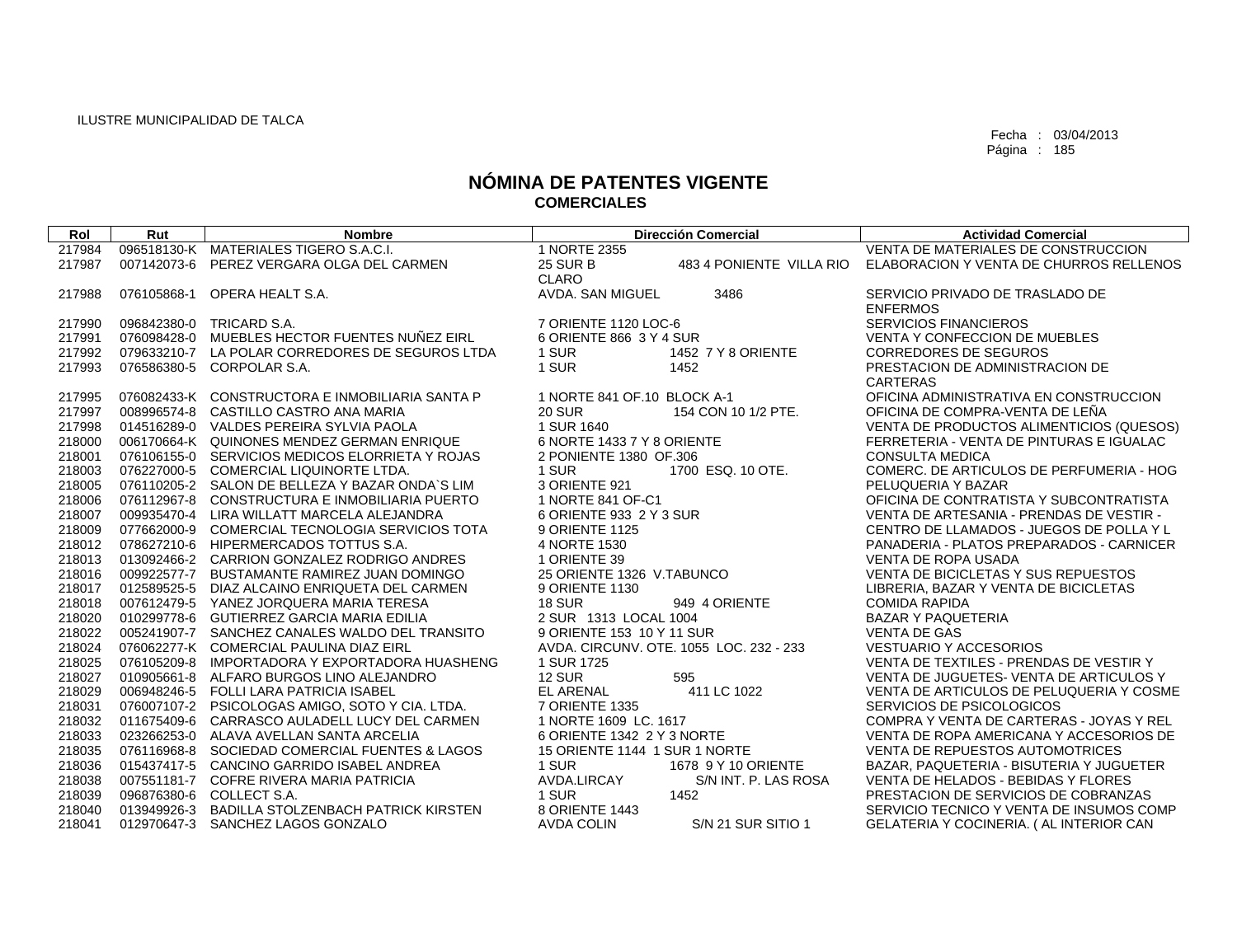| Rol    | Rut         | <b>Nombre</b>                                   | <b>Dirección Comercial</b>                | <b>Actividad Comercial</b>               |
|--------|-------------|-------------------------------------------------|-------------------------------------------|------------------------------------------|
| 218042 | 012297069-8 | RIVAS ULLOA LUIS ROBERTO                        | AVDA. COLIN<br>0946 LOCAL 2               | AMASANDERIA Y PASTELERIA                 |
| 218043 | 010459935-4 | GUTIERREZ PEREIRA JOSE SEGUNDO                  | 2 NORTE 1767 10 Y 11 OTE.                 | <b>SALA CUNA</b>                         |
| 218046 |             | 089807200-2 FARMACIA CRUZ VERDE                 | 4 NORTE 1530 LOCAL 1020                   | <b>FARMACIA Y PERFUMERIA</b>             |
| 218047 |             | 076108755-K INMOBILIARIA ALVAREZ-SALAMANCA Y GO | 1 NORTE 801 OF 1002 PISO 1                | OFICINA ADMINISTRATIVA DE EMPRESA CONSTR |
| 218049 |             | 011071133-6 VALENZUELA MONZALVE MARCELA ALICIA  | 12 ORIENTE LC. 34 1 Y 2 SUR               | <b>BAZAR Y PAQUETERIA</b>                |
| 218050 |             | 099595840-6 COMERCIAL E IND. SANTA ANA S.A.     | 14 PONIENTE 0265                          | PANAADERIA - PASTELERIA Y ROTISERIA.     |
| 218051 |             | 006138850-8 GONZALEZ GONZALEZ ROSA ESTER        | <b>17 NORTE 1895</b>                      | <b>CENTRO DE ESTETICA</b>                |
| 218053 |             | 076071333-3 AUTOMOTRIZ CARTER Y CIA. LTDA.      | 2 SUR 912                                 | COMPRA - VENTA - CONSIGNACION Y ARRIEDO  |
| 218054 |             | 096756430-3 CHILEXPRESS S.A.                    | 4 SUR<br>2720 BODEGAS 6 Y 7               | SERVICO DE CORREO PRIVADO                |
| 218056 |             | 076066512-6 SOCIEDAD DE INVERSIONES SALUD Y LOG | 4 NORTE 1668 9 Y 10 OTE.                  | COMPRA Y VENTA DE ARTICULOS ORTOPEDICOS  |
| 218058 |             | 076031071-9 SALCOBRAND S.A.                     | 1 SUR 1591 AL 1599                        | <b>FARMACIA Y PERFUMERIA</b>             |
| 218059 |             | 079963770-7 INSTITUTO PROFESIONAL LOS LAGOS S.A | 4 NORTE 1254                              | <b>INSTITUTO PROFESIONAL</b>             |
| 218060 | 076124324-1 | COMERCIALIZADORA E IMPORTADORA AZAR             | AVDA, CIRCUNVALACION ORIENTE 1055 LOCAL   | <b>BAZAR Y TABAQUERIA</b>                |
|        |             |                                                 | 228                                       |                                          |
| 218062 | 076932820-3 | CONSULTORIA Y GESTION INMOBILIARIA              | 1 NORTE 801 OF.402                        | ACTIVIDADES DE ASESORIAS EMPRESARIALES Y |
| 218065 |             | 007639946-8 ROMERO BERNAL LUCIA DE LAS M.       | 9 NORTE 14 1/2 OTE.Nº 2156 VILLA LOS      | ALMACEN - AMASANDERIA- VENTA DE POLLA Y  |
|        |             |                                                 | <b>MAGNOLIOS</b>                          |                                          |
| 218066 |             | 096639920-1 TELEPIZZA CHILE S.A.                | 1 SUR<br>1704                             | <b>FUENTE DE SODA</b>                    |
| 218069 |             | 015657583-6 MORALES VIGUERA CHRISTIAN ALEJANDRO | <b>LOS QUILLAYES</b><br>086               | VENTA DE PRENDAS Y ACCESORIOS DE VESTIR  |
| 218073 |             | 008823146-5 RODRIGUEZ ESPINOSA MANUEL AURELIO   | 1 PONIENTE 1060 OF-21                     | <b>CORRETAJE DE PROPIEDADES</b>          |
| 218074 | 005263884-4 | BETANZO CONTRERAS ROBERTO ORLANDO               | 2 ORIENTE 0652 VILLA PUCARA               | <b>ALMACEN</b>                           |
| 218076 |             | 009091503-7 QUIROZ GUERRERO MARIA TERESA        | 6 1/2 PONIENTE 0630 25 SUR VILLA PARADERO | <b>VENTA DE GAS</b>                      |
|        |             |                                                 |                                           |                                          |
| 218077 |             | 015598714-6 CONTRERAS RETAMAL PAULINA ANDREA    | 7 ORIENTE 1249                            | <b>BOUTIQUE</b>                          |
| 218078 |             | 008903938-K MARIN GONZALEZ YASMINA VIVIANA      | PERSA RODOVIARIO<br>LOCAL O-A             | <b>BAZAR Y PAQUETERIA</b>                |
| 218079 |             | 079904600-8 CARNES SANTA ANA S.A.               | 1 SUR 1780                                | <b>CARNICERIA</b>                        |
| 218080 |             | 007077286-8 MESIAS GARCIA FRANCISCO ENRIQUE     | 2 NORTE 3158                              | <b>FARMACIA</b>                          |
| 218083 |             | 013305253-4 HERRERA CACERES ANDREA DEL PILAR    | 17 PONIENTE 0585 26 1/2 SUR               | ALMACEN - ROTISERIA Y BAZAR              |
| 218084 |             | 076951230-6 COMERCIALIZADORA MANUEL ANTONIO PAL | 18 ORIENTE 1685                           | COMERCIALIZADORA Y DISTRIBUIDORA AL POR  |
| 218086 |             | 077257280-8 CONSTRUCTORA ANGEL BARTOLOME CECCHI | 4 NORTE 1060                              | OFICINA ADMINISTRATIVA CONSTRUCCION DE E |
| 218088 |             | 099568420-9 CREDITO Y FACTORING S.A.            | 1 NORTE 963 OF, 321                       | OFICINA ADMINISTRATIVA DE SERVICIOS FINA |
| 218090 |             | 009164730-3 GONZALEZ VASQUEZ PATRICIO ALEJANDRO | 2 NORTE 3213 24 Y 25 OTE.                 | <b>COMIDA RAPIDA</b>                     |
| 218091 | 076033723-4 | DISTRIBUIDORA JORGE ANTONIO GARCIA              | 1 SUR 1710                                | VENTA DE PRENDAS DE VESTIR               |
| 218092 |             | 009362466-1 ZUÑIGA GONZALEZ MARIO ENRIQUE       | <b>PJE AMANECER</b><br>50 BRILLA EL SOL   | PRESTACION DE SERVICIOS EN MATERIA INHER |
|        | 076120955-8 | JOSE MIGUEL YEVENES FUENTES ASEO IN             | 14 ORIENTE 29 12 Y 13 SUR                 | OFICINA ADMINISTRATIVA DE EMPRESA DE ASE |
| 218093 | 010279607-1 | ARAVENA LUARTE MARCO ANTONIO                    | PARCELA 4 FUNDO<br>CAM. A PALMIRA         | <b>EVENTOS INFANTILES</b>                |
| 218096 |             |                                                 | <b>SAN MIGUEL</b>                         |                                          |
| 218098 |             | 076128064-3 CONSULTORIA, ASESORIAS, ESTUDIOS Y  | 8 SUR Nº 3275 31 1/2 OTE POBL. SAN LUIS   | OFICINA EN CONSULTORIAS - ASESORIAS - ES |
| 218099 |             | 009113067-K RODRIGUEZ LEYTON MARTA LUCIA        | 1 SUR<br>1765                             | VENTA DE ROPA DE BEBE                    |
|        |             |                                                 |                                           |                                          |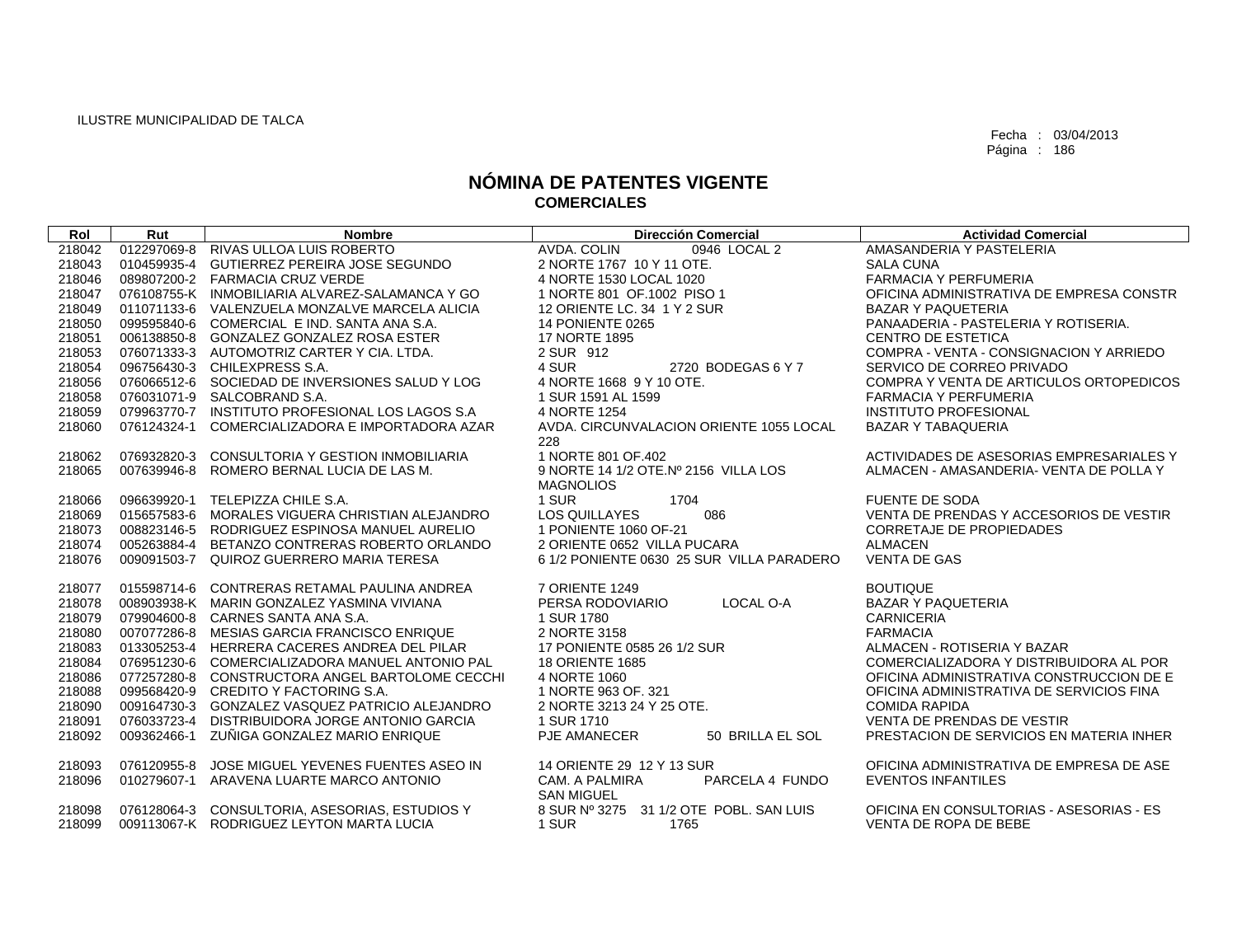| Rol    | Rut         | <b>Nombre</b>                                   | <b>Dirección Comercial</b>              | <b>Actividad Comercial</b>               |
|--------|-------------|-------------------------------------------------|-----------------------------------------|------------------------------------------|
| 218101 | 007211198-2 | MIÑO BARRAZA PEDRO FERNANDO                     | 14 NORTE 1297                           | VENTA DE REPUESTOS Y ACCESORIOS          |
|        |             |                                                 |                                         | <b>AUTOMOTR</b>                          |
| 218102 | 079984240-8 | AGROSUPER COMERCIALIZADORA DE ALIME             | 20 ORIENTE 2155                         | DISTRIB. DE AVES - CERDOS - CECINAS ELAB |
| 218103 | 008983006-0 | VALENZUELA MEJIAS REINALDO PATRICIO             | 421 POBL, EDEN<br><b>SAN MARTIN</b>     | ALMACEN - ROTISERIA - BAZAR Y LIBRERIA   |
| 218104 | 004596772-7 | LAGOS GAJARDO GLADYS                            | 1 SUR 1662                              | VENTA DE LANAS - HILOS Y SIMILARES       |
| 218106 | 076108419-4 | NEGOCIOS E INVERS. DOMINGO JIMENEZ              | 1 NORTE 2134                            | COMERCIALIZADORA DE VEHICULOS USADOS     |
| 218107 | 078370800-0 | DISTRIBUIDORA ORIENTE LTDA.                     | LOS JARDINES DE LIRCAY S/N              | DISTRIBUCION DE AVES - CERDOS - CECINAS  |
| 218108 | 014343817-1 | MENDEZ CONCHA ESTEBAN MAURICIO                  | 25 ORIENTE 1442 V.TABUNCO               | SERV. DE INTERNET - LIBRERIA - CONFITES  |
| 218110 | 005908971-4 | GONZALEZ JARA SARA LUZ                          | 2 SUR 795                               | <b>RECEPTOR JUDICIAL</b>                 |
| 218113 | 013229062-8 | DAY CUBILLOS EVELYN JANINA                      | 9 ORIENTE 3 POB. LIBERTAD               | <b>COMIDA RAPIDA</b>                     |
| 218117 | 076776480-4 | DURAN Y MAURIZIANO LTDA.                        | 1 NORTE 963 OF 317 EDIFICIO CENTRO 2000 | <b>CAPACITACION</b>                      |
| 218120 |             | 076125482-0 SOCIEDAD DE INVERSIONES DY L LTDA.  | 1 SUR<br>805 LOCAL 1                    | VENTA DE ROPA INTERIOR, JUGUETERIA, BISU |
| 218121 |             | 096980870-6 COKASE S.A.                         | 1 SUR 1389                              | <b>VENTA DE CALZADOS</b>                 |
| 218122 | 076123354-8 | SERVICIOS COMPUTACIONALES CYBER CAF             | 1 SUR 885 PISO 2                        | OFICINA ADMINISTRATIVA EN SERVICIOS COMP |
| 218123 |             | 011133814-0 ORTEGA SAAVEDRA ISABEL VERONICA     | 29 1/2 ORIENTE 57                       | <b>REPOSTERIA</b>                        |
| 218127 | 015906294-5 | VILLARROEL JARA MARIA JOSE                      | LOCAL 140<br>PERSA RODOVIARIO           | <b>VENTA DE ROPA</b>                     |
| 218128 | 013722748-7 | ALEGRIA MOLINA CLAUDIA ANDREA                   | 3651 DOÑA CONSUELO<br><b>11 SUR</b>     | <b>BAZAR Y PAQUETERIA</b>                |
|        |             |                                                 |                                         |                                          |
| 218133 | 076087734-4 | COMERCIAL HERMANOS CANDIA MANSILLA              | 12 1/2 SUR C<br>210                     | ARRIENDOS DE CANCHAS DEPORTIVAS Y        |
|        |             |                                                 |                                         | <b>COCINE</b>                            |
| 218134 | 076005505-0 | COMERC. DE ROPA DE VESTIR WOMANS LT             | 7 ORIENTE 1195                          | <b>BOUTIQUE</b>                          |
| 218135 | 096629630-5 | SERVICIOS INTEGRADOS DE INFORMACION             | 1 NORTE 931 OF 416 EDIF, PORTAL MAULE   | EMPRESA DE SERVICIOS INTEGRALES DE INFOR |
| 218137 |             | 008484389-K ACEVEDO IMAS MARCELA DEL CARMEN     | PJE. ANDALUCIA<br>337 POBL.             | <b>ALMACEN</b>                           |
|        |             |                                                 | <b>INDEPENDENCIA</b>                    |                                          |
| 218138 | 088500700-7 | SOC.COMERC.E IMP.LOS ESPANOLES LTDA             | 1 SUR 1076                              | VENTA DE ARTICULOS DE CUERO Y CALZADOS   |
| 218140 |             | 009243002-2 URRUTIA ESPINOZA ELEAZAR MAURICIO   | 4 NORTE 1688                            | <b>COMIDAS AL PASO</b>                   |
| 218141 | 013505690-1 | ROJAS CASTILLO VERONICA DE LOURDES              | 22 NORTE 1293 5 1/2 OTE. D VILLA DON    | <b>COMIDAS AL PASO</b>                   |
|        |             |                                                 | <b>GONZALO II</b>                       |                                          |
| 218142 |             | 007236693-K GONZALEZ FUENTES WALDO ENRIQUE      | 1 SUR 1330 LC, 22                       | <b>BOUTIQUE</b>                          |
| 218143 |             | 076068307-8 SOC. CONSTRUCTORA E INVERSIONES DIR | 8 1/2 ORIENTE 2989 18 Y 19 NORTE        | OFICINA ADMINISTRATIVA DE GIRO CONSTRUCT |
| 218144 |             | 005231701-0 LINEROS URBINA GRACIELA DEL C.      | 1 NORTE 1735 LOCAL 1                    | VENTA DE PRENDAS DE VESTIR Y LIBRERIA    |
| 218145 |             | 006395695-3 GUTIERREZ GONZALEZ MARIA DEL CARMEN | 1 SUR<br>1990 INT. SUPERMERCA           | <b>COMIDAS AL PASO</b>                   |
| 218146 |             | 076211240-K EMPRESA DE GIROS Y SERV. DE COMUNIC | 3 SUR<br>1962 LOCAL 13                  | VENTA DE PASAJES - SERVICIO DE ENCOMIEND |
| 218147 |             | 010879795-9 OPAZO VILLALBA CLAUDIO ANDRES       | 8 ORIENTE 1110                          | QUESERIA Y FRUTOS SECOS.                 |
| 218150 | 053314488-8 | FLORES MORALES JUAN MARCOS Y OTRO               | 15 ORIENTE 920 2 Y 3 SUR                | VENTA DE PERNOS Y ARTICULOS DE FERRETERI |
| 218151 | 053314901-4 | <b>GARRIDO SEPULVEDA HECTOR HUMBERTO Y</b>      | 6 ORIENTE S/N 12 SUR                    | <b>VENTA DE NEUMATICOS</b>               |
| 218153 |             | 010528742-9 FONTECILLA HIDALGO JAIME ALEJANDRO  | 1 ORIENTE 764 4 Y 5 SUR                 | SERVICIO DE ASEO                         |
| 218154 |             | 010412586-7 OYARZUN DELIA MARTA ELIANA          | 3 SUR<br>215 VILLA BUEN PASTOR          | OFICINA ADMINISTRATIVA PRESTACION DE SER |
| 218155 |             | 008795608-3 VASQUEZ ROJAS ALFONSO MANUEL        | PSJE. 14 1/2 PONIENTE B 0544            | <b>COMIDAS AL PASO</b>                   |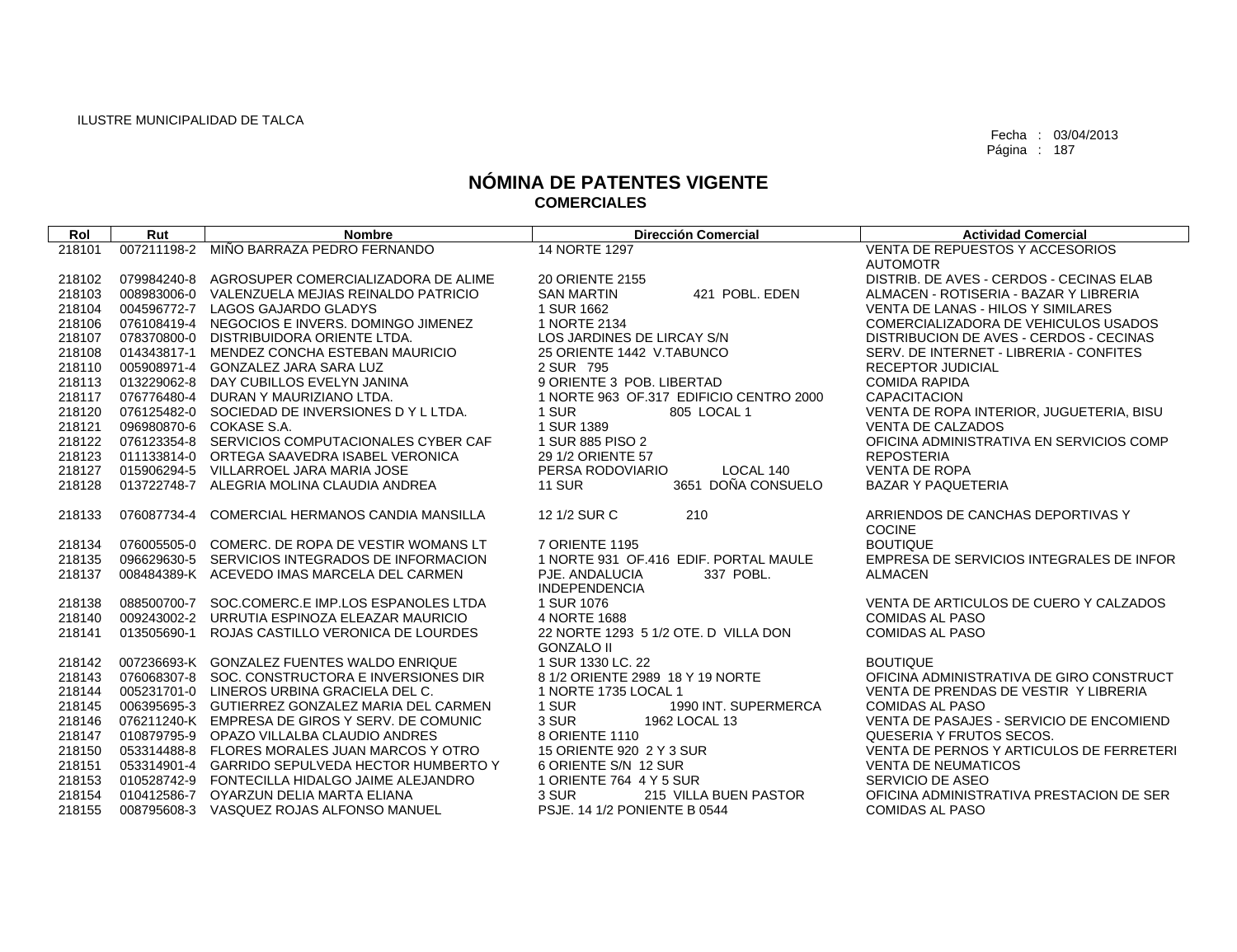| Rol    | Rut         | <b>Nombre</b>                                   | <b>Dirección Comercial</b>                  | <b>Actividad Comercial</b>                      |
|--------|-------------|-------------------------------------------------|---------------------------------------------|-------------------------------------------------|
| 218156 | 008752950-9 | URRIOLA LEIVA MARIA CECILIA                     | 9 SUR<br>3056 30 Y 31 OTE.                  | ALMACEN Y BAZAR.                                |
|        |             |                                                 | POBL.CARLOS TRUPP                           |                                                 |
| 218157 |             | 007656340-3 DEISLER COLL MARIANA ELISA          | 1 ORIENTE 1412 3 NORTE                      | COMPRA Y VENTA DE ROPA USADA Y ALIMENTOS        |
| 218161 |             | 077981040-2 SOC. DE ASES. DE RELAC. PUBLICAS PR | <b>VILLA SUIZA</b><br>CASA 3                | OF, ADMINIST, ORGANIZACION Y PRODUCCION         |
| 218162 |             | 008624765-8 GONZALEZ DIAZ MARIA SOLEDAD         | PERSA RODOVIARIO 12 OTE<br>2 Y 3 SUR LC.    | <b>BAZAR Y PAQUETERIA</b>                       |
|        |             |                                                 | 131                                         |                                                 |
| 218164 |             | 011676373-7 CHACON AVENDANO WILSON ANDRES       | 8 SUR<br>2290                               | COMPRA Y VENTA DE RESPUESTOS Y                  |
|        |             |                                                 |                                             | <b>ACCESORIO</b>                                |
| 218165 |             | 076110592-2 CORREA & OLIVALRES LTDA.            | PJE. 4 1/2 NORTE B 3457 VILLA DON MATIAS    | OFICINA ADMINISTRATIVA DE EMPRESA CONSTR        |
| 218166 |             | 010190597-7 CANCINO ARAYA PATRICIA DEL PILAR    | 12 ORIENTE, 1 Y 2 SUR LOC. 58 TENDALES      | VENTA DE PRENDAS Y ACCESORIOS DE VESTIR         |
| 218168 |             | 008233913-2 MORENO FERNANDEZ JUANITA MARIA      | 7 ORIENTE 836 3 Y 4 SUR                     | ALMACEN - ROTISERIA Y VENTA DE CARNES EN        |
| 218169 |             | 007154891-0 ROJAS ROJAS MARIA ELIZABETH         | 12 ORIENTE 1235 1 Y 2 NORTE                 | <b>BAZAR</b>                                    |
| 218170 |             | 007390248-7 DIAZ RETAMAL ROSAMEL                | 3 SUR<br>1091                               | <b>ALOJAMIENTO</b>                              |
| 218171 |             | 076100957-5 SOC. IMPORTADORA Y DISTRIBUIDORA MA | <b>13 ORIENTE 934</b>                       | <b>HIERBAS DE INFUSION Y BAZAR</b>              |
| 218172 |             | 012542950-5 AGUILERA BRAVO MARIO AURELIO        | 1 1/2 PONIENTE 01215 31 SUR                 | ALMACEN - ROTISERIA Y BAZAR                     |
| 218174 |             | 003754613-5 CASANOVA FAUNDEZ JUAN NICANOR       | 6 1/2 SUR<br>463 POBL, EDEN                 | <b>COCINERIA Y GELATERIA</b>                    |
| 218175 |             | 014018519-1 LEON VERDUGO ANA JACQUELINE         | 2 SUR 1480                                  | BARRACA DE FIERROS Y ESCUELA DE                 |
|        |             |                                                 |                                             | CONDUCTO                                        |
| 218176 |             | 007352966-2 PALMA ARAVENA MAGDALENA DEL CARMEN  | 13 ORIENTE 920 2 Y 3 SUR                    | <b>COCINERIA</b>                                |
| 218177 |             | 076100957-5 SOC. IMPORTADORA Y DISTRIBUIDORA MA | 13 ORIENTE 930 LOC. 6 Y 7                   | <b>FUENTE DE SODA</b>                           |
| 218178 |             | 016040316-0 URRA GUZMAN JONATHAN ANDRES         | 3 NORTE 469 CON DIAGONAL                    | <b>COMIDA RAPIDA</b>                            |
| 218179 |             | 076124289-K SOC. DE CAPACITACION ORIENTE LTDA.  | 2 SUR 2240                                  | OFICINA DE CAPACITACION                         |
| 218180 |             | 015140596-7 CASTILLO VERGARA CATHERIN ANDREA    | 22 1/2 ORIENTE 3061 22 NORTE A POBL.        | <b>ALMACEN</b>                                  |
|        |             |                                                 | <b>BICENTENARIO</b>                         |                                                 |
| 218181 |             | 005991165-1 RETAMAL GOMEZ RAMON HUMBERTO        | 1 SUR 1784                                  | <b>VENTA DE CALZADOS</b>                        |
| 218182 |             | 076123841-8 CONSTRUCTORA SANTA INES LTDA.       | PSJE 10 1/2 ORIENTE 69 POB, O. CRISTI GALLO | OFICINA ADMINISTRATIVA DE EMPRESA DE PLA        |
| 218183 |             | 015128016-1 CARO ESTELA CRISTIAN FABIAN         | 5 ORIENTE 1184 DEPTO, 3                     | <b>ALOJAMIENTO</b>                              |
| 218185 |             | 015133739-2 FLORES ARANCIBIA CAROLINA FRANCISCA | 1 SUR 1746                                  | PAQUETERIA Y VENTA DE ROPA                      |
| 218186 |             | 012587718-4 TRONCOSO ZUÑIGA MARIO ESTEBAN       | 4 NORTE 1530 LOC, 1060                      | <b>GELATERIA - CONFITERIA Y FUENTE DE SODA.</b> |
| 218187 |             | 077988950-5 SOC. ZAMORA Y ACOSTA LTDA.          | 1994<br>3 SUR                               | VENTA DE ALIMENTOS PARA MASCOTAS                |
| 218190 |             | 077923920-9 INMOBILIARIA E INVERSIONES MACIAS Y | <b>AVDA EL ARENAL</b><br>411 LOC 6112       | VENTA DE PLANES Y EQUIPOS DE TELEFONIA M        |
| 218193 |             | 008442270-3 MARTINEZ MIRANDA LUZ DEL CARMEN     | <b>14 SUR</b><br>347 4 1/2 PTE, B           | BAZAR - LIBRERIA - FOTOCOPIAS Y VENTA DE        |
| 218194 |             | 015907356-4 SANTANDER TAPIA ANDRES RICARDO      | 12 ORIENTE, 1 Y 2 SUR LOC. 02               | <b>BAZAR Y PAQUETERIA</b>                       |
| 218195 |             | 014516289-0 VALDES PEREIRA SYLVIA PAOLA         | <b>12 ORIENTE 1010</b>                      | VENTA DE PRODUCTOS ALIMENTICIOS LACTEOS         |
| 218196 |             | 012547624-4 ASTUDILLO ROMERO JOSE FRANCISCO     | 3 SUR<br>1962 LOC. 12                       | COMPRA VENTA DE ACCESORIOS DE                   |
|        |             |                                                 |                                             | <b>VEHICULOS</b>                                |
| 218200 |             | 093534000-4 CONSTRUCCIONES MOVIMIENTOS DE TIERR | AVDA CIRCUNVALACION OTE<br>1055 LOC. 122    | VENTA DE BEBIDAS Y CONFITES - VIDEO JUEG        |
| 218204 |             | 053316017-4 BELMAR RAMIREZ ELIZABETH DE LAS NIE | 495 VILLA EDEN<br>LOS TILOS                 | <b>COMIDA RAPIDA</b>                            |
| 218205 |             | 009108803-7 BLANCO CAMPAGNE JOSE LUIS           | AVDA. ISIDORO DEL SOLAR<br>260              | BAZAR - FOTOCOPIAS Y OFICINA ASESORIAS I        |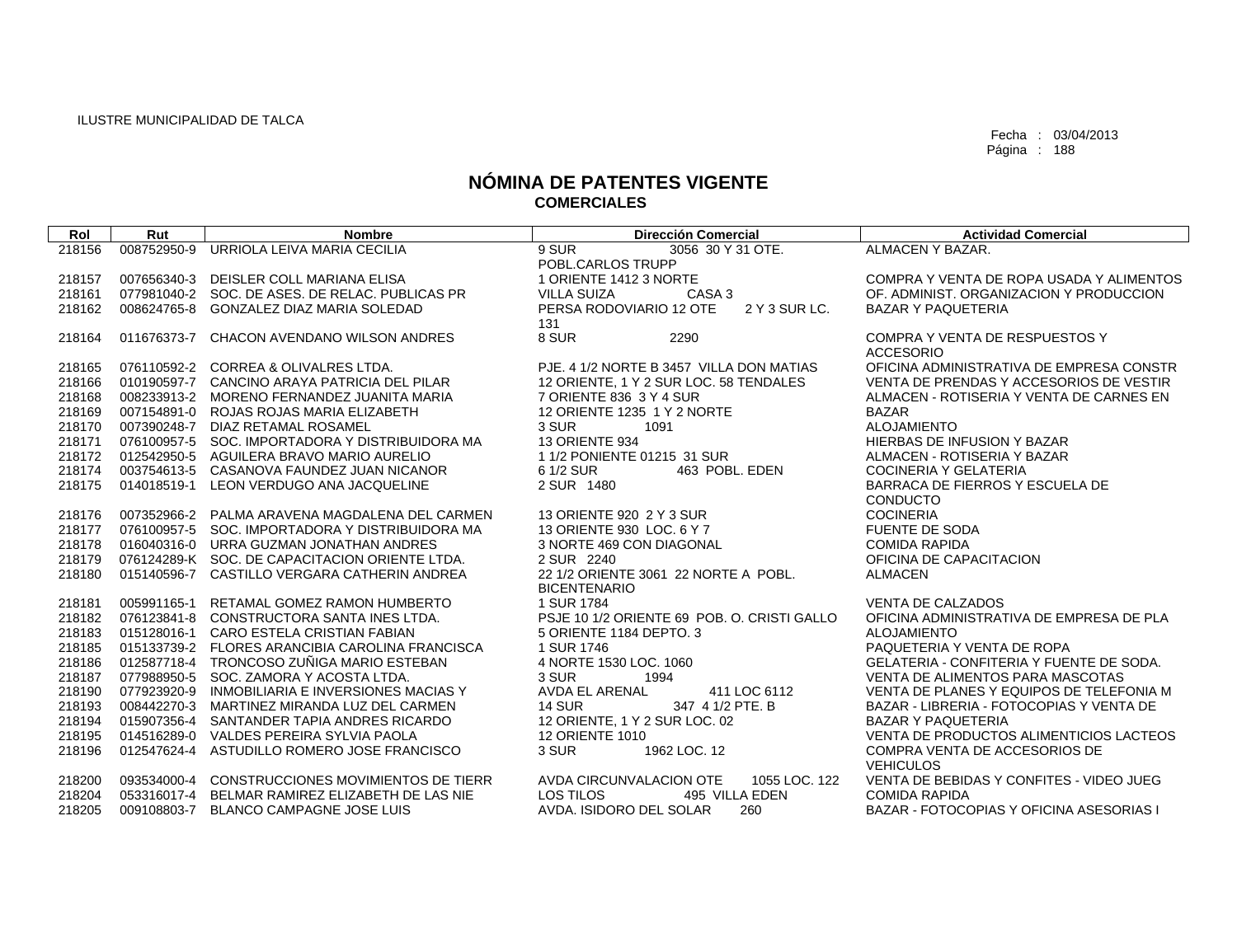| Rol    | Rut         | <b>Nombre</b>                                   | <b>Dirección Comercial</b>                                   | <b>Actividad Comercial</b>               |
|--------|-------------|-------------------------------------------------|--------------------------------------------------------------|------------------------------------------|
| 218206 |             | 016270919-4 CASTRO FERRADA BORIS RODOLFO        | 9 NORTE 1380                                                 | <b>COMPRA Y VENTA DE REPUESTOS</b>       |
|        |             |                                                 |                                                              | <b>AUTOMOTRICES</b>                      |
| 218208 |             | 007791617-2 KANDALAFT LOPEZ AIDA MARGARITA      | 9 ORIENTE 2                                                  | PRESTACION DE SERVICIOS EN MATERIAS INHE |
| 218209 |             | 022141386-5 BEISA MIGUEL ANGEL                  | 5 1/2 ORIENTE G 3841 26 1/2 NORTE                            | <b>ALMACEN</b>                           |
| 218211 |             | 007197122-8 REYES ROJAS RICARDO ENRIQUE         | <b>18 SUR</b><br>104                                         | <b>COMIDAS AL PASO</b>                   |
| 218214 |             | 076107866-6 COMERCIAL IOB LTDA.                 | 8 ORIENTE 1537                                               | PANADERIA Y PASTELERIA                   |
| 218215 |             | 076107866-6 COMERCIAL IOB LTDA.                 | 1 SUR<br>898 LOCAL 8 Y 9                                     | PANADERIA Y PASTELERIA                   |
| 218216 |             | 013796145-8 ULLOA RAMOS DARIEN PAULA            | 9 NORTE 2070                                                 | <b>BAZAR-LIBRERIA</b>                    |
| 218218 |             | 005899595-9 CARTER RAMIREZ JOSE MIGUEL          | 7 1/2 SUR B<br>3687 V. LOS CASTAÑOS                          | ALMACEN - BAZAR - CONFITES Y ROTISERIA   |
| 218219 | 053314959-6 | ABURTO MOYA SOFIA TERESA Y OTRO                 | CALLE 14 SUR<br>610 JUAN PABLO SEGUN                         | <b>COMIDAS AL PASO</b>                   |
| 218221 |             | 008488254-2 AGUIRRE JERIA MARIA ALEJANDRA       | <b>S/N 21 SUR</b><br>AVDA. COLIN                             | VENTA DE MUEBLES Y ART. PARA EL HOGAR    |
| 218224 |             | 008155000-K TORRES PINOCHET LUIS SEBASTIAN      | <b>24 SUR</b><br>76 16 1/2 PTE, VILLA                        | OFICINA ADMINISTRATIVA DE GIRO CONSTRUCC |
|        |             |                                                 | <b>GALILEA</b>                                               |                                          |
| 218225 | 006567292-8 | SOTO SAAVEDRA MARIA EMILIA                      | 8 ORIENTE 1114 1 SUR 1 NORTE                                 | COMERCIALIZACION DE ARTICULOS Y ROPA DEP |
| 218226 |             | 014399183-0 ALBORNOZ ORTIZ GERMAN EDUARDO       | 11 ORIENTE 1171 LOCAL 9                                      | VENTA DE ROPA NUEVA Y USADA              |
| 218228 |             | 008488254-2 AGUIRRE JERIA MARIA ALEJANDRA       | 18 ORIENTE 19 3 NORTE                                        | VENTA DE SEGUROS AUTOMOTRICES            |
| 218231 |             | 016270625-K PALOMINO LORCA NICOLE ALEJANDRA     | 13 ORIENTE 940 LOC. 3                                        | LIBRERIA - FOTOCOPIAS Y ARTICULOS DE CUM |
| 218233 |             | 013858460-7 GOROSTIAGA VILLAR NICOLAS SERGIO    | 7 NORTE A 2294 VILLA LOS AROMOS                              | CARNICERIA - ROTISERIA - ALMACEN - BAZAR |
| 218234 |             | 017039550-6 WONG OLAVE CYNTHIA DENISSE          | 10 1/2 SUR<br>1530 8 Y 9 OTE.                                | ALMACEN Y BAZAR                          |
| 218237 |             | 013611541-3 GARCIA BARRUETO CARLOS MANUEL       | 17 NORTE 1398 7 ORIENTE                                      | ALMACEN - ROTISERIA Y BAZAR              |
| 218239 |             | 076069826-1 GONZALEZ Y VALDES LTDA.             | AVDA, COLIN<br>170                                           | ELABORACION Y VENTA DE CECINAS - LACTEOS |
| 218240 |             | 006428302-2 VERGARA AVENDAÑO MARTINA DEL CARMEN | 9 ORIENTE 0259 17 SUR                                        | ALMACEN Y VERDURERIA                     |
| 218242 |             | 008128326-5 CASTRO ALCAINO EVA DEL CARMEN       | <b>14 ORIENTE 1159</b>                                       | <b>VENTA PRENDAS DE VESTIR</b>           |
| 218243 |             | 012542644-1 GONZALEZ CASANOVA OLGA ANDREA RENAT | 3 NORTE 1425 7 Y 8 ORIENTE                                   | PELUQUERIA Y DEPILACION                  |
| 218245 |             | 014573138-0 MUÑOZ RODRIGUEZ ANA ELISA           | 2 SUR 1224 5 Y 6 ORIENTE                                     | VENTA DE ARTESANIA EN MADERA - VIDRIO -  |
| 218246 | 014016887-4 | ROJAS GONZALEZ PAULA ALEJANDRA                  | 1 NORTE 1613 9 Y 10 ORIENTE                                  | VENTA DE ROPA Y ACCESORIOS               |
| 218247 |             | 014532174-3 PINTO BRITO JUAN CARLOS             | 12 ORIENTE 1235 1 Y 2 NORTE                                  | VENTA DE CONFITES - GALLETAS - CIGARROS  |
| 218248 |             | 006133651-6 CACERES ESPINOSA AURORA DEL CARMEN  | MARIA DEL VALLE 22 HUILQUILEMU PADRE<br><b>ALFONSO URZUA</b> | ALMACEN Y ROTISERIA                      |
| 218249 |             | 086708800-8 FEROUCH S.A.                        | AVDA CIRCUNVALACION OTE<br>1055 LOC 107                      | VENTA DE PRENDASY ACCESORIOS DE VESTIR.  |
|        |             |                                                 | AL 109                                                       |                                          |
| 218250 |             | 017184358-8 MANQUILEF GONZALEZ PABLO ANDRES     | 29 ORIENTE 548 6 Y 7 SUR PB. SAN LUIS IV                     | <b>ALMACEN</b>                           |
| 218251 |             | 011954209-K MOLINA ARAVENA ERIKA PAMELA DEL CAR | <b>11 ORIENTE 1220</b>                                       | HIERBAS DE INFUSION Y BAZAR              |
| 218252 |             | 015598129-6 MONJE URIBE VIANNEY ALEJANDRA       | 11 ORIENTE 1247 LOCAL 6                                      | PELUQUERIA                               |
| 218253 | 004820268-3 | BELTRAN ROJAS JAIME ANTONIO                     | 12 OTE 1 Y 2 SUR<br>LOC. 16 LOS TENDALES                     | PAQUETERIAS Y ZAPATERIA                  |
| 218255 |             | 014516289-0 VALDES PEREIRA SYLVIA PAOLA         | 5 ORIENTE 1201 LC 5                                          | VENTA DE PRODUCTOS ALIMENTICIOS LACTEOS  |
| 218259 |             | 014534661-4 RETAMAL JARA JOSE ALFREDO           | 13 ORIENTE 944 LOCAL 1                                       | SERVICIO DE INTERNET - CENTRO DE PAGOS - |
| 218260 |             | 076125482-0 SOCIEDAD DE INVERSIONES D Y L LTDA. | 1 SUR 1791                                                   | VENTA DE ROPA INTERIOR - JUGUETES - BISU |
|        |             |                                                 |                                                              |                                          |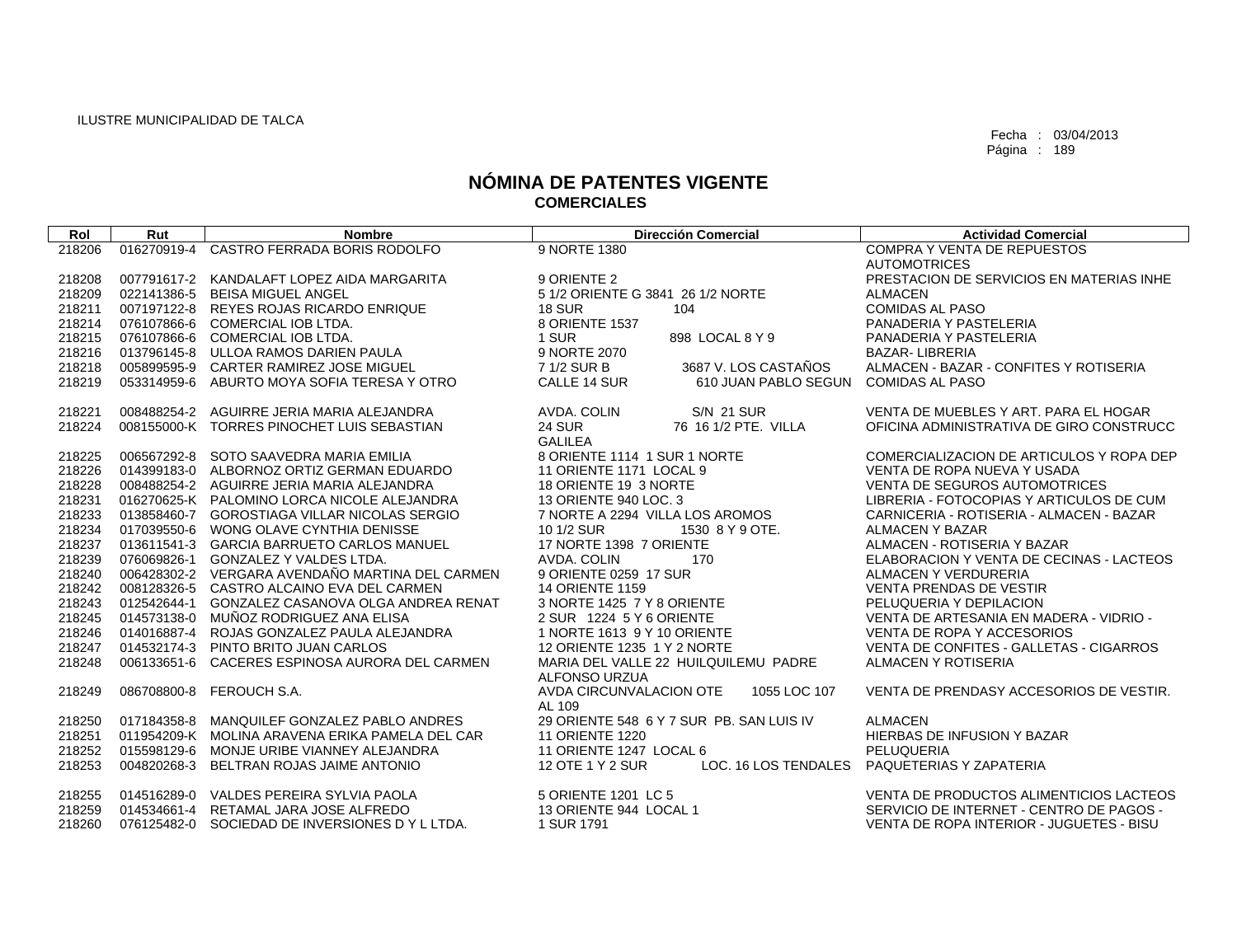| Rol    | Rut         | <b>Nombre</b>                                   | <b>Dirección Comercial</b>               | <b>Actividad Comercial</b>                  |
|--------|-------------|-------------------------------------------------|------------------------------------------|---------------------------------------------|
| 218261 |             | 076126619-5 PATRICIA MORAGA BRAVO PASTELERIA Y  | 2 NORTE 1481 7 1/2 OTE.                  | <b>GELATERIA - VENTA DE CAFE Y PASTELES</b> |
| 218263 |             | 005249121-5 BARRIOS CORDOVA SILVIA TERESA       | 1 NORTE ESQ, 4 OTE, MERCADO CENTRAL      | <b>VENTA DE CALZADOS</b>                    |
| 218265 |             | 013757246-K GREENE SAN MARTIN CAROLINA          | AVDA COLIN<br>0946                       | <b>VENTA DE ROPA USADA</b>                  |
| 218266 |             | 009594853-7 QUINTEROS VILCHES ROSA MARIA        | 14 1/2 ORIENTE A 1885 7 Y 8 NORTE        | <b>ALMACEN</b>                              |
| 218267 |             | 015339375-3 SALGADO AGURTO MAXIMO CRISTIAN      | 6 ORIENTE 1132 LOC. 8                    | RELOJERIAS - JOYERIA - REPARACION DE REL    |
| 218268 |             | 076482610-8 CONSTRUCTORA FEDERICO FERNANDO SOTO | 14 NORTE 1996                            | OFICINA ADMINISTRATIVA DE EMPRESA CONSTR    |
| 218269 |             | 006535377-6 COMMENTZ IDE JUAN CARLOS            | AVDA.SAN MIGUEL<br>6150 FUNDO LA         | COCINERIA (SE PROHIBE LA VENTA DE ALCOHO    |
|        |             |                                                 | <b>OBRA</b>                              |                                             |
| 218270 | 076134969-4 | IMPORTADORA Y COMERCIALIZADORA TECH             | 8 ORIENTE 1072                           | IMPORTADORA Y COMERCIALIZADORA DE           |
|        |             |                                                 |                                          | <b>ARTICU</b>                               |
| 218271 |             | 076130875-0 CAFE MENA Y BASTIAS LTDA.           | AVDA. ISIDORO DEL SOLAR<br>9             | <b>FUENTE DE SODA</b>                       |
| 218272 |             | 013950183-7 FUENTES FUENTES MARCELA GUADALUPE   | 2 NORTE 1773 10 Y 11 ORIENT              | PELUQUERIA Y DEPILACION                     |
| 218275 |             | 009364536-7 MARTINEZ PEREZ PAULINA DE LAS NIEVE | 14 ORIENTE 1118 1 SUR Y 1 NTE.           | <b>COCINERIA</b>                            |
| 218277 |             | 076097467-6 SOC, CONSTRUCTORA E INMOBILIARIA DI | 18 1/2 ORIENTE 140 10 SUR                | OFICINA ADMINISTRATIVA DE EMPRESA CONTRU    |
| 218279 |             | 076134056-5 SOC. INSTITUTO DE CAPACITACION ISAM | 2 SUR 772 OF, 601                        | OFICINA ADMINISTRATIVA DE EMPRESA DE CAP    |
| 218281 |             | 014019978-8 LARA BUSTOS MARIO ALBERTO           | 1 SUR 1646 9 Y 10 OTE.                   | SERVICIO TECNICO DE TELEFONIA CELULAR Y     |
| 218282 |             | 013575770-5 VERDUGO VERDUGO RODRIGO ANTONIO     | 21 1/2 NORTE 1503 8 OTE. CONDOMINIO DE   | <b>COCINERIA</b>                            |
|        |             |                                                 | <b>LIRCAY</b>                            |                                             |
| 218283 |             | 096505760-9 COLBUN S.A.                         | 1 NORTE 931 OF, 515                      | OFICINA ADMINISTRATIVA DE PRODUCCION Y V    |
| 218284 |             | 012358812-6 HERNANDEZ ALDANA JOSE RAMON         | 13 ORIENTE 938 LOC.4                     | <b>COMIDA RAPIDA</b>                        |
| 218285 |             | 014132431-4 MONDACA ALBORNOZ PAOLA ALEJANDRA    | 2 SUR 1248 5 Y 6 ORIENTE                 | <b>LIBRERIA Y BAZAR</b>                     |
| 218289 |             | 076047550-5 TECNOMOVIL LTDA                     | AVDA CIRCUNVALACION OTE<br>1055 LOC. 169 | VENTA DE PLANES - EQUIPOS Y SERVICIOS DE    |
| 218290 |             | 009025202-K TOLOZA SALINAS PATRICIO ENRIQUE     | 7 ORIENTE 1086 1 Y 2 SUR                 | VENTA Y SERVICIO TECNICO DE ARTICULOS EL    |
| 218291 |             | 076806230-7 FERRETERIA Y SERVICIOS TALCA LTDA.  | 2 SUR 494                                | OFICINA ADMINISTRATIVA DE EMPRESA PROYEC    |
| 218295 |             | 009324490-7 PONCE BRAVO ALICIA MERCEDES         | 24 1/2 ORIENTE 1656 5 Y6 NORTE.          | VENTA DE REPUESTOS Y ACCESORIOS PARA        |
|        |             |                                                 |                                          | <b>MOT</b>                                  |
| 218296 |             | 009018934-4 RAMIREZ SAZO LAURA DEL TRANSITO     | 5 ORIENTE 986                            | PELUQUERIA Y BAZAR                          |
| 218298 |             | 076061134-4 SUSHI ROLL RESTOBAR LTDA.           | AVDA EL ARENAL<br>346                    | <b>COCINERIA</b>                            |
| 218301 |             | 008840828-4 ARAVENA MEDEL UBELDINA DEL TRANSITO | 29 ORIENTE 1 12 SUR COOP MANUEL          | VENTA DE CARBON Y LEÑA                      |
|        |             |                                                 | <b>FERNANDEZ</b>                         |                                             |
| 218305 |             | 010878239-0 RAMIREZ FARIAS MIGUEL ANGEL         | 11 ORIENTE 1405 3 NORTE                  | PANADERIA Y ROTISERIA                       |
| 218307 |             | 007182584-1 MEZA GUTIERREZ SERGIO ANTONIO       | <b>11 ORIENTE 1125</b>                   | <b>COCINERIA</b>                            |
| 218311 | 076511460-8 | RONALD MAURICIO ZAMBRANO NAVARRETE              | 1 PONIENTE 1060 OF, 31                   | OFICINA EN ASESORIAS HABITACIONALES         |
| 218312 |             | 076030929-K THERMOCOLD LTDA.                    | 3 1/2 NORTE 1790                         | VENTA DE MAQUINARIAS DE REFRIGERACION.      |
| 218313 |             | 077279360-K LIQUIDADORES DE SEGUROS EN RED CARV | 1 ORIENTE 1585                           | LIQUIDADORES DE SEGUROS                     |
| 218314 |             | 007831371-4 VALDIVIA AGUILERA MARTA DE LAS MERC | 2 SUR 2286                               | <b>ALOJAMIENTO</b>                          |
| 218315 |             | 076049648-0 LUCRECIA DEL PILAR RAMIREZ Y FIERRO | 7 ORIENTE 1186                           | PELUQUERIA Y SALON DE BELLEZA               |
| 218316 |             | 009489952-4 VILLARROEL VILLEGAS JOVANKA CECILIA | 8 SUR<br>2625                            | TALLER ARTESANAL DE TAPICERIAS.             |
| 218318 |             | 016728478-7 HORMAZABAL MONJE LUIS ALFONSO       | 1 NORTE 1735 LOC. 4                      | <b>PELUQUERIA</b>                           |
| 218319 |             | 076107301-K COMERCIALIZDORA SAN AGUSTIN LTDA.   | 2 SUR 1907 12 ORIENTE                    | <b>FARMACIA Y PERFUMERIA</b>                |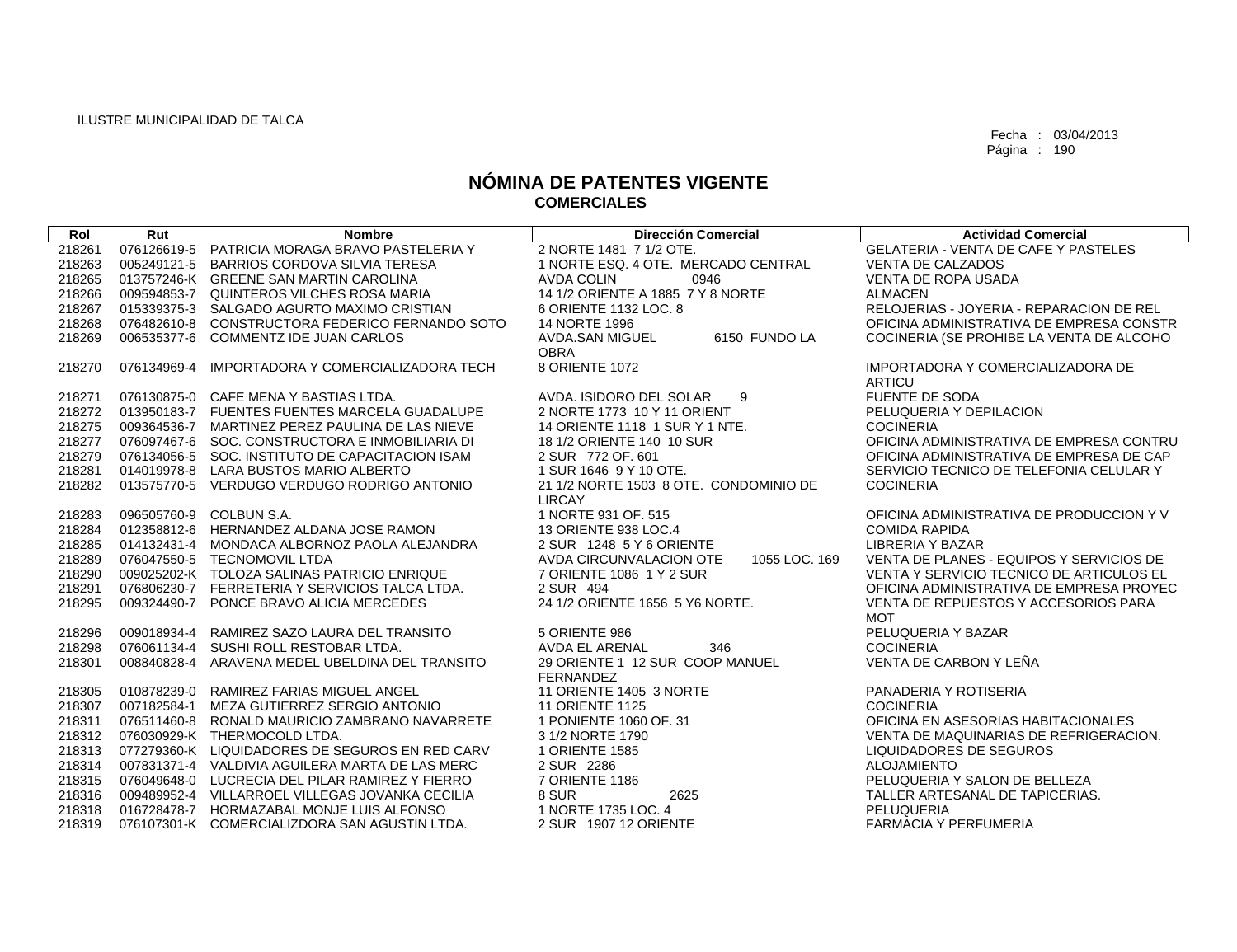| Rol    | Rut                  | <b>Nombre</b>                                   | <b>Dirección Comercial</b>                | <b>Actividad Comercial</b>                |
|--------|----------------------|-------------------------------------------------|-------------------------------------------|-------------------------------------------|
| 218320 |                      | 078945650-K INSTITUTO DE DIAGNOSTICO RADIOLOGIC | 3 ORIENTE 1167                            | VENTA DE PLANES Y SERVICIOS DE TELEVISIO  |
| 218323 | 076926330-6          | LIBRERIAS TUCAN S.A.                            | <b>11 ORIENTE 1845</b>                    | LIBRERIA Y BODEGA                         |
| 218324 | 005353983-1          | CANCINO CANCINO AMADO ANTONIO                   | PJE 12 SUR B<br>1886 PB.CAMILO            | KIOSCO DE CERRAJERIA                      |
|        |                      |                                                 | <b>HENRIQUEZ</b>                          |                                           |
| 218328 |                      | 009292542-0 CORREA DIAZ EDILIA AMELIA           | 15 ORIENTE 878 3 1/2 SUR                  | <b>COMIDAS AL PASO</b>                    |
| 218330 |                      | 076055892-3 GRUPO SOLUCIONES S.A.               | 5 ORIENTE 1052                            | COMPRA - VENTA E INTERMEDIACION DE ART.   |
| 218332 |                      | 016002917-K GONZALEZ GUTIERREZ TESSY ANDREA     | 1 SUR 1330 LOC, 26                        | VENTA PRENDAS DE VESTIR Y PAQUETERIA      |
| 218333 |                      | 012916634-7 HERNANDEZ OROSTICA VICTOR ANDRES    | 11 ORIENTE 1193 LOC. 8                    | <b>CARNICERIA</b>                         |
| 218334 |                      | 077920880-K INVERSIONES FITZ ROY LTDA.          | AVDA ISIDORO DEL SOLAR<br>250             | <b>INVERSIONES EN VALORES MOBILIARIOS</b> |
| 218335 |                      | 011746123-8 SEPULVEDA BUSTAMANTE BARBARA ANGELI | 14 ORIENTE 1049 1 Y 2 SUR                 | BAZAR - YERBAS DE INFUSION - PRENDAS DE   |
| 218337 |                      | 097036000-K BANCO SANTANDER CHILE               | AVDA CIRCUNVALACION OTE<br>1055 LOC B-4   | <b>BANCO</b>                              |
|        |                      |                                                 | NIV.1                                     |                                           |
| 218339 | 011676109-2          | <b>GONZALEZ CANCINO JACQUELINE ANDREA</b>       | 10 ORIENTE 99 11 SUR POB. O. CRISTI GALLO | <b>MASAS HORNEADAS Y ROTISERIA</b>        |
|        |                      |                                                 |                                           |                                           |
| 218344 |                      | 078181130-0 FLORES COMERCIAL S.A.               | AVDA CIRCUNVALACION OTE<br>1055 LOC, 121  | VENTA DE PRENDAS Y ACCESORIOS DE VESTIR   |
| 218345 | 007350122-9          | TORRES DOTE LAUTARO DANIEL                      | 21 NORTE A 1994 13 ORIENTE                | <b>CARNICERIA Y ROTISERIA</b>             |
| 218346 |                      | 076052225-2 CENTRO DE ESTETICA NEW FACE LTDA.   | 2 SUR 1014 LOC, 4                         | <b>CENTRO DE ESTETICA</b>                 |
| 218347 |                      | 009371338-9 CACERES MUÑOZ MARIANELA DEL PILAR   | <b>14 ORIENTE 1246</b>                    | <b>FARMACIA Y PERFUMERIA</b>              |
| 218348 |                      | 076112399-8 SOC. MYSCONSTRUCTORA E INMOBILIA    | 2 SUR 853 OF. 6                           | OFICINA ADMINISTRATIVA DE CONSTRUCCION Y  |
| 218349 |                      | 076090492-9 HEREDIA MOLINOS S.A.                | AVDA CIRCUNVALACION NORTE 2683            | DISTRIBUCION Y VENTA DE GRANOS Y CEREALE  |
| 218351 | 076136616-5          | CAPACITANDO PARA EL FUTURO DE TALCA             | 2 SUR 841 OF, 21                          | OFICINA ADMINISTRATIVA DE CAPACITACION    |
| 218353 |                      | 015366664-4 HODGES TRONCOSO VICTOR ANDRES       | 4 NORTE 1686                              | VENTA DE REPUESTOS Y ACCESORIOS PARA      |
|        |                      |                                                 |                                           | <b>VEH</b>                                |
| 218355 | 011766045-1          | BRICEÑO VASQUEZ ELBA DEL PILAR                  | 8 ORIENTE 1358 LOCAL B                    | VENTA DE PAPEL HIGIENICO - DISPENSADORES  |
| 218356 | 021806143-5 LI YANEN |                                                 | <b>12 ORIENTE 1020</b>                    | IMPORTACION Y DISTRIBUCION DE PRENDAS DE  |
| 218360 |                      | 076127232-2 SOC. INMOBILIARIA E INVERSIONES ESM | <b>FUNDO ESMERALDA</b><br>HIJUELA Nº 1    | FUENTE DE SODA Y ARRIENDO DE CANCHAS DEP  |
| 218361 |                      | 076088666-1 NEUMATICOS MANZOR EXPRESS SPA       | <b>10 ORIENTE 909</b>                     | COMPRA VENTA DE REPUESTOS - ACCESORIOS -  |
| 218363 |                      | 016730150-9 ROJAS MOLINA FRANCISCO JAVIER       | 11 ORIENTE 2771 LOTEO DON ARTURO          | <b>VENTA DE ROPA</b>                      |
| 218365 | 076898120-5          | SOC. COM. Y DE SERVICIOS S V A LTDA             | AVDA, SAN MIGUEL<br>2912                  | <b>COCINERIA</b>                          |
| 218366 |                      | 008733200-4 AZOCAR AGUILAR CELINDA ESTEFA       | 8 ORIENTE A 3308 22 NORTE                 | <b>ALMACEN</b>                            |
| 218367 |                      | 076120033-K SOC. MEDICO PEDIATRICA G Y S LTDA.  | LOTEO LA CAPILLA<br>DE LA ESERALDA 19     | OFICINA ADMINISTRATIVA EN PRESTACIONES M  |
| 218368 |                      | 009622131-2 MARCHANT CASTRO RUTH ALICIA         | 1 SUR 1669 LOC, 1 Y 2                     | VENTA DE PRENDAS Y ACCESORIOS DE VESTIR   |
| 218371 |                      | 012006380-4 MURIENTE FONT JAIME ANDRES          | 1 NORTE 1609 LOC. 1617                    | PANADERIA Y ROTISERIA                     |
| 218372 |                      | 015140971-7 CASTRO SEPULVEDA JOSELINA ALEJANDRA | <b>11 ORIENTE 1077</b>                    | <b>COCINERIA</b>                          |
| 218373 |                      | 016270574-1 CASTRO ROJAS RODRIGO ANDRES         | 1 ORIENTE 1015 OF, 14                     | <b>VENTA DE ROPA USADA</b>                |
| 218374 |                      | 076134113-8 SERVICIOS ALIMENTARIOS EL GALPON UN | 4 NORTE 306                               | <b>COCINERIA</b>                          |
| 218375 | 008128326-5          | CASTRO ALCAINO EVA DEL CARMEN                   | 4 1/2 ORIENTE 0239 18 Y 19 SUR            | VENTA DE PRENDAS DE VESTIR                |
| 218376 |                      | 013858069-5 BUSTOS LEON ANA PAOLA               | 1 NORTE 1735 LOC. 3                       | <b>COMIDAS AL PASO</b>                    |
| 218377 |                      | 010108511-2 ROJAS DIAZ PATRICIA DE LAS MERCEDES | PERSA RODOVIARIO<br>LOCAL 158             | VENTA DE ARTESANIA - PRENDAS DE VESTIR Y  |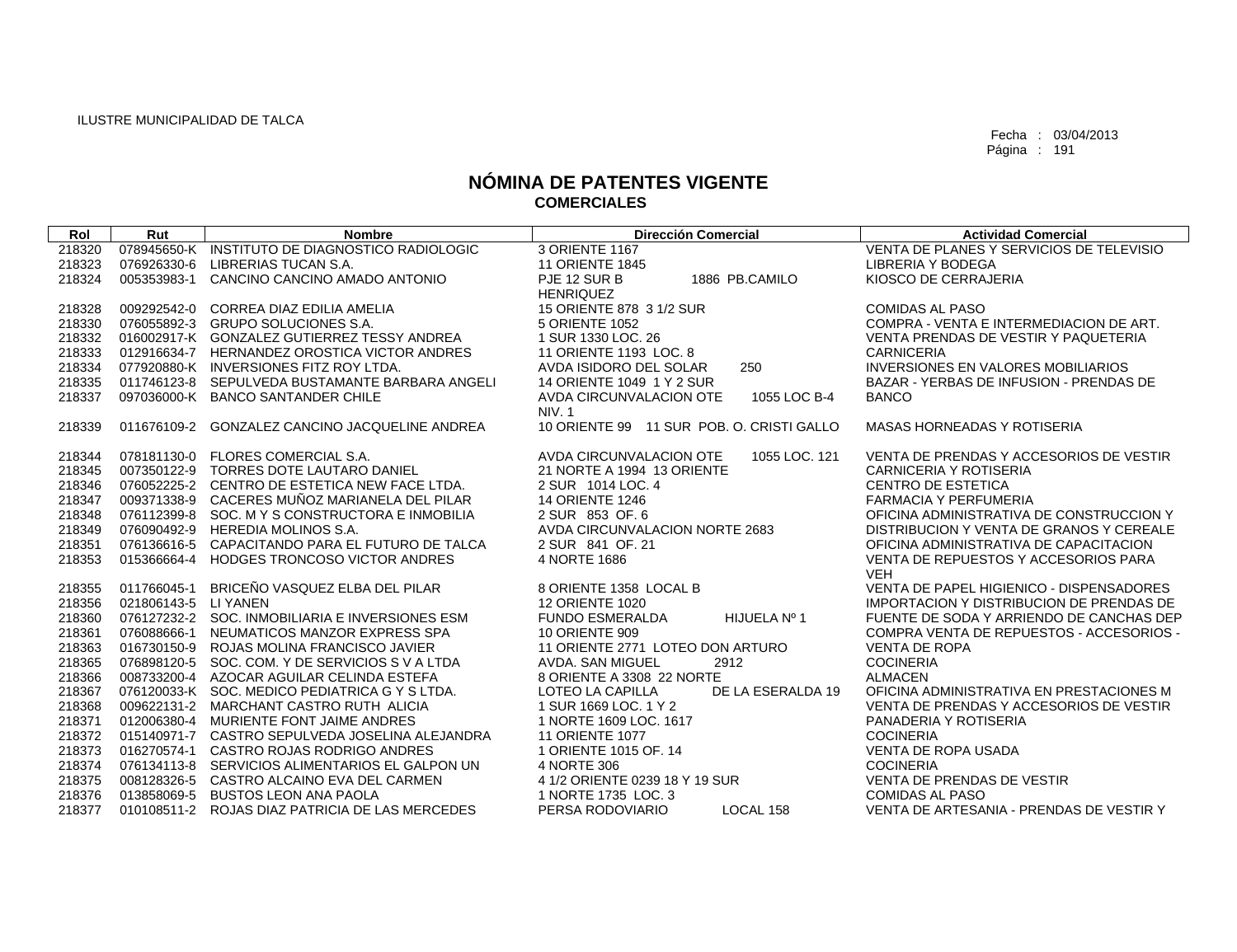| Rol    | Rut         | <b>Nombre</b>                                   | <b>Dirección Comercial</b>                                 | <b>Actividad Comercial</b>                     |
|--------|-------------|-------------------------------------------------|------------------------------------------------------------|------------------------------------------------|
| 218378 | 014525278-4 | VERGARA VERGARA BERNARDO ERNESTO                | 11 ORIENTE 2538 15 NORTE                                   | CONTRATISTA EN OBRAS MENORES Y                 |
|        |             |                                                 |                                                            | <b>FERRETERI</b>                               |
| 218379 |             | 077017320-5 SERVICIOS INTEGRALES LTDA.          | 1 NORTE 1077 OF, 408                                       | OFICINA ADMINISTRATIVA DE EXTERNALIZACIO       |
| 218381 |             | 051084430-0 COMMENTZ BOLZMANN CAROLINA LUCIA Y  | AVDA. SAN MIGUEL<br>3233                                   | <b>CENTRO DE EVENTOS</b>                       |
| 218382 |             | 077917300-3 FABRICA DE CALZADOS ANTONELLI LTDA. | 1 SUR 1795                                                 | VENTA DE CALZADOS Y ARTICULOS DE CUERO         |
| 218383 |             | 013101455-4 LABRA GUERRA JUAN ESTEBAN           | <b>19 SUR</b><br>193                                       | <b>COMIDAS AL PASO</b>                         |
| 218384 |             | 076439230-2 B Y S VEGETALES SPA.                | 1 NORTE 801 OF, 601 Y 602                                  | OFINA ADMINISTRATIVA EN CORRETAJE DE PRO       |
| 218386 |             | 012589443-7 CAROLINA PARRA DÍAZ                 | S/N AVENIDA COLIN<br><b>21 SUR</b>                         | FLORERIA BAZAR Y PAQUETERIAS                   |
| 218387 |             | 008104397-3 LETELIER GONZALEZ MARIA INES        | <b>MACROFERIA SECTOR</b><br>1 LOC. 19 CALLE                | <b>COCINERIA</b>                               |
|        |             |                                                 | D.                                                         |                                                |
| 218388 | 010553767-0 | YAÑEZ ALBORNOZ ISABEL MILLARAI                  | 23 ORIENTE 1745                                            | ALMACEN - ROTISERIA Y BAZAR                    |
| 218389 |             | 076126647-0 XIMENA RIVAS ULLOA, PASTELERIA EIRL | 1 1/2 NORTE 1452                                           | PASTELERIA Y PANADERIA                         |
| 218393 |             | 076080546-7 COMERCIAL TECNIMOVIL LTDA.          | 1 SUR 1645 LOC, 3 - 10                                     | COMERCIALIZACION DE EQUIPOS Y SERVICIOS        |
| 218394 |             | 096639920-1 TELEPIZZA CHILE S.A.                | AVDA CIRCUNVALACION OTE<br>1055 LOC. 239                   | <b>FUENTE DE SODA</b>                          |
| 218397 |             | 096884450-4 LUZLINARES S.A.                     | 2 SUR 1457                                                 | VENTA DE PLANES Y EQUIPOS DE INTERNET          |
| 218398 |             | 012798645-2 FUNKE MONDACA YASNA ROSA            | 898 LOCAL 11 EDIF.<br>1 SUR                                | <b>IMPORTACION Y DISTRIBUCION DE VESTUARIO</b> |
|        |             |                                                 | CARACOL                                                    |                                                |
| 218399 | 076136639-4 | INSTITUTO DE PERFECCIONAMIENTO EMPR             | 1 NORTE 801 OF 503                                         | OFICINA ADMINISTRATIVA DE CAPACITACION         |
| 218400 |             | 015120613-1 ZAMORA RAMIREZ JAIME ANDRES         | <b>10 ORIENTE 1290</b>                                     | CENTRO DE TERAPIAS - VENTA DE MAQUINARIA       |
| 218401 |             | 010251918-3 CAÑETE GONZALEZ CARLOS ALBERTO      | 17 NORTE 1840 11 1/2 ORIENTE VILLA DON<br><b>SEBASTIAN</b> | AMASANDERIA                                    |
| 218404 | 004560898-0 | ROJAS MONTERO GUSTAVO ADOLFO                    | 4 PONIENTE 0450 24 Y 25 SUR VILLA PUCARA                   | ALMACEN - ROTISERIA Y VENTA DE GAS             |
|        |             |                                                 |                                                            |                                                |
| 218405 |             | 010703711-K CANALES AVILES MARGARITA ELCIRA     | 2 SUR 1224                                                 | <b>BAZAR</b>                                   |
| 218407 |             | 007460800-0 ANDERSON BUSTAMANTE SERGIO ALEJANDR | 3 1/2 NORTE 1695 9 Y 10 ORIENTE                            | DISTRIBUIDOR DE PRODUCTOS PLASTICOS - PA       |
| 218409 |             | 085208700-5 RENTAEQUIPOS LEASING S.A.           | <b>21 ORIENTE 790</b>                                      | ARRIENDO DE VEHICULOS                          |
| 218411 |             | 010924949-1 MONTERROSA ACEVEDO ERIKA LORENA     | 11 ORIENTE 1171 LOCAL 3                                    | PELUQUERIA                                     |
| 218412 |             | 005792924-3 ROJAS BOBADILLA ELIZABETH DEL CARME | 2 NORTE 1227 6 Y 6 OTE.                                    | VENTA DE MASCOTAS - VENTA DE ALIMENTOS-        |
| 218413 |             | 076108164-0 ERIC WILLIAM FUENTES LATORRE EIRL   | 2 PONIENTE 1380 OF 510                                     | <b>CONSULTA MEDICA</b>                         |
| 218418 |             | 017554205-1 FRIZ RAMIREZ CAMILA CONSTANZA       | AVDA, CIRCUNVALACION OTE, 1055 LOC, 225                    | <b>BOUTIQUE</b>                                |
| 218419 |             | 008983011-7 SOTO ARAVENA MIGUEL ANIBAL          | <b>26 SUR</b><br>380 4 1/2 PTE. VILLA RIO                  | CARNICERIA Y ROTISERIA.                        |
|        |             |                                                 | <b>CLARO</b>                                               |                                                |
| 218420 | 012295705-5 | BARROS NUÑEZ KARINA VICTORIA                    | <b>15 ORIENTE 765</b>                                      | VIDRIERIA Y ACCESORIOS AUTOMOTRICES            |
| 218421 |             | 010513759-1 DIAZ ROJAS ANA MARIA                | <b>26 SUR</b><br>573 VILLA PUCARA                          | <b>COMIDAS AL PASO</b>                         |
| 218422 |             | 010873107-9 TORRES LIZANA CARLOS ALBERTO        | 1 ORIENTE 1015 OF.4                                        | OFICINA ADMINISTRATIVA DE SERV. DE IMPRE       |
| 218423 |             | 013163380-7 SILVA ALVAREZ ANSELMO PABLO         | 11 ORIENTE LOCAL 21 CREA                                   | <b>COPIA DE LLAVES</b>                         |
| 218424 |             | 011457845-2 GONZALEZ MATURANA MARIA TERESA      | 13 ORIENTE 940 LOC-12 Y 13                                 | PELUQUERIA                                     |
| 218425 |             | 015633243-7 ABARZUA VALENZUELA MACARENA BEATRIZ | 11 ORIENTE LOC. 3 3 Y 4 NTE. CREA                          | <b>COMIDAS AL PASO</b>                         |
| 218427 |             | 076080245-K SOC. COMERCIAL GIRASOL LTDA.        | 1 SUR<br>1781                                              | VENTA DE MENAJE - TEXTILES Y PRENDAS DE        |
| 218429 |             | 076122965-6 COMERCIALIZADORA E IMPORTADORA ORGA | 2 SUR 1791                                                 | OFICINA ADMINISTRATIVA EN IMPORTACION Y        |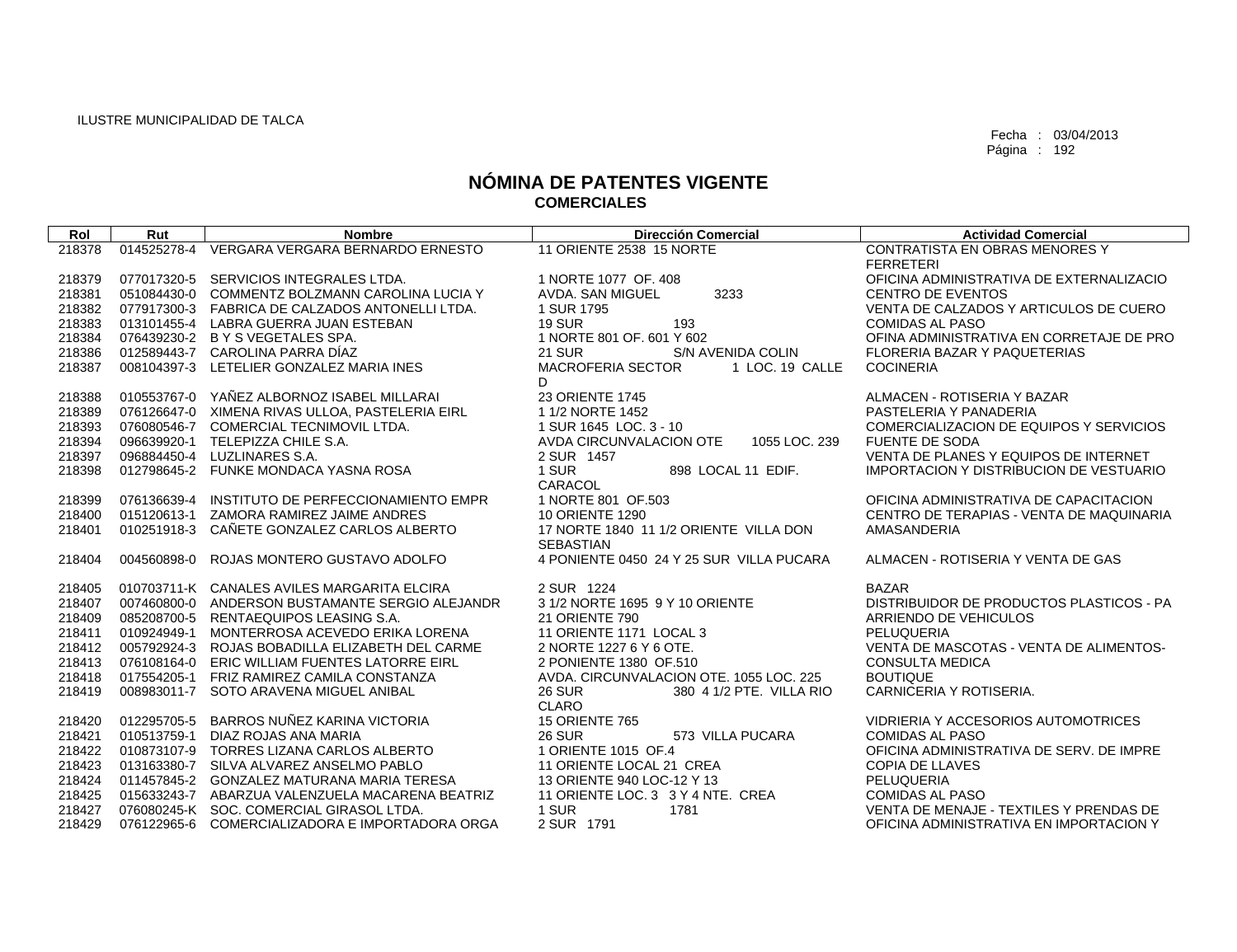| Rol    | Rut         | <b>Nombre</b>                                   | <b>Dirección Comercial</b>                 | <b>Actividad Comercial</b>                                |
|--------|-------------|-------------------------------------------------|--------------------------------------------|-----------------------------------------------------------|
| 218431 | 010004287-8 | CASTRO GUTIERREZ CRISTHIAN MARCELO              | 1 ORIENTE 1120 OF.101 EDIF. CERVANTES      | OFICINA ADMINISTRATIVA EN ASESORIAS FINA                  |
| 218432 |             | 053314492-6 RODRIGUEZ CARREÑO DOMINGO HUMBERTO  | 5 PONIENTE 1641                            | <b>COMIDAS AL PASO</b>                                    |
| 218433 |             | 076139852-0 INTERMEDICA IMAGENES SPA.           | 2 NORTE 360                                | SERVICIOS DE IMAGENOLOGICOS                               |
| 218434 |             | 005011709-K ARAVENA GONZALEZ AUDOLIA            | MATEO TORO Y ZAMBRANO<br>25 EL ARENAL      | VENTA DE ARTICULOS DE FERRETERIA Y ALMAC                  |
| 218435 |             | 014398819-8 IBARRA LETELIER GABRIEL EDUARDO     | 1 SUR<br>1870 LOCAL 35                     | <b>VENTA DE FRUTAS</b>                                    |
| 218436 |             | 013843124-K GAETE ARRIAGADA RAUL FELIPE         | 6 ORIENTE 945                              | <b>COCINERIA</b>                                          |
| 218437 |             | 076019681-9 ALIMENTOS MERCED LTDA.              | 1 SUR 1799 11 OTE.                         | <b>FUENTE DE SODA</b>                                     |
| 218438 |             | 009279686-8 ALVEAR SOTO AMELIA ESTER            | 5 1/2 NORTE 567 2 PTE. VILLA ANDALUCIA     | <b>COMIDAS AL PASO</b>                                    |
| 218439 |             | 077864220-4 RODAR RODAMIENTOS LTDA.             | 2 SUR 1540                                 | VENTA DE REPUESTOS Y ACCESORIOS DE VEHIC                  |
| 218441 |             | 010692640-9 MOYA GARRIDO PEDRO ALEJANDRO        | PERSA RODOVIARIO<br>LOCAL 162              | VENTA DE ARTESANIA CHILENA                                |
| 218442 |             | 009165111-4 CAREAGA BURGOS MONICA CECILIA       | 1 NORTE 880 OFICINA 4                      | <b>CORREDOR DE PROPIEDADES</b>                            |
| 218444 |             | 076125557-6 FUENTES Y BERTONI LTDA.             | 6 ORIENTE 516                              | PANADERIA - ROTISERIA Y VTA, DE BEBIDAS                   |
| 218445 |             | 012516395-5 CASTRO MOLINA MARIETTA BOLENA       | 8 ORIENTE 1324                             | PELUQUERIA Y DEPILACION                                   |
| 218446 |             | 010237214-K HERRERA VILLENA HECTOR ARMANDO      | 1814<br>AVDA CANCHA RAYADA                 | VENTA DE PARTES - PIEZAS Y ACCESORIOS PA                  |
| 218447 |             | 014293792-1 CACERES CACERES LUIS MIGUEL         | AVDA, CARLOS SCHORR<br>196 POB. EDEN       | COMPRA VENTA DE MOTOCICLETAS - ACCES. Y                   |
|        |             |                                                 |                                            |                                                           |
| 218448 | 076087835-9 | SOLUCIONES MEDICAS INTEGRALES Y CIA             | <b>14 ORIENTE 1284</b>                     | VENTA DE ARTICULOS ORTOPEDICOS Y                          |
|        |             |                                                 |                                            | <b>MEDICOS</b>                                            |
| 218450 |             | 005798289-6 RUBIO ARIAS CARLOS SEGUNDO          | 2575<br>9 SUR                              | ALMACEN - ROTISERIA Y BAZAR                               |
| 218451 |             | 008668620-1 HERVIA JORQUERA ALIRO AGUSTIN       | AVDA. CIRCUNV. OTE. 1055 LOCAL 235         | VENTA DE ARTICULOS ORTOPEDICOS                            |
| 218453 |             | 013305232-1 WILLIAMS PIZARRO KATHERINE PAOLA    | <b>18 ORIENTE 771</b>                      | ALMACEN - ROTISERIA Y BAZAR                               |
| 218454 | 010729165-2 | NUÑEZ MERINO SYLVIA ELVIRA                      | 7 1/2 SUR B<br>3389 SAN LUIS               | <b>FERRETERIA</b>                                         |
| 218457 |             | 015133839-9 FLORES ROJAS BERNARDO ANDRES        | 4 ORIENTE 2207                             | PANADERIA - PASTELERIA Y COMIDAS AL PASO                  |
| 218458 |             | 005652445-2 ALBORNOZ RIVEROS FRESIA DE LAS MERC | 11 ORIENTE 1431 LOCAL 1                    | VENTA DE ROPA - JUGUETES Y BAZAR                          |
| 218460 |             | 015747467-7 SAAVEDRA COFRE KAREN JENNIFER       | 1 SUR 1774                                 | <b>BAZAR Y PAQUETERIA</b>                                 |
| 218462 |             | 012591163-3 JARA CACERES CLAUDIO ALBERTO        | 17 ORIENTE 801                             | <b>VENTA DE REPUESTOS Y PINTURAS</b><br><b>AUTOMOTRIC</b> |
| 218466 | 053314020-3 | CAMPOS ALBORNOZ SANDRA BETSABE Y OT             | 11 1/2 ORIENTE C 3020 19 NORTE VILLA LOMAS | <b>ALMACEN</b>                                            |
|        |             |                                                 | DE LIRCAY                                  |                                                           |
| 218467 |             | 009572697-6 SALAS MORENO JOSE LUIS              | 23 NORTE 1244 VILLA DON GONZALO            | ABARROTES - FRUTAS - VERDURAS Y BAZAR                     |
| 218468 |             | 013611300-3 HERNANDEZ ROJAS CAROLINA ELIZABETH  | 3 ORIENTE 815 OF, 13                       | LIBRERIA - FOTOCOPIAS - SERVICIOS COMPUT                  |
| 218469 |             | 076468590-3 JORGE H. GATICA F. INSTALACION Y RE | 1 SUR 2136 14 Y 15 OTE.                    | VENTA E INSTALACION DE REPUESTOS Y ACCES                  |
| 218470 |             | 008729627-K RETAMAL VILLAGRAN MARIA GEORGINA    | 1 SUR<br>1271 LOCAL 18-A                   | <b>BOUTIQUE</b>                                           |
| 218471 |             | 076076768-9 SOC. INMOBILIARIA LOS OLIVOS LTDA.  | 1 ORIENTE 1120 OF, 802                     | OFICINA DE EMPRESA INMOBILIARIA                           |
| 218472 |             | 011556410-2 MACHUCA LOPEZ LUIS ANTONIO          | 4 NORTE 1684                               | <b>COMPRA Y VENTA DE MUEBLES</b>                          |
| 218474 |             | 076053442-0 COMERCIAL CONFISUR S.A.             | 2 SUR 1917 12 Y 13 OTE.                    | VENTA DE ABARROTES - LACTEOS - CONFITES                   |
| 218475 |             | 071867500-6 FUNDACION FIMAULE                   | AVDA, BERNARDO O"HIGGINS 99                | FERIAS DE EXPOSICION CON FINES EMPRESARI                  |
| 218477 |             | 007754841-6 RAMIREZ ARAVENA JOSE PATRICIO       | 17 NORTE 1936 VILLA DON SEBASTIAN          | ALMACEN - ROTISERIA - VERDURERIA Y BAZAR                  |
| 218478 |             | 076016407-0 COMERCIAL PRIETO Y MEYER LTDA.      | 7 ORIENTE 1181-A                           | VENTA DE PRENDAS DE VESTIR Y ACCESORIOS                   |
| 218479 |             | 077575840-6 CONSULTORIA ESTUDIOS Y PROYECTOS D  | 4 NORTE 1664                               | CONSULTORA EN ESTUDIOS Y PROYECTOS DE RI                  |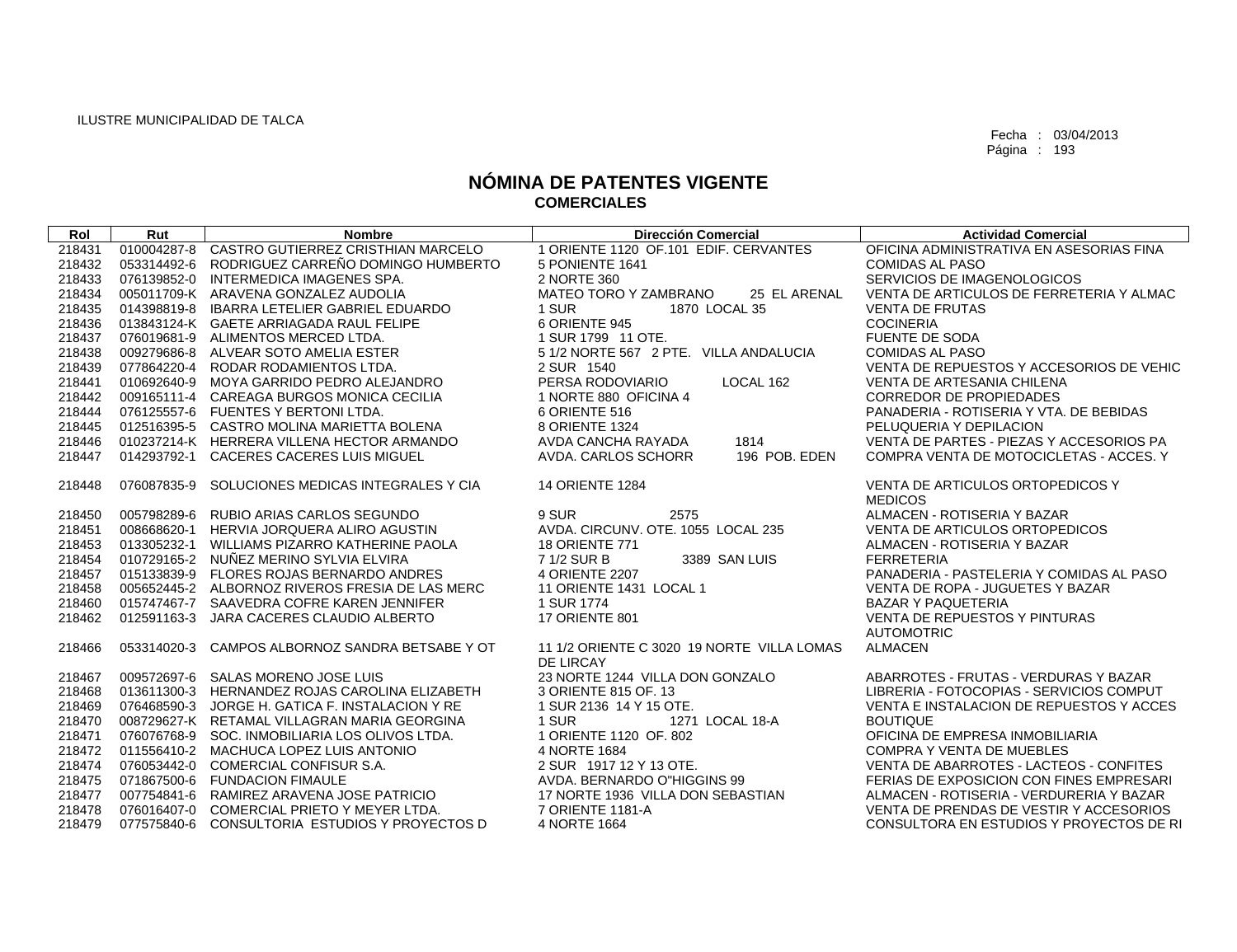| Rol    | Rut         | <b>Nombre</b>                                   | <b>Dirección Comercial</b>                          | <b>Actividad Comercial</b>               |
|--------|-------------|-------------------------------------------------|-----------------------------------------------------|------------------------------------------|
| 218482 |             | 076134754-3 SIDEUC CAPACITACIONES LTDA.         | 3 SUR<br>951 DPTO, 204                              | OFICINA ADMINISTRATIVA CAPACITACION LABO |
| 218483 |             | 076108530-1 SOC, COMERCIAL PEDRAZA Y GONZALEZ L | 18 ORIENTE 890                                      | VENTA DE VEHICULOS MOTORIZADOS Y SUS REP |
| 218484 |             | 076002145-8 ARAYA Y ARAYA LTDA.                 | 1 SUR 1757                                          | <b>VENTA DE ROPA USADA</b>               |
| 218487 |             | 076144226-0 RICHARD E. SEPULVEDA ROJAS SERV. IN | 18 1/2 PONIENTE 0576 26 SUR                         | OFICINA ADMINIST, SERVICIOS INTEGRALES D |
| 218489 |             | 005410754-4 OVIEDO ESPINOZA NORMA DEL CARMEN    | 10 ORIENTE 1075 1 Y 2 SUR                           | VENTA DE ARTICULOS DE CUMPLEAÑOS         |
| 218490 |             | 009803455-2 CAMPOS RIVERA MARISOL DEL PILAR     | 8 PONIENTE 175 VILLA LOS NOGALES II                 | COMIDAS AL PASO - CARNICERIA - ALMACEN Y |
| 218491 |             | 018247388-K CARRASCO FRANCO KARINA ALEJANDRA    | 1 SUR 1403                                          | SALONES DE BELLEZA                       |
| 218492 |             | 077270430-5 SOC. CONSTRUCTORA BURGOS VALERA Y C | 4 ORIENTE 2140                                      | OBRAS DE INGENIERIA                      |
| 218493 |             | 008613662-7 PINCHEIRA VILLAGRA ORIETTA IVONNE   | 1 SUR<br>898 OF, 31 EDIF, CARACOL                   | <b>COMISIONISTA DIARIOS Y REVISTAS</b>   |
| 218494 |             | 077707390-7 AUDITRON CHILE S.A.                 | 2 ORIENTE 1059                                      | AUDIOLOGIA Y EQUIPOS MEDICOS             |
| 218496 |             | 053310858-K MUÑOZ ROJAS MARIA ANGELICA Y OTRO   | <b>21 SUR</b><br>784 1/2 PONIENTE                   | <b>COMIDAS AL PASO</b>                   |
| 218497 |             | 076065756-5 INVERSIONES DURAN MOLGAARD LTDA.    | 1 SUR<br>885 2º PISO                                | OFICINA ADMINISTRATIVA IMPORT. Y EXPORT. |
| 218498 | 007006597-5 | BARAHONA BRAVO MARIO ANTONIO                    | PASAJE 18 1/2 ORIENTE 18 VILLA NAZARETH             | <b>ALMACEN</b>                           |
|        |             |                                                 | <b>NORTE</b>                                        |                                          |
| 218499 |             | 013871499-3 SAAVEDRA HERNANDEZ GABRIELA ALEJAND | 2 NORTE 1461-A                                      | PELUQUERIA - DEPILACION Y MANICURE       |
| 218501 | 008758961-7 | MOYA VILLAR MARGARITA DE LAS MERCED             | 3 NORTE 1343 6 Y 7 ORIENTE                          | <b>COMPRA Y VENTA DE MUEBLES</b>         |
| 218502 | 017684942-8 | MUÑOZ RAMIREZ ROBINSON GABRIEL                  | 1 NORTE 1873 11 Y 12 OTE.                           | VENTA DE REPUESTOS Y ACCESORIOS          |
|        |             |                                                 |                                                     | <b>AUTOMOTR</b>                          |
| 218503 | 016310040-1 | CARREÑO JARA MANUELA LUISA CATALINA             | <b>23 SUR</b><br>583                                | ALMACEN - ROTISERIA Y BAZAR              |
| 218504 |             | 015134654-5 SANHUEZA MORALES MARIANA ANDREA     | 18 NORTE A 1719 LOMAS DE LIRCAY                     | SALA DE TROZADOS DE QUESOS Y             |
|        |             |                                                 |                                                     | <b>MANTEQUILLA</b>                       |
| 218505 |             | 015134654-5 SANHUEZA MORALES MARIANA ANDREA     | 3 1/2 NORTE 1758                                    | VENTA DE PRODUCTOS ALIMENTICIOS - ROTISE |
| 218506 |             | 089026000-4 ISS FACILITY SERVICES S.A.          | 1 SUR 1238 DEPTO, 13                                | OFICINA ADMINISTRATIVA EN SERVICIOS      |
| 218508 |             | 017494456-3 CAMPOS ALBORNOZ ERIK ALEXANDER      | 18 NORTE B 1203                                     | <b>DEPOSITO DE MADERAS</b>               |
| 218509 |             | 016002882-3 SALGADO TOBAR GULIANO ANDRES        | 13 ORIENTE 940 LOC. 7                               | <b>COCINERIA</b>                         |
| 218510 |             | 016731366-3 SALGADO SEPULVEDA CAROL ALEJANDRA   | 1 NORTE 1609 9 ORIENTE                              | CENTRO DE ESTETICA Y BELLEZA - VENTA DE  |
| 218511 |             | 076588640-6 IASACORP CHILE S.A.                 | 0240 LOCAL 8<br>AVDA, COLIN                         | COMERCIALIZACION DE PRENDAS DE VESTIR -  |
| 218514 |             | 053316510-9 BASTIAS IBARRA JOSE HAROLDO Y OTRO. | 1 NORTE 2254                                        | <b>FUENTE DE SODA</b>                    |
| 218515 |             | 007642956-1 HASBUN ATALA PATRICIA DEL CARMEN    | 1 PONIENTE 1764 6 Y 7 NTE.                          | <b>DEPILACION</b>                        |
| 218517 |             | 005867107-K GUTIERREZ GONZALEZ SERGIO HUMBERTO  | 3224 31 ORIENTE CARLOS<br>8 1/2 SUR<br><b>TRUPP</b> | <b>ALMACEN</b>                           |
| 218518 |             | 010417185-0 ROZAS APARICIO CLAUDIA PAMELA       | 5 PONIENTE 1225                                     | <b>COMIDAS AL PASO</b>                   |
| 218519 |             | 012085392-9 SANHUEZA PARRA HECTOR EDUARDO       | <b>26 SUR</b><br>590 VILLA PUCARA                   | CARNICERIA - ROTISERIA Y VERDURERIA      |
| 218520 | 052005485-5 | REPUESTOS HECTOR ANDRES VALENZUELA              | <b>15 ORIENTE 1150</b>                              | <b>COMPRA Y VENTA DE REPUESTOS DE</b>    |
|        |             |                                                 |                                                     | <b>AUTOMOVIL</b>                         |
| 218521 |             | 013352440-1 ORTIZ GUERRERO RODRIGO ENRIQUE      | 3 SUR<br>1962 LOCAL 11                              | SERVICIOS DE PUBLICIDAD                  |
| 218522 |             | 096837950-K TECNET S.A.                         | 9 NORTE 1043                                        | OFICINA ADMINISTRATIVA Y SERVICIOS DE ME |
| 218523 |             | 008605645-3 ASENJO CORVALAN MARIA TERESA        | <b>10 ORIENTE 1165</b>                              | IMPORT. Y DISTRIB. DE VESTUARIO, CALZADO |
| 218524 |             | 011449764-9 MELLA QUINTANA CARLOS FRANCISCO     | 11 ORIENTE 1204 LOC, 4                              | VENTA DE HUEVOS - LECHE Y ROTISERIA.     |
|        |             |                                                 |                                                     |                                          |
| 218526 |             | 003842894-2 BATARCE BARRIOS LUIS RODOLFO        | PARCELA LAGUNA NEGRA S/N PANGUILEMO                 | COMPRA Y VENTA DE VEHICULOS NUEVOS Y USA |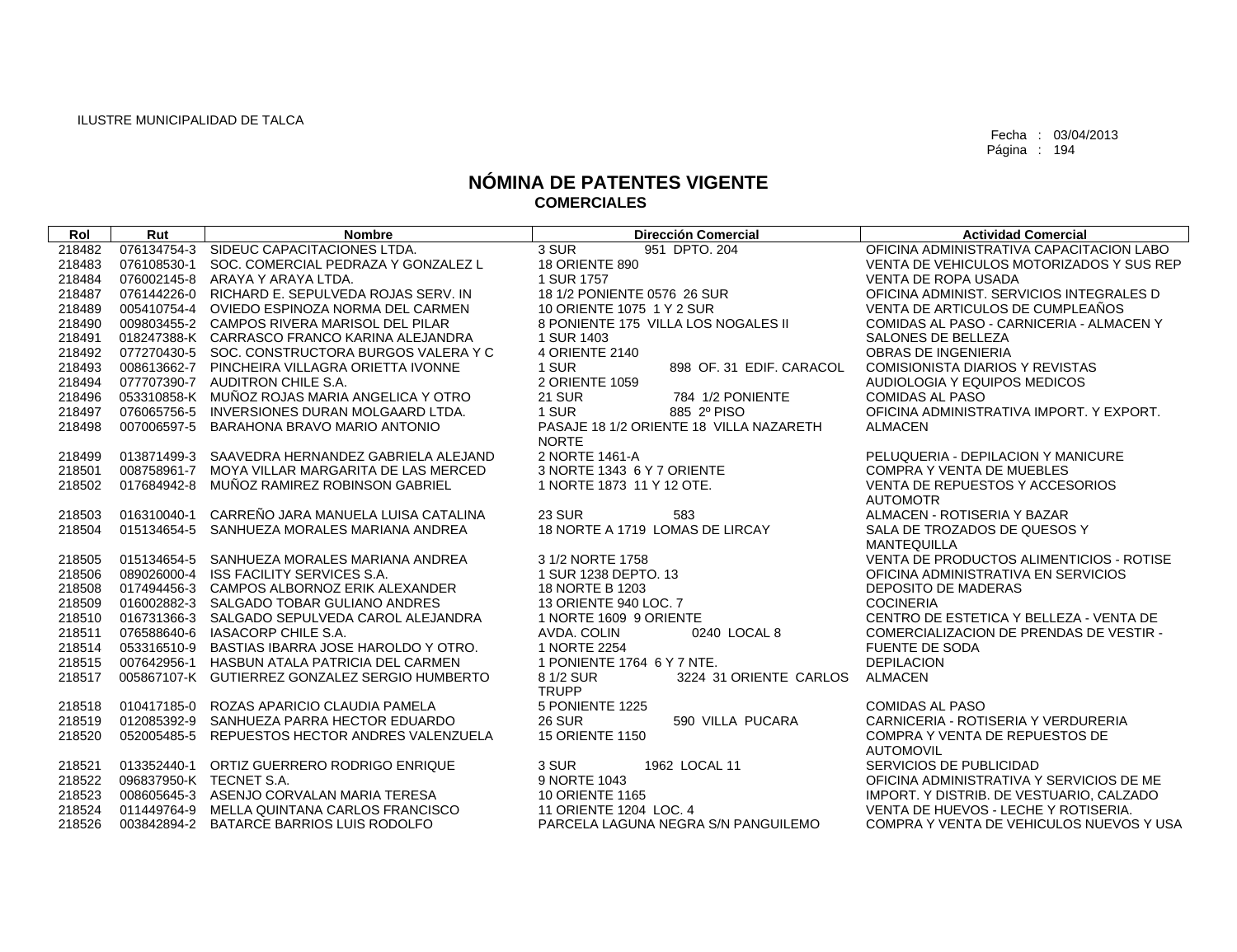| Rol    | Rut                    | <b>Nombre</b>                                   | <b>Dirección Comercial</b>                    | <b>Actividad Comercial</b>                |
|--------|------------------------|-------------------------------------------------|-----------------------------------------------|-------------------------------------------|
| 218527 | 076600680-9            | SOC. MATERIAS PRIMAS PASTELERIA CON             | 1 SUR 2040                                    | DISTRIBUIDORA - COMPRA Y VENTA DE PRODUC  |
| 218528 | 010003632-0            | ALARCON HORMAZABAL MARIA ERICA                  | <b>13 ORIENTE 958</b>                         | PELUQUERIA                                |
| 218529 | 012133127-6            | MEZA PALMA JACQUELINE DEL CARMEN                | 9 ORIENTE 1638 5 Y 6 NORTE                    | ALMACEN Y ROTISERIA                       |
| 218530 | 011373473-6            | GONZALEZ SOTO GUILLERMO FERNANDO                | 10 ORIENTE 3077 20 NORTE                      | ALMACEN - ROTISERIA Y BAZAR               |
| 218531 | 096505010-8            | TRONWELL S.A.                                   | AVDA ISIDORO DEL SOLAR<br>90                  | CAPACITACION DE IDIOMAS                   |
| 218532 | 009734459-0            | MENDEZ ROJAS JOSE DEL TRANSITO                  | 31 1/2 ORIENTE B 785 4 SUR DEPTO, 108 SAN     | ALMACEN- AMASANDERIA Y PASTELERIA         |
|        |                        |                                                 | LUIS <sub>10</sub>                            |                                           |
| 218533 | 077976500-8            | ATI INFORMATICA LTDA.                           | 6 ORIENTE 1290 3 Y 4 NORTE                    | SERVICIOS INFORMATICOS - VENTA DE INSUMO  |
| 218534 | 016003427-0            | ROJAS GUTIERREZ REINALDO MARCELO                | 19 ORIENTE 197 9 SUR VILLA VICENTE VAN        | ALMACEN - ROTISERIA Y BAZAR               |
|        |                        |                                                 | GOGH                                          |                                           |
| 218535 | 097032000-8            | BANCO BILBAO VISCAYA ARGENTARIA CHI             | AVDA CIRCUNVALACION OTE<br>1055 LOCAL B-      | <b>BANCO</b>                              |
|        |                        |                                                 | 03                                            |                                           |
| 218536 | 012295629-6            | NORAMBUENA RETAMAL RODRIGO ANDREE               | <b>26 SUR</b><br>255                          | LUBRICENTRO - VENTA DE ACCESORIOS DE VEHI |
| 218537 | 007991926-8            | LETELIER AGUILA RODRIGO EDUARDO                 | 2 NORTE 24 Y 25 OTE, 3251 COOP, VILLA         | SERVICIOS DE COMIDAS PREPARADAS           |
|        |                        |                                                 | <b>TABUNCO</b>                                |                                           |
| 218538 | 006837607-6            | TAPIA ZAMBRANO CLODOMIRA DEL CARMEN             | 32 ORIENTE 70 CON 13 SUR POBL.CARLOS          | ALMACEN - ROTISERIA Y BAZAR               |
|        |                        |                                                 | <b>TRUPP</b>                                  |                                           |
| 218541 |                        | 008376726-K MANRIQUEZ MONDACA MARIA MAGDALENA   | 2 NORTE 3168                                  | VENTA DE ALIMENTOS PARA MASCOTAS - LEGUM  |
| 218542 |                        | 078850800-K MARIA VERONICA ECHEVERRIA Y CIA. LT | AVDA, CIRCUNVALACION OTE, 1055 LOC-103        | VENTA DE PRENDAS Y ACCESORIOS DE VESTIR   |
| 218543 |                        | 010437133-7 GAJARDO VILLENA PATRICIA            | 6 1/2 PONIENTE 093 14 SUR                     | <b>VENTA DE FRUTAS Y VERDURAS</b>         |
| 218544 |                        | 077675220-7 FERREX S.A.                         | <b>11 ORIENTE 1811</b>                        | VENTA DE MATERIALES DE CONSTRUCCION Y AR  |
| 218545 |                        | 076392870-5 VIENTO PRODUCCIONES LTDA.           | 1 NORTE 880 OF.7                              | SERVICIOS PROFESIONALES DE PERIODISMO Y   |
| 218546 |                        | 076029208-7 COMERCIALIZADORA DEL SUR TRES LTDA. | AVDA CARLOS SCHORR<br>265                     | SOCIEDAD DE INVERSION Y ARRIENDO DE BIEN  |
| 218547 |                        | 010207433-5 CONTRERAS PARADA PABLO ENRIQUE      | 2 SUR 2213                                    | VENTA DE PINTURA AUTOMOTRICES             |
| 218548 |                        | 008706109-4 CHARTIER CAMPAGNE RICARDO ALFONSO   | <b>10 ORIENTE 1491</b>                        | SERVICIO AUTOMOTRIZ - VENTA DE REPUESTOS  |
| 218549 |                        | 007057936-7 VILLALOBOS LEIVA MARTA AMELIA       | AVDA, CARLOS SCHORR<br>290                    | <b>COMIDAS AL PASO</b>                    |
| 218550 |                        | 076127846-0 SIGNO MAS CORREDORES DE SEGUROS LTD | 1 ORIENTE 1120 OF, 201                        | <b>CORRETAJE DE SEGUROS</b>               |
| 218552 |                        | 010522141-K MUÑOZ VALENZUELA JOSE GUILLERMO     | AVDA CIRCUNVALACION OTE<br>980                | SERVICIO DE MANTENCION - LAVADO Y VENTA   |
| 218555 | 096503080-8 ONUBA S.A. |                                                 | 2 SUR 1014 LOC, 6                             | ARRENDO DE BIENES INMUEBLES               |
| 218557 | 096781620-5            | BANCOESTADO MICROEMPRESAS S.A. ASES             | 1 NORTE 1528                                  | ASESORIAS FINANCIERAS                     |
| 218558 | 005240714-1            | RODRIGUEZ GUERRERO LEOPOLDO DEL CAR             | <b>BALNEARIO RIO CLARO</b><br><b>ENTRADA4</b> | FRITANGUERIA - VTA, GOLOSINAS Y BEBIDAS   |
|        |                        |                                                 | <b>NORTE</b>                                  |                                           |
| 218559 | 092610000-9            | SIGRUN S.A.                                     | AVDA. CIRCUNV. OTE<br>1055 LOCAL 151          | DISTRIBUCION Y COMERCIALIZACION DE ARTIC  |
| 218562 | 011674400-7            | JARA GUTIERREZ MARIA SOLEDAD                    | 1 SUR 1622                                    | VENTA DE PRENDAS Y ACCESORIOS DE VESTIR   |
| 218563 | 014567578-2            | CORNEJO URZUA FERNANDO ALEJANDRO                | 12 NORTE 1210 5 Y6 OTE.                       | TALLER DE DESABOLLADURA - PINTADO - MECA  |
| 218566 |                        | 004689366-2 HERRERA GALLARDO BLANCA ROSA        | <b>SAN VALENTIN</b><br>CASA 5 LAS RASTRAS     | ELABORACION DE MERMELADAS Y PASTAS DE     |
|        |                        |                                                 |                                               | <b>VE</b>                                 |
| 218567 | 076010464-7            | COMERCIAL CARRILLOPINO LTDA.                    | 2 SUR 1319                                    | COMPRA Y VENTAD E ARTICULOS DEPORTIVOS -  |
| 218568 | 076129244-7            | ASISTENCIA TECNICA DE EXCELENCIA AT             | 1 NORTE 963 OF, 505                           | OFICINA DE ASISTENCIA TECNICA EDUCAIONAL  |
| 218575 | 076084855-7            | RADIOLOGIA DIGITAL DENTO MAXILOFACI             | 1 NORTE 963 OF.204                            | CENTRO RADIOLOGICO DENTAL                 |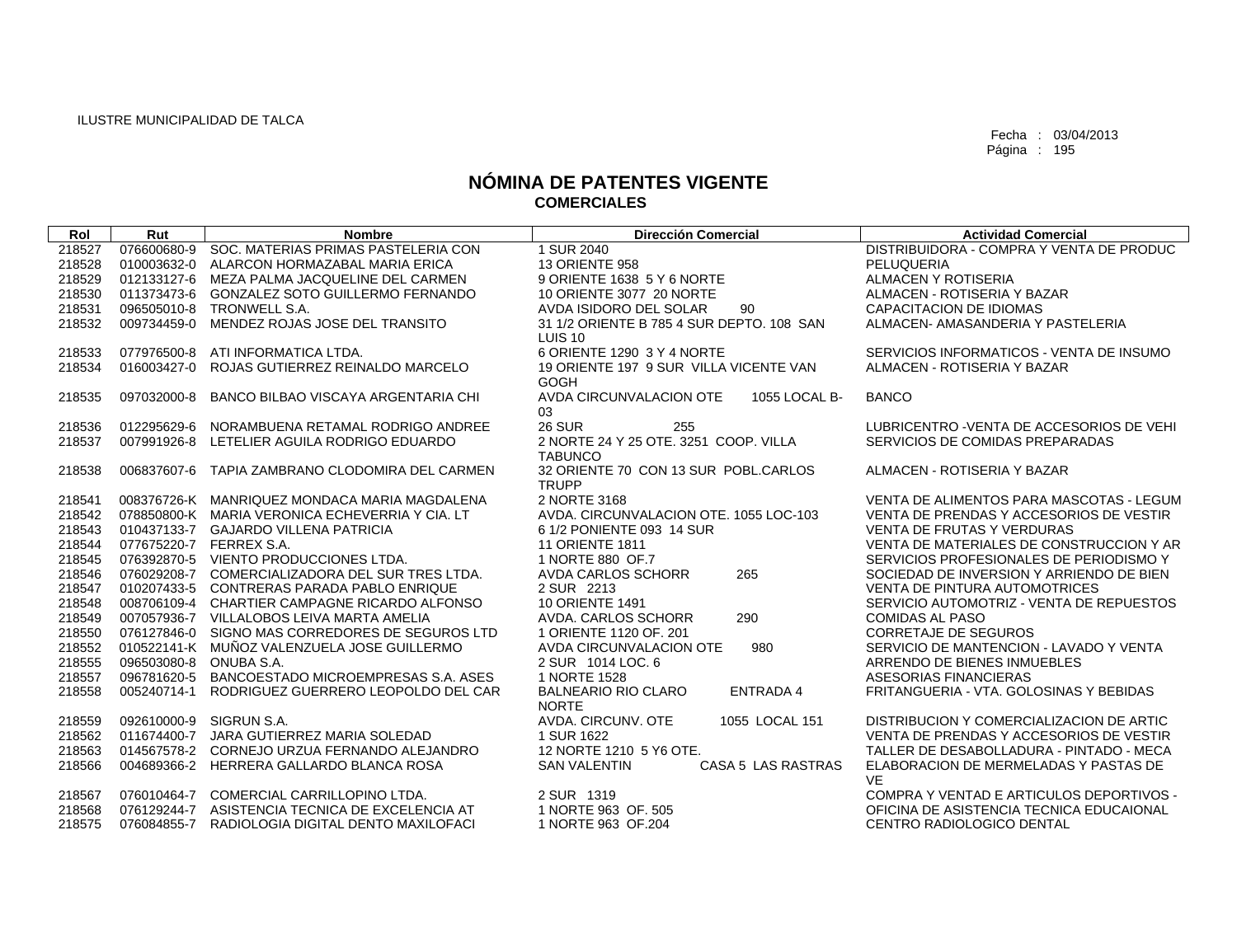| Rol    | Rut         | <b>Nombre</b>                                   | <b>Dirección Comercial</b>               | <b>Actividad Comercial</b>               |
|--------|-------------|-------------------------------------------------|------------------------------------------|------------------------------------------|
| 218576 |             | 014762268-6 ORTIZ PILAY DARWIN ANGEL            | AVDA IGNACIO CARRERA PINTO 0218 COOP.    | <b>FARMACIA Y CONSULTA PODOLOGICA</b>    |
|        |             |                                                 | LAS LILAS                                |                                          |
| 218577 |             | 007714113-8 ALVAREZ CANETE VICTORIA MARGARITA   | 1 NORTE 1694                             | <b>COCINERIA</b>                         |
| 218578 |             | 011438347-3 LARA VILLALOBOS PAOLA ALEJANDRA     | PJ.FLOR DE LA MEDALLITA<br>0309 COLIN 3  | SERV. TECNICO - VTA. INSUMOS COMPUTACION |
|        |             |                                                 |                                          |                                          |
| 218579 |             | 077055510-8 HENNY INVERSIONES LTDA.             | 1 NORTE 1077 OF, 709                     | SERVICIOS PROFESIONALES MEDICOS          |
| 218582 |             | 015135928-0 SAZO PINO MARISOL VIVIANA           | 3644 DOÑA CONSUELO<br>8 SUR              | ALMACEN - ROTISERIA - BAZAR Y COMIDAS AL |
|        |             |                                                 |                                          |                                          |
| 218584 | 078554520-6 | COMERCIAL E INDUSTRIAL PICARTE LTDA             | 14 ORIENTE 70                            | VENTA Y ARRIENDO DE MAQUINARIA           |
| 218585 |             | 077212490-2 INGENIERIA SERVICIOS Y CONSTRUCCION | 1 NORTE 1077 OF.602                      | OFICINA SERVICIOS DE INGENIERIA          |
| 218586 | 006884290-5 | <b>CANALES SOTO NELLY HORTENSIA</b>             | <b>CALLE PRAT</b><br>27 VILLA CULENAR    | <b>ALMACEN</b>                           |
| 218588 |             | 076736000-2 CONSTRUCTORA ALADIN MORALES MOYANO  | 31 ORIENTE 3452 4 1/2 NORTE              | OFICINA DE EMPRESA CONSTRUCTORA          |
| 218589 |             | 076153324-K IMPORTADORA A V LIMITADA            | 1 SUR 1685                               | VENTA DE PRENDAS DE VESTIR               |
| 218590 |             | 053312927-7 ANDRADE QUEZADA OSCAR VICENTE Y OTR | 2 SUR 795 OF.31                          | ASESORIAS CONTABLES - LABORALES Y TRIBUT |
| 218591 | 011765291-2 | PONCE PIZARRO YAKELINE TRINIDAD                 | CALLE 2, PJE. B 57 EL PORVENIR VILLA LOS | <b>ALMACEN</b>                           |
|        |             |                                                 | <b>CONQUISTADORES</b>                    |                                          |
| 218593 |             | 012354029-8 MORAGA AVILA LORETO ANDREA          | 2 1/2 NORTE 3447                         | CENTRO DE ESTETICA Y PELUQUERIA          |
| 218595 |             | 076199600-2 SOC. MEDICA MERINO Y BECKER LTDA.   | 4 NORTE 1656 OF. 202                     | <b>SERVICIOS MEDICOS</b>                 |
| 218600 |             | 076151126-2 PROFESIONALES EN SEGURIDAD LTDA.    | 2 SUR 1064 OF.6                          | PRESTACION DE SERVICIOS RR.HH. EN MATERI |
| 218602 |             | 052000317-7 GLORIA C. FAUNDEZ RODRIGUEZ P. DE E | 5 NORTE 720                              | OFICINA ADMINISTRATIVA DE EMPRESA PRODUC |
| 218603 |             | 076273830-9 SOC. COMERCIAL TEXTIL EL CANELO LTD | 1 SUR 1339 LOC, 21.                      | VENTA DE PRENDAS DE VESTIR               |
| 218607 |             | 053317061-7 PINOCHET DEL RIO FRANCISCA ALEJANDR | 6 ORIENTE 933                            | VENTA DE PRENDAS DE VESTIR AL POR MENOR  |
| 218608 |             | 076021365-9 LABORATORIO XIMENA GONZALEZ LTDA.   | 4 NORTE 1530 L-1070                      | TOMA DE MUESTRA DE LABORATORIO           |
| 218609 |             | 009259360-6 MUNOZ MONROY MIREYA R.              | 2336 16 Y 17 OTE.<br>4 SUR               | <b>COCINERIA</b>                         |
| 218613 |             | 007291195-4 RAMIREZ MARTINEZ MARIO EDUARDO      | <b>10 ORIENTE 1145</b>                   | LIBRERIA Y BAZAR                         |
| 218614 |             | 076151679-5 SOC. DE CAPACITACION INNOVACION Y E | 340 VILLA DOÑA IGNACIA<br><b>28 SUR</b>  | OFICINA DE SERVICIOS DE CAPACITACION     |
|        |             |                                                 |                                          |                                          |
| 218615 |             | 011531233-2 VALDES ESPINOZA VICTORIA HERMINIA   | 1 SUR 1681                               | <b>BAZAR Y PAQUETERIA</b>                |
| 218618 |             | 014076627-5 TRAIPE BOCCA FELICINDA DEL CARMEN   | 12 NORTE 1570                            | VENTA DE ROPA USADA Y TEXTILES PARA EL H |
| 218619 |             | 005918337-0 ANDRADES ARAYA MARIA ESTER          | <b>SAN JUAN</b><br>328 POBL, EDEN        | <b>ALMACEN</b>                           |
| 218621 |             | 076133072-1 MARTINEZ LAGOS Y CIA. LTDA.         | 1 NORTE 1801                             | VENTA DE ARTICULOS ORTOPEDICOS           |
| 218622 |             | 076137588-1 SOC. DE SERV. PROFES. DE SALUD MORA | 3 NORTE 550 2 PONIENTE                   | SERVICIOS PROFESIONALES DE SALUD Y KINES |
| 218623 |             | 012519771-K DIAZ RAMIREZ ISABEL DE LAS MERCEDES | 7 ORIENTE 1417 OF.9                      | VENTA DE INSTRUMENTOS MUSICALES Y        |
|        |             |                                                 |                                          | <b>ACCESO</b>                            |
| 218626 |             | 011174720-2 CACERES CASTILLO HUGO HERNAN        | 1 NORTE 1348                             | <b>COCINERIA</b>                         |
| 218627 |             | 015149667-9 CAMPOS GONZALEZ SILVIA ANDRES       | CALLE TEMPLANZA 1085                     | ALMACEN - ROTISERIA Y BAZAR              |
| 218629 |             | 004933432-K SOBARZO GONZALEZ CLOTILDE DE LAS RO | 14 NORTE 703 JOSE MIGUEL CARRERA         | ALMACEN - ROTISERIA Y BAZAR              |
| 218630 |             | 008057696-K BRAVO ESPINOZA PLACENTINA DEL ROSAR | 16 NORTE 2082 13 Y 14 OTE.               | ALMACEN - ROTISERIA - FRUTAS Y VERDURAS  |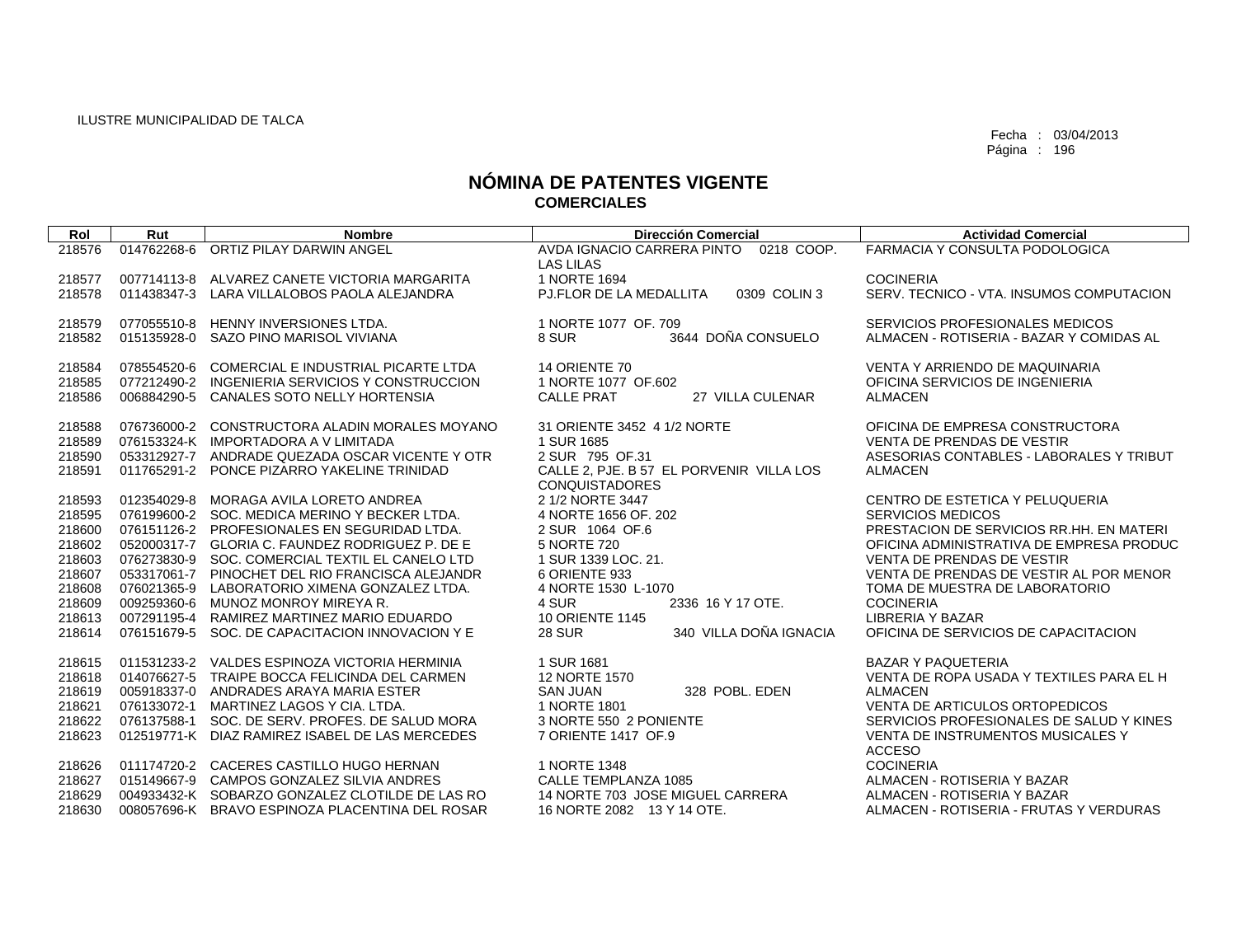| Rol              | Rut         | <b>Nombre</b>                                                           | <b>Dirección Comercial</b>               | <b>Actividad Comercial</b>                                     |
|------------------|-------------|-------------------------------------------------------------------------|------------------------------------------|----------------------------------------------------------------|
| 218631           | 076139452-5 | <b>IMPORTADORA Y COMERCIAL DIMAS LIMIT</b>                              | <b>11 ORIENTE 1421</b>                   | COMERCIALIZADORA DE ART.DEL HOGAR Y                            |
|                  |             |                                                                         |                                          | <b>PREN</b>                                                    |
| 218632           | 076008890-0 | IMPORTADORA Y EXPORTADORA ZHONGCHEN                                     | 1 SUR 1554                               | VENTA DE PRENDAS DE VESTIR - MENAJE Y TE                       |
| 218637           | 017820915-9 | VELOSO DAZA ROLANDO ARTURO                                              | 2 SUR 1799                               | <b>COMPRA Y VENTA DE REPUESTOS</b>                             |
|                  |             |                                                                         |                                          | <b>AUTOMOTRICES</b>                                            |
| 218639           | 076005512-3 | LUBRI CHILE Y CIA, LTDA.                                                | <b>16 ORIENTE 1151</b>                   | DISTRIBUIDORA DE LUBRICANTES                                   |
| 218640           | 007156633-1 | LARA CASTILLO PATRICIO ANSELMO                                          | 11 NORTE 2315 VILLA COMERCIO             | PRESTACION DE SERVICOS EN MATERIA INHERE                       |
| 218641           | 014019666-5 | ANDRADES VERA DANABIA ANDREA                                            | 19 SUR<br>506 4 PONIENTE                 | TALLERES DE ALUMINIOS - VIDRIERIA Y BAZA                       |
| 218642           |             | 052000248-0 OPTICA MARIA EUGENIA OYARZUN LAFAYE                         | 6 ORIENTE 1050 LOCAL 30                  | <b>OPTICA</b>                                                  |
| 218644           |             | 009634986-6 CASTRO LARA ADELAIDA DEL CARMEN                             | <b>CAM LAS RASTRAS</b><br>KM 1 LOTE C    | ALMACEN Y ROTISERIA                                            |
| 218647           | 050343440-7 | ELSA GAJARDO MANRIQUEZ Y OTRO                                           | 4 PONIENTE 448 VILLA EDEN                | PANADERIA Y ROTISERIA                                          |
| 218648           | 076061881-0 | <b>IMPORTADORA ANCHEN LTDA.</b>                                         | 1 SUR 1659                               | BAZAR- PAQUETRIA Y VENTA DE HIERBAS DE I                       |
| 218650           |             | 076082456-9 CAPTAC, DE AGUAS SUBTERRA DANIEL NI                         | 8 NORTE 230                              | OFICINA DE OBRAS DE INGENIERIA-OBRAS MEN                       |
| 218651           |             | 010963123-K ESPINOZA ZENTENO PABLO ANDRES                               | 2 NORTE 448                              | SERVICIOS INFORMATICOS Y                                       |
|                  |             |                                                                         |                                          | <b>COMPUTACIONALES</b>                                         |
| 218652           |             | 006090171-6 GLORIA CECILIA VALENZUELA VALDES                            | AVDA, CIRCUNVALACION OTE, 1055 2DO, PISO | <b>VENTA DE JUGUETES</b>                                       |
| 218654<br>218655 |             | 012134130-1 URRUTIA URRUTIA EMA LEONILA<br>AGUIRRE SILVA MARISOL LORENA | 15 ORIENTE 969<br>2 NORTE 3344           | <b>ALOJAMIENTO</b><br>VENTA DE SANDWICH - CAFE - CONFITES - JU |
| 218656           | 010045448-3 | 015136907-3 ARAYA SILVA JACQUELINE SILVA                                | 1 SUR 1776                               | <b>BOUTIQUE</b>                                                |
| 218657           |             | 011894054-7 ORELLANA VIDAL VICTORIA DEL CARMEN                          | 5 1/2 ORIENTE B 3032 19 NTE A            | ALMACEN - ROTISERIA Y BAZAR                                    |
| 218658           | 013304997-5 | JORGE LUIS VILCHES SAAVEDRA                                             | PURISIMA CAMINO LAS RASTRAS S/LOTE 1     | <b>ALMACEN</b>                                                 |
| 218659           |             | 014539855-K SANCHEZ NOMEZ CRISTIAN CELESTINO                            | 6 ORIENTE 5 Y 6 SUR 689                  | OFICINA EMPRESA DE PUBLICIDAD                                  |
| 218660           |             | 016455485-6 MOLINA CANCINO LESTER ENRIQUE                               | 1 NORTE 2226                             | SERVICIOS DE PUBLICIDAD.                                       |
| 218661           |             | 021349163-6 DELGADILLO CRUZ VANESSA                                     | 1 SUR 1637 LOC-19                        | VENTA DE PRENDAS DE VESTIR Y ACCESORIOS                        |
| 218662           |             | 096555510-2 MAUI AND SONS S.A.                                          | AVDA CIRCUNVALACION OTE<br>1055 LOC. 147 | VENTA DE PRENDAS Y ACCESORIOS DE VESTIR                        |
| 218663           |             | 096509850-K DISTRIBUIDORA COMERCIAL CASERITA LT                         | 3 NORTE 1757                             | DISTRIBUIDORA DE ABARROTES - LACTEOS Y C                       |
| 218665           |             | 013504960-3 MATURANA SILVA ALBA DEL PILAR                               | 1 NORTE 1630                             | VENTA DE MUEBLES - COLCHONES Y ROPA DE C                       |
| 218666           |             | 076322600-K COMERCIAL DIMARTTI LTDA.                                    | 1 SUR 1546                               | <b>VENTA DE CALZADOS</b>                                       |
| 218668           |             | 015773990-5 ROJAS TORO KAREN JUDITH                                     | 1 SUR 1654                               | VENTA DE ART. DE PESCA Y CAZA- BAZAR (N                        |
| 218669           |             | 009108315-9 GONZALEZ CACERES NANCY DEL ROSARIO                          | 33 ORIENTE C 471 JARDIN DEL ESTE         | <b>VENTA DE MUEBLES</b>                                        |
| 218670           |             | 007161389-5 MEJIAS ZUÑIGA AURELIA DEL CARMEN                            | 2 1/2 NORTE 21 FLOR DE CHILE             | <b>ALMACEN</b>                                                 |
| 218671           |             | 013716451-5 URRUTIA NUNEZ JOSE LUIS                                     | 2 1/2 PONIENTE 551                       | <b>COCINERIA</b>                                               |
| 218672           |             | 014640012-4 HSU SU-LING                                                 | 8 ORIENTE 1040-B                         | COMPRA VENTA DE ROPA DEPORTIVA Y ART. JU                       |
| 218673           |             | 012152613-1 RIVAS BRIONES ALEJANDRO MAURICIO                            | 7 NORTE 2254                             | OFICINA ADM. DE ARRIENDO DE EQUIPOS DE C                       |
| 218675           |             | 076135974-6 GASTRONOMICA BOGA LTDA.                                     | AVDA CARLOS SCHORR<br>396                | <b>FUENTE DE SODA</b>                                          |
| 218677           |             | 099598640-K CIBERGESTION PROCESOS CHILE S.A.                            | 1 NORTE 931 OF 301                       | OFICINA ADMINISTRATIVA DE TRAMITACION DE                       |
| 218678           |             | 012786179-K BRAVO ALISTE VICTOR ANTONIO                                 | 32 ORIENTE 3485 6 1/2 SUR B              | ALMACEN - ROTISERIA Y BAZAR                                    |
| 218679           | 018094414-1 | NAVARRO AYALA CECILIA CRISTINA                                          | AV. CANCHA RAYADA<br>1615                | VENTA DE REPUESTOS Y ACCESORIOS DE<br><b>MOTOS</b>             |
| 218681           |             | 076064482-K SERVICIOS JORGE CAÑETE CANALES E.I.                         | 7 ORIENTE 1130                           | OFICINA ADMINISTRATIVA EN PRESTACION DE                        |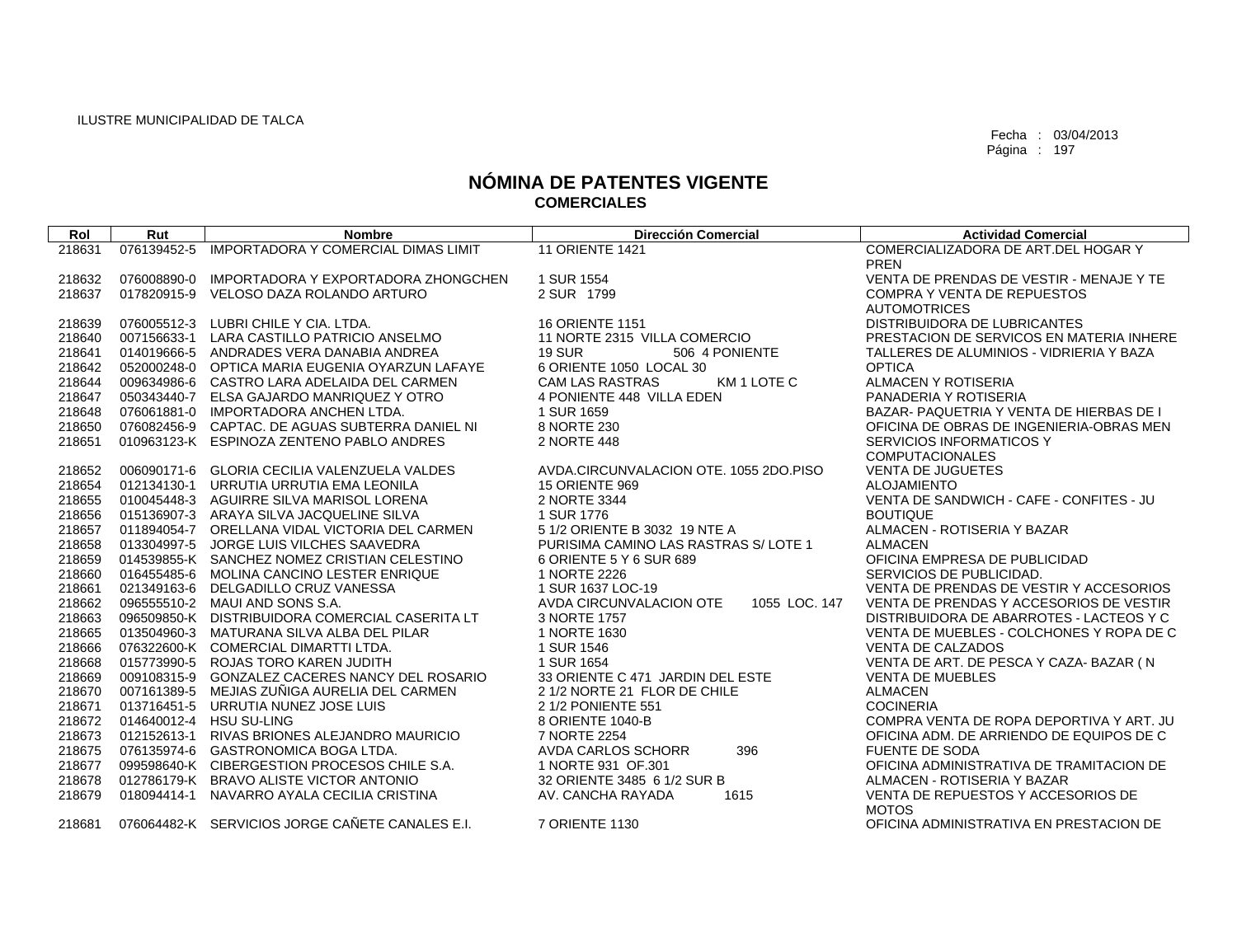| Rol    | Rut         | <b>Nombre</b>                                   | <b>Dirección Comercial</b>                  | <b>Actividad Comercial</b>               |
|--------|-------------|-------------------------------------------------|---------------------------------------------|------------------------------------------|
| 218683 |             | 076146996-7 SERV, PROFESIONALES Y ASESORIAS REC | 4 NORTE 1603                                | ASESORIAS - SELECCION Y COLOCACION DE RE |
| 218685 |             | 014398222-K MARISCAL ROJAS DAVID ALEJANDRO      | 22 1/2 NORTE A 1140                         | ALMACEN - ROTISERIA Y BAZAR              |
| 218687 |             | 076150016-3 RESTAURANTES VIVIANA DEL CARMEN JAD | 1 SUR<br>1271 LOCAL 2                       | FUENTE DE SODA Y GELATERIA               |
| 218691 |             | 076156045-K HABITAT - CRATE LIMITADA            | <b>18 ORIENTE 850</b>                       | ASESORIAS EMPRESARIALES                  |
| 218693 |             | 010165404-4 HERNANDEZ MUNOZ NANCY DE LAS MERECE | 2 SUR 1319 6 Y 7 ORIENTE                    | COMPRA VENTA DE ART. DEPORTIVOS - VESTUA |
| 218694 |             | 091502000-3 SALINAS Y FABRES S.A.               | <b>RUTA 5 SUR</b><br>3402                   | VENTA DE VEHICULOS MOTORIZADOS-          |
|        |             |                                                 |                                             | <b>CAMIONES</b>                          |
| 218695 |             | 076132168-4 CONSULTORIA, CAPACITACION Y LIDERAZ | 27 1/2 SUR<br>280                           | OFICINA DE EMPRESA CONSULTORA Y CAPACITA |
| 218698 |             | 076090953-K SOC. EDUCACIONAL MANZANA VERDE LTDA | LAS RASTRAS SITIO 4 KM, 2.5                 | JARDIN INFANTIL Y SALA CUNA              |
| 218701 |             | 014574274-9 GONZALEZ SEPULVEDA MAGDALENA        | 33 ORIENTE C 257 10 Y 11 SUR DOÑA           | <b>BAZAR</b>                             |
|        |             |                                                 | CONSUELO                                    |                                          |
| 218702 |             | 007702791-2 SORIANO GUTIERREZ BRUNILDA DEL CARM | 3 NORTE 1425                                | ARRIENDO DE HERRAMIENTAS Y MAQUINARIAS M |
| 218705 |             | 011698247-1 VILLENA ARAVENA PATRICIA IRENE      | 13 ORIENTE 30 13 1/2 SUR                    | ALMACEN - ROTISERIA Y BAZAR              |
| 218706 |             | 010513823-7 ROJAS VALENZUELA EDUARDO ANTONIO    | <b>14 SUR</b><br>1552                       | TALLER DE ESTRUCTURAS METALICAS E INSTAL |
| 218707 |             | 011439038-0 GUTIERREZ GONZALEZ LUIS ELADIO      | 2605 19 ORIENTE<br>8 SUR                    | CLINICA VETERINARIA - VENTE DE INSUMOS Y |
| 218709 |             | 076110514-0 IMPORTADORA IN LAKECH LTDA.         | 4 NORTE 1530 LOC. 1015                      | COMPRA Y VENTA DE ARTICULOS DECORACION - |
| 218710 |             | 008752975-4 HEVIA FARIAS MANUEL ENRIQUE         | <b>14 ORIENTE 2140</b>                      | <b>ESCUELA DE PARVULOS</b>               |
| 218712 |             | 076130388-0 SOC, COMERCIAL MAS SIETE LTDA.      | 1 SUR 1683                                  | IMPORTADORA Y DISTRIBUIDORA DE ARTICULOS |
| 218715 |             | 016453898-2 MUÑOZ ORTIZ KAREN ISABEL DE LOURDES | 12 ORIENTE LOC. 25 2 Y 3 SUR PERSA TERMINAL | <b>BAZAR Y PAQUETERIA</b>                |
| 218716 |             | 076944420-3 CENTRO DE ESPECIALIDADES MEDICO DEN | 8 SUR<br>30 VILLA NAZARETH                  | SALA DE PROCEDIMIENTOS ODONTOLOGICOS     |
| 218717 |             | 007328268-3 VALDES FUENTES NELSON ANTONIO       | 7 SUR<br>1690 9 Y 10 ORIENTE                | <b>TALLER MECANICO</b>                   |
| 218718 |             | 007942077-8 MONROY ARAVENA CARLOS ENRIQUE DEL C | PERSA RODOVIARIO<br>LOC. 59 2 Y 3 SUR       | BAZAR - PAQUETERIAS Y ZAPATERIA          |
| 218719 |             | 076143482-9 COMERCIAL REVECO Y HAWES S.A.       | 4 NORTE 1530 LOCAL 1110                     | <b>FUENTE DE SODA</b>                    |
| 218720 |             | 076147290-9 SERV, DE AS Y LAB PARA EL CONTROL D | AVDA CANCHA RAYADA<br>1856                  | SERVICIOS DE LABORATORIO (SUELOS Y HORMI |
| 218722 |             | 076090782-0 SERV. INTEGRALES EN INFORMATICA VIS | 2 NORTE 821                                 | SERVICIOS INTEGRALES DE INFORMATICA      |
| 218723 |             | 014327177-3 MUÑOZ FARIAS ROBERTO CARLOS         | 14 PONIENTE 0265 DONA GLORIA II             | ALMACEN - ROTISERIA - PANADERIA Y PASTEL |
| 218724 |             | 076148133-9 FRANK HOLL, COSTA Y CUMBRE TOURS E. | PJE 2 SUR<br>217 VILLA BUEN PASTOR          | OFICINA ADMINISTRATIVA DE TURISMO VENTUR |
| 218725 |             | 017040257-K CUEVAS BRAVO JOSSELYNE ALICIA       | 8 SUR<br>1 18 Y 19 ORIENTE VILLA            | PELUQUERIA                               |
|        |             |                                                 | <b>NAZARETH</b>                             |                                          |
| 218726 |             | 008881281-6 NEIRA CHAVEZ JORGE EUGENIO          | 18 ORIENTE 802 MANSO VELASCO                | <b>ALMACEN</b>                           |
| 218727 | 011320568-7 | IMAS CANALES MARCO ANTONIO                      | 5 1/2 SUR A<br>3072 30 1/2 ORIENTE          | ALMACEN - ROTISERIA Y BAZAR              |
|        |             |                                                 | POBL, SAN LUIS                              |                                          |
| 218729 |             | 014525453-1 CARTES MUÑOZ ANDREA DE LOURDES      | 5 ORIENTE 0405                              | <b>COMIDAS AL PASO</b>                   |
| 218730 |             | 007598381-6 VALDES GACITUA GASTON GUSTAVO       | <b>19 SUR</b><br>246 VILLA LOS ROBLES       | <b>COMIDAS AL PASO</b>                   |
| 218731 |             | 076292920-1 MAESTRANZA Y SERVICIOS DIESEL LTDA. | 12 NORTE 1210 5 OTE.                        | TALLER DE MAESTRANZAS Y SERVICIOS DIESEL |
| 218732 |             | 005979516-3 VALDES VILCHES ROSA GUADALUPE       | 4 PONIENTE 1236                             | VENTA DE SANDWICH - BEBIDAS - JUGOS - CO |
| 218733 |             | 005979516-3 VALDES VILCHES ROSA GUADALUPE       | 4 PONIENTE 1320                             | VENTA DE SANDWICH - BEBIDAS - JUGOS - CO |
| 218734 |             | 076142912-4 TELEFARMA SPA                       | <b>4 ORIENTE 1717</b>                       | <b>FARMACIA</b>                          |
| 218735 |             | 076072077-1 FERRETERIA INDUSTRIAL INGRID KOTHER | 6 SUR Nº 721                                | OFICINA ADMINISTRATIVA (VENTA DE ART. DE |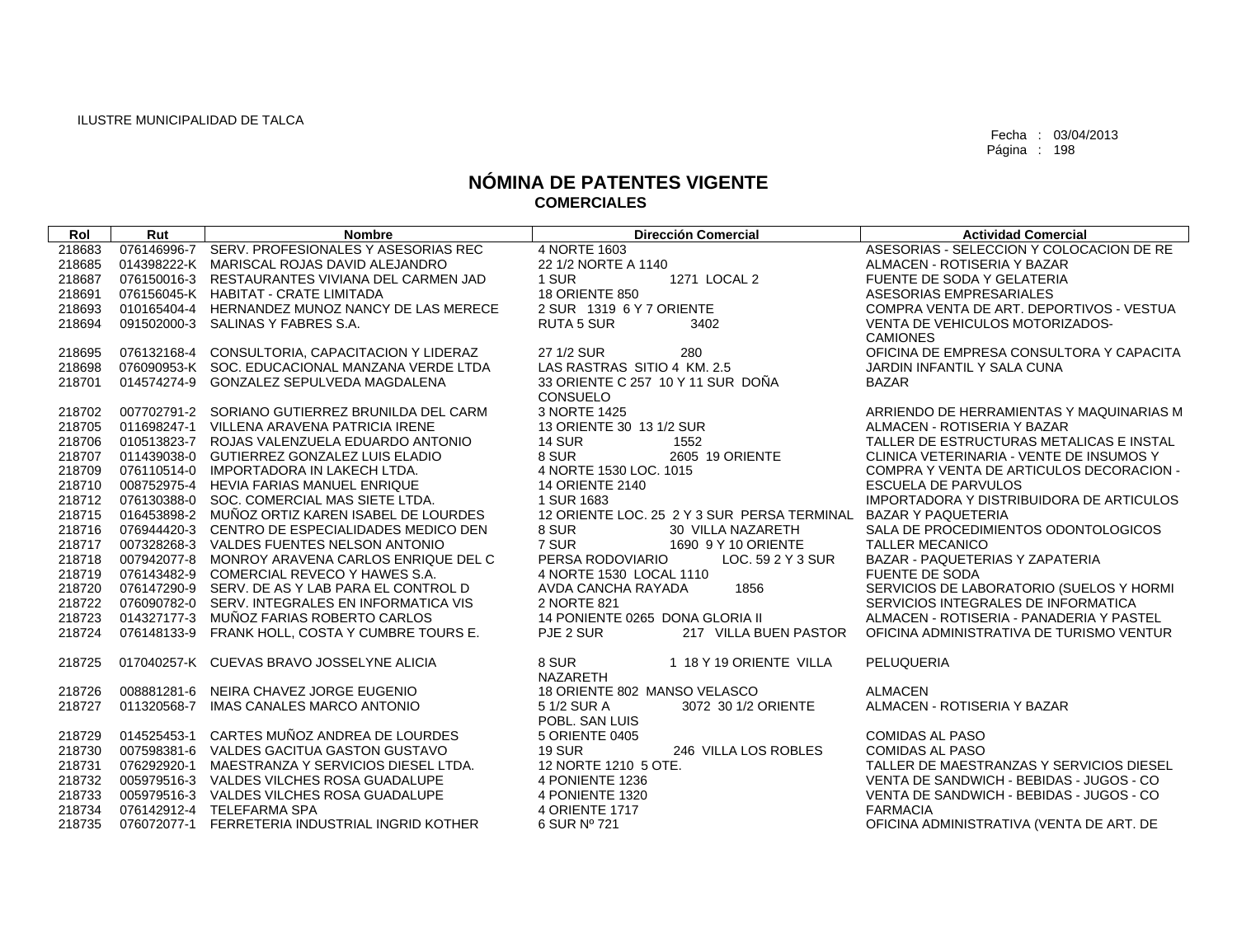| Rol    | Rut         | <b>Nombre</b>                                   | <b>Dirección Comercial</b>                    | <b>Actividad Comercial</b>               |
|--------|-------------|-------------------------------------------------|-----------------------------------------------|------------------------------------------|
| 218736 |             | 053317136-2 PAMELA AILEEN PINO ROCHA Y OTRO     | <b>10 ORIENTE 1120</b>                        | <b>BOUTIQUE</b>                          |
| 218739 | 011998381-9 | MUÑOZ ESPINOZA BERTA ISABEL                     | 31 1/2 ORIENTE 114 11 SUR                     | ALMACEN Y ROTISERIA                      |
| 218740 | 076068035-4 | AGROGANADERA LOS RIOS LTDA.                     | EL ARENAL<br>798                              | <b>CARNICERIA Y ROTISERIA</b>            |
| 218743 |             | 076102753-0 GUILLERMO VILLALOBOS GARCIA-HUIDOBR | 1 SUR<br>865 OF.31                            | OFICINA ADMINISTRATIVA DE CONSTRUCTORA E |
| 218744 | 014567563-4 | CASTRO PINO MARIA LAURA                         | PJE 8 1/2 NORTE 2374 16 1/2 OTE C VILLA LOS   | ALMACEN Y VERDULERIA.                    |
|        |             |                                                 | <b>PALTOS</b>                                 |                                          |
| 218745 | 076087751-4 | CONSTRUCTORA PROYECTOS Y ASESORIAS              | 5 ORIENTE 1641 5 Y 6 NORTE                    | OFICINA ADMINISTRATIVA DE CAPACITACION Y |
| 218746 | 007325494-9 | MUNOZ DIAZ GLORIA ELIZABETH                     | 2 SUR 1054                                    | <b>OPTICA</b>                            |
| 218747 | 007924816-9 | BRAVO SOTO IVAN EUGENIO                         | 3 SUR<br>542                                  | OFICINA DE CONTRATISTA EN CONSTRUCCION   |
| 218748 |             | 076147019-1 INSTITUTO DE CAPACITACION Y DESARRO | 1 SUR<br>1417 OF.14 2º PISO                   | OFICINA DE CAPACITACION                  |
|        |             |                                                 | <b>GALERIA ATALA</b>                          |                                          |
| 218749 | 006474242-6 | PRADO FLECKENSTEIN GABRIEL EDUARDO              | PJE LOS TILOS<br>496 VILLA EDEN               | DECORACION DE INTERIORES Y ANTIGUEDADES  |
| 218751 |             | 014465110-3 SANTAMARIA JAQUE MARIBEL ERNESTINA  | <b>10 SUR</b><br>3414 32 ORIENTE CARLOS       | ALMACEN - CONFITES - BAZAR - PAQUETERIA  |
|        |             |                                                 | <b>TRUPP</b>                                  |                                          |
| 218752 | 014573138-0 | MUÑOZ RODRIGUEZ ANA ELISA                       | 2 SUR 1220                                    | VENTA Y DISTRIBUCION DE ARTESANIA        |
| 218753 | 076081446-6 | ALBERTO JARA E HIJOS LTDA.                      | 4 NORTE 1409                                  | <b>VENTA DE PRODUCTOS PLASTICOS</b>      |
| 218754 | 015597796-5 | MANCILLA TORRES PABLO SEBASTIAN                 | 2 PONIENTE 56 POBL. INDEPENDENCIA             | SERVICIO DE INTERNET Y BAZAR             |
| 218756 | 008519324-4 | VILLALOBOS AHUMADA ALICIA DEL CARME             | <b>14 ORIENTE 699</b>                         | <b>VULCANIZACION</b>                     |
| 218757 |             | 022062090-5 LIANG SHU-FANG                      | 8 ORIENTE 1040-A 1 Y 2 SUR                    | <b>COMIDAS AL PASO</b>                   |
| 218758 |             | 007321868-3 MORALES CONTRERAS JUAN ENRIQUE      | 2 ORIENTE 756 4 Y 5 SUR                       | CASAS DE REPOSO (CAPACIDAD MAXIMA 10 RES |
| 218759 |             | 008650207-0 PALMA ARIAS JULIA DEL TRANSITO      | 8 ORIENTE 1390 LOC. 2                         | <b>BAZAR</b>                             |
| 218760 | 012263787-5 | LARRAECHEA COSIGNANI VASCO RICARDO              | AVDA CIRCUNVALACION OTE<br>1055 LOC, 169      | VENTA DE PLANES Y EQUIPOS DE TELEFONIA M |
| 218762 |             | 012263787-5 LARRAECHEA COSIGNANI VASCO RICARDO  | AVDA CIRCUNVALACION OTE<br>1055 MOD.          | VENTA DE PLANES Y EQUIPOS DE TELEFONIA M |
|        |             |                                                 | <b>INTERIOR</b>                               |                                          |
| 218765 | 013858057-1 | CACERES GARRIDO CAROLINA ANDREA                 | 10 ORIENTE 1146 1 SUR 1 NORTE                 | <b>BOUTIQUE</b>                          |
| 218766 | 010498110-0 | SILVA SAAVEDRA MARIA LAURA                      | 3615 33 ORIENTE DOÑA<br><b>10 SUR A</b>       | <b>LIBRERIA Y BAZAR</b>                  |
|        |             |                                                 | CONSUELO                                      |                                          |
| 218767 | 076645220-5 | CONSULTORA EDUCACCION CHILE LTDA.               | 5 ORIENTE 1320 OFIC- A Y B                    | OFICINA DE SERVICIOS DE ASESORIA PEDAGOG |
| 218768 |             | 096787910-K TALCA-CHILLAN SOCIEDAD CONCESIONARI | <b>RUTA 5 SUR</b><br>KM 253.100               | OFICINA DE COBRO DE PEAJE                |
| 218769 |             | 096787910-K TALCA-CHILLAN SOCIEDAD CONCESIONARI | <b>RUTA 5 SUR</b><br>KM 255.500               | OFICINA DE COBRO DE PEAJE                |
| 218772 |             | 007960856-4 QUILODRAN ROJAS ROBERTO AURELIO     | 1920 LC 5-6 INTERIO<br>RODOVIARIO/2 SUR       | VENTA DE CONFITES Y BEBIDAS ANALCOHOLICA |
| 218774 |             | 012522398-2 LOPEZ AYALA HECTOR ALEJANDRO        | 2 SUR 2217 15 Y 16 ORIENT                     | VENTA DE INSUMOS VETERINARIOS Y FARMACIA |
| 218775 |             | 076780060-6 PEDRO A. ROJAS ROJAS SERV. DE TELEC | 1 SUR<br>285                                  | OFICINA ADMINISTRATIVA DE CONTRATISTA    |
| 218776 |             | 006702968-2 SOTO CONTRERAS BERNARDITA FILOMENA  | 6 ORIENTE 1340                                | <b>BAZAR Y LIBRERIA</b>                  |
| 218777 |             | 006131687-6 VILLAR TRONCOSO ADRIANA ELENA       | 18 1/2 NORTE B 1810 LOMAS DE LIRCAY           | COMIDA RAPIDA Y VENTA DE PRODUCTOS DE CO |
| 218778 |             | 014259292-4 REVECO ROJAS JEARELA DEL CARMEN     | 22 NORTE 3051 POBL, BICENTENARIO              | ALMACEN - ROTISERIA Y BAZAR              |
| 218779 |             | 076092346-K SOC, ODONTOLIGICA DAZA Y BUSTAMANTE | 1 ORIENTE 818 BOX 1                           | SERVICIOS ODONTOLOGICOS                  |
| 218780 |             | 010771839-7 AGUAYO GIANNINI CAROLINA ANDREA     | AVDA CIRCUNVALACION<br>1055 LOC, 204 -<br>205 | PELUQUERIA                               |
| 218781 |             | 015152054-5 MOYANO ROCA LUIS GABRIEL            | 1 ORIENTE 1394 3 NORTE                        | <b>COMIDAS AL PASO</b>                   |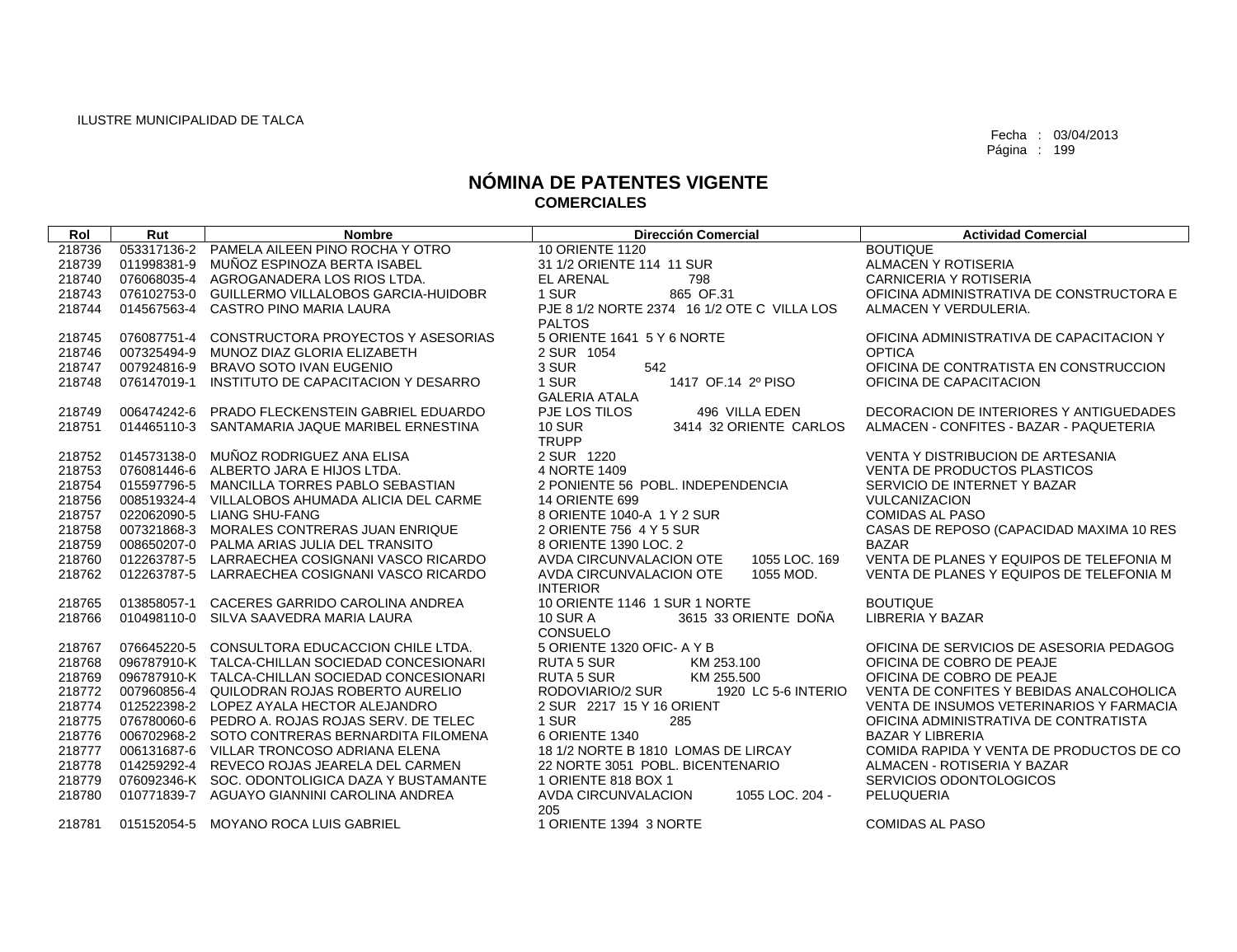| Rol    | Rut         | <b>Nombre</b>                                   | <b>Dirección Comercial</b>                  | <b>Actividad Comercial</b>               |
|--------|-------------|-------------------------------------------------|---------------------------------------------|------------------------------------------|
| 218782 |             | 079576610-3 ALEJANDRO MORENO Y CIA, LTDA.       | 2 SUR 1716                                  | VENTA DE REPUESTOS - ACCESORIOS Y LUBRIC |
| 218783 |             | 078885550-8 PERSONAL COMPUTER FACTORY LTDA.     | 1 SUR 818                                   | VENTA DE COMPUTADORES Y ACCESORIOS       |
| 218784 | 076912600-7 | BENAVIDES Y CIA, LTDA.                          | 2 PONIENTE 1380 OF, 518                     | <b>CONSULTA MEDICA</b>                   |
| 218785 |             | 011709605-K ROJAS MARTINEZ VIVIANA ANGELICA     | 14 ORIENTE 1010 2 SUR                       | <b>COCINERIA</b>                         |
| 218786 |             | 087645000-3 AKRO DISEÑOS S.A.                   | 1 ORIENTE 615 6 SUR                         | OFICINA ADMINISTRATIVA EN SERVICIOS DE M |
| 218787 |             | 076146105-2 COMERCIALIZADORA VEHICULOS MOTORIZA | 3385<br><b>AVDA SAN MIGUEL</b>              | COMPRA - VENTA - MANTENCION Y VENTA DE   |
| 218788 |             | 076142476-9 CAPACIT. Y PEREFC. TOTAL CHILE SPA  | 1 ORIENTE 1550                              | OFICINA DE PRESTACION DE SERV. DE CAPACI |
| 218789 |             | 011458064-3 OSORES YAÑEZ LUIS ROBERTO           | 10 ORIENTE 1141 1 SUR 1 NORTE               | <b>OPTICA</b>                            |
| 218791 | 076042562-1 | DR ALFREDO DONOSO P Y DRA DANIELA G             | 1 PONIENTE 1380 OF-414                      | CONSULTA MÈDICA                          |
| 218794 |             | 076108164-0 ERIC WILLIAM FUENTES LATORRE EIRL   | 1 ORIENTE 939 OF-2                          | <b>SERVICIOS MEDICOS</b>                 |
| 218795 |             | 016004157-9 CONTARDO OPITZ FRANCISCA IGNACIA    | 2 ORIENTE 1866 7 Y 8 NORTE                  | <b>CLINICA VETERINARIA</b>               |
| 218796 |             | 076697790-1 COMERCIAL KAYSER LTDA.              | 1 SUR<br>1637                               | SALA DE VENTA DE PRENDAS DE VESTIR       |
| 218798 |             | 076597710-K QUIMICAS ASSEL S.A.                 | <b>CAMINO PALMIRA PC</b><br>1 SAN MIGUEL    | FABRICACION Y COMERCIALIZACION DE PRODUC |
| 218801 |             | 077424510-3 PATUELLI Y CIA, LTDA.               | 1 SUR 1579                                  | VENTA DE CALZADOS Y ARTICULOS DEPORTIVOS |
| 218803 |             | 007296866-2 ACUÑA CORNEJO LUCRECIA LUCIA DEL CA | <b>11 ORIENTE 2194</b>                      | ALMACEN - ROTISERIA - FRUTAS Y VERDURAS  |
| 218804 |             | 011146658-0 ASTUDILLO CACERES NELSON CALIXTO    | 1 SUR<br>1669 LOCAL 22                      | PELUQUERIA                               |
| 218807 |             | 014020032-8 RAMIREZ CARRENO PATRICIO ANTONIO    | 14 ORIENTE 1049 1 Y 2 SUR                   | <b>CONFITES</b>                          |
| 218808 |             | 076774910-4 COMERCIAL SUSARON OLIMPO LTDA.      | 1 SUR 1798                                  | <b>CARNICERIA</b>                        |
| 218811 |             | 076274340-K INMOBILIARIA E INVERSIONES SAN MATI | 4 NORTE 1530 LOCAL 1065                     | CENTRO DE PAGOS, TABAQUERIA, VENTA DE JU |
| 218813 |             | 096580060-3 ADEXUS S.A.                         | 1 NORTE 963 OF.319                          | VENTA AL POR MAYOR DE MAQUINAS Y EQUIPOS |
| 218814 | 011765705-1 | ACEVEDO ESCALONA DARIO GABRIEL                  | 32 ORIENTE 3389 7 1/2 SUR JARDIN DEL ESTE   | VENTA DE ALIMENTOS PARA MASCOTAS Y       |
|        |             |                                                 |                                             | <b>FRUTO</b>                             |
| 218816 | 076091583-1 | CONSTRUCTORA MAGHARM LTDA.                      | 2 PONIENTE 1261 OF. A                       | OFICINA CONSTRUCTORA                     |
| 218817 |             | 076160462-7 SOC. COMERCIAL LYLLTDA.             | 1055 LOC. 229<br>AVDA CIRCUNVALACION OTE    | CONFITERIA Y CHOCOLATERIA                |
| 218819 |             | 007423245-0 MUÑOZ ARANCIBIA NUBIA ESTRELLA      | 8 ORIENTE 1405                              | VENTA DE TELAS, CORDONERIA - BAZAR Y CON |
| 218820 | 007719086-4 | MENDOZA FUENTES GUILLERMO ENRIQUE               | 8 SUR<br>3397 32 ORIENTE                    | <b>CARNICERIA Y ROTISERIA</b>            |
| 218822 |             | 014601345-7 CANCINO SEPULVEDA CATALINA DE LOS A | 1 ORIENTE 100 13 SUR                        | CENTRO DE ESTETICA INTEGRAL Y FUENTE DE  |
| 218823 |             | 007407085-K ALEGRIA ALVAREZ JUAN CARLOS         | 10 ORIENTE 491 7 SUR                        | DESABOLLADURA Y PINTURA DE AUTOMOVILES   |
| 218824 |             | 070015730-K MUTUAL DE SEGUROS DE CHILE          | 2 SUR 772 OF, 306 - 307 -                   | <b>SEGUROS DE VIDA</b>                   |
| 218825 |             | 076488070-6 INGENIERIA Y SEGURIDAD INDUSTRIAL K | 3 SUR<br>1457                               | VENTA DE ARTICULOS DE SEGURIDAD INDUSTRI |
| 218826 |             | 013785552-6 PALMA CACERES CLAUDIA ANDREA        | 7 ORIENTE 1171 1 SUR Y 1 NTE.               | <b>DEPILACION</b>                        |
| 218828 |             | 012295606-7 MORALES PALMA MARCELA PILAR         | 11 ORIENTE RECINTO CREA LOC.663 - 665 - 667 | <b>COCINERIA</b>                         |
| 218829 | 011071807-1 | MORALES ESPINOZA MARIA ADRIANA                  | <b>13 OTE</b><br>3162 TALCA                 | ALMACEN, ROTISERIA, AMASANDERIA Y PASTEL |
| 218831 |             | 011374577-0 ARAVENA GARCIA JUAN DE LA CRUZ      | CALLE C SECTOR 1 LADO ORIENTE LOC. 17       | <b>COCINERIA</b>                         |
|        |             |                                                 | <b>MACROFERIA</b>                           |                                          |
| 218832 |             | 076075832-9 ANASAC CHILE S.A.                   | 3425<br>AVDA. SAN MIGUEL                    | OF. ADMINISTRATIVA DE EMPRESA AGRICOLA   |
| 218833 |             | 076056936-4 EMPRESA DE SERVICIOS SANTA ANA LTDA | PJE. 26 1/2 SUR A 0121                      | OFICINA ADMINISTRATIVA DE TRANSPORTE DE  |
| 218834 |             | 076157247-4 SOC, SERCAP REBOLLEDO Y ROBLES CAPA | 0946 OF 7<br>AVDA, COLIN                    | OFICINA DE ORGANISMO TECNICO DE CAPACITA |
| 218836 |             | 076063547-2 SOC. COMERCIAL SOLUCIONES C Y C LTD | <b>27 SUR</b><br>359 VILLA DOÑA IGNACIA     | OFICINA ADMINISTRATIVA EN IMPORT. - COMP |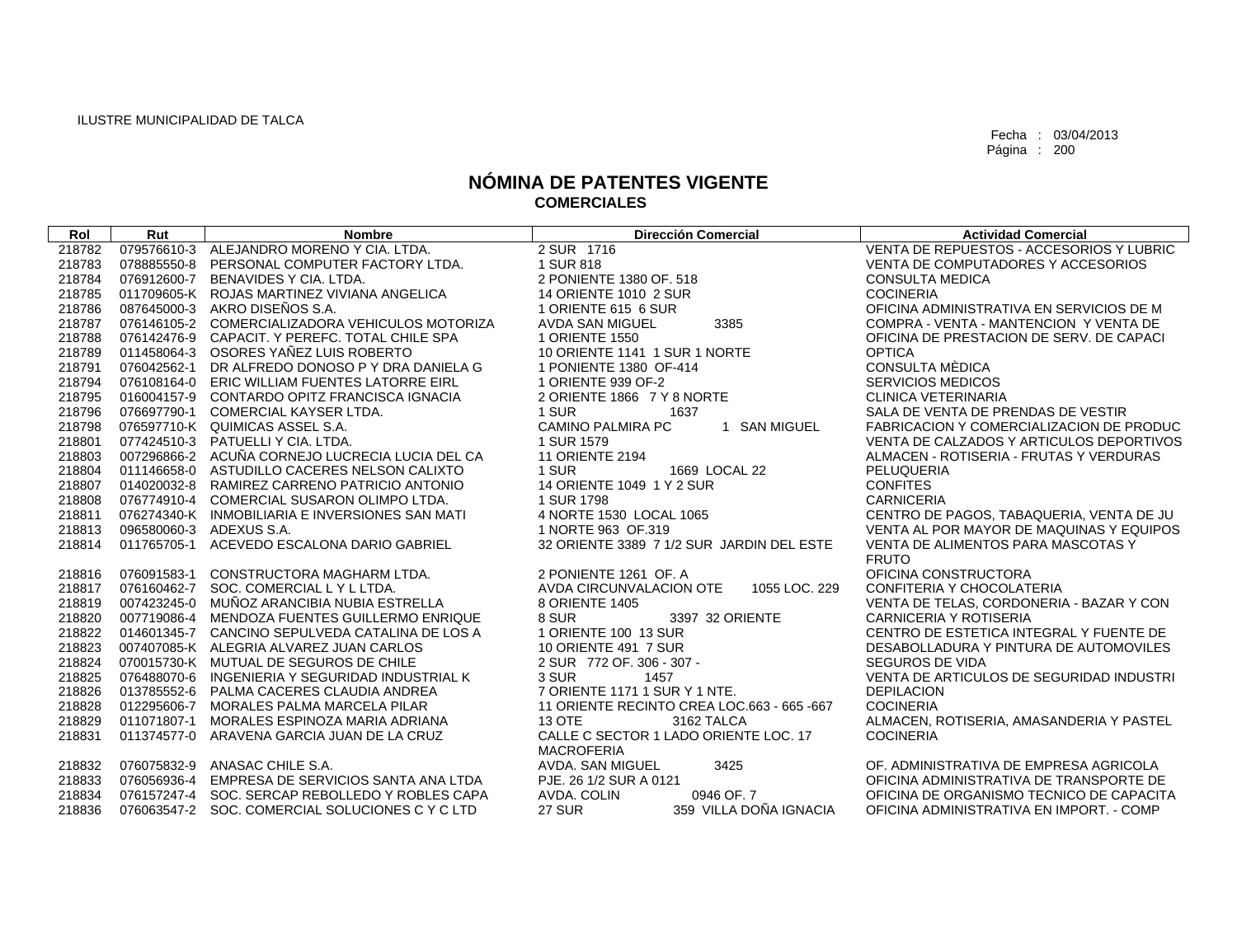| Rol              | Rut         | <b>Nombre</b>                                                                 | <b>Dirección Comercial</b>                   | <b>Actividad Comercial</b>                                      |
|------------------|-------------|-------------------------------------------------------------------------------|----------------------------------------------|-----------------------------------------------------------------|
| 218837           | 008801172-4 | ASSADI ANDONIE VICTOR MANUEL                                                  | 10 ORIENTE 1 SUR 1 NORTE 1129                | BAZAR - VENTA DE BOLETOS DE POLLA Y LOTE                        |
| 218838           | 008030454-4 | <b>MORAN CANCINO MARIA TERESA</b>                                             | PJE. 6 1/2 SUR C 3372 DPTO.104 SAN LUIS VIII | ALMACEN - ROTISERIA Y BAZAR                                     |
|                  |             |                                                                               |                                              |                                                                 |
| 218839           |             | 010613742-0 TORO FUENTES MIGUEL ANGEL                                         | <b>13 SUR</b><br>18 ESQ. 14 ORIENTE          | <b>COMPRA Y VENTA DE VEHICULOS</b>                              |
| 218841           |             | 015139620-8 FIGUEROA MORALES MARIA TERESA                                     | 2 SUR 2314 16 OTE.                           | <b>COCINERIA Y BAZAR</b>                                        |
| 218842           |             | 008804685-4 ARAYA ROJAS SERGIO DIONISIO                                       | <b>SAN JUAN</b><br>236 POBL, EDEN            | TALLER DE REPARACION DE AUTOMOVILES                             |
| 218844           |             | 076126511-3 INMOBILIARIA DOMINA LTDA.                                         | AVDA, BERNARDO O"HIGGINS 1093                | INMOBILIARIA (SALA DE VENTAS)                                   |
| 218845           |             | 009548066-7 FLORES CONTRERAS MARYLIN JEANNETTE                                | 7 ORIENTE 1171                               | PELUQUERIA - DEPILACION (SIN LASER) - MA                        |
| 218848           |             | 076007108-0 PRIETO Y MEYER, SERVICIOS LTDA.                                   | 2 SUR 841 OF 23                              | CORRETAJE Y ASESORIAS EN GENERAL                                |
| 218849           |             | 076741430-7 PABLO PRIETO LORCA PUBLICIDAD EIRL                                | 2 SUR 841 OF.23                              | OFICINA ADMINISTRATIVA SERVICIOS DE PUBL                        |
| 218850           |             | 022950102-K HE WENWANG                                                        | 2 SUR 1272                                   | <b>FUENTE DE SODA</b>                                           |
| 218851           |             | 079950280-1 ARTICULOS DEPORTIVOS BELSPORT S.A.                                | 1 SUR 1168                                   | <b>VENTA DE ARTICULOS DEPORTIVOS</b>                            |
| 218852           |             | 099548940-6 CONSORCIO RADIOTRONICA DOMINIA TECN                               | 550<br><b>BALMACEDA</b>                      | INSTALACION Y REPARACION DE EQUIPOS TELE                        |
| 218856           |             | 076144034-9 LUIS OCTAVIO FUENTES SOBARZO SERVIC                               | <b>11 ORIENTE 1291</b>                       | ALOJAMIENTO Y COCINERIA                                         |
| 218857           |             | 013856871-7 CASTRO MEZA JORGE ENRIQUE                                         | 6 ORIENTE 1338                               | SERVICIO DE INTERNET - INTEGRALES EN INF                        |
| 218858           |             | 016731127-K DIAZ ROJAS ALEX SEBASTIAN                                         | 33 ORIENTE B 527 6 1/2 SUR C                 | VENTA DE PARTES - PIEZAS Y ACCESORIOS                           |
| 218859           |             | 011437681-7 ROA MENDEZ PAULA CAROLINA                                         | <b>13 SUR</b><br>1060 POB. EL PRADO          | VENTA DE BOLETOS DE POLLA Y LOTERIA, LIB                        |
| 218860           |             | 076164549-8 ROXANA A. CANALES OPAZO VENTA DE CO                               | 2 SUR 1250 5 Y 6 ORIENTE                     | COMPRA VENTA DE COTILLON Y PRODUCTOS                            |
|                  |             |                                                                               |                                              | <b>PLA</b>                                                      |
| 218861           | 014327681-3 | PEÑALOZA GONZALEZ DANIEL ANTONIO                                              | <b>12 SUR</b><br>3634 POB, SAN ANTONIO       | ALMACEN - ROTISERIA Y BAZAR                                     |
|                  |             |                                                                               | 3 1/2 NORTE 9 Y 10 OTE, 1697                 |                                                                 |
| 218862<br>218863 | 005533586-9 | 005508307-K VALENZUELA CACERES MARIO ANTONIO<br>CARRENO BRAVO RICARDO ALBERTO | 21 ORIENTE 1320 CON 2 NTE                    | DISTRIBUIDORA DE HUEVOS Y ALMACEN<br>MANTENCION Y REPARACION DE |
|                  |             |                                                                               |                                              | <b>MOTOCICLETAS</b>                                             |
| 218865           |             | 096912870-5 G4S SECURITY SERVICES REGIONES S.A.                               | 7 1/2 ORIENTE 1331                           | OFICINA DE EMPRESA DE SEGURIDAD PRIVADA                         |
| 218866           |             | 076141388-0 FONDO ESPERANZA SPA                                               | 1 ORIENTE 817 3 Y 4 SUR                      | OFICINA PRESTACION DE SERVICIOS FINANCIE                        |
| 218868           |             | 013205755-9 VILLALOBOS MEZA MARIBEL ANDREA                                    | 530 VILLA PUCARA<br><b>23 SUR</b>            | ALMACEN - ROTISERIA Y BAZAR                                     |
| 218871           |             | 016298436-5 ACEITUNO CESPEDES LUIS FELIPE                                     | 11 ORIENTE LOCAL 22 CREA                     | VENTA DE PESCADOS Y MARISCOS                                    |
| 218872           |             | 007612466-3 SALAZAR ECHEVERRIA MORLA TERESA                                   | 10 ORIENTE 1451 3 1/2 NORTE                  | COMPRA VENTA DE HELADOS - CONFITES Y PRO                        |
| 218874           | 013950828-9 | POBLETE ARENAS ELIZABETH ANDREA                                               | 5 ORIENTE 849                                | <b>CENTRO DE ESTETICA</b>                                       |
| 218875           | 076046809-6 | DAP DUCASSE DISEÑO LTDA.                                                      | 2 SUR 1555                                   | VENTA DE ARTICULOS DE FERRETERIA.                               |
| 218876           |             | 006182234-8 SANCHEZ MOLINA ALICIA DEL CARMEN                                  | 12 NORTE 6 VILLA LA PAZ                      | <b>VENTA DE FLORES</b>                                          |
| 218877           |             | 011187182-5 CARRASCO NAVARRETE MARIA CECILIA                                  | 10 ORIENTE 901 3 SUR                         | ALMACEN - ROTISERIA Y CARNICERIA                                |
| 218878           |             | 015140219-4 MARTINEZ ROJAS ESTEBAN ALBERTO                                    | 4 ORIENTE 935                                | SERVICIO COMPUTACIONALES E INTERNET - FO                        |
| 218879           | 005881193-9 | BRISO SANTANDER URSULINA DE LAS MER                                           | <b>21 SUR</b><br>0226 3 PONIENTE             | ALMACEN Y PASTELERIA                                            |
| 218880           |             | 076120416-5 INMOBILIARIA E INVERSIONES LIRCAY S                               | 2 PONIENTE 1372                              | OFICINA ADMINISTRATIVA DE INMOBILIARIA E                        |
| 218885           |             | 005979516-3 VALDES VILCHES ROSA GUADALUPE                                     | 4 PONIENTE 1320                              | COCINERIA Y AMASANDERIA                                         |
| 218886           |             | 076072264-2 COMERCIAL MOTOTAL LTDA.                                           | 7 ORIENTE 1510                               | <b>COMPRA VENTA DE MOTOCICLETAS -</b>                           |
|                  |             |                                                                               |                                              | <b>ACCESORIO</b>                                                |
| 218887           |             | 099536500-6 COMERCIAL BBC S.A.                                                | 1 SUR 1188                                   | DISTRIBUCION Y VENTA DE EQUIPOS DE EQUIP                        |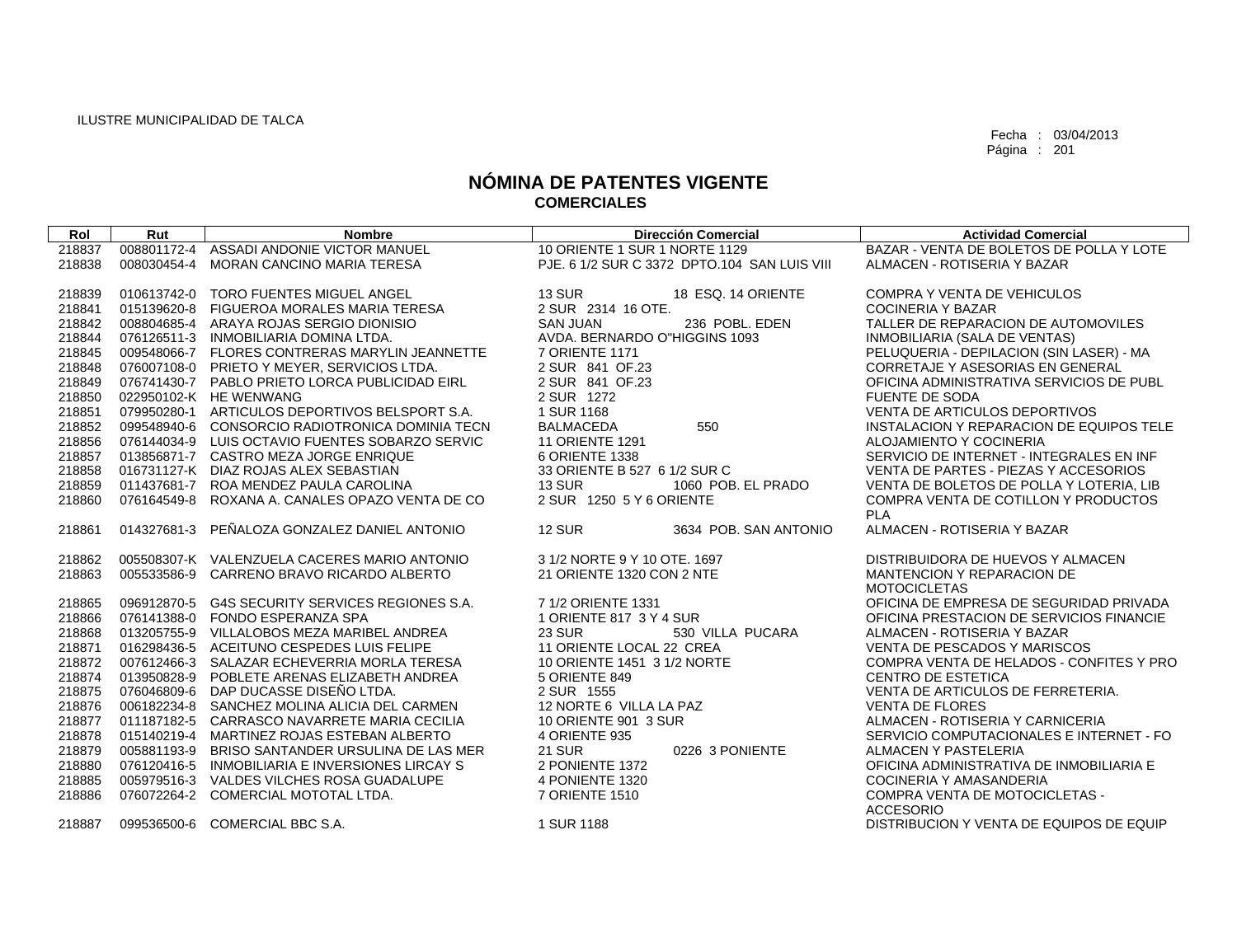| Rol              | Rut         | <b>Nombre</b>                                   | <b>Dirección Comercial</b>                                | <b>Actividad Comercial</b>               |
|------------------|-------------|-------------------------------------------------|-----------------------------------------------------------|------------------------------------------|
| 218888           |             | 012965239-K PEREZ GARCIA PABLO ALEJANDRO        | 1 SUR 898 OF. 26 EDIF. CARACOL                            | SERVICIOS JURIDICOS                      |
| 218889           |             | 015906840-4 MUÑOZ ALISTE CLAUDIA ISABEL         | 33 1/2 ORIENTE 224 DOÑA CONSUELO                          | ALMACEN - ROTISERIA - BAZAR - VERDURERIA |
| 218891           |             | 015139312-8 O`KUINGHTTONS CAMPOS MARIA DEL PILA | <b>10 ORIENTE 1167</b>                                    | <b>BOUTIQUE</b>                          |
| 218892           |             | 013505035-0 ROJAS ROJAS PEDRO ANTONIO           | 2 ORIENTE 0168 12 Y 13 SUR EL PRADO                       | AMASANDERIA                              |
| 218893           |             | 010548531-K MARTINEZ ARAYA ANA MARIA            | 11 ORIENTE 1206 LOC, 5                                    | <b>BOUTIQUE</b>                          |
| 218894           |             | 076161701-K CONSTRUCTORA VERACRUZ S.A.          | 3 ORIENTE 1693                                            | OFICINA CONSTRUCTORA                     |
| 218895           |             | 010330217-K MORAGA ARAYA MARIA JOSE             | 17 SUR<br>544 VILLA SAN ANDRES                            | <b>CLINICA VETERINARIA</b>               |
| 218896           |             | 017823370-K NUÑEZ BRAVO DAVID ALONSO            | AVDA, CARLOS SCHORR<br>290                                | SERVICIO TECNICO COMPUTACIONAL E IMPRESI |
| 218897           |             | 016997671-6 LETELIER MOLINA NATALIA CAROLINA    | 6 ORIENTE 564                                             | SERVICIO DE INTERNET Y LIBRERIA          |
| 218898           |             | 076149439-2 SOC. PROFESIONAL DE SALUD PROMEDENT | 5 ORIENTE 1012                                            | <b>CONSULTA MEDICA</b>                   |
| 218899           |             | 076161026-0 COMERCIAL EL MAR LTDA.              | 3 1/2 NORTE 1782                                          | COMERCIALIZADORA DE PRODUCTOS            |
|                  |             |                                                 |                                                           | <b>CONGELADOS</b>                        |
| 218900           |             | 012521076-7 ALBORNOZ VERGARA HECTOR DANIEL      | 15 NORTE 992 3 ORIENTE                                    | <b>ALMACEN</b>                           |
| 218901           | 011187058-6 | PONCE OROSTICA BERNARDO ANTONIO                 | 6 1/2 SUR B<br>3497 JARDIN DEL ESTE                       | PELUQUERIA                               |
| 218902           | 008982726-4 | JORQUERA LINEROS BLANCA CECILIA                 | 2 SUR 1264-A                                              | VENTA PRENDAS DE VESTIR - LIBRERIA Y COR |
| 218903           |             | 011438146-2 GONZALEZ VELIZ ALEJANDRA PAOLA      | 5 ORIENTE 1306                                            | VENTA DE PASTELES - EMPANADAS Y ROTISERI |
|                  |             | 076156459-5 COMERCIALIZADORA RCR LTDA.          | 1 ORIENTE 110 LOC. 1-A                                    | VENTA DE ROPA Y ACCESORIOS DE VESTIR.    |
| 218905<br>218906 |             | 076152094-6 SOC, COMERCIAL RVM LTDA.            | PJE, 20 1/2 PONIENTE B 0896 SAN JORGE                     | TALLER ARTESANAL PARA JABONES - SALE Y C |
|                  |             |                                                 |                                                           |                                          |
| 218908           |             | 076147891-5 COMERCIAL BOUTIQUE TATIANA Y CIA. L | 1 SUR 1741 10 Y 11 OTE.                                   | EXPOTACION E IMPORTACION - CONSIGNACION  |
| 218910           |             | 006738109-2 VALENZUELA LILLO ALFREDO GERMAN     | 12 ORIENTE LOC. 27 2 Y3 SUR PERSA TERMINAL                | <b>BAZAR Y PAQUETERIA</b>                |
| 218911           |             | 011893618-3 ARRIAGADA GUTIERREZ JOSE MIGUEL     | 11 ORIENTE LOCAL 109 CREA                                 | VENTA DE PRODUCTOS CONGELADOS DEL MAR    |
| 218912           |             | 014648241-4 ALBRIDI CIFUENTES KARIMEH           | 6 ORIENTE 947                                             | <b>COMIDAS AL PASO</b>                   |
| 218913           |             | 076879810-9 AUTRAL STORE LTDA.                  | 8 ORIENTE 1212                                            | OFICINA ADMINISTRATIVA GRANDES TIENDAS   |
| 218914           |             | 076163043-1 CONSTRUCTORA MANUEL NUÑEZ HUNT E.I. | COOP EL TORO ST<br>$\overline{7}$                         | OFICINA DE EMPRESA CONSTRUCTORA          |
| 218915           |             | 005262929-2 ZUNIGA FIGUEROA MARIA               | 25 ORIENTE 1407, 3 NORTE V. TABUNCO                       | <b>COCINERIA</b>                         |
| 218920           |             | 076153902-7 CAPACITACION, EMPRENDIMIENTO Y ASES | 23 ORIENTE 1559 4 Y 5 NORTE                               | ORGANISMO TECNICO DE CAPACITACION        |
| 218923           |             | 010362957-8 ROJAS LINEROS MARIO RAMON           | AVDA. CARLOS SCHORR<br>71                                 | LIBRERIA, FOTOCOPIAS - BAZAR Y CONFITES  |
| 218926           | 076155725-4 | SOC. DE SERVICIOS PROFES. DE SALUD              | <b>19 SUR</b><br>138 11 1/2 PONIENTE VILLA                | SERV. PROFESIONALES DE SALUD INTEGRAL -  |
|                  |             |                                                 | <b>GALILEA B</b>                                          |                                          |
| 218927           |             | 076129552-7 FLORES WOMAN S.A                    | AVDA, CIRCUNV, OTE<br>1055 LOCAL 149 -<br>150             | VENTA DE PRENDAS DE VESTIR Y ACCESORIOS  |
| 218928           | 012278843-1 | BERRIOS RODRIGUEZ GASTON ESTEBAN                | 7 ORIENTE 1601                                            | COMIDAS AL PASO - VENTA DE SEGUROS - ART |
| 218931           | 016250804-0 | BARRERA BRAVO IVONNE ALEJANDRA                  | 12 ORIENTE LOC 80. 2 Y 3 SUR PERSA                        | VENTA DE PRENDAS DE VESTIR               |
|                  |             |                                                 | <b>TERMINAL</b>                                           |                                          |
| 218936           | 016002809-2 | MANZOR LOBOS KATERIN ANGELICA                   | CAM. LAS RASTRAS<br>S/N RAMADILLA DE                      | ALMACEN - ROTISERIA Y COMIDAS AL PASO    |
| 218938           |             | 076168023-4 SERVICIOS DE CAPACITACION LTDA.     | <b>LIRCAY</b><br>1 NORTE 931 OF, 502 ED, PORTAL DEL MAULE | OFICINA ADMINISTRATIVA DE CAPACITACION   |
|                  |             |                                                 |                                                           |                                          |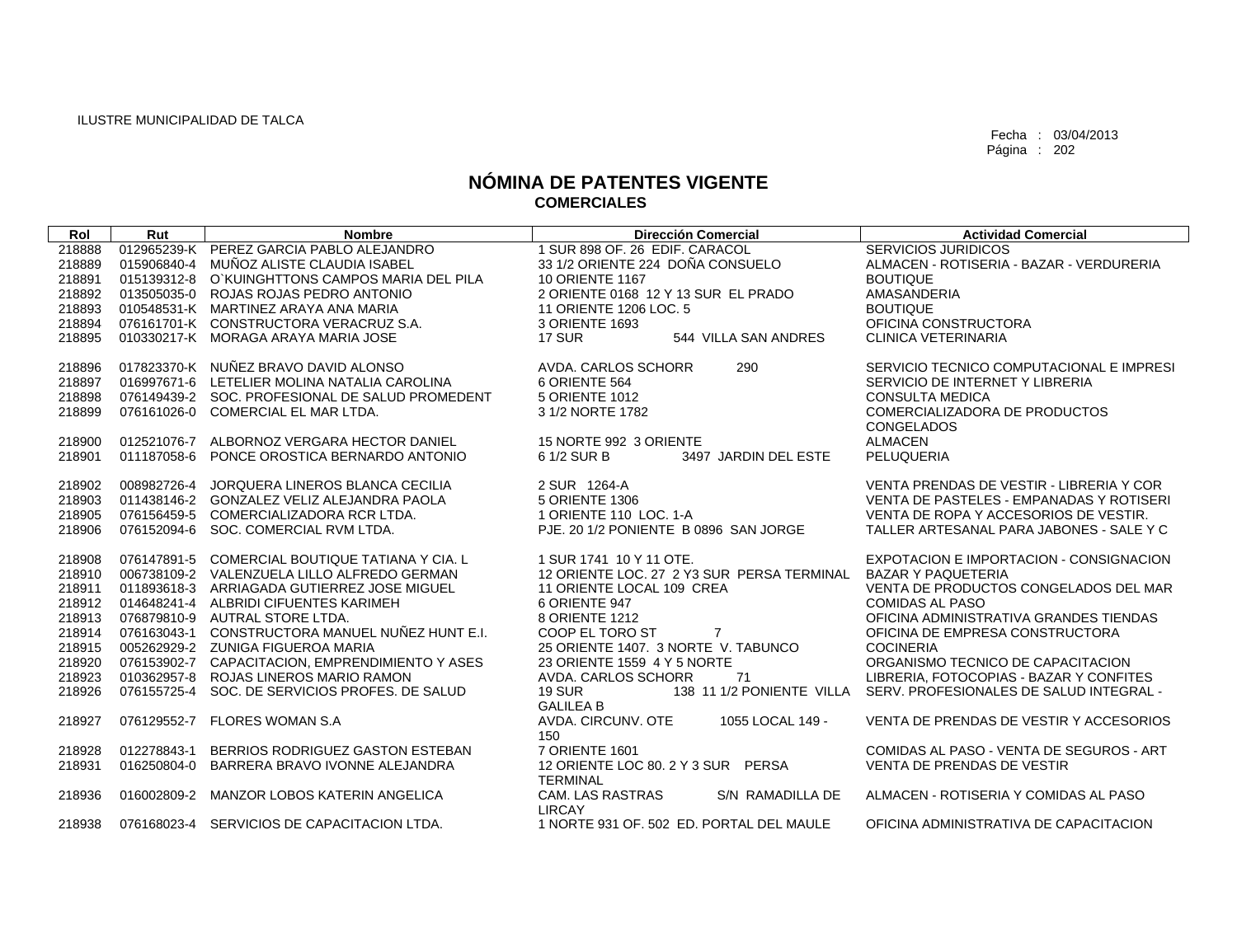| <b>TORRES MORAGA JOHNATAN SMIT</b><br>2 NORTE 385<br><b>LIBRERIA Y BAZAR</b><br>218940<br>014016579-4<br>2627<br><b>VENTA DE INSUMOS AGRICOLAS Y</b><br>218941<br>096775400-5 TATTERSALL AGROINSUMOS S.A.<br>AVDA. SAN MIGUEL<br><b>AGROQUIMICO</b><br>REVISIONES TECNICAS MIVAL ARICA LTD<br>4 SUR<br>827<br>OFICINA ADMINISTRATIVA DE PLANTA DE REVI<br>076112082-4<br>218942<br>1 NORTE 1415 7 Y 8 ORIENTE<br>017187183-2 FUENTEALBA FIGUEROA BERTA JACQUELIN<br><b>BOUTIQUE</b><br>218943<br>218946<br>005247473-6 SOTO RIESLE LAUTARO JAVIER<br><b>RUTA 5 SUR KM</b><br>245 PANGUILEMO<br><b>COMIDAS AL PASO</b><br>077837400-5 SOC, COMERCIAL VISION DEPORTES LTDA<br>1 SUR<br>1504<br>VENTA DE CALZADO Y VESTUARIO<br>218947<br>21 ORIENTE 412, 8 SUR<br>218948<br>078702210-3 DISTRIBUIDORA DIMET LTDA.<br>OFICINA ADMINISTRATIVA DE DISTRIBUCION Y<br>218950<br>096621640-9<br>INSTITUTO PROFESIONAL AIEP S.A.<br>6 ORIENTE 1380<br><b>EDUCACION SUPERIOR</b><br>218952<br>011438860-2 NOVOA VERGARA CECILIA IVONNE<br><b>13 ORIENTE 3206</b><br>PANADERIA - ALMACEN - ROTISERIA Y VERDUR<br>218955<br>005024671-K BARRA PEREZ FELIX RAUL<br>2 NORTE 1237<br>COMPRA VENTA Y CONSIGNACION DE<br><b>VEHICULOS</b><br>076152515-8 ADMINIST, DE RECURSOS HUMANOS Y SER<br>5 1/2 PONIENTE B 45 VILLA MARIA ELENA<br>SERVICIOS Y SUMINISTROS DE PERSONAL A EM<br>218956<br>218958<br>053317636-4 HENRIQUEZ PAREDES DORIS GABRIELA Y<br>1 ORIENTE 1262 LOC-6<br>BAZAR Y VENTA DE ROPA<br>26 1/2 SUR<br>OFICINA ADMINISTRATIVA OBRAS DE INGENIER<br>218959<br>076166228-7 OLAVE GONZALEZ FRANCISCO A. INGENIE<br>32 18 1/2 PONIENTE<br>218960<br>076148558-K MENESES LABRIN Y CIA, LTDA.<br>1 NORTE 1390<br>JOYERIA, RELOJERIA Y ACCESORIOS DE VESTI<br>218962<br>079586200-5 AUTOMOTORA SANTA MARIA LTDA.<br>4 NORTE 1649<br><b>COMPRA Y VENTA DE AUTOMOVILES</b><br><b>12 SUR</b><br>218965<br>011071150-6 FUENTES FUENTES OSVALDO RICHARD<br>291 POBL, DANIEL<br>TALLER MECANICO AUTOMOTRIZ<br><b>REBOLLEDO</b><br>5 1/2 NORTE 559 COOP, ANDALUCIA<br>005451494-8<br>ASTABURUAGA GONZALEZ ENRIQUE ANTONI<br><b>BAZAR - LIBRERIA Y FOTOCOPIAS</b><br>218967<br><b>VENTA DE EQUIPOS CELULAR</b><br>218968<br>078921690-8<br>NEXTEL S.A.<br>AVDA, CIRCUNV, OTE<br>1055 LOCAL 131<br>1 SUR<br>1138 4 Y 5 ORIENTE<br>218969<br>076056649-7 ALAMO SERVICIOS LTDA.<br>COMPRA VENTA DE CELULARES Y ACCESORIOS<br>12 ORIENTE PERSA TERMINAL LOC. 176 2 Y 3<br>218970<br>011892258-1<br><b>GONZALEZ TAPIA PAMELA ROSA</b><br><b>BOUTIQUE - BAZAR Y ZAPATERIA</b><br><b>SUR</b><br>9 ORIENTE 1254<br>218972<br>076158274-7 AVALON SPA.<br>OFICINA ADMINISTRATIVA DE ESTABLECIMIENT<br>218973<br>011955965-0 CASTRO GUTIERREZ ARTURO MANUEL<br>19 1/2 PONIENTE 0912 VILLA JARDIN DEL VALLE<br>PANADERIA<br>218975<br>076196870-K PRESTO CORREDORES DE SEGUROS Y GEST<br>AVDA SAN MIGUEL 3355<br><b>CORREDORA DE SEGUROS</b><br>240<br>218976<br>076196870-K PRESTO CORREDORES DE SEGUROS Y GEST<br><b>AVDA COLIN</b><br><b>CORREDORES DE SEGUROS</b><br>218978<br>076923040-8 EDITORA EL CENTRO EMPRESA PERIODIST<br><b>AVDA LIRCAY</b><br>3030<br><b>EDITORA</b><br>218979<br>076923060-2<br>INVERSIONES DEL NEPAL S.A.<br>3030<br>SOCIEDAD DE INVERSIONES<br>AVDA, LIRCAY<br>CHILENO ESPAÑOLA DE RECICLAJE LTDA.<br>218980<br>076149066-4<br><b>RUTA 5 SUR</b><br>S/N HIJUELA 3 FUNDO<br>COMPRA VENTA DE PAPEL Y CARTON<br>STA. CORINA<br>1 SUR 2168<br>076146105-2 COMERCIALIZADORA VEHICULOS MOTORIZA<br><b>VENTA DE REPUESTOS AUTOMOTRIZ</b><br>218982<br>010722110-7 GONZALEZ ESCOBAR OSCAR ALEX<br>4 NORTE S/N ESQ. 5 PONIENTE<br>ARRIENDO DE CANCHAS DEPORTIVAS - CONFITE<br>218984<br>218985<br>076163154-3 GITEC INTEGRACION DE TABLEROS ELECT<br>14 ORIENTE 70<br>SERVICIOS DE INTEGRACION DE TABLEROS ELE<br>218986<br>008276067-9<br>POBLETE MENDEZ NESTOR GASTON<br>8 ORIENTE 616<br>TALLER MECANICO - VENTA DE REPUESTOS Y L<br>218987<br>076161306-5<br>8 SUR<br>OTEC F Y R CAPACITACIONES LTDA.<br>107 11 1/2 PONIENTE VILLA<br>OFICINA ADMINISTRATIVA DE CAPACITACION<br><b>LOS MAQUIS</b><br><b>12 ORIENTE 930-A</b><br><b>PESCADERIA</b><br>218988<br>009041400-3<br><b>GARCIA QUILODRAN SERGIO ENRIQUE</b><br><b>GIANINI PEREZ PAULO IGNACIO</b><br>0946<br><b>COCINERIA</b><br>218990<br>017184366-9<br>AVDA, COLIN | <b>Rol</b> | Rut | <b>Nombre</b> | <b>Dirección Comercial</b> | <b>Actividad Comercial</b> |
|-----------------------------------------------------------------------------------------------------------------------------------------------------------------------------------------------------------------------------------------------------------------------------------------------------------------------------------------------------------------------------------------------------------------------------------------------------------------------------------------------------------------------------------------------------------------------------------------------------------------------------------------------------------------------------------------------------------------------------------------------------------------------------------------------------------------------------------------------------------------------------------------------------------------------------------------------------------------------------------------------------------------------------------------------------------------------------------------------------------------------------------------------------------------------------------------------------------------------------------------------------------------------------------------------------------------------------------------------------------------------------------------------------------------------------------------------------------------------------------------------------------------------------------------------------------------------------------------------------------------------------------------------------------------------------------------------------------------------------------------------------------------------------------------------------------------------------------------------------------------------------------------------------------------------------------------------------------------------------------------------------------------------------------------------------------------------------------------------------------------------------------------------------------------------------------------------------------------------------------------------------------------------------------------------------------------------------------------------------------------------------------------------------------------------------------------------------------------------------------------------------------------------------------------------------------------------------------------------------------------------------------------------------------------------------------------------------------------------------------------------------------------------------------------------------------------------------------------------------------------------------------------------------------------------------------------------------------------------------------------------------------------------------------------------------------------------------------------------------------------------------------------------------------------------------------------------------------------------------------------------------------------------------------------------------------------------------------------------------------------------------------------------------------------------------------------------------------------------------------------------------------------------------------------------------------------------------------------------------------------------------------------------------------------------------------------------------------------------------------------------------------------------------------------------------------------------------------------------------------------------------------------------------------------------------------------------------------------------------------------------------------------------------------------------------------------------------------------------------------------------------------------------------------------------------------------------------------------------------------------------------------------------------------------------------------------------------------|------------|-----|---------------|----------------------------|----------------------------|
|                                                                                                                                                                                                                                                                                                                                                                                                                                                                                                                                                                                                                                                                                                                                                                                                                                                                                                                                                                                                                                                                                                                                                                                                                                                                                                                                                                                                                                                                                                                                                                                                                                                                                                                                                                                                                                                                                                                                                                                                                                                                                                                                                                                                                                                                                                                                                                                                                                                                                                                                                                                                                                                                                                                                                                                                                                                                                                                                                                                                                                                                                                                                                                                                                                                                                                                                                                                                                                                                                                                                                                                                                                                                                                                                                                                                                                                                                                                                                                                                                                                                                                                                                                                                                                                                                                                                   |            |     |               |                            |                            |
|                                                                                                                                                                                                                                                                                                                                                                                                                                                                                                                                                                                                                                                                                                                                                                                                                                                                                                                                                                                                                                                                                                                                                                                                                                                                                                                                                                                                                                                                                                                                                                                                                                                                                                                                                                                                                                                                                                                                                                                                                                                                                                                                                                                                                                                                                                                                                                                                                                                                                                                                                                                                                                                                                                                                                                                                                                                                                                                                                                                                                                                                                                                                                                                                                                                                                                                                                                                                                                                                                                                                                                                                                                                                                                                                                                                                                                                                                                                                                                                                                                                                                                                                                                                                                                                                                                                                   |            |     |               |                            |                            |
|                                                                                                                                                                                                                                                                                                                                                                                                                                                                                                                                                                                                                                                                                                                                                                                                                                                                                                                                                                                                                                                                                                                                                                                                                                                                                                                                                                                                                                                                                                                                                                                                                                                                                                                                                                                                                                                                                                                                                                                                                                                                                                                                                                                                                                                                                                                                                                                                                                                                                                                                                                                                                                                                                                                                                                                                                                                                                                                                                                                                                                                                                                                                                                                                                                                                                                                                                                                                                                                                                                                                                                                                                                                                                                                                                                                                                                                                                                                                                                                                                                                                                                                                                                                                                                                                                                                                   |            |     |               |                            |                            |
|                                                                                                                                                                                                                                                                                                                                                                                                                                                                                                                                                                                                                                                                                                                                                                                                                                                                                                                                                                                                                                                                                                                                                                                                                                                                                                                                                                                                                                                                                                                                                                                                                                                                                                                                                                                                                                                                                                                                                                                                                                                                                                                                                                                                                                                                                                                                                                                                                                                                                                                                                                                                                                                                                                                                                                                                                                                                                                                                                                                                                                                                                                                                                                                                                                                                                                                                                                                                                                                                                                                                                                                                                                                                                                                                                                                                                                                                                                                                                                                                                                                                                                                                                                                                                                                                                                                                   |            |     |               |                            |                            |
|                                                                                                                                                                                                                                                                                                                                                                                                                                                                                                                                                                                                                                                                                                                                                                                                                                                                                                                                                                                                                                                                                                                                                                                                                                                                                                                                                                                                                                                                                                                                                                                                                                                                                                                                                                                                                                                                                                                                                                                                                                                                                                                                                                                                                                                                                                                                                                                                                                                                                                                                                                                                                                                                                                                                                                                                                                                                                                                                                                                                                                                                                                                                                                                                                                                                                                                                                                                                                                                                                                                                                                                                                                                                                                                                                                                                                                                                                                                                                                                                                                                                                                                                                                                                                                                                                                                                   |            |     |               |                            |                            |
|                                                                                                                                                                                                                                                                                                                                                                                                                                                                                                                                                                                                                                                                                                                                                                                                                                                                                                                                                                                                                                                                                                                                                                                                                                                                                                                                                                                                                                                                                                                                                                                                                                                                                                                                                                                                                                                                                                                                                                                                                                                                                                                                                                                                                                                                                                                                                                                                                                                                                                                                                                                                                                                                                                                                                                                                                                                                                                                                                                                                                                                                                                                                                                                                                                                                                                                                                                                                                                                                                                                                                                                                                                                                                                                                                                                                                                                                                                                                                                                                                                                                                                                                                                                                                                                                                                                                   |            |     |               |                            |                            |
|                                                                                                                                                                                                                                                                                                                                                                                                                                                                                                                                                                                                                                                                                                                                                                                                                                                                                                                                                                                                                                                                                                                                                                                                                                                                                                                                                                                                                                                                                                                                                                                                                                                                                                                                                                                                                                                                                                                                                                                                                                                                                                                                                                                                                                                                                                                                                                                                                                                                                                                                                                                                                                                                                                                                                                                                                                                                                                                                                                                                                                                                                                                                                                                                                                                                                                                                                                                                                                                                                                                                                                                                                                                                                                                                                                                                                                                                                                                                                                                                                                                                                                                                                                                                                                                                                                                                   |            |     |               |                            |                            |
|                                                                                                                                                                                                                                                                                                                                                                                                                                                                                                                                                                                                                                                                                                                                                                                                                                                                                                                                                                                                                                                                                                                                                                                                                                                                                                                                                                                                                                                                                                                                                                                                                                                                                                                                                                                                                                                                                                                                                                                                                                                                                                                                                                                                                                                                                                                                                                                                                                                                                                                                                                                                                                                                                                                                                                                                                                                                                                                                                                                                                                                                                                                                                                                                                                                                                                                                                                                                                                                                                                                                                                                                                                                                                                                                                                                                                                                                                                                                                                                                                                                                                                                                                                                                                                                                                                                                   |            |     |               |                            |                            |
|                                                                                                                                                                                                                                                                                                                                                                                                                                                                                                                                                                                                                                                                                                                                                                                                                                                                                                                                                                                                                                                                                                                                                                                                                                                                                                                                                                                                                                                                                                                                                                                                                                                                                                                                                                                                                                                                                                                                                                                                                                                                                                                                                                                                                                                                                                                                                                                                                                                                                                                                                                                                                                                                                                                                                                                                                                                                                                                                                                                                                                                                                                                                                                                                                                                                                                                                                                                                                                                                                                                                                                                                                                                                                                                                                                                                                                                                                                                                                                                                                                                                                                                                                                                                                                                                                                                                   |            |     |               |                            |                            |
|                                                                                                                                                                                                                                                                                                                                                                                                                                                                                                                                                                                                                                                                                                                                                                                                                                                                                                                                                                                                                                                                                                                                                                                                                                                                                                                                                                                                                                                                                                                                                                                                                                                                                                                                                                                                                                                                                                                                                                                                                                                                                                                                                                                                                                                                                                                                                                                                                                                                                                                                                                                                                                                                                                                                                                                                                                                                                                                                                                                                                                                                                                                                                                                                                                                                                                                                                                                                                                                                                                                                                                                                                                                                                                                                                                                                                                                                                                                                                                                                                                                                                                                                                                                                                                                                                                                                   |            |     |               |                            |                            |
|                                                                                                                                                                                                                                                                                                                                                                                                                                                                                                                                                                                                                                                                                                                                                                                                                                                                                                                                                                                                                                                                                                                                                                                                                                                                                                                                                                                                                                                                                                                                                                                                                                                                                                                                                                                                                                                                                                                                                                                                                                                                                                                                                                                                                                                                                                                                                                                                                                                                                                                                                                                                                                                                                                                                                                                                                                                                                                                                                                                                                                                                                                                                                                                                                                                                                                                                                                                                                                                                                                                                                                                                                                                                                                                                                                                                                                                                                                                                                                                                                                                                                                                                                                                                                                                                                                                                   |            |     |               |                            |                            |
|                                                                                                                                                                                                                                                                                                                                                                                                                                                                                                                                                                                                                                                                                                                                                                                                                                                                                                                                                                                                                                                                                                                                                                                                                                                                                                                                                                                                                                                                                                                                                                                                                                                                                                                                                                                                                                                                                                                                                                                                                                                                                                                                                                                                                                                                                                                                                                                                                                                                                                                                                                                                                                                                                                                                                                                                                                                                                                                                                                                                                                                                                                                                                                                                                                                                                                                                                                                                                                                                                                                                                                                                                                                                                                                                                                                                                                                                                                                                                                                                                                                                                                                                                                                                                                                                                                                                   |            |     |               |                            |                            |
|                                                                                                                                                                                                                                                                                                                                                                                                                                                                                                                                                                                                                                                                                                                                                                                                                                                                                                                                                                                                                                                                                                                                                                                                                                                                                                                                                                                                                                                                                                                                                                                                                                                                                                                                                                                                                                                                                                                                                                                                                                                                                                                                                                                                                                                                                                                                                                                                                                                                                                                                                                                                                                                                                                                                                                                                                                                                                                                                                                                                                                                                                                                                                                                                                                                                                                                                                                                                                                                                                                                                                                                                                                                                                                                                                                                                                                                                                                                                                                                                                                                                                                                                                                                                                                                                                                                                   |            |     |               |                            |                            |
|                                                                                                                                                                                                                                                                                                                                                                                                                                                                                                                                                                                                                                                                                                                                                                                                                                                                                                                                                                                                                                                                                                                                                                                                                                                                                                                                                                                                                                                                                                                                                                                                                                                                                                                                                                                                                                                                                                                                                                                                                                                                                                                                                                                                                                                                                                                                                                                                                                                                                                                                                                                                                                                                                                                                                                                                                                                                                                                                                                                                                                                                                                                                                                                                                                                                                                                                                                                                                                                                                                                                                                                                                                                                                                                                                                                                                                                                                                                                                                                                                                                                                                                                                                                                                                                                                                                                   |            |     |               |                            |                            |
|                                                                                                                                                                                                                                                                                                                                                                                                                                                                                                                                                                                                                                                                                                                                                                                                                                                                                                                                                                                                                                                                                                                                                                                                                                                                                                                                                                                                                                                                                                                                                                                                                                                                                                                                                                                                                                                                                                                                                                                                                                                                                                                                                                                                                                                                                                                                                                                                                                                                                                                                                                                                                                                                                                                                                                                                                                                                                                                                                                                                                                                                                                                                                                                                                                                                                                                                                                                                                                                                                                                                                                                                                                                                                                                                                                                                                                                                                                                                                                                                                                                                                                                                                                                                                                                                                                                                   |            |     |               |                            |                            |
|                                                                                                                                                                                                                                                                                                                                                                                                                                                                                                                                                                                                                                                                                                                                                                                                                                                                                                                                                                                                                                                                                                                                                                                                                                                                                                                                                                                                                                                                                                                                                                                                                                                                                                                                                                                                                                                                                                                                                                                                                                                                                                                                                                                                                                                                                                                                                                                                                                                                                                                                                                                                                                                                                                                                                                                                                                                                                                                                                                                                                                                                                                                                                                                                                                                                                                                                                                                                                                                                                                                                                                                                                                                                                                                                                                                                                                                                                                                                                                                                                                                                                                                                                                                                                                                                                                                                   |            |     |               |                            |                            |
|                                                                                                                                                                                                                                                                                                                                                                                                                                                                                                                                                                                                                                                                                                                                                                                                                                                                                                                                                                                                                                                                                                                                                                                                                                                                                                                                                                                                                                                                                                                                                                                                                                                                                                                                                                                                                                                                                                                                                                                                                                                                                                                                                                                                                                                                                                                                                                                                                                                                                                                                                                                                                                                                                                                                                                                                                                                                                                                                                                                                                                                                                                                                                                                                                                                                                                                                                                                                                                                                                                                                                                                                                                                                                                                                                                                                                                                                                                                                                                                                                                                                                                                                                                                                                                                                                                                                   |            |     |               |                            |                            |
|                                                                                                                                                                                                                                                                                                                                                                                                                                                                                                                                                                                                                                                                                                                                                                                                                                                                                                                                                                                                                                                                                                                                                                                                                                                                                                                                                                                                                                                                                                                                                                                                                                                                                                                                                                                                                                                                                                                                                                                                                                                                                                                                                                                                                                                                                                                                                                                                                                                                                                                                                                                                                                                                                                                                                                                                                                                                                                                                                                                                                                                                                                                                                                                                                                                                                                                                                                                                                                                                                                                                                                                                                                                                                                                                                                                                                                                                                                                                                                                                                                                                                                                                                                                                                                                                                                                                   |            |     |               |                            |                            |
|                                                                                                                                                                                                                                                                                                                                                                                                                                                                                                                                                                                                                                                                                                                                                                                                                                                                                                                                                                                                                                                                                                                                                                                                                                                                                                                                                                                                                                                                                                                                                                                                                                                                                                                                                                                                                                                                                                                                                                                                                                                                                                                                                                                                                                                                                                                                                                                                                                                                                                                                                                                                                                                                                                                                                                                                                                                                                                                                                                                                                                                                                                                                                                                                                                                                                                                                                                                                                                                                                                                                                                                                                                                                                                                                                                                                                                                                                                                                                                                                                                                                                                                                                                                                                                                                                                                                   |            |     |               |                            |                            |
|                                                                                                                                                                                                                                                                                                                                                                                                                                                                                                                                                                                                                                                                                                                                                                                                                                                                                                                                                                                                                                                                                                                                                                                                                                                                                                                                                                                                                                                                                                                                                                                                                                                                                                                                                                                                                                                                                                                                                                                                                                                                                                                                                                                                                                                                                                                                                                                                                                                                                                                                                                                                                                                                                                                                                                                                                                                                                                                                                                                                                                                                                                                                                                                                                                                                                                                                                                                                                                                                                                                                                                                                                                                                                                                                                                                                                                                                                                                                                                                                                                                                                                                                                                                                                                                                                                                                   |            |     |               |                            |                            |
|                                                                                                                                                                                                                                                                                                                                                                                                                                                                                                                                                                                                                                                                                                                                                                                                                                                                                                                                                                                                                                                                                                                                                                                                                                                                                                                                                                                                                                                                                                                                                                                                                                                                                                                                                                                                                                                                                                                                                                                                                                                                                                                                                                                                                                                                                                                                                                                                                                                                                                                                                                                                                                                                                                                                                                                                                                                                                                                                                                                                                                                                                                                                                                                                                                                                                                                                                                                                                                                                                                                                                                                                                                                                                                                                                                                                                                                                                                                                                                                                                                                                                                                                                                                                                                                                                                                                   |            |     |               |                            |                            |
|                                                                                                                                                                                                                                                                                                                                                                                                                                                                                                                                                                                                                                                                                                                                                                                                                                                                                                                                                                                                                                                                                                                                                                                                                                                                                                                                                                                                                                                                                                                                                                                                                                                                                                                                                                                                                                                                                                                                                                                                                                                                                                                                                                                                                                                                                                                                                                                                                                                                                                                                                                                                                                                                                                                                                                                                                                                                                                                                                                                                                                                                                                                                                                                                                                                                                                                                                                                                                                                                                                                                                                                                                                                                                                                                                                                                                                                                                                                                                                                                                                                                                                                                                                                                                                                                                                                                   |            |     |               |                            |                            |
|                                                                                                                                                                                                                                                                                                                                                                                                                                                                                                                                                                                                                                                                                                                                                                                                                                                                                                                                                                                                                                                                                                                                                                                                                                                                                                                                                                                                                                                                                                                                                                                                                                                                                                                                                                                                                                                                                                                                                                                                                                                                                                                                                                                                                                                                                                                                                                                                                                                                                                                                                                                                                                                                                                                                                                                                                                                                                                                                                                                                                                                                                                                                                                                                                                                                                                                                                                                                                                                                                                                                                                                                                                                                                                                                                                                                                                                                                                                                                                                                                                                                                                                                                                                                                                                                                                                                   |            |     |               |                            |                            |
|                                                                                                                                                                                                                                                                                                                                                                                                                                                                                                                                                                                                                                                                                                                                                                                                                                                                                                                                                                                                                                                                                                                                                                                                                                                                                                                                                                                                                                                                                                                                                                                                                                                                                                                                                                                                                                                                                                                                                                                                                                                                                                                                                                                                                                                                                                                                                                                                                                                                                                                                                                                                                                                                                                                                                                                                                                                                                                                                                                                                                                                                                                                                                                                                                                                                                                                                                                                                                                                                                                                                                                                                                                                                                                                                                                                                                                                                                                                                                                                                                                                                                                                                                                                                                                                                                                                                   |            |     |               |                            |                            |
|                                                                                                                                                                                                                                                                                                                                                                                                                                                                                                                                                                                                                                                                                                                                                                                                                                                                                                                                                                                                                                                                                                                                                                                                                                                                                                                                                                                                                                                                                                                                                                                                                                                                                                                                                                                                                                                                                                                                                                                                                                                                                                                                                                                                                                                                                                                                                                                                                                                                                                                                                                                                                                                                                                                                                                                                                                                                                                                                                                                                                                                                                                                                                                                                                                                                                                                                                                                                                                                                                                                                                                                                                                                                                                                                                                                                                                                                                                                                                                                                                                                                                                                                                                                                                                                                                                                                   |            |     |               |                            |                            |
|                                                                                                                                                                                                                                                                                                                                                                                                                                                                                                                                                                                                                                                                                                                                                                                                                                                                                                                                                                                                                                                                                                                                                                                                                                                                                                                                                                                                                                                                                                                                                                                                                                                                                                                                                                                                                                                                                                                                                                                                                                                                                                                                                                                                                                                                                                                                                                                                                                                                                                                                                                                                                                                                                                                                                                                                                                                                                                                                                                                                                                                                                                                                                                                                                                                                                                                                                                                                                                                                                                                                                                                                                                                                                                                                                                                                                                                                                                                                                                                                                                                                                                                                                                                                                                                                                                                                   |            |     |               |                            |                            |
|                                                                                                                                                                                                                                                                                                                                                                                                                                                                                                                                                                                                                                                                                                                                                                                                                                                                                                                                                                                                                                                                                                                                                                                                                                                                                                                                                                                                                                                                                                                                                                                                                                                                                                                                                                                                                                                                                                                                                                                                                                                                                                                                                                                                                                                                                                                                                                                                                                                                                                                                                                                                                                                                                                                                                                                                                                                                                                                                                                                                                                                                                                                                                                                                                                                                                                                                                                                                                                                                                                                                                                                                                                                                                                                                                                                                                                                                                                                                                                                                                                                                                                                                                                                                                                                                                                                                   |            |     |               |                            |                            |
|                                                                                                                                                                                                                                                                                                                                                                                                                                                                                                                                                                                                                                                                                                                                                                                                                                                                                                                                                                                                                                                                                                                                                                                                                                                                                                                                                                                                                                                                                                                                                                                                                                                                                                                                                                                                                                                                                                                                                                                                                                                                                                                                                                                                                                                                                                                                                                                                                                                                                                                                                                                                                                                                                                                                                                                                                                                                                                                                                                                                                                                                                                                                                                                                                                                                                                                                                                                                                                                                                                                                                                                                                                                                                                                                                                                                                                                                                                                                                                                                                                                                                                                                                                                                                                                                                                                                   |            |     |               |                            |                            |
|                                                                                                                                                                                                                                                                                                                                                                                                                                                                                                                                                                                                                                                                                                                                                                                                                                                                                                                                                                                                                                                                                                                                                                                                                                                                                                                                                                                                                                                                                                                                                                                                                                                                                                                                                                                                                                                                                                                                                                                                                                                                                                                                                                                                                                                                                                                                                                                                                                                                                                                                                                                                                                                                                                                                                                                                                                                                                                                                                                                                                                                                                                                                                                                                                                                                                                                                                                                                                                                                                                                                                                                                                                                                                                                                                                                                                                                                                                                                                                                                                                                                                                                                                                                                                                                                                                                                   |            |     |               |                            |                            |
|                                                                                                                                                                                                                                                                                                                                                                                                                                                                                                                                                                                                                                                                                                                                                                                                                                                                                                                                                                                                                                                                                                                                                                                                                                                                                                                                                                                                                                                                                                                                                                                                                                                                                                                                                                                                                                                                                                                                                                                                                                                                                                                                                                                                                                                                                                                                                                                                                                                                                                                                                                                                                                                                                                                                                                                                                                                                                                                                                                                                                                                                                                                                                                                                                                                                                                                                                                                                                                                                                                                                                                                                                                                                                                                                                                                                                                                                                                                                                                                                                                                                                                                                                                                                                                                                                                                                   |            |     |               |                            |                            |
|                                                                                                                                                                                                                                                                                                                                                                                                                                                                                                                                                                                                                                                                                                                                                                                                                                                                                                                                                                                                                                                                                                                                                                                                                                                                                                                                                                                                                                                                                                                                                                                                                                                                                                                                                                                                                                                                                                                                                                                                                                                                                                                                                                                                                                                                                                                                                                                                                                                                                                                                                                                                                                                                                                                                                                                                                                                                                                                                                                                                                                                                                                                                                                                                                                                                                                                                                                                                                                                                                                                                                                                                                                                                                                                                                                                                                                                                                                                                                                                                                                                                                                                                                                                                                                                                                                                                   |            |     |               |                            |                            |
|                                                                                                                                                                                                                                                                                                                                                                                                                                                                                                                                                                                                                                                                                                                                                                                                                                                                                                                                                                                                                                                                                                                                                                                                                                                                                                                                                                                                                                                                                                                                                                                                                                                                                                                                                                                                                                                                                                                                                                                                                                                                                                                                                                                                                                                                                                                                                                                                                                                                                                                                                                                                                                                                                                                                                                                                                                                                                                                                                                                                                                                                                                                                                                                                                                                                                                                                                                                                                                                                                                                                                                                                                                                                                                                                                                                                                                                                                                                                                                                                                                                                                                                                                                                                                                                                                                                                   |            |     |               |                            |                            |
|                                                                                                                                                                                                                                                                                                                                                                                                                                                                                                                                                                                                                                                                                                                                                                                                                                                                                                                                                                                                                                                                                                                                                                                                                                                                                                                                                                                                                                                                                                                                                                                                                                                                                                                                                                                                                                                                                                                                                                                                                                                                                                                                                                                                                                                                                                                                                                                                                                                                                                                                                                                                                                                                                                                                                                                                                                                                                                                                                                                                                                                                                                                                                                                                                                                                                                                                                                                                                                                                                                                                                                                                                                                                                                                                                                                                                                                                                                                                                                                                                                                                                                                                                                                                                                                                                                                                   |            |     |               |                            |                            |
|                                                                                                                                                                                                                                                                                                                                                                                                                                                                                                                                                                                                                                                                                                                                                                                                                                                                                                                                                                                                                                                                                                                                                                                                                                                                                                                                                                                                                                                                                                                                                                                                                                                                                                                                                                                                                                                                                                                                                                                                                                                                                                                                                                                                                                                                                                                                                                                                                                                                                                                                                                                                                                                                                                                                                                                                                                                                                                                                                                                                                                                                                                                                                                                                                                                                                                                                                                                                                                                                                                                                                                                                                                                                                                                                                                                                                                                                                                                                                                                                                                                                                                                                                                                                                                                                                                                                   |            |     |               |                            |                            |
|                                                                                                                                                                                                                                                                                                                                                                                                                                                                                                                                                                                                                                                                                                                                                                                                                                                                                                                                                                                                                                                                                                                                                                                                                                                                                                                                                                                                                                                                                                                                                                                                                                                                                                                                                                                                                                                                                                                                                                                                                                                                                                                                                                                                                                                                                                                                                                                                                                                                                                                                                                                                                                                                                                                                                                                                                                                                                                                                                                                                                                                                                                                                                                                                                                                                                                                                                                                                                                                                                                                                                                                                                                                                                                                                                                                                                                                                                                                                                                                                                                                                                                                                                                                                                                                                                                                                   |            |     |               |                            |                            |
|                                                                                                                                                                                                                                                                                                                                                                                                                                                                                                                                                                                                                                                                                                                                                                                                                                                                                                                                                                                                                                                                                                                                                                                                                                                                                                                                                                                                                                                                                                                                                                                                                                                                                                                                                                                                                                                                                                                                                                                                                                                                                                                                                                                                                                                                                                                                                                                                                                                                                                                                                                                                                                                                                                                                                                                                                                                                                                                                                                                                                                                                                                                                                                                                                                                                                                                                                                                                                                                                                                                                                                                                                                                                                                                                                                                                                                                                                                                                                                                                                                                                                                                                                                                                                                                                                                                                   |            |     |               |                            |                            |
|                                                                                                                                                                                                                                                                                                                                                                                                                                                                                                                                                                                                                                                                                                                                                                                                                                                                                                                                                                                                                                                                                                                                                                                                                                                                                                                                                                                                                                                                                                                                                                                                                                                                                                                                                                                                                                                                                                                                                                                                                                                                                                                                                                                                                                                                                                                                                                                                                                                                                                                                                                                                                                                                                                                                                                                                                                                                                                                                                                                                                                                                                                                                                                                                                                                                                                                                                                                                                                                                                                                                                                                                                                                                                                                                                                                                                                                                                                                                                                                                                                                                                                                                                                                                                                                                                                                                   |            |     |               |                            |                            |
|                                                                                                                                                                                                                                                                                                                                                                                                                                                                                                                                                                                                                                                                                                                                                                                                                                                                                                                                                                                                                                                                                                                                                                                                                                                                                                                                                                                                                                                                                                                                                                                                                                                                                                                                                                                                                                                                                                                                                                                                                                                                                                                                                                                                                                                                                                                                                                                                                                                                                                                                                                                                                                                                                                                                                                                                                                                                                                                                                                                                                                                                                                                                                                                                                                                                                                                                                                                                                                                                                                                                                                                                                                                                                                                                                                                                                                                                                                                                                                                                                                                                                                                                                                                                                                                                                                                                   |            |     |               |                            |                            |
|                                                                                                                                                                                                                                                                                                                                                                                                                                                                                                                                                                                                                                                                                                                                                                                                                                                                                                                                                                                                                                                                                                                                                                                                                                                                                                                                                                                                                                                                                                                                                                                                                                                                                                                                                                                                                                                                                                                                                                                                                                                                                                                                                                                                                                                                                                                                                                                                                                                                                                                                                                                                                                                                                                                                                                                                                                                                                                                                                                                                                                                                                                                                                                                                                                                                                                                                                                                                                                                                                                                                                                                                                                                                                                                                                                                                                                                                                                                                                                                                                                                                                                                                                                                                                                                                                                                                   |            |     |               |                            |                            |
|                                                                                                                                                                                                                                                                                                                                                                                                                                                                                                                                                                                                                                                                                                                                                                                                                                                                                                                                                                                                                                                                                                                                                                                                                                                                                                                                                                                                                                                                                                                                                                                                                                                                                                                                                                                                                                                                                                                                                                                                                                                                                                                                                                                                                                                                                                                                                                                                                                                                                                                                                                                                                                                                                                                                                                                                                                                                                                                                                                                                                                                                                                                                                                                                                                                                                                                                                                                                                                                                                                                                                                                                                                                                                                                                                                                                                                                                                                                                                                                                                                                                                                                                                                                                                                                                                                                                   |            |     |               |                            |                            |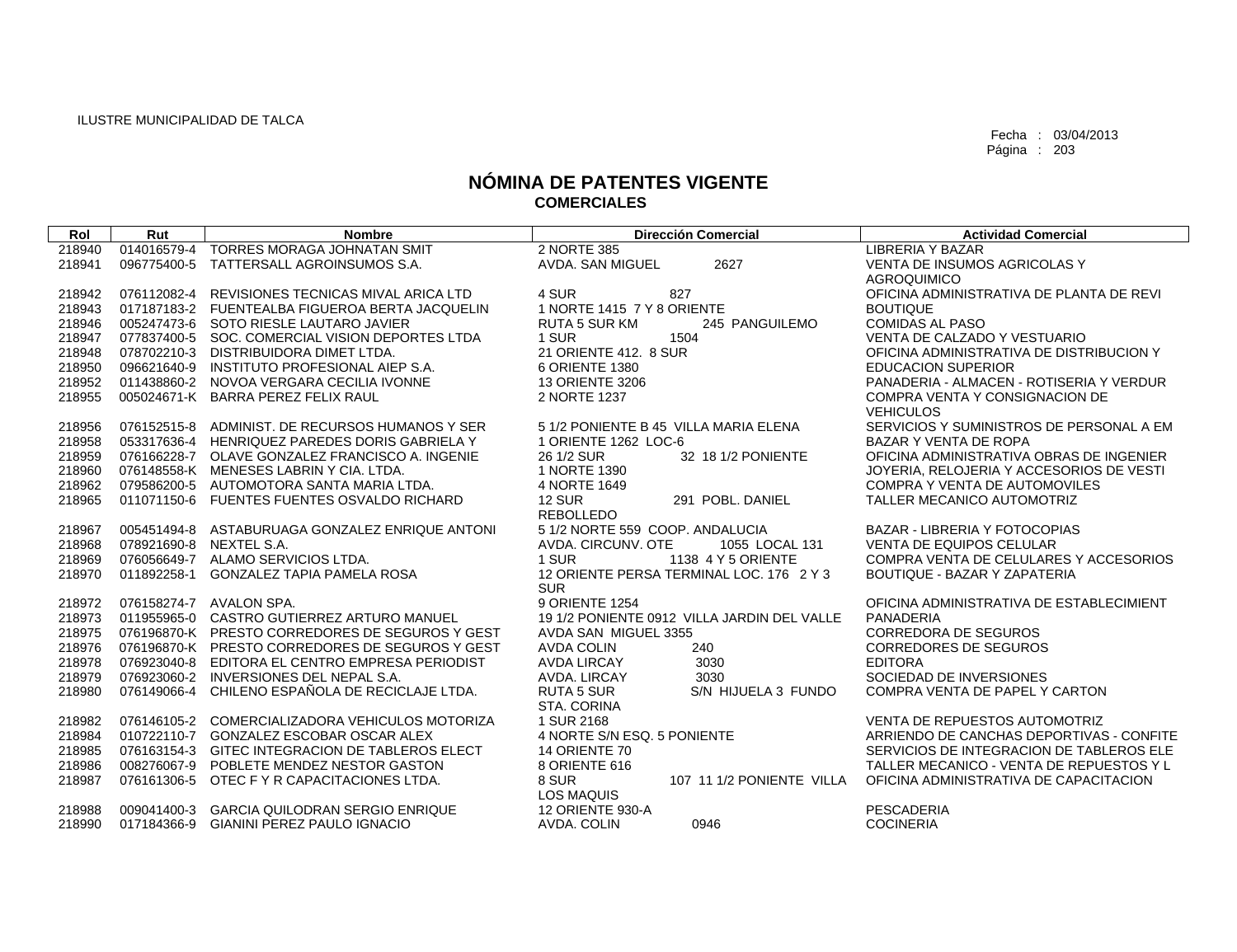| Rol    | Rut | <b>Nombre</b>                                   | <b>Dirección Comercial</b>                 | <b>Actividad Comercial</b>                 |
|--------|-----|-------------------------------------------------|--------------------------------------------|--------------------------------------------|
| 218993 |     | 016195416-0 MARIPANGUI NUÑEZ CARLOS FELIPE      | 1 PONIENTE 990                             | <b>VENTA DE MAQUINARIAS Y HERRAMIENTAS</b> |
| 218995 |     | 012787197-3 RODRIGUEZ ORTIZ MANUEL AMBROSIO     | 9 ORIENTE 1877                             | TALLER DE ESTRUCTURAS EN ALUMINIO Y VIDR   |
| 218997 |     | 008658234-1 MENDEZ AVACA MANUEL ELIECER         | CAMINO A SAN CLEMENTE, KM 4.6 LT A PARC. 3 | VENTA DE PESCADOS Y MARISCOS               |
|        |     |                                                 | <b>FUNDO LA OBRA</b>                       | CONGELADOS                                 |
| 218998 |     | 007821028-1 DIAZ ARCOS NANCY DEL CARMEN         | <b>12 ORIENTE 1060</b>                     | VENTA DE ROPA BEBE, RODADOS, JUGUETES Y    |
| 219003 |     | 009482277-7 NUÑEZ GOYOAGA JUAN ENRIQUE          | 6 PONIENTE 260 VILLA EL PARADERO           | ALMACEN - ABARROTES Y FIAMBRERIA.          |
| 219004 |     | 004719080-0 ALVEAR GAVILAN CELMA DEL CARMEN     | 5 PONIENTE C 0199 VILLA LOS ROBLES         | <b>COMIDAS AL PASO</b>                     |
| 219006 |     | 053316041-7 MARCELO ERNESTO BELMAR ESPINOZA Y O | <b>14 ORIENTE 1197</b>                     | ALMACEN - LIBRERIA - PAQUETERIA Y BAZAR    |
| 219008 |     | 009108733-2 ACEVEDO GARRIDO ELENA DEL CARMEN    | 29 ORIENTE 58 12 Y 13 SUR                  | ALMACEN Y BAZAR                            |
| 219010 |     | 076142372-K ALEJANDRO RUDLOFF MUÑOZ SERVICIOS I | 11 ORIENTE 2585 VILLA DON ARTURO           | OFICINA ADMINISTRATIVA DE EMPRESA DE VEN   |
| 219011 |     | 009834831-K NUÑEZ URETA ISABEL DEL CARMEN       | ST. 13<br>PANGUILEMU                       | <b>COMIDA RAPIDA Y COLACIONES</b>          |
| 219014 |     | 077042010-5 DR. ALEJANDRO SCHILLING Y ODAS LTDA | 1 NORTE 1077 OF-302                        | CENTRO DE RADIOLOGIA ODONTOLOGICA          |
| 219015 |     | 006952786-8 SANHUEZA ANDRADES MARIA MAGDALENA   | 11 ORIENTE 1171 LOCAL 5                    | VENTA DE ROPA Y ACCESORIOS                 |
| 219016 |     | 076645030-K BANCO ITAU CHILE                    | AVDA CIRCUNVALACION OTE<br>1055 LOC, B01   | <b>BANCO</b>                               |
| 219017 |     | 007605272-7 GARRIDO REBOLLEDO SONIA DEL CARMEN  | 1 SUR 530                                  | <b>COCINERIA</b>                           |
| 219019 |     | 079629810-3 AGRICOLA Y COMERCIAL CEREALES TALCA | <b>AVDA SAN MIGUEL</b><br>3233             | SERVICIO DE PESAJE CON ROMANA A VEHICULO   |
| 219020 |     | 007745216-8 BARRERA GAJARDO VICTOR FERNANDO     | 330<br>12 1/2 SUR C                        | COCINERIA - BAZAR - FOTOCOPIAS - PAQUETE   |
| 219021 |     | 011674830-4 ROJAS CACERES MARISOL MARCELA       | RODOVIARIO SECTOR VEGUITA LOCAL 1          | <b>VENTA DE FLORES</b>                     |
| 219023 |     | 015598938-6 ESCOBAR OSSES KAREN IVONNE          | <b>20 SUR</b><br>49 VILLA GALILEA          | <b>COMIDAS AL PASO</b>                     |
| 219024 |     | 076147499-5 INVERSIONES INMOBILIARIAS COMERCIAL | 3 ORIENTE 1424                             | COMPRA Y VENTA DE INMUEBLES.               |
| 219025 |     | 076069198-4 CENTRO DE ALTO RENDIMIENTO DEL MAUL | AVDA CIRCUNVALACION PTE<br>1855            | VENTA DE ARTICULOS DEPORTIVOS Y EXPLOTAC   |
| 219026 |     | 081201000-K CENCOSUD RETAIL S.A.                | <b>AVENIDA COLIN</b><br>691                | VENTA DE ABARROTES-LACTEOS-CARNES-         |
|        |     |                                                 |                                            | <b>FIAMBR</b>                              |
| 219028 |     | 008630353-1 MORALES LOPEZ HILDA DE LAS MERCEDES | 3 SUR<br>1987 LOCAL 13                     | <b>COMIDAS AL PASO</b>                     |
| 219029 |     | 076002145-8 ARAYA Y ARAYA LTDA.                 | 5 ORIENTE 1166 1 SUR 1 NORTE               | <b>VENTA DE ROPA USADA</b>                 |
| 219030 |     | 096665690-5 PROVIDENCIA S.A.                    | 1 PONIENTE 898                             | RECAUDADORA - PROMOTORA - COMPRA -         |
|        |     |                                                 |                                            | <b>VENTA</b>                               |
| 219032 |     | 013101608-5 FLORES ZUÑIGA MANUEL SEBASTIAN      | 14 ORIENTE 2109 7 SUR                      | <b>COMIDAS AL PASO</b>                     |
| 219034 |     | 014017587-0 OBANDO OBANDO SERGIO ANTONIO        | PASAJE 1 ORIENTE 0275 PUCARA X             | BAZAR- ALMACEN-CONFITES Y BEBIDAS.         |
| 219035 |     | 076211240-K EMPRESA DE GIROS Y SERV. DE COMUNIC | 6 PONIENTE 498                             | VENTA DE PASAJES - ENCOMIENDAS Y GIROS D   |
| 219037 |     | 081776200-K CREACIONES MELODY LTDA.             | AVDA. CIRCUNV. OTE. 1055 LOCAL 110         | VENTA DE PRENDAS DE VESTIR Y ACCESORIOS    |
| 219038 |     | 096809530-7 FASA CHILE S.A.                     | 1 SUR 1218 LOC. 2                          | <b>FARMACIA</b>                            |
| 219040 |     | 076075871-K CARLOS A. LATRACH GAETE SERV. E INV | 4 NORTE 1530 LOCAL 1090                    | <b>FUENTE DE SODA</b>                      |
| 219042 |     | 076090264-0 BANQUETERIA, VANGUARDIA Y CENTRO DE | 7 ORIENTE 1272                             | <b>CENTRO DE ESTETICA</b>                  |
| 219045 |     | 007243786-1 BADILLA VUENIM CECILIA ELENA        | 1 SUR 1417 LC-4 GALERIA ATALA              | <b>VENTA DE ROPA Y BAZAR</b>               |
| 219048 |     | 076150309-K SERVICIOS ODONTOLOGICOS SORUCO YAÑE | 1 SUR<br>1417 OF.22                        | SALA DE PROCEDIMIENTOS ODONTOLOGICOS       |
| 219049 |     | 012885778-8 SALAS RODRIGUEZ PAMELA IRENE        | 1 ORIENTE 1262 LOCAL 1                     | JOYERIA - BAZAR - CORDONERIA Y PAQUETERI   |
| 219050 |     | 012296287-3 ESPINOSA SEGUEL CLAUDIA PILAR       | <b>11 SUR</b><br>3816                      | ALMACEN - ROTISERIA Y BAZAR                |
| 219051 |     | 015133839-9 FLORES ROJAS BERNARDO ANDRES        | S/N INT. UTAL<br>AVDA LIRCAY               | <b>COMIDAS AL PASO</b>                     |
| 219053 |     | 013949393-1 AMIGO MEJIAS SERGIO ALEJANDRO       | 22 NORTE 1285 5 1/2 OTE, C                 | <b>ALMACEN</b>                             |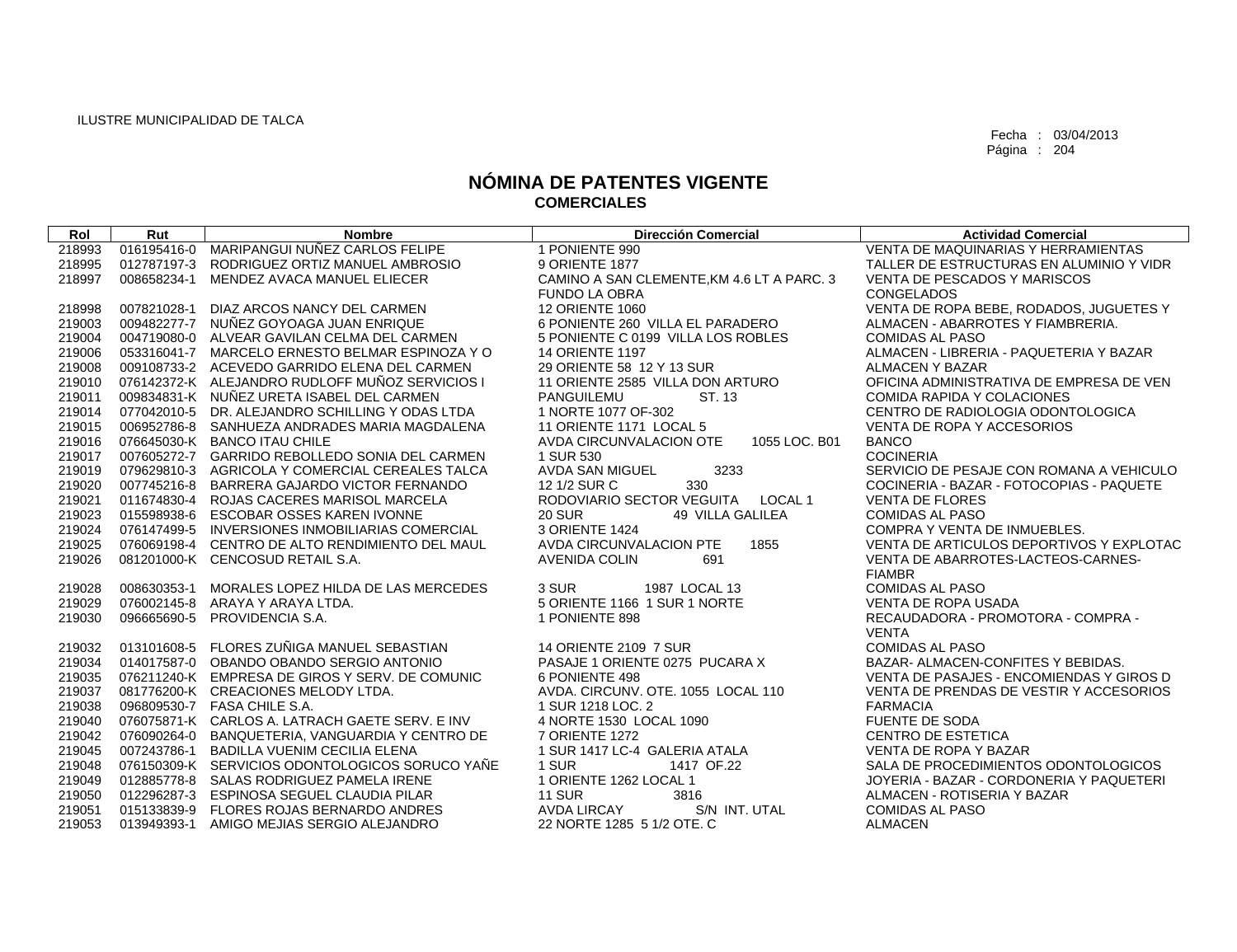| 219055<br>009189878-0<br>MEDINA CARRASCO CARMEN GLORIA<br>3 1/2 NORTE 1756<br><b>COCINERIA</b><br>219056<br>COMERCIALIZADORA DE CALZADO JOSE A.<br>9 ORIENTE 1134<br>COMPRA VENTA DE CALZADOS Y ACCESORIOS<br>076178523-0<br>219057<br>008619621-2 NARANJO YANEZ MARIA INES<br>21 1/2 NORTE 1503<br>SERVICIO DE INTERNET Y COMIDAS AL PASO<br>PARCELA 2<br>LOTE 13-1 VILLA<br>OFICINA ADMINISTRATIVA DE DISEÑO Y COMER<br>219059<br>076125342-5<br>COMERCIAL 3D FACTS LIMITADA<br><b>ESPERANZA ALEGRE</b><br>AVDA, CIRCUNV, OTE, 1055 LOCAL 153<br>079500520-K COMERCIAL MAICAO LTDA.<br>219060<br>PERFUMERIA<br>VENTA Y ARRIENDO DE ROPA Y ACCESORIOS.<br>219061<br>014133235-K LUENGO PENA RUTH MAGDALENA<br>9 ORIENTE 1580<br>7 ORIENTE 1296 LOC, 5 2DO NIVE<br>219062<br>014015734-1 MONTERO GAJARDO MARTA SOLEDAD<br>VENTA DE ROPA Y ARTICULOS DEPORTIVOS<br>219063<br>076175338-K ITOTRES CONSULTORES LTDA.<br>1 NORTE 931 OF.408 ED. PORTAL DEL MAULE<br>OFICINA ADMINISTRATIVA DE SERVICIOS DE I<br>076063638-K EMPRESA DE SERVICIOS ADMINISTRATIVO<br>219065<br>AVDA SAN MIGUEL 3010<br>OFICINA DE COMPRA Y VENTA E VEHICULOS AU<br>219066<br>014469627-1 MUENA REYES RICHARD GONZALO<br>23 NORTE 1133<br>ALMACEN Y ROTISERIA.<br>3729 DOÑA CONSUELO<br>219067<br>009158547-2 SOTO TOLEDO HUGO MARIO<br><b>10 SUR A</b><br>ALMACEN - ROTISERIA Y BAZAR<br>219068<br>014406793-2 PINO VIEDMA MARIA SOLEDAD<br>9 ORIENTE 2075 9 Y 10 NTE.<br>CASA DE REPOSO<br>PRESTACION DE SERVICIOS EN MATERIA INHER<br>076176714-3 EMPRESA DE SEGURIDAD PRIVADA SHIELD<br><b>AVDA COLIN</b><br>0946 OF, 14<br>219069<br>076177544-8 MAULE GESTION CAPACITACION LTDA.<br>2 PONIENTE 1380 OF, 302<br>OFICINA DE SERVICIOS DE CAPACITACION.<br>219070<br>219071<br>076121503-5 GABRIEL ANDRES BRITO DIAZ, GESTION<br>AVDA CIRCUNVALACION OTE<br>VENTA DE CALZADOS - ACCESORIOS DE VESTIR<br>1055 MOD, 1ER<br><b>PISO</b><br>1 NORTE 1807<br>013935170-3 CONTRERAS VALLEJOS ELIZABETH ELENA<br>VENTA DE ROPA Y ACCESORIOS<br>219072<br>219074<br>011055108-8 GARAY SOLORZA HAYDEE PATRICIA<br>3 ORIENTE 0593 25 SUR VILLA PUCARA V<br>OFICINA ADMINISTRATIVA DE VENTA DE HUEVO<br>219075<br>076160316-7 FLOR DE FRUTA LTDA.<br>LONGUITUDINAL SUR<br>KM 253 TALCA<br>PROCESADORA DE FRUTAS<br>076159902-K INST. DE INVEST. DESARROLLO Y CAPAC<br>219076<br>1 SUR<br>OFICINA DE CAPACITACION<br>248<br>8 SUR<br>219077<br>005687071-7 SAZO PALOMERA SERGIO ENRIQUE<br>2811 27 ORIENTE<br>ALMACEN Y ROTISERIA<br>7 SUR A 3571 33 OTE. JARDIN DEL ESTE<br>219078<br>012296205-9<br>MONTECINO IBARRA SEGUNDO ANTONIO<br>ALMACEN - ROTISERIA Y BAZAR<br>219079<br>006410307-5<br>MORAN PALMA OSVALDO ANTONIO<br>6 1/2 SUR<br>2826 ,VILLA DON MANUEL<br>ALMACEN Y ROTISERIA<br>007122796-0<br>ESPINOSA MATURANA PATRICIA GLADYS<br>3 ORIENTE 618<br>SERVICIOS DE IMPRESION<br>219080<br>12 1/2 ORIENTE C 2979 19 NORTE CANCHA<br>219081<br>004921901-6<br>CORDOVA GASCA JUAN MANUEL<br><b>BAZAR Y ALMACEN</b><br>RAYADA<br>6 ORIENTE 1342 2 Y 3 NTE.<br>LIBRERIAS - CENTRO DE PAGOS - VENTA DE J<br>219082<br>016456965-9 MUNOZ VALENZUELA LORETO DEL PILAR<br>015138819-1 CUBILLOS LASTRA PAMELA ALEJANDRA<br><b>19 SUR</b><br>173 VILLA BOTALCURA<br>GELATERIA - BEBIDAS ANALCOHOLICAS Y JUGO<br>219083<br>10 1/2 ORIENTE 69 POB, CRISTI GALLO<br>219084<br>076180842-7 CONSTRUCTORA SANTA INES LTDA.<br>OFICINA ADMINISTRATIVA DE EMPRESA CONSTR<br>219085<br>008028810-7 FUENTES FIGUEROA SERGIO DEL CARMEN<br><b>RUTA 5 SUR</b><br>5950 LT C-1<br><b>ALMACEN</b><br>PANGUILEMO<br>076176704-6 COMIDAS AL PASO MANUEL A. FERNANDEZ<br>6 ORIENTE 1350<br><b>COMIDAS AL PASO</b><br>219086<br>5 1/2 PONIENTE B 01106 VILLA DOÑA IGNACIA<br>SERVICIOS PROFESIONALES DE ARQUITECTURA.<br>219087<br>076161893-8 SOC. DE ARQUITECTOS ELEVEN LTDA.<br>077360390-1 SOC. DE COBRANZAS PAYBACK S.A.<br>8 ORIENTE 1212<br>219088<br>OFICINA DE COBRANZAS<br>010257661-6 GONZALEZ ZARATE ALEJANDRO DEL CARME<br>8 ORIENTE 1407 3 Y 3 1/2 NORT<br><b>COMIDAS AL PASO</b><br>219092 | Rol    | Rut | <b>Nombre</b> | <b>Dirección Comercial</b> | <b>Actividad Comercial</b>           |
|-----------------------------------------------------------------------------------------------------------------------------------------------------------------------------------------------------------------------------------------------------------------------------------------------------------------------------------------------------------------------------------------------------------------------------------------------------------------------------------------------------------------------------------------------------------------------------------------------------------------------------------------------------------------------------------------------------------------------------------------------------------------------------------------------------------------------------------------------------------------------------------------------------------------------------------------------------------------------------------------------------------------------------------------------------------------------------------------------------------------------------------------------------------------------------------------------------------------------------------------------------------------------------------------------------------------------------------------------------------------------------------------------------------------------------------------------------------------------------------------------------------------------------------------------------------------------------------------------------------------------------------------------------------------------------------------------------------------------------------------------------------------------------------------------------------------------------------------------------------------------------------------------------------------------------------------------------------------------------------------------------------------------------------------------------------------------------------------------------------------------------------------------------------------------------------------------------------------------------------------------------------------------------------------------------------------------------------------------------------------------------------------------------------------------------------------------------------------------------------------------------------------------------------------------------------------------------------------------------------------------------------------------------------------------------------------------------------------------------------------------------------------------------------------------------------------------------------------------------------------------------------------------------------------------------------------------------------------------------------------------------------------------------------------------------------------------------------------------------------------------------------------------------------------------------------------------------------------------------------------------------------------------------------------------------------------------------------------------------------------------------------------------------------------------------------------------------------------------------------------------------------------------------------------------------------------------------------------------------------------------------------------------------------------------------------------------------------------------------------------------------------------------------------------------------------------------------------------------------------------------------------------------------------------------------------------------------------------------------------------------------------------------------------------------------------|--------|-----|---------------|----------------------------|--------------------------------------|
|                                                                                                                                                                                                                                                                                                                                                                                                                                                                                                                                                                                                                                                                                                                                                                                                                                                                                                                                                                                                                                                                                                                                                                                                                                                                                                                                                                                                                                                                                                                                                                                                                                                                                                                                                                                                                                                                                                                                                                                                                                                                                                                                                                                                                                                                                                                                                                                                                                                                                                                                                                                                                                                                                                                                                                                                                                                                                                                                                                                                                                                                                                                                                                                                                                                                                                                                                                                                                                                                                                                                                                                                                                                                                                                                                                                                                                                                                                                                                                                                                                                           |        |     |               |                            |                                      |
|                                                                                                                                                                                                                                                                                                                                                                                                                                                                                                                                                                                                                                                                                                                                                                                                                                                                                                                                                                                                                                                                                                                                                                                                                                                                                                                                                                                                                                                                                                                                                                                                                                                                                                                                                                                                                                                                                                                                                                                                                                                                                                                                                                                                                                                                                                                                                                                                                                                                                                                                                                                                                                                                                                                                                                                                                                                                                                                                                                                                                                                                                                                                                                                                                                                                                                                                                                                                                                                                                                                                                                                                                                                                                                                                                                                                                                                                                                                                                                                                                                                           |        |     |               |                            |                                      |
|                                                                                                                                                                                                                                                                                                                                                                                                                                                                                                                                                                                                                                                                                                                                                                                                                                                                                                                                                                                                                                                                                                                                                                                                                                                                                                                                                                                                                                                                                                                                                                                                                                                                                                                                                                                                                                                                                                                                                                                                                                                                                                                                                                                                                                                                                                                                                                                                                                                                                                                                                                                                                                                                                                                                                                                                                                                                                                                                                                                                                                                                                                                                                                                                                                                                                                                                                                                                                                                                                                                                                                                                                                                                                                                                                                                                                                                                                                                                                                                                                                                           |        |     |               |                            |                                      |
|                                                                                                                                                                                                                                                                                                                                                                                                                                                                                                                                                                                                                                                                                                                                                                                                                                                                                                                                                                                                                                                                                                                                                                                                                                                                                                                                                                                                                                                                                                                                                                                                                                                                                                                                                                                                                                                                                                                                                                                                                                                                                                                                                                                                                                                                                                                                                                                                                                                                                                                                                                                                                                                                                                                                                                                                                                                                                                                                                                                                                                                                                                                                                                                                                                                                                                                                                                                                                                                                                                                                                                                                                                                                                                                                                                                                                                                                                                                                                                                                                                                           |        |     |               |                            |                                      |
|                                                                                                                                                                                                                                                                                                                                                                                                                                                                                                                                                                                                                                                                                                                                                                                                                                                                                                                                                                                                                                                                                                                                                                                                                                                                                                                                                                                                                                                                                                                                                                                                                                                                                                                                                                                                                                                                                                                                                                                                                                                                                                                                                                                                                                                                                                                                                                                                                                                                                                                                                                                                                                                                                                                                                                                                                                                                                                                                                                                                                                                                                                                                                                                                                                                                                                                                                                                                                                                                                                                                                                                                                                                                                                                                                                                                                                                                                                                                                                                                                                                           |        |     |               |                            |                                      |
|                                                                                                                                                                                                                                                                                                                                                                                                                                                                                                                                                                                                                                                                                                                                                                                                                                                                                                                                                                                                                                                                                                                                                                                                                                                                                                                                                                                                                                                                                                                                                                                                                                                                                                                                                                                                                                                                                                                                                                                                                                                                                                                                                                                                                                                                                                                                                                                                                                                                                                                                                                                                                                                                                                                                                                                                                                                                                                                                                                                                                                                                                                                                                                                                                                                                                                                                                                                                                                                                                                                                                                                                                                                                                                                                                                                                                                                                                                                                                                                                                                                           |        |     |               |                            |                                      |
|                                                                                                                                                                                                                                                                                                                                                                                                                                                                                                                                                                                                                                                                                                                                                                                                                                                                                                                                                                                                                                                                                                                                                                                                                                                                                                                                                                                                                                                                                                                                                                                                                                                                                                                                                                                                                                                                                                                                                                                                                                                                                                                                                                                                                                                                                                                                                                                                                                                                                                                                                                                                                                                                                                                                                                                                                                                                                                                                                                                                                                                                                                                                                                                                                                                                                                                                                                                                                                                                                                                                                                                                                                                                                                                                                                                                                                                                                                                                                                                                                                                           |        |     |               |                            |                                      |
|                                                                                                                                                                                                                                                                                                                                                                                                                                                                                                                                                                                                                                                                                                                                                                                                                                                                                                                                                                                                                                                                                                                                                                                                                                                                                                                                                                                                                                                                                                                                                                                                                                                                                                                                                                                                                                                                                                                                                                                                                                                                                                                                                                                                                                                                                                                                                                                                                                                                                                                                                                                                                                                                                                                                                                                                                                                                                                                                                                                                                                                                                                                                                                                                                                                                                                                                                                                                                                                                                                                                                                                                                                                                                                                                                                                                                                                                                                                                                                                                                                                           |        |     |               |                            |                                      |
|                                                                                                                                                                                                                                                                                                                                                                                                                                                                                                                                                                                                                                                                                                                                                                                                                                                                                                                                                                                                                                                                                                                                                                                                                                                                                                                                                                                                                                                                                                                                                                                                                                                                                                                                                                                                                                                                                                                                                                                                                                                                                                                                                                                                                                                                                                                                                                                                                                                                                                                                                                                                                                                                                                                                                                                                                                                                                                                                                                                                                                                                                                                                                                                                                                                                                                                                                                                                                                                                                                                                                                                                                                                                                                                                                                                                                                                                                                                                                                                                                                                           |        |     |               |                            |                                      |
|                                                                                                                                                                                                                                                                                                                                                                                                                                                                                                                                                                                                                                                                                                                                                                                                                                                                                                                                                                                                                                                                                                                                                                                                                                                                                                                                                                                                                                                                                                                                                                                                                                                                                                                                                                                                                                                                                                                                                                                                                                                                                                                                                                                                                                                                                                                                                                                                                                                                                                                                                                                                                                                                                                                                                                                                                                                                                                                                                                                                                                                                                                                                                                                                                                                                                                                                                                                                                                                                                                                                                                                                                                                                                                                                                                                                                                                                                                                                                                                                                                                           |        |     |               |                            |                                      |
|                                                                                                                                                                                                                                                                                                                                                                                                                                                                                                                                                                                                                                                                                                                                                                                                                                                                                                                                                                                                                                                                                                                                                                                                                                                                                                                                                                                                                                                                                                                                                                                                                                                                                                                                                                                                                                                                                                                                                                                                                                                                                                                                                                                                                                                                                                                                                                                                                                                                                                                                                                                                                                                                                                                                                                                                                                                                                                                                                                                                                                                                                                                                                                                                                                                                                                                                                                                                                                                                                                                                                                                                                                                                                                                                                                                                                                                                                                                                                                                                                                                           |        |     |               |                            |                                      |
|                                                                                                                                                                                                                                                                                                                                                                                                                                                                                                                                                                                                                                                                                                                                                                                                                                                                                                                                                                                                                                                                                                                                                                                                                                                                                                                                                                                                                                                                                                                                                                                                                                                                                                                                                                                                                                                                                                                                                                                                                                                                                                                                                                                                                                                                                                                                                                                                                                                                                                                                                                                                                                                                                                                                                                                                                                                                                                                                                                                                                                                                                                                                                                                                                                                                                                                                                                                                                                                                                                                                                                                                                                                                                                                                                                                                                                                                                                                                                                                                                                                           |        |     |               |                            |                                      |
|                                                                                                                                                                                                                                                                                                                                                                                                                                                                                                                                                                                                                                                                                                                                                                                                                                                                                                                                                                                                                                                                                                                                                                                                                                                                                                                                                                                                                                                                                                                                                                                                                                                                                                                                                                                                                                                                                                                                                                                                                                                                                                                                                                                                                                                                                                                                                                                                                                                                                                                                                                                                                                                                                                                                                                                                                                                                                                                                                                                                                                                                                                                                                                                                                                                                                                                                                                                                                                                                                                                                                                                                                                                                                                                                                                                                                                                                                                                                                                                                                                                           |        |     |               |                            |                                      |
|                                                                                                                                                                                                                                                                                                                                                                                                                                                                                                                                                                                                                                                                                                                                                                                                                                                                                                                                                                                                                                                                                                                                                                                                                                                                                                                                                                                                                                                                                                                                                                                                                                                                                                                                                                                                                                                                                                                                                                                                                                                                                                                                                                                                                                                                                                                                                                                                                                                                                                                                                                                                                                                                                                                                                                                                                                                                                                                                                                                                                                                                                                                                                                                                                                                                                                                                                                                                                                                                                                                                                                                                                                                                                                                                                                                                                                                                                                                                                                                                                                                           |        |     |               |                            |                                      |
|                                                                                                                                                                                                                                                                                                                                                                                                                                                                                                                                                                                                                                                                                                                                                                                                                                                                                                                                                                                                                                                                                                                                                                                                                                                                                                                                                                                                                                                                                                                                                                                                                                                                                                                                                                                                                                                                                                                                                                                                                                                                                                                                                                                                                                                                                                                                                                                                                                                                                                                                                                                                                                                                                                                                                                                                                                                                                                                                                                                                                                                                                                                                                                                                                                                                                                                                                                                                                                                                                                                                                                                                                                                                                                                                                                                                                                                                                                                                                                                                                                                           |        |     |               |                            |                                      |
|                                                                                                                                                                                                                                                                                                                                                                                                                                                                                                                                                                                                                                                                                                                                                                                                                                                                                                                                                                                                                                                                                                                                                                                                                                                                                                                                                                                                                                                                                                                                                                                                                                                                                                                                                                                                                                                                                                                                                                                                                                                                                                                                                                                                                                                                                                                                                                                                                                                                                                                                                                                                                                                                                                                                                                                                                                                                                                                                                                                                                                                                                                                                                                                                                                                                                                                                                                                                                                                                                                                                                                                                                                                                                                                                                                                                                                                                                                                                                                                                                                                           |        |     |               |                            |                                      |
|                                                                                                                                                                                                                                                                                                                                                                                                                                                                                                                                                                                                                                                                                                                                                                                                                                                                                                                                                                                                                                                                                                                                                                                                                                                                                                                                                                                                                                                                                                                                                                                                                                                                                                                                                                                                                                                                                                                                                                                                                                                                                                                                                                                                                                                                                                                                                                                                                                                                                                                                                                                                                                                                                                                                                                                                                                                                                                                                                                                                                                                                                                                                                                                                                                                                                                                                                                                                                                                                                                                                                                                                                                                                                                                                                                                                                                                                                                                                                                                                                                                           |        |     |               |                            |                                      |
|                                                                                                                                                                                                                                                                                                                                                                                                                                                                                                                                                                                                                                                                                                                                                                                                                                                                                                                                                                                                                                                                                                                                                                                                                                                                                                                                                                                                                                                                                                                                                                                                                                                                                                                                                                                                                                                                                                                                                                                                                                                                                                                                                                                                                                                                                                                                                                                                                                                                                                                                                                                                                                                                                                                                                                                                                                                                                                                                                                                                                                                                                                                                                                                                                                                                                                                                                                                                                                                                                                                                                                                                                                                                                                                                                                                                                                                                                                                                                                                                                                                           |        |     |               |                            |                                      |
|                                                                                                                                                                                                                                                                                                                                                                                                                                                                                                                                                                                                                                                                                                                                                                                                                                                                                                                                                                                                                                                                                                                                                                                                                                                                                                                                                                                                                                                                                                                                                                                                                                                                                                                                                                                                                                                                                                                                                                                                                                                                                                                                                                                                                                                                                                                                                                                                                                                                                                                                                                                                                                                                                                                                                                                                                                                                                                                                                                                                                                                                                                                                                                                                                                                                                                                                                                                                                                                                                                                                                                                                                                                                                                                                                                                                                                                                                                                                                                                                                                                           |        |     |               |                            |                                      |
|                                                                                                                                                                                                                                                                                                                                                                                                                                                                                                                                                                                                                                                                                                                                                                                                                                                                                                                                                                                                                                                                                                                                                                                                                                                                                                                                                                                                                                                                                                                                                                                                                                                                                                                                                                                                                                                                                                                                                                                                                                                                                                                                                                                                                                                                                                                                                                                                                                                                                                                                                                                                                                                                                                                                                                                                                                                                                                                                                                                                                                                                                                                                                                                                                                                                                                                                                                                                                                                                                                                                                                                                                                                                                                                                                                                                                                                                                                                                                                                                                                                           |        |     |               |                            |                                      |
|                                                                                                                                                                                                                                                                                                                                                                                                                                                                                                                                                                                                                                                                                                                                                                                                                                                                                                                                                                                                                                                                                                                                                                                                                                                                                                                                                                                                                                                                                                                                                                                                                                                                                                                                                                                                                                                                                                                                                                                                                                                                                                                                                                                                                                                                                                                                                                                                                                                                                                                                                                                                                                                                                                                                                                                                                                                                                                                                                                                                                                                                                                                                                                                                                                                                                                                                                                                                                                                                                                                                                                                                                                                                                                                                                                                                                                                                                                                                                                                                                                                           |        |     |               |                            |                                      |
|                                                                                                                                                                                                                                                                                                                                                                                                                                                                                                                                                                                                                                                                                                                                                                                                                                                                                                                                                                                                                                                                                                                                                                                                                                                                                                                                                                                                                                                                                                                                                                                                                                                                                                                                                                                                                                                                                                                                                                                                                                                                                                                                                                                                                                                                                                                                                                                                                                                                                                                                                                                                                                                                                                                                                                                                                                                                                                                                                                                                                                                                                                                                                                                                                                                                                                                                                                                                                                                                                                                                                                                                                                                                                                                                                                                                                                                                                                                                                                                                                                                           |        |     |               |                            |                                      |
|                                                                                                                                                                                                                                                                                                                                                                                                                                                                                                                                                                                                                                                                                                                                                                                                                                                                                                                                                                                                                                                                                                                                                                                                                                                                                                                                                                                                                                                                                                                                                                                                                                                                                                                                                                                                                                                                                                                                                                                                                                                                                                                                                                                                                                                                                                                                                                                                                                                                                                                                                                                                                                                                                                                                                                                                                                                                                                                                                                                                                                                                                                                                                                                                                                                                                                                                                                                                                                                                                                                                                                                                                                                                                                                                                                                                                                                                                                                                                                                                                                                           |        |     |               |                            |                                      |
|                                                                                                                                                                                                                                                                                                                                                                                                                                                                                                                                                                                                                                                                                                                                                                                                                                                                                                                                                                                                                                                                                                                                                                                                                                                                                                                                                                                                                                                                                                                                                                                                                                                                                                                                                                                                                                                                                                                                                                                                                                                                                                                                                                                                                                                                                                                                                                                                                                                                                                                                                                                                                                                                                                                                                                                                                                                                                                                                                                                                                                                                                                                                                                                                                                                                                                                                                                                                                                                                                                                                                                                                                                                                                                                                                                                                                                                                                                                                                                                                                                                           |        |     |               |                            |                                      |
|                                                                                                                                                                                                                                                                                                                                                                                                                                                                                                                                                                                                                                                                                                                                                                                                                                                                                                                                                                                                                                                                                                                                                                                                                                                                                                                                                                                                                                                                                                                                                                                                                                                                                                                                                                                                                                                                                                                                                                                                                                                                                                                                                                                                                                                                                                                                                                                                                                                                                                                                                                                                                                                                                                                                                                                                                                                                                                                                                                                                                                                                                                                                                                                                                                                                                                                                                                                                                                                                                                                                                                                                                                                                                                                                                                                                                                                                                                                                                                                                                                                           |        |     |               |                            |                                      |
|                                                                                                                                                                                                                                                                                                                                                                                                                                                                                                                                                                                                                                                                                                                                                                                                                                                                                                                                                                                                                                                                                                                                                                                                                                                                                                                                                                                                                                                                                                                                                                                                                                                                                                                                                                                                                                                                                                                                                                                                                                                                                                                                                                                                                                                                                                                                                                                                                                                                                                                                                                                                                                                                                                                                                                                                                                                                                                                                                                                                                                                                                                                                                                                                                                                                                                                                                                                                                                                                                                                                                                                                                                                                                                                                                                                                                                                                                                                                                                                                                                                           |        |     |               |                            |                                      |
|                                                                                                                                                                                                                                                                                                                                                                                                                                                                                                                                                                                                                                                                                                                                                                                                                                                                                                                                                                                                                                                                                                                                                                                                                                                                                                                                                                                                                                                                                                                                                                                                                                                                                                                                                                                                                                                                                                                                                                                                                                                                                                                                                                                                                                                                                                                                                                                                                                                                                                                                                                                                                                                                                                                                                                                                                                                                                                                                                                                                                                                                                                                                                                                                                                                                                                                                                                                                                                                                                                                                                                                                                                                                                                                                                                                                                                                                                                                                                                                                                                                           |        |     |               |                            |                                      |
|                                                                                                                                                                                                                                                                                                                                                                                                                                                                                                                                                                                                                                                                                                                                                                                                                                                                                                                                                                                                                                                                                                                                                                                                                                                                                                                                                                                                                                                                                                                                                                                                                                                                                                                                                                                                                                                                                                                                                                                                                                                                                                                                                                                                                                                                                                                                                                                                                                                                                                                                                                                                                                                                                                                                                                                                                                                                                                                                                                                                                                                                                                                                                                                                                                                                                                                                                                                                                                                                                                                                                                                                                                                                                                                                                                                                                                                                                                                                                                                                                                                           |        |     |               |                            |                                      |
|                                                                                                                                                                                                                                                                                                                                                                                                                                                                                                                                                                                                                                                                                                                                                                                                                                                                                                                                                                                                                                                                                                                                                                                                                                                                                                                                                                                                                                                                                                                                                                                                                                                                                                                                                                                                                                                                                                                                                                                                                                                                                                                                                                                                                                                                                                                                                                                                                                                                                                                                                                                                                                                                                                                                                                                                                                                                                                                                                                                                                                                                                                                                                                                                                                                                                                                                                                                                                                                                                                                                                                                                                                                                                                                                                                                                                                                                                                                                                                                                                                                           |        |     |               |                            |                                      |
|                                                                                                                                                                                                                                                                                                                                                                                                                                                                                                                                                                                                                                                                                                                                                                                                                                                                                                                                                                                                                                                                                                                                                                                                                                                                                                                                                                                                                                                                                                                                                                                                                                                                                                                                                                                                                                                                                                                                                                                                                                                                                                                                                                                                                                                                                                                                                                                                                                                                                                                                                                                                                                                                                                                                                                                                                                                                                                                                                                                                                                                                                                                                                                                                                                                                                                                                                                                                                                                                                                                                                                                                                                                                                                                                                                                                                                                                                                                                                                                                                                                           |        |     |               |                            |                                      |
|                                                                                                                                                                                                                                                                                                                                                                                                                                                                                                                                                                                                                                                                                                                                                                                                                                                                                                                                                                                                                                                                                                                                                                                                                                                                                                                                                                                                                                                                                                                                                                                                                                                                                                                                                                                                                                                                                                                                                                                                                                                                                                                                                                                                                                                                                                                                                                                                                                                                                                                                                                                                                                                                                                                                                                                                                                                                                                                                                                                                                                                                                                                                                                                                                                                                                                                                                                                                                                                                                                                                                                                                                                                                                                                                                                                                                                                                                                                                                                                                                                                           |        |     |               |                            |                                      |
|                                                                                                                                                                                                                                                                                                                                                                                                                                                                                                                                                                                                                                                                                                                                                                                                                                                                                                                                                                                                                                                                                                                                                                                                                                                                                                                                                                                                                                                                                                                                                                                                                                                                                                                                                                                                                                                                                                                                                                                                                                                                                                                                                                                                                                                                                                                                                                                                                                                                                                                                                                                                                                                                                                                                                                                                                                                                                                                                                                                                                                                                                                                                                                                                                                                                                                                                                                                                                                                                                                                                                                                                                                                                                                                                                                                                                                                                                                                                                                                                                                                           |        |     |               |                            |                                      |
|                                                                                                                                                                                                                                                                                                                                                                                                                                                                                                                                                                                                                                                                                                                                                                                                                                                                                                                                                                                                                                                                                                                                                                                                                                                                                                                                                                                                                                                                                                                                                                                                                                                                                                                                                                                                                                                                                                                                                                                                                                                                                                                                                                                                                                                                                                                                                                                                                                                                                                                                                                                                                                                                                                                                                                                                                                                                                                                                                                                                                                                                                                                                                                                                                                                                                                                                                                                                                                                                                                                                                                                                                                                                                                                                                                                                                                                                                                                                                                                                                                                           |        |     |               |                            |                                      |
|                                                                                                                                                                                                                                                                                                                                                                                                                                                                                                                                                                                                                                                                                                                                                                                                                                                                                                                                                                                                                                                                                                                                                                                                                                                                                                                                                                                                                                                                                                                                                                                                                                                                                                                                                                                                                                                                                                                                                                                                                                                                                                                                                                                                                                                                                                                                                                                                                                                                                                                                                                                                                                                                                                                                                                                                                                                                                                                                                                                                                                                                                                                                                                                                                                                                                                                                                                                                                                                                                                                                                                                                                                                                                                                                                                                                                                                                                                                                                                                                                                                           |        |     |               |                            |                                      |
|                                                                                                                                                                                                                                                                                                                                                                                                                                                                                                                                                                                                                                                                                                                                                                                                                                                                                                                                                                                                                                                                                                                                                                                                                                                                                                                                                                                                                                                                                                                                                                                                                                                                                                                                                                                                                                                                                                                                                                                                                                                                                                                                                                                                                                                                                                                                                                                                                                                                                                                                                                                                                                                                                                                                                                                                                                                                                                                                                                                                                                                                                                                                                                                                                                                                                                                                                                                                                                                                                                                                                                                                                                                                                                                                                                                                                                                                                                                                                                                                                                                           |        |     |               |                            |                                      |
|                                                                                                                                                                                                                                                                                                                                                                                                                                                                                                                                                                                                                                                                                                                                                                                                                                                                                                                                                                                                                                                                                                                                                                                                                                                                                                                                                                                                                                                                                                                                                                                                                                                                                                                                                                                                                                                                                                                                                                                                                                                                                                                                                                                                                                                                                                                                                                                                                                                                                                                                                                                                                                                                                                                                                                                                                                                                                                                                                                                                                                                                                                                                                                                                                                                                                                                                                                                                                                                                                                                                                                                                                                                                                                                                                                                                                                                                                                                                                                                                                                                           |        |     |               |                            |                                      |
| 065037777-K COOPERATIVA DE SERVICIOS DEPORTIVOS<br><b>DEPORTIVOS</b>                                                                                                                                                                                                                                                                                                                                                                                                                                                                                                                                                                                                                                                                                                                                                                                                                                                                                                                                                                                                                                                                                                                                                                                                                                                                                                                                                                                                                                                                                                                                                                                                                                                                                                                                                                                                                                                                                                                                                                                                                                                                                                                                                                                                                                                                                                                                                                                                                                                                                                                                                                                                                                                                                                                                                                                                                                                                                                                                                                                                                                                                                                                                                                                                                                                                                                                                                                                                                                                                                                                                                                                                                                                                                                                                                                                                                                                                                                                                                                                      | 219094 |     |               | 7 ORIENTE 1451             | <b>COMERCIALIZACION DE ARTICULOS</b> |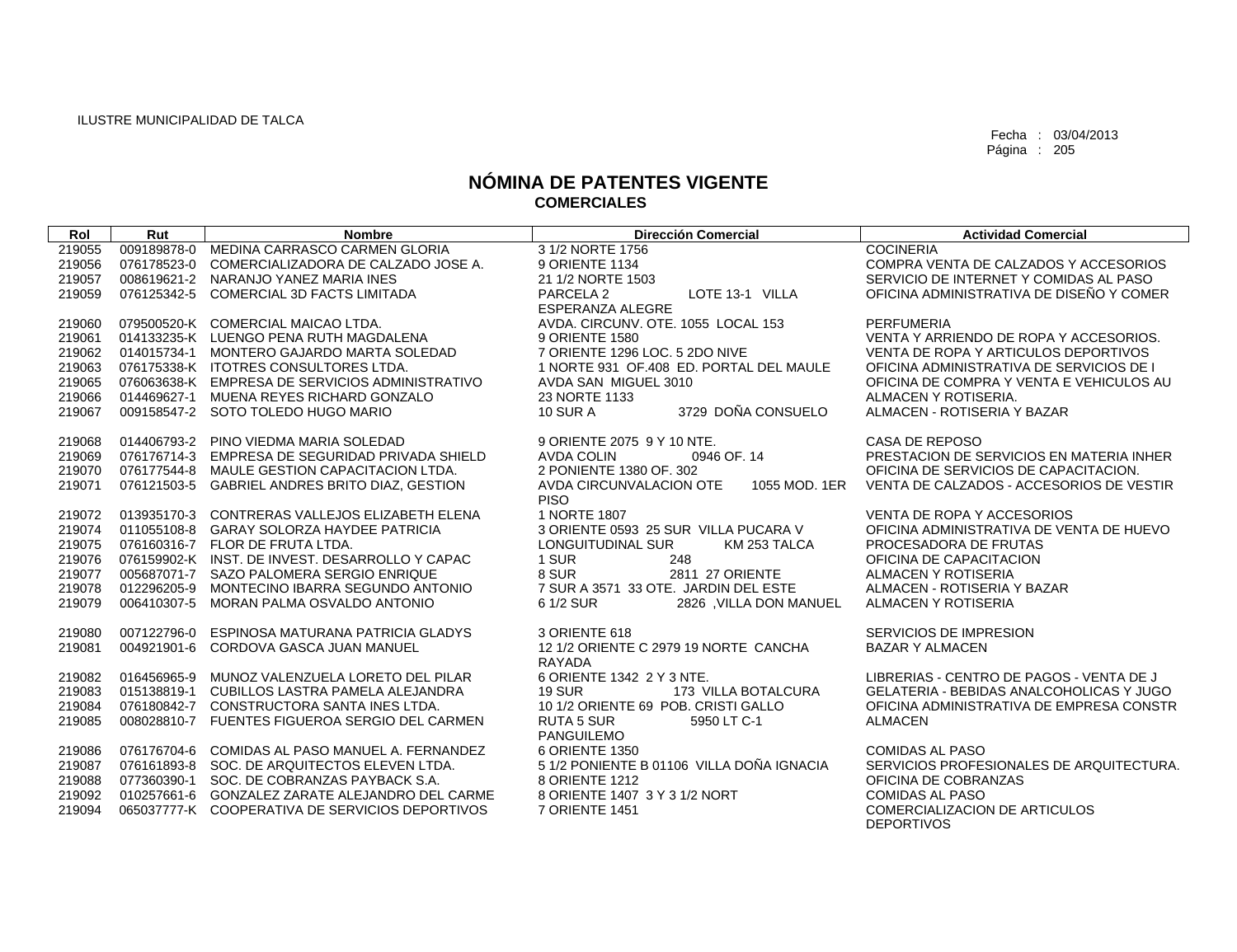| Rol    | Rut         | <b>Nombre</b>                                   | Dirección Comercial                      | <b>Actividad Comercial</b>               |
|--------|-------------|-------------------------------------------------|------------------------------------------|------------------------------------------|
| 219096 |             | 076152969-2 HECTOR G. MARDONES FUENTES SERVICIO | <b>23 SUR</b><br>526                     | <b>JARDIN INFANTIL</b>                   |
| 219097 |             | 076161484-3 COMPRA Y VTA, DE PROD, INNOVADORES  | 2 1/2 NORTE 2933                         | VENTA VIA INTERNET DE ARTICULOS ELECTRON |
| 219099 |             | 008831179-5 ORTEGA ALUL CARMEN CECILIA          | 9 ORIENTE 1238                           | CONFECCION Y VENTA DE PRENDAS DE VESTIR  |
| 219100 |             | 013600539-1 VILLAR FIGUEROA MARIO ESTEBAN       | 12 NORTE 1580                            | <b>COMIDA RAPIDA</b>                     |
| 219101 | 077121290-5 | COMERCIAL CARBET LTDA.                          | AVDA CIRCUNVALACION OTE<br>1055 LOC. 241 | <b>FUENTE DE SODA</b>                    |
| 219102 |             | 078790360-6 SOC. DE INVERSIONES E INMOBILIARIA  | <b>11 ORIENTE 1470</b>                   | SOCIEDADES DE INVERSION - RENTISTA DE CA |
| 219103 | 011893947-6 | SANTANDER VILLARROEL MARIA SOLEDAD              | 18 NORTE 1753 10 1/2 ORIENTE VILLA DOÑA  | <b>COCINERIA</b>                         |
|        |             |                                                 | <b>ADELA</b>                             |                                          |
| 219104 | 076096962-1 | SOC. COMERC. Y RECUPERADORA DE EXCE             | 1 NORTE 1077 OF.705                      | OFICINA ADMINISTRATIVA DE EMPRESA DE DES |
| 219105 |             | 009696165-0 ANDRADES REYES INGRID MARGARITA     | 14 PONIENTE 0276 VILLA DOÑA GLORIA       | VENTA DE PRENDAS DE VESTIR Y ACCESORIOS. |
| 219107 |             | 007800155-0 AVACA BALADRON MILITZA LUZ MARIA DE | 11 ORIENTE CREA LOC, 126 Y 128           | <b>BAZAR</b>                             |
| 219108 |             | 011961535-6 VILLEGAS CERDA CESAR ANTONIO GABRIE | 2 NORTE 3182-A                           | <b>COCINERIA</b>                         |
| 219109 |             | 076182711-1 PROTECTOR SECURITY AND SERVICES LTD | 1 NORTE 1077 OF, 401                     | SERVICIOS INTEGRALES DE SEGURIDAD EN MAT |
| 219110 |             | 076637880-3 CENTRO DE EXTENSION Y CAPACIT, MAHU | 3 ORIENTE 1326                           | OFICINA ADMINISTRATIVA DE CAPACITACIÓN   |
| 219112 |             | 007915568-3 FUENTES VASQUEZ EDITH CECILIA       | 1 NORTE 1410                             | BOUTIQUE - VENTA DE JOYAS DE PLATA Y ART |
| 219113 |             | 076186458-0 MONICA GRACIELA VENEGAS BUSTOS SEGU | 22 ORIENTE 3330 PARQUE BICENTENARIO      | PRESTACION DE SERVICIOS EN MATERIAS INHE |
| 219114 |             | 076568680-6 COLGRAM S.A.                        | 1 SUR<br>1148                            | VENTA DE ROPA - CALZADOS Y ACCESORIOS    |
| 219115 |             | 076568680-6 COLGRAM S.A.                        | 1 SUR<br>1150                            | VENTA DE ROPA - CALZADOS Y ACCESORIOS    |
| 219116 |             | 076568680-6 COLGRAM S.A.                        | 1152<br>1 SUR                            | VENTA DE ROPA - CALZADOS Y ACCESORIOS    |
| 219117 |             | 076117505-K DISTRIB, Y COMERCIALIZADORA FUNDO B | 17 ORIENTE 799                           | DISTRIBUIDORA DE PRODUCTOS LACTEOS       |
| 219120 |             | 013205209-3 PONCE HERRERA LEONARDO ANTONIO      | <b>LOS ROBLES</b><br>38 ALDEA CAMPESINA  | COMPRA Y VENTA DE ROPA USADA             |
| 219121 |             | 009544904-2 CASTILLO VALLEJOS MARGARITA DE LAS  | 15 1/2 PONIENTE 0546 V.SAN FRANCISCO II  | ALMACEN- VENTA DE FRUTAS Y VERDURAS      |
| 219122 |             | 012296064-1 URRUTIA VALENZUELA LAURA ROSA       | 1 SUR 1271 LOC. 7                        | COMIDAS AL PASO - MOTE CON HUESILLO - VE |
| 219124 |             | 013950077-6 SILVA TOLEDO KARLA BERNARDITA       | 1 ORIENTE 1264 1 Y 2 NORTE               | <b>CENTRO DE ESTETICA</b>                |
| 219126 |             | 077304990-4 VALVERDE NORAMBUENA LTDA.           | AVDA, CIRCUNV, OTE, 1055 LOCAL 152       | <b>VENTA DE VESTUARIO INFANTIL</b>       |
| 219127 |             | 013722565-4 BRISO MATAMALA JESSICA CECILIA      | 4 ORIENTE 0256 POB, AURORA DE CHILE      | PANADERIA.-                              |
| 219128 |             | 014557372-6 NAVARRETE SAAVEDRA JEANNETTE IVONNE | <b>16 SUR</b><br>1461 POB. EL ESFUERZO   | <b>VENTA DE FRUTAS Y VERDURAS</b>        |
| 219129 | 076095150-1 | INVERSIONES CORDOVA Y RODRIGUEZ LTD             | 7 ORIENTE 1164                           | SERVICIO DE RECAUDACIÓN                  |
| 219131 | 076011658-0 | IMA DENTAL LTDA.                                | 1 SUR 1139 OF, 28 - 29                   | SALA DE PROCEDIMIENTOS ODONTOLOGICOS Y   |
|        |             |                                                 |                                          | C                                        |
| 219133 |             | 012900267-0 VALENCIA ZAMORANO EDUARDO ANTONIO   | 2 SUR 771                                | VENTA DE MOTOS - REPUESTOS - Y ACCESORIO |
| 219136 |             | 013305592-4 VALENZUELA GONZALEZ MARIA ALICIA    | 25 NORTE 1323 VILLA DON RICARDO          | ALMACEN - ROTISERIA Y BAZAR              |
| 219138 |             | 078904250-0 COMERCIALIZADORA STA, TERESITA LTDA | RODOVIARIO INTER.<br>LOCAL 31 Y 32       | <b>FUENTE DE SODA</b>                    |
| 219139 |             | 077168390-8 CENTRO DE FORMACION TECNICA IRELAND | 1 PONIENTE 1320-A                        | OF. DE INSTITUTO PROFESIONAL             |
| 219140 |             | 088381200-K CLARO INFRAESTRUCTURA 171 S.A.      | 4 SUR<br>1662                            | OF. DE EMPRESA DE TELECOMUNICACIONES     |
| 219141 |             | 010799989-2 LIRA BRAVO HORTENSIA SHEREZADA      | 3 NORTE 1670 9 Y 10 ORIENTE              | <b>COMIDAS AL PASO</b>                   |
| 219145 |             | 009274818-9 GONZALEZ SEPULVEDA JESSICA JACQUELI | 2 SUR 1947 G.PATRICIA RAMI               | VENTA DE PRENDAS DE VESTIR Y ACCESORIOS- |
| 219146 |             | 005729381-0 NAVARRO RAMOS MARIA INES            | 5 ORIENTE 1458                           | <b>ALOJAMIENTO</b>                       |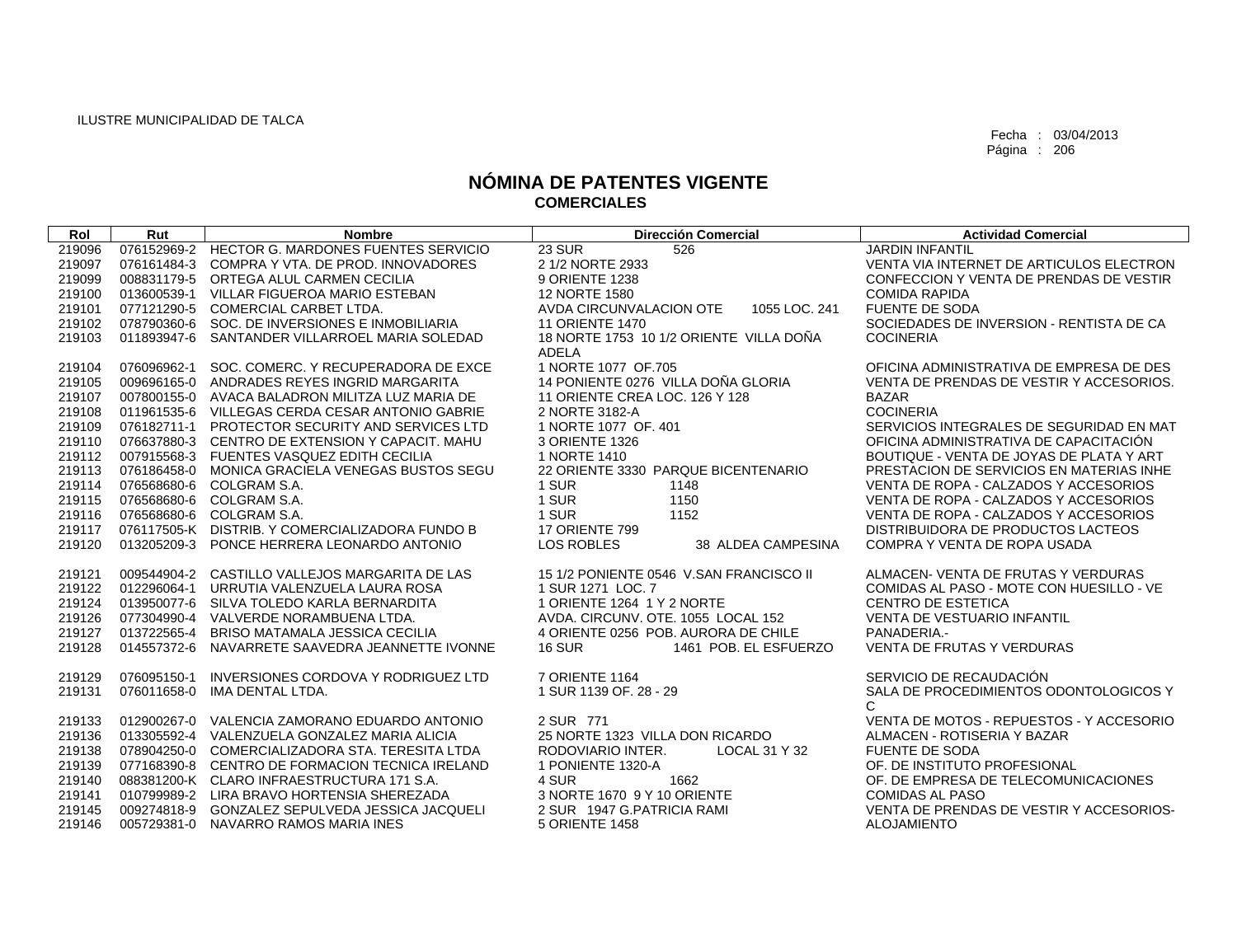| Rol              | Rut         | <b>Nombre</b>                                                                                | <b>Dirección Comercial</b>                    | <b>Actividad Comercial</b>                                           |
|------------------|-------------|----------------------------------------------------------------------------------------------|-----------------------------------------------|----------------------------------------------------------------------|
| 219149           |             | 017011077-3 VARGAS HERNANDEZ LUIS ALBERTO                                                    | PERSA RODOVIARIO 12 OTE<br>LOC. 85 2 Y 3      | BAZAR - PAQUETERIA Y ZAPATERIA                                       |
|                  |             |                                                                                              | <b>SUR</b>                                    |                                                                      |
| 219151           |             | 083540700-4 CARLOS HOJAS Y CIA. LTDA.                                                        | 1 NORTE 995                                   | LAVASECO                                                             |
| 219152           |             | 083540700-4 CARLOS HOJAS Y CIA, LTDA.                                                        | 2 SUR 2258                                    | LAVASECO                                                             |
| 219153           |             | 076238550-3 COMERCIAL NATTIVO LTDA.                                                          | 8 SUR<br>1980 12 Y 13 OTE.                    | <b>VENTA DE MADERA</b>                                               |
| 219154           |             | 009623232-2 VERGARA MOYA ANA CELIA DE LAS MERCE                                              | 1 ORIENTE 047 EL PRADO                        | COMIDAS AL PASO Y VENTA DE MOTE CON HUES                             |
| 219155           |             | 012589531-K GONZALEZ SANCHEZ CLAUDIA ELENA                                                   | 11 ORIENTE 1171 LOC. 9                        | COMPRA Y VENTA DE JUGUETES RECICLADOS Y                              |
| 219156           |             | 005112116-3 JORQUERA BORQUEZ MARIA GENOVEVA                                                  | 4 ORIENTE 745                                 | VENTA DE PRODUCTOS DEL MAR CONGELADOS.                               |
| 219157           |             | 006303411-8 BERRIOS VASQUEZ BLANCA HETIS                                                     | 9 ORIENTE 250                                 | ALMACEN Y SERVICIO DE FOTOCOPIADO                                    |
| 219159           |             | 079615590-6 ROSSELOT Y FIGUEROA LIMITADA                                                     | 1 NORTE 2398                                  | ARRIENDO DE VEHICULOS                                                |
| 219161           |             | 076164504-8 EDUCRATE LTDA.                                                                   | <b>18 ORIENTE 850</b>                         | <b>EDUCACION</b>                                                     |
| 219163           |             | 078570410-K SERVICIOS DE SEGURIDAD PROSEGUR REG<br>011766625-5 TOLEDO GONZALEZ MIREYA ISABEL | 1 NORTE 963 OF.501<br>6 ORIENTE 928 2 Y 3 SUR | SERVICIOS Y ASESORIAS EN MATERIAS DE SEG<br>PELUQUERIA Y DEPILACION. |
| 219164<br>219165 |             | 076179851-0 ADMINISTRADORA DE RESTAURANTES CENT                                              | 7 ORIENTE 1296 LOC-1-2-3-8.                   | <b>COCINERIA</b>                                                     |
| 219168           |             | 018226125-4 GONZALEZ CORNEJO ROBERTO IGNACIO                                                 | 5 SUR<br>2090 13 Y 14 ORIENT                  | <b>VENTA DE ROPA USADA</b>                                           |
| 219173           |             | 008997025-3 ESPINOZA MUNOZ DOMITILA DEL CARMEN                                               | 12 ORIENTE PERSA TERMINAL LOC. 35 2 Y 3 SUR   | <b>BAZAR Y PAQUETERIA</b>                                            |
|                  |             |                                                                                              |                                               |                                                                      |
| 219177           |             | 076099927-K COMERCIAL SANTA FE LTDA.                                                         | EL ARBOLITO C AM. A PELARCO KM 2 STA.         | FERRETERIA Y ASERRADERO                                              |
|                  |             |                                                                                              | <b>ELENA SUR</b>                              |                                                                      |
| 219178           | 011321576-3 | <b>GARRIDO SEPULVEDA JUAN RAMON</b>                                                          | 4 ORIENTE 1701 6 NORTE                        | MANTENCION Y REPARACION DE VEHICULOS                                 |
|                  |             |                                                                                              |                                               | <b>AUT</b>                                                           |
| 219180           | 089258600-4 | ESTABLECIMIENTOS GERMANI S.A.                                                                | 1 SUR 1442                                    | ALMACEN DE ABARROTES Y COMESTIBLES                                   |
| 219181           |             | 012064038-0 GARCIA MOYA MARLENE ANDREA                                                       | 1 NORTE 1609 LOCAL 1613                       | <b>BOUTIQUE</b>                                                      |
| 219182           |             | 076158984-9 SOC, GASTRONOMICA Y COMERCIAL RIQUE                                              | 7 ORIENTE 1161 LOCAL 4                        | VENTA DE CAFE - BEBIDAS - JUGOS - HELADO                             |
| 219184           |             | 016453462-6 CASANOVA INOSTROZA JONATHAN SAMUEL                                               | 11 ORIENTE 1171 LOC. 10                       | PELUQUERIA                                                           |
| 219186           | 015133989-1 | VILLARROEL BASTIAS ISABEL DEL CARME                                                          | 12 ORIENTE PERSA TERMINAL LOC. 95 2 Y 3 SUR   | PRENDAS DE VESTIR Y ACCESORIOS                                       |
| 219189           |             | 012522072-K BRIONES RETAMAL LUIS MARCELO                                                     | 6 ORIENTE 1132 LOC INT. GALERIA SALOMON       | <b>BAZAR Y TABAQUETERIA</b>                                          |
|                  |             |                                                                                              | <b>SABAG</b>                                  |                                                                      |
| 219190           | 096899860-9 | REXEL ELECTRA S.A.                                                                           | 2 SUR 2310 ESQ, 16 OTE.                       | VENTA Y DISTRIBUCION DE MATERIALES ELECT                             |
| 219191           |             | 009802115-9 GONZALEZ POBLETE ANGELICA TERESA                                                 | 9 ORIENTE 1266-A                              | TALLER DE RELOJES Y JOYAS                                            |
| 219193           |             | 076128785-0 SOCIEDAD ROCA Y BRAVO LTDA.                                                      | 1 ORIENTE 818 BOX 2                           | SERVICIOS ODONTOLOGICOS                                              |
| 219196           |             | 013611262-7 POBLETE ESCALONA ERIKA CELINDA                                                   | 1 ORIENTE 1130 LOCAL 16                       | BAZAR, CORDONERIA Y PAQUETERIA                                       |
| 219197           |             | 076116378-7 DISTRIBUIDOR CRV SPA                                                             | 1 SUR<br>1684                                 | <b>BAZAR Y PAQUETERIA</b>                                            |
| 219198           |             | 008790895-K PEREZ SEPULVEDA ANITA MARIA                                                      | 19 NORTE 1683                                 | SERVICIO DE INTERNET - BAZAR - PAQUETERI                             |
| 219199           |             | 076110686-4 INMOBILIARIA SAN FRANCISCO SPA                                                   | 2 PONIENTE 1093 ESQ. 1 SUR                    | SALA DE VENTAS INMOBILIARIA                                          |
| 219200           |             | 015772658-7 SANCHEZ VEGA KATTTERINE ANDREA                                                   | 13 ORIENTE 940 LOCAL 10                       | <b>CONSULTA DENTAL</b>                                               |
| 219201           |             | 014568263-0 GARRIDO GUTIERREZ MARIBEL ALEJANDRA                                              | 3475 32 Y 33 OTE.<br>5 1/2 SUR                | ALMACEN                                                              |
| 219202           |             | 008088495-8 VILLALOBOS HORMAZABAL JOSE ARNOLDO                                               | PERSA RODOVIARIO<br>LOCAL 36                  | <b>BAZAR Y PAQUETERIA</b>                                            |
| 219203           |             | 014540448-7 CEA MIRANDA CLAUDIO ENRIQUE                                                      | 2 SUR 2010 13 Y 14 OTE.                       | <b>COCINERIA</b>                                                     |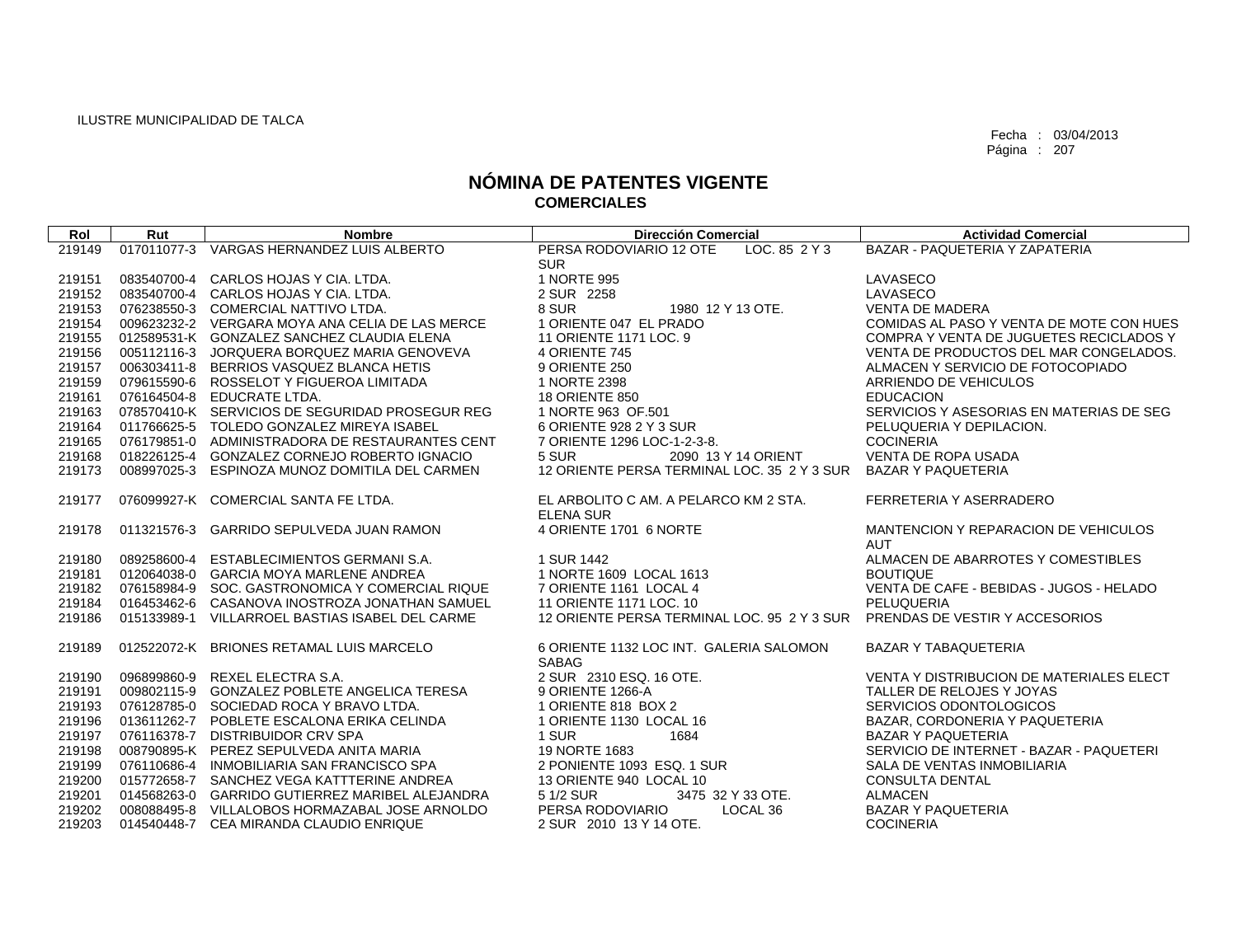| Rol    | Rut         | <b>Nombre</b>                                   | <b>Dirección Comercial</b>                              | <b>Actividad Comercial</b>               |
|--------|-------------|-------------------------------------------------|---------------------------------------------------------|------------------------------------------|
| 219204 |             | 076096921-4 COMBUSTIBLES PUNTO SUR LTDA.        | 23 ORIENTE 34 ESQ. 2 NORTE                              | OF, ADMINISTRATIVA DE COMERCIALIZACION D |
| 219205 | 013101376-0 | PONCE ROSALES CAROLA ALEJANDRA                  | 1 ORIENTE 1253                                          | <b>COCINERIA</b>                         |
| 219207 |             | 012587709-5 HENRIQUEZ FARIAS SONIA DEL CARMEN   | PJE. 33 ORIENTE B 224 D. CONSUELO II                    | ALMACEN Y ROTISERIA                      |
| 219209 |             | 004077198-0 BERNAL MORALES MINERVA DEL CARMEN   | 1 NORTE 1756                                            | <b>ZAPATERIA</b>                         |
| 219210 |             | 006561991-1 SANTANA CANCINO XIMENA SARA         | 2 NORTE 3344 INTERIOR HOMCENTER                         | <b>BAZAR Y DECORACION</b>                |
| 219211 |             | 014606306-3 DIAZ CAMILLA MADELAINE ANDREA       | 10 1/2 SUR<br>3142 30 Y 31 OTE.                         | ALMACEN - ROTISERIA Y BAZAR              |
| 219212 |             | 014344202-0 SALINAS CRESPO KATHERIN CECILIA     | PERSA RODOVIARIO<br>LOCAL 170                           | <b>BAZAR Y PAQUETERIA</b>                |
| 219213 |             | 076143385-7 COMERCIAL ALEJANDRO ITURRA CASTRO E | <b>10 ORIENTE 1160</b>                                  | COCINERIA - TASTADURIA Y MASA EN GENERAL |
| 219215 |             | 053317215-6 MEIKLE MAZZA DANIEL GUILLERMO Y OTR | 1 NORTE 963 OF.209                                      | <b>CONSULTA MEDICA</b>                   |
| 219216 |             | 076101517-6 COMERCIAL CENTRO SUR LTDA.          | 1 NORTE 1382                                            | VENTA DE SERVICIOS Y EQUIPOS DE TELEFONI |
| 219220 |             | 008088505-9 FUENTES LOPEZ MARIA CRISTINA        | 10 ORIENTE 1735 (INT. LICEO CIE                         | VENTA DE CONFITES - BEBIDAS Y SANDWICHS  |
| 219221 |             | 006705527-6 CACERES RAMIREZ JOSE DELICIO        | 3 ORIENTE 1237                                          | ELABORACION DE PASTELES Y COMIDAS AL PAS |
| 219222 |             | 011457046-K MONTECINOS DURAN JACQUELINE DEL ROS | 13 ORIENTE 930 LOC. 5                                   | <b>BAZAR Y PAQUETERIA</b>                |
| 219223 |             | 010301550-2 YAÑEZ HECKMANN INES MARISOL         | 19 NORTE B 985 2 Y 3 ORIENTE POB, PADRE                 | ALMACEN - ROTISERIA - VERDURERIA Y PAQUE |
|        |             |                                                 | <b>HURTADO</b>                                          |                                          |
| 219224 |             | 076046889-4 MARTINEZ Y VALDIVIESO S.A.          | LONGITUDINAL SUR, KM 254                                | DISTRIBUIDORA DE INSUMOS AGRICOLAS PARA  |
| 219225 |             | 008315763-1 BARRA GARCIA RAMON ALFONSO          | <b>22 SUR</b><br>062                                    | ALMACEN - ROTISERIA Y BAZAR              |
| 219226 |             | 016454357-9 PINO ROCHA PAMELA AILEEN            | 10 ORIENTE 1129 LOC. 3                                  | <b>BOUTIQUE</b>                          |
| 219228 |             | 014597393-7 MOLINA GARCIA MOISES ARTURO         | 12 ORIENTE 1040 LOCAL 5                                 | <b>BAZAR Y PAQUETERIA</b>                |
| 219231 |             | 009530470-2 GANGAS VERA EDUARDO ROBINSON        | 1706 JOSE IGNACIO<br><b>22 SUR</b><br><b>CIENFUEGOS</b> | ALMACEN - VENTA DE FRUTAS Y VERDURAS     |
| 219232 |             | 012588301-K KANDALAFT ALVAREZ ROBERT FRANKLIN   | 1 NORTE 1405                                            | <b>BOUTIQUE - ACCESORIOS Y PERFUMES</b>  |
| 219234 |             | 006019137-9 AVENDAÑO VALDES INES DEL CARMEN     | 2 1/2 NORTE 3070 22 Y 23 OTE.                           | <b>ALMACEN - BAZAR</b>                   |
| 219235 |             | 076050643-5 LIBRERIA FRANCISCO J LAGOS ROCO EIR | 2 SUR 1330                                              | <b>LIBRERIA</b>                          |
| 219236 |             | 005744037-6 VASQUEZ GONZALEZ OMAR ANTONIO       | <b>14 ORIENTE 2025</b>                                  | VENTA DE ROPA - ACCESORIOS - CALZADOS -  |
| 219237 |             | 011174734-2 TORRES VALENZUELA JUAN BAUTISTA     | PJE. 20 1/2 NORTE B 1146 VILLA DON GERARDO              | <b>BAZAR Y PAQUETERIA</b>                |
| 219238 |             | 077410860-2 SOC. DE INVERSIONES Y NEGOCIOS INMO | 6 ORIENTE 1349                                          | <b>VENTA DE PRENDAS DE VESTIR</b>        |
| 219239 | 006304466-0 | CORVALAN GAETE LUIS ARMANDO                     | SECTOR EL PORVENIR 133. MERCEDES ISLA                   | <b>ALMACEN</b>                           |
|        |             |                                                 | <b>DEL SAUCE</b>                                        |                                          |
| 219240 |             | 076833720-9 ABARROTES ECONOMICOS S.A.           | AVDA. SAN MIGUEL<br>3050                                | ABARROTES - COMESTIBLES - ROTISERIAS - P |
| 219241 |             | 015148623-1 CONSTENLA NOVOA MARIA MACARENA      | 1 SUR<br>1330 LOCAL 12                                  | BOUTIQUE - BISUTERIA Y ACCESORIOS DE VES |
| 219242 |             | 014126177-0 GARRIDO RAMIREZ YOHANA ARACELLI     | 23 ORIENTE 1364                                         | OFICINA ADMINISTRATIVA DE DEMOLICIONES   |
| 219243 | 076189950-3 | JUAN ENRIQUE CARRASCO PENNAROLI Y C             | 4 NORTE 1655                                            | PRESTACION DE SERVICIOS MEDICOS          |
|        |             |                                                 |                                                         | <b>NEUROLOG</b>                          |
| 219244 |             | 014504921-0 VALENZUELA SEPULVEDA RENATO ARNALDO | PJE. 4 1/2 PONIENTE C 0128 VILLA PERU                   | OFICINA ADMINISTRATIVA DE SERVICIOS DE P |
| 219246 |             | 009308069-6 REYES VASQUEZ MARIA ANGELICA        | 6 ORIENTE 1158 LOC. 9                                   | PELUQUERIA Y SALON DE BELLEZA.           |
| 219248 |             | 008619621-2 NARANJO YANEZ MARIA INES            | 8 ORIENTE 3265 CONDOMINIO DE LIRCAY                     | ALMACEN - ROTISERIA                      |
| 219251 |             | 076197631-1 CRISTIAN QUEZADA HERNANDEZ Y CIA. L | 1 SUR 1472                                              | VENTA DE CALZADOS - ROPA Y ACCESORIOS.-  |
| 219252 |             | 076179209-1 NOMADA, ARQUITECTURA Y CONSTRUCCION | 1 ORIENTE 1264 OF.2                                     | OFICINA ADMINISTRATIVA DE SERVICIOS DE A |
| 219253 |             | 096554490-9 COMPASS SERVICIOS S.A               | 4 NORTE 1610                                            | <b>COCINERIA</b>                         |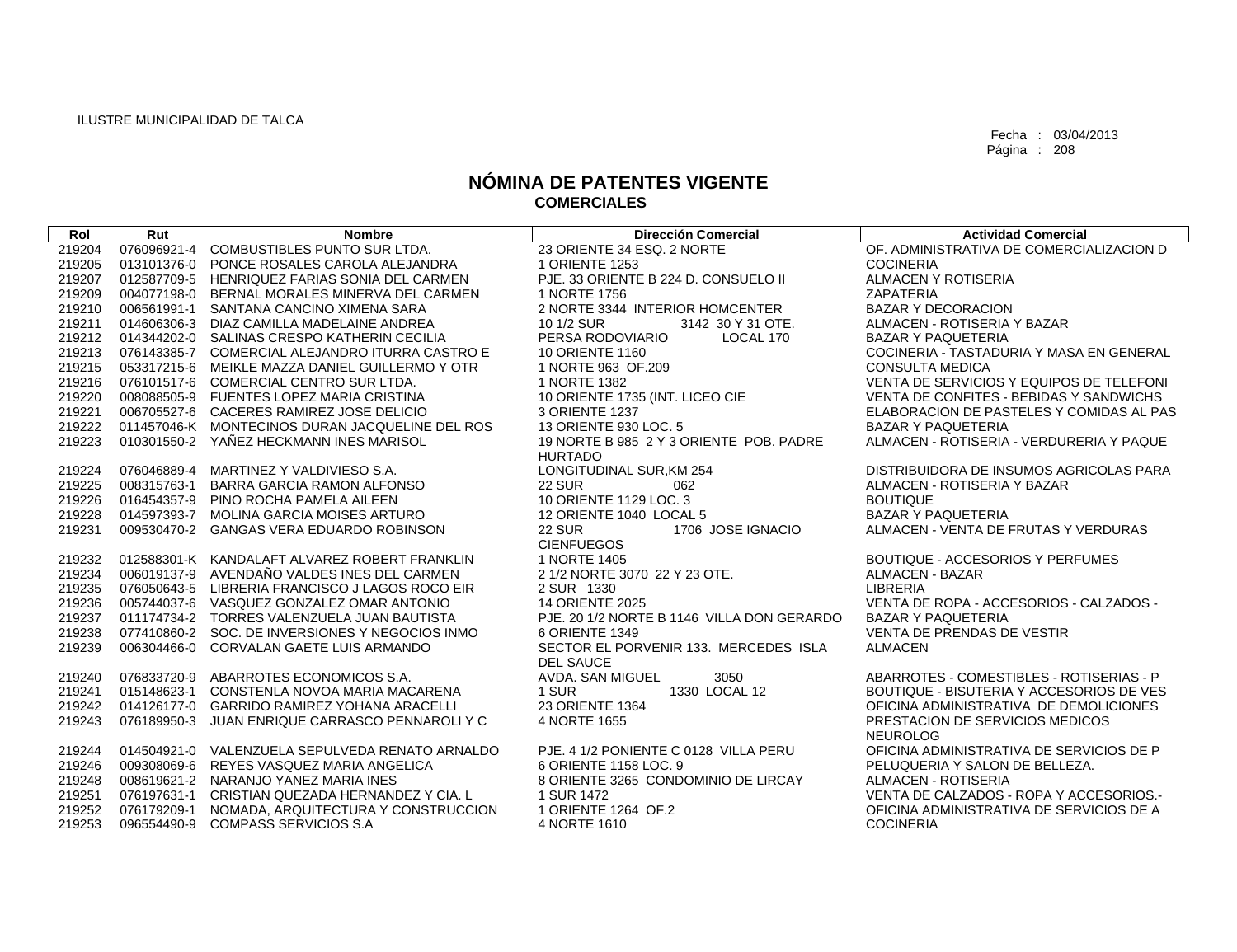| Rol                                                                                              | Rut                                                                                                                                                        | <b>Nombre</b>                                                                                                                                                                                                                                                                 | <b>Dirección Comercial</b>                                                                                                                                                                                                                                                      | <b>Actividad Comercial</b>                                                                                                                                                                                                                                                                                                                                     |
|--------------------------------------------------------------------------------------------------|------------------------------------------------------------------------------------------------------------------------------------------------------------|-------------------------------------------------------------------------------------------------------------------------------------------------------------------------------------------------------------------------------------------------------------------------------|---------------------------------------------------------------------------------------------------------------------------------------------------------------------------------------------------------------------------------------------------------------------------------|----------------------------------------------------------------------------------------------------------------------------------------------------------------------------------------------------------------------------------------------------------------------------------------------------------------------------------------------------------------|
| 219256                                                                                           | 076148524-5                                                                                                                                                | INMOBILIARIA FIXSTRUNG CHILE LTDA.                                                                                                                                                                                                                                            | 5 ORIENTE 851 OF 3                                                                                                                                                                                                                                                              | OFICINA INMOBILIARIA Y CONSTRUCCION                                                                                                                                                                                                                                                                                                                            |
| 219257                                                                                           |                                                                                                                                                            | 076178286-K JUAN ORLANDO ZUÑIGA RIFFO EIRL.                                                                                                                                                                                                                                   | 23 ORIENTE 1324 V. TABUNCO                                                                                                                                                                                                                                                      | TALLER ARTESANAL DE HOJALATERIA                                                                                                                                                                                                                                                                                                                                |
| 219258                                                                                           |                                                                                                                                                            | 076322600-K COMERCIAL DIMARTTI LTDA.                                                                                                                                                                                                                                          | 1 SUR<br>1369                                                                                                                                                                                                                                                                   | <b>VENTA DE CALZADOS</b>                                                                                                                                                                                                                                                                                                                                       |
| 219259                                                                                           |                                                                                                                                                            | 076157705-0 KENYAM LTDA.                                                                                                                                                                                                                                                      | AVDA, CARLOS SCHORR<br>356                                                                                                                                                                                                                                                      | <b>COMIDA AL PASO</b>                                                                                                                                                                                                                                                                                                                                          |
| 219263                                                                                           |                                                                                                                                                            | 076923020-3 IMPRESORA ALDANA S.A.                                                                                                                                                                                                                                             | AVDA, LIRCAY<br>3030                                                                                                                                                                                                                                                            | IMPRESORA.                                                                                                                                                                                                                                                                                                                                                     |
| 219264                                                                                           |                                                                                                                                                            | 007833153-4 VALENZUELA GONZALEZ ANA CRISTINA                                                                                                                                                                                                                                  | PJE. 29 ORIENTE 476 PB. SAN LUIS IV                                                                                                                                                                                                                                             | ALMACEN-ROTISERIA Y BAZAR.                                                                                                                                                                                                                                                                                                                                     |
| 219267                                                                                           |                                                                                                                                                            | 096764170-7 TV CABLE NIELSEN LTDA.                                                                                                                                                                                                                                            | 14 PONIENTE 772 QUINTO CENTENARIO                                                                                                                                                                                                                                               | CONTRATISTA DE SERVICIO PARA TV CABLE (C                                                                                                                                                                                                                                                                                                                       |
| 219268                                                                                           |                                                                                                                                                            | 014467541-K BALLART VILLALOBOS MARIO FRANCISCO                                                                                                                                                                                                                                | 2 NORTE 3152 FCO. ANTONIO ENCINA                                                                                                                                                                                                                                                | <b>COMIDAS AL PASO</b>                                                                                                                                                                                                                                                                                                                                         |
| 219270                                                                                           |                                                                                                                                                            | 015137007-1 ARRIAGADA RETAMAL CLAUDIO ALEJANDRO                                                                                                                                                                                                                               | 13 ORIENTE 940 LOCAL 1                                                                                                                                                                                                                                                          | DISTRIBUIDORA DE SACOS - PLASTICOS, HIER                                                                                                                                                                                                                                                                                                                       |
| 219271                                                                                           | 076154891-3                                                                                                                                                | COMERCIAL KARAME MAHER LTDA.                                                                                                                                                                                                                                                  | 7 ORIENTE 1161                                                                                                                                                                                                                                                                  | COMERCIALIZACION DE VESTUARIO - ACCESORI                                                                                                                                                                                                                                                                                                                       |
| 219272                                                                                           | 096670340-7                                                                                                                                                | <b>BATA CHILE S.A.</b>                                                                                                                                                                                                                                                        | 1 SUR 1309                                                                                                                                                                                                                                                                      | VENTA DE CALZADOS.                                                                                                                                                                                                                                                                                                                                             |
| 219273                                                                                           |                                                                                                                                                            | 076172372-3 SOC, EDUCACIONAL RAYITO DE SOL LTDA                                                                                                                                                                                                                               | <b>12 ORIENTE 2812</b>                                                                                                                                                                                                                                                          | <b>JARDIN INFANTIL</b>                                                                                                                                                                                                                                                                                                                                         |
| 219276                                                                                           | 008444657-2                                                                                                                                                | ALIAGA ESPINACE TERESA CECILIA                                                                                                                                                                                                                                                | 12 1/2 SUR<br>3608 VILLA SAN ANTONIO                                                                                                                                                                                                                                            | ALMACEN Y ROTISERIA                                                                                                                                                                                                                                                                                                                                            |
| 219277<br>219278<br>219279<br>219283<br>219284<br>219286<br>219287<br>219288<br>219289<br>219291 | 007292037-6<br>009200366-3<br>076190459-0<br>076115859-7<br>017185506-3<br>013506117-4<br>023072545-4 XUE LEI<br>076561010-9<br>078921690-8<br>012161981-4 | PRINA MADARIAGA ESTER XIMENA<br>RETAMAL LEYTON PEDRO HOMERO<br>SOC. DE INVERSIONES VALDES Y VALDES<br><b>GOLDBUYERS CHILE S.A.</b><br>ESPINOZA MUÑOZ FERNANDO ANDRES<br>MARABOLI LEIVA RUBY DEL PILAR<br>DECOAMBIENTE SPA.<br>NEXTEL S.A.<br>GONZALEZ CARREÑO RODRIGO ESTEBAN | 9 SUR<br>3534. 32 Y 33 OTE<br>2 SUR 1990 LOCAL 23 TERMINAL DE BUSES<br>5 NORTE 3519 32 1/2 ORIENTE<br>AVDA CIRCUNVALACION OTE<br>1055 MOD. INT.<br>6 ORIENTE 945<br>11 ORIENTE 1171 LOC. 9<br>1 SUR 1701<br>1 NORTE 3465<br>1 SUR 908<br><b>14 SUR</b><br>241 VILLA LOS NOGALES | ALMACEN - ROTISERIA Y BAZAR<br><b>BAZAR Y CONFITERIA</b><br>COMPRA Y VENTA DE PRENDAS DE VESTIR Y AC<br>COMPRA Y VENTA DE JOYAS USADAS<br>VENTA DE REPUESTOS - ACCESORIOS PARA VEH<br>PELUQUERIA<br>VENTA DE PRENDAS DE VESTIR - MENAJE Y BA<br>OFICINA ADMINISTRATIVA CONTRATISTA EN OB<br>VENTA DE EQUIPOS Y SERVICIOS DE TELEFONI<br><b>COMIDAS AL PASO</b> |
| 219293                                                                                           | 010492923-0                                                                                                                                                | NUÑEZ YAÑEZ VIOLETA DEL PILAR                                                                                                                                                                                                                                                 | 14 ORIENTE 1048 1 Y 2 SUR                                                                                                                                                                                                                                                       | REPARADORA DE CALZADOS - VENTA DE<br><b>INSUMO</b>                                                                                                                                                                                                                                                                                                             |
| 219294                                                                                           | 004075905-0                                                                                                                                                | RAMIREZ ROMERO EDUARDO ANTONIO                                                                                                                                                                                                                                                | AVDA, COLIN<br>691 27 SUR INTERIOR<br><b>SUPERMERCADO</b>                                                                                                                                                                                                                       | TABAQUERIA, VENTA DE JUEGOS DE POLLA Y L                                                                                                                                                                                                                                                                                                                       |
| 219296                                                                                           | 009826674-7                                                                                                                                                | MENDEZ ROJAS ALEJANDRINA DEL CARMEN                                                                                                                                                                                                                                           | <b>10 ORIENTE 1125</b>                                                                                                                                                                                                                                                          | PELUQUERIA                                                                                                                                                                                                                                                                                                                                                     |
| 219298                                                                                           | 078914330-7                                                                                                                                                | BUSTAMANTE MUÑOZ PEREIRA RENTA LTDA                                                                                                                                                                                                                                           | 1 ORIENTE 1120 OF.311                                                                                                                                                                                                                                                           | OFICINA ADMINISTRATIVA DE VENTA - ARRIEN                                                                                                                                                                                                                                                                                                                       |
| 219299                                                                                           | 012587896-2                                                                                                                                                | MUÑOZ CARVAJAL MARIO ANTONIO                                                                                                                                                                                                                                                  | 14 ORIENTE 45 13 Y 13 1/2 SUR                                                                                                                                                                                                                                                   | TALLER MECANICO AUTOMOTRIZ                                                                                                                                                                                                                                                                                                                                     |
| 219300                                                                                           | 076097950-3                                                                                                                                                | COMERCIALIZADORA HENRIQUEZ Y OROSTE                                                                                                                                                                                                                                           | 23 ORIENTE 1442 V.TABUNCO                                                                                                                                                                                                                                                       | VERDULERIA                                                                                                                                                                                                                                                                                                                                                     |
| 219301                                                                                           | 014586834-3                                                                                                                                                | MUÑOZ VALENCIA KARINA ELENA                                                                                                                                                                                                                                                   | 12 ORIENTE 1235 1 Y 2 NTE.                                                                                                                                                                                                                                                      | CONFECCION DE PRENDAS DE VESTIR Y ROPA D                                                                                                                                                                                                                                                                                                                       |
| 219302                                                                                           | 003885718-5                                                                                                                                                | CABRERA DIAZ MARIA JULIA                                                                                                                                                                                                                                                      | 1 SUR 1648-A                                                                                                                                                                                                                                                                    | <b>IMPORTACION Y COMERCIALIZACION DE ARTICU</b>                                                                                                                                                                                                                                                                                                                |
| 219303                                                                                           |                                                                                                                                                            | 010337035-3 SANSANA SANHUEZA MOISES MARTIN                                                                                                                                                                                                                                    | 23 NORTE 1260                                                                                                                                                                                                                                                                   | ALMACEN - ROTISERIA Y BAZAR                                                                                                                                                                                                                                                                                                                                    |
| 219305                                                                                           | 017685262-3                                                                                                                                                | CASTRO JORQUERA JOSE AGUSTO                                                                                                                                                                                                                                                   | 5 1/2 ORIENTE G 3818 VILLA DON RICARDO                                                                                                                                                                                                                                          | ALMACEN - ROTISERIA Y BAZAR                                                                                                                                                                                                                                                                                                                                    |
| 219306                                                                                           |                                                                                                                                                            | 015139972-K FERNANDEZ BRAVO PAOLA ANDREA                                                                                                                                                                                                                                      | 11 ORIENTE 1247 LOCAL 7 GALERIA DON                                                                                                                                                                                                                                             | <b>PELUQUERIA</b>                                                                                                                                                                                                                                                                                                                                              |
|                                                                                                  |                                                                                                                                                            |                                                                                                                                                                                                                                                                               | CARLOS                                                                                                                                                                                                                                                                          |                                                                                                                                                                                                                                                                                                                                                                |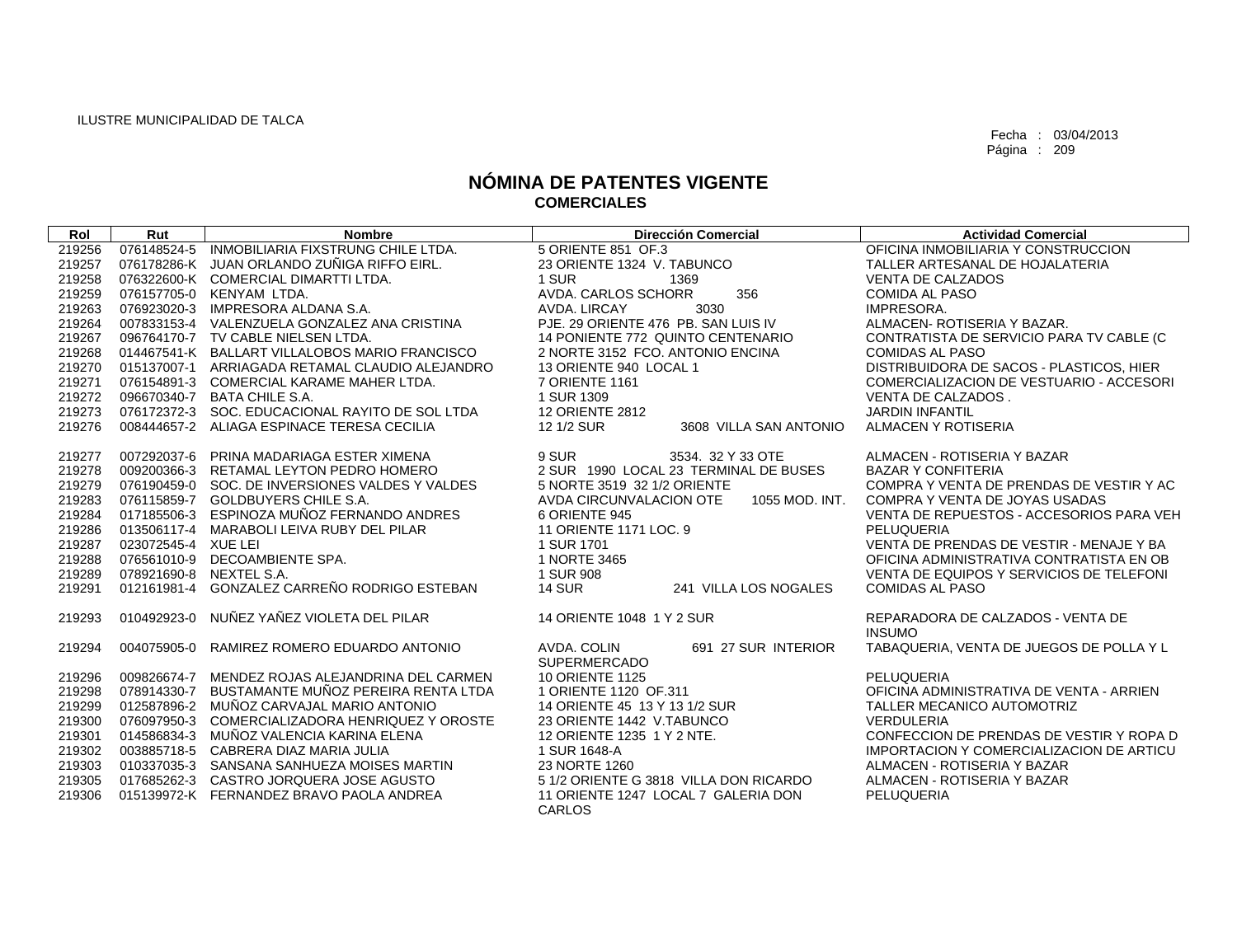| Rol    | Rut         | <b>Nombre</b>                                   | <b>Dirección Comercial</b>                          | <b>Actividad Comercial</b>                         |
|--------|-------------|-------------------------------------------------|-----------------------------------------------------|----------------------------------------------------|
| 219308 |             | 013381352-7 STUARDO RUBILAR ADAN VICTORINO      | 6 ORIENTE 1264                                      | VENTA DE INSUMOS Y ACCESORIOS DE                   |
|        |             |                                                 |                                                     | <b>COMPUTA</b>                                     |
| 219310 | 010513654-4 | GONZALEZ GONZALEZ PATRICIA BERNARDI             | <b>10 ORIENTE 1474</b>                              | VENTA DE PRENDAS DE VESTIR - VENTA DE TE           |
| 219314 |             | 076155494-8 CENTROMEDICO VIAMEDICAL LTDA.       | 3 ORIENTE 1374 OF, 4                                | SALA DE PROCEDIMIENTOS ODONTOLOGICOS.              |
| 219316 | 008155782-9 | <b>ESPINOZA SOTO JUAN CARLOS</b>                | C. TRUPP 8 1/2 SUR<br>3180                          | <b>VENTA DE FRUTAS Y VERDURAS.</b>                 |
| 219317 |             | 076588640-6 IASACORP CHILE S.A.                 | <b>EL ARENAL</b><br>411 LOC. 1007                   | IMPORTACION - EXPORTACION Y VENTA DE ACC           |
| 219320 |             | 076169512-6 EST, DE LARGA ESTADIA PARA EL ADULT | SANTA MARGARITA LT<br>PARC. 1<br><b>HUILQUILEMU</b> | CASA DE REPOSO PARA EL ADULTO MAYOR.               |
| 219321 | 077493490-1 | COMERCIAL LOS ANDES LTDA.                       | 8 ORIENTE 1159                                      | VENTA DE CALZADO Y PRENDAS DE VESTIR               |
| 219322 | 009058957-1 | SANHUEZA ANDRADE VIVIANA JEANNETTE              | 1 SUR 1271 LOC. 5                                   | <b>VENTA DE PERFUMES Y BISUTERIA</b>               |
| 219323 | 076062760-7 | INMOBILIARIA MARTABID LTDA.                     | 2 NORTE 940                                         | OFICINA INMOBILIARIA                               |
| 219324 | 010207272-3 | ABARZA MENDEZ DELIA ANTONIETA                   | 9 ORIENTE 1673                                      | <b>COCINERIA</b>                                   |
| 219325 |             | 016007247-4 PAROT QUEZADA BEGOÑA NICOLE         | 2 ORIENTE 1170 DEPTO, 202                           | <b>BOUTIQUE</b>                                    |
| 219327 | 006149767-6 | ABARZA ARAYA GUILLERMO ENRIQUE                  | 31 1/2 ORIENTE 179 10 1/2 SUR                       | ARTESANIA EN CUERO - CONFECCION<br><b>ARTESANA</b> |
| 219329 | 097032000-8 | BANCO BILBAO VISCAYA ARGENTARIA CHI             | 1 PONIENTE 1121                                     | <b>BANCO</b>                                       |
| 219331 |             | 076080546-7 COMERCIAL TECNIMOVIL LTDA.          | 2 SUR 1299 LOCAL 1                                  | COMERCIALIZACION DE EQUIPOS Y SERVICIOS            |
| 219334 |             | 010103284-1 CELIS CAMPOS IVONNE DE LAS MERCEDES | 7 1/2 ORIENTE B 1340                                | PELUQUERIA Y SALON DE BELLEZA.                     |
| 219335 |             | 010258097-4 GUZMAN CORNEJO IVAN PATRICIO        | 2619<br>AVDA. SAN MIGUEL                            | COMERCIALIZACION DE NEUMATICOS Y SERVICI           |
| 219337 |             | 006479887-1 DIAZ URZUA HONORINDA DE LOURDES     | 6 1/2 PONIENTE 085                                  | ALMACEN Y ROTISERIA                                |
| 219338 |             | 076169698-K MENESES Y CASTRO LTDA.              | 6 ORIENTE 1158 LOC. 10 Y 11                         | CONSULTA OFTALMOLOGICA                             |
| 219339 |             | 012519728-0 CARDENAS LIZANA AMALIA MACARENA     | 5 ORIENTE 1078 LOC. 4                               | REPARADORA DE CALZADOS                             |
| 219340 |             | 076185434-8 SOCIEDAD COMERCIAL LEYTON Y ESTEFAN | 3 NORTE 1740                                        | OFICINA ADMINIST. DE DISTRIBUCION PROD.            |
| 219341 |             | 096955880-7 A3D CHILE S.A.                      | <b>EL ARENAL</b><br>411 LOC. 1009                   | VENTA DE ARTICULOS PARA EL HOGAR - COSME           |
| 219343 |             | 015133954-9 MEZA QUIROGA CRISTIAN ALEXIS        | 9 ORIENTE S/N 13 SUR                                | COMIDAS AL PASO Y SALON DE POOL                    |
| 219345 |             | 007211198-2 MIÑO BARRAZA PEDRO FERNANDO         | 2 SUR 1771                                          | VENTA DE REPUESTOS - LUBRICANTES Y ACCES           |
| 219346 |             | 012006472-K VILLENA VALENZUELA ELIZABETH DE LAS | 2 SUR 1315                                          | VENTA DE ARTICULOS DE TOCADOR - COSMETIC           |
| 219349 |             | 012003539-8 CASTILLO SALVO HORTENCIA DEL CARMEN | 11 ORIENTE RECINTO CREA LOC. 278                    | <b>COMIDAS AL PASO</b>                             |
| 219352 |             | 009397302-K SAAVEDRA OROSTICA ANA MARIA IRENE   | <b>10 ORIENTE 1141</b>                              | BAZAR - CORDONERIA Y VENTA DE ARTESANIA.           |
| 219357 |             | 022639009-K MORALES ZAMBRANO LUIS JAVIER        | 1 NORTE 1399 ESQ, 7 ORIENTE                         | VENTA DE JUGOS NATURALES AL PASO                   |
| 219358 |             | 008787463-K VIGUERA MENDEZ PURISIMA ZAIDA       | AVDA, LIRCAY<br>2025                                | VENTA DE ROPA.                                     |
| 219359 |             | 076146347-0 SOC. DE REHABILITACION KINESICA DEL | 4 NORTE 1656 5º PISO                                | SERVICIOS KINESIOLOGICOS                           |
| 219360 |             | 008137146-6 LOYOLA VALDES MARIA SUSANA          | AVDA, LIRCAY<br>2410 VILLA PUELCHE                  | ALMACEN Y CARNICERIA                               |
| 219364 |             | 076203154-K ZAMBACANUTA SPA.                    | 1 ORIENTE 1256 LOC. 2                               | COCINERIA.                                         |
| 219366 |             | 011937320-4 ATRIA ARDILES PATRICIO JAVIER       | 5 NORTE 3507 PARQUE LAS RASTRAS                     | <b>BOUTIQUE</b>                                    |
| 219367 |             | 015435653-3 TRINA ROJAS JENNY DEL CARMEN        | <b>13 SUR</b><br>1471                               | <b>COCINERIA</b>                                   |
| 219368 |             | 016271114-8 TOLOZA MATURANA MARIO ALEJANDRO     | 1 SUR 1643 LOC, 4                                   | TALLER DE JOYERIA Y RELOJERIA.                     |
| 219369 |             | 015500829-6 AYANCAN VELIZ MAURICIO ANDRES       | 1 NORTE 1805                                        | VENTA DE ACCESORIOS DE VEHICULOS - VENTA           |
| 219370 |             | 007910333-0 GAMBOA LETELIER JOSE MANUEL         | 1 NORTE 801 OF 202                                  | <b>CORREDOR DE PROPIEDADES</b>                     |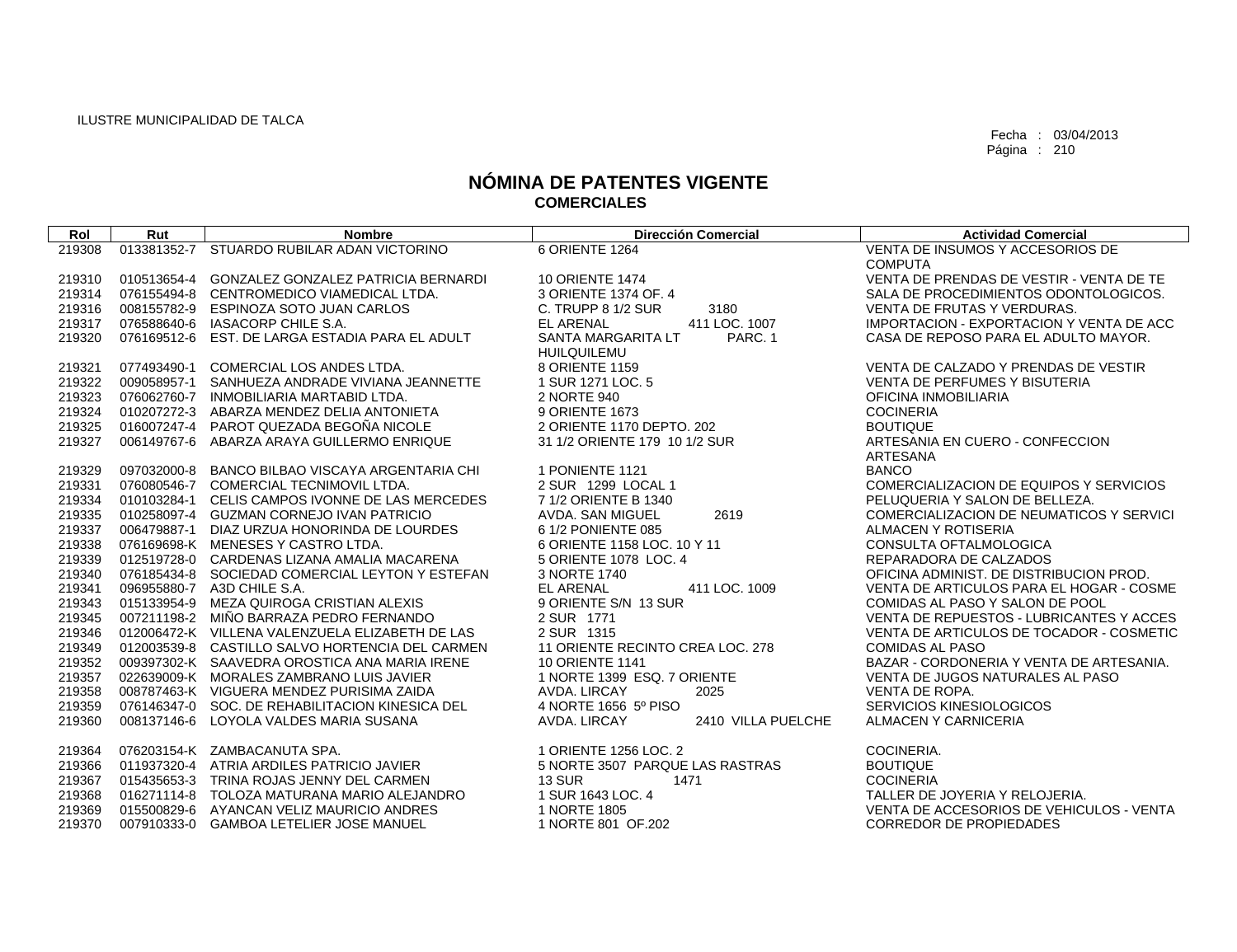| Rol    | Rut         | <b>Nombre</b>                                   | <b>Dirección Comercial</b>              | <b>Actividad Comercial</b>               |
|--------|-------------|-------------------------------------------------|-----------------------------------------|------------------------------------------|
| 219372 |             | 013856987-K GONZALEZ ESPINOZA NELSON ANDRES     | 6 SUR<br>1345                           | <b>CARNICERIA</b>                        |
| 219373 | 007662869-6 | PACHECO PACHECO MARIA ISABEL                    | 1 ORIENTE 2786 JOSE MIGUEL CARRERA      | ALMACEN Y VERDURERIA                     |
| 219377 | 076186385-1 | EMPRESA DE SEGURIDAD GESTION NORTE              | 1 NORTE 1858                            | PRESTACION DE SERVICIOS EN MATERIA INHER |
| 219378 |             | 076135794-8 COMERCIAL FOOD Y CARS LTDA.         | 1 SUR 1637 L. 11-12-13-14               | <b>COCINERIA</b>                         |
| 219380 |             | 088834700-3 SOC. CAROCA Y OYANEDER LTDA.        | 6 PONIENTE 397 VILLA EDEN               | OFICINA ADMINISTRATIVA DE TRANSPORTE DE  |
| 219381 |             | 076119944-7 AMERICO E. MONTENEGRO BRAVO PIZZERI | 265 LOC. 3<br><b>AVDA CARLOS SCHORR</b> | <b>COMIDAS AL PASO</b>                   |
| 219384 |             | 005331152-0 ZAMBRANO TOLEDO FLORINDO ANTONIO    | 17 NORTE 2356 VILLA COMERCIO            | ALMACEN - ROTISERIA Y BAZAR              |
| 219386 |             | 076205424-8 ARQUITECTURA Y CONSTRUCCIONES ECOSU | <b>11 ORIENTE 477</b>                   | OFICINA ADMINISTRATIVA DE EMPRESA CONSTR |
| 219387 | 013106829-8 | ARRIAGADA CONTRERAS ESTEBAN OMAR                | 1 SUR 1139 OF. 32                       | COMPRA Y VENTA DE INSTRUMENTOS E         |
|        |             |                                                 |                                         | <b>INSUMOS</b>                           |
| 219389 |             | 012021421-7 FARIAS RODRIGUEZ LIZA ALEJANDRA     | 10 ORIENTE 1455 3 Y 4 NORTE             | BAZAR, PAQUETERIA - VENTA DE VELAS Y JUE |
| 219392 |             | 010939954-K MOLINA OLAVE HERNAN ESTEBAN         | 17 PONIENTE 0231 VILLA GALILEA D        | <b>FARMACIA Y PERFUMERIA</b>             |
| 219394 |             | 015136360-1 FERNANDEZ BUENO MARISEL ALEJANDRA   | 2 SUR 1246                              | VENTA DE ROPA - ACCESORIOS PARA EL HOGAR |
| 219395 |             | 076189092-1 CENTRO MEDICO DENTAL MIGUEL M. BIAN | 5 ORIENTE 855                           | SALA DE PROCEDIMIENTOS ODONTOLOGICOS     |
| 219396 |             | 076085895-1 RODRIGUEZ Y VERDEJO LTDA.           | 5 1/2 PONIENTE C 2020 JARDINES DETALCA  | OFICINA ADMINISTRATIVA DE SERVICIOS PUBL |
| 219397 |             | 009041187-K CARRIEL ORTEGA PATRICIA DEL CARMEN  | 3 NORTE 1607 POB. LIBERTAD              | COMIDAS AL PASO Y AMASANDERIA.           |
| 219398 |             | 076003928-4 ASESORIAS GESTION DE VIVIENDAS LTDA | 1 NORTE 841 BLOCK A-1 OF 10             | OFICINA ADMINISTRATIVA DE ASESORIAS INMO |
| 219403 |             | 014018482-9 DIAZ ZURITA CAROLINA ANDREA         | 3 ORIENTE 2707 15 NORTE                 | MAQUINAS DE HABILIDAD Y DESTREZA         |
| 219404 |             | 008955016-5 MELLA MORALES JUAN JOB              | 1 1/2 PONIENTE 0410 V. PUCARA II        | <b>FUENTE DE SODA</b>                    |
| 219405 |             | 096889440-4 MEDITERRANEO AUTOMOTORES S.A.       | AVDA, SAN MIGUEL Nº 3030                | <b>COMPRAVENTA DE AUTOMOVILES</b>        |
| 219406 |             | 008208619-6 MAUREIRA ARCE MARCELO GONZALO       | 5 SUR<br>1356 CASA 3                    | PELUQUERIA Y SALON DE BELLEZA            |
| 219407 |             | 015981942-6 CEA ZAMORA LIONEL DEMETRIO LUIS     | 1 SUR<br>898 LOCAL 11                   | VENTA DE PRODUCTOS DIETETICOS - HIERBAS  |
| 219408 |             | 076135234-2 JAIRO HERNAN IBARRA GONZALEZ INGENI | PJE, 2 SUR<br>3106 FRANCISCO A.         | OFICINA ADMINISTRATIVA DE SERVICIOS DE I |
|        |             |                                                 | <b>ENCINA</b>                           |                                          |
| 219410 |             | 076168678-K CROCKERY HOUSE LTDA.                | 7 ORIENTE 1298                          | VENTA DE TEXTILES - CRISTALES - LOZAS -  |
| 219411 | 009013754-9 | MANRIQUEZ MONDACA AURISTELA DEL CAR             | MACROFERIA CALLE C SECT. 1 LOC. 6       | COMPRA Y VENTA DE BOLSOS PLASTICOS       |
| 219413 |             | 097053000-2 BANCO SECURITY                      | AVDA, CIRCUNVALACION OTE 1055 LOC. B-02 | <b>BANCO</b>                             |
| 219417 | 007828296-7 | REYES YAÑEZ MARCOS EUGENIO                      | <b>14 SUR</b><br>1643 ESQ, 10 1/2 OTE   | <b>TALLER CICLISTA</b>                   |
|        |             |                                                 | <b>OSCAR CRISTI GALLO</b>               |                                          |
| 219418 |             | 076202703-8 SOC, CONSTRUCTORA ODS LTDA.         | 21 ORIENTE 19 POB. SANTA CLARA          | OFICINA ADMINISTRATIVA DE EMPRESA CONSTR |
| 219421 |             | 076198121-8 PANADERIA Y PASTELERIA LAS RASTRAS  | 7 ORIENTE 1296                          | VENTA DE PRODUCTOS DE PANADERIA - PASTEL |
| 219422 |             | 014407193-K SARABIA GANDARA MARCELA ELENA       | 3 NORTE 27 9 Y 10 ORIENTE               | OFICINA ADMINISTRATIVA PRESTACION DE SER |
| 219423 |             | 076197631-1 CRISTIAN QUEZADA HERNANDEZ Y CIA. L | 1 SUR<br>1468                           | VENTA DE CALZADOS - ACCESORIOS Y ROPA    |
| 219425 |             | 003560557-6 CASTRO VELOZO OSNOLDO               | 2 SUR 1728                              | VENTA DE REPUESTOS DE VEHICULOS          |
| 219426 |             | 076093954-4 AUTOMOVILES CENTRO SUR LTDA.        | 1 NORTE 2390                            | <b>COMPRA Y VENTA DE VEHICULOS</b>       |
| 219429 |             | 012060042-7 VILLAGRASA ROCHER RAFAEL            | 2 ORIENTE 1127                          | VENTA Y COMERCIALIZACION DE PRODUCTOS Y  |
| 219430 |             | 014648654-1 CAMPOO LUIS ALBERTO                 | 1 SUR<br>770 LOCAL 3                    | <b>FUENTE DE SODA</b>                    |
| 219431 |             | 011780164-0 BALOCCHI HUNTER ANGELA VALESCA      | 5 NORTE 1391                            | VENTA DE SEGUROS - CONFITES - VENTA DE J |
| 219432 |             | 011780164-0 BALOCCHI HUNTER ANGELA VALESCA      | <b>18 ORIENTE 1340</b>                  | COCINERIA - CONFITES Y VENTA DE JUEGOS D |
| 219433 |             | 015135963-9 ORELLANA MESIAS SERGIO ALEJANDRO    | 8 ORIENTE 1390 LOC. 2                   | <b>COMIDAS AL PASO</b>                   |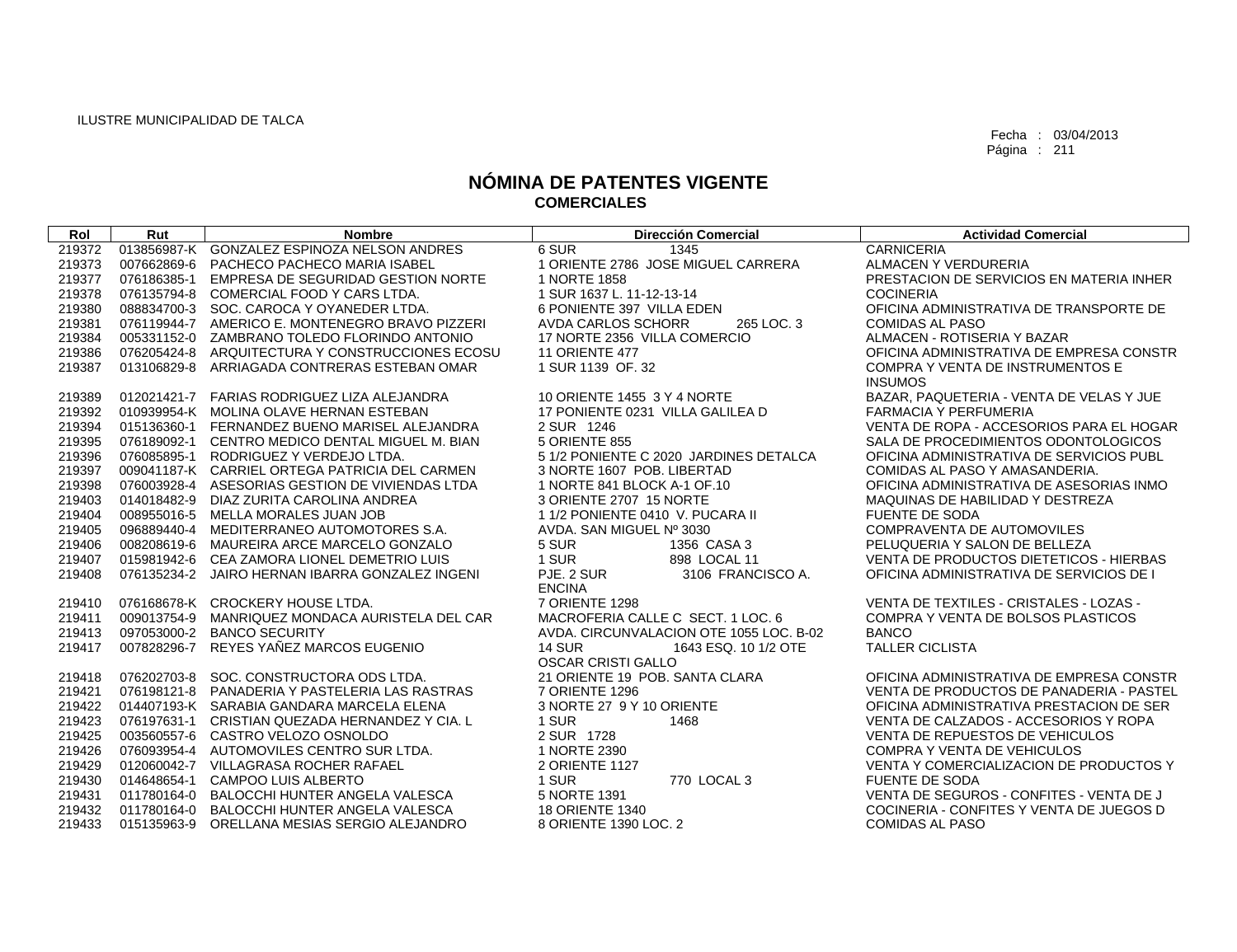| Rol    | Rut                  | <b>Nombre</b>                                   | <b>Dirección Comercial</b>                 | <b>Actividad Comercial</b>               |
|--------|----------------------|-------------------------------------------------|--------------------------------------------|------------------------------------------|
| 219434 | 007461862-6          | ESPINOZA MARTINEZ ELIZABETH VIRGINI             | 2 SUR 1940 LOCAL 5                         | VENTA DE CONFITES - BEBIDAS - DIARIOS Y  |
| 219435 | 015140010-8          | CORTES SEPULVEDA IVAN ESTEBAN                   | 2 SUR 2540                                 | MANTENCION Y REPARACION DE VEHICULOS     |
| 219436 |                      | 076043905-3 JAIME ANTONIO BRAVO CAMPOS CENTROS  | 1 ORIENTE 818 (BOX 8 Y 9)                  | SERVICIOS ODONTOLOGICOS                  |
| 219437 | 005526237-3          | CARVAJAL AGUILAR JULIO PASCUAL                  | 3 1/2 ORIENTE B 2641 14 1/2 NORTE JOSE M.  | TALLERES DE ELECTRICIDAD AUTOMOTRIZ Y ME |
|        |                      |                                                 | <b>CARRERA</b>                             |                                          |
| 219438 | 014689250-7          | EGOAVIL GASPAR JAVIER ANIBAL                    | AVDA. ISIDORO DEL SOLAR<br>97              | <b>FUENTE DE SODA</b>                    |
| 219440 | 009378526-6          | CARRASCO CORREA ROSSANA DEL CARMEN              | 31 1/2 ORIENTE B BLOCK 596 DPTO, 101 6 SUR | ALMACEN - ROTISERIA Y BAZAR              |
|        |                      |                                                 | <b>SAN LUIS VIII</b>                       |                                          |
| 219442 | 008979338-6          | CONDE PINTO EVELYN ELINOR                       | <b>19 SUR</b><br>171 VILLA BOTALCURA       | VENTA DE PRODUCTOS LACTEOS Y ROTISERIA   |
| 219444 |                      | 076151499-7 SOC. MANSILLA Y GAETE LTDA.         | <b>RUTA 5 SUR</b><br>KM 251                | ARRIENDO DE MAQUINARIA PARA LA           |
|        |                      |                                                 |                                            | <b>CONSTRUCC</b>                         |
| 219445 |                      | 076134928-7 SOC. COMERCIAL H Y A LTDA.          | 2 SUR 1014 LOC. 2                          | <b>COCINERIA</b>                         |
| 219446 |                      | 010941591-K VERGARA AGUILERA FERNANDO HESLEM    | 7 ORIENTE 1161 LOC. 5                      | <b>BOUTIQUE</b>                          |
| 219447 |                      | 076204453-6 HP CAPACITA INSTITUTO DE CAPACITACI | PJE. 42 ORIENTE 2700 TEJAS VERDES          | OFICINA ADMINISTRATIVA EN SERVICIOS DE C |
| 219448 |                      | 006521032-0 ROJAS MEDEL BERTA MAGDALENA         | <b>11 ORIENTE 1838</b>                     | ALMACEN - ROTISERIA - PANADERIA Y PASTEL |
| 219449 |                      | 012253284-4 OPORTUS FARIAS JULIO RODRIGO        | 3 NORTE 1786 10 Y 11 OTE.                  | COMPRA Y VENTA DE PLASTICOS, PAPELES Y C |
| 219450 |                      | 076209856-3 COMERCIAL AUTOMOTRIZ LILA MAYO HUER | 2 SUR 1699 10 ORIENTE                      | VENTA DE REPUESTOS Y ACCESORIOS          |
|        |                      |                                                 |                                            | <b>AUTOMOTR</b>                          |
| 219451 |                      | 011562557-8 ANDRADES OYARZUN ODETTE PATRICIA    | 8 ORIENTE 1068                             | VENTA DE HILOS, LANAS, CORDONERIA Y BORD |
| 219452 |                      | 076106857-1 SIMIL EXPRESS S.A.                  | 2 ORIENTE 1069 LOC. 2.                     | VENTA DE INSUMOS MEDICOS.                |
| 219453 | 013858537-9          | LAGOS LINEROS JOSE PATRICIO                     | LT. 9 CAMINO LAS<br><b>SANTA TERESA</b>    | ALMACEN - ROTISERIA Y BAZAR.             |
|        |                      |                                                 | <b>RASTRAS</b>                             |                                          |
| 219454 |                      | 013573093-9 ROJAS DIAZ GISELA ALEJANDRA         | 11 ORIENTE 1171 LOC. 13                    | PELUQUERIA.                              |
| 219455 |                      | 013573093-9 ROJAS DIAZ GISELA ALEJANDRA         | 11 ORIENTE 1171 LOC. 7                     | PELUQUERIA                               |
| 219457 |                      | 099507430-3 HORMIGONES BICENTENARIO S.A.        | CALLE DE SERVICIO 20 ORIENTE 51            | COMPRA Y VENTA DE MATERIALES DE          |
|        |                      |                                                 |                                            | <b>CONSTRUC</b>                          |
| 219458 |                      | 077033160-9 FELIPE BARRAZA Y CIA, LTDA.         | 1 SUR<br>1763                              | <b>VENTA DE PRODUCTOS LACTEOS</b>        |
| 219459 |                      | 076182651-4 SOC, DE ORGAN, Y PROM, DE ESPECT, D | PJE 7 NORTE A 2173 VILLA CIELO AZUL        | OFICINA ADMINISTRATIVA DE PRODUCCION DE  |
| 219462 |                      | 013304801-4 MEDEL NUÑEZ PATRICIA ANDREA         | 6 ORIENTE 953                              | VENTA DE GALLETAS - CHOCOLATES Y COMIDAS |
| 219463 |                      | 008324731-2 MONTECINO ORTEGA FREDY ANTONIO      | 12 NORTE 745 ST 3 VILLA LA PAZ             | <b>FLORERIA</b>                          |
| 219465 |                      | 099555400-3 AUTOCASTILLO S.A.                   | 1 NORTE 2265                               | VENTA DE VEHICULOS MOTORIZADOS           |
| 219466 |                      | 096626570-1 INCOFIN S.A.                        | 1 NORTE 801 OF, 304                        | OFINA DE SERVICIOS FINANCIEROS (LEASING  |
| 219467 |                      | 083366800-5 ANTONIO CASTILLO S.A.               | 1 NORTE 2265                               | VENTA DE REPUESTOS Y SERVICIO AUTOMOTRI  |
| 219469 |                      | 012059163-0 ROJAS ESPINOZA RAUL GABRIEL         | 043 PJE. LOS BOLDOS<br>AVDA, COLIN         | <b>COCINERIA</b>                         |
| 219470 |                      | 076127348-5 INVERSIONES ALTEX S.A.              | 1 NORTE 841 DPTO, D-2                      | OFICINA DE INVERSIONES INMOBILIARIAS Y C |
| 219471 |                      | 076114143-0 VTR WIRELESS S.A.                   | 2 ORIENTE 1123                             | VENTA DE EQUIPOS Y PLANES TELEFONIA MOVI |
|        |                      | 219472 076114143-0 VTR WIRELESS S.A.            | 8 ORIENTE 1260                             | VENTA DE EQUIPOS Y PLANES DE TELEFONIA M |
| 219473 |                      | 014343764-7 YAÑEZ PARADA VICTOR MOISES          | LOCAL 26<br>PERSA RODOVIARIO               | <b>BAZAR Y PAQUETERIA</b>                |
| 219474 | 096847590-8 SELA S.A |                                                 | 2 NORTE 740                                | ENSEÑANZA BASICA Y MEDIA CIENTIFICO HUMA |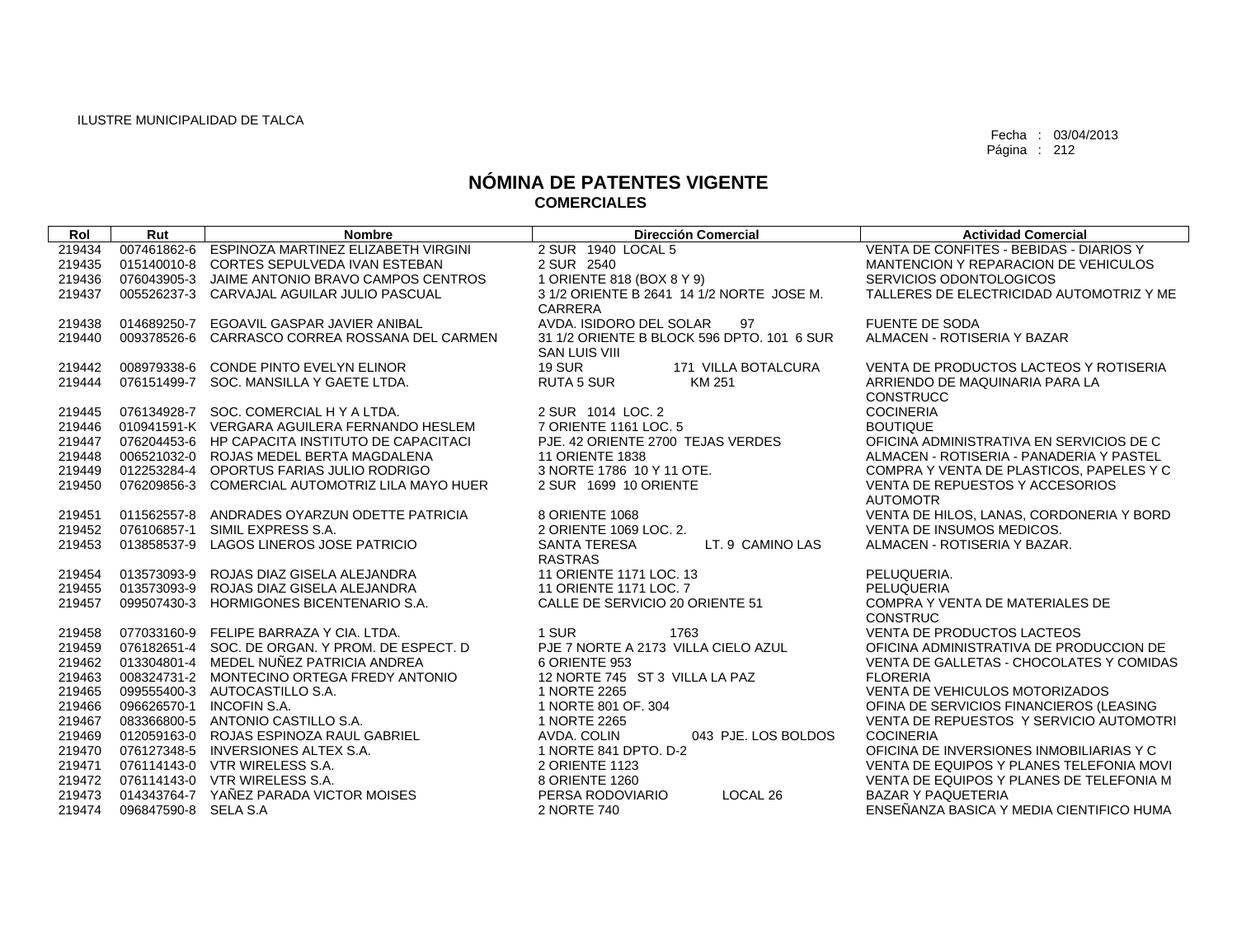| Rol              | Rut         | <b>Nombre</b>                                                                                   | <b>Dirección Comercial</b>                                      | <b>Actividad Comercial</b>                                 |
|------------------|-------------|-------------------------------------------------------------------------------------------------|-----------------------------------------------------------------|------------------------------------------------------------|
| 219475           | 009732642-8 | MORAGA ALCAPAN ROSA AMELIA                                                                      | CALLE C SECTOR 1 LADO ORIENTE LOCAL 19 Y                        | <b>COCINERIA</b>                                           |
|                  |             |                                                                                                 | 20 MACROFERIA                                                   |                                                            |
| 219476           |             | 076206765-K BAZAR GAETE Y FLEISCHMANN LTDA.                                                     | AVDA, CIRCUNV, OTE, 1055 LOCAL 224                              | VENTA DE ARTICULOS DE PERFUMERIA, TOCADO                   |
| 219477<br>219478 |             | 059111330-5 FARMACIAS DE SIMILARES CHILE S.A.<br>015596357-3 ESCOBAR PINILLA MARILYN FRANCHESCA | 8 ORIENTE 1154<br>1 ORIENTE 1264                                | <b>FARMACIA</b><br><b>VENTA DE INSUMOS COMPUTACIONALES</b> |
| 219480           | 076099725-0 | COMERCIALIZADORA LA MAULINA LTDA.                                                               | 30 ORIENTE 1027                                                 | COMERCIALIZADORA DE ARTICULOS DE                           |
|                  |             |                                                                                                 |                                                                 | <b>FERRETE</b>                                             |
| 219481           | 004994200-1 | JARA MONDACA DANIEL ORLANDO                                                                     | <b>5 ORIENTE 875</b>                                            | COCINERIA, AMASANDERIA, REPOSTERIA, ROTI                   |
| 219482           | 016860375-4 | SEPULVEDA BASUALTO TAMARA ANDREA                                                                | 8 ORIENTE 1157                                                  | VENTA DE ROPA Y ACCESORIOS PARA NIÑOS                      |
| 219484           | 014399147-4 | ABARZA GONZALEZ JUAN ARMANDO                                                                    | 23 1/2 PONIENTE A 0851 VILLA SANTA BARBARA                      | <b>FERRETERIA</b>                                          |
|                  |             |                                                                                                 |                                                                 |                                                            |
| 219485           |             | 076100455-7 SOCIEDAD RED MAULE LTDA.                                                            | 3 NORTE 872                                                     | SERVICIOS DE PUBLICIDAD Y DESARROLLO DE                    |
| 219486<br>219488 | 014020205-3 | 096597810-0 SERVICIOS ALIMENTICIOS HENDAYA SAC<br><b>GONZALEZ CARMONA MARIA JOSE</b>            | 18 ORIENTE 2075 LOTE 29<br><b>29 SUR</b><br>132 VILLA MANQUEHUA | BODEGA DE ALMACENAMIENTO DE ALIMENTOS<br><b>BOUTIQUE</b>   |
|                  |             |                                                                                                 |                                                                 |                                                            |
| 219489           | 076173143-2 | ORGANISMO TECNICO DE CAPACITACION E                                                             | 4 NORTE 1065                                                    | OFICINA ADMINISTRATIVA DE CAPACITACION                     |
| 219490           | 099507560-1 | READY MIX CENTRO S.A.                                                                           | CAM.INTERIOR RUTA 5 SUR 3155                                    | PRODUCCION Y COMERCIALIZACION DE                           |
|                  |             |                                                                                                 |                                                                 | <b>HORMIGO</b>                                             |
| 219491           | 007772888-0 | NUÑEZ LEYTON LUIS MIGUEL ANGEL                                                                  | 3 SUR<br>1963 LOCAL 4                                           | ALMACEN - ROTISERIA - CONFITERIA Y COMID                   |
| 219492           | 010326520-7 | MONDACA PACHECO CARLOS ALFREDO                                                                  | 6 ORIENTE 1428                                                  | <b>COCINERIA</b>                                           |
| 219493           | 013857765-1 | VALENZUELA ESCALONA LEONEL LUIS                                                                 | 30 ORIENTE 556 PB.SAN LUIS                                      | SERVICIO DE INTERNET                                       |
| 219494           | 015134868-8 | GALLEGOS SAN JUAN HECTOR MANUEL                                                                 | <b>29 SUR</b><br>54-A VILLA JARDIN DEL<br>VALLE                 | VENTA DE REPUESTOS DE BICICLETAS                           |
| 219496           | 014565123-9 | <b>TORRES LASTRA JUANA ISABEL</b>                                                               | 6 1/2 SUR<br>3513 32 Y 33 OTE, VILLA                            | ALMACEN - ROTISERIA Y BAZAR                                |
|                  |             |                                                                                                 | <b>JARDIN DEL ESTE</b>                                          |                                                            |
| 219498           |             | 014533833-6 SALAZAR CANALES JEANNETTE ALEJANDRA                                                 | 13 ORIENTE 920 LOCAL 2 Y 3                                      | <b>COCINERIA</b>                                           |
| 219500           |             | 008891659-K CASTRO SEPULVEDA RAFAEL SEGISMUNDO                                                  | <b>26 SUR</b><br>457 4 PTE, A                                   | <b>FARMACIA Y PERFUMERIA</b>                               |
| 219501           |             | 076147891-5 COMERCIAL BOUTIQUE TATIANA Y CIA. L                                                 | 8 ORIENTE 1155 1 SUR Y 1 NTE.                                   | BOUTIQUE Y COMPRA VENTA DE ROPA DE VESTI                   |
| 219504           |             | 014269473-5 PLACENCIA PARDO MARCO ANTONIO                                                       | 16 1/2 NORTE B 1976 VILLA DON ARTURO                            | OFICINA ADMINISTRATIVA CONTRATISTA EN OB                   |
| 219505           |             | 008849876-3 GATICA SEPULVEDA MARIA MAGDALENA                                                    | 5 1/2 ORIENTE 0579 25 Y 26 SUR VILLA PUCARA<br>$\vee$           | ALMACEN - ROTISERIA - VERDURERIA - BAZAR                   |
| 219506           |             | 003549032-9 SAAVEDRA SILVA LOIDA EUNICE                                                         | 1 ORIENTE 1835                                                  | AMASANDERIA - ROTISERIA Y PASTELERIA                       |
| 219508           | 010772395-1 | RODRIGUEZ BERRIOS MARINA ISABEL                                                                 | 5 ORIENTE 1184 LOCAL 6                                          | <b>SALON DE BELLEZA</b>                                    |
| 219509           | 080522900-4 | E. KOVACS S. A.                                                                                 | AVDA, CIRCUNV, OTE, 1055 LOCAL A-01                             | <b>COMPRA VENTA DE VEHICULOS</b>                           |
| 219511           | 076201642-7 | VAO DISEÑO Y PUBLICIDAD LTDA.                                                                   | <b>21 SUR</b><br>156 STA, MARIA DE COLIN                        | OFICINA DE EMPRESA DE PUBLICIDAD - DISEÑ                   |
| 219512           | 076214003-9 | EMP. DE SEGURIDAD SEGURITY PROTECTI                                                             | 1 ORIENTE 1585                                                  | OF. DE CAPACITACION Y PRESTACION DE SERV                   |
| 219513           |             | 010116687-2 SANCHEZ LARA ERIKA MILLARAY                                                         | 1 SUR 1417 OF, 17                                               | LENCERIA - BAZAR Y JUGUETES PARA ADULTOS                   |
| 219515           |             | 076181931-3 JACQUELINE ALEJANDRA BRAVO ROJAS DI                                                 | 7 ORIENTE 1161 LOC. 7                                           | VENTA DE ARTICULOS DE CUMPLEAÑOS - COTIL                   |
| 219517           |             | 076199031-4 EXPORTADORA DE ALIMENTOS MAULE GOUR                                                 | 1 PONIENTE 1360                                                 | ALMACEN Y VENTA DE PRODUCTOS GOURMET.                      |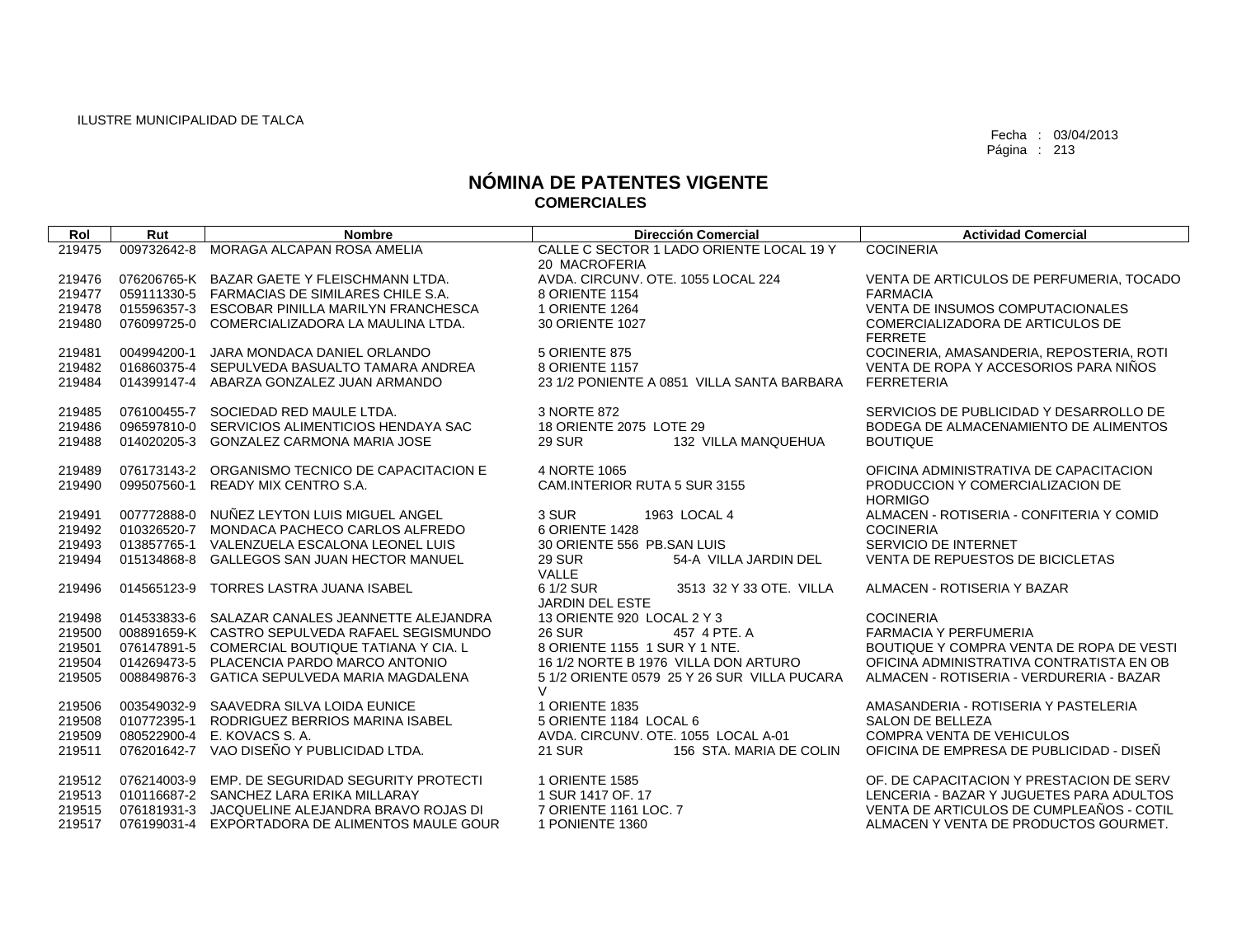| Rol    | Rut         | <b>Nombre</b>                                   | <b>Dirección Comercial</b>                                    | <b>Actividad Comercial</b>                         |
|--------|-------------|-------------------------------------------------|---------------------------------------------------------------|----------------------------------------------------|
| 219519 | 013305493-6 | ALBORNOZ VILLAR JORGE GERARDO                   | AVDA, CANCHA RAYADA                                           | 1679 5 Y 6 NORTE AGENCIA DE PUBLICIDAD E IMPRENTA  |
|        |             |                                                 |                                                               |                                                    |
| 219520 | 076027116-0 | INMOBILIARIA BICENTENARIO LTDA.                 | 1 NORTE 1077 OF-204                                           | OFICINA DE DESARROLLO DE PROYECTOS<br><b>INMOB</b> |
| 219521 | 076073788-7 | <b>GENERACION DE ENERGIA ELECTRICA IND</b>      | 1 NORTE 1077 OF-204                                           | OFICINA DE VENTA- DISTRIBUCION Y GENERAC           |
| 219523 | 076008887-0 | GONZALEZ Y NUÑEZ LTDA.                          | 6 SUR<br>2064                                                 | <b>IMPRENTA Y ENCUADERNACION</b>                   |
| 219524 | 076179295-4 | ECHEVERRIA Y GERARD LTDA.                       | AVDA. CIRCUNV. ORIENTE 1055 1º PISO<br><b>MODULO INTERIOR</b> | VENTA DE PRENDAS DE VESTIR Y ACCESORIOS            |
| 219525 | 076117772-9 | SERV. DE TOPOGRAFIA Y AGRIMENSURA R             | <b>25 SUR</b><br>284 VILLA CONAVICOOP                         | SERVICIO DE TOPOGRAFIA Y AGRIMENSURA               |
| 219526 |             | 011894923-4 FAUNDEZ ARELLANO CHRISTIAN ANTONIO  | 5 SUR<br>1683                                                 | <b>COMPRA VENTA DE VEHICULOS</b>                   |
| 219527 |             | 076174301-5 MARY BETTY SAAVEDRA MOYANO EIRL     | 2 SUR 795 OF-32                                               | SERVICIO DE CAPACITACION                           |
| 219528 |             | 008894273-6 ESPINOZA REBOLLEDO MARIA IRENE      | PJE. 5 1/2 ORIENTE C 3030 VILLA LAS AMERICAS<br>$\vee$        | ALMACEN- ROTISERIA- VERDULERIA Y BAZAR             |
| 219530 |             | 007892098-K OPAZO GOMEZ ROSA AMELIA             | 6 PONIENTE 288 VILLA EDEN                                     | FLORERIA Y VENTA DE ARTESANIA                      |
| 219531 |             | 076201737-7 VALENTINA CASTILLO BARRAZA EMPRESA  | <b>22 SUR</b><br>311 VILLA GALILEA                            | OFICINA ADMINISTRATIVA DE PRESTACION DE            |
| 219532 | 014590320-3 | NAVARRETE SAAVEDRA YESSICA DEL CARM             | <b>15 SUR</b><br>1538 2DO.NIVEL POB. I.<br><b>CIENFUEGOS</b>  | INSTALACION DE CAMARAS DE VIGILANCIA               |
| 219534 | 012589765-7 | SANCHEZ QUINTEROS JUAN CRISTOBAL                | 2301 (INTERIOR A CUE<br><b>AVDA LIRCAY</b>                    | EXPENDIO DE ALIMENTOS DE MASAS<br><b>HORNEADAS</b> |
| 219535 |             | 014535819-1 CASTRO LARA MARISOL DEL CARMEN      | CALLE <sub>2</sub><br>93 EL PORVENIR VILLA                    | <b>ALMACEN</b>                                     |
| 219537 |             | 009982384-4 RIVERA ESPINOSA TERESA RAYEN        | LOS CONQUISTADORES<br>13 ORIENTE 934 LOCAL 2                  | BOUTIQUE - PERFUMERIA - VENTA DE CARTERA           |
| 219538 |             | 007718435-K KANDALAFT LOPEZ GLADYS JEANNETTE    | 9 ORIENTE C CASA 3 POB. LIBERTAD                              | SALA DE MASAJES QUIROPRAXIA                        |
| 219542 |             | 012522783-K CANDIA GOMEZ CELIA ADUVIGIS         | 18 NORTE B 1248 DEPTO. D V. LAS AMERICAS III                  | PELUQUERIA CANINA Y MANUFACTURACION DE             |
|        |             |                                                 |                                                               | P                                                  |
| 219545 | 076208842-8 | REPUESTOS RIGO LTDA.                            | 2 SUR 1775                                                    | VENTA DE REPUESTOS Y REPARACION DE VEHIC           |
| 219547 | 076196929-3 | SOC. DE SERV. INTEGRALES HOFFEN LTD             | 26 1/2 SUR A 0121. 23 PTE. VILLA DOÑA<br><b>FLORENCIA</b>     | VENTA POR INTERNET DE MATERIALES DE CONS           |
| 219548 | 078485220-2 | ADMINISTRADORA DE LOCALES LTDA.                 | 1 SUR 1330                                                    | OF. ADMINISTRATIVA DE ARRIENDO DE BIENES           |
| 219550 | 077978180-1 | <b>VIAJES GERMANI LIMITADA</b>                  | 1 SUR 1442                                                    | OFICINA DE AGENCIA DE VIAJES Y TURISMO-            |
| 219551 | 076199924-9 | SERVICIOS GASTRONOMICOS CAFRA SPA               | AVDA, CIRCUNV, OTE, 1055 1º PISO MODULO                       | VENTA DE CONFITES - DIARIOS Y REVISTAS -           |
|        |             |                                                 | <b>INTERIOR</b>                                               |                                                    |
| 219552 |             | 076053424-2 AUDITORES Y ABOGADOS ASOCIADOS LTDA | 1 NORTE 931 OF-601 ED. PORTAL DEL MAULE                       | SERVICIOS JURÍDICOS - ACTIVIDAD DE CONTA           |
| 219553 |             | 076184121-1 SOCIEDAD KINESIOLOGICA KINEVIVA LTD | 5 PONIENTE 0195 19 Y 20 SUR                                   | SALA DE CONSULTA KINESICA                          |
| 219554 |             | 009543299-9 GOMEZ GUTIERREZ NELSON ROLIEN       | 9 SUR<br>1951 12 Y 13 OTE.                                    | TALLER DE RESORTES                                 |
| 219556 |             | 076124755-7 SOCIEDAD COMERCIALIZADORA HUENCUECH | 23 SUR 0323 VILLA GALILEA A                                   | OFICINA ADMINISTRATIVA DE SERVICIOS DE             |
| 219557 |             | 013611830-7 ARRIAGADA GATICA GLORIA IVONNE      | <b>11 ORIENTE 1295</b>                                        | <b>VENTA DE MUEBLES</b>                            |
| 219558 | 013718276-9 | LAGOS CACERES JESSICA LORENA                    | 0272<br>28 1/2 SUR                                            | COMIDAS AL PASO Y SERV. DE BANQUETERIA.            |
| 219559 |             | 008386037-5 NASH BERNE MAURICIO DARIO           | 1 NORTE 1873                                                  | SALA DE PROCEDIMIENTOS ODONTOLOGICOS               |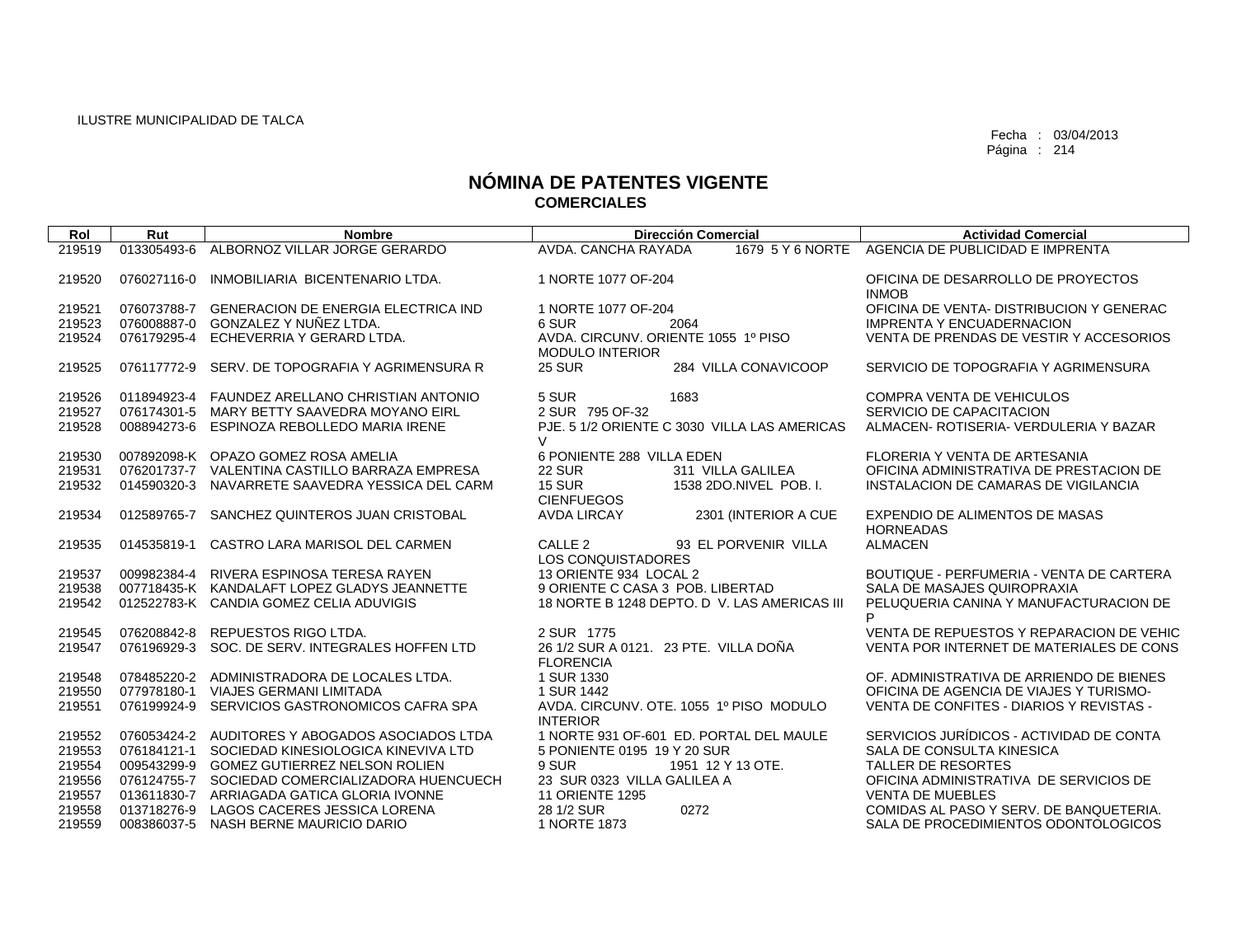| Rol    | Rut         | <b>Nombre</b>                                   | <b>Dirección Comercial</b>                  | <b>Actividad Comercial</b>               |
|--------|-------------|-------------------------------------------------|---------------------------------------------|------------------------------------------|
| 219560 |             | 012588623-K INOSTROZA PARADA MARIA SOLEDAD      | 6 ORIENTE 1002                              | VENTA DE PRENDAS DE VESTIR - BAZAR Y ZAP |
| 219561 |             | 076126396-K SOC, AGRICOLA Y EXPORTADORA ORGANIC | PJE. 4 1/2 NORTE B 3453 VILLA DON MATIAS    | OFICINA ADMINISTRATIVA DE EXPORTACIONES  |
| 219562 | 011457604-2 | MORALES GALDAMES ERIKA PATRICIA                 | PERSA RODOVIARIO<br>LOCAL 62                | <b>BAZAR Y PAQUETERIA</b>                |
| 219563 |             | 015774303-1 FREDES SANCHEZ CONSTANZA PAULINA    | 1 ORIENTE 1258 OF, 4                        | VENTA DE ROPA Y ACCESORIOS DE VESTIR     |
| 219564 |             | 076211696-0 VIVEST ENERGIAS RENOVABLES S.A.     | PARCELA <sub>2</sub><br>LOTE 13-1 ESPERANZA | OFICINA ADMINISTRATIVA DE SISTEMAS DE DI |
|        |             |                                                 | <b>ALEGRE</b>                               |                                          |
| 219566 | 011674223-3 | MIRANDA ORELLANA CLAUDIA ANDREA                 | 26 ORIENTE 1467 3 1/2 NORTE                 | <b>COMIDAS AL PASO</b>                   |
| 219569 | 076203897-8 | SOCIEDAD INMOBILIARIA HONORATO LTDA             | 1 SUR<br>865 OFICINA 82                     | OFICINA DE SERVICIOS INMOBILIARIOS       |
| 219570 | 005798831-2 | RODRIGUEZ QUINTANILLA, VICENTE HERN             | <b>10 ORIENTE 1801</b>                      | CONFECCION DE ADHESIVOS                  |
|        |             |                                                 |                                             | <b>COMPUTACIONALES</b>                   |
| 219572 | 011319628-9 | PAREJA LARA PATRICIA BEATRIZ                    | PERSA RODOVIARIO PUESTO<br>141              | VENTA DE ROPA Y ACCESORIOS               |
| 219574 |             | 076211669-3 CONSULTORA SINTE SPA.               | 3 NORTE 530                                 | ASESORIA TRIBUTARIA Y JURÍDICA- AUDITORI |
| 219575 |             | 076182909-2 FERRETERIA FRANCO LTDA.             | <b>19 SUR</b><br>196 VILLA GALILEA B        | <b>FERRETERIA</b>                        |
| 219576 |             | 076192579-2 SERVICIOS INTEGRALES EN CONSULTORIA | 2 ORIENTE 552                               | OFICINA DE ESTUDIOS DE INGENIERIA-ASESO  |
| 219578 |             | 013852806-5 ARAYA SILVA CECILIA ALEJANDRA       | 1 SUR 1776                                  | VENTA DE ROPA Y ACCESORIOS- CALZADO Y P  |
| 219580 | 079939860-5 | DUHALDE Y CIA LTDA                              | PARCELA SANTA MONICA SITIO 14 CAMINO LAS    | VENTA DE ARBOLES- PLANTAS- FLORES Y SEMI |
|        |             |                                                 | <b>RASTRAS</b>                              |                                          |
| 219581 |             | 076188915-K SOCIEDAD DE CAPACITACION CONTEXTUS  | <b>1 ORIENTE 1264</b>                       | OFICINA ADMINISTRATIVA DE CAPACITACION   |
| 219582 |             | 008209983-2 JAQUE FAUNDEZ PATRICIO ENRIQUE      | CALLE E SECTOR Nº 1 LADO OTE, LOC-6 Y 7     | ALMACEN- VENTA DE FRUTAS Y VERDURAS      |
|        |             |                                                 | PARQUE INDUSTRIAL                           |                                          |
| 219583 | 008591515-0 | NUÑEZ TAPIA MARIA ELENA                         | PERSA RODOVIARIO LC. 50                     | VENTA DE ROPA - BAZAR Y PAQUETRIA        |
| 219584 | 017932293-5 | JORQUERA PEREZ ROBERTO ENRIQUE                  | 21 ORIENTE 1280 ESQ, 2 NTE.-                | ALMACEN - ROTISERIA Y COMIDAS AL PASO.-  |
| 219585 |             | 016731706-5 FAUNDEZ REVECO FERNANDO ANDRES      | 11 ORIENTE 1206 LOCAL 5                     | VENTA DE ROPA INFANTIL - BAZAR - PAQUETE |
| 219586 |             | 011892536-K ARAVENA BECERRA GABRIEL ALFONSO     | PJE. 16 1/2 PONIENTE A 0266 VILLA DOÑA      | OFICINA ADMINISTRATIVA CONTRATISTA EN OB |
|        |             |                                                 | <b>GLORIA</b>                               |                                          |
| 219589 | 018096426-6 | ESCOBAR REYES FERNANDO ALBERTO                  | <b>10 ORIENTE 1459</b>                      | VENTA DE BICICLETAS Y COMPRAVENTA DE ART |
| 219590 | 076123862-0 | SOCIEDAD COMERCIAL ROMA LIMITADA                | <b>15 ORIENTE 1125</b>                      | <b>COMPRAVENTA DE REPUESTOS</b>          |
|        |             |                                                 |                                             | <b>AUTOMOTRICES Y</b>                    |
| 219591 | 011894554-9 | ROJAS AGUILAR LEONARDO IVAN                     | 5 PONIENTE 0883 25 Y 26 SUR VILLA           | ROTISERIA Y VENTA DE CARNES ENVASADAS    |
|        |             |                                                 | <b>CONAVICOOP</b>                           |                                          |
| 219593 |             | 076693730-6 URZUA Y AHUMADA LTDA.               | 15 ORIENTE 97                               | TRANSPORTE Y OFICINA ADMINISTRATIVA      |
| 219594 | 013354714-2 | BRAVO DURAN JUAN ANDRES                         | <b>27 SUR</b><br>0796                       | OFICINA DE SERVICIOS DE PUBLICIDAD       |
| 219595 | 016730867-8 | ROJAS RIQUELME JOSELYN MONICA                   | 7 ORIENTE 1161                              | PELUQUERIA Y VENTA DE PRODUCTOS          |
|        |             |                                                 |                                             | CAPILARE                                 |
| 219597 |             | 014425239-K SUAREZ SEPULVEDA CARLOS ALBERTO     | 26 1/2 ORIENTE 313 8 1/2 SUR VILLA DON      | SERVICIOS INTERNET-REPARACION            |
|        |             |                                                 | <b>MARCELO</b>                              | <b>COMPUTADOR</b>                        |
| 219598 |             | 076134699-7 SOCIEDAD GRAFICA AVISOS DEL MAULE L | 6 ORIENTE 1344                              | OFICINA ADMINISTRATIVA DE EMPRESA DE PUB |
| 219599 |             | 009964432-K VILLAVICENCIO STEINMETZ PABLO ANDRE | 5 ORIENTE 1201 LOC. 2                       | VENTA DE CAFE - HELADOS - BEBIDAS Y CONF |
| 219600 |             | 004613316-1 AGUILERA BUSTOS JOSE RAMON          | AVDA, PEHUENCHE 2666 PANAMERICANA SUR       | COMPRAVENTA DE LEÑA                      |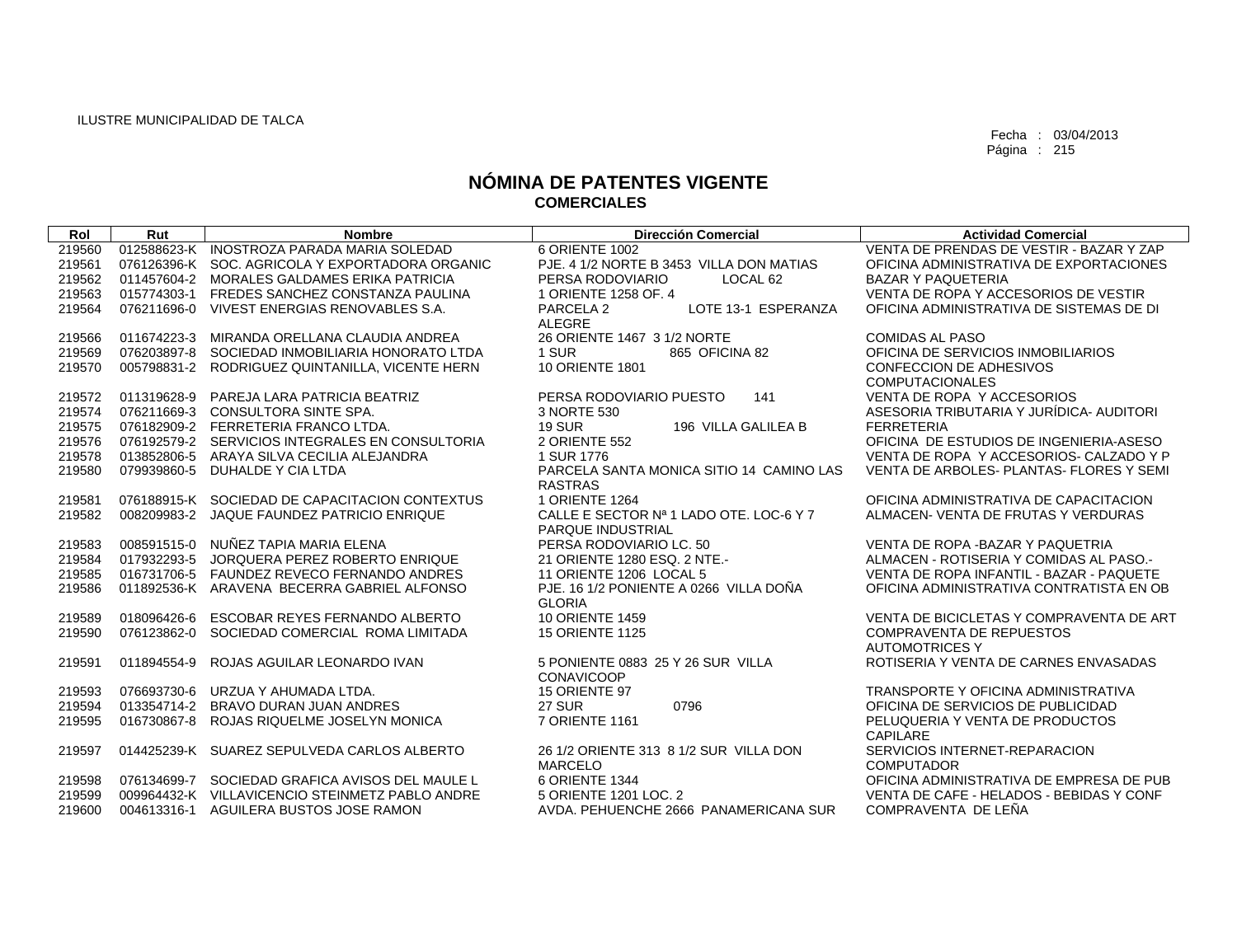| Rol    | Rut         | <b>Nombre</b>                                   | <b>Dirección Comercial</b>                            | <b>Actividad Comercial</b>                         |
|--------|-------------|-------------------------------------------------|-------------------------------------------------------|----------------------------------------------------|
| 219601 |             | 017931618-8 HASBUN VASQUEZ CLAUDIA ALEJANDRA    | 8 ORIENTE 1331                                        | COCINERIA Y GELATERIA.                             |
| 219602 |             | 013101300-0 MOYA RIVEROS ANA JULIA              | 2 SUR 1501                                            | <b>BAZAR Y LIBRERIA</b>                            |
| 219603 |             | 006938575-3 ZAROR GIACAMAN JORGE MIGUEL         | 1 SUR 1271 LOC-5                                      | <b>VENTA PRENDAS DE VESTIR</b>                     |
| 219604 | 009193971-1 | BUSTAMANTE ROJAS SONIA DEL CARMEN               | 8 SUR<br>3566                                         | <b>COMIDAS AL PASO</b>                             |
| 219606 | 013205209-3 | PONCE HERRERA LEONARDO ANTONIO                  | AVDA, CANCHA RAYADA<br>1582                           | COMPRA Y VENTA DE ROPA - BAZAR Y PAQUETE           |
| 219608 |             | 001811622-7 ROZAS MORALES OLGA INES             | 8 ORIENTE 1390                                        | ELABORACION ARTESANAL DE CECINAS Y<br>AMASA        |
| 219609 | 006726014-7 | MANRIQUEZ BELMAR SERGIO ENRIQUE                 | <b>16 ORIENTE 1760</b>                                | ALMACEN - ROTISERIA Y VENTA DE COMPLETOS           |
| 219610 |             | 099003000-6 COMPAÑIA DE SEGUROS DE VIDA CAMARAS | 1 PONIENTE 1369                                       | COMPANIA DE SEGUROS DE VIDA                        |
| 219613 |             | 014505061-8 ALARCON NOVOA ELIZABETH ANDREA      | 10 NORTE 1634                                         | ALMACEN - ROTISERIA Y AMASANDERIA.-                |
| 219614 | 076209394-4 | COMERCIAL RODRIGO F. VILCHES NUÑEZ              | 10 ORIENTE 1129 LOC. 3                                | VENTA DE COMPONENTES Y ARTICULOS<br><b>ELECTRI</b> |
| 219615 | 076058647-1 | <b>VERISURE CHILE SPA</b>                       | 5 ORIENTE 847                                         | SERVICIOS DE INSTALACION DE ARLARMAS DE            |
| 219616 | 009305980-8 | ROJAS ROJAS RICARDO ERNESTO                     | <b>14 SUR</b><br>1476 POBL, EL ESFUERZO               | VENTA DE LEÑA                                      |
| 219617 |             | 016269765-K BRAVO ALVEAR FELIPE ANDRES          | 1 ORIENTE 1015 OF, 14                                 | PLOTEO Y COPIA DE PLANOS                           |
| 219618 |             | 014017516-1 CERDA JARA LEONARDO JAVIER          | 1 ORIENTE 1069 LOCAL 3                                | VENTA DE JUEGOS PARA CONSOLAS - JUEGOS D           |
| 219620 |             | 053319055-3 KUME ARTE CONTEMPORANEO             | 1 ORIENTE 1258 OF. 4                                  | COMPRA - VENTA Y EXPOSICION DE ARTESANIA           |
| 219622 |             | 017931928-4 ACEITUNO CID ELIAS ANDRE            | 6 SUR<br>960                                          | <b>COMIDAD AL PASO</b>                             |
| 219625 |             | 076120007-0 SERVICIOS ODONTOLOGICOS GHC LTDA.   | 1 NORTE 963 OF, 212 - 213                             | SERVICIOS ODONTOLOGICOS                            |
| 219627 |             | 076019865-K EMPRESA DE COBRANZA M LTDA.         | 1 SUR 1636                                            | ADMINISTRADORA DE TARJETAS DE CREDITO Y            |
| 219631 |             | 076875210-9 CONFECCIONES ELIZABETH GAC GONZALEZ | 1 SUR<br>1490                                         | VENTA DE PRENDAS DE VESTIR                         |
| 219633 |             | 077910350-1 JAVALQUINTO Y LAGOS LTDA.           | 11 ORIENTE 1193 LOC, 3 Y 4                            | OFICINA DE AGENCIA DE VIAJES Y TURISMO -           |
| 219634 |             | 014399420-1 JARAMILLO PAVEZ RICHARD ESTEBAN     | 10 ORIENTE 68 POB, CRISTI GALLO                       | ALMACEN Y ROTISERIA                                |
| 219635 |             | 015137530-8 ZAMORA ROJAS LUCIANO ALEJANDRO      | 23 ORIENTE 1353                                       | ALMACEN - ROTISERIA Y PRODUCTOS LACTEOS.           |
| 219637 |             | 014650722-0 REYNOLDS JOHN PAUL                  | 24 1/2 PONIENTE 0722 DOÑA CLARA II                    | PRESTACION DE SERVICIOS TURISTICOS                 |
| 219642 |             | 017185465-2 CASTRO ESPINOSA LUIS FERNANDO       | PASAJE 36 ORIENTE 257 11 SUR DOÑA<br><b>CONSUELO</b>  | ALMACEN Y VERDULERIA                               |
| 219643 | 079829500-4 | EUROFASHION LTDA.                               | AVDA CIRCUNVALACION OTE<br>1055 LOC, 218-<br>219      | <b>VENTA DE PRENDAS DE VESTIR</b>                  |
| 219644 | 009751974-9 | MENDEZ HERNANDEZ MARITZA DE LOURDE              | <b>11 SUR</b><br>3695 34 OTE.                         | ALMACEN Y VERDULERIA.                              |
| 219645 |             | 076821330-5 IMPERIAL S.A.                       | AVDA, SAN MIGUEL<br>2687                              | COMERCIALIZADORA DE MATERIALES DE                  |
|        |             |                                                 |                                                       | <b>CONSTR</b>                                      |
| 219648 | 014465082-4 | <b>GUERRA ROJAS WILIANS ROBINSON</b>            | 1 SUR 1769                                            | <b>COCINERIA</b>                                   |
| 219651 | 006846130-8 | CHAMORRO ROJAS MIGUEL MELITON                   | AVDA IGNACIO CARRERA PINTO<br>170 LOC. 3<br>INT. SUPE | <b>FARMACIA</b>                                    |
| 219652 |             | 076189455-2 YANELA MARIN ASESORIA LEGAL E INMOB | 2 SUR 777 1 PTE, Y 1 OTE                              | OFICINA EN ASESORIA LEGAL E INMOBILIARIA           |
| 219654 |             | 014017883-7 BRAVO GARRIDO LUIS ENRIQUE          | 25 NORTE 1341 VILLA DON RICARDO                       | ALMACEN Y BAZAR.-                                  |
| 219655 |             | 010035414-4 AYALA AMARO OLIMPIA DE MARIA        | PERSA RODOVIARIO PUESTO Nº 153                        | <b>BAZAR Y PAQUETERIA</b>                          |
| 219657 |             | 076120559-5 AB TRANSPORTE Y ARRIENDO DE VEHICUL | 7 ORIENTE 1520 OF, 2                                  | ARRIENDO DE VEHICULOS                              |
|        |             |                                                 |                                                       |                                                    |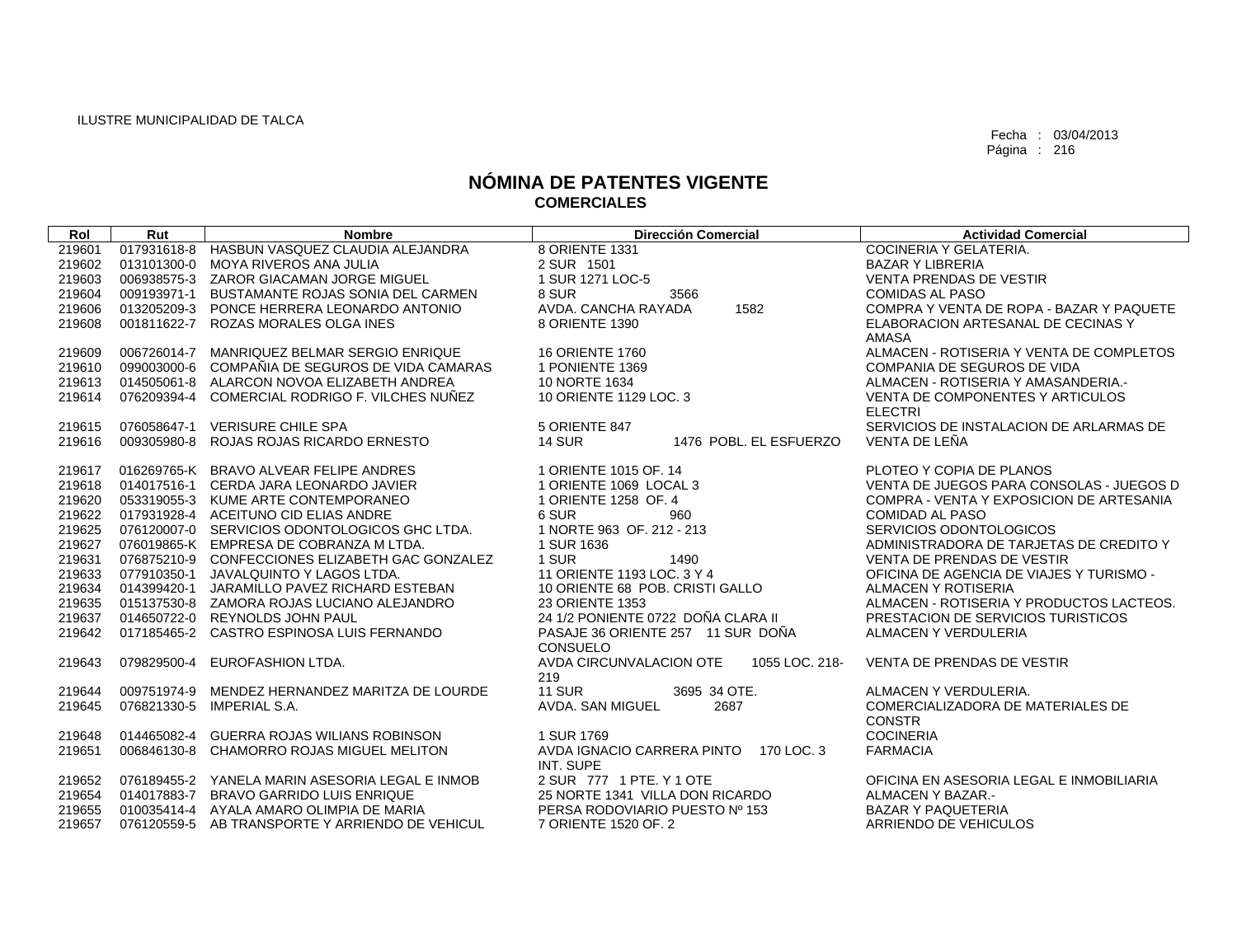| Rol    | Rut         | <b>Nombre</b>                                   | <b>Dirección Comercial</b>                   | <b>Actividad Comercial</b>               |
|--------|-------------|-------------------------------------------------|----------------------------------------------|------------------------------------------|
| 219659 | 013478128-9 | MARQUEZ SOTO VICTOR MANUEL                      | 1 ORIENTE 10                                 | VENTA DE MUEBLES Y LINEA BLANCA.         |
| 219660 | 076059855-0 | SOC. OFTALMOLOGICA NOVALUX CIA. LTD             | 4 NORTE 811                                  | CONSULTA OFTALMOLOGICA.                  |
| 219665 |             | 007211198-2 MIÑO BARRAZA PEDRO FERNANDO         | 10 ORIENTE 74 OSCAR CRISTI GALLO             | VENTA DE REPUESTOS - LUBRICANTES Y ACCES |
| 219666 |             | 012297172-4 VERDUGO ESPINOZA JUAN FRANCISCO     | 23 PONIENTE 0644 LOTEO DOÑA CLARA            | ALMACEN - FRUTAS Y VERDURAS              |
| 219667 |             | 010722349-5 CRISTI MANRIQUEZ SANDRA ELEONORA    | PERSA RODOVIARIO<br>LOCAL 83                 | VENTA DE PRENDAS DE VESTIR Y CALZADOS    |
| 219669 | 096862780-5 | SALMONES COLBUN S.A.                            | 3 ORIENTE 1339                               | OFICINA ADMINISTRATIVA DE REPRODUCCION Y |
| 219671 |             | 008726044-5 LEON ARAYA JOSE MIGUEL              | 8 ORIENTE 2486 POBL. C.RAYADA                | ALMACEN Y ROTISERIA                      |
| 219672 |             | 017950849-4 ROJAS FERNANDEZ CAMILA ANDREA       | 2 NORTE 378                                  | <b>ESTACIONAMIENTO</b>                   |
| 219675 |             | 076148866-K RECTIFICADORA NEBIOLO LTDA.         | 5 SUR<br>1768 10 Y 11 OTE.                   | RECTIFICADORA DE MOTORES                 |
| 219679 |             | 015906318-6 QUILODRAN BECERRA PERLA YANETTE     | 11 ORIENTE 1171 LOCAL 13                     | VENTA DE CAFE - HELADOS Y CONFITES       |
| 219680 | 076167550-8 | INVERSIONES Y COMERCIAL HERMANOS LE             | 1 NORTE Nº 1077 OF-204 EDIFICIO              | SOCIEDAD DE INVERSION                    |
|        |             |                                                 | <b>BICENTENARIO</b>                          |                                          |
| 219681 |             | 006669353-8 SOLIS MATURANA MANUEL ENRIQUE       | 3 NORTE 1607 POB, LIBERTAD                   | <b>CONFITERIA</b>                        |
| 219682 |             | 012916963-K JAQUE GONZALEZ PAULA CRISTINA       | 14 PONIENTE 0827 V. JARDIN DEL VALLE         | ALMACEN Y ROTISERIA                      |
| 219683 |             | 053313933-7 GONZALEZ GARRIDO JUAN CARLOS Y OTRA | 8 ORIENTE 1185                               | VENTA DE CALZADOS Y ACCESORIOS DE VESTIR |
| 219684 |             | 076163052-0 MAESTRANZA TIMOTEO VALENZUELA ALIST | 5 ORIENTE 010 14 SUR                         | <b>TALLER DE TORNO</b>                   |
| 219685 |             | 076219225-K SOCIEDAD COMERCIAL INVERSIONES PASS | 7 ORIENTE 1296 LOCAL 8 1º PIS EDIFICIO PLAZA | <b>BOUTIQUE</b>                          |
|        |             |                                                 | <b>SUIZA</b>                                 |                                          |
| 219686 |             | 076657600-1 AGROPECUARIA FORESTAL Y COMERCIALIZ | PARCELACION SAN MIGUEL PC 2 LOTE 10          | VENTA DE LEÑA                            |
| 219687 |             | 076229675-6 AGENCIA DE SEGURIDAD PRIVADA SPA    | 3 PONIENTE 1141                              | PRESTACION DE SERVICIOS EN MATERIAS INHE |
| 219689 |             | 012521476-2 PALMA ESCOBAR WILMA XIMENA          | 10 ORIENTE 061 14 1/2 SUR A                  | SERVICIOS DE BANQUETERIA Y ARRIENDO DE M |
| 219690 |             | 004589805-9 VALENZUELA CANCINO BLANCA ESTER     | 6 ORIENTE 927, 2 Y 3 SUR                     | VENTA DE PRODUCTOS DEL MAR CONGELADOS.   |
| 219691 | 078643770-9 | INVERSIONES Y COMERCIAL DON IGNACIO             | 1 NORTE 1077 OF, 204 EDIFICIO BICENTENARIO   | SOCIEDAD DE INVERSION.                   |
| 219692 |             | 076020294-0 INVERSIONES INDEPENDENCIA S.A.      | 1 NORTE 1077 OF, 204 EDIFICIO BICENTENARIO   | SOCIEDAD DE INVERSION                    |
| 219693 |             | 076080681-1 COMERCIAL GOLA LTDA.                | AVDA. LAS RASTRAS 1440 3 NORTE               | VENTA Y DISEÑO DE JOYAS DE FANTASIA Y AD |
| 219694 | 096903950-8 | INMOBILIARIA SAN ERNESTO S.A.                   | 2 SUR 1944 LOCAL 6                           | VENTA DE CONFITES - BEBIDAS - DIARIOS Y  |
| 219695 |             | 077973210-K SOC, DE PROMOCION Y PUBLICIDAD INMO | AVDA, LIRCAY<br>3300 21 1/2 Y 22 NT          | INMOBILIARIA (OFICINA DE VENTAS)         |
| 219696 | 007231188-4 | RETAMAL ARAVENA MARIA EUGENIA                   | CALLE B SECTOR Nº 1 LADO PTE. LOC. 9 Y 10    | COCINERIA Y COMIDAS AL PASO              |
|        |             |                                                 | <b>MACROFERIA</b>                            |                                          |
| 219697 |             | 007125394-5 MELO MENDEZ ALJEMIRA DEL CARMEN     | 4 PONIENTE 0541                              | <b>COMIDAS AL PASO</b>                   |
| 219698 |             | 013600541-3 MUÑOZ PEREIRA URSULA CRISTINA       | 8 ORIENTE 1060 LOC. 1                        | VENTA DE ROPA Y ACCESORIOS               |
| 219699 |             | 013205952-7 ARAYA AGUILAR RODRIGO LEONARDO      | 1 ORIENTE 1069                               | OFICINA DE INFORMACIONES TURISTICAS      |
| 219700 |             | 006514294-5 CARRIZO ENCINA ARTURO SEGUNDO       | PJE. 10 1/2 PONIENTE 10 COOP PERSITAL        | OFICINA ADMINISTRATIVA DE COMPRAVENTA DE |
| 219701 |             | 018225315-4 ESPINOZA GARRIDO SEBASTIAN ALEJANDR | 1 ORIENTE 0132                               | SERVICIO DE ACCESO A INTERNET            |
| 219702 |             | 014269865-K MAUREIRA CARRASCO NORA ELIZABETH    | 1 ORIENTE 1130 LOC. 15 EDIF. CERVANTES       | VENTA DE CONFITES - HELADOS - PASTELES - |
| 219704 |             | 076218615-2 TOLOSA Y GUERRA LTDA.               | 4 ORIENTE 1399                               | TALLER ARTESANAL DE JOYAS Y VENTA DE VES |
| 219705 |             | 076217321-2 INMOBILIARIA FIXSTRUNG CHILE LTDA.  | 5 ORIENTE 851 OF. 3                          | OFICINA DE EMPRESA INMOBILIARIA          |
| 219707 |             | 076692840-4 SIGDOTECK S.A.                      | <b>LONGUITUDINAL SUR</b><br>3310 KM 251      | VENTA DE MAQUINARIAS SUS REPUESTOS Y SER |
| 219708 |             | 013950153-5 BERRIOS ESPINOZA CAROLINA PAZ       | 6 ORIENTE 960 LOCAL 104                      | VENTA DE PRENDAS DE VESTIR Y ACCESORIOS  |
| 219709 |             | 008273819-3 COVARRUBIAS MUÑOZ JUAN CARLOS ARTUR | 1 ORIENTE 0124 COOP FOSFOROS                 | ALMACEN - ROTISERIA - VERDULERIA Y BAZAR |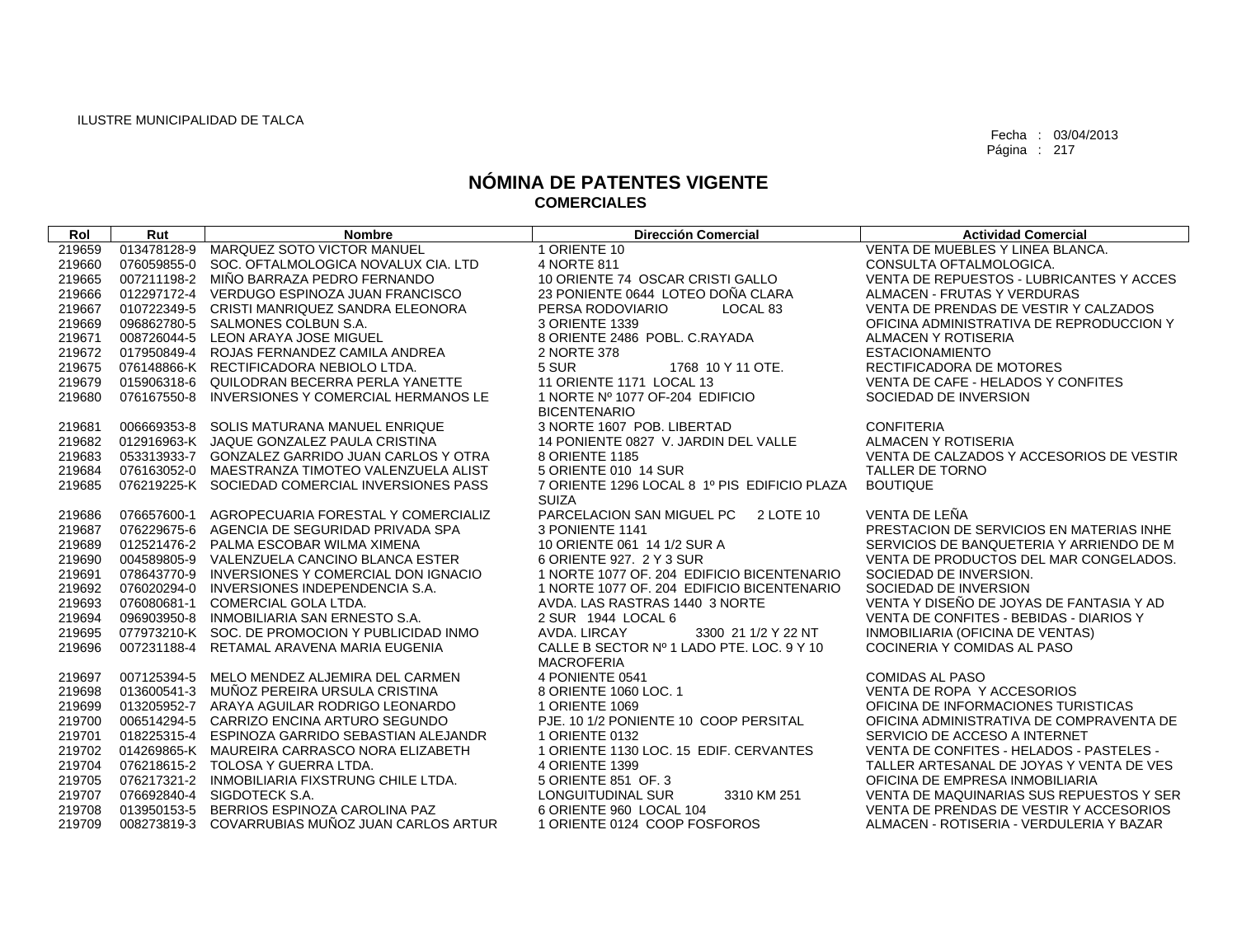| Rol              | Rut         | <b>Nombre</b>                                                                      | <b>Dirección Comercial</b>                              | <b>Actividad Comercial</b>                      |
|------------------|-------------|------------------------------------------------------------------------------------|---------------------------------------------------------|-------------------------------------------------|
| 219710           |             | 076198114-5 SERVICIO DE ASEO TODO LIMPIO LTDA.                                     | 2 SUR 760 OF 2                                          | OF. ADMINISTRATIVA EN SERVICIO DE ASEO          |
| 219711           |             | 076194326-K SEAL SEGURIDAD LTDA.                                                   | PJE. 5 PONIENTE B 01110 VILLA DOÑA IGNACIA              | RECURSOS HUMANOS EN MATERIAS                    |
|                  |             |                                                                                    |                                                         | <b>INHERENTES</b>                               |
| 219712           |             | 009915269-9 VALDES AGUILAR AMALIA DEL CARMEN                                       | 4 SUR<br>2470                                           | <b>COCINERIA</b>                                |
| 219713           |             | 014398031-6 ALEGRIA RAMIREZ JOSE ANIBAL                                            | 6 ORIENTE 1132 LOCAL 6                                  | VENTA DE PRODUCTOS NATURALES (HIERBAS           |
|                  |             |                                                                                    |                                                         | DE                                              |
| 219715           | 076096373-9 | <b>COMERCIAL QUINTO CENTRO SPA</b>                                                 | 7 ORIENTE 1296 LOCAL 4                                  | VENTA - EXPORTACION E IMPORTACION DE ALI        |
| 219716           |             | 081148500-4 LA BOTA VERDE S.A.                                                     | 1 SUR<br>1591                                           | <b>GRANDES TIENDAS Y ARTICULOS DE CUERO</b>     |
| 219718           |             | 076217187-2 JOSE EDUARDO GARCIA MORA EIRL                                          | <b>LOS LAURELES</b><br>84 ALDEA CAMPESINA               | VENTA DE MATERIALES DE CONSTRUCCION             |
| 219719           |             | 014344902-5 SANCHEZ SUMONTE CLAUDIO MARCELO                                        | 9 ORIENTE 1330-B                                        | BOUTIQUE - BAZAR Y VENTA DE ROPA USADA          |
| 219720           |             | 079829500-4 EUROFASHION LTDA.                                                      | AVDA. CIRCUNVALACION OTE. 1055 LOC. 207-208             | VENTA DE PRENDAS DE VESTIR                      |
| 219721           |             | 013857796-1 GUTIERREZ HORMAZABAL FRANCO RONALD                                     | 1 ORIENTE 1266 1 Y 2 NTE.                               | CENTRO DE LLAMADOS CON FAX-SERVICIO DE I        |
| 219722           |             | 076173457-1 CONSTRUCTORA PROESSA SPA                                               | 15 ORIENTE 62 POBL. EL TABACO                           | OFICINA ADMINISTRATIVA DE EMPRESA CONST         |
| 219723           |             | 076073654-6 GLORIA ADRIANA LOBOS FERNANDEZ FACT                                    | 1 PONIENTE 1060 OF, 42                                  | OFICINA DE SERVICIOS FINANCIEROS (FACTOR        |
| 219724           |             | 096809530-7 FASA CHILE S.A.                                                        | 3050 LOCAL 10<br>AVDA, SAN MIGUEL                       | <b>FARMACIA</b>                                 |
| 219725           | 008015422-4 | <b>GONZALEZ GONZALEZ VICTOR EDUARDO</b>                                            | PJE. 21 1/2 PONIENTE 0509 VILLA DOÑA                    | OFICINA DE SERVICIOS TURISTICOS                 |
|                  |             |                                                                                    | <b>FLORENCIA</b>                                        |                                                 |
| 219726           |             | 076215195-2 PRESTACION DE SERVICIO GNOMO LTDA.                                     | 34 ORIENTE 1355 PARQUE UNIVERSITARIO                    | VENTA DE ARTICULOS DE DECORACION Y MENAJ        |
| 219727           |             | 014534700-9 HERRERA HERRERA LUIS FERNANDO                                          | 18 ORIENTE 1334 2 NORTE                                 | <b>VENTA DE TURBOALIMENTADORES</b>              |
| 219730           |             | 016270128-2 STULL BURGOS MIGUEL EDUARDO                                            | 9 1/2 ORIENTE 026 VILLA EL DESPERTAR                    | ALMACEN - VENTA DE FRUTAS Y VERDURAS            |
| 219731           |             | 076180912-1 SANTO TOMAS EDUCACION CONTINUA LTDA                                    | 1 SUR 621                                               | OFICINA ADMINISTRATIVA DE EMPRESA DE CAP        |
| 219732           |             | 076201715-6 INVERSIONES NONGUEN SPA                                                | 1 NORTE 841 OF, D-2                                     | OFICINA ADMINISTRATIVA DE VENTA DE MATER        |
| 219734<br>219736 |             | 076635690-7 GUTIERREZ E HIJOS LIMITADA<br>015907224-K GARCIA POBLETE JORGE ESTEBAN | 6 ORIENTE 1008<br>5 ORIENTE 1068 1 Y 2 SUR              | <b>COCINERIA</b><br>VENTA DE MOTE CON HUESILLOS |
| 219737           |             | 011071556-0 HERRERA VILLEGAS FELISA DEL CARMEN                                     | PJE 25 SUR A 593 VILLA PUCARA                           | BAZAR - PAQUETERIA - LIBRERIA Y VENTA DE        |
| 219738           |             | 076047217-4 DISEÑO INDUSTRIAL GIRO LTDA.                                           | 2 ORIENTE 1807                                          | OFICINA ADMINISTRATIVA DE SERVICIOS DE D        |
| 219741           |             | 076118961-1 SOCIEDAD DE ASESORIAS Y SERVICIOS F                                    | 3 ORIENTE 1693 6 NORTE                                  | OFICINA DE ASESORIAS Y SERVICIOS FINANCI        |
| 219742           | 011892384-7 | <b>GONZALEZ FERRADA PAULA IRENE</b>                                                | 1 NORTE 1453                                            | VENTA DE CONFITES - BEBIDAS Y HELADOS           |
| 219743           |             | 076088102-3 SOCIEDAD DE SERVICIOS AGRICOLAS DOÑ                                    | <b>SANTA MONICA</b><br>HIJUELA 1 LOTE 2                 | COMPRA VENTA DE VEHICULOS AUTOMOTRICES          |
|                  |             |                                                                                    | <b>CAMINO LAS RASTRAS</b>                               | N                                               |
| 219744           | 008733200-4 | AZOCAR AGUILAR CELINDA ESTEFA                                                      | 5 PONIENTE 1625 POB, RENE SCHNEIDER                     | <b>COMIDAS AL PASO</b>                          |
| 219745           | 076194349-9 | SOC. AMBAR LTDA.                                                                   | 7 ORIENTE 1296 LOC. 7                                   | BOUTIQUE - VENTA DE ACCESORIOS DE VESTIR        |
| 219747           | 012520879-7 | NAVIA NUÑEZ RACHEL ALEJANDRA                                                       | 1 NORTE 1417, 7 Y 8 OTE.                                | <b>BOUTIQUE</b>                                 |
| 219750           | 009510585-8 | MUÑOZ MUÑOZ SANDRA VICTORIA                                                        | 1 ORIENTE 1258 OF.5                                     | VENTA DE ARTESANIA EN TEJIDOS - CERAMICA        |
| 219751           | 012787859-5 | ALBORNOZ MUÑOZ CHRISTIAN ALVARO                                                    | 1225 POB. BRILLA EL SOL COMIDAS AL PASO<br>12 1/2 SUR B |                                                 |
| 219754           |             | 076215455-2 SOCIEDAD COMUNICACIONES RED MOVIL L                                    | 5 ORIENTE 1186 LOCAL 15                                 | DISTRIBUCION DE TELEFONIA MOVIL Y FIJA          |
| 219755           |             | 076150342-1 VETERINARIA BARBARA TIGERO EIRL.                                       | 1 NORTE 2355 OF, 3                                      | OFICINA ADMINISTRATIVA DE SERVICIOS VETE        |
| 219756           |             | 076091474-6 COMERCIALIZADORA DE ARTICULOS MEDIC                                    | 9 ORIENTE 1264-A                                        | COMERCIALIZADORA DE ARTICULOS MEDICOS           |
|                  |             |                                                                                    |                                                         |                                                 |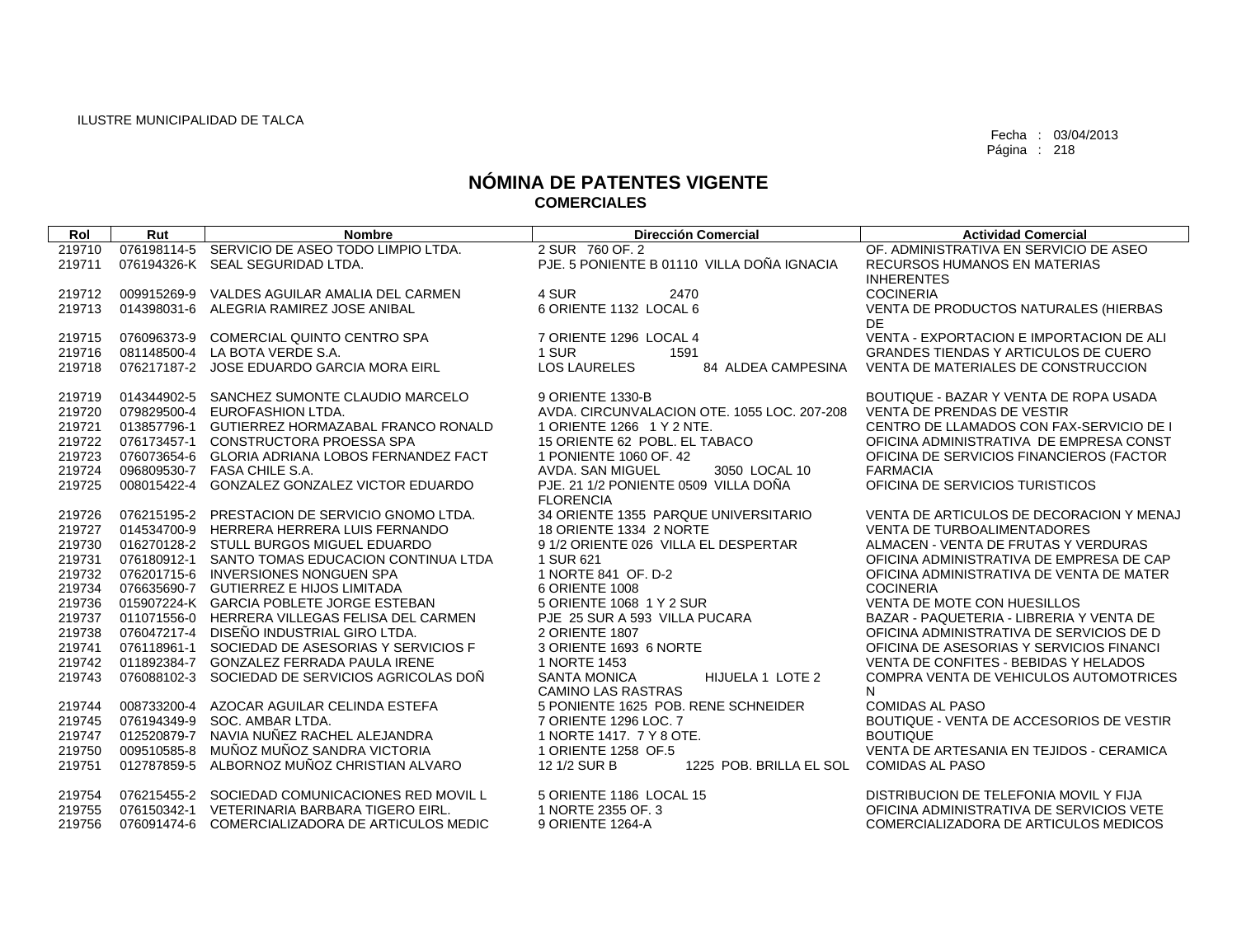| Rol    | Rut         | <b>Nombre</b>                                   | <b>Dirección Comercial</b>                 | <b>Actividad Comercial</b>               |
|--------|-------------|-------------------------------------------------|--------------------------------------------|------------------------------------------|
| 219758 | 014257932-4 | VILCHES RAMIREZ SAYAN MEYLING                   | AVDA, COLIN<br>0490                        | VENTA DE PRODUCTOS ALIMENTICIOS (CONFIT  |
| 219759 | 014426023-6 | CAÑETE MARTINEZ FRANCO ALEJANDRO                | 427 VILLA<br>12 1/2 SUR C                  | OFICINA ADMINISTRATIVA CONTROL DE PLAGAS |
|        |             |                                                 | <b>UNIVERSITARIA</b>                       |                                          |
| 219760 | 076206041-8 | COMERCIAL SET LTDA.                             | 1 SUR 909                                  | <b>VENTA Y REPARACION DE ARTICULOS</b>   |
|        |             |                                                 |                                            | <b>COMPUTAC</b>                          |
| 219761 |             | 076238152-4 SOC. DISTRIB. DE INSUMOS MORAGA Y Z | 7 NORTE 1476-B                             | VENTA DE REPUESTOS - ACCESORIOS Y PINTUR |
| 219762 |             | 076216137-0 SOCIEDAD COMERCIAL ME PIACE LTDA.   | <b>AVDA.SAN MIGUEL</b><br>3050 LOC-12      | <b>COCINERIA</b>                         |
| 219763 |             | 076218616-0 COMERCIAL HECTOR ANTONIO ROJAS GONZ | 11 ORIENTE 029 JOSE IGNACIO CIENFUEGOS     | MANTENCION Y REPARACION DE AUTOMOVILES - |
| 219764 |             | 076218616-0 COMERCIAL HECTOR ANTONIO ROJAS GONZ | <b>15 ORIENTE 1168</b>                     | VENTA DE PARTES - PIEZAS Y ACCESORIOS DE |
| 219765 |             | 004385047-4 MARIO MANCILLA OYARZUN              | 11 SUR Nº 1856                             | OFICINA ADMINISTRATIVA- TALLER MECANICO- |
| 219766 |             | 015599219-0 YAÑEZ GONZALEZ LORENA DEL PILAR     | PERSA RODOVIARIO<br>LOCAL 161              | <b>BAZAR Y PAQUETERIA</b>                |
| 219767 |             | 014344471-6 CASTILLO ALCANTARA SUSANA ALEJANDRA | 4 SUR C 3581 JARDIN DEL ESTE               | ALMACEN-ROTISERIA-BAZAR Y VENTA DE FRUTA |
| 219769 | 012151505-9 | QUINTEROS FUENTES JUANA BERTA                   | PERSA RODOVIARIO<br>LOCAL 109              | VENTA DE PRENDAS DE VESTIR Y ACCESORIOS  |
| 219771 | 076232922-0 | DISTRIBUIDORA Y COMERCIALIZADORA DI             | 11 ORIENTE RECINTO CREA LOC. 658 Y 660     | VENTA DE PRODUCTOS PLASTICOS PARA EL     |
|        |             |                                                 |                                            | <b>HOG</b>                               |
| 219772 | 005886361-0 | CARRASCO CARRASCO MARIA DE LA LUZ               | <b>13 ORIENTE 1138</b>                     | <b>ALOJAMIENTO</b>                       |
| 219773 | 010007595-4 | <b>FLORES SANHUEZA ESTER ROSALIA</b>            | 6 ORIENTE 960 LOCAL 105                    | ACCESORIOS DE VESTIR - VENTA DE BEBIDAS  |
| 219774 | 076085799-8 | PROTECCION Y SEGURIDAD LIMITADA.                | 12 NORTE 2263 PB.FAUSTINO GONZALEZ         | PRESTACION DE SERVICIOS EN MATERIAS INHE |
| 219775 | 076094187-5 | DISEÑO OBSET LTDA.                              | 4 ORIENTE 1641 OFICINA 3                   | OFICINA ADMINISTRATIVA DE DISEÑO GRAFICO |
| 219776 | 010274099-8 | MOLINA MORALES CLAUDIO ANTONIO                  | 1 SUR 1870 LOC-14 MERCADO PERSA            | COMPRA-VENTA DE ARTICULOS DE FERRETERIA  |
| 219777 |             | 012916628-2 OLIVARES CONTRERAS JORGE EDUARDO    | 9 1/2 ORIENTE 1875 8 NORTE                 | TALLER MECANICO AUTOMOTRIZ               |
| 219778 | 076160356-6 | ECO SWEEP CONCESIONES LTDA.                     | 1 SUR<br>1417 OF 26                        | OFICINA ADMINISTRATIVA RECOLECCION - DIS |
| 219781 |             | 009330029-7 MIRANDA GUTIERREZ ANA MARIA DE LAS  | <b>10 SUR</b><br>2874 COOP. LIRCAY         | ALMACEN Y ROTISERIA                      |
| 219782 |             | 010041712-K GONZALEZ VALDES JUAN GUILLERMO      | 10 ORIENTE 467 7 Y 8 SUR                   | TALLER DE REPARACION DE TUBOS DE ESCAPES |
| 219783 | 076906230-0 | SOCIEDAD COMERCIAL PRODUCTOS DEL MA             | 8 SUR<br>2897 LOCAL 1                      | VENTA DE PRODUCTOS DEL MAR CONGELADOS -  |
| 219785 | 012590709-1 | FIGUEROA CAMPOS LETICIA ALEJANDRA               | 20 NORTE 1070                              | <b>ALMACEN</b>                           |
| 219786 |             | 010528928-6 ALARCON SUAZO JAIME URBANO          | 15 ORIENTE 806 4 SUR                       | <b>TALLER MECANICO</b>                   |
| 219787 |             | 076182821-5 VIVE SALUD SPA                      | 3 NORTE 540                                | DIAGNOSTICO MEDICO POR IMAGENOLOGIA Y AR |
| 219788 |             | 009947262-6 VERDUGO SALAS AIDA DE LAS MERCEDES  | RODOVIARIO SECTOR VEGUITA<br>LOCAL 7       | VENTA DE FLORES Y ARREGLOS FLORALES      |
| 219789 | 076131201-4 | EMPRESA MARIANA ALEJANDRA DE LA FUE             | 2 NORTE 1287 5 Y 6 ORIENTE                 | TALLER ARTESANAL DE CONFECCION - REPARAC |
| 219790 | 076120817-9 | E & F LTDA.                                     | <b>18 ORIENTE 245</b>                      | PRESTACION DE SERVICIOS EN MATERIAS INHE |
| 219791 |             | 076192191-6 CONSTRUCTORA E INVERSIONES EMCONEL  | 1 NORTE 931 OF 501                         | OFICINA ADMINISTRATIVA DE EMPRESA CONSTR |
| 219792 | 013723025-9 | ROMERO ESPINOZA JOHANNA DE LAS MERC             | 5 ORIENTE 1446 3 Y 4 NORTE                 | IMPRESIONES COMPUTACIONALES Y LIBRERIA   |
| 219793 | 076173243-9 | INMOBILIARIA INDEPENDENCIA S.A.                 | 1 NORTE 1079 LOC-101 EDIFICIO BICENTENARIO | <b>COMPRAVENTA DE INMUEBLES</b>          |
| 219796 |             | 076217443-K CONSTRUCTORA SUARIAS LIMITADA.      | 1 NORTE 1077 OF-301 EDIFICIO BICENTENARIO  | OFICINA ADMINISTRATIVA DE EMPRESA CONSTR |
| 219798 | 011894420-8 | <b>IBARRA RETAMAL ANDRES ANTONIO</b>            | 2 SUR 1778 LOCAL B                         | VENTA DE REPUESTOS Y ACCESORIOS          |
|        |             |                                                 |                                            | <b>AUTOMOTR</b>                          |
| 219799 |             | 016998763-7 FUENTES VENEGAS MARIA FRANCISCA     | 1 ORIENTE 1258 LOC. 7 2º PIS               | <b>BOUTIQUE</b>                          |
| 219801 |             | 096792430-K SODIMAC S.A.                        | AV.COLIN<br>0635                           | VENTA DE MATERIALES DE CONSTRUCCION-ART  |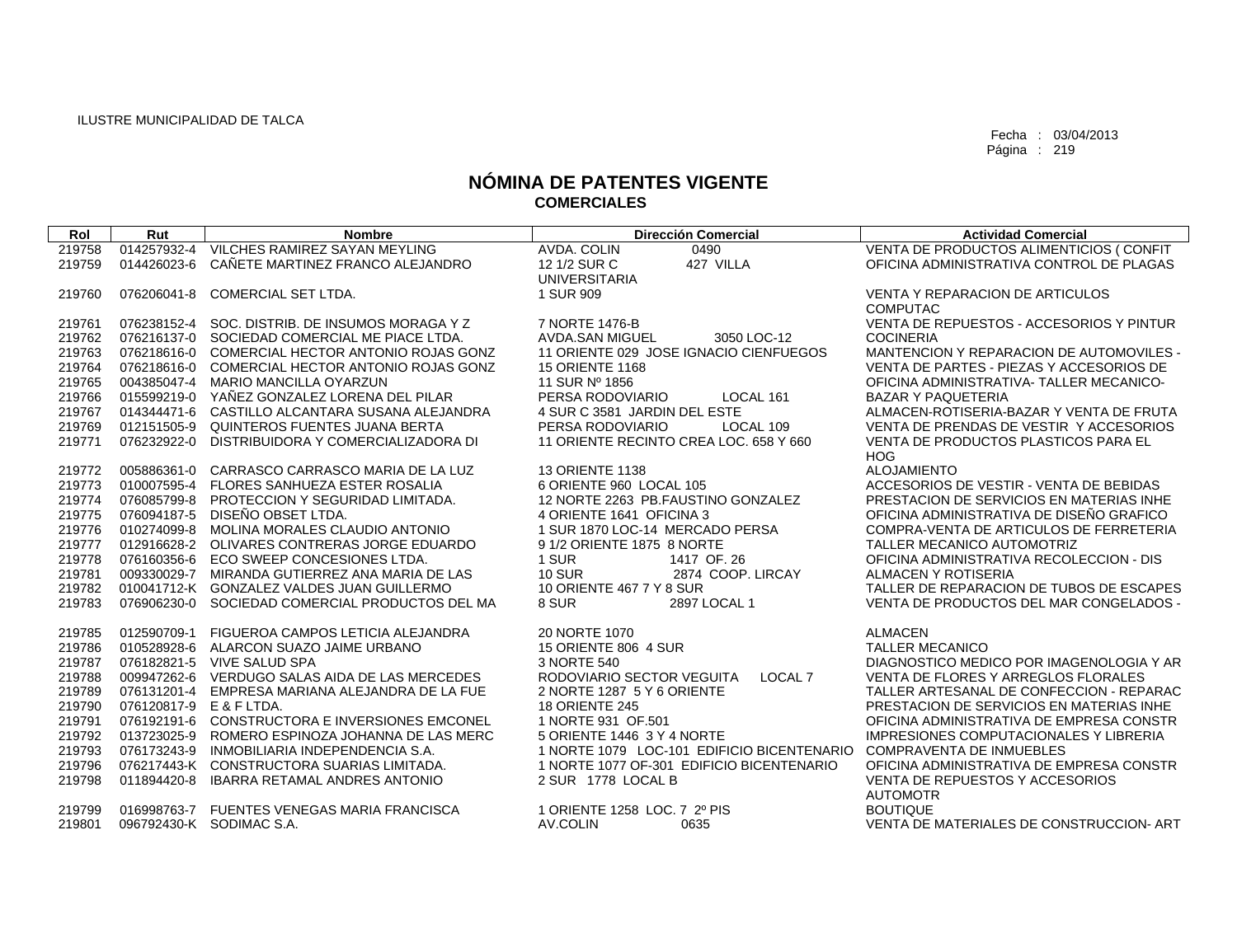| Rol              | Rut         | <b>Nombre</b>                                                                      | <b>Dirección Comercial</b>                                         | <b>Actividad Comercial</b>                                    |
|------------------|-------------|------------------------------------------------------------------------------------|--------------------------------------------------------------------|---------------------------------------------------------------|
| 219802           |             | 096792430-K SODIMAC S.A.                                                           | AVDA, COLIN<br>0635                                                | MANTENIMIENTO DE VEHICULOS                                    |
|                  |             |                                                                                    |                                                                    | <b>AUTORMOTORES</b>                                           |
| 219804           | 079982490-6 | COMERCIAL MULTICENTRO LTDA.                                                        | 1 SUR 1537 L-101NIVEL1-2-3                                         | <b>GRANDES TIENDAS</b>                                        |
| 219805           | 018226602-7 | ANDAUR AMARO PABLO ESTEFANO                                                        | <b>22 SUR</b><br>1483 POB.MANTOS DEL RIO                           | PRESTACION DE SERVICIO EN MATERIA INHERE                      |
|                  |             |                                                                                    |                                                                    |                                                               |
| 219806           | 009885791-5 | LARA URBINA EDUARDO ADOLFO DEL CARM                                                | AVDA, COLIN<br>0635 LOCAL 1                                        | VENTA DE DIARIOS Y REVISTAS - JUEGOS DE                       |
| 219807           |             | 008855171-0 OLIVARES MARTINEZ GLADYS DEL TRANSI                                    | 6 ORIENTE 801 4 SUR                                                | BAZAR - VENTA DE JUEGOS DE POLLA Y LOTER                      |
| 219808           | 076160755-3 | SOCIEDAD COMERCIAL FERROMADERAS SPA                                                | 1 PONIENTE 1060 OF 35                                              | OFICINA ADMINISTRATIVA DE EMPRESA DE COM                      |
| 219809           | 009130611-5 | ROJAS OBREGON RICARDO ANTONIO                                                      | 2 SUR 1947 LOCAL 20                                                | <b>COCINERIA</b>                                              |
| 219812           |             | 013857122-K MIRANDA MIRANDA PATRICIO ARMANDO                                       | 3793 36 ORIENTE DOÑA<br><b>11 SUR</b>                              | SERVICIO TECNICO COMPUTACIONAL Y VENTA D                      |
|                  |             |                                                                                    | <b>CONSUELO</b>                                                    |                                                               |
| 219815<br>219816 | 096776320-9 | 076216879-0 COMERCIALIZADORA LOS ROBLES LTDA.<br>INMOBILIARIA SOCOVESA TEMUCO S.A. | 11 ORIENTE RECINTO CREA LOCAL 121 - 123<br>5 PONIENTE 1920 8 NORTE | <b>CARNICERIA</b><br>OFICINA DE EMPRESA INMOBILIARIA Y DEPTO. |
| 219817           |             | 007269292-6 ALBORNOZ MEJIAS JUAN ALVARO                                            | 9 ORIENTE 996                                                      | OFICINA DE TURISMO AVENTURA                                   |
| 219818           |             | 076199008-K COMERCIAL ZATAR LTDA.                                                  | 1 SUR<br>1271 LOCAL 6                                              | <b>VENTA DE PRENDAS DE VESTIR</b>                             |
| 219819           | 076213422-5 | HORMIGONES HECTOR ORELLANA EIRL.                                                   | PARC SANTA CORINA<br>LOTE 19                                       | OFICINA ADMINISTRATIVA DE EMPRESA                             |
|                  |             |                                                                                    | <b>PANGUILEMO</b>                                                  |                                                               |
| 219820           | 013506130-1 | ROJAS CABELLO SANDRA EDITH                                                         | 1 SUR 1417 OF, 32 GALERIA ATALA                                    | GIMNASIO - BAZAR - CONFITES - BEBIDAS Y                       |
| 219821           |             | 076833720-9 ABARROTES ECONOMICOS S.A.                                              | 12 ORIENTE 848 3 Y 4 SUR                                           | ABARROTES - PANADERIA - LACTEOS - VERDUR                      |
| 219822           |             | 076070814-3 IVAN ESTEBAN GONZALEZ CORREA COMERC                                    | 1 NORTE 1807 LOCAL 1                                               | <b>VENTA DE MENAJES</b>                                       |
| 219825           | 008105744-3 | ALBORNOZ MALUENDA RICARDO JAIME                                                    | 1 ORIENTE 1266-A                                                   | VENTA DE ARTESANIA TIPICA CHILENA                             |
| 219826           | 014016202-7 | AVILA PINCHEIRA CAROLINE FERNANDA                                                  | 1 ORIENTE 1130 LOCAL 10 EDIF, CERVANTES                            | ALMACEN - ROTISERIA Y VENTA DE QUESOS                         |
|                  |             |                                                                                    |                                                                    |                                                               |
| 219827           |             | 076188901-K CENTRO DE EVENTOS MUSIC PALACE S.A.                                    | 45 ORIENTE 1197 PARCELA 10                                         | <b>COCINERIA</b>                                              |
| 219828           | 076145797-7 | EXPORTADORA E IMPORTADORA A Y C LTD                                                | AVDA, CIRCUNV, OTE<br>1055 MOD. INTERIOR                           | VENTA DE ARTICULOS DE TELEFONIA CELULAR                       |
|                  |             |                                                                                    |                                                                    |                                                               |
| 219829           |             | 014016793-2 ARAVENA GONZALEZ MARIA JOSE                                            | 6 ORIENTE 928 LOC-3                                                | CENTRO DE TERAPIAS CORPORALES Y BAZAR                         |
| 219830           |             | 076103761-7 COMERCIAL VASQUEZ Y VASQUEZ LTDA.                                      | PJE, 8 ORIENTE A 3255 CONDOMINIO DE LIRCAY                         | OFICINA ADMINISTRATIVA DE EMPRESA DE TUR                      |
| 219833           | 011233952-3 | DE LA FUENTE REBOLLEDO MARIA ANGELI                                                | AVDA. ISIDORO DEL SOLAR<br>264                                     | <b>COMIDAS AL PASO</b>                                        |
| 219834           | 008508610-3 | <b>GONZALEZ SALAZAR JAIME ALFONSO</b>                                              | 1 NORTE 2196                                                       | PLAYAS DE ESTACIONAMIENTO                                     |
| 219835           |             | 079619500-2 AUTOMOTRIZ QUELLE LTDA.                                                | <b>15 ORIENTE 1126</b>                                             | VENTA DE REPUESTOS Y ACCESORIO                                |
|                  |             |                                                                                    |                                                                    | <b>AUTOMOTRI</b>                                              |
| 219836           |             | 006792696-K COFRE PEREZ ANA ANGELICA                                               | 2 NORTE 1365                                                       | COMPRA Y VENTA DE ROPA Y ACCESORIOS                           |
| 219837           |             | 017186741-K TAPIA DIAZ YOSSELIN CAROLAY                                            | <b>14 ORIENTE 1028</b>                                             | BAZAR - LIBRERIA - VENTA DE JUGUETES Y P                      |
| 219838           |             | 076212851-9 SOCIEDAD DE SERVICIOS ALIMENTICIOS                                     | 6 ORIENTE 928                                                      | VENTA DE CAFE - TE-VENTA DE PAN- PASTEL                       |
| 219839           |             | 011745392-8 SANCHEZ PARRA MARCELA DEL CARMEN                                       | 6 ORIENTE 925 LOCAL A                                              | <b>COMIDAS AL PASO</b>                                        |
| 219840           | 018029429-5 | GUTIERREZ AVILA YOSELIN GUADALUPE                                                  | 14 ORIENTE 1148 LOC 1154                                           | COMIDA RAPIDA Y COLACIONES                                    |
| 219844           |             | 015491547-8 TAPIA LAGOS INGRID DEL CARMEN                                          | PERSA RODOVIARIO<br>LOCAL 70                                       | <b>BAZAR Y PAQUETERIA</b>                                     |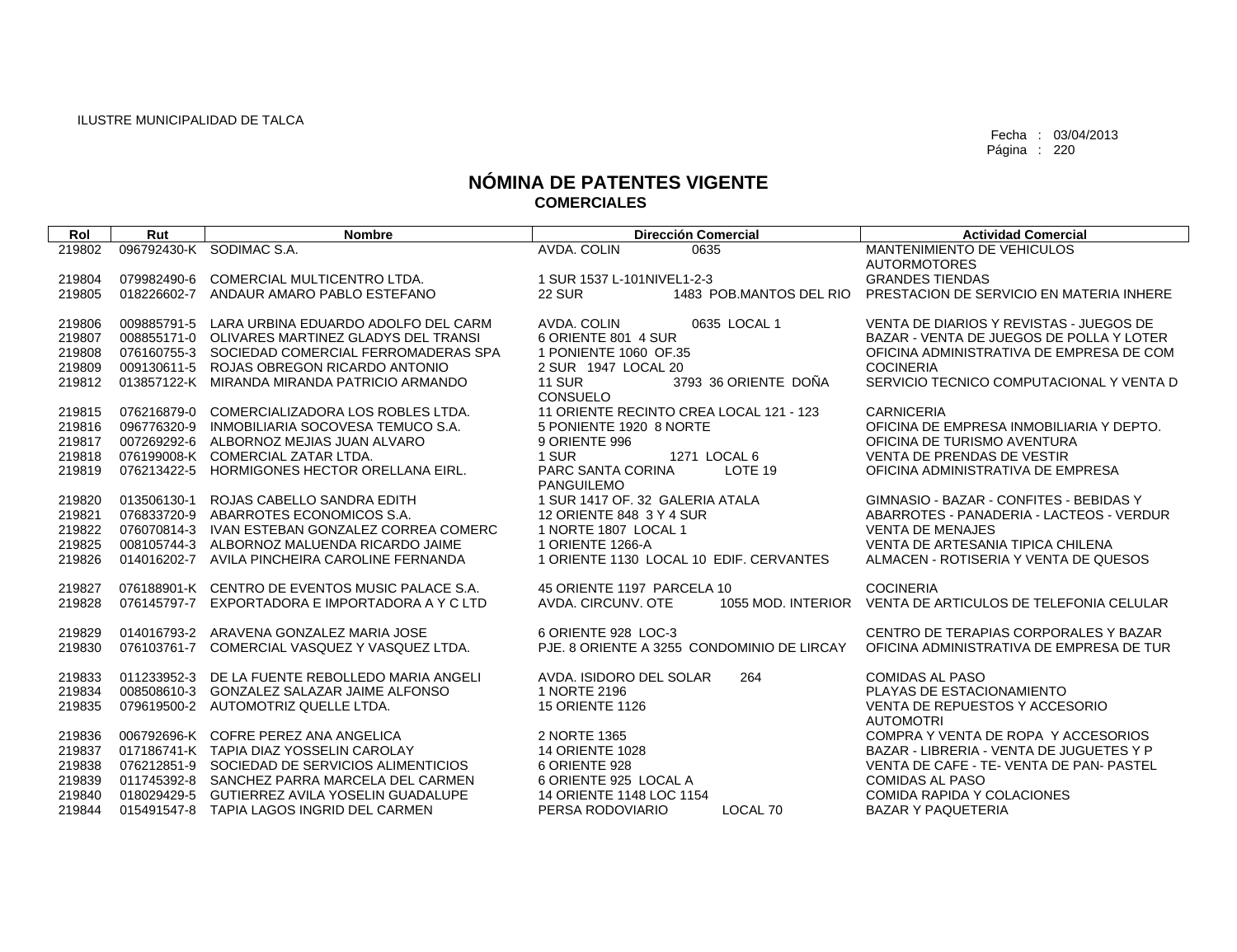| Rol              | Rut         | <b>Nombre</b>                                                                                 | <b>Dirección Comercial</b>                            | <b>Actividad Comercial</b>                                                           |
|------------------|-------------|-----------------------------------------------------------------------------------------------|-------------------------------------------------------|--------------------------------------------------------------------------------------|
| 219845           | 076128233-6 | MARCELA CORNEJO ACCESORIOS LTDA.                                                              | 1 SUR<br>1537 M-200 2º NIVEL MALL                     | COMERCIO AL POR MENOR DE ARTICULOS DE JO                                             |
|                  |             |                                                                                               | PORTAL DEL CENTRO                                     |                                                                                      |
| 219846           |             | 076195689-2 MONSALVE Y URRUTIA CIA. LTDA.                                                     | 4 1/2 NORTE 1590 PARQUE UNIVERSITARIO                 | ALMACEN - ROTISERIA Y COMIDAS AL PASO                                                |
| 219848           |             | 012587779-6 FICA VALDIVIESO CLAUDIA CAROLINA                                                  | 1 SUR 375 4 Y 5 PTE                                   | COMPRAVENTA DE ROPA Y BAZAR                                                          |
| 219849           |             | 076160462-7 SOC. COMERCIAL LY LLTDA.                                                          | 1 SUR<br>1537 LOC.101 1º PIS MALL                     | <b>VENTA DE CHOCOLATES Y CONFITES</b>                                                |
|                  |             |                                                                                               | PORTAL DEL CENTRO                                     |                                                                                      |
| 219850           |             | 076831870-0 MAKE UP S.A.                                                                      | 1537 L-104 1º PISO MALL<br>1 SUR                      | <b>PERFUMERIA</b>                                                                    |
|                  |             |                                                                                               | PORTAL DEL CENTRO<br>1 SUR<br>1537 L-113 1º PISO MALL |                                                                                      |
| 219851           |             | 091635000-7 PREUNIC S.A.                                                                      | PORTAL DEL CENTRO                                     | PERFUMERIA - MENAJE Y CONFITES                                                       |
| 219852           |             | 081201000-K CENCOSUD RETAIL S.A.                                                              | 1 NORTE 1279 (CARPA)                                  | SUPERMERCADO DE ABARROTES Y                                                          |
|                  |             |                                                                                               |                                                       | <b>COMESTIBLES</b>                                                                   |
| 219853           |             | 097004000-5 BANCO DE CHILE                                                                    | AVDA. COLIN<br>0635 LC-1 Y 9                          | <b>BANCO</b>                                                                         |
| 219854           |             | 018962354-2 CARDENAS MILLAR ROBERTO PAOLO                                                     | 0164 VILLA DOÑA CLARA<br>26 1/2 SUR E                 | PRESTACION DE SERV. EN MATERIA INHERENTE                                             |
|                  |             |                                                                                               |                                                       |                                                                                      |
| 219856           |             | 076199283-K ASISTENCIA Y CONSULTORIA TECNICA E                                                | 167 12 PTE. SANTA<br>PJE 22 SUR                       | OF, ADMINISTRATIVA DE CONSULTORIA Y ASES                                             |
|                  |             |                                                                                               | <b>MARIA DE COLIN</b>                                 |                                                                                      |
| 219857           | 076186241-3 | INNOVATIO TECNOLOGIA LTDA.                                                                    | 1 SUR<br>1537 MOD-220 2 PISO MALL                     | VENTA DE ARTICULOS DE TELEFONIA CELULAR                                              |
|                  |             |                                                                                               | PORTAL DEL CENTRO                                     |                                                                                      |
| 219858           |             | 010497069-9 ARRIAGADA GONZALEZ VILMA ANGELICA                                                 | 2 NORTE 1017                                          | PASTELERIA                                                                           |
| 219859           |             | 015137378-K ROJAS BELTRAN PABLO ANDRES                                                        | 6 ORIENTE 1010 1 Y 2 SUR                              | CENTRO DE ESTETICA - MASAJES Y TERAPIA N                                             |
| 219861           |             | 076040181-1 SERVICIOS E INVERSIONES FASTCO SPA.                                               | 1 NORTE 931 OF. 310                                   | OF. ADMINISTRATIVA DE SERVICIOS DE COBRA                                             |
| 219862           |             | 076196388-0 ANDREA ISABEL CERDA GONZALEZ SERVIC                                               | 7 ORIENTE 611                                         | <b>JARDIN INFANTIL</b>                                                               |
| 219864<br>219865 |             | 076192795-7 OSVALDO MOLINA LEPE SERV. DE ARQUIT<br>076198392-K SOCIEDAD COMERCIAL RAMCO LTDA. | 23 ORIENTE 1650<br>1 SUR<br>1537 L-002 -1º PISO       | OF. DE SERVICIOS DE ARQUITECTURA Y CONST<br>BAZAR, PAQUETERIA - TABAQUERIA Y ARTICUL |
| 219866           |             | 005772435-8 CESPEDES MIQUELES MANUEL APARICIO                                                 | <b>16 SUR</b><br>870 1 Y 3 OTE.                       | AMASANDERIA - ELABORACION DE PASTELES Y                                              |
| 219867           |             | 005111951-7 SANCHEZ ENCINA HUGO ROLANDO                                                       | 32 1/2 ORIENTE 1621. 5 Y 6 1/2 NTE. PARQUE LAS        | <b>COMPRA Y VENTA DE CUADROS -</b>                                                   |
|                  |             |                                                                                               | <b>RASTRAS</b>                                        | <b>ENMARCACIONE</b>                                                                  |
| 219868           |             | 014019512-K VALDES ASTUDILLO LEONARDO ANTONIO                                                 | 6 ORIENTE 1380                                        | <b>COCINERIA</b>                                                                     |
| 219872           |             | 076226412-9 SERV, DE SEGURIDAD INES M, ROSALES                                                | 2 SUR 772 OF, 406                                     | PRESTACION DE SERVICIOS EN MATERIA INHE                                              |
| 219873           |             | 012295993-7 BOZO QUINTANA JOSE FRANCISCO                                                      | 5 1/2 PONIENTE B 0835 VILLA CONAVICOOP                | OFICINA ADMINISTRATIVA DE VULCANIZACION                                              |
| 219874           |             | 092280000-6 UNIVERSAL REPUESTOS S.A.                                                          | 15 ORIENTE 1138 LOC. 9                                | VENTA DE REPUESTOS AUTOMOTRICES                                                      |
| 219875           |             | 015599081-3 MORALES ROJAS RICARDO ALEXIS                                                      | <b>14 ORIENTE 1168</b>                                | COMIDAS AL PASO.                                                                     |
| 219876           |             | 007372555-0 MELLA CATALAN PATRICIO EDUARDO                                                    | 14 ORIENTE 728 4 Y 5 SUR                              | FARMACIA VETERINARIA Y VENTA DE INSUMOS.                                             |
| 219877           |             | 008876556-7 CACERES RENCORET PATRICIA EUGENIA                                                 | 6 ORIENTE 2015 LOCAL 3                                | ROTISERIA - ELABORACION DE MASAS HORNEAD                                             |
| 219878           |             | 077562920-7 SOC. DE SERV. DE DISTRIB. COBRANZAS                                               | 3 NORTE 1250                                          | VENTA DE PERIODICOS Y OFICINA DE TRANSPO                                             |
| 219879           |             | 096655870-9 COMCAIT S.A.                                                                      | 1 SUR 1537 LOC, 119-120                               | VENTA DE ARTICULOS Y ACCESORIOS DE CUERO                                             |
| 219880           |             | 007712195-1 TRIPAILAF MANQUELAFQUEN EVA FELICIA                                               | PERSA ARTESANAL<br>LOCAL 45                           | <b>VENTA DE SACOS</b>                                                                |
| 219881           |             | 076183116-K COMERCIAL VICLAY LTDA.                                                            | 1 SUR<br>1537 MOD.120 1º PIS MALL                     | VENTA DE ARTICULOS DE JOYERIA Y ACCESORI                                             |
|                  |             |                                                                                               | PORTAL DEL CENTRO                                     |                                                                                      |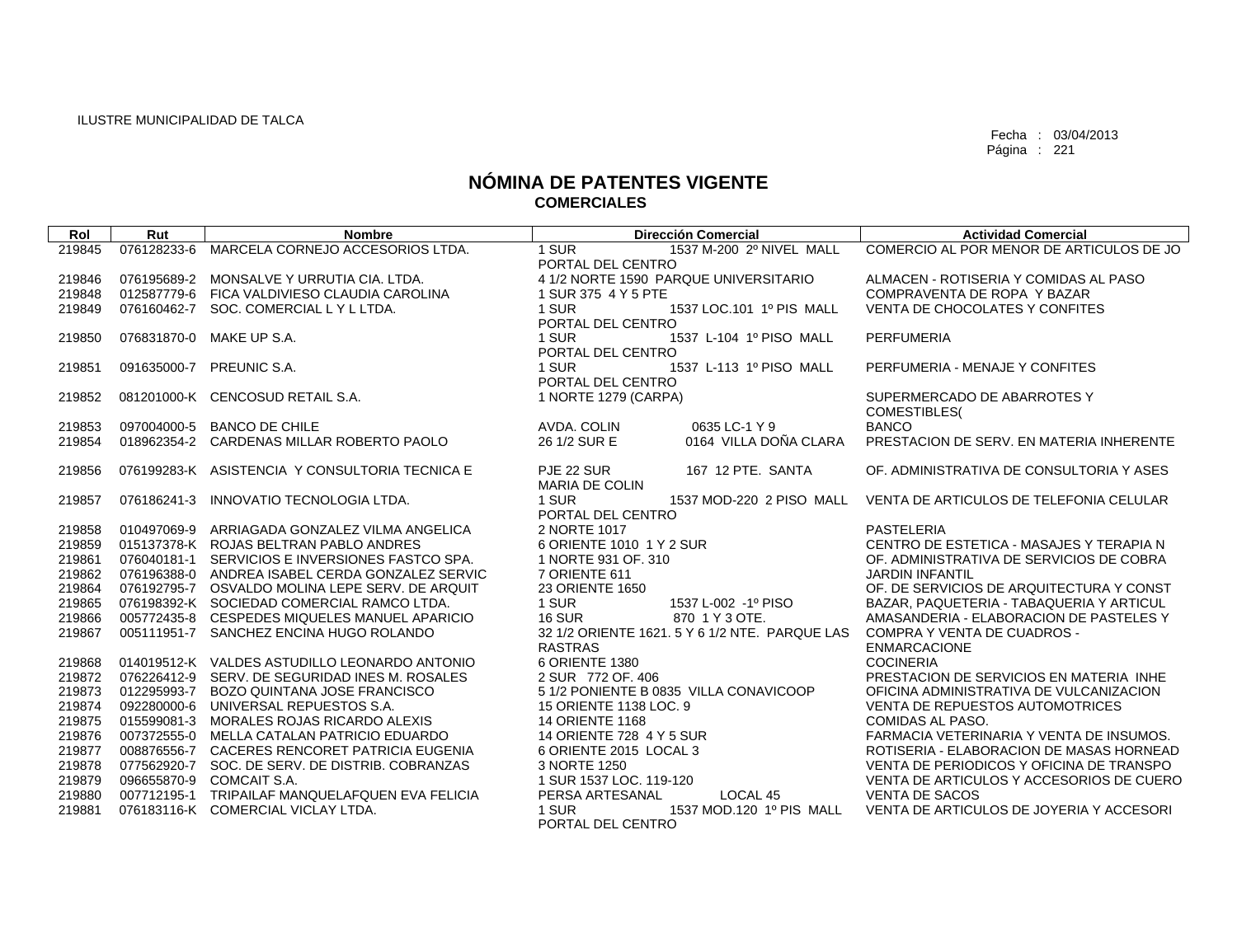| Rol    | Rut         | <b>Nombre</b>                                   | <b>Dirección Comercial</b>                                  | <b>Actividad Comercial</b>                         |
|--------|-------------|-------------------------------------------------|-------------------------------------------------------------|----------------------------------------------------|
| 219882 |             | 076232185-8 FAB. Y COM. DE ART. DE PIEL Y MADER | 7 SUR<br>1770                                               | COMERCIALIZACION DE MUEBLES Y ARTICULOS            |
| 219883 |             | 016730934-8 CRUZ BELLO JUAN GABRIEL             | 8 SUR<br>2932 COOP. LIRCAY                                  | VENTA DE PRENDAS DE VESTIR Y ACCESORIOS            |
| 219884 |             | 076195578-0 AGUILERA Y OVALLE LTDA.             | 3 ORIENTE 1231                                              | <b>VENTA DE VESTUARIOS</b>                         |
| 219885 |             | 009136532-4 MORGADO LAGOS MARIA SOLEDAD         | 3 NORTE 301 5 PONIENTE                                      | <b>COMIDAS AL PASO</b>                             |
| 219886 |             | 009290859-3 BASOALTO LEON MARTA DORIS DEL CARM  | 7 ORIENTE 1161 LOC-3                                        | <b>BOUTIQUE</b>                                    |
| 219889 |             | 076155783-1 COMERCIAL ESTRELLITA SPA.           | 1 SUR 1753                                                  | <b>BAZAR Y PAQUETERIA</b>                          |
| 219890 |             | 076053363-7 COMERCIAL Y TRANSPORTES CANCINO BEN | 2 NORTE 2945, 21 Y 22 OTE.                                  | <b>COMPRA Y VENTA DE ARIDOS</b>                    |
| 219892 |             | 012588272-2 GONZALEZ SALAS MICHEL ENRIQUE       | 6 ORIENTE 929 2 Y 3 SUR                                     | JOYERIA Y RELOJERIA                                |
| 219893 |             | 076684350-6 CALZADOS DEL SUR S.A.               | 1 SUR<br>1537 L 121-122 1º PI                               | VENTA DE CALZADOS Y ACCESORIOS                     |
| 219894 |             | 076899110-3 CONSTRUCTORA BERNARDINO ANTONIO MUÑ | 14 SUR 11 OTE<br>1771 PB.O.CRISTI<br><b>GALLO</b>           | <b>CONSTRUCTORA</b>                                |
| 219895 |             | 012085149-7 FUENTES VENEGAS BLANCA LUZ          | PASAJE 15 PONIENTE 0937 29 SUR V.JARDIN<br><b>DEL VALLE</b> | VENTA DE ROPA Y ACCESORIOS                         |
| 219896 |             | 089541600-2 DISTRIBUIDORA COMERCIAL TEXTIL LTDA | 1 SUR<br>1537 LOC 123 1º PIS                                | VENTA DE PRODUCTOS TEXTILES                        |
| 219897 |             | 012519943-7 VASQUEZ JEREZ LUIS ALBERTO          | 4 NORTE 1499 5 PTE. FCO. ANTONIO ENCINA                     | <b>COMIDA RAPIDA</b>                               |
| 219898 |             | 077493490-1 COMERCIAL LOS ANDES LTDA.           | AVDA CIRCUNVALACION OTE<br>1055 LOC-113                     | VENTA DE CALZADOS Y PRENDAS DE VESTIR              |
| 219899 |             | 076062929-4 SOC. COMERCIAL GOMATAL LTDA.        | 2 SUR 1652                                                  | COMPRA Y VENTA DE GOMAS - REPUESTOS DE V           |
| 219900 |             | 076061853-5 SOC. IMPORTADORA BFP LTDA.          | 2 SUR 1652                                                  | <b>VENTA DE REPUESTOS AUTOMOTIRCES</b>             |
| 219901 |             | 077218570-7 CENCOSUD CORREDORES DE SEGUROS Y SE | 1 SUR 1477                                                  | OFICINA DE SERVICIOS DE CORREDORA DE SEG           |
| 219902 |             | 076212397-5 DISTRIBUIDORA DE ALIMENTOS MINERALE | AVDA. LAS RASTRAS 1218                                      | COMERCIALIZACION - IMPORTACION - ELABORA           |
| 219903 |             | 097006000-6 BANCO DE CREDITO E INVERSIONES      | 1 ORIENTE 1281 4TO PISO                                     | <b>BANCO</b>                                       |
| 219904 |             | 078869920-4 COMERC, DE PRODUCTOS LABRADOR LTDA. | 1 SUR 1246                                                  | VENTA DE MENAJES - BAZAR Y ART. DECORACI           |
| 219905 |             | 076026378-8 COMERCIAL ANDES SPORT LTDA.         | 1 SUR 1537 L-106 / 1PISO.                                   | VENTA DE PRENDAS DE VESTIR Y CALZADOS              |
| 219906 |             | 010479706-7 PEREZ JAQUE CECILIA VICTORIA        | PJE. 14 PONIENTE A 0575 VILLA SAMUEL LILLO                  | ALMACEN - BAZAR - LIBRERIA Y VENTA DE HE           |
| 219907 | 009508050-2 | ROMERO ROJAS MARCELO ANDRES                     | 1 SUR 2114                                                  | VENTA DE REPUESTOS Y ACCESORIOS DE<br><b>AUTOM</b> |
| 219908 |             | 076013501-1 INVERSIONES Y TRANSPORTES NEUBATT L | 2 SUR 1695                                                  | VENTA DE REPUESTOS AUTOMOTRICES                    |
| 219909 |             | 011674158-K ARELLANO MARCHANT JACQUELINE DE LAS | 11 ORIENTE 2735, 16 1/2 NTE, VILLA DON                      | ALMACEN - FRUTAS Y VERDURAS.                       |
|        |             |                                                 | <b>ARTURO</b>                                               |                                                    |
| 219910 |             | 076043894-4 SOC. DE OPERADORES LOGISTICOS Y COM | AVDA, CIRCUNV, OTE<br>1330                                  | COMPRA Y VENTA DE LOGISTICA (SERVICIOS D           |
| 219911 |             | 011373164-8 LARA LAGOS JORGE ANTONIO            | PJE. 3 1/2 PONIENTE A 2211                                  | OFICINA ADMINISTRATIVA DE CONSTRUCCION D           |
| 219913 |             | 010022242-6 VALENZUELA BAEZA MARIA TERESA       | 7 ORIENTE 1253 1 Y 2 NORTE                                  | DEPILACION, MANICURE, PODOLOGIA Y MASAJE           |
| 219914 |             | 076221365-6 KOMBI EXPERIENCE SPA                | 3 NORTE 872                                                 | OFICINA ADMINISTRATIVA DE ARRIENDO DE FU           |
| 219915 |             | 016001936-0 GARRIDO RAMIREZ DANIELA CAROLINA DE | 10 ORIENTE 1039                                             | VENTA DE REPUESTOS AUTOMOTRICES                    |
| 219916 |             | 076116481-3 VIA TECH SERVICIOS SPA              | 3 SUR<br>1962 LOCAL 6                                       | RECAUDACION DE CUENTAS A TERCEROS<br>(SENCI        |
| 219917 |             | 079666550-5 EMPRESA DE CAMBIOS Y TRANSFERENCIAS | 1 SUR<br>913                                                | CASA DE CAMBIO Y OPERACIONES DE DIVISA             |
| 219918 |             | 016298960-K VILCHES ALVILLES KATHERINE ELIZABET | 19 NORTE 1880 LOMAS DE LIRCAY                               | <b>COMIDAS AL PASO</b>                             |
| 219919 |             | 076230085-0 GIMNASIOS CORDILLERA LTDA.          | AVDA SAN MIGUEL<br>2718                                     | <b>GIMNASIO</b>                                    |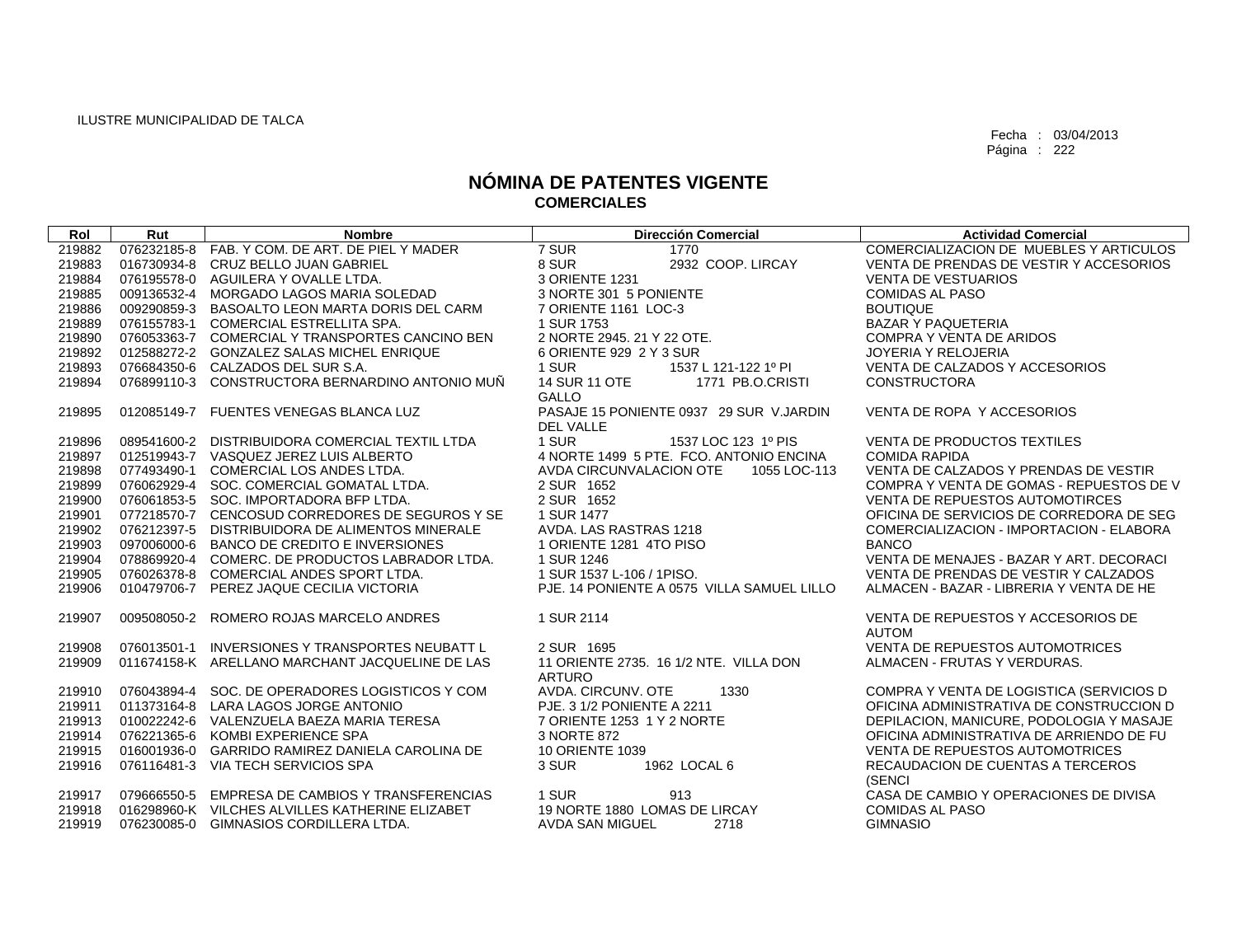| Rol    | Rut         | <b>Nombre</b>                                   | <b>Dirección Comercial</b>                                 | <b>Actividad Comercial</b>                      |
|--------|-------------|-------------------------------------------------|------------------------------------------------------------|-------------------------------------------------|
| 219920 | 082332100-7 | OPTICAS OPV LTDA.                               | 1 SUR<br>1537 LOC. 125 1º PI MALL                          | <b>OPTICA</b>                                   |
|        |             |                                                 | PORTAL DEL CENTRO                                          |                                                 |
| 219922 | 076182909-2 | FERRETERIA FRANCO LTDA.                         | AVDA, COLIN<br>0954 VILLA SAN                              | <b>FERRETERIA</b>                               |
|        |             |                                                 | <b>GUILLERMO</b>                                           |                                                 |
| 219923 | 076588640-6 | IASACORP CHILE S.A.                             | 1 SUR 1537 LOC, 105 MALL PORTAL DEL CENTRO                 | <b>IMPORTACION - EXPORTACION Y VENTA DE ACC</b> |
| 219925 |             | 079619500-2 AUTOMOTRIZ QUELLE LTDA.             | 9 NORTE 1020                                               | ARRIENDO DE VEHICULOS Y MECANICA EN GENE        |
| 219926 |             | 016456763-K ROJAS SEPULVEDA WILSON ANTONIO      | 2 SUR 2183                                                 | AMASANDERIA Y PASTELERIA                        |
| 219927 |             | 015137305-4 CABEZAS ESCOBAR MARIA PAZ           | 1 SUR 1537 LOC. 314 MALL PORTAL DEL CENTRO                 | VENTA DE ROPA Y ACCESORIOS - PRODUCTOS          |
| 219930 |             | 081201000-K CENCOSUD RETAIL S.A.                | AVDA, CIRCUNV, OTE<br>1055 LOC, 201 - 236                  | <b>GRANDES TIENDAS</b>                          |
| 219931 |             | 076163378-3 CENTRO MEDICO DENTAL ANTUDENT LTDA. | 12 NORTE 1473                                              | CENTROS DE ATENCION ODONTOLOGICA                |
|        |             |                                                 |                                                            | (CONSUL                                         |
| 219932 |             | 014020974-0 VERDUGO PENA JAIME RODRIGO          | 8 SUR<br>1435                                              | COMISIONISTA EN VENTA DE VEHICULOS.             |
| 219933 |             | 076320980-6 SOCIEDAD COMERCIAL DE DISTRIBUCION  | 2 NORTE 3467                                               | VENTA DE VESTUARIO - CALZADOS - ACCESORI        |
| 219934 |             | 076226991-0 SOCIEDAD COMERCIAL LOBOS SEPULVEDA  | 1 SUR<br>1537 LOC, 228 1º PIS MALL                         | VENTA DE PRENDAS DE VESTIR - CALZADOS Y         |
|        |             |                                                 | PORTAL DEL CENTRO                                          |                                                 |
| 219935 | 076031071-9 | SALCOBRAND S.A.                                 | 1 NORTE 1466                                               | <b>FARMACIA Y PERFUMERIA</b>                    |
| 219936 |             | 096995100-2 PELUQUERIAS INTEGRALES S.A.         | <b>EL ARENAL</b><br>411 LOCAL 1019                         | <b>SALON DE BELLEZA</b>                         |
| 219937 |             | 076135715-8 SOCIEDAD COMERCIAL Y RESTAURANT MOR | 1 SUR<br>1537 LOC FC 04 4º PI MALL                         | <b>COMIDAS AL PASO</b>                          |
|        |             |                                                 | PORTAL CENTRO                                              |                                                 |
| 219938 |             | 008130539-0 DIAZ BRIONES JOSE LUIS              | <b>10 ORIENTE 1192</b>                                     | <b>CARNICERIA</b>                               |
| 219940 |             | 014375765-K SEPULVEDA ARAVENA JOSE FIDEL        | 5 NORTE 1793                                               | TALLER DE ESTRUCTURAS METALICAS                 |
| 219941 |             | 014523854-4 VERGARA VERA LILIAN ELIZABETH       | PERSA RODOVIARIO<br>LOCAL 124                              | PAQUETERIA Y BAZAR                              |
| 219942 |             | 077121290-5 COMERCIAL CARBET LTDA.              | 1 SUR 1537 LOC, FC-02 4TO MALL PORTAL                      | FUENTE DE SODA - GELATERIA - MAQUINA ELA        |
|        |             |                                                 | <b>CENTRO</b>                                              |                                                 |
| 219943 | 077121290-5 | COMERCIAL CARBET LTDA.                          | 1 SUR<br>1537 LOC. FC-01 4º P                              | FUENTE DE SODA - GELATERIA Y MAQUINA ELA        |
| 219944 |             | 077164370-1 PRINCIPLASTIC LTDA.                 | 3 PONIENTE 1107                                            | VENTA DE PRODUCTOS PLASTICOS Y BOLSAS           |
| 219945 |             | 013454846-0 POBLETE AEDO EDUARDO ANDRES         | 1 NORTE 841 BLOCK B-1 DPTO.1                               | VENTA DE CAFE Y PRENDAS DE VESTIR               |
| 219946 |             | 076087289-K MANUEL EDUARDO VALENZUELA SAAVEDRA  | <b>12 SUR</b><br>21 VILLA TRUMAO                           | OFICINA ADMINISTRATIVA DE CAPACITACION          |
| 219947 | 096565270-1 | DISTRIBUIDORA DE PRODUCTOS ALIMENTI             | <b>RUTA 5 SUR</b><br>4585 KM.247                           | <b>BODEGAJE DE ALIMENTOS</b>                    |
| 219948 | 014545291-0 | JAQUI JAQUE JAIME ENRIQUE                       | <b>14 ORIENTE 1175</b>                                     | FUNERARIA Y SALA DE VENTAS                      |
| 219949 | 076164306-1 | SOC. COMERCIAL AGROFREEZE CHILE LTD             | <b>HIJUELA</b><br>6 LOTE 7 S/N FUNDO LA<br><b>VICTORIA</b> | COMPRA - PROCESAMIENTO - COMERCIALIZACIO        |
| 219950 |             | 013124312-K AZOCAR MANSILLA INGRID ESTER        | 8 1/2 ORIENTE B 2895 VILLA DON ENRIQUE                     | VENTA DE ARTICULOS TEXTILES - VENTA DE R        |
| 219951 |             | 015597482-6 CASTILLO AVENDAÑO PAULINA ANDREA    | 1 SUR<br>1537 LOC.302 3º PIS MALL                          | <b>BOUTIQUE</b>                                 |
|        |             |                                                 | PORTAL CENTRO                                              |                                                 |
| 219952 | 010601649-6 | <b>GALMES LILLO SANDRA MARLENE</b>              | 685 POBL.<br>12 1/2 SUR D                                  | SERVICIO DE INTERNET                            |
|        |             |                                                 | <b>INDEPENDENCIA</b>                                       |                                                 |
| 219953 |             | 013305631-9 ARGOTE MORENO HANS ALEJANDRO        | 21 PONIENTE 0596 26 1/2 SUR                                | <b>COCINERIA</b>                                |
| 219954 |             | 076178456-0 RESTAURANTE RICARDO MORALES ROJAS E | 1 SUR 1537 LOC FC-07 MALL PORTAL CENTRO                    | <b>COMIDAS AL PASO</b>                          |
| 219955 |             | 016713200-6 NUÑEZ BRAVO LUIS ARIEL ALEJANDRO    | 7 SUR<br>1667 LOCAL 3                                      | MANTENCION Y REPARACION DE VEHICULOS - V        |
|        |             |                                                 |                                                            |                                                 |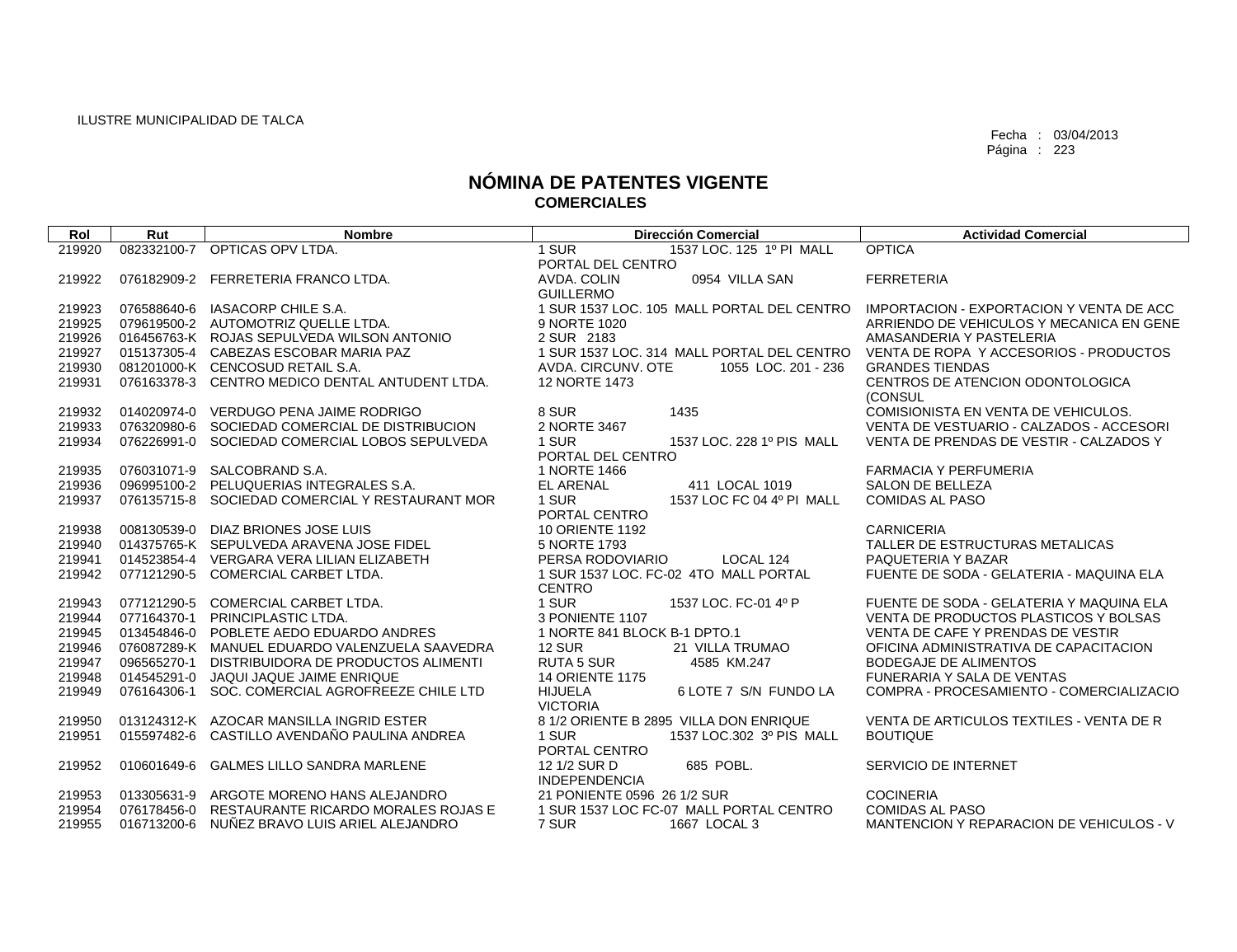| Rol    | Rut                    | <b>Nombre</b>                                   | <b>Dirección Comercial</b>                                                  | <b>Actividad Comercial</b>               |
|--------|------------------------|-------------------------------------------------|-----------------------------------------------------------------------------|------------------------------------------|
| 219956 |                        | 009435279-7 FUENTES LLANOS MIGUEL ANGEL         | 2 ORIENTE 1271-A 1 Y 2 NORTE                                                | COMIDAS AL PASO Y ALMACEN                |
| 219957 | 009987076-1            | LEIVA SANCHEZ SILVANA DEL CARMEN                | 1 NORTE 1756                                                                | PELUQUERIA                               |
| 219958 |                        | 016732260-3 MONTECINO CORTES HENRY DAVID        | 7 ORIENTE 877 3 Y 4 SUR                                                     | OFICINA DE DISEÑO GRAFICO COMPUTACIONAL  |
| 219959 |                        | 076212173-5 SOC, COMERC, DE VESTUARIO, CALZADO  | 1 SUR<br>1537 LOC.114 1º PIS                                                | VENTA DE ROPA - CALZADOS Y ACCESORIOS DE |
| 219960 |                        | 011134368-3 ROA INZUNZA YESSICA DEL PILAR       | 8 ORIENTE 1120 LOC. F                                                       | VENTA DE ROPA Y CALZADO INFANTIL         |
| 219961 |                        | 076274340-K INMOBILIARIA E INVERSIONES SAN MATI | 12 NORTE 2301 LOC. 1 INT. SUP                                               | CENTRO DE PAGOS - TABAQUERIA - LIBRERIA  |
| 219962 |                        | 076274340-K INMOBILIARIA E INVERSIONES SAN MATI | 1 SUR<br>1990 INT. SUPERMERC                                                | CENTRO DE PAGO, VENTA DE JUEGOS DE POLLA |
| 219963 |                        | 011894776-2 OYARZUN PALMA JUAN ANTONIO          | 8 ORIENTE 1120 LOCAL E                                                      | <b>BOUTIQUE</b>                          |
| 219964 |                        | 016453995-4 BARRIOS RAMIREZ MACLOVIA MAGDALENA  | <b>23 SUR</b><br>574 VILLA PUCARA                                           | <b>ALMACEN</b>                           |
| 219965 |                        | 076274340-K INMOBILIARIA E INVERSIONES SAN MATI | AV COLIN<br>0170 - INT. SUP. ACU LA                                         | TABAQUERIA - DIARIOS Y REVISTAS          |
|        |                        |                                                 | <b>FLORIDA</b>                                                              |                                          |
| 219967 |                        | 076237122-7 SOC. DE GESTION RIEGO Y SERV. AFINE | 3 SUR<br>951 BL-A DEPTO 101                                                 | SERVICIOS DE COBRANZA                    |
| 219969 | 008308293-3            | OYARZUN ASTUDILLO DELINDA ELENA                 | 1 SUR<br>1537 LOC-219 2º PIS MALL                                           | <b>BAZAR Y TABAQUERIA</b>                |
|        |                        |                                                 | PORTAL CENTRO                                                               |                                          |
| 219970 | 076224333-4            | COMERCIAL A Y C LTDA.                           | 1 SUR 1537 LC 010 PISO -1 MALL PORTAL                                       | VENTA DE ARTICULOS DE VESTIR - DISFRACES |
|        |                        |                                                 | <b>CENTRO</b>                                                               |                                          |
| 219971 |                        | 014397555-K NUÑEZ SUAZO LAURA RAQUEL            | 2 ORIENTE 1133                                                              | DECORACION DE HOGAR - JOYAS - BISUTERIA  |
| 219973 | 003823197-9            | VERGARA RAMOS JULIA.                            | CAMINO A PENCAHUE, RUTA K-60 S/N (CERRO)                                    | <b>COMIDAS AL PASO</b>                   |
| 219974 | 012519945-3            | GONZALEZ CANALES ERICA ALEJANDRA                | 18 ORIENTE, MACROFERIA MUNICIPAL BOD. D-3                                   | VENTA DE HUEVOS - BOLSAS PLASTICAS - FRU |
|        |                        |                                                 | Y D-44956                                                                   |                                          |
| 219975 |                        | 076243301-K GEONET SPA                          | 3 SUR<br>981                                                                | PROVEEDOR DE SERVICIOS DE INTERNET Y SER |
| 219976 | 086963200-7 FORUS S.A. |                                                 | 1 SUR 1537 LOC. 110-1° PIS MALL PORTAL                                      | COMERCIALIZADORA DE CALZADOS - VESTUARIO |
|        |                        |                                                 | <b>CENTRO</b>                                                               |                                          |
| 219977 | 086963200-7 FORUS S.A. |                                                 | 1 SUR 1537 LOC 107-1° PIS MALL PORTAL<br><b>CENTRO</b>                      | COMERCIALIZADORA DE CALZADOS - ART. DE C |
| 219978 | 009622596-2            | OPAZO MUÑOZ CLEMIRA DE LAS MERCEDES             | <b>19 SUR</b><br>0173 VILLA BOTALCURA                                       | ALMACEN - BAZAR Y LIBRERIA               |
|        |                        |                                                 |                                                                             |                                          |
| 219979 |                        | 008411099-K HERNANDEZ CHAVARRIA NEDYS DEL PILAR | 1 SUR 1537 MOD 1. P-1 MALL PORTAL CENTRO                                    | LIBRERIA - CENTRO DE PAGOS - VENTA DE RE |
| 219980 |                        | 010493194-4 CISTERNAS ESCOBEDO SARA ROSA        | 1 SUR 1330 LOC, 28                                                          | COMPRA - VENTA E IMPORTACION DE JOYAS Y  |
| 219981 |                        | 007377884-0 VON ZEDTWITZ ALONSO ROSA ISABEL     | 1 SUR 1537 LC 227 PISO 2 MALL PORTAL CENTRO LIBRERIA Y ARTICULOS RELIGIOSOS |                                          |
| 219982 |                        | 076051099-8 ALIMENTOS Y SERVICIOS S.A.          | AVDA, CIRCUNV, OTE, 1055 LOCAL 230                                          | VENTA DE HELADOS, BEBIDAS Y PASTELES     |
| 219983 |                        | 009272169-8 DIAZ POBLETE JOSE LUIS              | <b>AVDA COLIN</b><br>0635 LOCAL 2                                           | VENTA DE COMPUTADORES Y ACCESORIOS -     |
|        |                        |                                                 |                                                                             | <b>ARR</b>                               |
| 219985 |                        | 013505087-3 ROJAS BELMAR HECTOR RODRIGO         | 2 SUR 923                                                                   | VENTA DE ARTICULOS DE LIBRERIA - BAZAR Y |
| 219986 |                        | 076178632-6 MARTA ELIANA OYARZUN DELIA SERV. A  | 2 SUR 660, 1 Y 2 PTE.                                                       | OF, ADMINISTRATIVA DE ARRIENDO DE VEHICU |
| 219987 | 017494391-5            | SANCHEZ ROJAS SINDYALEE DEL PILAR               | 8 ORIENTE 1358 LOC. D                                                       | <b>COMIDAS AL PASO</b>                   |
| 219989 | 017183685-9            | PINO ARMIJO ALEX RODRIGO                        | 8 ORIENTE 1361 2 Y 3 NTE POBL. JUAN ANTONIO COCINERIA                       |                                          |
|        |                        |                                                 | <b>RIOS</b>                                                                 |                                          |
| 219990 | 076186241-3            | INNOVATIO TECNOLOGIA LTDA.                      | 1 SUR 1537 MOD-303 3°PISO MALL PORTAL                                       | VENTA DE ACCESORIO DE TELEFONIA CELULAR  |
|        |                        |                                                 | CENTRO                                                                      |                                          |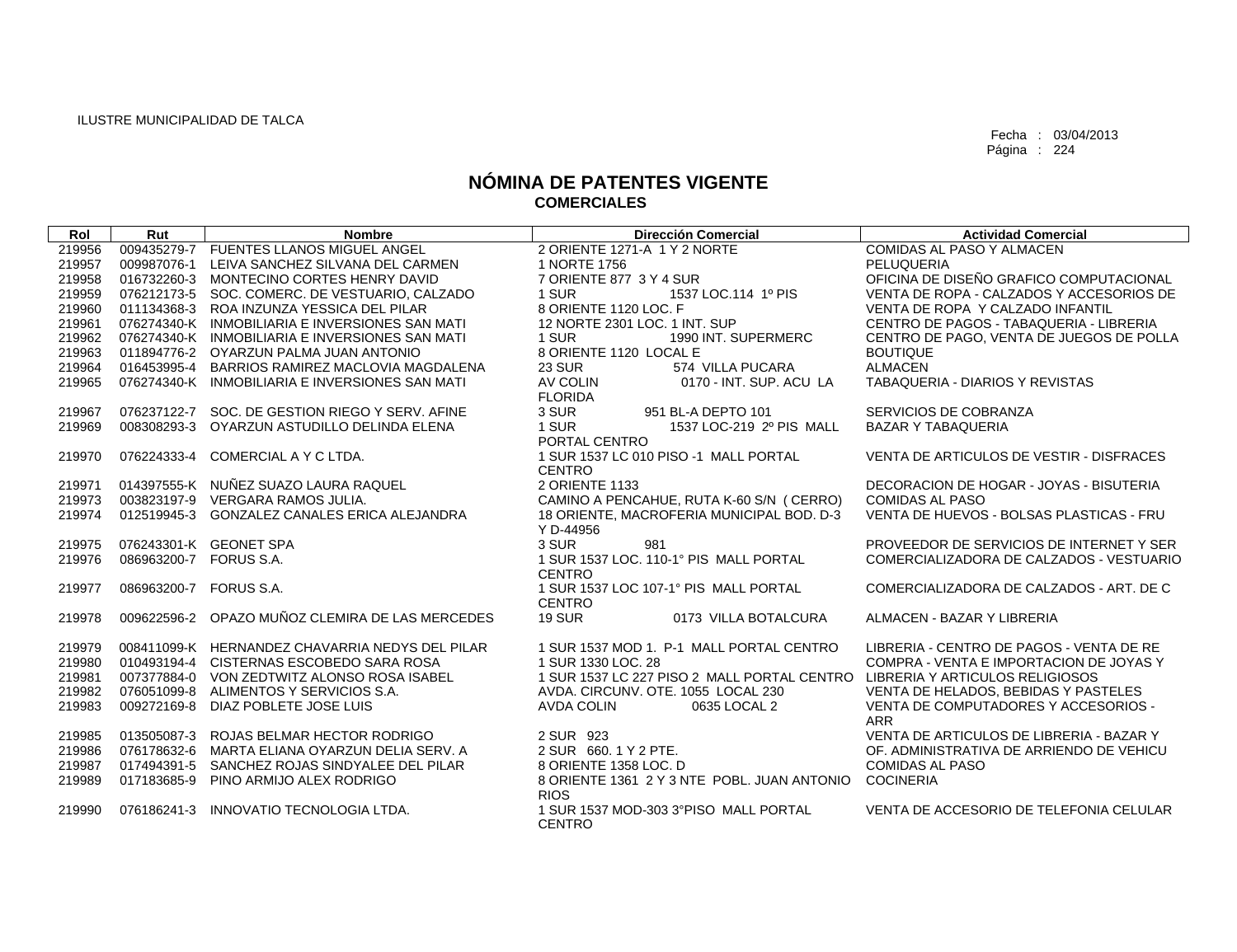| Rol    | Rut         | <b>Nombre</b>                                   | <b>Dirección Comercial</b>                 | <b>Actividad Comercial</b>               |
|--------|-------------|-------------------------------------------------|--------------------------------------------|------------------------------------------|
| 219991 | 012590757-1 | ROJAS CABEZAS PATRICIO RAMON                    | 1 ORIENTE 1130 LOC. 10 EDIF. CERVANTES     | FLORERIA - BAZAR Y DECORACION.           |
| 219992 | 010514334-6 | JAMETT ROA EUGENIO REINALDO                     | 7 ORIENTE 1212                             | COMPRA Y VENTA DE ARTESANIA              |
| 219993 | 016406797-1 | NEIRA MARDONES ESTEBAN FELIPE                   | <b>18 ORIENTE 525</b>                      | VENTA DE ARTICULOS PARA EL HOGAR - MENAJ |
| 219994 | 076236679-7 | CONFECCIONES BERNARDITA VASQUEZ MOR             | AVDA BDO OHIGGINS<br>1530 LC 1010 SUB.     | CONFECCION DE TEXTILES - DECORACION E IN |
|        |             |                                                 | <b>TO</b>                                  |                                          |
| 219996 | 077435070-5 | SOC. DE COMERC. Y DISTRIB. DE MERCA             | 8 ORIENTE 1403                             | VENTA AL POR MAYOR DE ARTICULOS DE PERFU |
| 219997 | 012497597-2 | RODRIGUEZ SALFATE GUSTAVO ANDRES                | 1 NORTE 1611-B LOC. 5                      | <b>COCINERIA</b>                         |
| 219998 | 084000000-1 | TRICOT S.A.                                     | 7 ORIENTE 1120 LOC. 6                      | VENTA DE COMPUTADORES - CELULARES Y TELE |
| 220002 |             | 076217632-7 SERVICIOS FIVANCO LIMITADA          | 1 SUR 1238 OF, 10                          | OF, ADM, DE SERVICIOS INTEGRALES DE SEGU |
| 220003 | 076051309-1 | IMPRESOS TRAZOS S.A.                            | 1 SUR 1537 LOC, 201 2PISO MALL PORTAL      | OF, DE PUBLICIDAD - IMPRESION DIGITAL DE |
|        |             |                                                 | <b>CENTRO</b>                              |                                          |
| 220004 |             | 016002917-K GONZALEZ GUTIERREZ TESSY ANDREA     | 6 ORIENTE 1005 LOCAL 2                     | VENTA DE VESTUARIO Y PAQUETERIA          |
| 220005 | 008682808-1 | ORELLANA SILVA CARLOS ALBERTO                   | 4 PONIENTE 01240 VILLA PUCARA VIII         | <b>INGENIERO CONSTRUCTOR</b>             |
| 220006 |             | 015599081-3 MORALES ROJAS RICARDO ALEXIS        | 1 NORTE 1405                               | <b>CARNICERIA Y PANADERIA</b>            |
| 220007 |             | 014565123-9 TORRES LASTRA JUANA ISABEL          | PJE, 8 1/2 SUR 3029 CARLOS TRUPP           | ALMACEN - ROTISERIA Y BAZAR              |
| 220008 | 051088940-1 | RODRIGUEZ GARCIA JOSE LEONARDO Y OT             | 1 SUR 1537 MOD.5 -1PS MALL PORTAL CENTRO   | VENTA DE ARTICULOS COMPUTACIONALES       |
| 220009 | 051088940-1 | RODRIGUEZ GARCIA JOSE LEONARDO Y OT             | 1 SUR 1537 MOD, 4 - 1PS MALL PORTAL CENTRO | VENTA DE ARTICULOS DE TOCADOR - COSMETIC |
| 220010 | 076246753-4 | SOC. DE SERVICIOS DE ALIMENTACION Y             | 1 ORIENTE 1484 ESQ. 4 NORTE                | <b>COCINERIA</b>                         |
| 220011 | 076131892-6 | ESPINOSA Y VALLEJOS LTDA.                       | 1 SUR 1537 LB-6 3º PISO MALL PORTAL CENTRO | <b>COCINERIA</b>                         |
| 220012 | 010726957-6 | BERTONI ARANCIBIA PABLO ANDRES                  | AVDA 2 SUR<br>1264-B                       | <b>COMIDAS AL PASO</b>                   |
| 220013 | 076217469-3 | SOC. COMERCIAL HERNANDEZ Y NUÑEZ LT             | AVDA CIRCUNVALACION OTE<br>1055 LC B-05 1P | VENTA DE CAFE, BEBIDAS, CONFITES, PASTEL |
|        |             |                                                 |                                            |                                          |
| 220014 | 014569802-2 | MESTRE ECHEVERRIA CLAUDIO RODRIGO               | 6 ORIENTE 960 LC 102                       | VENTA DE ZAPATILLAS - ROPA Y ACCESORIOS  |
| 220015 | 076243455-5 | SOC. LOYOLA BARRA Y ALVAREZ PINOCHE             | 1 SUR 1537 LC B-8 3º P MALL PORTAL CENTRO  | <b>FUENTE DE SODA</b>                    |
| 220016 | 011438317-1 | JARA CONTRERAS SANDRA ISABEL                    | 4 NORTE 1676                               | VENTA DE ROPA Y ACCESORIOS DE SEGURIDAD  |
| 220017 | 079982490-6 | COMERCIAL MULTICENTRO LTDA.                     | 1 SUR<br>1537 LOC-302 PISO 3 MALL          | <b>GRANDES TIENDAS</b>                   |
|        |             |                                                 | PORTAL CENTRO                              |                                          |
| 220018 | 076130388-0 | SOC. COMERCIAL MAS SIETE LTDA.                  | 1 SUR<br>1537 L 308-309 3º PI MALL         | IMPORTADORA DE ARTICULOS DE LIBRERIA, JU |
|        |             |                                                 | PORTAL CENTRO                              |                                          |
| 220019 | 076150831-8 | CENTRO DE CERTIFICACION DE COMPETEN             | 1 NORTE 1386 OF, 202                       | OFICINA DE SERVICIOS DE EVALUACION Y CER |
| 220020 |             | 012296760-3 FIGUEROA FIGUEROA VICTOR HERIBERTO  | 1793<br>AVDA, CANCHA RAYADA                | <b>ESTACION DE SERVICIO</b>              |
| 220022 | 076248254-1 | SOC. COMERC. NUEVO AIRE Y CIA LTDA.             | 1 SUR 1537 LOC, 313 P-3 MALL PORTAL CENTRO | VENTA DE PRENDAS Y ACCESORIOS DE VESTIR  |
| 220023 | 023366113-9 | ALDIRAWI HOSNIALDDEN M.H                        | AVDA BERNARDO O"HIGGINS 202                | COCINERIA.                               |
| 220025 | 076229324-2 | MELANIA VERONICA PALACIOS ALEGRIA Y             | 12 ORIENTE 848 LOC. 3                      | <b>FARMACIA Y PERFUMERIA</b>             |
| 220027 | 014535072-7 | <b>TORRES TORRES JUAN MIGUEL</b>                | PJE SEGOVIA<br>571 POBL.                   | AMASANDERIA Y ROTISERIA                  |
|        |             |                                                 | <b>INDEPENDENCIA</b>                       |                                          |
| 220029 | 012590139-5 | <b>BRIONES RAMIREZ LUIS ALBERTO</b>             | 1 SUR<br>1271 LOCAL 13                     | IMPORT., DISTRIBUCION Y VENTA DE LIBROS  |
| 220030 | 013506237-5 | SEPULVEDA ROJAS LEONARDO PATRICIO               | 1 ORIENTE 1254 OF.1                        | VENTA DE CONFITES - GELATERIA Y TABAQUER |
| 220031 |             | 076045611-K JAIME ANDRES DELGADO PEREZ E.I.R.L. | 1 SUR<br>1537 LOC FC-5 4º PIS MALL         | <b>COMIDAS AL PASO</b>                   |
|        |             |                                                 | PORTAL CENTRO                              |                                          |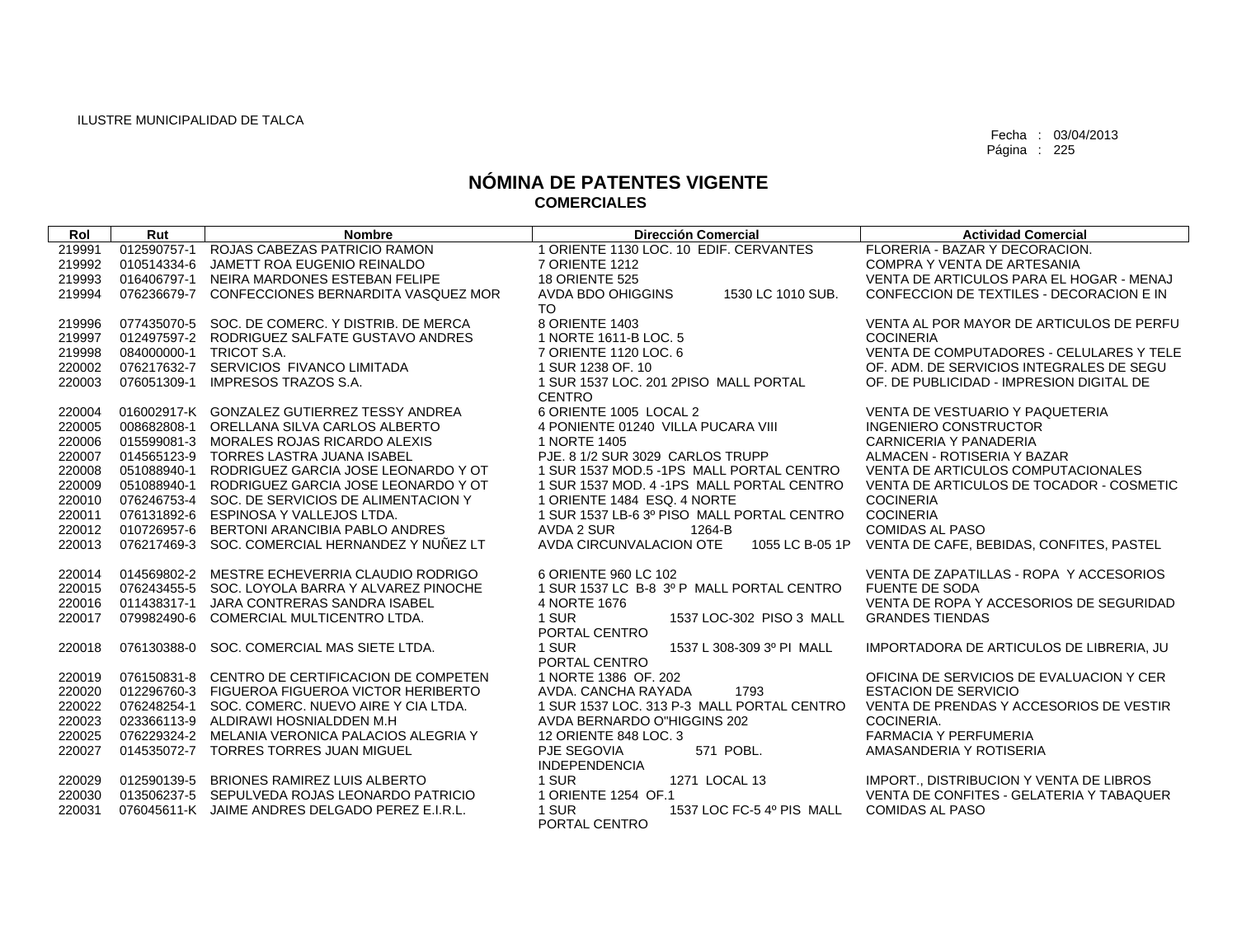| Rol    | Rut         | <b>Nombre</b>                                   | <b>Dirección Comercial</b>                 | <b>Actividad Comercial</b>                  |
|--------|-------------|-------------------------------------------------|--------------------------------------------|---------------------------------------------|
| 220033 | 076080546-7 | COMERCIAL TECNIMOVIL LTDA.                      | 1 SUR 1537 M-100 1°P MALL PORTAL CENTRO    | COMERCIALIZACION DE EQUIPOS Y SERVICIOS     |
| 220034 | 011795575-3 | CERDA SANDOVAL LILIANA MARCELA                  | PJE. 30 1/2 ORIENTE 1650 DON ALFONSO       | PRESTACION DE SERVICIOS EN MATERIA INHE     |
| 220035 | 077660960-9 | ACENOR ACEROS DEL NORTE S.A.                    | 3 SUR<br>2271                              | COMPRA Y VENTA DE PRODUCTOS DE ACERO        |
| 220036 | 076051099-8 | ALIMENTOS Y SERVICIOS S.A.                      | 1 SUR<br>1537 MOD.150 1º PISO MALL         | VENTA DE HELADOS, BEBIDAS Y CAFE            |
|        |             |                                                 | PORTAL CENTRO                              |                                             |
| 220037 | 018334593-1 | SCHORWER ALARCON GERARDO ELISEO                 | 1 SUR 1537 M-302 3°P MALL PORTAL CENTRO    | JOYERIAS - RELOJERIA Y FANTASIAS AL POR     |
| 220039 |             | 078649850-3 SOC, COM, Y DIST, MARFRAN LTDA      | 2 SUR 515 - 519                            | VENTA DE LUBRICANTES - FILTROS Y ACCESOR    |
| 220040 |             | 008694241-0 SCHORR SEPULVEDA JAIME PATRICIO     | 1 ORIENTE 1262                             | <b>VENTA DE ARTESANIA</b>                   |
| 220041 |             | 017090705-1 VASQUEZ ORTEGA MANUEL ROLANDO       | AVDA, CARLOS SCHORR<br>265 LOC EXT 1       | <b>COMIDAS AL PASO</b>                      |
| 220042 | 010091957-5 | AMIGO SALAS TERESA RAQUEL                       | 4 SUR C 3527 V JARDIN DEL ESTE             | ALMACEN Y BAZAR                             |
| 220044 | 076212290-1 | JUAN CARLOS CARIS Y CIA.                        | 1 SUR 1537 MOD 301 3°PI                    | <b>VENTA DE ARTICULOS DE JUGUETERIA</b>     |
| 220045 |             | 016299073-K IBARRA CARRILLO JOVANA DEL PILAR    | <b>10 ORIENTE 1072</b>                     | <b>BAZAR Y CORDONERIA.</b>                  |
| 220047 |             | 076047265-4 COMERCIALIZADORA SKECHERS CHILE LTD | 1 SUR 1537 LC, 115 1°PI MALL PORTAL CENTRO | VENTA DE CALZADOS Y ACCESORIOS.             |
| 220050 | 076055515-0 | INVERSIONES E INMOBILIARIA DEL VALL             | 2 SUR 841 DPTO.34                          | <b>INMOBILIARIA</b>                         |
| 220052 | 016271386-8 | AGUILERA ROBLES ISABEL MARGARITA                | AVDA. CARLOS SCHORR<br>265 LOC. 3          | CONFECCION Y DISTRIBUCION DE ARTESANIA E    |
| 220053 | 005556523-6 | POBLETE RIVERA HUGO DEL CARMEN                  | PJE. 13 1/2 SUR B 767 POBL. INDEPENDENCIA  | ALMACEN Y VENTA DE ARTICULOS DE FERRETER    |
| 220054 | 076076926-6 | SOC. CONSTRUCTORA INGETALK LTDA.                | 2 1/2 NORTE 49. 19 ORIENTE                 | OFICINA ADMINISTRATIVA DE EMPRESA CONSTR    |
| 220056 | 012590382-7 | BUSTAMANTE FAUNDEZ ANGELICA ANDREA              | 15 ORIENTE 2173, 9 NTE                     | ALMACEN Y ROTISERIA.                        |
| 220057 | 011765010-3 | LOYOLA TAPIA JUAN ANDRES                        | 1 NORTE 1756 OF.4                          | PRESTACION DE SERVICIOS EN MATERIA INHE     |
| 220058 | 097030000-7 | <b>BANCO ESTADO DE CHILE</b>                    | AVDA SAN MIGUEL 3050 LOCAL 1 - 2 -         | <b>BANCO</b>                                |
| 220061 |             | 014283009-4 MANRESA NAVARRO DANIELA ALEJANDRA   | 1 SUR 1417 OF, 13                          | PELUQUERIA                                  |
| 220062 |             | 016861907-3 BARRERA HERRERA RODRIGO ALEJANDRO   | AVDA, COLIN<br>0635 LOCAL 5                | VENTA DE CAFE, TE, GELATERIA Y SANDWICHS    |
| 220063 | 076228993-8 | CAROLINA ELIZABETH VERA BUSTOS GRUP             | 5 1/2 PONIENTE C 1761 BRISAS DEL CLARO     | OF, ADMINISTRATIVA DE CAPACITACION A DIS    |
| 220064 | 076072014-3 | INVERSIONES ESPINOSA LTDA.                      | 2 ORIENTE 872                              | PLAYA DE ESTACIONAMIENTO                    |
| 220068 |             | 013027816-7 VILLAGRA CANALES ANDRES FELIPE      | 2 SUR 1014 LOC. 5                          | <b>COCINERIA</b>                            |
| 220069 | 096986050-3 | EXAMENES DE LABORATORIO S.A.                    | 1 NORTE 1546 5TO PISO MALL PORTAL CENTRO   | SALA EXTERNA DE TOMA DE MUESTRAS DE<br>LABO |
| 220070 |             | 013047709-7 GARRIDO MUÑOZ ALEJANDRA NOEMI       | 12 ORIENTE 848 LOCAL 1                     | VENTA DE CONFITES - HELADOS - CAFE - BEB    |
| 220071 | 076398000-6 | INTEGRAMEDICA CENTROS MEDICOS S.A.              | 1 NORTE 1546 D 501 P-5° MALL PORTAL CENTRO | CONSULTAS MEDICAS E IMAGINOLOGIA            |
| 220072 |             | 006537658-K FUENZALIDA LAGOS LUZ MARINA         | 1 SUR 1537 LC, 226 2°P MALL PORTAL CENTRO  | BAZAR Y VENTA DE ROPA.                      |
| 220073 |             | 076146105-2 COMERCIALIZADORA VEHICULOS MOTORIZA | AVDA, COLIN<br>0240                        | VENTA DE VEHICULOS MOTORIZADOS.             |
| 220074 | 007321883-7 | PALMA ARIAS RAUL DE LA CRUZ                     | 7 NORTE 3080 NUEVA HOLANDA                 | EMPRESA DE GUARDIAS DE SEGURIDAD            |
| 220075 | 017344067-7 | FLORES MUÑOZ, MAKARENA ANDREA                   | 4 PONIENTE 156 VILLA AHITUE                | PELUQUERIAS Y SALON DE BELLEZA              |
| 220076 | 076226836-1 | SOC. COMERCIAL Y DIST. GOITIA BUDIN             | 1 SUR 1330 LOC, 33                         | <b>VENTA DE PRODUCTOS NATURALES</b>         |
|        |             |                                                 |                                            | <b>ENVASADOS (</b>                          |
| 220077 | 076253437-1 | CENTRO INTEGRAL TERAPIAS ALT. Y COM             | 1 ORIENTE 1130 OF-219 EDIF. CERVANTES      | SALA DE TERAPIAS DE BIOMAGNETISMO Y FOR     |
| 220079 |             | 011627671-2 ERAZO JIMENEZ MARIO ARTURO          | 9 ORIENTE 1028 1 Y 2 SUR                   | VENTA DE INSTRUMENTOS MUSICALES NUEVOS      |
|        |             |                                                 |                                            | Y                                           |
| 220080 |             | 076228472-3 MUEBLES ARTESANIAS Y LANAS RICHARD  | 8 ORIENTE 1405                             | VENTA DE ARTESANIA EN LANA Y CORDONERIA.    |
| 220081 |             | 076216511-2 SUGAL CHILE LIMITADA                | AVDA. SAN MIGUEL<br>4900                   | ELABORADORA DE PASTA DE TOMATES             |
|        |             |                                                 |                                            |                                             |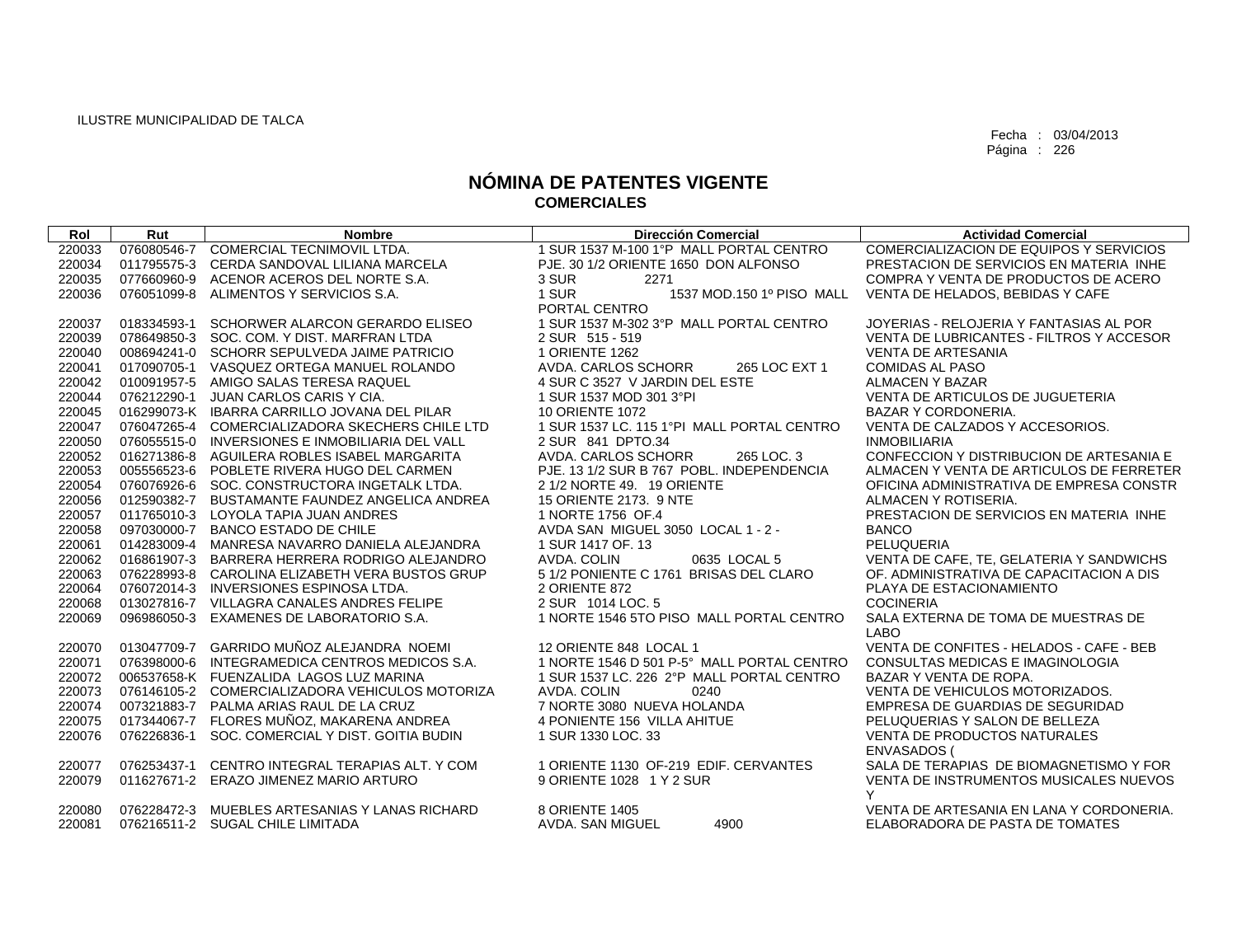| Rol              | Rut                        | <b>Nombre</b>                                                  | <b>Dirección Comercial</b>                                        | <b>Actividad Comercial</b>                              |
|------------------|----------------------------|----------------------------------------------------------------|-------------------------------------------------------------------|---------------------------------------------------------|
| 220083           | 012082471-6                | REBOLLEDO POBLETE GLADYS DEL CARMEN                            | 7 SUR<br>910                                                      | <b>ALOJAMIENTO</b>                                      |
| 220084           | 076151903-4                | DISTRIBUIDORA Y COMERCIALIZADORA MU                            | CALLE C<br>LOC. 12 Y 13 MACROFERIA                                | VENTA DE ALIMENTOS PARA MASCOTAS - LEGUM                |
|                  |                            |                                                                |                                                                   |                                                         |
| 220085           | 007712846-8                | ESPINOSA VALLEJOS DORIS NOEMI                                  | 1 NORTE 1331                                                      | ALMACEN, ROTISERIA, BEBIDAS Y CONFITES                  |
| 220086           | 018068475-1                | POZO ROJAS SERGIO PABLO                                        | 8 ORIENTE 1120-D                                                  | VENTA DE ROPA - CALZADO Y ACCESORIOS                    |
| 220087           |                            | 009575085-0 LIZANA PACHECO VERONICA CECILIA                    | 5 ORIENTE 1184 LOC, 4 Y 5                                         | SALON DE BELLEZA Y VENTA DE ARTICULOS DE                |
| 220088           | 099510910-7                | SOC. COM. DE PROD. DE SEGURIDAD IND                            | 4 ORIENTE 1765                                                    | COMERCIALIZADORA DE ARTICULOS DE                        |
|                  |                            |                                                                |                                                                   | <b>SEGURID</b>                                          |
| 220089           | 011674720-0                | CORNEJO VALDES TERESA ELIZABETH                                | 13 ORIENTE 940 LOC. 7 Y 8.                                        | <b>COCINERIA</b>                                        |
| 220091           | 077233640-3                | SOC. COMERCIAL ROJAS Y CANEO LTDA.                             | 1 ORIENTE 1288                                                    | <b>COCINERIA</b>                                        |
| 220092           | 011893226-9                | BENAVIDES MERCADO ELIZABETH DEL CAR                            | 3 NORTE 1480                                                      | SALON DE DEPILACION.                                    |
| 220093           |                            | 011174131-K SAN MARTIN CARVAJAL MARISOL ELEDIN                 | 2 SUR 1947 LOC. 10                                                | VENTA DE RENDAS Y ACCESORIOS DE VESTIR -                |
| 220094           |                            | 076256399-1 COMERC. Y DIST. DE PROD TEXTILES TE                | 6 ORIENTE 1063 LC 2<br>1 SUR 1537 LC 004 SUBT. MALL PORTAL CENTRO | COMERCIALIZADORA DE PRODUCTOS TEXTILES                  |
| 220095<br>220096 | 012587718-4<br>012587718-4 | TRONCOSO ZUÑIGA MARIO ESTEBAN<br>TRONCOSO ZUÑIGA MARIO ESTEBAN | 1 SUR 1537 LC. FC 00 4ºPIS MALL PORTAL                            | COMIDAS AL PASO Y TABAQUERIA.<br><b>COMIDAS AL PASO</b> |
|                  |                            |                                                                | <b>CENTRO</b>                                                     |                                                         |
| 220097           | 076242177-1                | SOC. ALFARO Y ALARCON ALIMENTOS LTD                            | PSJE 13 SUR A 165 POB. BRILLA EL SOL                              | ELABORACION - ENVASADO Y DISTRIBUCION DE                |
| 220098           |                            | 076058521-1 SOC. COM. E IND. TECNOLOGIAS DE APL                | 25 ORIENTE 2559                                                   | OFICINA ADMINISTRATIVA DE SERVICIOS DE I                |
| 220099           | 077100930-1                | SOC. COMERCIAL LOS HEROES LTDA.                                | 1 SUR 1537 LOC, 203 MALL PORTAL CENTRO                            | VENTA DE PRENDAS DE VESTIR                              |
| 220100           | 077885270-5                | SISTEMA INTEGRAL DE TELECOMUNICACIO                            | <b>15 SUR</b><br>59 CON 3 PTE.                                    | OFICINA DE VENTA DE EQUIPOS DE RADIO COM                |
| 220101           | 076245869-1                | ECO HOTEL LTDA.                                                | AVDA BERNARDO O"HIGGINS 1198                                      | <b>ALOJAMIENTO</b>                                      |
| 220103           | 076234155-7                | SOCIEDAD SOZA Y MIRANDA INGENIEROS                             | 26 1/2 SUR<br>126 VILLA MAGISTERO                                 | OFICINA ADM.DE INSPECCION TECNICA EN CON                |
|                  |                            |                                                                |                                                                   |                                                         |
| 220105           | 015599736-2                | ROJAS CASTRO FRANCISCA DEL CARMEN                              | 1 SUR 898 SUBTERR EDIF, CARACOL                                   | <b>COCINERIA</b>                                        |
| 220107           | 009634176-8                | AYALA SEPULVEDA AMANDA VISITACION                              | 6 ORIENTE 949                                                     | ALMACEN - ROTISERIA Y BAZAR                             |
| 220109           | 079531550-0                | SOC.COMERCIAL MALETAS CHILE LTDA.                              | 1 SUR 1533 LOC-106-A                                              | VENTA DE ARTICULOS DE VIAJE- DE ESCOLARE                |
| 220110           | 015907348-3                | JAQUE MATAMALA FREDY HUGO                                      | 6 ORIENTE 1264                                                    | VENTA DE COMPUTADORES, PARTES Y PIEZAS.                 |
| 220111           | 076209020-1                | ASESORIA SERV. INTEGRALES MENSAJERI                            | 1 SUR 1537 LOC-303                                                | VENTA DE ARTICULOS DEPORTIVOS OUTDOORS                  |
|                  |                            |                                                                |                                                                   | Y                                                       |
| 220112           | 015137970-2                | VERDUGO VIDAL KARINA SOLEDAD                                   | 2 NORTE 1361 6 Y 7 OTE.                                           | <b>BAZAR Y PAQUETERIA</b>                               |
| 220113           | 076190774-3                | SERVICIOS INTEGRALES DE INFORMATICA                            | 32 1/2 ORIENTE A<br>1997 PARQUE LAS                               | OFICINA DE SERVICIOS INTEGRALES DE INFOR                |
|                  |                            |                                                                | <b>RASTRAS</b><br>1 SUR 153 LOC, 224 2ºP MALL PORTAL CENTRO       |                                                         |
| 220114           | 077126250-3                | <b>IMPORTADORA Y DISTRIBUIDORA VML LTD</b>                     |                                                                   | COMERCIALIZADORA DE ARTICULOS<br><b>FOTOGRAFIC</b>      |
| 220115           | 076258945-1                | R Y S ARQUITECTURA Y CONSTRUCCION L                            | 2 PONIENTE 0950 VILLA PUCARA                                      | OF, ADMINISTRATIVA DE CONSTRUCCION DE OB                |
| 220116           | 076249151-6                | SOC. COMERCIAL ORANGE SOFT LTDA.                               | 1 SUR 1647 LOC. 2                                                 | VENTA DE HELADOS Y BEBIDAS.                             |
| 220117           | 076249151-6                | SOC. COMERCIAL ORANGE SOFT LTDA.                               | AVDA, CIRCUNVALACION ORIENTE 1055 LOC. B-                         | VENTA DE HELADOS Y BEBIDAS.                             |
|                  |                            |                                                                | 5A                                                                |                                                         |
| 220118           | 096579920-6                | COMERCIAL E IMPORTADORA AUDIOMUSIC                             | 1 SUR 1537 LOC-211                                                | VENTA DE INSTRUMENTOS MUSICALES Y EQUIPO                |
|                  |                            |                                                                |                                                                   |                                                         |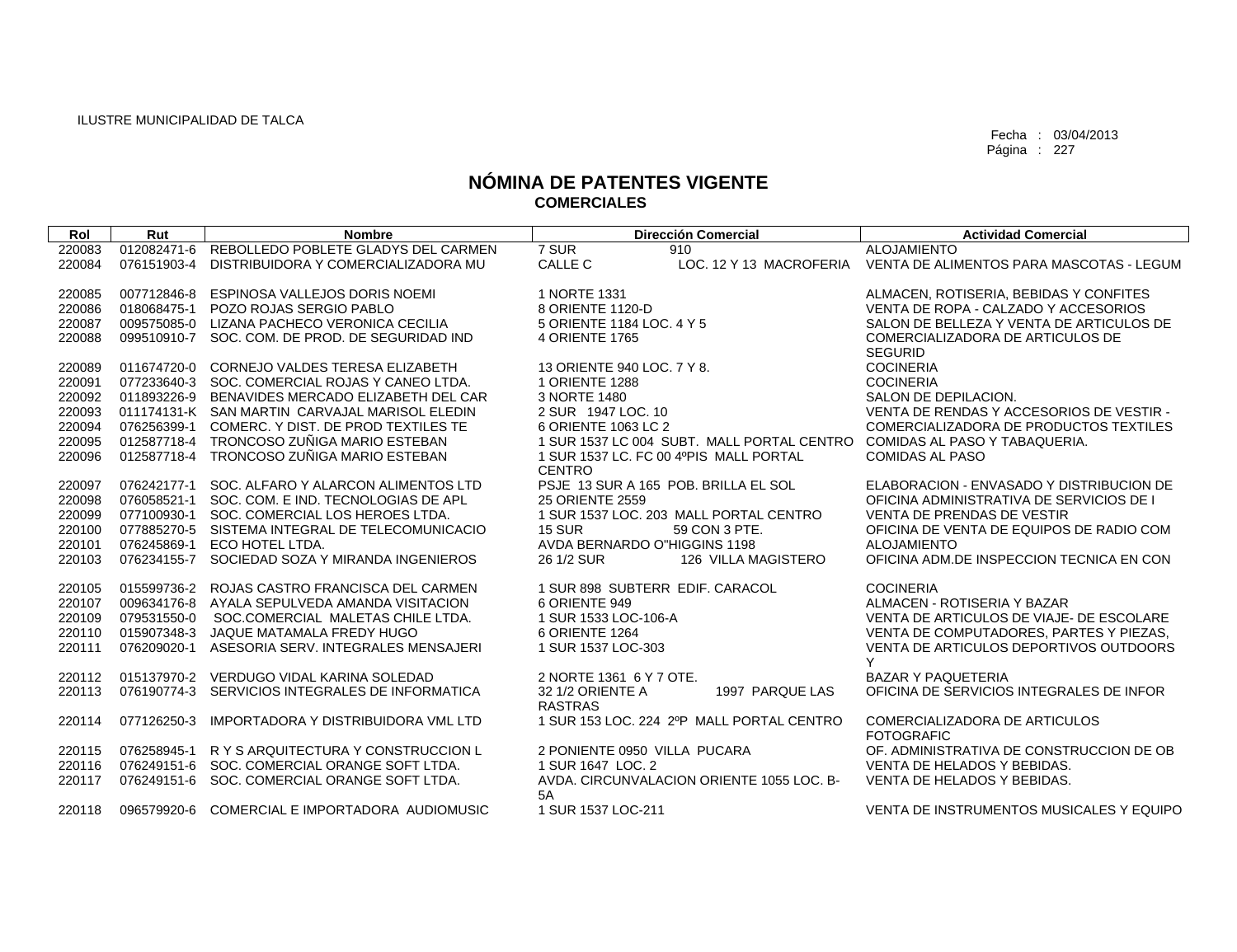| Rol              | Rut         | <b>Nombre</b>                                                             | <b>Dirección Comercial</b>                     | <b>Actividad Comercial</b>                                  |
|------------------|-------------|---------------------------------------------------------------------------|------------------------------------------------|-------------------------------------------------------------|
| 220121           | 011674911-4 | <b>GONZALEZ GAETE PAOLA ALEJANDRA</b>                                     | 8 SUR Nº 3082 30 1/2 OTE POBL.CARLOS TRUPP     | SERVICIO DE ACCESO A INTERNET Y BAZAR                       |
|                  |             |                                                                           |                                                |                                                             |
| 220122           | 010753341-9 | NUÑEZ POBLETE BERNARDITA DEL PILAR                                        | <b>LC 54</b><br>PERSA RODOVIARIO               | <b>BAZAR Y PAQUETERIA</b>                                   |
| 220123           | 099501480-7 | PENTA FINANCIERO S.A.                                                     | 1 NORTE 931 OF, 427                            | SERVICIOS DE COBRANZA Y PROCESAMIENTO                       |
|                  |             |                                                                           |                                                | DE                                                          |
| 220124           |             | 016294395-2 LOYOLA ENCINA ANGELA PATRICIA                                 | 8 ORIENTE 1120 LOC. B                          | <b>VENTA DE PRENDAS DE VESTIR</b>                           |
| 220125           |             | 009653067-6 ZAMBRANO SAAVEDRA SANDRA ELIZABETH                            | <b>11 ORIENTE 1485</b>                         | VENTA DE PRODUCTOS LACTEOS, FRUTOS                          |
|                  |             |                                                                           |                                                | <b>SECOS</b>                                                |
| 220126           | 016728612-7 | DIAZ VASQUEZ MARIA CRISTINA                                               | 20 NORTE C 1265                                | BAZAR - CONFITES - FOTOCOPIAS Y BEBIDAS.                    |
| 220127           |             | 009083658-7 VASQUEZ CACERES MARIA MAGDALENA                               | 23 ORIENTE 2248 VILLA EL ESPINO                | COMIDAS AL PASO Y MOTE CON HUESILLOS                        |
| 220128           |             | 015596682-3 MATUS MORALES YOSELIN MAGDALENA                               | 23 ORIENTE 1357 NUEVA HORIZONTE                | BAZAR, LIBRERIA, PAQUETERIA Y TABAQUERIA                    |
| 220129           | 099578880-2 | BANCOESTADO CENTRO DE SERVICIOS S.A                                       | <b>AVDA SAN MIGUEL</b><br>3050 LC 9            | OFICINA DE RECAUDACION Y PAGO DE SERVICI                    |
| 220130           |             | 006676434-6 DIAZ JARA CARMEN GLORIA                                       | 1 ORIENTE 1130 LOCAL 15                        | <b>BAZAR</b>                                                |
| 220131           |             | 008519324-4 VILLALOBOS AHUMADA ALICIA DEL CARME                           | <b>14 ORIENTE 698</b>                          | COMPRA VENTA DE NEUMATICOS NUEVOS Y                         |
|                  |             | 015599110-0 TAPIA LAGOS SANDRINA MACARENA                                 | 12 ORIENTE 930 LOCAL 29                        | <b>USAD</b><br>VENTA DE BOLSAS PLASTICAS Y ARTICULOS PL     |
| 220132<br>220134 |             | 008831178-7 HERNANDEZ LLANTEN LUISA BERNARDA                              | PERSA RODOVIARIO<br>LOCAL 89                   | <b>BAZAR Y PAQUETERIA</b>                                   |
| 220136           |             | 076263753-7 IMPORTADORA FUDUO LTDA.                                       | 1 SUR<br>1785                                  | VENTA DE TELAS - PRENDAS DE VESTIR - CAL                    |
| 220137           |             | 009052385-6 NUNEZ BELMAR SANDRA EUGENIA                                   | 1 SUR 1271 LC 18-B GALERIA ZAROR               | <b>BOUTIQUE Y BAZAR</b>                                     |
| 220140           |             | 015119298-K VALENZUELA LETELIER MARIA GABRIELA                            | 1 ORIENTE 1258 OF 4 PISO 2                     | BOUTIQUE, VENTA DE ACCESORIOS, CARTERAS,                    |
| 220141           |             | 005019118-4 MORAN ROJAS ISABEL MARGARITA                                  | 3 NORTE 370                                    | CONFECCION DE UNIFORMES Y ROPA EN                           |
|                  |             |                                                                           |                                                | <b>GENERA</b>                                               |
| 220143           | 007608568-4 | MINO MINO CARLOS ULISES                                                   | 3880<br>AVDA, SAN MIGUEL                       | <b>COCINERIA</b>                                            |
| 220146           |             | 013145862-2 CARRASCO ARIAS NEFTALI BENITO                                 | 19 NORTE 1059 POB. PADRE HURTADO               | VERDULERIA, BAZAR, PAQUETERIA Y LIBRERIA                    |
| 220147           |             | 023570285-1 ZABALO MARZAN IKER                                            | 2 ORIENTE 1170 DPTO.104                        | <b>COMIDAS AL PASO</b>                                      |
| 220148           |             | 076066512-6 SOCIEDAD DE INVERSIONES SALUD Y LOG                           | 1 NORTE 931 OF 607                             | SALA DE REHABILITACION KINESICA Y COMPRA                    |
| 220149           |             | 007704987-8 SALAS BARAONA FRANCISCO JAVIER                                | <b>18 ORIENTE 1135</b>                         | COMPRA Y VENTA DE ANTIGUEDADES                              |
|                  |             |                                                                           |                                                | (MUEBLES)                                                   |
| 220152           | 016456886-5 | GUTIERREZ SANCHEZ CRISTOPHER ALEXAN                                       | <b>25 SUR</b><br>255 VILLA LOS ACACIOS         | ALMACEN - VERDURERIA Y BAZAR                                |
|                  |             |                                                                           |                                                |                                                             |
| 220153           | 076143539-6 | MARCELO A. ROJAS SOTO SERVICIOS AUT                                       | 10 ORIENTE 2054 POBL. ASTABURUAGA              | VENTA DE REPUESTOS Y ACCESORIOS - INSTAL                    |
| 220154           | 076102164-8 | DIST. Y COMERC. DE PROD. ALIMENTICI                                       | <b>12 ORIENTE 1066</b>                         | DISTRIBUIDORA Y COMERCIALIZADORA DE ABAR                    |
| 220156           |             | 082491700-0 TRONCOSO Y CIA, LTDA,                                         | 6 ORIENTE 1132 LOCAL 16                        | VENTA DE CASSETTE - CD Y ARTICULOS ELECT                    |
| 220159           |             | 011893029-0 ALVARADO ORELLANA MARCELO HERNAN                              | 6 ORIENTE 1132 LC 20                           | VENTA DE ARTICULOS E INSUMOS DE                             |
|                  |             |                                                                           |                                                | <b>COMPUTAC</b><br>VENTA DE ALIMENTOS PARA ANIMALES Y MASCO |
| 220161<br>220162 | 099572480-4 | 016456736-2 VALENZUELA LOPEZ MARIA ANGELICA<br>DE OFICINA DE MUEBLES S.A. | 1 ORIENTE 10 ESQ, 13 1/2 SUR<br>9 ORIENTE 1268 | SALA DE EXHIBICION Y VENTA DE MUEBLES                       |
| 220164           |             | 076906230-0 SOCIEDAD COMERCIAL PRODUCTOS DEL MA                           | <b>13 ORIENTE 970</b>                          | DISTRIBUIDORA DE PRODUCTOS AVICOLAS, AGR                    |
| 220165           |             | 076220041-4 SOCIEDAD COMERCIAL MUÑOZ MORALES LT                           | 1 NORTE 1260 5 Y 6 ORIENTE                     | <b>ESTUDIO FOTOGRAFICO DIGITAL</b>                          |
| 220166           |             | 076240015-4 JULIO CARO DESPACHO Y TRASLADO DE C                           | 1 SUR 865 OF. 122                              | OF. ADMINISTRATIVA DE DESPACHO Y TRASLAD                    |
|                  |             |                                                                           |                                                |                                                             |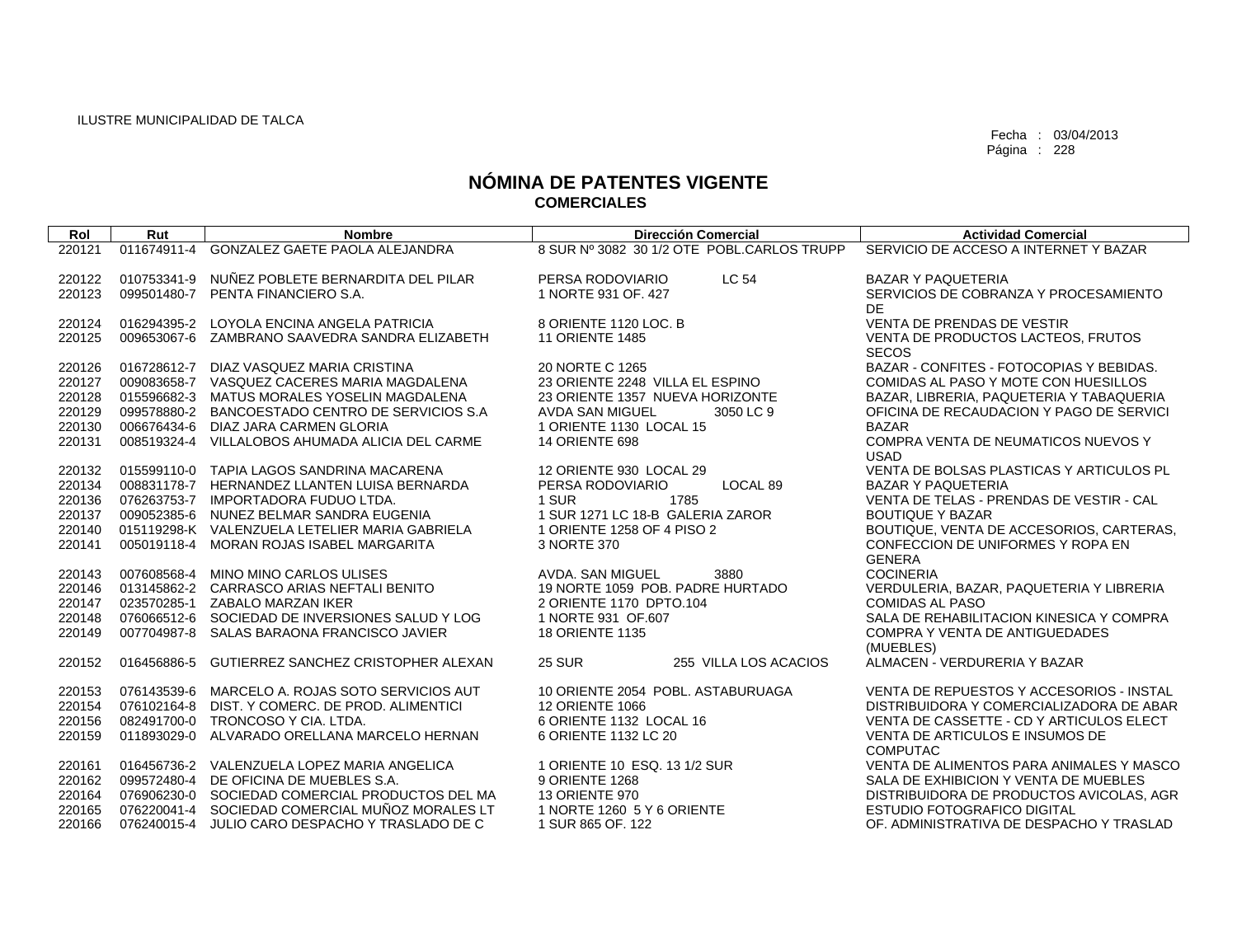| Rol    | Rut         | <b>Nombre</b>                                   | <b>Dirección Comercial</b>             |                          | <b>Actividad Comercial</b>               |
|--------|-------------|-------------------------------------------------|----------------------------------------|--------------------------|------------------------------------------|
| 220167 | 076246704-6 | ENTIDAD DE GESTION INMOBILIARIA SOC             | <b>14 SUR</b>                          | 1771 OSCAR CRISTI GALLO  | ASISTENCIA TECNICA HABITACIONAL          |
|        |             |                                                 |                                        |                          |                                          |
| 220168 | 015136623-6 | LUNA SEPULVEDA PAOLA LORENA                     | PERSA RODOVIARIO                       | <b>LOC 87</b>            | <b>BAZAR Y PAQUETERIA.</b>               |
| 220170 |             | 013304685-2 CABEZAS BRIONES PATRICIA JEANNETTE  | 12 ORIENTE LOC 30 1 Y 2 SUR            |                          | VENTA DE PRENDAS DE VESTIR               |
| 220171 |             | 076246413-6 SOCIEDAD DE CAPACITACION 3 V LIMITA | 2 NORTE 1044 OF-8                      |                          | OFICINA DE SERVICIO DE CAPACITACION      |
| 220172 |             | 015144619-1 ARROYO ROCO JOSE EDUARDO            | 6 ORIENTE 1467                         |                          | <b>COCINERIA</b>                         |
| 220175 |             | 076133606-1 INMOBILIARIA POCURO CENTRO LIMITADA | 2 NORTE 862                            |                          | OFICINA COMERCIAL DE EMPRESA INMOBILIARI |
| 220176 |             | 076222123-3 SOC. DE INVERS. Y SERV. ODONTOLOGIC | 1 SUR                                  | 360                      | <b>CLINICA DENTAL</b>                    |
| 220177 |             | 007832516-K QUINTERO VALDES MANUELA DEL CARMEN  | AVDA CANAL DE LA LUZ                   | 1615 POB, RENE           | <b>COMIDAS AL PASO</b>                   |
|        |             |                                                 | <b>SCHNEIDER</b>                       |                          |                                          |
| 220178 |             | 076741430-7 PABLO PRIETO LORCA PUBLICIDAD EIRL  | AVDA, BERNARDO O"HIGGINS 1611          |                          | OFICINA ADMINISTRATIVA DE SERVICIOS DE P |
| 220179 |             | 096588080-1 PRINCIPAL COMPAÑIA DE SEGUROS DE VI | 1 NORTE 922                            |                          | COMPAÑIA DE SEGUROS                      |
| 220181 |             | 076256696-6 SOC. RECUP. DE DESPERDICIOS Y DESHE | 4 ORIENTE 2186                         |                          | COMPRA Y VENTA DE VIDRIOS Y PLASTICOS.   |
| 220183 |             | 076238967-3 COMERCIAL EL COLECCIONISTA S.A.     | <b>10 ORIENTE 1169</b>                 |                          | VENTA DE ROPA - CD - DVD- Y LIBROS       |
| 220184 |             | 076135488-4 CONTABILIDAD Y GRAFICA SERCONTRIGRA | 1 SUR 865 OF. 13                       |                          | SERVICIOS DE CONTABILIDAD - ASESORIAS TR |
| 220185 |             | 009897822-4 ALVARADO DEVIA VIVIANA MARIA        | 10 ORIENTE 1059 OF 3 2º PISO           |                          | SALA DE TERAPIAS ALTERNATIVAS            |
| 220186 |             | 017824613-5 ARAVENA MONTECINO ANTONIETA DEL CAR | 13 ORIENTE 940 LOCAL 9                 |                          | <b>BAZAR Y BOUTIQUE</b>                  |
| 220191 |             | 076263499-6 OPORTO SALAS Y CIA LTDA             | 10 ORIENTE 1163 LC 4                   |                          | VENTA DE MUEBLES, MENAJE DE CASA Y ROPA  |
| 220192 |             | 013611124-8 ROJAS RAMIREZ JIMMY ROBERT          | <b>25 SUR</b>                          | 1067 VILLA PUCARA V      | <b>COMIDAS AL PASO</b>                   |
| 220193 |             | 014399031-1 ANASCO MORALES PAULA ELIZABETH      | AVDA. COLIN                            | 01098                    | <b>COMIDAS AL PASO</b>                   |
| 220194 |             | 012916749-1 ESPINOZA VERDUGO ANA MARIA          | 6 ORIENTE 960 LC 103                   |                          | <b>BOUTIQUE</b>                          |
| 220195 |             | 076246611-2 SOC. DE COMERCIO AGROSERVICIOS MR N | 8 ORIENTE 1441                         |                          | COMPRA Y VENTA DE ARTICULOS DE JARDINERI |
| 220197 | 076749970-1 | ALIMENTOS CURICO LTDA.                          | 1 SUR                                  | 1537 LOC. 111-112 MALL   | <b>COCINERIA</b>                         |
|        |             |                                                 | PORTAL CENTRO                          |                          |                                          |
| 220198 | 015137936-2 | CHAMORRO SANTORO RAQUEL BEATRIZ                 | 1 SUR 1537 LC 315 - PISO 3 MALL PORTAL |                          | ESTUDIO FOTOGRAFICO DIGITAL, BAZAR Y DEC |
|        |             |                                                 | <b>CENTRO</b>                          |                          |                                          |
| 220199 |             | 076239925-3 CONSTRUCTORA DEZZA LTDA.            | 3 SUR                                  | 951 OF. 204-B            | OFICINA ADMINISTRATIVA DE EMPRESA CONSTR |
| 220200 |             | 083033300-2 CALZADOS BEBA LIMITADA              | 1 SUR                                  | 1335                     | <b>VENTA DE CALZADOS</b>                 |
| 220201 |             | 076884790-8 VIVERO DEL MAULE LTDA.              | 1 NORTE 931 OF.405                     |                          | OFICINA ADMINISTRATIVA DE COMPRA Y VENTA |
| 220202 |             | 076139522-K GESTORA STUDIO 3000 S.A.            | 1 SUR<br>PORTAL CENTRO                 | 1537 LOC, 108 1º PI MALL | PELUQUERIA - SALONES DE BELLEZA - ARRIEN |
| 220203 | 076093261-2 | COMERCIALIZADORA CARLOS ALBERTO VEL             | CALLE C SECTOR Nº 1 LADO OTE. 3 LC 21  |                          | VENTA DE FRUTOS DEL PAIS                 |
|        |             |                                                 | <b>PARQUE INDUSTRIAL</b>               |                          |                                          |
| 220204 |             | 076063638-K EMPRESA DE SERVICIOS ADMINISTRATIVO | 25 1/2 ORIENTE 892 AV. SAN MIGUEL      |                          | OFICINA DE COMPRA Y VENTA DE VEHICULOS N |
| 220205 |             | 076600680-9 SOC. MATERIAS PRIMAS PASTELERIA CON | 7 ORIENTE 1161 LOCAL 5                 |                          | COMPRA Y VENTA DE PRODUCTOS DE           |
|        |             |                                                 |                                        |                          | PANADERIA                                |
| 220207 | 010401950-1 | PEREZ RIQUELME MARIO ENRIQUE                    | 9 ORIENTE 1020                         |                          | FLORERIA Y ART. DE DECORACION            |
| 220208 |             | 076166009-8 SOCIEDAD DRA, LIESBETH PLATZER MOLL | 4 NORTE 1656 OF 305                    |                          | CONSULTA DE PRESTACION DE SERVICIOS MEDI |
| 220209 |             | 016731199-7 VILLARROEL JARA CLAUDIA PILAR       | PERSA RODOVIARIO                       | LOCAL 66                 | VENTA DE ROPA, BAZAR Y PAQUETERIA        |
| 220210 |             | 011320385-4 VALENZUELA RODRIGUEZ RICARDO MAURIC | 8 SUR                                  | 2899 LOCAL 2             | VENTA DE ARTICULOS DE FERRETERIA         |
|        |             |                                                 |                                        |                          |                                          |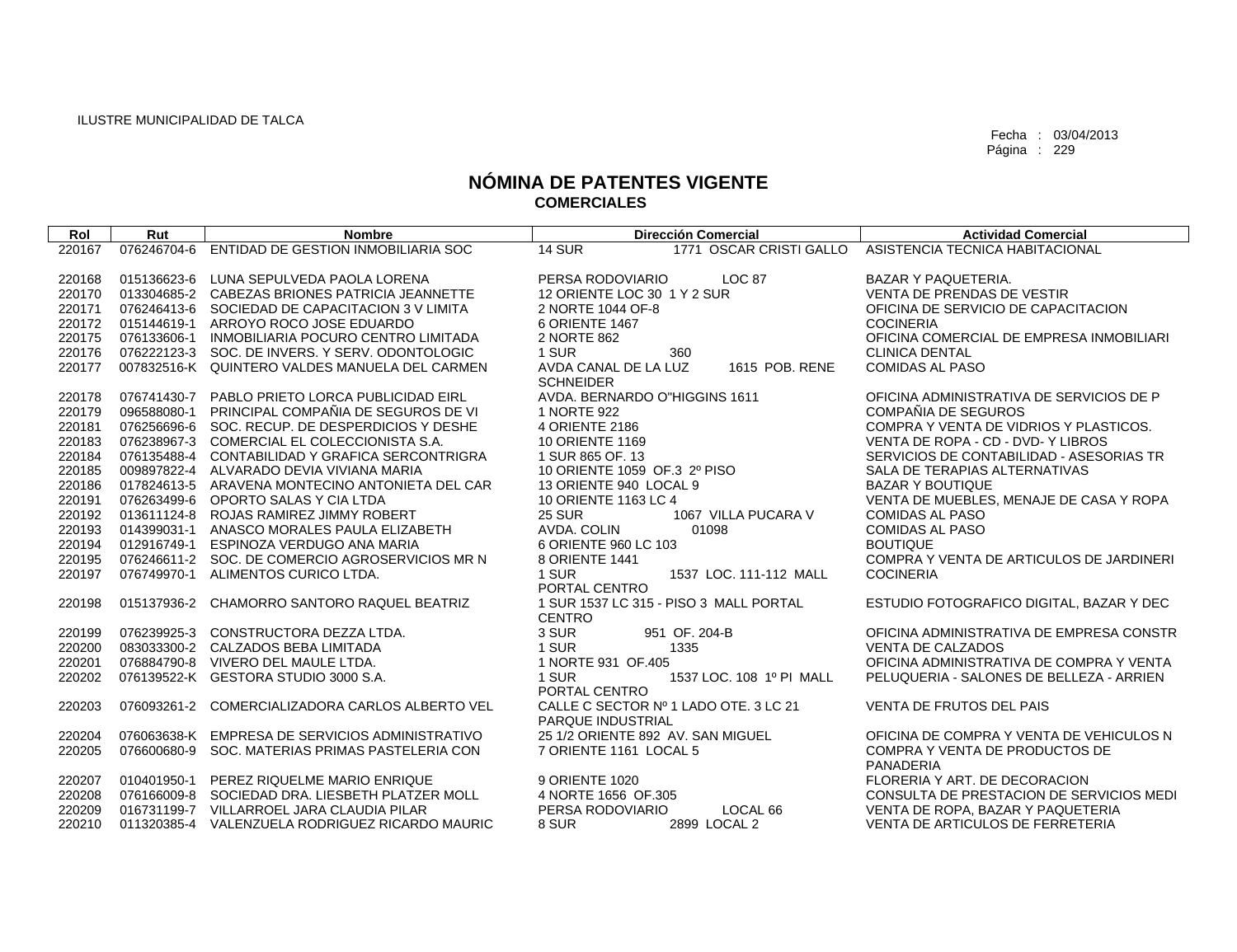| Rol              | Rut         | <b>Nombre</b>                                   | Dirección Comercial                           | <b>Actividad Comercial</b>                                 |
|------------------|-------------|-------------------------------------------------|-----------------------------------------------|------------------------------------------------------------|
| 220211           |             | 091635000-7 PREUNIC S.A.                        | AVDA, CIRCUNVALACION OTE 1055 LC 135-136      | PERFUMERIA, ABARROTES, CONFITES Y MENAJE                   |
| 220212           | 010845202-1 | BUSTAMANTE BENAVIDES PABLO MAURICIO             | 1 ORIENTE 1258 ESPACIO 6 P2                   | VENTA Y EXHIBICION DE CUADROS Y OBJETOS                    |
| 220213           |             | 053319500-8 VALENZUELA CEPEDA JONATAN ALBERTO Y | 2 SUR 2286                                    | RECTIFICACION DE PIEZAS, TORNO Y SOLDADU                   |
| 220215           |             | 013615982-8 BELMAR LUNA JUAN ALEJANDRO          | 1 ORIENTE 1262 LOCAL 3                        | VENTA DE ARTICULOS DE OFICINA E IMPRESIO                   |
| 220216           |             | 013950644-8 ALVAREZ VALDES VICTORIA ELIZABETH   | 9 ORIENTE 1330 LOCAL 1 PB. OLAVARRIA          | <b>COMIDAS AL PASO</b>                                     |
| 220217           | 076096897-8 | JAVIER IGNACIO VALDES MUÑOZ COMERC.             | 14 ORIENTE 45 POBL. EL TABACO                 | COMERCIALIZACION Y VENTA AL POR MAYOR DE                   |
| 220219           |             | 076226083-2 PREST. DE SERV. DE SALUD CENTRO RAD | 2 SUR 772 OF 210 EDIFICIO ARANJUEZ            | SERVICIOS PARA EXAMENES RADIOLOGICOS                       |
|                  |             |                                                 |                                               | <b>MAM</b>                                                 |
| 220220           | 076231075-9 | ESTACIONES DE SERVICIOS BRAVO LTDA.             | 18 ORIENTE 400                                | <b>ESTACION DE SERVICIOS</b>                               |
| 220221           | 014016740-1 | <b>GARCIA ANDRADE RODRIGO ANDRES</b>            | 1 SUR 1669 LOC. 15                            | FOTOGRAFIA DIGITAL Y ARTICULOS FOTOGRAFI                   |
| 220223           |             | 010979173-3 GOMEZ MACAYA ANDREA DEL CARMEN      | <b>26 SUR C</b><br>68 V.SAN FRANCISCO II      | ALMACEN, LIBRERIA Y BAZAR.-                                |
| 220224           |             | 076228871-0 INGENIERIA Y CONSTRUCCION JAV S.A.C | 7 NORTE 820                                   | OFICINA ADMINISTRATIVA DE CONSTRATISTA Y                   |
| 220226           |             | 005948792-2 ORTEGA VALDES ABRAHAM ANTONIO       | 15 1/2 NORTE B 1929 VILLA DON ARTURO II       | OFICINA ADMINISTRATIVA DE SERVICIOS DE A                   |
| 220228           |             | 013258265-3 PINO VASQUEZ DINELLY MARIA          | 1 ORIENTE 1270 1 Y 2 NORTE                    | <b>FUENTE DE SODA</b>                                      |
| 220229           |             | 076251686-1 SOC, CONSULTORA GLOBAL GESTION LTDA | PJE. 3 1/2 NORTE 3157 VILLA VALLE CLARO       | OF. DE ASESORIAS CONTABLES Y GESTION - A                   |
| 220230           |             | 014522491-8 ORELLANA MADRIGAL AURA MAGDALENA    | CREA LOCAL 213 Y 215 EMILIO OYARCE            | VENTA DE ARTESANIA Y ORFEBRERIA                            |
| 220231           |             | 009819875-K MUÑOZ MENARES ARHEL DEL CARMEN      | <b>19 SUR</b><br>236 VILLA LOS ROBLES         | <b>CLINICA VETERINARIA</b>                                 |
| 220233           |             | 076248462-5 TALLER MECANICO Y DE PINTURA ALVEAR | 9 SUR<br>1741 10 Y 11 OTE.                    | TALLER ARTESANAL DE DESABOLLADURA Y PINT                   |
| 220234           |             | 076258572-3 FUNERALES SAN AGUSTIN LTDA.         | 7 NORTE 1218                                  | OFICINA ADMINISTRATIVA DE FUNERARIA                        |
| 220235           |             | 006287831-2 SOTO FLORES FERNANDO ALBERTO        | 6 ORIENTE 18 SUR 0224 EL MIRADOR              | <b>COMPRA-VENTA DE REPUESTOS Y</b>                         |
|                  |             |                                                 |                                               | <b>DESARMADURIA</b>                                        |
| 220236           | 013879493-8 | RIVERA SANCHEZ GILBERTO RICHARD                 | <b>10 ORIENTE 939</b>                         | VENTA DE REPUESTOS Y ACCESORIOS PARA                       |
|                  |             |                                                 |                                               | <b>VEH</b>                                                 |
| 220237           | 076266128-4 | SERVICIOS BRAVO Y VALENZUELA LTDA.              | 29 1/2 SUR B<br>18 19 1/2 PTE, V. JARDIN      | OFICINA ADMINISTRATIVA DE PRESTACION DE                    |
|                  |             |                                                 | <b>DEL VALLE</b>                              |                                                            |
| 220241           | 079587530-1 | COMERCIAL CORDOVA Y CIA LTDA                    | 1 SUR 1537 LC 117 MALL PORTAL CENTRO          | <b>VENTA DE CALZADO</b>                                    |
| 220244           |             | 083102900-5 COMERCIAL CHACAO S.A.               | 11 ORIENTE 480                                | <b>COMPRA Y VENTA DE ABARROTES</b>                         |
| 220245           |             | 011402895-9 VILLARROEL PEREZ CLAUDIA MARCELA    | <b>10 ORIENTE 1074</b>                        | <b>SALON DE BELLEZA</b>                                    |
| 220248           |             | 008654886-0 PICARD NUÑEZ GABRIEL HERIBERTO      | 11 ORIENTE 1171 LC 13                         | VENTA DE ARTICULOS DE PELUQUERIA                           |
| 220249           |             | 014018107-2 BARRERA GARRIDO PAMELA CARINA       | 1 ORIENTE 1130 LOCAL 14                       | JOYERIA, PERFUMERIA, BAZAR, VESTUARIO Y                    |
| 220251           |             | 007767413-6 CASTRO GUTIERREZ MARIA EUGENIA      | AVDA, LIRCAY<br>2680                          | TALLER ARTESANAL DE ESTRUCTURAS                            |
|                  |             |                                                 |                                               | <b>METALICA</b>                                            |
| 220252           | 013950716-9 | <b>BUSTOS BUSTOS MARIA FERNANDA</b>             | 11/2 PONIENTE 01215                           | ALMACEN - ROTISERIA Y BAZAR                                |
| 220253           |             | 004849685-7 FUENTES HERNANDEZ ARTURO ORLANDO    | 9 SUR<br>2135                                 | ALMACEN, ROTISERIA Y BAZAR                                 |
| 220254           |             | 078850800-K MARIA VERONICA ECHEVERRIA Y CIA. LT | 7 ORIENTE 1130 LOC. 14 GALERIA ATALA          | <b>BOUTIQUE</b>                                            |
| 612516           |             | 012010263-K TAPIA FUENTES BERNARDITA            | 1 1/2 PONIENTE 253 20 1/2 SUR VILLA LOS LAGOS | COMPRA VENTA DE MARISCOS Y COMERC. DE                      |
|                  |             | 003788705-6 VALDES CORTES LUIS                  | 2 1/2 NORTE 3466 VILLA CARLOS ANTUNEZ         | CO<br>OFICINA SERVICIOS GUARDIAS DE* SEGURIDAD             |
| 612544           |             | DONOSO ESCALONA SERGIO MANUEL                   | <b>20 SUR</b><br>123 13 PONIENTE              |                                                            |
| 612615<br>612724 | 008425574-2 | 008890505-9 GATICA SILVA EMILIO DE LAS ROSAS    | 28 ORIENTE 58 12 SUR                          | VENTA DE ALIMENTOS ACCESORIOS PARA ANIMA<br><b>ALMACEN</b> |
|                  |             |                                                 |                                               |                                                            |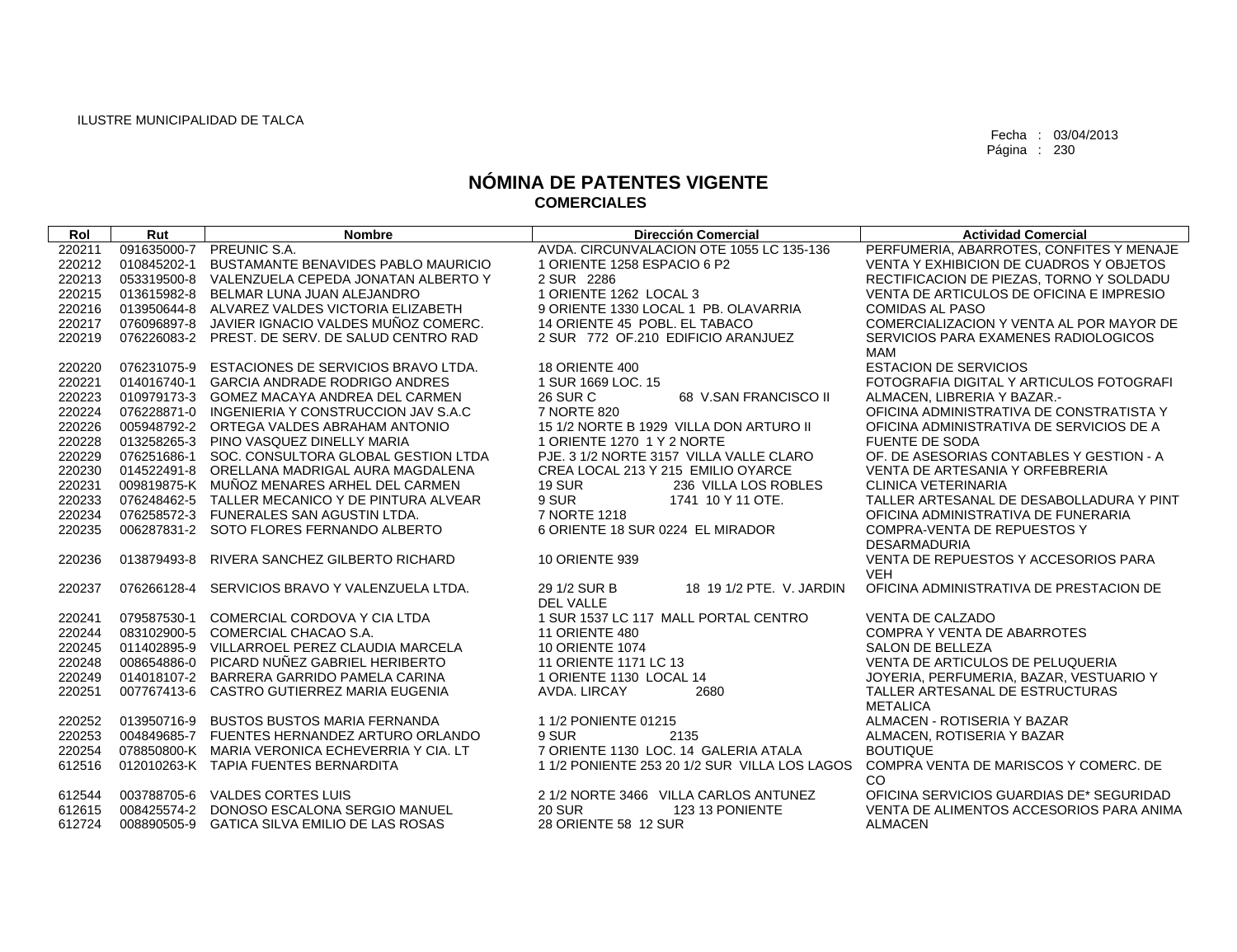| Rol    | Rut         | <b>Nombre</b>                                   | <b>Dirección Comercial</b>                |                          | <b>Actividad Comercial</b>                                     |
|--------|-------------|-------------------------------------------------|-------------------------------------------|--------------------------|----------------------------------------------------------------|
| 612730 |             | 014740273-2 HSU TSENG                           | <b>AVDA LIRCAY</b>                        | 2153 LOTEO PROSPERID     | <b>IMPRENTA</b>                                                |
|        |             |                                                 |                                           |                          |                                                                |
| 612734 |             | 007867589-6 ALVAREZ ARENAS JEANNETTE AURELIA    | <b>20 SUR</b>                             | 241 AVDA, COLIN          | SERVICIO DE INTERNET                                           |
| 612751 | 053297267-1 | PALLERO MONDACA JOSE LEOPOLDO Y OTR             | <b>11 OTE</b>                             | 677 5 Y 6 SUR            | <b>FABRICACION Y REPARACION DE MAQUINARIAS</b>                 |
| 612779 | 053298464-5 | CACERES MOLINA SILVIA DE LAS MERCED             | 21 NORTE A 2074 13 ORIENTE                |                          | ALMACEN ROTISERIA Y BAZAR                                      |
| 612784 | 007829556-2 | ESCOBAR URBINA RAUL EDUARDO                     | 1 ORIENTE 1058                            |                          | PIZZERIA                                                       |
| 612788 | 010006195-3 | CASTRO PONCE CRISTINA BEATRIZ                   | <b>12 ORIENTE 1066</b>                    |                          | LIBRERIA - PAQUETERIA - JUGUETERIA.                            |
| 612842 | 006604722-9 | VARGAS GUERRERO SONIA                           | TIRSO DE MOLINA                           | 30 1 ORIENTE VILLA       | ALMACEN ROTISERIA Y BAZAR                                      |
|        |             |                                                 | <b>LAS CARMENES</b>                       |                          |                                                                |
| 612857 | 012961812-4 | LOBOS ZUÑIGA MARIA ROSARIO                      | 12 NORTE 305 VILLA LA PAZ                 |                          | <b>FERRETERIA</b>                                              |
| 612865 | 004726392-1 | CAYUNAO CALFUAL SANTIAGO                        | 8 SUR                                     | 2068                     | COMPRA VENTA DE MUEBLES Y ART. DE HOGAR                        |
| 612874 | 013305245-3 | SEPULVEDA QUINTEROS SILVIA CATALINA             | 21 NORTE 2039 13 OTE., TALCA              |                          | SERVICIOS DE COMIDAS PREPARADAS                                |
| 612884 | 013470686-4 | VASQUEZ REBOLLEDO GUISELLE ALONDRA              | <b>11 ORIENTE 1431</b>                    |                          | COMPRA VENTA DE ART. NUEVOS Y USADOS, SA                       |
| 612893 | 007565066-3 | <b>GARRIDO CAMPOS NORMA DEL CARMEN</b>          | 15 PTE                                    | 984 30 SUR V. JARDIN DEL | ALMACEN ROTISERIA Y BAZAR                                      |
|        |             |                                                 | VALLE                                     |                          |                                                                |
| 612911 |             | 010345716-5 ITURRA RIVERA MARINA DE LAS MERCEDE | 12 1/2 SUR                                | 380 9 Y 10 ORIENTE       | <b>ALMACEN</b>                                                 |
| 612934 |             | 012543058-9 LOYOLA MORALES WILSON MANUEL        | 11 ORIENTE 487 TALCA                      |                          | <b>COMPRA VENTA DE VEHICULOS</b>                               |
| 612952 |             | 006400225-2 ARRIAGADA GARRIDO EUGENIA MARGARITA |                                           | 19 SUR 5 PTE. B COMP     | VENTA DE COMPLETOS * CONFITES Y BEBIDAS                        |
| 612966 |             | 008136433-8 PEREZ ADASME TERESA DEL CARMEN      | 8 oriente 1358                            |                          | VENTA DE ART. MEDICOS Y ORTOPEDICOS                            |
| 612978 |             | 007324684-9 COVARRUBIAS CORTEZ MANUEL HERALDO   | 18 ORIENTE 3 3 Y 4 NORTE                  |                          | <b>TALLER MECANICO</b>                                         |
| 612984 |             | 007707132-6 PALOMINO PALOMINO DOMINGO           | AVDA. LIRCAY                              | 2770 14 Y 16 NTE.        | PLANTAS-ARBOLES FLORES Y CERAMICAS                             |
|        |             |                                                 |                                           |                          | <b>COMPR</b>                                                   |
| 612990 |             | 014489589-4 VALENZUELA ICETA RODRIGO ANTONIO    | <b>19 SUR</b>                             | 240                      | ALMACEN ROTISERIA BAZAR Y VENTA DE COMPL                       |
| 613005 |             | 013101455-4 LABRA GUERRA JUAN ESTEBAN           | <b>19 SUR</b>                             | 198                      | SERVICIOS DE COMIDA AL PASO                                    |
| 613013 | 015133877-1 | QUIJADA VALDIVIA DAYHANA INES                   | <b>13 ORIENTE 880</b>                     |                          | <b>ALOJAMIENTO</b>                                             |
| 613017 |             | 053302898-5 FERNANDEZ FUENTES IGNACIO ALEXIS SE | <b>EL ARENAL</b>                          | 583                      | SERVICIOS COMPUTACIONALES - INTERNET - B                       |
| 613025 | 012034344-0 | CASTRO DIAZ YACQUELINA GERTRUDIS                | 19 NTE 6 OTE                              | 1312                     | ALMACEN Y AMASANDERIA                                          |
| 613027 | 010464000-1 | MIÑO LEIVA LUIS ORLANDO                         | 7 1/2 SUR                                 | 2808 26 1/2 ORIENTE      | ALMACEN ROTISERIA PAQUETERIA                                   |
| 613028 |             | 014325022-9 FUENZALIDA VALDES ROSA CAROLINA     | 5 ORIENTE 0507 25 SUR                     |                          | ALMACEN Y ROTISERIA                                            |
| 613054 |             | 011437818-6 MIÑO PEREZ HUGO ZACARIAS            | 9 1/2 SUR                                 | 3608 33 ORIENTE          | ALMACEN - ROTISERIA Y BAZAR                                    |
| 613056 |             | 014547227-K SAAVEDRA ARIAS LUIS ORLANDO         | 11 PONIENTE 0894                          |                          | ALMACEN Y ROTISERIA                                            |
| 613061 | 096996040-0 | GUARDIAS ASOCIADOS S.A.                         | 10 ORIENTE 1059 OFICINA 3                 |                          | SERVICIOS DE SEGURIDAD                                         |
| 613063 |             | 010803592-7 GONZALEZ AGUILERA SARA DEL PILAR    | 19 1/2 SUR<br>6 PONIENTE 327              | 136 VILLA LOS TILOS      | <b>SERVICIOS DE PUBLICIDAD</b>                                 |
| 613069 |             | 015136647-3 NAVARRETE RIVAS JOCELYNE ANDREA     |                                           |                          | OF, CAPACIT, EN MAT, INHERENTES A SEG. P                       |
| 613072 |             | 013830048-K DUARTE ROMERO CRISTOBAL RODRIGO     | 3 ORIENTE 2118<br>2 NORTE 1438 8 Y 7 OTE. |                          | OFICINA PARA TELEVISION POR INTERNET<br><b>GRANDES TIENDAS</b> |
| 613074 |             | 007727360-3 SANCHEZ ESPINOZA MAX ERMELINO       | <b>LONGITUDINAL SUR</b>                   | <b>S/N VAROLI SUR</b>    | COMPRA Y VTA DE REPUESTOS USADOS DE                            |
| 613078 | 012151391-9 | RIVERA SALGADO GUILLERMO PATRICIO               |                                           |                          | <b>AUTO</b>                                                    |
| 613085 |             | 015139245-8 REBOLLEDO HERRERA MARCO ALEJANDRO   | 8 SUR                                     | 3395 32 OTE.             | ALMACEN - ROTISERIA Y BAZAR                                    |
| 613088 |             | 013722433-K REBOLLEDO ALEGRIA MARCELO ENRIQUE   | 6 SUR                                     | 3448 32 OTE.             | <b>ALMACEN</b>                                                 |
|        |             |                                                 |                                           |                          |                                                                |